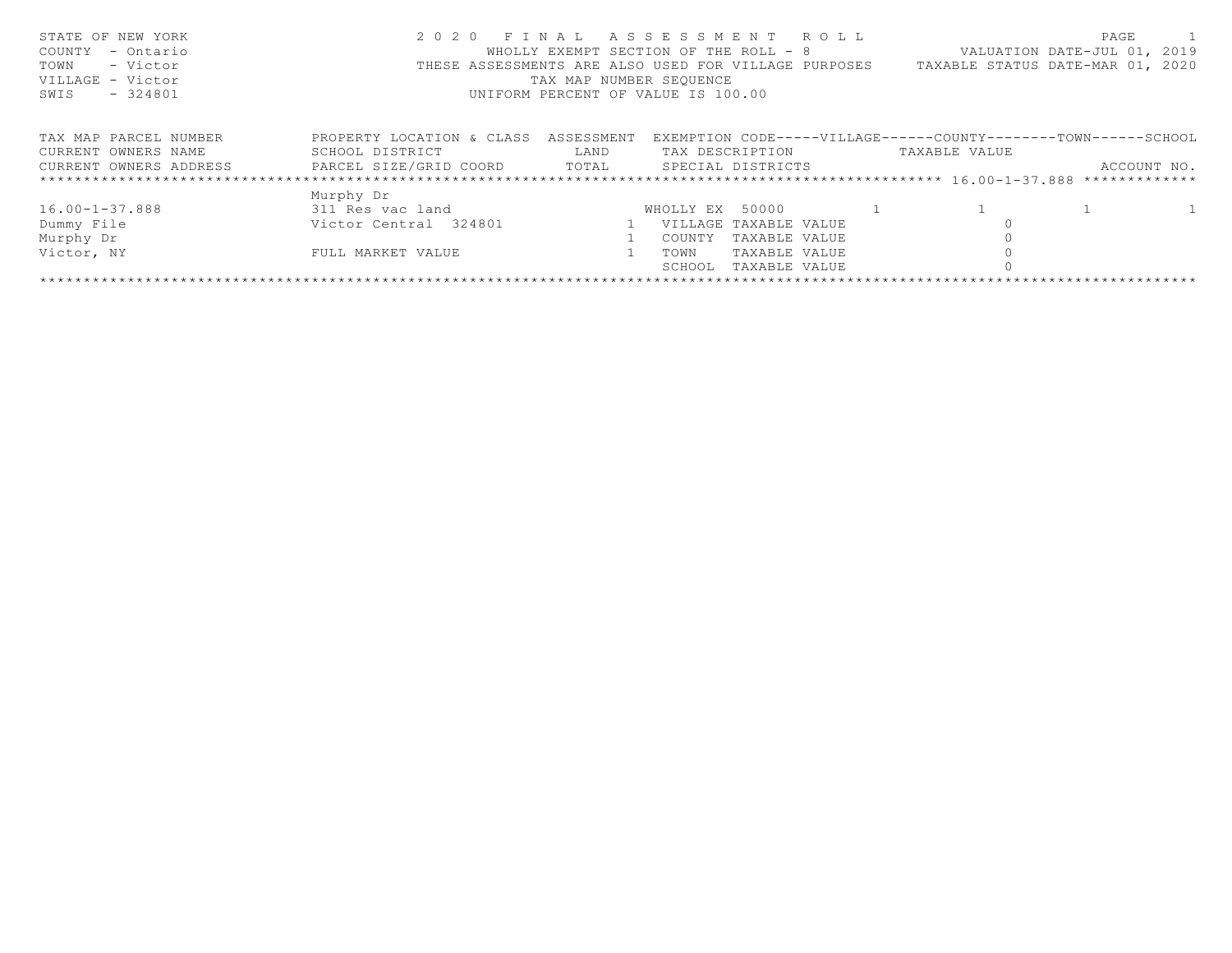| STATE OF NEW YORK | 2020 FINAL ASSESSMENT ROLL                           | $\overline{2}$<br>PAGE           |
|-------------------|------------------------------------------------------|----------------------------------|
| COUNTY - Ontario  | WHOLLY EXEMPT SECTION OF THE ROLL - 8                | VALUATION DATE-JUL 01, 2019      |
| TOWN - Victor     | THESE ASSESSMENTS ARE ALSO USED FOR VILLAGE PURPOSES | TAXABLE STATUS DATE-MAR 01, 2020 |
| VILLAGE - Victor  |                                                      | RPS150/V04/L015                  |
| SWIS - 324801     | UNIFORM PERCENT OF VALUE IS 100.00                   | CURRENT DATE 7/06/2020           |
|                   |                                                      |                                  |

# R O L L S E C T I O N T O T A L S

## \*\*\* S P E C I A L D I S T R I C T S U M M A R Y \*\*\*

|                    | TOTAL   | EXTENSION | EXTENSION | VALOREM<br>AD | EXEMPT | <b>TAXABLE</b> |
|--------------------|---------|-----------|-----------|---------------|--------|----------------|
| CODE DISTRICT NAME | PARCELS | TYPE      | VALUE     | VALUE         | AMOUNT | VALUE          |

#### NO SPECIAL DISTRICTS AT THIS LEVEL

# \*\*\* S C H O O L D I S T R I C T S U M M A R Y \*\*\*

| CODE   | DISTRICT NAME  | TOTAL<br>PARCELS | ASSESSED<br>LAND | ASSESSED<br>TOTAL | EXEMPT<br>AMOUNT | TOTAL<br>TAXABLE | STAR<br>AMOUNT | STAR<br>TAXABLE |
|--------|----------------|------------------|------------------|-------------------|------------------|------------------|----------------|-----------------|
| 324801 | Victor Central |                  |                  |                   |                  |                  |                |                 |
|        | SUB-TOTAL      |                  | $\mathbf{1}$     |                   |                  |                  |                |                 |
|        | TOTAL          |                  |                  |                   |                  |                  |                |                 |

## \*\*\* S Y S T E M C O D E S S U M M A R Y \*\*\*

| CODE  | $^{\texttt{\tiny T-PTION}}$<br>ロロ こし | TOTAL<br>PARCELS | <b>LLAGE</b> | COUNTY | TOWN | SCHOOL |
|-------|--------------------------------------|------------------|--------------|--------|------|--------|
| 50000 | WHOLLY EX<br>TO TAL                  |                  |              |        |      |        |

## \*\*\* E X E M P T I O N S U M M A R Y \*\*\*

# NO EXEMPTIONS AT THIS LEVEL

## \*\*\* G R A N D T O T A L S \*\*\*

| ROLL<br>SEC | DESCRIPTION   | TOTAL<br>PARCELS | <i><b>NSSESSED</b></i><br>" AND | <i><b>ISSESSED</b></i><br>TOTAL | TAXABLE<br>VILLAGE | TAXABLE<br>COUNTY | TAXABLE<br>TOWN | TAXABLE<br>SCHOOL | STAR<br>'AXABLE |
|-------------|---------------|------------------|---------------------------------|---------------------------------|--------------------|-------------------|-----------------|-------------------|-----------------|
|             | WHOLLY EXEMPT |                  |                                 |                                 |                    |                   |                 |                   |                 |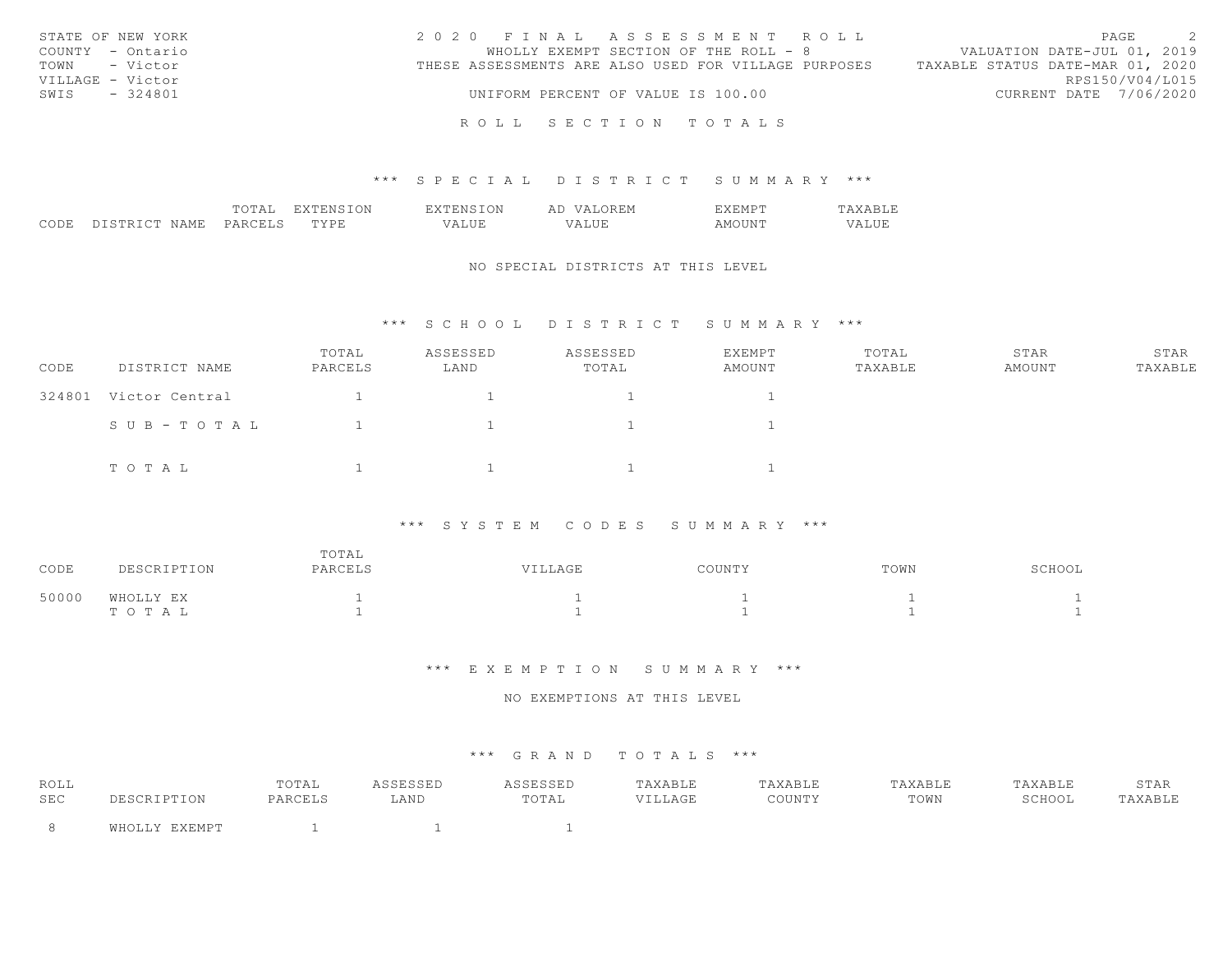| STATE OF NEW YORK | 2020 FINAL ASSESSMENT ROLL                           | PAGE                             |  |
|-------------------|------------------------------------------------------|----------------------------------|--|
| COUNTY - Ontario  |                                                      | VALUATION DATE-JUL 01, 2019      |  |
| TOWN - Victor     | THESE ASSESSMENTS ARE ALSO USED FOR VILLAGE PURPOSES | TAXABLE STATUS DATE-MAR 01, 2020 |  |
| VILLAGE - Victor  | SWIS TOTALS                                          | RPS150/V04/L015                  |  |
| $-324801$<br>SWIS | UNIFORM PERCENT OF VALUE IS 100.00                   | CURRENT DATE 7/06/2020           |  |

# \*\*\* S P E C I A L D I S T R I C T S U M M A R Y \*\*\*

|                                       |                                                                                                                                         | $\blacksquare$ | $\overline{\phantom{a}}$ | ⊇N             | $\cdots$<br>$\overline{\phantom{a}}$<br><b><i><u>LAI</u></i></b> | $\sim$ 1 V |                |
|---------------------------------------|-----------------------------------------------------------------------------------------------------------------------------------------|----------------|--------------------------|----------------|------------------------------------------------------------------|------------|----------------|
| $\cap$ $\cap$ $\cap$ $\Gamma$<br>シンレヒ | .<br>. IVI F<br>∖≀ ∆<br>the contract of the contract of the contract of the contract of the contract of the contract of the contract of | ΡΔ             | $\overline{\phantom{a}}$ | $\overline{ }$ |                                                                  |            | --- - ---<br>. |

# NO SPECIAL DISTRICTS AT THIS LEVEL

# \*\*\* S C H O O L D I S T R I C T S U M M A R Y \*\*\*

| CODE | DISTRICT NAME         | TOTAL<br>PARCELS | ASSESSED<br>LAND | ASSESSED<br>TOTAL | EXEMPT<br>AMOUNT | TOTAL<br>TAXABLE | STAR<br>AMOUNT | STAR<br>TAXABLE |
|------|-----------------------|------------------|------------------|-------------------|------------------|------------------|----------------|-----------------|
|      | 324801 Victor Central |                  |                  |                   |                  |                  |                |                 |
|      | SUB-TOTAL             |                  |                  |                   |                  |                  |                |                 |
|      | TOTAL                 |                  |                  |                   |                  |                  |                |                 |

## \*\*\* S Y S T E M C O D E S S U M M A R Y \*\*\*

| CODE  | DESCRIPTION        | TOTAL<br>PARCELS | VILLAGE | COUNTY | TOWN | SCHOOL |
|-------|--------------------|------------------|---------|--------|------|--------|
| 50000 | WHOLLY EX<br>TOTAL |                  |         |        |      |        |

## \*\*\* E X E M P T I O N S U M M A R Y \*\*\*

# NO EXEMPTIONS AT THIS LEVEL

## \*\*\* G R A N D T O T A L S \*\*\*

| ROLL<br><b>SEC</b> | DESCRIPTION   | TOTAL<br>PARCELS | ASSESSED<br>LAND | ASSESSED<br>TOTAL | TAXABLE<br>VILLAGE | TAXABLE<br>COUNTY | TAXABLE<br>TOWN | TAXABLE<br>SCHOOL | STAR<br>TAXABLE |
|--------------------|---------------|------------------|------------------|-------------------|--------------------|-------------------|-----------------|-------------------|-----------------|
| 8                  | WHOLLY EXEMPT |                  |                  |                   |                    |                   |                 |                   |                 |
| $\star$            | TOTAL<br>SUB  |                  |                  |                   |                    |                   |                 |                   |                 |
| $+ +$              | GRAND TOTAL   |                  |                  |                   |                    |                   |                 |                   |                 |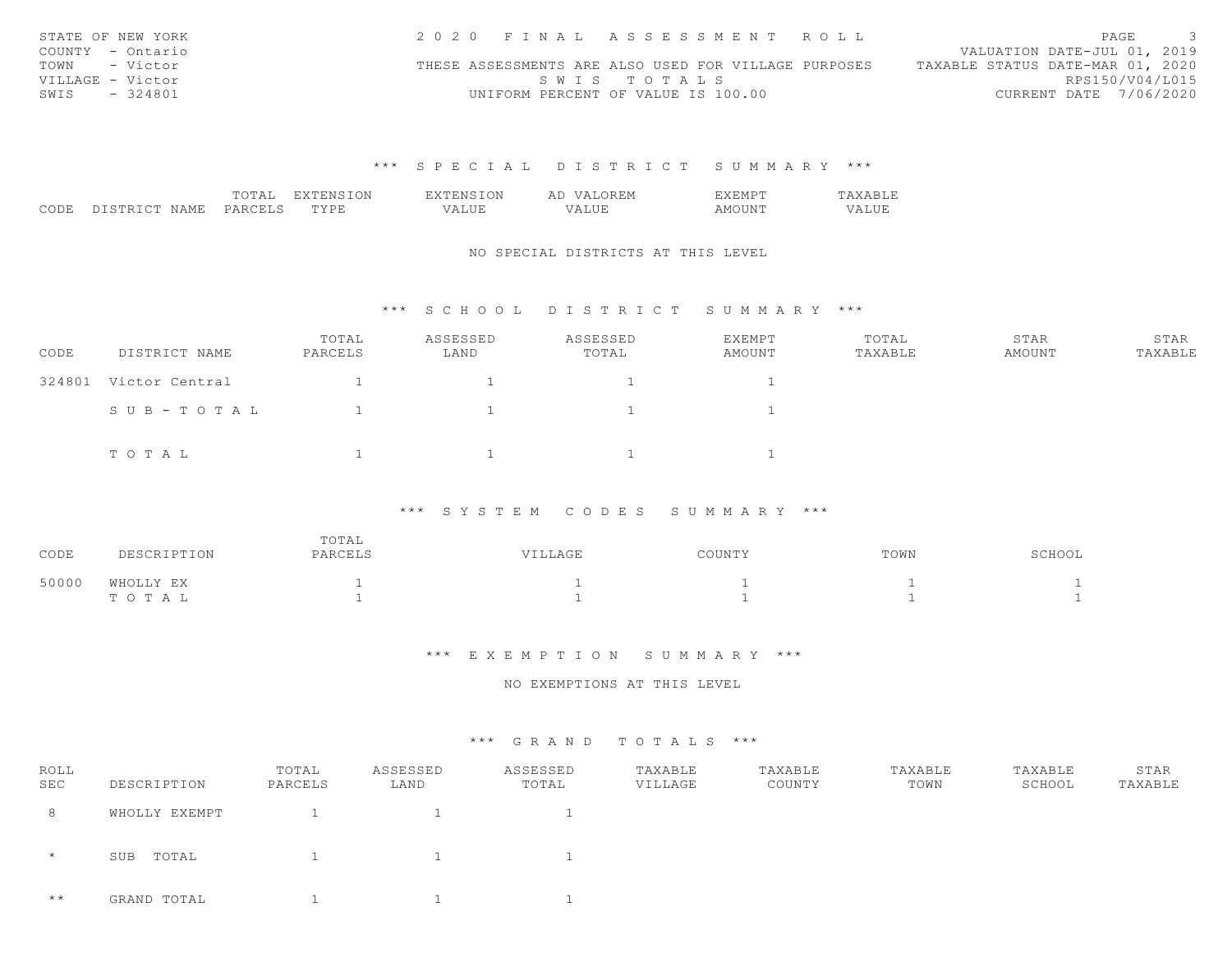| SWIS<br>$-324889$<br>TAX MAP NUMBER SEQUENCE<br>UNIFORM PERCENT OF VALUE IS 100.00<br>PROPERTY LOCATION & CLASS ASSESSMENT EXEMPTION CODE----------------COUNTY-------TOWN------SCHOOL<br>TAX MAP PARCEL NUMBER<br>TAXABLE VALUE<br>CURRENT OWNERS NAME<br>SCHOOL DISTRICT LAND<br>TAX DESCRIPTION<br>TOTAL<br>PARCEL SIZE/GRID COORD<br>SPECIAL DISTRICTS<br>CURRENT OWNERS ADDRESS<br>ACCOUNT NO.<br>6435 Murphy Dr<br>West 001A<br>16.00-1-37.100/1 $\begin{array}{ccccccccc}\n & 6433 & \text{mPiny D1} & & \text{ENH STAR} & 41834 & 0 & 0 \\  & & 270 & \text{Mg how a 200} & & \text{Victor Central} & 324801 & & 0 & 0 \\ \hline\n\end{array}$ Taylor Ronald Victor Central 324801 0 COUNTY TAXABLE VALUE 45,000<br>Taylor Melodie Commodore Americ<br>45,000<br>$\Omega$<br>6429 Murphy Dr<br>West 3<br>$\overline{0}$<br>16.00-1-37.100/3<br>Corregedor Manuel Victor Central 324801<br>Corregedor Elizabeth Skyline Amber Cove<br>6429 Murphy Dr Model 7718 1510-0395<br>Victor, NY 14564 ULI315085<br>ACRES 0.17<br>$\overline{0}$<br>41,000<br>ENH STAR 41834<br>$\cap$<br>ENH STAR 41834<br>0 COUNTY TAXABLE VALUE 41,000<br>SCHOOL TAXABLE VALUE 41,000<br>SCHOOL TAXABLE VALUE 0<br>FD481 Victor fire protect 41,000 TO<br>SC481 Vic Consoldatd Sewer .00 MT<br>WD482 Central Water Distri .00 MT<br>EAST-0607363 NRTH-1088739<br>DEED BOOK 130 PG-2014<br>41,000<br>FULL MARKET VALUE<br>West 4<br>$0 \t 51,000$<br>$\begin{tabular}{lcccc} $16.00-1$-37.100/4$ & $6427~\mathrm{Murphy Dr}$ & & ENIS TAR & 41834 & 0 & 0 \\ $210~\mathrm{Mg}~\mathrm{hours} & 324801 & 0 & 000\mathrm{NTY} & TAXABLE\ \mathrm{VALU}E & 51,000 \\ $210~\mathrm{K~Rohen} & 51,000 & 000\mathrm{N}W & TAXABLE\ \mathrm{VALU}E & 51,000 \\ $427~\mathrm{Murphy Dr}$ & & & & & & & & & & & & & & & & & & & & & & & & & & & & & & & &$<br>6423 Murphy Dr<br>West 5<br>6423 Murphy Dr<br>270 Mfg housing<br>Victor Central 324801 0 COUNTY TAXABLE VALUE<br>Skyline Greenleaf 41,000 TOWN TAXABLE VALUE 41,000<br>15100452ABZ<br>ULI316197 FD481 Victor fire protect 41,000 TO<br>ACRES 0.17 SC481 Victor fire pr<br>$16.00 - 1 - 37.100 / 5$<br>$\Omega$<br>30,000<br>Lewis Lisa<br>6423 Murphy Dr<br>Victor, NY 14564<br>DEED BOOK 201<br>PG-2011<br>41,000<br>FULL MARKET VALUE | STATE OF NEW YORK<br>COUNTY - Ontario<br>TOWN<br>- Victor | 2020 FINAL ASSESSMENT ROLL | PAGE<br>T A X A B L E SECTION OF THE ROLL - 1 VALUATION DATE-JUL 01, 2019<br>TAXABLE STATUS DATE-MAR 01, 2020 |  |  |
|------------------------------------------------------------------------------------------------------------------------------------------------------------------------------------------------------------------------------------------------------------------------------------------------------------------------------------------------------------------------------------------------------------------------------------------------------------------------------------------------------------------------------------------------------------------------------------------------------------------------------------------------------------------------------------------------------------------------------------------------------------------------------------------------------------------------------------------------------------------------------------------------------------------------------------------------------------------------------------------------------------------------------------------------------------------------------------------------------------------------------------------------------------------------------------------------------------------------------------------------------------------------------------------------------------------------------------------------------------------------------------------------------------------------------------------------------------------------------------------------------------------------------------------------------------------------------------------------------------------------------------------------------------------------------------------------------------------------------------------------------------------------------------------------------------------------------------------------------------------------------------------------------------------------------------------------------------------------------------------------------------------------------------------------------------------------------------------------------------------------------------------------------------------------------------------------------------------------------------------------------------------------------|-----------------------------------------------------------|----------------------------|---------------------------------------------------------------------------------------------------------------|--|--|
|                                                                                                                                                                                                                                                                                                                                                                                                                                                                                                                                                                                                                                                                                                                                                                                                                                                                                                                                                                                                                                                                                                                                                                                                                                                                                                                                                                                                                                                                                                                                                                                                                                                                                                                                                                                                                                                                                                                                                                                                                                                                                                                                                                                                                                                                              |                                                           |                            |                                                                                                               |  |  |
|                                                                                                                                                                                                                                                                                                                                                                                                                                                                                                                                                                                                                                                                                                                                                                                                                                                                                                                                                                                                                                                                                                                                                                                                                                                                                                                                                                                                                                                                                                                                                                                                                                                                                                                                                                                                                                                                                                                                                                                                                                                                                                                                                                                                                                                                              |                                                           |                            |                                                                                                               |  |  |
|                                                                                                                                                                                                                                                                                                                                                                                                                                                                                                                                                                                                                                                                                                                                                                                                                                                                                                                                                                                                                                                                                                                                                                                                                                                                                                                                                                                                                                                                                                                                                                                                                                                                                                                                                                                                                                                                                                                                                                                                                                                                                                                                                                                                                                                                              |                                                           |                            |                                                                                                               |  |  |
|                                                                                                                                                                                                                                                                                                                                                                                                                                                                                                                                                                                                                                                                                                                                                                                                                                                                                                                                                                                                                                                                                                                                                                                                                                                                                                                                                                                                                                                                                                                                                                                                                                                                                                                                                                                                                                                                                                                                                                                                                                                                                                                                                                                                                                                                              |                                                           |                            |                                                                                                               |  |  |
|                                                                                                                                                                                                                                                                                                                                                                                                                                                                                                                                                                                                                                                                                                                                                                                                                                                                                                                                                                                                                                                                                                                                                                                                                                                                                                                                                                                                                                                                                                                                                                                                                                                                                                                                                                                                                                                                                                                                                                                                                                                                                                                                                                                                                                                                              |                                                           |                            |                                                                                                               |  |  |
|                                                                                                                                                                                                                                                                                                                                                                                                                                                                                                                                                                                                                                                                                                                                                                                                                                                                                                                                                                                                                                                                                                                                                                                                                                                                                                                                                                                                                                                                                                                                                                                                                                                                                                                                                                                                                                                                                                                                                                                                                                                                                                                                                                                                                                                                              |                                                           |                            |                                                                                                               |  |  |
|                                                                                                                                                                                                                                                                                                                                                                                                                                                                                                                                                                                                                                                                                                                                                                                                                                                                                                                                                                                                                                                                                                                                                                                                                                                                                                                                                                                                                                                                                                                                                                                                                                                                                                                                                                                                                                                                                                                                                                                                                                                                                                                                                                                                                                                                              |                                                           |                            |                                                                                                               |  |  |
|                                                                                                                                                                                                                                                                                                                                                                                                                                                                                                                                                                                                                                                                                                                                                                                                                                                                                                                                                                                                                                                                                                                                                                                                                                                                                                                                                                                                                                                                                                                                                                                                                                                                                                                                                                                                                                                                                                                                                                                                                                                                                                                                                                                                                                                                              |                                                           |                            |                                                                                                               |  |  |
|                                                                                                                                                                                                                                                                                                                                                                                                                                                                                                                                                                                                                                                                                                                                                                                                                                                                                                                                                                                                                                                                                                                                                                                                                                                                                                                                                                                                                                                                                                                                                                                                                                                                                                                                                                                                                                                                                                                                                                                                                                                                                                                                                                                                                                                                              |                                                           |                            |                                                                                                               |  |  |
|                                                                                                                                                                                                                                                                                                                                                                                                                                                                                                                                                                                                                                                                                                                                                                                                                                                                                                                                                                                                                                                                                                                                                                                                                                                                                                                                                                                                                                                                                                                                                                                                                                                                                                                                                                                                                                                                                                                                                                                                                                                                                                                                                                                                                                                                              |                                                           |                            |                                                                                                               |  |  |
|                                                                                                                                                                                                                                                                                                                                                                                                                                                                                                                                                                                                                                                                                                                                                                                                                                                                                                                                                                                                                                                                                                                                                                                                                                                                                                                                                                                                                                                                                                                                                                                                                                                                                                                                                                                                                                                                                                                                                                                                                                                                                                                                                                                                                                                                              |                                                           |                            |                                                                                                               |  |  |
|                                                                                                                                                                                                                                                                                                                                                                                                                                                                                                                                                                                                                                                                                                                                                                                                                                                                                                                                                                                                                                                                                                                                                                                                                                                                                                                                                                                                                                                                                                                                                                                                                                                                                                                                                                                                                                                                                                                                                                                                                                                                                                                                                                                                                                                                              |                                                           |                            |                                                                                                               |  |  |
|                                                                                                                                                                                                                                                                                                                                                                                                                                                                                                                                                                                                                                                                                                                                                                                                                                                                                                                                                                                                                                                                                                                                                                                                                                                                                                                                                                                                                                                                                                                                                                                                                                                                                                                                                                                                                                                                                                                                                                                                                                                                                                                                                                                                                                                                              |                                                           |                            |                                                                                                               |  |  |
|                                                                                                                                                                                                                                                                                                                                                                                                                                                                                                                                                                                                                                                                                                                                                                                                                                                                                                                                                                                                                                                                                                                                                                                                                                                                                                                                                                                                                                                                                                                                                                                                                                                                                                                                                                                                                                                                                                                                                                                                                                                                                                                                                                                                                                                                              |                                                           |                            |                                                                                                               |  |  |
|                                                                                                                                                                                                                                                                                                                                                                                                                                                                                                                                                                                                                                                                                                                                                                                                                                                                                                                                                                                                                                                                                                                                                                                                                                                                                                                                                                                                                                                                                                                                                                                                                                                                                                                                                                                                                                                                                                                                                                                                                                                                                                                                                                                                                                                                              |                                                           |                            |                                                                                                               |  |  |
|                                                                                                                                                                                                                                                                                                                                                                                                                                                                                                                                                                                                                                                                                                                                                                                                                                                                                                                                                                                                                                                                                                                                                                                                                                                                                                                                                                                                                                                                                                                                                                                                                                                                                                                                                                                                                                                                                                                                                                                                                                                                                                                                                                                                                                                                              |                                                           |                            |                                                                                                               |  |  |
|                                                                                                                                                                                                                                                                                                                                                                                                                                                                                                                                                                                                                                                                                                                                                                                                                                                                                                                                                                                                                                                                                                                                                                                                                                                                                                                                                                                                                                                                                                                                                                                                                                                                                                                                                                                                                                                                                                                                                                                                                                                                                                                                                                                                                                                                              |                                                           |                            |                                                                                                               |  |  |
|                                                                                                                                                                                                                                                                                                                                                                                                                                                                                                                                                                                                                                                                                                                                                                                                                                                                                                                                                                                                                                                                                                                                                                                                                                                                                                                                                                                                                                                                                                                                                                                                                                                                                                                                                                                                                                                                                                                                                                                                                                                                                                                                                                                                                                                                              |                                                           |                            |                                                                                                               |  |  |
|                                                                                                                                                                                                                                                                                                                                                                                                                                                                                                                                                                                                                                                                                                                                                                                                                                                                                                                                                                                                                                                                                                                                                                                                                                                                                                                                                                                                                                                                                                                                                                                                                                                                                                                                                                                                                                                                                                                                                                                                                                                                                                                                                                                                                                                                              |                                                           |                            |                                                                                                               |  |  |
|                                                                                                                                                                                                                                                                                                                                                                                                                                                                                                                                                                                                                                                                                                                                                                                                                                                                                                                                                                                                                                                                                                                                                                                                                                                                                                                                                                                                                                                                                                                                                                                                                                                                                                                                                                                                                                                                                                                                                                                                                                                                                                                                                                                                                                                                              |                                                           |                            |                                                                                                               |  |  |
|                                                                                                                                                                                                                                                                                                                                                                                                                                                                                                                                                                                                                                                                                                                                                                                                                                                                                                                                                                                                                                                                                                                                                                                                                                                                                                                                                                                                                                                                                                                                                                                                                                                                                                                                                                                                                                                                                                                                                                                                                                                                                                                                                                                                                                                                              |                                                           |                            |                                                                                                               |  |  |
|                                                                                                                                                                                                                                                                                                                                                                                                                                                                                                                                                                                                                                                                                                                                                                                                                                                                                                                                                                                                                                                                                                                                                                                                                                                                                                                                                                                                                                                                                                                                                                                                                                                                                                                                                                                                                                                                                                                                                                                                                                                                                                                                                                                                                                                                              |                                                           |                            |                                                                                                               |  |  |
|                                                                                                                                                                                                                                                                                                                                                                                                                                                                                                                                                                                                                                                                                                                                                                                                                                                                                                                                                                                                                                                                                                                                                                                                                                                                                                                                                                                                                                                                                                                                                                                                                                                                                                                                                                                                                                                                                                                                                                                                                                                                                                                                                                                                                                                                              |                                                           |                            |                                                                                                               |  |  |
|                                                                                                                                                                                                                                                                                                                                                                                                                                                                                                                                                                                                                                                                                                                                                                                                                                                                                                                                                                                                                                                                                                                                                                                                                                                                                                                                                                                                                                                                                                                                                                                                                                                                                                                                                                                                                                                                                                                                                                                                                                                                                                                                                                                                                                                                              |                                                           |                            |                                                                                                               |  |  |
|                                                                                                                                                                                                                                                                                                                                                                                                                                                                                                                                                                                                                                                                                                                                                                                                                                                                                                                                                                                                                                                                                                                                                                                                                                                                                                                                                                                                                                                                                                                                                                                                                                                                                                                                                                                                                                                                                                                                                                                                                                                                                                                                                                                                                                                                              |                                                           |                            |                                                                                                               |  |  |
|                                                                                                                                                                                                                                                                                                                                                                                                                                                                                                                                                                                                                                                                                                                                                                                                                                                                                                                                                                                                                                                                                                                                                                                                                                                                                                                                                                                                                                                                                                                                                                                                                                                                                                                                                                                                                                                                                                                                                                                                                                                                                                                                                                                                                                                                              |                                                           |                            |                                                                                                               |  |  |
|                                                                                                                                                                                                                                                                                                                                                                                                                                                                                                                                                                                                                                                                                                                                                                                                                                                                                                                                                                                                                                                                                                                                                                                                                                                                                                                                                                                                                                                                                                                                                                                                                                                                                                                                                                                                                                                                                                                                                                                                                                                                                                                                                                                                                                                                              |                                                           |                            |                                                                                                               |  |  |
|                                                                                                                                                                                                                                                                                                                                                                                                                                                                                                                                                                                                                                                                                                                                                                                                                                                                                                                                                                                                                                                                                                                                                                                                                                                                                                                                                                                                                                                                                                                                                                                                                                                                                                                                                                                                                                                                                                                                                                                                                                                                                                                                                                                                                                                                              |                                                           |                            |                                                                                                               |  |  |
|                                                                                                                                                                                                                                                                                                                                                                                                                                                                                                                                                                                                                                                                                                                                                                                                                                                                                                                                                                                                                                                                                                                                                                                                                                                                                                                                                                                                                                                                                                                                                                                                                                                                                                                                                                                                                                                                                                                                                                                                                                                                                                                                                                                                                                                                              |                                                           |                            |                                                                                                               |  |  |
|                                                                                                                                                                                                                                                                                                                                                                                                                                                                                                                                                                                                                                                                                                                                                                                                                                                                                                                                                                                                                                                                                                                                                                                                                                                                                                                                                                                                                                                                                                                                                                                                                                                                                                                                                                                                                                                                                                                                                                                                                                                                                                                                                                                                                                                                              |                                                           |                            |                                                                                                               |  |  |
|                                                                                                                                                                                                                                                                                                                                                                                                                                                                                                                                                                                                                                                                                                                                                                                                                                                                                                                                                                                                                                                                                                                                                                                                                                                                                                                                                                                                                                                                                                                                                                                                                                                                                                                                                                                                                                                                                                                                                                                                                                                                                                                                                                                                                                                                              |                                                           |                            |                                                                                                               |  |  |
|                                                                                                                                                                                                                                                                                                                                                                                                                                                                                                                                                                                                                                                                                                                                                                                                                                                                                                                                                                                                                                                                                                                                                                                                                                                                                                                                                                                                                                                                                                                                                                                                                                                                                                                                                                                                                                                                                                                                                                                                                                                                                                                                                                                                                                                                              |                                                           |                            |                                                                                                               |  |  |
|                                                                                                                                                                                                                                                                                                                                                                                                                                                                                                                                                                                                                                                                                                                                                                                                                                                                                                                                                                                                                                                                                                                                                                                                                                                                                                                                                                                                                                                                                                                                                                                                                                                                                                                                                                                                                                                                                                                                                                                                                                                                                                                                                                                                                                                                              |                                                           |                            |                                                                                                               |  |  |
|                                                                                                                                                                                                                                                                                                                                                                                                                                                                                                                                                                                                                                                                                                                                                                                                                                                                                                                                                                                                                                                                                                                                                                                                                                                                                                                                                                                                                                                                                                                                                                                                                                                                                                                                                                                                                                                                                                                                                                                                                                                                                                                                                                                                                                                                              |                                                           |                            |                                                                                                               |  |  |
|                                                                                                                                                                                                                                                                                                                                                                                                                                                                                                                                                                                                                                                                                                                                                                                                                                                                                                                                                                                                                                                                                                                                                                                                                                                                                                                                                                                                                                                                                                                                                                                                                                                                                                                                                                                                                                                                                                                                                                                                                                                                                                                                                                                                                                                                              |                                                           |                            |                                                                                                               |  |  |
|                                                                                                                                                                                                                                                                                                                                                                                                                                                                                                                                                                                                                                                                                                                                                                                                                                                                                                                                                                                                                                                                                                                                                                                                                                                                                                                                                                                                                                                                                                                                                                                                                                                                                                                                                                                                                                                                                                                                                                                                                                                                                                                                                                                                                                                                              |                                                           |                            |                                                                                                               |  |  |
|                                                                                                                                                                                                                                                                                                                                                                                                                                                                                                                                                                                                                                                                                                                                                                                                                                                                                                                                                                                                                                                                                                                                                                                                                                                                                                                                                                                                                                                                                                                                                                                                                                                                                                                                                                                                                                                                                                                                                                                                                                                                                                                                                                                                                                                                              |                                                           |                            |                                                                                                               |  |  |
|                                                                                                                                                                                                                                                                                                                                                                                                                                                                                                                                                                                                                                                                                                                                                                                                                                                                                                                                                                                                                                                                                                                                                                                                                                                                                                                                                                                                                                                                                                                                                                                                                                                                                                                                                                                                                                                                                                                                                                                                                                                                                                                                                                                                                                                                              |                                                           |                            |                                                                                                               |  |  |
|                                                                                                                                                                                                                                                                                                                                                                                                                                                                                                                                                                                                                                                                                                                                                                                                                                                                                                                                                                                                                                                                                                                                                                                                                                                                                                                                                                                                                                                                                                                                                                                                                                                                                                                                                                                                                                                                                                                                                                                                                                                                                                                                                                                                                                                                              |                                                           |                            |                                                                                                               |  |  |
|                                                                                                                                                                                                                                                                                                                                                                                                                                                                                                                                                                                                                                                                                                                                                                                                                                                                                                                                                                                                                                                                                                                                                                                                                                                                                                                                                                                                                                                                                                                                                                                                                                                                                                                                                                                                                                                                                                                                                                                                                                                                                                                                                                                                                                                                              |                                                           |                            |                                                                                                               |  |  |
|                                                                                                                                                                                                                                                                                                                                                                                                                                                                                                                                                                                                                                                                                                                                                                                                                                                                                                                                                                                                                                                                                                                                                                                                                                                                                                                                                                                                                                                                                                                                                                                                                                                                                                                                                                                                                                                                                                                                                                                                                                                                                                                                                                                                                                                                              |                                                           |                            |                                                                                                               |  |  |
|                                                                                                                                                                                                                                                                                                                                                                                                                                                                                                                                                                                                                                                                                                                                                                                                                                                                                                                                                                                                                                                                                                                                                                                                                                                                                                                                                                                                                                                                                                                                                                                                                                                                                                                                                                                                                                                                                                                                                                                                                                                                                                                                                                                                                                                                              |                                                           |                            |                                                                                                               |  |  |
|                                                                                                                                                                                                                                                                                                                                                                                                                                                                                                                                                                                                                                                                                                                                                                                                                                                                                                                                                                                                                                                                                                                                                                                                                                                                                                                                                                                                                                                                                                                                                                                                                                                                                                                                                                                                                                                                                                                                                                                                                                                                                                                                                                                                                                                                              |                                                           |                            |                                                                                                               |  |  |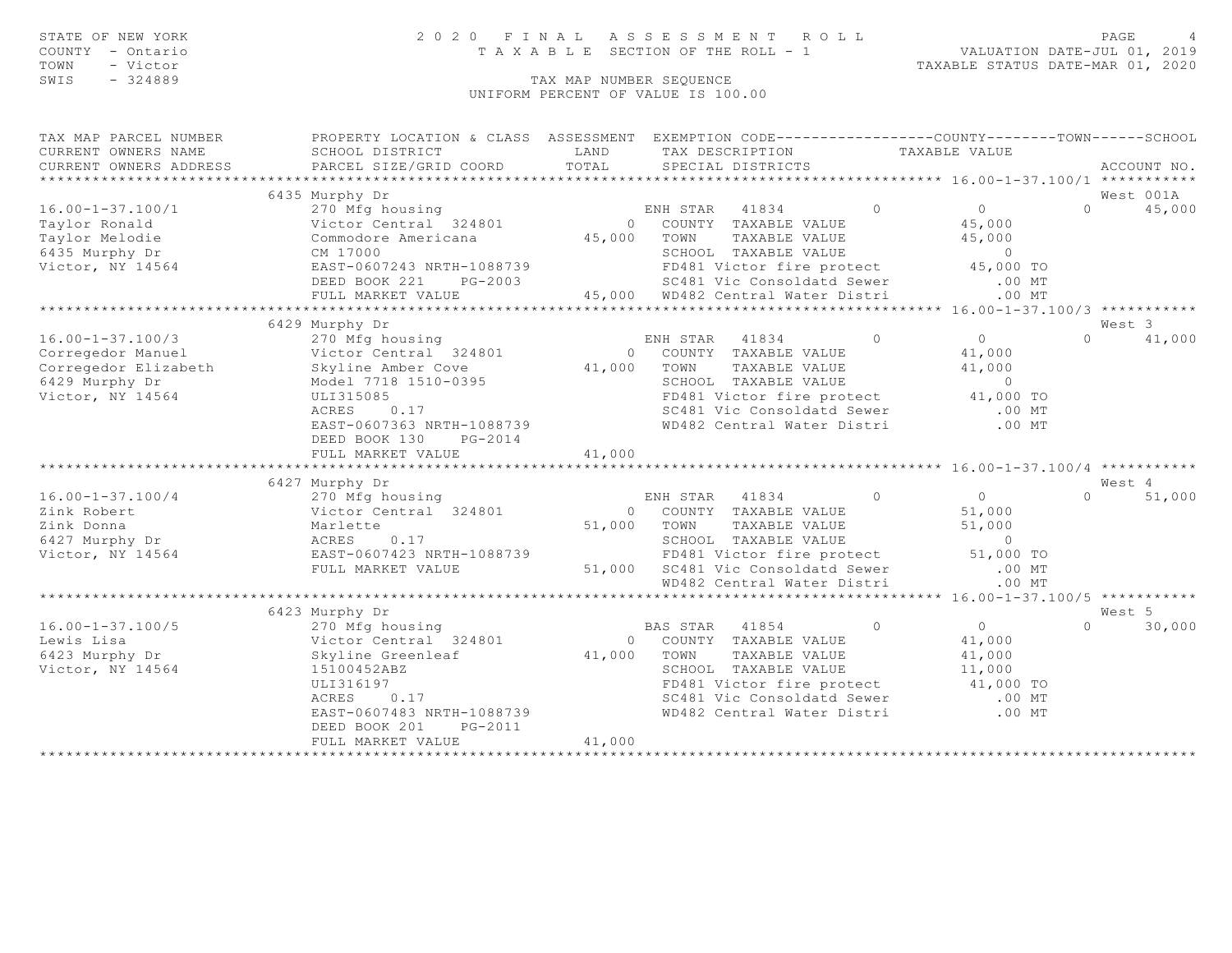| TOWN                                                                               | STATE OF NEW YORK<br>COUNTY - Ontario<br>- Victor |                                                         |      | 2020 FINAL ASSESSMENT ROLL<br>T A X A B L E SECTION OF THE ROLL - 1 |                                                                               | PAGE<br>VALUATION DATE-JUL 01, 2019<br>TAXABLE STATUS DATE-MAR 01, 2020 | 5 |  |  |
|------------------------------------------------------------------------------------|---------------------------------------------------|---------------------------------------------------------|------|---------------------------------------------------------------------|-------------------------------------------------------------------------------|-------------------------------------------------------------------------|---|--|--|
| SWIS<br>$-324889$<br>TAX MAP NUMBER SEQUENCE<br>UNIFORM PERCENT OF VALUE IS 100.00 |                                                   |                                                         |      |                                                                     |                                                                               |                                                                         |   |  |  |
|                                                                                    |                                                   |                                                         |      |                                                                     |                                                                               |                                                                         |   |  |  |
|                                                                                    | TAX MAP PARCEL NUMBER<br>CURRENT OWNERS NAME      | PROPERTY LOCATION & CLASS ASSESSMENT<br>SCHOOL DISTRICT | LAND | TAX DESCRIPTION                                                     | EXEMPTION CODE-----------------COUNTY-------TOWN------SCHOOL<br>TAXABLE VALUE |                                                                         |   |  |  |

| CURRENT OWNERS ADDRESS             | PARCEL SIZE/GRID COORD                                        | TOTAL          | SPECIAL DISTRICTS                    |                                   | ACCOUNT NO.       |
|------------------------------------|---------------------------------------------------------------|----------------|--------------------------------------|-----------------------------------|-------------------|
|                                    |                                                               |                |                                      | **************** 16.00-1-37.100/6 |                   |
| $16.00 - 1 - 37.100/6$             | 6421 Murphy Dr<br>270 Mfg housing                             |                | $\circ$<br>VET COM C 41132           | 11,500<br>$\circ$                 | West 6<br>$\circ$ |
| Moyer Roger                        | Victor Central 324801                                         |                | $\Omega$<br>0 VET COM T 41133        | $\overline{0}$<br>11,500          | $\Omega$          |
| Moyer Kathryn                      | Titan                                                         |                | 46,000 ENH STAR<br>41834<br>$\Omega$ | $\Omega$<br>$\Omega$              | 46,000            |
| 6421 Murphy Dr                     | $19 - 0 - 805 - 6532$                                         |                | COUNTY TAXABLE VALUE                 | 34,500                            |                   |
| Victor, NY 14564                   | 0.17<br>ACRES                                                 |                | TAXABLE VALUE<br>TOWN                | 34,500                            |                   |
|                                    | EAST-0607543 NRTH-1088739                                     |                | SCHOOL TAXABLE VALUE                 | $\circ$                           |                   |
|                                    | FULL MARKET VALUE                                             |                | 46,000 FD481 Victor fire protect     | 46,000 TO                         |                   |
|                                    |                                                               |                | SC481 Vic Consoldatd Sewer           | $.00$ MT                          |                   |
|                                    |                                                               |                | WD482 Central Water Distri           | .00MT                             |                   |
|                                    |                                                               |                |                                      |                                   |                   |
|                                    | 6417 Murphy Dr                                                |                |                                      |                                   | West 7            |
| $16.00 - 1 - 37.100 / 7$           | 270 Mfg housing                                               |                | AGED C/T/S 41800<br>$\bigcirc$       | 22,000<br>22,000                  | 22,000            |
| Nicholas Charlene                  | Victor Central 324801                                         |                | 0 ENH STAR<br>41834<br>$\Omega$      | $\Omega$<br>$\cap$<br>22,000      | 22,000            |
| 6417 Murphy Dr<br>Victor, NY 14564 | Victorian Crystal Valley 44,000 COUNTY TAXABLE VALUE<br>14306 |                | TAXABLE VALUE<br>TOWN                | 22,000                            |                   |
|                                    | TRA134603 TRA134602                                           |                | SCHOOL TAXABLE VALUE                 | $\bigcirc$                        |                   |
|                                    | ACRES<br>0.17                                                 |                | FD481 Victor fire protect            | 44,000 TO                         |                   |
|                                    | EAST-0607603 NRTH-1088739                                     |                | SC481 Vic Consoldatd Sewer           | $.00$ MT                          |                   |
|                                    | DEED BOOK 610<br>PG-2004                                      |                | WD482 Central Water Distri           | .00MT                             |                   |
|                                    | FULL MARKET VALUE                                             | 44,000         |                                      |                                   |                   |
|                                    | ****************************                                  |                |                                      |                                   |                   |
|                                    | 6415 Murphy Dr                                                |                |                                      |                                   | West 8            |
| $16.00 - 1 - 37.100/8$             | 270 Mfg housing                                               |                | COUNTY TAXABLE VALUE                 | 53,000                            |                   |
| Joslyn Sharon                      | Victor Central 324801                                         | $\overline{0}$ | TAXABLE VALUE<br>TOWN                | 53,000                            |                   |
| 6415 Murphy Dr                     | Victorian Crystal Valley 53,000 SCHOOL TAXABLE VALUE          |                |                                      | 53,000                            |                   |
| Victor, NY 14564                   | 14275                                                         |                | FD481 Victor fire protect            | 53,000 TO                         |                   |
|                                    | TRA134555 TRA134554                                           |                | SC481 Vic Consoldatd Sewer           | .00 MT                            |                   |
|                                    | ACRES<br>0.17                                                 |                | WD482 Central Water Distri           | .00MT                             |                   |
|                                    | EAST-0607663 NRTH-1088739                                     |                |                                      |                                   |                   |
|                                    | DEED BOOK 502<br>PG-2019                                      | 53,000         |                                      |                                   |                   |
|                                    | FULL MARKET VALUE                                             |                |                                      |                                   |                   |
|                                    | 6411 Murphy Dr                                                |                |                                      |                                   | West 9            |
| $16.00 - 1 - 37.100/9$             | 270 Mfg housing                                               |                | BAS STAR 41854<br>$\circ$            | $\circ$<br>$\Omega$               | 30,000            |
| Edgarton David                     | Victor Central 324801                                         |                | 0 COUNTY TAXABLE VALUE               | 45,000                            |                   |
| 6411 Murphy Dr                     | Victorian Crystal Valley 45,000 TOWN                          |                | TAXABLE VALUE                        | 45,000                            |                   |
| Victor, NY 14564                   | 14296TRA134587                                                |                | SCHOOL TAXABLE VALUE                 | 15,000                            |                   |
|                                    | 0.17<br>ACRES                                                 |                | FD481 Victor fire protect            | 45,000 TO                         |                   |
|                                    | EAST-0607723 NRTH-1088739                                     |                | SC481 Vic Consoldatd Sewer           | .00 MT                            |                   |
|                                    | FULL MARKET VALUE                                             |                | 45,000 WD482 Central Water Distri    | $.00$ MT                          |                   |
|                                    |                                                               |                |                                      |                                   |                   |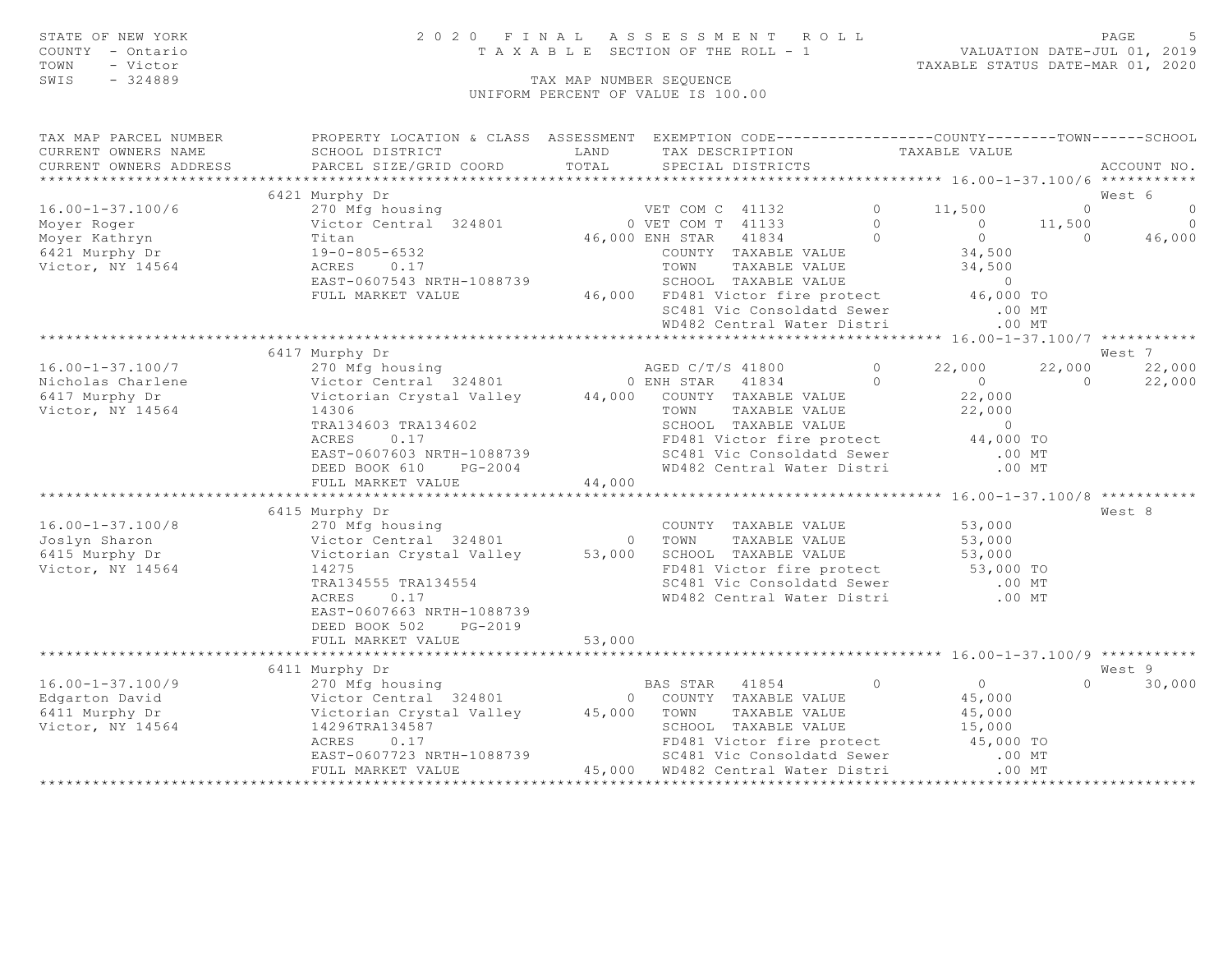| STATE OF NEW YORK<br>COUNTY - Ontario<br>TOWN<br>- Victor<br>$-324889$<br>SWIS             |                                                                                                                                                                                                                                                                                                    | TAX MAP NUMBER SEOUENCE | FINAL ASSESSMENT ROLL (PAGE 6)<br>TAXABLE SECTION OF THE ROLL - 1 VALUATION DATE-JUL 01, 2019<br>TAXABLE STATUS DATE-MAR 01, 2020<br>2020 FINAL ASSESSMENT ROLL                                                                                      |               |                                                        |
|--------------------------------------------------------------------------------------------|----------------------------------------------------------------------------------------------------------------------------------------------------------------------------------------------------------------------------------------------------------------------------------------------------|-------------------------|------------------------------------------------------------------------------------------------------------------------------------------------------------------------------------------------------------------------------------------------------|---------------|--------------------------------------------------------|
|                                                                                            |                                                                                                                                                                                                                                                                                                    |                         | UNIFORM PERCENT OF VALUE IS 100.00                                                                                                                                                                                                                   |               |                                                        |
| TAX MAP PARCEL NUMBER<br>CURRENT OWNERS NAME<br>CURRENT OWNERS ADDRESS                     | PROPERTY LOCATION & CLASS ASSESSMENT EXEMPTION CODE----------------COUNTY-------TOWN-----SCHOOL<br>SCHOOL DISTRICT<br>PARCEL SIZE/GRID COORD                                                                                                                                                       |                         | LAND TAX DESCRIPTION<br>TOTAL SPECIAL DISTRICTS                                                                                                                                                                                                      | TAXABLE VALUE | ACCOUNT NO.                                            |
|                                                                                            | FULL MARKET VALUE                                                                                                                                                                                                                                                                                  | 56,000                  |                                                                                                                                                                                                                                                      |               | West 11                                                |
| $16.00 - 1 - 37.100 / 12$<br>Reed John<br>Reed Karen<br>6403 Murphy Dr<br>Victor, NY 14564 | %6403 Murphy Dr<br>270 Mfg housing<br>Victor Central 324801 0 TOWN TAXABLE VALUE 43,000<br>Victorian Crystal Valley 43,000 SCHOOL TAXABLE VALUE 43,000<br>186028234AB 196028234AB FD481 Victor fire protect 43,000 TO<br>TRA134578 SC481<br>EAST-0607903 NRTH-1088739<br>DEED BOOK 1015    PG-2019 |                         |                                                                                                                                                                                                                                                      |               | West 12                                                |
|                                                                                            | FULL MARKET VALUE                                                                                                                                                                                                                                                                                  | 43,000                  |                                                                                                                                                                                                                                                      |               |                                                        |
| $16.00 - 1 - 37.100 / 13$<br>Cianfoni Donna<br>6401 Murphy Dr<br>Victor, NY 14564          |                                                                                                                                                                                                                                                                                                    |                         |                                                                                                                                                                                                                                                      |               | West 13                                                |
|                                                                                            |                                                                                                                                                                                                                                                                                                    |                         |                                                                                                                                                                                                                                                      |               |                                                        |
|                                                                                            | TRA121202 TRA121203<br>ACRES 0.14                                                                                                                                                                                                                                                                  |                         | EXAMPLE VALUE<br>ACRES 0.14<br>EAST-0607183 NRTH-1088739<br>FULL MARKET VALUE<br>FULL MARKET VALUE<br>FULL MARKET VALUE<br>FULL MARKET VALUE<br>FULL MARKET VALUE<br>FULL MARKET VALUE<br>FULL MARKET VALUE<br>FULL MARKET VALUE<br>FULL MARKET VALU |               | West 1<br>24,000<br>24,000<br>$\overline{0}$<br>24,000 |
|                                                                                            |                                                                                                                                                                                                                                                                                                    |                         |                                                                                                                                                                                                                                                      |               |                                                        |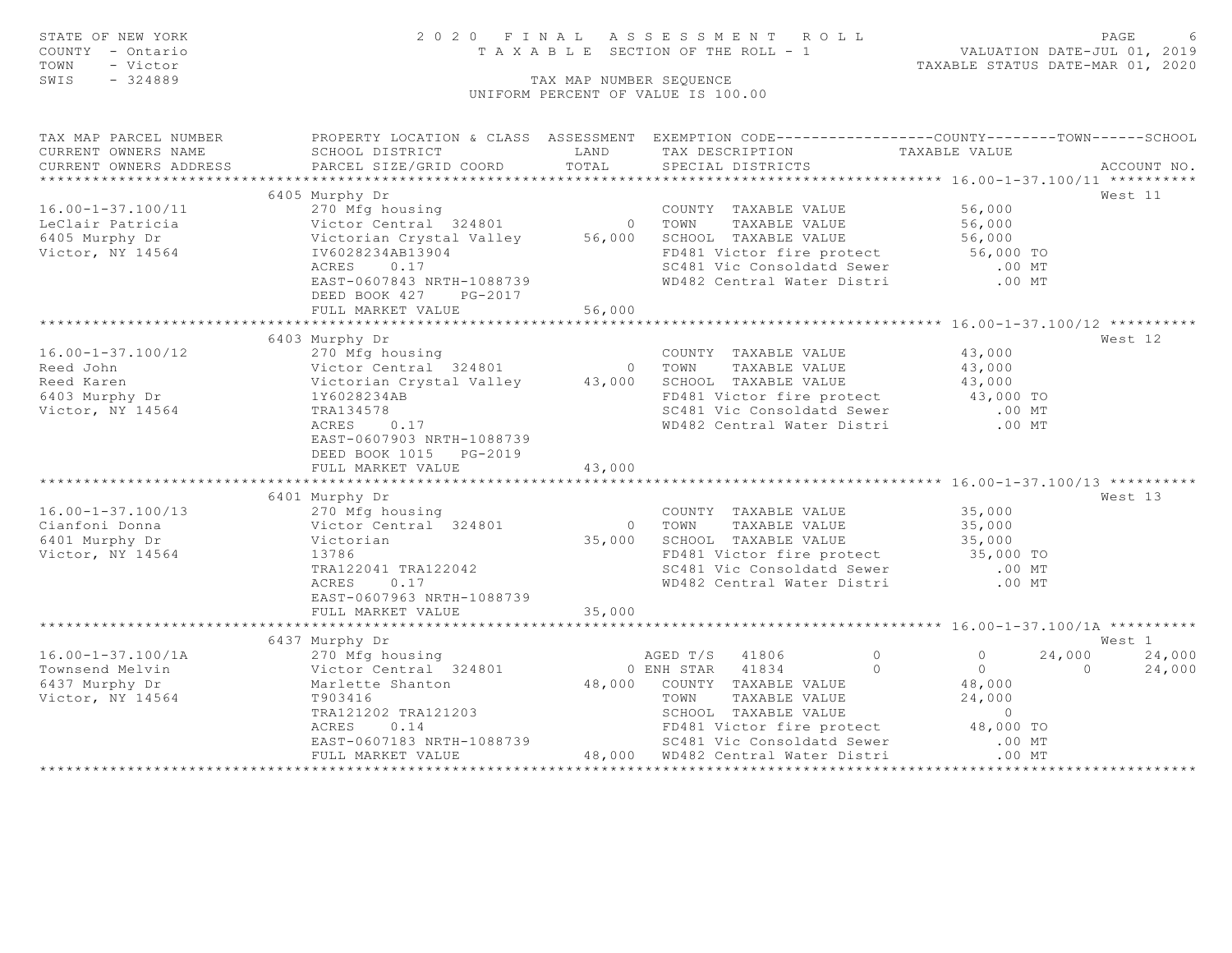| STATE OF NEW YORK<br>COUNTY - Ontario<br>TOWN<br>- Victor<br>SWIS<br>$-324889$                        | 2 0 2 0                                                                                                                                                                                                                                                                                                     | FINAL<br>TAX MAP NUMBER SEQUENCE | ASSESSMENT ROLL<br>UNIFORM PERCENT OF VALUE IS 100.00                                                                                                                                                                                                                                                           |                                                                                    | PAGE        |
|-------------------------------------------------------------------------------------------------------|-------------------------------------------------------------------------------------------------------------------------------------------------------------------------------------------------------------------------------------------------------------------------------------------------------------|----------------------------------|-----------------------------------------------------------------------------------------------------------------------------------------------------------------------------------------------------------------------------------------------------------------------------------------------------------------|------------------------------------------------------------------------------------|-------------|
|                                                                                                       |                                                                                                                                                                                                                                                                                                             |                                  |                                                                                                                                                                                                                                                                                                                 |                                                                                    |             |
| CURRENT OWNERS NAME<br>CURRENT OWNERS ADDRESS                                                         | TAX MAP PARCEL NUMBER <a> PROPERTY LOCATION &amp; CLASS ASSESSMENT EXEMPTION CODE--------------COUNTY-------TOWN------SCHOOL</a>                                                                                                                                                                            |                                  |                                                                                                                                                                                                                                                                                                                 | TAXABLE VALUE                                                                      | ACCOUNT NO. |
|                                                                                                       |                                                                                                                                                                                                                                                                                                             |                                  |                                                                                                                                                                                                                                                                                                                 |                                                                                    |             |
| $16.00 - 1 - 37.100 / 59$<br>Schiller John<br>Schiller Patricia<br>6402 Murphy Dr<br>Victor, NY 14564 | 270 Mfg housing<br>VET COM C 41132 0 12,250 0 0<br>Victor Central 324801 0 VET COM T 41133 0 0 12,250 0<br>Victorian Crystal Valley 49,000 ENH STAR 41834 0 0 12,250 0<br>149,000 ENH STAR 41834 0 0 0 49,000<br>TRYABLE VALUE 36.750 36<br>TRA127728 TRA122727<br>ACRES 0.16<br>TAGE 111<br>6404 Murphy Dr |                                  | TRA127728 TRA122727<br>TRA127728 TRA122727<br>ACRES 0.16<br>EAST-0607972 NRTH-1088905<br>FULL MARKET VALUE 49,000 SC481 Victor fire protect 49,000 TO<br>FULL MARKET VALUE 49,000 SC481 Victor Schipping of the constant of the constant<br>WD482 Central Water Distri<br>COUNTY TAXABLE VALUE<br>TAXABLE VALUE | $0$<br>36,750<br>36,750<br>$.00$ MT<br>33,000<br>33,000                            | West 60     |
|                                                                                                       | 16.00-1-37.100/60<br>Inkin Donald<br>Inkin Laurie (1990)<br>17522-FRZAB12740<br>Victor, NY 14564<br>Victor, NY 14564<br>CRES 0.16<br>EAST-0607912 NRTH-1088905<br>DEED BOOK 330 PG-2005<br>FULL MARKET VALUE                                                                                                | 33,000                           | 0 TOWN TAXABLE VALUE<br>33,000 SCHOOL TAXABLE VALUE<br>FD481 Victor fire prot<br>5C481 Vic Consoldatd :<br>FD481 Victor fire protect 33,000 TO<br>SC481 Vic Consoldatd Sewer .00 MT<br>WD482 Central Water Distri .00 MT                                                                                        | 33,000                                                                             |             |
|                                                                                                       | 6406 Murphy Dr                                                                                                                                                                                                                                                                                              |                                  |                                                                                                                                                                                                                                                                                                                 | *********************** 16.00-1-37.100/61 **********                               | West 61     |
| $16.00 - 1 - 37.100/61$<br>Collins Sandra<br>6406 Murphy Dr<br>Victor, NY 14564                       | 270 Mfg housing<br>Victor Central 324801<br>Victorian<br>TRA124112<br>0.16<br>ACRES<br>EAST-0607852 NRTH-1088905<br>DEED BOOK 930 PG-2015                                                                                                                                                                   |                                  | COUNTY TAXABLE VALUE 40,000<br>0 TOWN TAXABLE VALUE<br>40,000 SCHOOL TAXABLE VALUE<br>FD481 Victor fire protect 40,000 TO<br>SC481 Vic Consoldatd Sewer .00 MT<br>WD482 Central Water Distri                                                                                                                    | $40,000$<br>$40,000$<br>$.00$ MT                                                   |             |
|                                                                                                       | FULL MARKET VALUE                                                                                                                                                                                                                                                                                           | 40,000                           |                                                                                                                                                                                                                                                                                                                 |                                                                                    |             |
|                                                                                                       | Fires John<br>Fires Susan<br>Fires Susan<br>Fires Susan<br>Fires Susan<br>Fires Susan<br>Fires Susan<br>Ritz-Craft Rivera<br>Ritz-Craft Rivera<br>Murphy Dr. 011899377AB<br>Victor, NY 14564<br>The CRES<br>COLORES<br>COLORES<br>COLORES<br>EAST-0607792 NRTH-1088905<br>DEED BOOK 1227    PG-2018         | $0$ TOWN                         | COUNTY TAXABLE VALUE<br>TAXABLE VALUE<br>44,000 SCHOOL TAXABLE VALUE 44,000<br>FD481 Victor fire protect 44,000 TO<br>SC481 Vic Consoldatd Sewer .00 MT<br>WD482 Central Water Distri .00 MT                                                                                                                    | *****************************16.00-1-37.100/62 ***********<br>$44,000$<br>$44,000$ | West 62     |
|                                                                                                       | FULL MARKET VALUE                                                                                                                                                                                                                                                                                           | 44,000                           |                                                                                                                                                                                                                                                                                                                 |                                                                                    |             |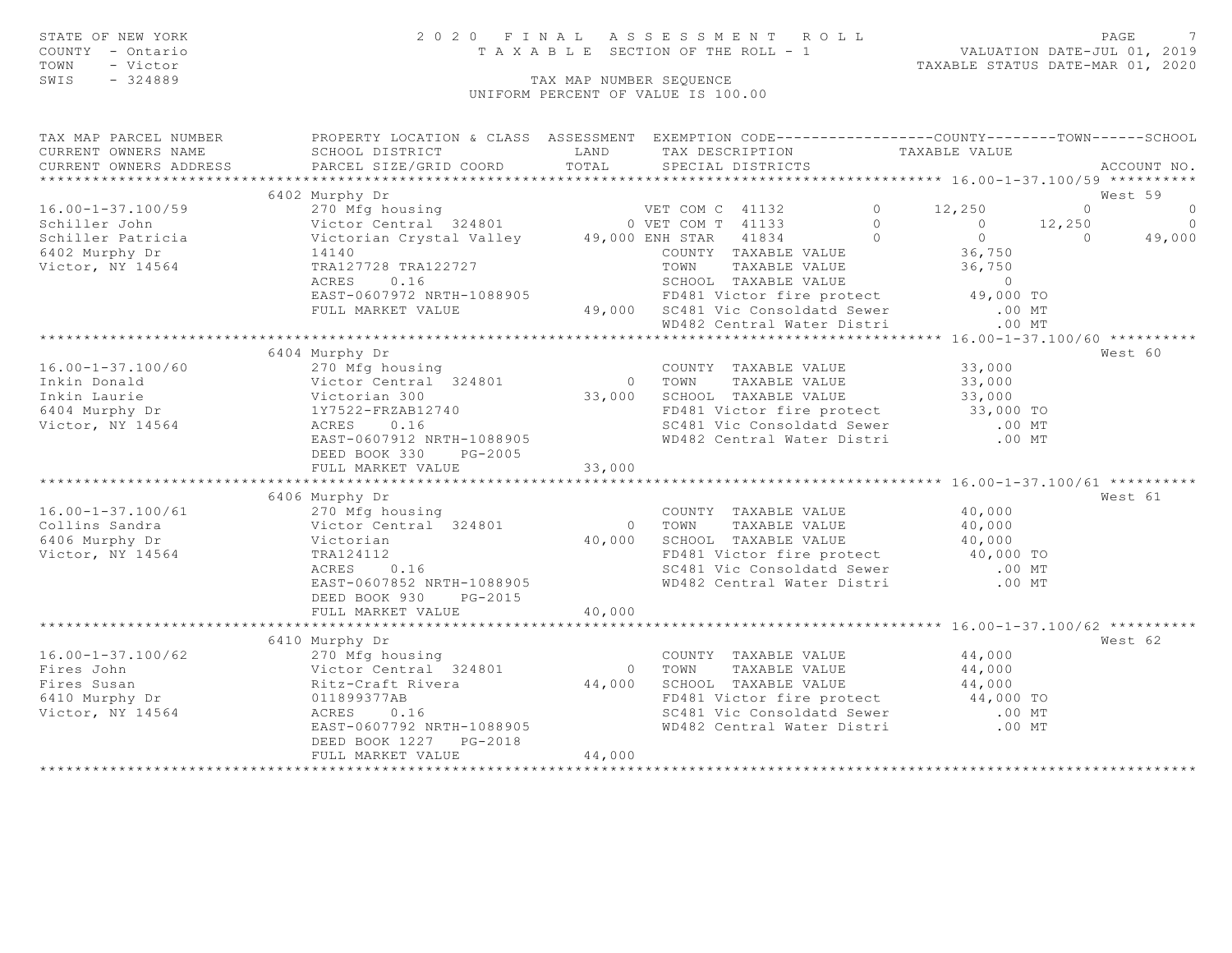| STATE OF NEW YORK<br>COUNTY - Ontario<br>TOWN<br>- Victor<br>SWIS - 324889 |                                                                                                                                                                                                                                                                                |        | 2020 FINAL ASSESSMENT ROLL<br>T A X A B L E SECTION OF THE ROLL - 1 VALUATION DATE-JUL 01, 2019<br>TAXABLE STATUS DATE-MAR 01, 2020<br>TAX MAP NUMBER SEQUENCE<br>UNIFORM PERCENT OF VALUE IS 100.00                                                          |                  | PAGE |             |
|----------------------------------------------------------------------------|--------------------------------------------------------------------------------------------------------------------------------------------------------------------------------------------------------------------------------------------------------------------------------|--------|---------------------------------------------------------------------------------------------------------------------------------------------------------------------------------------------------------------------------------------------------------------|------------------|------|-------------|
| TAX MAP PARCEL NUMBER<br>CURRENT OWNERS NAME<br>CURRENT OWNERS ADDRESS     | PROPERTY LOCATION & CLASS ASSESSMENT EXEMPTION CODE-----------------COUNTY-------TOWN------SCHOOL<br>SCHOOL DISTRICT                     LAND       TAX DESCRIPTION                 TAXABLE VALUE<br>PARCEL SIZE/GRID COORD TOTAL                                              |        | SPECIAL DISTRICTS                                                                                                                                                                                                                                             |                  |      | ACCOUNT NO. |
|                                                                            |                                                                                                                                                                                                                                                                                |        |                                                                                                                                                                                                                                                               |                  |      |             |
|                                                                            | 6412 Murphy Dr                                                                                                                                                                                                                                                                 |        |                                                                                                                                                                                                                                                               |                  |      | West 63     |
|                                                                            |                                                                                                                                                                                                                                                                                |        |                                                                                                                                                                                                                                                               |                  |      |             |
|                                                                            |                                                                                                                                                                                                                                                                                |        |                                                                                                                                                                                                                                                               |                  |      |             |
|                                                                            | EAST-0607612 NRTH-1088905<br>DEED BOOK 215 PG-2019<br>FULL MARKET VALUE                                                                                                                                                                                                        | 57,000 | COUNTY TAXABLE VALUE<br>COUNTY TAAABLE VALUE<br>0 TOWN TAXABLE VALUE 57,000<br>SCHOOL TAXABLE VALUE 57,000<br>FD481 Victor fire protect 57,000 TO<br>SC481 Victor fire protect 57,000 TO<br>SC481 Victor schooldad Sewer .00 MT<br>WD482 Central Water Distri | 57,000<br>.00 MT |      | West 65     |
|                                                                            | 6424 Murphy Dr                                                                                                                                                                                                                                                                 |        |                                                                                                                                                                                                                                                               |                  |      | West 67     |
|                                                                            | EAST-0607492 NRTH-1088905<br>DEED BOOK 626 PG-2018                                                                                                                                                                                                                             |        |                                                                                                                                                                                                                                                               |                  |      |             |
|                                                                            | FULL MARKET VALUE                                                                                                                                                                                                                                                              | 48,000 |                                                                                                                                                                                                                                                               |                  |      |             |
|                                                                            | 6428 Murphy Dr<br>16.00-1-37.100/68<br>Everdyke Joan (1992) 270 Mfg housing<br>Everdyke Joan (1992) 270 Mfg housing<br>Skyline Oak Manor (1992) 21,000 TOWN TAXABLE VALUE 72,000<br>Victor, NY 14564 ACO6110972LAB (1992) 2016<br>Victor, NY 14564 ACO611<br>FULL MARKET VALUE | 72,000 |                                                                                                                                                                                                                                                               |                  |      | West 68     |
|                                                                            |                                                                                                                                                                                                                                                                                |        |                                                                                                                                                                                                                                                               |                  |      |             |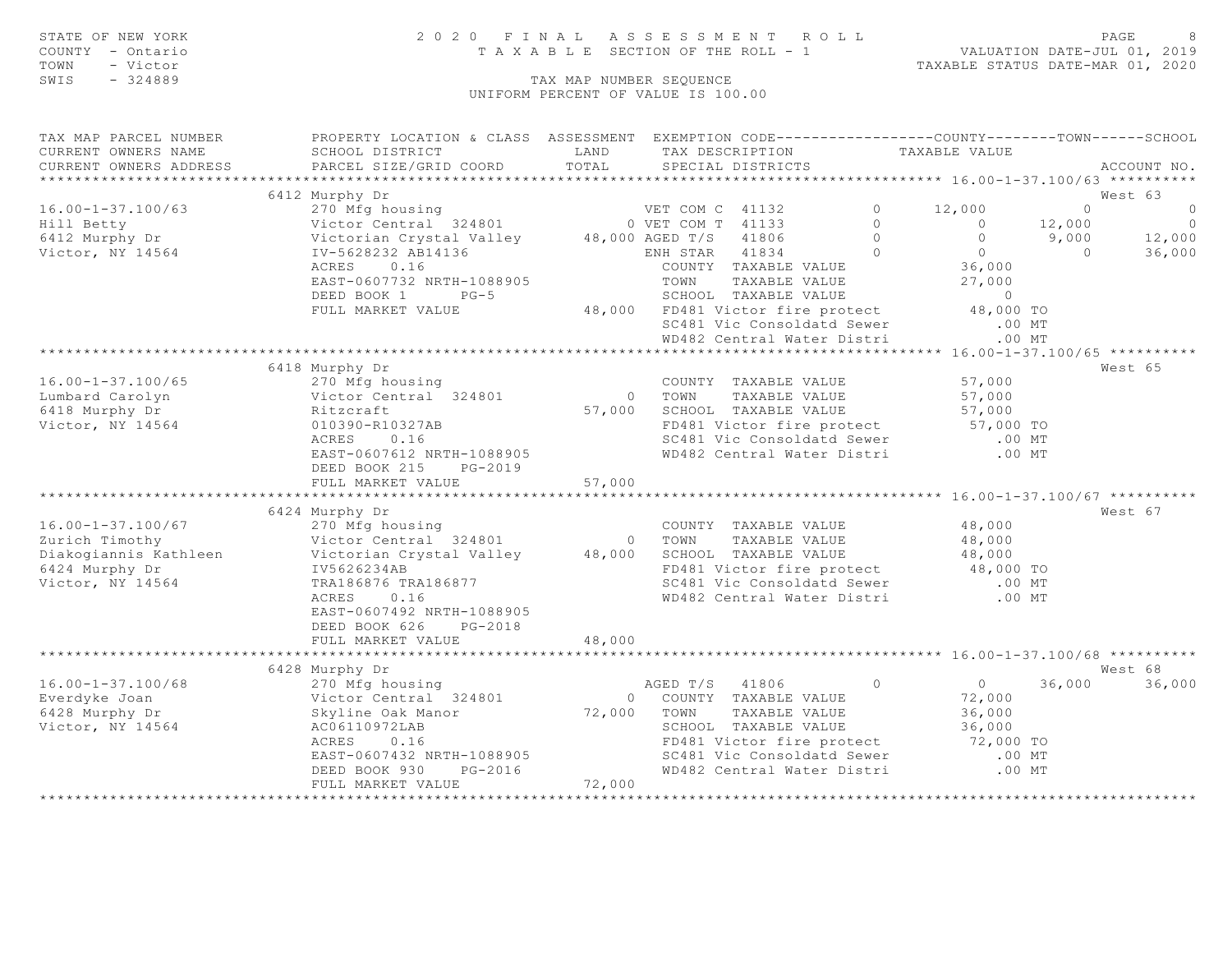| TAX MAP PARCEL NUMBER PROPERTY LOCATION & CLASS ASSESSMENT EXEMPTION CODE---------------COUNTY--------TOWN------SCHOOL<br>SCHOOL DISTRICT                      LAND       TAX DESCRIPTION                TAXABLE VALUE<br>CURRENT OWNERS NAME<br>PARCEL SIZE/GRID COORD TOTAL<br>SPECIAL DISTRICTS<br>CURRENT OWNERS ADDRESS<br>ACCOUNT NO.<br>6430 Murphy Dr<br>West 69<br>West 70<br>0 63,000<br>6436 Murphy Dr<br>West 71<br>.00 MT<br>.00 MT<br>WD482 Central Water Distri<br>.00MT<br>6437 Francis Dr<br>West 72<br>$\begin{array}{cccccccc} 16.00-1-37.100/72 & 6437 & \text{Francis Dr} & \text{West 72} & 0 & 7,350 & 0 & 7,350 \\ Jason Paul R & 270 Mg & \text{housing} & 0 & 0 & 7,350 & 0 \\ Jason Katherine A & Commodore BU044A & 49,000 EN RST R14834 & 0 & 0 & 7,350 & 0 \\ Jason Katherine A & Commodore BU044A & 49,000 EN RST R14834 & 0 & 0 & 7,350 & 0 \\ 6437 Fracis Dr & 16391AB$<br>$\circ$<br>$\overline{0}$<br>$\circ$<br>49,000 | STATE OF NEW YORK<br>COUNTY - Ontario<br>TOWN - Victor<br>SWIS - 324889 |  | 0 FINAL ASSESSMENT ROLL<br>TAXABLE SECTION OF THE ROLL - 1 VALUATION DATE-JUL 01, 2019<br>TAXABLE STATUS DATE-MAR 01, 2020<br>2020 FINAL ASSESSMENT ROLL<br>TAX MAP NUMBER SEQUENCE<br>UNIFORM PERCENT OF VALUE IS 100.00 |  |  |
|------------------------------------------------------------------------------------------------------------------------------------------------------------------------------------------------------------------------------------------------------------------------------------------------------------------------------------------------------------------------------------------------------------------------------------------------------------------------------------------------------------------------------------------------------------------------------------------------------------------------------------------------------------------------------------------------------------------------------------------------------------------------------------------------------------------------------------------------------------------------------------------------------------------------------------------------------------|-------------------------------------------------------------------------|--|---------------------------------------------------------------------------------------------------------------------------------------------------------------------------------------------------------------------------|--|--|
|                                                                                                                                                                                                                                                                                                                                                                                                                                                                                                                                                                                                                                                                                                                                                                                                                                                                                                                                                            |                                                                         |  |                                                                                                                                                                                                                           |  |  |
|                                                                                                                                                                                                                                                                                                                                                                                                                                                                                                                                                                                                                                                                                                                                                                                                                                                                                                                                                            |                                                                         |  |                                                                                                                                                                                                                           |  |  |
|                                                                                                                                                                                                                                                                                                                                                                                                                                                                                                                                                                                                                                                                                                                                                                                                                                                                                                                                                            |                                                                         |  |                                                                                                                                                                                                                           |  |  |
|                                                                                                                                                                                                                                                                                                                                                                                                                                                                                                                                                                                                                                                                                                                                                                                                                                                                                                                                                            |                                                                         |  |                                                                                                                                                                                                                           |  |  |
|                                                                                                                                                                                                                                                                                                                                                                                                                                                                                                                                                                                                                                                                                                                                                                                                                                                                                                                                                            |                                                                         |  |                                                                                                                                                                                                                           |  |  |
|                                                                                                                                                                                                                                                                                                                                                                                                                                                                                                                                                                                                                                                                                                                                                                                                                                                                                                                                                            |                                                                         |  |                                                                                                                                                                                                                           |  |  |
|                                                                                                                                                                                                                                                                                                                                                                                                                                                                                                                                                                                                                                                                                                                                                                                                                                                                                                                                                            |                                                                         |  |                                                                                                                                                                                                                           |  |  |
|                                                                                                                                                                                                                                                                                                                                                                                                                                                                                                                                                                                                                                                                                                                                                                                                                                                                                                                                                            |                                                                         |  |                                                                                                                                                                                                                           |  |  |
|                                                                                                                                                                                                                                                                                                                                                                                                                                                                                                                                                                                                                                                                                                                                                                                                                                                                                                                                                            |                                                                         |  |                                                                                                                                                                                                                           |  |  |
|                                                                                                                                                                                                                                                                                                                                                                                                                                                                                                                                                                                                                                                                                                                                                                                                                                                                                                                                                            |                                                                         |  |                                                                                                                                                                                                                           |  |  |
|                                                                                                                                                                                                                                                                                                                                                                                                                                                                                                                                                                                                                                                                                                                                                                                                                                                                                                                                                            |                                                                         |  |                                                                                                                                                                                                                           |  |  |
|                                                                                                                                                                                                                                                                                                                                                                                                                                                                                                                                                                                                                                                                                                                                                                                                                                                                                                                                                            |                                                                         |  |                                                                                                                                                                                                                           |  |  |
|                                                                                                                                                                                                                                                                                                                                                                                                                                                                                                                                                                                                                                                                                                                                                                                                                                                                                                                                                            |                                                                         |  |                                                                                                                                                                                                                           |  |  |
|                                                                                                                                                                                                                                                                                                                                                                                                                                                                                                                                                                                                                                                                                                                                                                                                                                                                                                                                                            |                                                                         |  |                                                                                                                                                                                                                           |  |  |
|                                                                                                                                                                                                                                                                                                                                                                                                                                                                                                                                                                                                                                                                                                                                                                                                                                                                                                                                                            |                                                                         |  |                                                                                                                                                                                                                           |  |  |
|                                                                                                                                                                                                                                                                                                                                                                                                                                                                                                                                                                                                                                                                                                                                                                                                                                                                                                                                                            |                                                                         |  |                                                                                                                                                                                                                           |  |  |
|                                                                                                                                                                                                                                                                                                                                                                                                                                                                                                                                                                                                                                                                                                                                                                                                                                                                                                                                                            |                                                                         |  |                                                                                                                                                                                                                           |  |  |
|                                                                                                                                                                                                                                                                                                                                                                                                                                                                                                                                                                                                                                                                                                                                                                                                                                                                                                                                                            |                                                                         |  |                                                                                                                                                                                                                           |  |  |
|                                                                                                                                                                                                                                                                                                                                                                                                                                                                                                                                                                                                                                                                                                                                                                                                                                                                                                                                                            |                                                                         |  |                                                                                                                                                                                                                           |  |  |
|                                                                                                                                                                                                                                                                                                                                                                                                                                                                                                                                                                                                                                                                                                                                                                                                                                                                                                                                                            |                                                                         |  |                                                                                                                                                                                                                           |  |  |
|                                                                                                                                                                                                                                                                                                                                                                                                                                                                                                                                                                                                                                                                                                                                                                                                                                                                                                                                                            |                                                                         |  |                                                                                                                                                                                                                           |  |  |
|                                                                                                                                                                                                                                                                                                                                                                                                                                                                                                                                                                                                                                                                                                                                                                                                                                                                                                                                                            |                                                                         |  |                                                                                                                                                                                                                           |  |  |
|                                                                                                                                                                                                                                                                                                                                                                                                                                                                                                                                                                                                                                                                                                                                                                                                                                                                                                                                                            |                                                                         |  |                                                                                                                                                                                                                           |  |  |
|                                                                                                                                                                                                                                                                                                                                                                                                                                                                                                                                                                                                                                                                                                                                                                                                                                                                                                                                                            |                                                                         |  |                                                                                                                                                                                                                           |  |  |
|                                                                                                                                                                                                                                                                                                                                                                                                                                                                                                                                                                                                                                                                                                                                                                                                                                                                                                                                                            |                                                                         |  |                                                                                                                                                                                                                           |  |  |
|                                                                                                                                                                                                                                                                                                                                                                                                                                                                                                                                                                                                                                                                                                                                                                                                                                                                                                                                                            |                                                                         |  |                                                                                                                                                                                                                           |  |  |
|                                                                                                                                                                                                                                                                                                                                                                                                                                                                                                                                                                                                                                                                                                                                                                                                                                                                                                                                                            |                                                                         |  |                                                                                                                                                                                                                           |  |  |
|                                                                                                                                                                                                                                                                                                                                                                                                                                                                                                                                                                                                                                                                                                                                                                                                                                                                                                                                                            |                                                                         |  |                                                                                                                                                                                                                           |  |  |
|                                                                                                                                                                                                                                                                                                                                                                                                                                                                                                                                                                                                                                                                                                                                                                                                                                                                                                                                                            |                                                                         |  |                                                                                                                                                                                                                           |  |  |
|                                                                                                                                                                                                                                                                                                                                                                                                                                                                                                                                                                                                                                                                                                                                                                                                                                                                                                                                                            |                                                                         |  |                                                                                                                                                                                                                           |  |  |
|                                                                                                                                                                                                                                                                                                                                                                                                                                                                                                                                                                                                                                                                                                                                                                                                                                                                                                                                                            |                                                                         |  |                                                                                                                                                                                                                           |  |  |
|                                                                                                                                                                                                                                                                                                                                                                                                                                                                                                                                                                                                                                                                                                                                                                                                                                                                                                                                                            |                                                                         |  |                                                                                                                                                                                                                           |  |  |
|                                                                                                                                                                                                                                                                                                                                                                                                                                                                                                                                                                                                                                                                                                                                                                                                                                                                                                                                                            |                                                                         |  |                                                                                                                                                                                                                           |  |  |
|                                                                                                                                                                                                                                                                                                                                                                                                                                                                                                                                                                                                                                                                                                                                                                                                                                                                                                                                                            |                                                                         |  |                                                                                                                                                                                                                           |  |  |
|                                                                                                                                                                                                                                                                                                                                                                                                                                                                                                                                                                                                                                                                                                                                                                                                                                                                                                                                                            |                                                                         |  |                                                                                                                                                                                                                           |  |  |
|                                                                                                                                                                                                                                                                                                                                                                                                                                                                                                                                                                                                                                                                                                                                                                                                                                                                                                                                                            |                                                                         |  |                                                                                                                                                                                                                           |  |  |
|                                                                                                                                                                                                                                                                                                                                                                                                                                                                                                                                                                                                                                                                                                                                                                                                                                                                                                                                                            |                                                                         |  |                                                                                                                                                                                                                           |  |  |
|                                                                                                                                                                                                                                                                                                                                                                                                                                                                                                                                                                                                                                                                                                                                                                                                                                                                                                                                                            |                                                                         |  |                                                                                                                                                                                                                           |  |  |
|                                                                                                                                                                                                                                                                                                                                                                                                                                                                                                                                                                                                                                                                                                                                                                                                                                                                                                                                                            |                                                                         |  |                                                                                                                                                                                                                           |  |  |
|                                                                                                                                                                                                                                                                                                                                                                                                                                                                                                                                                                                                                                                                                                                                                                                                                                                                                                                                                            |                                                                         |  |                                                                                                                                                                                                                           |  |  |
|                                                                                                                                                                                                                                                                                                                                                                                                                                                                                                                                                                                                                                                                                                                                                                                                                                                                                                                                                            |                                                                         |  |                                                                                                                                                                                                                           |  |  |
|                                                                                                                                                                                                                                                                                                                                                                                                                                                                                                                                                                                                                                                                                                                                                                                                                                                                                                                                                            |                                                                         |  |                                                                                                                                                                                                                           |  |  |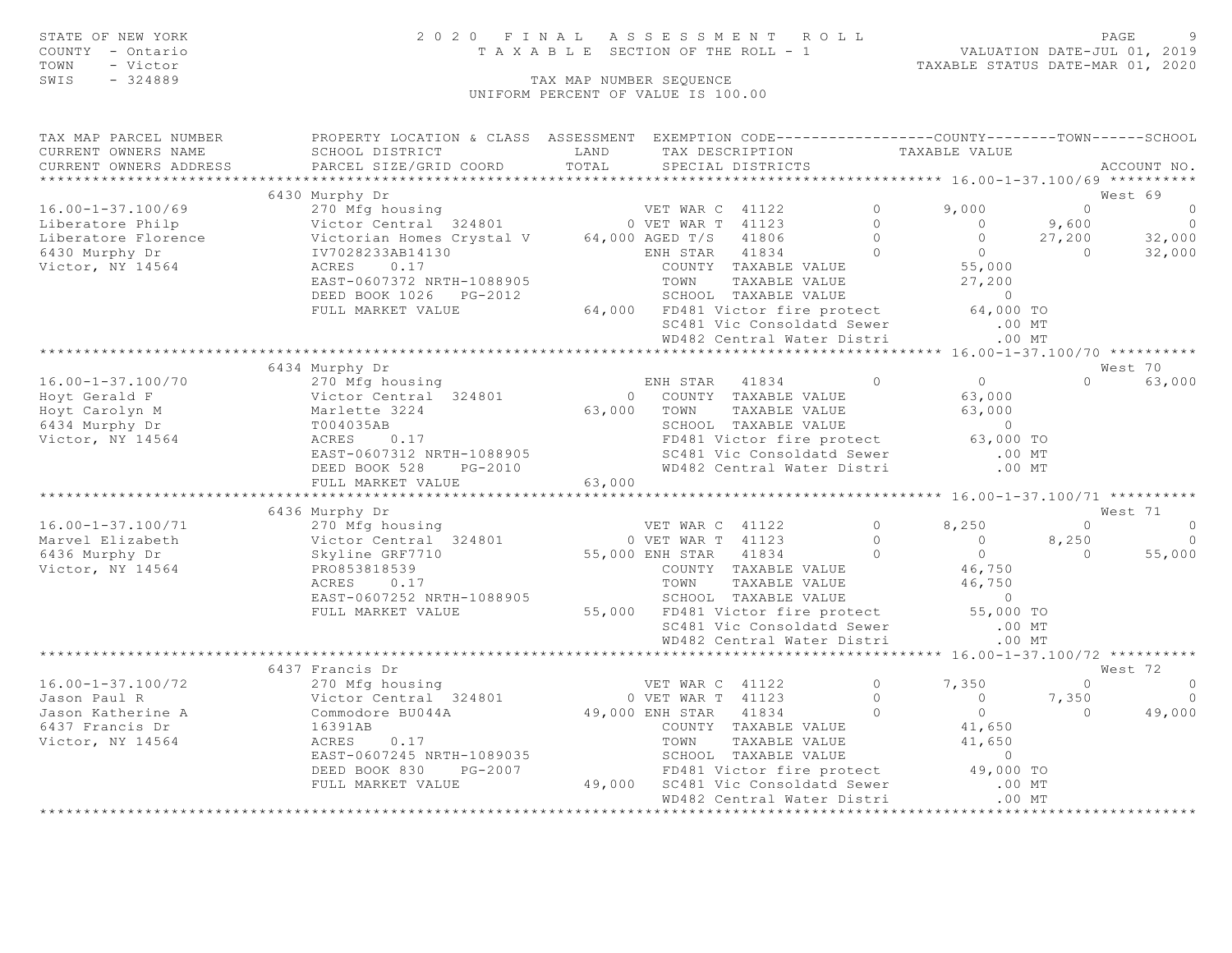| STATE OF NEW YORK<br>COUNTY - Ontario |                                                                                                                                                                                                                                                        |                                  | PAGE 10<br>TAXABLE SECTION OF THE ROLL - 1 VALUATION DATE-JUL 01, 2019<br>2020 FINAL ASSESSMENT                                                                       |                                                                |             |
|---------------------------------------|--------------------------------------------------------------------------------------------------------------------------------------------------------------------------------------------------------------------------------------------------------|----------------------------------|-----------------------------------------------------------------------------------------------------------------------------------------------------------------------|----------------------------------------------------------------|-------------|
| TOWN<br>- Victor                      |                                                                                                                                                                                                                                                        | TAXABLE STATUS DATE-MAR 01, 2020 |                                                                                                                                                                       |                                                                |             |
| SWIS<br>$-324889$                     | TAX MAP NUMBER SEQUENCE                                                                                                                                                                                                                                |                                  |                                                                                                                                                                       |                                                                |             |
|                                       |                                                                                                                                                                                                                                                        |                                  | UNIFORM PERCENT OF VALUE IS 100.00                                                                                                                                    |                                                                |             |
|                                       |                                                                                                                                                                                                                                                        |                                  |                                                                                                                                                                       |                                                                |             |
|                                       | TAX MAP PARCEL NUMBER THE PROPERTY LOCATION & CLASS ASSESSMENT EXEMPTION CODE--------------COUNTY-------TOWN------SCHOOL                                                                                                                               |                                  |                                                                                                                                                                       |                                                                |             |
| CURRENT OWNERS NAME                   | SCHOOL DISTRICT                                                                                                                                                                                                                                        |                                  | LAND TAX DESCRIPTION                                                                                                                                                  | TAXABLE VALUE                                                  |             |
| CURRENT OWNERS ADDRESS                | PARCEL SIZE/GRID COORD                                                                                                                                                                                                                                 | TOTAL                            | SPECIAL DISTRICTS                                                                                                                                                     |                                                                | ACCOUNT NO. |
|                                       |                                                                                                                                                                                                                                                        |                                  |                                                                                                                                                                       |                                                                |             |
|                                       | 6433 Francis Dr                                                                                                                                                                                                                                        |                                  |                                                                                                                                                                       |                                                                | West 73     |
| $16.00 - 1 - 37.100 / 73$             | 270 Mfg housing<br>270 Mfg housing<br>Victor Central 324801 0 ENH STAR 41834 0 0 0<br>Victorian Crystal Valley 59,000 COUNTY TAXABLE VALUE 59,000<br>TOWNTY TAXABLE VALUE 59,000 59,000                                                                |                                  |                                                                                                                                                                       | 29,500                                                         | 29,500      |
| Caputo Joann                          |                                                                                                                                                                                                                                                        |                                  |                                                                                                                                                                       | $\overline{0}$                                                 | 29,500      |
| 6433 Francis Dr                       |                                                                                                                                                                                                                                                        |                                  |                                                                                                                                                                       |                                                                |             |
| Victor, NY 14564                      | 14911                                                                                                                                                                                                                                                  |                                  | TAXABLE VALUE<br>TOWN                                                                                                                                                 | 29,500                                                         |             |
|                                       | 0.17                                                                                                                                                                                                                                                   |                                  | SCHOOL TAXABLE VALUE                                                                                                                                                  | $\overline{0}$                                                 |             |
|                                       |                                                                                                                                                                                                                                                        |                                  | EAST-0607305 NRTH-1089035<br>EAST-0607305 NRTH-1089035<br>FULL MARKET VALUE 59,000 SC481 Vic Consoldatd Sewer<br>WD482 Central Water Distri                           | 59,000 TO                                                      |             |
|                                       |                                                                                                                                                                                                                                                        |                                  |                                                                                                                                                                       | .00 MT                                                         |             |
|                                       |                                                                                                                                                                                                                                                        |                                  |                                                                                                                                                                       | $.00$ MT                                                       |             |
|                                       |                                                                                                                                                                                                                                                        |                                  |                                                                                                                                                                       |                                                                |             |
|                                       |                                                                                                                                                                                                                                                        |                                  |                                                                                                                                                                       |                                                                | West 74     |
|                                       |                                                                                                                                                                                                                                                        |                                  |                                                                                                                                                                       |                                                                |             |
|                                       |                                                                                                                                                                                                                                                        |                                  |                                                                                                                                                                       |                                                                |             |
|                                       |                                                                                                                                                                                                                                                        |                                  |                                                                                                                                                                       |                                                                |             |
|                                       |                                                                                                                                                                                                                                                        |                                  |                                                                                                                                                                       |                                                                |             |
|                                       |                                                                                                                                                                                                                                                        |                                  |                                                                                                                                                                       |                                                                |             |
|                                       |                                                                                                                                                                                                                                                        |                                  |                                                                                                                                                                       |                                                                |             |
|                                       | DEED BOOK 1205 PG-2019                                                                                                                                                                                                                                 |                                  |                                                                                                                                                                       |                                                                |             |
|                                       | FULL MARKET VALUE                                                                                                                                                                                                                                      | 53,000                           |                                                                                                                                                                       |                                                                |             |
|                                       |                                                                                                                                                                                                                                                        |                                  |                                                                                                                                                                       |                                                                |             |
|                                       | 6427 Francis Dr                                                                                                                                                                                                                                        |                                  |                                                                                                                                                                       |                                                                | West 75     |
|                                       | 16.00-1-37.100/75<br>Acker Edward<br>Acker Edward<br>Acker Margaret<br>6427 Francis Dr. 10580<br>Victor, NY 14564<br>270 Mfg housing<br>270 Mfg housing<br>270 Mfg housing<br>270 Mfg housing<br>270 Mfg housing<br>270 Mfg housing<br>270 Mfg housing |                                  | COUNTY TAXABLE VALUE                                                                                                                                                  | 48,000                                                         |             |
|                                       |                                                                                                                                                                                                                                                        | $0$ TOWN                         | TAXABLE VALUE                                                                                                                                                         | 48,000<br>48,000                                               |             |
|                                       |                                                                                                                                                                                                                                                        |                                  | 48,000 SCHOOL TAXABLE VALUE                                                                                                                                           |                                                                |             |
|                                       |                                                                                                                                                                                                                                                        |                                  |                                                                                                                                                                       |                                                                |             |
|                                       |                                                                                                                                                                                                                                                        |                                  | FD481 Victor fire protect 48,000 TO<br>SC481 Vic Consoldatd Sewer .00 MT                                                                                              |                                                                |             |
|                                       | EAST-0607425 NRTH-1089035                                                                                                                                                                                                                              |                                  | WD482 Central Water Distri                                                                                                                                            | .00 MT                                                         |             |
|                                       | DEED BOOK 928<br>PG-2015                                                                                                                                                                                                                               |                                  |                                                                                                                                                                       |                                                                |             |
|                                       | FULL MARKET VALUE                                                                                                                                                                                                                                      | 48,000                           |                                                                                                                                                                       |                                                                |             |
|                                       | *************************                                                                                                                                                                                                                              |                                  |                                                                                                                                                                       | *********************************16.00-1-37.100/76 *********** |             |
|                                       | 6425 Francis Dr                                                                                                                                                                                                                                        |                                  |                                                                                                                                                                       |                                                                | West 76     |
| $16.00 - 1 - 37.100 / 76$             | 270 Mfg housing                                                                                                                                                                                                                                        |                                  | COUNTY TAXABLE VALUE 44,000                                                                                                                                           |                                                                |             |
| Conklin Diane E                       | Victor Central 324801                                                                                                                                                                                                                                  |                                  | 0 TOWN TAXABLE VALUE<br>0 TOWN TAXABLE VALUE 14,000<br>44,000 SCHOOL TAXABLE VALUE 44,000<br>FD481 Victor fire protect 44,000 TO<br>SC481 Vic Consoldatd Sewer .00 MT |                                                                |             |
| 6425 Francis Dr                       | skyline                                                                                                                                                                                                                                                |                                  |                                                                                                                                                                       |                                                                |             |
| Victor, NY 14564                      | GRF7432                                                                                                                                                                                                                                                |                                  |                                                                                                                                                                       |                                                                |             |
|                                       | 0.17<br>ACRES                                                                                                                                                                                                                                          |                                  |                                                                                                                                                                       |                                                                |             |
|                                       | EAST-0607485 NRTH-1089035                                                                                                                                                                                                                              |                                  | WD482 Central Water Distri                                                                                                                                            | $.00$ MT                                                       |             |
|                                       | DEED BOOK 1119    PG-2015                                                                                                                                                                                                                              |                                  |                                                                                                                                                                       |                                                                |             |
|                                       | FULL MARKET VALUE                                                                                                                                                                                                                                      | 44,000                           |                                                                                                                                                                       |                                                                |             |
|                                       |                                                                                                                                                                                                                                                        |                                  |                                                                                                                                                                       |                                                                |             |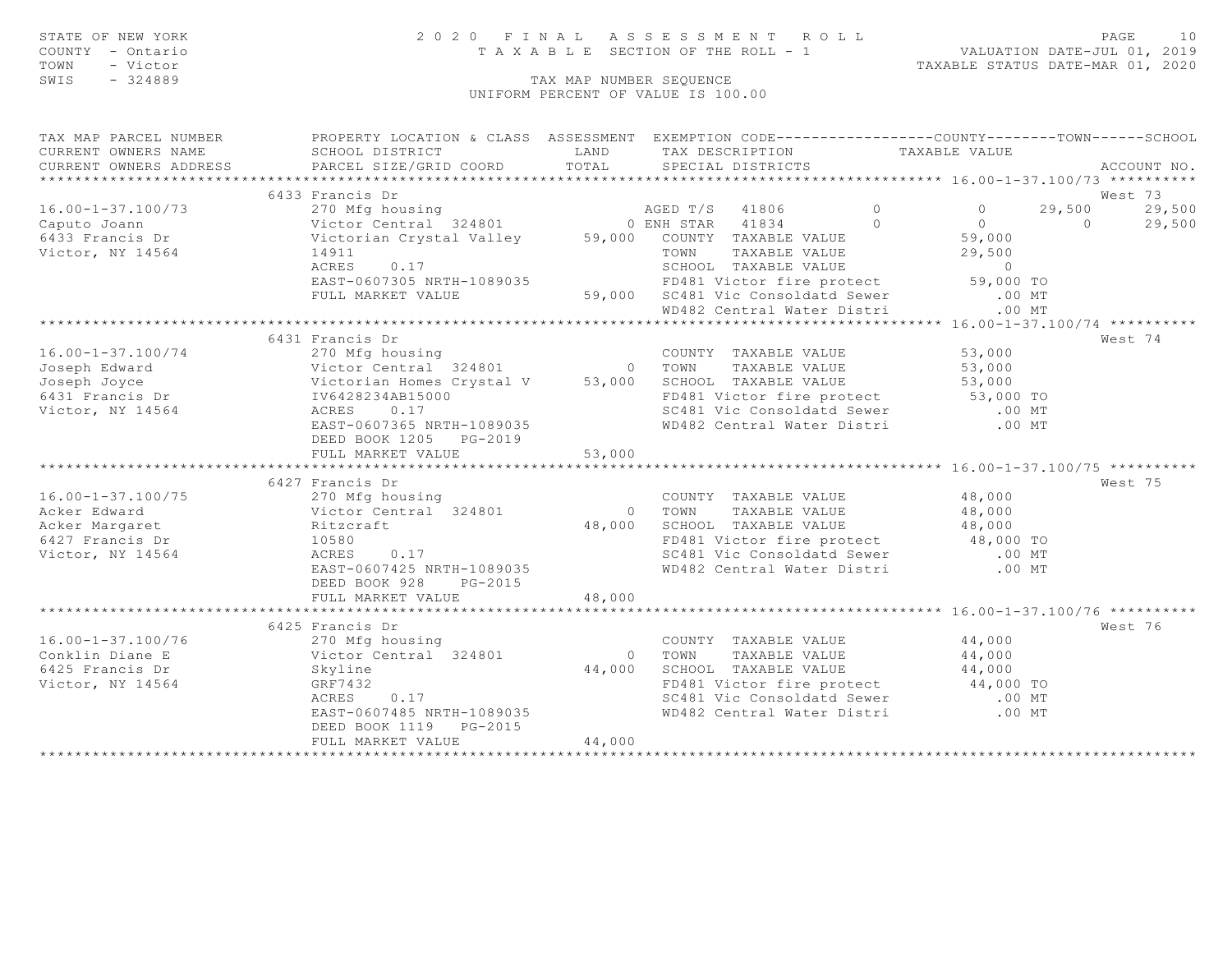| STATE OF NEW YORK |          | 2020 FINAL ASSESSMENT ROLL      |                                  | PAGE                        |  |
|-------------------|----------|---------------------------------|----------------------------------|-----------------------------|--|
| COUNTY - Ontario  |          | TAXABLE SECTION OF THE ROLL - 1 |                                  | VALUATION DATE-JUL 01, 2019 |  |
| TOWN              | - Victor |                                 | TAXABLE STATUS DATE-MAR 01, 2020 |                             |  |
| SWIS              | - 324889 | TAX MAP NUMBER SEOUENCE         |                                  |                             |  |

| 6419 Francis Dr<br>West 78<br>BAS STAR 41854 0 0<br>0 COUNTY TAXABLE VALUE 48,000<br>$\cap$<br>30,000<br>48,000<br>TAXABLE VALUE<br>T003839AB<br>ACRES<br>SCHOOL TAXABLE VALUE 18,000<br>FD481 Victor fire protect 48,000 TO<br>SC481 Vic Consoldatd Sewer .00 MT<br>6419 Francis Dr<br>Victor, NY 14564<br>0.17<br>EAST-0607605 NRTH-1089035<br>WD482 Central Water Distri .00 MT<br>$008$ 48,000<br>FULL MARKET VALUE<br>6413 Francis Dr<br>West 80<br>ENH STAR 41834 0<br>$\overline{0}$<br>59,000<br>$16.00 - 1 - 37.100/80$<br>$\Omega$<br>270 Mfg housing<br>Everdyke Clifford<br>Everdyke Joyce (Nictor Central 324801)<br>Everdyke Joyce (Nictor Central 324801)<br>6413 Francis Dr (10860)<br>Victor, NY 14564 (NTA230168 NTA230169)<br>ACRES 0.17<br>0 COUNTY TAXABLE VALUE<br>59,000<br>59,000<br>TAXABLE VALUE<br>SC481 Vic Consoldatd Sewer .00 MT<br>WD482 Central Water Distri .00 MT<br>EAST-0607725 NRTH-1089035<br>FULL MARKET VALUE 59,000<br>6409 Francis Dr<br>West 81<br>manniello Karen<br>Manniello Jeffrey<br>Manniello Jeffrey<br>6409 Francis Dr. 107514CDFL2 313294<br>7ictor, NY 14564<br>718117054<br>72514CDFL2 313294<br>ENH STAR 41834 0<br>$\overline{0}$<br>$\Omega$<br>34,000<br>0 COUNTY TAXABLE VALUE<br>34,000 TOWN TAXABLE VALUE<br>34,000<br>34,000<br>SCHOOL TAXABLE VALUE<br>FD481 Victor fire protect 34,000 TO<br>SC481 Vic Consoldatd Sewer .00 MT<br>WD482 Central Water Distri .00 MT<br>EAST-0607785 NRTH-1089035<br>FULL MARKET VALUE 34,000<br>*********************** 16.00-1-37.100/82 **********<br>6407 Francis Dr<br>West 82<br>16.00-1-37.100/82 270 Mfg housing ver ver all 22<br>Orzechowski Darlene victor Central 324801 0 VET WAR T 41123<br>Orzechowski Walter Sr. VIctorian Crystal Valley 58,000 AGED C/T/S 41800<br>6407 Francis Dr TRA 147928 ENH STAR 41834<br>$\Omega$<br>8,700<br>$\overline{0}$<br>$\Omega$<br>$\Omega$<br>$0 \t 8,700$<br>$\circ$<br>$\Omega$<br>24,650 24,650<br>29,000<br>$\bigcirc$<br>$\overline{a}$<br>29,000<br>$24,650$<br>$24$<br>Victor, NY 14564<br><b>ACRES</b><br>0.17<br>COUNTY TAXABLE VALUE | TAX MAP PARCEL NUMBER |  | PROPERTY LOCATION & CLASS ASSESSMENT EXEMPTION CODE----------------COUNTY-------TOWN------SCHOOL |  |
|----------------------------------------------------------------------------------------------------------------------------------------------------------------------------------------------------------------------------------------------------------------------------------------------------------------------------------------------------------------------------------------------------------------------------------------------------------------------------------------------------------------------------------------------------------------------------------------------------------------------------------------------------------------------------------------------------------------------------------------------------------------------------------------------------------------------------------------------------------------------------------------------------------------------------------------------------------------------------------------------------------------------------------------------------------------------------------------------------------------------------------------------------------------------------------------------------------------------------------------------------------------------------------------------------------------------------------------------------------------------------------------------------------------------------------------------------------------------------------------------------------------------------------------------------------------------------------------------------------------------------------------------------------------------------------------------------------------------------------------------------------------------------------------------------------------------------------------------------------------------------------------------------------------------------------------------------------------------------------------------------------------------------------------------------------------------------------------------------|-----------------------|--|--------------------------------------------------------------------------------------------------|--|
|                                                                                                                                                                                                                                                                                                                                                                                                                                                                                                                                                                                                                                                                                                                                                                                                                                                                                                                                                                                                                                                                                                                                                                                                                                                                                                                                                                                                                                                                                                                                                                                                                                                                                                                                                                                                                                                                                                                                                                                                                                                                                                    |                       |  |                                                                                                  |  |
|                                                                                                                                                                                                                                                                                                                                                                                                                                                                                                                                                                                                                                                                                                                                                                                                                                                                                                                                                                                                                                                                                                                                                                                                                                                                                                                                                                                                                                                                                                                                                                                                                                                                                                                                                                                                                                                                                                                                                                                                                                                                                                    |                       |  |                                                                                                  |  |
|                                                                                                                                                                                                                                                                                                                                                                                                                                                                                                                                                                                                                                                                                                                                                                                                                                                                                                                                                                                                                                                                                                                                                                                                                                                                                                                                                                                                                                                                                                                                                                                                                                                                                                                                                                                                                                                                                                                                                                                                                                                                                                    |                       |  |                                                                                                  |  |
|                                                                                                                                                                                                                                                                                                                                                                                                                                                                                                                                                                                                                                                                                                                                                                                                                                                                                                                                                                                                                                                                                                                                                                                                                                                                                                                                                                                                                                                                                                                                                                                                                                                                                                                                                                                                                                                                                                                                                                                                                                                                                                    |                       |  |                                                                                                  |  |
|                                                                                                                                                                                                                                                                                                                                                                                                                                                                                                                                                                                                                                                                                                                                                                                                                                                                                                                                                                                                                                                                                                                                                                                                                                                                                                                                                                                                                                                                                                                                                                                                                                                                                                                                                                                                                                                                                                                                                                                                                                                                                                    |                       |  |                                                                                                  |  |
|                                                                                                                                                                                                                                                                                                                                                                                                                                                                                                                                                                                                                                                                                                                                                                                                                                                                                                                                                                                                                                                                                                                                                                                                                                                                                                                                                                                                                                                                                                                                                                                                                                                                                                                                                                                                                                                                                                                                                                                                                                                                                                    |                       |  |                                                                                                  |  |
|                                                                                                                                                                                                                                                                                                                                                                                                                                                                                                                                                                                                                                                                                                                                                                                                                                                                                                                                                                                                                                                                                                                                                                                                                                                                                                                                                                                                                                                                                                                                                                                                                                                                                                                                                                                                                                                                                                                                                                                                                                                                                                    |                       |  |                                                                                                  |  |
|                                                                                                                                                                                                                                                                                                                                                                                                                                                                                                                                                                                                                                                                                                                                                                                                                                                                                                                                                                                                                                                                                                                                                                                                                                                                                                                                                                                                                                                                                                                                                                                                                                                                                                                                                                                                                                                                                                                                                                                                                                                                                                    |                       |  |                                                                                                  |  |
|                                                                                                                                                                                                                                                                                                                                                                                                                                                                                                                                                                                                                                                                                                                                                                                                                                                                                                                                                                                                                                                                                                                                                                                                                                                                                                                                                                                                                                                                                                                                                                                                                                                                                                                                                                                                                                                                                                                                                                                                                                                                                                    |                       |  |                                                                                                  |  |
|                                                                                                                                                                                                                                                                                                                                                                                                                                                                                                                                                                                                                                                                                                                                                                                                                                                                                                                                                                                                                                                                                                                                                                                                                                                                                                                                                                                                                                                                                                                                                                                                                                                                                                                                                                                                                                                                                                                                                                                                                                                                                                    |                       |  |                                                                                                  |  |
|                                                                                                                                                                                                                                                                                                                                                                                                                                                                                                                                                                                                                                                                                                                                                                                                                                                                                                                                                                                                                                                                                                                                                                                                                                                                                                                                                                                                                                                                                                                                                                                                                                                                                                                                                                                                                                                                                                                                                                                                                                                                                                    |                       |  |                                                                                                  |  |
|                                                                                                                                                                                                                                                                                                                                                                                                                                                                                                                                                                                                                                                                                                                                                                                                                                                                                                                                                                                                                                                                                                                                                                                                                                                                                                                                                                                                                                                                                                                                                                                                                                                                                                                                                                                                                                                                                                                                                                                                                                                                                                    |                       |  |                                                                                                  |  |
|                                                                                                                                                                                                                                                                                                                                                                                                                                                                                                                                                                                                                                                                                                                                                                                                                                                                                                                                                                                                                                                                                                                                                                                                                                                                                                                                                                                                                                                                                                                                                                                                                                                                                                                                                                                                                                                                                                                                                                                                                                                                                                    |                       |  |                                                                                                  |  |
|                                                                                                                                                                                                                                                                                                                                                                                                                                                                                                                                                                                                                                                                                                                                                                                                                                                                                                                                                                                                                                                                                                                                                                                                                                                                                                                                                                                                                                                                                                                                                                                                                                                                                                                                                                                                                                                                                                                                                                                                                                                                                                    |                       |  |                                                                                                  |  |
|                                                                                                                                                                                                                                                                                                                                                                                                                                                                                                                                                                                                                                                                                                                                                                                                                                                                                                                                                                                                                                                                                                                                                                                                                                                                                                                                                                                                                                                                                                                                                                                                                                                                                                                                                                                                                                                                                                                                                                                                                                                                                                    |                       |  |                                                                                                  |  |
|                                                                                                                                                                                                                                                                                                                                                                                                                                                                                                                                                                                                                                                                                                                                                                                                                                                                                                                                                                                                                                                                                                                                                                                                                                                                                                                                                                                                                                                                                                                                                                                                                                                                                                                                                                                                                                                                                                                                                                                                                                                                                                    |                       |  |                                                                                                  |  |
|                                                                                                                                                                                                                                                                                                                                                                                                                                                                                                                                                                                                                                                                                                                                                                                                                                                                                                                                                                                                                                                                                                                                                                                                                                                                                                                                                                                                                                                                                                                                                                                                                                                                                                                                                                                                                                                                                                                                                                                                                                                                                                    |                       |  |                                                                                                  |  |
|                                                                                                                                                                                                                                                                                                                                                                                                                                                                                                                                                                                                                                                                                                                                                                                                                                                                                                                                                                                                                                                                                                                                                                                                                                                                                                                                                                                                                                                                                                                                                                                                                                                                                                                                                                                                                                                                                                                                                                                                                                                                                                    |                       |  |                                                                                                  |  |
|                                                                                                                                                                                                                                                                                                                                                                                                                                                                                                                                                                                                                                                                                                                                                                                                                                                                                                                                                                                                                                                                                                                                                                                                                                                                                                                                                                                                                                                                                                                                                                                                                                                                                                                                                                                                                                                                                                                                                                                                                                                                                                    |                       |  |                                                                                                  |  |
|                                                                                                                                                                                                                                                                                                                                                                                                                                                                                                                                                                                                                                                                                                                                                                                                                                                                                                                                                                                                                                                                                                                                                                                                                                                                                                                                                                                                                                                                                                                                                                                                                                                                                                                                                                                                                                                                                                                                                                                                                                                                                                    |                       |  |                                                                                                  |  |
|                                                                                                                                                                                                                                                                                                                                                                                                                                                                                                                                                                                                                                                                                                                                                                                                                                                                                                                                                                                                                                                                                                                                                                                                                                                                                                                                                                                                                                                                                                                                                                                                                                                                                                                                                                                                                                                                                                                                                                                                                                                                                                    |                       |  |                                                                                                  |  |
|                                                                                                                                                                                                                                                                                                                                                                                                                                                                                                                                                                                                                                                                                                                                                                                                                                                                                                                                                                                                                                                                                                                                                                                                                                                                                                                                                                                                                                                                                                                                                                                                                                                                                                                                                                                                                                                                                                                                                                                                                                                                                                    |                       |  |                                                                                                  |  |
|                                                                                                                                                                                                                                                                                                                                                                                                                                                                                                                                                                                                                                                                                                                                                                                                                                                                                                                                                                                                                                                                                                                                                                                                                                                                                                                                                                                                                                                                                                                                                                                                                                                                                                                                                                                                                                                                                                                                                                                                                                                                                                    |                       |  |                                                                                                  |  |
|                                                                                                                                                                                                                                                                                                                                                                                                                                                                                                                                                                                                                                                                                                                                                                                                                                                                                                                                                                                                                                                                                                                                                                                                                                                                                                                                                                                                                                                                                                                                                                                                                                                                                                                                                                                                                                                                                                                                                                                                                                                                                                    |                       |  |                                                                                                  |  |
|                                                                                                                                                                                                                                                                                                                                                                                                                                                                                                                                                                                                                                                                                                                                                                                                                                                                                                                                                                                                                                                                                                                                                                                                                                                                                                                                                                                                                                                                                                                                                                                                                                                                                                                                                                                                                                                                                                                                                                                                                                                                                                    |                       |  |                                                                                                  |  |
|                                                                                                                                                                                                                                                                                                                                                                                                                                                                                                                                                                                                                                                                                                                                                                                                                                                                                                                                                                                                                                                                                                                                                                                                                                                                                                                                                                                                                                                                                                                                                                                                                                                                                                                                                                                                                                                                                                                                                                                                                                                                                                    |                       |  |                                                                                                  |  |
|                                                                                                                                                                                                                                                                                                                                                                                                                                                                                                                                                                                                                                                                                                                                                                                                                                                                                                                                                                                                                                                                                                                                                                                                                                                                                                                                                                                                                                                                                                                                                                                                                                                                                                                                                                                                                                                                                                                                                                                                                                                                                                    |                       |  |                                                                                                  |  |
|                                                                                                                                                                                                                                                                                                                                                                                                                                                                                                                                                                                                                                                                                                                                                                                                                                                                                                                                                                                                                                                                                                                                                                                                                                                                                                                                                                                                                                                                                                                                                                                                                                                                                                                                                                                                                                                                                                                                                                                                                                                                                                    |                       |  |                                                                                                  |  |
|                                                                                                                                                                                                                                                                                                                                                                                                                                                                                                                                                                                                                                                                                                                                                                                                                                                                                                                                                                                                                                                                                                                                                                                                                                                                                                                                                                                                                                                                                                                                                                                                                                                                                                                                                                                                                                                                                                                                                                                                                                                                                                    |                       |  |                                                                                                  |  |
|                                                                                                                                                                                                                                                                                                                                                                                                                                                                                                                                                                                                                                                                                                                                                                                                                                                                                                                                                                                                                                                                                                                                                                                                                                                                                                                                                                                                                                                                                                                                                                                                                                                                                                                                                                                                                                                                                                                                                                                                                                                                                                    |                       |  |                                                                                                  |  |
|                                                                                                                                                                                                                                                                                                                                                                                                                                                                                                                                                                                                                                                                                                                                                                                                                                                                                                                                                                                                                                                                                                                                                                                                                                                                                                                                                                                                                                                                                                                                                                                                                                                                                                                                                                                                                                                                                                                                                                                                                                                                                                    |                       |  |                                                                                                  |  |
|                                                                                                                                                                                                                                                                                                                                                                                                                                                                                                                                                                                                                                                                                                                                                                                                                                                                                                                                                                                                                                                                                                                                                                                                                                                                                                                                                                                                                                                                                                                                                                                                                                                                                                                                                                                                                                                                                                                                                                                                                                                                                                    |                       |  |                                                                                                  |  |
|                                                                                                                                                                                                                                                                                                                                                                                                                                                                                                                                                                                                                                                                                                                                                                                                                                                                                                                                                                                                                                                                                                                                                                                                                                                                                                                                                                                                                                                                                                                                                                                                                                                                                                                                                                                                                                                                                                                                                                                                                                                                                                    |                       |  |                                                                                                  |  |
|                                                                                                                                                                                                                                                                                                                                                                                                                                                                                                                                                                                                                                                                                                                                                                                                                                                                                                                                                                                                                                                                                                                                                                                                                                                                                                                                                                                                                                                                                                                                                                                                                                                                                                                                                                                                                                                                                                                                                                                                                                                                                                    |                       |  |                                                                                                  |  |
|                                                                                                                                                                                                                                                                                                                                                                                                                                                                                                                                                                                                                                                                                                                                                                                                                                                                                                                                                                                                                                                                                                                                                                                                                                                                                                                                                                                                                                                                                                                                                                                                                                                                                                                                                                                                                                                                                                                                                                                                                                                                                                    |                       |  |                                                                                                  |  |
|                                                                                                                                                                                                                                                                                                                                                                                                                                                                                                                                                                                                                                                                                                                                                                                                                                                                                                                                                                                                                                                                                                                                                                                                                                                                                                                                                                                                                                                                                                                                                                                                                                                                                                                                                                                                                                                                                                                                                                                                                                                                                                    |                       |  |                                                                                                  |  |
| TOWN                                                                                                                                                                                                                                                                                                                                                                                                                                                                                                                                                                                                                                                                                                                                                                                                                                                                                                                                                                                                                                                                                                                                                                                                                                                                                                                                                                                                                                                                                                                                                                                                                                                                                                                                                                                                                                                                                                                                                                                                                                                                                               |                       |  |                                                                                                  |  |
| EAST-0607845 NRTH-1089035<br>DEED BOOK 20<br>TAXABLE VALUE<br>TAXABLE VALUE<br>TILLE VALUE<br>PG-1995<br>DEED BOOK 39<br>SCHOOL TAXABLE VALUE<br>$\sim$ 0                                                                                                                                                                                                                                                                                                                                                                                                                                                                                                                                                                                                                                                                                                                                                                                                                                                                                                                                                                                                                                                                                                                                                                                                                                                                                                                                                                                                                                                                                                                                                                                                                                                                                                                                                                                                                                                                                                                                          |                       |  |                                                                                                  |  |
| FULL MARKET VALUE                                                                                                                                                                                                                                                                                                                                                                                                                                                                                                                                                                                                                                                                                                                                                                                                                                                                                                                                                                                                                                                                                                                                                                                                                                                                                                                                                                                                                                                                                                                                                                                                                                                                                                                                                                                                                                                                                                                                                                                                                                                                                  |                       |  |                                                                                                  |  |
| 58,000 FD481 Victor fire protect 58,000 TO<br>SC481 Vic Consoldatd Sewer .00 MT                                                                                                                                                                                                                                                                                                                                                                                                                                                                                                                                                                                                                                                                                                                                                                                                                                                                                                                                                                                                                                                                                                                                                                                                                                                                                                                                                                                                                                                                                                                                                                                                                                                                                                                                                                                                                                                                                                                                                                                                                    |                       |  |                                                                                                  |  |
| WD482 Central Water Distri<br>.00MT                                                                                                                                                                                                                                                                                                                                                                                                                                                                                                                                                                                                                                                                                                                                                                                                                                                                                                                                                                                                                                                                                                                                                                                                                                                                                                                                                                                                                                                                                                                                                                                                                                                                                                                                                                                                                                                                                                                                                                                                                                                                |                       |  |                                                                                                  |  |
|                                                                                                                                                                                                                                                                                                                                                                                                                                                                                                                                                                                                                                                                                                                                                                                                                                                                                                                                                                                                                                                                                                                                                                                                                                                                                                                                                                                                                                                                                                                                                                                                                                                                                                                                                                                                                                                                                                                                                                                                                                                                                                    |                       |  |                                                                                                  |  |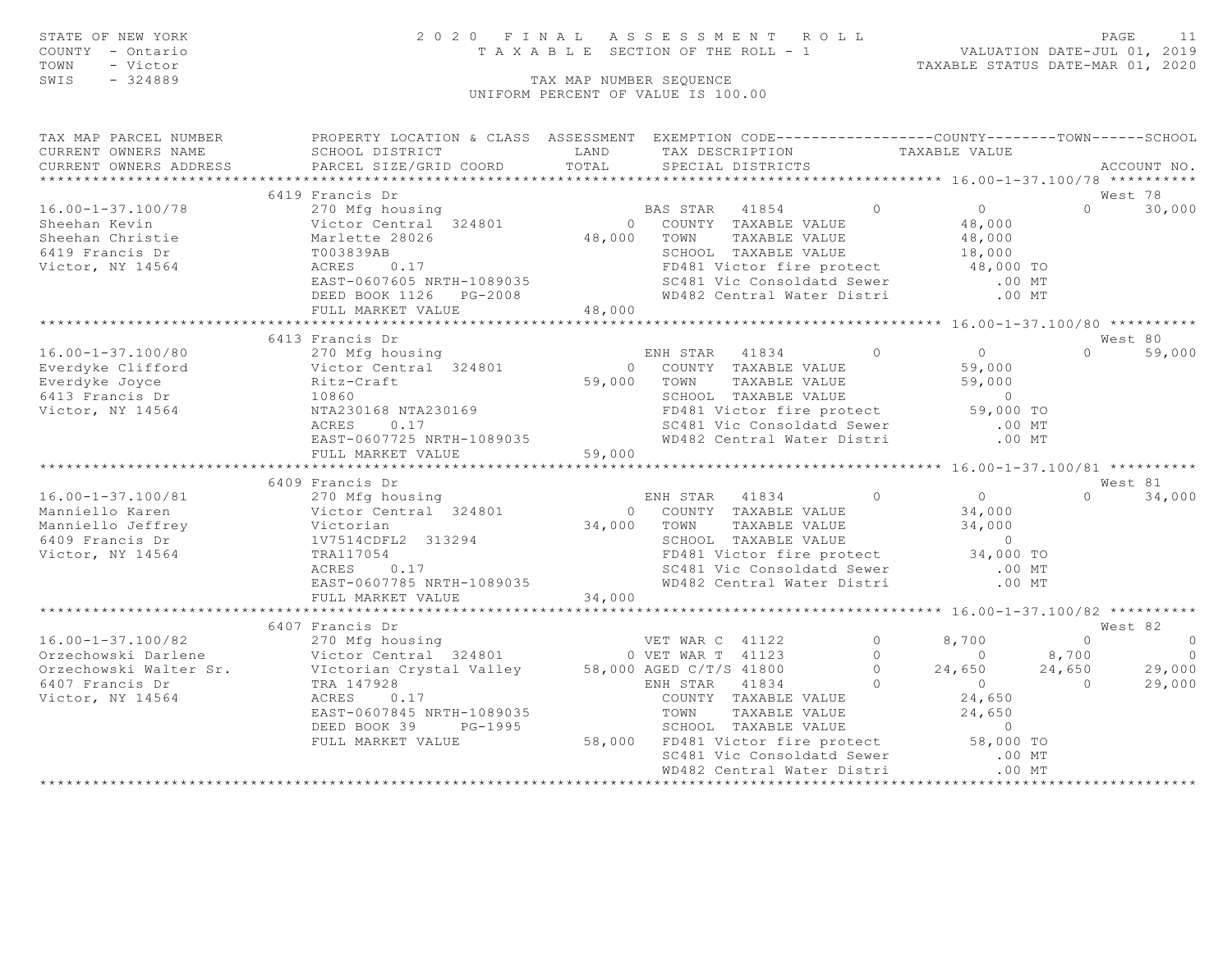| STATE OF NEW YORK | 2020 FINAL ASSESSMENT ROLL            |                                  | PAGE                        | 12 |
|-------------------|---------------------------------------|----------------------------------|-----------------------------|----|
| COUNTY - Ontario  | T A X A B L E SECTION OF THE ROLL - 1 |                                  | VALUATION DATE-JUL 01, 2019 |    |
| TOWN<br>- Victor  |                                       | TAXABLE STATUS DATE-MAR 01, 2020 |                             |    |
| SWIS<br>$-324889$ | TAX MAP NUMBER SEOUENCE               |                                  |                             |    |

| UNIFORM PERCENT OF VALUE IS 100.00 |  |  |  |
|------------------------------------|--|--|--|
|                                    |  |  |  |

| TAX MAP PARCEL NUMBER<br>CURRENT OWNERS NAME<br>CURRENT OWNERS ADDRESS | PROPERTY LOCATION & CLASS ASSESSMENT<br>SCHOOL DISTRICT<br>PARCEL SIZE/GRID COORD                                                                                                                             | LAND<br>TOTAL | EXEMPTION CODE-----------------COUNTY-------TOWN-----SCHOOL<br>TAX DESCRIPTION TAXABLE VALUE<br>SPECIAL DISTRICTS |                                 |                   | ACCOUNT NO.        |
|------------------------------------------------------------------------|---------------------------------------------------------------------------------------------------------------------------------------------------------------------------------------------------------------|---------------|-------------------------------------------------------------------------------------------------------------------|---------------------------------|-------------------|--------------------|
|                                                                        | 6403 Francis Dr                                                                                                                                                                                               |               |                                                                                                                   |                                 |                   | West 83            |
| $16.00 - 1 - 37.100/83$                                                | 270 Mfg housing                                                                                                                                                                                               |               | AGED T/S 41806                                                                                                    | $\begin{matrix}0&0\end{matrix}$ |                   | 24,500<br>24,500   |
|                                                                        |                                                                                                                                                                                                               |               |                                                                                                                   |                                 | 49,000            |                    |
|                                                                        |                                                                                                                                                                                                               |               | TAXABLE VALUE                                                                                                     |                                 | 24,500            |                    |
|                                                                        |                                                                                                                                                                                                               |               | SCHOOL TAXABLE VALUE                                                                                              |                                 | 24,500            |                    |
|                                                                        | ACRES<br>0.17                                                                                                                                                                                                 |               |                                                                                                                   |                                 |                   |                    |
|                                                                        | EAST-0607905 NRTH-1089035                                                                                                                                                                                     |               |                                                                                                                   |                                 |                   |                    |
|                                                                        | $PG-2016$<br>DEED BOOK 1128                                                                                                                                                                                   |               | FD481 Victor fire protect 49,000 TO<br>SC481 Vic Consoldatd Sewer .00 MT<br>WD482 Central Water Distri .00 MT     |                                 |                   |                    |
|                                                                        | FULL MARKET VALUE                                                                                                                                                                                             | 49,000        |                                                                                                                   |                                 |                   |                    |
|                                                                        |                                                                                                                                                                                                               |               |                                                                                                                   |                                 |                   |                    |
|                                                                        | 6433 Murphy Dr                                                                                                                                                                                                |               |                                                                                                                   |                                 |                   | West 2             |
| $16.00 - 1 - 37.100/A2$                                                | A2 $270 \text{ Mfg}$ housing<br>a Victor Central 324801 0 ENH STAR 41834<br>Victorian 75337BD 34,000 COUNTY TAXABLE V<br>1V7522FR2AB14016 10WN TAXABLE V                                                      |               | AGED T/S 41806                                                                                                    | $\overline{0}$                  | 17,000<br>$\circ$ | 17,000             |
| Mortuiccio Linda                                                       |                                                                                                                                                                                                               |               | $\overline{0}$                                                                                                    | $0$ 0<br>34,000                 |                   | $\Omega$<br>17,000 |
| 6433 Murphy Dr                                                         |                                                                                                                                                                                                               |               | 34,000 COUNTY TAXABLE VALUE                                                                                       |                                 |                   |                    |
| Victor, NY 14564                                                       |                                                                                                                                                                                                               |               | -<br>TAXABLE VALUE<br>TAXARLE VALUE                                                                               |                                 | 17,000            |                    |
|                                                                        | 0.17<br>ACRES                                                                                                                                                                                                 |               | SCHOOL TAXABLE VALUE                                                                                              |                                 |                   |                    |
|                                                                        | EAST-0607303 NRTH-1088739                                                                                                                                                                                     |               | FD481 Victor fire protect 34,000 TO                                                                               |                                 |                   |                    |
|                                                                        |                                                                                                                                                                                                               |               | SC481 Vic Consoldatd Sewer<br>34,000 WD482 Central Water Distri                                                   |                                 | $.00$ MT          |                    |
|                                                                        | FULL MARKET VALUE                                                                                                                                                                                             |               |                                                                                                                   |                                 | .00MT             |                    |
|                                                                        | ************************                                                                                                                                                                                      |               |                                                                                                                   |                                 |                   |                    |
|                                                                        | 6409 Murphy Dr                                                                                                                                                                                                |               |                                                                                                                   |                                 |                   | West 10            |
| $16.00 - 1 - 37.100 / 10A$                                             |                                                                                                                                                                                                               |               |                                                                                                                   | $\overline{0}$                  | 22,500<br>$\circ$ | 22,500             |
| Zone Lorrie                                                            |                                                                                                                                                                                                               |               |                                                                                                                   | $\Omega$                        | $0$<br>45,000     | $\Omega$<br>22,500 |
| 6409 Murphy Dr                                                         | 10/10A 1270 Mfg housing<br>270 Mfg housing<br>Victor Central 324801 0 10989R10074AB 1564 11838 10<br>270 Mfg housing<br>270 Mfg housing<br>324801 245,000 COUNTY TAXABLE VALUE<br>45,000 COUNTY TAXABLE VALUE |               |                                                                                                                   |                                 |                   |                    |
| Victor, NY 14564                                                       |                                                                                                                                                                                                               |               | TAXABLE VALUE<br>SCHOOL TAXABLE VALUE                                                                             |                                 | 22,500            |                    |
|                                                                        |                                                                                                                                                                                                               |               | FD481 Victor fire protect 45,000 TO                                                                               |                                 | $\overline{0}$    |                    |
|                                                                        | EAST-0607783 NRTH-1088739                                                                                                                                                                                     |               | SC481 Vic Consoldatd Sewer .00 MT                                                                                 |                                 |                   |                    |
|                                                                        | DEED BOOK 1020 PG-2010                                                                                                                                                                                        |               | WD482 Central Water Distri                                                                                        |                                 | $.00$ MT          |                    |
|                                                                        | FULL MARKET VALUE                                                                                                                                                                                             | 45,000        |                                                                                                                   |                                 |                   |                    |
|                                                                        |                                                                                                                                                                                                               |               |                                                                                                                   |                                 |                   |                    |
|                                                                        | 6408 Francis Dr                                                                                                                                                                                               |               |                                                                                                                   |                                 |                   | West 120           |
| $16.00 - 1 - 37.100 / 120$                                             | 270 Mfg housing                                                                                                                                                                                               |               | $\sim$ 0<br>BAS STAR 41854                                                                                        |                                 | $\overline{0}$    | $\Omega$<br>30,000 |
|                                                                        |                                                                                                                                                                                                               |               |                                                                                                                   |                                 | 49,000            |                    |
|                                                                        |                                                                                                                                                                                                               |               |                                                                                                                   |                                 |                   |                    |
|                                                                        |                                                                                                                                                                                                               |               | TOWN TAXABLE VALUE 49,000<br>SCHOOL TAXABLE VALUE 19,000                                                          |                                 |                   |                    |
|                                                                        | 0.17<br>ACRES                                                                                                                                                                                                 |               |                                                                                                                   |                                 |                   |                    |
|                                                                        | EAST-0607852 NRTH-1089200                                                                                                                                                                                     |               | FD481 Victor fire protect 49,000 TO<br>SC481 Vic Consoldatd Sewer .00 MT<br>WD482 Central Water Distri .00 MT     |                                 |                   |                    |
|                                                                        | DEED BOOK 99<br>$PG-2012$                                                                                                                                                                                     |               |                                                                                                                   |                                 |                   |                    |
|                                                                        | FULL MARKET VALUE                                                                                                                                                                                             | 49,000        |                                                                                                                   |                                 |                   |                    |
|                                                                        |                                                                                                                                                                                                               |               |                                                                                                                   |                                 |                   |                    |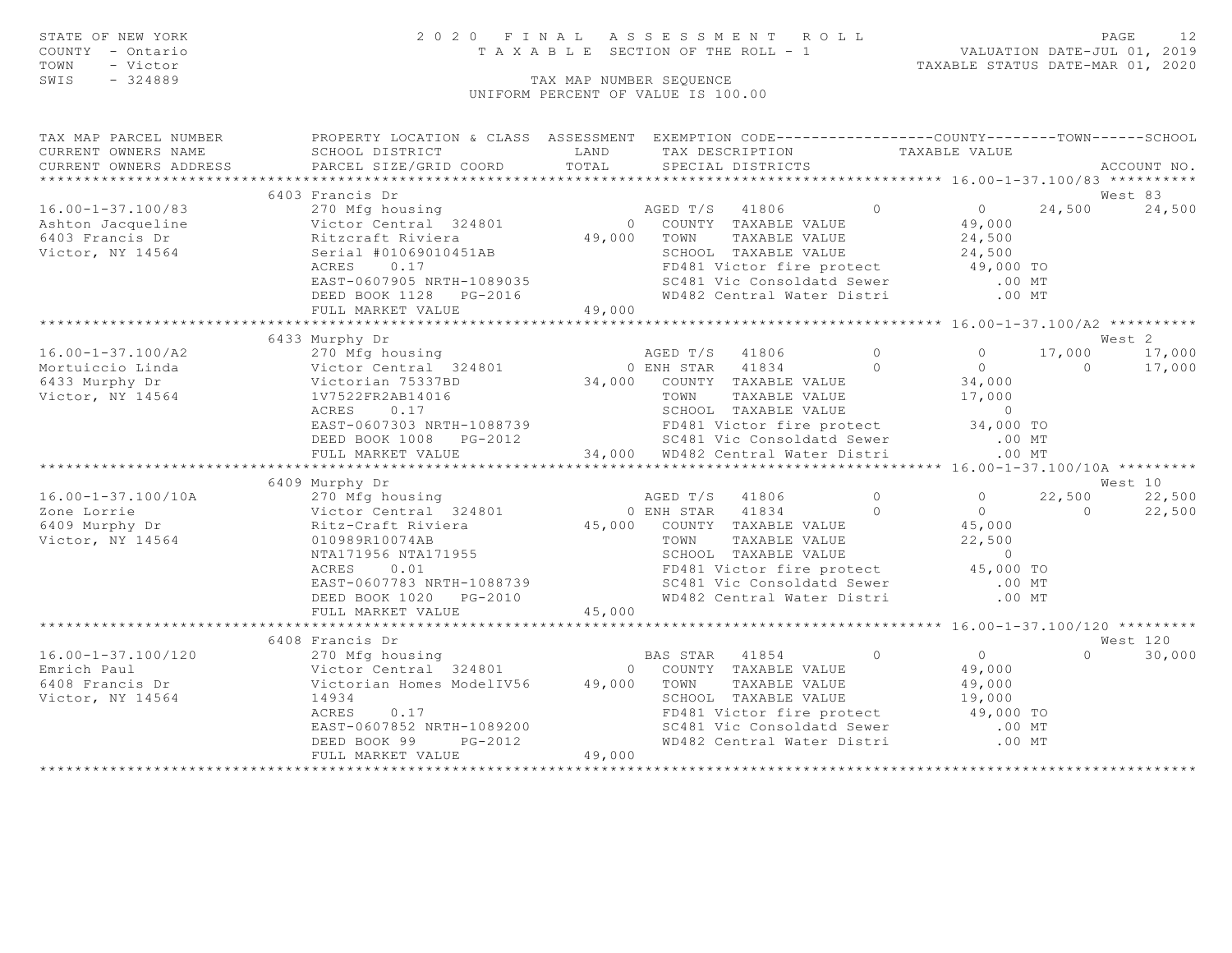| STATE OF NEW YORK<br>COUNTY - Ontario<br>TOWN<br>- Victor<br>$-324889$<br>SWIS                                                                                                                                                       |                                                                                                                                                                                                                                                                                                                                                                                                                                                                                |        | FINAL ASSESSMENT ROLL (PALUATION DATE-JUL 01, 2019)<br>TAXABLE SECTION OF THE ROLL - 1 VALUATION DATE-JUL 01, 2019<br>2020 FINAL ASSESSMENT ROLL<br>TAX MAP NUMBER SEQUENCE                                                                                                                                                                         |                |                                                 |                       |                                                        |                |
|--------------------------------------------------------------------------------------------------------------------------------------------------------------------------------------------------------------------------------------|--------------------------------------------------------------------------------------------------------------------------------------------------------------------------------------------------------------------------------------------------------------------------------------------------------------------------------------------------------------------------------------------------------------------------------------------------------------------------------|--------|-----------------------------------------------------------------------------------------------------------------------------------------------------------------------------------------------------------------------------------------------------------------------------------------------------------------------------------------------------|----------------|-------------------------------------------------|-----------------------|--------------------------------------------------------|----------------|
|                                                                                                                                                                                                                                      |                                                                                                                                                                                                                                                                                                                                                                                                                                                                                |        | UNIFORM PERCENT OF VALUE IS 100.00                                                                                                                                                                                                                                                                                                                  |                |                                                 |                       |                                                        |                |
| TAX MAP PARCEL NUMBER <a> PROPERTY LOCATION &amp; CLASS ASSESSMENT EXEMPTION CODE--------------COUNTY-------TOWN------SCHOOL<br/>CURRENT OWNERS NAME<br/>CURRENT OWNERS ADDRESS</a>                                                  | SCHOOL DISTRICT<br>PARCEL SIZE/GRID COORD                                                                                                                                                                                                                                                                                                                                                                                                                                      | TOTAL  | LAND TAX DESCRIPTION<br>SPECIAL DISTRICTS                                                                                                                                                                                                                                                                                                           |                | TAXABLE VALUE                                   |                       | ACCOUNT NO.                                            |                |
|                                                                                                                                                                                                                                      |                                                                                                                                                                                                                                                                                                                                                                                                                                                                                |        |                                                                                                                                                                                                                                                                                                                                                     |                |                                                 |                       |                                                        |                |
| 16.00-1-37.100/121 270 Mfg housing<br>Burnett John Victor Central 324801 0 TOWN TAXABLE VALUE<br>Burnett Barbara Victorian Crystal Valley 49,000 SCHOOL TAXABLE VALUE<br>6410 Francis Dr 1V6228234AAB 1V6228234AAB FD481 Victor fire | 6410 Francis Dr                                                                                                                                                                                                                                                                                                                                                                                                                                                                |        | COUNTY TAXABLE VALUE 49,000<br>TOWN     TAXABLE VALUE 49,000<br>SCHOOL   TAXABLE VALUE 49,000<br>FD481 Victor fire protect 49,000 TO<br>SC481 Vic Consoldatd Sewer<br>WD482 Central Water Distri                                                                                                                                                    |                | .00 MT                                          |                       | West 121                                               |                |
|                                                                                                                                                                                                                                      | EAST-0607792 NRTH-1089200<br>DEED BOOK 708 PG-2016                                                                                                                                                                                                                                                                                                                                                                                                                             |        |                                                                                                                                                                                                                                                                                                                                                     |                | .00 MT                                          |                       |                                                        |                |
|                                                                                                                                                                                                                                      | FULL MARKET VALUE                                                                                                                                                                                                                                                                                                                                                                                                                                                              | 49,000 |                                                                                                                                                                                                                                                                                                                                                     |                |                                                 |                       |                                                        |                |
|                                                                                                                                                                                                                                      |                                                                                                                                                                                                                                                                                                                                                                                                                                                                                |        |                                                                                                                                                                                                                                                                                                                                                     | $\overline{0}$ |                                                 |                       | West 122<br>$\begin{array}{ccc} 0 & & & 0 \end{array}$ |                |
|                                                                                                                                                                                                                                      |                                                                                                                                                                                                                                                                                                                                                                                                                                                                                |        |                                                                                                                                                                                                                                                                                                                                                     |                | 7,350                                           |                       |                                                        | $\overline{0}$ |
|                                                                                                                                                                                                                                      |                                                                                                                                                                                                                                                                                                                                                                                                                                                                                |        |                                                                                                                                                                                                                                                                                                                                                     |                |                                                 |                       |                                                        | 24,500         |
| 16.00-1-37.100/122<br>Tierney Clarence 270 Mfg housing<br>Tierney Clarence Victor Central 324801 0 VET WAR T 41123<br>6414 Francis Dr Victorian Crystal Valley 49,000 AGED T/S 41806<br>Victor, NY 14564 14173                       | TRA129775 TRA129774<br>ACRES 0.17                                                                                                                                                                                                                                                                                                                                                                                                                                              |        | 9,000 AGED T/S 41806<br>ENH STAR 41834 0 0 20,825<br>ENH STAR 41834 0 0 20,825<br>COUNTY TAXABLE VALUE<br>TOWN TAXABLE VALUE<br>SCHOOL TAXABLE VALUE<br>20,825<br>SCHOOL TAXABLE VALUE<br>20,825<br>20,825<br>20,825<br>20,825<br>20,825                                                                                                            |                |                                                 |                       |                                                        | 24,500         |
|                                                                                                                                                                                                                                      | EAST-0607732 NRTH-1089200<br>EASI-0007732 NAIR 1003200<br>FULL MARKET VALUE 49,000 FD481 Victor fire protect 49,000 TO                                                                                                                                                                                                                                                                                                                                                         |        | SC481 Vic Consoldatd Sewer                                                                                                                                                                                                                                                                                                                          |                | .00 MT                                          |                       |                                                        |                |
|                                                                                                                                                                                                                                      |                                                                                                                                                                                                                                                                                                                                                                                                                                                                                |        | WD482 Central Water Distri                                                                                                                                                                                                                                                                                                                          |                | $.00$ MT                                        |                       |                                                        |                |
|                                                                                                                                                                                                                                      |                                                                                                                                                                                                                                                                                                                                                                                                                                                                                |        |                                                                                                                                                                                                                                                                                                                                                     |                | ****************** 16.00-1-37.100/123 ********* |                       | West 123                                               |                |
| $16.00 - 1 - 37.100 / 123$                                                                                                                                                                                                           |                                                                                                                                                                                                                                                                                                                                                                                                                                                                                |        |                                                                                                                                                                                                                                                                                                                                                     |                | $0 \t 7,350$                                    | $\Omega$ and $\Omega$ |                                                        |                |
| Alloco Gary R                                                                                                                                                                                                                        |                                                                                                                                                                                                                                                                                                                                                                                                                                                                                |        |                                                                                                                                                                                                                                                                                                                                                     |                |                                                 |                       |                                                        |                |
| 6416 Francis Dr                                                                                                                                                                                                                      |                                                                                                                                                                                                                                                                                                                                                                                                                                                                                |        |                                                                                                                                                                                                                                                                                                                                                     |                |                                                 |                       |                                                        |                |
| Victor, NY 14564                                                                                                                                                                                                                     | EAST-0607672 NRTH-1089200<br>DEED BOOK 906 PG-2007<br>FULL MARKET VALUE                                                                                                                                                                                                                                                                                                                                                                                                        |        | VET WAR C 41122 0 0 7, 350 0<br>0 VET WAR T 41123 0 0 7, 350 0<br>0 0 7, 350 0<br>ENH STAR 41834 0 0 0 20, 825 24, 500<br>COUNTY TAXABLE VALUE 41, 650 0 24, 500<br>TOWN TAXABLE VALUE 41, 650<br>SCHOOL TAXABLE VALUE 0<br>20, 825<br>TOWN TAXABLE VALUE<br>SCHOOL TAXABLE VALUE<br>49,000 FD481 Victor fire protect<br>SC481 Vic Consoldatd Sewer |                | 49,000 TO<br>$.00$ MT                           |                       |                                                        |                |
|                                                                                                                                                                                                                                      |                                                                                                                                                                                                                                                                                                                                                                                                                                                                                |        | WD482 Central Water Distri .00 MT                                                                                                                                                                                                                                                                                                                   |                |                                                 |                       |                                                        |                |
|                                                                                                                                                                                                                                      | *************************************                                                                                                                                                                                                                                                                                                                                                                                                                                          |        |                                                                                                                                                                                                                                                                                                                                                     |                |                                                 |                       |                                                        |                |
|                                                                                                                                                                                                                                      | 6420 Francis Dr                                                                                                                                                                                                                                                                                                                                                                                                                                                                |        |                                                                                                                                                                                                                                                                                                                                                     |                |                                                 |                       | West 124                                               | $\overline{0}$ |
|                                                                                                                                                                                                                                      | $\begin{tabular}{ccccc} & $\mathsf{A}\cup\mathsf{A}$ & $\mathsf{A}\cup\mathsf{B}$ & $\mathsf{A}\cup\mathsf{B}$ & $\mathsf{A}\cup\mathsf{B}$ & $\mathsf{A}\cup\mathsf{B}$ & $\mathsf{A}\cup\mathsf{B}$ & $\mathsf{A}\cup\mathsf{B}$ & $\mathsf{A}\cup\mathsf{B}$ & $\mathsf{A}\cup\mathsf{B}$ & $\mathsf{A}\cup\mathsf{B}$ & $\mathsf{A}\cup\mathsf{B}$ & $\mathsf{A}\cap\mathsf{B}$ & $\mathsf{A}\cap\mathsf{B}$ & $\mathsf{A}\cap\mathsf{B}\cap\mathsf{B}$ \\ & & $\mathsf{A$ |        |                                                                                                                                                                                                                                                                                                                                                     |                |                                                 |                       |                                                        | 23,500         |
|                                                                                                                                                                                                                                      |                                                                                                                                                                                                                                                                                                                                                                                                                                                                                |        |                                                                                                                                                                                                                                                                                                                                                     |                |                                                 |                       |                                                        |                |
|                                                                                                                                                                                                                                      |                                                                                                                                                                                                                                                                                                                                                                                                                                                                                |        |                                                                                                                                                                                                                                                                                                                                                     |                |                                                 |                       |                                                        |                |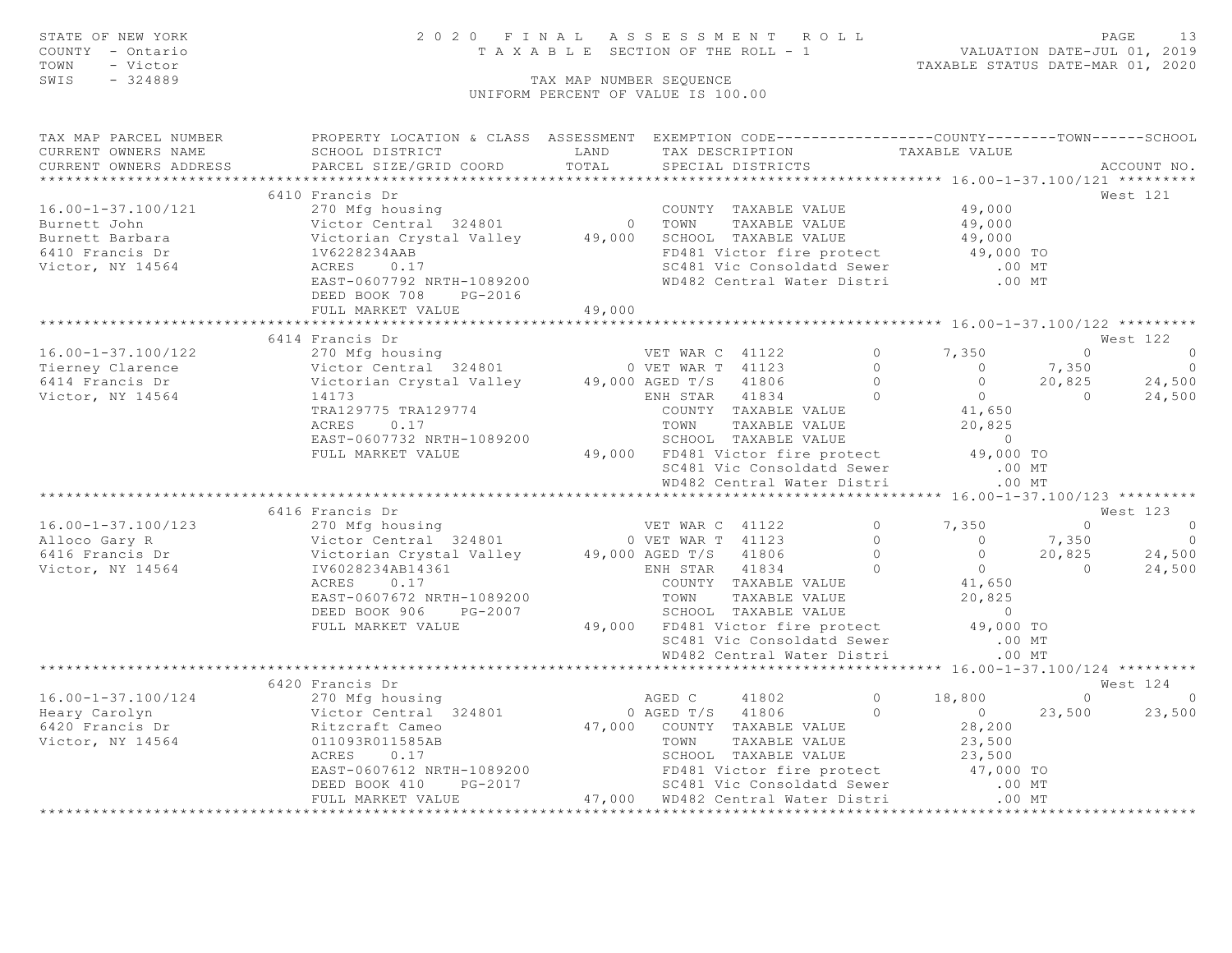| STATE OF NEW YORK<br>COUNTY - Ontario<br>TOWN - Victor                                                                                                                                                                               |                                      |                         | 2020 FINAL ASSESSMENT ROLL<br>TAXABLE SECTION OF THE ROLL - 1 VALUATION DATE-JUL 01, 2019                                                                                                                                                                  | TAXABLE STATUS DATE-MAR 01, 2020 | PAGE<br>14          |
|--------------------------------------------------------------------------------------------------------------------------------------------------------------------------------------------------------------------------------------|--------------------------------------|-------------------------|------------------------------------------------------------------------------------------------------------------------------------------------------------------------------------------------------------------------------------------------------------|----------------------------------|---------------------|
| SWIS - 324889                                                                                                                                                                                                                        |                                      | TAX MAP NUMBER SEQUENCE | UNIFORM PERCENT OF VALUE IS 100.00                                                                                                                                                                                                                         |                                  |                     |
|                                                                                                                                                                                                                                      |                                      |                         |                                                                                                                                                                                                                                                            |                                  |                     |
| TAX MAP PARCEL NUMBER <b>The PROPERTY LOCATION &amp; CLASS</b> ASSESSMENT EXEMPTION CODE--------------COUNTY-------TOWN------SCHOOL                                                                                                  |                                      |                         |                                                                                                                                                                                                                                                            |                                  |                     |
| CURRENT OWNERS NAME                                                                                                                                                                                                                  | SCHOOL DISTRICT TAND TAX DESCRIPTION |                         |                                                                                                                                                                                                                                                            | TAXABLE VALUE                    |                     |
| CURRENT OWNERS ADDRESS<br>***********************                                                                                                                                                                                    | PARCEL SIZE/GRID COORD               | TOTAL                   | SPECIAL DISTRICTS                                                                                                                                                                                                                                          |                                  | ACCOUNT NO.         |
|                                                                                                                                                                                                                                      | 6422 Francis Dr                      |                         |                                                                                                                                                                                                                                                            |                                  | West 125            |
| $16.00 - 1 - 37.100 / 125$                                                                                                                                                                                                           |                                      |                         | 270 Mfg housing<br>270 Mfg housing<br>270 Mfg housing<br>270 Mfg housing<br>28801 0 TOWN TAXABLE VALUE<br>244,000<br>29820 2017<br>270561 NTA 270562<br>22 TAXABLE VALUE<br>244,000<br>2010<br>244,000<br>2981 Victor fire protect<br>244,000<br>2981 Vict |                                  |                     |
| Kettell James                                                                                                                                                                                                                        |                                      |                         |                                                                                                                                                                                                                                                            |                                  |                     |
| 6422 Francis Dr                                                                                                                                                                                                                      |                                      |                         |                                                                                                                                                                                                                                                            |                                  |                     |
| Victor, NY 14564                                                                                                                                                                                                                     |                                      |                         |                                                                                                                                                                                                                                                            |                                  |                     |
|                                                                                                                                                                                                                                      |                                      |                         |                                                                                                                                                                                                                                                            |                                  |                     |
|                                                                                                                                                                                                                                      |                                      |                         |                                                                                                                                                                                                                                                            |                                  |                     |
|                                                                                                                                                                                                                                      | EAST-0607552 NRTH-1089200            |                         |                                                                                                                                                                                                                                                            |                                  |                     |
|                                                                                                                                                                                                                                      | DEED BOOK 726 PG-2019                |                         |                                                                                                                                                                                                                                                            |                                  |                     |
|                                                                                                                                                                                                                                      | FULL MARKET VALUE                    | 44,000                  |                                                                                                                                                                                                                                                            |                                  |                     |
|                                                                                                                                                                                                                                      |                                      | **********              |                                                                                                                                                                                                                                                            |                                  |                     |
|                                                                                                                                                                                                                                      | 6426 Francis Dr                      |                         |                                                                                                                                                                                                                                                            |                                  | West 126            |
|                                                                                                                                                                                                                                      |                                      |                         |                                                                                                                                                                                                                                                            |                                  | 0 $14,800$ $14,800$ |
|                                                                                                                                                                                                                                      |                                      |                         |                                                                                                                                                                                                                                                            |                                  | 22,200              |
|                                                                                                                                                                                                                                      |                                      |                         |                                                                                                                                                                                                                                                            |                                  |                     |
|                                                                                                                                                                                                                                      |                                      |                         |                                                                                                                                                                                                                                                            |                                  |                     |
|                                                                                                                                                                                                                                      |                                      |                         |                                                                                                                                                                                                                                                            |                                  |                     |
|                                                                                                                                                                                                                                      |                                      |                         |                                                                                                                                                                                                                                                            |                                  |                     |
| 16.00-1-37.100/126 270 Mfg housing<br>Miller James Victor Central 324801 0 ENH STAR 41834 0 0 14,800<br>Miller Della Skyline Oak Spring 900SC 37,000 COUNTY TAXABLE VALUE 32,200<br>6426 Francis Dr 3210-0386-ABD PRO1469 147 TOWN T |                                      |                         |                                                                                                                                                                                                                                                            |                                  |                     |
|                                                                                                                                                                                                                                      |                                      |                         | WD482 Central Water Distri                                                                                                                                                                                                                                 | $.00$ MT                         |                     |
|                                                                                                                                                                                                                                      |                                      |                         |                                                                                                                                                                                                                                                            |                                  |                     |
| $16.00 - 1 - 37.100 / 127$                                                                                                                                                                                                           | 6428 Francis Dr                      |                         | 270 Mfg housing<br>270 Mfg housing<br>Victor Central 324801 0 TOWN TAXABLE VALUE<br>Ritzcraft 3075 48,000 SCHOOL TAXABLE VALUE<br>1227AB 1227AB FD481 Victor fire protect 48,000 TO<br>ACRES 0.17 SC481 Vic Consoldatd Sewer .00 MT<br>EAS                 |                                  | West 127            |
|                                                                                                                                                                                                                                      |                                      |                         |                                                                                                                                                                                                                                                            |                                  |                     |
| Brien Est Marjorie<br>6428 Francis Dr                                                                                                                                                                                                |                                      |                         |                                                                                                                                                                                                                                                            |                                  |                     |
| Victor, NY 14564                                                                                                                                                                                                                     |                                      |                         |                                                                                                                                                                                                                                                            |                                  |                     |
|                                                                                                                                                                                                                                      |                                      |                         |                                                                                                                                                                                                                                                            |                                  |                     |
|                                                                                                                                                                                                                                      |                                      |                         |                                                                                                                                                                                                                                                            |                                  |                     |
|                                                                                                                                                                                                                                      | FULL MARKET VALUE                    | 48,000                  |                                                                                                                                                                                                                                                            |                                  |                     |
|                                                                                                                                                                                                                                      |                                      |                         |                                                                                                                                                                                                                                                            |                                  |                     |
|                                                                                                                                                                                                                                      | 6432 Francis Dr                      |                         |                                                                                                                                                                                                                                                            |                                  | West 128            |
|                                                                                                                                                                                                                                      |                                      |                         |                                                                                                                                                                                                                                                            |                                  | $\Omega$<br>37,000  |
|                                                                                                                                                                                                                                      |                                      |                         |                                                                                                                                                                                                                                                            |                                  |                     |
|                                                                                                                                                                                                                                      |                                      |                         |                                                                                                                                                                                                                                                            |                                  |                     |
|                                                                                                                                                                                                                                      |                                      |                         |                                                                                                                                                                                                                                                            |                                  |                     |
|                                                                                                                                                                                                                                      |                                      |                         |                                                                                                                                                                                                                                                            |                                  |                     |
|                                                                                                                                                                                                                                      |                                      |                         |                                                                                                                                                                                                                                                            |                                  |                     |
|                                                                                                                                                                                                                                      |                                      |                         |                                                                                                                                                                                                                                                            |                                  |                     |
|                                                                                                                                                                                                                                      | DEED BOOK 119<br>PG-2007             |                         |                                                                                                                                                                                                                                                            |                                  |                     |
|                                                                                                                                                                                                                                      | FULL MARKET VALUE                    | 37,000                  |                                                                                                                                                                                                                                                            |                                  |                     |
|                                                                                                                                                                                                                                      |                                      |                         |                                                                                                                                                                                                                                                            |                                  |                     |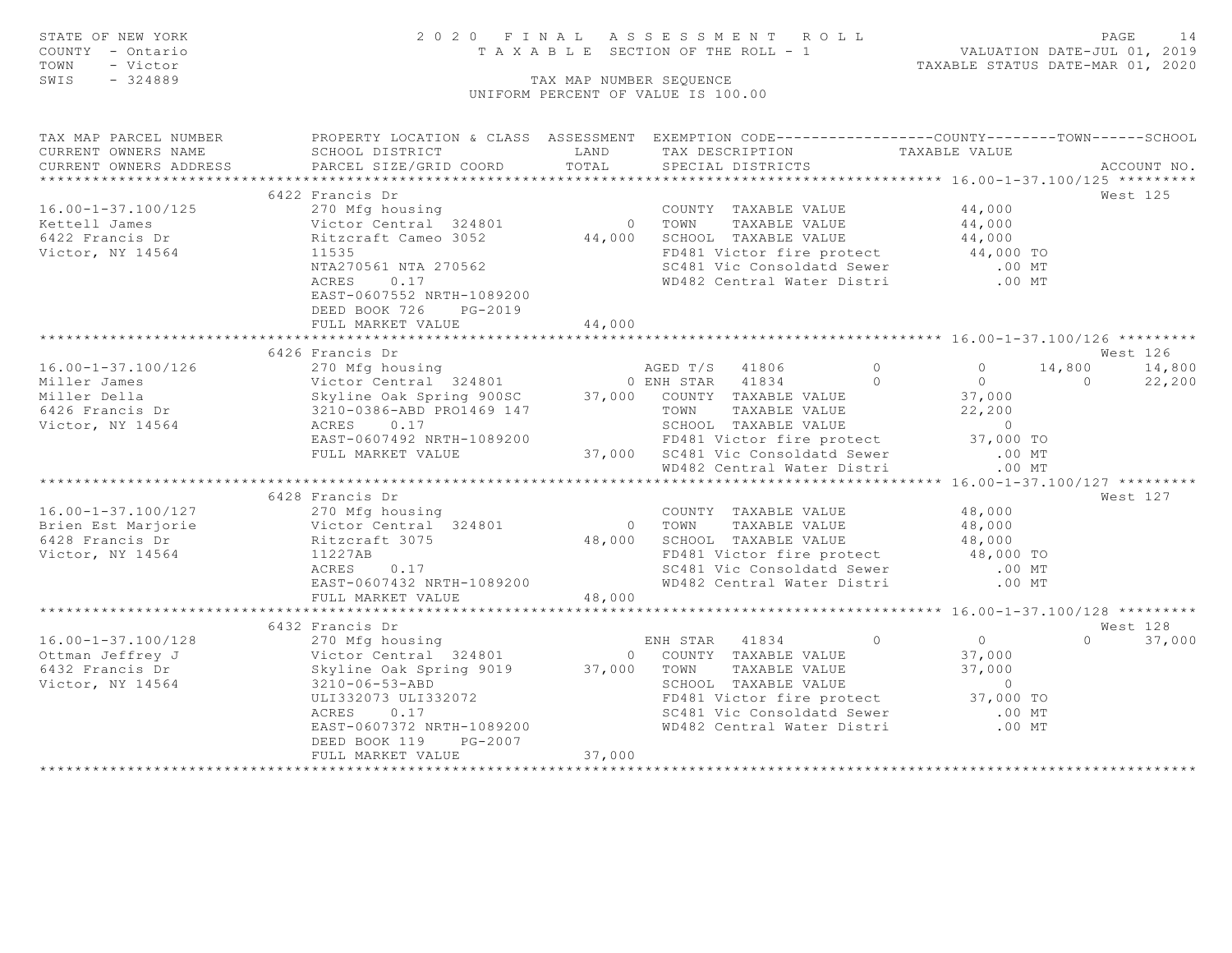| STATE OF NEW YORK<br>COUNTY - Ontario<br>TOWN - Victor                                                                                                                                                                                                  |                                                                                                                                                                                                                                                                          |                           |                                                                                                                                                                                                                                                                                             |                                                      |                                            |
|---------------------------------------------------------------------------------------------------------------------------------------------------------------------------------------------------------------------------------------------------------|--------------------------------------------------------------------------------------------------------------------------------------------------------------------------------------------------------------------------------------------------------------------------|---------------------------|---------------------------------------------------------------------------------------------------------------------------------------------------------------------------------------------------------------------------------------------------------------------------------------------|------------------------------------------------------|--------------------------------------------|
| SWIS - 324889                                                                                                                                                                                                                                           |                                                                                                                                                                                                                                                                          |                           | TAX MAP NUMBER SEQUENCE<br>UNIFORM PERCENT OF VALUE IS 100.00                                                                                                                                                                                                                               |                                                      |                                            |
| TAX MAP PARCEL NUMBER FROPERTY LOCATION & CLASS ASSESSMENT EXEMPTION CODE--------------COUNTY-------TOWN------SCHOOL<br>TAX FIAT INSURE<br>CURRENT OWNERS NAME<br>CURRENT OWNERS ADDRESS                                                                |                                                                                                                                                                                                                                                                          |                           |                                                                                                                                                                                                                                                                                             |                                                      | ACCOUNT NO.                                |
|                                                                                                                                                                                                                                                         |                                                                                                                                                                                                                                                                          |                           |                                                                                                                                                                                                                                                                                             |                                                      |                                            |
| 16.00-1-37.100/129<br>Nudd Leighton<br>6434 Francis Dr<br>6434 Francis Dr<br>Victor Central 324801<br>Victorian<br>Victorian<br>16.00-1-37.100/129<br>27.000<br>Victor Central 324801<br>Victorian<br>16.434 Francis Dr<br>Victor Central 324801<br>Vic | 6434 Francis Dr                                                                                                                                                                                                                                                          | 52,000                    | COUNTY TAXABLE VALUE 52,000<br>0 TOWN TAXABLE VALUE<br>52,000 SCHOOL TAXABLE VALUE<br>TAXABLE VALUE 52,000<br>L TAXABLE VALUE 52,000<br>52,000 SCHOOL TAXABLE VALUE 52,000<br>FD481 Victor fire protect 52,000 TO<br>SC481 Vic Consoldatd Sewer .00 MT<br>WD482 Central Water Distri .00 MT |                                                      | West 129                                   |
|                                                                                                                                                                                                                                                         |                                                                                                                                                                                                                                                                          | * * * * * * * * * * * * * |                                                                                                                                                                                                                                                                                             | ******************* 16.00-1-37.100/132 *********     |                                            |
| 16.00-1-37.100/132<br>Shorthouse June<br>Shorthouse Fred<br>6433 Kim's Dr. TRA114141<br>Victor, NY 14564<br>CRES 1.16<br>TRA114141<br>RCRES 1.16<br>16.00-1-37.100/133<br>Blair Larena<br>6431 Kims Dr<br>Victor, NY 14564                              | 6433 Kims Dr<br>6431 Kims Dr<br>6431 Kims Dr<br>270 Mfg housing<br>Victor Central 324801 0 COUNTY TAXABLE VALUE<br>Skyline Greenleaf 39,000 TOWN TAXABLE VALUE 39,000<br>1510-0592 5CHOOL TAXABLE VALUE 39,000<br>ULI304640 ULI304641 FD481 Victor fire protect 39,000 T |                           | AGED T/S 41806 0 0 17,500<br>0 ENH STAR 41834 0 0 0 17,500<br>35,000 COUNTY TAXABLE VALUE 35,000<br>TOWN TAXABLE VALUE 35,000<br>SCHOOL TAXABLE VALUE 17,500<br>WD482 Central Water Distri                                                                                                  | .00MT                                                | West 132<br>West 133<br>$\Omega$<br>39,000 |
|                                                                                                                                                                                                                                                         | EAST-0607366 NRTH-1089331<br>DEED BOOK 76 PG-2009<br>FULL MARKET VALUE<br>**************************                                                                                                                                                                     | 39,000                    | WD482 Central Water Distri                                                                                                                                                                                                                                                                  | .00 MT                                               |                                            |
|                                                                                                                                                                                                                                                         | 6427 Kims Dr                                                                                                                                                                                                                                                             |                           |                                                                                                                                                                                                                                                                                             | *********************** 16.00-1-37.100/134 ********* | West 134                                   |
| 16.00-1-37.100/134<br>Comer Marie (270 Mfg housing<br>Mark Bankes, POA (255 Five Points Rd 14100225FAB<br>Rush, NY 14543 (275 FRE)<br>255 Five Points Rd 14100225FAB<br>Rush, NY 14543 (276 FC 116                                                      | ACRES 0.16<br>ACRES 0.16<br>EAST-0607426 NRTH-1089331 46,000 FD481 Victor fire protect 0<br>FULL MARKET VALUE 46,000 FD481 Victor fire protect 46,000 TO<br>SC481 Vic Consoldatd Sewer 00 MT<br>WD482 Central Water Distri<br>EAST-0607426 NRTH-1089331                  |                           | VET COM C 41132 0 11,500 0<br>0 VET COM T 41133 0 0 11,500<br>46,000 ENH STAR 41834 0 0 0 0<br>COUNTY TAXABLE VALUE 34,500<br>TOWN TAXABLE VALUE 34,500                                                                                                                                     |                                                      | $\circ$<br>$\circ$<br>46,000               |
|                                                                                                                                                                                                                                                         |                                                                                                                                                                                                                                                                          |                           |                                                                                                                                                                                                                                                                                             |                                                      |                                            |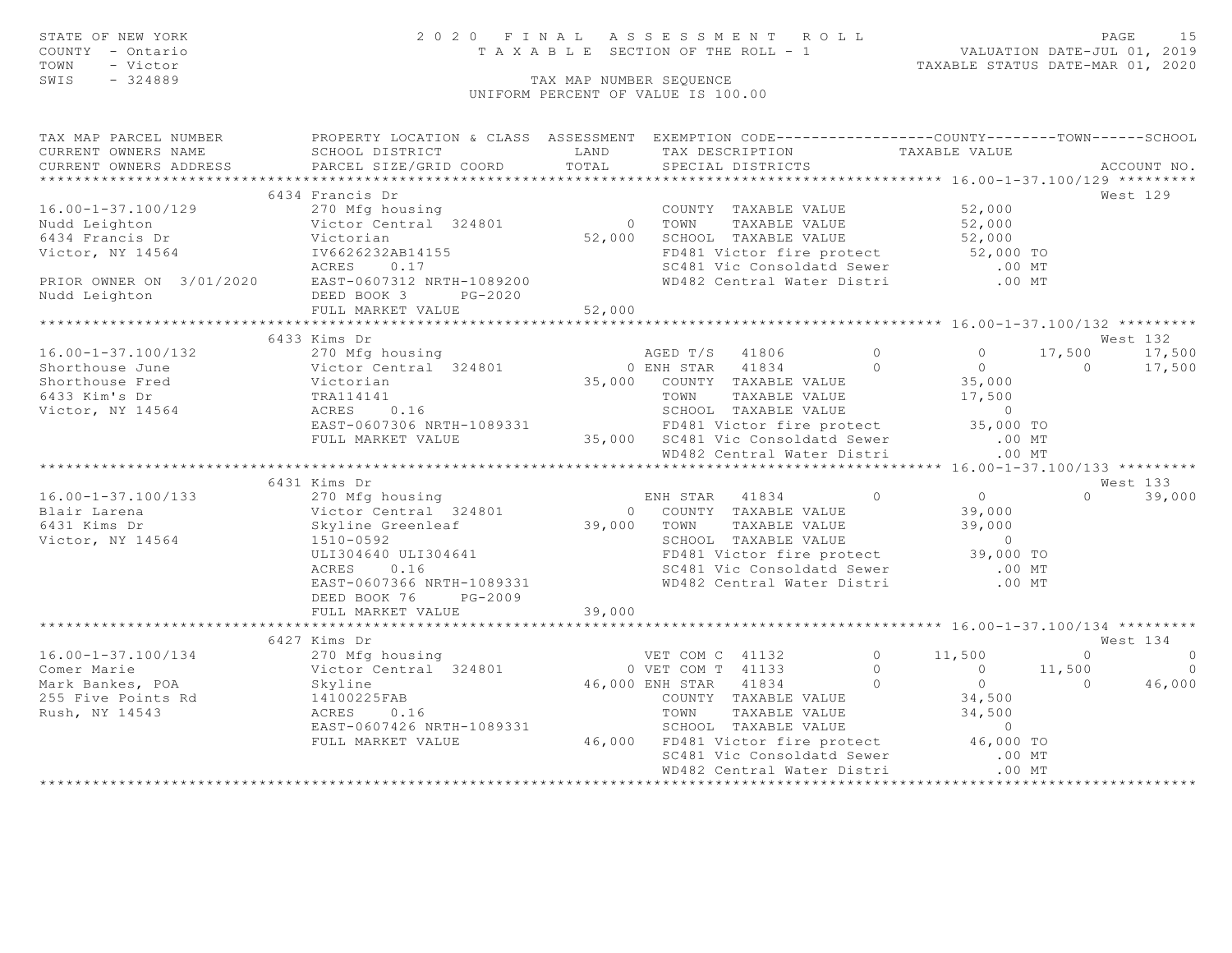| SWIS<br>$-324889$<br>TAX MAP NUMBER SEOUENCE<br>UNIFORM PERCENT OF VALUE IS 100.00<br>TAX MAP PARCEL NUMBER <a> PROPERTY LOCATION &amp; CLASS ASSESSMENT EXEMPTION CODE--------------COUNTY-------TOWN------SCHOOL<br/>CURRENT OWNERS NAME<br/>SCHOOL DISTRICT<br/>LAND TAX DESCRIPTION<br/>TAXABLE VALUE<br/>TOTAL<br/>PARCEL SIZE/GRID COORD<br/>CURRENT OWNERS ADDRESS<br/>SPECIAL DISTRICTS<br/>ACCOUNT NO.<br/>*****************************<br/>***********************<br/>6421 Kims Dr<br/>West 136<br/>16.00-1-37.100/136 <br/> Root Family Living Trust Unit 270 Mfg housing<br/> Froelicker, Al &amp; Betty Unitor Central 324801 <br/> Froelicker, Al &amp; Betty Unitorian Homes 58,000 SCHOOL TAXABLE VALUE 58,000<br/> Froelicker, Al &amp; Betty Unit Unit<br/>*************************<br/>6407 Kims Dr<br/>West 141<br/><math>\begin{matrix} 0 &amp; 0 \\ 0 &amp; 0 \end{matrix}</math><br/><math>\overline{0}</math><br/>30,000<br/><math>\bigcap</math><br/><math>\Omega</math><br/>50,000<br/>FULL MARKET VALUE<br/>6401 Kims Dr<br/>West 143<br/>6401 Kims Dr<br/> 270 Mfg housing<br/> Papke Gary<br/> 6401 Kims Dr<br/> Victor Central 324801<br/> Victor Central 324801<br/> 28,000 TOWN TAXABLE VALUE<br/> 28,000 TOWN TAXABLE VALUE<br/> 14,000<br/> Victor, NY 14564<br/> Victor, NY 14564<br/> 28,000 TOWN TAXABLE V<br/>14,000<br/>SCHOOL TAXABLE VALUE 14,000<br/>FD481 Victor fire protect 28,000 TO<br/>SC481 Vic Consoldatd Sewer .00 MT<br/>WD482 Central Water Distri .00 MT<br/>28,000 CONT<br/>EAST-0607966 NRTH-1089331<br/>DEED BOOK 607 PG-2017<br/>28,000<br/>FULL MARKET VALUE</a> | STATE OF NEW YORK<br>COUNTY - Ontario<br>TOWN<br>- Victor |  | FINAL ASSESSMENT ROLL PAGE 16<br>TAXABLE SECTION OF THE ROLL - 1 VALUATION DATE-JUL 01, 2019<br>TAXABLE STATUS DATE-MAR 01, 2020<br>2020 FINAL ASSESSMENT ROLL |  |
|--------------------------------------------------------------------------------------------------------------------------------------------------------------------------------------------------------------------------------------------------------------------------------------------------------------------------------------------------------------------------------------------------------------------------------------------------------------------------------------------------------------------------------------------------------------------------------------------------------------------------------------------------------------------------------------------------------------------------------------------------------------------------------------------------------------------------------------------------------------------------------------------------------------------------------------------------------------------------------------------------------------------------------------------------------------------------------------------------------------------------------------------------------------------------------------------------------------------------------------------------------------------------------------------------------------------------------------------------------------------------------------------------------------------------------------------------------------------------------------------------------------------------------------------------------------------------------------------------------------------------------|-----------------------------------------------------------|--|----------------------------------------------------------------------------------------------------------------------------------------------------------------|--|
|                                                                                                                                                                                                                                                                                                                                                                                                                                                                                                                                                                                                                                                                                                                                                                                                                                                                                                                                                                                                                                                                                                                                                                                                                                                                                                                                                                                                                                                                                                                                                                                                                                |                                                           |  |                                                                                                                                                                |  |
|                                                                                                                                                                                                                                                                                                                                                                                                                                                                                                                                                                                                                                                                                                                                                                                                                                                                                                                                                                                                                                                                                                                                                                                                                                                                                                                                                                                                                                                                                                                                                                                                                                |                                                           |  |                                                                                                                                                                |  |
|                                                                                                                                                                                                                                                                                                                                                                                                                                                                                                                                                                                                                                                                                                                                                                                                                                                                                                                                                                                                                                                                                                                                                                                                                                                                                                                                                                                                                                                                                                                                                                                                                                |                                                           |  |                                                                                                                                                                |  |
|                                                                                                                                                                                                                                                                                                                                                                                                                                                                                                                                                                                                                                                                                                                                                                                                                                                                                                                                                                                                                                                                                                                                                                                                                                                                                                                                                                                                                                                                                                                                                                                                                                |                                                           |  |                                                                                                                                                                |  |
|                                                                                                                                                                                                                                                                                                                                                                                                                                                                                                                                                                                                                                                                                                                                                                                                                                                                                                                                                                                                                                                                                                                                                                                                                                                                                                                                                                                                                                                                                                                                                                                                                                |                                                           |  |                                                                                                                                                                |  |
|                                                                                                                                                                                                                                                                                                                                                                                                                                                                                                                                                                                                                                                                                                                                                                                                                                                                                                                                                                                                                                                                                                                                                                                                                                                                                                                                                                                                                                                                                                                                                                                                                                |                                                           |  |                                                                                                                                                                |  |
|                                                                                                                                                                                                                                                                                                                                                                                                                                                                                                                                                                                                                                                                                                                                                                                                                                                                                                                                                                                                                                                                                                                                                                                                                                                                                                                                                                                                                                                                                                                                                                                                                                |                                                           |  |                                                                                                                                                                |  |
|                                                                                                                                                                                                                                                                                                                                                                                                                                                                                                                                                                                                                                                                                                                                                                                                                                                                                                                                                                                                                                                                                                                                                                                                                                                                                                                                                                                                                                                                                                                                                                                                                                |                                                           |  |                                                                                                                                                                |  |
|                                                                                                                                                                                                                                                                                                                                                                                                                                                                                                                                                                                                                                                                                                                                                                                                                                                                                                                                                                                                                                                                                                                                                                                                                                                                                                                                                                                                                                                                                                                                                                                                                                |                                                           |  |                                                                                                                                                                |  |
|                                                                                                                                                                                                                                                                                                                                                                                                                                                                                                                                                                                                                                                                                                                                                                                                                                                                                                                                                                                                                                                                                                                                                                                                                                                                                                                                                                                                                                                                                                                                                                                                                                |                                                           |  |                                                                                                                                                                |  |
|                                                                                                                                                                                                                                                                                                                                                                                                                                                                                                                                                                                                                                                                                                                                                                                                                                                                                                                                                                                                                                                                                                                                                                                                                                                                                                                                                                                                                                                                                                                                                                                                                                |                                                           |  |                                                                                                                                                                |  |
|                                                                                                                                                                                                                                                                                                                                                                                                                                                                                                                                                                                                                                                                                                                                                                                                                                                                                                                                                                                                                                                                                                                                                                                                                                                                                                                                                                                                                                                                                                                                                                                                                                |                                                           |  |                                                                                                                                                                |  |
|                                                                                                                                                                                                                                                                                                                                                                                                                                                                                                                                                                                                                                                                                                                                                                                                                                                                                                                                                                                                                                                                                                                                                                                                                                                                                                                                                                                                                                                                                                                                                                                                                                |                                                           |  |                                                                                                                                                                |  |
|                                                                                                                                                                                                                                                                                                                                                                                                                                                                                                                                                                                                                                                                                                                                                                                                                                                                                                                                                                                                                                                                                                                                                                                                                                                                                                                                                                                                                                                                                                                                                                                                                                |                                                           |  |                                                                                                                                                                |  |
|                                                                                                                                                                                                                                                                                                                                                                                                                                                                                                                                                                                                                                                                                                                                                                                                                                                                                                                                                                                                                                                                                                                                                                                                                                                                                                                                                                                                                                                                                                                                                                                                                                |                                                           |  |                                                                                                                                                                |  |
|                                                                                                                                                                                                                                                                                                                                                                                                                                                                                                                                                                                                                                                                                                                                                                                                                                                                                                                                                                                                                                                                                                                                                                                                                                                                                                                                                                                                                                                                                                                                                                                                                                |                                                           |  |                                                                                                                                                                |  |
|                                                                                                                                                                                                                                                                                                                                                                                                                                                                                                                                                                                                                                                                                                                                                                                                                                                                                                                                                                                                                                                                                                                                                                                                                                                                                                                                                                                                                                                                                                                                                                                                                                |                                                           |  |                                                                                                                                                                |  |
|                                                                                                                                                                                                                                                                                                                                                                                                                                                                                                                                                                                                                                                                                                                                                                                                                                                                                                                                                                                                                                                                                                                                                                                                                                                                                                                                                                                                                                                                                                                                                                                                                                |                                                           |  |                                                                                                                                                                |  |
|                                                                                                                                                                                                                                                                                                                                                                                                                                                                                                                                                                                                                                                                                                                                                                                                                                                                                                                                                                                                                                                                                                                                                                                                                                                                                                                                                                                                                                                                                                                                                                                                                                |                                                           |  |                                                                                                                                                                |  |
|                                                                                                                                                                                                                                                                                                                                                                                                                                                                                                                                                                                                                                                                                                                                                                                                                                                                                                                                                                                                                                                                                                                                                                                                                                                                                                                                                                                                                                                                                                                                                                                                                                |                                                           |  |                                                                                                                                                                |  |
|                                                                                                                                                                                                                                                                                                                                                                                                                                                                                                                                                                                                                                                                                                                                                                                                                                                                                                                                                                                                                                                                                                                                                                                                                                                                                                                                                                                                                                                                                                                                                                                                                                |                                                           |  |                                                                                                                                                                |  |
|                                                                                                                                                                                                                                                                                                                                                                                                                                                                                                                                                                                                                                                                                                                                                                                                                                                                                                                                                                                                                                                                                                                                                                                                                                                                                                                                                                                                                                                                                                                                                                                                                                |                                                           |  |                                                                                                                                                                |  |
|                                                                                                                                                                                                                                                                                                                                                                                                                                                                                                                                                                                                                                                                                                                                                                                                                                                                                                                                                                                                                                                                                                                                                                                                                                                                                                                                                                                                                                                                                                                                                                                                                                |                                                           |  |                                                                                                                                                                |  |
|                                                                                                                                                                                                                                                                                                                                                                                                                                                                                                                                                                                                                                                                                                                                                                                                                                                                                                                                                                                                                                                                                                                                                                                                                                                                                                                                                                                                                                                                                                                                                                                                                                |                                                           |  |                                                                                                                                                                |  |
|                                                                                                                                                                                                                                                                                                                                                                                                                                                                                                                                                                                                                                                                                                                                                                                                                                                                                                                                                                                                                                                                                                                                                                                                                                                                                                                                                                                                                                                                                                                                                                                                                                |                                                           |  |                                                                                                                                                                |  |
|                                                                                                                                                                                                                                                                                                                                                                                                                                                                                                                                                                                                                                                                                                                                                                                                                                                                                                                                                                                                                                                                                                                                                                                                                                                                                                                                                                                                                                                                                                                                                                                                                                |                                                           |  |                                                                                                                                                                |  |
|                                                                                                                                                                                                                                                                                                                                                                                                                                                                                                                                                                                                                                                                                                                                                                                                                                                                                                                                                                                                                                                                                                                                                                                                                                                                                                                                                                                                                                                                                                                                                                                                                                |                                                           |  |                                                                                                                                                                |  |
|                                                                                                                                                                                                                                                                                                                                                                                                                                                                                                                                                                                                                                                                                                                                                                                                                                                                                                                                                                                                                                                                                                                                                                                                                                                                                                                                                                                                                                                                                                                                                                                                                                |                                                           |  |                                                                                                                                                                |  |
|                                                                                                                                                                                                                                                                                                                                                                                                                                                                                                                                                                                                                                                                                                                                                                                                                                                                                                                                                                                                                                                                                                                                                                                                                                                                                                                                                                                                                                                                                                                                                                                                                                |                                                           |  |                                                                                                                                                                |  |
|                                                                                                                                                                                                                                                                                                                                                                                                                                                                                                                                                                                                                                                                                                                                                                                                                                                                                                                                                                                                                                                                                                                                                                                                                                                                                                                                                                                                                                                                                                                                                                                                                                |                                                           |  |                                                                                                                                                                |  |
|                                                                                                                                                                                                                                                                                                                                                                                                                                                                                                                                                                                                                                                                                                                                                                                                                                                                                                                                                                                                                                                                                                                                                                                                                                                                                                                                                                                                                                                                                                                                                                                                                                |                                                           |  |                                                                                                                                                                |  |
|                                                                                                                                                                                                                                                                                                                                                                                                                                                                                                                                                                                                                                                                                                                                                                                                                                                                                                                                                                                                                                                                                                                                                                                                                                                                                                                                                                                                                                                                                                                                                                                                                                |                                                           |  |                                                                                                                                                                |  |
|                                                                                                                                                                                                                                                                                                                                                                                                                                                                                                                                                                                                                                                                                                                                                                                                                                                                                                                                                                                                                                                                                                                                                                                                                                                                                                                                                                                                                                                                                                                                                                                                                                |                                                           |  |                                                                                                                                                                |  |
|                                                                                                                                                                                                                                                                                                                                                                                                                                                                                                                                                                                                                                                                                                                                                                                                                                                                                                                                                                                                                                                                                                                                                                                                                                                                                                                                                                                                                                                                                                                                                                                                                                |                                                           |  |                                                                                                                                                                |  |
|                                                                                                                                                                                                                                                                                                                                                                                                                                                                                                                                                                                                                                                                                                                                                                                                                                                                                                                                                                                                                                                                                                                                                                                                                                                                                                                                                                                                                                                                                                                                                                                                                                |                                                           |  |                                                                                                                                                                |  |
|                                                                                                                                                                                                                                                                                                                                                                                                                                                                                                                                                                                                                                                                                                                                                                                                                                                                                                                                                                                                                                                                                                                                                                                                                                                                                                                                                                                                                                                                                                                                                                                                                                |                                                           |  |                                                                                                                                                                |  |
|                                                                                                                                                                                                                                                                                                                                                                                                                                                                                                                                                                                                                                                                                                                                                                                                                                                                                                                                                                                                                                                                                                                                                                                                                                                                                                                                                                                                                                                                                                                                                                                                                                |                                                           |  |                                                                                                                                                                |  |
|                                                                                                                                                                                                                                                                                                                                                                                                                                                                                                                                                                                                                                                                                                                                                                                                                                                                                                                                                                                                                                                                                                                                                                                                                                                                                                                                                                                                                                                                                                                                                                                                                                |                                                           |  |                                                                                                                                                                |  |
|                                                                                                                                                                                                                                                                                                                                                                                                                                                                                                                                                                                                                                                                                                                                                                                                                                                                                                                                                                                                                                                                                                                                                                                                                                                                                                                                                                                                                                                                                                                                                                                                                                |                                                           |  |                                                                                                                                                                |  |
|                                                                                                                                                                                                                                                                                                                                                                                                                                                                                                                                                                                                                                                                                                                                                                                                                                                                                                                                                                                                                                                                                                                                                                                                                                                                                                                                                                                                                                                                                                                                                                                                                                |                                                           |  |                                                                                                                                                                |  |
|                                                                                                                                                                                                                                                                                                                                                                                                                                                                                                                                                                                                                                                                                                                                                                                                                                                                                                                                                                                                                                                                                                                                                                                                                                                                                                                                                                                                                                                                                                                                                                                                                                |                                                           |  |                                                                                                                                                                |  |
|                                                                                                                                                                                                                                                                                                                                                                                                                                                                                                                                                                                                                                                                                                                                                                                                                                                                                                                                                                                                                                                                                                                                                                                                                                                                                                                                                                                                                                                                                                                                                                                                                                |                                                           |  |                                                                                                                                                                |  |
|                                                                                                                                                                                                                                                                                                                                                                                                                                                                                                                                                                                                                                                                                                                                                                                                                                                                                                                                                                                                                                                                                                                                                                                                                                                                                                                                                                                                                                                                                                                                                                                                                                |                                                           |  |                                                                                                                                                                |  |
|                                                                                                                                                                                                                                                                                                                                                                                                                                                                                                                                                                                                                                                                                                                                                                                                                                                                                                                                                                                                                                                                                                                                                                                                                                                                                                                                                                                                                                                                                                                                                                                                                                |                                                           |  |                                                                                                                                                                |  |
|                                                                                                                                                                                                                                                                                                                                                                                                                                                                                                                                                                                                                                                                                                                                                                                                                                                                                                                                                                                                                                                                                                                                                                                                                                                                                                                                                                                                                                                                                                                                                                                                                                |                                                           |  |                                                                                                                                                                |  |
|                                                                                                                                                                                                                                                                                                                                                                                                                                                                                                                                                                                                                                                                                                                                                                                                                                                                                                                                                                                                                                                                                                                                                                                                                                                                                                                                                                                                                                                                                                                                                                                                                                |                                                           |  |                                                                                                                                                                |  |
|                                                                                                                                                                                                                                                                                                                                                                                                                                                                                                                                                                                                                                                                                                                                                                                                                                                                                                                                                                                                                                                                                                                                                                                                                                                                                                                                                                                                                                                                                                                                                                                                                                |                                                           |  |                                                                                                                                                                |  |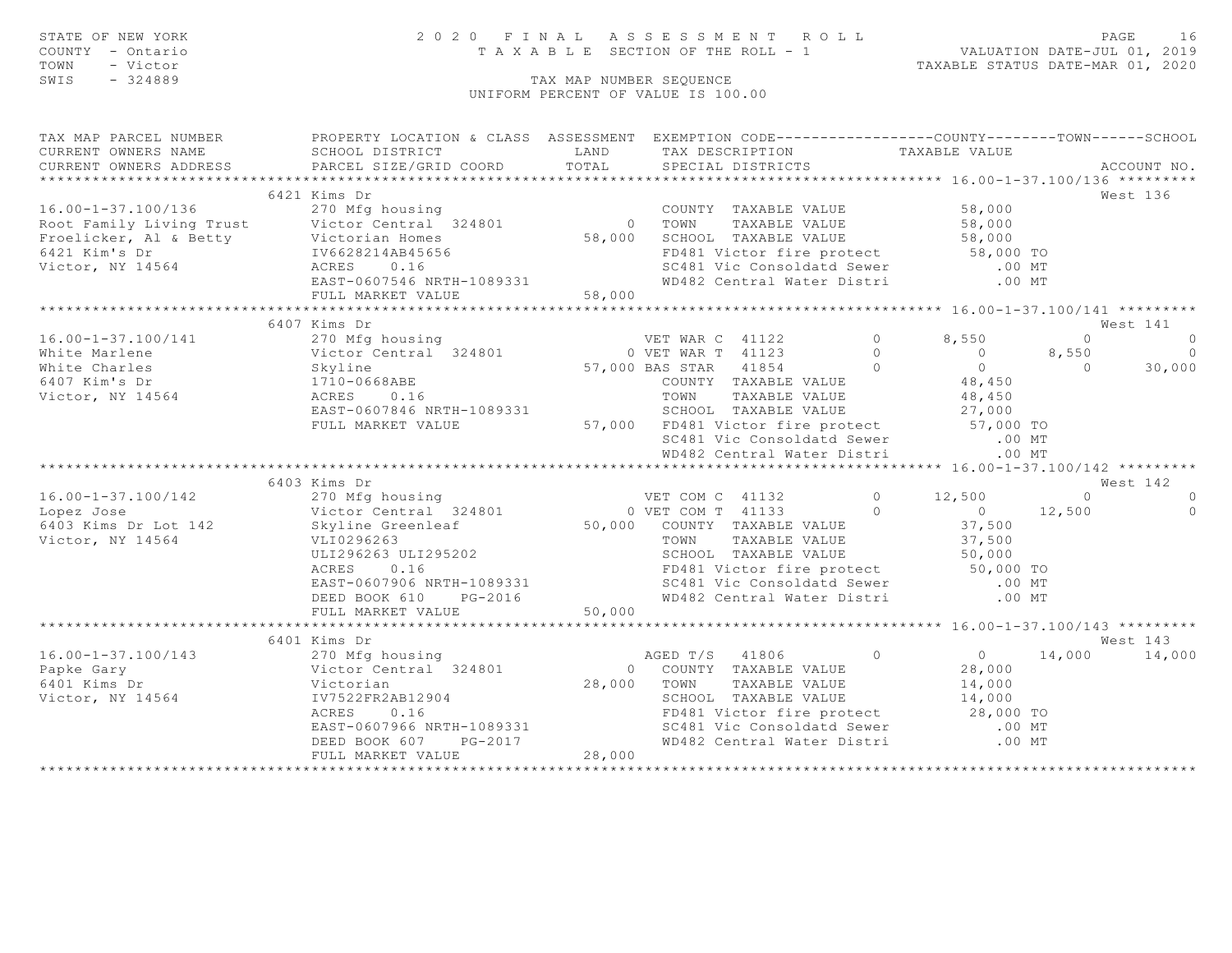| STATE OF NEW YORK | 2020 FINAL ASSESSMENT ROLL      | PAGE                             |  |
|-------------------|---------------------------------|----------------------------------|--|
| COUNTY - Ontario  | TAXABLE SECTION OF THE ROLL - 1 | VALUATION DATE-JUL 01, 2019      |  |
| TOWN<br>- Victor  |                                 | TAXABLE STATUS DATE-MAR 01, 2020 |  |
| SWIS<br>- 324889  | TAX MAP NUMBER SEQUENCE         |                                  |  |

| TAX MAP PARCEL NUMBER<br>CURRENT OWNERS NAME<br>CURRENT OWNERS ADDRESS | PROPERTY LOCATION & CLASS ASSESSMENT EXEMPTION CODE----------------COUNTY-------TOWN------SCHOOL<br>SCHOOL DISTRICT<br>PARCEL SIZE/GRID COORD                                                                                                         | LAND<br>TOTAL | TAX DESCRIPTION TAXABLE VALUE<br>SPECIAL DISTRICTS                                                                                                 |         |                                                          |                | ACCOUNT NO.    |
|------------------------------------------------------------------------|-------------------------------------------------------------------------------------------------------------------------------------------------------------------------------------------------------------------------------------------------------|---------------|----------------------------------------------------------------------------------------------------------------------------------------------------|---------|----------------------------------------------------------|----------------|----------------|
|                                                                        |                                                                                                                                                                                                                                                       |               |                                                                                                                                                    |         |                                                          |                |                |
|                                                                        | 6402 Kims Dr                                                                                                                                                                                                                                          |               |                                                                                                                                                    |         |                                                          |                | West 161       |
|                                                                        | 16.00-1-37.100/161 270 Mfg housing WET COM C 41132 0<br>Smith Glenn Victor Central 324801 0 VET COM T 41133 0<br>Smith Barbara Marlette 54,000 COUNTY TAXABLE VALUE                                                                                   |               | VET COM C 41132 0 13,500                                                                                                                           |         |                                                          | $\Omega$       | $\Omega$       |
|                                                                        |                                                                                                                                                                                                                                                       |               |                                                                                                                                                    |         | $\begin{array}{c}0\\40,500\end{array}$                   | 13,500         | $\Omega$       |
|                                                                        |                                                                                                                                                                                                                                                       |               |                                                                                                                                                    |         |                                                          |                |                |
|                                                                        |                                                                                                                                                                                                                                                       |               |                                                                                                                                                    |         |                                                          |                |                |
|                                                                        |                                                                                                                                                                                                                                                       |               |                                                                                                                                                    |         |                                                          |                |                |
|                                                                        |                                                                                                                                                                                                                                                       |               |                                                                                                                                                    |         |                                                          |                |                |
|                                                                        |                                                                                                                                                                                                                                                       |               |                                                                                                                                                    |         |                                                          |                |                |
|                                                                        | TOWN TAXABLE VALUE<br>ACRES 0.16<br>EAST-0607971 NRTH-1089502<br>DEED BOOK 814 PG-2019<br>FULL MARKET VALUE<br>FULL MARKET VALUE<br>FULL MARKET VALUE<br>FULL MARKET VALUE<br>FULL MARKET VALUE<br>THE SA,000 WD482 Central Water Distri<br>00 MT<br> |               |                                                                                                                                                    |         |                                                          |                |                |
|                                                                        |                                                                                                                                                                                                                                                       |               |                                                                                                                                                    |         |                                                          |                |                |
|                                                                        | 6404 Kims Dr                                                                                                                                                                                                                                          |               |                                                                                                                                                    |         |                                                          |                | West 162       |
|                                                                        |                                                                                                                                                                                                                                                       |               |                                                                                                                                                    |         |                                                          |                |                |
|                                                                        |                                                                                                                                                                                                                                                       |               |                                                                                                                                                    |         |                                                          |                |                |
|                                                                        |                                                                                                                                                                                                                                                       |               |                                                                                                                                                    |         |                                                          |                |                |
|                                                                        | 0.16<br>ACRES                                                                                                                                                                                                                                         |               | SCHOOL TAXABLE VALUE<br>SCHOOL TAXABLE VALUE 31,000<br>FD481 Victor fire protect 31,000 TO<br>SC481 Vic Consoldatd Sewer 00 MT                     |         |                                                          |                |                |
|                                                                        | EAST-0607911 NRTH-1089502                                                                                                                                                                                                                             |               | WD482 Central Water Distri .00 MT                                                                                                                  |         |                                                          |                |                |
|                                                                        | DEED BOOK 806<br>PG-2019                                                                                                                                                                                                                              |               |                                                                                                                                                    |         |                                                          |                |                |
|                                                                        | FULL MARKET VALUE                                                                                                                                                                                                                                     | 31,000        |                                                                                                                                                    |         |                                                          |                |                |
|                                                                        |                                                                                                                                                                                                                                                       |               |                                                                                                                                                    |         | **************** 16.00-1-37.100/165 *********            |                |                |
|                                                                        | 6414 Kims Dr                                                                                                                                                                                                                                          |               |                                                                                                                                                    |         |                                                          |                | West 165       |
|                                                                        |                                                                                                                                                                                                                                                       |               | COUNTY TAXABLE VALUE 45,000                                                                                                                        |         |                                                          |                |                |
|                                                                        | 16.00-1-37.100/165 270 Mfg housing COUNT<br>Corrigan Colleen Corrigan Unit Corrigan County Victor Central 324801 0 TOWN                                                                                                                               |               | TAXABLE VALUE 45,000                                                                                                                               |         |                                                          |                |                |
| 6414 Kims Dr Lot 165                                                   |                                                                                                                                                                                                                                                       |               |                                                                                                                                                    |         |                                                          |                |                |
| Victor, NY 14564                                                       | Skyline 45,00<br>1510-0196ADD<br>ACRES 0.16                                                                                                                                                                                                           |               |                                                                                                                                                    |         |                                                          |                |                |
|                                                                        |                                                                                                                                                                                                                                                       |               | 45,000 SCHOOL TAXABLE VALUE 45,000 PD481 Victor fire protect 45,000 TO<br>SC481 Victor fire protect 45,000 TO<br>WD482 Central Water Distri .00 MT |         |                                                          |                |                |
|                                                                        | EAST-0607731 NRTH-1089502                                                                                                                                                                                                                             |               |                                                                                                                                                    |         |                                                          |                |                |
|                                                                        | DEED BOOK 1108    PG-2016                                                                                                                                                                                                                             |               |                                                                                                                                                    |         |                                                          |                |                |
|                                                                        | FULL MARKET VALUE                                                                                                                                                                                                                                     | 45,000        |                                                                                                                                                    |         |                                                          |                |                |
|                                                                        | **********<br>****************                                                                                                                                                                                                                        |               |                                                                                                                                                    |         |                                                          |                |                |
|                                                                        | 6420 Kims Dr                                                                                                                                                                                                                                          |               |                                                                                                                                                    |         |                                                          |                | West 167       |
| 16.00-1-37.100/167                                                     | $270$ Mfg housing $VET COM C 41132 0 13,250$                                                                                                                                                                                                          |               |                                                                                                                                                    |         |                                                          | $\Omega$       | $\overline{0}$ |
|                                                                        | Suhr Marguerite B<br>Suhr Marguerite B<br>6420 Kim's Dr. (1992)<br>Victorian Crystal Valley (1993,000 AGED C 41802<br>Victor, NY 14564<br>Victor, NY 14564<br>Nictor, NY 14564<br>COMES 0.16<br>ACRES 0.16<br>ENH STAR 41834                          |               |                                                                                                                                                    | $\circ$ | $\begin{smallmatrix}&&&0\13,913\\0&&&0\end{smallmatrix}$ | 13,250         | $\overline{0}$ |
|                                                                        |                                                                                                                                                                                                                                                       |               | 0 100 AGED C 41802<br>AGED T/S 41806                                                                                                               |         |                                                          | $\overline{0}$ | $\circ$        |
|                                                                        |                                                                                                                                                                                                                                                       |               |                                                                                                                                                    |         | 19,875                                                   |                | 26,500         |
|                                                                        |                                                                                                                                                                                                                                                       |               |                                                                                                                                                    |         |                                                          | $\overline{0}$ | 26,500         |
|                                                                        |                                                                                                                                                                                                                                                       |               |                                                                                                                                                    |         |                                                          |                |                |
|                                                                        |                                                                                                                                                                                                                                                       |               |                                                                                                                                                    |         |                                                          |                |                |
|                                                                        | 196428234AB15453<br>ACRES 0.16<br>EAST-0607611 NRTH-1089502<br>DEED BOOK 206 PG-2004<br>FULL MARKET VALUE 53,000 SCHOOL TAXABLE VALUE 19,875<br>FULL MARKET VALUE 53,000 SCHOOL TAXABLE VALUE 0<br>FOR TOWN TAXABLE VALUE 19,875<br>FULL MAR          |               |                                                                                                                                                    |         |                                                          |                |                |
|                                                                        |                                                                                                                                                                                                                                                       |               |                                                                                                                                                    |         |                                                          |                |                |
|                                                                        |                                                                                                                                                                                                                                                       |               | SC481 Vic Consoldatd Sewer<br>WD482 Central Water Distri                                                                                           |         | $.00$ MT<br>.00MT                                        |                |                |
|                                                                        |                                                                                                                                                                                                                                                       |               |                                                                                                                                                    |         |                                                          |                |                |
|                                                                        |                                                                                                                                                                                                                                                       |               |                                                                                                                                                    |         |                                                          |                |                |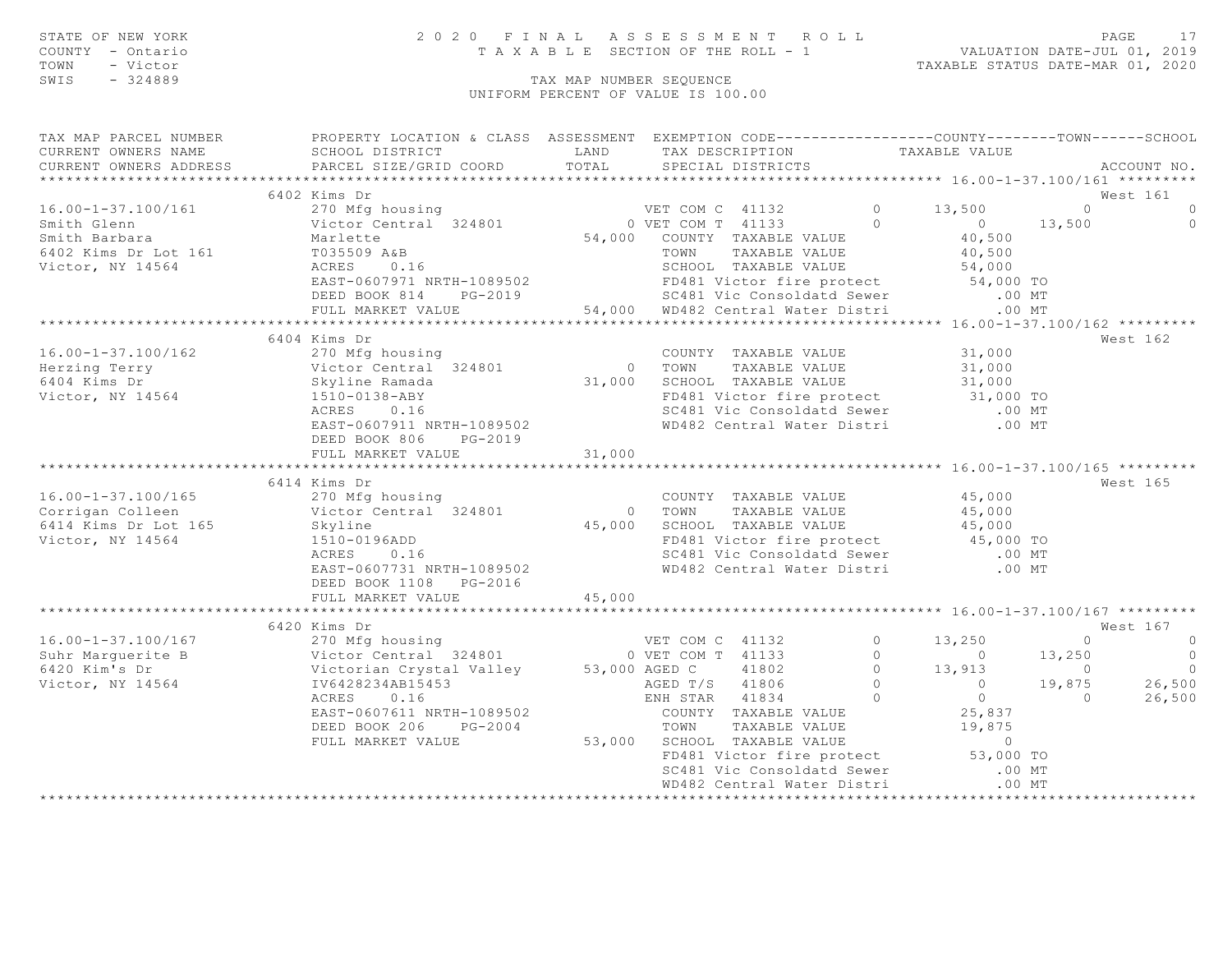| STATE OF NEW YORK<br>COUNTY - Ontario<br>TOWN<br>- Victor<br>SWIS<br>$-324889$               |                                                                                                                                                                                                                                                                                                                                                                  | TAX MAP NUMBER SEOUENCE | 2020 FINAL ASSESSMENT ROLL<br>T A X A B L E SECTION OF THE ROLL - 1<br>UNIFORM PERCENT OF VALUE IS 100.00                                                                                                            | VALUATION DATE-JUL 01, 2019<br>TAXABLE STATUS DATE-MAR 01, 2020 | PAGE<br>18         |
|----------------------------------------------------------------------------------------------|------------------------------------------------------------------------------------------------------------------------------------------------------------------------------------------------------------------------------------------------------------------------------------------------------------------------------------------------------------------|-------------------------|----------------------------------------------------------------------------------------------------------------------------------------------------------------------------------------------------------------------|-----------------------------------------------------------------|--------------------|
| CURRENT OWNERS NAME<br>CURRENT OWNERS ADDRESS                                                | TAX MAP PARCEL NUMBER THE PROPERTY LOCATION & CLASS ASSESSMENT EXEMPTION CODE--------------COUNTY-------TOWN------SCHOOL<br>SCHOOL DISTRICT<br>PARCEL SIZE/GRID COORD                                                                                                                                                                                            | TOTAL                   | LAND TAX DESCRIPTION<br>SPECIAL DISTRICTS                                                                                                                                                                            | TAXABLE VALUE                                                   | ACCOUNT NO.        |
| $16.00 - 1 - 37.100 / 168$                                                                   | 6422 Kims Dr<br>270 Mfg housing<br>Nercurio Stephen (270 Mily 10081119)<br>Mercurio Stephen (168 Marlette Stanton 2902A 16422 Kims Dr Lot 168 Marlette Stanton 2902A 36,000 SCHOOL TAXABLE VALUE<br>Victor, NY 14564 TCC4083AB TCC4083AB FD481 Victor fire protect<br>TRA135965 TRA135966<br>ACRES 0.16<br>EAST-0607551 NRTH-1089502<br>DEED BOOK 826    PG-2016 |                         | COUNTY TAXABLE VALUE<br>TAXABLE VALUE<br>FD481 Victor fire protect<br>SC481 Vic Consoldatd Sewer .00 MT<br>WD482 Central Water Distri .00 MT                                                                         | 36,000<br>36,000<br>36,000                                      | West 168           |
|                                                                                              | FULL MARKET VALUE                                                                                                                                                                                                                                                                                                                                                | 36,000                  |                                                                                                                                                                                                                      |                                                                 |                    |
|                                                                                              | 6428 Kims Dr<br>270 Mfg housing<br>16.00-1-3/.100/170 270 Mfg housing<br>Syverud Mark Victor Central 324801<br>Syverud Ellie Ritzcraft<br>6428 Kims Dr FK01079110968AB<br>Victor, NY 14564 ACRES 0.16<br>EAST-0607431 NRTH-1089502<br>DEED BOOK 1215 PG-2014<br>FULL MARKET VALUE                                                                                | 54,000                  | COUNTY TAXABLE VALUE<br>0 TOWN TAXABLE VALUE<br>54,000 SCHOOL TAXABLE VALUE<br>FD481 Victor fire protect<br>SC481 Vic Consoldatd Sewer<br>WD482 Central Water Distri                                                 | 54,000<br>54,000<br>54,000<br>54,000 TO<br>.00 MT<br>.00 MT     | West 170           |
|                                                                                              | 6432 Kims Dr                                                                                                                                                                                                                                                                                                                                                     |                         |                                                                                                                                                                                                                      |                                                                 | West 171           |
| 16.00-1-37.100/171<br>Pritchard Alan<br>Pritchard Judith<br>6432 Kims Dr<br>Victor, NY 14564 | 270 Mfg housing<br>Victor Central 324801<br>Victorian<br>13654<br>TRA121070 TRA121069<br>ACRES 0.16<br>EAST-0607371 NRTH-1089502<br>DEED BOOK 1221   PG-2011                                                                                                                                                                                                     |                         | BAS STAR 41854<br>$\bigcap$<br>0 COUNTY TAXABLE VALUE<br>35,000 TOWN TAXABLE VALUE<br>SCHOOL TAXABLE VALUE<br>FD481 Victor fire protect 35,000 TO<br>SC481 Vic Consoldatd Sewer .00 MT<br>WD482 Central Water Distri | $0$<br>35,000<br>35,000<br>5,000<br>.00 MT<br>$.00$ MT          | $\Omega$<br>30,000 |
|                                                                                              | FULL MARKET VALUE<br>**************                                                                                                                                                                                                                                                                                                                              | 35,000                  |                                                                                                                                                                                                                      |                                                                 |                    |
| 16.00-1-37.100/172<br>Burkhart Steven                                                        | 6434 Kims Dr<br>270 Mfg housing<br>16.00-1-37.100/172 270 Mfg housing<br>Burkhart Steven Victor Central 324801<br>Burkhart Sandra Commodore BUO43<br>6434 Kims Dr CM15708AB<br>Victor, NY 14564 ACRES 0.16<br>EAST-0607311 NRTH-1089502<br>PRIOR OWNER ON 3/01/2020 DEED BOOK<br>EAST-0607311 NRTH-1089502<br>FULL MARKET VALUE                                  | 49,000                  | COUNTY TAXABLE VALUE<br>0 TOWN TAXABLE VALUE<br>49,000 SCHOOL TAXABLE VALUE<br>TAXABLE VALUE<br>FD481 Victor fire protect 49,000 TO<br>SC481 Vic Consoldatd Sewer<br>WD482 Central Water Distri                      | 49,000<br>49,000<br>49,000<br>.00 MT<br>$.00$ MT                | West 172           |
|                                                                                              |                                                                                                                                                                                                                                                                                                                                                                  |                         |                                                                                                                                                                                                                      |                                                                 |                    |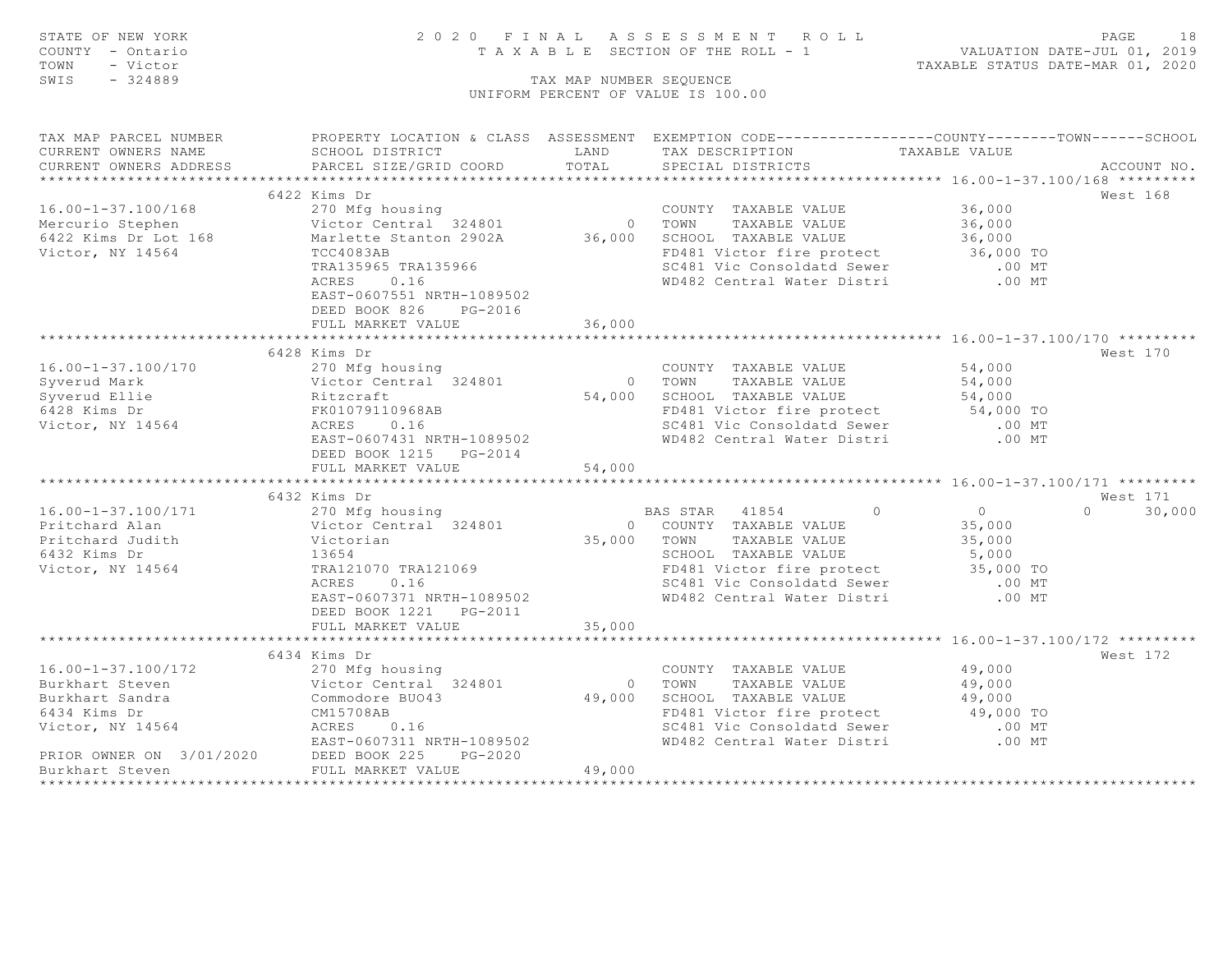| STATE OF NEW YORK<br>COUNTY - Ontario<br>TOWN<br>- Victor<br>SWIS<br>$-324889$                      |                                                       | TAX MAP NUMBER SEQUENCE | 2020 FINAL ASSESSMENT ROLL<br>T A X A B L E SECTION OF THE ROLL - 1<br>UNIFORM PERCENT OF VALUE IS 100.00                               | VALUATION DATE-JUL 01, 2019<br>TAXABLE STATUS DATE-MAR 01, 2020 | 19<br>PAGE                |
|-----------------------------------------------------------------------------------------------------|-------------------------------------------------------|-------------------------|-----------------------------------------------------------------------------------------------------------------------------------------|-----------------------------------------------------------------|---------------------------|
| TAX MAP PARCEL NUMBER<br>CURRENT OWNERS NAME<br>CURRENT OWNERS ADDRESS<br>************************* | SCHOOL DISTRICT<br>PARCEL SIZE/GRID COORD             | LAND<br>TOTAL           | PROPERTY LOCATION & CLASS ASSESSMENT EXEMPTION CODE---------------COUNTY-------TOWN------SCHOOL<br>TAX DESCRIPTION<br>SPECIAL DISTRICTS | TAXABLE VALUE                                                   | ACCOUNT NO.               |
|                                                                                                     | 6438 Kims Dr                                          |                         |                                                                                                                                         |                                                                 | West 173                  |
| $16.00 - 1 - 37.100 / 173$                                                                          | 270 Mfg housing                                       |                         | COUNTY TAXABLE VALUE 49,000                                                                                                             |                                                                 |                           |
| The Estate of Joyce Anderson Victor Central 324801                                                  |                                                       |                         | 0 TOWN<br>TAXABLE VALUE                                                                                                                 | 49,000                                                          |                           |
| PO Box 299                                                                                          | Skyline 8513                                          |                         | 49,000 SCHOOL TAXABLE VALUE                                                                                                             | 49,000                                                          |                           |
| Seneca Falls, NY 13148                                                                              | 87ABY<br>0.16<br>1510-0487ABY                         |                         | FD481 Victor fire protect 49,000 TO                                                                                                     |                                                                 |                           |
|                                                                                                     | ACRES                                                 |                         | SC481 Vic Consoldatd Sewer                                                                                                              | .00 MT                                                          |                           |
|                                                                                                     | EAST-0607251 NRTH-1089502<br>DEED BOOK 815 PG-2010    |                         | WD482 Central Water Distri .00 MT                                                                                                       |                                                                 |                           |
|                                                                                                     | FULL MARKET VALUE<br>*****************************    | 49,000                  |                                                                                                                                         |                                                                 |                           |
|                                                                                                     | 6423 Roberts Dr                                       |                         |                                                                                                                                         |                                                                 | West 175                  |
| $16.00 - 1 - 37.100 / 175$                                                                          | 270 Mfg housing                                       |                         | COUNTY TAXABLE VALUE                                                                                                                    | 44,000                                                          |                           |
| Hutchinson Kathleen                                                                                 | Victor Central 324801                                 |                         | 0 TOWN<br>TAXABLE VALUE                                                                                                                 | 44,000                                                          |                           |
| Hutchinson Marsha<br>6423 Boborts Dr                                                                | Skyline<br>17100456GAB                                |                         | 44,000 SCHOOL TAXABLE VALUE                                                                                                             | 44,000                                                          |                           |
| 6423 Roberts Dr                                                                                     |                                                       |                         | FD481 Victor fire protect 44,000 TO                                                                                                     |                                                                 |                           |
| Victor, NY 14564                                                                                    | ACRES<br>0.14                                         |                         | SC481 Vic Consoldatd Sewer<br>WD482 Central Water Distri                                                                                | .00 MT<br>.00 MT                                                |                           |
|                                                                                                     | EAST-0607543 NRTH-1089625<br>DEED BOOK 411<br>PG-2017 |                         |                                                                                                                                         |                                                                 |                           |
|                                                                                                     | FULL MARKET VALUE<br>*************************        | 44,000<br>***********   |                                                                                                                                         | ************************ 16.00-1-37.100/176 *********           |                           |
|                                                                                                     | 6421 Roberts Dr                                       |                         |                                                                                                                                         |                                                                 | West 176                  |
| 16.00-1-37.100/176                                                                                  | 270 Mfg housing                                       |                         | VET COM C 41132<br>$\circ$                                                                                                              | 8,750                                                           | $\circ$<br>$\Omega$       |
| Jones Ruth R                                                                                        | 270 Mfg housing<br>Victor Central 324801              |                         | 0 VET COM T 41133<br>$\circ$                                                                                                            | $\sim$ 0                                                        | $\circ$<br>8,750          |
| Victorian<br>6421 Robert's Dr                                                                       |                                                       |                         | 0 VET COM T 41133<br>35,000 VET DIS C 41142<br>$\circ$                                                                                  | 17,500                                                          | $\circ$<br>$\overline{0}$ |
| Victor, NY 14564                                                                                    | 11722FR2AB133                                         |                         | VET DIS T 41143<br>$\Omega$                                                                                                             | $\overline{0}$<br>17,500                                        | $\Omega$                  |
|                                                                                                     | 0.14<br>ACRES                                         |                         | 41802<br>$\bigcirc$<br>AGED C                                                                                                           | 2,188<br>$\overline{0}$                                         | $\circ$                   |
|                                                                                                     | EAST-0607603 NRTH-1089625                             |                         | $\circ$<br>AGED T/S 41806                                                                                                               | $\overline{0}$                                                  | 4,375<br>17,500           |
|                                                                                                     | FULL MARKET VALUE                                     |                         | $\overline{a}$<br>35,000 ENH STAR 41834                                                                                                 | $\overline{0}$                                                  | $\Omega$<br>17,500        |
|                                                                                                     |                                                       |                         | COUNTY TAXABLE VALUE                                                                                                                    | 6,562                                                           |                           |
|                                                                                                     |                                                       |                         | TAXABLE VALUE<br>TOWN                                                                                                                   | 4,375<br>$\overline{0}$                                         |                           |
|                                                                                                     |                                                       |                         | SCHOOL TAXABLE VALUE<br>FD481 Victor fire protect                                                                                       | 35,000 TO                                                       |                           |
|                                                                                                     |                                                       |                         | SC481 Vic Consoldatd Sewer                                                                                                              | $.00$ MT                                                        |                           |
|                                                                                                     |                                                       |                         | WD482 Central Water Distri                                                                                                              | $.00$ MT                                                        |                           |
|                                                                                                     | *******************************                       |                         |                                                                                                                                         | ****************** 16.00-1-37.100/178 *********                 |                           |
|                                                                                                     | 6415 Roberts Dr                                       |                         |                                                                                                                                         |                                                                 | West 178                  |
| $16.00 - 1 - 37.100 / 178$                                                                          | 270 Mfg housing                                       |                         | VET WAR C 41122<br>$\Omega$                                                                                                             | 8,550                                                           | $\circ$<br>$\Omega$       |
| Solome Frank                                                                                        | Victor Central 324801                                 |                         | 0 VET WAR T 41123<br>$\overline{0}$                                                                                                     | $\overline{0}$                                                  | 8,550<br>$\circ$          |
| Solome Joanne                                                                                       | Victorian Crystal Valley                              |                         | 57,000 VET DIS C 41142<br>$\circ$                                                                                                       | 11,400                                                          | $\circ$<br>$\circ$        |
| 6415 Roberts Dr                                                                                     | IV6628234AB16103                                      |                         | $\circ$<br>VET DIS T 41143                                                                                                              | $\circ$<br>11,400                                               | $\circ$                   |
| Victor, NY 14564                                                                                    | 0.14<br>ACRES<br>EAST-0607721 NRTH-1089625            |                         | COUNTY TAXABLE VALUE<br>TAXABLE VALUE<br>TOWN                                                                                           | 37,050<br>37,050                                                |                           |
|                                                                                                     | DEED BOOK 628<br>PG-2019                              |                         | SCHOOL TAXABLE VALUE                                                                                                                    | 57,000                                                          |                           |
|                                                                                                     | FULL MARKET VALUE                                     | 57,000                  | FD481 Victor fire protect                                                                                                               | 57,000 TO                                                       |                           |
|                                                                                                     |                                                       |                         | SC481 Vic Consoldatd Sewer                                                                                                              | $.00$ MT                                                        |                           |
|                                                                                                     |                                                       |                         | WD482 Central Water Distri                                                                                                              | $.00$ MT                                                        |                           |
|                                                                                                     |                                                       |                         |                                                                                                                                         |                                                                 |                           |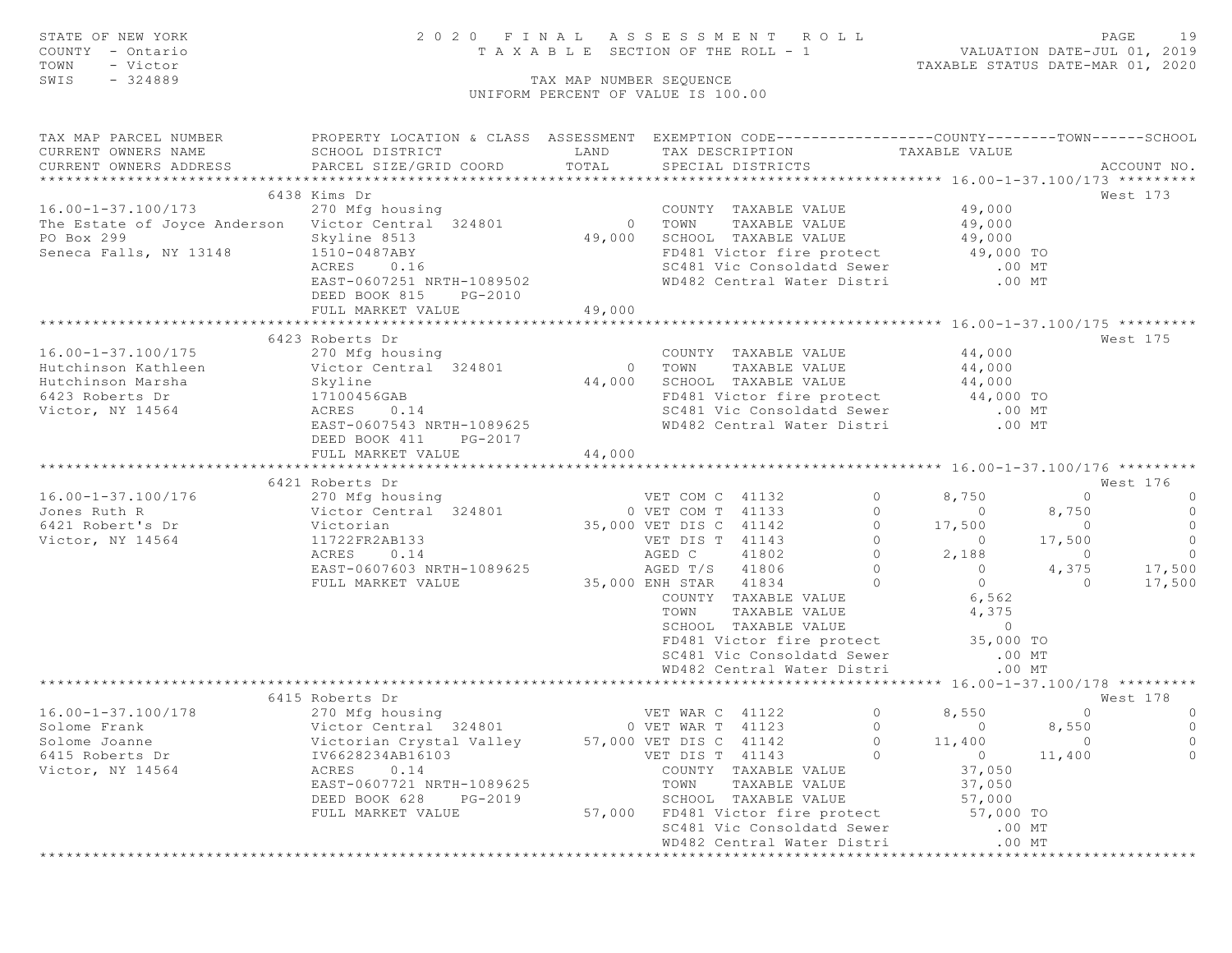| UNIFORM PERCENT OF VALUE IS 100.00<br>TAX MAP PARCEL NUMBER <a> PROPERTY LOCATION &amp; CLASS ASSESSMENT EXEMPTION CODE--------------COUNTY-------TOWN------SCHOOL<br/>SCHOOL DISTRICT                      LAND        TAX DESCRIPTION                TAXABLE VALUE<br/>CURRENT OWNERS NAME<br/>CURRENT OWNERS ADDRESS<br/>PARCEL SIZE/GRID COORD TOTAL<br/>SPECIAL DISTRICTS<br/>ACCOUNT NO.<br/>West 179<br/>ENH STAR 41834 0 0 0<br/>64,000<br/><math>0 \qquad \qquad</math><br/>64,000<br/>64,000<br/>A CHANGE VALUE CHANGE VALUE CHANGE VALUE CHANGE OF TAXABLE VALUE CHANGE OF SCHOOL TAXABLE VALUE CHANGE OF SCHOOL TAXABLE VALUE CHANGE OF SCHOOL TAXABLE VALUE CHANGE OF SCHOOL TAXABLE VALUE CONSOLUME CHANGE OF SCART CHANGE<br/>6405 Roberts Dr<br/>West 181<br/>16.00-1-37.100/181 <br/> Caster Stephen Victor Central 324801 <br/> Maggi Patricia Marlette Stanton 53,000 SCHOOL TAXABLE VALUE 53,000<br/> Maggi Patricia Marlette Stanton 53,000 SCHOOL TAXABLE VALUE 53,000<br/> Maggi Patricia Marlette St<br/>DEED BOOK 528 PG-2019<br/>53,000<br/>FULL MARKET VALUE<br/>West 190<br/>16.00-1-37.100/190 270 Mfg housing<br/> Griffith Edna Victor Central 324801 VET COM C 41132 0 8,500<br/> 1039 Volkman Dr Victorian Victorian 324801 34,000 VET DIS C 41142 0 1,700<br/> 1039 Volkman Dr Victorian IV7522FR2AB VET DIS T 41<br/><math>\overline{0}</math><br/><math>\bigcap</math><br/>270 Mig Housing<br/> Victor Central 324801<br/> Victor Central 324801<br/> Victorian 34,000 VET DIS C 41142 0 1,700 0 0<br/> VET DIS C 41142 0 1,700 0 0<br/> VET DIS C 41143 0 1,700 0<br/> VET DIS C 41143 0 0 1,700<br/> ACRES 0.14<br/> ACRES 0.14<br/> EAST-0<br/>ACRES 0.14<br/>SCHOOL TAXABLE VALUE<br/><math>\sim</math> 0<br/>FD481 Victor fire protect<br/>34,000 TO<br/>SC481 Vic Consoldatd Sewer<br/>.00 MT<br/>WD482 Central Water Distri<br/><math>.00</math> MT<br/>6416 Roberts Dr<br/>West 193<br/>16.00-1-37.100/193 0410 NODELLS DI<br/> Brannan Martin F Victor Central 324801 0 VET WAR T 41123<br/> Brannan Mary Ann ACRES 0.14 63,000 ENH STAR 41834<br/> 6416 Roberts Dr EAST-0607657 NRTH-1089802 COUNTY TAXABLE<br/> Victor, NY 14564 FU<br/>ET WAR C 41122 0 9,000 0<br/> ET WAR T 41123 0 0 9,450<br/> NH STAR 41834 0 0 0 9,450<br/> COUNTY TAXABLE VALUE 54,000<br/> TOWN TAXABLE VALUE 53,550<br/> COUNTY TAXABLE VALUE 53,550<br/><math>\circ</math><br/><math>\overline{0}</math><br/><math>\circ</math><br/>63,000<br/>63,000 TOWN TAXABLE VALUE<br/>SCHOOL TAXABLE VALUE<br/><math>\overline{0}</math><br/>63,000 TO<br/>FD481 Victor fire protect 63,000 TO<br/>SC481 Vic Consoldatd Sewer .00 MT</a> | STATE OF NEW YORK<br>COUNTY - Ontario<br>TOWN<br>- Victor<br>SWIS - 324889 |  | 2020 FINAL ASSESSMENT ROLL (PAGE 20<br>TAXABLE SECTION OF THE ROLL - 1 VALUATION DATE-JUL 01, 2019<br>TAXABLE STATUS DATE-MAR 01, 2020<br>TAX MAP NUMBER SEQUENCE |  |  |
|-----------------------------------------------------------------------------------------------------------------------------------------------------------------------------------------------------------------------------------------------------------------------------------------------------------------------------------------------------------------------------------------------------------------------------------------------------------------------------------------------------------------------------------------------------------------------------------------------------------------------------------------------------------------------------------------------------------------------------------------------------------------------------------------------------------------------------------------------------------------------------------------------------------------------------------------------------------------------------------------------------------------------------------------------------------------------------------------------------------------------------------------------------------------------------------------------------------------------------------------------------------------------------------------------------------------------------------------------------------------------------------------------------------------------------------------------------------------------------------------------------------------------------------------------------------------------------------------------------------------------------------------------------------------------------------------------------------------------------------------------------------------------------------------------------------------------------------------------------------------------------------------------------------------------------------------------------------------------------------------------------------------------------------------------------------------------------------------------------------------------------------------------------------------------------------------------------------------------------------------------------------------------------------------------------------------------------------------------------------------------------------------------------------------------------------------------------------------------------------------------------------------------------------------------------------------------------------------------------------------------------------------------------------|----------------------------------------------------------------------------|--|-------------------------------------------------------------------------------------------------------------------------------------------------------------------|--|--|
|                                                                                                                                                                                                                                                                                                                                                                                                                                                                                                                                                                                                                                                                                                                                                                                                                                                                                                                                                                                                                                                                                                                                                                                                                                                                                                                                                                                                                                                                                                                                                                                                                                                                                                                                                                                                                                                                                                                                                                                                                                                                                                                                                                                                                                                                                                                                                                                                                                                                                                                                                                                                                                                           |                                                                            |  |                                                                                                                                                                   |  |  |
|                                                                                                                                                                                                                                                                                                                                                                                                                                                                                                                                                                                                                                                                                                                                                                                                                                                                                                                                                                                                                                                                                                                                                                                                                                                                                                                                                                                                                                                                                                                                                                                                                                                                                                                                                                                                                                                                                                                                                                                                                                                                                                                                                                                                                                                                                                                                                                                                                                                                                                                                                                                                                                                           |                                                                            |  |                                                                                                                                                                   |  |  |
|                                                                                                                                                                                                                                                                                                                                                                                                                                                                                                                                                                                                                                                                                                                                                                                                                                                                                                                                                                                                                                                                                                                                                                                                                                                                                                                                                                                                                                                                                                                                                                                                                                                                                                                                                                                                                                                                                                                                                                                                                                                                                                                                                                                                                                                                                                                                                                                                                                                                                                                                                                                                                                                           |                                                                            |  |                                                                                                                                                                   |  |  |
|                                                                                                                                                                                                                                                                                                                                                                                                                                                                                                                                                                                                                                                                                                                                                                                                                                                                                                                                                                                                                                                                                                                                                                                                                                                                                                                                                                                                                                                                                                                                                                                                                                                                                                                                                                                                                                                                                                                                                                                                                                                                                                                                                                                                                                                                                                                                                                                                                                                                                                                                                                                                                                                           |                                                                            |  |                                                                                                                                                                   |  |  |
|                                                                                                                                                                                                                                                                                                                                                                                                                                                                                                                                                                                                                                                                                                                                                                                                                                                                                                                                                                                                                                                                                                                                                                                                                                                                                                                                                                                                                                                                                                                                                                                                                                                                                                                                                                                                                                                                                                                                                                                                                                                                                                                                                                                                                                                                                                                                                                                                                                                                                                                                                                                                                                                           |                                                                            |  |                                                                                                                                                                   |  |  |
|                                                                                                                                                                                                                                                                                                                                                                                                                                                                                                                                                                                                                                                                                                                                                                                                                                                                                                                                                                                                                                                                                                                                                                                                                                                                                                                                                                                                                                                                                                                                                                                                                                                                                                                                                                                                                                                                                                                                                                                                                                                                                                                                                                                                                                                                                                                                                                                                                                                                                                                                                                                                                                                           |                                                                            |  |                                                                                                                                                                   |  |  |
|                                                                                                                                                                                                                                                                                                                                                                                                                                                                                                                                                                                                                                                                                                                                                                                                                                                                                                                                                                                                                                                                                                                                                                                                                                                                                                                                                                                                                                                                                                                                                                                                                                                                                                                                                                                                                                                                                                                                                                                                                                                                                                                                                                                                                                                                                                                                                                                                                                                                                                                                                                                                                                                           |                                                                            |  |                                                                                                                                                                   |  |  |
|                                                                                                                                                                                                                                                                                                                                                                                                                                                                                                                                                                                                                                                                                                                                                                                                                                                                                                                                                                                                                                                                                                                                                                                                                                                                                                                                                                                                                                                                                                                                                                                                                                                                                                                                                                                                                                                                                                                                                                                                                                                                                                                                                                                                                                                                                                                                                                                                                                                                                                                                                                                                                                                           |                                                                            |  |                                                                                                                                                                   |  |  |
|                                                                                                                                                                                                                                                                                                                                                                                                                                                                                                                                                                                                                                                                                                                                                                                                                                                                                                                                                                                                                                                                                                                                                                                                                                                                                                                                                                                                                                                                                                                                                                                                                                                                                                                                                                                                                                                                                                                                                                                                                                                                                                                                                                                                                                                                                                                                                                                                                                                                                                                                                                                                                                                           |                                                                            |  |                                                                                                                                                                   |  |  |
|                                                                                                                                                                                                                                                                                                                                                                                                                                                                                                                                                                                                                                                                                                                                                                                                                                                                                                                                                                                                                                                                                                                                                                                                                                                                                                                                                                                                                                                                                                                                                                                                                                                                                                                                                                                                                                                                                                                                                                                                                                                                                                                                                                                                                                                                                                                                                                                                                                                                                                                                                                                                                                                           |                                                                            |  |                                                                                                                                                                   |  |  |
|                                                                                                                                                                                                                                                                                                                                                                                                                                                                                                                                                                                                                                                                                                                                                                                                                                                                                                                                                                                                                                                                                                                                                                                                                                                                                                                                                                                                                                                                                                                                                                                                                                                                                                                                                                                                                                                                                                                                                                                                                                                                                                                                                                                                                                                                                                                                                                                                                                                                                                                                                                                                                                                           |                                                                            |  |                                                                                                                                                                   |  |  |
|                                                                                                                                                                                                                                                                                                                                                                                                                                                                                                                                                                                                                                                                                                                                                                                                                                                                                                                                                                                                                                                                                                                                                                                                                                                                                                                                                                                                                                                                                                                                                                                                                                                                                                                                                                                                                                                                                                                                                                                                                                                                                                                                                                                                                                                                                                                                                                                                                                                                                                                                                                                                                                                           |                                                                            |  |                                                                                                                                                                   |  |  |
|                                                                                                                                                                                                                                                                                                                                                                                                                                                                                                                                                                                                                                                                                                                                                                                                                                                                                                                                                                                                                                                                                                                                                                                                                                                                                                                                                                                                                                                                                                                                                                                                                                                                                                                                                                                                                                                                                                                                                                                                                                                                                                                                                                                                                                                                                                                                                                                                                                                                                                                                                                                                                                                           |                                                                            |  |                                                                                                                                                                   |  |  |
|                                                                                                                                                                                                                                                                                                                                                                                                                                                                                                                                                                                                                                                                                                                                                                                                                                                                                                                                                                                                                                                                                                                                                                                                                                                                                                                                                                                                                                                                                                                                                                                                                                                                                                                                                                                                                                                                                                                                                                                                                                                                                                                                                                                                                                                                                                                                                                                                                                                                                                                                                                                                                                                           |                                                                            |  |                                                                                                                                                                   |  |  |
|                                                                                                                                                                                                                                                                                                                                                                                                                                                                                                                                                                                                                                                                                                                                                                                                                                                                                                                                                                                                                                                                                                                                                                                                                                                                                                                                                                                                                                                                                                                                                                                                                                                                                                                                                                                                                                                                                                                                                                                                                                                                                                                                                                                                                                                                                                                                                                                                                                                                                                                                                                                                                                                           |                                                                            |  |                                                                                                                                                                   |  |  |
|                                                                                                                                                                                                                                                                                                                                                                                                                                                                                                                                                                                                                                                                                                                                                                                                                                                                                                                                                                                                                                                                                                                                                                                                                                                                                                                                                                                                                                                                                                                                                                                                                                                                                                                                                                                                                                                                                                                                                                                                                                                                                                                                                                                                                                                                                                                                                                                                                                                                                                                                                                                                                                                           |                                                                            |  |                                                                                                                                                                   |  |  |
|                                                                                                                                                                                                                                                                                                                                                                                                                                                                                                                                                                                                                                                                                                                                                                                                                                                                                                                                                                                                                                                                                                                                                                                                                                                                                                                                                                                                                                                                                                                                                                                                                                                                                                                                                                                                                                                                                                                                                                                                                                                                                                                                                                                                                                                                                                                                                                                                                                                                                                                                                                                                                                                           |                                                                            |  |                                                                                                                                                                   |  |  |
|                                                                                                                                                                                                                                                                                                                                                                                                                                                                                                                                                                                                                                                                                                                                                                                                                                                                                                                                                                                                                                                                                                                                                                                                                                                                                                                                                                                                                                                                                                                                                                                                                                                                                                                                                                                                                                                                                                                                                                                                                                                                                                                                                                                                                                                                                                                                                                                                                                                                                                                                                                                                                                                           |                                                                            |  |                                                                                                                                                                   |  |  |
|                                                                                                                                                                                                                                                                                                                                                                                                                                                                                                                                                                                                                                                                                                                                                                                                                                                                                                                                                                                                                                                                                                                                                                                                                                                                                                                                                                                                                                                                                                                                                                                                                                                                                                                                                                                                                                                                                                                                                                                                                                                                                                                                                                                                                                                                                                                                                                                                                                                                                                                                                                                                                                                           |                                                                            |  |                                                                                                                                                                   |  |  |
|                                                                                                                                                                                                                                                                                                                                                                                                                                                                                                                                                                                                                                                                                                                                                                                                                                                                                                                                                                                                                                                                                                                                                                                                                                                                                                                                                                                                                                                                                                                                                                                                                                                                                                                                                                                                                                                                                                                                                                                                                                                                                                                                                                                                                                                                                                                                                                                                                                                                                                                                                                                                                                                           |                                                                            |  |                                                                                                                                                                   |  |  |
|                                                                                                                                                                                                                                                                                                                                                                                                                                                                                                                                                                                                                                                                                                                                                                                                                                                                                                                                                                                                                                                                                                                                                                                                                                                                                                                                                                                                                                                                                                                                                                                                                                                                                                                                                                                                                                                                                                                                                                                                                                                                                                                                                                                                                                                                                                                                                                                                                                                                                                                                                                                                                                                           |                                                                            |  |                                                                                                                                                                   |  |  |
|                                                                                                                                                                                                                                                                                                                                                                                                                                                                                                                                                                                                                                                                                                                                                                                                                                                                                                                                                                                                                                                                                                                                                                                                                                                                                                                                                                                                                                                                                                                                                                                                                                                                                                                                                                                                                                                                                                                                                                                                                                                                                                                                                                                                                                                                                                                                                                                                                                                                                                                                                                                                                                                           |                                                                            |  |                                                                                                                                                                   |  |  |
|                                                                                                                                                                                                                                                                                                                                                                                                                                                                                                                                                                                                                                                                                                                                                                                                                                                                                                                                                                                                                                                                                                                                                                                                                                                                                                                                                                                                                                                                                                                                                                                                                                                                                                                                                                                                                                                                                                                                                                                                                                                                                                                                                                                                                                                                                                                                                                                                                                                                                                                                                                                                                                                           |                                                                            |  |                                                                                                                                                                   |  |  |
|                                                                                                                                                                                                                                                                                                                                                                                                                                                                                                                                                                                                                                                                                                                                                                                                                                                                                                                                                                                                                                                                                                                                                                                                                                                                                                                                                                                                                                                                                                                                                                                                                                                                                                                                                                                                                                                                                                                                                                                                                                                                                                                                                                                                                                                                                                                                                                                                                                                                                                                                                                                                                                                           |                                                                            |  |                                                                                                                                                                   |  |  |
|                                                                                                                                                                                                                                                                                                                                                                                                                                                                                                                                                                                                                                                                                                                                                                                                                                                                                                                                                                                                                                                                                                                                                                                                                                                                                                                                                                                                                                                                                                                                                                                                                                                                                                                                                                                                                                                                                                                                                                                                                                                                                                                                                                                                                                                                                                                                                                                                                                                                                                                                                                                                                                                           |                                                                            |  |                                                                                                                                                                   |  |  |
|                                                                                                                                                                                                                                                                                                                                                                                                                                                                                                                                                                                                                                                                                                                                                                                                                                                                                                                                                                                                                                                                                                                                                                                                                                                                                                                                                                                                                                                                                                                                                                                                                                                                                                                                                                                                                                                                                                                                                                                                                                                                                                                                                                                                                                                                                                                                                                                                                                                                                                                                                                                                                                                           |                                                                            |  |                                                                                                                                                                   |  |  |
|                                                                                                                                                                                                                                                                                                                                                                                                                                                                                                                                                                                                                                                                                                                                                                                                                                                                                                                                                                                                                                                                                                                                                                                                                                                                                                                                                                                                                                                                                                                                                                                                                                                                                                                                                                                                                                                                                                                                                                                                                                                                                                                                                                                                                                                                                                                                                                                                                                                                                                                                                                                                                                                           |                                                                            |  |                                                                                                                                                                   |  |  |
|                                                                                                                                                                                                                                                                                                                                                                                                                                                                                                                                                                                                                                                                                                                                                                                                                                                                                                                                                                                                                                                                                                                                                                                                                                                                                                                                                                                                                                                                                                                                                                                                                                                                                                                                                                                                                                                                                                                                                                                                                                                                                                                                                                                                                                                                                                                                                                                                                                                                                                                                                                                                                                                           |                                                                            |  |                                                                                                                                                                   |  |  |
|                                                                                                                                                                                                                                                                                                                                                                                                                                                                                                                                                                                                                                                                                                                                                                                                                                                                                                                                                                                                                                                                                                                                                                                                                                                                                                                                                                                                                                                                                                                                                                                                                                                                                                                                                                                                                                                                                                                                                                                                                                                                                                                                                                                                                                                                                                                                                                                                                                                                                                                                                                                                                                                           |                                                                            |  |                                                                                                                                                                   |  |  |
|                                                                                                                                                                                                                                                                                                                                                                                                                                                                                                                                                                                                                                                                                                                                                                                                                                                                                                                                                                                                                                                                                                                                                                                                                                                                                                                                                                                                                                                                                                                                                                                                                                                                                                                                                                                                                                                                                                                                                                                                                                                                                                                                                                                                                                                                                                                                                                                                                                                                                                                                                                                                                                                           |                                                                            |  |                                                                                                                                                                   |  |  |
|                                                                                                                                                                                                                                                                                                                                                                                                                                                                                                                                                                                                                                                                                                                                                                                                                                                                                                                                                                                                                                                                                                                                                                                                                                                                                                                                                                                                                                                                                                                                                                                                                                                                                                                                                                                                                                                                                                                                                                                                                                                                                                                                                                                                                                                                                                                                                                                                                                                                                                                                                                                                                                                           |                                                                            |  |                                                                                                                                                                   |  |  |
|                                                                                                                                                                                                                                                                                                                                                                                                                                                                                                                                                                                                                                                                                                                                                                                                                                                                                                                                                                                                                                                                                                                                                                                                                                                                                                                                                                                                                                                                                                                                                                                                                                                                                                                                                                                                                                                                                                                                                                                                                                                                                                                                                                                                                                                                                                                                                                                                                                                                                                                                                                                                                                                           |                                                                            |  |                                                                                                                                                                   |  |  |
|                                                                                                                                                                                                                                                                                                                                                                                                                                                                                                                                                                                                                                                                                                                                                                                                                                                                                                                                                                                                                                                                                                                                                                                                                                                                                                                                                                                                                                                                                                                                                                                                                                                                                                                                                                                                                                                                                                                                                                                                                                                                                                                                                                                                                                                                                                                                                                                                                                                                                                                                                                                                                                                           |                                                                            |  |                                                                                                                                                                   |  |  |
|                                                                                                                                                                                                                                                                                                                                                                                                                                                                                                                                                                                                                                                                                                                                                                                                                                                                                                                                                                                                                                                                                                                                                                                                                                                                                                                                                                                                                                                                                                                                                                                                                                                                                                                                                                                                                                                                                                                                                                                                                                                                                                                                                                                                                                                                                                                                                                                                                                                                                                                                                                                                                                                           |                                                                            |  |                                                                                                                                                                   |  |  |

WD482 Central Water Distri .00 MT \*\*\*\*\*\*\*\*\*\*\*\*\*\*\*\*\*\*\*\*\*\*\*\*\*\*\*\*\*\*\*\*\*\*\*\*\*\*\*\*\*\*\*\*\*\*\*\*\*\*\*\*\*\*\*\*\*\*\*\*\*\*\*\*\*\*\*\*\*\*\*\*\*\*\*\*\*\*\*\*\*\*\*\*\*\*\*\*\*\*\*\*\*\*\*\*\*\*\*\*\*\*\*\*\*\*\*\*\*\*\*\*\*\*\*\*\*\*\*\*\*\*\*\*\*\*\*\*\*\*\*\*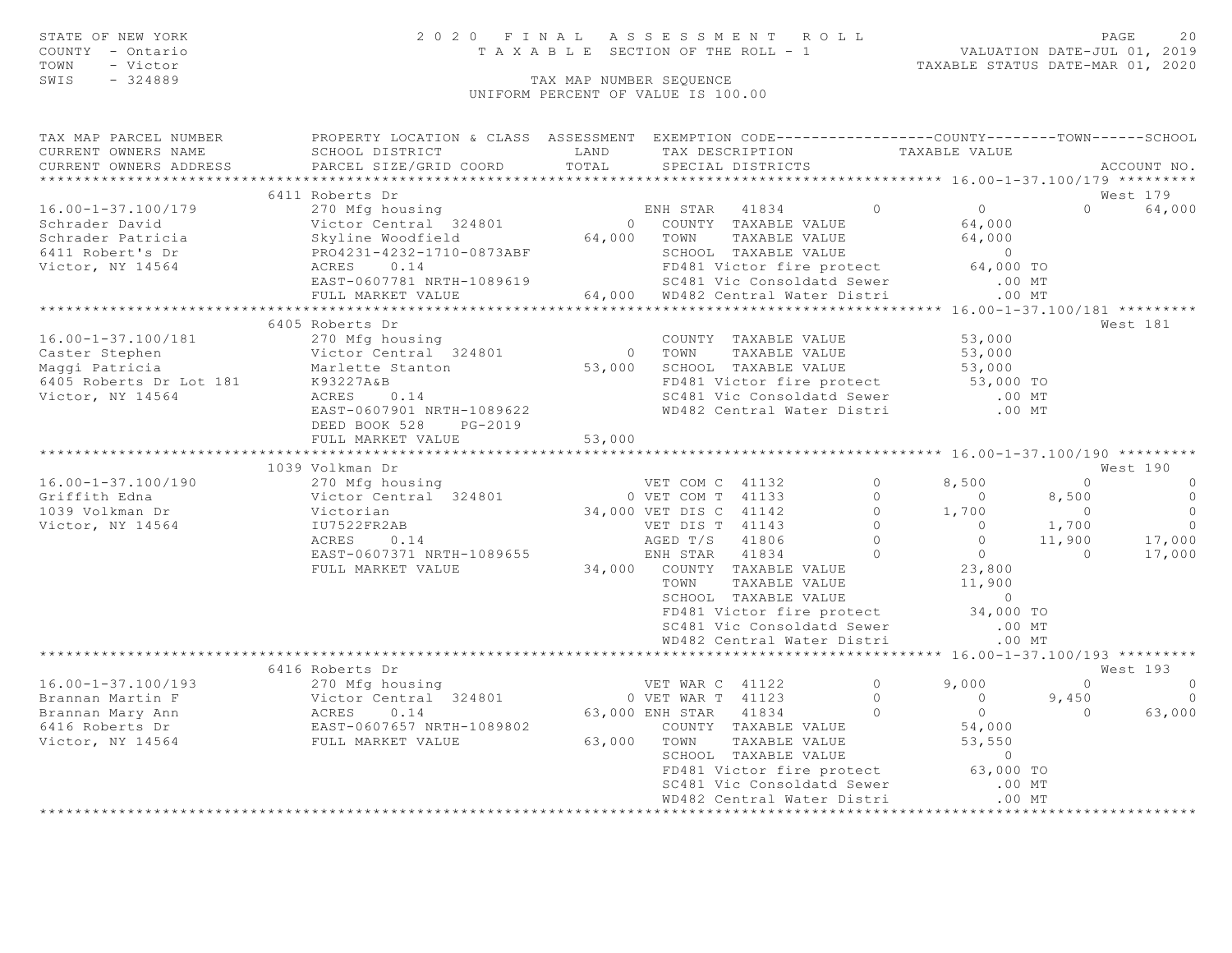| STATE OF NEW YORK      |                                                                                                                                                                                                                                         |        | 2020 FINAL ASSESSMENT ROLL                                             |                                  |          |                |
|------------------------|-----------------------------------------------------------------------------------------------------------------------------------------------------------------------------------------------------------------------------------------|--------|------------------------------------------------------------------------|----------------------------------|----------|----------------|
| COUNTY - Ontario       |                                                                                                                                                                                                                                         |        | PAGE 21<br>TAXABLE SECTION OF THE ROLL - 1 VALUATION DATE-JUL 01, 2019 |                                  |          |                |
| TOWN<br>- Victor       |                                                                                                                                                                                                                                         |        |                                                                        | TAXABLE STATUS DATE-MAR 01, 2020 |          |                |
| SWIS<br>$-324889$      |                                                                                                                                                                                                                                         |        | TAX MAP NUMBER SEQUENCE                                                |                                  |          |                |
|                        |                                                                                                                                                                                                                                         |        | UNIFORM PERCENT OF VALUE IS 100.00                                     |                                  |          |                |
|                        |                                                                                                                                                                                                                                         |        |                                                                        |                                  |          |                |
|                        |                                                                                                                                                                                                                                         |        |                                                                        |                                  |          |                |
|                        | TAX MAP PARCEL NUMBER PROPERTY LOCATION & CLASS ASSESSMENT EXEMPTION CODE--------------COUNTY-------TOWN------SCHOOL                                                                                                                    |        |                                                                        |                                  |          |                |
| CURRENT OWNERS NAME    | SCHOOL DISTRICT THE TRANSPORT TO THE TRANSPORT TRANSPORT TRANSPORT TRANSPORT TRANSPORT TRANSPORT TRANSPORT TRANSPORT TRANSPORT TRANSPORT TRANSPORT TRANSPORT TRANSPORT TRANSPORT TRANSPORT TRANSPORT TRANSPORT TRANSPORT TRANS          |        |                                                                        |                                  |          |                |
| CURRENT OWNERS ADDRESS |                                                                                                                                                                                                                                         |        |                                                                        |                                  |          | ACCOUNT NO.    |
|                        |                                                                                                                                                                                                                                         |        |                                                                        |                                  |          |                |
|                        | 6414 Roberts Dr                                                                                                                                                                                                                         |        |                                                                        |                                  |          | West 194       |
|                        |                                                                                                                                                                                                                                         |        |                                                                        |                                  |          |                |
|                        |                                                                                                                                                                                                                                         |        |                                                                        |                                  |          |                |
|                        |                                                                                                                                                                                                                                         |        |                                                                        |                                  |          |                |
|                        |                                                                                                                                                                                                                                         |        |                                                                        |                                  |          |                |
|                        |                                                                                                                                                                                                                                         |        |                                                                        |                                  |          |                |
|                        |                                                                                                                                                                                                                                         |        |                                                                        |                                  |          |                |
|                        | 6414 Roberts Dr. (4414 Roberts Dr. 100/194 270 Myers Rejeanne Victor Central 324801 200 Myers Rejeanne Wictor Central 324801 65,000 TOWN TAXABLE VALUE 65,000 32,500 32,500 32,500 32,500 32,500 32,500 6414 Roberts Dr Lot 19          |        |                                                                        |                                  |          |                |
|                        |                                                                                                                                                                                                                                         |        |                                                                        |                                  |          |                |
|                        | 6408 Roberts Dr                                                                                                                                                                                                                         |        |                                                                        |                                  |          | West 196       |
|                        | 16.00-1-37.100/196 b408 Roberts Dr<br>Fedigan George 270 Mfg housing VET COM C 41132 0 12,250 0<br>6408 Robert's Dr<br>Victor, NY 14564 To78911 A&B 2013<br>Victor, NY 14564 To78911 A&B 2014 TOWN TAXABLE VALUE 36,750<br>EAST-0607845 |        |                                                                        |                                  |          | $\circ$        |
|                        |                                                                                                                                                                                                                                         |        |                                                                        |                                  |          | $\overline{0}$ |
|                        |                                                                                                                                                                                                                                         |        |                                                                        |                                  |          | 49,000         |
|                        |                                                                                                                                                                                                                                         |        |                                                                        |                                  |          |                |
|                        |                                                                                                                                                                                                                                         |        |                                                                        |                                  |          |                |
|                        |                                                                                                                                                                                                                                         |        |                                                                        |                                  |          |                |
|                        |                                                                                                                                                                                                                                         |        |                                                                        |                                  |          |                |
|                        |                                                                                                                                                                                                                                         |        | SC481 Vic Consoldatd Sewer                                             | .00MT                            |          |                |
|                        |                                                                                                                                                                                                                                         |        | WD482 Central Water Distri                                             |                                  | $.00$ MT |                |
|                        |                                                                                                                                                                                                                                         |        |                                                                        |                                  |          |                |
|                        | 6402 Roberts Dr                                                                                                                                                                                                                         |        |                                                                        |                                  |          | West 198       |
|                        |                                                                                                                                                                                                                                         |        |                                                                        |                                  | $\Omega$ | 66,000         |
|                        |                                                                                                                                                                                                                                         |        |                                                                        |                                  |          |                |
|                        |                                                                                                                                                                                                                                         |        |                                                                        |                                  |          |                |
|                        |                                                                                                                                                                                                                                         |        |                                                                        |                                  |          |                |
|                        |                                                                                                                                                                                                                                         |        |                                                                        |                                  |          |                |
|                        |                                                                                                                                                                                                                                         |        |                                                                        |                                  |          |                |
|                        |                                                                                                                                                                                                                                         |        |                                                                        |                                  |          |                |
|                        |                                                                                                                                                                                                                                         |        |                                                                        |                                  |          |                |
|                        |                                                                                                                                                                                                                                         |        |                                                                        |                                  |          | West 199       |
|                        |                                                                                                                                                                                                                                         |        |                                                                        |                                  |          |                |
|                        |                                                                                                                                                                                                                                         |        |                                                                        |                                  |          |                |
|                        |                                                                                                                                                                                                                                         |        |                                                                        |                                  |          |                |
|                        |                                                                                                                                                                                                                                         |        |                                                                        |                                  |          |                |
|                        |                                                                                                                                                                                                                                         |        |                                                                        |                                  |          |                |
|                        |                                                                                                                                                                                                                                         |        |                                                                        |                                  |          |                |
|                        |                                                                                                                                                                                                                                         |        |                                                                        |                                  |          |                |
|                        |                                                                                                                                                                                                                                         | 63,000 |                                                                        |                                  |          |                |
|                        |                                                                                                                                                                                                                                         |        |                                                                        |                                  |          |                |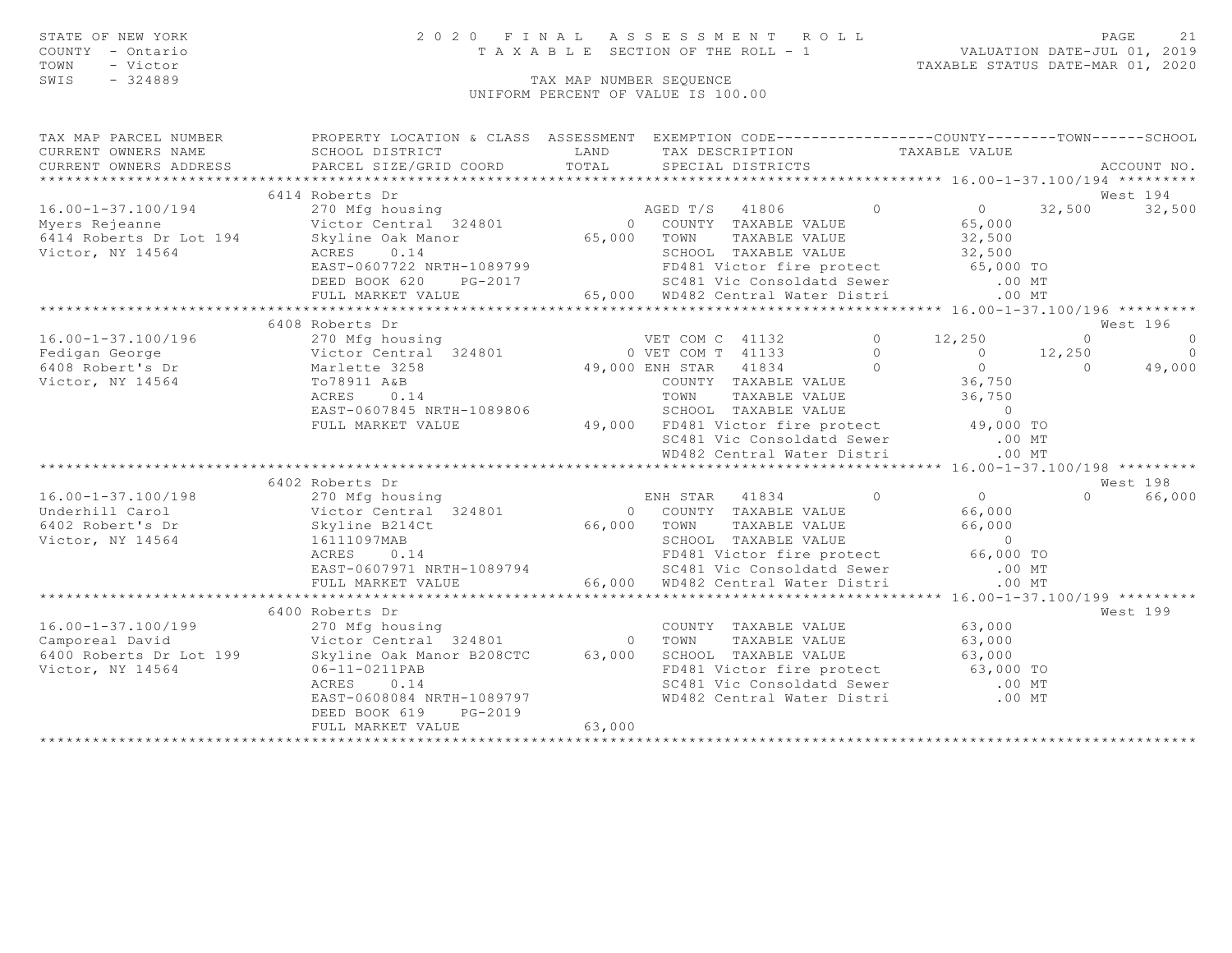| STATE OF NEW YORK<br>COUNTY - Ontario<br>TOWN - Victor<br>SWIS - 324889 |                                                                                                                                                                                                                                                                                                                                                                                              |         | 0 FINAL ASSESSMENT ROLL (PAGE 22<br>TAXABLE SECTION OF THE ROLL - 1 VALUATION DATE-JUL 01, 2019<br>TAXABLE STATUS DATE-MAR 01, 2020<br>2020 FINAL ASSESSMENT ROLL<br>TAX MAP NUMBER SEQUENCE<br>UNIFORM PERCENT OF VALUE IS 100.00 |                                                 |          |                             |
|-------------------------------------------------------------------------|----------------------------------------------------------------------------------------------------------------------------------------------------------------------------------------------------------------------------------------------------------------------------------------------------------------------------------------------------------------------------------------------|---------|------------------------------------------------------------------------------------------------------------------------------------------------------------------------------------------------------------------------------------|-------------------------------------------------|----------|-----------------------------|
|                                                                         | TAX MAP PARCEL NUMBER THE PROPERTY LOCATION & CLASS ASSESSMENT EXEMPTION CODE--------------COUNTY-------TOWN------SCHOOL                                                                                                                                                                                                                                                                     |         |                                                                                                                                                                                                                                    |                                                 |          |                             |
| CURRENT OWNERS NAME                                                     | SCHOOL DISTRICT                    LAND        TAX DESCRIPTION                TAXABLE VALUE                                                                                                                                                                                                                                                                                                  |         |                                                                                                                                                                                                                                    |                                                 |          |                             |
| CURRENT OWNERS ADDRESS                                                  | PARCEL SIZE/GRID COORD                                                                                                                                                                                                                                                                                                                                                                       | TOTAL   | SPECIAL DISTRICTS                                                                                                                                                                                                                  |                                                 |          | ACCOUNT NO.                 |
|                                                                         | 6398 Roberts Dr                                                                                                                                                                                                                                                                                                                                                                              |         |                                                                                                                                                                                                                                    |                                                 |          | West 200                    |
|                                                                         |                                                                                                                                                                                                                                                                                                                                                                                              |         |                                                                                                                                                                                                                                    |                                                 |          | 69,800<br>$0 \qquad \qquad$ |
|                                                                         |                                                                                                                                                                                                                                                                                                                                                                                              |         |                                                                                                                                                                                                                                    |                                                 |          |                             |
|                                                                         |                                                                                                                                                                                                                                                                                                                                                                                              |         |                                                                                                                                                                                                                                    |                                                 |          |                             |
|                                                                         |                                                                                                                                                                                                                                                                                                                                                                                              |         |                                                                                                                                                                                                                                    |                                                 |          |                             |
|                                                                         |                                                                                                                                                                                                                                                                                                                                                                                              |         |                                                                                                                                                                                                                                    |                                                 |          |                             |
|                                                                         | ***************************                                                                                                                                                                                                                                                                                                                                                                  |         |                                                                                                                                                                                                                                    |                                                 |          |                             |
|                                                                         | 6396 Roberts Dr                                                                                                                                                                                                                                                                                                                                                                              |         |                                                                                                                                                                                                                                    |                                                 |          | West 201                    |
|                                                                         |                                                                                                                                                                                                                                                                                                                                                                                              |         |                                                                                                                                                                                                                                    |                                                 |          |                             |
|                                                                         |                                                                                                                                                                                                                                                                                                                                                                                              |         |                                                                                                                                                                                                                                    |                                                 |          |                             |
|                                                                         |                                                                                                                                                                                                                                                                                                                                                                                              |         |                                                                                                                                                                                                                                    |                                                 |          |                             |
|                                                                         |                                                                                                                                                                                                                                                                                                                                                                                              |         |                                                                                                                                                                                                                                    |                                                 |          |                             |
|                                                                         |                                                                                                                                                                                                                                                                                                                                                                                              |         |                                                                                                                                                                                                                                    |                                                 |          |                             |
|                                                                         | $\begin{array}{cccccccc} 16.00-1-37.100/201 & 6396 \text{ Roberts} & \text{Dr} & 6396 & \text{Roberts} & \text{Dr} & 6396 & \text{Roberts} & \text{Dr} & 6396 & \text{Roberts} & \text{Dr} & 6396 & \text{Roberts} & \text{Dr} & 6396 & \text{Po} & 6396 & \text{Po} & 6396 & \text{Po} & 6396 & \text{Po} & 6396 & \text{Po} & 6396 & \text{Po} & 6396 & \text{Po} & 6396 & \text{Po} & 63$ |         |                                                                                                                                                                                                                                    |                                                 |          |                             |
|                                                                         |                                                                                                                                                                                                                                                                                                                                                                                              |         |                                                                                                                                                                                                                                    |                                                 |          |                             |
|                                                                         |                                                                                                                                                                                                                                                                                                                                                                                              |         |                                                                                                                                                                                                                                    |                                                 |          |                             |
|                                                                         |                                                                                                                                                                                                                                                                                                                                                                                              |         | SC481 Vic Consoldatd Sewer .00 MT<br>WD482 Central Water Distri .00 MT                                                                                                                                                             | .00 MT                                          |          |                             |
|                                                                         |                                                                                                                                                                                                                                                                                                                                                                                              |         |                                                                                                                                                                                                                                    | ****************** 16.00-1-37.100/336 ********* |          |                             |
|                                                                         | 6345 Kims Dr                                                                                                                                                                                                                                                                                                                                                                                 |         |                                                                                                                                                                                                                                    |                                                 |          | East 336                    |
| 16.00-1-37.100/336                                                      |                                                                                                                                                                                                                                                                                                                                                                                              |         |                                                                                                                                                                                                                                    |                                                 |          | 42,800 42,800               |
|                                                                         |                                                                                                                                                                                                                                                                                                                                                                                              |         |                                                                                                                                                                                                                                    |                                                 | $\sim$ 0 | 64,200                      |
| Domalski Robert<br>6345 Kim's Dr<br>Victor, NY 14564                    | 6345 Kims Dr<br>270 Mfg housing<br>270 Mfg housing<br>Victor Central 324801 0 ENH STAR 41834 0 0<br>Ritzcraft Sterling Select 107,000 COUNTY TAXABLE VALUE<br>01502R14049 TOWN TAXABLE VALUE 107,000<br>ACRES 0.16 SCHOOL TAXABLE VALUE 6                                                                                                                                                    |         |                                                                                                                                                                                                                                    |                                                 |          |                             |
|                                                                         |                                                                                                                                                                                                                                                                                                                                                                                              |         |                                                                                                                                                                                                                                    |                                                 |          |                             |
|                                                                         |                                                                                                                                                                                                                                                                                                                                                                                              |         |                                                                                                                                                                                                                                    |                                                 |          |                             |
|                                                                         |                                                                                                                                                                                                                                                                                                                                                                                              |         |                                                                                                                                                                                                                                    |                                                 |          |                             |
|                                                                         |                                                                                                                                                                                                                                                                                                                                                                                              |         |                                                                                                                                                                                                                                    |                                                 |          |                             |
|                                                                         | 6347 Kims Dr                                                                                                                                                                                                                                                                                                                                                                                 |         |                                                                                                                                                                                                                                    |                                                 |          | East 337                    |
|                                                                         |                                                                                                                                                                                                                                                                                                                                                                                              |         |                                                                                                                                                                                                                                    |                                                 |          |                             |
|                                                                         |                                                                                                                                                                                                                                                                                                                                                                                              |         |                                                                                                                                                                                                                                    |                                                 |          |                             |
|                                                                         |                                                                                                                                                                                                                                                                                                                                                                                              |         |                                                                                                                                                                                                                                    |                                                 |          |                             |
|                                                                         |                                                                                                                                                                                                                                                                                                                                                                                              |         |                                                                                                                                                                                                                                    |                                                 |          |                             |
|                                                                         | ACKES 0.10<br>EAST-0608786 NRTH-1090222                                                                                                                                                                                                                                                                                                                                                      |         | FD481 Victor fire protect<br>SC481 Victor fire protect<br>WD482 Central Water Distri .00 MT                                                                                                                                        |                                                 |          |                             |
|                                                                         | DEED BOOK 620 PG-2019                                                                                                                                                                                                                                                                                                                                                                        |         |                                                                                                                                                                                                                                    |                                                 |          |                             |
|                                                                         | FULL MARKET VALUE                                                                                                                                                                                                                                                                                                                                                                            | 100,000 |                                                                                                                                                                                                                                    |                                                 |          |                             |
|                                                                         |                                                                                                                                                                                                                                                                                                                                                                                              |         |                                                                                                                                                                                                                                    |                                                 |          |                             |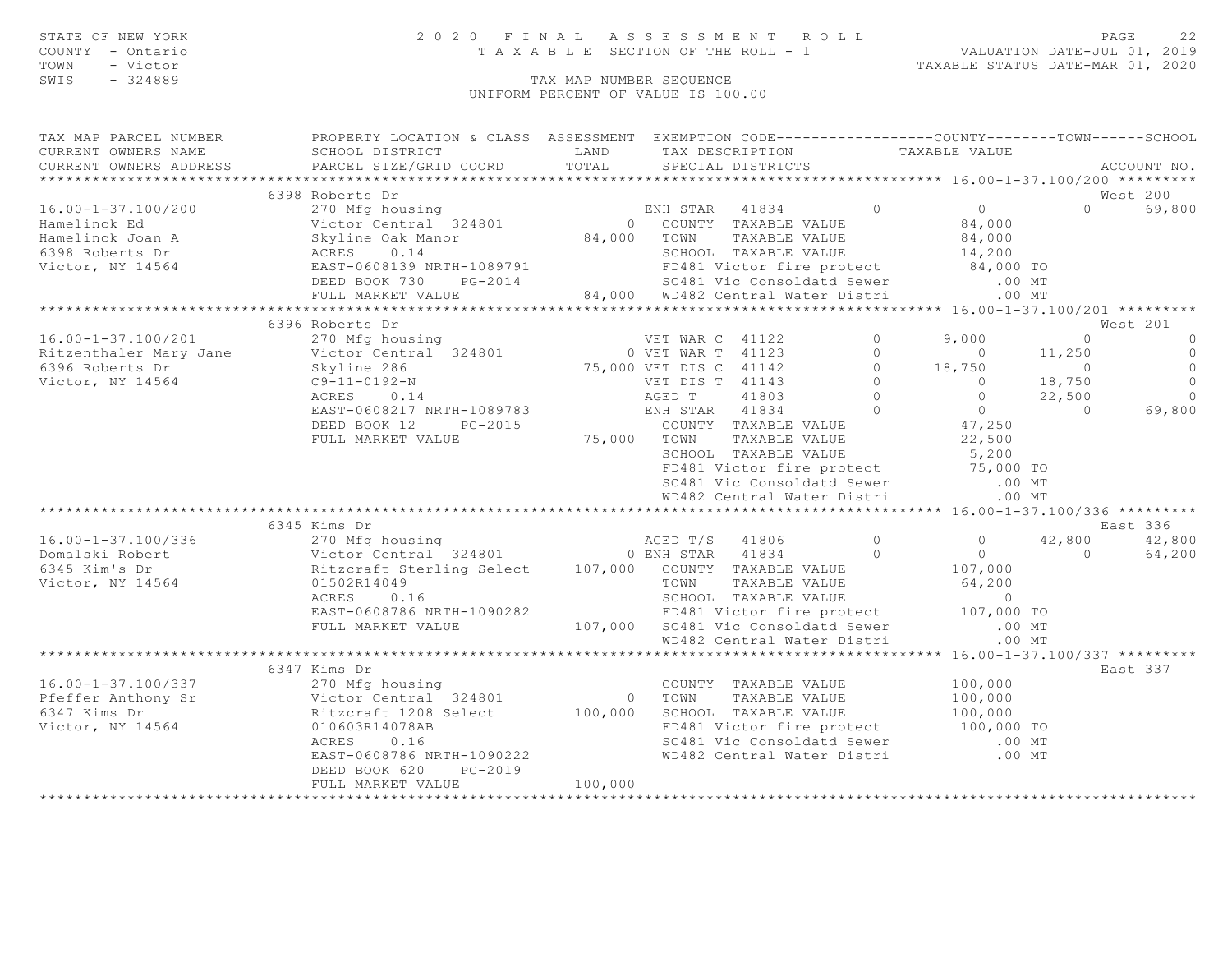| STATE OF NEW YORK<br>COUNTY - Ontario<br>TOWN<br>- Victor<br>$-324889$<br>SWIS |                                                                                                                                                                    | TAX MAP NUMBER SEQUENCE | 2020 FINAL ASSESSMENT ROLL<br>T A X A B L E SECTION OF THE ROLL - 1 WALUATION DATE-JUL 01, 2019<br>TAXABLE STATUS DATE-MAR 01, 2020            |                                              | PAGE<br>23                   |
|--------------------------------------------------------------------------------|--------------------------------------------------------------------------------------------------------------------------------------------------------------------|-------------------------|------------------------------------------------------------------------------------------------------------------------------------------------|----------------------------------------------|------------------------------|
|                                                                                |                                                                                                                                                                    |                         | UNIFORM PERCENT OF VALUE IS 100.00                                                                                                             |                                              |                              |
|                                                                                |                                                                                                                                                                    |                         |                                                                                                                                                |                                              |                              |
| CURRENT OWNERS NAME                                                            | TAX MAP PARCEL NUMBER THE PROPERTY LOCATION & CLASS ASSESSMENT EXEMPTION CODE---------------COUNTY-------TOWN------SCHOOL<br>SCHOOL DISTRICT                       |                         | LAND TAX DESCRIPTION                                                                                                                           | TAXABLE VALUE                                |                              |
| CURRENT OWNERS ADDRESS<br>************************                             | PARCEL SIZE/GRID COORD                                                                                                                                             | TOTAL                   | SPECIAL DISTRICTS                                                                                                                              |                                              | ACCOUNT NO.                  |
|                                                                                | 6349 Kims Dr                                                                                                                                                       |                         |                                                                                                                                                |                                              | East 338                     |
| $16.00 - 1 - 37.100 / 338$                                                     |                                                                                                                                                                    |                         |                                                                                                                                                | $\overline{0}$                               | $\bigcap$<br>69,800          |
| Carey Rita M                                                                   |                                                                                                                                                                    |                         |                                                                                                                                                | 101,000                                      |                              |
| 6349 Kims Dr                                                                   |                                                                                                                                                                    |                         |                                                                                                                                                | 101,000<br>31,200                            |                              |
| Victor, NY 14564                                                               |                                                                                                                                                                    |                         |                                                                                                                                                |                                              |                              |
|                                                                                | 0.16<br>ACRES                                                                                                                                                      |                         | FD481 Victor fire protect 101,000 TO<br>SC481 Vic Consoldatd Sewer .00 MT                                                                      |                                              |                              |
|                                                                                | EAST-0608786 NRTH-1090162                                                                                                                                          |                         |                                                                                                                                                |                                              |                              |
|                                                                                | DEED BOOK 103 PG-2007                                                                                                                                              |                         | WD482 Central Water Distri .00 MT                                                                                                              |                                              |                              |
|                                                                                | FULL MARKET VALUE                                                                                                                                                  | 101,000                 |                                                                                                                                                |                                              |                              |
|                                                                                | *************************                                                                                                                                          |                         |                                                                                                                                                |                                              |                              |
|                                                                                | 6351 Kims Dr                                                                                                                                                       |                         | $\overline{0}$<br>AGED T/S 41806                                                                                                               | $\Omega$                                     | East 339<br>33,000<br>33,000 |
|                                                                                |                                                                                                                                                                    |                         |                                                                                                                                                |                                              | $\Omega$<br>33,000           |
|                                                                                |                                                                                                                                                                    |                         |                                                                                                                                                |                                              |                              |
|                                                                                | 16.00-1-37.100/339<br>Farrell Darcy T<br>6351 Kims Dr<br>Victor, NY 14564<br>Victor, NY 14564<br>COLL-0424-PBA<br>ACRES<br>COLL-0424-PBA<br>ACRES<br>COLL-0424-PBA |                         | TAXABLE VALUE<br>TOWN                                                                                                                          |                                              |                              |
|                                                                                |                                                                                                                                                                    |                         | SCHOOL TAXABLE VALUE                                                                                                                           | 33,000                                       |                              |
|                                                                                |                                                                                                                                                                    |                         |                                                                                                                                                |                                              |                              |
|                                                                                |                                                                                                                                                                    |                         | EAST-0608786 NRTH-1090102<br>EAST-0608786 NRTH-1090102<br>FD481 Victor fire protect 66,000 TO<br>COMP 66,000 SC481 Vic Consoldatd Sewer .00 MT | .00 MT                                       |                              |
|                                                                                |                                                                                                                                                                    |                         | 66,000 SC481 Vic Consoldatd Sewer<br>WD482 Central Water Distri                                                                                | $.00$ MT                                     |                              |
|                                                                                | **********************************                                                                                                                                 |                         |                                                                                                                                                | *************** 16.00-1-37.100/340 ********* |                              |
|                                                                                | 6353 Kims Dr                                                                                                                                                       |                         |                                                                                                                                                |                                              | East 340                     |
| $16.00 - 1 - 37.100 / 340$                                                     | 270 Mfg housing                                                                                                                                                    |                         | COUNTY TAXABLE VALUE                                                                                                                           | 74,000                                       |                              |
|                                                                                |                                                                                                                                                                    |                         | 0 TOWN TAXABLE VALUE<br>74,000 SCHOOL TAXABLE VALUE                                                                                            | 74,000                                       |                              |
|                                                                                |                                                                                                                                                                    |                         |                                                                                                                                                | 74,000                                       |                              |
|                                                                                | Cornuta John Victor Central 324801<br>Cornuta Sharon Skyline Oakmanor 286<br>6353 Kims Dr ULI527734/ULI527734<br>Victor, NY 14564 ACRES 0.16                       |                         | FD481 Victor fire protect 74,000 TO<br>SC481 Vic Consoldatd Sewer .00 MT                                                                       |                                              |                              |
|                                                                                |                                                                                                                                                                    |                         |                                                                                                                                                |                                              |                              |
|                                                                                | EAST-0608786 NRTH-1090042                                                                                                                                          |                         | WD482 Central Water Distri                                                                                                                     | .00 MT                                       |                              |
|                                                                                | DEED BOOK 418    PG-2016                                                                                                                                           |                         |                                                                                                                                                |                                              |                              |
|                                                                                | FULL MARKET VALUE                                                                                                                                                  | 74,000                  |                                                                                                                                                |                                              |                              |
|                                                                                | **************************                                                                                                                                         |                         |                                                                                                                                                |                                              |                              |
|                                                                                | 6355 Kims Dr<br>270 Mfg housing                                                                                                                                    |                         |                                                                                                                                                |                                              | East 341<br>$\cap$           |
| 16.00-1-37.100/341                                                             |                                                                                                                                                                    |                         | BAS STAR 41854 0                                                                                                                               | $\overline{0}$                               | 30,000                       |
| Wood John                                                                      | Victor Central 324801                                                                                                                                              |                         | 0 COUNTY TAXABLE VALUE                                                                                                                         | 82,000                                       |                              |
| Wood Deborah<br>6355 Kims Dr Lot 341                                           | 4911-0592R-AB                                                                                                                                                      |                         | TAXABLE VALUE<br>SCHOOL TAXABLE VALUE                                                                                                          | 82,000<br>52,000                             |                              |
| Victor, NY 14564                                                               | ACRES<br>0.16                                                                                                                                                      |                         |                                                                                                                                                |                                              |                              |
|                                                                                | EAST-0608786 NRTH-1089982                                                                                                                                          |                         | FD481 Victor fire protect 82,000 TO                                                                                                            | .00 MT                                       |                              |
|                                                                                |                                                                                                                                                                    |                         | FD461 VICCO1 1110 FILION<br>SC481 Vic Consoldatd Sewer<br>WD482 Central Water Distri                                                           | .00MT                                        |                              |
|                                                                                | FULL MARKET VALUE                                                                                                                                                  | 82,000                  |                                                                                                                                                |                                              |                              |
|                                                                                |                                                                                                                                                                    |                         |                                                                                                                                                |                                              |                              |
|                                                                                |                                                                                                                                                                    |                         |                                                                                                                                                |                                              |                              |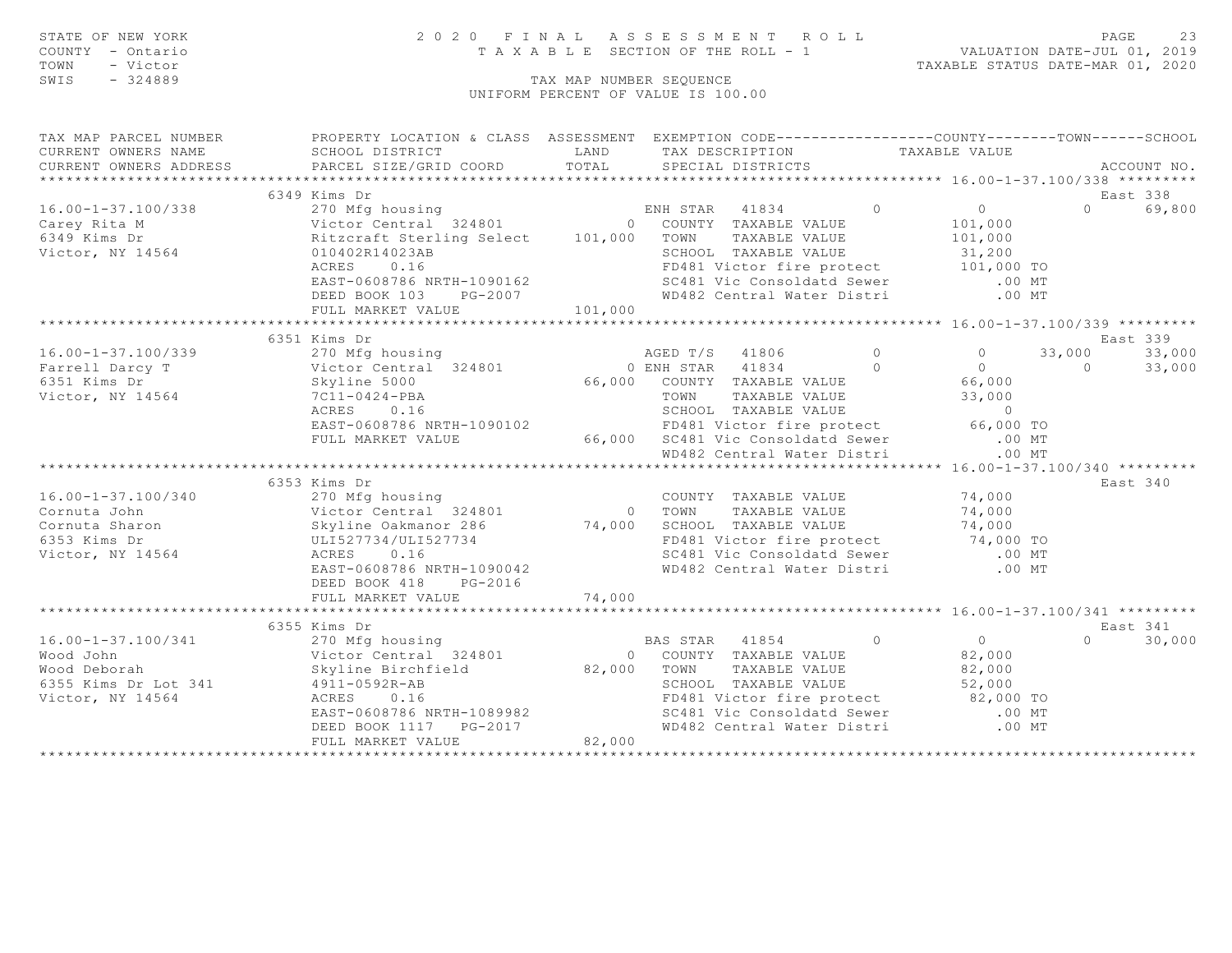| STATE OF NEW YORK<br>COUNTY - Ontario<br>TOWN<br>- Victor                                                                                                                                                                                    |                                                                                                                                                                                                                                                                                              | 2020 FINAL ASSESSMENT ROLL<br>TAXABLE SECTION OF THE ROLL - 1 VALUATION DATE-JUL 01, 2019 | TAXABLE STATUS DATE-MAR 01, 2020 | PAGE                     | 24          |
|----------------------------------------------------------------------------------------------------------------------------------------------------------------------------------------------------------------------------------------------|----------------------------------------------------------------------------------------------------------------------------------------------------------------------------------------------------------------------------------------------------------------------------------------------|-------------------------------------------------------------------------------------------|----------------------------------|--------------------------|-------------|
| SWIS<br>$-324889$                                                                                                                                                                                                                            |                                                                                                                                                                                                                                                                                              | TAX MAP NUMBER SEQUENCE                                                                   |                                  |                          |             |
|                                                                                                                                                                                                                                              |                                                                                                                                                                                                                                                                                              | UNIFORM PERCENT OF VALUE IS 100.00                                                        |                                  |                          |             |
|                                                                                                                                                                                                                                              |                                                                                                                                                                                                                                                                                              |                                                                                           |                                  |                          |             |
| TAX MAP PARCEL NUMBER PROPERTY LOCATION & CLASS ASSESSMENT EXEMPTION CODE---------------COUNTY--------TOWN------SCHOOL                                                                                                                       |                                                                                                                                                                                                                                                                                              |                                                                                           |                                  |                          |             |
| CURRENT OWNERS NAME                                                                                                                                                                                                                          | SCHOOL DISTRICT LAND                                                                                                                                                                                                                                                                         | TAX DESCRIPTION TAXABLE VALUE<br>SPECIAL DISTRICTS<br>TAX DESCRIPTION                     |                                  |                          |             |
| CURRENT OWNERS ADDRESS                                                                                                                                                                                                                       | PARCEL SIZE/GRID COORD TOTAL                                                                                                                                                                                                                                                                 |                                                                                           |                                  |                          | ACCOUNT NO. |
|                                                                                                                                                                                                                                              |                                                                                                                                                                                                                                                                                              |                                                                                           |                                  |                          |             |
|                                                                                                                                                                                                                                              | 6357 Kims Dr                                                                                                                                                                                                                                                                                 |                                                                                           |                                  |                          | East 342    |
| $16.00 - 1 - 37.100 / 342$                                                                                                                                                                                                                   |                                                                                                                                                                                                                                                                                              |                                                                                           |                                  | $\Omega$                 | 69,800      |
| Steverson Roberta W<br>6357 Kim's Dr                                                                                                                                                                                                         |                                                                                                                                                                                                                                                                                              |                                                                                           |                                  |                          |             |
| Victor, NY 14564                                                                                                                                                                                                                             |                                                                                                                                                                                                                                                                                              |                                                                                           |                                  |                          |             |
|                                                                                                                                                                                                                                              |                                                                                                                                                                                                                                                                                              |                                                                                           |                                  |                          |             |
|                                                                                                                                                                                                                                              |                                                                                                                                                                                                                                                                                              |                                                                                           |                                  |                          |             |
|                                                                                                                                                                                                                                              | $564$<br>$564$<br>$565$<br>$566$<br>$567$<br>$567$<br>$568$<br>$569$<br>$569$<br>$569$<br>$569$<br>$569$<br>$569$<br>$560$<br>$561$<br>$561$<br>$562$<br>$569$<br>$569$<br>$561$<br>$569$<br>$561$<br>$569$<br>$561$<br>$561$<br>$562$<br>$563$<br>$564$<br>$565$<br>$567$<br>$569$<br>$569$ |                                                                                           |                                  |                          |             |
|                                                                                                                                                                                                                                              | ***********************************                                                                                                                                                                                                                                                          |                                                                                           |                                  |                          |             |
|                                                                                                                                                                                                                                              | 6359 Kims Dr                                                                                                                                                                                                                                                                                 |                                                                                           |                                  |                          | East 343    |
|                                                                                                                                                                                                                                              |                                                                                                                                                                                                                                                                                              |                                                                                           |                                  | $\cap$                   | 30,000      |
|                                                                                                                                                                                                                                              |                                                                                                                                                                                                                                                                                              |                                                                                           |                                  |                          |             |
|                                                                                                                                                                                                                                              |                                                                                                                                                                                                                                                                                              |                                                                                           |                                  |                          |             |
|                                                                                                                                                                                                                                              |                                                                                                                                                                                                                                                                                              |                                                                                           |                                  |                          |             |
|                                                                                                                                                                                                                                              |                                                                                                                                                                                                                                                                                              |                                                                                           |                                  |                          |             |
|                                                                                                                                                                                                                                              |                                                                                                                                                                                                                                                                                              |                                                                                           |                                  |                          |             |
|                                                                                                                                                                                                                                              |                                                                                                                                                                                                                                                                                              |                                                                                           |                                  |                          |             |
|                                                                                                                                                                                                                                              | ***************************                                                                                                                                                                                                                                                                  |                                                                                           |                                  |                          |             |
|                                                                                                                                                                                                                                              | 6361 Kims Dr                                                                                                                                                                                                                                                                                 |                                                                                           |                                  |                          | East 344    |
|                                                                                                                                                                                                                                              |                                                                                                                                                                                                                                                                                              |                                                                                           |                                  |                          | $\circ$     |
|                                                                                                                                                                                                                                              |                                                                                                                                                                                                                                                                                              |                                                                                           |                                  |                          | $\bigcirc$  |
|                                                                                                                                                                                                                                              |                                                                                                                                                                                                                                                                                              |                                                                                           |                                  |                          | 68,000      |
|                                                                                                                                                                                                                                              |                                                                                                                                                                                                                                                                                              |                                                                                           |                                  |                          |             |
|                                                                                                                                                                                                                                              |                                                                                                                                                                                                                                                                                              |                                                                                           |                                  |                          |             |
|                                                                                                                                                                                                                                              |                                                                                                                                                                                                                                                                                              |                                                                                           |                                  |                          |             |
|                                                                                                                                                                                                                                              |                                                                                                                                                                                                                                                                                              |                                                                                           |                                  |                          |             |
|                                                                                                                                                                                                                                              |                                                                                                                                                                                                                                                                                              |                                                                                           |                                  |                          |             |
|                                                                                                                                                                                                                                              |                                                                                                                                                                                                                                                                                              | WD482 Central Water Distri                                                                | .00MT                            |                          |             |
|                                                                                                                                                                                                                                              |                                                                                                                                                                                                                                                                                              |                                                                                           |                                  |                          |             |
|                                                                                                                                                                                                                                              |                                                                                                                                                                                                                                                                                              |                                                                                           |                                  |                          | East 345    |
|                                                                                                                                                                                                                                              |                                                                                                                                                                                                                                                                                              |                                                                                           | $0 \t 26,500$                    | 26,500<br>$\overline{0}$ | 26,500      |
|                                                                                                                                                                                                                                              |                                                                                                                                                                                                                                                                                              |                                                                                           |                                  |                          | 26,500      |
|                                                                                                                                                                                                                                              |                                                                                                                                                                                                                                                                                              |                                                                                           |                                  |                          |             |
| 16.00-1-37.100/345<br>Charlebois Gladys R (17/8 41800 )<br>Charlebois Gladys R (17/8 41800 )<br>Charlebois Gladys R (1891 )<br>Skyline Birchfield<br>Victor, NY 14564 49-11-0783NAB<br>TOWN TAXABLE VALUE 26,500<br>TOWN TAXABLE VALUE 26,50 | 49-11-0783NAB<br>ACRES 0.16<br>EAST-0608786 NRTH-1089742<br>DEED BOOK 1 PG-19<br>FULL MARKET VALUE 53,000 WD482 Central Water Distri .00 MT<br>FULL MARKET VALUE 53,000 WD482 Central Water Distri .00 MT                                                                                    |                                                                                           |                                  |                          |             |
|                                                                                                                                                                                                                                              |                                                                                                                                                                                                                                                                                              |                                                                                           |                                  |                          |             |
|                                                                                                                                                                                                                                              |                                                                                                                                                                                                                                                                                              |                                                                                           |                                  |                          |             |
|                                                                                                                                                                                                                                              |                                                                                                                                                                                                                                                                                              |                                                                                           |                                  |                          |             |
|                                                                                                                                                                                                                                              |                                                                                                                                                                                                                                                                                              |                                                                                           |                                  |                          |             |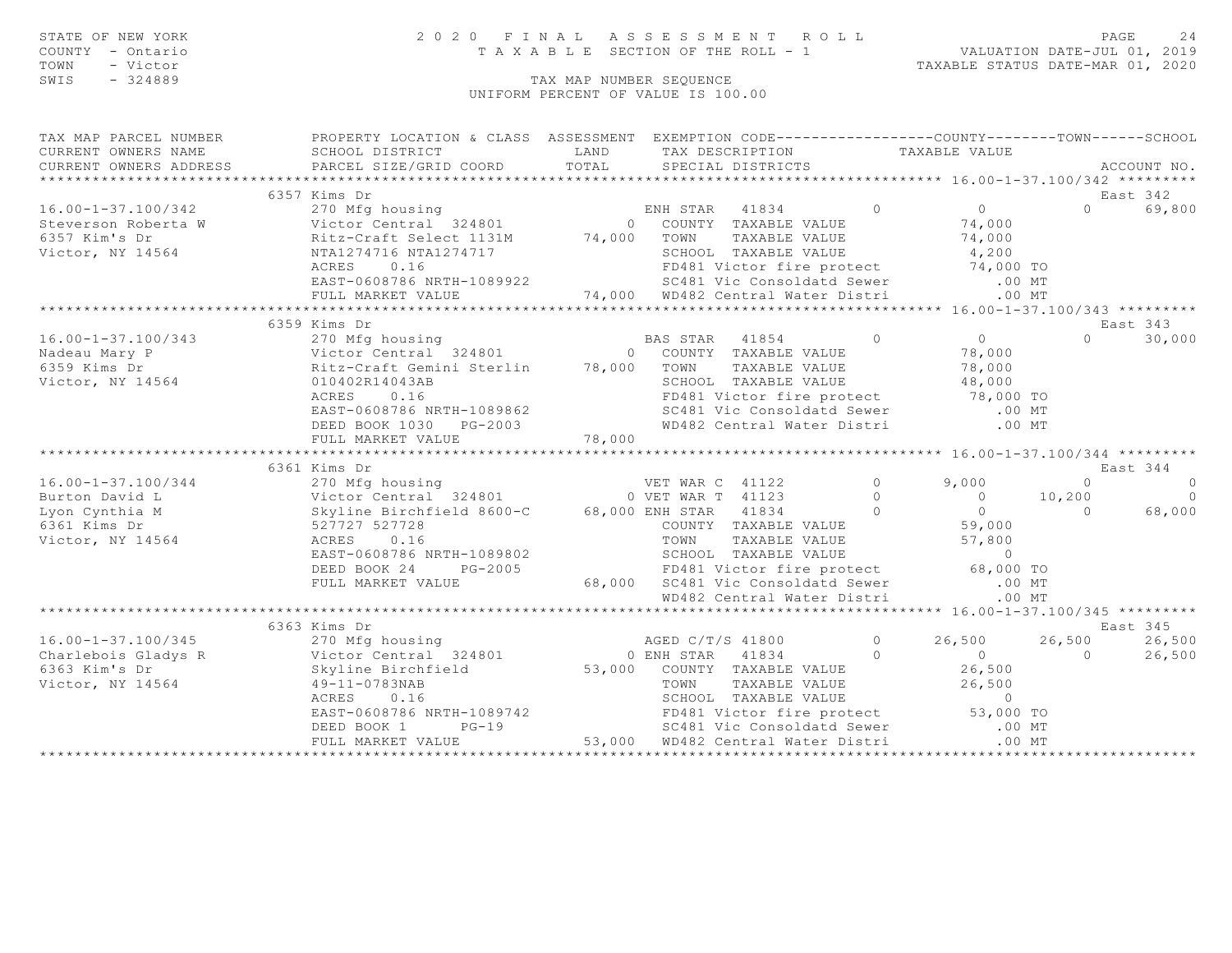| STATE OF NEW YORK | 2020 FINAL ASSESSMENT ROLL            | <b>PAGE</b>                      | 25 |
|-------------------|---------------------------------------|----------------------------------|----|
| COUNTY - Ontario  | T A X A B L E SECTION OF THE ROLL - 1 | VALUATION DATE-JUL 01, 2019      |    |
| TOWN<br>- Victor  |                                       | TAXABLE STATUS DATE-MAR 01, 2020 |    |
| - 324889<br>SWIS  | TAX MAP NUMBER SEOUENCE               |                                  |    |

| TAX MAP PARCEL NUMBER<br>CURRENT OWNERS NAME | PROPERTY LOCATION & CLASS ASSESSMENT EXEMPTION CODE----------------COUNTY-------TOWN------SCHOOL<br>SCHOOL DISTRICT                     LAND        TAX DESCRIPTION                  TAXABLE VALUE                                                      |        |  |  |                |
|----------------------------------------------|---------------------------------------------------------------------------------------------------------------------------------------------------------------------------------------------------------------------------------------------------------|--------|--|--|----------------|
|                                              | .CURRENT OWNERS ADDRESS PARCEL SIZE/GRID COORD TOTAL SPECIAL DISTRICTS ACCOUNT NO ACCOUNT NO ACCOUNT NO ACCOUNT                                                                                                                                         |        |  |  |                |
|                                              | 6365 Kims Dr                                                                                                                                                                                                                                            |        |  |  | East 346       |
|                                              |                                                                                                                                                                                                                                                         |        |  |  | $\overline{0}$ |
|                                              |                                                                                                                                                                                                                                                         |        |  |  | $\overline{0}$ |
|                                              |                                                                                                                                                                                                                                                         |        |  |  | $\bigcirc$     |
|                                              |                                                                                                                                                                                                                                                         |        |  |  | 69,800         |
|                                              |                                                                                                                                                                                                                                                         |        |  |  |                |
|                                              |                                                                                                                                                                                                                                                         |        |  |  |                |
|                                              |                                                                                                                                                                                                                                                         |        |  |  |                |
|                                              |                                                                                                                                                                                                                                                         |        |  |  |                |
|                                              |                                                                                                                                                                                                                                                         |        |  |  |                |
|                                              |                                                                                                                                                                                                                                                         |        |  |  |                |
|                                              |                                                                                                                                                                                                                                                         |        |  |  |                |
|                                              |                                                                                                                                                                                                                                                         |        |  |  |                |
|                                              | 6367 Kims Dr<br>Squires Sandra M<br>Squires Sandra M<br>Squires Sandra M<br>Strangen in the COUNTY TAXABLE VALUE<br>S6,000<br>Strangen in the COUNTY TAXABLE VALUE<br>S6,000<br>TD481 Victor TAXABLE VALUE<br>S6,000<br>S6,000<br>TD481 Victor fire     |        |  |  | East 347       |
|                                              |                                                                                                                                                                                                                                                         |        |  |  |                |
|                                              |                                                                                                                                                                                                                                                         |        |  |  |                |
|                                              |                                                                                                                                                                                                                                                         |        |  |  |                |
|                                              |                                                                                                                                                                                                                                                         |        |  |  |                |
|                                              |                                                                                                                                                                                                                                                         |        |  |  |                |
|                                              |                                                                                                                                                                                                                                                         |        |  |  |                |
|                                              |                                                                                                                                                                                                                                                         |        |  |  |                |
|                                              | FULL MARKET VALUE                                                                                                                                                                                                                                       | 56,000 |  |  |                |
|                                              |                                                                                                                                                                                                                                                         |        |  |  |                |
|                                              | 6371 Kims Dr                                                                                                                                                                                                                                            |        |  |  | East 349       |
|                                              |                                                                                                                                                                                                                                                         |        |  |  |                |
|                                              |                                                                                                                                                                                                                                                         |        |  |  |                |
|                                              |                                                                                                                                                                                                                                                         |        |  |  |                |
|                                              |                                                                                                                                                                                                                                                         |        |  |  |                |
|                                              |                                                                                                                                                                                                                                                         |        |  |  |                |
|                                              | 16.00-1-37.100/349 6371 Kims Dr<br>Heath Anna M<br>East 349<br>Heath Anna M<br>Sayline 8609CT<br>Sayline 8609CT<br>Sayline 8609CT<br>Sayline 8609CT<br>Sayline 8609CT<br>Sayline 8609CT<br>Sayline 8609CT<br>Sayline 8609CT<br>Sayline 8609CT<br>Saylin |        |  |  |                |
|                                              |                                                                                                                                                                                                                                                         |        |  |  |                |
|                                              |                                                                                                                                                                                                                                                         |        |  |  |                |
|                                              |                                                                                                                                                                                                                                                         |        |  |  |                |
|                                              |                                                                                                                                                                                                                                                         |        |  |  |                |
|                                              |                                                                                                                                                                                                                                                         |        |  |  | East 350       |
|                                              |                                                                                                                                                                                                                                                         |        |  |  | $\overline{a}$ |
|                                              |                                                                                                                                                                                                                                                         |        |  |  | $\circ$        |
|                                              |                                                                                                                                                                                                                                                         |        |  |  | $\cap$         |
|                                              |                                                                                                                                                                                                                                                         |        |  |  | $\cap$         |
|                                              |                                                                                                                                                                                                                                                         |        |  |  | 60,000         |
|                                              |                                                                                                                                                                                                                                                         |        |  |  |                |
|                                              |                                                                                                                                                                                                                                                         |        |  |  |                |
|                                              |                                                                                                                                                                                                                                                         |        |  |  |                |
|                                              |                                                                                                                                                                                                                                                         |        |  |  |                |
|                                              |                                                                                                                                                                                                                                                         |        |  |  |                |
|                                              |                                                                                                                                                                                                                                                         |        |  |  |                |
|                                              |                                                                                                                                                                                                                                                         |        |  |  |                |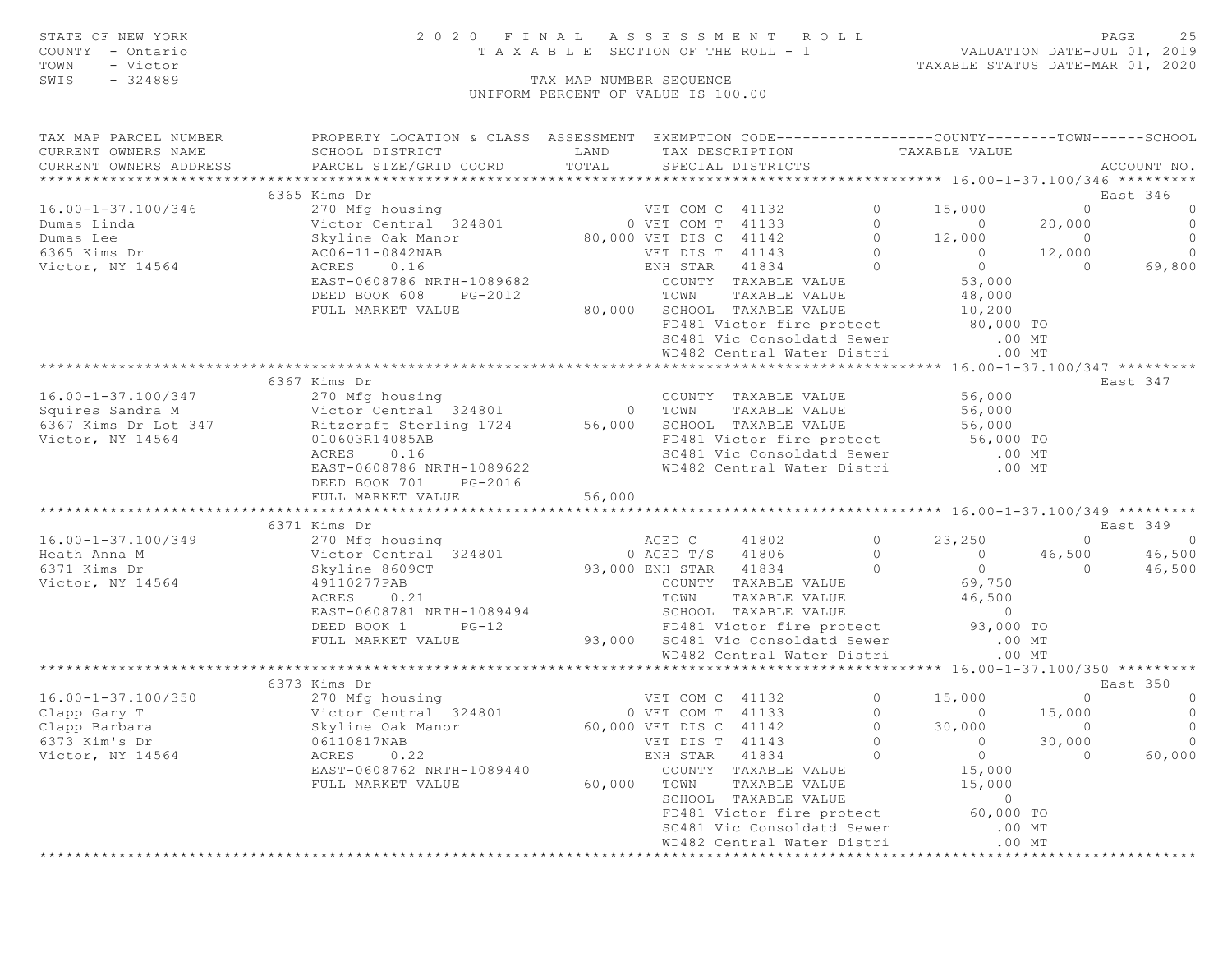| STATE OF NEW YORK<br>COUNTY - Ontario<br>- Victor<br>TOWN<br>SWIS - 324889 |                                                                                                                                                                                                                                                      |        | 2020 FINAL ASSESSMENT ROLL PAGE 26<br>TAXABLE SECTION OF THE ROLL - 1 VALUATION DATE-JUL 01, 2019<br>TAXABLE STATUS DATE-MAR 01, 2020<br>TAX MAP NUMBER SEQUENCE |                |                                                               |                  |             |
|----------------------------------------------------------------------------|------------------------------------------------------------------------------------------------------------------------------------------------------------------------------------------------------------------------------------------------------|--------|------------------------------------------------------------------------------------------------------------------------------------------------------------------|----------------|---------------------------------------------------------------|------------------|-------------|
|                                                                            |                                                                                                                                                                                                                                                      |        | UNIFORM PERCENT OF VALUE IS 100.00                                                                                                                               |                |                                                               |                  |             |
|                                                                            |                                                                                                                                                                                                                                                      |        |                                                                                                                                                                  |                |                                                               |                  |             |
| TAX MAP PARCEL NUMBER<br>CURRENT OWNERS NAME                               | PROPERTY LOCATION & CLASS ASSESSMENT EXEMPTION CODE-----------------COUNTY--------TOWN------SCHOOL<br>SCHOOL DISTRICT                      LAND        TAX DESCRIPTION                   TAXABLE VALUE                                               |        |                                                                                                                                                                  |                |                                                               |                  |             |
| CURRENT OWNERS ADDRESS<br>************************                         | PARCEL SIZE/GRID COORD                                                                                                                                                                                                                               | TOTAL  | SPECIAL DISTRICTS                                                                                                                                                |                |                                                               |                  | ACCOUNT NO. |
|                                                                            | 6320 Lambert St                                                                                                                                                                                                                                      |        |                                                                                                                                                                  |                |                                                               |                  | East 401    |
|                                                                            |                                                                                                                                                                                                                                                      |        |                                                                                                                                                                  |                |                                                               | 40,000           | 40,000      |
|                                                                            |                                                                                                                                                                                                                                                      |        |                                                                                                                                                                  |                |                                                               | $\overline{0}$ 0 | 40,000      |
|                                                                            |                                                                                                                                                                                                                                                      |        |                                                                                                                                                                  |                |                                                               |                  |             |
|                                                                            |                                                                                                                                                                                                                                                      |        |                                                                                                                                                                  |                |                                                               |                  |             |
|                                                                            |                                                                                                                                                                                                                                                      |        |                                                                                                                                                                  |                |                                                               |                  |             |
|                                                                            |                                                                                                                                                                                                                                                      |        |                                                                                                                                                                  |                |                                                               |                  |             |
|                                                                            |                                                                                                                                                                                                                                                      |        |                                                                                                                                                                  |                |                                                               |                  |             |
|                                                                            |                                                                                                                                                                                                                                                      |        |                                                                                                                                                                  |                | ******************************* 16.00-1-37.100/402 ********** |                  |             |
|                                                                            | 1004 Gypsum Mill St                                                                                                                                                                                                                                  |        |                                                                                                                                                                  |                |                                                               |                  | East 402    |
|                                                                            |                                                                                                                                                                                                                                                      |        |                                                                                                                                                                  |                |                                                               |                  |             |
|                                                                            |                                                                                                                                                                                                                                                      |        |                                                                                                                                                                  |                |                                                               |                  |             |
|                                                                            |                                                                                                                                                                                                                                                      |        |                                                                                                                                                                  |                |                                                               |                  |             |
|                                                                            |                                                                                                                                                                                                                                                      |        |                                                                                                                                                                  |                |                                                               |                  |             |
|                                                                            |                                                                                                                                                                                                                                                      |        |                                                                                                                                                                  |                |                                                               |                  |             |
|                                                                            |                                                                                                                                                                                                                                                      |        |                                                                                                                                                                  |                |                                                               |                  |             |
|                                                                            |                                                                                                                                                                                                                                                      |        |                                                                                                                                                                  |                |                                                               |                  |             |
|                                                                            |                                                                                                                                                                                                                                                      |        |                                                                                                                                                                  |                |                                                               |                  |             |
|                                                                            |                                                                                                                                                                                                                                                      |        | WD482 Central Water Distri                                                                                                                                       |                |                                                               |                  |             |
|                                                                            |                                                                                                                                                                                                                                                      |        |                                                                                                                                                                  |                |                                                               |                  |             |
|                                                                            | 6341 Kims Dr                                                                                                                                                                                                                                         |        |                                                                                                                                                                  |                |                                                               |                  | East 404    |
| 16.00-1-37.100/404                                                         | 270 Mfg housing                                                                                                                                                                                                                                      |        | BAS STAR 41854                                                                                                                                                   | $\overline{0}$ | $\overline{O}$                                                | $\cap$           | 30,000      |
|                                                                            |                                                                                                                                                                                                                                                      |        |                                                                                                                                                                  |                |                                                               |                  |             |
|                                                                            |                                                                                                                                                                                                                                                      |        |                                                                                                                                                                  |                |                                                               |                  |             |
|                                                                            |                                                                                                                                                                                                                                                      |        |                                                                                                                                                                  |                |                                                               |                  |             |
|                                                                            |                                                                                                                                                                                                                                                      |        |                                                                                                                                                                  |                |                                                               |                  |             |
|                                                                            | Clement Daniel<br>Clement Sina C<br>Clement Gina C<br>Clement Gina C<br>Clement Gina C<br>Skyline Birchfield<br>Skyline Birchfield<br>Skyline Birchfield<br>49,000 TOWN TAXABLE VALUE<br>49,000 TOWN TAXABLE VALUE<br>SCHOOL TAXABLE VALUE<br>SCHOOL |        |                                                                                                                                                                  |                |                                                               |                  |             |
|                                                                            | DEED BOOK 1210 PG-2013                                                                                                                                                                                                                               |        |                                                                                                                                                                  |                |                                                               |                  |             |
|                                                                            | FULL MARKET VALUE                                                                                                                                                                                                                                    | 49,000 |                                                                                                                                                                  |                |                                                               |                  |             |
|                                                                            |                                                                                                                                                                                                                                                      |        |                                                                                                                                                                  |                |                                                               |                  |             |
|                                                                            |                                                                                                                                                                                                                                                      |        |                                                                                                                                                                  |                |                                                               |                  | East 405    |
|                                                                            |                                                                                                                                                                                                                                                      |        |                                                                                                                                                                  |                |                                                               | 27,500           | 27,500      |
|                                                                            |                                                                                                                                                                                                                                                      |        |                                                                                                                                                                  |                |                                                               |                  | 27,500      |
|                                                                            |                                                                                                                                                                                                                                                      |        |                                                                                                                                                                  |                |                                                               |                  |             |
|                                                                            | 16.00-1-37.100/405<br>Wormsbecher Geraldine M Victor Central 324801 0 ENH STAR 41834 0 0 27,500<br>1003 Gypsum Mills St Skyline Birchfield 6933 55,000 COUNTY TAXABLE VALUE 55,000<br>1003 Gypsum Mills St Skyline Birchfield 6933                   |        |                                                                                                                                                                  |                |                                                               |                  |             |
|                                                                            |                                                                                                                                                                                                                                                      |        |                                                                                                                                                                  |                |                                                               |                  |             |
|                                                                            |                                                                                                                                                                                                                                                      |        |                                                                                                                                                                  |                |                                                               |                  |             |
|                                                                            |                                                                                                                                                                                                                                                      |        | WD482 Central Water Distri                                                                                                                                       |                | $.00$ MT                                                      |                  |             |
|                                                                            |                                                                                                                                                                                                                                                      |        |                                                                                                                                                                  |                |                                                               |                  |             |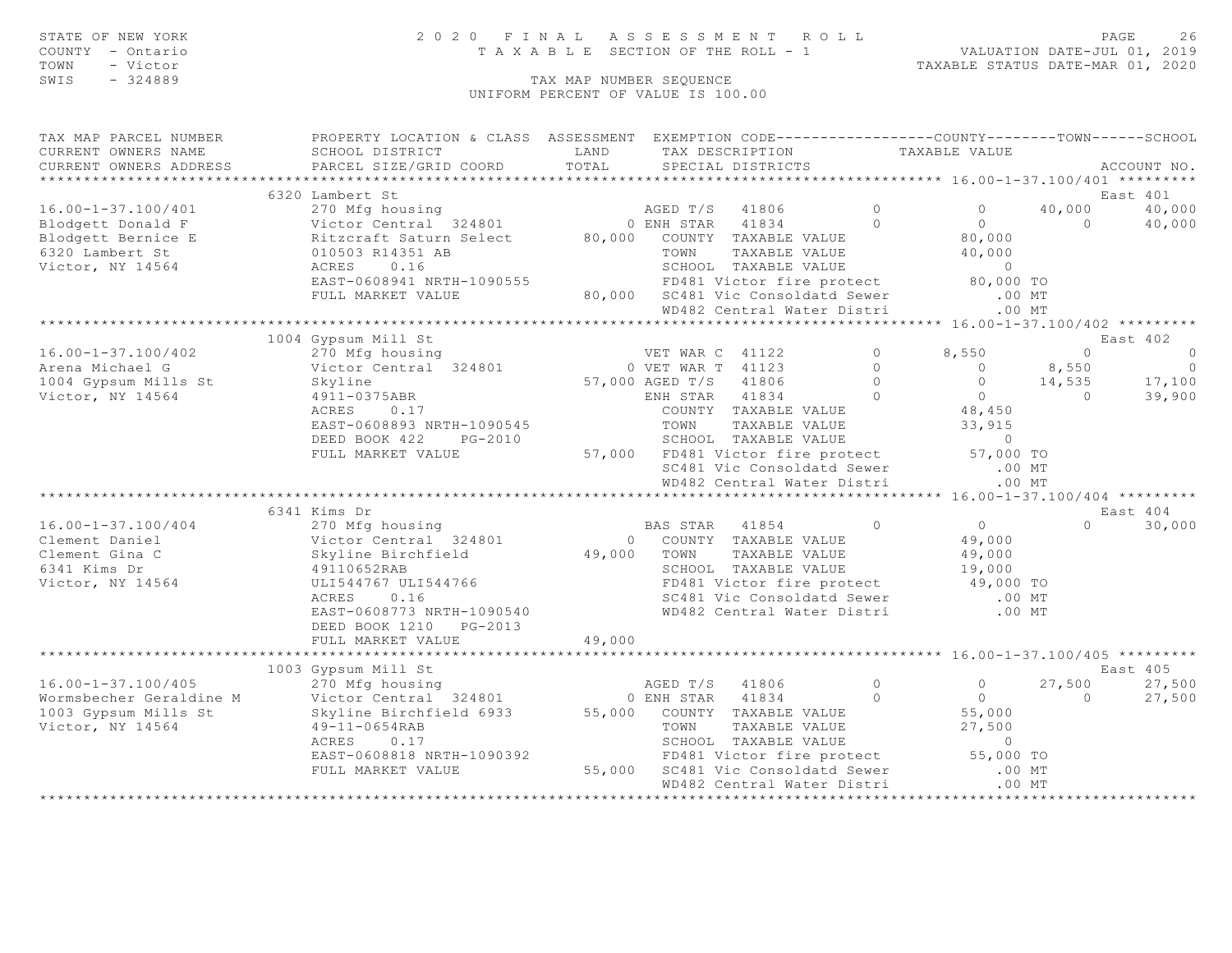| STATE OF NEW YORK<br>COUNTY - Ontario<br>TOWN<br>- Victor<br>$-324889$<br>SWIS                      |                                                                                                                                               | TAX MAP NUMBER SEQUENCE | 2020 FINAL ASSESSMENT ROLL<br>T A X A B L E SECTION OF THE ROLL - 1<br>UNIFORM PERCENT OF VALUE IS 100.00 |          | VALUATION DATE-JUL 01, 2019<br>TAXABLE STATUS DATE-MAR 01, 2020        |                | PAGE        | 27             |
|-----------------------------------------------------------------------------------------------------|-----------------------------------------------------------------------------------------------------------------------------------------------|-------------------------|-----------------------------------------------------------------------------------------------------------|----------|------------------------------------------------------------------------|----------------|-------------|----------------|
| TAX MAP PARCEL NUMBER<br>CURRENT OWNERS NAME<br>CURRENT OWNERS ADDRESS<br>************************* | PROPERTY LOCATION & CLASS ASSESSMENT EXEMPTION CODE----------------COUNTY-------TOWN------SCHOOL<br>SCHOOL DISTRICT<br>PARCEL SIZE/GRID COORD | LAND<br>TOTAL           | TAX DESCRIPTION<br>SPECIAL DISTRICTS                                                                      |          | TAXABLE VALUE                                                          |                | ACCOUNT NO. |                |
|                                                                                                     | 1001 Gypsum Mill St                                                                                                                           |                         |                                                                                                           |          |                                                                        |                | East 406    |                |
| $16.00 - 1 - 37.100 / 406$                                                                          | 270 Mfg housing                                                                                                                               |                         | COUNTY TAXABLE VALUE                                                                                      |          | 98,000                                                                 |                |             |                |
| Murray James W                                                                                      |                                                                                                                                               | $\overline{0}$          | TAXABLE VALUE<br>TOWN                                                                                     |          | 98,000                                                                 |                |             |                |
| 1001 Gypsum Mills St                                                                                | Victor Central 324801<br>Ritzcraft Sterling Select                                                                                            |                         | 98,000 SCHOOL TAXABLE VALUE                                                                               |          | 98,000                                                                 |                |             |                |
| Victor, NY 14564                                                                                    | 13986 A&B                                                                                                                                     |                         |                                                                                                           |          | FD481 Victor fire protect 98,000 TO                                    |                |             |                |
|                                                                                                     | ACRES<br>0.16                                                                                                                                 |                         |                                                                                                           |          |                                                                        |                |             |                |
|                                                                                                     | EAST-0608758 NRTH-1090392<br>DEED BOOK 303 PG-2015                                                                                            |                         |                                                                                                           |          | SC481 Vic Consoldatd Sewer .00 MT<br>WD482 Central Water Distri .00 MT |                |             |                |
|                                                                                                     | FULL MARKET VALUE                                                                                                                             | 98,000                  |                                                                                                           |          |                                                                        |                |             |                |
|                                                                                                     |                                                                                                                                               |                         |                                                                                                           |          |                                                                        |                |             |                |
|                                                                                                     | 6344 Kims Dr                                                                                                                                  |                         |                                                                                                           |          |                                                                        |                | West 407    |                |
| $16.00 - 1 - 37.100 / 407$                                                                          | 270 Mfg housing<br>Victor Central 324801                                                                                                      |                         | VET WAR C 41122                                                                                           | $\circ$  | 9,000                                                                  | $\Omega$       |             | $\circ$        |
| Lambert Rita M                                                                                      |                                                                                                                                               |                         | 0 VET WAR T 41123                                                                                         | $\circ$  | $\overline{0}$                                                         | 13,200         |             | $\overline{0}$ |
| Lambert Louis J                                                                                     | Ritzcraft 1223                                                                                                                                |                         | 88,000 VET DIS C 41142                                                                                    | $\circ$  | 4,400                                                                  | $\overline{0}$ |             | $\circ$        |
| 6344 Kim's Dr                                                                                       | S3D020704064                                                                                                                                  |                         | VET DIS T 41143                                                                                           | $\Omega$ | $\overline{0}$                                                         | 4,400          |             | $\circ$        |
| Victor, NY 14564                                                                                    | ACRES<br>0.16                                                                                                                                 |                         | 41854<br>BAS STAR                                                                                         | $\Omega$ |                                                                        | $\Omega$       |             | 30,000         |
|                                                                                                     | EAST-0608639 NRTH-1090377<br>FULL MARKET VALUE                                                                                                |                         | COUNTY TAXABLE VALUE<br>88,000 TOWN<br>TAXABLE VALUE                                                      |          | $74,600$<br>70,400                                                     |                |             |                |
|                                                                                                     |                                                                                                                                               |                         | SCHOOL TAXABLE VALUE                                                                                      |          | 58,000                                                                 |                |             |                |
|                                                                                                     |                                                                                                                                               |                         | FD481 Victor fire protect                                                                                 |          | 88,000 TO                                                              |                |             |                |
|                                                                                                     |                                                                                                                                               |                         | SC481 Vic Consoldatd Sewer                                                                                |          | $.00$ MT                                                               |                |             |                |
|                                                                                                     |                                                                                                                                               |                         | WD482 Central Water Distri                                                                                |          | $.00$ MT                                                               |                |             |                |
|                                                                                                     |                                                                                                                                               |                         |                                                                                                           |          |                                                                        |                |             |                |
|                                                                                                     | 997 Gypsum Mill St                                                                                                                            |                         |                                                                                                           |          |                                                                        |                | West 408    |                |
| $16.00 - 1 - 37.100 / 408$                                                                          | 270 Mfg housing                                                                                                                               |                         | VET COM C 41132                                                                                           | $\circ$  | 15,000                                                                 | $\Omega$       |             | $\overline{0}$ |
| Bowles Charlotte J                                                                                  | Victor Central <sup>324801</sup>                                                                                                              |                         | 0 VET COM T 41133                                                                                         | $\circ$  | $\overline{0}$                                                         | 22,000         |             | $\overline{0}$ |
| 997 Gypsum Mills St                                                                                 | Ritzcraft                                                                                                                                     |                         | 88,000 VET DIS C 41142                                                                                    | $\circ$  | 30,000                                                                 | $\circ$        |             | $\circ$        |
| Victor, NY 14564                                                                                    | 14197AB                                                                                                                                       |                         | VET DIS T 41143                                                                                           | $\circ$  | $\overline{0}$                                                         | 44,000         |             | $\circ$        |
|                                                                                                     | ACRES<br>0.17                                                                                                                                 |                         | 41834<br>ENH STAR                                                                                         | $\Omega$ | $\frac{0}{43,000}$                                                     | $\Omega$       |             | 69,800         |
|                                                                                                     | EAST-0608597 NRTH-1090388                                                                                                                     |                         | COUNTY TAXABLE VALUE                                                                                      |          |                                                                        |                |             |                |
|                                                                                                     | FULL MARKET VALUE                                                                                                                             |                         | 88,000 TOWN<br>TAXABLE VALUE                                                                              |          | 22,000                                                                 |                |             |                |
|                                                                                                     |                                                                                                                                               |                         | SCHOOL TAXABLE VALUE                                                                                      |          | 18,200                                                                 |                |             |                |
|                                                                                                     |                                                                                                                                               |                         | FD481 Victor fire protect<br>SC481 Vic Consoldatd Sewer                                                   |          | 88,000 TO<br>$.00$ MT                                                  |                |             |                |
|                                                                                                     |                                                                                                                                               |                         | WD482 Central Water Distri                                                                                |          | $.00$ MT                                                               |                |             |                |
|                                                                                                     |                                                                                                                                               |                         |                                                                                                           |          |                                                                        |                |             |                |
|                                                                                                     | 995 Gypsum Mill St                                                                                                                            |                         |                                                                                                           |          |                                                                        |                | West 409    |                |
| $16.00 - 1 - 37.100 / 409$                                                                          | 270 Mfg housing                                                                                                                               |                         | ENH STAR<br>41834                                                                                         |          | $\overline{0}$                                                         |                |             | 67,000         |
| Amico Ross A                                                                                        | Victor Central 324801                                                                                                                         | $\circ$                 | COUNTY TAXABLE VALUE                                                                                      |          | 67,000                                                                 |                |             |                |
| Amico Karen S                                                                                       | Ritzcraft 1146                                                                                                                                | 67,000                  | TOWN<br>TAXABLE VALUE                                                                                     |          | 67,000                                                                 |                |             |                |
| 995 Gypsum Mills St                                                                                 | 14196                                                                                                                                         |                         | SCHOOL TAXABLE VALUE                                                                                      |          | $\circ$                                                                |                |             |                |
| Victor, NY 14564                                                                                    | ACRES<br>0.17                                                                                                                                 |                         | FD481 Victor fire protect                                                                                 |          | 67,000 TO                                                              |                |             |                |
|                                                                                                     | EAST-0608537 NRTH-1090388                                                                                                                     |                         | SC481 Vic Consoldatd Sewer                                                                                |          | $.00$ MT                                                               |                |             |                |
|                                                                                                     | DEED BOOK 1031<br>PG-2014                                                                                                                     |                         | WD482 Central Water Distri                                                                                |          | .00MT                                                                  |                |             |                |
|                                                                                                     | FULL MARKET VALUE                                                                                                                             | 67,000                  |                                                                                                           |          |                                                                        |                |             |                |
|                                                                                                     |                                                                                                                                               |                         |                                                                                                           |          |                                                                        |                |             |                |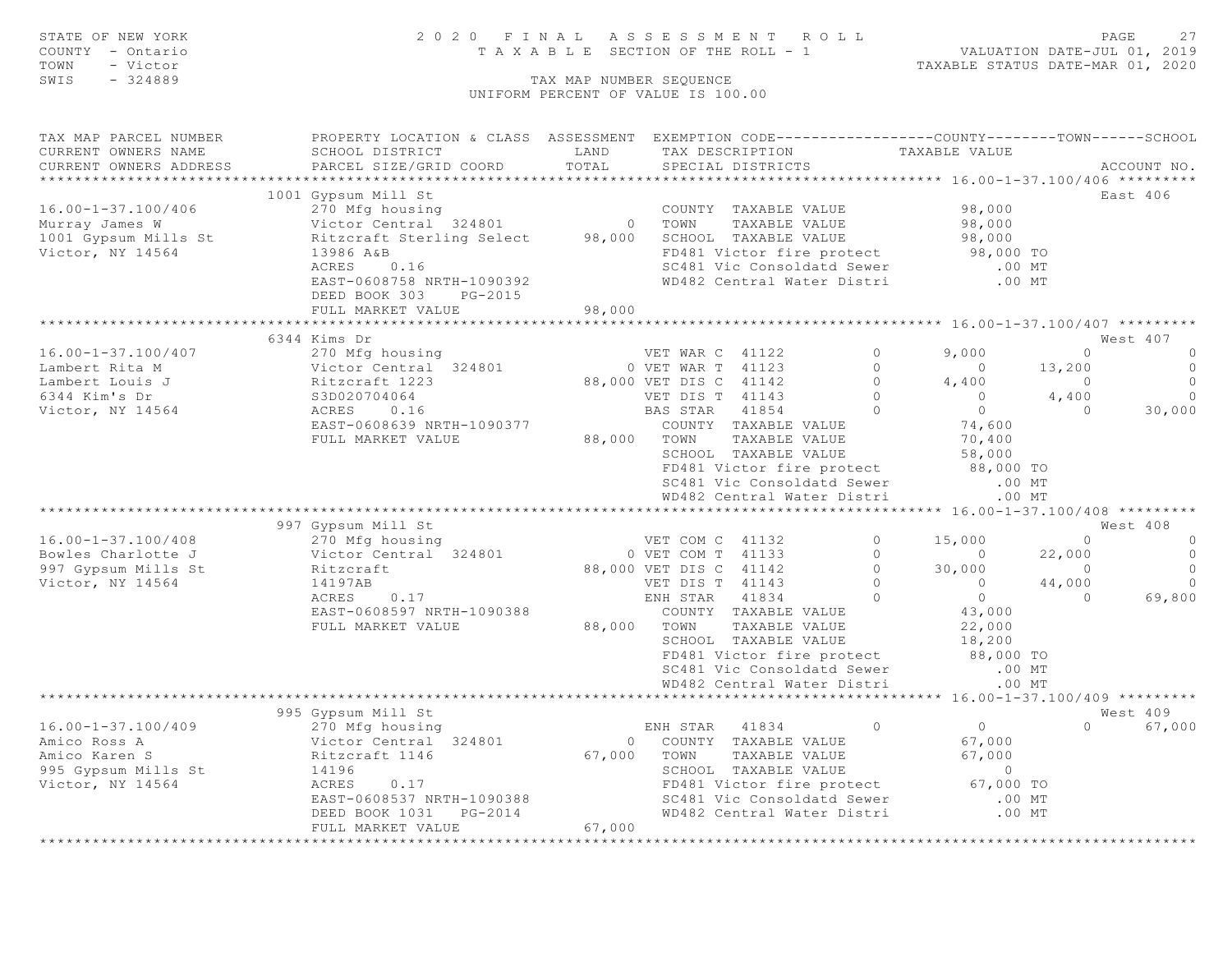| STATE OF NEW YORK<br>COUNTY - Ontario<br>TOWN<br>- Victor<br>SWIS<br>$-324889$                                                                                                                                    | 2020 FINAL<br>A S S E S S M E N T<br>ROLL<br>T A X A B L E SECTION OF THE ROLL - 1<br>TAX MAP NUMBER SEQUENCE<br>UNIFORM PERCENT OF VALUE IS 100.00                                                                                                                                                   |                          |                                                                                                                                                                                                                                                                                                                                                                                                                                           |                                                                                                                                                                                                                                                              | PAGE<br>28<br>VALUATION DATE-JUL 01, 2019<br>TAXABLE STATUS DATE-MAR 01, 2020                                           |
|-------------------------------------------------------------------------------------------------------------------------------------------------------------------------------------------------------------------|-------------------------------------------------------------------------------------------------------------------------------------------------------------------------------------------------------------------------------------------------------------------------------------------------------|--------------------------|-------------------------------------------------------------------------------------------------------------------------------------------------------------------------------------------------------------------------------------------------------------------------------------------------------------------------------------------------------------------------------------------------------------------------------------------|--------------------------------------------------------------------------------------------------------------------------------------------------------------------------------------------------------------------------------------------------------------|-------------------------------------------------------------------------------------------------------------------------|
|                                                                                                                                                                                                                   |                                                                                                                                                                                                                                                                                                       |                          |                                                                                                                                                                                                                                                                                                                                                                                                                                           |                                                                                                                                                                                                                                                              |                                                                                                                         |
| TAX MAP PARCEL NUMBER<br>CURRENT OWNERS NAME<br>CURRENT OWNERS ADDRESS                                                                                                                                            | PROPERTY LOCATION & CLASS ASSESSMENT EXEMPTION CODE----------------COUNTY-------TOWN------SCHOOL<br>SCHOOL DISTRICT<br>PARCEL SIZE/GRID COORD                                                                                                                                                         | LAND<br>TOTAL            | TAX DESCRIPTION<br>SPECIAL DISTRICTS                                                                                                                                                                                                                                                                                                                                                                                                      | TAXABLE VALUE                                                                                                                                                                                                                                                | ACCOUNT NO.                                                                                                             |
|                                                                                                                                                                                                                   | 6365 Roberts Dr                                                                                                                                                                                                                                                                                       |                          |                                                                                                                                                                                                                                                                                                                                                                                                                                           |                                                                                                                                                                                                                                                              | West 410                                                                                                                |
| $16.00 - 1 - 37.100 / 410$<br>Clark Donald E<br>Emory-Clark Judith A<br>6365 Roberts Dr Lot 410<br>Victor, NY 14564                                                                                               | 270 Mfg housing<br>Victor Central 324801<br>Ritzcraft<br>14241AB<br>ACRES<br>0.16<br>EAST-0608481 NRTH-1090378<br>DEED BOOK 217<br>PG-2015                                                                                                                                                            |                          | COUNTY TAXABLE VALUE<br>TAXABLE VALUE<br>$\overline{0}$<br>TOWN<br>96,000 SCHOOL TAXABLE VALUE<br>FD481 Victor fire protect<br>SC481 Vic Consoldatd Sewer<br>WD482 Central Water Distri                                                                                                                                                                                                                                                   | 96,000<br>96,000<br>96,000<br>96,000 TO<br>.00 MT<br>$.00$ MT                                                                                                                                                                                                |                                                                                                                         |
|                                                                                                                                                                                                                   | FULL MARKET VALUE<br>************************                                                                                                                                                                                                                                                         | 96,000                   |                                                                                                                                                                                                                                                                                                                                                                                                                                           |                                                                                                                                                                                                                                                              |                                                                                                                         |
|                                                                                                                                                                                                                   | 6346 Kims Dr                                                                                                                                                                                                                                                                                          |                          |                                                                                                                                                                                                                                                                                                                                                                                                                                           |                                                                                                                                                                                                                                                              | West 411                                                                                                                |
| $16.00 - 1 - 37.100 / 411$<br>Carmichael Donald R<br>Carmichael Linda M<br>6346 Kims Dr<br>Victor, NY 14564<br>$16.00 - 1 - 37.100 / 413$<br>Dettman Justin<br>Dettman Denise<br>6350 Kims Dr<br>Victor, NY 14564 | 270 Mfg housing<br>Victor Central 324801<br>Skyline 8613<br>10110310PAP<br>49110312RAB<br>ACRES 0.1<br>0.16<br>EAST-0608638 NRTH-1090276<br>FULL MARKET VALUE<br>6350 Kims Dr<br>270 Mfg housing<br>Victor Central 324801<br>Pine Grove G1880<br>GP45591AB<br>ACRES 0.16<br>EAST-0608638 NRTH-1090156 | 104,000 TOWN             | VET COM C 41132<br>0 VET COM T 41133<br>104,000 VET DIS C 41142<br>VET DIS T 41143<br>ENH STAR 41834<br>COUNTY TAXABLE VALUE<br>TAXABLE VALUE<br>SCHOOL TAXABLE VALUE<br>FD481 Victor fire protect<br>SC481 Vic Consoldatd Sewer<br>WD482 Central Water Distri<br>COUNTY TAXABLE VALUE<br>0 TOWN<br>TAXABLE VALUE<br>64,000 SCHOOL TAXABLE VALUE<br>FD481 Victor fire protect<br>SC481 Vic Consoldatd Sewer<br>WD482 Central Water Distri | $\Omega$<br>15,000<br>$\Omega$<br>$\overline{0}$<br>$\Omega$<br>30,000<br>$\Omega$<br>$\bigcirc$<br>$\Omega$<br>$\Omega$<br>59,000<br>26,000<br>34,200<br>104,000 TO<br>$.00$ MT<br>.00MT<br>64,000<br>64,000<br>64,000<br>64,000 TO<br>$.00$ MT<br>$.00$ MT | $\Omega$<br>$\Omega$<br>26,000<br>$\circ$<br>$\circ$<br>$\circ$<br>52,000<br>$\Omega$<br>$\Omega$<br>69,800<br>West 413 |
|                                                                                                                                                                                                                   | DEED BOOK 201 PG-2016<br>FULL MARKET VALUE<br>*************************                                                                                                                                                                                                                               | 64,000                   |                                                                                                                                                                                                                                                                                                                                                                                                                                           |                                                                                                                                                                                                                                                              |                                                                                                                         |
|                                                                                                                                                                                                                   | 6352 Kims Dr                                                                                                                                                                                                                                                                                          |                          |                                                                                                                                                                                                                                                                                                                                                                                                                                           |                                                                                                                                                                                                                                                              | West 414                                                                                                                |
| $16.00 - 1 - 37.100 / 414$<br>VanOstrand Maria<br>6352 Kims Dr<br>Victor, NY 14564                                                                                                                                | 270 Mfg housing<br>Victor Central 324801<br>Ritzcraft Select 1130<br>14191<br>ACRES<br>0.16<br>EAST-0608638 NRTH-1090096<br>FULL MARKET VALUE                                                                                                                                                         | $\overline{0}$<br>94,000 | ENH STAR 41834<br>COUNTY TAXABLE VALUE<br>TAXABLE VALUE<br>TOWN<br>SCHOOL TAXABLE VALUE<br>FD481 Victor fire protect<br>SC481 Vic Consoldatd Sewer<br>94,000 WD482 Central Water Distri                                                                                                                                                                                                                                                   | $\Omega$<br>$\overline{0}$<br>94,000<br>94,000<br>24,200<br>94,000 TO<br>$.00$ MT<br>$.00$ MT                                                                                                                                                                | 69,800<br>$\Omega$                                                                                                      |
|                                                                                                                                                                                                                   |                                                                                                                                                                                                                                                                                                       |                          |                                                                                                                                                                                                                                                                                                                                                                                                                                           |                                                                                                                                                                                                                                                              |                                                                                                                         |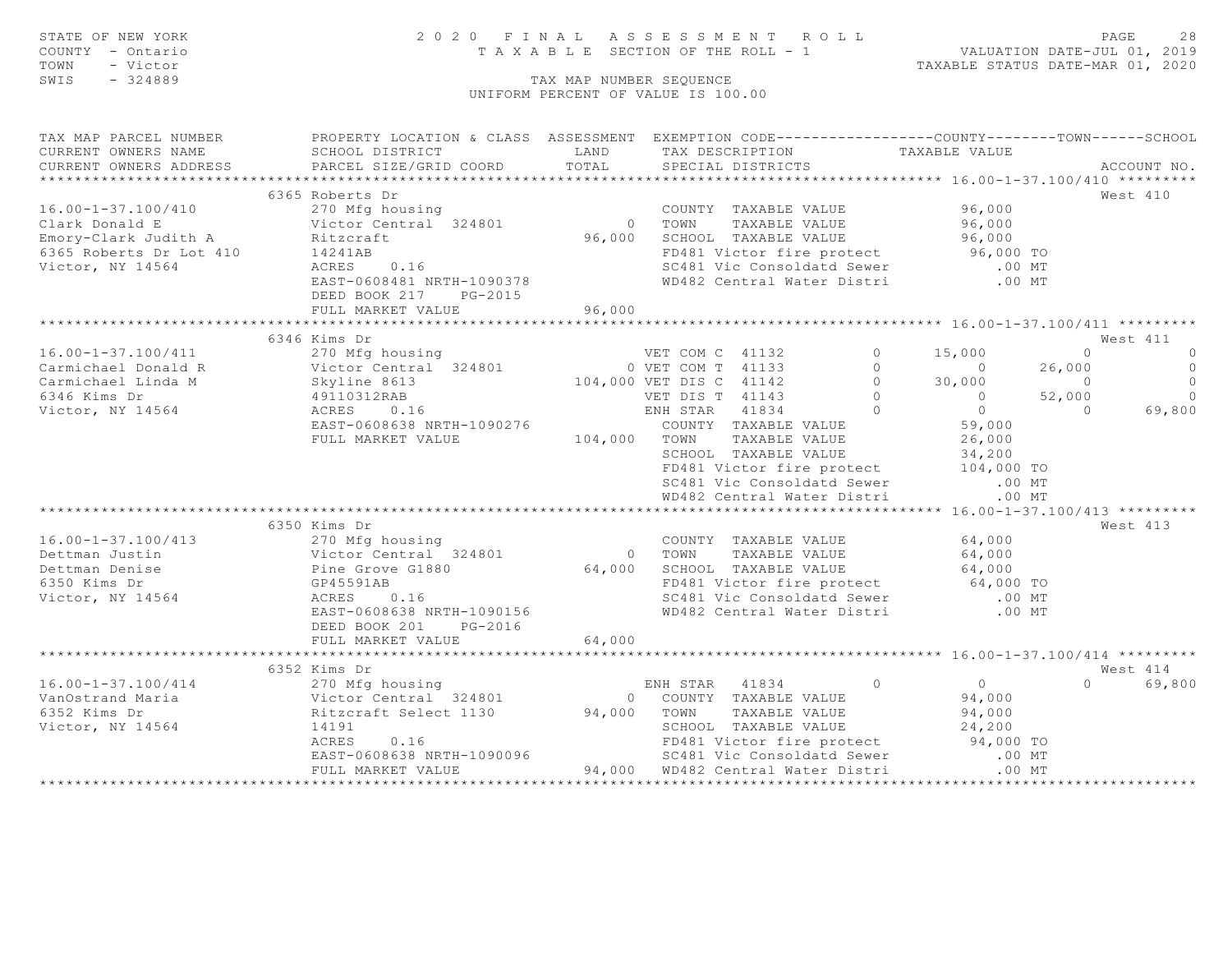| STATE OF NEW YORK<br>COUNTY - Ontario<br>TOWN<br>- Victor                                                                                                                                                                             |                                                                                                                                                                                                                                                                                                                              | FINAL ASSESSMENT ROLL PAGE 29<br>TAXABLE SECTION OF THE ROLL - 1 VALUATION DATE-JUL 01, 2019<br>2020 FINAL ASSESSMENT ROLL |  |                                                                                                    | TAXABLE STATUS DATE-MAR 01, 2020                                                                                                                                                                                            |                    |             |                              |
|---------------------------------------------------------------------------------------------------------------------------------------------------------------------------------------------------------------------------------------|------------------------------------------------------------------------------------------------------------------------------------------------------------------------------------------------------------------------------------------------------------------------------------------------------------------------------|----------------------------------------------------------------------------------------------------------------------------|--|----------------------------------------------------------------------------------------------------|-----------------------------------------------------------------------------------------------------------------------------------------------------------------------------------------------------------------------------|--------------------|-------------|------------------------------|
| SWIS<br>$-324889$                                                                                                                                                                                                                     |                                                                                                                                                                                                                                                                                                                              | TAX MAP NUMBER SEOUENCE<br>UNIFORM PERCENT OF VALUE IS 100.00                                                              |  |                                                                                                    |                                                                                                                                                                                                                             |                    |             |                              |
| TAX MAP PARCEL NUMBER THE PROPERTY LOCATION & CLASS ASSESSMENT EXEMPTION CODE--------------COUNTY-------TOWN-----SCHOOL<br>CURRENT OWNERS NAME<br>CURRENT OWNERS ADDRESS<br>**********************                                    | SCHOOL DISTRICT<br>PARCEL SIZE/GRID COORD                                                                                                                                                                                                                                                                                    | TOTAL.                                                                                                                     |  | LAND TAX DESCRIPTION<br>SPECIAL DISTRICTS                                                          | TAXABLE VALUE                                                                                                                                                                                                               |                    | ACCOUNT NO. |                              |
| $16.00 - 1 - 37.100 / 416$<br>Baart Diane<br>6354 Kims Dr<br>Victor, NY 14564                                                                                                                                                         | 6356 Kims Dr<br>270 Mfg housing<br>Victor Central 324801 0 TOWN TAXABLE VALUE 75,000<br>Skyline Oak Manor 75,000 SCHOOL TAXABLE VALUE 75,000<br>06-11-0288RAB 75,000 FD481 Victor fire protect 75,000 TO<br>200 TO SCHOOL TAXABLE VALUE 75,000 70<br>200<br>ACRES 0.16<br>EAST-0608638 NRTH-1089976<br>DEED BOOK 219 PG-2016 |                                                                                                                            |  |                                                                                                    | SC481 Vic Consoldatd Sewer .00 MT<br>WD482 Central Water Distri .00 MT                                                                                                                                                      |                    | West 416    |                              |
|                                                                                                                                                                                                                                       | FULL MARKET VALUE<br>6358 Kims Dr                                                                                                                                                                                                                                                                                            | 75,000                                                                                                                     |  |                                                                                                    |                                                                                                                                                                                                                             |                    | West 417    |                              |
| 16.00-1-37.100/417<br>Missell Howard E 270 Mfg housing<br>Wissell Howard E Victor Central 324801 0 AGED T/S 41806 0<br>6358 Kim's Dr Ritzcraft Sterling 1724 72,000 ENH STAR 41834 0<br>Victor, NY 14564 R14187 (011003R014187) COUNT | ACRES 0.16<br>EAST-0608638 NRTH-1089916 TOWN TAXABLE VALUE 36,000<br>FULL MARKET VALUE 72,000 FD481 Victor fire protect 72,000 TO<br>SC481 Vic Consoldatd Sewer 22,000 TO                                                                                                                                                    |                                                                                                                            |  | COUNTY TAXABLE VALUE<br>WD482 Central Water Distri                                                 | $0 \t 25, 200$<br>$0 \t36,000$<br>$0$<br>46,800<br>36,000<br>$.00$ MT                                                                                                                                                       | $\cap$<br>$\Omega$ |             | $\Omega$<br>36,000<br>36,000 |
| $16.00 - 1 - 37.100 / 418$<br>Sutfin Russell<br>Sutfin Linda<br>6360 Kims Dr Lot 418<br>Victor, NY 14564                                                                                                                              | 270 Mfg housing<br>270 Mfg housing<br>Victor Central 324801 0 TOWN TAXABLE VALUE<br>Ritz-craft Select 14299 68,000 SCHOOL TAXABLE VALUE<br>010704R14299AB 68,000 FD481 Victor fire protect 68,000 TO<br>ACRES 0.16 SC481 Vic Consoldatd<br>EAST-0608638 NRTH-1089856<br>DEED BOOK 830<br>PG-2016                             |                                                                                                                            |  |                                                                                                    | ********************************* 16.00-1-37.100/418 *********<br>FD481 Victor fire protect 68,000 TO<br>SC481 Vic Consoldatd Sewer .00 MT<br>WD482 Central Water Distri .00 MT                                             |                    | West 418    |                              |
|                                                                                                                                                                                                                                       | FULL MARKET VALUE                                                                                                                                                                                                                                                                                                            | 68,000                                                                                                                     |  |                                                                                                    |                                                                                                                                                                                                                             |                    |             |                              |
| $16.00 - 1 - 37.100 / 419$<br>Rizzo Alice<br>6362 Kims Dr<br>Victor, NY 14564                                                                                                                                                         | 6362 Kims Dr<br>Alms Dr<br>270 Mfg housing<br>270 Mfg housing<br>Victor Central 324801<br>Ritzcraft<br>010104R14544AB<br>0.16<br>ACRES<br>EAST-0608638 NRTH-1089796<br>PG-2006<br>DEED BOOK 815<br>FULL MARKET VALUE                                                                                                         | 102,000                                                                                                                    |  | ENH STAR 41834 0 0<br>0 COUNTY TAXABLE VALUE<br>102,000 TOWN TAXABLE VALUE<br>SCHOOL TAXABLE VALUE | 102,000<br>102,000<br>32,200<br>FD481 Victor fire protect 102,000 TO<br>FD481 Victor fire protect the solution of the series of the SC481 Vic Consoldatd Sewer the series of the serie<br>WD482 Central Water Distri .00 MT | $\cap$             | West 419    | 69,800                       |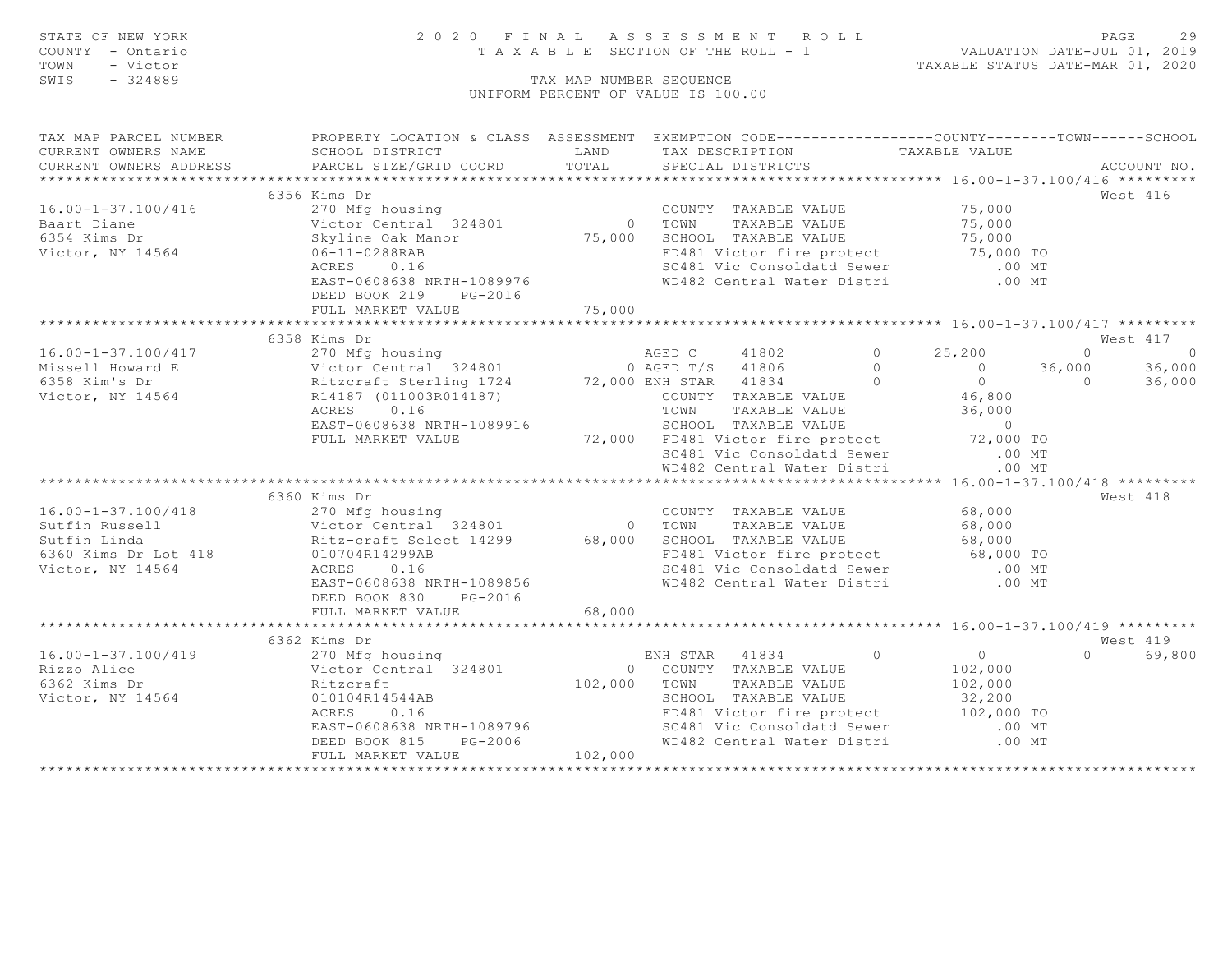| STATE OF NEW YORK<br>COUNTY - Ontario<br>TOWN - Victor                                                                                                                                                                                                                                                                                                                                  |                                                                                                                                                                                        |                         | FINAL ASSESSMENT ROLL PAGE 30<br>TAXABLE SECTION OF THE ROLL - 1 VALUATION DATE-JUL 01, 2019<br>TAXABLE STATUS DATE-MAR 01, 2020<br>2020 FINAL ASSESSMENT ROLL                                                                                                                                                                                                                                                                                                                                                                                                                                                                                                  |                                                                                                                                                                                                                                                                                                                                                                                                                                                  |                                                                                                                                         |
|-----------------------------------------------------------------------------------------------------------------------------------------------------------------------------------------------------------------------------------------------------------------------------------------------------------------------------------------------------------------------------------------|----------------------------------------------------------------------------------------------------------------------------------------------------------------------------------------|-------------------------|-----------------------------------------------------------------------------------------------------------------------------------------------------------------------------------------------------------------------------------------------------------------------------------------------------------------------------------------------------------------------------------------------------------------------------------------------------------------------------------------------------------------------------------------------------------------------------------------------------------------------------------------------------------------|--------------------------------------------------------------------------------------------------------------------------------------------------------------------------------------------------------------------------------------------------------------------------------------------------------------------------------------------------------------------------------------------------------------------------------------------------|-----------------------------------------------------------------------------------------------------------------------------------------|
| SWIS - 324889                                                                                                                                                                                                                                                                                                                                                                           |                                                                                                                                                                                        | TAX MAP NUMBER SEQUENCE | UNIFORM PERCENT OF VALUE IS 100.00                                                                                                                                                                                                                                                                                                                                                                                                                                                                                                                                                                                                                              |                                                                                                                                                                                                                                                                                                                                                                                                                                                  |                                                                                                                                         |
| CURRENT OWNERS NAME<br>CURRENT OWNERS ADDRESS                                                                                                                                                                                                                                                                                                                                           |                                                                                                                                                                                        |                         | TAX MAP PARCEL NUMBER <b>The PROPERTY LOCATION &amp; CLASS</b> ASSESSMENT EXEMPTION CODE--------------COUNTY-------TOWN-----SCHOOL                                                                                                                                                                                                                                                                                                                                                                                                                                                                                                                              | TAXABLE VALUE                                                                                                                                                                                                                                                                                                                                                                                                                                    | ACCOUNT NO.                                                                                                                             |
|                                                                                                                                                                                                                                                                                                                                                                                         |                                                                                                                                                                                        |                         |                                                                                                                                                                                                                                                                                                                                                                                                                                                                                                                                                                                                                                                                 |                                                                                                                                                                                                                                                                                                                                                                                                                                                  |                                                                                                                                         |
| $16.00 - 1 - 37.100 / 421$<br>Netherwood Elizabeth<br>6366 Kims Dr Lot 421<br>Victor, NY 14564                                                                                                                                                                                                                                                                                          | 6366 Kims Dr<br>270 Mfg housing<br>Victor Central 324801<br>Skyline Birchfield<br>49-11-07335<br>ACRES 0.17<br>EAST-0608638 NRTH-1089676<br>DEED BOOK 824 PG-2017<br>FULL MARKET VALUE | 43,000                  | COUNTY TAXABLE VALUE<br>0 TOWN TAXABLE VALUE<br>43,000 SCHOOL TAXABLE VALUE<br>93,000<br>SCHOOL TAXABLE VALUE 43,000<br>FD481 Victor fire protect 43,000 TO<br>SC481 Vic Consoldatd Sewer 43,000 TO<br>WD482 Central Water Distri<br>13.000 MT                                                                                                                                                                                                                                                                                                                                                                                                                  | 43,000                                                                                                                                                                                                                                                                                                                                                                                                                                           | West 421                                                                                                                                |
|                                                                                                                                                                                                                                                                                                                                                                                         |                                                                                                                                                                                        |                         |                                                                                                                                                                                                                                                                                                                                                                                                                                                                                                                                                                                                                                                                 |                                                                                                                                                                                                                                                                                                                                                                                                                                                  |                                                                                                                                         |
| 16.00-1-37.100/422<br>Sparmann Gerald<br>6370 Kims Dr<br>Victor, NY 14564<br>Victor, NY 14564<br>ACRES<br>270 Mfg housing<br>Skyline Birchfield<br>4911037RAB<br>ACRES<br>0.18<br>16.00-1-37.100/423<br>Dumas Timothy<br>Dumas Patricia<br>6374 Kims Dr<br>Victor, NY 14564<br>Contral 324801<br>Contral 324801<br>Pine Grove G2055<br>Hud #524311/524312<br>GP 45025 AB<br>GP 45025 AB | 6370 Kims Dr<br>************************<br>6374 Kims Dr<br>$ACRES$ 0.24                                                                                                               |                         | ENH STAR 41834 0<br>Victor Central 324801<br>Victor Central 324801<br>Styline Birchfield<br>Styline Birchfield<br>Styline Birchfield<br>Styline Birchfield<br>Styline Birchfield<br>Styline Styline Styline Styline Styline Styline Styline Styline Styline Styl<br>VET COM C 41132<br>0 VET COM T 41133<br>104,000 VET COM T 41142<br>104,000 VET DIS C 41142<br>$VET$ DIS T $41143$ 0<br>COUNTY TAXABLE VALUE<br>ACRES 0.24<br>EAST-0608613 NRTH-1089530<br>DEED BOOK 601 PG-2017 104,000 ED BOOK 601 PG-2017<br>FULL MARKET VALUE 104,000 10<br>FULL MARKET VALUE 104,000 10<br>FULL MARKET VALUE 104,000 10<br>FULL MARKET VALUE 104,000 10<br>MD482 Centra | $\overline{0}$<br>52,000 TO<br>.00 MT<br>.00MT<br>$\begin{array}{cccc} 0 & 15,000 & & 0 \\ 0 & 0 & 26,000 & & 0 \\ 0 & 30,000 & & & 0 \\ 0 & & 0 & 53,000 & & 0 \\ 0 & & 0 & 0 & 0 & 0 \\ 0 & & 0 & 0 & 0 & 0 \\ 0 & & 0 & 0 & 0 & 0 \\ 0 & & 0 & 0 & 0 & 0 \\ 0 & & 0 & 0 & 0 & 0 \\ 0 & & 0 & 0 & 0 & 0 \\ 0 & & 0 & 0 & 0 & 0 \\ 0 & & 0 & 0 & 0 & 0 \\ 0 & & 0 & 0 & 0 & 0 \\ $<br>$\begin{bmatrix} 0 & 52,000 \\ 59,000 & 52 \end{bmatrix}$ | West 422<br>$0 \t 52,000$<br>***************** 16.00-1-37.100/423 *********<br>West 423<br>$\Omega$<br>$\Omega$<br>$\Omega$<br>$\Omega$ |
|                                                                                                                                                                                                                                                                                                                                                                                         |                                                                                                                                                                                        |                         |                                                                                                                                                                                                                                                                                                                                                                                                                                                                                                                                                                                                                                                                 |                                                                                                                                                                                                                                                                                                                                                                                                                                                  |                                                                                                                                         |
| Notice 1-37.100/424<br>Corby Larry J<br>Corby Bonnie<br>6387 Robert's Dr. (GP47377AB<br>Victor, NY 14564<br>Corby Bonnie<br>Fine Grove<br>CORP (GP47377AB<br>ACRES 0.33<br>EAST-0608462 NRTH-1089686<br>RES 0.33                                                                                                                                                                        | EAST-0608462 NRTH-1089686<br>FULL MARKET VALUE                                                                                                                                         | 110,000                 | COUNTY TAXABLE VALUE 110,000<br>0 TOWN TAXABLE VALUE 110,000<br>110,000 SCHOOL TAXABLE VALUE<br>FD481 Victor fire protect<br>SC481 Vic Consoldatd Sewer .00 MT<br>WD482 Central Water Distri .00 MT                                                                                                                                                                                                                                                                                                                                                                                                                                                             |                                                                                                                                                                                                                                                                                                                                                                                                                                                  | West 424                                                                                                                                |
|                                                                                                                                                                                                                                                                                                                                                                                         |                                                                                                                                                                                        |                         |                                                                                                                                                                                                                                                                                                                                                                                                                                                                                                                                                                                                                                                                 |                                                                                                                                                                                                                                                                                                                                                                                                                                                  |                                                                                                                                         |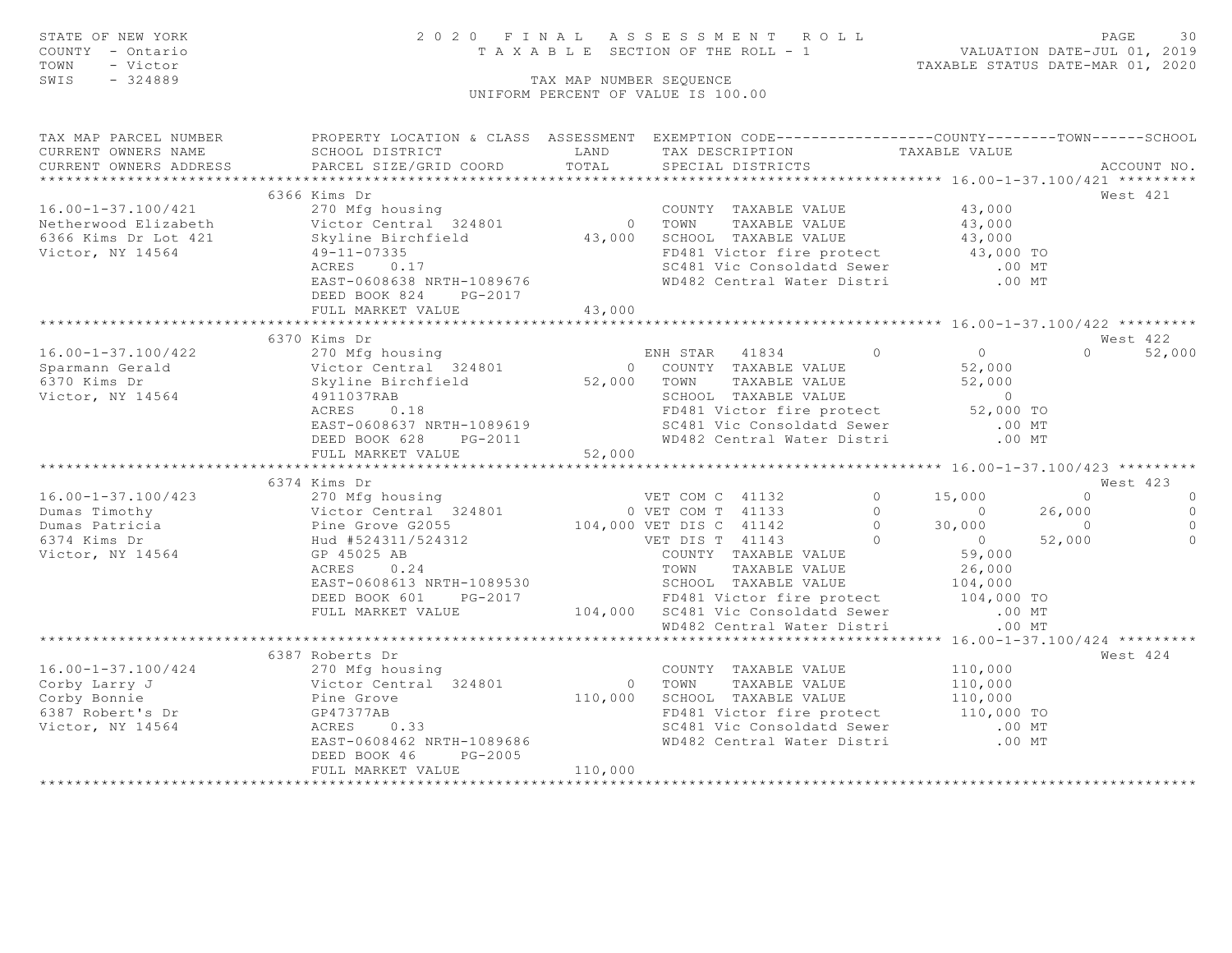| STATE OF NEW YORK | 2020 FINAL ASSESSMENT ROLL            |                                  | PAGE                        | 31 |
|-------------------|---------------------------------------|----------------------------------|-----------------------------|----|
| COUNTY - Ontario  | T A X A B L E SECTION OF THE ROLL - 1 |                                  | VALUATION DATE-JUL 01, 2019 |    |
| TOWN<br>- Victor  |                                       | TAXABLE STATUS DATE-MAR 01, 2020 |                             |    |
| SWIS<br>$-324889$ | TAX MAP NUMBER SEOUENCE               |                                  |                             |    |

| TAX MAP PARCEL NUMBER                                                                                                                                                                                                                                                  |                                                                                            |                 | PROPERTY LOCATION & CLASS ASSESSMENT EXEMPTION CODE----------------COUNTY-------TOWN------SCHOOL                                                                                                                   |                                |
|------------------------------------------------------------------------------------------------------------------------------------------------------------------------------------------------------------------------------------------------------------------------|--------------------------------------------------------------------------------------------|-----------------|--------------------------------------------------------------------------------------------------------------------------------------------------------------------------------------------------------------------|--------------------------------|
|                                                                                                                                                                                                                                                                        | 6385 Roberts Dr                                                                            |                 |                                                                                                                                                                                                                    | West 425                       |
| 16.00-1-37.100/425 6385 Roberts Dr<br>Henry Robert W Victor Central 324801 Benry Paula L Skyline 85,000 TOWN TAXABLE VALUE 85,000<br>Henry Paula L Skyline 85,000 TOWN TAXABLE VALUE 85,000<br>6385 Roberts Dr 06110114RAB 85,000 TO                                   | DEED BOOK 729 PG-2012<br>FULL MARKET VALUE 85,000                                          |                 |                                                                                                                                                                                                                    | 0 69,800                       |
|                                                                                                                                                                                                                                                                        |                                                                                            |                 |                                                                                                                                                                                                                    |                                |
|                                                                                                                                                                                                                                                                        |                                                                                            |                 |                                                                                                                                                                                                                    |                                |
| 16.00-1-37.100/426<br>16.00-1-37.100/426<br>270 Mfg housing<br>270 Mfg housing<br>270 Mfg housing<br>270 Mfg housing<br>270 Mfg housing<br>270 Mfg housing<br>270 Mfg housing<br>270 Mfg housing<br>270 Mfg housing<br>270 Mfg housing<br>270 Mfg ho                   | FULL MARKET VALUE                                                                          | $3.2010$ 86,000 | FD481 Victor fire protect 86,000 TO<br>EAST-0608485 NRTH-1089800<br>EAST-0608485 NRTH-1089800 SC481 Vic Consoldatd Sewer .00 MT<br>DEED BOOK 108 PG-2010 MD482 Central Water Distri .00 MT                         | West 426<br>30,000<br>$\Omega$ |
|                                                                                                                                                                                                                                                                        |                                                                                            |                 |                                                                                                                                                                                                                    |                                |
| 16.00-1-37.100/427<br>Trombley Edward<br>Trombley Rachel (1999)<br>Sources of the Contral 324801<br>Victor Central 324801<br>Ritzcraft Sterling Select 99,000<br>6381 Roberts Dr. 011103R14206AB<br>Victor, NY 14564<br>ACRES 0.16                                     | 6381 Roberts Dr<br>EAST-0608488 NRTH-1089860<br>DEED BOOK 815 PG-2015<br>FULL MARKET VALUE | 99,000          | COUNTY TAXABLE VALUE 99,000<br>TAXABLE VALUE 99,000<br>TOWN<br>99,000 SCHOOL TAXABLE VALUE 99,000<br>FD481 Victor fire protect 99,000 TO<br>SC481 Vic Consoldatd Sewer .00 MT<br>WD482 Central Water Distri (00 MT | West 427                       |
| 16.00-1-37.100/429<br>Potter Robert T<br>Potter Robert T<br>Potter Maren J<br>For GP45949AB<br>Victor, NY 14564<br>Victor, NY 14564<br>CHE SAND DESCRIPED AND DESCRIPED MARKET USES<br>CHE SAND DESCRIPED MARKET USES<br>CHE SAND DESCRIPED MARKET VALUE<br>CHE SAND D | 6377 Roberts Dr<br>270 Mfg housing 60 and 50 BAS STAR 41854 60 COMPUTER 1870 10            |                 |                                                                                                                                                                                                                    | West 429<br>30,000<br>$\Omega$ |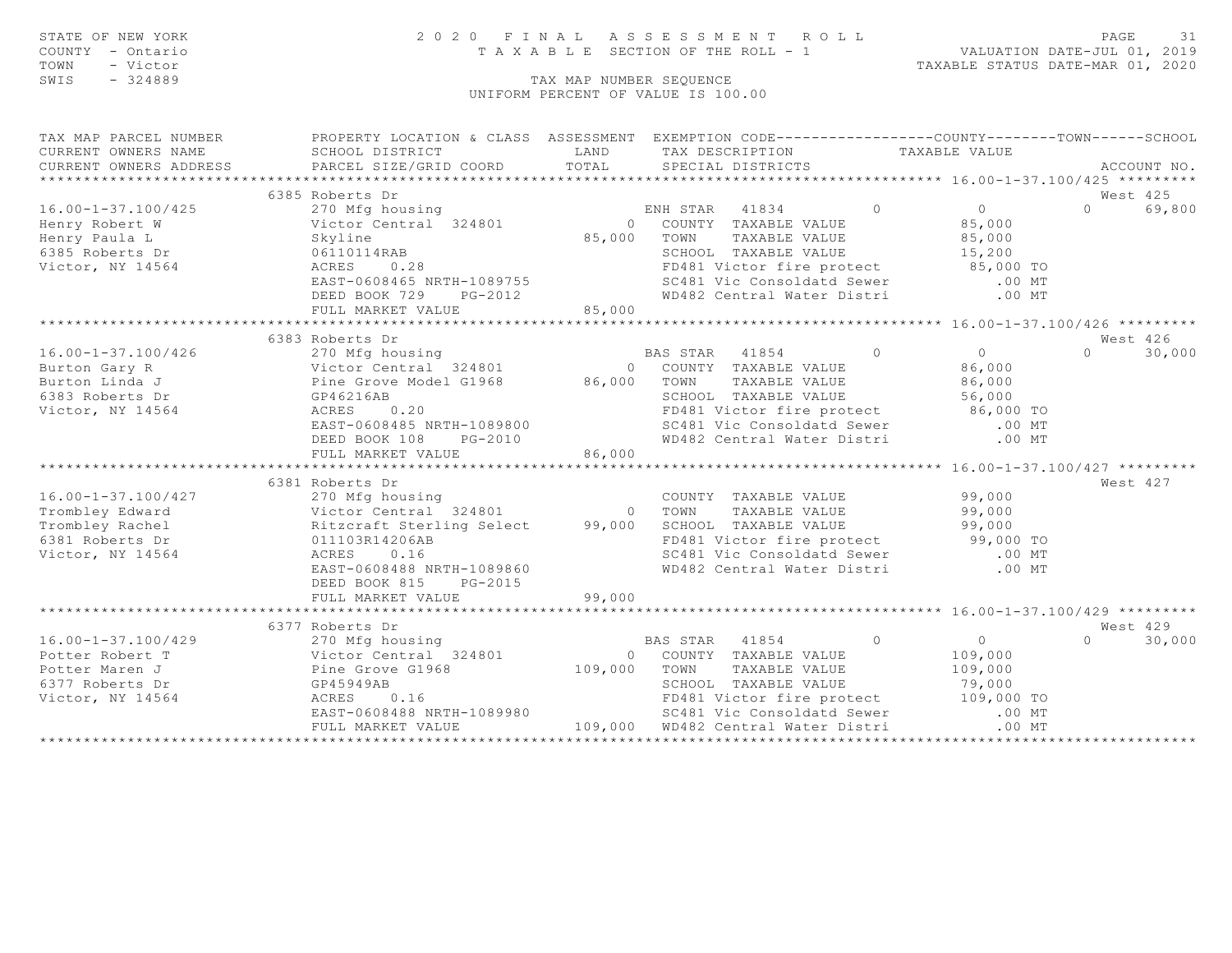| STATE OF NEW YORK |          | 2020 FINAL ASSESSMENT ROLL            |                                  | <b>PAGE</b> | 32 |
|-------------------|----------|---------------------------------------|----------------------------------|-------------|----|
| COUNTY - Ontario  |          | T A X A B L E SECTION OF THE ROLL - 1 | VALUATION DATE-JUL 01, 2019      |             |    |
| TOWN              | - Victor |                                       | TAXABLE STATUS DATE-MAR 01, 2020 |             |    |
| SWIS              | - 324889 | TAX MAP NUMBER SEOUENCE               |                                  |             |    |

| UNIFORM PERCENT OF VALUE IS 100.00 |  |  |  |
|------------------------------------|--|--|--|
|                                    |  |  |  |

| 6375 Roberts Dr<br>West 430<br>16.00-1-37.100/430<br>16.00-1-37.100/430<br>270 Michael School (1122 0 9,000<br>270 Michael School (1122 0 9,000<br>275 Robert's Dr<br>270 Skyline Fairview 5001 64,000 ENH STAR 41834 0 0<br>27-C-11-0139T COUNTY TAXABLE VALUE 55,000<br><br>9,000<br>$\Omega$<br>$\overline{0}$<br>$\circ$<br>9,600<br>64,000<br>$\overline{a}$<br>FD481 Victor fire protect 64,000 TO<br>64,000 SC481 Vic Consoldatd Sewer .00 MT<br>DEED BOOK 819 PG-2004<br>FULL MARKET VALUE<br>WD482 Central Water Distri<br>$.00$ MT<br>6373 Roberts Dr<br>West 431<br>25,650<br>25,650<br>$\overline{0}$ $\overline{0}$ $\overline{0}$<br>31,350<br>**************************<br>6371 Roberts Dr<br>West 432<br>16.00-1-37.100/432<br>Blain John A Jr<br>Blain John A Jr<br>Signed Blain School (19.00 ENR F 41123 0<br>Blain Kathy A Skyline 8613 109,000 ENR STAR 41834 0<br>Signed Blain Star (19.000 ENR STAR 41834 0<br>Signed Blain Star (19.000 ENR<br>9,000<br>$\overline{0}$<br>$\Omega$<br>$0 \t 16,350$<br>$\Omega$<br>$\overline{0}$<br>$\overline{a}$<br>69,800<br>100,000<br>92,650<br>SCHOOL TAXABLE VALUE 39,200<br>EAST-0608488 NRTH-1090160<br>109,000 FD481 Victor fire protect 109,000 TO<br>109,000 FD481 Victor fire protect 109,000 TO<br>SC481 Vic Consoldatd Sewer .00 MT<br>FULL MARKET VALUE<br>West 434<br>434<br>270 Mfg housing<br>Victor Central 324801<br>Skyline Birchfield<br>4911-0726R-AB<br>ACRES 0.16<br>FAST-060449<br>$\begin{array}{c} 0 \\ 109,000 \end{array}$<br>16.00-1-37.100/434<br>69,800<br>$\cap$<br>Heselton Edward<br>109,000<br>TAXABLE VALUE<br>Heselton Glenda<br>6367 Roberts Dr<br>Victor, NY 14564<br>SC481 Vic Consoldatd Sewer .00 MT<br>WD482 Central Water Distri .00 MT<br>EAST-0608488 NRTH-1090274<br>DEED BOOK 915 PG-2014<br>109,000<br>FULL MARKET VALUE | TAX MAP PARCEL NUMBER | PROPERTY LOCATION & CLASS ASSESSMENT EXEMPTION CODE----------------COUNTY-------TOWN------SCHOOL |  |  |  |  |
|----------------------------------------------------------------------------------------------------------------------------------------------------------------------------------------------------------------------------------------------------------------------------------------------------------------------------------------------------------------------------------------------------------------------------------------------------------------------------------------------------------------------------------------------------------------------------------------------------------------------------------------------------------------------------------------------------------------------------------------------------------------------------------------------------------------------------------------------------------------------------------------------------------------------------------------------------------------------------------------------------------------------------------------------------------------------------------------------------------------------------------------------------------------------------------------------------------------------------------------------------------------------------------------------------------------------------------------------------------------------------------------------------------------------------------------------------------------------------------------------------------------------------------------------------------------------------------------------------------------------------------------------------------------------------------------------------------------------------------------------------------------------------------------------------------------------------------------|-----------------------|--------------------------------------------------------------------------------------------------|--|--|--|--|
|                                                                                                                                                                                                                                                                                                                                                                                                                                                                                                                                                                                                                                                                                                                                                                                                                                                                                                                                                                                                                                                                                                                                                                                                                                                                                                                                                                                                                                                                                                                                                                                                                                                                                                                                                                                                                                        |                       |                                                                                                  |  |  |  |  |
|                                                                                                                                                                                                                                                                                                                                                                                                                                                                                                                                                                                                                                                                                                                                                                                                                                                                                                                                                                                                                                                                                                                                                                                                                                                                                                                                                                                                                                                                                                                                                                                                                                                                                                                                                                                                                                        |                       |                                                                                                  |  |  |  |  |
|                                                                                                                                                                                                                                                                                                                                                                                                                                                                                                                                                                                                                                                                                                                                                                                                                                                                                                                                                                                                                                                                                                                                                                                                                                                                                                                                                                                                                                                                                                                                                                                                                                                                                                                                                                                                                                        |                       |                                                                                                  |  |  |  |  |
|                                                                                                                                                                                                                                                                                                                                                                                                                                                                                                                                                                                                                                                                                                                                                                                                                                                                                                                                                                                                                                                                                                                                                                                                                                                                                                                                                                                                                                                                                                                                                                                                                                                                                                                                                                                                                                        |                       |                                                                                                  |  |  |  |  |
|                                                                                                                                                                                                                                                                                                                                                                                                                                                                                                                                                                                                                                                                                                                                                                                                                                                                                                                                                                                                                                                                                                                                                                                                                                                                                                                                                                                                                                                                                                                                                                                                                                                                                                                                                                                                                                        |                       |                                                                                                  |  |  |  |  |
|                                                                                                                                                                                                                                                                                                                                                                                                                                                                                                                                                                                                                                                                                                                                                                                                                                                                                                                                                                                                                                                                                                                                                                                                                                                                                                                                                                                                                                                                                                                                                                                                                                                                                                                                                                                                                                        |                       |                                                                                                  |  |  |  |  |
|                                                                                                                                                                                                                                                                                                                                                                                                                                                                                                                                                                                                                                                                                                                                                                                                                                                                                                                                                                                                                                                                                                                                                                                                                                                                                                                                                                                                                                                                                                                                                                                                                                                                                                                                                                                                                                        |                       |                                                                                                  |  |  |  |  |
|                                                                                                                                                                                                                                                                                                                                                                                                                                                                                                                                                                                                                                                                                                                                                                                                                                                                                                                                                                                                                                                                                                                                                                                                                                                                                                                                                                                                                                                                                                                                                                                                                                                                                                                                                                                                                                        |                       |                                                                                                  |  |  |  |  |
|                                                                                                                                                                                                                                                                                                                                                                                                                                                                                                                                                                                                                                                                                                                                                                                                                                                                                                                                                                                                                                                                                                                                                                                                                                                                                                                                                                                                                                                                                                                                                                                                                                                                                                                                                                                                                                        |                       |                                                                                                  |  |  |  |  |
|                                                                                                                                                                                                                                                                                                                                                                                                                                                                                                                                                                                                                                                                                                                                                                                                                                                                                                                                                                                                                                                                                                                                                                                                                                                                                                                                                                                                                                                                                                                                                                                                                                                                                                                                                                                                                                        |                       |                                                                                                  |  |  |  |  |
|                                                                                                                                                                                                                                                                                                                                                                                                                                                                                                                                                                                                                                                                                                                                                                                                                                                                                                                                                                                                                                                                                                                                                                                                                                                                                                                                                                                                                                                                                                                                                                                                                                                                                                                                                                                                                                        |                       |                                                                                                  |  |  |  |  |
|                                                                                                                                                                                                                                                                                                                                                                                                                                                                                                                                                                                                                                                                                                                                                                                                                                                                                                                                                                                                                                                                                                                                                                                                                                                                                                                                                                                                                                                                                                                                                                                                                                                                                                                                                                                                                                        |                       |                                                                                                  |  |  |  |  |
|                                                                                                                                                                                                                                                                                                                                                                                                                                                                                                                                                                                                                                                                                                                                                                                                                                                                                                                                                                                                                                                                                                                                                                                                                                                                                                                                                                                                                                                                                                                                                                                                                                                                                                                                                                                                                                        |                       |                                                                                                  |  |  |  |  |
|                                                                                                                                                                                                                                                                                                                                                                                                                                                                                                                                                                                                                                                                                                                                                                                                                                                                                                                                                                                                                                                                                                                                                                                                                                                                                                                                                                                                                                                                                                                                                                                                                                                                                                                                                                                                                                        |                       |                                                                                                  |  |  |  |  |
|                                                                                                                                                                                                                                                                                                                                                                                                                                                                                                                                                                                                                                                                                                                                                                                                                                                                                                                                                                                                                                                                                                                                                                                                                                                                                                                                                                                                                                                                                                                                                                                                                                                                                                                                                                                                                                        |                       |                                                                                                  |  |  |  |  |
|                                                                                                                                                                                                                                                                                                                                                                                                                                                                                                                                                                                                                                                                                                                                                                                                                                                                                                                                                                                                                                                                                                                                                                                                                                                                                                                                                                                                                                                                                                                                                                                                                                                                                                                                                                                                                                        |                       |                                                                                                  |  |  |  |  |
|                                                                                                                                                                                                                                                                                                                                                                                                                                                                                                                                                                                                                                                                                                                                                                                                                                                                                                                                                                                                                                                                                                                                                                                                                                                                                                                                                                                                                                                                                                                                                                                                                                                                                                                                                                                                                                        |                       |                                                                                                  |  |  |  |  |
|                                                                                                                                                                                                                                                                                                                                                                                                                                                                                                                                                                                                                                                                                                                                                                                                                                                                                                                                                                                                                                                                                                                                                                                                                                                                                                                                                                                                                                                                                                                                                                                                                                                                                                                                                                                                                                        |                       |                                                                                                  |  |  |  |  |
|                                                                                                                                                                                                                                                                                                                                                                                                                                                                                                                                                                                                                                                                                                                                                                                                                                                                                                                                                                                                                                                                                                                                                                                                                                                                                                                                                                                                                                                                                                                                                                                                                                                                                                                                                                                                                                        |                       |                                                                                                  |  |  |  |  |
|                                                                                                                                                                                                                                                                                                                                                                                                                                                                                                                                                                                                                                                                                                                                                                                                                                                                                                                                                                                                                                                                                                                                                                                                                                                                                                                                                                                                                                                                                                                                                                                                                                                                                                                                                                                                                                        |                       |                                                                                                  |  |  |  |  |
|                                                                                                                                                                                                                                                                                                                                                                                                                                                                                                                                                                                                                                                                                                                                                                                                                                                                                                                                                                                                                                                                                                                                                                                                                                                                                                                                                                                                                                                                                                                                                                                                                                                                                                                                                                                                                                        |                       |                                                                                                  |  |  |  |  |
|                                                                                                                                                                                                                                                                                                                                                                                                                                                                                                                                                                                                                                                                                                                                                                                                                                                                                                                                                                                                                                                                                                                                                                                                                                                                                                                                                                                                                                                                                                                                                                                                                                                                                                                                                                                                                                        |                       |                                                                                                  |  |  |  |  |
|                                                                                                                                                                                                                                                                                                                                                                                                                                                                                                                                                                                                                                                                                                                                                                                                                                                                                                                                                                                                                                                                                                                                                                                                                                                                                                                                                                                                                                                                                                                                                                                                                                                                                                                                                                                                                                        |                       |                                                                                                  |  |  |  |  |
|                                                                                                                                                                                                                                                                                                                                                                                                                                                                                                                                                                                                                                                                                                                                                                                                                                                                                                                                                                                                                                                                                                                                                                                                                                                                                                                                                                                                                                                                                                                                                                                                                                                                                                                                                                                                                                        |                       |                                                                                                  |  |  |  |  |
|                                                                                                                                                                                                                                                                                                                                                                                                                                                                                                                                                                                                                                                                                                                                                                                                                                                                                                                                                                                                                                                                                                                                                                                                                                                                                                                                                                                                                                                                                                                                                                                                                                                                                                                                                                                                                                        |                       |                                                                                                  |  |  |  |  |
|                                                                                                                                                                                                                                                                                                                                                                                                                                                                                                                                                                                                                                                                                                                                                                                                                                                                                                                                                                                                                                                                                                                                                                                                                                                                                                                                                                                                                                                                                                                                                                                                                                                                                                                                                                                                                                        |                       |                                                                                                  |  |  |  |  |
|                                                                                                                                                                                                                                                                                                                                                                                                                                                                                                                                                                                                                                                                                                                                                                                                                                                                                                                                                                                                                                                                                                                                                                                                                                                                                                                                                                                                                                                                                                                                                                                                                                                                                                                                                                                                                                        |                       |                                                                                                  |  |  |  |  |
|                                                                                                                                                                                                                                                                                                                                                                                                                                                                                                                                                                                                                                                                                                                                                                                                                                                                                                                                                                                                                                                                                                                                                                                                                                                                                                                                                                                                                                                                                                                                                                                                                                                                                                                                                                                                                                        |                       |                                                                                                  |  |  |  |  |
|                                                                                                                                                                                                                                                                                                                                                                                                                                                                                                                                                                                                                                                                                                                                                                                                                                                                                                                                                                                                                                                                                                                                                                                                                                                                                                                                                                                                                                                                                                                                                                                                                                                                                                                                                                                                                                        |                       |                                                                                                  |  |  |  |  |
|                                                                                                                                                                                                                                                                                                                                                                                                                                                                                                                                                                                                                                                                                                                                                                                                                                                                                                                                                                                                                                                                                                                                                                                                                                                                                                                                                                                                                                                                                                                                                                                                                                                                                                                                                                                                                                        |                       |                                                                                                  |  |  |  |  |
|                                                                                                                                                                                                                                                                                                                                                                                                                                                                                                                                                                                                                                                                                                                                                                                                                                                                                                                                                                                                                                                                                                                                                                                                                                                                                                                                                                                                                                                                                                                                                                                                                                                                                                                                                                                                                                        |                       |                                                                                                  |  |  |  |  |
|                                                                                                                                                                                                                                                                                                                                                                                                                                                                                                                                                                                                                                                                                                                                                                                                                                                                                                                                                                                                                                                                                                                                                                                                                                                                                                                                                                                                                                                                                                                                                                                                                                                                                                                                                                                                                                        |                       |                                                                                                  |  |  |  |  |
|                                                                                                                                                                                                                                                                                                                                                                                                                                                                                                                                                                                                                                                                                                                                                                                                                                                                                                                                                                                                                                                                                                                                                                                                                                                                                                                                                                                                                                                                                                                                                                                                                                                                                                                                                                                                                                        |                       |                                                                                                  |  |  |  |  |
|                                                                                                                                                                                                                                                                                                                                                                                                                                                                                                                                                                                                                                                                                                                                                                                                                                                                                                                                                                                                                                                                                                                                                                                                                                                                                                                                                                                                                                                                                                                                                                                                                                                                                                                                                                                                                                        |                       |                                                                                                  |  |  |  |  |
|                                                                                                                                                                                                                                                                                                                                                                                                                                                                                                                                                                                                                                                                                                                                                                                                                                                                                                                                                                                                                                                                                                                                                                                                                                                                                                                                                                                                                                                                                                                                                                                                                                                                                                                                                                                                                                        |                       |                                                                                                  |  |  |  |  |
|                                                                                                                                                                                                                                                                                                                                                                                                                                                                                                                                                                                                                                                                                                                                                                                                                                                                                                                                                                                                                                                                                                                                                                                                                                                                                                                                                                                                                                                                                                                                                                                                                                                                                                                                                                                                                                        |                       |                                                                                                  |  |  |  |  |
|                                                                                                                                                                                                                                                                                                                                                                                                                                                                                                                                                                                                                                                                                                                                                                                                                                                                                                                                                                                                                                                                                                                                                                                                                                                                                                                                                                                                                                                                                                                                                                                                                                                                                                                                                                                                                                        |                       |                                                                                                  |  |  |  |  |
|                                                                                                                                                                                                                                                                                                                                                                                                                                                                                                                                                                                                                                                                                                                                                                                                                                                                                                                                                                                                                                                                                                                                                                                                                                                                                                                                                                                                                                                                                                                                                                                                                                                                                                                                                                                                                                        |                       |                                                                                                  |  |  |  |  |
|                                                                                                                                                                                                                                                                                                                                                                                                                                                                                                                                                                                                                                                                                                                                                                                                                                                                                                                                                                                                                                                                                                                                                                                                                                                                                                                                                                                                                                                                                                                                                                                                                                                                                                                                                                                                                                        |                       |                                                                                                  |  |  |  |  |
|                                                                                                                                                                                                                                                                                                                                                                                                                                                                                                                                                                                                                                                                                                                                                                                                                                                                                                                                                                                                                                                                                                                                                                                                                                                                                                                                                                                                                                                                                                                                                                                                                                                                                                                                                                                                                                        |                       |                                                                                                  |  |  |  |  |
|                                                                                                                                                                                                                                                                                                                                                                                                                                                                                                                                                                                                                                                                                                                                                                                                                                                                                                                                                                                                                                                                                                                                                                                                                                                                                                                                                                                                                                                                                                                                                                                                                                                                                                                                                                                                                                        |                       |                                                                                                  |  |  |  |  |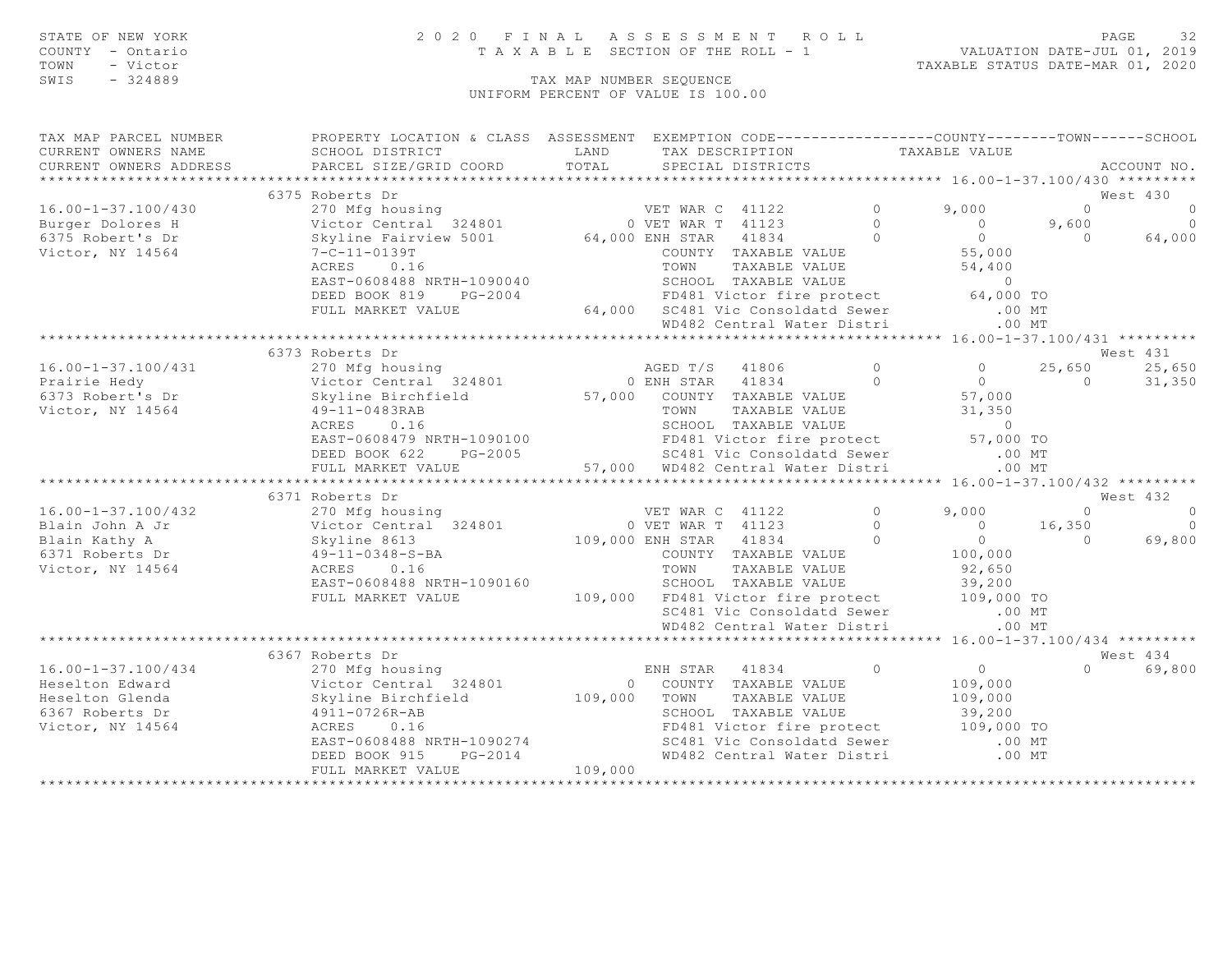|      | STATE OF NEW YORK | 2020 FINAL ASSESSMENT ROLL      |                                  | PAGE                        | 33 |
|------|-------------------|---------------------------------|----------------------------------|-----------------------------|----|
|      | COUNTY - Ontario  | TAXABLE SECTION OF THE ROLL - 1 |                                  | VALUATION DATE-JUL 01, 2019 |    |
| TOWN | - Victor          |                                 | TAXABLE STATUS DATE-MAR 01, 2020 |                             |    |
| SWIS | - 324889          | TAX MAP NUMBER SEOUENCE         |                                  |                             |    |

| TAX MAP PARCEL NUMBER | PROPERTY LOCATION & CLASS ASSESSMENT EXEMPTION CODE---------------COUNTY-------TOWN------SCHOOL                                                                                                                                        |      |                 |               |                   |               |
|-----------------------|----------------------------------------------------------------------------------------------------------------------------------------------------------------------------------------------------------------------------------------|------|-----------------|---------------|-------------------|---------------|
| CURRENT OWNERS NAME   | SCHOOL DISTRICT                                                                                                                                                                                                                        | LAND | TAX DESCRIPTION | TAXABLE VALUE |                   |               |
|                       |                                                                                                                                                                                                                                        |      |                 |               |                   |               |
|                       |                                                                                                                                                                                                                                        |      |                 |               |                   |               |
|                       | 6372 Roberts Dr                                                                                                                                                                                                                        |      |                 |               |                   | West 435      |
|                       | 16.00-1-37.100/435<br>0'Brien David 270 Mfg housing<br>0'Brien David Victor Central 324801 0 COUNTY TAXABLE VALUE 44,000<br>6372 Robert's Dr Skyline Birchfield 44,000 TOWN TAXABLE VALUE 44,000<br>Victor, NY 14564 4911-0617SAB ROR  |      |                 |               |                   | $0 \t 44,000$ |
|                       |                                                                                                                                                                                                                                        |      |                 |               |                   |               |
|                       |                                                                                                                                                                                                                                        |      |                 |               |                   |               |
|                       |                                                                                                                                                                                                                                        |      |                 |               |                   |               |
|                       |                                                                                                                                                                                                                                        |      |                 |               |                   |               |
|                       | EAST-0608344 NRTH-1090133 SC481 Vic Consoldatd Sewer .00 MT                                                                                                                                                                            |      |                 |               |                   |               |
|                       |                                                                                                                                                                                                                                        |      |                 |               |                   |               |
|                       |                                                                                                                                                                                                                                        |      |                 |               |                   |               |
|                       | DEED BOOK 35 PG-2004 WD482 Central Water Distri .00 MT<br>FULL MARKET VALUE 44,000 44,000 FULL MARKET VALUE 44,000                                                                                                                     |      |                 |               |                   |               |
|                       | 6378 Roberts Dr                                                                                                                                                                                                                        |      |                 |               |                   | West 437      |
|                       |                                                                                                                                                                                                                                        |      |                 |               | $\cap$ and $\cap$ | 60,000        |
|                       |                                                                                                                                                                                                                                        |      |                 |               |                   |               |
|                       |                                                                                                                                                                                                                                        |      |                 |               |                   |               |
|                       |                                                                                                                                                                                                                                        |      |                 |               |                   |               |
|                       |                                                                                                                                                                                                                                        |      |                 |               |                   |               |
|                       |                                                                                                                                                                                                                                        |      |                 |               |                   |               |
|                       | 16.00-1-37.100/437 b3/8 Roberts Dr<br>Barnes Helen Victor (Pentral 324801 0 COUNTY TAXABLE VALUE 60,000<br>6378 Roberts Dr<br>Victor, NY 14564 ACRES 0.27 5CHOOL TAXABLE VALUE 60,000<br>EAST-0608330 NRTH-1090004 FD481 Victor fire   |      |                 |               |                   |               |
|                       | *************************                                                                                                                                                                                                              |      |                 |               |                   |               |
|                       | 6380 Roberts Dr                                                                                                                                                                                                                        |      |                 |               |                   | West 438      |
|                       |                                                                                                                                                                                                                                        |      |                 |               |                   |               |
|                       |                                                                                                                                                                                                                                        |      |                 |               |                   |               |
|                       |                                                                                                                                                                                                                                        |      |                 |               |                   |               |
|                       |                                                                                                                                                                                                                                        |      |                 |               |                   |               |
|                       |                                                                                                                                                                                                                                        |      |                 |               |                   |               |
|                       |                                                                                                                                                                                                                                        |      |                 |               |                   |               |
|                       | 16.00-1-37.100/438 b380 Robert's Dr<br>Whittaker Sheila Victor Central 324801 0 ENH STAR 41834 0 0 0 47,500<br>6380 Robert's Dr<br>Victor, NY 14564 GP 457.32 A/B 2023<br>EAST-0608331 NRTH-1089942 FD481 Victor fire protect 95,000 T |      |                 |               |                   |               |
|                       | FULL MARKET VALUE 695,000 WD482 Central Water Distri                                                                                                                                                                                   |      |                 | $.00$ MT      |                   |               |
|                       |                                                                                                                                                                                                                                        |      |                 |               |                   |               |
|                       |                                                                                                                                                                                                                                        |      |                 |               |                   |               |
|                       |                                                                                                                                                                                                                                        |      |                 |               |                   |               |
|                       |                                                                                                                                                                                                                                        |      |                 |               |                   |               |
|                       |                                                                                                                                                                                                                                        |      |                 |               |                   |               |
|                       |                                                                                                                                                                                                                                        |      |                 |               |                   |               |
|                       |                                                                                                                                                                                                                                        |      |                 |               |                   |               |
|                       |                                                                                                                                                                                                                                        |      |                 |               |                   |               |
|                       |                                                                                                                                                                                                                                        |      |                 |               |                   |               |
|                       |                                                                                                                                                                                                                                        |      |                 |               |                   |               |
|                       |                                                                                                                                                                                                                                        |      |                 |               |                   |               |
|                       |                                                                                                                                                                                                                                        |      |                 |               |                   |               |
|                       |                                                                                                                                                                                                                                        |      |                 |               |                   |               |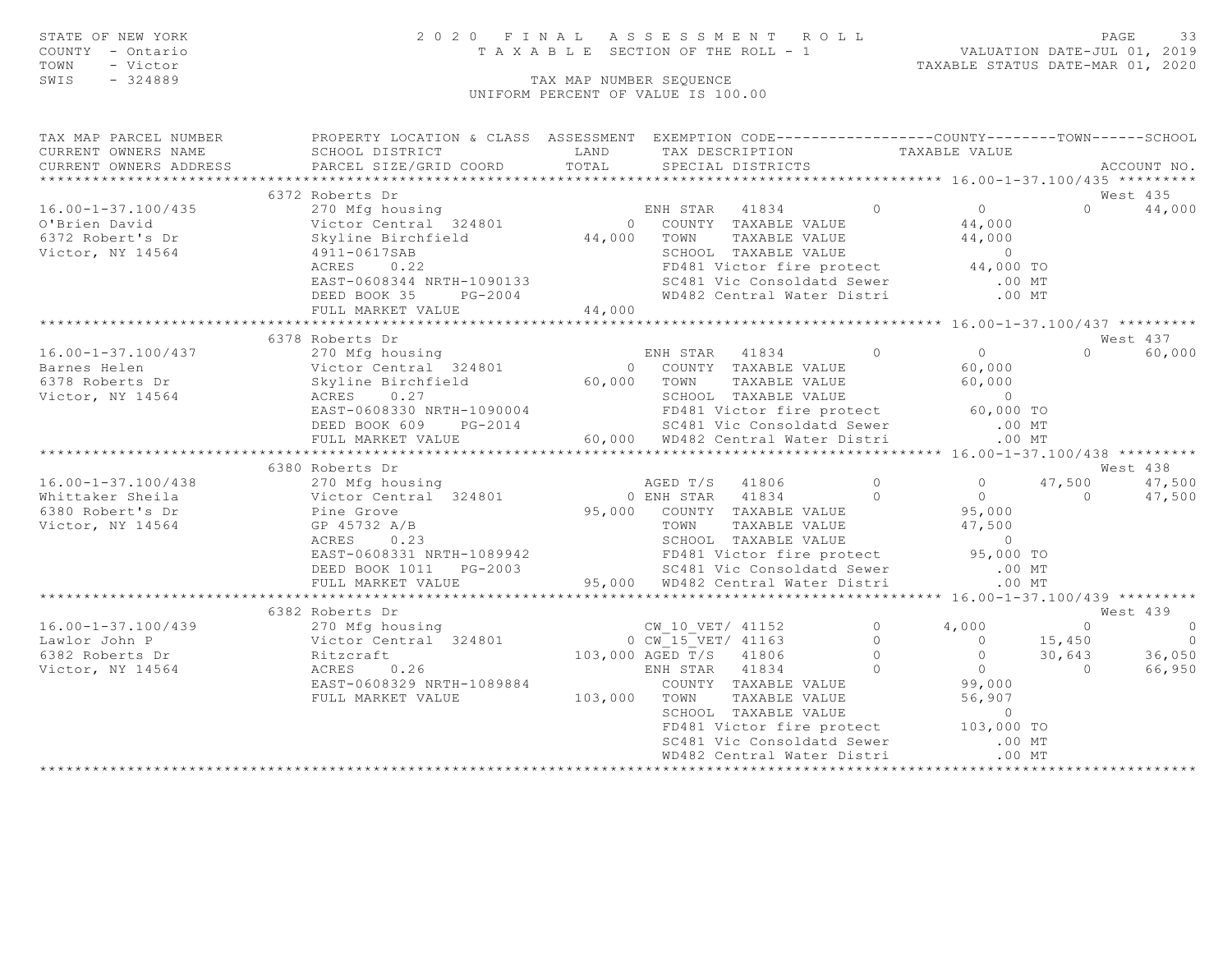| STATE OF NEW YORK | 2020 FINAL ASSESSMENT ROLL            |                                  | PAGE | - 34 |
|-------------------|---------------------------------------|----------------------------------|------|------|
| COUNTY - Ontario  | T A X A B L E SECTION OF THE ROLL - 1 | VALUATION DATE-JUL 01, 2019      |      |      |
| TOWN<br>- Victor  |                                       | TAXABLE STATUS DATE-MAR 01, 2020 |      |      |
| SWIS<br>$-324889$ | TAX MAP NUMBER SEQUENCE               |                                  |      |      |

TAX MAP PARCEL NUMBER PROPERTY LOCATION & CLASS ASSESSMENT EXEMPTION CODE-----------------COUNTY-------TOWN------SCHOOL

| CURRENT OWNERS NAME                     | SCHOOL DISTRICT                                                                                                                                                                                                                     | LAND   | TAX DESCRIPTION                                                          | TAXABLE VALUE        |          |             |
|-----------------------------------------|-------------------------------------------------------------------------------------------------------------------------------------------------------------------------------------------------------------------------------------|--------|--------------------------------------------------------------------------|----------------------|----------|-------------|
| CURRENT OWNERS ADDRESS                  | PARCEL SIZE/GRID COORD                                                                                                                                                                                                              | TOTAL  | SPECIAL DISTRICTS                                                        |                      |          | ACCOUNT NO. |
|                                         |                                                                                                                                                                                                                                     |        |                                                                          |                      |          |             |
|                                         | 969 Gypsum Mill St                                                                                                                                                                                                                  |        |                                                                          |                      |          | West 440    |
|                                         | 16.00-1-37.100/440 270 Mfg housing ENH STAR 41834 0 0<br>Smith Lane S victor Central 324801 0 COUNTY TAXABLE VALUE 99,000<br>Smith Cheryl B Skyline 8613 99,000 TOWN TAXABLE VALUE 99,000<br>Skyline 8613 99,000 TOWN TAXABLE VALUE |        |                                                                          | $\overline{0}$       | $\Omega$ | 69,800      |
|                                         |                                                                                                                                                                                                                                     |        |                                                                          |                      |          |             |
|                                         |                                                                                                                                                                                                                                     |        |                                                                          |                      |          |             |
| 969 Gypsum Mills St<br>Victor, NY 14564 | 49-11-0298-S<br>ACRES 0.24                                                                                                                                                                                                          |        | SCHOOL TAXABLE VALUE                                                     | 29,200               |          |             |
|                                         |                                                                                                                                                                                                                                     |        | FD481 Victor fire protect 99,000 TO<br>SC481 Vic Consoldatd Sewer .00 MT | $99,000$ TO          |          |             |
|                                         |                                                                                                                                                                                                                                     |        |                                                                          |                      |          |             |
|                                         | EAST-0608112 NRTH-1089876<br>EAST-0608112 NRTH-1089876 SC481 Vic Consoldatd Sewer .00 MT<br>FULL MARKET VALUE 99,000 WD482 Central Water Distri .00 MT                                                                              |        |                                                                          |                      |          |             |
|                                         |                                                                                                                                                                                                                                     |        |                                                                          |                      |          |             |
|                                         | 971 Gypsum Mill St                                                                                                                                                                                                                  |        |                                                                          |                      |          | West 441    |
| 16.00-1-37.100/441                      | 270 Mfg housing                                                                                                                                                                                                                     |        | COUNTY TAXABLE VALUE 95,000                                              |                      |          |             |
| Abbink Henry                            | Victor Central 324801 0 TOWN                                                                                                                                                                                                        |        | TAXABLE VALUE 95,000                                                     |                      |          |             |
|                                         |                                                                                                                                                                                                                                     |        |                                                                          |                      |          |             |
|                                         |                                                                                                                                                                                                                                     |        |                                                                          |                      |          |             |
|                                         |                                                                                                                                                                                                                                     |        |                                                                          |                      |          |             |
|                                         | EAST-0608106 NRTH-1089939                                                                                                                                                                                                           |        | WD482 Central Water Distri .00 MT                                        |                      |          |             |
|                                         | DEED BOOK 1222    PG-2017                                                                                                                                                                                                           |        |                                                                          |                      |          |             |
|                                         | FULL MARKET VALUE                                                                                                                                                                                                                   | 95,000 |                                                                          |                      |          |             |
|                                         |                                                                                                                                                                                                                                     |        |                                                                          |                      |          |             |
|                                         | 973 Gypsum Mill St                                                                                                                                                                                                                  |        |                                                                          |                      |          | West 442    |
|                                         |                                                                                                                                                                                                                                     |        | COUNTY TAXABLE VALUE                                                     | 70,000               |          |             |
|                                         |                                                                                                                                                                                                                                     | 0 TOWN | TAXABLE VALUE                                                            | 70,000               |          |             |
|                                         | Ciccolone Dawn & John Pine Grove 1932<br>Pine Grove 1932 70,000 SCHOOL TAXABLE VALUE<br>973 Gypsum Mill St Lot 442 GP46073                                                                                                          |        |                                                                          | 70,000               |          |             |
|                                         |                                                                                                                                                                                                                                     |        | FD481 Victor fire protect 70,000 TO                                      |                      |          |             |
| Victor, NY 14564                        | ACRES<br>0.20                                                                                                                                                                                                                       |        | SC481 Vic Consoldatd Sewer .00 MT<br>WD482 Central Water Distri .00 MT   |                      |          |             |
|                                         | EAST-0608110 NRTH-1090023                                                                                                                                                                                                           |        |                                                                          |                      |          |             |
|                                         |                                                                                                                                                                                                                                     |        |                                                                          |                      |          |             |
|                                         | FULL MARKET VALUE                                                                                                                                                                                                                   | 70,000 |                                                                          |                      |          |             |
|                                         |                                                                                                                                                                                                                                     |        |                                                                          |                      |          |             |
|                                         | 975 Gypsum Mill St                                                                                                                                                                                                                  |        |                                                                          |                      |          | West 443    |
|                                         |                                                                                                                                                                                                                                     |        |                                                                          | 20,000               | $\Omega$ | $\sim$ 0    |
|                                         |                                                                                                                                                                                                                                     |        |                                                                          | $\overline{0}$       | 40,000   | 40,000      |
|                                         | 975 Gypsum Mill St Lot 443 Ritzcraft Select 1146 80,000 COUNTY TAXABLE VALUE                                                                                                                                                        |        |                                                                          | $60,000$<br>$40,000$ |          |             |
| Victor, NY 14564                        | R14492AB                                                                                                                                                                                                                            |        | TOWN<br>TAXABLE VALUE                                                    |                      |          |             |
|                                         | 0.16<br>ACRES                                                                                                                                                                                                                       |        | SCHOOL TAXABLE VALUE 40,000                                              |                      |          |             |
|                                         |                                                                                                                                                                                                                                     |        |                                                                          |                      |          |             |
|                                         | EAST-0608137 NRTH-1090082 FD481 Victor fire protect 80,000 TO<br>DEED BOOK 416 PG-2016 SC481 Vic Consoldatd Sewer .00 MT<br>FULL MARKET VALUE 80,000 WD482 Central Water Distri .00 MT                                              |        |                                                                          |                      |          |             |
|                                         |                                                                                                                                                                                                                                     |        |                                                                          |                      |          |             |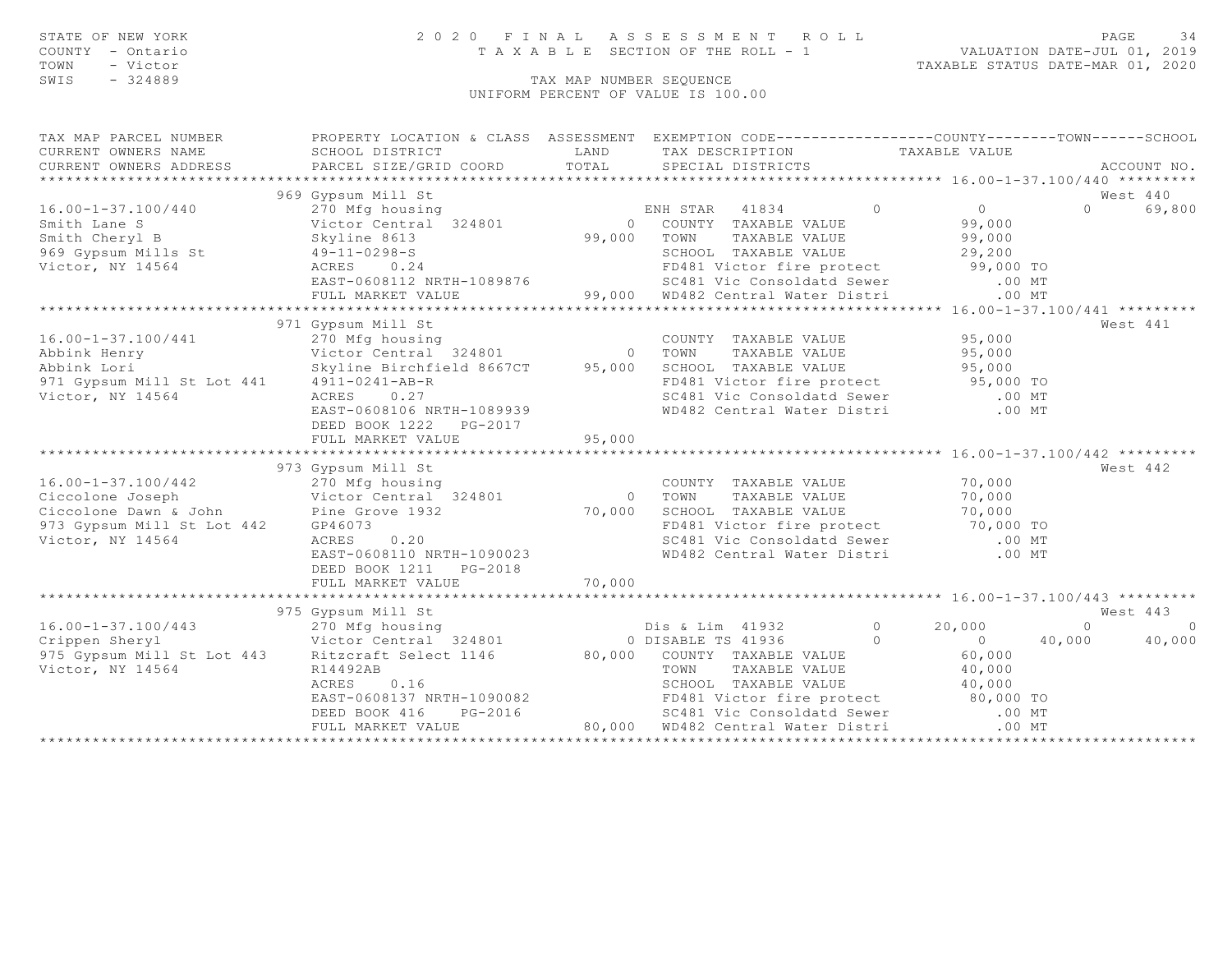| STATE OF NEW YORK | 2020 FINAL ASSESSMENT ROLL      | PAGE                             | 35 |
|-------------------|---------------------------------|----------------------------------|----|
| COUNTY - Ontario  | TAXABLE SECTION OF THE ROLL - 1 | VALUATION DATE-JUL 01, 2019      |    |
| TOWN<br>- Victor  |                                 | TAXABLE STATUS DATE-MAR 01, 2020 |    |
| SWIS<br>- 324889  | TAX MAP NUMBER SEQUENCE         |                                  |    |

TAX MAP PARCEL NUMBER PROPERTY LOCATION & CLASS ASSESSMENT EXEMPTION CODE-----------------COUNTY-------TOWN------SCHOOL

| CURRENT OWNERS NAME                                                         | SCHOOL DISTRICT                                                  | LAND           | TAX DESCRIPTION                                                 |                   | TAXABLE VALUE           |                  |                          |
|-----------------------------------------------------------------------------|------------------------------------------------------------------|----------------|-----------------------------------------------------------------|-------------------|-------------------------|------------------|--------------------------|
| CURRENT OWNERS ADDRESS                                                      | PARCEL SIZE/GRID COORD                                           | TOTAL          | SPECIAL DISTRICTS                                               |                   |                         |                  | ACCOUNT NO.              |
|                                                                             |                                                                  |                |                                                                 |                   |                         |                  |                          |
|                                                                             | 977 Gypsum Mill St                                               |                |                                                                 |                   |                         |                  | West 444                 |
| 16.00-1-37.100/444                                                          | 270 Mfg housing                                                  |                | AGED T/S 41806                                                  | $0 \qquad \qquad$ | $\circ$                 | 17,000           | 17,000                   |
| Resch Robert J                                                              | Victor Central 324801                                            |                | 41834<br>0 ENH STAR                                             | $\Omega$          | $\Omega$                | $\cap$           | 51,000                   |
| ncson nosore o<br>977 Gypsum Mills St                     Skyline Oak Manor |                                                                  | 68,000         | COUNTY TAXABLE VALUE                                            |                   | 68,000                  |                  |                          |
| Victor, NY 14564                                                            | 20110457SAB                                                      |                | TOWN<br>TAXABLE VALUE                                           |                   | 51,000                  |                  |                          |
|                                                                             | ACRES<br>0.16                                                    |                | SCHOOL TAXABLE VALUE                                            |                   | $\bigcirc$              |                  |                          |
|                                                                             | EAST-0608174 NRTH-1090121                                        |                | FD481 Victor fire protect 68,000 TO                             |                   |                         |                  |                          |
|                                                                             |                                                                  |                |                                                                 |                   | .00 MT                  |                  |                          |
|                                                                             |                                                                  |                |                                                                 |                   |                         |                  |                          |
|                                                                             |                                                                  |                |                                                                 |                   |                         |                  |                          |
|                                                                             | 979 Gypsum Mill St                                               |                |                                                                 |                   |                         |                  | West 445                 |
| 16.00-1-37.100/445                                                          | 270 Mfg housing                                                  |                | COUNTY TAXABLE VALUE                                            |                   | 60,000                  |                  |                          |
| Flynn John                                                                  | Victor Central 324801<br>Nictor Central 324801<br>Ritzcraft 1133 | $\overline{0}$ | TOWN<br>TAXABLE VALUE                                           |                   | 60,000                  |                  |                          |
| 979 Gypsum Mills St                                                         |                                                                  | 60,000         | SCHOOL TAXABLE VALUE                                            |                   | 60,000                  |                  |                          |
| Victor, NY 14564                                                            | 14704                                                            |                | FD481 Victor fire protect                                       |                   | 60,000 TO               |                  |                          |
|                                                                             | ACRES<br>0.16                                                    |                |                                                                 |                   |                         |                  |                          |
|                                                                             | EAST-0608209 NRTH-1090171                                        |                | SC481 Vic Consoldatd Sewer .00 MT<br>WD482 Central Water Distri |                   | .00MT                   |                  |                          |
|                                                                             |                                                                  |                |                                                                 |                   |                         |                  |                          |
|                                                                             | DEED BOOK 901<br>PG-2015                                         | 60,000         |                                                                 |                   |                         |                  |                          |
|                                                                             | FULL MARKET VALUE                                                |                |                                                                 |                   |                         |                  |                          |
|                                                                             | 981 Gypsum Mill St                                               |                |                                                                 |                   |                         |                  | West 446                 |
| 16.00-1-37.100/446                                                          |                                                                  |                | AGED C 41802                                                    | $\circ$           | 26,800                  | $\Omega$         |                          |
|                                                                             | 270 Mfg housing<br>Victor Central 324801                         |                | $0$ AGED T/S $41806$                                            | $\circ$           | $\overline{0}$          |                  | $\overline{0}$<br>33,500 |
| Douglas Carla S<br>981 Gypsum Mills St Skyline Birchfield                   |                                                                  |                |                                                                 | $\Omega$          | $\overline{0}$          | 33,500<br>$\cap$ |                          |
|                                                                             |                                                                  |                | 67,000 ENH STAR 41834                                           |                   |                         |                  | 33,500                   |
| Victor, NY 14564                                                            | 49-11-0251SAB                                                    |                | COUNTY TAXABLE VALUE                                            |                   | $\frac{40,200}{33,500}$ |                  |                          |
|                                                                             | ACRES 0.16                                                       |                | TOWN<br>TAXABLE VALUE                                           |                   |                         |                  |                          |
|                                                                             | EAST-0608248 NRTH-1090212                                        |                | SCHOOL TAXABLE VALUE<br>FD481 Victor fire protect 67,000 TO     |                   | $\overline{0}$          |                  |                          |
|                                                                             | DEED BOOK 416<br>$PG-2004$                                       |                |                                                                 |                   |                         |                  |                          |
|                                                                             | FULL MARKET VALUE                                                |                | 67,000 SC481 Vic Consoldatd Sewer                               |                   | .00 MT                  |                  |                          |
|                                                                             |                                                                  |                | WD482 Central Water Distri                                      |                   | .00MT                   |                  |                          |
|                                                                             |                                                                  |                |                                                                 |                   |                         |                  |                          |
|                                                                             | 987 Gypsum Mill St                                               |                |                                                                 |                   |                         |                  | West 448                 |
| 16.00-1-37.100/448                                                          | 270 Mfg housing<br>Victor Central 324801                         |                | 41400<br>CLERGY                                                 | $\circ$           | $1,500$ $1,500$         |                  | 1,500                    |
| Tuttle Robert A                                                             |                                                                  |                | $0$ AGED T/S 41806                                              | $\circ$           | $\overline{0}$          | 10,425           | 10,425                   |
| Tuttle Linda N                                                              | Pine Grove 1994                                                  |                | 71,000 ENH STAR 41834                                           | $\Omega$          | $\bigcirc$              | $\bigcap$        | 59,075                   |
| 987 Gypsum Mills St                                                         | TRA536302<br>ACRES 0.21                                          |                | COUNTY TAXABLE VALUE                                            |                   | 69,500                  |                  |                          |
| Victor, NY 14564                                                            |                                                                  |                | TOWN<br>TAXABLE VALUE                                           |                   | 59,075                  |                  |                          |
|                                                                             | EAST-0608331 NRTH-1090322                                        |                | SCHOOL TAXABLE VALUE                                            |                   | $\overline{0}$          |                  |                          |
|                                                                             | FULL MARKET VALUE                                                |                | 71,000 FD481 Victor fire protect                                |                   | 71,000 TO<br>.00 MT     |                  |                          |
|                                                                             |                                                                  |                | SC481 Vic Consoldatd Sewer                                      |                   |                         |                  |                          |
|                                                                             |                                                                  |                |                                                                 |                   |                         |                  |                          |
|                                                                             |                                                                  |                | WD482 Central Water Distri                                      |                   | $.00$ MT                |                  |                          |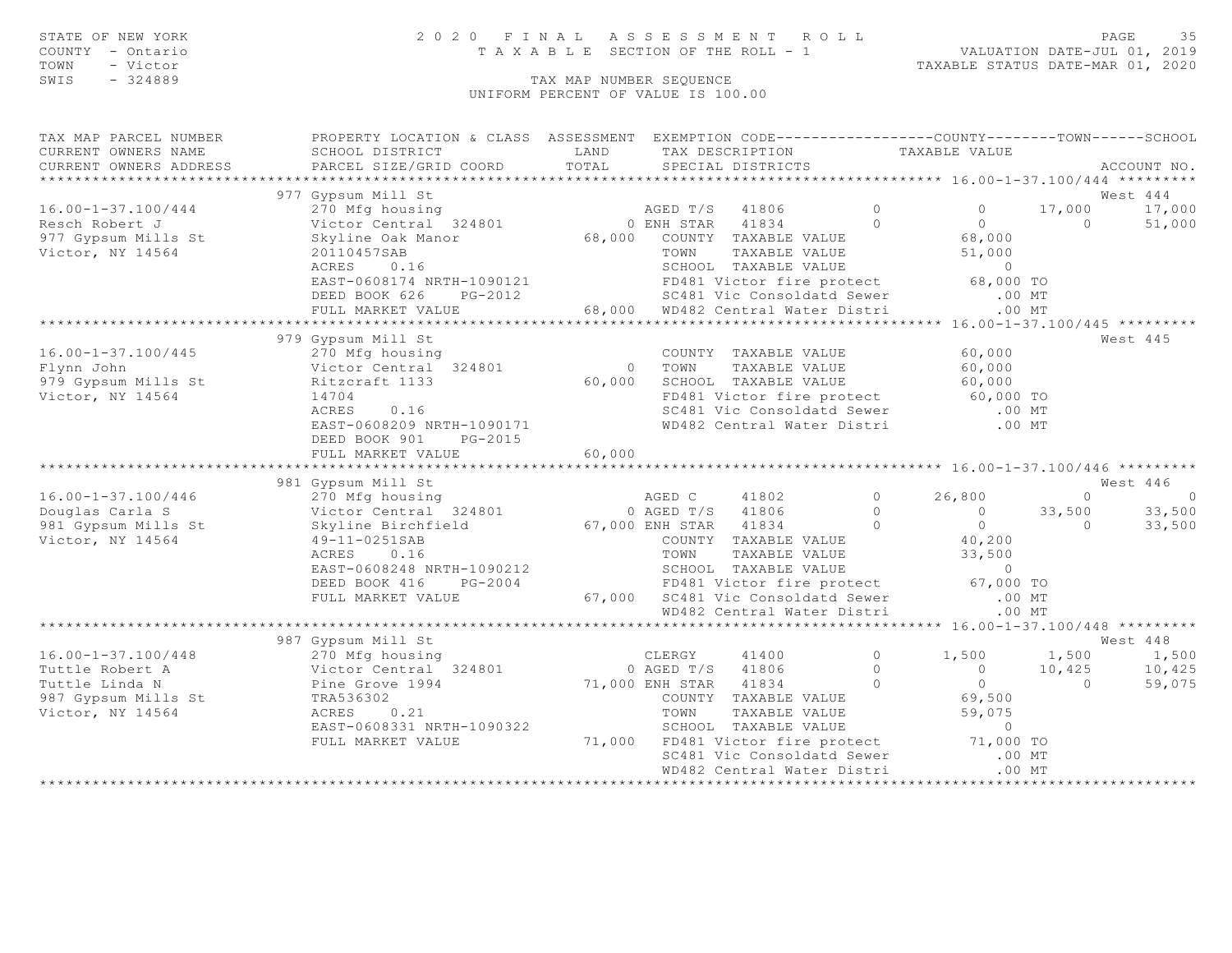|      | STATE OF NEW YORK |  | 2020 FINAL ASSESSMENT ROLL            |                                  | PAGE | 36 |
|------|-------------------|--|---------------------------------------|----------------------------------|------|----|
|      | COUNTY - Ontario  |  | T A X A B L E SECTION OF THE ROLL - 1 | VALUATION DATE-JUL 01, 2019      |      |    |
| TOWN | - Victor          |  |                                       | TAXABLE STATUS DATE-MAR 01, 2020 |      |    |
| SWIS | $-324889$         |  | TAX MAP NUMBER SEQUENCE               |                                  |      |    |

|  | UNIFORM PERCENT OF VALUE IS 100.00 |  |  |
|--|------------------------------------|--|--|

| TAX MAP PARCEL NUMBER<br>CURRENT OWNERS NAME<br>CURRENT OWNERS ADDRESS                                                                                                                                          | PROPERTY LOCATION & CLASS ASSESSMENT EXEMPTION CODE---------------COUNTY-------TOWN------SCHOOL<br>SCHOOL DISTRICT                                   | <b>LAND</b> | TAX DESCRIPTION                                                          |                | TAXABLE VALUE           |                |          |
|-----------------------------------------------------------------------------------------------------------------------------------------------------------------------------------------------------------------|------------------------------------------------------------------------------------------------------------------------------------------------------|-------------|--------------------------------------------------------------------------|----------------|-------------------------|----------------|----------|
| CONNERT OWNERS ADDRESS FARCEL SIZE/GRID COORD TOTAL SPECIAL DISTRICTS FARENT OWNERS ADDRESS FARCEL SIZE/GRID COORD TOTAL SEECIAL DISTRICTS FARENT OWNERS ADDRESS FARCEL SIZE/GRID COORD TOTAL SEECIAL DISTRICTS |                                                                                                                                                      |             |                                                                          |                |                         |                |          |
|                                                                                                                                                                                                                 | 999 Volkman Dr                                                                                                                                       |             |                                                                          |                |                         |                | West 449 |
| $16.00 - 1 - 37.100 / 449$                                                                                                                                                                                      |                                                                                                                                                      |             |                                                                          | $\overline{0}$ | $\circ$                 | 47,250         | 47,250   |
| Jensen Joyce                                                                                                                                                                                                    | 270 Mfg housing<br>Victor Central 324801 10 BNH STAR 41834                                                                                           |             | 0 ENH STAR 41834 0                                                       |                | $\Omega$                | $\Omega$       | 57,750   |
| 999 Volkman Dr                                                                                                                                                                                                  |                                                                                                                                                      |             |                                                                          |                | 105,000                 |                |          |
| Victor, NY 14564                                                                                                                                                                                                | 06-11-0112RAB                                                                                                                                        |             | TOWN                                                                     | TAXABLE VALUE  | 57,750                  |                |          |
|                                                                                                                                                                                                                 | 0.18<br>ACRES                                                                                                                                        |             | SCHOOL TAXABLE VALUE                                                     |                | $\overline{0}$          |                |          |
|                                                                                                                                                                                                                 | EAST-0608318 NRTH-1090665                                                                                                                            |             | FD481 Victor fire protect 105,000 TO                                     |                |                         |                |          |
|                                                                                                                                                                                                                 | DEED BOOK 926<br>PG-2005                                                                                                                             |             |                                                                          |                | $.00$ MT                |                |          |
|                                                                                                                                                                                                                 | FULL MARKET VALUE                                                                                                                                    |             | 005 SC481 Vic Consoldatd Sewer<br>105,000 WD482 Central Water Distri     |                | .00MT                   |                |          |
|                                                                                                                                                                                                                 |                                                                                                                                                      |             |                                                                          |                |                         |                |          |
|                                                                                                                                                                                                                 | 30 270 Mfg housing<br>VET COM C 41132<br>Victor Central 324801 0 VET COM T 41133<br>Ritzcraft Select 1130 99,000 VET DIS C 41142<br>14343AB<br>ACTE: |             |                                                                          |                |                         |                | West 450 |
| $16.00 - 1 - 37.100 / 450$                                                                                                                                                                                      |                                                                                                                                                      |             |                                                                          | $\circ$        | 15,000                  | $\Omega$       | $\circ$  |
| McDonald Robert                                                                                                                                                                                                 |                                                                                                                                                      |             |                                                                          | $\Omega$       | $\sim$ 0                | 24,750         | $\circ$  |
| McDonald Doreen                                                                                                                                                                                                 |                                                                                                                                                      |             |                                                                          | $\Omega$       | 30,000                  | $\overline{0}$ | $\circ$  |
| 6360 Roberts Dr                                                                                                                                                                                                 |                                                                                                                                                      |             |                                                                          | $\Omega$       | $\overline{a}$          | 34,650         | $\Omega$ |
| Victor, NY 14564                                                                                                                                                                                                | 0.17<br>ACRES                                                                                                                                        |             | AGED T<br>41803                                                          | $\circ$        | $\overline{0}$          | 17,820         | $\Omega$ |
|                                                                                                                                                                                                                 | EAST-0608327 NRTH-1090607                                                                                                                            |             | ENH STAR 41834                                                           | $\overline{0}$ | $0$<br>54,000<br>21,780 | $\cap$         | 69,800   |
|                                                                                                                                                                                                                 | DEED BOOK 88<br>PG-2012                                                                                                                              |             | COUNTY TAXABLE VALUE                                                     |                |                         |                |          |
|                                                                                                                                                                                                                 | FULL MARKET VALUE                                                                                                                                    | 99,000 TOWN | TAXABLE VALUE                                                            |                |                         |                |          |
|                                                                                                                                                                                                                 |                                                                                                                                                      |             | SCHOOL TAXABLE VALUE                                                     |                | 29,200                  |                |          |
|                                                                                                                                                                                                                 |                                                                                                                                                      |             | FD481 Victor fire protect 99,000 TO<br>SC481 Vic Consoldatd Sewer .00 MT |                |                         |                |          |
|                                                                                                                                                                                                                 |                                                                                                                                                      |             |                                                                          |                |                         |                |          |
|                                                                                                                                                                                                                 |                                                                                                                                                      |             | WD482 Central Water Distri                                               |                | $.00$ MT                |                |          |
|                                                                                                                                                                                                                 |                                                                                                                                                      |             |                                                                          |                |                         |                |          |
|                                                                                                                                                                                                                 | 6362 Roberts Dr                                                                                                                                      |             |                                                                          |                |                         |                | West 451 |
| 16.00-1-37.100/451                                                                                                                                                                                              | 270 Mfg housing<br>Victor Central 324801                                                                                                             |             | COUNTY TAXABLE VALUE                                                     |                | 71,000<br>71,000        |                |          |
| Carter Nicolette A                                                                                                                                                                                              |                                                                                                                                                      |             | TAXABLE VALUE                                                            |                |                         |                |          |
|                                                                                                                                                                                                                 | Skyline Oak Manor 71,000                                                                                                                             |             | SCHOOL TAXABLE VALUE 71,000                                              |                |                         |                |          |
| Supple Christine M<br>Supple Christine M<br>6362 Robert's Dr<br>Victor, NY 14564<br>Nictor, NY 14564<br>ACRES 0.19                                                                                              |                                                                                                                                                      |             | FD481 Victor fire protect 71,000 TO<br>SC481 Vic Consoldatd Sewer .00 MT |                |                         |                |          |
|                                                                                                                                                                                                                 |                                                                                                                                                      |             | WD482 Central Water Distri .00 MT                                        |                |                         |                |          |
|                                                                                                                                                                                                                 | EAST-0608327 NRTH-1090555                                                                                                                            | 71,000      |                                                                          |                |                         |                |          |
|                                                                                                                                                                                                                 | FULL MARKET VALUE                                                                                                                                    |             |                                                                          |                |                         |                |          |
|                                                                                                                                                                                                                 | 988 Gypsum Mill St                                                                                                                                   |             |                                                                          |                |                         |                | West 452 |
| $16.00 - 1 - 37.100 / 452$                                                                                                                                                                                      | 270 Mfg housing                                                                                                                                      |             | ENH STAR 41834 0                                                         |                | $\overline{0}$          | $\cap$         | 64,000   |
| Hoffman Charles A                                                                                                                                                                                               | Victor Central 324801                                                                                                                                |             | 0 COUNTY TAXABLE VALUE                                                   |                | 64,000                  |                |          |
| Hoffman Margaret D                                                                                                                                                                                              |                                                                                                                                                      |             | 64,000 TOWN                                                              |                | 64,000                  |                |          |
| 988 Gypsum Mills St                                                                                                                                                                                             | Pine Grove G1936<br>GP45733AB                                                                                                                        |             | TOWN      TAXABLE VALUE<br>SCHOOL   TAXABLE VALUE                        |                | $\overline{0}$          |                |          |
| Victor, NY 14564                                                                                                                                                                                                | 0.17<br>ACRES                                                                                                                                        |             | FD481 Victor fire protect 64,000 TO                                      |                |                         |                |          |
|                                                                                                                                                                                                                 | EAST-0608285 NRTH-1090487                                                                                                                            |             | SC481 Vic Consoldatd Sewer                                               |                | $.00$ MT                |                |          |
|                                                                                                                                                                                                                 | FULL MARKET VALUE                                                                                                                                    | 64,000      | WD482 Central Water Distri                                               |                | .00MT                   |                |          |
|                                                                                                                                                                                                                 |                                                                                                                                                      |             |                                                                          |                |                         |                |          |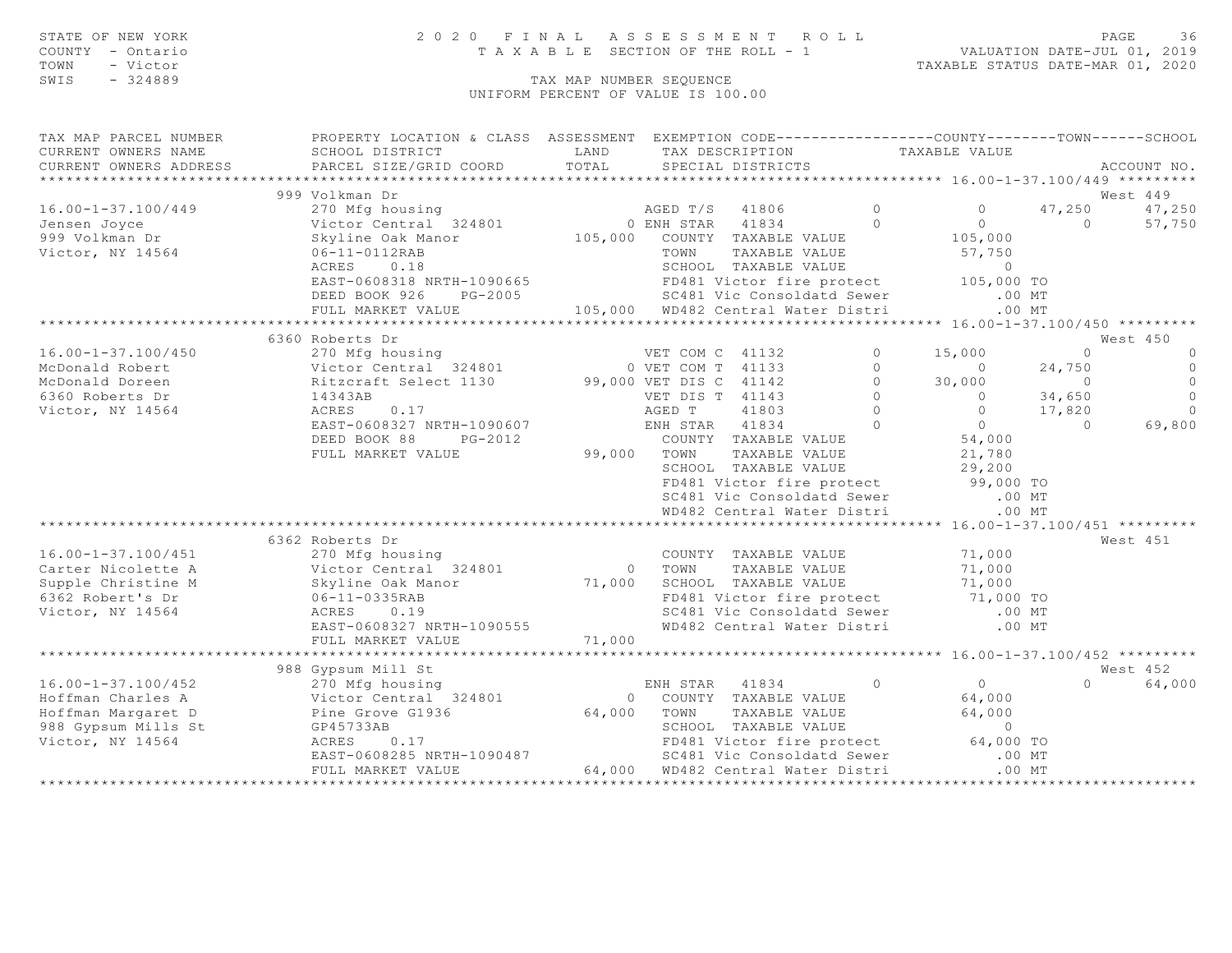| STATE OF NEW YORK<br>COUNTY<br>- Ontario<br>TOWN<br>- Victor<br>$-324889$<br>SWIS | 2020 FINAL ASSESSMENT ROLL                     | T A X A B L E SECTION OF THE ROLL - 1<br>TAX MAP NUMBER SEOUENCE<br>UNIFORM PERCENT OF VALUE IS 100.00 |          |                                                              |         | VALUATION DATE-JUL 01, 2019<br>TAXABLE STATUS DATE-MAR 01, 2020 | PAGE     | 37          |
|-----------------------------------------------------------------------------------|------------------------------------------------|--------------------------------------------------------------------------------------------------------|----------|--------------------------------------------------------------|---------|-----------------------------------------------------------------|----------|-------------|
|                                                                                   |                                                |                                                                                                        |          |                                                              |         |                                                                 |          |             |
|                                                                                   |                                                |                                                                                                        |          |                                                              |         |                                                                 |          |             |
| TAX MAP PARCEL NUMBER                                                             | PROPERTY LOCATION & CLASS                      | ASSESSMENT                                                                                             |          | EXEMPTION CODE-----------------COUNTY-------TOWN------SCHOOL |         |                                                                 |          |             |
| CURRENT OWNERS NAME                                                               | SCHOOL DISTRICT                                | LAND                                                                                                   |          | TAX DESCRIPTION                                              |         | TAXABLE VALUE                                                   |          |             |
| CURRENT OWNERS ADDRESS                                                            | PARCEL SIZE/GRID COORD TOTAL SPECIAL DISTRICTS |                                                                                                        |          |                                                              |         |                                                                 |          | ACCOUNT NO. |
|                                                                                   |                                                |                                                                                                        |          |                                                              |         |                                                                 |          |             |
|                                                                                   | 986 Gypsum Mill St                             |                                                                                                        |          |                                                              |         |                                                                 | West 453 |             |
| $16.00 - 1 - 37.100 / 453$                                                        | 270 Mfg housing                                |                                                                                                        | ENH STAR | 41834                                                        | $\circ$ | $\circ$                                                         | $\circ$  | 69,800      |
| Hawkins Dolores S                                                                 | Victor Central 324801                          | $\circ$                                                                                                | COUNTY   | TAXABLE VALUE                                                |         | 101,000                                                         |          |             |
| Hawkins Russell A                                                                 | Skyline Oak Manor 214                          | 101,000                                                                                                | TOWN     | TAXABLE VALUE                                                |         | 101,000                                                         |          |             |
| 986 Gypsum Mills St                                                               | 06110204RB                                     |                                                                                                        | SCHOOL   | TAXABLE VALUE                                                |         | 31,200                                                          |          |             |
| Victor, NY 14564                                                                  | 0.17<br>ACRES                                  |                                                                                                        |          | FD481 Victor fire protect                                    |         | 101,000 TO                                                      |          |             |

EAST-0608237 NRTH-1090445 SC481 Vic Consoldatd Sewer .00 MT

|                            | FULL MARKET VALUE         |          | 101,000 WD482 Central Water Distri                         | .00MT          |                    |
|----------------------------|---------------------------|----------|------------------------------------------------------------|----------------|--------------------|
|                            |                           |          |                                                            |                |                    |
|                            | 984 Gypsum Mill St        |          |                                                            |                | West 454           |
| 16.00-1-37.100/454         | 270 Mfg housing           |          | $\circ$<br>ENH STAR<br>41834                               | $\Omega$       | 69,800<br>$\Omega$ |
| Miller Thomas R            | Victor Central 324801     | $\Omega$ | COUNTY TAXABLE VALUE                                       | 100,000        |                    |
| Miller Barbara E           | Ritzcraft                 | 100,000  | TAXABLE VALUE<br>TOWN                                      | 100,000        |                    |
| 984 Gypsum Mills St        | 14480B                    |          | SCHOOL TAXABLE VALUE                                       | 30,200         |                    |
| Victor, NY 14564           | 0.17<br>ACRES             |          | FD481 Victor fire protect                                  | 100,000 TO     |                    |
|                            | EAST-0608203 NRTH-1090399 |          | SC481 Vic Consoldatd Sewer                                 | $.00$ MT       |                    |
|                            | DEED BOOK 922<br>PG-2014  |          | WD482 Central Water Distri                                 | $.00$ MT       |                    |
|                            | FULL MARKET VALUE         | 100,000  |                                                            |                |                    |
|                            |                           |          | ***********************    16.00-1-37.100/456    ********* |                |                    |
|                            | 980 Gypsum Mill St        |          |                                                            |                | West 456           |
| 16.00-1-37.100/456         | 270 Mfg housing           |          | COUNTY TAXABLE VALUE                                       | 95,000         |                    |
| Anzalone Linda             | Victor Central 324801     | $\Omega$ | TAXABLE VALUE<br>TOWN                                      | 95,000         |                    |
| 980 Gypsum Mill St Lot 456 | Skyline 224               | 95,000   | SCHOOL TAXABLE VALUE                                       | 95,000         |                    |
| Victor, NY 14564           | $06 - 11 - 02545$         |          | FD481 Victor fire protect                                  | 95,000 TO      |                    |
|                            | ACRES 0.17                |          | SC481 Vic Consoldatd Sewer                                 | $.00$ MT       |                    |
|                            | EAST-0608125 NRTH-1090311 |          | WD482 Central Water Distri                                 | $.00$ MT       |                    |
|                            | DEED BOOK 617<br>PG-2016  |          |                                                            |                |                    |
|                            | FULL MARKET VALUE         | 95,000   |                                                            |                |                    |
|                            |                           |          |                                                            |                |                    |
|                            | 976 Gypsum Mill St        |          |                                                            |                | West 458           |
| 16.00-1-37.100/458         | 270 Mfg housing           |          | BAS STAR 41854<br>$\circ$                                  | $\overline{0}$ | 30,000<br>$\circ$  |
| Doser Kathleen L           | Victor Central 324801     |          | 0 COUNTY<br>TAXABLE VALUE                                  | 57,000         |                    |
| 976 Gypsum Mills St        | Skyline Birchfield 8608ct | 57,000   | TOWN<br>TAXABLE VALUE                                      | 57,000         |                    |
| Victor, NY 14564           | $49 - 11 - 0433 - R$      |          | SCHOOL<br>TAXABLE VALUE                                    | 27,000         |                    |
|                            | 0.17<br>ACRES             |          | FD481 Victor fire protect 57,000 TO                        |                |                    |
|                            | EAST-0608053 NRTH-1090213 |          | SC481 Vic Consoldatd Sewer                                 | $.00$ MT       |                    |
|                            | FULL MARKET VALUE         |          | 57,000 WD482 Central Water Distri                          | $.00$ MT       |                    |
|                            |                           |          |                                                            |                |                    |
|                            |                           |          |                                                            |                |                    |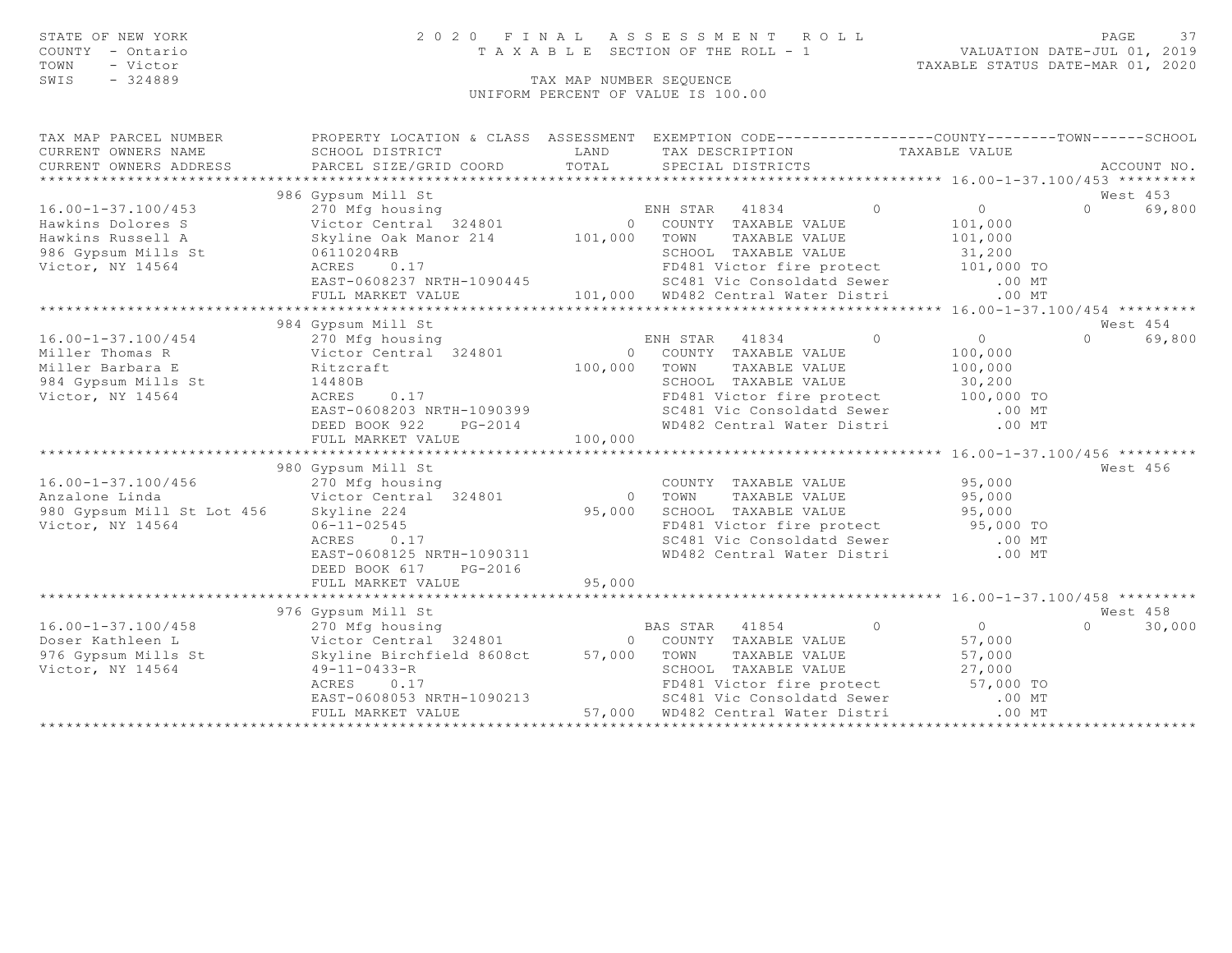| STATE OF NEW YORK | 2020 FINAL ASSESSMENT ROLL      | PAGE                             | 38 |
|-------------------|---------------------------------|----------------------------------|----|
| COUNTY - Ontario  | TAXABLE SECTION OF THE ROLL - 1 | VALUATION DATE-JUL 01, 2019      |    |
| TOWN<br>– Victor  |                                 | TAXABLE STATUS DATE-MAR 01, 2020 |    |
| SWIS<br>$-324889$ | TAX MAP NUMBER SEOUENCE         |                                  |    |

TAX MAP PARCEL NUMBER PROPERTY LOCATION & CLASS ASSESSMENT EXEMPTION CODE---------------COUNTY-------TOWN------SCHOOL

| TOTAL<br>CURRENT OWNERS ADDRESS<br>PARCEL SIZE/GRID COORD<br>SPECIAL DISTRICTS<br>ACCOUNT NO.<br>***************** 16.00-1-37.100/459 **<br>*************************<br>974 Gypsum Mill St<br>West 459<br>$0 \t 15,000$<br>$16.00 - 1 - 37.100 / 459$<br>270 Mfg housing<br>VET COM C 41132<br>$\Omega$<br>Victor Central 324801 0 VET COM T 41133<br>Skyline OakManor 324801 95,000 VET DIS C 41142<br>$\Omega$<br>Jordan Dean R<br>$0$<br>19,000<br>23,750<br>95,000 VET DIS C 41142<br>$\Omega$<br>Jordan Carol A<br>19,000<br>$\overline{0}$<br>ULI543315/ULI543316<br>VET DIS T 41143<br>$\Omega$<br>974 Gypsum Mill St<br>$\bigcirc$<br>19,000<br>$\Omega$<br>Victor, NY 14564<br>0.16<br>AGED T<br>41803<br>$\circ$<br>26,125<br>ACRES<br>$\begin{array}{c}0\\61,000\\26,125\end{array}$<br>41804<br>$\cap$<br>EAST-0608004 NRTH-1090173<br>28,500<br>AGED S<br>$\Omega$<br>DEED BOOK 527<br>PG-2015<br>COUNTY TAXABLE VALUE<br>TAXABLE VALUE<br>FULL MARKET VALUE<br>SCHOOL TAXABLE VALUE<br>66,500<br>FD481 Victor fire protect 95,000 TO<br>SC481 Vic Consoldatd Sewer .00 MT<br>WD482 Central Water Distri .00 MT<br>970 Gypsum Mill St<br>West 462<br>$\circ$<br>9,000<br>$16.00 - 1 - 37.100 / 462$<br>270 Mfg housing<br>VET WAR C 41122<br>$\overline{0}$<br>$\circ$<br>Victor Central 324801<br>Ritzcraft<br>010803R14124AB<br>ACRES 0.17<br>0 VET WAR T 41123<br>$\circ$<br>$\overline{0}$<br>Phillips J. Daniel<br>14,850<br>$\bigcirc$<br>99,000 ENH STAR 41834<br>$\begin{array}{c} 0 \\ 90,000 \end{array}$<br>Phillips Claudia<br>$\Omega$<br>$\Omega$<br>69,800<br>970 Gypsum Mills St<br>COUNTY TAXABLE VALUE<br>84,150<br>Victor, NY 14564<br>TOWN<br>TAXABLE VALUE<br>SCHOOL TAXABLE VALUE<br>EAST-0607961 NRTH-1089916<br>29,200<br>DEED BOOK 1001 PG-2009<br>PLED BOOK 1001 PG-2009 PD481 Victor fire protect 99,000 TO<br>PULL MARKET VALUE 99,000 SC481 Vic Consoldatd Sewer .00 MT<br>MD482 Central Water Distri .00 MT<br>6407 Bambi Dr<br>West 463<br>$16.00 - 1 - 37.100 / 463$<br>73,000<br>16.00-1-37.100/463 270 Mfg housing<br>Chrysler Scot L Victor Central 324801 0 TOWN TAXABLE VALUE<br>Chrysler Brenda J Skyline Fairview 5000 73,000 SCHOOL TAXABLE VALUE<br>6407 Bambi Dr 7C-11-0623RAB PO216 5C481 Victor fire prote<br>73,000<br>SCHOOL TAXABLE VALUE 73,000<br>FD481 Victor fire protect 73,000 TO<br>sc481 Vic Consoldatd Sewer .00 MT<br>WD482 Central Water Distri<br>EAST-0607907 NRTH-1089926<br>$.00$ MT<br>DEED BOOK 725<br>PG-2019<br>73,000<br>FULL MARKET VALUE<br>***********************************16.00-1-37.100/464 ********** | CURRENT OWNERS NAME | SCHOOL DISTRICT | LAND | TAX DESCRIPTION | TAXABLE VALUE |          |
|-------------------------------------------------------------------------------------------------------------------------------------------------------------------------------------------------------------------------------------------------------------------------------------------------------------------------------------------------------------------------------------------------------------------------------------------------------------------------------------------------------------------------------------------------------------------------------------------------------------------------------------------------------------------------------------------------------------------------------------------------------------------------------------------------------------------------------------------------------------------------------------------------------------------------------------------------------------------------------------------------------------------------------------------------------------------------------------------------------------------------------------------------------------------------------------------------------------------------------------------------------------------------------------------------------------------------------------------------------------------------------------------------------------------------------------------------------------------------------------------------------------------------------------------------------------------------------------------------------------------------------------------------------------------------------------------------------------------------------------------------------------------------------------------------------------------------------------------------------------------------------------------------------------------------------------------------------------------------------------------------------------------------------------------------------------------------------------------------------------------------------------------------------------------------------------------------------------------------------------------------------------------------------------------------------------------------------------------------------------------------------------------------------------------------------------------------------------------------------------------------------------------------------------------------------------------------------------------------|---------------------|-----------------|------|-----------------|---------------|----------|
|                                                                                                                                                                                                                                                                                                                                                                                                                                                                                                                                                                                                                                                                                                                                                                                                                                                                                                                                                                                                                                                                                                                                                                                                                                                                                                                                                                                                                                                                                                                                                                                                                                                                                                                                                                                                                                                                                                                                                                                                                                                                                                                                                                                                                                                                                                                                                                                                                                                                                                                                                                                                 |                     |                 |      |                 |               |          |
|                                                                                                                                                                                                                                                                                                                                                                                                                                                                                                                                                                                                                                                                                                                                                                                                                                                                                                                                                                                                                                                                                                                                                                                                                                                                                                                                                                                                                                                                                                                                                                                                                                                                                                                                                                                                                                                                                                                                                                                                                                                                                                                                                                                                                                                                                                                                                                                                                                                                                                                                                                                                 |                     |                 |      |                 |               |          |
|                                                                                                                                                                                                                                                                                                                                                                                                                                                                                                                                                                                                                                                                                                                                                                                                                                                                                                                                                                                                                                                                                                                                                                                                                                                                                                                                                                                                                                                                                                                                                                                                                                                                                                                                                                                                                                                                                                                                                                                                                                                                                                                                                                                                                                                                                                                                                                                                                                                                                                                                                                                                 |                     |                 |      |                 |               |          |
|                                                                                                                                                                                                                                                                                                                                                                                                                                                                                                                                                                                                                                                                                                                                                                                                                                                                                                                                                                                                                                                                                                                                                                                                                                                                                                                                                                                                                                                                                                                                                                                                                                                                                                                                                                                                                                                                                                                                                                                                                                                                                                                                                                                                                                                                                                                                                                                                                                                                                                                                                                                                 |                     |                 |      |                 |               | $\circ$  |
|                                                                                                                                                                                                                                                                                                                                                                                                                                                                                                                                                                                                                                                                                                                                                                                                                                                                                                                                                                                                                                                                                                                                                                                                                                                                                                                                                                                                                                                                                                                                                                                                                                                                                                                                                                                                                                                                                                                                                                                                                                                                                                                                                                                                                                                                                                                                                                                                                                                                                                                                                                                                 |                     |                 |      |                 |               | $\circ$  |
|                                                                                                                                                                                                                                                                                                                                                                                                                                                                                                                                                                                                                                                                                                                                                                                                                                                                                                                                                                                                                                                                                                                                                                                                                                                                                                                                                                                                                                                                                                                                                                                                                                                                                                                                                                                                                                                                                                                                                                                                                                                                                                                                                                                                                                                                                                                                                                                                                                                                                                                                                                                                 |                     |                 |      |                 |               | $\Omega$ |
|                                                                                                                                                                                                                                                                                                                                                                                                                                                                                                                                                                                                                                                                                                                                                                                                                                                                                                                                                                                                                                                                                                                                                                                                                                                                                                                                                                                                                                                                                                                                                                                                                                                                                                                                                                                                                                                                                                                                                                                                                                                                                                                                                                                                                                                                                                                                                                                                                                                                                                                                                                                                 |                     |                 |      |                 |               | $\Omega$ |
|                                                                                                                                                                                                                                                                                                                                                                                                                                                                                                                                                                                                                                                                                                                                                                                                                                                                                                                                                                                                                                                                                                                                                                                                                                                                                                                                                                                                                                                                                                                                                                                                                                                                                                                                                                                                                                                                                                                                                                                                                                                                                                                                                                                                                                                                                                                                                                                                                                                                                                                                                                                                 |                     |                 |      |                 |               | $\Omega$ |
|                                                                                                                                                                                                                                                                                                                                                                                                                                                                                                                                                                                                                                                                                                                                                                                                                                                                                                                                                                                                                                                                                                                                                                                                                                                                                                                                                                                                                                                                                                                                                                                                                                                                                                                                                                                                                                                                                                                                                                                                                                                                                                                                                                                                                                                                                                                                                                                                                                                                                                                                                                                                 |                     |                 |      |                 |               |          |
|                                                                                                                                                                                                                                                                                                                                                                                                                                                                                                                                                                                                                                                                                                                                                                                                                                                                                                                                                                                                                                                                                                                                                                                                                                                                                                                                                                                                                                                                                                                                                                                                                                                                                                                                                                                                                                                                                                                                                                                                                                                                                                                                                                                                                                                                                                                                                                                                                                                                                                                                                                                                 |                     |                 |      |                 |               |          |
|                                                                                                                                                                                                                                                                                                                                                                                                                                                                                                                                                                                                                                                                                                                                                                                                                                                                                                                                                                                                                                                                                                                                                                                                                                                                                                                                                                                                                                                                                                                                                                                                                                                                                                                                                                                                                                                                                                                                                                                                                                                                                                                                                                                                                                                                                                                                                                                                                                                                                                                                                                                                 |                     |                 |      |                 |               |          |
|                                                                                                                                                                                                                                                                                                                                                                                                                                                                                                                                                                                                                                                                                                                                                                                                                                                                                                                                                                                                                                                                                                                                                                                                                                                                                                                                                                                                                                                                                                                                                                                                                                                                                                                                                                                                                                                                                                                                                                                                                                                                                                                                                                                                                                                                                                                                                                                                                                                                                                                                                                                                 |                     |                 |      |                 |               |          |
|                                                                                                                                                                                                                                                                                                                                                                                                                                                                                                                                                                                                                                                                                                                                                                                                                                                                                                                                                                                                                                                                                                                                                                                                                                                                                                                                                                                                                                                                                                                                                                                                                                                                                                                                                                                                                                                                                                                                                                                                                                                                                                                                                                                                                                                                                                                                                                                                                                                                                                                                                                                                 |                     |                 |      |                 |               |          |
|                                                                                                                                                                                                                                                                                                                                                                                                                                                                                                                                                                                                                                                                                                                                                                                                                                                                                                                                                                                                                                                                                                                                                                                                                                                                                                                                                                                                                                                                                                                                                                                                                                                                                                                                                                                                                                                                                                                                                                                                                                                                                                                                                                                                                                                                                                                                                                                                                                                                                                                                                                                                 |                     |                 |      |                 |               |          |
|                                                                                                                                                                                                                                                                                                                                                                                                                                                                                                                                                                                                                                                                                                                                                                                                                                                                                                                                                                                                                                                                                                                                                                                                                                                                                                                                                                                                                                                                                                                                                                                                                                                                                                                                                                                                                                                                                                                                                                                                                                                                                                                                                                                                                                                                                                                                                                                                                                                                                                                                                                                                 |                     |                 |      |                 |               |          |
|                                                                                                                                                                                                                                                                                                                                                                                                                                                                                                                                                                                                                                                                                                                                                                                                                                                                                                                                                                                                                                                                                                                                                                                                                                                                                                                                                                                                                                                                                                                                                                                                                                                                                                                                                                                                                                                                                                                                                                                                                                                                                                                                                                                                                                                                                                                                                                                                                                                                                                                                                                                                 |                     |                 |      |                 |               |          |
|                                                                                                                                                                                                                                                                                                                                                                                                                                                                                                                                                                                                                                                                                                                                                                                                                                                                                                                                                                                                                                                                                                                                                                                                                                                                                                                                                                                                                                                                                                                                                                                                                                                                                                                                                                                                                                                                                                                                                                                                                                                                                                                                                                                                                                                                                                                                                                                                                                                                                                                                                                                                 |                     |                 |      |                 |               |          |
|                                                                                                                                                                                                                                                                                                                                                                                                                                                                                                                                                                                                                                                                                                                                                                                                                                                                                                                                                                                                                                                                                                                                                                                                                                                                                                                                                                                                                                                                                                                                                                                                                                                                                                                                                                                                                                                                                                                                                                                                                                                                                                                                                                                                                                                                                                                                                                                                                                                                                                                                                                                                 |                     |                 |      |                 |               |          |
|                                                                                                                                                                                                                                                                                                                                                                                                                                                                                                                                                                                                                                                                                                                                                                                                                                                                                                                                                                                                                                                                                                                                                                                                                                                                                                                                                                                                                                                                                                                                                                                                                                                                                                                                                                                                                                                                                                                                                                                                                                                                                                                                                                                                                                                                                                                                                                                                                                                                                                                                                                                                 |                     |                 |      |                 |               |          |
|                                                                                                                                                                                                                                                                                                                                                                                                                                                                                                                                                                                                                                                                                                                                                                                                                                                                                                                                                                                                                                                                                                                                                                                                                                                                                                                                                                                                                                                                                                                                                                                                                                                                                                                                                                                                                                                                                                                                                                                                                                                                                                                                                                                                                                                                                                                                                                                                                                                                                                                                                                                                 |                     |                 |      |                 |               |          |
|                                                                                                                                                                                                                                                                                                                                                                                                                                                                                                                                                                                                                                                                                                                                                                                                                                                                                                                                                                                                                                                                                                                                                                                                                                                                                                                                                                                                                                                                                                                                                                                                                                                                                                                                                                                                                                                                                                                                                                                                                                                                                                                                                                                                                                                                                                                                                                                                                                                                                                                                                                                                 |                     |                 |      |                 |               |          |
|                                                                                                                                                                                                                                                                                                                                                                                                                                                                                                                                                                                                                                                                                                                                                                                                                                                                                                                                                                                                                                                                                                                                                                                                                                                                                                                                                                                                                                                                                                                                                                                                                                                                                                                                                                                                                                                                                                                                                                                                                                                                                                                                                                                                                                                                                                                                                                                                                                                                                                                                                                                                 |                     |                 |      |                 |               |          |
|                                                                                                                                                                                                                                                                                                                                                                                                                                                                                                                                                                                                                                                                                                                                                                                                                                                                                                                                                                                                                                                                                                                                                                                                                                                                                                                                                                                                                                                                                                                                                                                                                                                                                                                                                                                                                                                                                                                                                                                                                                                                                                                                                                                                                                                                                                                                                                                                                                                                                                                                                                                                 |                     |                 |      |                 |               |          |
|                                                                                                                                                                                                                                                                                                                                                                                                                                                                                                                                                                                                                                                                                                                                                                                                                                                                                                                                                                                                                                                                                                                                                                                                                                                                                                                                                                                                                                                                                                                                                                                                                                                                                                                                                                                                                                                                                                                                                                                                                                                                                                                                                                                                                                                                                                                                                                                                                                                                                                                                                                                                 |                     |                 |      |                 |               |          |
|                                                                                                                                                                                                                                                                                                                                                                                                                                                                                                                                                                                                                                                                                                                                                                                                                                                                                                                                                                                                                                                                                                                                                                                                                                                                                                                                                                                                                                                                                                                                                                                                                                                                                                                                                                                                                                                                                                                                                                                                                                                                                                                                                                                                                                                                                                                                                                                                                                                                                                                                                                                                 |                     |                 |      |                 |               |          |
|                                                                                                                                                                                                                                                                                                                                                                                                                                                                                                                                                                                                                                                                                                                                                                                                                                                                                                                                                                                                                                                                                                                                                                                                                                                                                                                                                                                                                                                                                                                                                                                                                                                                                                                                                                                                                                                                                                                                                                                                                                                                                                                                                                                                                                                                                                                                                                                                                                                                                                                                                                                                 |                     |                 |      |                 |               |          |
|                                                                                                                                                                                                                                                                                                                                                                                                                                                                                                                                                                                                                                                                                                                                                                                                                                                                                                                                                                                                                                                                                                                                                                                                                                                                                                                                                                                                                                                                                                                                                                                                                                                                                                                                                                                                                                                                                                                                                                                                                                                                                                                                                                                                                                                                                                                                                                                                                                                                                                                                                                                                 |                     |                 |      |                 |               |          |
|                                                                                                                                                                                                                                                                                                                                                                                                                                                                                                                                                                                                                                                                                                                                                                                                                                                                                                                                                                                                                                                                                                                                                                                                                                                                                                                                                                                                                                                                                                                                                                                                                                                                                                                                                                                                                                                                                                                                                                                                                                                                                                                                                                                                                                                                                                                                                                                                                                                                                                                                                                                                 |                     |                 |      |                 |               |          |
|                                                                                                                                                                                                                                                                                                                                                                                                                                                                                                                                                                                                                                                                                                                                                                                                                                                                                                                                                                                                                                                                                                                                                                                                                                                                                                                                                                                                                                                                                                                                                                                                                                                                                                                                                                                                                                                                                                                                                                                                                                                                                                                                                                                                                                                                                                                                                                                                                                                                                                                                                                                                 |                     |                 |      |                 |               |          |
|                                                                                                                                                                                                                                                                                                                                                                                                                                                                                                                                                                                                                                                                                                                                                                                                                                                                                                                                                                                                                                                                                                                                                                                                                                                                                                                                                                                                                                                                                                                                                                                                                                                                                                                                                                                                                                                                                                                                                                                                                                                                                                                                                                                                                                                                                                                                                                                                                                                                                                                                                                                                 |                     |                 |      |                 |               |          |
|                                                                                                                                                                                                                                                                                                                                                                                                                                                                                                                                                                                                                                                                                                                                                                                                                                                                                                                                                                                                                                                                                                                                                                                                                                                                                                                                                                                                                                                                                                                                                                                                                                                                                                                                                                                                                                                                                                                                                                                                                                                                                                                                                                                                                                                                                                                                                                                                                                                                                                                                                                                                 |                     |                 |      |                 |               |          |
|                                                                                                                                                                                                                                                                                                                                                                                                                                                                                                                                                                                                                                                                                                                                                                                                                                                                                                                                                                                                                                                                                                                                                                                                                                                                                                                                                                                                                                                                                                                                                                                                                                                                                                                                                                                                                                                                                                                                                                                                                                                                                                                                                                                                                                                                                                                                                                                                                                                                                                                                                                                                 |                     |                 |      |                 |               |          |
|                                                                                                                                                                                                                                                                                                                                                                                                                                                                                                                                                                                                                                                                                                                                                                                                                                                                                                                                                                                                                                                                                                                                                                                                                                                                                                                                                                                                                                                                                                                                                                                                                                                                                                                                                                                                                                                                                                                                                                                                                                                                                                                                                                                                                                                                                                                                                                                                                                                                                                                                                                                                 |                     |                 |      |                 |               |          |
|                                                                                                                                                                                                                                                                                                                                                                                                                                                                                                                                                                                                                                                                                                                                                                                                                                                                                                                                                                                                                                                                                                                                                                                                                                                                                                                                                                                                                                                                                                                                                                                                                                                                                                                                                                                                                                                                                                                                                                                                                                                                                                                                                                                                                                                                                                                                                                                                                                                                                                                                                                                                 |                     |                 |      |                 |               |          |
|                                                                                                                                                                                                                                                                                                                                                                                                                                                                                                                                                                                                                                                                                                                                                                                                                                                                                                                                                                                                                                                                                                                                                                                                                                                                                                                                                                                                                                                                                                                                                                                                                                                                                                                                                                                                                                                                                                                                                                                                                                                                                                                                                                                                                                                                                                                                                                                                                                                                                                                                                                                                 |                     |                 |      |                 |               |          |
|                                                                                                                                                                                                                                                                                                                                                                                                                                                                                                                                                                                                                                                                                                                                                                                                                                                                                                                                                                                                                                                                                                                                                                                                                                                                                                                                                                                                                                                                                                                                                                                                                                                                                                                                                                                                                                                                                                                                                                                                                                                                                                                                                                                                                                                                                                                                                                                                                                                                                                                                                                                                 |                     |                 |      |                 |               |          |
|                                                                                                                                                                                                                                                                                                                                                                                                                                                                                                                                                                                                                                                                                                                                                                                                                                                                                                                                                                                                                                                                                                                                                                                                                                                                                                                                                                                                                                                                                                                                                                                                                                                                                                                                                                                                                                                                                                                                                                                                                                                                                                                                                                                                                                                                                                                                                                                                                                                                                                                                                                                                 |                     |                 |      |                 |               |          |
|                                                                                                                                                                                                                                                                                                                                                                                                                                                                                                                                                                                                                                                                                                                                                                                                                                                                                                                                                                                                                                                                                                                                                                                                                                                                                                                                                                                                                                                                                                                                                                                                                                                                                                                                                                                                                                                                                                                                                                                                                                                                                                                                                                                                                                                                                                                                                                                                                                                                                                                                                                                                 |                     |                 |      |                 |               |          |
|                                                                                                                                                                                                                                                                                                                                                                                                                                                                                                                                                                                                                                                                                                                                                                                                                                                                                                                                                                                                                                                                                                                                                                                                                                                                                                                                                                                                                                                                                                                                                                                                                                                                                                                                                                                                                                                                                                                                                                                                                                                                                                                                                                                                                                                                                                                                                                                                                                                                                                                                                                                                 |                     | 6411 Bambi Dr   |      |                 |               | West 464 |
| 270 Mfg housing<br>$16.00 - 1 - 37.100 / 464$<br>COUNTY TAXABLE VALUE<br>81,000                                                                                                                                                                                                                                                                                                                                                                                                                                                                                                                                                                                                                                                                                                                                                                                                                                                                                                                                                                                                                                                                                                                                                                                                                                                                                                                                                                                                                                                                                                                                                                                                                                                                                                                                                                                                                                                                                                                                                                                                                                                                                                                                                                                                                                                                                                                                                                                                                                                                                                                 |                     |                 |      |                 |               |          |
| 0 TOWN TAXABLE VALUE<br>McCallum William<br>81,000                                                                                                                                                                                                                                                                                                                                                                                                                                                                                                                                                                                                                                                                                                                                                                                                                                                                                                                                                                                                                                                                                                                                                                                                                                                                                                                                                                                                                                                                                                                                                                                                                                                                                                                                                                                                                                                                                                                                                                                                                                                                                                                                                                                                                                                                                                                                                                                                                                                                                                                                              |                     |                 |      |                 |               |          |
| Victor Central 324801<br>Ritzcraft 1114M<br>81,000<br>SCHOOL TAXABLE VALUE<br>McCallum Wanda<br>81,000                                                                                                                                                                                                                                                                                                                                                                                                                                                                                                                                                                                                                                                                                                                                                                                                                                                                                                                                                                                                                                                                                                                                                                                                                                                                                                                                                                                                                                                                                                                                                                                                                                                                                                                                                                                                                                                                                                                                                                                                                                                                                                                                                                                                                                                                                                                                                                                                                                                                                          |                     |                 |      |                 |               |          |
| 6411 Bambi Dr                                                                                                                                                                                                                                                                                                                                                                                                                                                                                                                                                                                                                                                                                                                                                                                                                                                                                                                                                                                                                                                                                                                                                                                                                                                                                                                                                                                                                                                                                                                                                                                                                                                                                                                                                                                                                                                                                                                                                                                                                                                                                                                                                                                                                                                                                                                                                                                                                                                                                                                                                                                   |                     |                 |      |                 |               |          |
| 14288-AB<br>ACRES<br>FD481 Victor fire protect 81,000 TO<br>SC481 Vic Consoldatd Sewer .00 MT<br>0.16<br>SC481 Vic Consoldatd Sewer<br>Victor, NY 14564                                                                                                                                                                                                                                                                                                                                                                                                                                                                                                                                                                                                                                                                                                                                                                                                                                                                                                                                                                                                                                                                                                                                                                                                                                                                                                                                                                                                                                                                                                                                                                                                                                                                                                                                                                                                                                                                                                                                                                                                                                                                                                                                                                                                                                                                                                                                                                                                                                         |                     |                 |      |                 |               |          |
| WD482 Central Water Distri .00 MT<br>EAST-0607839 NRTH-1089931                                                                                                                                                                                                                                                                                                                                                                                                                                                                                                                                                                                                                                                                                                                                                                                                                                                                                                                                                                                                                                                                                                                                                                                                                                                                                                                                                                                                                                                                                                                                                                                                                                                                                                                                                                                                                                                                                                                                                                                                                                                                                                                                                                                                                                                                                                                                                                                                                                                                                                                                  |                     |                 |      |                 |               |          |
| DEED BOOK 623<br>PG-2017                                                                                                                                                                                                                                                                                                                                                                                                                                                                                                                                                                                                                                                                                                                                                                                                                                                                                                                                                                                                                                                                                                                                                                                                                                                                                                                                                                                                                                                                                                                                                                                                                                                                                                                                                                                                                                                                                                                                                                                                                                                                                                                                                                                                                                                                                                                                                                                                                                                                                                                                                                        |                     |                 |      |                 |               |          |
| 81,000<br>FULL MARKET VALUE                                                                                                                                                                                                                                                                                                                                                                                                                                                                                                                                                                                                                                                                                                                                                                                                                                                                                                                                                                                                                                                                                                                                                                                                                                                                                                                                                                                                                                                                                                                                                                                                                                                                                                                                                                                                                                                                                                                                                                                                                                                                                                                                                                                                                                                                                                                                                                                                                                                                                                                                                                     |                     |                 |      |                 |               |          |
|                                                                                                                                                                                                                                                                                                                                                                                                                                                                                                                                                                                                                                                                                                                                                                                                                                                                                                                                                                                                                                                                                                                                                                                                                                                                                                                                                                                                                                                                                                                                                                                                                                                                                                                                                                                                                                                                                                                                                                                                                                                                                                                                                                                                                                                                                                                                                                                                                                                                                                                                                                                                 |                     |                 |      |                 |               |          |
|                                                                                                                                                                                                                                                                                                                                                                                                                                                                                                                                                                                                                                                                                                                                                                                                                                                                                                                                                                                                                                                                                                                                                                                                                                                                                                                                                                                                                                                                                                                                                                                                                                                                                                                                                                                                                                                                                                                                                                                                                                                                                                                                                                                                                                                                                                                                                                                                                                                                                                                                                                                                 |                     |                 |      |                 |               |          |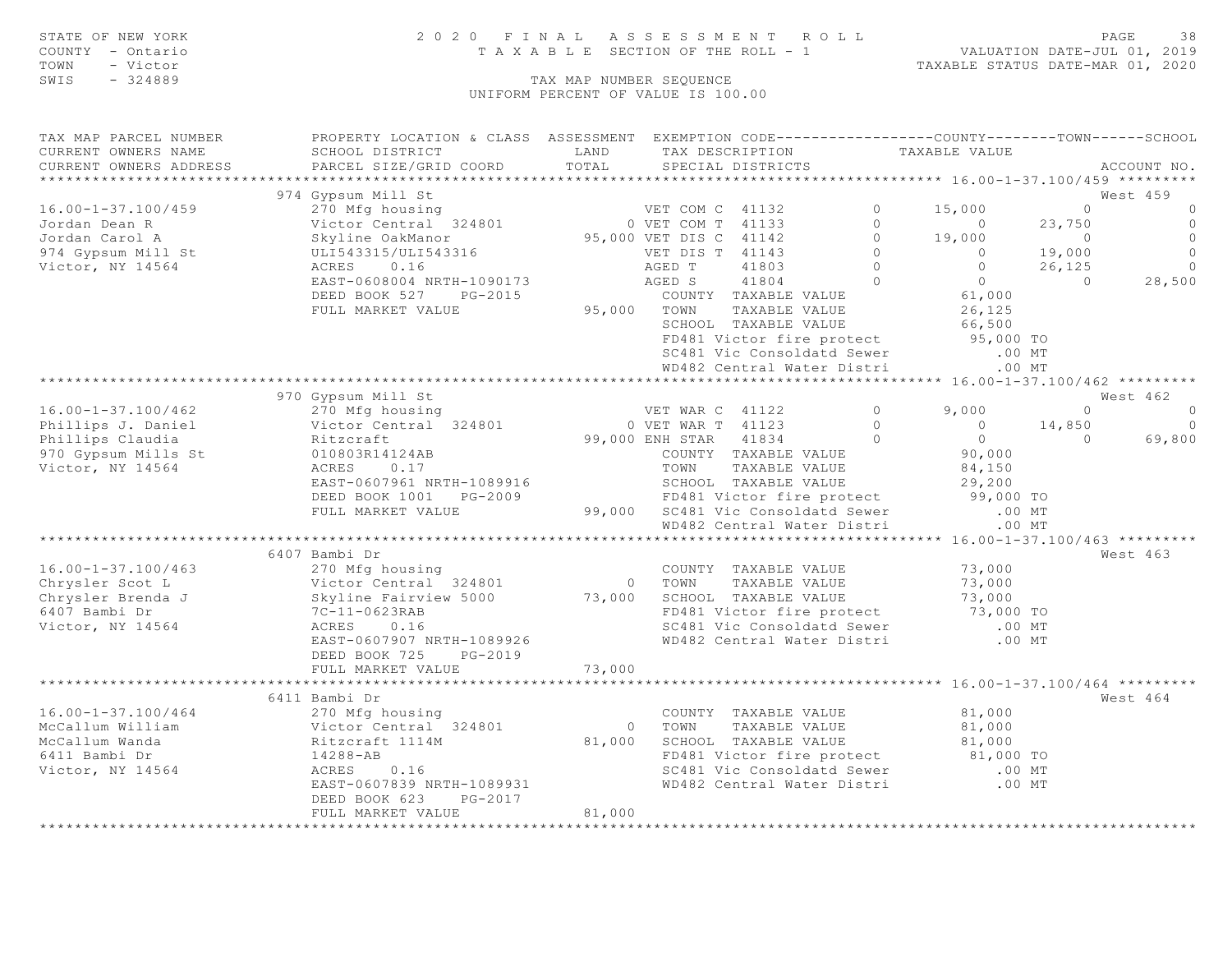| STATE OF NEW YORK | 2020 FINAL ASSESSMENT ROLL            |                                  | PAGE | 39 |
|-------------------|---------------------------------------|----------------------------------|------|----|
| COUNTY - Ontario  | T A X A B L E SECTION OF THE ROLL - 1 | VALUATION DATE-JUL 01, 2019      |      |    |
| TOWN<br>- Victor  |                                       | TAXABLE STATUS DATE-MAR 01, 2020 |      |    |
| SWIS<br>$-324889$ | TAX MAP NUMBER SEOUENCE               |                                  |      |    |

|  | UNIFORM PERCENT OF VALUE IS 100.00 |  |  |  |
|--|------------------------------------|--|--|--|

| 6415 Bambi Dr<br>West 465<br>VET COM C 41132<br>0 15,000<br>$\Omega$<br>$16.00 - 1 - 37.100 / 465$<br>270 Mfg housing<br>$\Omega$<br>16.00-1-37.100/465 270 Mighousing<br>Gates Donald Victor Central 324801 0 VET COM T 41133 0 0 0<br>6415 Bambi Dr Ritz-Craft Cameo LXE 9007 73,000 AGED T/S 41806 0 0<br>Victor, NY 14564 010791-R010957A COUNTY TAXABLE VALUE 58,000<br>18,250<br>$\overline{0}$<br>13,688 18,250<br>EAST-0607779 NRTH-1089927<br>DEED BOOK 1229 PG-2017 73,000 WD482 Central Water Distri<br>TULL MARKET VALUE 73,000 WD482 Central Water Distri .00 MT<br>6419 Bambi Dr<br>West 466<br>COUNTY TAXABLE VALUE $0.000$<br>TOWN TAXABLE VALUE 81,000<br>SCHOOL TAXABLE VALUE 81,000<br>FD481 Victor fire protect 81,000 TO<br>SC481 Vic Consoldatd Sewer .00 MT<br>WD482 Central Water Distri .00 MT<br>16.00-1-37.100/466 270 Mfg housing<br>Dunn James Victor Central 324801 0<br>Dunn Lynn Ritzcraft Select 1150 81,000<br>6419 Bambi Dr 010804R14424AB<br>Victor, NY 14564 ACRES 0.19<br>200012<br>0 TOWN<br>EAST-0607737 NRTH-1089912<br>DEED BOOK 113<br>PG-2016<br>81,000<br>FULL MARKET VALUE<br>6424 Roberts Dr<br>West 467<br>(67 - 10_ver/ 41152 0<br>270 Mfg housing<br>Victor Central 324801 0 CW_15_VET/ 41163 0<br>Skyline Birchfield 111,000 ENH STAR 41834 0<br>49110500 RAB COUNTY TAXABLE VALUE<br>ROCKES 0.16 TOWN TAXABLE VALUE<br>PROFISCE COUNTY TAXABLE VA<br>4,000<br>$\Omega$<br>$\Omega$<br>$16.00 - 1 - 37.100 / 467$<br>Bartolone Linda L<br>$0 \t 16,650$<br>$\overline{0}$<br>$\overline{0}$<br>Bartolone Carmen J<br>$\overline{0}$<br>69,800<br>107,000<br>6424 Roberts Dr<br>Victor, NY 14564<br>EAST-0607497 NRTH-1089816<br>111,000 FD481 Victor fire protect 111,000 TO<br>SC481 Vic Consoldatd Sewer .00 MT<br>FULL MARKET VALUE<br>WD482 Central Water Distri<br>$.00$ MT<br>West 468<br>10.00-1-37.100/468<br>Carrillo Ronald J<br>Carrillo Lauren C<br>Carrillo Lauren C<br>Carrillo Lauren C<br>Carrillo Lauren C<br>Skyline Oak Manor B261ct<br>Carrillo Lauren C<br>Skyline Oak Manor B261ct<br>COUNTY TAXABLE VALUE<br>SCHOOL TAXABLE<br>$0$ 25,000<br>100,000<br>$\overline{a}$<br>25,000<br>75,000<br>TAXABLE VALUE<br>SC481 Vic Consoldatd Sewer .00 MT<br>WD482 Central Water Distri .00 MT<br>DEED BOOK 621<br>PG-2019<br>100,000<br>FULL MARKET VALUE | TAX MAP PARCEL NUMBER<br>CURRENT OWNERS NAME<br>CURRENT OWNERS ADDRESS | PROPERTY LOCATION & CLASS ASSESSMENT EXEMPTION CODE---------------COUNTY-------TOWN------SCHOOL<br>SCHOOL DISTRICT<br>PARCEL SIZE/GRID COORD | LAND<br>TOTAL | TAX DESCRIPTION TAXABLE VALUE<br>SPECIAL DISTRICTS<br>SPECIAL DISTRICTS |  | ACCOUNT NO. |
|-----------------------------------------------------------------------------------------------------------------------------------------------------------------------------------------------------------------------------------------------------------------------------------------------------------------------------------------------------------------------------------------------------------------------------------------------------------------------------------------------------------------------------------------------------------------------------------------------------------------------------------------------------------------------------------------------------------------------------------------------------------------------------------------------------------------------------------------------------------------------------------------------------------------------------------------------------------------------------------------------------------------------------------------------------------------------------------------------------------------------------------------------------------------------------------------------------------------------------------------------------------------------------------------------------------------------------------------------------------------------------------------------------------------------------------------------------------------------------------------------------------------------------------------------------------------------------------------------------------------------------------------------------------------------------------------------------------------------------------------------------------------------------------------------------------------------------------------------------------------------------------------------------------------------------------------------------------------------------------------------------------------------------------------------------------------------------------------------------------------------------------------------------------------------------------------------------------------------------------------------------------------------------------------------------------------------------|------------------------------------------------------------------------|----------------------------------------------------------------------------------------------------------------------------------------------|---------------|-------------------------------------------------------------------------|--|-------------|
|                                                                                                                                                                                                                                                                                                                                                                                                                                                                                                                                                                                                                                                                                                                                                                                                                                                                                                                                                                                                                                                                                                                                                                                                                                                                                                                                                                                                                                                                                                                                                                                                                                                                                                                                                                                                                                                                                                                                                                                                                                                                                                                                                                                                                                                                                                                             |                                                                        |                                                                                                                                              |               |                                                                         |  |             |
|                                                                                                                                                                                                                                                                                                                                                                                                                                                                                                                                                                                                                                                                                                                                                                                                                                                                                                                                                                                                                                                                                                                                                                                                                                                                                                                                                                                                                                                                                                                                                                                                                                                                                                                                                                                                                                                                                                                                                                                                                                                                                                                                                                                                                                                                                                                             |                                                                        |                                                                                                                                              |               |                                                                         |  |             |
|                                                                                                                                                                                                                                                                                                                                                                                                                                                                                                                                                                                                                                                                                                                                                                                                                                                                                                                                                                                                                                                                                                                                                                                                                                                                                                                                                                                                                                                                                                                                                                                                                                                                                                                                                                                                                                                                                                                                                                                                                                                                                                                                                                                                                                                                                                                             |                                                                        |                                                                                                                                              |               |                                                                         |  |             |
|                                                                                                                                                                                                                                                                                                                                                                                                                                                                                                                                                                                                                                                                                                                                                                                                                                                                                                                                                                                                                                                                                                                                                                                                                                                                                                                                                                                                                                                                                                                                                                                                                                                                                                                                                                                                                                                                                                                                                                                                                                                                                                                                                                                                                                                                                                                             |                                                                        |                                                                                                                                              |               |                                                                         |  |             |
|                                                                                                                                                                                                                                                                                                                                                                                                                                                                                                                                                                                                                                                                                                                                                                                                                                                                                                                                                                                                                                                                                                                                                                                                                                                                                                                                                                                                                                                                                                                                                                                                                                                                                                                                                                                                                                                                                                                                                                                                                                                                                                                                                                                                                                                                                                                             |                                                                        |                                                                                                                                              |               |                                                                         |  |             |
|                                                                                                                                                                                                                                                                                                                                                                                                                                                                                                                                                                                                                                                                                                                                                                                                                                                                                                                                                                                                                                                                                                                                                                                                                                                                                                                                                                                                                                                                                                                                                                                                                                                                                                                                                                                                                                                                                                                                                                                                                                                                                                                                                                                                                                                                                                                             |                                                                        |                                                                                                                                              |               |                                                                         |  |             |
|                                                                                                                                                                                                                                                                                                                                                                                                                                                                                                                                                                                                                                                                                                                                                                                                                                                                                                                                                                                                                                                                                                                                                                                                                                                                                                                                                                                                                                                                                                                                                                                                                                                                                                                                                                                                                                                                                                                                                                                                                                                                                                                                                                                                                                                                                                                             |                                                                        |                                                                                                                                              |               |                                                                         |  |             |
|                                                                                                                                                                                                                                                                                                                                                                                                                                                                                                                                                                                                                                                                                                                                                                                                                                                                                                                                                                                                                                                                                                                                                                                                                                                                                                                                                                                                                                                                                                                                                                                                                                                                                                                                                                                                                                                                                                                                                                                                                                                                                                                                                                                                                                                                                                                             |                                                                        |                                                                                                                                              |               |                                                                         |  |             |
|                                                                                                                                                                                                                                                                                                                                                                                                                                                                                                                                                                                                                                                                                                                                                                                                                                                                                                                                                                                                                                                                                                                                                                                                                                                                                                                                                                                                                                                                                                                                                                                                                                                                                                                                                                                                                                                                                                                                                                                                                                                                                                                                                                                                                                                                                                                             |                                                                        |                                                                                                                                              |               |                                                                         |  |             |
|                                                                                                                                                                                                                                                                                                                                                                                                                                                                                                                                                                                                                                                                                                                                                                                                                                                                                                                                                                                                                                                                                                                                                                                                                                                                                                                                                                                                                                                                                                                                                                                                                                                                                                                                                                                                                                                                                                                                                                                                                                                                                                                                                                                                                                                                                                                             |                                                                        |                                                                                                                                              |               |                                                                         |  |             |
|                                                                                                                                                                                                                                                                                                                                                                                                                                                                                                                                                                                                                                                                                                                                                                                                                                                                                                                                                                                                                                                                                                                                                                                                                                                                                                                                                                                                                                                                                                                                                                                                                                                                                                                                                                                                                                                                                                                                                                                                                                                                                                                                                                                                                                                                                                                             |                                                                        |                                                                                                                                              |               |                                                                         |  |             |
|                                                                                                                                                                                                                                                                                                                                                                                                                                                                                                                                                                                                                                                                                                                                                                                                                                                                                                                                                                                                                                                                                                                                                                                                                                                                                                                                                                                                                                                                                                                                                                                                                                                                                                                                                                                                                                                                                                                                                                                                                                                                                                                                                                                                                                                                                                                             |                                                                        |                                                                                                                                              |               |                                                                         |  |             |
|                                                                                                                                                                                                                                                                                                                                                                                                                                                                                                                                                                                                                                                                                                                                                                                                                                                                                                                                                                                                                                                                                                                                                                                                                                                                                                                                                                                                                                                                                                                                                                                                                                                                                                                                                                                                                                                                                                                                                                                                                                                                                                                                                                                                                                                                                                                             |                                                                        |                                                                                                                                              |               |                                                                         |  |             |
|                                                                                                                                                                                                                                                                                                                                                                                                                                                                                                                                                                                                                                                                                                                                                                                                                                                                                                                                                                                                                                                                                                                                                                                                                                                                                                                                                                                                                                                                                                                                                                                                                                                                                                                                                                                                                                                                                                                                                                                                                                                                                                                                                                                                                                                                                                                             |                                                                        |                                                                                                                                              |               |                                                                         |  |             |
|                                                                                                                                                                                                                                                                                                                                                                                                                                                                                                                                                                                                                                                                                                                                                                                                                                                                                                                                                                                                                                                                                                                                                                                                                                                                                                                                                                                                                                                                                                                                                                                                                                                                                                                                                                                                                                                                                                                                                                                                                                                                                                                                                                                                                                                                                                                             |                                                                        |                                                                                                                                              |               |                                                                         |  |             |
|                                                                                                                                                                                                                                                                                                                                                                                                                                                                                                                                                                                                                                                                                                                                                                                                                                                                                                                                                                                                                                                                                                                                                                                                                                                                                                                                                                                                                                                                                                                                                                                                                                                                                                                                                                                                                                                                                                                                                                                                                                                                                                                                                                                                                                                                                                                             |                                                                        |                                                                                                                                              |               |                                                                         |  |             |
|                                                                                                                                                                                                                                                                                                                                                                                                                                                                                                                                                                                                                                                                                                                                                                                                                                                                                                                                                                                                                                                                                                                                                                                                                                                                                                                                                                                                                                                                                                                                                                                                                                                                                                                                                                                                                                                                                                                                                                                                                                                                                                                                                                                                                                                                                                                             |                                                                        |                                                                                                                                              |               |                                                                         |  |             |
|                                                                                                                                                                                                                                                                                                                                                                                                                                                                                                                                                                                                                                                                                                                                                                                                                                                                                                                                                                                                                                                                                                                                                                                                                                                                                                                                                                                                                                                                                                                                                                                                                                                                                                                                                                                                                                                                                                                                                                                                                                                                                                                                                                                                                                                                                                                             |                                                                        |                                                                                                                                              |               |                                                                         |  |             |
|                                                                                                                                                                                                                                                                                                                                                                                                                                                                                                                                                                                                                                                                                                                                                                                                                                                                                                                                                                                                                                                                                                                                                                                                                                                                                                                                                                                                                                                                                                                                                                                                                                                                                                                                                                                                                                                                                                                                                                                                                                                                                                                                                                                                                                                                                                                             |                                                                        |                                                                                                                                              |               |                                                                         |  |             |
|                                                                                                                                                                                                                                                                                                                                                                                                                                                                                                                                                                                                                                                                                                                                                                                                                                                                                                                                                                                                                                                                                                                                                                                                                                                                                                                                                                                                                                                                                                                                                                                                                                                                                                                                                                                                                                                                                                                                                                                                                                                                                                                                                                                                                                                                                                                             |                                                                        |                                                                                                                                              |               |                                                                         |  |             |
|                                                                                                                                                                                                                                                                                                                                                                                                                                                                                                                                                                                                                                                                                                                                                                                                                                                                                                                                                                                                                                                                                                                                                                                                                                                                                                                                                                                                                                                                                                                                                                                                                                                                                                                                                                                                                                                                                                                                                                                                                                                                                                                                                                                                                                                                                                                             |                                                                        |                                                                                                                                              |               |                                                                         |  |             |
|                                                                                                                                                                                                                                                                                                                                                                                                                                                                                                                                                                                                                                                                                                                                                                                                                                                                                                                                                                                                                                                                                                                                                                                                                                                                                                                                                                                                                                                                                                                                                                                                                                                                                                                                                                                                                                                                                                                                                                                                                                                                                                                                                                                                                                                                                                                             |                                                                        |                                                                                                                                              |               |                                                                         |  |             |
|                                                                                                                                                                                                                                                                                                                                                                                                                                                                                                                                                                                                                                                                                                                                                                                                                                                                                                                                                                                                                                                                                                                                                                                                                                                                                                                                                                                                                                                                                                                                                                                                                                                                                                                                                                                                                                                                                                                                                                                                                                                                                                                                                                                                                                                                                                                             |                                                                        |                                                                                                                                              |               |                                                                         |  |             |
|                                                                                                                                                                                                                                                                                                                                                                                                                                                                                                                                                                                                                                                                                                                                                                                                                                                                                                                                                                                                                                                                                                                                                                                                                                                                                                                                                                                                                                                                                                                                                                                                                                                                                                                                                                                                                                                                                                                                                                                                                                                                                                                                                                                                                                                                                                                             |                                                                        |                                                                                                                                              |               |                                                                         |  |             |
|                                                                                                                                                                                                                                                                                                                                                                                                                                                                                                                                                                                                                                                                                                                                                                                                                                                                                                                                                                                                                                                                                                                                                                                                                                                                                                                                                                                                                                                                                                                                                                                                                                                                                                                                                                                                                                                                                                                                                                                                                                                                                                                                                                                                                                                                                                                             |                                                                        |                                                                                                                                              |               |                                                                         |  |             |
|                                                                                                                                                                                                                                                                                                                                                                                                                                                                                                                                                                                                                                                                                                                                                                                                                                                                                                                                                                                                                                                                                                                                                                                                                                                                                                                                                                                                                                                                                                                                                                                                                                                                                                                                                                                                                                                                                                                                                                                                                                                                                                                                                                                                                                                                                                                             |                                                                        |                                                                                                                                              |               |                                                                         |  |             |
|                                                                                                                                                                                                                                                                                                                                                                                                                                                                                                                                                                                                                                                                                                                                                                                                                                                                                                                                                                                                                                                                                                                                                                                                                                                                                                                                                                                                                                                                                                                                                                                                                                                                                                                                                                                                                                                                                                                                                                                                                                                                                                                                                                                                                                                                                                                             |                                                                        |                                                                                                                                              |               |                                                                         |  |             |
|                                                                                                                                                                                                                                                                                                                                                                                                                                                                                                                                                                                                                                                                                                                                                                                                                                                                                                                                                                                                                                                                                                                                                                                                                                                                                                                                                                                                                                                                                                                                                                                                                                                                                                                                                                                                                                                                                                                                                                                                                                                                                                                                                                                                                                                                                                                             |                                                                        |                                                                                                                                              |               |                                                                         |  |             |
|                                                                                                                                                                                                                                                                                                                                                                                                                                                                                                                                                                                                                                                                                                                                                                                                                                                                                                                                                                                                                                                                                                                                                                                                                                                                                                                                                                                                                                                                                                                                                                                                                                                                                                                                                                                                                                                                                                                                                                                                                                                                                                                                                                                                                                                                                                                             |                                                                        |                                                                                                                                              |               |                                                                         |  |             |
|                                                                                                                                                                                                                                                                                                                                                                                                                                                                                                                                                                                                                                                                                                                                                                                                                                                                                                                                                                                                                                                                                                                                                                                                                                                                                                                                                                                                                                                                                                                                                                                                                                                                                                                                                                                                                                                                                                                                                                                                                                                                                                                                                                                                                                                                                                                             |                                                                        |                                                                                                                                              |               |                                                                         |  |             |
|                                                                                                                                                                                                                                                                                                                                                                                                                                                                                                                                                                                                                                                                                                                                                                                                                                                                                                                                                                                                                                                                                                                                                                                                                                                                                                                                                                                                                                                                                                                                                                                                                                                                                                                                                                                                                                                                                                                                                                                                                                                                                                                                                                                                                                                                                                                             |                                                                        |                                                                                                                                              |               |                                                                         |  |             |
|                                                                                                                                                                                                                                                                                                                                                                                                                                                                                                                                                                                                                                                                                                                                                                                                                                                                                                                                                                                                                                                                                                                                                                                                                                                                                                                                                                                                                                                                                                                                                                                                                                                                                                                                                                                                                                                                                                                                                                                                                                                                                                                                                                                                                                                                                                                             |                                                                        |                                                                                                                                              |               |                                                                         |  |             |
|                                                                                                                                                                                                                                                                                                                                                                                                                                                                                                                                                                                                                                                                                                                                                                                                                                                                                                                                                                                                                                                                                                                                                                                                                                                                                                                                                                                                                                                                                                                                                                                                                                                                                                                                                                                                                                                                                                                                                                                                                                                                                                                                                                                                                                                                                                                             |                                                                        |                                                                                                                                              |               |                                                                         |  |             |
|                                                                                                                                                                                                                                                                                                                                                                                                                                                                                                                                                                                                                                                                                                                                                                                                                                                                                                                                                                                                                                                                                                                                                                                                                                                                                                                                                                                                                                                                                                                                                                                                                                                                                                                                                                                                                                                                                                                                                                                                                                                                                                                                                                                                                                                                                                                             |                                                                        |                                                                                                                                              |               |                                                                         |  |             |
|                                                                                                                                                                                                                                                                                                                                                                                                                                                                                                                                                                                                                                                                                                                                                                                                                                                                                                                                                                                                                                                                                                                                                                                                                                                                                                                                                                                                                                                                                                                                                                                                                                                                                                                                                                                                                                                                                                                                                                                                                                                                                                                                                                                                                                                                                                                             |                                                                        |                                                                                                                                              |               |                                                                         |  |             |
|                                                                                                                                                                                                                                                                                                                                                                                                                                                                                                                                                                                                                                                                                                                                                                                                                                                                                                                                                                                                                                                                                                                                                                                                                                                                                                                                                                                                                                                                                                                                                                                                                                                                                                                                                                                                                                                                                                                                                                                                                                                                                                                                                                                                                                                                                                                             |                                                                        |                                                                                                                                              |               |                                                                         |  |             |
|                                                                                                                                                                                                                                                                                                                                                                                                                                                                                                                                                                                                                                                                                                                                                                                                                                                                                                                                                                                                                                                                                                                                                                                                                                                                                                                                                                                                                                                                                                                                                                                                                                                                                                                                                                                                                                                                                                                                                                                                                                                                                                                                                                                                                                                                                                                             |                                                                        |                                                                                                                                              |               |                                                                         |  |             |
|                                                                                                                                                                                                                                                                                                                                                                                                                                                                                                                                                                                                                                                                                                                                                                                                                                                                                                                                                                                                                                                                                                                                                                                                                                                                                                                                                                                                                                                                                                                                                                                                                                                                                                                                                                                                                                                                                                                                                                                                                                                                                                                                                                                                                                                                                                                             |                                                                        |                                                                                                                                              |               |                                                                         |  |             |
|                                                                                                                                                                                                                                                                                                                                                                                                                                                                                                                                                                                                                                                                                                                                                                                                                                                                                                                                                                                                                                                                                                                                                                                                                                                                                                                                                                                                                                                                                                                                                                                                                                                                                                                                                                                                                                                                                                                                                                                                                                                                                                                                                                                                                                                                                                                             |                                                                        |                                                                                                                                              |               |                                                                         |  |             |
|                                                                                                                                                                                                                                                                                                                                                                                                                                                                                                                                                                                                                                                                                                                                                                                                                                                                                                                                                                                                                                                                                                                                                                                                                                                                                                                                                                                                                                                                                                                                                                                                                                                                                                                                                                                                                                                                                                                                                                                                                                                                                                                                                                                                                                                                                                                             |                                                                        |                                                                                                                                              |               |                                                                         |  |             |
|                                                                                                                                                                                                                                                                                                                                                                                                                                                                                                                                                                                                                                                                                                                                                                                                                                                                                                                                                                                                                                                                                                                                                                                                                                                                                                                                                                                                                                                                                                                                                                                                                                                                                                                                                                                                                                                                                                                                                                                                                                                                                                                                                                                                                                                                                                                             |                                                                        |                                                                                                                                              |               |                                                                         |  |             |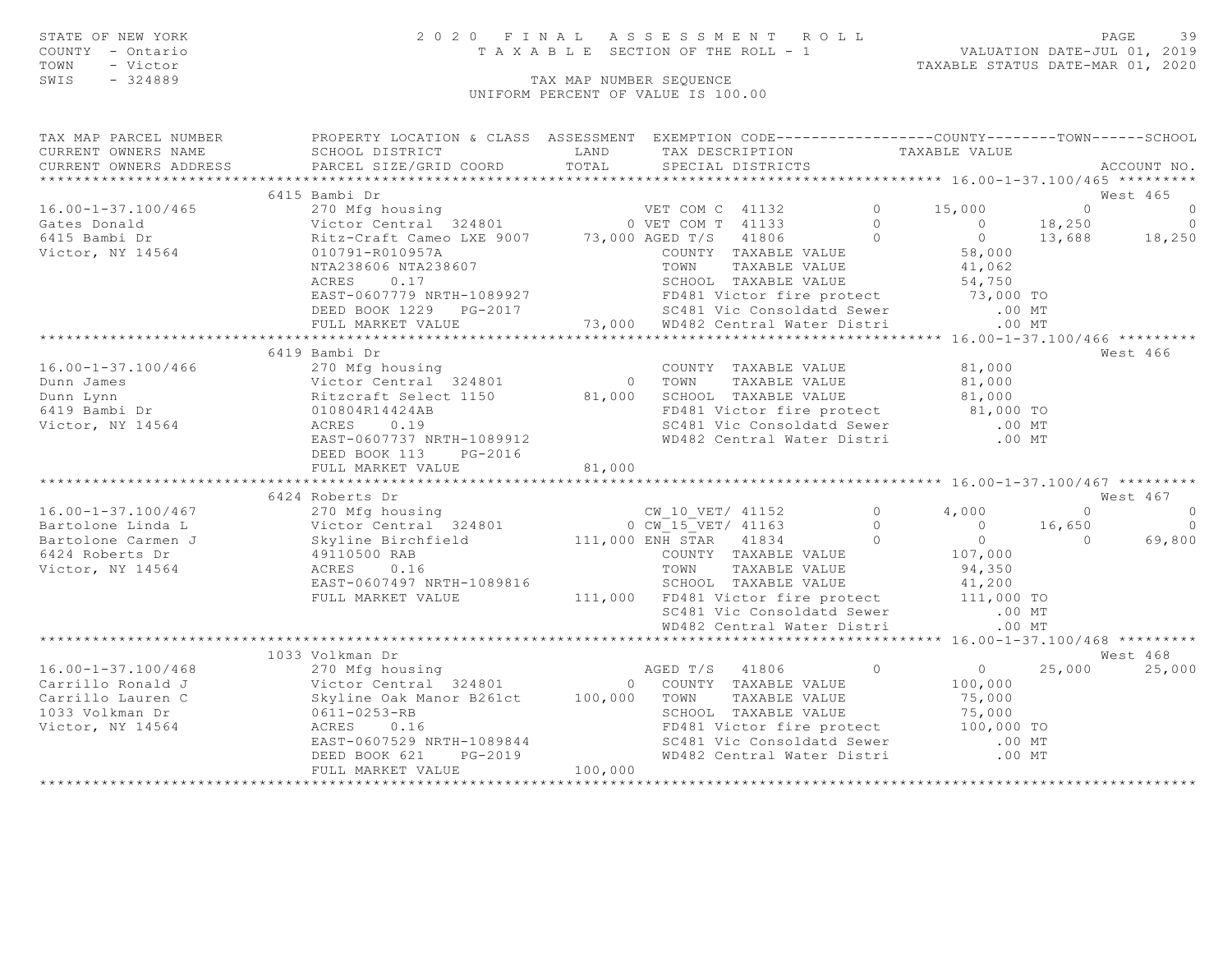| STATE OF NEW YORK | 2020 FINAL ASSESSMENT ROLL      | PAGE                             | 4 O |
|-------------------|---------------------------------|----------------------------------|-----|
| COUNTY - Ontario  | TAXABLE SECTION OF THE ROLL - 1 | VALUATION DATE-JUL 01, 2019      |     |
| TOWN<br>- Victor  |                                 | TAXABLE STATUS DATE-MAR 01, 2020 |     |
| SWIS<br>- 324889  | TAX MAP NUMBER SEOUENCE         |                                  |     |

| TAX MAP PARCEL NUMBER<br>CURRENT OWNERS NAME<br>CURRENT OWNERS ADDRESS | PROPERTY LOCATION & CLASS ASSESSMENT EXEMPTION CODE----------------COUNTY-------TOWN------SCHOOL<br>SCHOOL DISTRICT<br>PARCEL SIZE/GRID COORD | LAND<br>TOTAL             | TAX DESCRIPTION TAXABLE VALUE<br>SPECIAL DISTRICTS                                          |            |                                            |          | ACCOUNT NO. |
|------------------------------------------------------------------------|-----------------------------------------------------------------------------------------------------------------------------------------------|---------------------------|---------------------------------------------------------------------------------------------|------------|--------------------------------------------|----------|-------------|
|                                                                        | 1031 Volkman Dr                                                                                                                               |                           |                                                                                             |            |                                            |          | West 469    |
| $16.00 - 1 - 37.100 / 469$                                             | 270 Mfg housing                                                                                                                               |                           | VET WAR C 41122                                                                             | $\bigcirc$ | 9,000                                      | $\Omega$ | $\Omega$    |
| Hargrave Esther                                                        |                                                                                                                                               |                           | 0 VET WAR T 41123                                                                           | $\Omega$   |                                            | 11,850   | $\Omega$    |
| 1031 Volkman Dr                                                        | Victor Central 324801<br>Skyline                                                                                                              |                           | 79,000 COUNTY TAXABLE VALUE                                                                 |            | $\begin{array}{c} 0 \\ 70,000 \end{array}$ |          |             |
| Victor, NY 14564                                                       | $0611 - 02405 - AB$                                                                                                                           |                           | TAXABLE VALUE<br>TOWN                                                                       |            | 67,150                                     |          |             |
|                                                                        | ACRES 0.16                                                                                                                                    |                           | SCHOOL TAXABLE VALUE                                                                        |            | 79,000                                     |          |             |
|                                                                        | EAST-0607575 NRTH-1089898                                                                                                                     |                           | FD481 Victor fire protect                                                                   |            | $79,000$ TO                                |          |             |
|                                                                        | DEED BOOK 629<br>PG-2016                                                                                                                      |                           | SC481 Vic Consoldatd Sewer .00 MT                                                           |            |                                            |          |             |
|                                                                        | FULL MARKET VALUE                                                                                                                             |                           | 79,000 WD482 Central Water Distri                                                           |            | .00MT                                      |          |             |
|                                                                        | ***********************                                                                                                                       |                           |                                                                                             |            |                                            |          |             |
|                                                                        | 1029 Volkman Dr                                                                                                                               |                           |                                                                                             |            |                                            |          | West 470    |
| $16.00 - 1 - 37.100 / 470$                                             | 270 Mfg housing                                                                                                                               |                           | ENH STAR 41834                                                                              | $\bigcirc$ | $\overline{0}$                             | $\cap$   | 69,800      |
| Wilkins Beverly J                                                      | Victor Central 324801                                                                                                                         |                           | 0 COUNTY TAXABLE VALUE                                                                      |            | 97,000                                     |          |             |
| 1029 Volkman Dr                                                        | Ritzcraft Select<br>010403R014,344 A/B                                                                                                        | 97,000      TOWN<br>SCHOO | TAXABLE VALUE                                                                               |            | 97,000                                     |          |             |
| Victor, NY 14564                                                       |                                                                                                                                               |                           | SCHOOL TAXABLE VALUE                                                                        |            | 27,200                                     |          |             |
|                                                                        | 0.16<br>ACRES                                                                                                                                 |                           | FD481 Victor fire protect 97,000 TO                                                         |            |                                            |          |             |
|                                                                        | EAST-0607612 NRTH-1089940                                                                                                                     |                           | SC481 Vic Consoldatd Sewer .00 MT                                                           |            |                                            |          |             |
|                                                                        | FULL MARKET VALUE                                                                                                                             |                           | 97,000 WD482 Central Water Distri                                                           |            | $.00$ MT                                   |          |             |
|                                                                        | ********************                                                                                                                          |                           |                                                                                             |            |                                            |          |             |
|                                                                        | 6420 Bambi Dr                                                                                                                                 |                           |                                                                                             |            |                                            |          | West 472    |
| $16.00 - 1 - 37.100 / 472$                                             | 270 Mfg housing                                                                                                                               |                           | ENH STAR 41834 0                                                                            |            | $\overline{0}$                             | $\Omega$ | 69,800      |
| Colbert-Turner Marsha C                                                | Victor Central 324801                                                                                                                         |                           | 0 COUNTY TAXABLE VALUE                                                                      |            | 70,000                                     |          |             |
| 6420 Bambi Dr                                                          | Skyline Birchfield 8648 70,000 TOWN                                                                                                           |                           | TAXABLE VALUE                                                                               |            | 70,000                                     |          |             |
| Victor, NY 14564                                                       | ULI537746/537747                                                                                                                              |                           | SCHOOL TAXABLE VALUE                                                                        |            | 200                                        |          |             |
|                                                                        | ACRES 0.16                                                                                                                                    |                           | FD481 Victor fire protect<br>SC481 Victor fire protect<br>SC481 Vic Consoldatd Sewer .00 MT |            |                                            |          |             |
|                                                                        | EAST-0607743 NRTH-1090095                                                                                                                     |                           |                                                                                             |            |                                            |          |             |
|                                                                        | FULL MARKET VALUE                                                                                                                             | 70,000                    | WD482 Central Water Distri                                                                  |            | $.00$ MT                                   |          |             |
|                                                                        |                                                                                                                                               |                           |                                                                                             |            |                                            |          |             |
|                                                                        | 1023 Volkman Dr                                                                                                                               |                           |                                                                                             |            |                                            |          | West 473    |
| $16.00 - 1 - 37.100 / 473$                                             | 270 Mfg housing                                                                                                                               |                           | COUNTY TAXABLE VALUE 102,000                                                                |            |                                            |          |             |
| Mauro Joseph                                                           | Victor Central 324801<br>Skyline Oakmanor<br>D214-CTE                                                                                         | 102,000                   | 0 TOWN<br>TAXABLE VALUE 102,000                                                             |            |                                            |          |             |
| Mauro Teri                                                             |                                                                                                                                               |                           | SCHOOL TAXABLE VALUE<br>FD481 Victor fire protect 102,000 TO                                |            | 102,000                                    |          |             |
| 1023 Volkman Dr                                                        |                                                                                                                                               |                           |                                                                                             |            |                                            |          |             |
| Victor, NY 14564                                                       | ULI537739 ULI 537740<br>0.16<br>ACRES                                                                                                         |                           | SC481 Vic Consoldatd Sewer .00 MT                                                           |            |                                            |          |             |
|                                                                        | EAST-0607775 NRTH-1090120                                                                                                                     |                           | WD482 Central Water Distri .00 MT                                                           |            |                                            |          |             |
|                                                                        | DEED BOOK 227<br>PG-2017                                                                                                                      |                           |                                                                                             |            |                                            |          |             |
|                                                                        | FULL MARKET VALUE                                                                                                                             | 102,000                   |                                                                                             |            |                                            |          |             |
|                                                                        |                                                                                                                                               |                           |                                                                                             |            |                                            |          |             |
|                                                                        |                                                                                                                                               |                           |                                                                                             |            |                                            |          |             |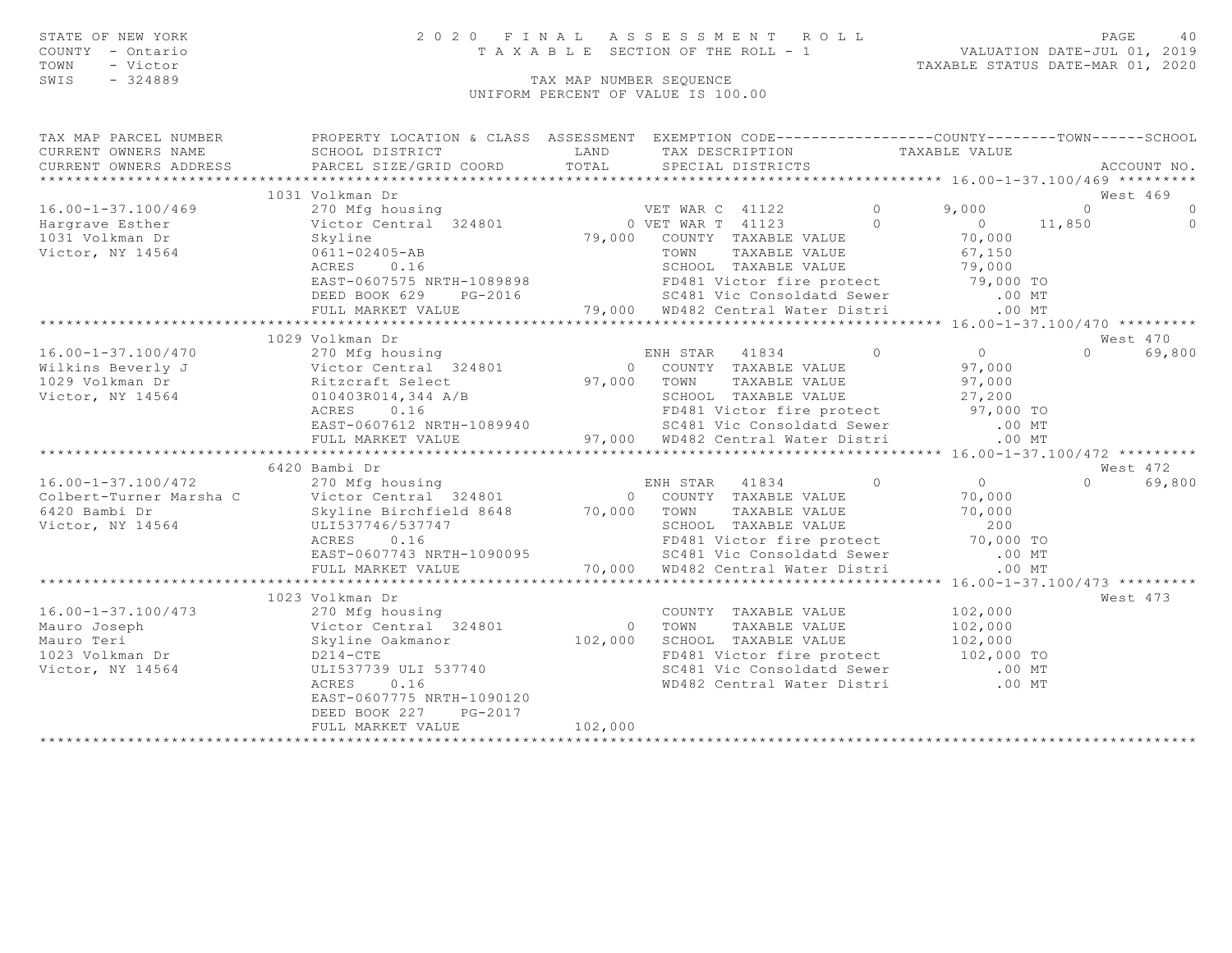| STATE OF NEW YORK<br>COUNTY - Ontario<br>TOWN<br>- Victor |                                                                                                                                                                                                                                        |                         | 2020 FINAL ASSESSMENT ROLL<br>T A X A B L E SECTION OF THE ROLL - 1 VALUATION DATE-JUL 01, 2019<br>TAXABLE STATUS DATE-MAR 01, 2020 |                                                                    | PAGE               | 41      |
|-----------------------------------------------------------|----------------------------------------------------------------------------------------------------------------------------------------------------------------------------------------------------------------------------------------|-------------------------|-------------------------------------------------------------------------------------------------------------------------------------|--------------------------------------------------------------------|--------------------|---------|
| SWIS<br>$-324889$                                         |                                                                                                                                                                                                                                        | TAX MAP NUMBER SEQUENCE |                                                                                                                                     |                                                                    |                    |         |
|                                                           |                                                                                                                                                                                                                                        |                         | UNIFORM PERCENT OF VALUE IS 100.00                                                                                                  |                                                                    |                    |         |
|                                                           |                                                                                                                                                                                                                                        |                         |                                                                                                                                     |                                                                    |                    |         |
| TAX MAP PARCEL NUMBER                                     | PROPERTY LOCATION & CLASS ASSESSMENT EXEMPTION CODE----------------COUNTY-------TOWN------SCHOOL                                                                                                                                       |                         |                                                                                                                                     |                                                                    |                    |         |
| CURRENT OWNERS NAME                                       | SCHOOL DISTRICT TAND TAX DESCRIPTION                                                                                                                                                                                                   |                         |                                                                                                                                     | TAXABLE VALUE                                                      |                    |         |
| CURRENT OWNERS ADDRESS                                    | PARCEL SIZE/GRID COORD                                                                                                                                                                                                                 | TOTAL                   | SPECIAL DISTRICTS                                                                                                                   |                                                                    | ACCOUNT NO.        |         |
| ***********************                                   |                                                                                                                                                                                                                                        |                         |                                                                                                                                     |                                                                    |                    |         |
|                                                           | 1021 Volkman Dr                                                                                                                                                                                                                        |                         |                                                                                                                                     |                                                                    | West 474           |         |
| $16.00 - 1 - 37.100 / 474$                                |                                                                                                                                                                                                                                        |                         |                                                                                                                                     | $\overline{0}$                                                     | $\cap$<br>69,800   |         |
| Carpenter Roger                                           |                                                                                                                                                                                                                                        |                         |                                                                                                                                     | 72,000                                                             |                    |         |
| 1021 Volkman Dr                                           | Skyline Oak Manor (72,000) TOWN TAXABLE VALUE                                                                                                                                                                                          |                         |                                                                                                                                     |                                                                    |                    |         |
| Victor, NY 14564                                          | 0611-0326RAB                                                                                                                                                                                                                           |                         | SCHOOL TAXABLE VALUE                                                                                                                | $\frac{72}{2}$ , 000<br>2, 200                                     |                    |         |
|                                                           | EXECUTE OF THANDLE VALUE<br>ROWLER'S 16<br>EAST-0607810 NRTH-1090166 FD481 Victor fire protect 72,000 TO<br>FULL MARKET VALUE 72,000 WD482 Central Water Distri .00 MT                                                                 |                         |                                                                                                                                     |                                                                    |                    |         |
|                                                           |                                                                                                                                                                                                                                        |                         |                                                                                                                                     |                                                                    |                    |         |
|                                                           |                                                                                                                                                                                                                                        |                         |                                                                                                                                     |                                                                    |                    |         |
|                                                           |                                                                                                                                                                                                                                        |                         |                                                                                                                                     | *************** 16.00-1-37.100/476 *********                       |                    |         |
|                                                           | 16.00-1-37.100/476 1017 Volkman Dr BAS STAR 1111<br>English Craig 270 Mg housing<br>English Robin Ritzcraft-Sterling 83,000 TOWN TAXABLE VALUE<br>English Robin Ritzcraft-Sterling 83,000 TOWN TAXABLE VALUE<br>1017 Volkman Dr 011003 |                         |                                                                                                                                     |                                                                    | West 476           |         |
|                                                           |                                                                                                                                                                                                                                        |                         |                                                                                                                                     |                                                                    | 30,000<br>$\Omega$ |         |
|                                                           |                                                                                                                                                                                                                                        |                         |                                                                                                                                     |                                                                    |                    |         |
|                                                           |                                                                                                                                                                                                                                        |                         |                                                                                                                                     |                                                                    |                    |         |
|                                                           |                                                                                                                                                                                                                                        |                         |                                                                                                                                     |                                                                    |                    |         |
|                                                           |                                                                                                                                                                                                                                        |                         |                                                                                                                                     |                                                                    |                    |         |
|                                                           |                                                                                                                                                                                                                                        |                         |                                                                                                                                     |                                                                    |                    |         |
|                                                           |                                                                                                                                                                                                                                        |                         |                                                                                                                                     |                                                                    |                    |         |
|                                                           |                                                                                                                                                                                                                                        |                         |                                                                                                                                     |                                                                    |                    |         |
|                                                           |                                                                                                                                                                                                                                        |                         |                                                                                                                                     |                                                                    |                    |         |
|                                                           | 1015 Volkman Dr                                                                                                                                                                                                                        |                         |                                                                                                                                     |                                                                    | West 477           |         |
|                                                           | 16.00-1-37.100/477 270 Mfg housing VET WAR C 41122<br>Ratkoski Michael S Victor Central 324801 0 VET WAR T 41123<br>Ratkoski Carol E Ritzcraft Sterling Select 102,000 ENH STAR 41834<br>1015 Volkman Dr. 101003R14182AB COUNTY TAXA   |                         |                                                                                                                                     | $0 \t 9,000$                                                       | $\circ$            | $\circ$ |
|                                                           |                                                                                                                                                                                                                                        |                         |                                                                                                                                     |                                                                    |                    | $\circ$ |
|                                                           |                                                                                                                                                                                                                                        |                         | $\begin{array}{c} 0 \\ 0 \end{array}$                                                                                               | $\begin{array}{ccc} 0 & 15,300 \\ 0 & 0 \\ 93,000 & & \end{array}$ | 69,800             |         |
|                                                           |                                                                                                                                                                                                                                        |                         | COUNTY TAXABLE VALUE                                                                                                                |                                                                    |                    |         |
| Victor, NY 14564                                          | ACRES 0.16                                                                                                                                                                                                                             |                         |                                                                                                                                     |                                                                    |                    |         |
|                                                           | EAST-0607938 NRTH-1090295                                                                                                                                                                                                              |                         |                                                                                                                                     | 86,700<br>32,200<br>32,200                                         |                    |         |
|                                                           | DEED BOOK 526 PG-2010                                                                                                                                                                                                                  |                         |                                                                                                                                     | 102,000 TO                                                         |                    |         |
|                                                           | FULL MARKET VALUE                                                                                                                                                                                                                      |                         |                                                                                                                                     | .00 MT                                                             |                    |         |
|                                                           |                                                                                                                                                                                                                                        |                         | WD482 Central Water Distri                                                                                                          | $.00$ MT                                                           |                    |         |
|                                                           | *******************************                                                                                                                                                                                                        |                         |                                                                                                                                     |                                                                    |                    |         |
|                                                           |                                                                                                                                                                                                                                        |                         |                                                                                                                                     |                                                                    | West 478           |         |
| $16.00 - 1 - 37.100 / 478$                                |                                                                                                                                                                                                                                        |                         |                                                                                                                                     |                                                                    |                    |         |
| Segovis Jerry                                             |                                                                                                                                                                                                                                        |                         |                                                                                                                                     | 72,000<br>72,000                                                   |                    |         |
| Segovis Marie                                             | 270 Mfg housing<br>Victor Central 324801 0 TOWN TAXABLE VALUE<br>Ritzcraft Sterling Select 72,000 SCHOOL TAXABLE VALUE<br>14227 FD481 Victor fire protect                                                                              |                         |                                                                                                                                     | 72,000                                                             |                    |         |
| 1013 Volkman Dr                                           |                                                                                                                                                                                                                                        |                         | FD481 Victor fire protect                                                                                                           | 72,000 TO                                                          |                    |         |
| Victor, NY 14564                                          | ACRES<br>0.16                                                                                                                                                                                                                          |                         | SC481 Vic Consoldatd Sewer                                                                                                          | .00 MT                                                             |                    |         |
|                                                           | EAST-0607977 NRTH-1090340                                                                                                                                                                                                              |                         | WD482 Central Water Distri                                                                                                          | $.00$ MT                                                           |                    |         |
|                                                           | DEED BOOK 1220 PG-2018                                                                                                                                                                                                                 |                         |                                                                                                                                     |                                                                    |                    |         |
|                                                           | FULL MARKET VALUE                                                                                                                                                                                                                      | 72,000                  |                                                                                                                                     |                                                                    |                    |         |
|                                                           |                                                                                                                                                                                                                                        |                         |                                                                                                                                     |                                                                    |                    |         |
|                                                           |                                                                                                                                                                                                                                        |                         |                                                                                                                                     |                                                                    |                    |         |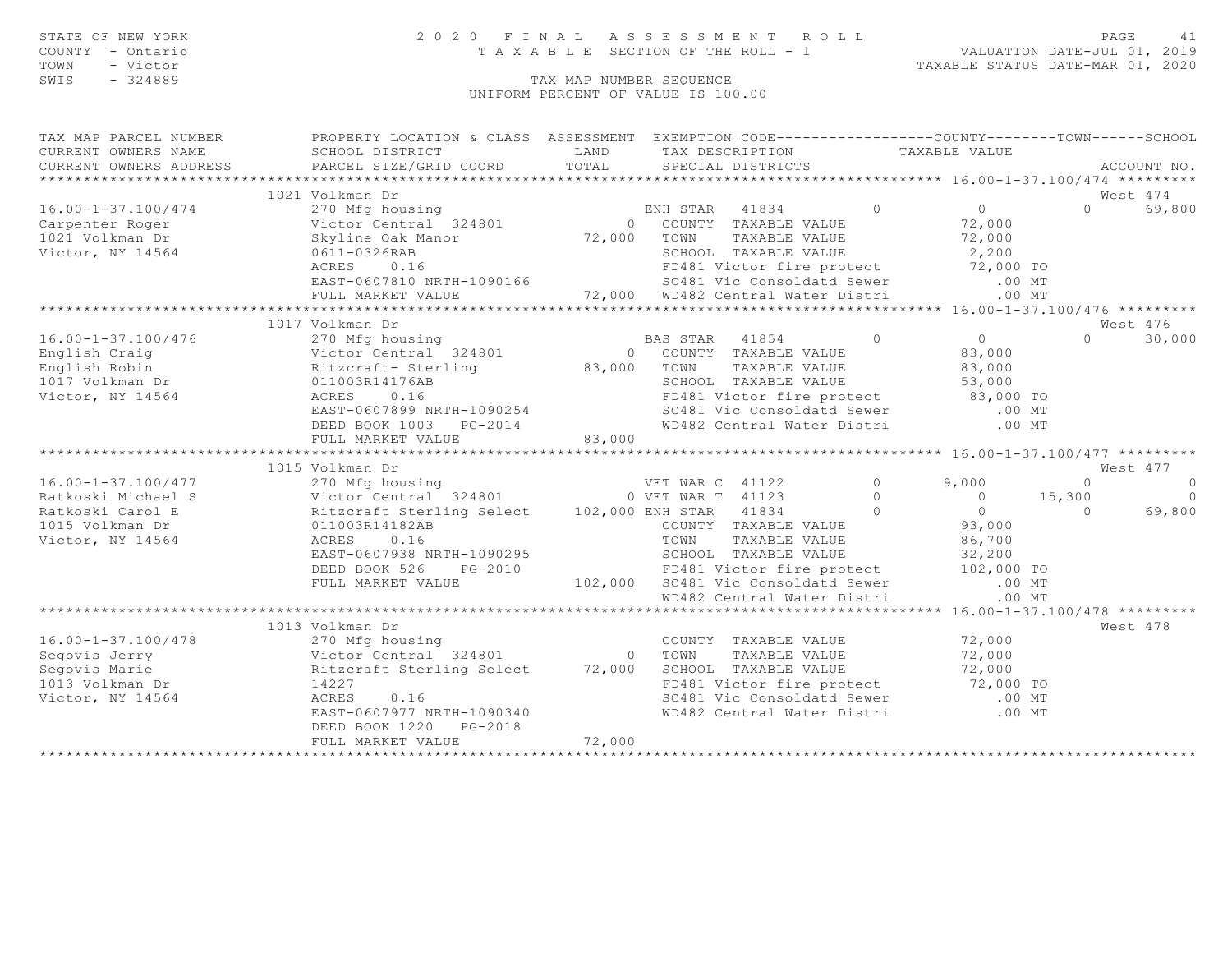| STATE OF NEW YORK                                                                                                                                                                                                                      |                                      |                         |                                                                                                                                                                                                                                                                                                                                                                                                                                                                            |                                                          |                     |
|----------------------------------------------------------------------------------------------------------------------------------------------------------------------------------------------------------------------------------------|--------------------------------------|-------------------------|----------------------------------------------------------------------------------------------------------------------------------------------------------------------------------------------------------------------------------------------------------------------------------------------------------------------------------------------------------------------------------------------------------------------------------------------------------------------------|----------------------------------------------------------|---------------------|
| COUNTY - Ontario                                                                                                                                                                                                                       |                                      |                         |                                                                                                                                                                                                                                                                                                                                                                                                                                                                            |                                                          |                     |
| TOWN<br>- Victor                                                                                                                                                                                                                       |                                      |                         |                                                                                                                                                                                                                                                                                                                                                                                                                                                                            |                                                          |                     |
| SWIS<br>$-324889$                                                                                                                                                                                                                      |                                      | TAX MAP NUMBER SEQUENCE |                                                                                                                                                                                                                                                                                                                                                                                                                                                                            |                                                          |                     |
|                                                                                                                                                                                                                                        |                                      |                         | UNIFORM PERCENT OF VALUE IS 100.00                                                                                                                                                                                                                                                                                                                                                                                                                                         |                                                          |                     |
|                                                                                                                                                                                                                                        |                                      |                         |                                                                                                                                                                                                                                                                                                                                                                                                                                                                            |                                                          |                     |
|                                                                                                                                                                                                                                        |                                      |                         |                                                                                                                                                                                                                                                                                                                                                                                                                                                                            |                                                          |                     |
| TAX MAP PARCEL NUMBER                                                                                                                                                                                                                  |                                      |                         | PROPERTY LOCATION & CLASS ASSESSMENT EXEMPTION CODE-----------------COUNTY-------TOWN------SCHOOL                                                                                                                                                                                                                                                                                                                                                                          |                                                          |                     |
| CURRENT OWNERS NAME                                                                                                                                                                                                                    | SCHOOL DISTRICT TAND TAX DESCRIPTION |                         |                                                                                                                                                                                                                                                                                                                                                                                                                                                                            | TAXABLE VALUE                                            |                     |
| CURRENT OWNERS ADDRESS                                                                                                                                                                                                                 | PARCEL SIZE/GRID COORD TOTAL         |                         | SPECIAL DISTRICTS                                                                                                                                                                                                                                                                                                                                                                                                                                                          |                                                          | ACCOUNT NO.         |
|                                                                                                                                                                                                                                        |                                      |                         |                                                                                                                                                                                                                                                                                                                                                                                                                                                                            |                                                          |                     |
|                                                                                                                                                                                                                                        | 1011 Volkman Dr                      |                         |                                                                                                                                                                                                                                                                                                                                                                                                                                                                            |                                                          | West 479            |
|                                                                                                                                                                                                                                        |                                      |                         |                                                                                                                                                                                                                                                                                                                                                                                                                                                                            |                                                          | $\Omega$<br>69,800  |
| 16.00-1-37.100/479<br>LeGrett Frank E Victor Central 324801<br>LeGrett Mary Lou Skyline Oak Manor 105,000 TOWN TAXABLE VALUE 105,000<br>1011 Volkman Dr 06-11-0214SAB<br>Victor, NY 14564 ACRES 0.16 FD481 Victor fire protect 105,000 |                                      |                         |                                                                                                                                                                                                                                                                                                                                                                                                                                                                            |                                                          |                     |
|                                                                                                                                                                                                                                        |                                      |                         |                                                                                                                                                                                                                                                                                                                                                                                                                                                                            |                                                          |                     |
|                                                                                                                                                                                                                                        |                                      |                         |                                                                                                                                                                                                                                                                                                                                                                                                                                                                            |                                                          |                     |
|                                                                                                                                                                                                                                        |                                      |                         |                                                                                                                                                                                                                                                                                                                                                                                                                                                                            |                                                          |                     |
|                                                                                                                                                                                                                                        |                                      |                         |                                                                                                                                                                                                                                                                                                                                                                                                                                                                            |                                                          |                     |
|                                                                                                                                                                                                                                        | FULL MARKET VALUE                    |                         | 06-11-0214SAB SCHOOL TAXABLE VALUE 35,200<br>ACRES 0.16 FD481 Victor fire protect 105,000 TO<br>EAST-0608015 NRTH-1090388 SC481 Vic Consoldatd Sewer .00 MT<br>FULL MARKET VALUE 105,000 WD482 Central Water Distri .00 MT                                                                                                                                                                                                                                                 |                                                          |                     |
|                                                                                                                                                                                                                                        |                                      |                         |                                                                                                                                                                                                                                                                                                                                                                                                                                                                            |                                                          |                     |
|                                                                                                                                                                                                                                        |                                      |                         |                                                                                                                                                                                                                                                                                                                                                                                                                                                                            |                                                          | West 480            |
|                                                                                                                                                                                                                                        |                                      |                         |                                                                                                                                                                                                                                                                                                                                                                                                                                                                            |                                                          |                     |
|                                                                                                                                                                                                                                        |                                      |                         |                                                                                                                                                                                                                                                                                                                                                                                                                                                                            |                                                          |                     |
|                                                                                                                                                                                                                                        |                                      |                         |                                                                                                                                                                                                                                                                                                                                                                                                                                                                            |                                                          |                     |
|                                                                                                                                                                                                                                        |                                      |                         |                                                                                                                                                                                                                                                                                                                                                                                                                                                                            |                                                          |                     |
|                                                                                                                                                                                                                                        |                                      |                         |                                                                                                                                                                                                                                                                                                                                                                                                                                                                            |                                                          |                     |
|                                                                                                                                                                                                                                        |                                      |                         |                                                                                                                                                                                                                                                                                                                                                                                                                                                                            |                                                          |                     |
|                                                                                                                                                                                                                                        |                                      |                         |                                                                                                                                                                                                                                                                                                                                                                                                                                                                            |                                                          |                     |
|                                                                                                                                                                                                                                        |                                      |                         |                                                                                                                                                                                                                                                                                                                                                                                                                                                                            |                                                          |                     |
|                                                                                                                                                                                                                                        |                                      |                         |                                                                                                                                                                                                                                                                                                                                                                                                                                                                            |                                                          |                     |
|                                                                                                                                                                                                                                        | 1007 Volkman Dr                      |                         |                                                                                                                                                                                                                                                                                                                                                                                                                                                                            |                                                          | West 481            |
|                                                                                                                                                                                                                                        |                                      |                         |                                                                                                                                                                                                                                                                                                                                                                                                                                                                            |                                                          | 64,000<br>$\Omega$  |
| 16.00-1-37.100/481 270 Mfg housing<br>Johnston James Victor Central 324801<br>Johnston Catharine Ritzcraft<br>2007 Volkman Dr. 2010304R14558AB                                                                                         |                                      |                         |                                                                                                                                                                                                                                                                                                                                                                                                                                                                            |                                                          |                     |
|                                                                                                                                                                                                                                        |                                      |                         |                                                                                                                                                                                                                                                                                                                                                                                                                                                                            |                                                          |                     |
|                                                                                                                                                                                                                                        |                                      |                         |                                                                                                                                                                                                                                                                                                                                                                                                                                                                            |                                                          |                     |
| Victor, NY 14564 ACRES 0.16                                                                                                                                                                                                            |                                      |                         |                                                                                                                                                                                                                                                                                                                                                                                                                                                                            |                                                          |                     |
|                                                                                                                                                                                                                                        |                                      |                         | VOLKMENT DRIVING THE STAR 41834 0<br>Victor Central 324801 0 COUNTY TAXABLE VALUE 64,000<br>Ritzcraft 64,000 TOWN TAXABLE VALUE 64,000<br>OLD SCHOOL TAXABLE VALUE 64,000<br>ACRES 0.16 FD481 Victor fire protect 64,000 TO<br>EAST-0608<br>NDER SERVICE SERVED ON THE RESERVED SERVED SERVED SERVED SERVED SERVED SERVED SERVED SERVED SERVED SERVED SERVED SERVED SERVED SERVED SERVED SERVED SERVED SERVED SERVED SERVED SERVED SERVED SERVED SERVED SERVED SERVED SERV |                                                          |                     |
|                                                                                                                                                                                                                                        | DEED BOOK 1112    PG-2011            |                         |                                                                                                                                                                                                                                                                                                                                                                                                                                                                            |                                                          |                     |
|                                                                                                                                                                                                                                        | FULL MARKET VALUE                    | 64,000                  |                                                                                                                                                                                                                                                                                                                                                                                                                                                                            |                                                          |                     |
|                                                                                                                                                                                                                                        | *************************            |                         |                                                                                                                                                                                                                                                                                                                                                                                                                                                                            |                                                          |                     |
|                                                                                                                                                                                                                                        | 1005 Volkman Dr                      |                         |                                                                                                                                                                                                                                                                                                                                                                                                                                                                            |                                                          | West 482            |
|                                                                                                                                                                                                                                        |                                      |                         | BAS STAR 41854 0<br>0 COUNTY TAXABLE VALUE                                                                                                                                                                                                                                                                                                                                                                                                                                 | $\begin{smallmatrix} & & 0 \\ 101,000 \end{smallmatrix}$ | $\bigcap$<br>30,000 |
|                                                                                                                                                                                                                                        |                                      |                         |                                                                                                                                                                                                                                                                                                                                                                                                                                                                            |                                                          |                     |
|                                                                                                                                                                                                                                        |                                      | 101,000 TOWN            | TAXABLE VALUE                                                                                                                                                                                                                                                                                                                                                                                                                                                              | 101,000                                                  |                     |
|                                                                                                                                                                                                                                        |                                      |                         |                                                                                                                                                                                                                                                                                                                                                                                                                                                                            |                                                          |                     |
| Victor, NY 14564                                                                                                                                                                                                                       | 0.16<br>ACRES                        |                         |                                                                                                                                                                                                                                                                                                                                                                                                                                                                            |                                                          |                     |
|                                                                                                                                                                                                                                        | EAST-0608130 NRTH-1090523            |                         |                                                                                                                                                                                                                                                                                                                                                                                                                                                                            |                                                          |                     |
|                                                                                                                                                                                                                                        | DEED BOOK 1121   PG-2014             |                         | SCHOOL TAXABLE VALUE 71,000<br>FD481 Victor fire protect 101,000 TO<br>SC481 Vic Consoldatd Sewer .00 MT<br>WD482 Central Water Distri .00 MT                                                                                                                                                                                                                                                                                                                              |                                                          |                     |
|                                                                                                                                                                                                                                        | FULL MARKET VALUE                    | 101,000                 |                                                                                                                                                                                                                                                                                                                                                                                                                                                                            |                                                          |                     |
|                                                                                                                                                                                                                                        |                                      |                         |                                                                                                                                                                                                                                                                                                                                                                                                                                                                            |                                                          |                     |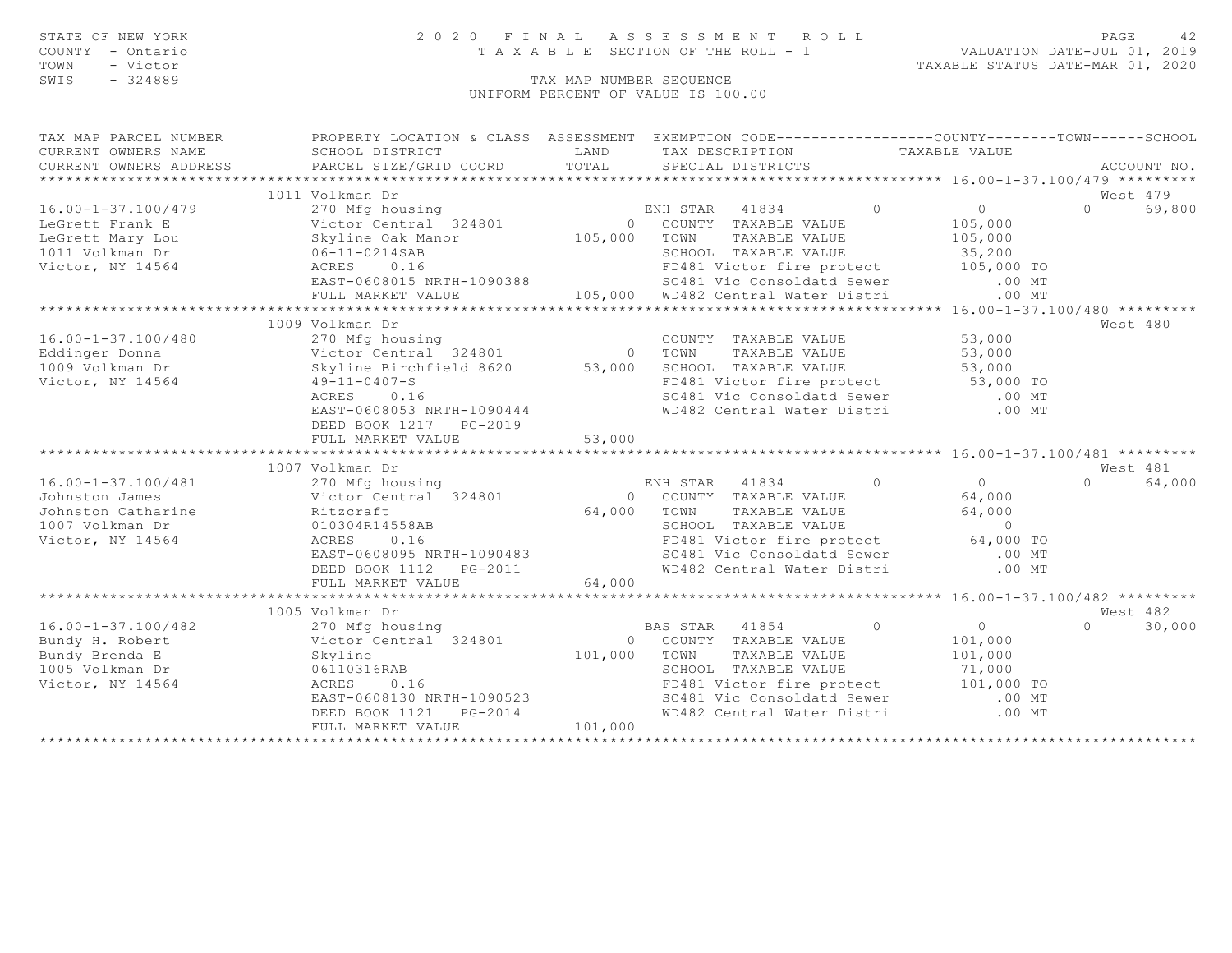|      | STATE OF NEW YORK | 2020 FINAL ASSESSMENT ROLL                                           | PAGE | 43 |
|------|-------------------|----------------------------------------------------------------------|------|----|
|      | COUNTY - Ontario  | VALUATION DATE-JUL 01, 2019<br>T A X A B L E SECTION OF THE ROLL - 1 |      |    |
| TOWN | - Victor          | TAXABLE STATUS DATE-MAR 01, 2020                                     |      |    |
| SWIS | - 324889          | TAX MAP NUMBER SEQUENCE                                              |      |    |
|      |                   | UNIFORM PERCENT OF VALUE IS 100.00                                   |      |    |

| UNIFORM PERCENT OF VALUE IS 100.00 |  |  |  |
|------------------------------------|--|--|--|

| TAX MAP PARCEL NUMBER<br>CURRENT OWNERS NAME<br>CURRENT OWNERS ADDRESS                                          | PROPERTY LOCATION & CLASS ASSESSMENT<br>SCHOOL DISTRICT<br>PARCEL SIZE/GRID COORD                                                                    | LAND<br>TOTAL | EXEMPTION CODE-----------------COUNTY-------TOWN------SCHOOL<br>TAX DESCRIPTION TAXABLE VALUE<br>SPECIAL DISTRICTS |                |                  |           | ACCOUNT NO.        |
|-----------------------------------------------------------------------------------------------------------------|------------------------------------------------------------------------------------------------------------------------------------------------------|---------------|--------------------------------------------------------------------------------------------------------------------|----------------|------------------|-----------|--------------------|
|                                                                                                                 |                                                                                                                                                      |               |                                                                                                                    |                |                  |           | West 483           |
| $16.00 - 1 - 37.100 / 483$                                                                                      |                                                                                                                                                      |               |                                                                                                                    | $\circ$        | 4,000            | $\Omega$  | $\Omega$           |
| Raschiatore Gary L                                                                                              |                                                                                                                                                      |               |                                                                                                                    | $\overline{0}$ | $\overline{0}$   | 10,500    | $\bigcirc$         |
| Raschiatore Randy K                                                                                             |                                                                                                                                                      |               |                                                                                                                    | $\Omega$       | $\Omega$         | $\bigcap$ | 69,800             |
| 1003 Volkman Dr                                                                                                 |                                                                                                                                                      |               | COUNTY TAXABLE VALUE                                                                                               |                | 66,000           |           |                    |
| Victor, NY 14564                                                                                                | 270 Mfg housing<br>Victor Central 324801 0 CW_15_VET/41152<br>K Ritzcraft - Select 1115 70,000 ENH STAR 41834<br>010203R014,291 A/B<br>ACRES<br>0.16 |               | TOWN<br>TAXABLE VALUE                                                                                              |                | 59,500           |           |                    |
|                                                                                                                 | EAST-0608175 NRTH-1090579                                                                                                                            |               | SCHOOL TAXABLE VALUE                                                                                               |                | 200              |           |                    |
|                                                                                                                 | FULL MARKET VALUE                                                                                                                                    |               | 70,000 FD481 Victor fire protect 70,000 TO                                                                         |                |                  |           |                    |
|                                                                                                                 |                                                                                                                                                      |               | SC481 Vic Consoldatd Sewer .00 MT                                                                                  |                |                  |           |                    |
|                                                                                                                 |                                                                                                                                                      |               | WD482 Central Water Distri                                                                                         |                | $.00$ MT         |           |                    |
|                                                                                                                 |                                                                                                                                                      |               |                                                                                                                    |                |                  |           |                    |
|                                                                                                                 | 6342 Kims Dr                                                                                                                                         |               |                                                                                                                    |                |                  |           | West 485           |
| $16.00 - 1 - 37.100 / 485$                                                                                      | 270 Mfg housing                                                                                                                                      |               | ENH STAR 41834                                                                                                     | $\bigcirc$     | $\overline{0}$   | $\Omega$  | 56,000             |
| Mercurio Joseph A Jr                                                                                            | Victor Central 324801                                                                                                                                |               | 0 COUNTY TAXABLE VALUE                                                                                             |                | 56,000           |           |                    |
|                                                                                                                 |                                                                                                                                                      | 56,000 TOWN   | TAXABLE VALUE                                                                                                      |                | 56,000           |           |                    |
| mercurio Deborah L<br>6342 Kims Dr<br>Victor, NY 14564<br>16 ACRES 0.16                                         |                                                                                                                                                      |               | SCHOOL TAXABLE VALUE                                                                                               |                | $\overline{0}$   |           |                    |
|                                                                                                                 |                                                                                                                                                      |               | FD481 Victor fire protect 56,000 TO                                                                                |                |                  |           |                    |
|                                                                                                                 | EAST-0608638 NRTH-1090542                                                                                                                            |               | SC481 Vic Consoldatd Sewer .00 MT<br>WD482 Central Water Distri .00 MT                                             |                |                  |           |                    |
|                                                                                                                 | $PG-2009$<br>DEED BOOK 518                                                                                                                           |               |                                                                                                                    |                |                  |           |                    |
|                                                                                                                 | FULL MARKET VALUE                                                                                                                                    | 56,000        |                                                                                                                    |                |                  |           |                    |
|                                                                                                                 |                                                                                                                                                      |               |                                                                                                                    |                |                  |           |                    |
| $16.00 - 1 - 37.100 / 486$                                                                                      | 996 Gypsum Mill St                                                                                                                                   |               |                                                                                                                    |                | $\circ$          | 22,500    | West 486<br>22,500 |
| Kesel Marilynn K                                                                                                |                                                                                                                                                      |               |                                                                                                                    |                | $\overline{0}$   | $\Omega$  | 22,500             |
| 996 Gypsum Mills St                                                                                             |                                                                                                                                                      |               |                                                                                                                    |                | 45,000           |           |                    |
| Victor, NY 14564                                                                                                | 49-11-0327R                                                                                                                                          |               | TAXABLE VALUE<br>TOWN                                                                                              |                | 22,500           |           |                    |
|                                                                                                                 | ACRES 0.17                                                                                                                                           |               | SCHOOL TAXABLE VALUE                                                                                               |                | $\sim$ 0         |           |                    |
|                                                                                                                 | EAST-0608600 NRTH-1090538                                                                                                                            |               | FD481 Victor fire protect 45,000 TO                                                                                |                |                  |           |                    |
|                                                                                                                 | DEED BOOK 831<br>PG-2007                                                                                                                             |               | SC481 Vic Consoldatd Sewer                                                                                         |                | .00 MT           |           |                    |
|                                                                                                                 | FULL MARKET VALUE                                                                                                                                    |               | 45,000 WD482 Central Water Distri                                                                                  |                | $.00$ MT         |           |                    |
|                                                                                                                 |                                                                                                                                                      |               |                                                                                                                    |                |                  |           |                    |
|                                                                                                                 | 994 Gypsum Mill St                                                                                                                                   |               |                                                                                                                    |                |                  |           | West 487           |
| $16.00 - 1 - 37.100 / 487$                                                                                      | 270 Mfg housing                                                                                                                                      |               | ENH STAR 41834                                                                                                     | $\overline{0}$ | $\overline{0}$   | $\Omega$  | 54,000             |
| Cachia Alice                                                                                                    | Victor Central 324801                                                                                                                                |               | 0 COUNTY TAXABLE VALUE                                                                                             |                | 54,000           |           |                    |
| Moucatel Francine                  Ritzcraft 1117- Select<br>994 Gypsum Mills St                 011103R14193AB |                                                                                                                                                      | 54,000 TOWN   | TAXABLE VALUE<br>TAXABLE VALUE                                                                                     |                | 54,000           |           |                    |
|                                                                                                                 |                                                                                                                                                      |               | SCHOOL TAXABLE VALUE                                                                                               |                | $\overline{0}$   |           |                    |
| Victor, NY 14564                                                                                                | ACRES<br>0.17                                                                                                                                        |               | FD481 Victor fire protect 54,000 TO                                                                                |                |                  |           |                    |
|                                                                                                                 | EAST-0608540 NRTH-1090538                                                                                                                            |               | SC481 Vic Consoldatd Sewer<br>WD482 Central Water Distri                                                           |                | .00 MT<br>.00 MT |           |                    |
|                                                                                                                 | DEED BOOK 901<br>PG-2009                                                                                                                             |               |                                                                                                                    |                |                  |           |                    |
|                                                                                                                 | FULL MARKET VALUE                                                                                                                                    | 54,000        |                                                                                                                    |                |                  |           |                    |
|                                                                                                                 |                                                                                                                                                      |               |                                                                                                                    |                |                  |           |                    |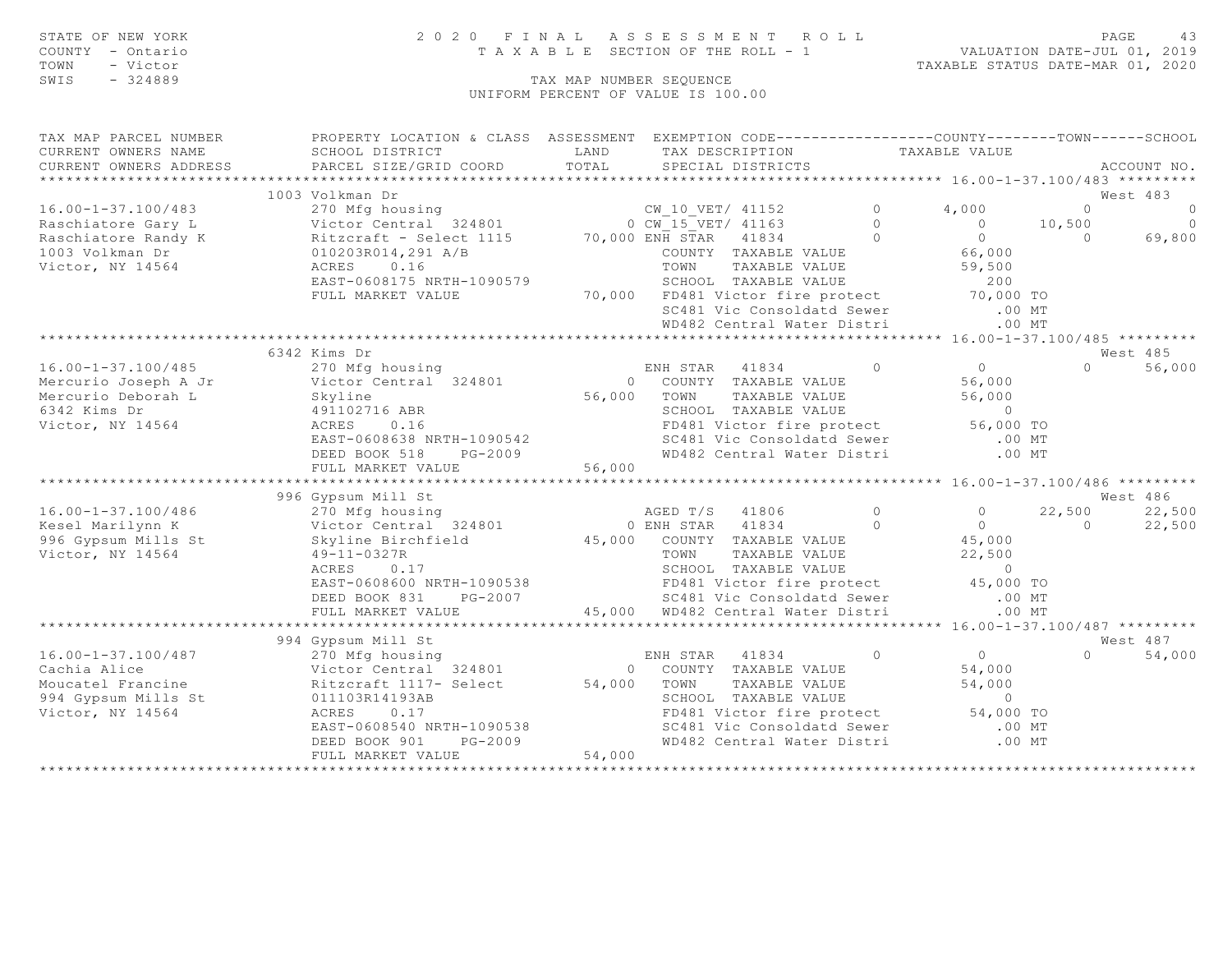| STATE OF NEW YORK | 2020 FINAL ASSESSMENT ROLL            | 44<br>PAGE                       |
|-------------------|---------------------------------------|----------------------------------|
| COUNTY - Ontario  | T A X A B L E SECTION OF THE ROLL - 1 | VALUATION DATE-JUL 01, 2019      |
| TOWN<br>- Victor  |                                       | TAXABLE STATUS DATE-MAR 01, 2020 |
| SWIS - 324889     | TAX MAP NUMBER SEOUENCE               |                                  |
|                   | UNIFORM PERCENT OF VALUE IS 100.00    |                                  |

| TAX MAP PARCEL NUMBER<br>CURRENT OWNERS NAME | PROPERTY LOCATION & CLASS ASSESSMENT EXEMPTION CODE----------------COUNTY-------TOWN------SCHOOL<br>SCHOOL DISTRICT                                                                                                                    |        | LAND TAX DESCRIPTION                                                                            | TAXABLE VALUE    |        |          |
|----------------------------------------------|----------------------------------------------------------------------------------------------------------------------------------------------------------------------------------------------------------------------------------------|--------|-------------------------------------------------------------------------------------------------|------------------|--------|----------|
| CURRENT OWNERS ADDRESS                       |                                                                                                                                                                                                                                        |        |                                                                                                 |                  |        |          |
|                                              |                                                                                                                                                                                                                                        |        |                                                                                                 |                  |        |          |
|                                              | 6363 Roberts Dr                                                                                                                                                                                                                        |        |                                                                                                 |                  |        | West 488 |
|                                              |                                                                                                                                                                                                                                        |        |                                                                                                 |                  |        |          |
|                                              |                                                                                                                                                                                                                                        |        |                                                                                                 |                  |        |          |
|                                              |                                                                                                                                                                                                                                        |        |                                                                                                 |                  |        |          |
|                                              |                                                                                                                                                                                                                                        |        |                                                                                                 |                  |        |          |
|                                              |                                                                                                                                                                                                                                        |        |                                                                                                 |                  |        |          |
|                                              |                                                                                                                                                                                                                                        |        |                                                                                                 |                  |        |          |
|                                              |                                                                                                                                                                                                                                        |        |                                                                                                 |                  |        |          |
|                                              | 16.00-1-37.100/488 b360 koberts Dr. 270 Mfg housing<br>Slater William W Victor Central 324801 0 ENH STAR 41834 0 0 0 48,000<br>Slater William W Victor Central 324801 0 ENH STAR 41834 0 0 0 48,000<br>Sing Dr. 270 Mfg housing<br>Sin |        |                                                                                                 |                  |        |          |
|                                              |                                                                                                                                                                                                                                        |        |                                                                                                 |                  |        |          |
|                                              | 6416 Murphy Dr                                                                                                                                                                                                                         |        |                                                                                                 |                  |        | West 64  |
| $16.00 - 1 - 37.100 / 64A$                   | 100/64A 270 Mfg housing<br>Victor Central 324801 0 COUNTY TAXABLE VALUE 46,000<br>Dr Victorian 14066 14066 5CHOOL TAXABLE VALUE 46,000<br>14564 14066 0                                                                                |        |                                                                                                 |                  | $\cap$ | 46,000   |
| Cappon Mary                                  |                                                                                                                                                                                                                                        |        | 0 COUNTY TAXABLE VALUE 46,000<br>46,000 TOWN TAXABLE VALUE 46,000<br>SCHOOL TAXABLE VALUE 0     |                  |        |          |
| 6416 Murphy Dr                               |                                                                                                                                                                                                                                        |        |                                                                                                 |                  |        |          |
| Victor, NY 14564                             |                                                                                                                                                                                                                                        |        |                                                                                                 |                  |        |          |
|                                              | 0.16<br>ACRES                                                                                                                                                                                                                          |        | FD481 Victor fire protect 46,000 TO                                                             |                  |        |          |
|                                              | EAST-0607672 NRTH-1088905                                                                                                                                                                                                              |        |                                                                                                 | .00 MT<br>.00 MT |        |          |
|                                              | DEED BOOK 1220 PG-2007                                                                                                                                                                                                                 |        |                                                                                                 |                  |        |          |
|                                              | FULL MARKET VALUE                                                                                                                                                                                                                      | 46,000 | SUNOUL<br>FD481 Victor fire protect<br>SC481 Vic Consoldatd Sewer<br>WD482 Central Water Distri |                  |        |          |
|                                              |                                                                                                                                                                                                                                        |        |                                                                                                 |                  |        |          |
|                                              | 6401 Francis Dr                                                                                                                                                                                                                        |        |                                                                                                 |                  |        | West 84  |
|                                              |                                                                                                                                                                                                                                        |        |                                                                                                 |                  |        |          |
|                                              |                                                                                                                                                                                                                                        |        |                                                                                                 |                  |        |          |
|                                              | 16.00-1-37.100/84A 270 Mfg housing<br>McCaig Charles 270 Mfg housing<br>6401 Francis Dr Victorian 324801 34,000 COUNTY TAXABLE VALUE 34,000<br>Victor, NY 14564 13097 12                                                               |        |                                                                                                 |                  |        |          |
|                                              |                                                                                                                                                                                                                                        |        |                                                                                                 |                  |        |          |
|                                              |                                                                                                                                                                                                                                        |        |                                                                                                 |                  |        |          |
|                                              |                                                                                                                                                                                                                                        |        |                                                                                                 |                  |        |          |
|                                              | ACRES 0.17<br>EAST-0607965 NRTH-1089035<br>FD481 Victor fire protect 34,000 TO<br>FD481 Victor fire protect 34,000 TO<br>FULL MARKET VALUE 34,000 SC481 Vic Consoldatd Sewer 0.00 MT<br>WD482 Central Water Distri 0.00 MT             |        |                                                                                                 |                  |        |          |
|                                              |                                                                                                                                                                                                                                        |        |                                                                                                 |                  |        |          |
|                                              | 6422 Murphy Dr                                                                                                                                                                                                                         |        |                                                                                                 |                  |        | West 66  |
| $16.00 - 1 - 37.100/A66$                     | 270 Mfg housing                                                                                                                                                                                                                        |        | COUNTY TAXABLE VALUE 41,000                                                                     |                  |        |          |
|                                              |                                                                                                                                                                                                                                        |        |                                                                                                 |                  |        |          |
|                                              |                                                                                                                                                                                                                                        |        |                                                                                                 |                  |        |          |
|                                              | er and the contract of the contract of the contract of the contract of the contract of the contract of the contract of the contract of the contract of the contract of the contract of the contract of the contract of the con         |        |                                                                                                 |                  |        |          |
| Victor, NY 14564                             | 0.16<br>ACRES                                                                                                                                                                                                                          |        | SC481 Vic Consoldatd Sewer .00 MT                                                               |                  |        |          |
|                                              | EAST-0607552 NRTH-1088905                                                                                                                                                                                                              |        | WD482 Central Water Distri .00 MT                                                               |                  |        |          |
|                                              | DEED BOOK 323 PG-2018                                                                                                                                                                                                                  |        |                                                                                                 |                  |        |          |
|                                              | FULL MARKET VALUE                                                                                                                                                                                                                      | 41,000 |                                                                                                 |                  |        |          |
|                                              |                                                                                                                                                                                                                                        |        |                                                                                                 |                  |        |          |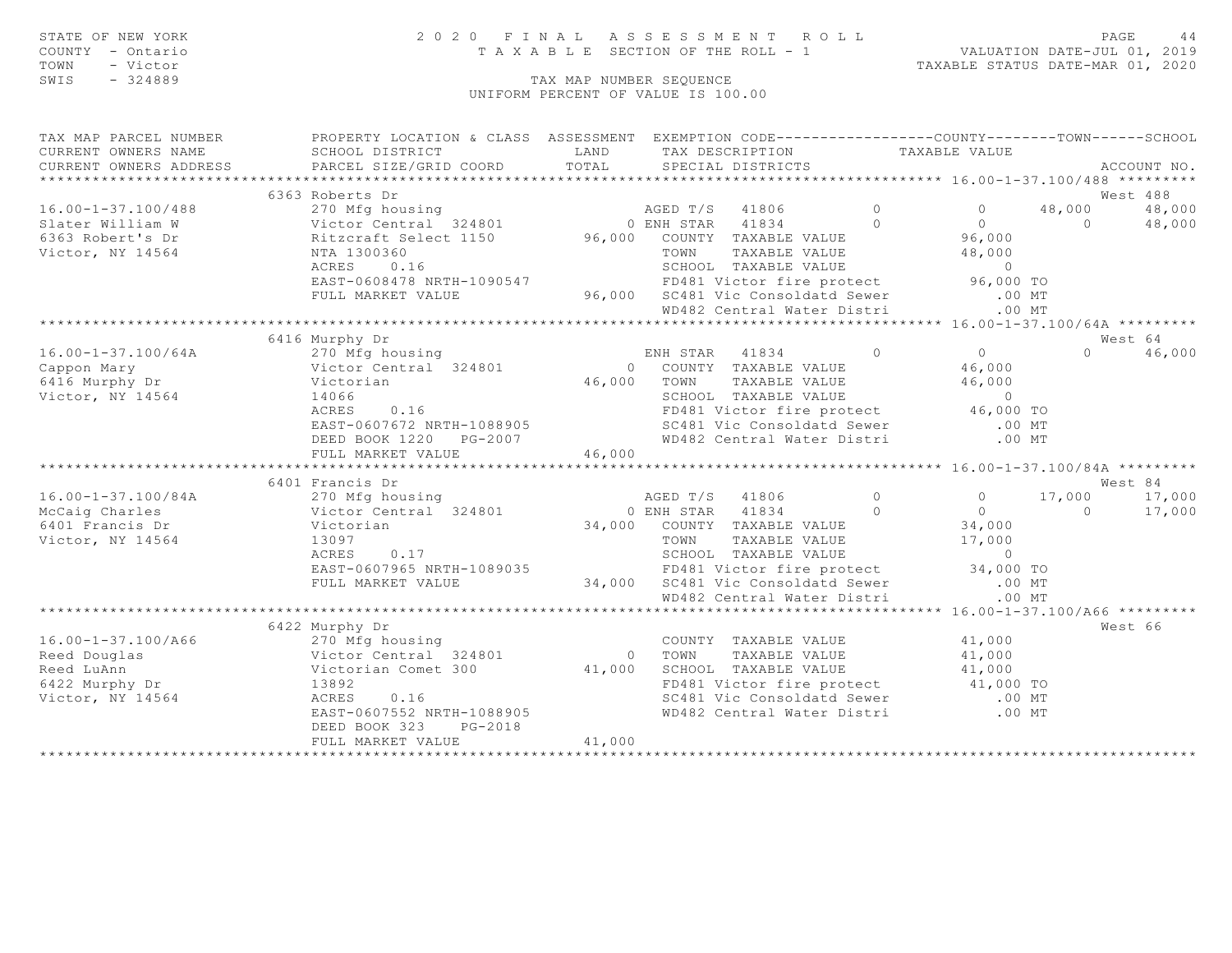| PARCEL SIZE/GRID COORD | TOTAL                                                                                                                                                | TAX DESCRIPTION<br>SPECIAL DISTRICTS                                                                                                                              |                                                                                                                                                 | ACCOUNT NO.                                                                                                                                                                                                                                                                                                                                                                                                                                                                                                                                                                                                                                                                                                                                                                                                                                                                                                                                                                                                                                                                                                                                                                                                                                                                                                                                                         |
|------------------------|------------------------------------------------------------------------------------------------------------------------------------------------------|-------------------------------------------------------------------------------------------------------------------------------------------------------------------|-------------------------------------------------------------------------------------------------------------------------------------------------|---------------------------------------------------------------------------------------------------------------------------------------------------------------------------------------------------------------------------------------------------------------------------------------------------------------------------------------------------------------------------------------------------------------------------------------------------------------------------------------------------------------------------------------------------------------------------------------------------------------------------------------------------------------------------------------------------------------------------------------------------------------------------------------------------------------------------------------------------------------------------------------------------------------------------------------------------------------------------------------------------------------------------------------------------------------------------------------------------------------------------------------------------------------------------------------------------------------------------------------------------------------------------------------------------------------------------------------------------------------------|
| 6421 Francis Dr        |                                                                                                                                                      |                                                                                                                                                                   |                                                                                                                                                 | West 77                                                                                                                                                                                                                                                                                                                                                                                                                                                                                                                                                                                                                                                                                                                                                                                                                                                                                                                                                                                                                                                                                                                                                                                                                                                                                                                                                             |
|                        |                                                                                                                                                      |                                                                                                                                                                   |                                                                                                                                                 |                                                                                                                                                                                                                                                                                                                                                                                                                                                                                                                                                                                                                                                                                                                                                                                                                                                                                                                                                                                                                                                                                                                                                                                                                                                                                                                                                                     |
| 6415 Francis Dr        |                                                                                                                                                      |                                                                                                                                                                   |                                                                                                                                                 | West 79<br>$\circ$<br>$\overline{0}$<br>$\Omega$<br>$\Omega$                                                                                                                                                                                                                                                                                                                                                                                                                                                                                                                                                                                                                                                                                                                                                                                                                                                                                                                                                                                                                                                                                                                                                                                                                                                                                                        |
|                        |                                                                                                                                                      |                                                                                                                                                                   |                                                                                                                                                 |                                                                                                                                                                                                                                                                                                                                                                                                                                                                                                                                                                                                                                                                                                                                                                                                                                                                                                                                                                                                                                                                                                                                                                                                                                                                                                                                                                     |
|                        |                                                                                                                                                      |                                                                                                                                                                   |                                                                                                                                                 | West 118                                                                                                                                                                                                                                                                                                                                                                                                                                                                                                                                                                                                                                                                                                                                                                                                                                                                                                                                                                                                                                                                                                                                                                                                                                                                                                                                                            |
|                        |                                                                                                                                                      |                                                                                                                                                                   |                                                                                                                                                 |                                                                                                                                                                                                                                                                                                                                                                                                                                                                                                                                                                                                                                                                                                                                                                                                                                                                                                                                                                                                                                                                                                                                                                                                                                                                                                                                                                     |
|                        |                                                                                                                                                      |                                                                                                                                                                   |                                                                                                                                                 | West 130<br>$\begin{array}{ccc} & 0 & 0 \\ 5 & 100 & 0 \end{array}$<br>34,000                                                                                                                                                                                                                                                                                                                                                                                                                                                                                                                                                                                                                                                                                                                                                                                                                                                                                                                                                                                                                                                                                                                                                                                                                                                                                       |
|                        | ************************<br>DEED BOOK 823 PG-2017<br>***************************<br>6402 Francis Dr<br>**************************<br>6438 Francis Dr | 16.00-1-37.100/A77<br>Marshall Diane 270 Mfg housing<br>6421 Francis Dr. Marlette<br>Victor, NY 14564 014517 A&B<br>ACRES 0.17<br>RAGE 200711 NATE 1000011 200001 | 2020 FINAL ASSESSMENT ROLL<br>TAX MAP NUMBER SEOUENCE<br>UNIFORM PERCENT OF VALUE IS 100.00<br>SCHOOL DISTRICT LAND<br>FULL MARKET VALUE 60,000 | PAGE 45 A S S E S S M E N T R O L L<br>T A X A B L E SECTION OF THE ROLL - 1 VALUATION DATE-JUL 01, 2019<br>TAXABLE STATUS DATE-MAR 01, 2020<br>TAX MAP PARCEL NUMBER <b>The PROPERTY LOCATION &amp; CLASS</b> ASSESSMENT EXEMPTION CODE---------------COUNTY-------TOWN------SCHOOL<br>TAXABLE VALUE<br>COUNTY TAXABLE VALUE 60,000<br>Victor Central 324801 0 TOWN TAXABLE VALUE 60,000<br>Marlette 60,000 SCHOOL TAXABLE VALUE 60,000<br>014517 A&B FD481 Victor fire protect 60,000 TOWN SCHOOL TAXABLE VALUE 60,000<br>ACRES 0.17 SC481 Vic Consoldatd Sewer .00 MT<br>EA<br>$\begin{tabular}{l c c c c c} \hline 16.00-1-37.100/B79 & 6415 Francis Dr \\ \hline McLean Donald & 270 M of the horizontal & 324801 & 0 VET COM C & 41132 & 0 & 10,750 & 0 \\ \hline McLean Gloria & 210 M of the horizontal & 324801 & 0 VET COM T & 41133 & 0 & 0 & 10,750 \\ \hline K1Eean Gloria & 101123 & 10 & 0 & 10,750 & 0 \\ \hline K1Erancis Dr Lot & 79 & 11423 & 43,000 VET$<br>$\begin{array}{cccccc} 16.00-1-37.100/130 {\rm A} & 6438\text{ Francis Dr} & 270\text{ Mg}\text{ [b.00-1]}\end{array} & 6438\text{ Francis Dr} & 270\text{ Mg}\text{ [b.00-1]}\end{array} \qquad \begin{array}{cccccc} 6438\text{ Francis Dr} & 0 & 5,100 & 0 \\ 200\text{A} & 270\text{A} & 324801 & 0 \\ 6438\text{ Francis Dr} & 34,000\text{ EN} & 34,000\text{ EN} & 741123 &$ |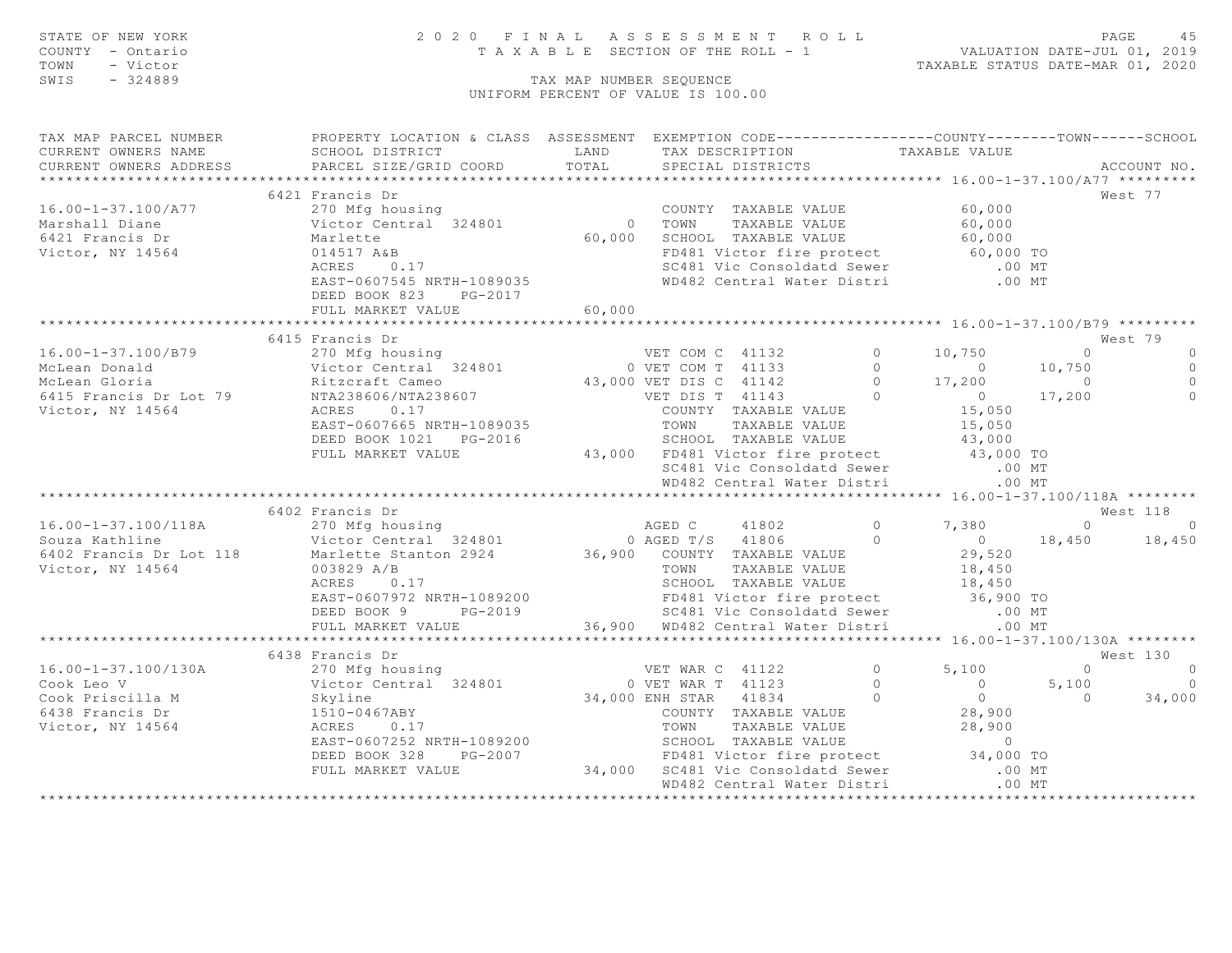|      | STATE OF NEW YORK | 2020 FINAL ASSESSMENT ROLL      |                                  | PAGE | 46 |
|------|-------------------|---------------------------------|----------------------------------|------|----|
|      | COUNTY - Ontario  | TAXABLE SECTION OF THE ROLL - 1 | VALUATION DATE-JUL 01, 2019      |      |    |
| TOWN | - Victor          |                                 | TAXABLE STATUS DATE-MAR 01, 2020 |      |    |
| SWIS | - 324889          | TAX MAP NUMBER SEOUENCE         |                                  |      |    |

|  | UNIFORM PERCENT OF VALUE IS 100.00 |  |  |
|--|------------------------------------|--|--|

| TAX MAP PARCEL NUMBER PROPERTY LOCATION & CLASS ASSESSMENT EXEMPTION CODE-----------------COUNTY--------TOWN-----SCHOOL<br>CURRENT OWNERS NAME SCHOOL DISTRICT LAND TAX DESCRIPTION TAXABLE VALUE<br>CURRENT OWNERS ADDRESS PARCEL S                         |                                   |  |        |          |
|--------------------------------------------------------------------------------------------------------------------------------------------------------------------------------------------------------------------------------------------------------------|-----------------------------------|--|--------|----------|
|                                                                                                                                                                                                                                                              |                                   |  |        |          |
| 6425 Kims Dr                                                                                                                                                                                                                                                 |                                   |  |        | West 135 |
|                                                                                                                                                                                                                                                              |                                   |  |        |          |
|                                                                                                                                                                                                                                                              |                                   |  |        |          |
|                                                                                                                                                                                                                                                              |                                   |  |        |          |
|                                                                                                                                                                                                                                                              |                                   |  |        |          |
|                                                                                                                                                                                                                                                              |                                   |  |        |          |
|                                                                                                                                                                                                                                                              |                                   |  |        |          |
|                                                                                                                                                                                                                                                              |                                   |  |        |          |
|                                                                                                                                                                                                                                                              |                                   |  |        |          |
|                                                                                                                                                                                                                                                              |                                   |  |        |          |
|                                                                                                                                                                                                                                                              |                                   |  |        |          |
| 6419 Kims Dr                                                                                                                                                                                                                                                 |                                   |  |        | West 137 |
|                                                                                                                                                                                                                                                              |                                   |  |        |          |
|                                                                                                                                                                                                                                                              |                                   |  |        |          |
|                                                                                                                                                                                                                                                              |                                   |  |        |          |
|                                                                                                                                                                                                                                                              |                                   |  |        |          |
|                                                                                                                                                                                                                                                              |                                   |  |        |          |
|                                                                                                                                                                                                                                                              |                                   |  |        |          |
|                                                                                                                                                                                                                                                              |                                   |  |        |          |
|                                                                                                                                                                                                                                                              |                                   |  |        |          |
| 16.00-1-37.100/137A $^{6419}$ Kims Dr (16.00-1-37.100/137A $^{6419}$ COVITY AGED C 41802 0 16,800 0 16,800 0 0 21,000 0<br>Williams Wanda L Victor Central 324801 0 AGED T/S 41806 0 0 21,000 21,000 0<br>Wictor, NY 14564 IV16114A                          |                                   |  |        |          |
|                                                                                                                                                                                                                                                              |                                   |  |        |          |
| 6413 Kims Dr                                                                                                                                                                                                                                                 |                                   |  |        | West 139 |
|                                                                                                                                                                                                                                                              |                                   |  |        | $\Omega$ |
|                                                                                                                                                                                                                                                              |                                   |  |        |          |
|                                                                                                                                                                                                                                                              |                                   |  |        |          |
|                                                                                                                                                                                                                                                              |                                   |  |        |          |
|                                                                                                                                                                                                                                                              |                                   |  |        |          |
|                                                                                                                                                                                                                                                              |                                   |  |        |          |
| 16.00-1-37.100/139A<br>Young R. Brian 270 Mfg housing<br>Young R. Brian 270 Mfg housing<br>Holmes Ann M<br>Skyline 1714 40,000 COUNTY TAXABLE VALUE 30,000<br>TOWN TAXABLE VALUE 30,000<br>TOWN TAXABLE VALUE 30,000<br>Yictor, NY 14564 UL<br>DEED BOOK 430 | WD482 Central Water Distri .00 MT |  |        |          |
| $PG-2019$<br>LUE $40,000$<br>FULL MARKET VALUE                                                                                                                                                                                                               |                                   |  |        |          |
|                                                                                                                                                                                                                                                              |                                   |  |        |          |
| 6409 Kims Dr                                                                                                                                                                                                                                                 |                                   |  |        | West 140 |
|                                                                                                                                                                                                                                                              |                                   |  | 21,000 | 21,000   |
|                                                                                                                                                                                                                                                              |                                   |  |        |          |
|                                                                                                                                                                                                                                                              |                                   |  |        |          |
|                                                                                                                                                                                                                                                              |                                   |  |        |          |
|                                                                                                                                                                                                                                                              |                                   |  |        |          |
|                                                                                                                                                                                                                                                              |                                   |  |        |          |
|                                                                                                                                                                                                                                                              |                                   |  |        |          |
| EAST-060786 NRTH-1089331 EAST-060786 NRTH-1089331 EAST-060786 NRTH-1089331 EAST-060786 NRTH-1089331 SC481 Victor Life process (1988) CALL MARKET VALUE 42,000 NRTH-1089331 SC481 Victor Consoldatd Sewer .00 MT<br>DEED BOOK 128                             |                                   |  |        |          |
|                                                                                                                                                                                                                                                              |                                   |  |        |          |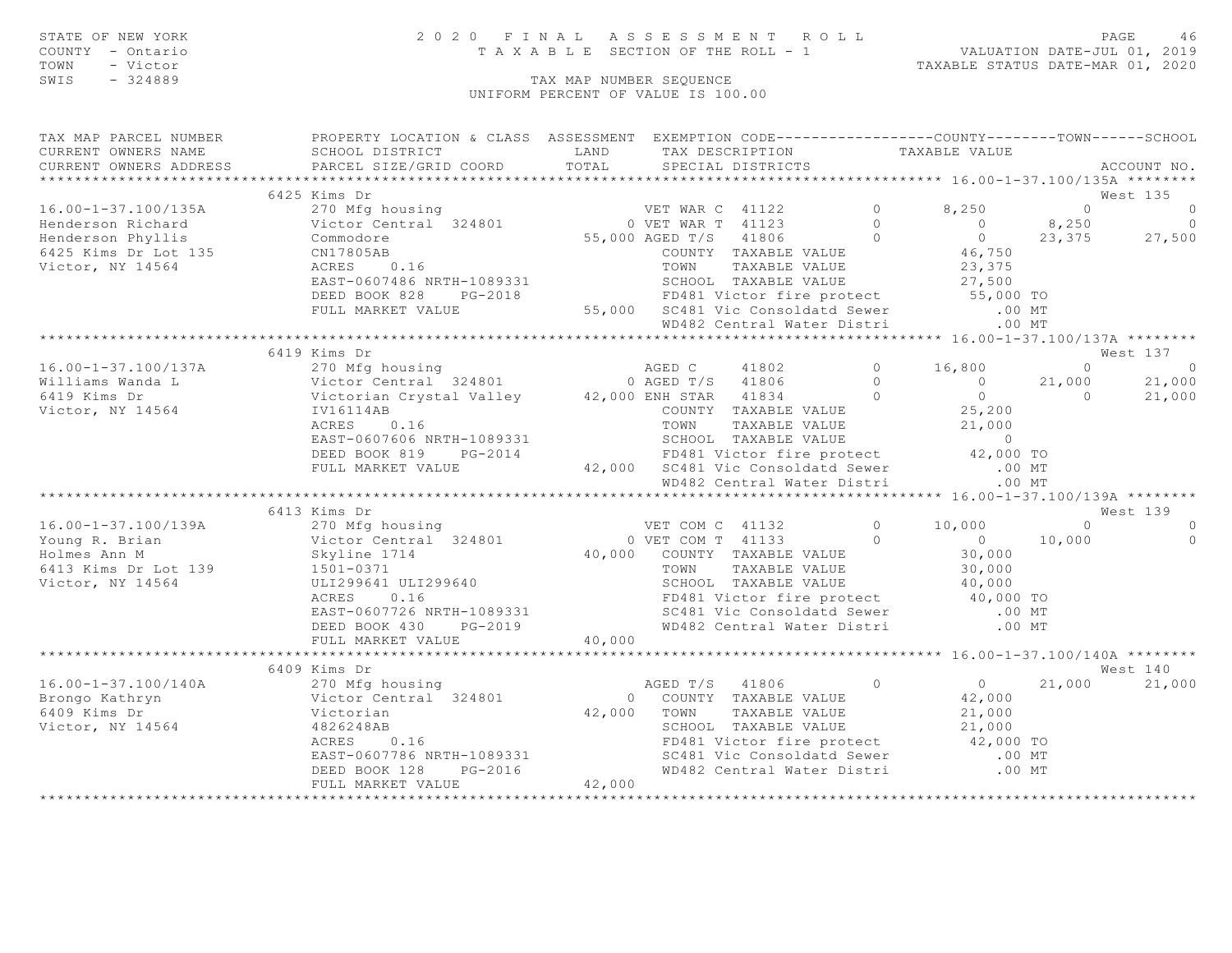| STATE OF NEW YORK<br>COUNTY - Ontario<br>TOWN - Victor<br>SWIS - 324889 |                                                                                                                                                                                                                                                                                                                                                  |        | PAGE 47 7 A X A B L E SECTION OF THE ROLL 5 7 A X A B L E SECTION OF THE ROLL 5 7 A X A B L E SECTION OF THE ROLL 5 7 A X A B L E SECTION OF THE ROLL 5 7 A X A B L E SECTION OF THE ROLL 5 1<br>TAX MAP NUMBER SEQUENCE<br>UNIFORM PERCENT OF VALUE IS 100.00 |                  |
|-------------------------------------------------------------------------|--------------------------------------------------------------------------------------------------------------------------------------------------------------------------------------------------------------------------------------------------------------------------------------------------------------------------------------------------|--------|----------------------------------------------------------------------------------------------------------------------------------------------------------------------------------------------------------------------------------------------------------------|------------------|
|                                                                         | TAX MAP PARCEL NUMBER THE PROPERTY LOCATION & CLASS ASSESSMENT EXEMPTION CODE---------------COUNTY-------TOWN------SCHOOL<br>CURRENT OWNERS NAME SCHOOL DISTRICT A LAND TAX DESCRIPTION TAXABLE VALUE                                                                                                                                            |        |                                                                                                                                                                                                                                                                |                  |
|                                                                         | 6408 Kims Dr                                                                                                                                                                                                                                                                                                                                     |        |                                                                                                                                                                                                                                                                | West 163         |
|                                                                         |                                                                                                                                                                                                                                                                                                                                                  |        |                                                                                                                                                                                                                                                                |                  |
|                                                                         |                                                                                                                                                                                                                                                                                                                                                  |        |                                                                                                                                                                                                                                                                |                  |
|                                                                         | 6417 Roberts Dr<br>$\begin{array}{cccccccc} 16.00-1-37.100/177A & 6417 Roberts Dr & 8270 Mfg hoolising & 0 & 0 & 12,500 & 12,500 \\ \hline 270 Mfg hoolising & 24801 & 0 & 0 & 12,500 & 12,500 \\ 6417 Roberts Dr & 270Mg hoolising & 25,000 & 12,500 & 0 & 12,500 \\ 6417 Roberts Dr & 12705 & 25,000 & 0 & 12,500 \\ 700 Mf & 12705 & 2705 & $ |        |                                                                                                                                                                                                                                                                | West 177         |
|                                                                         | 6403 Roberts Dr                                                                                                                                                                                                                                                                                                                                  |        |                                                                                                                                                                                                                                                                | West 182         |
|                                                                         | 16.00-1-37.100/182A<br>Vanderlee Lawrence J<br>Victor Central 324801<br>Vanderlee Lawrence J<br>Victor, NY 14564<br>Victor, NY 14564<br>EAST-0607963 NRTH-1089619<br>DEED BOOK 514<br>FG-2008<br>FULL MARKET VALUE<br>FULL MARKET VALUE<br>TOWN TAX                                                                                              |        |                                                                                                                                                                                                                                                                | 23,500<br>23,500 |
|                                                                         |                                                                                                                                                                                                                                                                                                                                                  |        |                                                                                                                                                                                                                                                                |                  |
|                                                                         | 1037 Volkman Dr<br>16.00-1-37.100/191A 100% 1918<br>Southern Janis 100% 270 Mfg housing<br>270 Mfg housing 1037 Volkman Dr Skyline Greenleaf 7710 55,000 SCHOOL TAXABLE VALUE 55,000<br>1037 Volkman Dr Skyline Greenleaf 7710 55,000 SCHOOL TAXABLE VA<br>EAST-0607411 NRTH-1089707<br>DEED BOOK 508 PG-2017<br>FULL MARKET VALUE               | 55,000 | FD481 Victor fire protect 55,000 TO<br>SC481 Vic Consoldatd Sewer .00 MT<br>WD482 Central Water Distri .00 MT                                                                                                                                                  | West 191         |

\*\*\*\*\*\*\*\*\*\*\*\*\*\*\*\*\*\*\*\*\*\*\*\*\*\*\*\*\*\*\*\*\*\*\*\*\*\*\*\*\*\*\*\*\*\*\*\*\*\*\*\*\*\*\*\*\*\*\*\*\*\*\*\*\*\*\*\*\*\*\*\*\*\*\*\*\*\*\*\*\*\*\*\*\*\*\*\*\*\*\*\*\*\*\*\*\*\*\*\*\*\*\*\*\*\*\*\*\*\*\*\*\*\*\*\*\*\*\*\*\*\*\*\*\*\*\*\*\*\*\*\*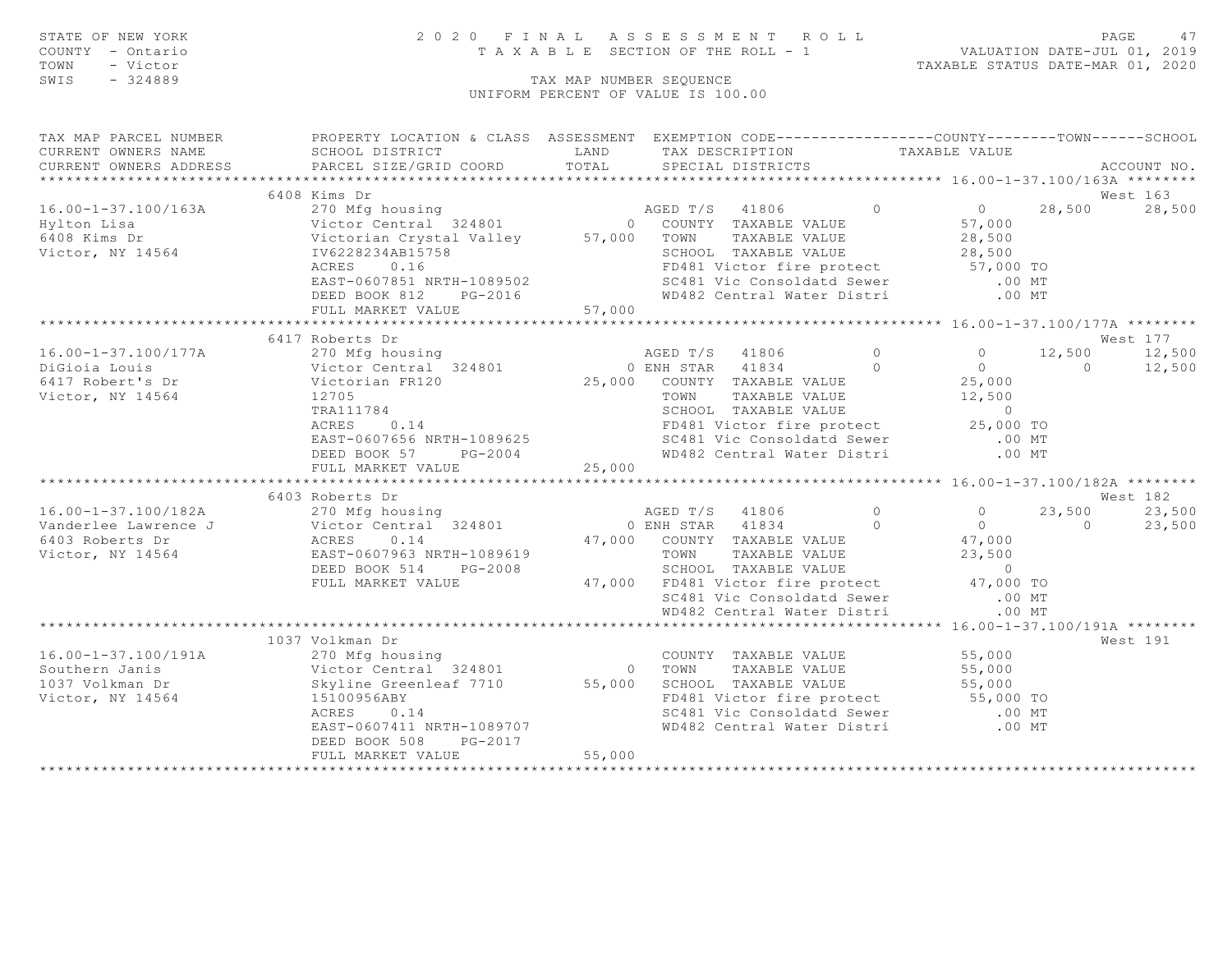| STATE OF NEW YORK<br>COUNTY - Ontario<br>TOWN<br>- Victor<br>$-324889$<br>SWIS                                                                                                                                                                         |                                                                                               | TAX MAP NUMBER SEOUENCE             | 2020 FINAL ASSESSMENT ROLL<br>T A X A B L E SECTION OF THE ROLL - 1<br>UNIFORM PERCENT OF VALUE IS 100.00                                                                                                                                            | <sup>28</sup> TAGE 48<br>VALUATION DATE-JUL 01, 2019<br>TAXABLE STATUS DATE-MAR 01, 2020 | PAGE                       | 48             |
|--------------------------------------------------------------------------------------------------------------------------------------------------------------------------------------------------------------------------------------------------------|-----------------------------------------------------------------------------------------------|-------------------------------------|------------------------------------------------------------------------------------------------------------------------------------------------------------------------------------------------------------------------------------------------------|------------------------------------------------------------------------------------------|----------------------------|----------------|
| TAX MAP PARCEL NUMBER THE PROPERTY LOCATION & CLASS ASSESSMENT EXEMPTION CODE--------------COUNTY-------TOWN------SCHOOL<br>CURRENT OWNERS NAME                                                                                                        | SCHOOL DISTRICT                                                                               |                                     | LAND TAX DESCRIPTION                                                                                                                                                                                                                                 | TAXABLE VALUE                                                                            |                            |                |
| CURRENT OWNERS ADDRESS                                                                                                                                                                                                                                 | PARCEL SIZE/GRID COORD                                                                        | TOTAL                               | SPECIAL DISTRICTS                                                                                                                                                                                                                                    |                                                                                          | ACCOUNT NO.                |                |
|                                                                                                                                                                                                                                                        | 6404 Roberts Dr                                                                               |                                     |                                                                                                                                                                                                                                                      |                                                                                          | West 197                   |                |
| 16.00-1-37.100/197A                                                                                                                                                                                                                                    |                                                                                               |                                     | COUNTY TAXABLE VALUE                                                                                                                                                                                                                                 | 54,000                                                                                   |                            |                |
| Maxam Timothy                                                                                                                                                                                                                                          | 270 Mfg housing<br>Victor Central 324801<br>Marlette Stanton 3284<br>046614 A&B<br>ACRES 0.14 |                                     | 0 TOWN TAXABLE VALUE                                                                                                                                                                                                                                 |                                                                                          |                            |                |
| 6404 Roberts Dr                                                                                                                                                                                                                                        |                                                                                               |                                     | 54,000 SCHOOL TAXABLE VALUE                                                                                                                                                                                                                          | 54,000<br>54,000                                                                         |                            |                |
| Victor, NY 14564                                                                                                                                                                                                                                       |                                                                                               |                                     | FD481 Victor fire protect 54,000 TO<br>SC481 Vic Consoldatd Sewer .00 MT                                                                                                                                                                             |                                                                                          |                            |                |
|                                                                                                                                                                                                                                                        |                                                                                               |                                     |                                                                                                                                                                                                                                                      | .00 MT                                                                                   |                            |                |
|                                                                                                                                                                                                                                                        | EAST-0607905 NRTH-1089799                                                                     |                                     | WD482 Central Water Distri                                                                                                                                                                                                                           | $.00$ MT                                                                                 |                            |                |
|                                                                                                                                                                                                                                                        | DEED BOOK 129    PG-2016                                                                      |                                     |                                                                                                                                                                                                                                                      |                                                                                          |                            |                |
|                                                                                                                                                                                                                                                        | FULL MARKET VALUE<br>******************************                                           | 54,000<br>* * * * * * * * * * * * * |                                                                                                                                                                                                                                                      |                                                                                          |                            |                |
|                                                                                                                                                                                                                                                        | 6369 Kims Dr                                                                                  |                                     |                                                                                                                                                                                                                                                      |                                                                                          | East 348                   |                |
|                                                                                                                                                                                                                                                        |                                                                                               |                                     | $\Omega$                                                                                                                                                                                                                                             | $\overline{0}$                                                                           | $\cap$<br>69,800           |                |
|                                                                                                                                                                                                                                                        |                                                                                               |                                     |                                                                                                                                                                                                                                                      |                                                                                          |                            |                |
|                                                                                                                                                                                                                                                        |                                                                                               |                                     |                                                                                                                                                                                                                                                      | 72,000<br>72,000                                                                         |                            |                |
|                                                                                                                                                                                                                                                        |                                                                                               |                                     | SCHOOL TAXABLE VALUE                                                                                                                                                                                                                                 | 2,200                                                                                    |                            |                |
| 16.00-1-37.100/348A 270 Mfg housing<br>Stanley William Victor Central 324801 0 COUNTY TAXABLE VALUE<br>6369 Kims Dr Ritz-Craft Sterling Selec 72,000 TOWN TAXABLE VALUE<br>Victor, NY 14564 010402R14020AB SCHOOL TAXABLE VALUE<br>NTA                 |                                                                                               |                                     | FD481 Victor fire protect                                                                                                                                                                                                                            | 72,000 TO                                                                                |                            |                |
|                                                                                                                                                                                                                                                        |                                                                                               |                                     | SC481 Vic Consoldatd Sewer<br>WD482 Central Water Distri                                                                                                                                                                                             | .00 MT<br>.00 MT                                                                         |                            |                |
|                                                                                                                                                                                                                                                        | EAST-0608786 NRTH-1089562                                                                     |                                     |                                                                                                                                                                                                                                                      |                                                                                          |                            |                |
|                                                                                                                                                                                                                                                        | DEED BOOK 711 PG-2014<br>FULL MARKET VALUE                                                    | 72,000                              |                                                                                                                                                                                                                                                      |                                                                                          |                            |                |
|                                                                                                                                                                                                                                                        |                                                                                               |                                     |                                                                                                                                                                                                                                                      |                                                                                          |                            |                |
|                                                                                                                                                                                                                                                        | 1002 Gypsum Mill St                                                                           |                                     |                                                                                                                                                                                                                                                      |                                                                                          | East 403                   |                |
| 16.00-1-37.100/403A<br>270 Mfg housing<br>Collins Roland<br>Collins Betty<br>1002 Gypsum Mill St Lot 403<br>Victor, NY 14564<br>ROLAGES<br>270 Mfg housing<br>270 Mfg housing<br>270 Mfg housing<br>270 Mfg housing<br>270 Mfg housing<br>270 Mfg hous |                                                                                               |                                     | VET WAR C 41122 0                                                                                                                                                                                                                                    | 9,000                                                                                    | $\overline{0}$<br>$\Omega$ |                |
|                                                                                                                                                                                                                                                        |                                                                                               |                                     | 0 VET WAR T 41123<br>$\overline{0}$                                                                                                                                                                                                                  |                                                                                          |                            | $\overline{0}$ |
|                                                                                                                                                                                                                                                        |                                                                                               |                                     | 61,000 AGED T/S 41806 0                                                                                                                                                                                                                              | $\begin{bmatrix} 0 & 9,150 \\ 0 & 5,185 \end{bmatrix}$                                   | 6,100                      |                |
|                                                                                                                                                                                                                                                        |                                                                                               |                                     | COUNTY TAXABLE VALUE                                                                                                                                                                                                                                 |                                                                                          |                            |                |
|                                                                                                                                                                                                                                                        |                                                                                               |                                     |                                                                                                                                                                                                                                                      | 46,665<br>54,900                                                                         |                            |                |
|                                                                                                                                                                                                                                                        |                                                                                               |                                     | ACRES 0.17<br>EAST-0608833 NRTH-1090545<br>DEED BOOK 728 PG-2017<br>FOULL MARKET VALUE<br>FOULL MARKET VALUE<br>FOULL MARKET VALUE<br>FOULL MARKET VALUE<br>FOULL MARKET VALUE<br>FOULL MARKET VALUE<br>FOULL MARKET VALUE<br>FOULL MARKET VALUE<br> | 61,000 TO                                                                                |                            |                |
|                                                                                                                                                                                                                                                        |                                                                                               |                                     |                                                                                                                                                                                                                                                      | .00 MT                                                                                   |                            |                |
|                                                                                                                                                                                                                                                        |                                                                                               |                                     | WD482 Central Water Distri                                                                                                                                                                                                                           | $.00$ MT                                                                                 |                            |                |
|                                                                                                                                                                                                                                                        |                                                                                               |                                     |                                                                                                                                                                                                                                                      |                                                                                          |                            |                |
|                                                                                                                                                                                                                                                        | 6354 Kims Dr                                                                                  |                                     |                                                                                                                                                                                                                                                      |                                                                                          | West 415                   |                |
|                                                                                                                                                                                                                                                        |                                                                                               |                                     | COUNTY TAXABLE VALUE<br>COUNTY<br>0 TOWN<br>54,000 COUNTY                                                                                                                                                                                            | 54,000                                                                                   |                            |                |
|                                                                                                                                                                                                                                                        |                                                                                               |                                     | TAXABLE VALUE                                                                                                                                                                                                                                        | 54,000                                                                                   |                            |                |
|                                                                                                                                                                                                                                                        |                                                                                               |                                     | 54,000 SCHOOL TAXABLE VALUE                                                                                                                                                                                                                          | 54,000                                                                                   |                            |                |
| 16.00-1-37.100/415A<br>Baart Diane<br>6354 Kims Dr<br>Victor, NY 14564<br>Pinegrove 1723<br>RAS31927 TRA531926<br>ACRES 0.16                                                                                                                           |                                                                                               |                                     | FD481 Victor fire protect 54,000 TO<br>SC481 Vic Consoldatd Sewer .00 MT                                                                                                                                                                             |                                                                                          |                            |                |
|                                                                                                                                                                                                                                                        | EAST-0608638 NRTH-1090036                                                                     |                                     | WD482 Central Water Distri                                                                                                                                                                                                                           | .00 MT                                                                                   |                            |                |
|                                                                                                                                                                                                                                                        | DEED BOOK 808<br>PG-2019                                                                      |                                     |                                                                                                                                                                                                                                                      |                                                                                          |                            |                |
|                                                                                                                                                                                                                                                        | FULL MARKET VALUE                                                                             | 54,000                              |                                                                                                                                                                                                                                                      |                                                                                          |                            |                |
|                                                                                                                                                                                                                                                        |                                                                                               |                                     |                                                                                                                                                                                                                                                      |                                                                                          |                            |                |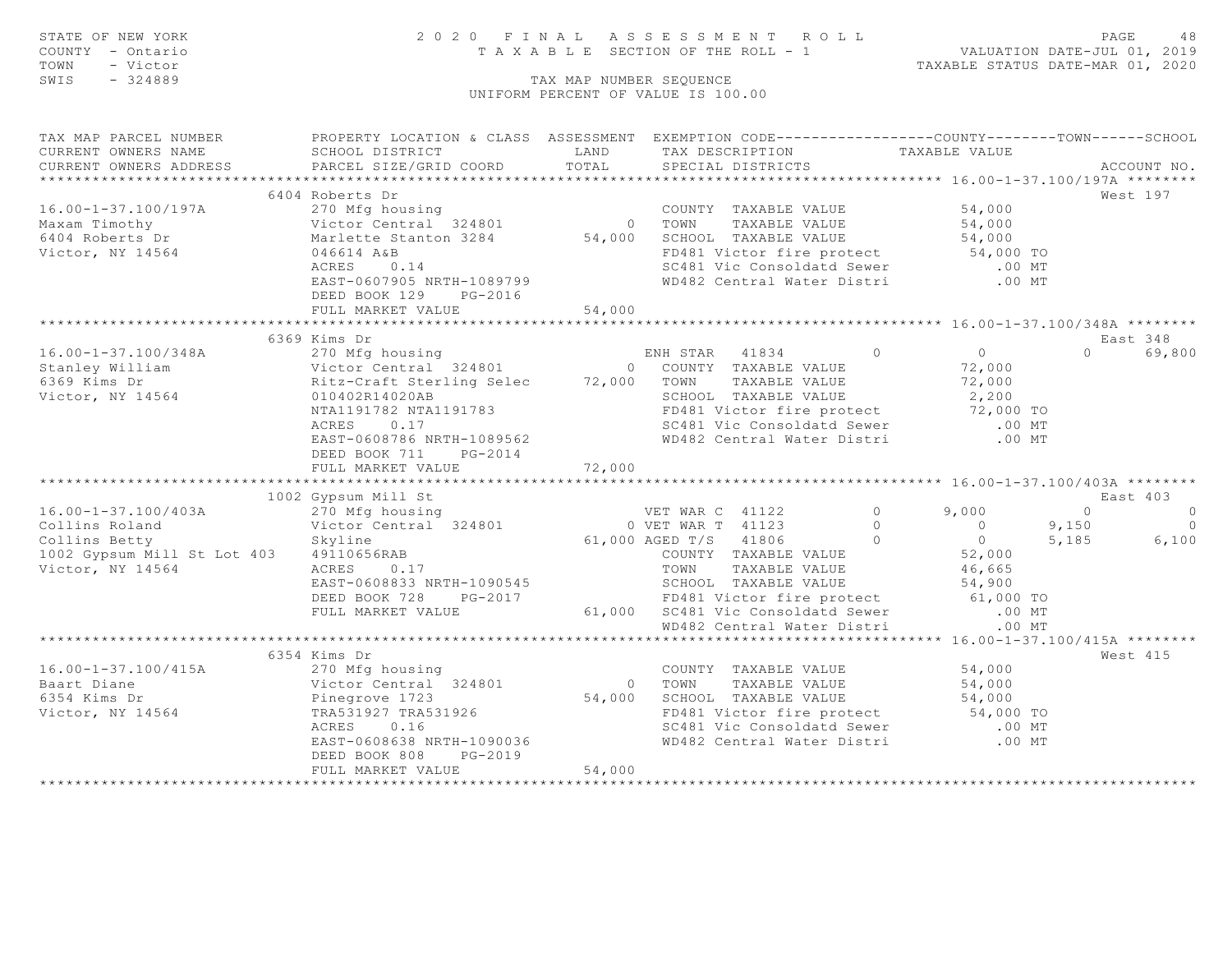| STATE OF NEW YORK | 2020 FINAL ASSESSMENT ROLL      |                                  | PAGE                        | 49 |
|-------------------|---------------------------------|----------------------------------|-----------------------------|----|
| COUNTY - Ontario  | TAXABLE SECTION OF THE ROLL - 1 |                                  | VALUATION DATE-JUL 01, 2019 |    |
| TOWN<br>- Victor  |                                 | TAXABLE STATUS DATE-MAR 01, 2020 |                             |    |
| SWIS<br>$-324889$ | TAX MAP NUMBER SEOUENCE         |                                  |                             |    |

TAX MAP PARCEL NUMBER PROPERTY LOCATION & CLASS ASSESSMENT EXEMPTION CODE-----------------COUNTY-------TOWN------SCHOOL

| CURRENT OWNERS NAME SCHOOL DISTRICT                    |                                                                                                                                                                                                                                        | LAND             | TAX DESCRIPTION                                                                                                                         | TAXABLE VALUE                                        |                |
|--------------------------------------------------------|----------------------------------------------------------------------------------------------------------------------------------------------------------------------------------------------------------------------------------------|------------------|-----------------------------------------------------------------------------------------------------------------------------------------|------------------------------------------------------|----------------|
| CURRENT OWNERS ADDRESS                                 | PARCEL SIZE/GRID COORD                                                                                                                                                                                                                 | TOTAL            | SPECIAL DISTRICTS                                                                                                                       |                                                      | ACCOUNT NO.    |
|                                                        | 6379 Roberts Dr                                                                                                                                                                                                                        |                  |                                                                                                                                         |                                                      | West 428       |
|                                                        | 16.00-1-37.100/428A 6379 Roberts Dr<br>16.00-1-37.100/428A 7020 Mfg housing Roberts of Microsoft Central 324801 70,000 CONFITAR 41834 0 0 17,500 17,500<br>17,500 70000 17,500 7000 7000 717<br>17,500 80000000000000000000000000000   |                  |                                                                                                                                         |                                                      |                |
|                                                        |                                                                                                                                                                                                                                        |                  |                                                                                                                                         |                                                      |                |
|                                                        |                                                                                                                                                                                                                                        |                  |                                                                                                                                         |                                                      |                |
|                                                        |                                                                                                                                                                                                                                        |                  |                                                                                                                                         |                                                      |                |
|                                                        |                                                                                                                                                                                                                                        |                  |                                                                                                                                         |                                                      |                |
|                                                        |                                                                                                                                                                                                                                        |                  |                                                                                                                                         |                                                      |                |
|                                                        |                                                                                                                                                                                                                                        |                  |                                                                                                                                         |                                                      |                |
|                                                        |                                                                                                                                                                                                                                        |                  |                                                                                                                                         |                                                      |                |
|                                                        |                                                                                                                                                                                                                                        |                  |                                                                                                                                         |                                                      |                |
|                                                        | 6369 Roberts Dr                                                                                                                                                                                                                        |                  |                                                                                                                                         |                                                      | West 433       |
|                                                        |                                                                                                                                                                                                                                        |                  |                                                                                                                                         |                                                      | $\overline{0}$ |
|                                                        | 16.00-1-37.100/433A 270 Mfg housing<br>Guay Joseph E Victor Central 324801 0 VET WAR T 41123 0<br>Guay Linda M Pine Grove G1967 77,000 ENH STAR 41834 0<br>Victor, NY 14564 ACRES 0.16 TOWN' TAXABLE VALUE<br>Victor, NY 14564 ACRES 0 |                  | ENH STAR 41834 0 0 11,550<br>COUNTY TAXABLE VALUE 68,000<br>TOWN TAXABLE VALUE 68,000<br>SCHOOL TAXABLE VALUE 65,450<br>FD481 Victor fi |                                                      | $\overline{0}$ |
|                                                        |                                                                                                                                                                                                                                        |                  |                                                                                                                                         |                                                      | 69,800         |
|                                                        |                                                                                                                                                                                                                                        | $\frac{1}{1000}$ |                                                                                                                                         |                                                      |                |
|                                                        |                                                                                                                                                                                                                                        |                  |                                                                                                                                         |                                                      |                |
|                                                        | EAST-0608488 NRTH-1090220<br>DEED BOOK 105 PG-2006 FD481 Victor fire protect 77,000 TO<br>FULL MARKET VALUE 77,000 SC481 Victor fire protect 77,000 TO<br>FULL MARKET VALUE 77,000 SC481 Vic Consoldatd Sewer 00 MT<br>WD482 Central W |                  |                                                                                                                                         |                                                      |                |
|                                                        |                                                                                                                                                                                                                                        |                  |                                                                                                                                         |                                                      |                |
|                                                        |                                                                                                                                                                                                                                        |                  |                                                                                                                                         |                                                      |                |
|                                                        |                                                                                                                                                                                                                                        |                  |                                                                                                                                         |                                                      |                |
|                                                        |                                                                                                                                                                                                                                        |                  |                                                                                                                                         |                                                      |                |
|                                                        |                                                                                                                                                                                                                                        |                  |                                                                                                                                         |                                                      |                |
|                                                        |                                                                                                                                                                                                                                        |                  |                                                                                                                                         |                                                      |                |
|                                                        |                                                                                                                                                                                                                                        |                  |                                                                                                                                         |                                                      |                |
|                                                        |                                                                                                                                                                                                                                        |                  |                                                                                                                                         |                                                      |                |
|                                                        |                                                                                                                                                                                                                                        |                  |                                                                                                                                         |                                                      |                |
|                                                        |                                                                                                                                                                                                                                        |                  |                                                                                                                                         |                                                      |                |
|                                                        |                                                                                                                                                                                                                                        |                  |                                                                                                                                         |                                                      |                |
|                                                        |                                                                                                                                                                                                                                        |                  |                                                                                                                                         |                                                      |                |
|                                                        |                                                                                                                                                                                                                                        |                  |                                                                                                                                         |                                                      |                |
|                                                        |                                                                                                                                                                                                                                        |                  |                                                                                                                                         |                                                      |                |
|                                                        | 1019 Volkman Dr                                                                                                                                                                                                                        |                  |                                                                                                                                         |                                                      | West 475       |
|                                                        |                                                                                                                                                                                                                                        |                  |                                                                                                                                         |                                                      |                |
|                                                        |                                                                                                                                                                                                                                        |                  |                                                                                                                                         |                                                      |                |
|                                                        |                                                                                                                                                                                                                                        |                  |                                                                                                                                         | $41806$ 0<br>$41834$ 0 0 0 31,200 31,200<br>0 69,800 |                |
|                                                        |                                                                                                                                                                                                                                        |                  |                                                                                                                                         |                                                      |                |
| 1019 Volkman Dr 011003R014183 A& B<br>Victor, NY 14564 |                                                                                                                                                                                                                                        |                  |                                                                                                                                         |                                                      |                |
|                                                        |                                                                                                                                                                                                                                        |                  |                                                                                                                                         |                                                      |                |
|                                                        | 011003R014183 A& B<br>0.16 ACRES 0.16 SCHOOL TAXABLE VALUE 72,800<br>EAST-0607858 NRTH-1090213 FD481 Victor fire protect 104,000 TO<br>FULL MARKET VALUE 104,000 SCHOOL CONSIDERT 100 MT<br>104,000 SCHOOL CONSIDERT 109.000 MT        |                  | WD482 Central Water Distri                                                                                                              | $.00$ MT                                             |                |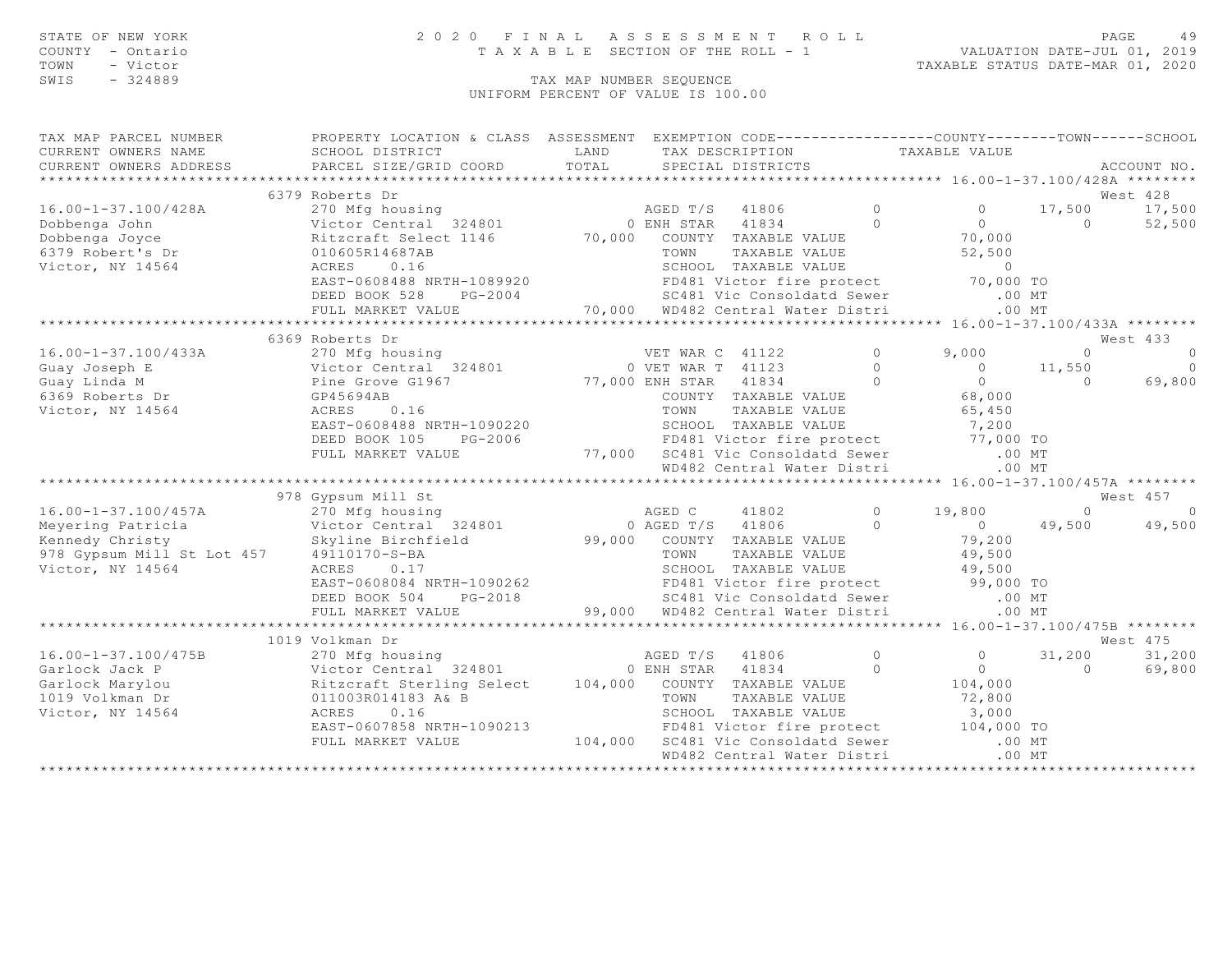| STATE OF NEW YORK | 2020 FINAL ASSESSMENT ROLL      |                                  | PAGE | 50 |
|-------------------|---------------------------------|----------------------------------|------|----|
| COUNTY - Ontario  | TAXABLE SECTION OF THE ROLL - 1 | VALUATION DATE-JUL 01, 2019      |      |    |
| TOWN<br>- Victor  |                                 | TAXABLE STATUS DATE-MAR 01, 2020 |      |    |
| SWIS<br>- 324889  | TAX MAP NUMBER SEQUENCE         |                                  |      |    |

TAX MAP PARCEL NUMBER PROPERTY LOCATION & CLASS ASSESSMENT EXEMPTION CODE-----------------COUNTY-------TOWN------SCHOOL

| CURRENT OWNERS NAME THE SCHOOL DISTRICT                                                                                                                                                                                                 |                                                                                                                                                                                                                                                | LAND  | TAX DESCRIPTION   |                                                                                              |          | TAXABLE VALUE                                                             |                |             |
|-----------------------------------------------------------------------------------------------------------------------------------------------------------------------------------------------------------------------------------------|------------------------------------------------------------------------------------------------------------------------------------------------------------------------------------------------------------------------------------------------|-------|-------------------|----------------------------------------------------------------------------------------------|----------|---------------------------------------------------------------------------|----------------|-------------|
| CURRENT OWNERS ADDRESS                                                                                                                                                                                                                  | PARCEL SIZE/GRID COORD                                                                                                                                                                                                                         | TOTAL | SPECIAL DISTRICTS |                                                                                              |          |                                                                           |                | ACCOUNT NO. |
|                                                                                                                                                                                                                                         |                                                                                                                                                                                                                                                |       |                   |                                                                                              |          |                                                                           |                |             |
|                                                                                                                                                                                                                                         | 1001 Volkman Dr                                                                                                                                                                                                                                |       |                   |                                                                                              |          |                                                                           |                | West 484    |
| 16.00-1-37.100/484A 270 Mfg housing by the MBC 41122 origins of the MET WAR C 41122 origins of the MET WAR C 4<br>1001 Volkman Dr Lot 484 Skyline Birchfield 64,000 COUNTY TAXABLE VALUE                                                |                                                                                                                                                                                                                                                |       |                   |                                                                                              |          | $\begin{array}{ccc} 0 & & 9,000 \ 0 & & & 0 \ 0 & & & 55,000 \end{array}$ | $\Omega$       | $\circ$     |
|                                                                                                                                                                                                                                         |                                                                                                                                                                                                                                                |       |                   |                                                                                              |          |                                                                           | 9,600          | $\Omega$    |
|                                                                                                                                                                                                                                         |                                                                                                                                                                                                                                                |       |                   |                                                                                              |          |                                                                           |                |             |
|                                                                                                                                                                                                                                         |                                                                                                                                                                                                                                                |       |                   | TAXABLE VALUE                                                                                |          |                                                                           |                |             |
|                                                                                                                                                                                                                                         |                                                                                                                                                                                                                                                |       |                   |                                                                                              |          | 54,400<br>64,000                                                          |                |             |
|                                                                                                                                                                                                                                         |                                                                                                                                                                                                                                                |       |                   |                                                                                              |          |                                                                           |                |             |
|                                                                                                                                                                                                                                         |                                                                                                                                                                                                                                                |       |                   |                                                                                              |          |                                                                           |                |             |
|                                                                                                                                                                                                                                         |                                                                                                                                                                                                                                                |       |                   |                                                                                              |          |                                                                           |                |             |
|                                                                                                                                                                                                                                         |                                                                                                                                                                                                                                                |       |                   |                                                                                              |          |                                                                           |                |             |
|                                                                                                                                                                                                                                         | 6404 Francis Dr                                                                                                                                                                                                                                |       |                   |                                                                                              |          |                                                                           |                | West 119    |
| 16.00-1-37.100/A119                                                                                                                                                                                                                     |                                                                                                                                                                                                                                                |       |                   | AGED T/S 41806 0                                                                             |          | $\overline{0}$                                                            | 23,000         | 23,000      |
| Dianni Louise A                                                                                                                                                                                                                         | 19 270 Mfg housing<br>Victor Central 324801<br>Marlette Stanton                                                                                                                                                                                |       |                   | 0 ENH STAR 41834 0                                                                           |          |                                                                           |                | 23,000      |
| 6404 Francis Dr                                                                                                                                                                                                                         |                                                                                                                                                                                                                                                |       |                   | 46,000 COUNTY TAXABLE VALUE                                                                  |          | $\begin{array}{ccc} & 0 & & 0 \\ 4\,6\,,\,0\,0\,0 & & & \end{array}$      |                |             |
| Victor, NY 14564 (1003838AB TOWN TAXABLE VALUE 23,000<br>EAST-0607912 NRTH-1089200 FD481 Victor fire protect 46,000 TO<br>EED BOOK 89 PG-2009 46,000 WD482 Central Water Distri .00 MT<br>FULL MARKET VALUE 46,000 WD482 Central Wat    |                                                                                                                                                                                                                                                |       |                   |                                                                                              |          |                                                                           |                |             |
|                                                                                                                                                                                                                                         |                                                                                                                                                                                                                                                |       |                   |                                                                                              |          |                                                                           |                |             |
|                                                                                                                                                                                                                                         |                                                                                                                                                                                                                                                |       |                   |                                                                                              |          |                                                                           |                |             |
|                                                                                                                                                                                                                                         |                                                                                                                                                                                                                                                |       |                   |                                                                                              |          |                                                                           |                |             |
|                                                                                                                                                                                                                                         |                                                                                                                                                                                                                                                |       |                   |                                                                                              |          |                                                                           |                |             |
|                                                                                                                                                                                                                                         |                                                                                                                                                                                                                                                |       |                   |                                                                                              |          |                                                                           |                |             |
| 6437 Kims Dr                                                                                                                                                                                                                            |                                                                                                                                                                                                                                                |       |                   |                                                                                              |          |                                                                           |                | West 131    |
|                                                                                                                                                                                                                                         |                                                                                                                                                                                                                                                |       |                   | CW 10 VET/ 41152                                                                             | $\Omega$ | 4,000                                                                     | $\bigcirc$     | $\bigcirc$  |
|                                                                                                                                                                                                                                         |                                                                                                                                                                                                                                                |       |                   |                                                                                              | $\circ$  | $\overline{0}$                                                            | 12,150         | $\Omega$    |
| 16.00-1-37.100/A131 270 Mfg housing CONTERT/ 41152<br>Corrigan Diane Victor Central 324801 0 CW_15_VET/ 41163<br>6437 Kims Dr Skyline Oak Manor 81,000 ENH STAR 41834<br>Victor, NY 14564 06-11-0979-LAB COUNTY TAXABLE VALUE           |                                                                                                                                                                                                                                                |       |                   | 81,000 ENH STAR 41834 0                                                                      |          |                                                                           |                |             |
|                                                                                                                                                                                                                                         |                                                                                                                                                                                                                                                |       |                   |                                                                                              |          |                                                                           |                |             |
|                                                                                                                                                                                                                                         |                                                                                                                                                                                                                                                |       |                   | 41834 0 0 0 0 69,800<br>TAXABLE VALUE 77,000<br>TAXABLE VALUE 68,850<br>TAXABLE VALUE 11,200 |          |                                                                           |                |             |
|                                                                                                                                                                                                                                         |                                                                                                                                                                                                                                                |       |                   |                                                                                              |          |                                                                           |                |             |
|                                                                                                                                                                                                                                         |                                                                                                                                                                                                                                                |       |                   |                                                                                              |          |                                                                           |                |             |
|                                                                                                                                                                                                                                         |                                                                                                                                                                                                                                                |       |                   |                                                                                              |          |                                                                           |                |             |
|                                                                                                                                                                                                                                         | 06-11-0979-LAB<br>ACRES 0.16<br>EAST-0607246 NRTH-1089331<br>DEED BOOK 629 PG-2012<br>FOWN TAXABLE VALUE 68,850<br>SCHOOL TAXABLE VALUE 68,850<br>FD481 Victor fire protect 81,000 TO<br>FD481 Victor fire protect 81,000 TO<br>FD481 Victor f |       |                   |                                                                                              |          |                                                                           |                |             |
|                                                                                                                                                                                                                                         |                                                                                                                                                                                                                                                |       |                   |                                                                                              |          |                                                                           |                |             |
|                                                                                                                                                                                                                                         | 6415 Kims Dr                                                                                                                                                                                                                                   |       |                   |                                                                                              |          |                                                                           |                | West 138    |
|                                                                                                                                                                                                                                         |                                                                                                                                                                                                                                                |       |                   |                                                                                              |          | 4,000                                                                     | $\Omega$       | $\bigcirc$  |
| 16.00-1-37.100/A138 270 Mfg housing CW_10_VET/ 41152 0<br>Hill Raymond Victor Central 324801 0 CW_15_VET/ 41163 0<br>Hill Louise Ritzcraft Gemini 67,000 ENH STAR 41834 0<br>67,000 ENH STAR 41834 0<br>COUNTY TAXABLE VALUE<br>Victor, |                                                                                                                                                                                                                                                |       |                   |                                                                                              |          | $\overline{0}$                                                            | 10,050         | $\Omega$    |
|                                                                                                                                                                                                                                         |                                                                                                                                                                                                                                                |       |                   |                                                                                              |          |                                                                           | $\overline{0}$ | 67,000      |
|                                                                                                                                                                                                                                         |                                                                                                                                                                                                                                                |       |                   |                                                                                              |          |                                                                           |                |             |
|                                                                                                                                                                                                                                         |                                                                                                                                                                                                                                                |       |                   |                                                                                              |          |                                                                           |                |             |
|                                                                                                                                                                                                                                         |                                                                                                                                                                                                                                                |       |                   |                                                                                              |          |                                                                           |                |             |
|                                                                                                                                                                                                                                         |                                                                                                                                                                                                                                                |       |                   |                                                                                              |          |                                                                           |                |             |
|                                                                                                                                                                                                                                         |                                                                                                                                                                                                                                                |       |                   |                                                                                              |          |                                                                           |                |             |
|                                                                                                                                                                                                                                         |                                                                                                                                                                                                                                                |       |                   |                                                                                              |          |                                                                           |                |             |
|                                                                                                                                                                                                                                         | Victor Central 324801<br>Ritzcraft Gemini 67,000 ENH STAR 41834<br>010493 RD11775AB<br>ACRES 0.16<br>ACRES 0.16<br>EAST-060766 NRTH-1089331 SCHOOL TAXABLE VALUE 56,950<br>EAST-060766 NRTH-1089331 SCHOOL TAXABLE VALUE 56,950<br>DEED BOOK   |       |                   | WD482 Central Water Distri                                                                   |          | .00MT                                                                     |                |             |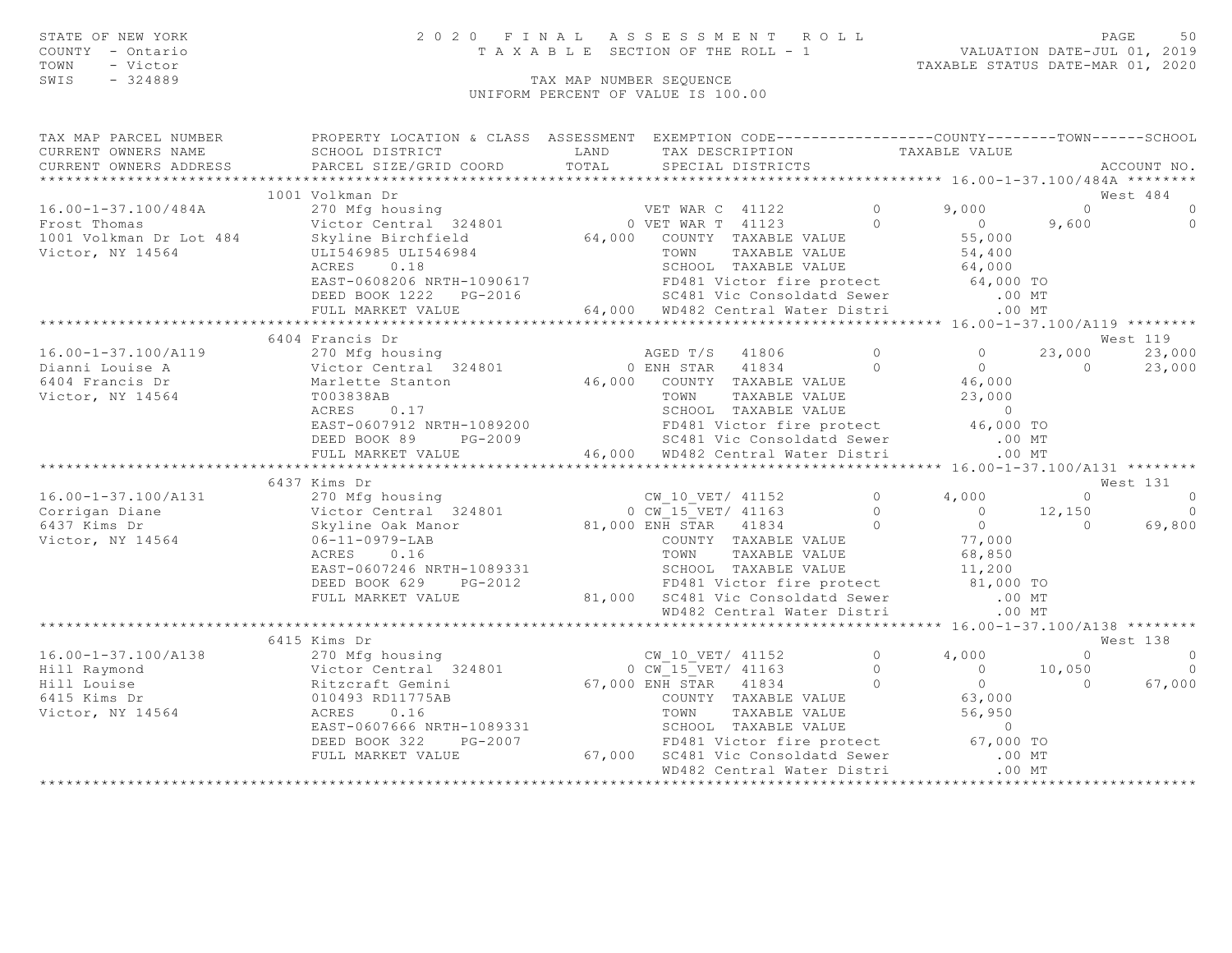| STATE OF NEW YORK<br>COUNTY - Ontario<br>TOWN - Victor<br>SWIS - 324889                                                                                                                                                                                                                                   | 2020 FINAL ASSESSMENT ROLL PAGE 51<br>TAXABLE SECTION OF THE ROLL - 1 VALUATION DATE-JUL 01, 2019<br>TAXABLE STATUS DATE-MAR 01, 2020 |        | TAX MAP NUMBER SEQUENCE<br>UNIFORM PERCENT OF VALUE IS 100.00 |                                                   |             |
|-----------------------------------------------------------------------------------------------------------------------------------------------------------------------------------------------------------------------------------------------------------------------------------------------------------|---------------------------------------------------------------------------------------------------------------------------------------|--------|---------------------------------------------------------------|---------------------------------------------------|-------------|
| TAX MAP PARCEL NUMBER           PROPERTY LOCATION & CLASS ASSESSMENT EXEMPTION CODE----------------COUNTY-------TOWN------SCHOOL CURRENT OWNERS NAME                  SCHOOL DISTRICT                 LAND        TAX DESCRIPT<br>CURRENT OWNERS ADDRESS 6 PARCEL SIZE/GRID COORD TOTAL SPECIAL DISTRICTS |                                                                                                                                       |        |                                                               | ******************** 16.00-1-37.100/A164 ******** | ACCOUNT NO. |
|                                                                                                                                                                                                                                                                                                           | 6410 Kims Dr                                                                                                                          |        |                                                               |                                                   | West 164    |
|                                                                                                                                                                                                                                                                                                           |                                                                                                                                       |        |                                                               |                                                   |             |
|                                                                                                                                                                                                                                                                                                           |                                                                                                                                       |        |                                                               |                                                   |             |
|                                                                                                                                                                                                                                                                                                           |                                                                                                                                       |        |                                                               |                                                   |             |
|                                                                                                                                                                                                                                                                                                           |                                                                                                                                       |        |                                                               |                                                   |             |
|                                                                                                                                                                                                                                                                                                           |                                                                                                                                       |        |                                                               |                                                   |             |
|                                                                                                                                                                                                                                                                                                           |                                                                                                                                       |        |                                                               |                                                   |             |
|                                                                                                                                                                                                                                                                                                           |                                                                                                                                       |        |                                                               |                                                   |             |
|                                                                                                                                                                                                                                                                                                           |                                                                                                                                       |        |                                                               |                                                   |             |
|                                                                                                                                                                                                                                                                                                           |                                                                                                                                       |        |                                                               |                                                   |             |
|                                                                                                                                                                                                                                                                                                           |                                                                                                                                       |        |                                                               |                                                   |             |
|                                                                                                                                                                                                                                                                                                           |                                                                                                                                       |        |                                                               |                                                   |             |
|                                                                                                                                                                                                                                                                                                           |                                                                                                                                       |        |                                                               |                                                   |             |
|                                                                                                                                                                                                                                                                                                           |                                                                                                                                       |        |                                                               |                                                   |             |
|                                                                                                                                                                                                                                                                                                           |                                                                                                                                       |        |                                                               |                                                   |             |
|                                                                                                                                                                                                                                                                                                           |                                                                                                                                       |        |                                                               |                                                   |             |
|                                                                                                                                                                                                                                                                                                           |                                                                                                                                       |        |                                                               |                                                   |             |
|                                                                                                                                                                                                                                                                                                           |                                                                                                                                       |        |                                                               |                                                   |             |
|                                                                                                                                                                                                                                                                                                           |                                                                                                                                       |        |                                                               |                                                   |             |
|                                                                                                                                                                                                                                                                                                           |                                                                                                                                       |        |                                                               |                                                   |             |
|                                                                                                                                                                                                                                                                                                           | 6426 Kims Dr                                                                                                                          |        |                                                               |                                                   | West 169    |
|                                                                                                                                                                                                                                                                                                           |                                                                                                                                       |        |                                                               |                                                   |             |
|                                                                                                                                                                                                                                                                                                           |                                                                                                                                       |        |                                                               |                                                   |             |
|                                                                                                                                                                                                                                                                                                           |                                                                                                                                       |        |                                                               |                                                   |             |
|                                                                                                                                                                                                                                                                                                           |                                                                                                                                       |        |                                                               |                                                   |             |
| 16.00-1-37.100/A169<br>Francisco Scott Victor (Victor Central 324801 0 TOWN TAXABLE VALUE 50,000<br>Francisco Judith Victorian Crystal Valley 50,000 SCHOOL TAXABLE VALUE 50,000<br>Francisco Judith Victorian Crystal Valley 50,00                                                                       | DEED BOOK 929 PG-2015                                                                                                                 |        |                                                               |                                                   |             |
|                                                                                                                                                                                                                                                                                                           | FULL MARKET VALUE                                                                                                                     | 50,000 |                                                               |                                                   |             |
|                                                                                                                                                                                                                                                                                                           | 6427 Roberts Dr                                                                                                                       |        |                                                               |                                                   | West 174    |
|                                                                                                                                                                                                                                                                                                           |                                                                                                                                       |        |                                                               |                                                   |             |
|                                                                                                                                                                                                                                                                                                           |                                                                                                                                       |        |                                                               |                                                   |             |
|                                                                                                                                                                                                                                                                                                           |                                                                                                                                       |        |                                                               |                                                   |             |
|                                                                                                                                                                                                                                                                                                           |                                                                                                                                       |        |                                                               |                                                   |             |
|                                                                                                                                                                                                                                                                                                           |                                                                                                                                       |        |                                                               |                                                   |             |
|                                                                                                                                                                                                                                                                                                           |                                                                                                                                       |        |                                                               |                                                   |             |
|                                                                                                                                                                                                                                                                                                           |                                                                                                                                       |        |                                                               |                                                   |             |
|                                                                                                                                                                                                                                                                                                           |                                                                                                                                       |        |                                                               |                                                   |             |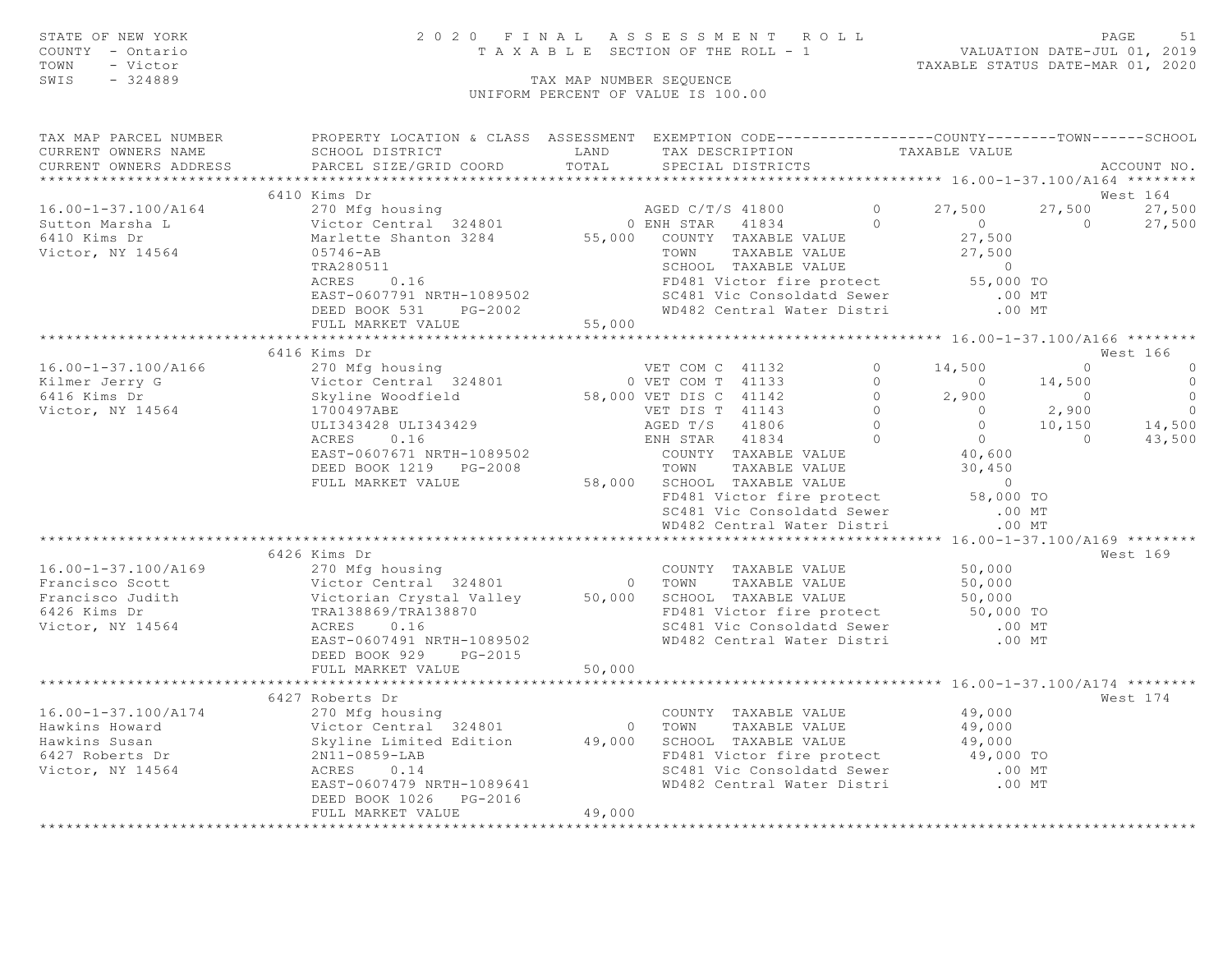| STATE OF NEW YORK<br>- Ontario<br>COUNTY<br>- Victor<br>TOWN |                                    |                         | 2020 FINAL ASSESSMENT ROLL<br>T A X A B L E SECTION OF THE ROLL - 1 |          | TAXABLE STATUS DATE-MAR 01, 2020 | VALUATION DATE-JUL 01, 2019 | 52<br>PAGE  |
|--------------------------------------------------------------|------------------------------------|-------------------------|---------------------------------------------------------------------|----------|----------------------------------|-----------------------------|-------------|
| $-324889$<br>SWIS                                            |                                    | TAX MAP NUMBER SEOUENCE |                                                                     |          |                                  |                             |             |
|                                                              | UNIFORM PERCENT OF VALUE IS 100.00 |                         |                                                                     |          |                                  |                             |             |
|                                                              |                                    |                         |                                                                     |          |                                  |                             |             |
|                                                              |                                    |                         |                                                                     |          |                                  |                             |             |
| TAX MAP PARCEL NUMBER                                        | PROPERTY LOCATION & CLASS          | ASSESSMENT              | EXEMPTION CODE-----------------COUNTY-------TOWN------SCHOOL        |          |                                  |                             |             |
| CURRENT OWNERS NAME                                          | SCHOOL DISTRICT                    | LAND                    | TAX DESCRIPTION                                                     |          | TAXABLE VALUE                    |                             |             |
| CURRENT OWNERS ADDRESS                                       | PARCEL SIZE/GRID COORD             | TOTAL                   | SPECIAL DISTRICTS                                                   |          |                                  |                             | ACCOUNT NO. |
|                                                              |                                    |                         |                                                                     |          |                                  |                             |             |
|                                                              | 6409 Roberts Dr                    |                         |                                                                     |          |                                  |                             | West 180    |
| 16.00-1-37.100/A180                                          | 270 Mfg housing                    |                         | VET COM C 41132                                                     | $\circ$  | 15,000                           |                             | $\Omega$    |
| Hoffman Darlene                                              | Victor Central 324801              |                         | 0 VET COM T 41133                                                   |          |                                  | 15,750                      | $\Omega$    |
| 6409 Roberts Dr                                              | 0.14<br>ACRES                      |                         | 41854<br>63,000 BAS STAR                                            | $\Omega$ |                                  |                             | 30,000      |
| Victor, NY 14564                                             | EAST-0607842 NRTH-1089625          |                         | COUNTY<br>TAXABLE VALUE                                             |          | 48,000                           |                             |             |

DEED BOOK 108 PG-2011 TOWN TAXABLE VALUE 47,250

|                           | FULL MARKET VALUE         | 63,000                          |                            | SCHOOL TAXABLE VALUE              |           | 33,000                                           |          |                |
|---------------------------|---------------------------|---------------------------------|----------------------------|-----------------------------------|-----------|--------------------------------------------------|----------|----------------|
|                           |                           |                                 |                            | FD481 Victor fire protect         |           | 63,000 TO                                        |          |                |
|                           |                           |                                 |                            | SC481 Vic Consoldatd Sewer        |           | $.00$ MT                                         |          |                |
|                           |                           |                                 |                            | WD482 Central Water Distri        |           | $.00$ MT                                         |          |                |
|                           |                           |                                 |                            |                                   |           |                                                  |          |                |
|                           | 1041 Volkman Dr           |                                 |                            |                                   |           |                                                  |          | West 189       |
| 16.00-1-37.100/A189       | 270 Mfg housing           |                                 | VET WAR C 41122            |                                   | $\circ$   | 9,000                                            | $\Omega$ | $\Omega$       |
| Earle Patrick D           | Victor Central 324801     |                                 | 0 VET WAR T 41123          |                                   | $\bigcap$ | $\overline{0}$                                   | 9,150    | $\cap$         |
| Earle Marjorie W          | Commodore Comet           | 61,000                          |                            | COUNTY TAXABLE VALUE              |           | 52,000                                           |          |                |
| 1041 Volkman Dr           | RAD451991/RAD451992       |                                 | TOWN                       | TAXABLE VALUE                     |           | 51,850                                           |          |                |
| Victor, NY 14564          | ACRES<br>0.14             |                                 |                            | SCHOOL TAXABLE VALUE              |           | 61,000                                           |          |                |
|                           | EAST-0607307 NRTH-1089605 |                                 |                            | FD481 Victor fire protect         |           | 61,000 TO                                        |          |                |
|                           | DEED BOOK 1207 PG-2015    |                                 |                            |                                   |           | SC481 Vic Consoldatd Sewer .00 MT                |          |                |
|                           | FULL MARKET VALUE         |                                 |                            | 61,000 WD482 Central Water Distri |           |                                                  | .00MT    |                |
|                           |                           | * * * * * * * * * * * * * * * * |                            |                                   |           | ******************* 16.00-1-37.100/A195 ******** |          |                |
|                           | 6410 Roberts Dr           |                                 |                            |                                   |           |                                                  |          | West 195       |
| $16.00 - 1 - 37.100/A195$ | 270 Mfg housing           |                                 | AGED T/S                   | 41806                             | $\circ$   | $\Omega$                                         | 30,000   | 30,000         |
| Hawes Joan A              | Victor Central 324801     |                                 | 0 ENH STAR                 | 41834                             | $\cap$    | $\Omega$                                         | $\Omega$ | 30,000         |
| 6410 Roberts Dr           | Skyline Greenleaf         | 60,000                          |                            | COUNTY TAXABLE VALUE              |           | 60,000                                           |          |                |
| Victor, NY 14564          | 15-11-05431-AB            |                                 | TOWN                       | TAXABLE VALUE                     |           | 30,000                                           |          |                |
|                           | ACRES<br>0.14             |                                 |                            | SCHOOL TAXABLE VALUE              |           | $\Omega$                                         |          |                |
|                           | EAST-0607779 NRTH-1089803 |                                 |                            | FD481 Victor fire protect         |           | 60,000 TO                                        |          |                |
|                           | FULL MARKET VALUE         | 60,000                          | SC481 Vic Consoldatd Sewer |                                   | .00 MT    |                                                  |          |                |
|                           |                           |                                 | WD482 Central Water Distri |                                   |           |                                                  | .00MT    |                |
|                           |                           |                                 |                            |                                   |           |                                                  |          |                |
|                           | 6392 Roberts Dr           |                                 |                            |                                   |           |                                                  |          | West 202       |
| 16.00-1-37.100/A202       | 270 Mfg housing           |                                 | VET WAR C 41122            |                                   | $\Omega$  | 9,000                                            | $\Omega$ | $\bigcirc$     |
| Hughes Theresa M          | Victor Central 324801     |                                 | 0 VET WAR T 41123          |                                   | $\circ$   | $\overline{0}$                                   | 11,850   | $\overline{0}$ |
| 6392 Robert's Dr          | Skyline                   |                                 | 79,000 AGED T/S 41806      |                                   | $\circ$   | $\bigcirc$                                       | 33,575   | 39,500         |
| Victor, NY 14564          | ULI448012 ULI448011       |                                 | ENH STAR 41834             |                                   | $\cap$    | $\bigcirc$                                       | $\Omega$ | 39,500         |
|                           | ACRES<br>0.14             |                                 |                            | COUNTY TAXABLE VALUE              |           | 70,000                                           |          |                |
|                           | EAST-0608304 NRTH-1089800 |                                 | TOWN                       | TAXABLE VALUE                     |           | 33,575                                           |          |                |
|                           | DEED BOOK 1111    PG-2004 |                                 |                            | SCHOOL TAXABLE VALUE              |           | $\Omega$                                         |          |                |
|                           | FULL MARKET VALUE         | 79,000                          |                            | FD481 Victor fire protect         |           | 79,000 TO                                        |          |                |
|                           |                           |                                 |                            | SC481 Vic Consoldatd Sewer        |           | $.00$ MT                                         |          |                |
|                           |                           |                                 |                            | WD482 Central Water Distri        |           |                                                  | .00MT    |                |
|                           |                           |                                 |                            |                                   |           |                                                  |          |                |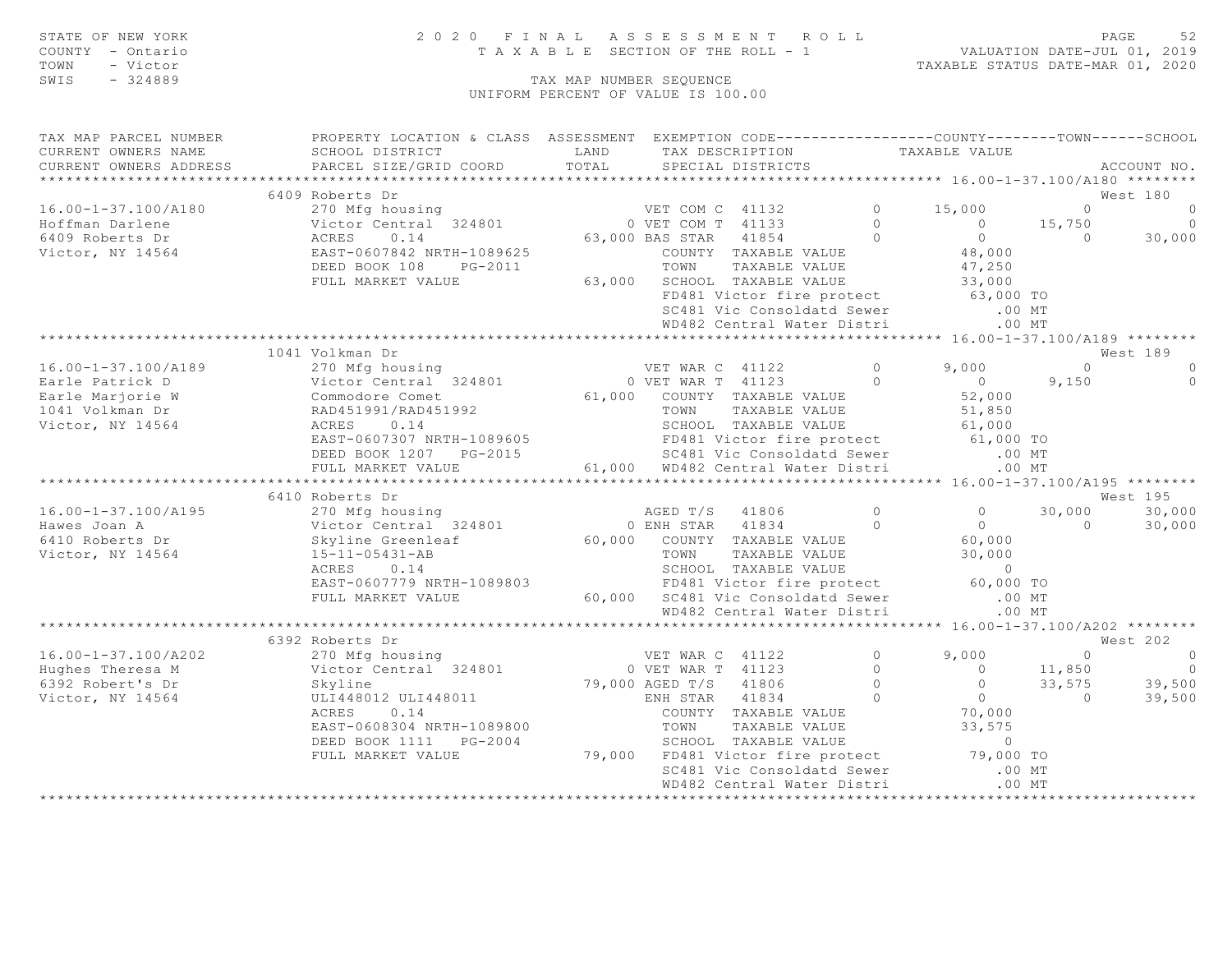| STATE OF NEW YORK                                                                                                                                                                                                                                                                                                                                                                                              |                                                                                               |       | PAGE 53<br>TAXABLE SECTION OF THE ROLL - 1 VALUATION DATE-JUL 01, 2019<br>TAXABLE STATUS DATE-MAR 01, 2020<br>2020 FINAL ASSESSMENT ROLL |                  |             |                                                          |
|----------------------------------------------------------------------------------------------------------------------------------------------------------------------------------------------------------------------------------------------------------------------------------------------------------------------------------------------------------------------------------------------------------------|-----------------------------------------------------------------------------------------------|-------|------------------------------------------------------------------------------------------------------------------------------------------|------------------|-------------|----------------------------------------------------------|
| COUNTY - Ontario                                                                                                                                                                                                                                                                                                                                                                                               |                                                                                               |       |                                                                                                                                          |                  |             |                                                          |
| TOWN<br>- Victor                                                                                                                                                                                                                                                                                                                                                                                               |                                                                                               |       |                                                                                                                                          |                  |             |                                                          |
| SWIS - 324889                                                                                                                                                                                                                                                                                                                                                                                                  |                                                                                               |       | TAX MAP NUMBER SEOUENCE<br>UNIFORM PERCENT OF VALUE IS 100.00                                                                            |                  |             |                                                          |
|                                                                                                                                                                                                                                                                                                                                                                                                                |                                                                                               |       |                                                                                                                                          |                  |             |                                                          |
|                                                                                                                                                                                                                                                                                                                                                                                                                |                                                                                               |       |                                                                                                                                          |                  |             |                                                          |
| TAX MAP PARCEL NUMBER <b>The PROPERTY LOCATION &amp; CLASS</b> ASSESSMENT EXEMPTION CODE--------------COUNTY-------TOWN------SCHOOL                                                                                                                                                                                                                                                                            |                                                                                               |       |                                                                                                                                          |                  |             |                                                          |
| CURRENT OWNERS NAME                                                                                                                                                                                                                                                                                                                                                                                            | SCHOOL DISTRICT                     LAND        TAX DESCRIPTION                 TAXABLE VALUE |       |                                                                                                                                          |                  |             |                                                          |
| CURRENT OWNERS ADDRESS<br>**********************                                                                                                                                                                                                                                                                                                                                                               | PARCEL SIZE/GRID COORD                                                                        | TOTAL | SPECIAL DISTRICTS                                                                                                                        |                  | ACCOUNT NO. |                                                          |
|                                                                                                                                                                                                                                                                                                                                                                                                                | 6348 Kims Dr                                                                                  |       |                                                                                                                                          |                  | West 412    |                                                          |
| 16.00-1-37.100/A412<br>270 Mfg housing<br>270 Mfg housing<br>Victor Central 324801 0 TOWN TAXABLE VALUE<br>270 Mfg housing<br>Victor Central 324801 0 TOWN TAXABLE VALUE<br>270 Mfg housing<br>270 Mfg housing<br>Victor Central 324801 0 TOWN                                                                                                                                                                 |                                                                                               |       |                                                                                                                                          |                  |             |                                                          |
|                                                                                                                                                                                                                                                                                                                                                                                                                |                                                                                               |       |                                                                                                                                          |                  |             |                                                          |
|                                                                                                                                                                                                                                                                                                                                                                                                                |                                                                                               |       |                                                                                                                                          |                  |             |                                                          |
|                                                                                                                                                                                                                                                                                                                                                                                                                |                                                                                               |       |                                                                                                                                          |                  |             |                                                          |
|                                                                                                                                                                                                                                                                                                                                                                                                                |                                                                                               |       |                                                                                                                                          |                  |             |                                                          |
|                                                                                                                                                                                                                                                                                                                                                                                                                |                                                                                               |       |                                                                                                                                          |                  |             |                                                          |
|                                                                                                                                                                                                                                                                                                                                                                                                                |                                                                                               |       |                                                                                                                                          |                  |             |                                                          |
|                                                                                                                                                                                                                                                                                                                                                                                                                | FULL MARKET VALUE 74,000                                                                      |       |                                                                                                                                          |                  |             |                                                          |
|                                                                                                                                                                                                                                                                                                                                                                                                                |                                                                                               |       |                                                                                                                                          |                  |             |                                                          |
| $\begin{tabular}{l c c c c c} \hline 16.00-1-37.100/A420 & 6364 Kims Dr & \text{West } 420 Mg & \text{best } 420 Mg & \text{best } 420 Mg & \text{best } 420 Mg & \text{first } 420 Mg & \text{first } 420 Mg & \text{first } 420 Mg & \text{first } 420 Mg & \text{first } 420 Mg & \text{first } 420 Mg & \text{first } 420 Mg & \text{first } 420 Mg & \text{first } 420 Mg & \text{first } 420 Mg & \text$ | 6364 Kims Dr                                                                                  |       |                                                                                                                                          |                  | West 420    |                                                          |
|                                                                                                                                                                                                                                                                                                                                                                                                                |                                                                                               |       |                                                                                                                                          |                  |             |                                                          |
|                                                                                                                                                                                                                                                                                                                                                                                                                |                                                                                               |       |                                                                                                                                          |                  |             |                                                          |
|                                                                                                                                                                                                                                                                                                                                                                                                                |                                                                                               |       |                                                                                                                                          |                  |             |                                                          |
|                                                                                                                                                                                                                                                                                                                                                                                                                |                                                                                               |       |                                                                                                                                          |                  |             |                                                          |
|                                                                                                                                                                                                                                                                                                                                                                                                                |                                                                                               |       |                                                                                                                                          |                  |             |                                                          |
|                                                                                                                                                                                                                                                                                                                                                                                                                |                                                                                               |       |                                                                                                                                          |                  |             |                                                          |
|                                                                                                                                                                                                                                                                                                                                                                                                                |                                                                                               |       |                                                                                                                                          |                  |             |                                                          |
|                                                                                                                                                                                                                                                                                                                                                                                                                |                                                                                               |       |                                                                                                                                          |                  |             |                                                          |
|                                                                                                                                                                                                                                                                                                                                                                                                                |                                                                                               |       |                                                                                                                                          |                  |             |                                                          |
|                                                                                                                                                                                                                                                                                                                                                                                                                | 6376 Roberts Dr                                                                               |       |                                                                                                                                          |                  | West 436    |                                                          |
| 16.00-1-37.100/A436 270 Mfg housing<br>Monelle Mary Victor Central 324801<br>6376 Roberts Dr Ritzcraft<br>Victor, NY 14564 010903R14149AB                                                                                                                                                                                                                                                                      |                                                                                               |       | VET COM C 41132                                                                                                                          | $0 \t 15,000$    |             | $\begin{array}{ccc} 0 & & & 0 \\ 50 & & & 0 \end{array}$ |
|                                                                                                                                                                                                                                                                                                                                                                                                                |                                                                                               |       |                                                                                                                                          |                  |             |                                                          |
|                                                                                                                                                                                                                                                                                                                                                                                                                |                                                                                               |       |                                                                                                                                          |                  |             |                                                          |
|                                                                                                                                                                                                                                                                                                                                                                                                                | ACRES 0.22                                                                                    |       |                                                                                                                                          |                  |             |                                                          |
|                                                                                                                                                                                                                                                                                                                                                                                                                |                                                                                               |       |                                                                                                                                          |                  |             |                                                          |
|                                                                                                                                                                                                                                                                                                                                                                                                                |                                                                                               |       |                                                                                                                                          |                  |             |                                                          |
|                                                                                                                                                                                                                                                                                                                                                                                                                |                                                                                               |       |                                                                                                                                          |                  |             |                                                          |
|                                                                                                                                                                                                                                                                                                                                                                                                                |                                                                                               |       |                                                                                                                                          |                  |             |                                                          |
|                                                                                                                                                                                                                                                                                                                                                                                                                |                                                                                               |       |                                                                                                                                          |                  |             |                                                          |
|                                                                                                                                                                                                                                                                                                                                                                                                                |                                                                                               |       |                                                                                                                                          |                  | West 447    |                                                          |
|                                                                                                                                                                                                                                                                                                                                                                                                                |                                                                                               |       |                                                                                                                                          |                  |             | $\begin{array}{ccc} 0 & & & 0 \\ 0 & & & 0 \end{array}$  |
|                                                                                                                                                                                                                                                                                                                                                                                                                |                                                                                               |       |                                                                                                                                          |                  |             |                                                          |
|                                                                                                                                                                                                                                                                                                                                                                                                                |                                                                                               |       |                                                                                                                                          |                  |             | 23,400                                                   |
|                                                                                                                                                                                                                                                                                                                                                                                                                |                                                                                               |       |                                                                                                                                          |                  |             | 28,600                                                   |
|                                                                                                                                                                                                                                                                                                                                                                                                                |                                                                                               |       |                                                                                                                                          |                  |             |                                                          |
|                                                                                                                                                                                                                                                                                                                                                                                                                |                                                                                               |       |                                                                                                                                          |                  |             |                                                          |
| 16.00–1–37.100/A447<br>16.00–1–37.100/A447<br>270 Mfg housing vET COM C 41132 0 13,000 0<br>983 Gypsum Mills St victor Central 324801 0 13,000 0<br>983 Gypsum Mills St victor, in the Second Second Community of the Second Communi                                                                                                                                                                           |                                                                                               |       |                                                                                                                                          |                  |             |                                                          |
|                                                                                                                                                                                                                                                                                                                                                                                                                |                                                                                               |       | SC481 Vic Consoldatd Sewer                                                                                                               |                  |             |                                                          |
|                                                                                                                                                                                                                                                                                                                                                                                                                |                                                                                               |       | WD482 Central Water Distri                                                                                                               | .00 MT<br>.00 MT |             |                                                          |
|                                                                                                                                                                                                                                                                                                                                                                                                                |                                                                                               |       |                                                                                                                                          |                  |             |                                                          |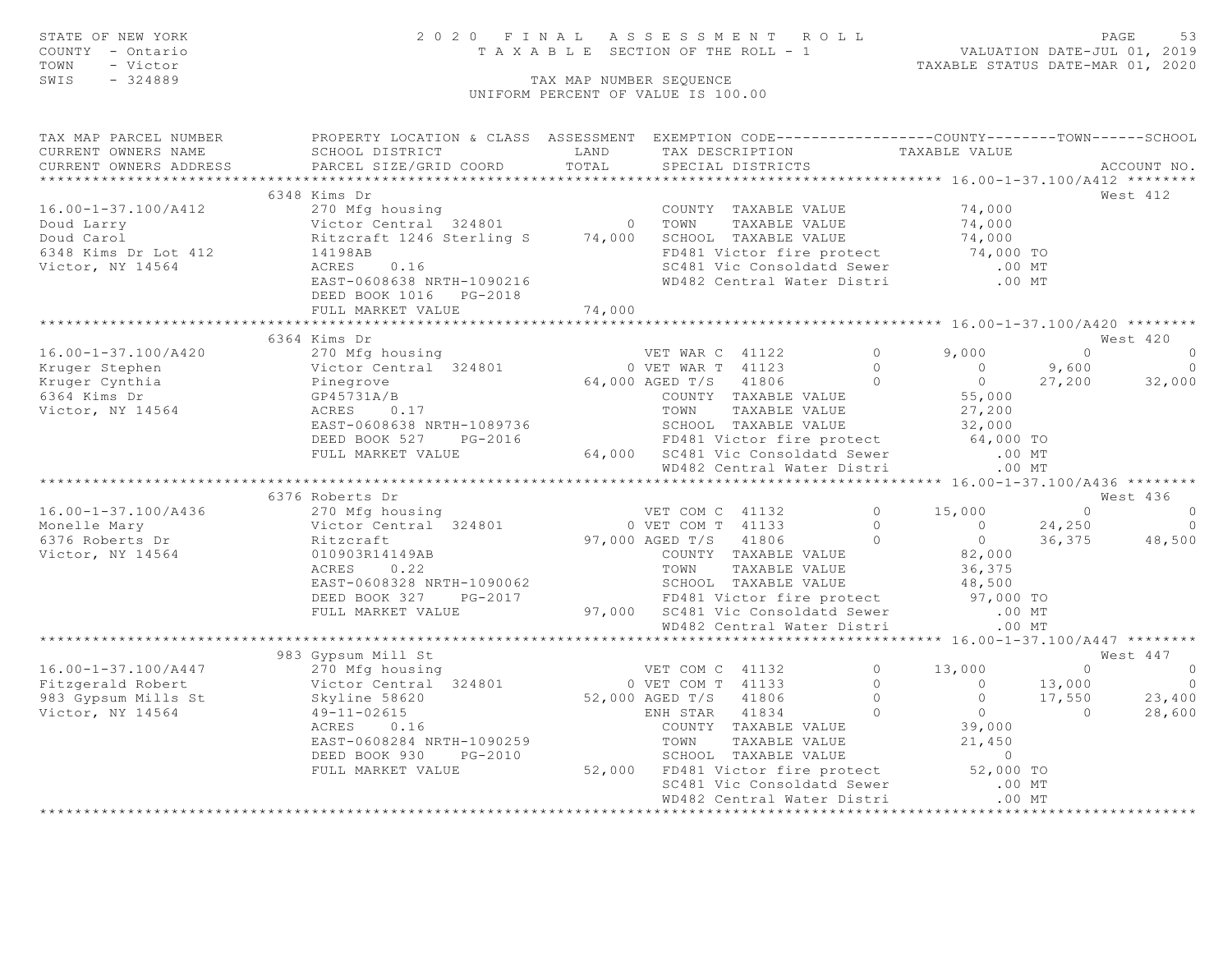| STATE OF NEW YORK | 2020 FINAL ASSESSMENT ROLL      | 54<br>PAGE                       |
|-------------------|---------------------------------|----------------------------------|
| COUNTY - Ontario  | TAXABLE SECTION OF THE ROLL - 1 | VALUATION DATE-JUL 01, 2019      |
| TOWN - Victor     |                                 | TAXABLE STATUS DATE-MAR 01, 2020 |
| SWIS<br>$-324889$ | TAX MAP NUMBER SEOUENCE         |                                  |

| TAX MAP PARCEL NUMBER<br>CURRENT OWNERS NAME                                                                                                                                                                                                           | PROPERTY LOCATION & CLASS ASSESSMENT EXEMPTION CODE---------------COUNTY-------TOWN------SCHOOL<br>SCHOOL DISTRICT                                                                                                                                    |  | LAND TAX DESCRIPTION TAXABLE VALUE |  |          |
|--------------------------------------------------------------------------------------------------------------------------------------------------------------------------------------------------------------------------------------------------------|-------------------------------------------------------------------------------------------------------------------------------------------------------------------------------------------------------------------------------------------------------|--|------------------------------------|--|----------|
|                                                                                                                                                                                                                                                        |                                                                                                                                                                                                                                                       |  |                                    |  |          |
|                                                                                                                                                                                                                                                        |                                                                                                                                                                                                                                                       |  |                                    |  |          |
|                                                                                                                                                                                                                                                        | 982 Gypsum Mill St                                                                                                                                                                                                                                    |  |                                    |  | West 455 |
|                                                                                                                                                                                                                                                        |                                                                                                                                                                                                                                                       |  |                                    |  |          |
|                                                                                                                                                                                                                                                        |                                                                                                                                                                                                                                                       |  |                                    |  |          |
| 16.00-1-37.100/A455<br>270 Mfg housing<br>270 Mfg housing<br>270 Mfg housing<br>270 Mfg housing<br>270 Mfg housing<br>270 Mfg housing<br>29,000 ENR STAR T 41123 0 0 14,850 0<br>282 Gypsum Mills St<br>29,000 ENR STAR 41834 0 0 69,800<br>282 G      |                                                                                                                                                                                                                                                       |  |                                    |  |          |
|                                                                                                                                                                                                                                                        |                                                                                                                                                                                                                                                       |  |                                    |  |          |
|                                                                                                                                                                                                                                                        |                                                                                                                                                                                                                                                       |  |                                    |  |          |
|                                                                                                                                                                                                                                                        |                                                                                                                                                                                                                                                       |  |                                    |  |          |
|                                                                                                                                                                                                                                                        |                                                                                                                                                                                                                                                       |  |                                    |  |          |
|                                                                                                                                                                                                                                                        |                                                                                                                                                                                                                                                       |  |                                    |  |          |
|                                                                                                                                                                                                                                                        |                                                                                                                                                                                                                                                       |  |                                    |  |          |
|                                                                                                                                                                                                                                                        |                                                                                                                                                                                                                                                       |  |                                    |  |          |
|                                                                                                                                                                                                                                                        | 972 Gypsum Mill St                                                                                                                                                                                                                                    |  |                                    |  | West 460 |
|                                                                                                                                                                                                                                                        |                                                                                                                                                                                                                                                       |  |                                    |  |          |
|                                                                                                                                                                                                                                                        |                                                                                                                                                                                                                                                       |  |                                    |  |          |
|                                                                                                                                                                                                                                                        |                                                                                                                                                                                                                                                       |  |                                    |  |          |
| 9/2 Gypsum Mill St<br>270 Mfg housing<br>270 Mfg housing<br>270 Mfg housing<br>270 Mfg housing<br>270 Mfg housing<br>270 Mfg housing<br>270 Mfg housing<br>270 Mfg housing<br>270 Mfg housing<br>270 Mfg housing<br>270 Mfg housing<br>270 Mfg housing |                                                                                                                                                                                                                                                       |  |                                    |  |          |
|                                                                                                                                                                                                                                                        |                                                                                                                                                                                                                                                       |  |                                    |  |          |
|                                                                                                                                                                                                                                                        | EAST-0607955 NRTH-1090124 WD482 Central Water Distri .00 MT                                                                                                                                                                                           |  |                                    |  |          |
|                                                                                                                                                                                                                                                        | DEED BOOK 1130 PG-2015                                                                                                                                                                                                                                |  |                                    |  |          |
|                                                                                                                                                                                                                                                        |                                                                                                                                                                                                                                                       |  |                                    |  |          |
|                                                                                                                                                                                                                                                        |                                                                                                                                                                                                                                                       |  |                                    |  |          |
|                                                                                                                                                                                                                                                        | 6406 Bambi Dr                                                                                                                                                                                                                                         |  |                                    |  | West 461 |
|                                                                                                                                                                                                                                                        |                                                                                                                                                                                                                                                       |  |                                    |  |          |
|                                                                                                                                                                                                                                                        |                                                                                                                                                                                                                                                       |  |                                    |  |          |
|                                                                                                                                                                                                                                                        |                                                                                                                                                                                                                                                       |  |                                    |  |          |
|                                                                                                                                                                                                                                                        |                                                                                                                                                                                                                                                       |  |                                    |  |          |
|                                                                                                                                                                                                                                                        |                                                                                                                                                                                                                                                       |  |                                    |  |          |
|                                                                                                                                                                                                                                                        |                                                                                                                                                                                                                                                       |  |                                    |  |          |
|                                                                                                                                                                                                                                                        |                                                                                                                                                                                                                                                       |  |                                    |  |          |
|                                                                                                                                                                                                                                                        |                                                                                                                                                                                                                                                       |  |                                    |  |          |
|                                                                                                                                                                                                                                                        |                                                                                                                                                                                                                                                       |  |                                    |  |          |
|                                                                                                                                                                                                                                                        | 6421 Bambi Dr                                                                                                                                                                                                                                         |  |                                    |  | West 471 |
|                                                                                                                                                                                                                                                        |                                                                                                                                                                                                                                                       |  |                                    |  |          |
| 16.00-1-37.100/A471<br>Popenhusen Barbara F Victor Central 324801 0 ENH STAR 41834 0 0 43,500 43,500<br>Fopenhusen Barbara F Victor Central 324801 0 ENH STAR 41834 0 0 43,500<br>For RitzCraft Sterling Select 87,000 COUNTY TAXAB                    |                                                                                                                                                                                                                                                       |  |                                    |  |          |
|                                                                                                                                                                                                                                                        |                                                                                                                                                                                                                                                       |  |                                    |  |          |
|                                                                                                                                                                                                                                                        |                                                                                                                                                                                                                                                       |  |                                    |  |          |
|                                                                                                                                                                                                                                                        |                                                                                                                                                                                                                                                       |  |                                    |  |          |
|                                                                                                                                                                                                                                                        |                                                                                                                                                                                                                                                       |  |                                    |  |          |
|                                                                                                                                                                                                                                                        |                                                                                                                                                                                                                                                       |  |                                    |  |          |
|                                                                                                                                                                                                                                                        | 010803R14127<br>010803R14127<br>ACRES 0.17<br>EAST-0607657 NRTH-1089977<br>DEED BOOK 8028 PG-2008<br>FULL MARKET VALUE<br>FULL MARKET VALUE<br>FULL MARKET VALUE<br>FULL MARKET VALUE<br>FULL MARKET VALUE<br>FULL MARKET VALUE<br>ACRES 0.17<br>FULL |  |                                    |  |          |
|                                                                                                                                                                                                                                                        |                                                                                                                                                                                                                                                       |  |                                    |  |          |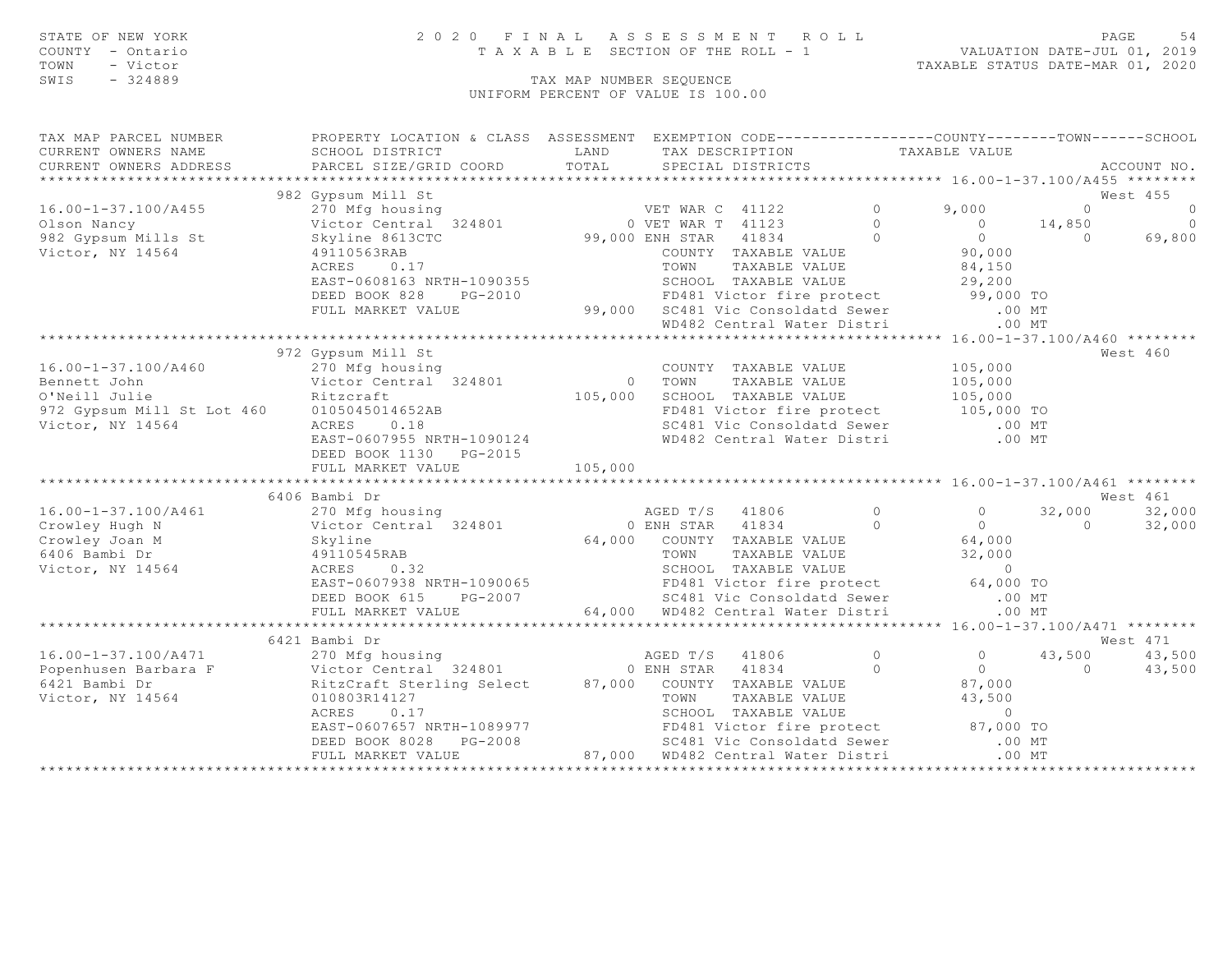| STATE OF NEW YORK<br>COUNTY - Ontario<br>TOWN<br>- Victor<br>SWIS<br>$-324889$                                                                                                                                                                     |                                                                                                                                                                                                                                                                                              | TAX MAP NUMBER SEOUENCE | 2020 FINAL ASSESSMENT ROLL<br>TAXABLE SECTION OF THE ROLL - 1 VALUATION DATE-JUL 01, 2019<br>UNIFORM PERCENT OF VALUE IS 100.00                                                                                                             |          | TAXABLE STATUS DATE-MAR 01, 2020                                                     |         | PAGE<br>55                                                |
|----------------------------------------------------------------------------------------------------------------------------------------------------------------------------------------------------------------------------------------------------|----------------------------------------------------------------------------------------------------------------------------------------------------------------------------------------------------------------------------------------------------------------------------------------------|-------------------------|---------------------------------------------------------------------------------------------------------------------------------------------------------------------------------------------------------------------------------------------|----------|--------------------------------------------------------------------------------------|---------|-----------------------------------------------------------|
| CURRENT OWNERS NAME<br>CURRENT OWNERS ADDRESS                                                                                                                                                                                                      | TAX MAP PARCEL NUMBER THE PROPERTY LOCATION & CLASS ASSESSMENT EXEMPTION CODE--------------COUNTY-------TOWN------SCHOOL<br>SCHOOL DISTRICT<br><b>LAND</b><br>PARCEL SIZE/GRID COORD                                                                                                         | TOTAL                   | TAX DESCRIPTION<br>SPECIAL DISTRICTS                                                                                                                                                                                                        |          | TAXABLE VALUE                                                                        |         | ACCOUNT NO.                                               |
|                                                                                                                                                                                                                                                    | 6397 Murphy Dr                                                                                                                                                                                                                                                                               |                         |                                                                                                                                                                                                                                             |          |                                                                                      |         | East B014                                                 |
| $16.00 - 1 - 37.200 / 14$<br>Harner David<br>Harner Connie<br>6397 Murphy Dr<br>Victor, NY 14564                                                                                                                                                   | 270 Mfg housing<br>Victor Central 324801<br>Marlette<br>CP2602<br>ACRES 0.21<br>EAST-0608091 NRTH-1088707<br>FULL MARKET VALUE                                                                                                                                                               |                         | ENH STAR 41834<br>0 COUNTY TAXABLE VALUE<br>46,000 TOWN TAXABLE VALUE<br>TAXABLE VALUE<br>SCHOOL TAXABLE VALUE<br>FD481 Victor fire protect<br>SC481 Victor fire protect<br>SC481 Vic Consoldatd Sewer<br>46,000 WD482 Central Water Distri | $\Omega$ | $\overline{0}$<br>$46,000$<br>$46,000$<br>$\sim$ 0<br>46,000 TO<br>$.00$ MT<br>.00MT |         | $0 \t 46,000$                                             |
|                                                                                                                                                                                                                                                    |                                                                                                                                                                                                                                                                                              |                         |                                                                                                                                                                                                                                             |          |                                                                                      |         |                                                           |
|                                                                                                                                                                                                                                                    | 6395 Murphy Dr                                                                                                                                                                                                                                                                               |                         |                                                                                                                                                                                                                                             |          |                                                                                      |         | East B015                                                 |
| 16.00-1-37.200/15<br>Mestler Angeline (1132<br>6395 Murphy Dr Pine Grove Park Avenue (45,000 AGED C 41802<br>Victor, NY 14564 (1806<br>224801 (1806)<br>224801 (1806)<br>224801 (1806)<br>224801 (1806)<br>224801 (1806)<br>224801 (1806)<br>22480 | 0.21<br>ACRES<br>EAST-0608151 NRTH-1088707<br>DEED BOOK 415 PG-2002<br>FULL MARKET VALUE                                                                                                                                                                                                     |                         | ENH STAR 41834<br>COUNTY TAXABLE VALUE<br>TOWN<br>TOWN TAXABLE VALUE<br>45,000 SCHOOL TAXABLE VALUE<br>FD481 Victor fire protect                                                                                                            | $\Omega$ | $0 \t 11,250$<br>0 $11,250$<br>16,875<br>$\sim$ 0<br>45,000 TO                       | $\circ$ | $\overline{0}$<br>$\circ$<br>$\Omega$<br>22,500<br>22,500 |
|                                                                                                                                                                                                                                                    |                                                                                                                                                                                                                                                                                              |                         | SC481 Vic Consoldatd Sewer<br>WD482 Central Water Distri                                                                                                                                                                                    |          | $.00$ MT<br>$.00$ MT                                                                 |         |                                                           |
|                                                                                                                                                                                                                                                    | 6393 Murphy Dr                                                                                                                                                                                                                                                                               |                         |                                                                                                                                                                                                                                             |          |                                                                                      |         | East B016                                                 |
| 16.00-1-37.200/16<br>Uttley Jerry Color Central 324801<br>Uttley Mindy Marlette Model 2815<br>6393 Murphy Dr ACRES 0.21<br>Victor, NY 14564<br>EAST-0608211 NRTH-1088707                                                                           | DEED BOOK 1013    PG-2017<br>FULL MARKET VALUE                                                                                                                                                                                                                                               | 56,000                  | COUNTY TAXABLE VALUE<br>0 TOWN TAXABLE VALUE<br>56,000 SCHOOL TAXABLE VALUE<br>WD482 Central Water Distri                                                                                                                                   |          | 56,000<br>56,000<br>56,000<br>$.00$ MT                                               |         |                                                           |
|                                                                                                                                                                                                                                                    | *************************                                                                                                                                                                                                                                                                    |                         |                                                                                                                                                                                                                                             |          |                                                                                      |         |                                                           |
|                                                                                                                                                                                                                                                    | 6391 Murphy Dr                                                                                                                                                                                                                                                                               |                         |                                                                                                                                                                                                                                             |          |                                                                                      |         | East B017                                                 |
| $16.00 - 1 - 37.200 / 17$<br>Balmer Donna<br>6391 Murphy Dr<br>Victor, NY 14564                                                                                                                                                                    | 270 Mfg housing<br>270 Mfg housing<br>Victor Central 324801 0 COUNTY TAXABLE VALUE<br>Victorian Crystal Valley 45,000 TOWN TAXABLE VALUE<br>14126 SCHOOL TAXABLE VALUE<br>TRA127707 TRA127708<br>ACRES<br>0.21<br>EAST-0608271 NRTH-1088707<br>DEED BOOK 604<br>PG-2003<br>FULL MARKET VALUE | 45,000                  | BAS STAR 41854<br>TAXABLE VALUE<br>SCHOOL TAXABLE VALUE<br>SCHOOL TAXABLE VADOL<br>FD481 Victor fire protect<br>SC481 Vic Consoldatd Sewer<br>WD482 Central Water Distri                                                                    | $\Omega$ | $\overline{0}$<br>45,000<br>45,000<br>15,000<br>45,000 TO<br>.00 MT<br>$.00$ MT      | $\cap$  | 30,000                                                    |
|                                                                                                                                                                                                                                                    |                                                                                                                                                                                                                                                                                              |                         |                                                                                                                                                                                                                                             |          |                                                                                      |         |                                                           |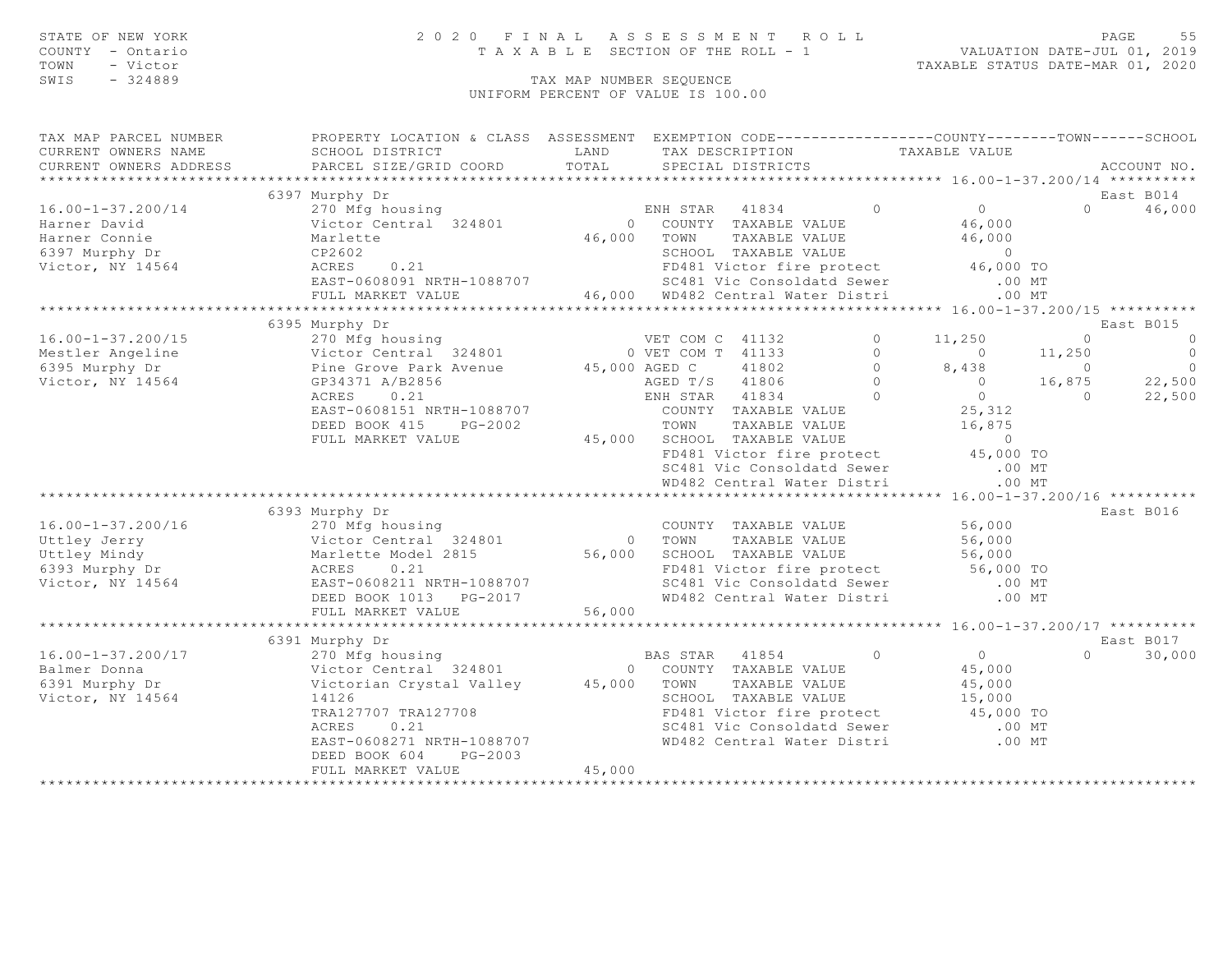| STATE OF NEW YORK | 2020 FINAL ASSESSMENT ROLL            | PAGE                             | 56 |
|-------------------|---------------------------------------|----------------------------------|----|
| COUNTY - Ontario  | T A X A B L E SECTION OF THE ROLL - 1 | VALUATION DATE-JUL 01, 2019      |    |
| TOWN - Victor     |                                       | TAXABLE STATUS DATE-MAR 01, 2020 |    |
| SWIS<br>- 324889  | TAX MAP NUMBER SEOUENCE               |                                  |    |
|                   | UNIFORM PERCENT OF VALUE IS 100.00    |                                  |    |
|                   |                                       |                                  |    |
|                   |                                       |                                  |    |

| TAX MAP PARCEL NUMBER<br>CURRENT OWNERS NAME<br>CURRENT OWNERS ADDRESS                                                                                                                                                                                                                | PROPERTY LOCATION & CLASS ASSESSMENT<br>SCHOOL DISTRICT<br>PARCEL SIZE/GRID COORD | <b>EXAMPLE EXAMPLE EXAMPLE EXAMPLE EXAMPLE EXAMPLE EXAMPLE EXAMPLE EXAMPLE EXAMPLE EXAMPLE EXAMPLE EXAMPLE EXAMPLE EXAMPLE EXAMPLE EXAMPLE EXAMPLE EXAMPLE EXAMPLE EXAMPLE EXAMPLE EXAMPLE E</b><br>TOTAL | EXEMPTION CODE-----------------COUNTY-------TOWN------SCHOOL<br>TAX DESCRIPTION<br>SPECIAL DISTRICTS | TAXABLE VALUE | ACCOUNT NO.                     |
|---------------------------------------------------------------------------------------------------------------------------------------------------------------------------------------------------------------------------------------------------------------------------------------|-----------------------------------------------------------------------------------|-----------------------------------------------------------------------------------------------------------------------------------------------------------------------------------------------------------|------------------------------------------------------------------------------------------------------|---------------|---------------------------------|
|                                                                                                                                                                                                                                                                                       |                                                                                   |                                                                                                                                                                                                           |                                                                                                      |               |                                 |
| 16.00-1-37.200/18<br>Smith Marcie 210 Mictor Central 324801<br>Smith Dennis Victorian 34,000 TOWN TAXABLE VALUE<br>Smith Dennis Victorian 34,000 TOWN TAXABLE VALUE 34,000<br>Smith Dennis Victorian 34,000 TOWN TAXABLE VALUE 34,00                                                  | 6389 Murphy Dr                                                                    |                                                                                                                                                                                                           |                                                                                                      |               | East B018<br>$\Omega$<br>30,000 |
|                                                                                                                                                                                                                                                                                       |                                                                                   |                                                                                                                                                                                                           |                                                                                                      |               |                                 |
|                                                                                                                                                                                                                                                                                       |                                                                                   |                                                                                                                                                                                                           |                                                                                                      |               |                                 |
|                                                                                                                                                                                                                                                                                       |                                                                                   |                                                                                                                                                                                                           |                                                                                                      |               | East B019                       |
| 16.00-1-37.200/19<br>Fredericks Wendy Victor Central 324801<br>Fredericks Wendy Victor Central 324801<br>Say Murphy Dr Skyline Greenleaf 59,000 SCHOOL TAXABLE VALUE 59,000<br>Victor, NY 14564 1510-0548-ABZ<br>PRIOR OWNER ON 3/01/                                                 |                                                                                   |                                                                                                                                                                                                           |                                                                                                      |               |                                 |
|                                                                                                                                                                                                                                                                                       |                                                                                   |                                                                                                                                                                                                           |                                                                                                      |               |                                 |
|                                                                                                                                                                                                                                                                                       |                                                                                   |                                                                                                                                                                                                           |                                                                                                      |               |                                 |
|                                                                                                                                                                                                                                                                                       | 6385 Murphy Dr                                                                    |                                                                                                                                                                                                           |                                                                                                      |               | East B020                       |
| $\begin{array}{ccccccccc} 16.00-1-37.200/20 & 0.355& \text{murpny} & \text{DF} & \text{EMH STAR} & 41834 & 0 & 0\\ \text{DeRooy James} & 270& 270& 270& 0.000& 0.000& 0.000& 0.000& 0.000& 0.000& 0.000& 0.000& 0.000& 0.000& 0.000& 0.000& 0.000& 0.000& 0.000& 0.000& 0.000& 0.000$ |                                                                                   |                                                                                                                                                                                                           |                                                                                                      |               | $0 \t 45,000$                   |
|                                                                                                                                                                                                                                                                                       |                                                                                   |                                                                                                                                                                                                           |                                                                                                      |               |                                 |
|                                                                                                                                                                                                                                                                                       | 6383 Murphy Dr                                                                    |                                                                                                                                                                                                           |                                                                                                      |               | East B021                       |
| 16.00-1-37.200/21 6383 Murphy Dr<br>Stone Brian Uictor Central 324801 0 TOWN TAXABLE VALUE 61,000<br>61,000 61,000 61,000 700 61,000 700 61,000 61,000 61,000 61,000 61,000 61,000 61,000 61,000 61,000 61,000 61,000 61,000 61,0                                                     | EAST-0608511 NRTH-1088707<br>DEED BOOK 627 PG-2018                                |                                                                                                                                                                                                           | WD482 Central Water Distri                                                                           | $.00$ MT      |                                 |
|                                                                                                                                                                                                                                                                                       | FULL MARKET VALUE                                                                 | 61,000                                                                                                                                                                                                    |                                                                                                      |               |                                 |
|                                                                                                                                                                                                                                                                                       |                                                                                   |                                                                                                                                                                                                           |                                                                                                      |               | East B022                       |
|                                                                                                                                                                                                                                                                                       | DEED BOOK 823 PG-2014                                                             |                                                                                                                                                                                                           |                                                                                                      |               | $\Omega$<br>30,000              |
|                                                                                                                                                                                                                                                                                       | FULL MARKET VALUE<br>****************************                                 | 45,000                                                                                                                                                                                                    |                                                                                                      |               |                                 |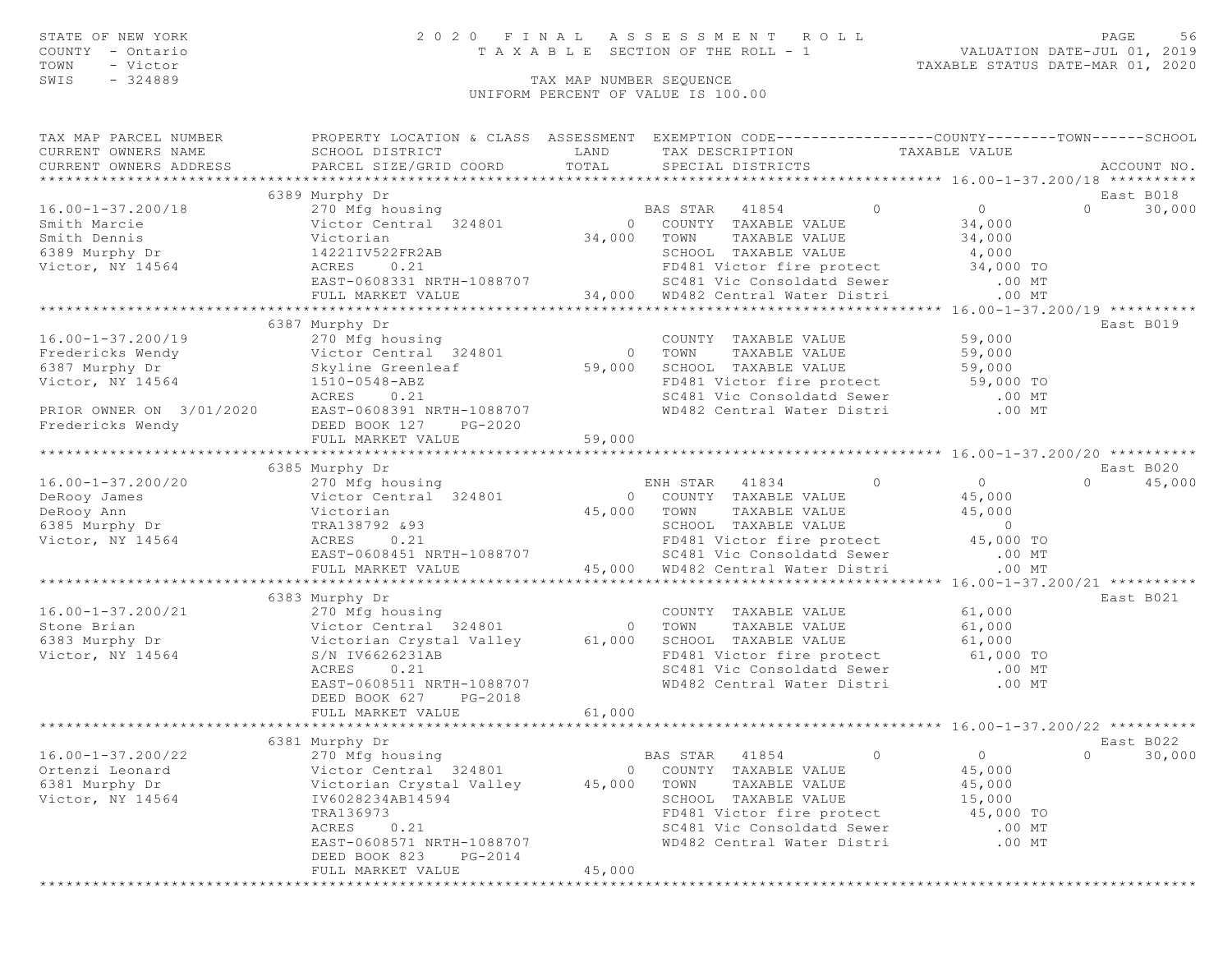| STATE OF NEW YORK<br>COUNTY - Ontario<br>TOWN<br>- Victor                        |                                                                                                                                                                                                                                                                                                                                                                                                                                                                                                       |                         | 2020 FINAL ASSESSMENT ROLL<br>T A X A B L E SECTION OF THE ROLL - 1 VALUATION DATE-JUL 01, 2019<br>T A X A B L E SECTION OF THE ROLL - 1 TAXABLE STATUS DATE-MAR 01, 2020 |          |                                                                                     |                                                                 | PAGE<br>57                                                                         |
|----------------------------------------------------------------------------------|-------------------------------------------------------------------------------------------------------------------------------------------------------------------------------------------------------------------------------------------------------------------------------------------------------------------------------------------------------------------------------------------------------------------------------------------------------------------------------------------------------|-------------------------|---------------------------------------------------------------------------------------------------------------------------------------------------------------------------|----------|-------------------------------------------------------------------------------------|-----------------------------------------------------------------|------------------------------------------------------------------------------------|
| $-324889$<br>SWIS                                                                |                                                                                                                                                                                                                                                                                                                                                                                                                                                                                                       | TAX MAP NUMBER SEQUENCE | UNIFORM PERCENT OF VALUE IS 100.00                                                                                                                                        |          |                                                                                     |                                                                 |                                                                                    |
|                                                                                  |                                                                                                                                                                                                                                                                                                                                                                                                                                                                                                       |                         |                                                                                                                                                                           |          |                                                                                     |                                                                 |                                                                                    |
| TAX MAP PARCEL NUMBER<br>CURRENT OWNERS NAME<br>CURRENT OWNERS ADDRESS           | PROPERTY LOCATION & CLASS ASSESSMENT EXEMPTION CODE-----------------COUNTY-------TOWN------SCHOOL<br>SCHOOL DISTRICT<br>PARCEL SIZE/GRID COORD                                                                                                                                                                                                                                                                                                                                                        | TOTAL                   | LAND TAX DESCRIPTION<br>SPECIAL DISTRICTS                                                                                                                                 |          | TAXABLE VALUE                                                                       |                                                                 | ACCOUNT NO.                                                                        |
| *************************                                                        |                                                                                                                                                                                                                                                                                                                                                                                                                                                                                                       |                         |                                                                                                                                                                           |          |                                                                                     |                                                                 |                                                                                    |
|                                                                                  | 6379 Murphy Dr                                                                                                                                                                                                                                                                                                                                                                                                                                                                                        |                         |                                                                                                                                                                           |          |                                                                                     |                                                                 | East B023                                                                          |
|                                                                                  | 16.00-1-37.200/23 270 Mfg housing<br>Maginness Michael Victor Central 324801 0 COUNTY TAXABLE VALUE<br>6379 Murphy Dr Victorian 324801 34,000 TOWN TAXABLE VALUE<br>Victor, NY 14564 1V7522FR2AB14603 SCHOOL TAXABLE VALUE<br>ACRES<br>0.21<br>EAST-0608623 NRTH-1088700<br>DEED BOOK 322 PG-2002<br>FULL MARKET VALUE                                                                                                                                                                                | 34,000                  | SCHOOL TAXABLE VALUE<br>FD481 Victor fire protect 34,000 TO<br>SC481 Vic Consoldatd Sewer .00 MT<br>WD482 Central Water Distri .00 MT                                     | $\Omega$ | $\overline{0}$<br>34,000<br>34,000<br>4,000                                         | $\Omega$                                                        | 30,000                                                                             |
|                                                                                  | ******************************                                                                                                                                                                                                                                                                                                                                                                                                                                                                        |                         |                                                                                                                                                                           |          |                                                                                     |                                                                 |                                                                                    |
| $16.00 - 1 - 37.200 / 25$<br>Lochner Marge<br>6375 Murphy Dr<br>Victor, NY 14564 | 6377 Murphy Dr<br>16.00-1-37.200/24 6377 Murphy Dr<br>Schukraft William Victor (10_VET) 41152 0<br>Schukraft Janet Skyline Oak Springs 61,000 ENH STAR 41834 0<br>6377 Murphy Dr<br>Victor, NY 14564 ACRES 0.21 TOWN TAXABLE VALUE 57,000<br>EAST-0608677<br>EAST-0608677 NRTH-1088696<br>FULL MARKET VALUE<br>6375 Murphy Dr<br>270 Mfg housing<br>270 Mfg housing<br>Victor Central 324801 0 CNH STAR 41834 0<br>Pine Grove Executive 59,000 COUNTY TAXABLE VALUE<br>CP34625 A/B 70WN TAXABLE VALUE |                         | 61,000 FD481 Victor fire protect<br>SC481 Vic Consoldatd Sewer<br>WD482 Central Water Distri                                                                              | $\Omega$ | 61,000 TO<br>.00 MT<br>.00MT<br>$0 \t 29,500$<br>$\overline{0}$<br>29,500<br>29,500 | $\Omega$<br>9,150<br>$\overline{0}$<br>29,500<br>$\overline{0}$ | East B024<br>$\Omega$<br>$\overline{0}$<br>61,000<br>East B025<br>29,500<br>29,500 |
|                                                                                  |                                                                                                                                                                                                                                                                                                                                                                                                                                                                                                       |                         | WD482 Central Water Distri                                                                                                                                                |          | .00MT                                                                               |                                                                 |                                                                                    |
|                                                                                  |                                                                                                                                                                                                                                                                                                                                                                                                                                                                                                       |                         |                                                                                                                                                                           |          |                                                                                     |                                                                 | East B026                                                                          |
| Victor, $NY$ 14564                                                               | $15100591$ ABD<br>ACRES<br>0.11<br>EAST-0608791 NRTH-1088722<br>DEED BOOK 901<br>PG-2017<br>FULL MARKET VALUE                                                                                                                                                                                                                                                                                                                                                                                         | 33,000                  | FD481 Victor fire protect<br>SC481 Vic Consoldatd Sewer .00 MT<br>WD482 Central Water Distri .00 MT                                                                       |          | 33,000<br>$-3,000$<br>33,000<br>33                                                  |                                                                 |                                                                                    |
|                                                                                  |                                                                                                                                                                                                                                                                                                                                                                                                                                                                                                       |                         |                                                                                                                                                                           |          |                                                                                     |                                                                 |                                                                                    |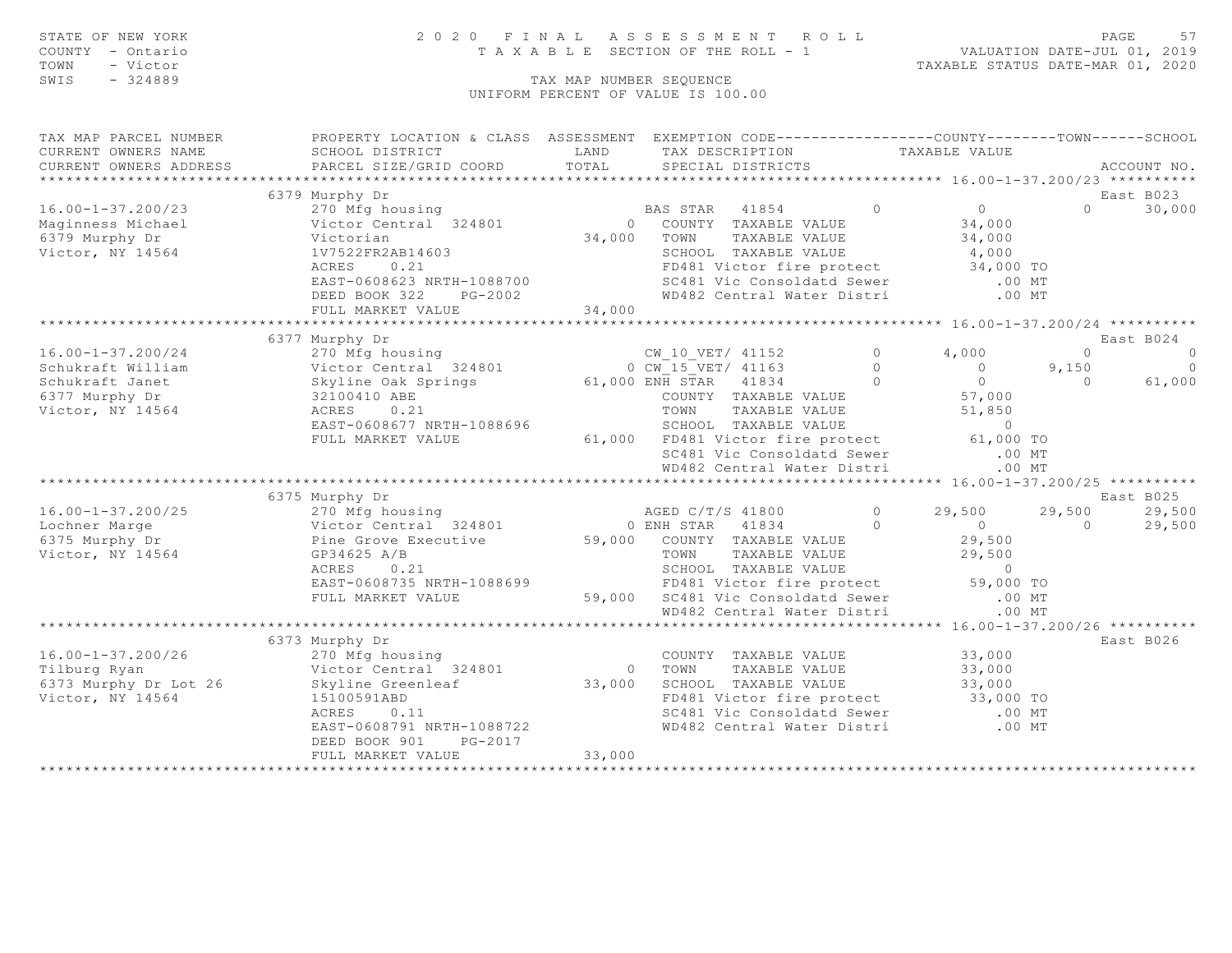|      | STATE OF NEW YORK |  | 2020 FINAL ASSESSMENT ROLL            |                                  | PAGE | 58 |
|------|-------------------|--|---------------------------------------|----------------------------------|------|----|
|      | COUNTY - Ontario  |  | T A X A B L E SECTION OF THE ROLL - 1 | VALUATION DATE-JUL 01, 2019      |      |    |
| TOWN | - Victor          |  |                                       | TAXABLE STATUS DATE-MAR 01, 2020 |      |    |
| SWIS | $-324889$         |  | TAX MAP NUMBER SEOUENCE               |                                  |      |    |

| UNIFORM PERCENT OF VALUE IS 100.00 |  |  |  |
|------------------------------------|--|--|--|
|                                    |  |  |  |

| TAX MAP PARCEL NUMBER<br>CURRENT OWNERS NAME<br>CURRENT OWNERS ADDRESS | PROPERTY LOCATION & CLASS ASSESSMENT<br>SCHOOL DISTRICT<br>PARCEL SIZE/GRID COORD | LAND<br>TOTAL   | EXEMPTION CODE-----------------COUNTY-------TOWN------SCHOOL<br>TAX DESCRIPTION TAXABLE VALUE<br>SPECIAL DISTRICTS |                |                          |          | ACCOUNT NO.    |
|------------------------------------------------------------------------|-----------------------------------------------------------------------------------|-----------------|--------------------------------------------------------------------------------------------------------------------|----------------|--------------------------|----------|----------------|
|                                                                        | 6369 Murphy Dr                                                                    |                 |                                                                                                                    |                |                          |          | East B028      |
| $16.00 - 1 - 37.200 / 28$                                              | 270 Mfg housing                                                                   |                 | VET WAR C 41122                                                                                                    | $\Omega$       | 9,000                    | $\Omega$ | $\overline{0}$ |
| Matthews George F                                                      | Victor Central 324801 0 VET WAR T 41123                                           |                 |                                                                                                                    | $\Omega$       | 14,700<br>$\overline{0}$ |          | $\Omega$       |
| Matthews Margot J                                                      | Commodore Linden                                                                  | 98,000 ENH STAR | 41834                                                                                                              | $\bigcap$      | $\overline{0}$           | $\Omega$ | 69,800         |
| 6369 Murphy Dr                                                         | Acc148868AB                                                                       |                 | COUNTY TAXABLE VALUE                                                                                               |                | 89,000                   |          |                |
| Victor, NY 14564                                                       | ACRES<br>0.16                                                                     |                 | TOWN<br>TAXABLE VALUE                                                                                              |                | 83,300                   |          |                |
|                                                                        | EAST-0608894 NRTH-1088772                                                         |                 | SCHOOL TAXABLE VALUE                                                                                               |                | 28,200                   |          |                |
|                                                                        | DEED BOOK 1129 PG-2010                                                            |                 | FD481 Victor fire protect 98,000 TO<br>98,000 SC481 Vic Consoldatd Sewer .00 MT                                    |                |                          |          |                |
|                                                                        | FULL MARKET VALUE                                                                 |                 |                                                                                                                    |                |                          |          |                |
|                                                                        |                                                                                   |                 | WD482 Central Water Distri                                                                                         |                | $.00$ MT                 |          |                |
|                                                                        |                                                                                   |                 | *********************************** 16.00-1-37.200/29 **********                                                   |                |                          |          |                |
|                                                                        | 6365 Murphy Dr                                                                    |                 |                                                                                                                    |                |                          |          | East B029      |
| $16.00 - 1 - 37.200 / 29$                                              |                                                                                   |                 | ENH STAR 41834                                                                                                     | $\bigcirc$     | $\overline{O}$           | $\Omega$ | 62,000         |
| Andersen Jean                                                          |                                                                                   |                 | 0 COUNTY TAXABLE VALUE                                                                                             |                | 62,000                   |          |                |
| 6365 Murphy Dr                                                         |                                                                                   |                 | TAXABLE VALUE                                                                                                      |                | 62,000                   |          |                |
| Victor, NY 14564 CHB079407004299AB                                     |                                                                                   |                 | SCHOOL TAXABLE VALUE                                                                                               |                | $\overline{0}$           |          |                |
|                                                                        | 0.21<br>ACRES                                                                     |                 | FD481 Victor fire protect 62,000 TO                                                                                |                |                          |          |                |
|                                                                        | EAST-0608949 NRTH-1088800                                                         |                 | SC481 Vic Consoldatd Sewer                                                                                         |                | $.00$ MT                 |          |                |
|                                                                        | DEED BOOK 701<br>PG-2009                                                          |                 | WD482 Central Water Distri                                                                                         |                | .00MT                    |          |                |
|                                                                        | FULL MARKET VALUE                                                                 | 62,000          |                                                                                                                    |                |                          |          |                |
|                                                                        |                                                                                   |                 |                                                                                                                    |                |                          |          |                |
|                                                                        | 6363 Murphy Dr                                                                    |                 |                                                                                                                    |                | $\overline{0}$           |          | East B030      |
| $16.00 - 1 - 37.200 / 30$                                              | 270 Mfg housing                                                                   |                 | ENH STAR 41834 0                                                                                                   |                |                          | $\cap$   | 51,000         |
| Stanley Kenneth W                                                      | Victor Central 324801                                                             |                 | 0 COUNTY TAXABLE VALUE                                                                                             |                | 51,000                   |          |                |
| Stanley Linda L<br>6363 Murphy Dr 17101303H-AB                         | Skyline                                                                           |                 | 51,000 TOWN<br>TAXABLE VALUE<br>SCHOOL TAXABLE VALUE                                                               |                | 51,000<br>$\circ$        |          |                |
| Victor, NY 14564                                                       | ACRES<br>0.21                                                                     |                 | FD481 Victor fire protect                                                                                          |                | 51,000 TO                |          |                |
|                                                                        | EAST-0609005 NRTH-1088829                                                         |                 |                                                                                                                    |                |                          |          |                |
|                                                                        | PG-2004<br>DEED BOOK 71                                                           |                 | SC481 Vic Consoldatd Sewer .00 MT<br>WD482 Central Water Distri .00 MT                                             |                |                          |          |                |
|                                                                        | FULL MARKET VALUE                                                                 | 51,000          |                                                                                                                    |                |                          |          |                |
|                                                                        |                                                                                   |                 |                                                                                                                    |                |                          |          |                |
|                                                                        | 6361 Murphy Dr                                                                    |                 |                                                                                                                    |                |                          |          | East B031      |
| $16.00 - 1 - 37.200 / 31$                                              | 270 Mfg housing                                                                   |                 | BAS STAR 41854                                                                                                     | $\overline{0}$ | $\overline{0}$           | $\Omega$ | 30,000         |
| Ernst William                                                          |                                                                                   |                 | 0 COUNTY TAXABLE VALUE                                                                                             |                | 34,000                   |          |                |
| Ernst Beth                                                             | Victor Central 324801<br>Skyline Oak Springs 34,000 TOWN                          |                 | TAXABLE VALUE                                                                                                      |                | 34,000                   |          |                |
| 6361 Murphy Dr<br>$3210 - 0362 - ABE$                                  |                                                                                   |                 | SCHOOL TAXABLE VALUE                                                                                               |                | 4,000                    |          |                |
| Victor, NY 14564                                                       | 0.21<br>ACRES                                                                     |                 | FD481 Victor fire protect                                                                                          |                | 34,000 TO                |          |                |
|                                                                        | EAST-0609054 NRTH-1088864                                                         |                 | SC481 Vic Consoldatd Sewer                                                                                         |                | $.00$ MT                 |          |                |
|                                                                        | FULL MARKET VALUE                                                                 | 34,000          | WD482 Central Water Distri                                                                                         |                | .00MT                    |          |                |
|                                                                        |                                                                                   |                 |                                                                                                                    |                |                          |          |                |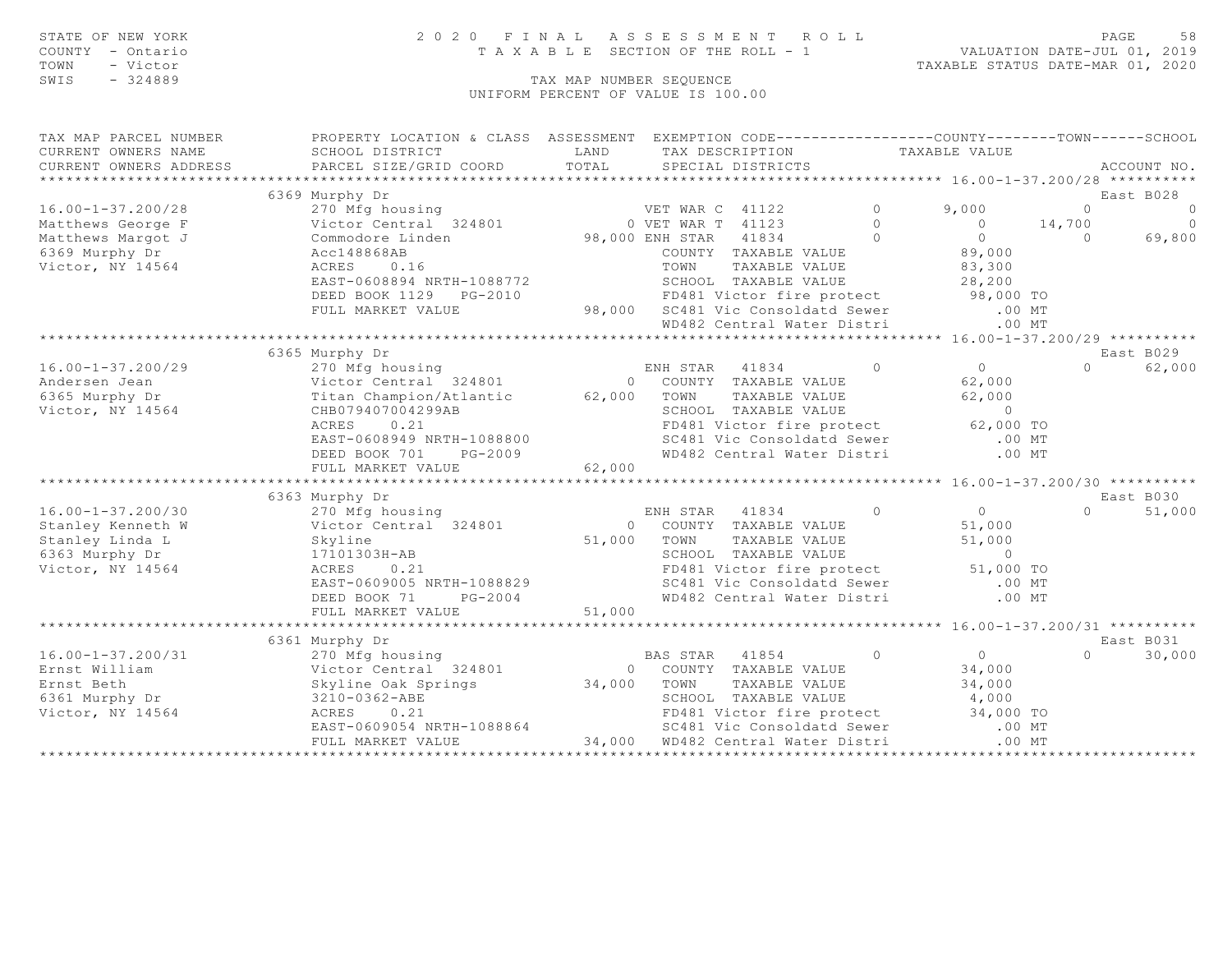| STATE OF NEW YORK | 2020 FINAL ASSESSMENT ROLL            |                                  | PAGE                        | 59 |
|-------------------|---------------------------------------|----------------------------------|-----------------------------|----|
| COUNTY - Ontario  | T A X A B L E SECTION OF THE ROLL - 1 |                                  | VALUATION DATE-JUL 01, 2019 |    |
| TOWN<br>- Victor  |                                       | TAXABLE STATUS DATE-MAR 01, 2020 |                             |    |
| SWIS<br>- 324889  | TAX MAP NUMBER SEOUENCE               |                                  |                             |    |

| . | ------ | THIS ISSE NOISSEN SEQUENCE         |  |  |  |
|---|--------|------------------------------------|--|--|--|
|   |        | UNIFORM PERCENT OF VALUE IS 100.00 |  |  |  |

| TAX MAP PARCEL NUMBER<br>CURRENT OWNERS NAME<br>CURRENT OWNERS ADDRESS | PROPERTY LOCATION & CLASS ASSESSMENT EXEMPTION CODE----------------COUNTY-------TOWN------SCHOOL<br>SCHOOL DISTRICT                                                                                                                                                                                                                                                                                                | LAND   | TAX DESCRIPTION                                                                                                                                                                                                                                |          | TAXABLE VALUE                                                                                                    |                                           |                |
|------------------------------------------------------------------------|--------------------------------------------------------------------------------------------------------------------------------------------------------------------------------------------------------------------------------------------------------------------------------------------------------------------------------------------------------------------------------------------------------------------|--------|------------------------------------------------------------------------------------------------------------------------------------------------------------------------------------------------------------------------------------------------|----------|------------------------------------------------------------------------------------------------------------------|-------------------------------------------|----------------|
| ***********************                                                |                                                                                                                                                                                                                                                                                                                                                                                                                    |        |                                                                                                                                                                                                                                                |          |                                                                                                                  |                                           |                |
|                                                                        | 6357 Murphy Dr                                                                                                                                                                                                                                                                                                                                                                                                     |        |                                                                                                                                                                                                                                                |          |                                                                                                                  |                                           | East B033      |
| $16.00 - 1 - 37.200 / 33$                                              | 270 Mfg housing<br>270 Mfg housing<br>Victor Central 324801 0 VET COM T 41133<br>Skyline 7714 47,000 VET DIS C 41142<br>1501-0624 VET DIS T 41143                                                                                                                                                                                                                                                                  |        |                                                                                                                                                                                                                                                |          | $\overline{0}$<br>11,750                                                                                         | $\circ$                                   | $\overline{0}$ |
| Pierce Jane                                                            |                                                                                                                                                                                                                                                                                                                                                                                                                    |        |                                                                                                                                                                                                                                                | $\Omega$ | $\overline{0}$                                                                                                   | 11,750                                    | $\overline{0}$ |
| 6357 Murphy Dr                                                         |                                                                                                                                                                                                                                                                                                                                                                                                                    |        |                                                                                                                                                                                                                                                |          |                                                                                                                  | $\begin{array}{c}0\\4\,,\,700\end{array}$ | $\overline{0}$ |
| Victor, NY 14564                                                       |                                                                                                                                                                                                                                                                                                                                                                                                                    |        |                                                                                                                                                                                                                                                |          |                                                                                                                  |                                           | $\Omega$       |
|                                                                        | 0.21<br>ACRES                                                                                                                                                                                                                                                                                                                                                                                                      |        | <b>BAS STAR</b>                                                                                                                                                                                                                                |          |                                                                                                                  | $\overline{0}$                            | 30,000         |
|                                                                        | EAST-0609162 NRTH-1088924<br>FULL MARKET VALUE<br>FULL MARKET VALUE<br>$47,000$ TOWN TAXABLE VALUE                                                                                                                                                                                                                                                                                                                 |        | COUNTY TAXABLE VALUE                                                                                                                                                                                                                           |          |                                                                                                                  |                                           |                |
|                                                                        |                                                                                                                                                                                                                                                                                                                                                                                                                    |        |                                                                                                                                                                                                                                                |          |                                                                                                                  |                                           |                |
|                                                                        |                                                                                                                                                                                                                                                                                                                                                                                                                    |        |                                                                                                                                                                                                                                                |          |                                                                                                                  |                                           |                |
|                                                                        |                                                                                                                                                                                                                                                                                                                                                                                                                    |        |                                                                                                                                                                                                                                                |          |                                                                                                                  |                                           |                |
|                                                                        |                                                                                                                                                                                                                                                                                                                                                                                                                    |        |                                                                                                                                                                                                                                                |          |                                                                                                                  |                                           |                |
|                                                                        |                                                                                                                                                                                                                                                                                                                                                                                                                    |        | ET COM T 41133 0 0 11<br>ET DIS C 41142 0 4,700<br>ET DIS T 41143 0 0 4<br>MAS STAR 41854 0 0 0<br>COUNTY TAXABLE VALUE 30,550<br>TOWN TAXABLE VALUE 30,550<br>SCHOOL TAXABLE VALUE 17,000<br>FD481 Victor fire protect 47,000 TO<br>SC481 Vic |          |                                                                                                                  |                                           |                |
|                                                                        | 6355 Murphy Dr                                                                                                                                                                                                                                                                                                                                                                                                     |        |                                                                                                                                                                                                                                                |          |                                                                                                                  |                                           | East B034      |
| $16.00 - 1 - 37.200 / 34$                                              | VET WAR C 41122<br>270 Murphy Drousing<br>Victor Central 324801 0 VET WAR T 41123<br>Victorian Crystal Valley 62,000 AGED C 41802<br>15981IV6426214 ACRES 0.21 ENH STAR 41834                                                                                                                                                                                                                                      |        |                                                                                                                                                                                                                                                |          |                                                                                                                  | $\Omega$                                  | $\overline{0}$ |
| Noel Fred                                                              |                                                                                                                                                                                                                                                                                                                                                                                                                    |        |                                                                                                                                                                                                                                                |          | $\begin{array}{ccc} 0 & & 9\textnormal{,} & 000\ 0 & & & 0\ 0 & & 18\textnormal{,} & 550\ 0 & & & 0 \end{array}$ | 9,300                                     | $\overline{0}$ |
| 6355 Murphy Dr                                                         |                                                                                                                                                                                                                                                                                                                                                                                                                    |        |                                                                                                                                                                                                                                                |          |                                                                                                                  | $\overline{0}$                            | $\circ$        |
| Victor, NY 14564                                                       |                                                                                                                                                                                                                                                                                                                                                                                                                    |        | AGED T/S 41806                                                                                                                                                                                                                                 |          |                                                                                                                  | 26,350                                    | 31,000         |
|                                                                        |                                                                                                                                                                                                                                                                                                                                                                                                                    |        | ENH STAR 41834 0                                                                                                                                                                                                                               |          |                                                                                                                  | $\overline{0}$                            | 31,000         |
|                                                                        | EAST-0609218 NRTH-1088952                                                                                                                                                                                                                                                                                                                                                                                          |        | COUNTY TAXABLE VALUE                                                                                                                                                                                                                           |          |                                                                                                                  |                                           |                |
|                                                                        |                                                                                                                                                                                                                                                                                                                                                                                                                    |        |                                                                                                                                                                                                                                                |          | $0$<br>34,450<br>26,350                                                                                          |                                           |                |
|                                                                        | DEED BOOK 1123 PG-2011 TOWN TAXABLE VALUE<br>FULL MARKET VALUE 62,000 SCHOOL TAXABLE VALUE                                                                                                                                                                                                                                                                                                                         |        |                                                                                                                                                                                                                                                |          | $\overline{0}$                                                                                                   |                                           |                |
|                                                                        |                                                                                                                                                                                                                                                                                                                                                                                                                    |        | FD481 Victor fire protect<br>SC481 Vic Consoldatd Sewer                                                                                                                                                                                        |          | 62,000 TO                                                                                                        |                                           |                |
|                                                                        |                                                                                                                                                                                                                                                                                                                                                                                                                    |        |                                                                                                                                                                                                                                                |          | .00 MT                                                                                                           |                                           |                |
|                                                                        |                                                                                                                                                                                                                                                                                                                                                                                                                    |        | WD482 Central Water Distri                                                                                                                                                                                                                     |          | .00MT                                                                                                            |                                           |                |
|                                                                        |                                                                                                                                                                                                                                                                                                                                                                                                                    |        |                                                                                                                                                                                                                                                |          |                                                                                                                  |                                           | East B035      |
| $16.00 - 1 - 37.200 / 35$                                              | 6353 Murphy Dr<br>270 Mfg housing<br>270 Mfg housing<br>Victor Central 324801 0 COUNTY TAXABLE VALUE<br>Skyline Ramada<br>3210-032DAB 35,000 TOWN TAXABLE VALUE<br>3210-032DAB SCHOOL TAXABLE VALUE                                                                                                                                                                                                                |        |                                                                                                                                                                                                                                                |          | $\begin{array}{c}\n0 \\ 35\n\end{array}$                                                                         | $\cap$                                    | 30,000         |
|                                                                        |                                                                                                                                                                                                                                                                                                                                                                                                                    |        |                                                                                                                                                                                                                                                |          |                                                                                                                  |                                           |                |
| Remington Denise<br>6353 Murphy Dr                                     |                                                                                                                                                                                                                                                                                                                                                                                                                    |        |                                                                                                                                                                                                                                                |          |                                                                                                                  |                                           |                |
| Victor, NY 14564                                                       |                                                                                                                                                                                                                                                                                                                                                                                                                    |        |                                                                                                                                                                                                                                                |          |                                                                                                                  |                                           |                |
|                                                                        | 0.21<br>ACRES                                                                                                                                                                                                                                                                                                                                                                                                      |        |                                                                                                                                                                                                                                                |          |                                                                                                                  |                                           |                |
|                                                                        | EAST-0609264 NRTH-1088988                                                                                                                                                                                                                                                                                                                                                                                          |        | 35,000 TOWN TAXABLE VALUE 35,000<br>SCHOOL TAXABLE VALUE 35,000<br>FD481 Victor fire protect 35,000 TO<br>SC481 Vic Consoldatd Sewer .00 MT<br>WD482 Central Water Distri .00 MT<br>35,000                                                     |          |                                                                                                                  |                                           |                |
|                                                                        | DEED BOOK 129<br>PG-2014                                                                                                                                                                                                                                                                                                                                                                                           |        |                                                                                                                                                                                                                                                |          |                                                                                                                  |                                           |                |
|                                                                        | FULL MARKET VALUE                                                                                                                                                                                                                                                                                                                                                                                                  |        |                                                                                                                                                                                                                                                |          |                                                                                                                  |                                           |                |
|                                                                        | $\begin{array}{cccc} & 6351 & \text{Murphy Dr} & & & & \\ 6351 & \text{Murphy Dr} & & & & \\ 6351 & \text{Murphy Dr} & & & & \\ \text{Chilson-Cline Denise P} & & & & & \\ \text{Chilson-Cline Janise P} & & & & & \\ \text{Chilson-Cline Jason} & & & & & \\ \text{Chilson-Cline Jason} & & & & & \\ \text{G51 Murphy Dr} & & & & & \\ \text{G526} & & & & & \\ \text{Victor, NY 14564} & & & & & \\ \end{array}$ |        |                                                                                                                                                                                                                                                |          |                                                                                                                  |                                           |                |
|                                                                        |                                                                                                                                                                                                                                                                                                                                                                                                                    |        |                                                                                                                                                                                                                                                |          |                                                                                                                  |                                           | East B036      |
|                                                                        |                                                                                                                                                                                                                                                                                                                                                                                                                    |        |                                                                                                                                                                                                                                                |          | $0$<br>45,000                                                                                                    | $\cap$                                    | 30,000         |
|                                                                        |                                                                                                                                                                                                                                                                                                                                                                                                                    |        |                                                                                                                                                                                                                                                |          |                                                                                                                  |                                           |                |
|                                                                        |                                                                                                                                                                                                                                                                                                                                                                                                                    |        |                                                                                                                                                                                                                                                |          | 45,000                                                                                                           |                                           |                |
|                                                                        |                                                                                                                                                                                                                                                                                                                                                                                                                    |        |                                                                                                                                                                                                                                                |          | 15,000                                                                                                           |                                           |                |
|                                                                        |                                                                                                                                                                                                                                                                                                                                                                                                                    |        |                                                                                                                                                                                                                                                |          |                                                                                                                  |                                           |                |
|                                                                        | 1710-0626 ABG<br>ULI373343<br>ACRES 0.21<br>EAST-0609316 NRTH-1089023                                                                                                                                                                                                                                                                                                                                              |        | FD481 Victor fire protect 45,000 TO<br>SC481 Vic Consoldatd Sewer .00 MT<br>WD482 Central Water Distri .00 MT                                                                                                                                  |          |                                                                                                                  |                                           |                |
|                                                                        | DEED BOOK 930<br>PG-2003                                                                                                                                                                                                                                                                                                                                                                                           |        |                                                                                                                                                                                                                                                |          |                                                                                                                  |                                           |                |
|                                                                        | FULL MARKET VALUE                                                                                                                                                                                                                                                                                                                                                                                                  | 45,000 |                                                                                                                                                                                                                                                |          |                                                                                                                  |                                           |                |
|                                                                        |                                                                                                                                                                                                                                                                                                                                                                                                                    |        |                                                                                                                                                                                                                                                |          |                                                                                                                  |                                           |                |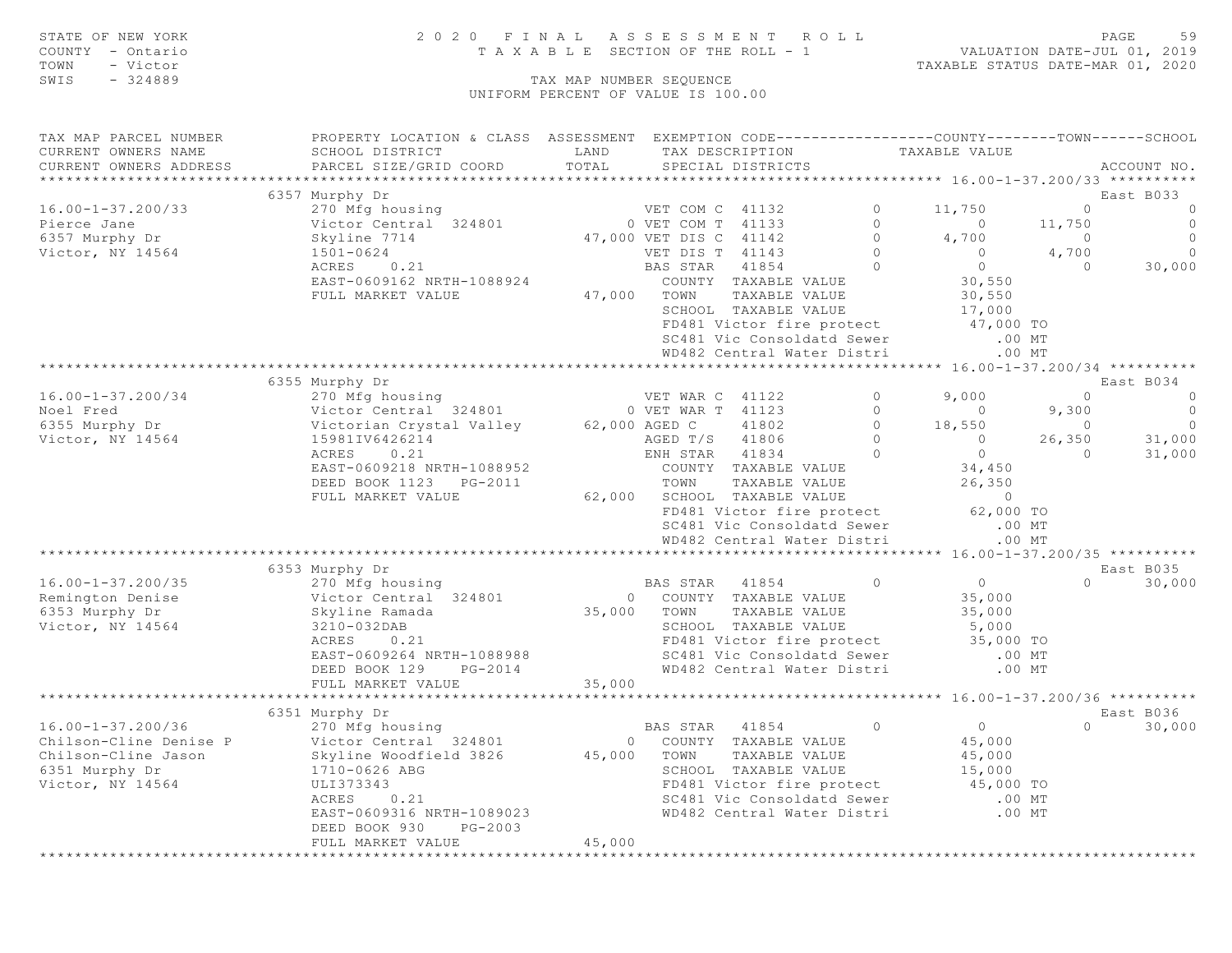| STATE OF NEW YORK<br>COUNTY - Ontario<br>TOWN<br>- Victor<br>SWIS<br>$-324889$                         |                                                                                                                                                                                                                                             | TAX MAP NUMBER SEOUENCE | 2020 FINAL ASSESSMENT ROLL<br>T A X A B L E SECTION OF THE ROLL - 1<br>UNIFORM PERCENT OF VALUE IS 100.00                                                                                             | VALUATION DATE-JUL 01, 2019<br>TAXABLE STATUS DATE-MAR 01, 2020                | PAGE     | 60                  |
|--------------------------------------------------------------------------------------------------------|---------------------------------------------------------------------------------------------------------------------------------------------------------------------------------------------------------------------------------------------|-------------------------|-------------------------------------------------------------------------------------------------------------------------------------------------------------------------------------------------------|--------------------------------------------------------------------------------|----------|---------------------|
| TAX MAP PARCEL NUMBER<br>CURRENT OWNERS NAME<br>CURRENT OWNERS ADDRESS<br>***********************      | SCHOOL DISTRICT<br>PARCEL SIZE/GRID COORD                                                                                                                                                                                                   | LAND<br>TOTAL           | PROPERTY LOCATION & CLASS ASSESSMENT EXEMPTION CODE---------------COUNTY-------TOWN------SCHOOL<br>TAX DESCRIPTION<br>SPECIAL DISTRICTS                                                               | TAXABLE VALUE                                                                  |          | ACCOUNT NO.         |
| $16.00 - 1 - 37.200 / 37$<br>Ware Thomas<br>Ware Ellen<br>6349 Murphy Dr<br>Victor, NY 14564           | 6349 Murphy Dr<br>270 Mfg housing<br>Victor Central 324801<br>Victor Central 324801<br>Skyline Amber Cove 7713<br>1510-0826<br>ULI306361 ULI306360<br>ACRES 0.23<br>EAST-0609342 NRTH-1089083<br>DEED BOOK 326 PG-2019<br>FULL MARKET VALUE | 0 TOWN<br>62,000        | COUNTY TAXABLE VALUE<br>TAXABLE VALUE<br>62,000 SCHOOL TAXABLE VALUE<br>FD481 Victor fire protect 62,000 TO<br>SC481 Vic Consoldatd Sewer<br>WD482 Central Water Distri                               | 62,000<br>62,000<br>62,000<br>.00 MT<br>$.00$ MT                               |          | East B037           |
|                                                                                                        | ***********************                                                                                                                                                                                                                     |                         |                                                                                                                                                                                                       |                                                                                |          |                     |
| $16.00 - 1 - 37.200 / 39$<br>Cristantello Peter<br>6360 Murphy Dr<br>Victor, NY 14564                  | 6360 Murphy Dr<br>270 Mfg housing<br>Victor Central 324801<br>Skyline 0624-CT<br>CG11-0397-ZAB<br>PFS1080957 PFS1080956<br>ACRES 0.16<br>EAST-0609163 NRTH-1089132<br>DEED BOOK 810 PG-2013<br>FULL MARKET VALUE                            | 48,000                  | BAS STAR 41854<br>$\Omega$<br>0 COUNTY TAXABLE VALUE<br>48,000 TOWN<br>TAXABLE VALUE<br>SCHOOL TAXABLE VALUE<br>FD481 Victor fire protect<br>SC481 Vic Consoldatd Sewer<br>WD482 Central Water Distri | $\Omega$<br>48,000<br>48,000<br>18,000<br>48,000 TO<br>.00 MT<br>$.00$ MT      | $\Omega$ | East B039<br>30,000 |
|                                                                                                        | 6362 Murphy Dr                                                                                                                                                                                                                              |                         |                                                                                                                                                                                                       |                                                                                |          | East B040           |
| $16.00 - 1 - 37.200 / 40$<br>VanMort Travis<br>VanMort Amanda<br>6362 Murphy Dr<br>Victor, NY 14564    | 270 Mfg housing<br>Victor Central 324801<br>Titan Brentwood Champion<br>54190057001643AB<br>ACRES<br>0.16<br>EAST-0609117 NRTH-1089096<br>DEED BOOK 222<br>PG-2018                                                                          | 0 TOWN                  | COUNTY TAXABLE VALUE<br>TAXABLE VALUE<br>47,000 SCHOOL TAXABLE VALUE<br>FD481 Victor fire protect<br>SC481 Vic Consoldatd Sewer<br>WD482 Central Water Distri                                         | 47,000<br>47,000<br>47,000<br>47,000 TO<br>.00 MT<br>$.00$ MT                  |          |                     |
|                                                                                                        | FULL MARKET VALUE                                                                                                                                                                                                                           | 47,000                  |                                                                                                                                                                                                       |                                                                                |          |                     |
|                                                                                                        |                                                                                                                                                                                                                                             |                         | ********************************** 16.00-1-37.200/41 ***                                                                                                                                              |                                                                                |          |                     |
| $16.00 - 1 - 37.200 / 41$<br>Spadafora Robert<br>Spadafora Susan<br>6364 Murphy Dr<br>Victor, NY 14564 | 6364 Murphy Dr<br>270 Mfg housing<br>Victor Central 324801<br>Aurph<br>270 Mf<br>Victor<br>Skyline<br>2N110756<br>200<br>2N110753LAB<br>0.16<br>EAST-0609066 NRTH-1089069<br>DEED BOOK 107<br>PG-2010<br>FULL MARKET VALUE                  | 77,000                  | BAS STAR 41854<br>$\Omega$<br>0 COUNTY TAXABLE VALUE<br>77,000 TOWN<br>TAXABLE VALUE<br>SCHOOL TAXABLE VALUE<br>FD481 Victor fire protect<br>SC481 Vic Consoldatd Sewer<br>WD482 Central Water Distri | $\overline{0}$<br>77,000<br>77,000<br>47,000<br>77,000 TO<br>$.00$ MT<br>.00MT | $\Omega$ | East B041<br>30,000 |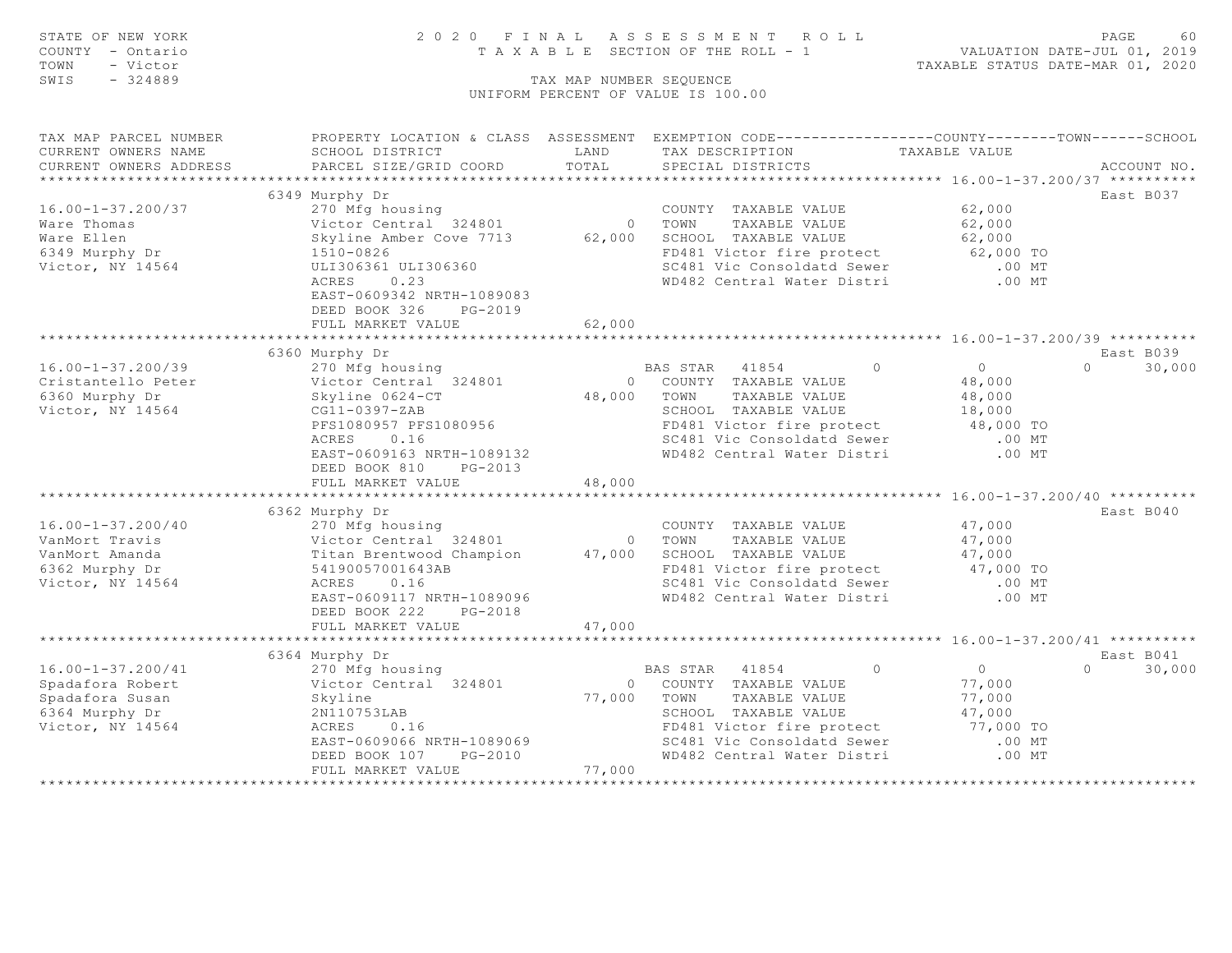| STATE OF NEW YORK | 2020 FINAL ASSESSMENT ROLL      |                                  | PAGE                        |  |
|-------------------|---------------------------------|----------------------------------|-----------------------------|--|
| COUNTY - Ontario  | TAXABLE SECTION OF THE ROLL - 1 |                                  | VALUATION DATE-JUL 01, 2019 |  |
| TOWN<br>- Victor  |                                 | TAXABLE STATUS DATE-MAR 01, 2020 |                             |  |
| SWIS<br>- 324889  | TAX MAP NUMBER SEOUENCE         |                                  |                             |  |

| TAX MAP PARCEL NUMBER<br>CURRENT OWNERS NAME<br>CURRENT OWNERS ADDRESS                                                                                                                                                              | PROPERTY LOCATION & CLASS ASSESSMENT<br>SCHOOL DISTRICT<br>PARCEL SIZE/GRID COORD                                                                                          | LAND<br>TOTAL | EXEMPTION CODE-----------------COUNTY-------TOWN------SCHOOL<br>TAX DESCRIPTION<br>SPECIAL DISTRICTS                                                     | TAXABLE VALUE                                      | ACCOUNT NO.                |
|-------------------------------------------------------------------------------------------------------------------------------------------------------------------------------------------------------------------------------------|----------------------------------------------------------------------------------------------------------------------------------------------------------------------------|---------------|----------------------------------------------------------------------------------------------------------------------------------------------------------|----------------------------------------------------|----------------------------|
| ***********************                                                                                                                                                                                                             |                                                                                                                                                                            |               |                                                                                                                                                          |                                                    |                            |
|                                                                                                                                                                                                                                     | 270 Mfg housing<br>270 Mfg housing<br>VET COM C 41132<br>VET COM C 41132<br>Skyline B214<br>06-11-0233-LAB<br>ACRES 0.16<br>271,000 ENH STAR 41834<br>COUNTY TAXABLE VARES |               |                                                                                                                                                          |                                                    | East B042                  |
| $16.00 - 1 - 37.200 / 42$                                                                                                                                                                                                           |                                                                                                                                                                            |               |                                                                                                                                                          | $0 \t 15,000$                                      | $\overline{0}$<br>$\Omega$ |
| Creager Donald                                                                                                                                                                                                                      |                                                                                                                                                                            |               |                                                                                                                                                          | $\overline{0}$                                     | $\overline{0}$<br>17,750   |
| Creager Patricia                                                                                                                                                                                                                    |                                                                                                                                                                            |               | $41133$ 0<br>$41834$ 0                                                                                                                                   | $\overline{0}$<br>$0$<br>56,000                    | $\overline{0}$<br>69,800   |
| 6366 Murphy Dr                                                                                                                                                                                                                      |                                                                                                                                                                            |               | COUNTY TAXABLE VALUE                                                                                                                                     |                                                    |                            |
| Victor, NY 14564                                                                                                                                                                                                                    |                                                                                                                                                                            |               | TAXABLE VALUE<br>SCHOOL TAXABLE VALUE                                                                                                                    | $\frac{53,250}{1,200}$                             |                            |
|                                                                                                                                                                                                                                     | EAST-0609020 NRTH-1089041                                                                                                                                                  |               |                                                                                                                                                          |                                                    |                            |
|                                                                                                                                                                                                                                     | FULL MARKET VALUE                                                                                                                                                          |               |                                                                                                                                                          |                                                    |                            |
|                                                                                                                                                                                                                                     |                                                                                                                                                                            |               | 71,000 FD481 Victor fire protect 71,000 TO<br>SC481 Vic Consoldatd Sewer .00 MT<br>WD482 Central Water Distri .00 MT                                     |                                                    |                            |
|                                                                                                                                                                                                                                     |                                                                                                                                                                            |               |                                                                                                                                                          |                                                    |                            |
|                                                                                                                                                                                                                                     | 6368 Murphy Dr                                                                                                                                                             |               |                                                                                                                                                          |                                                    | East B043                  |
|                                                                                                                                                                                                                                     |                                                                                                                                                                            |               |                                                                                                                                                          |                                                    | 30,000<br>$\cap$           |
|                                                                                                                                                                                                                                     |                                                                                                                                                                            |               |                                                                                                                                                          |                                                    |                            |
|                                                                                                                                                                                                                                     |                                                                                                                                                                            |               |                                                                                                                                                          |                                                    |                            |
|                                                                                                                                                                                                                                     |                                                                                                                                                                            |               |                                                                                                                                                          |                                                    |                            |
|                                                                                                                                                                                                                                     |                                                                                                                                                                            |               |                                                                                                                                                          |                                                    |                            |
|                                                                                                                                                                                                                                     |                                                                                                                                                                            |               |                                                                                                                                                          |                                                    |                            |
| 16.00-1-37.200/43 b360 murphy pr<br>Eldredge Jeff 2000 Microcentral 324801 b21000 mm<br>Skyline 51,000 TOWN TAXABLE VALUE 51,000<br>Victor, NY 14564 UKI471070 ULI471071 b29016 EAST-0608967 NRTH-1089016 EAST-0608967 NRTH-1089016 |                                                                                                                                                                            |               |                                                                                                                                                          |                                                    |                            |
|                                                                                                                                                                                                                                     |                                                                                                                                                                            |               |                                                                                                                                                          |                                                    |                            |
|                                                                                                                                                                                                                                     |                                                                                                                                                                            |               |                                                                                                                                                          |                                                    | East B044                  |
|                                                                                                                                                                                                                                     |                                                                                                                                                                            |               |                                                                                                                                                          |                                                    | $0 \t 30,000$              |
|                                                                                                                                                                                                                                     |                                                                                                                                                                            |               |                                                                                                                                                          | $\begin{array}{c} 0 \ 65,000 \ 65,000 \end{array}$ |                            |
|                                                                                                                                                                                                                                     |                                                                                                                                                                            |               |                                                                                                                                                          |                                                    |                            |
|                                                                                                                                                                                                                                     |                                                                                                                                                                            |               | SCHOOL TAXABLE VALUE 1999 35,000<br>SCHOOL TAXABLE VALUE 1999 35,000 TO                                                                                  |                                                    |                            |
|                                                                                                                                                                                                                                     |                                                                                                                                                                            |               |                                                                                                                                                          | .00 MT                                             |                            |
|                                                                                                                                                                                                                                     |                                                                                                                                                                            |               |                                                                                                                                                          | $.00$ MT                                           |                            |
|                                                                                                                                                                                                                                     |                                                                                                                                                                            |               |                                                                                                                                                          |                                                    |                            |
|                                                                                                                                                                                                                                     | 6374 Murphy Dr                                                                                                                                                             |               |                                                                                                                                                          |                                                    | East B046                  |
|                                                                                                                                                                                                                                     |                                                                                                                                                                            |               | BAS STAR 41854                                                                                                                                           | $\overline{0}$<br>$\bigcirc$                       | 30,000<br>$\Omega$         |
|                                                                                                                                                                                                                                     |                                                                                                                                                                            |               |                                                                                                                                                          | 57,000                                             |                            |
|                                                                                                                                                                                                                                     | 270 Mfg housing<br>Victor Central 324801<br>Ritzcraft Cameo                                                                                                                |               |                                                                                                                                                          | 57,000                                             |                            |
| $100/46$<br>$-10$ Paul<br>6374 Murphy Dr<br>Victor, NY 14566                                                                                                                                                                        | NTA 230225<br>0.16                                                                                                                                                         |               | BAS STAR 41854<br>0 COUNTY TAXABLE VALUE<br>57,000 TOWN TAXABLE VALUE<br>SCHOOL TAXABLE VALUE<br>FD481 Victor fire protect<br>SC481 Vic Consoldatd Sewer | 27,000                                             |                            |
|                                                                                                                                                                                                                                     | ACRES                                                                                                                                                                      |               |                                                                                                                                                          | $57,000$ TO                                        |                            |
|                                                                                                                                                                                                                                     | EAST-0608810 NRTH-1088928                                                                                                                                                  |               | SC481 Vic Consoldatd Sewer<br>57,000 WD482 Central Water Distri                                                                                          | .00MT                                              |                            |
|                                                                                                                                                                                                                                     | FULL MARKET VALUE                                                                                                                                                          |               |                                                                                                                                                          | .00MT                                              |                            |
|                                                                                                                                                                                                                                     |                                                                                                                                                                            |               |                                                                                                                                                          |                                                    |                            |
|                                                                                                                                                                                                                                     | 6380 Murphy Dr<br>270 Mfg housing                                                                                                                                          |               |                                                                                                                                                          | 45,000                                             | East B049                  |
| $16.00 - 1 - 37.200 / 49$<br>Greindl Hans                                                                                                                                                                                           |                                                                                                                                                                            |               | COUNTY TAXABLE VALUE                                                                                                                                     |                                                    |                            |
| 6380 Murphy Dr                                                                                                                                                                                                                      | 0/49 270 Mfg housing<br>Victor Central 324801<br>Skyline 920CT                                                                                                             |               | 0 TOWN TAXABLE VALUE<br>45,000 SCHOOL TAXABLE VALUE                                                                                                      | 45,000<br>45,000                                   |                            |
| Victor, NY 14564                                                                                                                                                                                                                    | $2N-11-0876MAB$                                                                                                                                                            |               | FD481 Victor fire protect<br>SC481 Victor fire protect 45,000 TO<br>SC481 Vic Consoldatd Sewer .00 MT                                                    |                                                    |                            |
|                                                                                                                                                                                                                                     | 0.16<br>ACRES                                                                                                                                                              |               |                                                                                                                                                          |                                                    |                            |
|                                                                                                                                                                                                                                     | EAST-0608636 NRTH-1088887                                                                                                                                                  |               | WD482 Central Water Distri                                                                                                                               | $.00$ MT                                           |                            |
|                                                                                                                                                                                                                                     | DEED BOOK 501<br>PG-2017                                                                                                                                                   |               |                                                                                                                                                          |                                                    |                            |
|                                                                                                                                                                                                                                     | FULL MARKET VALUE                                                                                                                                                          | 45,000        |                                                                                                                                                          |                                                    |                            |
|                                                                                                                                                                                                                                     |                                                                                                                                                                            |               |                                                                                                                                                          |                                                    |                            |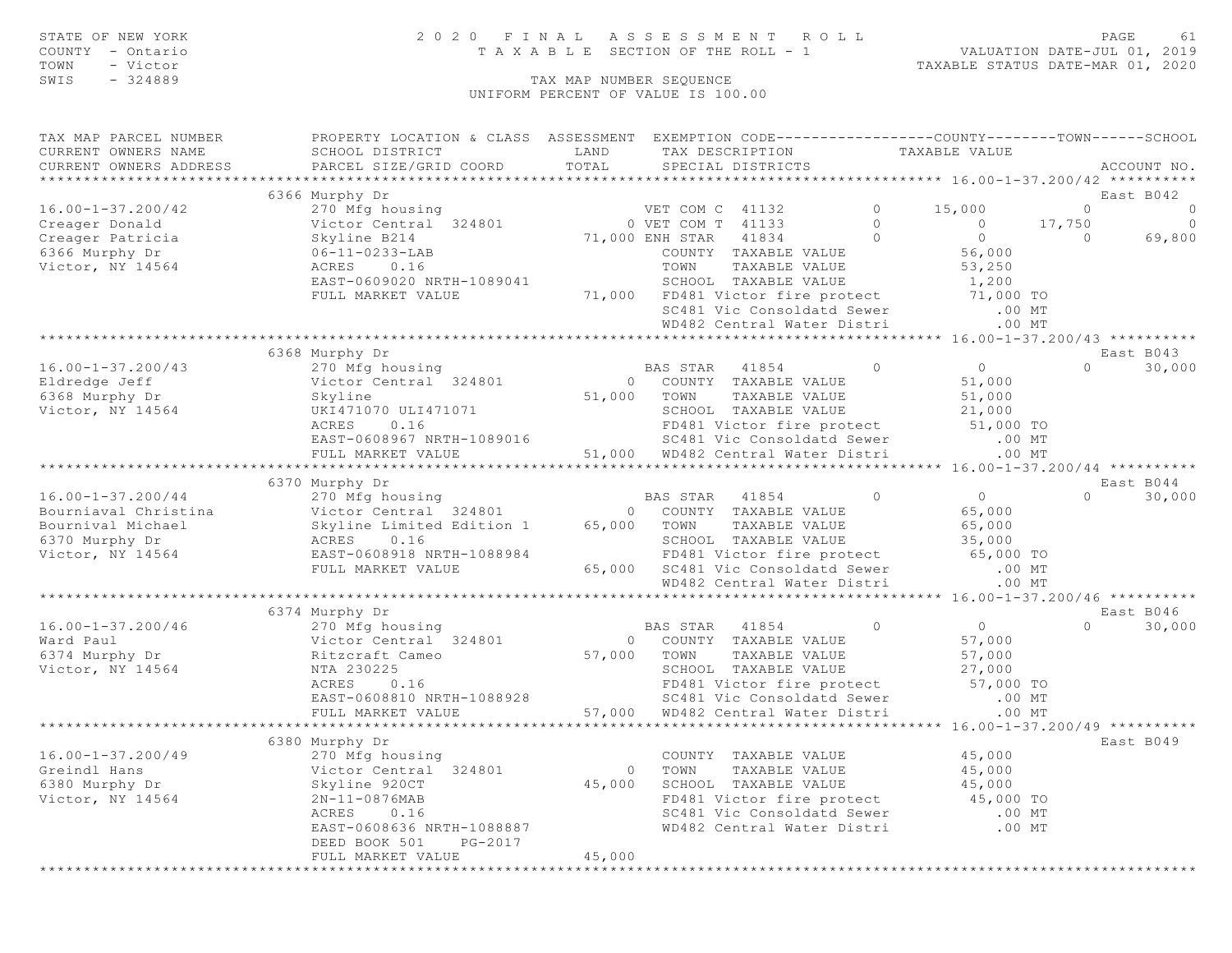| STATE OF NEW YORK<br>2020 FINAL ASSESSMENT ROLL<br>T A X A B L E SECTION OF THE ROLL - 1<br>T A X A B L E SECTION OF THE ROLL - 1<br>TAXABLE STATUS DATE-MAR 01, 2020<br>COUNTY - Ontario<br>TOWN<br>- Victor<br>$-324889$<br>SWIS<br>TAX MAP NUMBER SEQUENCE |                                                                                                                                                                                                                                                              |                |                                                                                                                                                                                                                                                         | PAGE                            |                                                       |  |  |
|---------------------------------------------------------------------------------------------------------------------------------------------------------------------------------------------------------------------------------------------------------------|--------------------------------------------------------------------------------------------------------------------------------------------------------------------------------------------------------------------------------------------------------------|----------------|---------------------------------------------------------------------------------------------------------------------------------------------------------------------------------------------------------------------------------------------------------|---------------------------------|-------------------------------------------------------|--|--|
|                                                                                                                                                                                                                                                               |                                                                                                                                                                                                                                                              |                | UNIFORM PERCENT OF VALUE IS 100.00                                                                                                                                                                                                                      |                                 |                                                       |  |  |
| TAX MAP PARCEL NUMBER<br>CURRENT OWNERS NAME<br>CURRENT OWNERS ADDRESS<br>*************************                                                                                                                                                           | PROPERTY LOCATION & CLASS ASSESSMENT EXEMPTION CODE-----------------COUNTY-------TOWN-----SCHOOL<br>SCHOOL DISTRICT<br>PARCEL SIZE/GRID COORD                                                                                                                | TOTAL          | LAND TAX DESCRIPTION<br>SPECIAL DISTRICTS                                                                                                                                                                                                               | TAXABLE VALUE                   | ACCOUNT NO.                                           |  |  |
|                                                                                                                                                                                                                                                               | 6382 Murphy Dr                                                                                                                                                                                                                                               |                |                                                                                                                                                                                                                                                         |                                 | East B050                                             |  |  |
| $16.00 - 1 - 37.200 / 50$                                                                                                                                                                                                                                     |                                                                                                                                                                                                                                                              |                |                                                                                                                                                                                                                                                         |                                 | $\Omega$<br>28,000                                    |  |  |
| Donato Carrie<br>6382 Murphy Dr<br>Victor, NY 14564                                                                                                                                                                                                           | 6382 FULLER 270 Mfg housing<br>270 Mfg housing<br>Victor Central 324801 0 COUNTY TAXABLE VALUE<br>Skyline 28,000 TOWN TAXABLE VALUE 28,000<br>SCHOOL TAXABLE VALUE 28,000<br>SCHOOL TAXABLE VALUE 28,000<br>SCHOOL TAXABLE VALUE 28,000<br>FULL MARKET VALUE | 28,000         | 0L14/2002<br>ACRES 0.16 FD481 Victor fire protect<br>EAST-0608576 NRTH-1088887 SC481 Vic Consoldatd Sewer<br>DEED BOOK 517 PG-2005 WD482 Central Water Distri                                                                                           | 28,000 TO<br>.00 MT<br>$.00$ MT |                                                       |  |  |
|                                                                                                                                                                                                                                                               |                                                                                                                                                                                                                                                              | ************** |                                                                                                                                                                                                                                                         |                                 |                                                       |  |  |
| $16.00 - 1 - 37.200 / 52$                                                                                                                                                                                                                                     | 6384 Murphy Dr<br>NTA347110 NTA347809<br>ACRES 0.16<br>EAST-0609516 110<br>EAST-0608516 NRTH-1088887<br>FULL MARKET VALUE<br>6386 Murphy Dr                                                                                                                  | 35,000         | FD481 Victor fire protect 35,000 TO<br>SC481 Vic Consoldatd Sewer .00 MT<br>WD482 Central Water Distri .00 MT<br>BAS STAR 41854 0 0 0                                                                                                                   |                                 | East B051<br>East B052<br>30,000<br>$\cap$ and $\cap$ |  |  |
| Bowman Kip<br>6386 Murphy Dr<br>Victor, NY 14564                                                                                                                                                                                                              | $200/52$<br>$270$ Mfg housing<br>Victor Central 324801<br>Dr Skyline<br>14564<br>2N110666MAB<br>ACRES 0.16<br>EAST-0608456 NRTH-1088887<br>DEED BOOK 626 PG-2014<br>FULL MARKET VALUE                                                                        |                | 0 COUNTY TAXABLE VALUE 65,000<br>65,000 TOWN TAXABLE VALUE 65,000<br>CHOOL TAXABLE VALUE 65,000<br>SCHOOL TAXABLE VALUE 35,000<br>FD481 Victor fire protect 65,000 TO<br>SC481 Vic Consoldatd Sewer 00 MT<br>MD482 Central Water Distri 00 MT<br>65,000 |                                 |                                                       |  |  |
|                                                                                                                                                                                                                                                               |                                                                                                                                                                                                                                                              |                |                                                                                                                                                                                                                                                         |                                 | East B054                                             |  |  |
|                                                                                                                                                                                                                                                               | 16.00-1-37.200/54 6390 Murphy Dr<br>Haight Kalie K and the Strate of Murphy Dr<br>Haight Kalie K victor (Mathemateum Skyline Oak Springs 39,000 TOWN TAXABLE VALUE<br>Wictor, NY 14564 3210-0230ABD<br>UI1325417 ULI 325418 FD481 Vict                       |                |                                                                                                                                                                                                                                                         |                                 | $\Omega$<br>30,000                                    |  |  |
|                                                                                                                                                                                                                                                               |                                                                                                                                                                                                                                                              |                |                                                                                                                                                                                                                                                         |                                 |                                                       |  |  |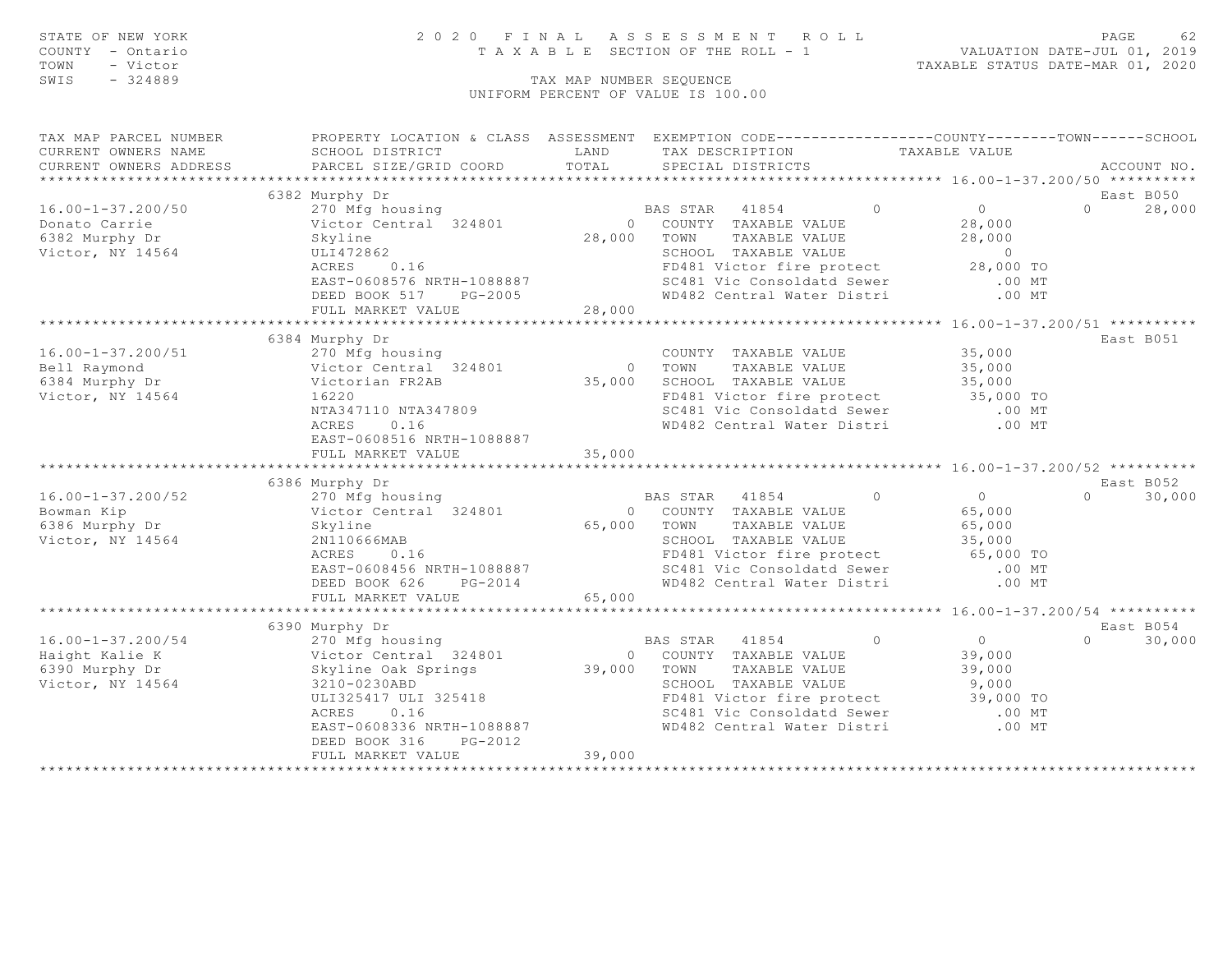|                                                                                                                                               |                                                       |                                                                                                                                                  |                                                                                                                                                                                                                                                                                                                                     | PAGE<br>63                                                                                                                                                                                                                                                                                                                                                                                                                                                                                                                                                                                                                                                                                                                                                                                                                                                                                                                                                                                                                                                                                                                                                                                                      |
|-----------------------------------------------------------------------------------------------------------------------------------------------|-------------------------------------------------------|--------------------------------------------------------------------------------------------------------------------------------------------------|-------------------------------------------------------------------------------------------------------------------------------------------------------------------------------------------------------------------------------------------------------------------------------------------------------------------------------------|-----------------------------------------------------------------------------------------------------------------------------------------------------------------------------------------------------------------------------------------------------------------------------------------------------------------------------------------------------------------------------------------------------------------------------------------------------------------------------------------------------------------------------------------------------------------------------------------------------------------------------------------------------------------------------------------------------------------------------------------------------------------------------------------------------------------------------------------------------------------------------------------------------------------------------------------------------------------------------------------------------------------------------------------------------------------------------------------------------------------------------------------------------------------------------------------------------------------|
|                                                                                                                                               |                                                       |                                                                                                                                                  |                                                                                                                                                                                                                                                                                                                                     |                                                                                                                                                                                                                                                                                                                                                                                                                                                                                                                                                                                                                                                                                                                                                                                                                                                                                                                                                                                                                                                                                                                                                                                                                 |
| SCHOOL DISTRICT<br>PARCEL SIZE/GRID COORD<br>***************************                                                                      | LAND<br>TOTAL                                         | TAX DESCRIPTION<br>SPECIAL DISTRICTS                                                                                                             |                                                                                                                                                                                                                                                                                                                                     | ACCOUNT NO.                                                                                                                                                                                                                                                                                                                                                                                                                                                                                                                                                                                                                                                                                                                                                                                                                                                                                                                                                                                                                                                                                                                                                                                                     |
|                                                                                                                                               |                                                       |                                                                                                                                                  |                                                                                                                                                                                                                                                                                                                                     | East B055                                                                                                                                                                                                                                                                                                                                                                                                                                                                                                                                                                                                                                                                                                                                                                                                                                                                                                                                                                                                                                                                                                                                                                                                       |
| DEED BOOK 108 PG-2014<br>FULL MARKET VALUE                                                                                                    | 35,000                                                |                                                                                                                                                  | 35,000<br>35,000                                                                                                                                                                                                                                                                                                                    |                                                                                                                                                                                                                                                                                                                                                                                                                                                                                                                                                                                                                                                                                                                                                                                                                                                                                                                                                                                                                                                                                                                                                                                                                 |
|                                                                                                                                               |                                                       |                                                                                                                                                  |                                                                                                                                                                                                                                                                                                                                     |                                                                                                                                                                                                                                                                                                                                                                                                                                                                                                                                                                                                                                                                                                                                                                                                                                                                                                                                                                                                                                                                                                                                                                                                                 |
| 6394 Murphy Dr<br>TUU4149AB<br>TRA138748<br>ACRES 0.16<br>TRA138748<br>EAST-0608216 NRTH-1088887<br>DEED BOOK 628 PG-2018                     |                                                       | COUNTY TAXABLE VALUE                                                                                                                             | 55,000<br>55,000<br>55,000<br>$.00$ MT                                                                                                                                                                                                                                                                                              | East B056                                                                                                                                                                                                                                                                                                                                                                                                                                                                                                                                                                                                                                                                                                                                                                                                                                                                                                                                                                                                                                                                                                                                                                                                       |
| FULL MARKET VALUE                                                                                                                             | 55,000                                                |                                                                                                                                                  |                                                                                                                                                                                                                                                                                                                                     |                                                                                                                                                                                                                                                                                                                                                                                                                                                                                                                                                                                                                                                                                                                                                                                                                                                                                                                                                                                                                                                                                                                                                                                                                 |
|                                                                                                                                               | * * * * * * * * * * *                                 |                                                                                                                                                  |                                                                                                                                                                                                                                                                                                                                     | East B057                                                                                                                                                                                                                                                                                                                                                                                                                                                                                                                                                                                                                                                                                                                                                                                                                                                                                                                                                                                                                                                                                                                                                                                                       |
| 19-9-354-61-40<br>RAD490471<br>ACRES 0.16<br>DEED BOOK 916 PG-2016                                                                            |                                                       | COUNTY TAXABLE VALUE                                                                                                                             | 43,000                                                                                                                                                                                                                                                                                                                              |                                                                                                                                                                                                                                                                                                                                                                                                                                                                                                                                                                                                                                                                                                                                                                                                                                                                                                                                                                                                                                                                                                                                                                                                                 |
|                                                                                                                                               |                                                       |                                                                                                                                                  |                                                                                                                                                                                                                                                                                                                                     |                                                                                                                                                                                                                                                                                                                                                                                                                                                                                                                                                                                                                                                                                                                                                                                                                                                                                                                                                                                                                                                                                                                                                                                                                 |
| 6397 Lambert St<br>270 Mfg housing<br>Victor Central 324801<br>Marlette<br>CP60282958T903544<br>ACPES 0.14<br>ACRES 0.14<br>FULL MARKET VALUE | 46,000                                                | $\Omega$                                                                                                                                         | 23,000<br>23,000<br>23,000                                                                                                                                                                                                                                                                                                          | East B085<br>23,000<br>23,000                                                                                                                                                                                                                                                                                                                                                                                                                                                                                                                                                                                                                                                                                                                                                                                                                                                                                                                                                                                                                                                                                                                                                                                   |
|                                                                                                                                               | 6392 Murphy Dr<br>6396 Murphy Dr<br>FULL MARKET VALUE | 0/57 270 Mfg housing<br>Victor Central 324801<br>r Lot 57 Titan Champion 354<br>EAST-0608156 NRTH-1088887<br>43,000<br>EAST-0608088 NRTH-1089013 | 2020 FINAL ASSESSMENT ROLL<br>T A X A B L E SECTION OF THE ROLL - 1<br>TAX MAP NUMBER SEQUENCE<br>UNIFORM PERCENT OF VALUE IS 100.00<br>270 Mfg housing<br>Victor Central 324801 0 TOWN<br>Marlette Brynwood Stanton 55,000 SCHOOL<br>T004149AB FD481 Vi<br>AGED C/T/S 41800<br>0 COUNTY TAXABLE VALUE<br>46,000 TOWN TAXABLE VALUE | VALUATION DATE-JUL 01, 2019<br>TAXABLE STATUS DATE-MAR 01, 2020<br>PROPERTY LOCATION & CLASS ASSESSMENT EXEMPTION CODE----------------COUNTY-------TOWN-----SCHOOL<br>TAXABLE VALUE<br>COUNTY TAXABLE VALUE 35,000<br>932 Murphy Dr.<br>270 Mfg housing<br>Victor Central 324801 0 TOWN TAXABLE VALUE<br>Skyline Oakspring<br>3210-0881-AB2<br>ULI322676 ULI322675 5 5000 SCHOOL TAXABLE VALUE<br>ED481 Victor fire protect<br>SC481 Vic Consoldatd Sewer<br>ACRES 0<br>FD481 Victor fire protect<br>SC481 Vic Consoldatd Sewer<br>WD482 Central Water Distri<br>35,000 TO<br>.00 MT<br>.00 MT<br>0 TOWN TAXABLE VALUE<br>55,000 SCHOOL TAXABLE VALUE<br>FD481 Victor fire protect 55,000 TO<br>FD481 Victor fire protect 55,000 TO<br>SC481 Vic Consoldatd Sewer .00 MT<br>WD482 Central Water Distri<br>**************** 16.00-1-37.200/57 **********<br>0 TOWN TAXABLE VALUE 43,000<br>43,000 SCHOOL TAXABLE VALUE 43,000<br>FD481 Victor fire protect 43,000 TO<br>SC481 Vic Consoldatd Sewer 00 MT<br>100 MT<br>WD482 Central Water Distri<br>SCHOOL TAXABLE VALUE<br>23,000<br>46,000 TO<br>FD481 Victor fire protect 46,000 TO<br>SC481 Vic Consoldatd Sewer .00 MT<br>WD482 Central Water Distri .00 MT |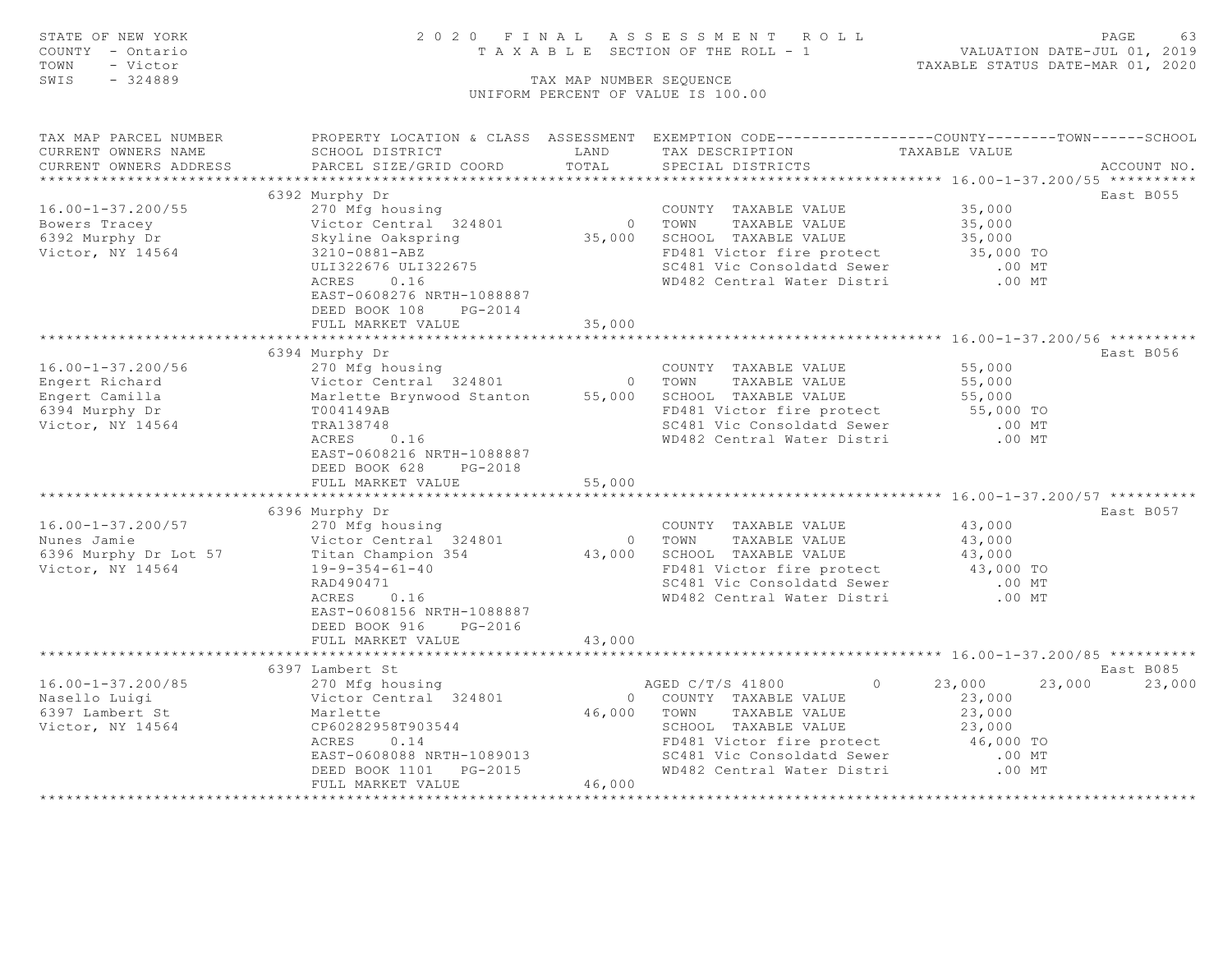|      | STATE OF NEW YORK | 2020 FINAL ASSESSMENT ROLL                                     | PAGE | 64 |
|------|-------------------|----------------------------------------------------------------|------|----|
|      | COUNTY - Ontario  | VALUATION DATE-JUL 01, 2019<br>TAXABLE SECTION OF THE ROLL - 1 |      |    |
|      | TOWN - Victor     | TAXABLE STATUS DATE-MAR 01, 2020                               |      |    |
| SWIS | - 324889          | TAX MAP NUMBER SEOUENCE                                        |      |    |
|      |                   | UNIFORM PERCENT OF VALUE IS 100.00                             |      |    |

| TOTAL<br>CURRENT OWNERS ADDRESS<br>PARCEL SIZE/GRID COORD<br>SPECIAL DISTRICTS                                                                                                                                                                                                                                                                                                                                                               |                                                    | ACCOUNT NO.<br>East B086<br>$\Omega$<br>30,000<br>East B087 |
|----------------------------------------------------------------------------------------------------------------------------------------------------------------------------------------------------------------------------------------------------------------------------------------------------------------------------------------------------------------------------------------------------------------------------------------------|----------------------------------------------------|-------------------------------------------------------------|
|                                                                                                                                                                                                                                                                                                                                                                                                                                              |                                                    |                                                             |
|                                                                                                                                                                                                                                                                                                                                                                                                                                              |                                                    |                                                             |
|                                                                                                                                                                                                                                                                                                                                                                                                                                              |                                                    |                                                             |
|                                                                                                                                                                                                                                                                                                                                                                                                                                              |                                                    |                                                             |
|                                                                                                                                                                                                                                                                                                                                                                                                                                              |                                                    |                                                             |
|                                                                                                                                                                                                                                                                                                                                                                                                                                              |                                                    |                                                             |
| 6393 Lambert St                                                                                                                                                                                                                                                                                                                                                                                                                              |                                                    |                                                             |
| 16.00-1-37.200/87<br>Lana Lucien<br>270 Marlette 2902B Stanton<br>Marlette 2902B Stanton<br>FD481 Victor fire protect<br>FD481 Victor fire protect<br>SCHOOL TAXABLE VALUE<br>33,000<br>33,000<br>33,000<br>SCHOOL TAXABLE VALUE<br>33,000<br>SCHOOL T<br>DEED BOOK 628 PG-2017                                                                                                                                                              |                                                    |                                                             |
| FULL MARKET VALUE<br>33,000                                                                                                                                                                                                                                                                                                                                                                                                                  |                                                    |                                                             |
|                                                                                                                                                                                                                                                                                                                                                                                                                                              |                                                    |                                                             |
| 6391 Lambert St                                                                                                                                                                                                                                                                                                                                                                                                                              |                                                    | East B088                                                   |
|                                                                                                                                                                                                                                                                                                                                                                                                                                              |                                                    |                                                             |
| COUNTY TAXABLE VALUE 62,000<br>0 TOWN TAXABLE VALUE 62,000<br>62,000 SCHOOL TAXABLE VALUE 62,000<br>FD481 Victor fire protect 62,000 TO<br>SC481 Vic Consoldatd Sewer 00 MT<br>WD482 Central Water Distri 00 MT<br>16.00-1-37.200/88<br>Battle-Rodriguez Eloan<br>Lopez-Febo Josian<br>6391 Lambert St<br>Victor, NY 14564<br>COLLUG35LAB<br>ROSPERIES<br>COLLUG35LAB<br>ACRES<br>0.14<br>EAST-0608268 NRTH-1089013<br>DEED BOOK 813 PG-2018 |                                                    |                                                             |
| 62,000<br>FULL MARKET VALUE                                                                                                                                                                                                                                                                                                                                                                                                                  |                                                    |                                                             |
| * * * * * * * * * * * * *                                                                                                                                                                                                                                                                                                                                                                                                                    | ********************* 16.00-1-37.200/89 ********** |                                                             |
|                                                                                                                                                                                                                                                                                                                                                                                                                                              |                                                    | East B089                                                   |
| 6389 Lambert St                                                                                                                                                                                                                                                                                                                                                                                                                              |                                                    |                                                             |
| 16.00-1-37.200/89 270 Mfg housing<br>Lannon Keith Victor Central 324801 0 TOWN TAXABLE VALUE 48,000<br>Lannon Linda Victorian Crystal Valley 48,000 SCHOOL TAXABLE VALUE 48,000<br>6389 Lambert St 16110AB 16110AB FD481 Victor fire<br>WD482 Central Water Distri<br>ACRES 0.14                                                                                                                                                             | $.00$ MT                                           |                                                             |
| EAST-0608328 NRTH-1089013                                                                                                                                                                                                                                                                                                                                                                                                                    |                                                    |                                                             |
| 48,000<br>FULL MARKET VALUE                                                                                                                                                                                                                                                                                                                                                                                                                  |                                                    |                                                             |
|                                                                                                                                                                                                                                                                                                                                                                                                                                              |                                                    |                                                             |
| 6387 Lambert St                                                                                                                                                                                                                                                                                                                                                                                                                              |                                                    | East B090                                                   |
| 16.00-1-37.200/90<br>LeFrois Kathy A Victor Central 324801<br>Sign and the California Country TAXABLE VALUE 36,000<br>Sign and the Cak Spring 9220 36,000 SCHOOL TAXABLE VALUE 36,000<br>Victor, NY 14564 3210-0684-ABD FD481 Victor<br>EAST-0608388 NRTH-1089013<br>DEED BOOK 302<br>PG-2016                                                                                                                                                |                                                    |                                                             |
| 36,000<br>FULL MARKET VALUE                                                                                                                                                                                                                                                                                                                                                                                                                  |                                                    |                                                             |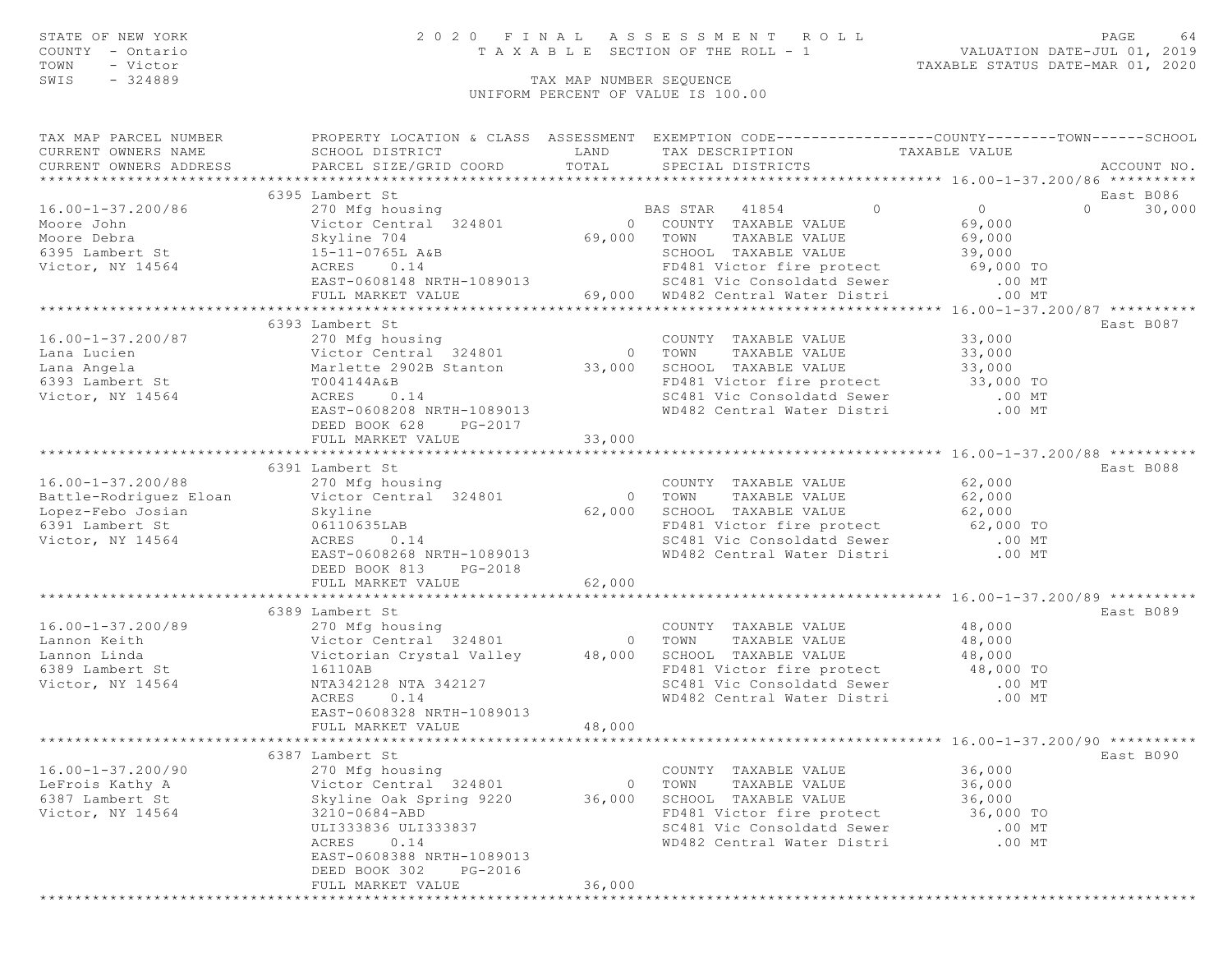| COUNTY<br>TOWN | STATE OF NEW YORK<br>- Ontario<br>- Victor |                           |                         | 2020 FINAL ASSESSMENT ROLL<br>T A X A B L E SECTION OF THE ROLL - 1 | 65<br>PAGE<br>VALUATION DATE-JUL 01, 2019<br>TAXABLE STATUS DATE-MAR 01, 2020 |
|----------------|--------------------------------------------|---------------------------|-------------------------|---------------------------------------------------------------------|-------------------------------------------------------------------------------|
| SWIS           | $-324889$                                  |                           | TAX MAP NUMBER SEOUENCE |                                                                     |                                                                               |
|                |                                            |                           |                         | UNIFORM PERCENT OF VALUE IS 100.00                                  |                                                                               |
|                | TAX MAP PARCEL NUMBER                      | PROPERTY LOCATION & CLASS | ASSESSMENT              |                                                                     | EXEMPTION CODE-----------------COUNTY-------TOWN------SCHOOL                  |
|                | CURRENT OWNERS NAME                        | SCHOOL DISTRICT           | LAND                    | TAX DESCRIPTION                                                     | TAXABLE VALUE                                                                 |
|                | CURRENT OWNERS ADDRESS                     | PARCEL SIZE/GRID COORD    | TOTAL                   | SPECIAL DISTRICTS                                                   | ACCOUNT NO.                                                                   |

|                                       |                                                                                                                                                                                                     |        |      |                                                                        | ************* 16.00-1-37.200/92 ********** |                |                |
|---------------------------------------|-----------------------------------------------------------------------------------------------------------------------------------------------------------------------------------------------------|--------|------|------------------------------------------------------------------------|--------------------------------------------|----------------|----------------|
|                                       | 6383 Lambert St                                                                                                                                                                                     |        |      |                                                                        |                                            |                | East B092      |
| $16.00 - 1 - 37.200 / 92$             | 270 Mfg housing<br>Victor Central 324801 0 DISABLE TS 41936 0 0 0<br>Skyline 54,000 BAS STAR 41854 0 0<br>2N110321LAB COUNTY TAXABLE VALUE 45,900                                                   |        |      |                                                                        |                                            | $\overline{0}$ | $\overline{0}$ |
| Higby Marilyn                         |                                                                                                                                                                                                     |        |      |                                                                        |                                            | 27,000         | 27,000         |
| 6383 Lambert St                       |                                                                                                                                                                                                     |        |      |                                                                        |                                            | $\overline{a}$ | 27,000         |
| Victor, NY 14564                      |                                                                                                                                                                                                     |        |      |                                                                        |                                            |                |                |
|                                       | ACRES<br>0.14                                                                                                                                                                                       |        | TOWN | TAXABLE VALUE 27,000                                                   |                                            |                |                |
|                                       | EAST-0608508 NRTH-1089013                                                                                                                                                                           |        |      | SCHOOL TAXABLE VALUE                                                   | $\overline{a}$                             |                |                |
|                                       | FULL MARKET VALUE                                                                                                                                                                                   |        |      | 54,000 FD481 Victor fire protect 54,000 TO                             |                                            |                |                |
|                                       |                                                                                                                                                                                                     |        |      | SC481 Vic Consoldatd Sewer .00 MT                                      |                                            |                |                |
|                                       |                                                                                                                                                                                                     |        |      | WD482 Central Water Distri                                             |                                            | .00MT          |                |
|                                       |                                                                                                                                                                                                     |        |      |                                                                        |                                            |                |                |
|                                       | 6381 Lambert St                                                                                                                                                                                     |        |      |                                                                        |                                            |                | East B093      |
| $16.00 - 1 - 37.200 / 93$             | 270 Mfg housing                                                                                                                                                                                     |        |      | COUNTY TAXABLE VALUE 29,000                                            |                                            |                |                |
|                                       | Tilburg Ryan<br>Filburg Ryan<br>6381 Lambert St Lot 93 Ritzcraft Royalton (29,000 SCHOOL TAXABLE VALUE<br>79,000 SCHOOL TAXABLE VALUE<br>79,000 SCHOOL TAXABLE VALUE<br>79,000 SCHOOL TAXABLE VALUE |        |      | TAXABLE VALUE 29,000                                                   |                                            |                |                |
|                                       |                                                                                                                                                                                                     |        |      |                                                                        | 29,000                                     |                |                |
|                                       |                                                                                                                                                                                                     |        |      | FD481 Victor fire protect 29,000 TO                                    |                                            |                |                |
|                                       | 0.16<br>ACRES                                                                                                                                                                                       |        |      | SC481 Vic Consoldatd Sewer .00 MT                                      |                                            |                |                |
|                                       | EAST-0608568 NRTH-1089013                                                                                                                                                                           |        |      | WD482 Central Water Distri .00 MT                                      |                                            |                |                |
|                                       | DEED BOOK 515 PG-2017                                                                                                                                                                               |        |      |                                                                        |                                            |                |                |
|                                       | FULL MARKET VALUE                                                                                                                                                                                   | 29,000 |      |                                                                        |                                            |                |                |
|                                       |                                                                                                                                                                                                     |        |      |                                                                        |                                            |                |                |
|                                       | 6379 Lambert St                                                                                                                                                                                     |        |      |                                                                        |                                            |                | East B094      |
| $16.00 - 1 - 37.200 / 94$             | 270 Mfg housing                                                                                                                                                                                     |        |      | COUNTY TAXABLE VALUE 62,000                                            |                                            |                |                |
|                                       | Patterson-Norton Cecelia victor Central 324801 0 TOWN TAXABLE VALUE                                                                                                                                 |        |      |                                                                        | 62,000                                     |                |                |
| 6379 Lambert St Lot 94 Ritzcraft 2742 |                                                                                                                                                                                                     |        |      | SCHOOL TAXABLE VALUE 62,000                                            |                                            |                |                |
| Victor, NY 14564                      | NTA933427/NTA933428                                                                                                                                                                                 | 62,000 |      |                                                                        | FD481 Victor fire protect 62,000 TO        |                |                |
|                                       | ACRES 0.16                                                                                                                                                                                          |        |      |                                                                        |                                            |                |                |
|                                       | EAST-0608628 NRTH-1089013                                                                                                                                                                           |        |      | SC481 Vic Consoldatd Sewer .00 MT<br>WD482 Central Water Distri .00 MT |                                            |                |                |
|                                       | DEED BOOK 503<br>PG-2016                                                                                                                                                                            |        |      |                                                                        |                                            |                |                |
|                                       | FULL MARKET VALUE                                                                                                                                                                                   | 62,000 |      |                                                                        |                                            |                |                |
|                                       |                                                                                                                                                                                                     |        |      |                                                                        |                                            |                |                |
|                                       | 6377 Lambert St                                                                                                                                                                                     |        |      |                                                                        |                                            |                | East B095      |
| $16.00 - 1 - 37.200 / 95$             | VET COM C 41132<br>270 Mfg housing                                                                                                                                                                  |        |      |                                                                        | $0 \t 14,000$                              | $\Omega$       | $\Omega$       |
| Radford William                       |                                                                                                                                                                                                     |        |      |                                                                        |                                            | 14,000         | $\Omega$       |
| 6377 Lambert St                       | 270 Mrg nousing<br>Victor Central 324801 0 VET COM T 41133<br>Titan Champion 56,000 COUNTY TAXABLE VALUE<br>TOWN TAXABLE VALUE<br>TOWN TAXABLE VALUE                                                |        |      |                                                                        | $\begin{array}{c} 0 \\ 42,000 \end{array}$ |                |                |
| Victor, NY 14564                      | 19979592824AB                                                                                                                                                                                       |        |      |                                                                        | 42,000                                     |                |                |
|                                       | 19979082624AB<br>TRA364431 TRA3644432                                                                                                                                                               |        |      | SCHOOL TAXABLE VALUE 56,000                                            |                                            |                |                |
|                                       | 0.16<br>ACRES                                                                                                                                                                                       |        |      |                                                                        |                                            |                |                |
|                                       | EAST-0608688 NRTH-1089013                                                                                                                                                                           |        |      | FD481 Victor fire protect 56,000 TO                                    |                                            |                |                |
|                                       | $PG-2017$<br>DEED BOOK 630                                                                                                                                                                          |        |      | SC481 Vic Consoldatd Sewer .00 MT<br>WD482 Central Water Distri .00 MT |                                            |                |                |
|                                       | FULL MARKET VALUE                                                                                                                                                                                   | 56,000 |      |                                                                        |                                            |                |                |
|                                       |                                                                                                                                                                                                     |        |      |                                                                        |                                            |                |                |
|                                       |                                                                                                                                                                                                     |        |      |                                                                        |                                            |                |                |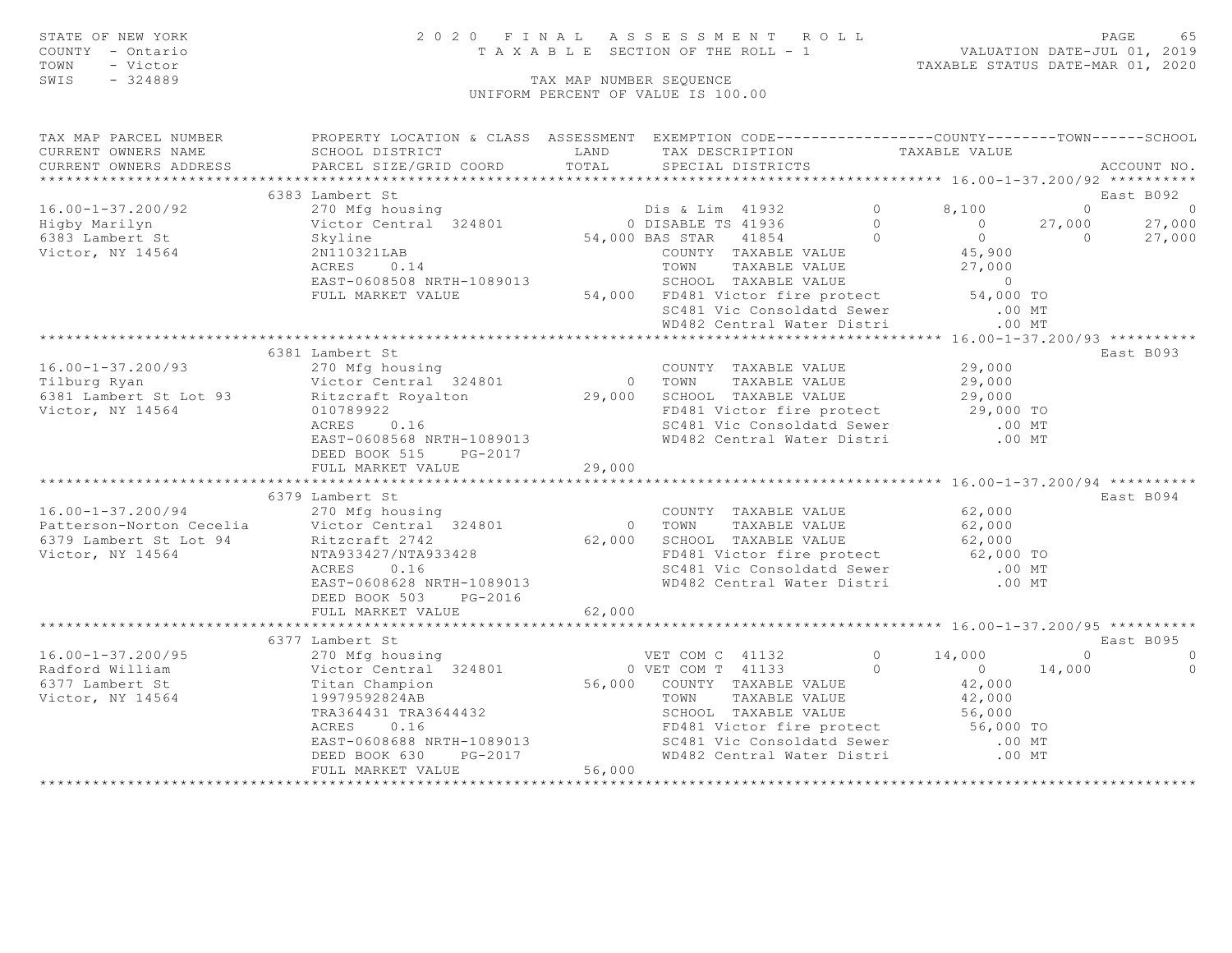| STATE OF NEW YORK<br>COUNTY - Ontario |                                                                                                                                                                                                                                                                                                                                                                                                                                                  |                         | FINAL ASSESSMENT ROLL (PAGE 66<br>TAXABLE SECTION OF THE ROLL - 1 VALUATION DATE-JUL 01, 2019<br>TAXABLE STATUS DATE-MAR 01, 2020<br>2020 FINAL ASSESSMENT ROLL                                                     |                                                     |                    |
|---------------------------------------|--------------------------------------------------------------------------------------------------------------------------------------------------------------------------------------------------------------------------------------------------------------------------------------------------------------------------------------------------------------------------------------------------------------------------------------------------|-------------------------|---------------------------------------------------------------------------------------------------------------------------------------------------------------------------------------------------------------------|-----------------------------------------------------|--------------------|
| TOWN<br>- Victor<br>SWIS<br>$-324889$ |                                                                                                                                                                                                                                                                                                                                                                                                                                                  | TAX MAP NUMBER SEOUENCE |                                                                                                                                                                                                                     |                                                     |                    |
|                                       |                                                                                                                                                                                                                                                                                                                                                                                                                                                  |                         | UNIFORM PERCENT OF VALUE IS 100.00                                                                                                                                                                                  |                                                     |                    |
|                                       |                                                                                                                                                                                                                                                                                                                                                                                                                                                  |                         |                                                                                                                                                                                                                     |                                                     |                    |
|                                       |                                                                                                                                                                                                                                                                                                                                                                                                                                                  |                         |                                                                                                                                                                                                                     |                                                     |                    |
| TAX MAP PARCEL NUMBER                 | PROPERTY LOCATION & CLASS ASSESSMENT EXEMPTION CODE-----------------COUNTY--------TOWN------SCHOOL                                                                                                                                                                                                                                                                                                                                               |                         |                                                                                                                                                                                                                     |                                                     |                    |
| CURRENT OWNERS NAME                   | SCHOOL DISTRICT TAND TAX DESCRIPTION                                                                                                                                                                                                                                                                                                                                                                                                             |                         |                                                                                                                                                                                                                     | TAXABLE VALUE                                       |                    |
| CURRENT OWNERS ADDRESS                | PARCEL SIZE/GRID COORD                                                                                                                                                                                                                                                                                                                                                                                                                           | TOTAL                   | SPECIAL DISTRICTS                                                                                                                                                                                                   |                                                     | ACCOUNT NO.        |
|                                       |                                                                                                                                                                                                                                                                                                                                                                                                                                                  |                         |                                                                                                                                                                                                                     |                                                     |                    |
|                                       | 6375 Lambert St                                                                                                                                                                                                                                                                                                                                                                                                                                  |                         |                                                                                                                                                                                                                     |                                                     | East B096          |
| 16.00-1-37.200/96                     |                                                                                                                                                                                                                                                                                                                                                                                                                                                  |                         |                                                                                                                                                                                                                     |                                                     |                    |
| Fazio Andrew                          | Lambert St<br>270 Mfg housing<br>Victor Central 324801                                                                                                                                                                                                                                                                                                                                                                                           |                         |                                                                                                                                                                                                                     |                                                     |                    |
| 6375 Lambert St                       |                                                                                                                                                                                                                                                                                                                                                                                                                                                  |                         |                                                                                                                                                                                                                     |                                                     |                    |
| Victor, NY 14564                      | Victor<br>Ritzcraft<br>020499M006515A<br>~~~~ 0.16<br>~~~~                                                                                                                                                                                                                                                                                                                                                                                       |                         | COUNTY TAXABLE VALUE 53,000<br>0 TOWN TAXABLE VALUE 53,000<br>53,000 SCHOOL TAXABLE VALUE 53,000<br>FD481 Victor fire protect 53,000 TO<br>SC481 Vic Consoldatd Sewer 53,000 TO<br>MD482 Central Water Distri 00 MT |                                                     |                    |
|                                       | 0.16                                                                                                                                                                                                                                                                                                                                                                                                                                             |                         |                                                                                                                                                                                                                     |                                                     |                    |
|                                       | EAST-0608739 NRTH-1089037                                                                                                                                                                                                                                                                                                                                                                                                                        |                         | NO401 VIC CONSIST.<br>WD482 Central Water Distri                                                                                                                                                                    | $.00$ MT                                            |                    |
|                                       | DEED BOOK 401<br>PG-2017                                                                                                                                                                                                                                                                                                                                                                                                                         |                         |                                                                                                                                                                                                                     |                                                     |                    |
|                                       | FULL MARKET VALUE                                                                                                                                                                                                                                                                                                                                                                                                                                | 53,000                  |                                                                                                                                                                                                                     |                                                     |                    |
|                                       |                                                                                                                                                                                                                                                                                                                                                                                                                                                  |                         |                                                                                                                                                                                                                     | ********************** 16.00-1-37.200/97 ********** |                    |
|                                       | 6373 Lambert St<br>$\begin{tabular}{lllllllllllllllllll} \vbox{\small{(373 Lambert St.}} & & & & & \vbox{\small{100001}} & & & \vbox{\small{01001}} & & & \vbox{\small{12000}} & & & \vbox{\small{01001}} & & & \vbox{\small{13000}} & & & \vbox{\small{148,000}} & & & \vbox{\small{1500}} & & \vbox{\small{1600}} & & & \vbox{\small{1600}} & & & \vbox{\small{1600}} & & & \vbox{\small{1600}} & & & \vbox{\small{1600}} & & & \vbox{\small{$ |                         |                                                                                                                                                                                                                     |                                                     | East B097          |
| $16.00 - 1 - 37.200 / 97$             |                                                                                                                                                                                                                                                                                                                                                                                                                                                  |                         |                                                                                                                                                                                                                     |                                                     |                    |
| Squires Mark                          |                                                                                                                                                                                                                                                                                                                                                                                                                                                  |                         |                                                                                                                                                                                                                     |                                                     |                    |
| Squires Valerie                       |                                                                                                                                                                                                                                                                                                                                                                                                                                                  |                         |                                                                                                                                                                                                                     |                                                     |                    |
| 6373 Lambert St                       |                                                                                                                                                                                                                                                                                                                                                                                                                                                  |                         |                                                                                                                                                                                                                     |                                                     |                    |
| Victor, NY 14564                      |                                                                                                                                                                                                                                                                                                                                                                                                                                                  |                         |                                                                                                                                                                                                                     |                                                     |                    |
|                                       |                                                                                                                                                                                                                                                                                                                                                                                                                                                  |                         |                                                                                                                                                                                                                     |                                                     |                    |
|                                       | DEED BOOK 1127    PG-2017                                                                                                                                                                                                                                                                                                                                                                                                                        |                         |                                                                                                                                                                                                                     |                                                     |                    |
|                                       | FULL MARKET VALUE                                                                                                                                                                                                                                                                                                                                                                                                                                | 48,000                  |                                                                                                                                                                                                                     |                                                     |                    |
|                                       |                                                                                                                                                                                                                                                                                                                                                                                                                                                  |                         |                                                                                                                                                                                                                     |                                                     |                    |
|                                       | 6371 Lambert St                                                                                                                                                                                                                                                                                                                                                                                                                                  |                         |                                                                                                                                                                                                                     |                                                     | East B098          |
|                                       |                                                                                                                                                                                                                                                                                                                                                                                                                                                  |                         | ENH STAR 41834 0                                                                                                                                                                                                    | $\overline{0}$                                      | 61,000<br>$\Omega$ |
|                                       |                                                                                                                                                                                                                                                                                                                                                                                                                                                  |                         |                                                                                                                                                                                                                     | 61,000<br>61,000                                    |                    |
|                                       |                                                                                                                                                                                                                                                                                                                                                                                                                                                  |                         |                                                                                                                                                                                                                     |                                                     |                    |
|                                       |                                                                                                                                                                                                                                                                                                                                                                                                                                                  |                         |                                                                                                                                                                                                                     | $\sim$ 0                                            |                    |
|                                       | 16.00-1-37.200/98<br>Crowley Dan Victor Central 324801<br>Crowley Doris Skyline<br>6371 Lambert St 15110586LAB<br>Victor, NY 14564 ACRES 0.16                                                                                                                                                                                                                                                                                                    |                         |                                                                                                                                                                                                                     | 61,000 TO                                           |                    |
|                                       | EAST-0608850 NRTH-1089092                                                                                                                                                                                                                                                                                                                                                                                                                        |                         |                                                                                                                                                                                                                     | $.00$ MT                                            |                    |
|                                       | FULL MARKET VALUE<br>**************************                                                                                                                                                                                                                                                                                                                                                                                                  |                         | ENH STAR 41034<br>0 COUNTY TAXABLE VALUE<br>61,000 TOWN TAXABLE VALUE<br>SCHOOL TAXABLE VALUE<br>FD481 Victor fire protect<br>SC481 Vic Consolatd Sewer<br>61,000 WD482 Central Water Distri                        | .00MT                                               |                    |
|                                       |                                                                                                                                                                                                                                                                                                                                                                                                                                                  |                         |                                                                                                                                                                                                                     |                                                     |                    |
|                                       | 6369 Lambert St                                                                                                                                                                                                                                                                                                                                                                                                                                  |                         |                                                                                                                                                                                                                     |                                                     | East B099          |
|                                       |                                                                                                                                                                                                                                                                                                                                                                                                                                                  |                         |                                                                                                                                                                                                                     |                                                     |                    |
|                                       |                                                                                                                                                                                                                                                                                                                                                                                                                                                  |                         |                                                                                                                                                                                                                     |                                                     |                    |
|                                       | 16.00-1-37.200/99 270 Mfg housing<br>Loiacano Tammy victor Central 324801 0 TOWN TAXABLE VALUE 67,000<br>6369 Lambert St Lot 99 Skyline Woodfield 3840 67,000 SCHOOL TAXABLE VALUE 67,000<br>Victor, NY 14564 1710-0234-1AB 5000 10                                                                                                                                                                                                              |                         |                                                                                                                                                                                                                     |                                                     |                    |
|                                       |                                                                                                                                                                                                                                                                                                                                                                                                                                                  |                         |                                                                                                                                                                                                                     |                                                     |                    |
|                                       | ULI409081 ULI409080<br>ACRES 0.16                                                                                                                                                                                                                                                                                                                                                                                                                |                         | SC481 Vic Consoldatd Sewer .00 MT<br>WD482 Central Water Distri .00 MT                                                                                                                                              |                                                     |                    |
|                                       | ACRES<br>0.16                                                                                                                                                                                                                                                                                                                                                                                                                                    |                         |                                                                                                                                                                                                                     |                                                     |                    |
|                                       | EAST-0608900 NRTH-1089123                                                                                                                                                                                                                                                                                                                                                                                                                        |                         |                                                                                                                                                                                                                     |                                                     |                    |
|                                       | DEED BOOK 301<br>PG-2017<br>FULL MARKET VALUE                                                                                                                                                                                                                                                                                                                                                                                                    | 67,000                  |                                                                                                                                                                                                                     |                                                     |                    |
|                                       |                                                                                                                                                                                                                                                                                                                                                                                                                                                  |                         |                                                                                                                                                                                                                     |                                                     |                    |
|                                       |                                                                                                                                                                                                                                                                                                                                                                                                                                                  |                         |                                                                                                                                                                                                                     |                                                     |                    |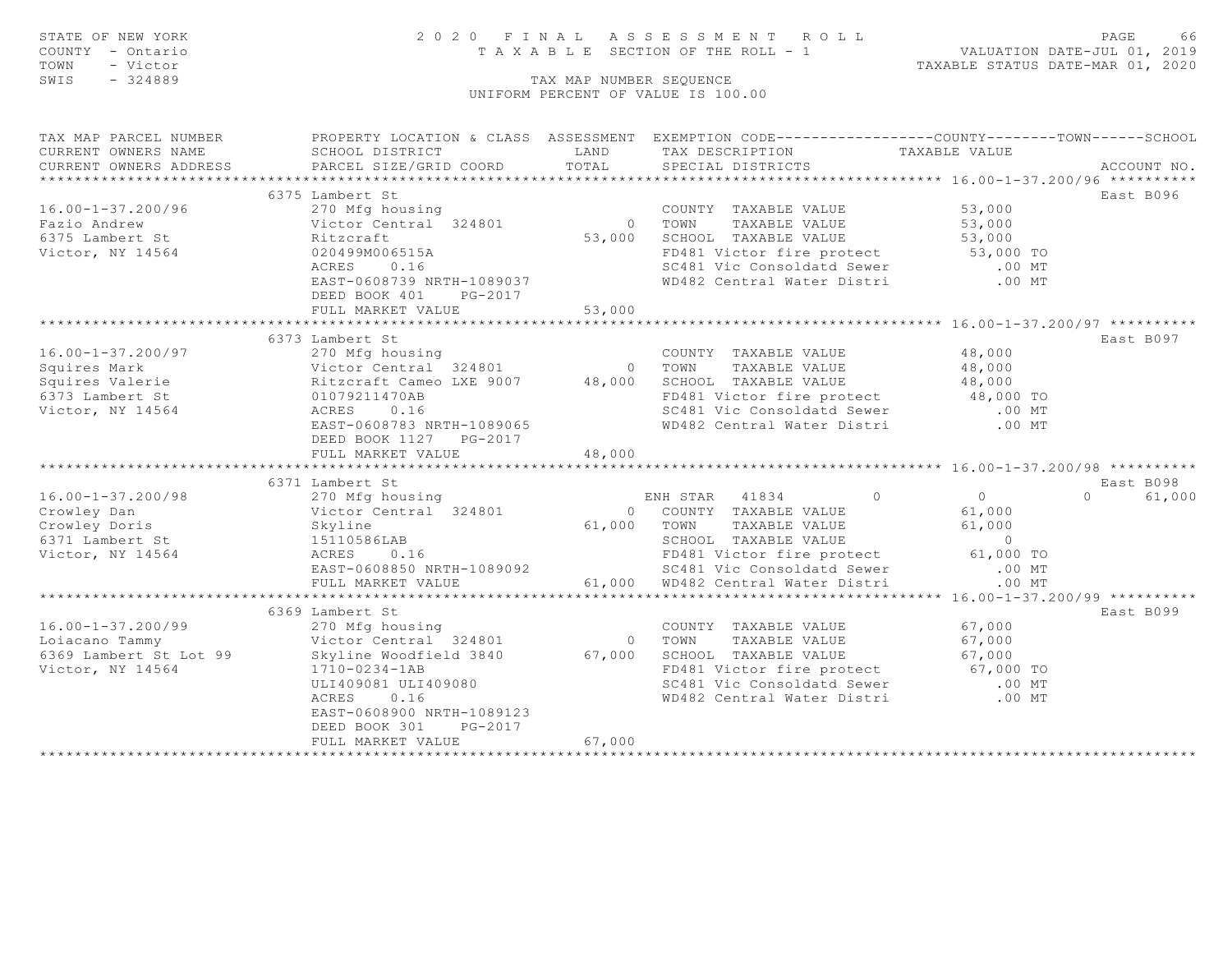| STATE OF NEW YORK | 2020 FINAL ASSESSMENT ROLL      |                                  | PAGE                        |  |
|-------------------|---------------------------------|----------------------------------|-----------------------------|--|
| COUNTY - Ontario  | TAXABLE SECTION OF THE ROLL - 1 |                                  | VALUATION DATE-JUL 01, 2019 |  |
| TOWN<br>- Victor  |                                 | TAXABLE STATUS DATE-MAR 01, 2020 |                             |  |
| SWIS<br>- 324889  | TAX MAP NUMBER SEOUENCE         |                                  |                             |  |

| TAX MAP PARCEL NUMBER<br>CURRENT OWNERS NAME                                                                                                                                                                                                                                                                                                                                                                                                       | PROPERTY LOCATION & CLASS ASSESSMENT EXEMPTION CODE---------------COUNTY-------TOWN------SCHOOL<br>SCHOOL DISTRICT                                                                                                                   |        | LAND TAX DESCRIPTION                                                                                | TAXABLE VALUE  |                    |                       |                |
|----------------------------------------------------------------------------------------------------------------------------------------------------------------------------------------------------------------------------------------------------------------------------------------------------------------------------------------------------------------------------------------------------------------------------------------------------|--------------------------------------------------------------------------------------------------------------------------------------------------------------------------------------------------------------------------------------|--------|-----------------------------------------------------------------------------------------------------|----------------|--------------------|-----------------------|----------------|
| CURRENT OWNERS ADDRESS                                                                                                                                                                                                                                                                                                                                                                                                                             | PARCEL SIZE/GRID COORD                                                                                                                                                                                                               | TOTAL  | SPECIAL DISTRICTS                                                                                   |                |                    | ACCOUNT NO.           |                |
|                                                                                                                                                                                                                                                                                                                                                                                                                                                    |                                                                                                                                                                                                                                      |        |                                                                                                     |                |                    |                       |                |
| $\begin{array}{cccccc} \text{6359 Murphy Dr} & & & & & \\ \text{16.00-1-37.200/032} & & & & & 270 \text{ Mfg housing} & & & & & \\ \text{C opening James} & & & & & & & 0 & 9,000 \\ \text{C opening James} & & & & & & & 0 & 0 & 0 \\ \text{C opening Ana Gloria} & & & & & & & 0 & 0 & 0 \\ \text{C opening Ana Gloria} & & & & & & & 0 & 284 & 63,000 \text{ AGED T/S} & & & 41806 & 0 \\ \text{6359 Murphy Dr} & & & & & & 0 & 35679 \text{AB$ |                                                                                                                                                                                                                                      |        |                                                                                                     |                |                    | East B032<br>$\Omega$ | $\bigcirc$     |
|                                                                                                                                                                                                                                                                                                                                                                                                                                                    |                                                                                                                                                                                                                                      |        |                                                                                                     |                |                    |                       |                |
|                                                                                                                                                                                                                                                                                                                                                                                                                                                    |                                                                                                                                                                                                                                      |        |                                                                                                     |                |                    | 9,450                 | $\overline{0}$ |
|                                                                                                                                                                                                                                                                                                                                                                                                                                                    |                                                                                                                                                                                                                                      |        |                                                                                                     |                |                    | 26,775                | 31,500         |
|                                                                                                                                                                                                                                                                                                                                                                                                                                                    |                                                                                                                                                                                                                                      |        |                                                                                                     |                |                    |                       |                |
|                                                                                                                                                                                                                                                                                                                                                                                                                                                    |                                                                                                                                                                                                                                      |        |                                                                                                     |                |                    |                       |                |
|                                                                                                                                                                                                                                                                                                                                                                                                                                                    |                                                                                                                                                                                                                                      |        |                                                                                                     |                |                    |                       |                |
|                                                                                                                                                                                                                                                                                                                                                                                                                                                    |                                                                                                                                                                                                                                      |        |                                                                                                     |                |                    |                       |                |
|                                                                                                                                                                                                                                                                                                                                                                                                                                                    |                                                                                                                                                                                                                                      |        |                                                                                                     |                |                    |                       |                |
|                                                                                                                                                                                                                                                                                                                                                                                                                                                    | ACRES 0.21 SCHOOL TAXABLE VALUE 31,500<br>EAST-0609110 NRTH-1088893 FD481 Victor fire protect 63,000 TO<br>DEED BOOK 1221 PG-2017 63,000 WD482 Central Water Distri .00 MT<br>FULL MARKET VALUE 63,000 WD482 Central Water Distri .0 |        |                                                                                                     |                |                    |                       |                |
|                                                                                                                                                                                                                                                                                                                                                                                                                                                    | ***************************                                                                                                                                                                                                          |        |                                                                                                     |                |                    |                       |                |
|                                                                                                                                                                                                                                                                                                                                                                                                                                                    | 6365 Lambert St                                                                                                                                                                                                                      |        |                                                                                                     |                |                    | East B101             |                |
|                                                                                                                                                                                                                                                                                                                                                                                                                                                    |                                                                                                                                                                                                                                      |        |                                                                                                     |                |                    |                       |                |
|                                                                                                                                                                                                                                                                                                                                                                                                                                                    |                                                                                                                                                                                                                                      |        |                                                                                                     |                |                    |                       |                |
|                                                                                                                                                                                                                                                                                                                                                                                                                                                    |                                                                                                                                                                                                                                      |        |                                                                                                     |                |                    |                       |                |
| Victor, NY 14564 14 Series                                                                                                                                                                                                                                                                                                                                                                                                                         |                                                                                                                                                                                                                                      |        |                                                                                                     |                |                    |                       |                |
|                                                                                                                                                                                                                                                                                                                                                                                                                                                    | ACRES 0.18                                                                                                                                                                                                                           |        |                                                                                                     |                |                    |                       |                |
|                                                                                                                                                                                                                                                                                                                                                                                                                                                    | EAST-0608999 NRTH-1089180                                                                                                                                                                                                            |        | FD481 Victor fire protect<br>SC481 Vic Consoldatd Sewer .00 MT<br>WD482 Central Water Distri .00 MT |                |                    |                       |                |
|                                                                                                                                                                                                                                                                                                                                                                                                                                                    | DEED BOOK 629 PG-2019                                                                                                                                                                                                                |        |                                                                                                     |                |                    |                       |                |
|                                                                                                                                                                                                                                                                                                                                                                                                                                                    | FULL MARKET VALUE                                                                                                                                                                                                                    | 30,000 |                                                                                                     |                |                    |                       |                |
|                                                                                                                                                                                                                                                                                                                                                                                                                                                    |                                                                                                                                                                                                                                      |        |                                                                                                     |                |                    |                       |                |
|                                                                                                                                                                                                                                                                                                                                                                                                                                                    | 6363 Lambert St                                                                                                                                                                                                                      |        |                                                                                                     |                |                    | East B102             |                |
|                                                                                                                                                                                                                                                                                                                                                                                                                                                    |                                                                                                                                                                                                                                      |        |                                                                                                     | $\overline{0}$ | 6,300              | $\bigcirc$            | $\overline{0}$ |
|                                                                                                                                                                                                                                                                                                                                                                                                                                                    |                                                                                                                                                                                                                                      |        |                                                                                                     |                |                    |                       |                |
|                                                                                                                                                                                                                                                                                                                                                                                                                                                    |                                                                                                                                                                                                                                      |        |                                                                                                     |                | $\overline{a}$     | 6,300                 | $\overline{0}$ |
|                                                                                                                                                                                                                                                                                                                                                                                                                                                    |                                                                                                                                                                                                                                      |        |                                                                                                     |                | $0$<br>0<br>35,700 | 17,850 21,000         |                |
| Victor, NY 14564                                                                                                                                                                                                                                                                                                                                                                                                                                   |                                                                                                                                                                                                                                      |        | $\overline{0}$<br>ENH STAR 41834                                                                    |                |                    | $\overline{0}$        | 21,000         |
|                                                                                                                                                                                                                                                                                                                                                                                                                                                    | --<br>TRA110748 TRA110749<br>ACRES 0.18<br>EAST-0609030 MPT: 1                                                                                                                                                                       |        | COUNTY TAXABLE VALUE                                                                                |                |                    |                       |                |
|                                                                                                                                                                                                                                                                                                                                                                                                                                                    |                                                                                                                                                                                                                                      |        | TOWN      TAXABLE VALUE<br>SCHOOL   TAXABLE VALUE                                                   |                | 17,850             |                       |                |
|                                                                                                                                                                                                                                                                                                                                                                                                                                                    | EAST-0609030 NRTH-1089235                                                                                                                                                                                                            |        |                                                                                                     |                | $\overline{0}$     |                       |                |
|                                                                                                                                                                                                                                                                                                                                                                                                                                                    | FULL MARKET VALUE                                                                                                                                                                                                                    |        | 42,000 FD481 Victor fire protect 42,000 TO                                                          |                |                    |                       |                |
|                                                                                                                                                                                                                                                                                                                                                                                                                                                    |                                                                                                                                                                                                                                      |        | SC481 Vic Consoldatd Sewer                                                                          |                | .00 MT             |                       |                |
|                                                                                                                                                                                                                                                                                                                                                                                                                                                    |                                                                                                                                                                                                                                      |        | WD482 Central Water Distri                                                                          |                | .00MT              |                       |                |
|                                                                                                                                                                                                                                                                                                                                                                                                                                                    |                                                                                                                                                                                                                                      |        |                                                                                                     |                |                    |                       |                |
|                                                                                                                                                                                                                                                                                                                                                                                                                                                    | 6370 Lambert St                                                                                                                                                                                                                      |        |                                                                                                     |                |                    | East B103             |                |
|                                                                                                                                                                                                                                                                                                                                                                                                                                                    |                                                                                                                                                                                                                                      |        |                                                                                                     |                |                    | 4,100                 | 4,100          |
|                                                                                                                                                                                                                                                                                                                                                                                                                                                    |                                                                                                                                                                                                                                      |        |                                                                                                     |                |                    | $\overline{0}$        | 36,900         |
|                                                                                                                                                                                                                                                                                                                                                                                                                                                    |                                                                                                                                                                                                                                      |        |                                                                                                     |                |                    |                       |                |
|                                                                                                                                                                                                                                                                                                                                                                                                                                                    |                                                                                                                                                                                                                                      |        |                                                                                                     |                |                    |                       |                |
|                                                                                                                                                                                                                                                                                                                                                                                                                                                    |                                                                                                                                                                                                                                      |        | TOWN      TAXABLE  VALUE<br>SCHOOL   TAXABLE  VALUE                                                 |                |                    |                       |                |
|                                                                                                                                                                                                                                                                                                                                                                                                                                                    | EAST-0608899 NRTH-1089328                                                                                                                                                                                                            |        |                                                                                                     |                |                    |                       |                |
|                                                                                                                                                                                                                                                                                                                                                                                                                                                    | FULL MARKET VALUE                                                                                                                                                                                                                    |        | 089328 FD481 Victor fire protect 41,000 TO<br>41,000 SC481 Vic Consoldatd Sewer .00 MT              |                |                    |                       |                |
|                                                                                                                                                                                                                                                                                                                                                                                                                                                    |                                                                                                                                                                                                                                      |        | WD482 Central Water Distri                                                                          |                | .00MT              |                       |                |
|                                                                                                                                                                                                                                                                                                                                                                                                                                                    |                                                                                                                                                                                                                                      |        |                                                                                                     |                |                    |                       |                |
|                                                                                                                                                                                                                                                                                                                                                                                                                                                    |                                                                                                                                                                                                                                      |        |                                                                                                     |                |                    |                       |                |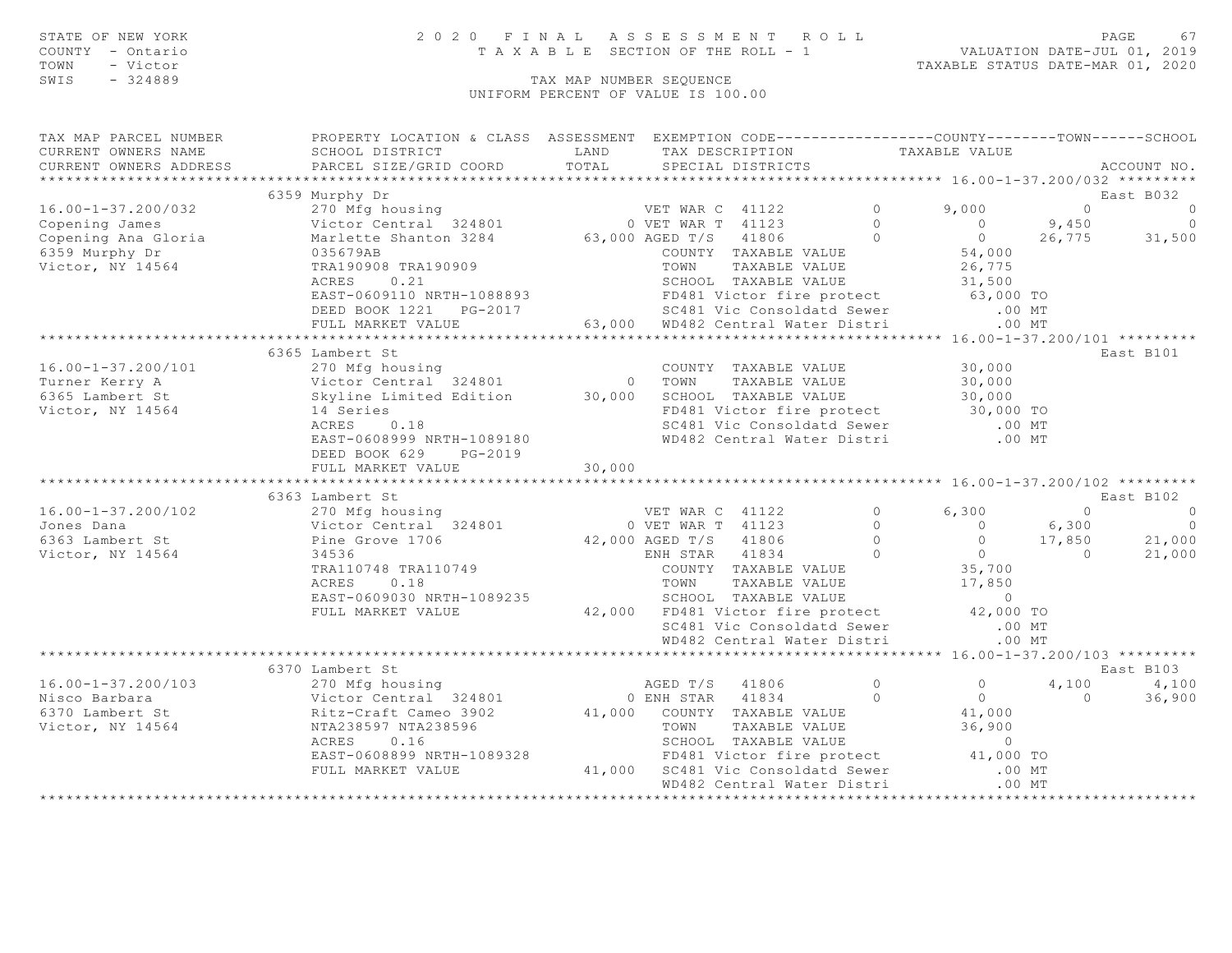| STATE OF NEW YORK<br>COUNTY - Ontario<br>TOWN<br>- Victor                                                                                                                                                                                 |                                                  |                         | 2020 FINAL ASSESSMENT ROLL<br>TAXABLE SECTION OF THE ROLL - 1 VALUATION DATE-JUL 01, 2019                                                                    | TAXABLE STATUS DATE-MAR 01, 2020                    | PAGE<br>68               |
|-------------------------------------------------------------------------------------------------------------------------------------------------------------------------------------------------------------------------------------------|--------------------------------------------------|-------------------------|--------------------------------------------------------------------------------------------------------------------------------------------------------------|-----------------------------------------------------|--------------------------|
| SWIS<br>$-324889$                                                                                                                                                                                                                         |                                                  | TAX MAP NUMBER SEQUENCE |                                                                                                                                                              |                                                     |                          |
|                                                                                                                                                                                                                                           |                                                  |                         | UNIFORM PERCENT OF VALUE IS 100.00                                                                                                                           |                                                     |                          |
|                                                                                                                                                                                                                                           |                                                  |                         |                                                                                                                                                              |                                                     |                          |
| TAX MAP PARCEL NUMBER <b>The PROPERTY LOCATION &amp; CLASS</b> ASSESSMENT EXEMPTION CODE--------------COUNTY-------TOWN------SCHOOL                                                                                                       |                                                  |                         |                                                                                                                                                              |                                                     |                          |
| CURRENT OWNERS NAME                                                                                                                                                                                                                       | SCHOOL DISTRICT TAND TAX DESCRIPTION             |                         |                                                                                                                                                              | TAXABLE VALUE                                       |                          |
|                                                                                                                                                                                                                                           |                                                  |                         |                                                                                                                                                              |                                                     |                          |
|                                                                                                                                                                                                                                           |                                                  |                         |                                                                                                                                                              |                                                     |                          |
|                                                                                                                                                                                                                                           | 6372 Lambert St                                  |                         |                                                                                                                                                              |                                                     | East B104                |
|                                                                                                                                                                                                                                           |                                                  |                         |                                                                                                                                                              |                                                     |                          |
|                                                                                                                                                                                                                                           |                                                  |                         |                                                                                                                                                              |                                                     |                          |
|                                                                                                                                                                                                                                           |                                                  |                         |                                                                                                                                                              |                                                     |                          |
|                                                                                                                                                                                                                                           |                                                  |                         |                                                                                                                                                              |                                                     |                          |
| 16.00-1-37.200/104<br>27.200/104 2012 http://www.material.org/movimum intervals anti-czak Harvey<br>2700/104 2010 2010 2012 2013<br>29801 2013 2013 2013<br>2981 Victor, NY 14564 2013<br>2014 2013<br>2014 2014 2014 2014 2014 2014 2014 |                                                  |                         |                                                                                                                                                              |                                                     |                          |
|                                                                                                                                                                                                                                           | DEED BOOK 415 PG-2016                            |                         |                                                                                                                                                              |                                                     |                          |
|                                                                                                                                                                                                                                           | FULL MARKET VALUE                                | 54,000                  |                                                                                                                                                              |                                                     |                          |
|                                                                                                                                                                                                                                           |                                                  |                         |                                                                                                                                                              | ********************** 16.00-1-37.200/106 ********* |                          |
|                                                                                                                                                                                                                                           | 6376 Lambert St                                  |                         |                                                                                                                                                              |                                                     | East B106                |
|                                                                                                                                                                                                                                           |                                                  |                         |                                                                                                                                                              |                                                     | 2,650<br>2,650           |
|                                                                                                                                                                                                                                           |                                                  |                         |                                                                                                                                                              |                                                     | $\overline{0}$<br>50,350 |
|                                                                                                                                                                                                                                           |                                                  |                         |                                                                                                                                                              |                                                     |                          |
|                                                                                                                                                                                                                                           |                                                  |                         |                                                                                                                                                              |                                                     |                          |
|                                                                                                                                                                                                                                           |                                                  |                         |                                                                                                                                                              |                                                     |                          |
|                                                                                                                                                                                                                                           |                                                  |                         |                                                                                                                                                              |                                                     |                          |
| 16.00-1-37.200/106 63/6 Lambert St<br>Neidert Joan Victor Central 324801 0 ENR STAR 41834 0 0 0 2<br>6376 Lambert St<br>Victorian Homes Crystal V 53,000 COUNTY TAXABLE VALUE 53,000<br>Victor, NY 14564 IV6028234AB15562 TOWN TAXABLE    |                                                  |                         |                                                                                                                                                              |                                                     |                          |
|                                                                                                                                                                                                                                           | *************************************            |                         |                                                                                                                                                              |                                                     |                          |
|                                                                                                                                                                                                                                           | 6378 Lambert St                                  |                         |                                                                                                                                                              |                                                     | East B107                |
| 16.00-1-37.200/107 270 Mfg housing<br>Wess-Talbot Beverly J Victor Central 324801<br>6378 Lambert St                                                                                                                                      |                                                  |                         | ENH STAR 41834 0                                                                                                                                             | $\overline{0}$                                      | 59,000<br>$\cap$         |
|                                                                                                                                                                                                                                           |                                                  |                         | ENH SIAK 41034<br>0 COUNTY TAXABLE VALUE 59,000<br>SP,000 TOWN TAXABLE VALUE 59,000<br>SCHOOL TAXABLE VALUE 59,000 TO<br>FD481 Victor fire protect 59,000 TO |                                                     |                          |
| 6378 Lambert St                                                                                                                                                                                                                           | Ritzcraft                                        |                         |                                                                                                                                                              |                                                     |                          |
| b378 Lambert St<br>Victor, NY 14564 (1099411981AB)<br>ACRES 0.16                                                                                                                                                                          |                                                  |                         |                                                                                                                                                              |                                                     |                          |
|                                                                                                                                                                                                                                           |                                                  |                         |                                                                                                                                                              |                                                     |                          |
|                                                                                                                                                                                                                                           |                                                  |                         | EAST-0608689 NRTH-1089206 SC481 Vic Consoldatd Sewer<br>DEED BOOK 1 PG-20 WD482 Central Water Distri                                                         | $.00$ MT                                            |                          |
|                                                                                                                                                                                                                                           | DEED BOOK 1                                      |                         |                                                                                                                                                              | $.00$ MT                                            |                          |
|                                                                                                                                                                                                                                           | FULL MARKET VALUE<br>*************************** | 59,000                  |                                                                                                                                                              |                                                     |                          |
|                                                                                                                                                                                                                                           | 6380 Lambert St                                  |                         |                                                                                                                                                              |                                                     | East B108                |
|                                                                                                                                                                                                                                           |                                                  |                         |                                                                                                                                                              |                                                     | 21,500<br>21,500         |
|                                                                                                                                                                                                                                           |                                                  |                         |                                                                                                                                                              |                                                     | $\overline{0}$<br>21,500 |
|                                                                                                                                                                                                                                           |                                                  |                         |                                                                                                                                                              |                                                     |                          |
|                                                                                                                                                                                                                                           |                                                  |                         |                                                                                                                                                              |                                                     |                          |
|                                                                                                                                                                                                                                           |                                                  |                         | TOWN      TAXABLE VALUE<br>SCHOOL   TAXABLE VALUE                                                                                                            |                                                     |                          |
|                                                                                                                                                                                                                                           |                                                  |                         |                                                                                                                                                              |                                                     |                          |
|                                                                                                                                                                                                                                           |                                                  |                         |                                                                                                                                                              |                                                     |                          |
|                                                                                                                                                                                                                                           |                                                  |                         |                                                                                                                                                              |                                                     |                          |
|                                                                                                                                                                                                                                           |                                                  |                         |                                                                                                                                                              |                                                     |                          |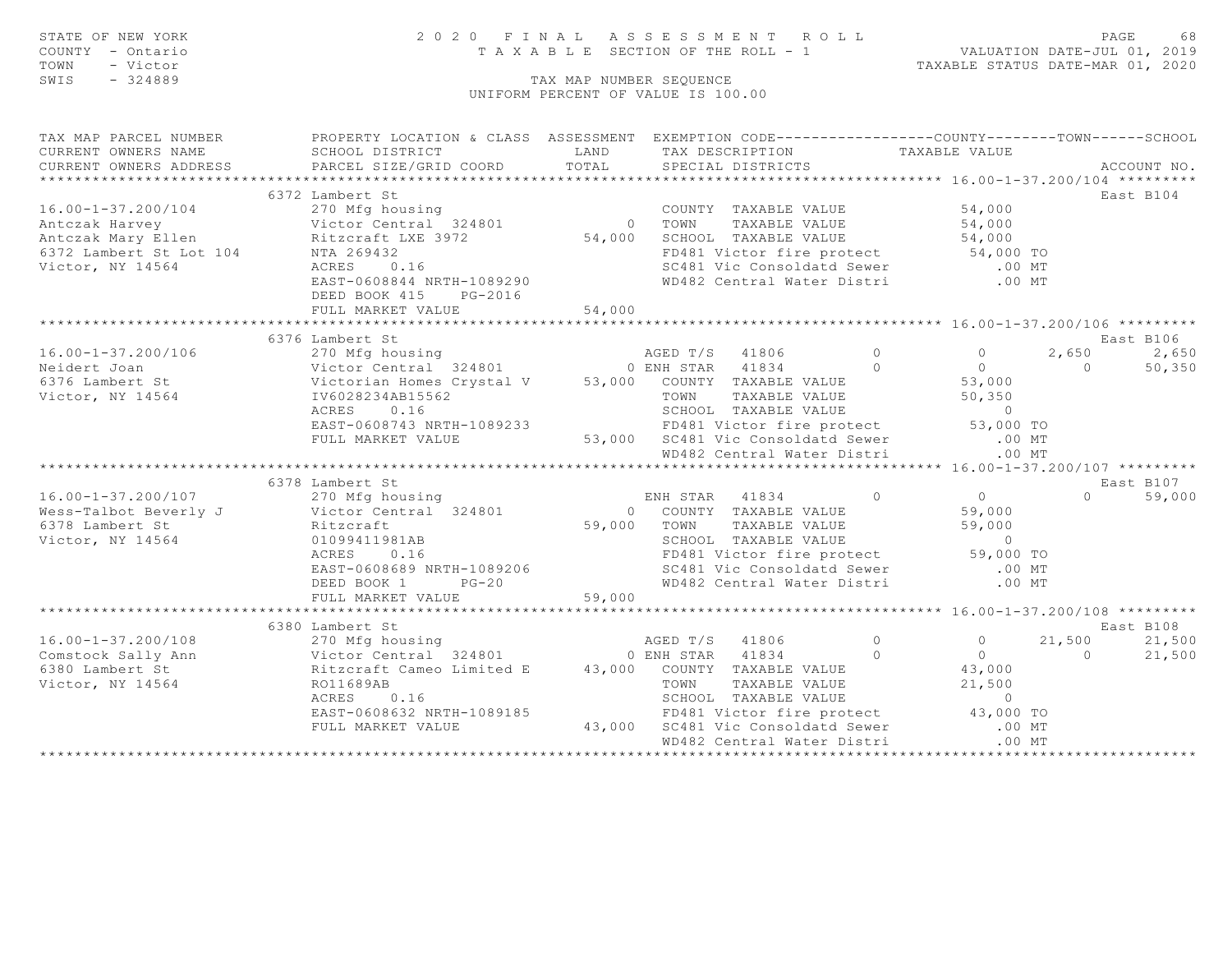| STATE OF NEW YORK | 2020 FINAL ASSESSMENT ROLL            |                                  | PAGE                        | 69 |
|-------------------|---------------------------------------|----------------------------------|-----------------------------|----|
| COUNTY - Ontario  | T A X A B L E SECTION OF THE ROLL - 1 |                                  | VALUATION DATE-JUL 01, 2019 |    |
| TOWN<br>- Victor  |                                       | TAXABLE STATUS DATE-MAR 01, 2020 |                             |    |
| SWIS<br>$-324889$ | TAX MAP NUMBER SEOUENCE               |                                  |                             |    |

| UNIFORM PERCENT OF VALUE IS 100.00 |  |  |  |
|------------------------------------|--|--|--|

| TAX MAP PARCEL NUMBER | PROPERTY LOCATION & CLASS ASSESSMENT EXEMPTION CODE----------------COUNTY--------TOWN------SCHOOL                                                                                                                                        |        |  |                   |           |
|-----------------------|------------------------------------------------------------------------------------------------------------------------------------------------------------------------------------------------------------------------------------------|--------|--|-------------------|-----------|
|                       | 6382 Lambert St                                                                                                                                                                                                                          |        |  |                   | East B109 |
|                       | 16.00-1-37.200/109 b382 Lambert St<br>Baxter Charles W Victor Central 324801 0 COUNTY TAXABLE VALUE 59,000<br>Baxter Nancy J Marlette Stanton 3299 59,000 TOWN TAXABLE VALUE 59,000<br>6382 Lambert St 057169A&B SCHOOL TAXABLE VALU     |        |  | $0 \qquad \qquad$ | 59,000    |
|                       |                                                                                                                                                                                                                                          |        |  |                   |           |
|                       |                                                                                                                                                                                                                                          |        |  |                   |           |
|                       |                                                                                                                                                                                                                                          |        |  |                   |           |
|                       |                                                                                                                                                                                                                                          |        |  |                   |           |
|                       |                                                                                                                                                                                                                                          |        |  |                   |           |
|                       |                                                                                                                                                                                                                                          |        |  |                   |           |
|                       | FULL MARKET VALUE                                                                                                                                                                                                                        | 59,000 |  |                   |           |
|                       |                                                                                                                                                                                                                                          |        |  |                   |           |
|                       | 6388 Lambert St                                                                                                                                                                                                                          |        |  |                   | East B112 |
|                       |                                                                                                                                                                                                                                          |        |  |                   | 21,000    |
|                       |                                                                                                                                                                                                                                          |        |  |                   | 21,000    |
|                       |                                                                                                                                                                                                                                          |        |  |                   |           |
|                       |                                                                                                                                                                                                                                          |        |  |                   |           |
|                       |                                                                                                                                                                                                                                          |        |  |                   |           |
|                       |                                                                                                                                                                                                                                          |        |  |                   |           |
|                       |                                                                                                                                                                                                                                          |        |  |                   |           |
|                       | 16.00-1-37.200/112 6388 Lambert St<br>Ward Barbara Victor Central 324801 9 AGED C/T/S 41800 0 21,000 21,000<br>Wictor, NY 14564 Skyline Limited Edition 9 42,000 COUNTY TAXABLE VALUE 21,000 0<br>Victor, NY 14564 2N110320LAB 7000      |        |  |                   |           |
|                       |                                                                                                                                                                                                                                          |        |  |                   |           |
|                       | 6390 Lambert St                                                                                                                                                                                                                          |        |  |                   | East B113 |
|                       |                                                                                                                                                                                                                                          |        |  | $\Omega$          | 30,000    |
|                       |                                                                                                                                                                                                                                          |        |  |                   |           |
|                       |                                                                                                                                                                                                                                          |        |  |                   |           |
|                       | 16.00-1-37.200/113<br>Morsch Susan 270 Morsch Susan 270 Morsch Susan 270 Morsch Susan 270 Morsch Susan 2010<br>42,000 Morsch Susan 212000 Morsch Susan 212000 Morsch Susan 212000 Morsch Susan 212000<br>Victor, NY 14564 14607 200      |        |  |                   |           |
|                       |                                                                                                                                                                                                                                          |        |  |                   |           |
|                       |                                                                                                                                                                                                                                          |        |  |                   |           |
|                       |                                                                                                                                                                                                                                          |        |  |                   |           |
|                       | DEED BOOK 531<br>PG-2001                                                                                                                                                                                                                 |        |  |                   |           |
|                       |                                                                                                                                                                                                                                          |        |  |                   |           |
|                       |                                                                                                                                                                                                                                          |        |  |                   |           |
|                       | 6392 Lambert St                                                                                                                                                                                                                          |        |  |                   | East B114 |
|                       |                                                                                                                                                                                                                                          |        |  | $\Omega$          | 39,000    |
|                       |                                                                                                                                                                                                                                          |        |  |                   |           |
|                       |                                                                                                                                                                                                                                          |        |  |                   |           |
|                       |                                                                                                                                                                                                                                          |        |  |                   |           |
|                       | 16.00-1-37.200/114<br>Cicotte Gina 270 Mg housing<br>Cicotte Gina Victor Central 324801<br>Fleetwood RAD464124 RAD464125 39,000 TOWN TAXABLE VALUE 39,000<br>Victor, NY 14564 RAD464124 RAD464125 39,000 TOWN TAXABLE VALUE 39,000<br>Vi |        |  |                   |           |
|                       |                                                                                                                                                                                                                                          |        |  |                   |           |
|                       |                                                                                                                                                                                                                                          |        |  |                   |           |
|                       |                                                                                                                                                                                                                                          |        |  |                   |           |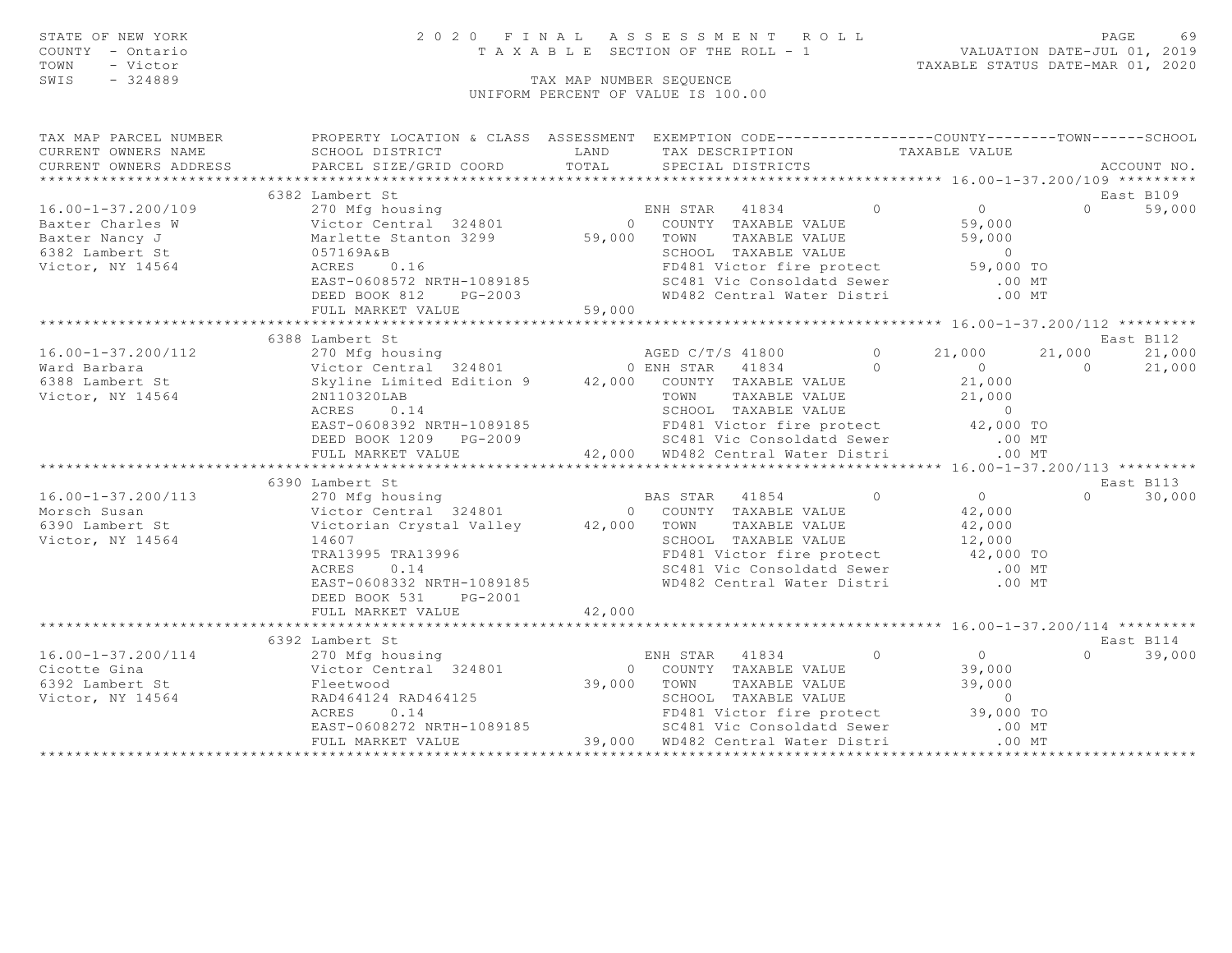| STATE OF NEW YORK<br>COUNTY - Ontario<br>TOWN<br>- Victor<br>$-324889$<br>SWIS                                                                                                                                                         |                                                                                                                                                                                                                                                                                                                                  | TAX MAP NUMBER SEQUENCE | FINAL ASSESSMENT ROLL PAGE 70<br>TAXABLE SECTION OF THE ROLL - 1 VALUATION DATE-JUL 01, 2019<br>TAXABLE STATUS DATE-MAR 01, 2020<br>2020 FINAL ASSESSMENT ROLL<br>UNIFORM PERCENT OF VALUE IS 100.00                                                           |                                                                |                                                                  |
|----------------------------------------------------------------------------------------------------------------------------------------------------------------------------------------------------------------------------------------|----------------------------------------------------------------------------------------------------------------------------------------------------------------------------------------------------------------------------------------------------------------------------------------------------------------------------------|-------------------------|----------------------------------------------------------------------------------------------------------------------------------------------------------------------------------------------------------------------------------------------------------------|----------------------------------------------------------------|------------------------------------------------------------------|
|                                                                                                                                                                                                                                        |                                                                                                                                                                                                                                                                                                                                  |                         |                                                                                                                                                                                                                                                                |                                                                |                                                                  |
| TAX MAP PARCEL NUMBER<br>CURRENT OWNERS NAME<br>CURRENT OWNERS ADDRESS                                                                                                                                                                 | PROPERTY LOCATION & CLASS ASSESSMENT EXEMPTION CODE----------------COUNTY-------TOWN------SCHOOL<br>SCHOOL DISTRICT<br>PARCEL SIZE/GRID COORD                                                                                                                                                                                    | TOTAL                   | LAND TAX DESCRIPTION<br>SPECIAL DISTRICTS                                                                                                                                                                                                                      | TAXABLE VALUE                                                  | ACCOUNT NO.                                                      |
|                                                                                                                                                                                                                                        | 6394 Lambert St                                                                                                                                                                                                                                                                                                                  |                         |                                                                                                                                                                                                                                                                |                                                                | East B115                                                        |
| 16.00-1-37.200/115<br>Koss Susan<br>6394 Lambert St<br>Victor, NY 14564                                                                                                                                                                | 270 Mfg housing<br>Victor Central 324801 0 TOWN TAXABLE VALUE<br>Skyline Limited Edition 53,000 SCHOOL TAXABLE VALUE<br>2N110315LAB<br>2N110315LAB<br>ACRES 0.14<br>EAST-0608212 NRTH-1089185<br>DEED BOOK 118 PG-2019                                                                                                           |                         | SCHOOL TAXABLE VALUE 53,000<br>FD481 Victor fire protect 53,000 TO<br>SC481 Vic Consoldatd Sewer .00 MT<br>WD482 Central Water Distri .00 MT                                                                                                                   | 53,000<br>53,000                                               |                                                                  |
|                                                                                                                                                                                                                                        | FULL MARKET VALUE                                                                                                                                                                                                                                                                                                                | 53,000                  |                                                                                                                                                                                                                                                                |                                                                |                                                                  |
| 16.00-1-37.200/116<br>Zimmerman Martin<br>6396 Lambert St<br>Victor, NY 14564                                                                                                                                                          | 6396 Lambert St<br>4396 Lambert St<br>270 Mfg housing<br>Victor Central 324801 0 TOWN TAXABLE VALUE 39,000<br>Skyline Greenleaf 39,000 SCHOOL TAXABLE VALUE 39,000<br>1510-0147ABY FD481 Victor fire protect 39,000 TO<br>ACRES 0.14 SC481 Vic Consoldatd S<br>FULL MARKET VALUE<br>6398 Lambert St<br>EAST-0608092 NRTH-1089185 | 39,000                  | COUNTY TAXABLE VALUE 42,000<br>TOWN TAXABLE VALUE 42,000<br>FD481 Victor fire protect 42,000 TO<br>SC481 Vic Consoldatd Sewer .00 MT<br>WD482 Central Water Distri .00 MT                                                                                      |                                                                | East B116<br>East B117                                           |
|                                                                                                                                                                                                                                        | DEED BOOK 502<br>PG-2017<br>FULL MARKET VALUE                                                                                                                                                                                                                                                                                    | 42,000                  |                                                                                                                                                                                                                                                                |                                                                |                                                                  |
|                                                                                                                                                                                                                                        | 6393 Kims Dr                                                                                                                                                                                                                                                                                                                     |                         |                                                                                                                                                                                                                                                                |                                                                | East B144C                                                       |
| 16.00-1-37.200/144 270 Mfg housing<br>Hockey Roland Victor Central 324801 0 VET WAR T 41123<br>Hockey Mary Skyline Oak Manor B208 55,000 ENH STAR 41834<br>6393 Kim's Dr 06-11-1401-LAB<br>Victor, NY 14564 ACRES 0.16 TOWN TAXABLE VA | FULL MARKET VALUE                                                                                                                                                                                                                                                                                                                |                         | $0 \qquad \qquad$<br>$\Omega$<br>$\circ$<br>COUNTY TAXABLE VALUE<br>TOWN      TAXABLE VALUE<br>SCHOOL   TAXABLE VALUE<br>SCHOOL TAXABLE VALUE<br>55,000 FD481 Victor fire protect 55,000 TO<br>SC481 Vic Consoldatd Sewer .00 MT<br>WD482 Central Water Distri | 8,250<br>$\overline{0}$<br>$0$<br>46,750<br>46,750<br>$.00$ MT | $\Omega$<br>$\sim$ 0<br>8,250<br>$\circ$<br>$\bigcirc$<br>55,000 |
|                                                                                                                                                                                                                                        |                                                                                                                                                                                                                                                                                                                                  |                         |                                                                                                                                                                                                                                                                |                                                                |                                                                  |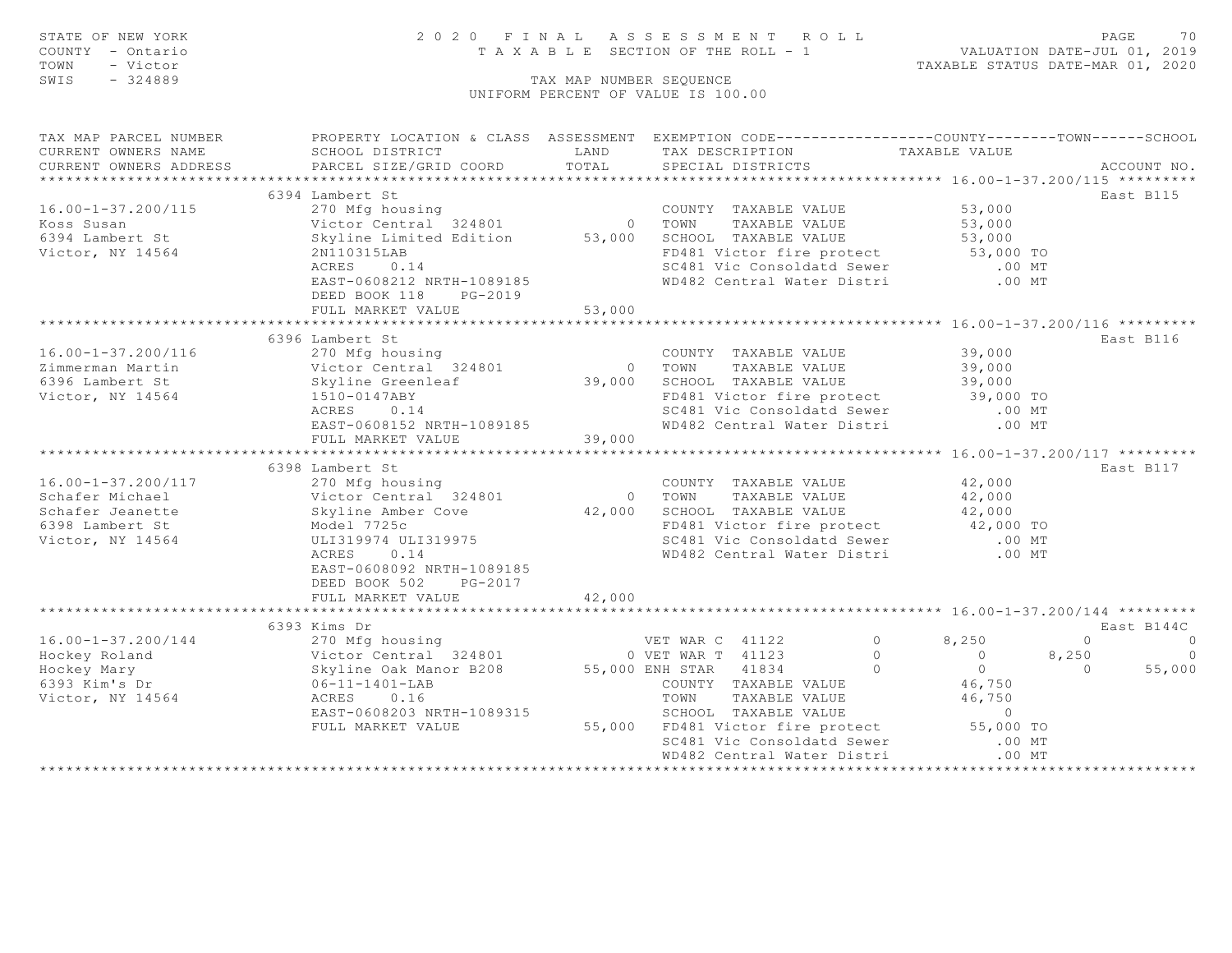| STATE OF NEW YORK<br>COUNTY - Ontario<br>TOWN<br>- Victor<br>$-324889$<br>SWIS                                                                                                                                                                     | 2020 FINAL ASSESSMENT ROLL                                                                                                                                                                                                                       | TAX MAP NUMBER SEQUENCE            |  | T A X A B L E SECTION OF THE ROLL - 1<br>T A X A B L E SECTION OF THE ROLL - 1<br>TAXABLE STATUS DATE-MAR 01, 2020                   |                                       | PAGE<br>71                      |
|----------------------------------------------------------------------------------------------------------------------------------------------------------------------------------------------------------------------------------------------------|--------------------------------------------------------------------------------------------------------------------------------------------------------------------------------------------------------------------------------------------------|------------------------------------|--|--------------------------------------------------------------------------------------------------------------------------------------|---------------------------------------|---------------------------------|
|                                                                                                                                                                                                                                                    |                                                                                                                                                                                                                                                  | UNIFORM PERCENT OF VALUE IS 100.00 |  |                                                                                                                                      |                                       |                                 |
| TAX MAP PARCEL NUMBER <b>The PROPERTY LOCATION &amp; CLASS</b> ASSESSMENT EXEMPTION CODE--------------COUNTY-------TOWN------SCHOOL                                                                                                                |                                                                                                                                                                                                                                                  |                                    |  |                                                                                                                                      |                                       |                                 |
| CURRENT OWNERS NAME<br>CURRENT OWNERS ADDRESS                                                                                                                                                                                                      | SCHOOL DISTRICT LAND<br>PARCEL SIZE/GRID COORD                                                                                                                                                                                                   | TOTAL                              |  | TAX DESCRIPTION TAXABLE VALUE<br>SPECIAL DISTRICTS                                                                                   |                                       | ACCOUNT NO.                     |
|                                                                                                                                                                                                                                                    |                                                                                                                                                                                                                                                  |                                    |  |                                                                                                                                      |                                       |                                 |
|                                                                                                                                                                                                                                                    | 6389 Kims Dr                                                                                                                                                                                                                                     |                                    |  |                                                                                                                                      |                                       | East B146                       |
| 16.00-1-37.200/146<br>16.00-1-37.200/146<br>270 Mfg housing<br>270 Mfg housing<br>270 Mfg housing<br>270 Mfg housing<br>270 Mfg housing<br>270 Mfg housing<br>270 Mfg housing<br>270 Mfg housing<br>284 0 VET WAR T 41123<br>284 57,000 ENH STAR 4 |                                                                                                                                                                                                                                                  |                                    |  | $0 \t 8,550$                                                                                                                         |                                       | $\begin{matrix}0&0\end{matrix}$ |
|                                                                                                                                                                                                                                                    |                                                                                                                                                                                                                                                  |                                    |  |                                                                                                                                      |                                       | $\sim$ 0                        |
|                                                                                                                                                                                                                                                    |                                                                                                                                                                                                                                                  |                                    |  |                                                                                                                                      | $\begin{array}{c} 1 \\ 0 \end{array}$ | 57,000                          |
|                                                                                                                                                                                                                                                    |                                                                                                                                                                                                                                                  |                                    |  | VET WAR T 41123<br>ENH STAR 41834 0 0 8,550<br>COUNTY TAXABLE VALUE 48,450<br>TOWN TAXABLE VALUE 48,450<br>TOWN TAXABLE VALUE 48,450 |                                       |                                 |
|                                                                                                                                                                                                                                                    |                                                                                                                                                                                                                                                  |                                    |  |                                                                                                                                      |                                       |                                 |
|                                                                                                                                                                                                                                                    |                                                                                                                                                                                                                                                  |                                    |  |                                                                                                                                      |                                       |                                 |
|                                                                                                                                                                                                                                                    |                                                                                                                                                                                                                                                  |                                    |  |                                                                                                                                      |                                       |                                 |
|                                                                                                                                                                                                                                                    |                                                                                                                                                                                                                                                  |                                    |  |                                                                                                                                      |                                       |                                 |
|                                                                                                                                                                                                                                                    |                                                                                                                                                                                                                                                  |                                    |  |                                                                                                                                      |                                       |                                 |
|                                                                                                                                                                                                                                                    | NICOL --<br>Mariette<br>3284 0.16 TOWN TAXABLE VALUE 48,490<br>EAST-0608323 NRTH-1089315 57,000 FD481 Victor fire protect 57,000 TO<br>FULL MARKET VALUE 57,000 FD481 Victor fire protect 57,000 TO<br>82481 Victor fire protect 57,000          |                                    |  |                                                                                                                                      |                                       | East B148                       |
|                                                                                                                                                                                                                                                    |                                                                                                                                                                                                                                                  |                                    |  |                                                                                                                                      |                                       | 35,000                          |
|                                                                                                                                                                                                                                                    |                                                                                                                                                                                                                                                  |                                    |  |                                                                                                                                      |                                       | 35,000                          |
|                                                                                                                                                                                                                                                    |                                                                                                                                                                                                                                                  |                                    |  |                                                                                                                                      |                                       |                                 |
|                                                                                                                                                                                                                                                    | NUTOAND<br>ACRES 0.16                                                                                                                                                                                                                            |                                    |  |                                                                                                                                      |                                       |                                 |
|                                                                                                                                                                                                                                                    |                                                                                                                                                                                                                                                  |                                    |  |                                                                                                                                      |                                       |                                 |
|                                                                                                                                                                                                                                                    |                                                                                                                                                                                                                                                  |                                    |  |                                                                                                                                      |                                       |                                 |
|                                                                                                                                                                                                                                                    | ALAZABLE VALUE<br>ACRES 0.16<br>EAST-0608443 NRTH-1089315<br>FULL MARKET VALUE<br>PED481 Victor fire protect<br>TOWN TAXABLE VALUE<br>SCHOOL TAXABLE VALUE<br>FD481 Victor fire protect<br>FULL MARKET VALUE<br>MD482 Central Water District 0.0 |                                    |  |                                                                                                                                      |                                       |                                 |
|                                                                                                                                                                                                                                                    | ********************************                                                                                                                                                                                                                 |                                    |  | ***************** 16.00-1-37.200/149 *********                                                                                       |                                       |                                 |
|                                                                                                                                                                                                                                                    | 6383 Kims Dr                                                                                                                                                                                                                                     |                                    |  |                                                                                                                                      |                                       | East B149                       |
|                                                                                                                                                                                                                                                    |                                                                                                                                                                                                                                                  |                                    |  |                                                                                                                                      |                                       | $\Omega$<br>30,000              |
|                                                                                                                                                                                                                                                    |                                                                                                                                                                                                                                                  |                                    |  |                                                                                                                                      |                                       |                                 |
|                                                                                                                                                                                                                                                    |                                                                                                                                                                                                                                                  |                                    |  |                                                                                                                                      |                                       |                                 |
|                                                                                                                                                                                                                                                    |                                                                                                                                                                                                                                                  |                                    |  |                                                                                                                                      |                                       |                                 |
|                                                                                                                                                                                                                                                    |                                                                                                                                                                                                                                                  |                                    |  |                                                                                                                                      |                                       |                                 |
| 16.00-1-37.200/149 6383 Kims Dr<br>Davidson Robert Victor (entral 324801 0 COUNTY TAXABLE VALUE 53,000<br>Davidson Sandra Skyline Birchfield 53,000 TOWN TAXABLE VALUE 53,000<br>6383 Kim's Dr<br>ULI484210 ULI484211 53,000 TOWN TAXA             |                                                                                                                                                                                                                                                  |                                    |  |                                                                                                                                      |                                       |                                 |
|                                                                                                                                                                                                                                                    |                                                                                                                                                                                                                                                  |                                    |  |                                                                                                                                      |                                       |                                 |
|                                                                                                                                                                                                                                                    |                                                                                                                                                                                                                                                  |                                    |  |                                                                                                                                      |                                       | East B150                       |
|                                                                                                                                                                                                                                                    |                                                                                                                                                                                                                                                  |                                    |  | $0 \t 26,500$                                                                                                                        | 26,500                                | 26,500                          |
|                                                                                                                                                                                                                                                    |                                                                                                                                                                                                                                                  |                                    |  |                                                                                                                                      | $\overline{a}$                        | 26,500                          |
| 16.00-1-37.200/150<br>Rook Cynthia (16.00-1-37.200/150 270 Mfg housing<br>Rook Cynthia Victor Central 324801 0 ENH STAR 41834 0 0<br>6381 Kim's Dr Victorian Crystal Valley 53,000 COUNTY TAXABLE VALUE<br>TOWN TAXABLE VALUE 1V582623             |                                                                                                                                                                                                                                                  |                                    |  |                                                                                                                                      |                                       |                                 |
|                                                                                                                                                                                                                                                    |                                                                                                                                                                                                                                                  |                                    |  |                                                                                                                                      |                                       |                                 |
|                                                                                                                                                                                                                                                    |                                                                                                                                                                                                                                                  |                                    |  |                                                                                                                                      |                                       |                                 |
|                                                                                                                                                                                                                                                    |                                                                                                                                                                                                                                                  |                                    |  |                                                                                                                                      |                                       |                                 |
|                                                                                                                                                                                                                                                    | CONTENT CONTENT CONTENT CONTENT CONTENT ON THE MADE WALLE VALUE<br>EAST-0608563 NRTH-1089315<br>FOWN TAXABLE VALUE 26,500<br>EAST-0608563 NRTH-1089315<br>FO481 Victor fire protect 53,000 TO<br>FO481 Victor fire protect 53,000 TO<br>FO       |                                    |  |                                                                                                                                      |                                       |                                 |
|                                                                                                                                                                                                                                                    |                                                                                                                                                                                                                                                  |                                    |  |                                                                                                                                      |                                       |                                 |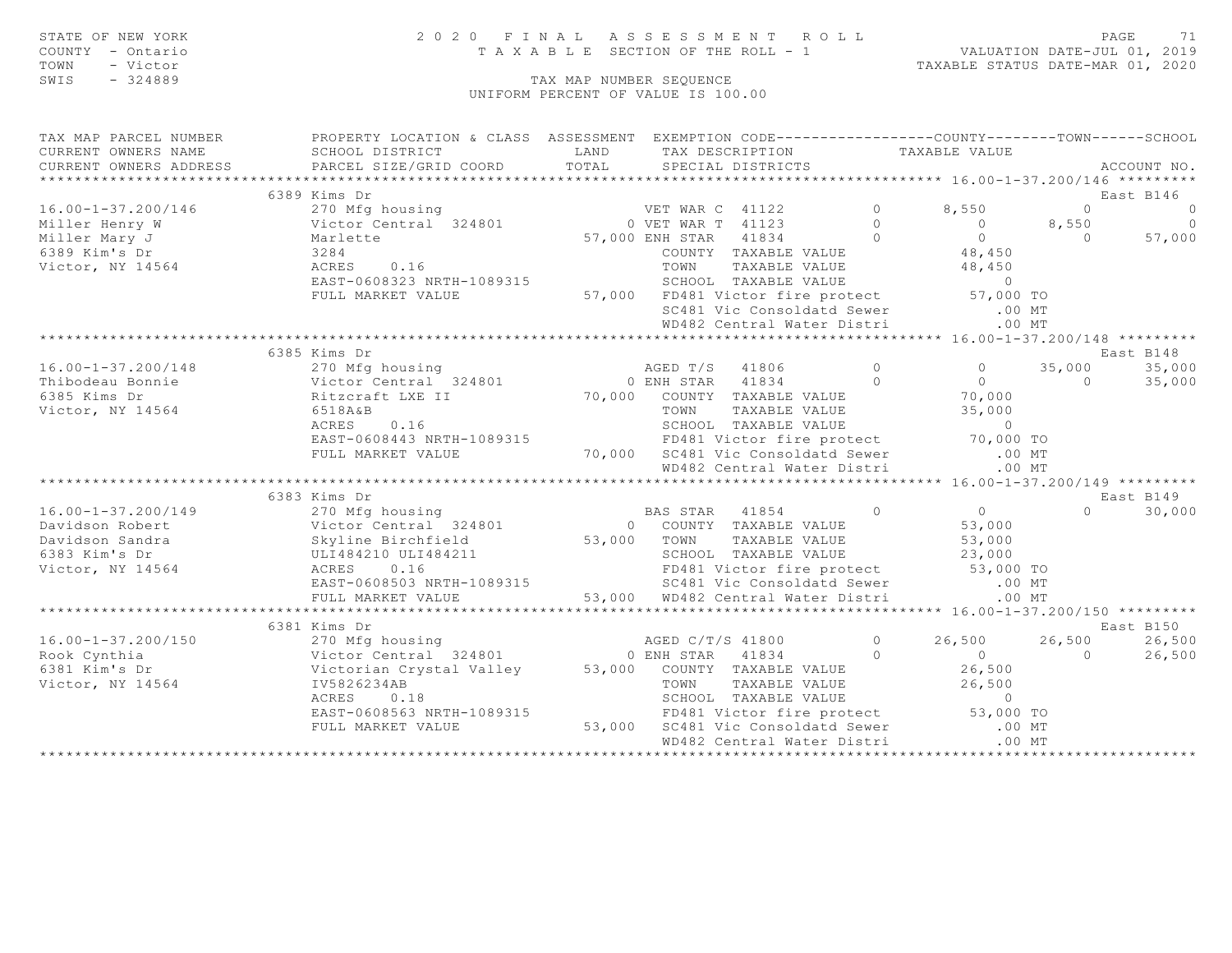|                  | 2020 FINAL ASSESSMENT ROLL PAGE $\frac{12}{200}$<br>TAXABLE SECTION OF THE ROLL - 1 VALUATION DATE-JUL 01, 2019<br>TAXABLE STATUS DATE-MAR 01, 2020                                                                                                                                                                                                             |                                                                                                                                                                                                                                              | TAX MAP NUMBER SEQUENCE<br>UNIFORM PERCENT OF VALUE IS 100.00 |                                                                                                                                                                                                                                                                                                                                                                                                                                                               | STATE OF NEW YORK<br>COUNTY - Ontario<br>- Victor<br>TOWN<br>SWIS - 324889        |
|------------------|-----------------------------------------------------------------------------------------------------------------------------------------------------------------------------------------------------------------------------------------------------------------------------------------------------------------------------------------------------------------|----------------------------------------------------------------------------------------------------------------------------------------------------------------------------------------------------------------------------------------------|---------------------------------------------------------------|---------------------------------------------------------------------------------------------------------------------------------------------------------------------------------------------------------------------------------------------------------------------------------------------------------------------------------------------------------------------------------------------------------------------------------------------------------------|-----------------------------------------------------------------------------------|
| ACCOUNT NO.      |                                                                                                                                                                                                                                                                                                                                                                 | TAX DESCRIPTION TAXABLE VALUE<br>SPECIAL DISTRICTS                                                                                                                                                                                           | LAND                                                          | PROPERTY LOCATION & CLASS ASSESSMENT EXEMPTION CODE----------------COUNTY-------TOWN------SCHOOL<br>SCHOOL DISTRICT<br>PARCEL SIZE/GRID COORD TOTAL                                                                                                                                                                                                                                                                                                           | TAX MAP PARCEL NUMBER<br>CURRENT OWNERS NAME<br>CURRENT OWNERS ADDRESS            |
|                  |                                                                                                                                                                                                                                                                                                                                                                 |                                                                                                                                                                                                                                              |                                                               |                                                                                                                                                                                                                                                                                                                                                                                                                                                               |                                                                                   |
| East B151        |                                                                                                                                                                                                                                                                                                                                                                 |                                                                                                                                                                                                                                              |                                                               | 6379 Kims Dr                                                                                                                                                                                                                                                                                                                                                                                                                                                  |                                                                                   |
| 30,000           | $0 \qquad \qquad$                                                                                                                                                                                                                                                                                                                                               |                                                                                                                                                                                                                                              |                                                               | 16.00-1-37.200/151<br>16.00-1-37.200/151<br>270 Mfg housing<br>270 Mfg housing<br>270 Mfg housing<br>270 Mfg housing<br>270 Mfg housing<br>28.000<br>28.000<br>28.000<br>28.000<br>28.000<br>28.000<br>28.000<br>28.000<br>28.000<br>28.000<br>28.000<br>28.000<br><br>ACRES 0.18<br>EAST-0608628 NRTH-1089324<br>FD481 Victor fire protect 58,000 TO<br>S8,000 WD482 Central Water Distri 00 MT<br>FULL MARKET VALUE 58,000 WD482 Central Water Distri 00 MT | Victor, NY 14564 ACRES                                                            |
|                  |                                                                                                                                                                                                                                                                                                                                                                 |                                                                                                                                                                                                                                              |                                                               |                                                                                                                                                                                                                                                                                                                                                                                                                                                               |                                                                                   |
| East B152        |                                                                                                                                                                                                                                                                                                                                                                 |                                                                                                                                                                                                                                              |                                                               | 6377 Kims Dr                                                                                                                                                                                                                                                                                                                                                                                                                                                  |                                                                                   |
| 50,000           | $\Omega$<br>$.00$ MT                                                                                                                                                                                                                                                                                                                                            | 41834<br>WD482 Central Water Distri                                                                                                                                                                                                          | 50,000                                                        | Voorhees Robyn S<br>6377 Kim's Dr<br>Skyline<br>Victor Central 324801 0 COUNTY TAXABLE VALUE 50,000<br>Skyline 50,000 TOWN TAXABLE VALUE 50,000<br>OGI1-1115KAB 50,000 SCHOOL TAXABLE VALUE 50,000<br>ACRES 0.18 FD481 Victor fire protect 50,000 TO<br>EAST-0608688 NRTH-1089356 SC48<br>$0611 - 1115KAB$<br>PG-2006<br>DEED BOOK 123<br>FULL MARKET VALUE                                                                                                   | $16.00 - 1 - 37.200 / 152$<br>Victor, NY 14564                                    |
|                  |                                                                                                                                                                                                                                                                                                                                                                 |                                                                                                                                                                                                                                              |                                                               |                                                                                                                                                                                                                                                                                                                                                                                                                                                               |                                                                                   |
| East B153        |                                                                                                                                                                                                                                                                                                                                                                 |                                                                                                                                                                                                                                              |                                                               |                                                                                                                                                                                                                                                                                                                                                                                                                                                               |                                                                                   |
| 30,000<br>30,000 |                                                                                                                                                                                                                                                                                                                                                                 |                                                                                                                                                                                                                                              |                                                               | י הוא הם הם הם הם Victorian Crystal Valley (60,000 COUNTY TAXABLE VALUE)<br>Victor, NY 14564 (1989) 19894 TRA129895<br>TRA129894 TRA129895<br>0.18<br>ACRES                                                                                                                                                                                                                                                                                                   | Victor, NY 14564                                                                  |
|                  |                                                                                                                                                                                                                                                                                                                                                                 |                                                                                                                                                                                                                                              |                                                               |                                                                                                                                                                                                                                                                                                                                                                                                                                                               |                                                                                   |
|                  |                                                                                                                                                                                                                                                                                                                                                                 |                                                                                                                                                                                                                                              |                                                               |                                                                                                                                                                                                                                                                                                                                                                                                                                                               |                                                                                   |
|                  |                                                                                                                                                                                                                                                                                                                                                                 |                                                                                                                                                                                                                                              |                                                               |                                                                                                                                                                                                                                                                                                                                                                                                                                                               |                                                                                   |
| East B154        |                                                                                                                                                                                                                                                                                                                                                                 |                                                                                                                                                                                                                                              |                                                               | 6382 Kims Dr                                                                                                                                                                                                                                                                                                                                                                                                                                                  |                                                                                   |
|                  | 44,000<br>$44,000$<br>$44,000$                                                                                                                                                                                                                                                                                                                                  | COUNTY TAXABLE VALUE<br>TAXABLE VALUE<br>44,000 SCHOOL TAXABLE VALUE                                                                                                                                                                         | 0 TOWN                                                        | 270 Mfg housing<br>Victor Central 324801                                                                                                                                                                                                                                                                                                                                                                                                                      | $16.00 - 1 - 37.200 / 154$<br>Sheffer Kathleen<br>6382 Kims Dr Lot B154 Titan 350 |
|                  | $\begin{matrix} 0 & 0 & 0 \\ 0 & 0 & 0 \\ 0 & 0 & 0 \\ 0 & 0 & 0 \\ 0 & 0 & 0 \\ 0 & 0 & 0 \\ 0 & 0 & 0 \\ 0 & 0 & 0 & 0 \\ 0 & 0 & 0 & 0 \\ 0 & 0 & 0 & 0 \\ 0 & 0 & 0 & 0 \\ 0 & 0 & 0 & 0 & 0 \\ 0 & 0 & 0 & 0 & 0 \\ 0 & 0 & 0 & 0 & 0 \\ 0 & 0 & 0 & 0 & 0 & 0 \\ 0 & 0 & 0 & 0 & 0 & 0 \\ 0 & 0 & 0 & 0 & 0 & 0 \\ 0 & 0$<br>30,000<br>.00MT<br>44,000 TO | 60,000 COUNTY TAXABLE VALUE 30,000<br>TOWN TAXABLE VALUE 30,000<br>SCHOOL TAXABLE VALUE 30,000<br>FD481 Victor fire protect 60,000 TO<br>60,000 SC481 Vic Consoldatd Sewer .00 MT<br>WD482 Central Water Distri<br>FD481 Victor fire protect |                                                               | 270 Mfg housing COM CONTENT ENH STAR<br>6375 Kims Dr<br>16.00-1-37.200/153 6373 KINS DI<br>270 Mfg housing Barry AGED C/T/S 41800 0 30,000<br>Pinkney Sylvia Victor Central 324801 0 ENH STAR 41834 0 0<br>EAST-0608739 NRTH-1089396<br>FULL MARKET VALUE<br>270 Mfg housing<br>Titan 350<br>19-0-354-6401                                                                                                                                                    | Victor, NY 14564                                                                  |

\*\*\*\*\*\*\*\*\*\*\*\*\*\*\*\*\*\*\*\*\*\*\*\*\*\*\*\*\*\*\*\*\*\*\*\*\*\*\*\*\*\*\*\*\*\*\*\*\*\*\*\*\*\*\*\*\*\*\*\*\*\*\*\*\*\*\*\*\*\*\*\*\*\*\*\*\*\*\*\*\*\*\*\*\*\*\*\*\*\*\*\*\*\*\*\*\*\*\*\*\*\*\*\*\*\*\*\*\*\*\*\*\*\*\*\*\*\*\*\*\*\*\*\*\*\*\*\*\*\*\*\*

Victor, NY 14564 19-0-354-6401 FD481 Victor fire protect 44,000 TO ACRES 0.14 SC481 Vic Consoldatd Sewer .00 MT EAST-0608577 NRTH-1089484 WD482 Central Water Distri .00 MT

DEED BOOK 715 PG-2019

FULL MARKET VALUE 44,000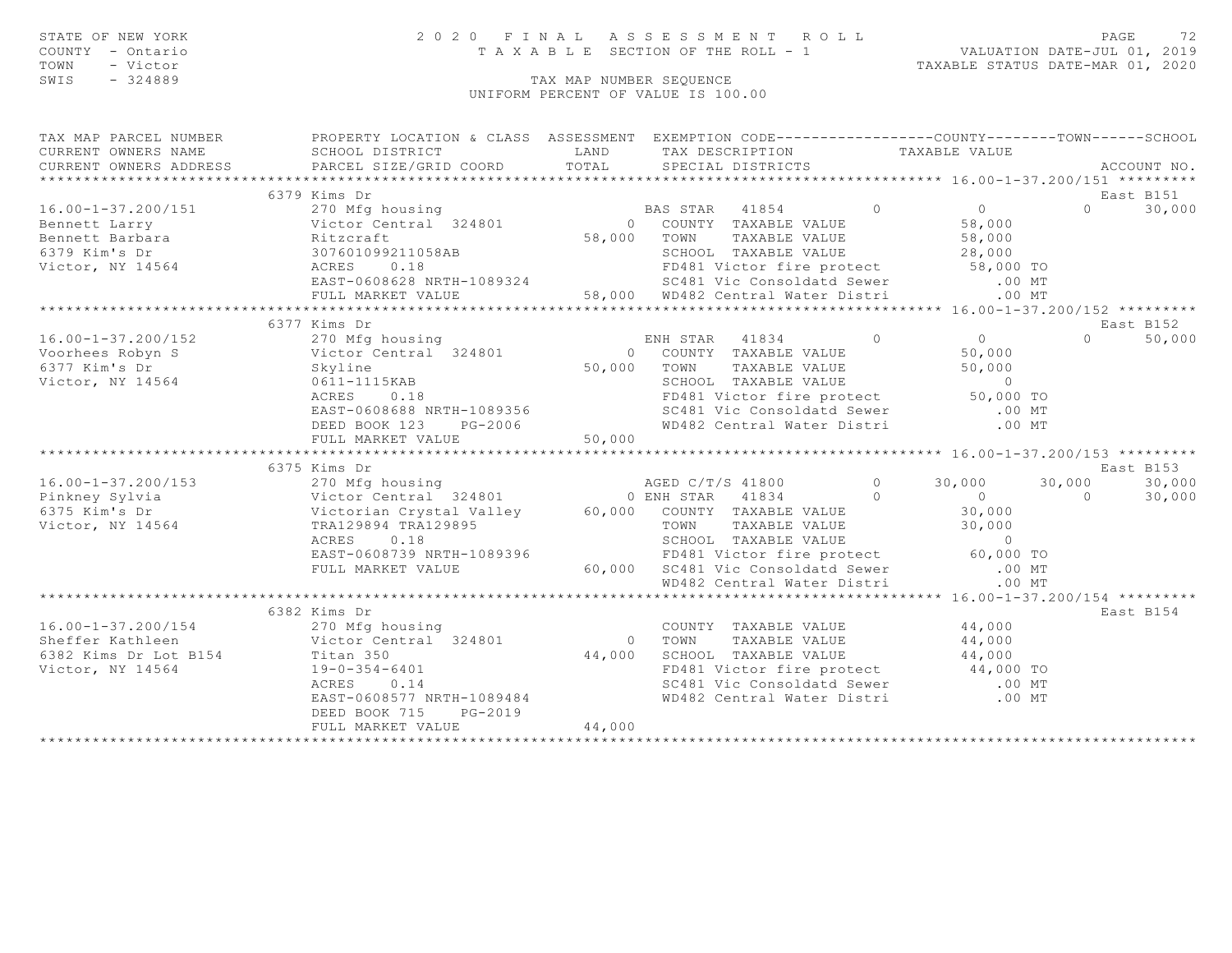| STATE OF NEW YORK                                 |                                                                                                                                                                                                                                                 |                                    | FINAL ASSESSMENT ROLL PAGE 73<br>TAXABLE SECTION OF THE ROLL - 1 VALUATION DATE-JUL 01, 2019<br>2020 FINAL ASSESSMENT ROLL |                                             |                |                            |
|---------------------------------------------------|-------------------------------------------------------------------------------------------------------------------------------------------------------------------------------------------------------------------------------------------------|------------------------------------|----------------------------------------------------------------------------------------------------------------------------|---------------------------------------------|----------------|----------------------------|
| COUNTY - Ontario                                  |                                                                                                                                                                                                                                                 |                                    |                                                                                                                            |                                             |                |                            |
| TOWN<br>- Victor                                  |                                                                                                                                                                                                                                                 |                                    |                                                                                                                            | TAXABLE STATUS DATE-MAR 01, 2020            |                |                            |
| SWIS - 324889                                     |                                                                                                                                                                                                                                                 | TAX MAP NUMBER SEOUENCE            |                                                                                                                            |                                             |                |                            |
|                                                   |                                                                                                                                                                                                                                                 | UNIFORM PERCENT OF VALUE IS 100.00 |                                                                                                                            |                                             |                |                            |
|                                                   |                                                                                                                                                                                                                                                 |                                    |                                                                                                                            |                                             |                |                            |
|                                                   |                                                                                                                                                                                                                                                 |                                    |                                                                                                                            |                                             |                |                            |
|                                                   | TAX MAP PARCEL NUMBER THE PROPERTY LOCATION & CLASS ASSESSMENT EXEMPTION CODE--------------COUNTY-------TOWN------SCHOOL                                                                                                                        |                                    |                                                                                                                            |                                             |                |                            |
| CURRENT OWNERS NAME                               | SCHOOL DISTRICT                                                                                                                                                                                                                                 | LAND                               | TAX DESCRIPTION                                                                                                            | TAXABLE VALUE                               |                |                            |
| CURRENT OWNERS ADDRESS<br>*********************** | PARCEL SIZE/GRID COORD                                                                                                                                                                                                                          | TOTAL                              | SPECIAL DISTRICTS                                                                                                          |                                             |                | ACCOUNT NO.                |
|                                                   | 6384 Kims Dr                                                                                                                                                                                                                                    |                                    |                                                                                                                            |                                             |                | East B155                  |
| $16.00 - 1 - 37.200 / 155$                        | 270 Mfg housing<br>270 Mfg housing<br>Victor Central 324801 0 COUNTY TAXABLE VALUE<br>Victorian Crystal Valley 64,000 TOWN TAXABLE VALUE<br>IV7028235AB15838 SCHOOL TAXABLE VALUE<br>ACRES 0.18 FD481 Victor fire protect<br>EAST-0608507       |                                    |                                                                                                                            | $\overline{0}$                              | $\cap$         | 64,000                     |
| Beecher Karen                                     |                                                                                                                                                                                                                                                 |                                    |                                                                                                                            | 64,000                                      |                |                            |
| 6384 Kims Dr                                      |                                                                                                                                                                                                                                                 |                                    |                                                                                                                            |                                             |                |                            |
| Victor, NY 14564                                  |                                                                                                                                                                                                                                                 |                                    |                                                                                                                            | 64,000                                      |                |                            |
|                                                   |                                                                                                                                                                                                                                                 |                                    |                                                                                                                            | 64,000 TO                                   |                |                            |
|                                                   |                                                                                                                                                                                                                                                 |                                    |                                                                                                                            | .00 MT                                      |                |                            |
|                                                   |                                                                                                                                                                                                                                                 |                                    |                                                                                                                            | $.00$ MT                                    |                |                            |
|                                                   |                                                                                                                                                                                                                                                 |                                    |                                                                                                                            | ************** 16.00-1-37.200/156 ********* |                |                            |
|                                                   | 6386 Kims Dr                                                                                                                                                                                                                                    |                                    |                                                                                                                            |                                             |                | East B156                  |
| 16.00-1-37.200/156                                |                                                                                                                                                                                                                                                 |                                    |                                                                                                                            |                                             |                |                            |
| Marino Rosemary                                   |                                                                                                                                                                                                                                                 |                                    |                                                                                                                            |                                             |                |                            |
| 6386 Kims Dr                                      | 270 Mfg housing<br>270 Mfg housing<br>Victor Central 324801 0 AGED T/S 41806 0 0 31,500<br>Victorian Crystal Valley 63,000 ENH STAR 41834 0 0 31,500<br>1V7028234AB14317 COUNTY TAXABLE VALUE 44,100<br>ACRES 0.18 TOWN TAXABLE VALUE 31        |                                    |                                                                                                                            |                                             |                |                            |
| Victor, NY 14564                                  |                                                                                                                                                                                                                                                 |                                    |                                                                                                                            |                                             |                |                            |
|                                                   |                                                                                                                                                                                                                                                 |                                    |                                                                                                                            |                                             |                |                            |
|                                                   |                                                                                                                                                                                                                                                 |                                    |                                                                                                                            | $\sim$ 0                                    |                |                            |
|                                                   |                                                                                                                                                                                                                                                 |                                    |                                                                                                                            | 63,000 TO                                   |                |                            |
|                                                   |                                                                                                                                                                                                                                                 |                                    |                                                                                                                            | $.00$ MT                                    |                |                            |
|                                                   | FOWN TAXABLE VALUE<br>RAST-0608447 NRTH-1089491<br>DEED BOOK 818 PG-2014 FD481 Victor fire protect<br>FULL MARKET VALUE<br>FULL MARKET VALUE<br>FULL MARKET VALUE<br>FULL MARKET VALUE<br>FULL MARKET VALUE<br>FULL MARKET VALUE<br>FULL MARKET |                                    |                                                                                                                            | $.00$ MT                                    |                |                            |
|                                                   |                                                                                                                                                                                                                                                 |                                    |                                                                                                                            |                                             |                |                            |
|                                                   | 6388 Kims Dr                                                                                                                                                                                                                                    |                                    |                                                                                                                            |                                             |                | East B157                  |
| $16.00 - 1 - 37.200 / 157$                        | COUNTY TAXABLE VALUE 53,000<br>270 Mfg housing 324801 0 70WN TAXABLE VALUE 53,000<br>Victorian Crystal Valley 53,000 SCHOOL TAXABLE VALUE 53,000                                                                                                |                                    |                                                                                                                            |                                             |                |                            |
|                                                   |                                                                                                                                                                                                                                                 |                                    |                                                                                                                            |                                             |                |                            |
| Smith David<br>Smith Mary                         |                                                                                                                                                                                                                                                 |                                    |                                                                                                                            |                                             |                |                            |
|                                                   |                                                                                                                                                                                                                                                 |                                    |                                                                                                                            |                                             |                |                            |
|                                                   |                                                                                                                                                                                                                                                 |                                    | FD481 Victor fire protect 53,000 TO<br>SC481 Vic Consoldatd Sewer .00 MT                                                   |                                             |                |                            |
|                                                   | EAST-0608387 NRTH-1089491                                                                                                                                                                                                                       |                                    | WD482 Central Water Distri                                                                                                 | $.00$ MT                                    |                |                            |
|                                                   | DEED BOOK 627 PG-2019                                                                                                                                                                                                                           |                                    |                                                                                                                            |                                             |                |                            |
|                                                   | FULL MARKET VALUE                                                                                                                                                                                                                               | 53,000                             |                                                                                                                            |                                             |                |                            |
|                                                   |                                                                                                                                                                                                                                                 |                                    |                                                                                                                            |                                             |                |                            |
|                                                   | 6390 Kims Dr                                                                                                                                                                                                                                    |                                    |                                                                                                                            |                                             |                | East B158                  |
|                                                   |                                                                                                                                                                                                                                                 |                                    |                                                                                                                            |                                             |                | $\Omega$<br>$\overline{0}$ |
|                                                   |                                                                                                                                                                                                                                                 |                                    |                                                                                                                            |                                             | 8,700          | $\circ$                    |
|                                                   |                                                                                                                                                                                                                                                 |                                    |                                                                                                                            |                                             | $\overline{0}$ | 58,000                     |
|                                                   | 16.00-1-37.200/158<br>Blondell Eugene 270 Mfg housing CW_10_VET/ 41152<br>6390 Kim's Dr Skyline Woodfield 3804 58,000 ENH STAR 41834<br>Victor, NY 14564 1710-07761-FAB<br>THE COUNTY TAXABLE                                                   |                                    |                                                                                                                            |                                             |                |                            |
|                                                   |                                                                                                                                                                                                                                                 |                                    |                                                                                                                            |                                             |                |                            |
|                                                   |                                                                                                                                                                                                                                                 |                                    |                                                                                                                            |                                             |                |                            |
|                                                   |                                                                                                                                                                                                                                                 |                                    |                                                                                                                            |                                             |                |                            |
|                                                   |                                                                                                                                                                                                                                                 |                                    |                                                                                                                            |                                             |                |                            |
|                                                   |                                                                                                                                                                                                                                                 |                                    |                                                                                                                            |                                             |                |                            |
|                                                   |                                                                                                                                                                                                                                                 |                                    |                                                                                                                            |                                             |                |                            |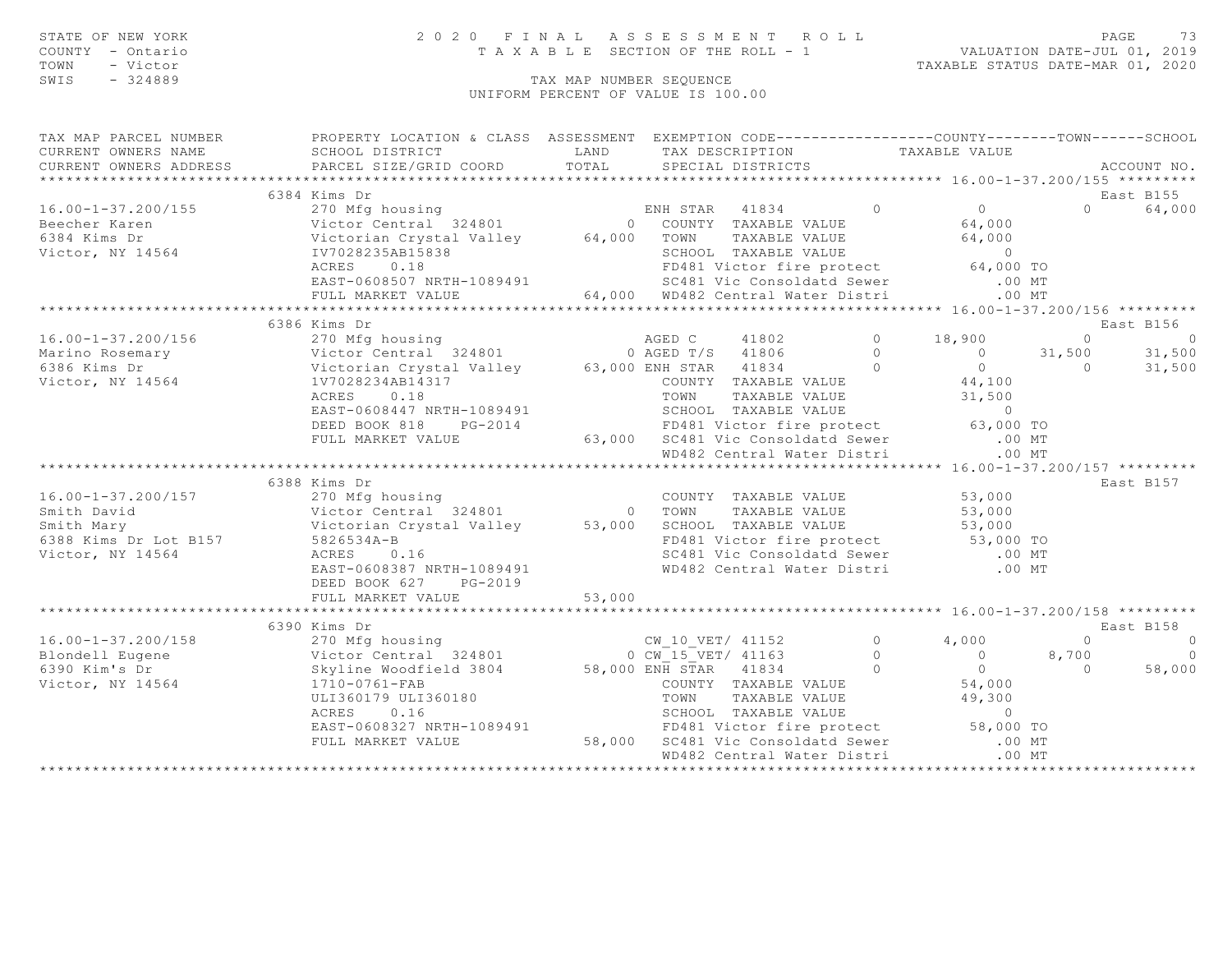| STATE OF NEW YORK | 2020 FINAL ASSESSMENT ROLL      | PAGE                             | 74 |
|-------------------|---------------------------------|----------------------------------|----|
| COUNTY - Ontario  | TAXABLE SECTION OF THE ROLL - 1 | VALUATION DATE-JUL 01, 2019      |    |
| TOWN<br>- Victor  |                                 | TAXABLE STATUS DATE-MAR 01, 2020 |    |
| SWIS<br>$-324889$ | TAX MAP NUMBER SEOUENCE         |                                  |    |

| TAX MAP PARCEL NUMBER        | PROPERTY LOCATION & CLASS ASSESSMENT EXEMPTION CODE---------------COUNTY-------TOWN------SCHOOL                                                                                                                                               |      |                                                     |                                                       |                                                                        |          |            |
|------------------------------|-----------------------------------------------------------------------------------------------------------------------------------------------------------------------------------------------------------------------------------------------|------|-----------------------------------------------------|-------------------------------------------------------|------------------------------------------------------------------------|----------|------------|
| CURRENT OWNERS NAME          | SCHOOL DISTRICT                                                                                                                                                                                                                               | LAND | TAX DESCRIPTION                                     |                                                       | TAXABLE VALUE                                                          |          |            |
|                              |                                                                                                                                                                                                                                               |      |                                                     |                                                       |                                                                        |          |            |
|                              |                                                                                                                                                                                                                                               |      |                                                     |                                                       |                                                                        |          |            |
|                              | 392 Kims Dr. (392 Kims Dr. 16.00-1-37.200/159 270 Mfg housing VET WAR C 41122 0 9,000 0 9,750 0<br>Cotter June Victor Central 324801 0 0 9,750 0<br>5392 Kim's Dr. Skyline Woodfield 65,000 AGED C 41802 0 22,400 0 0<br>Victor, NY           |      |                                                     |                                                       |                                                                        |          |            |
|                              |                                                                                                                                                                                                                                               |      |                                                     |                                                       |                                                                        |          |            |
|                              |                                                                                                                                                                                                                                               |      |                                                     |                                                       |                                                                        |          |            |
|                              |                                                                                                                                                                                                                                               |      |                                                     |                                                       |                                                                        |          |            |
|                              |                                                                                                                                                                                                                                               |      |                                                     |                                                       |                                                                        |          |            |
|                              |                                                                                                                                                                                                                                               |      |                                                     |                                                       |                                                                        |          |            |
|                              |                                                                                                                                                                                                                                               |      |                                                     |                                                       |                                                                        |          |            |
|                              |                                                                                                                                                                                                                                               |      |                                                     | TOWN       TAXABLE  VALUE<br>SCHOOL    TAXABLE  VALUE | 27,625                                                                 |          |            |
|                              |                                                                                                                                                                                                                                               |      |                                                     |                                                       |                                                                        |          |            |
|                              |                                                                                                                                                                                                                                               |      |                                                     |                                                       | FD481 Victor fire protect 65,000 TO                                    |          |            |
|                              |                                                                                                                                                                                                                                               |      |                                                     |                                                       | SC481 Vic Consoldatd Sewer .00 MT<br>WD482 Central Water Distri .00 MT |          |            |
|                              |                                                                                                                                                                                                                                               |      |                                                     |                                                       |                                                                        |          |            |
|                              | 10.00-1-37.200/160<br>Wesley James Corporation of BAS STAR 41854<br>Wesley Eileen Skyline Woodfield 3804<br>Victor Central 324801 0<br>Wesley Eileen Skyline Woodfield 3804<br>Victor, NY 14564 ACRES 0.16<br>Victor, NY 14564 ACRES 0.16<br> |      |                                                     |                                                       |                                                                        |          |            |
|                              |                                                                                                                                                                                                                                               |      |                                                     |                                                       |                                                                        |          | East B160D |
|                              |                                                                                                                                                                                                                                               |      |                                                     |                                                       | $\overline{0}$ 0                                                       | $\Omega$ | 30,000     |
|                              |                                                                                                                                                                                                                                               |      |                                                     |                                                       |                                                                        |          |            |
|                              |                                                                                                                                                                                                                                               |      |                                                     |                                                       | 59,000<br>59,000                                                       |          |            |
|                              |                                                                                                                                                                                                                                               |      |                                                     |                                                       | SCHOOL TAXABLE VALUE 29,000                                            |          |            |
|                              |                                                                                                                                                                                                                                               |      |                                                     |                                                       |                                                                        |          |            |
|                              |                                                                                                                                                                                                                                               |      |                                                     |                                                       |                                                                        |          |            |
|                              |                                                                                                                                                                                                                                               |      |                                                     |                                                       |                                                                        |          |            |
|                              |                                                                                                                                                                                                                                               |      |                                                     |                                                       |                                                                        |          |            |
|                              | 6397 Roberts Dr                                                                                                                                                                                                                               |      |                                                     |                                                       |                                                                        |          | East B184  |
|                              |                                                                                                                                                                                                                                               |      |                                                     |                                                       | BAS STAR 41854 0 0                                                     | $\Omega$ | 30,000     |
|                              |                                                                                                                                                                                                                                               |      | 0 COUNTY TAXABLE VALUE<br>52,000 TOWN TAXABLE VALUE |                                                       | 52,000<br>52,000                                                       |          |            |
|                              | Print Sandard Control of the Muslim Sandard Control of Sandard Control of Sandard Service of the Muslim Sandard Control of Table Control of Table Control of Table Control of Table Control of Table Control of Table Control                 |      |                                                     | TAXABLE VALUE                                         |                                                                        |          |            |
|                              |                                                                                                                                                                                                                                               |      |                                                     |                                                       |                                                                        |          |            |
|                              |                                                                                                                                                                                                                                               |      |                                                     |                                                       |                                                                        |          |            |
|                              |                                                                                                                                                                                                                                               |      |                                                     |                                                       |                                                                        |          |            |
|                              | Skyline woodlieid<br>1710-1099 HAB<br>ACRES 0.14 FD481 Victor fire protect 52,000 TO<br>EAST-0608141 NRTH-1089610 52,000 WD482 Central Water Distri 0.00 MT<br>FULL MARKET VALUE 52,000 WD482 Central Water Distri 0.00 MT<br>FULL MARKE      |      |                                                     |                                                       |                                                                        |          |            |
|                              |                                                                                                                                                                                                                                               |      |                                                     |                                                       |                                                                        |          |            |
|                              | 6395 Roberts Dr                                                                                                                                                                                                                               |      |                                                     |                                                       |                                                                        |          | East B185  |
| $16.00 - 1 - 37.200 / 185$   | 270 Mfg housing 300 MGED T/S 41806 0                                                                                                                                                                                                          |      |                                                     |                                                       | $0 \t 28,500$                                                          |          | 28,500     |
| Roberts Grace K              |                                                                                                                                                                                                                                               |      |                                                     |                                                       |                                                                        | $\Omega$ | 28,500     |
| 6395 Robert's Dr             |                                                                                                                                                                                                                                               |      |                                                     |                                                       |                                                                        |          |            |
| Victor, NY 14564 1v5626230ab |                                                                                                                                                                                                                                               |      | TOWN                                                |                                                       | TAXABLE VALUE<br>TAXABLE VALUE 28,500<br>-------- '''''                |          |            |
|                              |                                                                                                                                                                                                                                               |      |                                                     |                                                       |                                                                        |          |            |
|                              |                                                                                                                                                                                                                                               |      |                                                     |                                                       |                                                                        |          |            |
|                              | $PG-2005$<br>DEED BOOK 617                                                                                                                                                                                                                    |      |                                                     |                                                       | SC481 Vic Consoldatd Sewer .00 MT                                      |          |            |
|                              | FULL MARKET VALUE                                                                                                                                                                                                                             |      | 57,000 WD482 Central Water Distri                   |                                                       |                                                                        | .00MT    |            |
|                              |                                                                                                                                                                                                                                               |      |                                                     |                                                       |                                                                        |          |            |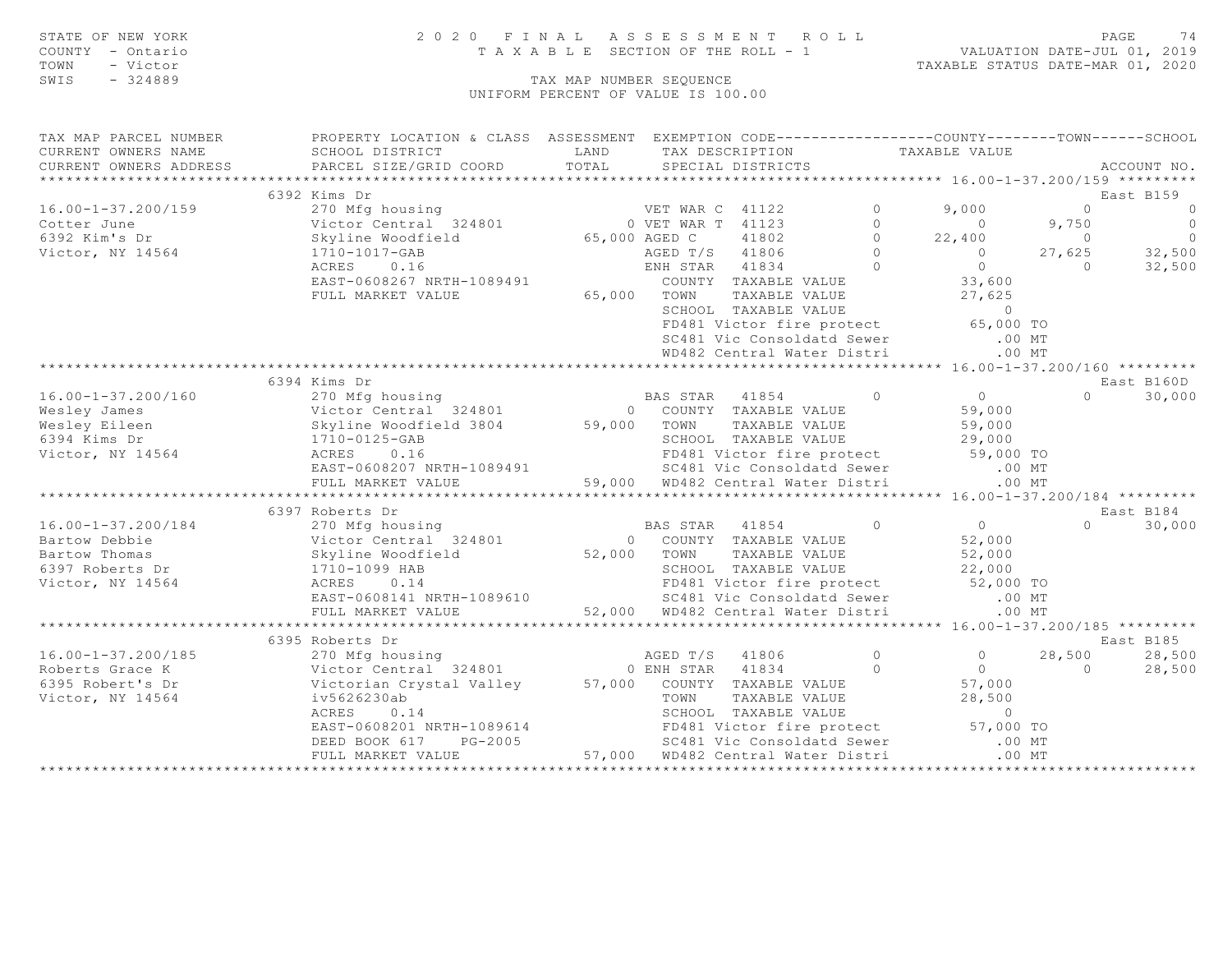| STATE OF NEW YORK<br>COUNTY - Ontario<br>TOWN<br>- Victor<br>$-324889$<br>SWIS                     |                                                                                                                                                                                                                                                                                                                                                    | TAX MAP NUMBER SEOUENCE           | 2020 FINAL ASSESSMENT ROLL<br>TAXABLE SECTION OF THE ROLL - 1 VALUATION DATE-JUL 01, 2019<br>UNIFORM PERCENT OF VALUE IS 100.00                                                                                                                                          | TAXABLE STATUS DATE-MAR 01, 2020                                                                       | PAGE<br>75                                                                                                                                                                                                                                                                                                                |
|----------------------------------------------------------------------------------------------------|----------------------------------------------------------------------------------------------------------------------------------------------------------------------------------------------------------------------------------------------------------------------------------------------------------------------------------------------------|-----------------------------------|--------------------------------------------------------------------------------------------------------------------------------------------------------------------------------------------------------------------------------------------------------------------------|--------------------------------------------------------------------------------------------------------|---------------------------------------------------------------------------------------------------------------------------------------------------------------------------------------------------------------------------------------------------------------------------------------------------------------------------|
| CURRENT OWNERS NAME<br>CURRENT OWNERS ADDRESS                                                      | TAX MAP PARCEL NUMBER THE PROPERTY LOCATION & CLASS ASSESSMENT EXEMPTION CODE--------------COUNTY-------TOWN------SCHOOL<br>SCHOOL DISTRICT<br>PARCEL SIZE/GRID COORD                                                                                                                                                                              | TOTAL                             | LAND TAX DESCRIPTION<br>SPECIAL DISTRICTS                                                                                                                                                                                                                                | TAXABLE VALUE                                                                                          | ACCOUNT NO.                                                                                                                                                                                                                                                                                                               |
| $16.00 - 1 - 37.200 / 186$<br>Wooden Nancy<br>6393 Roberts Dr<br>Victor, NY 14564                  | 6393 Roberts Dr<br>270 Mfg housing<br>Victor Central 324801 0 TOWN TAXABLE VALUE<br>Fleetwood Stone Creek 55,000 SCHOOL TAXABLE VALUE<br>AFLW22AB44688SK13 FD481 Victor fire protect<br>ACRES 0.15 199919 MD482 Central Water Distri<br>DEED BOOK 501 PG-2015<br>FULL MARKET VALUE                                                                 | 55,000<br>* * * * * * * * * * * * | TAXABLE VALUE<br>FD481 Victor fire protect 55,000 TO<br>SC481 Vic Consoldatd Sewer .00 MT<br>WD482 Central Water Distri                                                                                                                                                  | 55,000<br>55,000<br>55,000<br>.00 MT<br>.00 MT<br>*********************** 16.00-1-37.200/187 ********* | East B186                                                                                                                                                                                                                                                                                                                 |
| $16.00 - 1 - 37.200 / 187$<br>Lupi Kenneth<br>Lupi Barbara<br>6391 Robert's Dr<br>Victor, NY 14564 | 6391 Roberts Dr<br>270 Mfg housing<br>270 mig nousing<br>Skyline 7402D<br>1510-0331<br>ULI313880 ULI313881<br>ACRES 0.18<br>EAST-0608321 NRTH-1089620<br>DEED BOOK 425 PG-2014<br>FULL MARKET VALUE<br>***********************                                                                                                                     | 37,000                            | COUNTY TAXABLE VALUE<br>COUNTY TAXABLE VALUE<br>0 TOWN TAXABLE VALUE<br>37,000 SCHOOL TAXABLE VALUE<br>FD481 Victor fire protect<br>SC481 Vic Consoldatd Sewer<br>FD481 Victor fire protect 37,000 TO<br>SC481 Vic Consoldatd Sewer .00 MT<br>WD482 Central Water Distri | 37,000<br>37,000<br>37,000<br>.00 MT                                                                   | East B187                                                                                                                                                                                                                                                                                                                 |
|                                                                                                    | 6345 Murphy Dr<br>16.00-1-37.200/202<br>Colling Joan M 270 Mfg housing<br>Colling Joan M 270 Mfg housing<br>Colling Joan M 270 Mfg housing<br>Colling Joan M 270 Mfg housing<br>Colling Joan M 270 Mfg housing<br>Colling Joan M 270 Mfg housing<br>Colling Jo<br>ACRES 0.23<br>EAST-0609369 NRTH-1089125<br>DEED BOOK 3 PG-1<br>FULL MARKET VALUE |                                   | COUNTY TAXABLE VALUE<br>TOWN      TAXABLE VALUE<br>SCHOOL TAXABLE VALUE<br>SCHOOL TAXABLE VALUE 0<br>93,000 FD481 Victor fire protect 93,000 TO<br>SC481 Vic Consoldatd Sewer<br>WD482 Central Water Distri                                                              | 23,250<br>0<br>0<br>0<br>78,000<br>34,875<br>34,875<br>34,875<br>$\overline{0}$<br>.00 MT<br>$.00$ MT  | East C002<br>$\sim$ 000 $\sim$ 000 $\sim$ 000 $\sim$ 000 $\sim$ 000 $\sim$ 000 $\sim$ 000 $\sim$ 000 $\sim$ 000 $\sim$ 000 $\sim$ 000 $\sim$ 000 $\sim$ 000 $\sim$ 000 $\sim$ 000 $\sim$ 000 $\sim$ 000 $\sim$ 000 $\sim$ 000 $\sim$ 000 $\sim$ 000 $\sim$ 000 $\sim$ 000 $\sim$ 000 $\sim$<br>$\Omega$<br>$\overline{0}$ |
|                                                                                                    | 6343 Murphy Dr<br>FULL MARKET VALUE                                                                                                                                                                                                                                                                                                                | 76,000                            |                                                                                                                                                                                                                                                                          |                                                                                                        | East C003                                                                                                                                                                                                                                                                                                                 |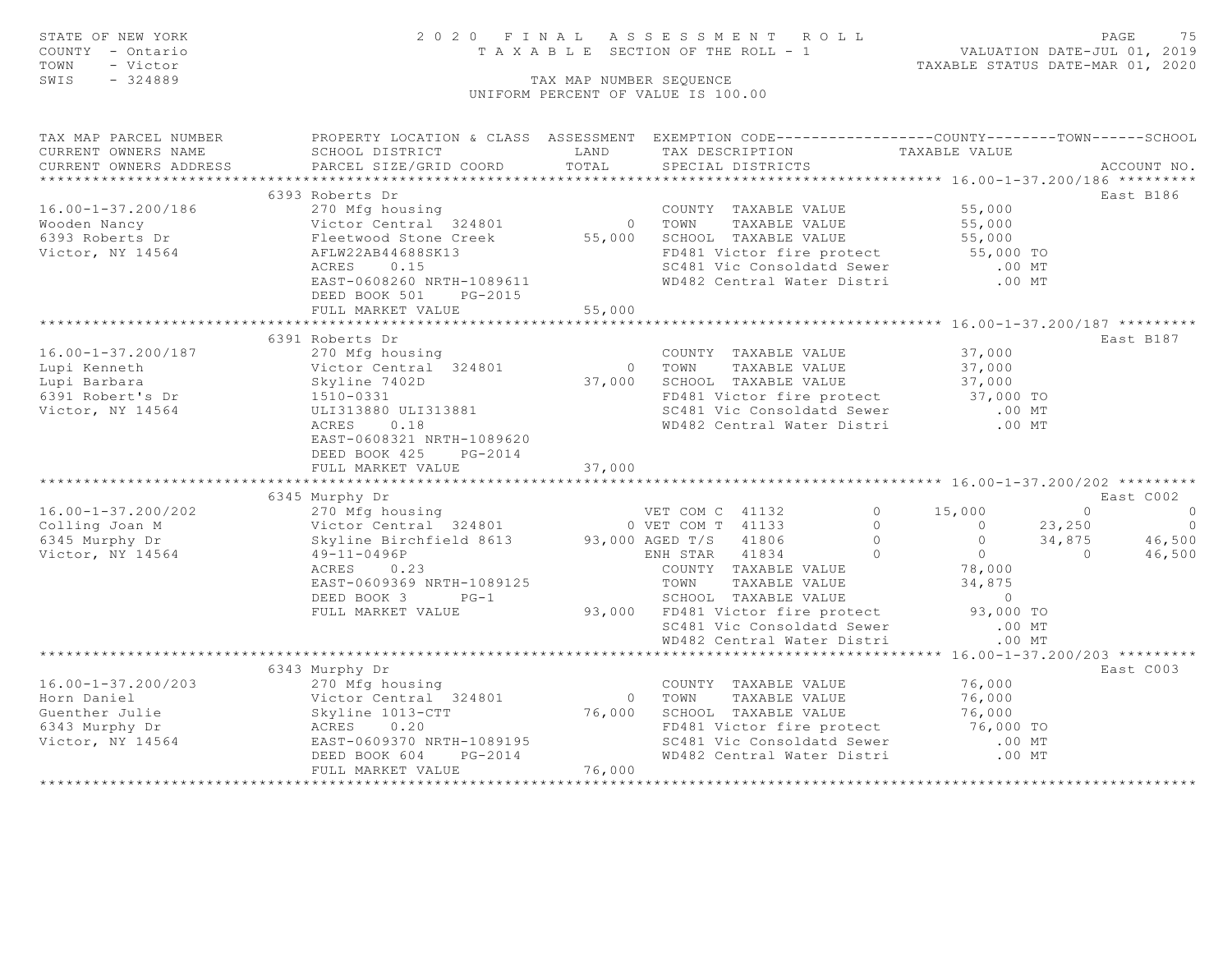| STATE OF NEW YORK | 2020 FINAL ASSESSMENT ROLL            |                                  | PAGE | 76 |
|-------------------|---------------------------------------|----------------------------------|------|----|
| COUNTY - Ontario  | T A X A B L E SECTION OF THE ROLL - 1 | VALUATION DATE-JUL 01, 2019      |      |    |
| TOWN<br>- Victor  |                                       | TAXABLE STATUS DATE-MAR 01, 2020 |      |    |
| SWIS<br>- 324889  | TAX MAP NUMBER SEQUENCE               |                                  |      |    |

TAX MAP PARCEL NUMBER PROPERTY LOCATION & CLASS ASSESSMENT EXEMPTION CODE-----------------COUNTY-------TOWN------SCHOOL

|                          | TAXABLE VALUE     | TAX DESCRIPTION                                                                                          | LAND          | SCHOOL DISTRICT                                                                                                                                                                                                                | CURRENT OWNERS NAME                |
|--------------------------|-------------------|----------------------------------------------------------------------------------------------------------|---------------|--------------------------------------------------------------------------------------------------------------------------------------------------------------------------------------------------------------------------------|------------------------------------|
| ACCOUNT NO.              |                   | SPECIAL DISTRICTS                                                                                        | TOTAL         | PARCEL SIZE/GRID COORD                                                                                                                                                                                                         | CURRENT OWNERS ADDRESS             |
|                          |                   |                                                                                                          |               |                                                                                                                                                                                                                                |                                    |
| East C004                |                   |                                                                                                          |               | 6341 Murphy Dr                                                                                                                                                                                                                 |                                    |
| 1,500 1,500 1,500        |                   | 41400 0                                                                                                  | <b>CLERGY</b> | 270 Mfg housing                                                                                                                                                                                                                | 16.00-1-37.200/204                 |
| $\overline{0}$<br>30,000 | $\overline{0}$    | $\overline{0}$                                                                                           |               |                                                                                                                                                                                                                                |                                    |
|                          |                   |                                                                                                          |               |                                                                                                                                                                                                                                |                                    |
|                          |                   |                                                                                                          |               |                                                                                                                                                                                                                                |                                    |
|                          |                   |                                                                                                          |               |                                                                                                                                                                                                                                | Victor, NY 14564 ACRES             |
|                          |                   |                                                                                                          |               |                                                                                                                                                                                                                                |                                    |
|                          |                   |                                                                                                          |               |                                                                                                                                                                                                                                |                                    |
|                          |                   |                                                                                                          |               | VICTOR CHARREL SAND TO DELL SAND TRAVEL SAND TRAVEL SAND TRAVEL SAND TRAVEL SAND TRAVEL SAND TRAVEL SAND SAND TRAVEL SAND SAND TRAVEL SAND SAND SAND TRAVEL SAND SAND SAND SAND SAND TRAVEL SAND SAND SAND SAND SAND SAND SAND |                                    |
|                          |                   |                                                                                                          |               |                                                                                                                                                                                                                                |                                    |
| East C005                |                   |                                                                                                          |               | 6339 Murphy Dr                                                                                                                                                                                                                 |                                    |
| 30,000<br>$\Omega$       | $\overline{0}$    | 41854<br>$\sim$ 0<br>BAS STAR                                                                            |               | 270 Mfg housing                                                                                                                                                                                                                | 16.00-1-37.200/205                 |
|                          | 52,000            | 0 COUNTY TAXABLE VALUE                                                                                   |               | Victor Central 324801                                                                                                                                                                                                          | Booth Robert                       |
|                          | 52,000            | TAXABLE VALUE                                                                                            | 52,000 TOWN   | Skyline B254CT<br>06-11-0410-MAB                                                                                                                                                                                               | 6339 Murphy Dr<br>Victor, NY 14564 |
|                          | 22,000            | SCHOOL TAXABLE VALUE                                                                                     |               |                                                                                                                                                                                                                                |                                    |
|                          |                   | FD481 Victor fire protect 52,000 TO                                                                      |               | 0.17<br>ACRES                                                                                                                                                                                                                  |                                    |
|                          |                   |                                                                                                          |               |                                                                                                                                                                                                                                |                                    |
|                          |                   |                                                                                                          |               |                                                                                                                                                                                                                                |                                    |
|                          |                   |                                                                                                          |               | EAST-0609388 NRTH-1089318 SC481 Vic Consoldatd Sewer .00 MT<br>DEED BOOK 813 PG-2012 62,000 WD482 Central Water Distri .00 MT<br>FULL MARKET VALUE 52,000                                                                      |                                    |
|                          |                   |                                                                                                          |               |                                                                                                                                                                                                                                |                                    |
| East C006                |                   |                                                                                                          |               | 6337 Murphy Dr                                                                                                                                                                                                                 |                                    |
| $\Omega$<br>30,000       |                   |                                                                                                          |               |                                                                                                                                                                                                                                |                                    |
|                          |                   |                                                                                                          |               |                                                                                                                                                                                                                                |                                    |
|                          |                   | TAXABLE VALUE                                                                                            |               | Skyline Limited $45,000$ TOWN<br>2N11060MBA 3CHOC                                                                                                                                                                              | 6337 Murphy Dr                     |
|                          | $43, -$<br>15,000 | SCHOOL TAXABLE VALUE                                                                                     |               | 2N11060MBA                                                                                                                                                                                                                     | Victor, NY 14564                   |
|                          |                   |                                                                                                          |               |                                                                                                                                                                                                                                |                                    |
|                          |                   |                                                                                                          |               |                                                                                                                                                                                                                                |                                    |
|                          |                   |                                                                                                          |               | ACRES<br>0.17                                                                                                                                                                                                                  |                                    |
|                          | $.00$ MT          | SC481 Vic Consoldatd Sewer .00 MT<br>WD482 Central Water Distri                                          |               | EAST-0609388 NRTH-1089378                                                                                                                                                                                                      |                                    |
|                          |                   |                                                                                                          |               | DEED BOOK 625 PG-2010                                                                                                                                                                                                          |                                    |
|                          |                   |                                                                                                          | 45,000        | FULL MARKET VALUE                                                                                                                                                                                                              |                                    |
|                          |                   |                                                                                                          |               |                                                                                                                                                                                                                                |                                    |
| East C007                |                   |                                                                                                          |               | 6335 Murphy Dr                                                                                                                                                                                                                 |                                    |
|                          |                   | COUNTY TAXABLE VALUE 55,000                                                                              |               | 270 Mfg housing                                                                                                                                                                                                                |                                    |
|                          |                   |                                                                                                          |               |                                                                                                                                                                                                                                |                                    |
|                          |                   |                                                                                                          |               |                                                                                                                                                                                                                                |                                    |
|                          |                   |                                                                                                          |               |                                                                                                                                                                                                                                |                                    |
|                          |                   | 0 TOWN TAXABLE VALUE 55,000<br>55,000 SCHOOL TAXABLE VALUE 55,000<br>FD481 Victor fire protect 55,000 TO |               |                                                                                                                                                                                                                                |                                    |
|                          |                   | SC481 Vic Consoldatd Sewer .00 MT<br>WD482 Central Water Distri .00 MT                                   | 55,000        | ACRES 0.17<br>EAST-0609388 NRTH-1089440                                                                                                                                                                                        | 16.00-1-37.200/207                 |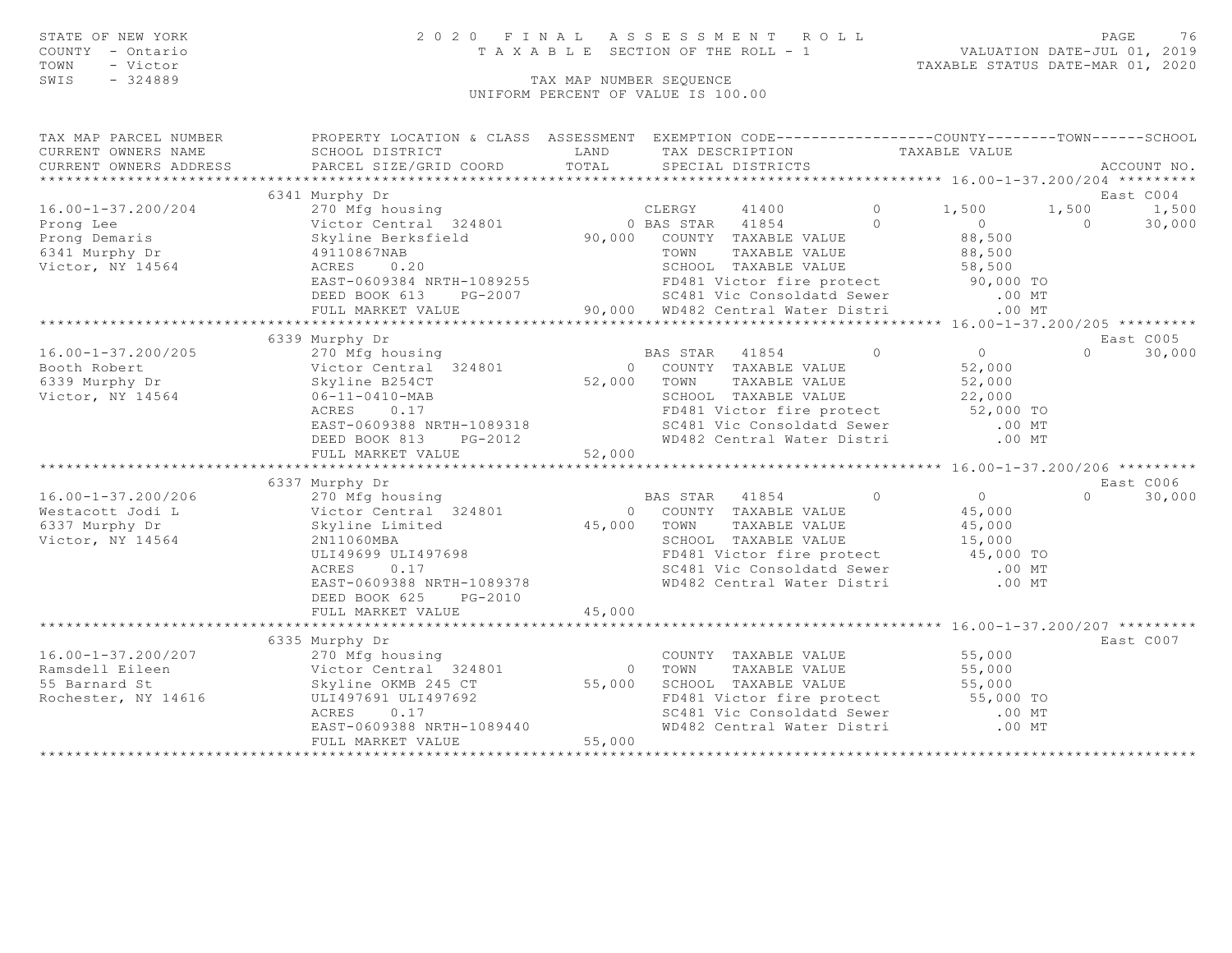| STATE OF NEW YORK<br>COUNTY - Ontario<br>TOWN<br>- Victor<br>SWIS<br>$-324889$                                                                                                                                                            |                                                                                                                                          | TAX MAP NUMBER SEQUENCE | 2020 FINAL ASSESSMENT ROLL<br>TAXABLE SECTION OF THE ROLL - 1 VALUATION DATE-JUL 01, 2019<br>UNIFORM PERCENT OF VALUE IS 100.00                                                    | TAXABLE STATUS DATE-MAR 01, 2020                     | PAGE<br>77  |
|-------------------------------------------------------------------------------------------------------------------------------------------------------------------------------------------------------------------------------------------|------------------------------------------------------------------------------------------------------------------------------------------|-------------------------|------------------------------------------------------------------------------------------------------------------------------------------------------------------------------------|------------------------------------------------------|-------------|
| TAX MAP PARCEL NUMBER<br>CURRENT OWNERS NAME                                                                                                                                                                                              | PROPERTY LOCATION & CLASS ASSESSMENT EXEMPTION CODE----------------COUNTY-------TOWN------SCHOOL<br>SCHOOL DISTRICT TAND TAX DESCRIPTION |                         |                                                                                                                                                                                    | TAXABLE VALUE                                        |             |
| CURRENT OWNERS ADDRESS                                                                                                                                                                                                                    | PARCEL SIZE/GRID COORD                                                                                                                   | TOTAL                   | SPECIAL DISTRICTS                                                                                                                                                                  |                                                      | ACCOUNT NO. |
|                                                                                                                                                                                                                                           |                                                                                                                                          |                         |                                                                                                                                                                                    |                                                      |             |
|                                                                                                                                                                                                                                           |                                                                                                                                          |                         |                                                                                                                                                                                    |                                                      | East C008   |
|                                                                                                                                                                                                                                           |                                                                                                                                          |                         |                                                                                                                                                                                    |                                                      |             |
|                                                                                                                                                                                                                                           |                                                                                                                                          |                         |                                                                                                                                                                                    |                                                      |             |
|                                                                                                                                                                                                                                           |                                                                                                                                          |                         |                                                                                                                                                                                    |                                                      |             |
|                                                                                                                                                                                                                                           |                                                                                                                                          |                         |                                                                                                                                                                                    |                                                      |             |
|                                                                                                                                                                                                                                           |                                                                                                                                          |                         |                                                                                                                                                                                    |                                                      |             |
| XAMIN'S COUNTY TAXABLE VALUE<br>XAMIN'S SURVEY AND TOWN TAXABLE VALUE<br>Segerson Joan Uictor Central 324801 0 TOWN TAXABLE VALUE<br>Segerson Joan Uictor Central 324801 0 TOWN TAXABLE VALUE<br>Segerson Joan Uictor Central 324801 4    |                                                                                                                                          |                         |                                                                                                                                                                                    |                                                      |             |
|                                                                                                                                                                                                                                           | FULL MARKET VALUE<br>*************************                                                                                           | 43,000                  |                                                                                                                                                                                    |                                                      |             |
|                                                                                                                                                                                                                                           |                                                                                                                                          |                         |                                                                                                                                                                                    | *********************** 16.00-1-37.200/209 ********* |             |
|                                                                                                                                                                                                                                           |                                                                                                                                          |                         |                                                                                                                                                                                    |                                                      | East C009   |
|                                                                                                                                                                                                                                           |                                                                                                                                          |                         |                                                                                                                                                                                    |                                                      |             |
|                                                                                                                                                                                                                                           |                                                                                                                                          |                         |                                                                                                                                                                                    |                                                      |             |
|                                                                                                                                                                                                                                           |                                                                                                                                          |                         |                                                                                                                                                                                    |                                                      |             |
|                                                                                                                                                                                                                                           |                                                                                                                                          |                         |                                                                                                                                                                                    |                                                      |             |
|                                                                                                                                                                                                                                           |                                                                                                                                          |                         |                                                                                                                                                                                    |                                                      |             |
|                                                                                                                                                                                                                                           |                                                                                                                                          |                         |                                                                                                                                                                                    |                                                      |             |
|                                                                                                                                                                                                                                           | FULL MARKET VALUE                                                                                                                        | 48,000                  |                                                                                                                                                                                    |                                                      |             |
|                                                                                                                                                                                                                                           |                                                                                                                                          |                         |                                                                                                                                                                                    |                                                      |             |
|                                                                                                                                                                                                                                           | 6329 Murphy Dr                                                                                                                           |                         |                                                                                                                                                                                    |                                                      | East C010   |
|                                                                                                                                                                                                                                           |                                                                                                                                          |                         | COUNTY TAXABLE VALUE                                                                                                                                                               | 45,000                                               |             |
| 16.00-1-37.200/210 270 Mfg housing<br>Lowney Thomas Victor Central 324801<br>6329 Murphy Dr Lot 210 Skyline 924<br>Victor, NY 14564 2N-11-0289N A&B                                                                                       |                                                                                                                                          |                         |                                                                                                                                                                                    |                                                      |             |
|                                                                                                                                                                                                                                           |                                                                                                                                          |                         |                                                                                                                                                                                    |                                                      |             |
|                                                                                                                                                                                                                                           | 2N-11-0289N A&B<br>ACRES 0.17                                                                                                            |                         |                                                                                                                                                                                    |                                                      |             |
|                                                                                                                                                                                                                                           | EAST-0609388 NRTH-1089617                                                                                                                |                         | 0 TOWN TAXABLE VALUE 45,000<br>45,000 SCHOOL TAXABLE VALUE 45,000<br>FD481 Victor fire protect 45,000 TO<br>SC481 Vic Consoldatd Sewer .00 MT<br>WD482 Central Water Distri .00 MT |                                                      |             |
|                                                                                                                                                                                                                                           | DEED BOOK 919 PG-2018                                                                                                                    |                         |                                                                                                                                                                                    |                                                      |             |
|                                                                                                                                                                                                                                           | FULL MARKET VALUE                                                                                                                        | 45,000                  |                                                                                                                                                                                    |                                                      |             |
|                                                                                                                                                                                                                                           |                                                                                                                                          |                         |                                                                                                                                                                                    |                                                      |             |
|                                                                                                                                                                                                                                           |                                                                                                                                          |                         |                                                                                                                                                                                    |                                                      | East C011   |
|                                                                                                                                                                                                                                           |                                                                                                                                          |                         |                                                                                                                                                                                    |                                                      |             |
| 6327 Murphy Dr<br>Howard Anthony (16.00-1-37.200/211 270 Mfg housing<br>Howard Anthony Victor Central 324801 0 TOWN TAXABLE VALUE 47,000<br>McKay Kathleen Skyline Fairview 5000 47,000 SCHOOL TAXABLE VALUE 47,000<br>6327 Murphy Dr<br> |                                                                                                                                          |                         |                                                                                                                                                                                    |                                                      |             |
|                                                                                                                                                                                                                                           |                                                                                                                                          |                         |                                                                                                                                                                                    |                                                      |             |
|                                                                                                                                                                                                                                           |                                                                                                                                          |                         |                                                                                                                                                                                    |                                                      |             |
|                                                                                                                                                                                                                                           |                                                                                                                                          |                         |                                                                                                                                                                                    |                                                      |             |
|                                                                                                                                                                                                                                           |                                                                                                                                          |                         |                                                                                                                                                                                    |                                                      |             |
|                                                                                                                                                                                                                                           | DEED BOOK 726<br>PG-2018                                                                                                                 |                         |                                                                                                                                                                                    |                                                      |             |
|                                                                                                                                                                                                                                           | FULL MARKET VALUE                                                                                                                        | 47,000                  |                                                                                                                                                                                    |                                                      |             |
|                                                                                                                                                                                                                                           |                                                                                                                                          |                         |                                                                                                                                                                                    |                                                      |             |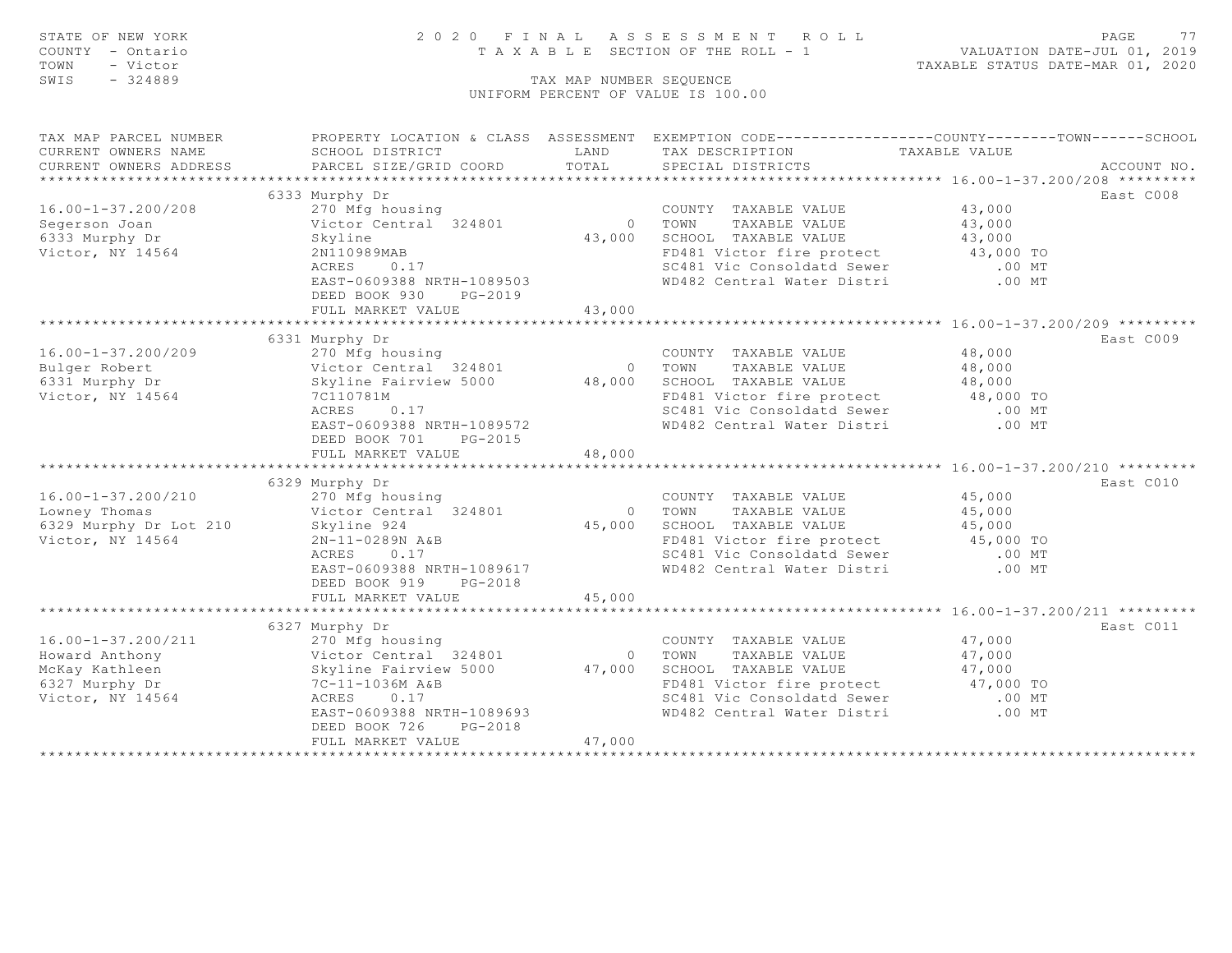| STATE OF NEW YORK                  |                                                                                                                                                                                                                                       |                                    |                | 2020 FINAL ASSESSMENT ROLL                               |                                                                                                                                     |                  | PAGE<br>78     |
|------------------------------------|---------------------------------------------------------------------------------------------------------------------------------------------------------------------------------------------------------------------------------------|------------------------------------|----------------|----------------------------------------------------------|-------------------------------------------------------------------------------------------------------------------------------------|------------------|----------------|
| COUNTY - Ontario                   |                                                                                                                                                                                                                                       |                                    |                | TAXABLE SECTION OF THE ROLL - 1                          | VALUATION DATE-JUL 01, 2019<br>TAXABLE STATUS DATE-MAR 01, 2020                                                                     |                  |                |
| TOWN<br>- Victor                   |                                                                                                                                                                                                                                       |                                    |                |                                                          |                                                                                                                                     |                  |                |
| SWIS<br>$-324889$                  |                                                                                                                                                                                                                                       | TAX MAP NUMBER SEQUENCE            |                |                                                          |                                                                                                                                     |                  |                |
|                                    |                                                                                                                                                                                                                                       | UNIFORM PERCENT OF VALUE IS 100.00 |                |                                                          |                                                                                                                                     |                  |                |
|                                    |                                                                                                                                                                                                                                       |                                    |                |                                                          |                                                                                                                                     |                  |                |
| TAX MAP PARCEL NUMBER              | PROPERTY LOCATION & CLASS ASSESSMENT EXEMPTION CODE----------------COUNTY-------TOWN------SCHOOL                                                                                                                                      |                                    |                |                                                          |                                                                                                                                     |                  |                |
| CURRENT OWNERS NAME                | SCHOOL DISTRICT                                                                                                                                                                                                                       | LAND                               |                | TAX DESCRIPTION TAXABLE VALUE                            |                                                                                                                                     |                  |                |
| CURRENT OWNERS ADDRESS             | PARCEL SIZE/GRID COORD                                                                                                                                                                                                                | TOTAL                              |                | SPECIAL DISTRICTS                                        |                                                                                                                                     |                  | ACCOUNT NO.    |
|                                    |                                                                                                                                                                                                                                       |                                    |                |                                                          |                                                                                                                                     |                  |                |
|                                    | 6325 Murphy Dr                                                                                                                                                                                                                        |                                    |                |                                                          |                                                                                                                                     |                  | East C012      |
| 16.00-1-37.200/212                 | 0323 Murphy Dr.<br>270 Mfg housing<br>Victor Central 324801 0 CDNH STAR 41834 0 0 0<br>Skyline Limit Edition 42,000 COUNTY TAXABLE VALUE 42,000<br>2N110992MAB 21,000 TOWN TAXABLE VALUE 21,000                                       |                                    |                |                                                          |                                                                                                                                     | 21,000           | 21,000         |
| Becker John E                      |                                                                                                                                                                                                                                       |                                    |                |                                                          |                                                                                                                                     | $\overline{0}$ 0 | 21,000         |
| Becker Janet A                     |                                                                                                                                                                                                                                       |                                    |                |                                                          |                                                                                                                                     |                  |                |
| 6325 Murphy Dr<br>Victor, NY 14564 |                                                                                                                                                                                                                                       |                                    |                |                                                          |                                                                                                                                     |                  |                |
|                                    | ULI504001 ULI504000<br>ACRES 0.17                                                                                                                                                                                                     |                                    |                |                                                          | SCHOOL TAXABLE VALUE 0<br>FD481 Victor fire protect 42,000 TO                                                                       |                  |                |
|                                    |                                                                                                                                                                                                                                       |                                    |                |                                                          |                                                                                                                                     |                  |                |
|                                    | EAST-0609388 NRTH-1089737                                                                                                                                                                                                             |                                    |                | WD482 Central Water Distri                               | SC481 Vic Consoldatd Sewer .00 MT                                                                                                   |                  |                |
|                                    | DEED BOOK 1203 PG-2009                                                                                                                                                                                                                |                                    |                |                                                          | .00MT                                                                                                                               |                  |                |
|                                    |                                                                                                                                                                                                                                       |                                    |                |                                                          |                                                                                                                                     |                  |                |
|                                    |                                                                                                                                                                                                                                       |                                    |                |                                                          |                                                                                                                                     |                  | East C013      |
|                                    |                                                                                                                                                                                                                                       |                                    |                |                                                          |                                                                                                                                     |                  | $\overline{0}$ |
|                                    |                                                                                                                                                                                                                                       |                                    |                |                                                          |                                                                                                                                     |                  | $\circ$        |
|                                    |                                                                                                                                                                                                                                       |                                    |                |                                                          |                                                                                                                                     |                  |                |
|                                    |                                                                                                                                                                                                                                       |                                    |                |                                                          |                                                                                                                                     |                  | $\circ$        |
|                                    |                                                                                                                                                                                                                                       |                                    |                |                                                          |                                                                                                                                     |                  | $\circ$        |
|                                    |                                                                                                                                                                                                                                       |                                    |                |                                                          |                                                                                                                                     |                  |                |
|                                    | DEED BOOK 310 PG-2017                                                                                                                                                                                                                 |                                    | TOWN           | TAXABLE VALUE                                            | 26,325                                                                                                                              |                  |                |
|                                    | FULL MARKET VALUE                                                                                                                                                                                                                     |                                    |                | TOWN TAXABLE VALUE<br>54,000 SCHOOL TAXABLE VALUE        | 54,000                                                                                                                              |                  |                |
|                                    |                                                                                                                                                                                                                                       |                                    |                |                                                          | FD481 Victor fire protect 54,000 TO                                                                                                 |                  |                |
|                                    |                                                                                                                                                                                                                                       |                                    |                | SC481 Vic Consoldatd Sewer<br>WD482 Central Water Distri | .00 MT                                                                                                                              |                  |                |
|                                    |                                                                                                                                                                                                                                       |                                    |                |                                                          | .00MT                                                                                                                               |                  |                |
|                                    |                                                                                                                                                                                                                                       |                                    |                |                                                          |                                                                                                                                     |                  |                |
|                                    | 6321 Murphy Dr                                                                                                                                                                                                                        |                                    |                |                                                          |                                                                                                                                     |                  | East C014      |
|                                    | 16.00-1-37.200/214<br>Condon Jerry 14152 (16.00-1-37.200/214 270 Mfg housing CONDITY 41152 0 4,000<br>Condon Jerry Victor Central 324801 0 CW_15_VET/41163 0 0<br>Skyline 1014-CTD Limited 44,000 AGED C 41802 0 18,000<br>Victor, NY |                                    |                |                                                          |                                                                                                                                     | $\bigcirc$       | $\overline{0}$ |
|                                    |                                                                                                                                                                                                                                       |                                    |                |                                                          |                                                                                                                                     |                  | $\circ$        |
| 6321 Murphy Dr<br>Victor, NY 14564 |                                                                                                                                                                                                                                       |                                    |                |                                                          |                                                                                                                                     |                  | $\circ$        |
|                                    | 2N11-0372NAB                                                                                                                                                                                                                          |                                    | AGED T/S 41806 |                                                          | $0$<br>$0$<br>$0$<br>$18,000$<br>$0$<br>$18,700$                                                                                    |                  | 22,000         |
|                                    | ACRES<br>0.17                                                                                                                                                                                                                         |                                    |                | COUNTY TAXABLE VALUE                                     | 22,000<br>18,700                                                                                                                    |                  |                |
|                                    | EAST-0609388 NRTH-1089863                                                                                                                                                                                                             |                                    | TOWN           | TAXABLE VALUE                                            |                                                                                                                                     |                  |                |
|                                    | DEED BOOK 727 PG-2015                                                                                                                                                                                                                 |                                    |                |                                                          |                                                                                                                                     |                  |                |
|                                    | FULL MARKET VALUE                                                                                                                                                                                                                     |                                    |                |                                                          |                                                                                                                                     |                  |                |
|                                    |                                                                                                                                                                                                                                       |                                    |                |                                                          | EUNIN FRANCE VALUE<br>SCHOOL TAXABLE VALUE 22,000<br>44,000 FD481 Victor fire protect 44,000 TO<br>SC481 Vic Consoldatd Sewer 00 MT |                  |                |
|                                    |                                                                                                                                                                                                                                       |                                    |                | WD482 Central Water Distri                               | $.00$ MT                                                                                                                            |                  |                |
|                                    | 6319 Murphy Dr                                                                                                                                                                                                                        |                                    |                |                                                          |                                                                                                                                     |                  | East C015      |
|                                    | 16.00-1-37.200/215 270 Mfg housing                                                                                                                                                                                                    |                                    |                | COUNTY TAXABLE VALUE                                     | 75,000                                                                                                                              |                  |                |
| Lee Barbara J                      | Victor Central 324801                                                                                                                                                                                                                 | $\circ$                            | TOWN           | TAXABLE VALUE                                            | 75,000                                                                                                                              |                  |                |
| 6319 Murphy Dr                     | Commodore 3A123A                                                                                                                                                                                                                      | 75,000                             |                | SCHOOL TAXABLE VALUE                                     | 75,000                                                                                                                              |                  |                |
| Victor, NY 14564                   | AccJ49257AB                                                                                                                                                                                                                           |                                    |                | FD481 Victor fire protect                                | 75,000 TO                                                                                                                           |                  |                |
|                                    | ACRES<br>0.17                                                                                                                                                                                                                         |                                    |                | SC481 Vic Consoldatd Sewer                               | $.00$ MT                                                                                                                            |                  |                |
|                                    | EAST-0609388 NRTH-1089933                                                                                                                                                                                                             |                                    |                | WD482 Central Water Distri                               | $.00$ MT                                                                                                                            |                  |                |
|                                    | DEED BOOK 814<br>PG-2015                                                                                                                                                                                                              |                                    |                |                                                          |                                                                                                                                     |                  |                |
|                                    | FULL MARKET VALUE                                                                                                                                                                                                                     | 75,000                             |                |                                                          |                                                                                                                                     |                  |                |
|                                    |                                                                                                                                                                                                                                       |                                    |                |                                                          |                                                                                                                                     |                  |                |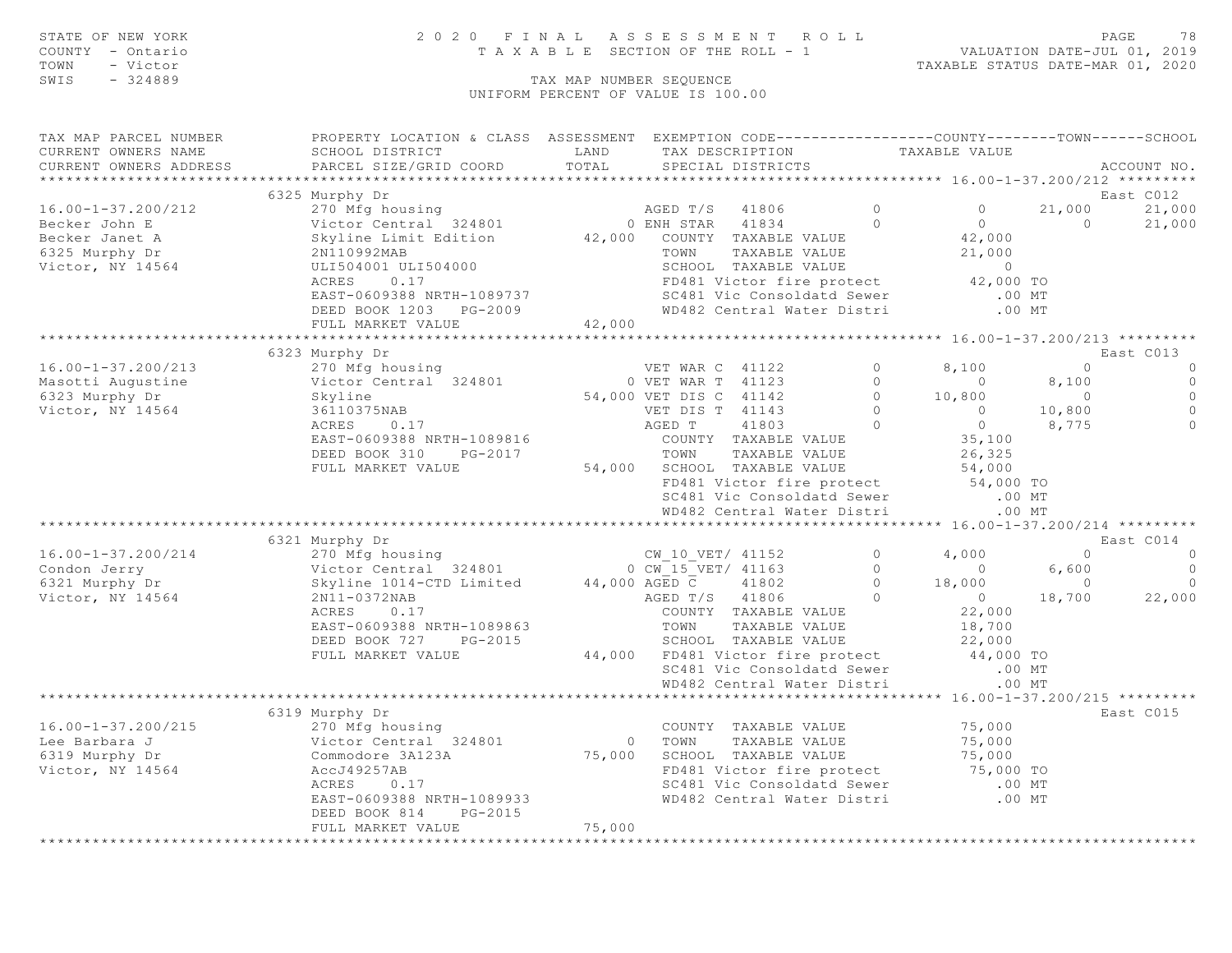| STATE OF NEW YORK<br>COUNTY - Ontario<br>TOWN<br>- Victor<br>SWIS<br>$-324889$         |                                                                                                                                                                                                                                                                                                                                                                                          | TAX MAP NUMBER SEOUENCE                       | 2020 FINAL ASSESSMENT ROLL<br>T A X A B L E SECTION OF THE ROLL - 1                                                                                                                                                                                                                                            | VALUATION DATE-JUL 01, 2019<br>TAXABLE STATUS DATE-MAR 01, 2020                                             | PAGE<br>79                                                           |
|----------------------------------------------------------------------------------------|------------------------------------------------------------------------------------------------------------------------------------------------------------------------------------------------------------------------------------------------------------------------------------------------------------------------------------------------------------------------------------------|-----------------------------------------------|----------------------------------------------------------------------------------------------------------------------------------------------------------------------------------------------------------------------------------------------------------------------------------------------------------------|-------------------------------------------------------------------------------------------------------------|----------------------------------------------------------------------|
|                                                                                        |                                                                                                                                                                                                                                                                                                                                                                                          |                                               | UNIFORM PERCENT OF VALUE IS 100.00                                                                                                                                                                                                                                                                             |                                                                                                             |                                                                      |
| TAX MAP PARCEL NUMBER<br>CURRENT OWNERS NAME<br>CURRENT OWNERS ADDRESS                 | SCHOOL DISTRICT<br>PARCEL SIZE/GRID COORD                                                                                                                                                                                                                                                                                                                                                | <b>EXAMPLE DESCRIPTION OF A LAND</b><br>TOTAL | PROPERTY LOCATION & CLASS ASSESSMENT EXEMPTION CODE----------------COUNTY-------TOWN-----SCHOOL<br>TAX DESCRIPTION<br>SPECIAL DISTRICTS                                                                                                                                                                        | TAXABLE VALUE                                                                                               | ACCOUNT NO.                                                          |
|                                                                                        | 6317 Murphy Dr                                                                                                                                                                                                                                                                                                                                                                           |                                               |                                                                                                                                                                                                                                                                                                                |                                                                                                             | East C016                                                            |
| 16.00-1-37.200/216<br>Starr Janet A<br>6317 Murphy Dr<br>Victor, NY 14564              | 270 Mfg housing<br>270 Mfg housing<br>270 Mfg housing<br>270 Mfg housing<br>271 Mfg housing<br>281 Mfg 124801<br>281 Mfg 124801<br>291 Mfg 2010 Mfg 2010 Mfg 2010<br>291 Mfg 2010 Mfg 2010<br>2010 Mfg 2021<br>2010 Mfg 2021<br>2010 Mfg 2021<br>2010<br>49110833NAB<br>ULI520859 ULI520860<br>ACRES 0.17<br>EAST-0609388 NRTH-1089976<br>DEED BOOK 1016    PG-2014<br>FULL MARKET VALUE | 49,000                                        | $\Omega$<br>SCHOOL TAXABLE VALUE<br>SCHOOL TAXABLE VALUE<br>FD481 Victor fire protect<br>SC481 Vic Consoldatd Sewer<br>WD482 Central Water Distri                                                                                                                                                              | $\overline{0}$<br>49,000<br>49,000<br>$\sim$ 0<br>49,000 TO<br>$.00$ MT<br>.00 MT                           | $\Omega$<br>49,000                                                   |
|                                                                                        | ***********************                                                                                                                                                                                                                                                                                                                                                                  | ****************                              |                                                                                                                                                                                                                                                                                                                |                                                                                                             |                                                                      |
| 16.00-1-37.200/217<br>Haak Charles<br>Haak Janis<br>6315 Murphy Dr<br>Victor, NY 14564 | 6315 Murphy Dr<br>270 Mfg housing<br>Victor Central 324801<br>Skyline 1721<br>011102R13948AB<br>ACRES 0.17<br>EAST-0609374 NRTH-1090044<br>DEED BOOK 615 PG-2015<br>FULL MARKET VALUE                                                                                                                                                                                                    | 40,000                                        | COUNTY TAXABLE VALUE<br>0 TOWN<br>TAXABLE VALUE<br>U TOWN TAXABLE VALUE<br>40,000 SCHOOL TAXABLE VALUE<br>FD481 Victor fire protect<br>SC481 Vic Consoldatd Sewer<br>WD482 Central Water Distri                                                                                                                | $40,000$<br>$40,000$<br>$40,000$<br>$40,000$ TO<br>.00 MT<br>.00 MT                                         | East C017                                                            |
|                                                                                        | 6311 Murphy Dr                                                                                                                                                                                                                                                                                                                                                                           |                                               |                                                                                                                                                                                                                                                                                                                |                                                                                                             | East C018                                                            |
| $16.00 - 1 - 37.200 / 218$<br>Barney Marilynn J<br>6311 Murphy Dr<br>Victor, NY 14564  | ULI530488 ULI530489<br>ACRES 0.17<br>0.17<br>ACRES<br>EAST-0609380 NRTH-1090147<br>DEED BOOK 226<br>PG-2010                                                                                                                                                                                                                                                                              |                                               | 270 Mfg housing<br>Victor Central 324801 0 CW_15_VET/41163 0<br>Skyline Birchfield 8666-C 53,000 BAS STAR 41854 0<br>49110655PAB 600NTY TAXABLE VALUE<br>COUNTY TAXABLE VALUE<br>TOWN TAXABLE VALUE<br>SCHOOL TAXABLE VALUE<br>SCHOOL TAXABLE VALUE<br>FD481 Victor fire protect<br>SC481 Vic Consoldatd Sewer | 4,000<br>$\overline{0}$<br>$\begin{array}{c}0\\49,000\end{array}$<br>45,050<br>23,000<br>53,000 TO<br>.00MT | $\Omega$<br>$\Omega$<br>$\circ$<br>7,950<br>$\overline{0}$<br>30,000 |
|                                                                                        | FULL MARKET VALUE                                                                                                                                                                                                                                                                                                                                                                        |                                               | 53,000 WD482 Central Water Distri                                                                                                                                                                                                                                                                              | $.00$ MT                                                                                                    |                                                                      |
| $16.00 - 1 - 37.200 / 219$<br>Hunt Trevor<br>6309 Murphy Dr<br>Victor, NY 14564        | 6309 Murphy Dr<br>270 Mfg housing<br>Victor Central 324801<br>Skyline Birchfield<br>ULI530495 ULI530494<br>ACRES<br>0.17                                                                                                                                                                                                                                                                 |                                               | COUNTY TAXABLE VALUE<br>0 TOWN TAXABLE VALUE<br>44,000 SCHOOL TAXABLE VALUE<br>FD481 Victor fire protect 44,000 TO<br>SC481 Vic Consoldatd Sewer<br>WD482 Central Water Distri                                                                                                                                 | 44,000<br>44,000<br>44,000<br>.00 MT                                                                        | East C019                                                            |
|                                                                                        | EAST-0609370 NRTH-1090207<br>DEED BOOK 507<br>PG-2018<br>FULL MARKET VALUE                                                                                                                                                                                                                                                                                                               | 44,000                                        |                                                                                                                                                                                                                                                                                                                | $.00$ MT                                                                                                    |                                                                      |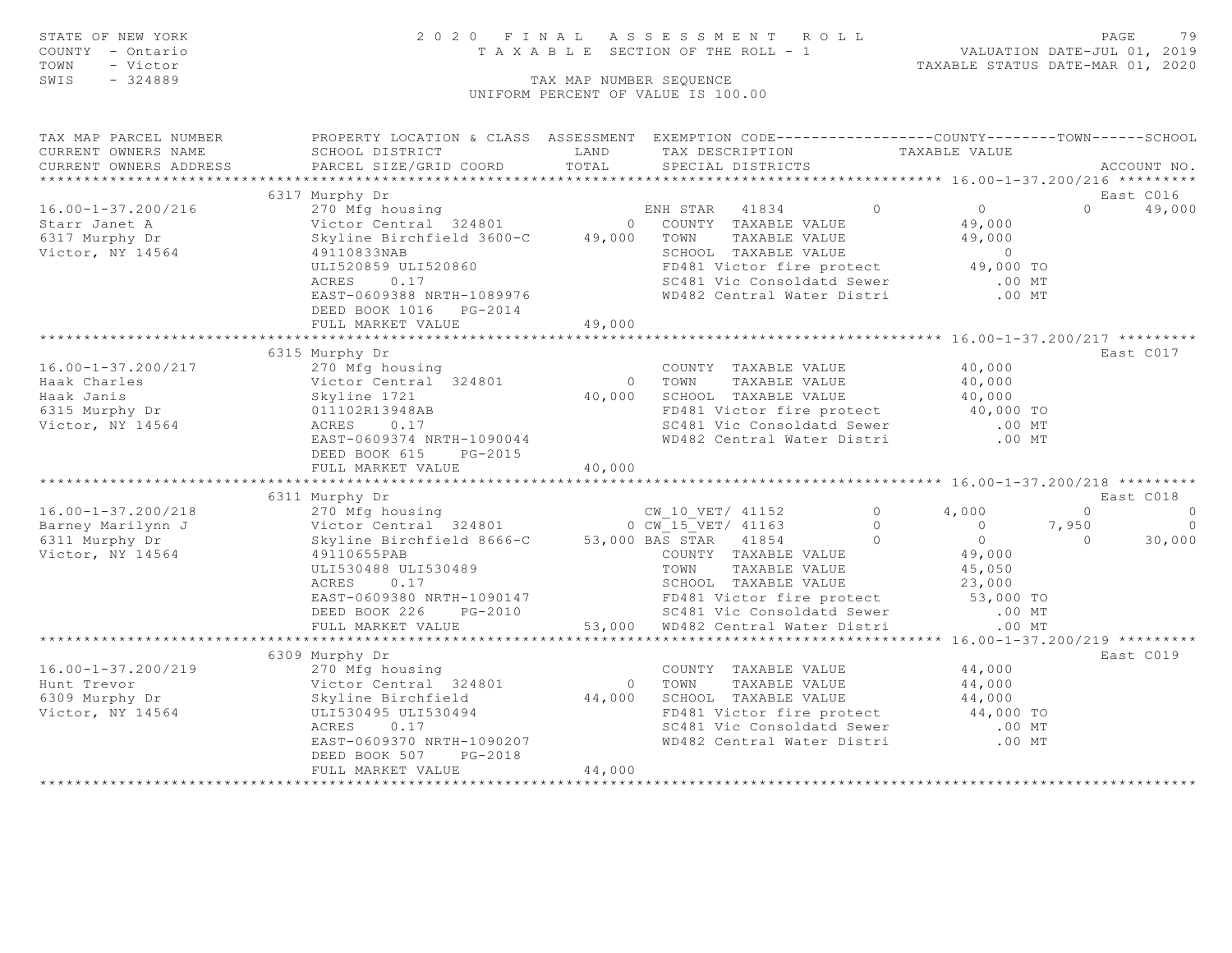| STATE OF NEW YORK<br>COUNTY - Ontario<br>TOWN<br>- Victor<br>$-324889$<br>SWIS                       | 2020 FINAL                                                                                                                                                                                                                                                                                                                                        | TAX MAP NUMBER SEQUENCE | A S S E S S M E N T<br>ROLL<br>T A X A B L E SECTION OF THE ROLL - 1<br>UNIFORM PERCENT OF VALUE IS 100.00                                                                                                                            | VALUATION DATE-JUL 01, 2019<br>TAXABLE STATUS DATE-MAR 01, 2020                | PAGE<br>80                    |
|------------------------------------------------------------------------------------------------------|---------------------------------------------------------------------------------------------------------------------------------------------------------------------------------------------------------------------------------------------------------------------------------------------------------------------------------------------------|-------------------------|---------------------------------------------------------------------------------------------------------------------------------------------------------------------------------------------------------------------------------------|--------------------------------------------------------------------------------|-------------------------------|
| TAX MAP PARCEL NUMBER<br>CURRENT OWNERS NAME<br>CURRENT OWNERS ADDRESS                               | SCHOOL DISTRICT<br>PARCEL SIZE/GRID COORD                                                                                                                                                                                                                                                                                                         | LAND<br>TOTAL           | PROPERTY LOCATION & CLASS ASSESSMENT EXEMPTION CODE----------------COUNTY-------TOWN------SCHOOL<br>TAX DESCRIPTION TAXABLE VALUE<br>SPECIAL DISTRICTS                                                                                |                                                                                | ACCOUNT NO.                   |
| $16.00 - 1 - 37.200 / 220$<br>Strauchen Randy<br>Bowles Brenda<br>6307 Murphy Dr<br>Victor, NY 14564 | 6307 Murphy Dr<br>270 Mfg housing<br>Victor Central 324801<br>49110262ABS<br>ACRES<br>0.17<br>EAST-0609371 NRTH-1090269<br>DEED BOOK 929<br>PG-2019<br>FULL MARKET VALUE                                                                                                                                                                          | 0 TOWN<br>43,000        | COUNTY TAXABLE VALUE<br>TAXABLE VALUE<br>FD481 Victor fire protect 43,000 TO<br>SC481 Vic Consoldatd Sewer .00 MT<br>WD482 Central Water Distri                                                                                       | 43,000<br>43,000<br>43,000<br>.00 MT                                           | East C020                     |
|                                                                                                      |                                                                                                                                                                                                                                                                                                                                                   |                         |                                                                                                                                                                                                                                       |                                                                                |                               |
| 16.00-1-37.200/221<br>Miranda Donna<br>6305 Murphy Dr<br>Victor, NY 14564                            | 6305 Murphy Dr<br>nurphy Dr<br>270 Mfg housing<br>Victor Central 324801<br>Victor Central 324801                    0    COUNTY  TAXABLE VALUE<br>Skyline Birchfield 8668         44,000   TOWN    TAXABLE VALUE<br>$49 - 11 - 0264$ SA+B<br>fka Constantine<br>$\overline{a}$<br>ACRES<br>0.17<br>EAST-0609370 NRTH-1090327<br>FULL MARKET VALUE | 44,000                  | BAS STAR 41854 0<br>TAXABLE VALUE<br>SCHOOL TAXABLE VALUE<br>FD481 Victor fire protect 44,000 TO<br>SC481 Vic Consoldatd Sewer .00 MT<br>WD482 Central Water Distri                                                                   | $\overline{0}$<br>44,000<br>44,000<br>14,000<br>$.00$ MT                       | East C021<br>30,000<br>$\cap$ |
|                                                                                                      |                                                                                                                                                                                                                                                                                                                                                   |                         |                                                                                                                                                                                                                                       |                                                                                |                               |
|                                                                                                      | 6303 Murphy Dr                                                                                                                                                                                                                                                                                                                                    |                         |                                                                                                                                                                                                                                       |                                                                                | East C022                     |
| $16.00 - 1 - 37.200 / 222$<br>Haggett Mark<br>6303 Murphy Dr<br>Victor, NY 14564                     | NTA1136191<br>ACRES<br>0.24<br>EAST-0609375 NRTH-1090402<br>FULL MARKET VALUE                                                                                                                                                                                                                                                                     |                         | $\circ$<br>SCHOOL TAXABLE VALUE<br>FD481 Victor fire protect 69,000 TO<br>SC481 Vic Consoldatd Sewer<br>69,000 WD482 Central Water Distri                                                                                             | $\overline{0}$<br>69,000<br>69,000<br>39,000<br>39,000<br>$.00$ MT<br>$.00$ MT | 30,000<br>$\Omega$            |
|                                                                                                      |                                                                                                                                                                                                                                                                                                                                                   |                         |                                                                                                                                                                                                                                       |                                                                                |                               |
|                                                                                                      | 6301 Murphy Dr                                                                                                                                                                                                                                                                                                                                    |                         |                                                                                                                                                                                                                                       |                                                                                | East C023                     |
| Sickler Naomi<br>6301 Murphy Dr<br>Victor, NY 14564                                                  | 16.00-1-37.200/223 270 Mfg housing<br>Wemple Elizabeth Victor Central 324801<br>Ritzcraft<br>011002R13912AB<br>0.26<br>ACRES<br>EAST-0609374 NRTH-1090509<br>PG-2005<br>DEED BOOK 718                                                                                                                                                             | 53,000 TOWN             | $\circ$<br>BAS STAR<br>41854<br>0 COUNTY TAXABLE VALUE<br>TAXABLE VALUE<br>SCHOOL TAXABLE VALUE<br>EXAMPLE AND SURVEY CONTROLLED AND TO STREET STREET STREET STREET SO TO<br>SC481 Vic Consoldatd Sewer<br>WD482 Central Water Distri | $\overline{0}$<br>53,000<br>53,000<br>23,000<br>$.00$ MT<br>$.00$ MT           | 30,000<br>$\Omega$            |
|                                                                                                      | FULL MARKET VALUE                                                                                                                                                                                                                                                                                                                                 | 53,000                  |                                                                                                                                                                                                                                       |                                                                                |                               |
|                                                                                                      | 6299 Murphy Dr                                                                                                                                                                                                                                                                                                                                    |                         |                                                                                                                                                                                                                                       |                                                                                | East C024A                    |
| 16.00-1-37.200/224<br>Wright Joseph P<br>6299 Murphy Dr<br>Victor, NY 14564                          | 270 Mfg housing<br>Victor Central 324801<br>RitzCraft Sterling 1717<br>14024AB<br>0.17<br>ACRES<br>EAST-0609373 NRTH-1090592<br>DEED BOOK 415 PG-2015<br>FULL MARKET VALUE                                                                                                                                                                        | 54,000                  | COUNTY TAXABLE VALUE<br>0 TOWN<br>TAXABLE VALUE<br>54,000 SCHOOL TAXABLE VALUE<br>FD481 Victor fire protect<br>SC481 Vic Consoldatd Sewer<br>WD482 Central Water Distri                                                               | 54,000<br>54,000<br>54,000<br>54,000 TO<br>$.00$ MT<br>$.00$ MT                |                               |
|                                                                                                      |                                                                                                                                                                                                                                                                                                                                                   |                         |                                                                                                                                                                                                                                       |                                                                                |                               |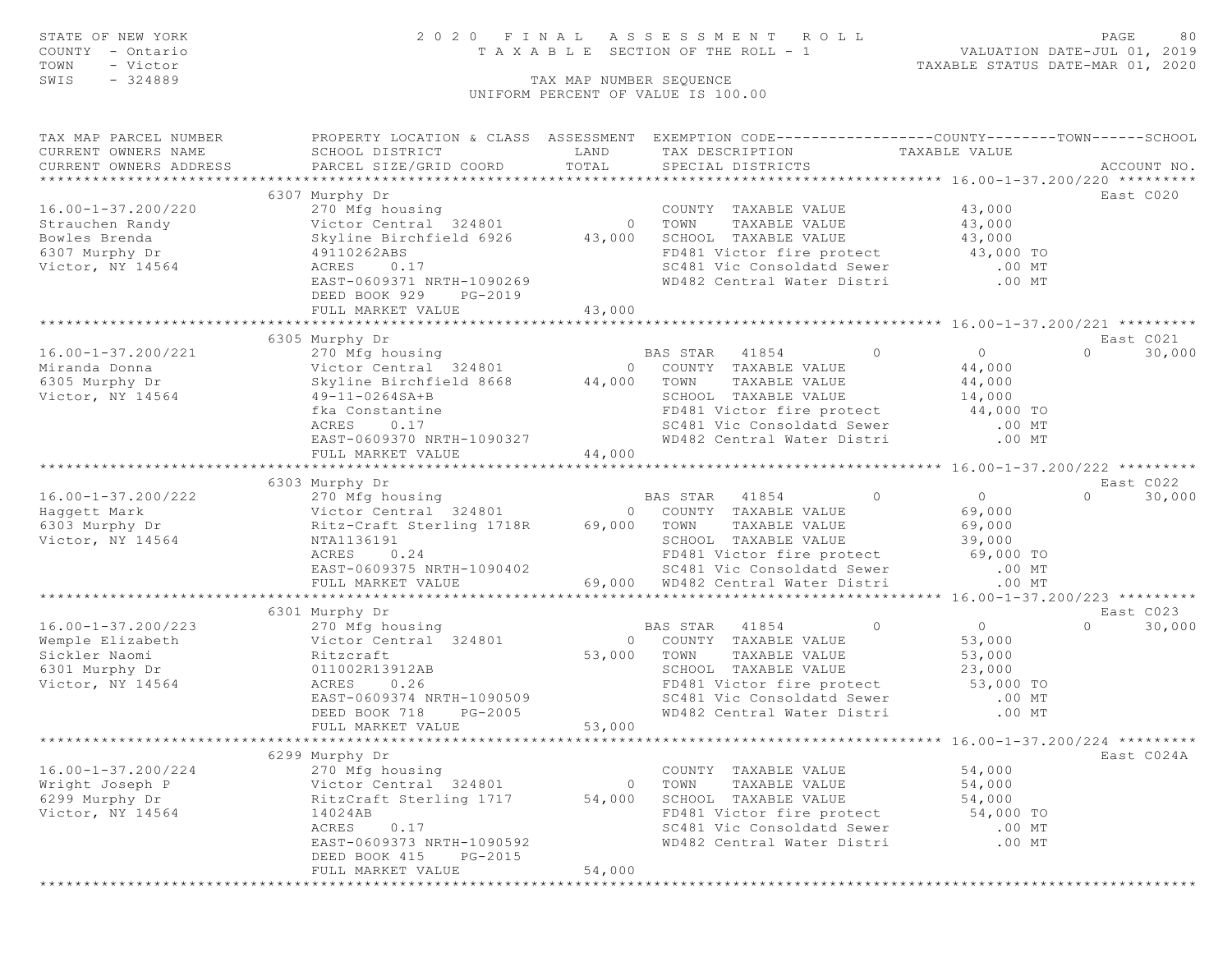| STATE OF NEW YORK<br>COUNTY - Ontario<br>TOWN<br>- Victor<br>$-324889$<br>SWIS                                                                                                                                                                                     |                                                                                                                                                                                                                                                                                                                     | TAX MAP NUMBER SEOUENCE | 2020 FINAL ASSESSMENT ROLL<br>T A X A B L E SECTION OF THE ROLL - 1<br>UNIFORM PERCENT OF VALUE IS 100.00                                                                                                                                                                                                                   | VALUATION DATE-JUL 01, 2019<br>TAXABLE STATUS DATE-MAR 01, 2020                                                                                                                             | PAGE                                                       | 81                                           |
|--------------------------------------------------------------------------------------------------------------------------------------------------------------------------------------------------------------------------------------------------------------------|---------------------------------------------------------------------------------------------------------------------------------------------------------------------------------------------------------------------------------------------------------------------------------------------------------------------|-------------------------|-----------------------------------------------------------------------------------------------------------------------------------------------------------------------------------------------------------------------------------------------------------------------------------------------------------------------------|---------------------------------------------------------------------------------------------------------------------------------------------------------------------------------------------|------------------------------------------------------------|----------------------------------------------|
| TAX MAP PARCEL NUMBER<br>CURRENT OWNERS NAME<br>CURRENT OWNERS ADDRESS<br>***********************                                                                                                                                                                  | SCHOOL DISTRICT<br>PARCEL SIZE/GRID COORD<br>******************************                                                                                                                                                                                                                                         | TOTAL                   | PROPERTY LOCATION & CLASS ASSESSMENT EXEMPTION CODE----------------COUNTY-------TOWN-----SCHOOL<br>LAND TAX DESCRIPTION<br>SPECIAL DISTRICTS                                                                                                                                                                                | TAXABLE VALUE                                                                                                                                                                               |                                                            | ACCOUNT NO.                                  |
| $16.00 - 1 - 37.200 / 226$<br>Country Taxable Value<br>Cloutier Mary (Nictor Central 324801 0 TOWN TAXABLE VALUE<br>Collins Cynthia (Skyline Birchfield 8649CT 105,000 SCHOOL TAXABLE VALUE<br>1010 Gypsum Mill St Lot 226 UTI515243/UTI515244<br>Victor, NY 14564 | 1010 Gypsum Mill St<br>270 Mfg housing<br>ACRES 0.16<br>EAST-0609202 NRTH-1090548<br>DEED BOOK 721<br>PG-2016<br>FULL MARKET VALUE                                                                                                                                                                                  | 105,000<br>************ | COUNTY TAXABLE VALUE<br>FD481 Victor fire protect $105,000$ TO<br>SC481 Vic Consoldatd Sewer<br>WD482 Central Water Distri                                                                                                                                                                                                  | 105,000<br>105,000<br>105,000<br>.00 MT<br>$.00$ MT                                                                                                                                         | East C026                                                  |                                              |
| 16.00-1-37.200/227<br>Clawson Linda<br>1008 Gypsum Mills St<br>Victor, NY 14564                                                                                                                                                                                    | 1008 Gypsum Mill St<br>270 Mfg housing<br>Victor Central 324801<br>Skyline Oak Manor<br>ULI522736 ULI522737<br>ACRES 0.16<br>EAST-0609142 NRTH-1090548<br>FULL MARKET VALUE                                                                                                                                         |                         | VET WAR C 41122<br>$\Omega$<br>0 VET WAR T 41123<br>62,000 AGED T/S 41806<br>ENH STAR 41834<br>$\Omega$<br>$\bigcirc$<br>ENH STAR 41834<br>$\bigcirc$<br>COUNTY TAXABLE VALUE<br>TOWN TAXABLE VALUE<br>62,000 SCHOOL TAXABLE VALUE<br>FD481 Victor fire protect<br>SC481 Vic Consoldatd Sewer<br>WD482 Central Water Distri | ********************* 16.00-1-37.200/227 *********<br>9,000<br>$\overline{0}$<br>$\begin{array}{c}0\\0\\53,000\end{array}$<br>26,350<br>$\overline{0}$<br>62,000 TO<br>$.00$ MT<br>$.00$ MT | East C027<br>$\Omega$<br>9,300<br>26,350<br>$\overline{0}$ | $\bigcirc$<br>$\bigcirc$<br>31,000<br>31,000 |
| $16.00 - 1 - 37.200 / 228$<br>Kemp Daniel M Jr<br>Kemp Gail P<br>6319 Lambert St<br>Victor, NY 14564                                                                                                                                                               | 6319 Lambert St<br>270 Mfg housing<br>ENH STAR 41834<br>Victor Central 324801 0 COUNTY TAXABLE VALUE<br>Ritzcraft Sterling Select 98,000 TOWN TAXABLE VALUE<br>010902R389AB 8CHOOL TAXABLE VALUE<br>ACRES 0.16 FD481 Victor fire prot<br>EAST-0609081 NRTH-1090558<br>DEED BOOK 210<br>PG-2014<br>FULL MARKET VALUE | 98,000                  | ENH STAR 41834<br>$\cap$<br>FD481 Victor fire protect                                                                                                                                                                                                                                                                       | $\overline{0}$<br>98,000<br>98,000<br>28,200<br>98,000 TO                                                                                                                                   | East C028<br>0 69,800                                      |                                              |
| 16.00-1-37.200/229<br>McMahon Doris J<br>6321 Lambert St<br>Victor, NY 14564                                                                                                                                                                                       | **********************<br>6321 Lambert St<br>270 Mfg housing<br>Victor Central 324801<br>Nitzcraft 1732<br>010602R13843AB<br>0.17<br>ACRES<br>EAST-0609079 NRTH-1090388<br>FULL MARKET VALUE                                                                                                                        |                         | $\bigcirc$<br>AGED T/S 41806<br>0 ENH STAR 41834<br>$\Omega$<br>79,000 COUNTY TAXABLE VALUE<br>TOWN      TAXABLE VALUE<br>SCHOOL   TAXABLE VALUE<br>FD481 Victor fire protect<br>79,000 SC481 Vic Consoldatd Sewer<br>WD482 Central Water Distri                                                                            | $\Omega$<br>$\begin{array}{c}\n0 \\ 79,000 \\ 0\n\end{array}$<br>39,500<br>$\overline{0}$<br>79,000 TO<br>.00 MT<br>$.00$ MT                                                                | 39,500<br>$\Omega$                                         | East C029<br>39,500<br>39,500                |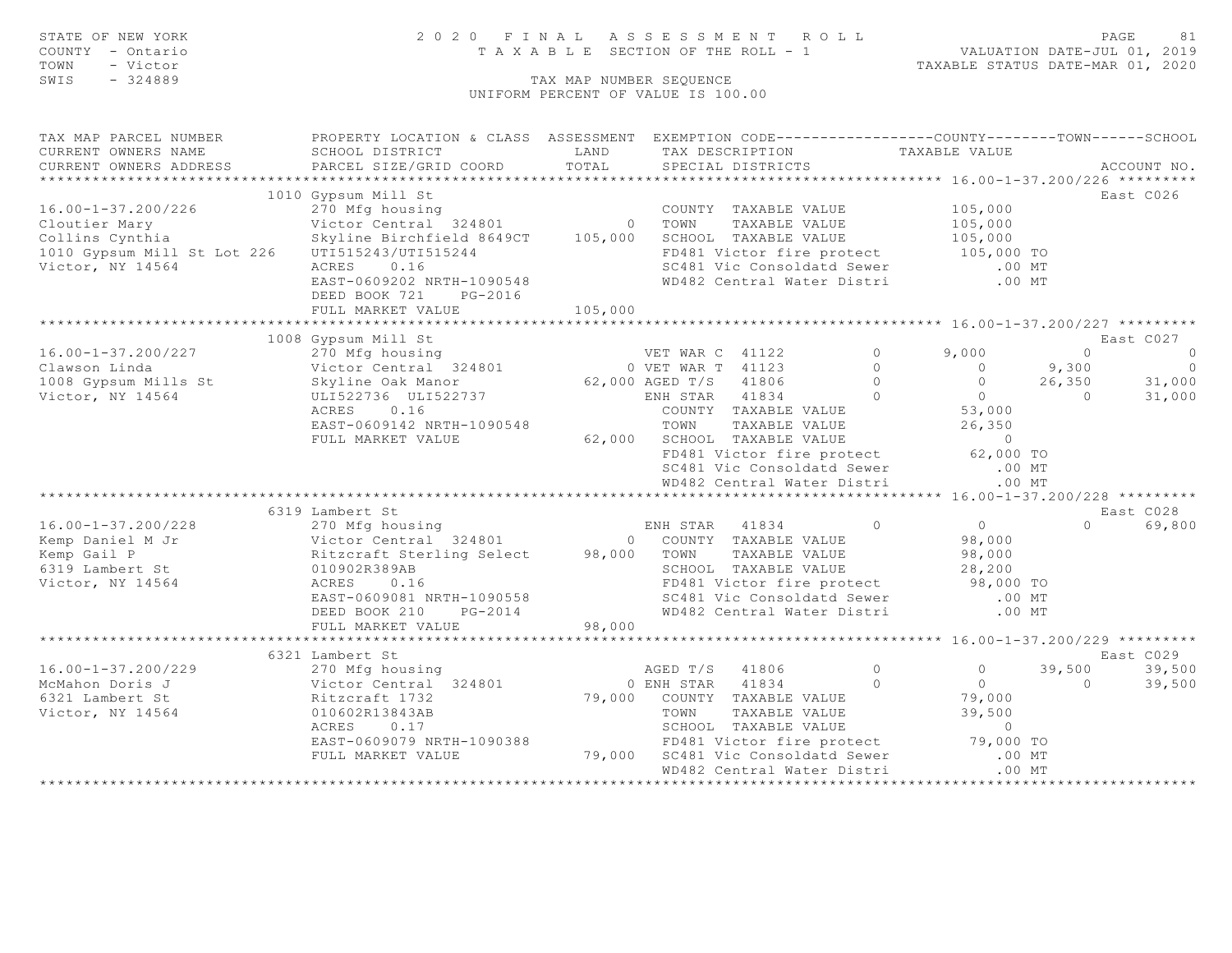| STATE OF NEW YORK | 2020 FINAL ASSESSMENT ROLL |                                       |                                  | PAGE | 82 |
|-------------------|----------------------------|---------------------------------------|----------------------------------|------|----|
| COUNTY - Ontario  |                            | T A X A B L E SECTION OF THE ROLL - 1 | VALUATION DATE-JUL 01, 2019      |      |    |
| TOWN<br>- Victor  |                            |                                       | TAXABLE STATUS DATE-MAR 01, 2020 |      |    |
| SWIS<br>- 324889  |                            | TAX MAP NUMBER SEOUENCE               |                                  |      |    |

| UNIFORM PERCENT OF VALUE IS 100.00 |  |  |  |
|------------------------------------|--|--|--|
|                                    |  |  |  |

| TAX MAP PARCEL NUMBER<br>CURRENT OWNERS NAME<br>CURRENT OWNERS ADDRESS | PROPERTY LOCATION & CLASS ASSESSMENT<br>SCHOOL DISTRICT<br>PARCEL SIZE/GRID COORD      | LAND<br>TOTAL |                | EXEMPTION CODE-----------------COUNTY-------TOWN------SCHOOL<br>TAX DESCRIPTION<br>SPECIAL DISTRICTS     |            | TAXABLE VALUE                                        |          | ACCOUNT NO.    |
|------------------------------------------------------------------------|----------------------------------------------------------------------------------------|---------------|----------------|----------------------------------------------------------------------------------------------------------|------------|------------------------------------------------------|----------|----------------|
|                                                                        |                                                                                        |               |                |                                                                                                          |            |                                                      |          |                |
|                                                                        | 1009 Gypsum Mill St                                                                    |               |                |                                                                                                          |            |                                                      |          | East C030      |
| $16.00 - 1 - 37.200 / 230$                                             |                                                                                        |               |                |                                                                                                          | $\Omega$   | 15,000                                               | $\Omega$ | $\circ$        |
| Alloco Kathleen                                                        | 310 Mfg housing<br>Victor Central 324801 Microsoft Sterling 1708 66,000 AGED T/S 41806 |               |                |                                                                                                          | $\bigcirc$ | $\overline{0}$                                       | 16,500   | $\overline{0}$ |
| 1009 Gypsum Mills St                                                   |                                                                                        |               |                |                                                                                                          | $\Omega$   | $\bigcirc$                                           | 9,900    | 13,200         |
| Victor, NY 14564                                                       | 13798AB                                                                                |               | ENH STAR 41834 |                                                                                                          | $\Omega$   |                                                      | $\Omega$ | 52,800         |
|                                                                        | ACRES<br>0.17                                                                          |               |                | COUNTY TAXABLE VALUE                                                                                     |            |                                                      |          |                |
|                                                                        | EAST-0609131 NRTH-1090390                                                              |               | TOWN           | TAXABLE VALUE                                                                                            |            | $\begin{array}{c} 0 \\ 51,000 \\ 39,600 \end{array}$ |          |                |
|                                                                        | FULL MARKET VALUE                                                                      | 66,000        |                | SCHOOL TAXABLE VALUE                                                                                     |            | $\Omega$                                             |          |                |
|                                                                        |                                                                                        |               |                | FD481 Victor fire protect                                                                                |            | 66,000 TO                                            |          |                |
|                                                                        |                                                                                        |               |                | SC481 Vic Consoldatd Sewer                                                                               |            | .00 MT                                               |          |                |
|                                                                        |                                                                                        |               |                |                                                                                                          |            |                                                      |          |                |
|                                                                        |                                                                                        |               |                |                                                                                                          |            |                                                      |          |                |
|                                                                        | 6304 Murphy Dr                                                                         |               |                |                                                                                                          |            |                                                      |          | East C032      |
| 16.00-1-37.200/232                                                     | 270 Mfg housing                                                                        |               |                | BAS STAR 41854                                                                                           | $\bigcirc$ | $\overline{0}$                                       | $\cap$   | 30,000         |
| Skerritt R. Christian                                                  | Victor Central 324801                                                                  |               |                | 0 COUNTY TAXABLE VALUE                                                                                   |            | 102,000                                              |          |                |
| Skerritt Catherine                                                     | Victor C<br>Skyline                                                                    | 102,000 TOWN  |                | TAXABLE VALUE                                                                                            |            | 102,000                                              |          |                |
| 6304 Murphy Dr                                                         |                                                                                        |               |                |                                                                                                          |            |                                                      |          |                |
| Victor, NY 14564                                                       | 06111060MAB<br>ACRES 0.17                                                              |               |                |                                                                                                          |            |                                                      |          |                |
|                                                                        | EAST-0609251 NRTH-1090380                                                              |               |                | SCHOOL TAXABLE VALUE 72,000<br>FD481 Victor fire protect 102,000 TO<br>SC481 Vic Consoldatd Sewer .00 MT |            |                                                      |          |                |
|                                                                        | FULL MARKET VALUE                                                                      |               |                | 102,000 WD482 Central Water Distri                                                                       |            | $.00$ MT                                             |          |                |
|                                                                        |                                                                                        |               |                |                                                                                                          |            |                                                      |          |                |
|                                                                        | 6308 Murphy Dr                                                                         |               |                |                                                                                                          |            |                                                      |          | East C034      |
| 16.00-1-37.200/234                                                     |                                                                                        |               |                | BAS STAR 41854                                                                                           | $\circ$    | $\overline{0}$                                       | $\cap$   | 30,000         |
| Parsons Robin                                                          | 234 270 Mfg housing<br>Victor Central 324801<br>Skyline Oak Manor                      |               |                | 0 COUNTY TAXABLE VALUE                                                                                   |            | 73,000                                               |          |                |
| 6308 Murphy Dr                                                         |                                                                                        | 73,000 TOWN   |                | TAXABLE VALUE                                                                                            |            | 73,000                                               |          |                |
| Victor, NY 14564                                                       | 0611-0397AB                                                                            |               |                | SCHOOL TAXABLE VALUE                                                                                     |            | 43,000                                               |          |                |
|                                                                        | ULI511893 ULI511892<br>ACRES 0.16                                                      |               |                | FD481 Victor fire protect                                                                                |            | $73,000$ TO                                          |          |                |
|                                                                        |                                                                                        |               |                | SC481 Vic Consoldatd Sewer .00 MT                                                                        |            |                                                      |          |                |
|                                                                        | EAST-0609236 NRTH-1090220                                                              |               |                | WD482 Central Water Distri                                                                               |            | $.00$ MT                                             |          |                |
|                                                                        | FULL MARKET VALUE                                                                      | 73,000        |                |                                                                                                          |            |                                                      |          |                |
|                                                                        |                                                                                        |               |                |                                                                                                          |            |                                                      |          |                |
|                                                                        | 6310 Murphy Dr                                                                         |               |                |                                                                                                          |            |                                                      |          | East C035      |
| $16.00 - 1 - 37.200 / 235$                                             | 270 Mfg housing                                                                        |               | BAS STAR 41854 | $\overline{a}$                                                                                           |            | $\overline{0}$                                       | $\cap$   | 30,000         |
| Freida Maureen                                                         | Victor Central 324801                                                                  |               |                | 0 COUNTY TAXABLE VALUE                                                                                   |            | 51,000                                               |          |                |
| 6310 Murphy Dr                                                         | Skyline Oak Manor                                                                      | 51,000 TOWN   |                | TAXABLE VALUE                                                                                            |            | 51,000                                               |          |                |
| Victor, NY 14564                                                       | 06110353PAB                                                                            |               |                | SCHOOL TAXABLE VALUE                                                                                     |            | 21,000                                               |          |                |
|                                                                        | 0.16<br>ACRES                                                                          |               |                | FD481 Victor fire protect 51,000 TO                                                                      |            |                                                      |          |                |
|                                                                        | EAST-0609236 NRTH-1090156                                                              |               |                |                                                                                                          |            |                                                      |          |                |
|                                                                        | DEED BOOK 1120<br>PG-2012                                                              |               |                | SC481 Vic Consoldatd Sewer .00 MT<br>WD482 Central Water Distri .00 MT                                   |            |                                                      |          |                |
|                                                                        | FULL MARKET VALUE                                                                      | 51,000        |                |                                                                                                          |            |                                                      |          |                |
|                                                                        |                                                                                        |               |                |                                                                                                          |            |                                                      |          |                |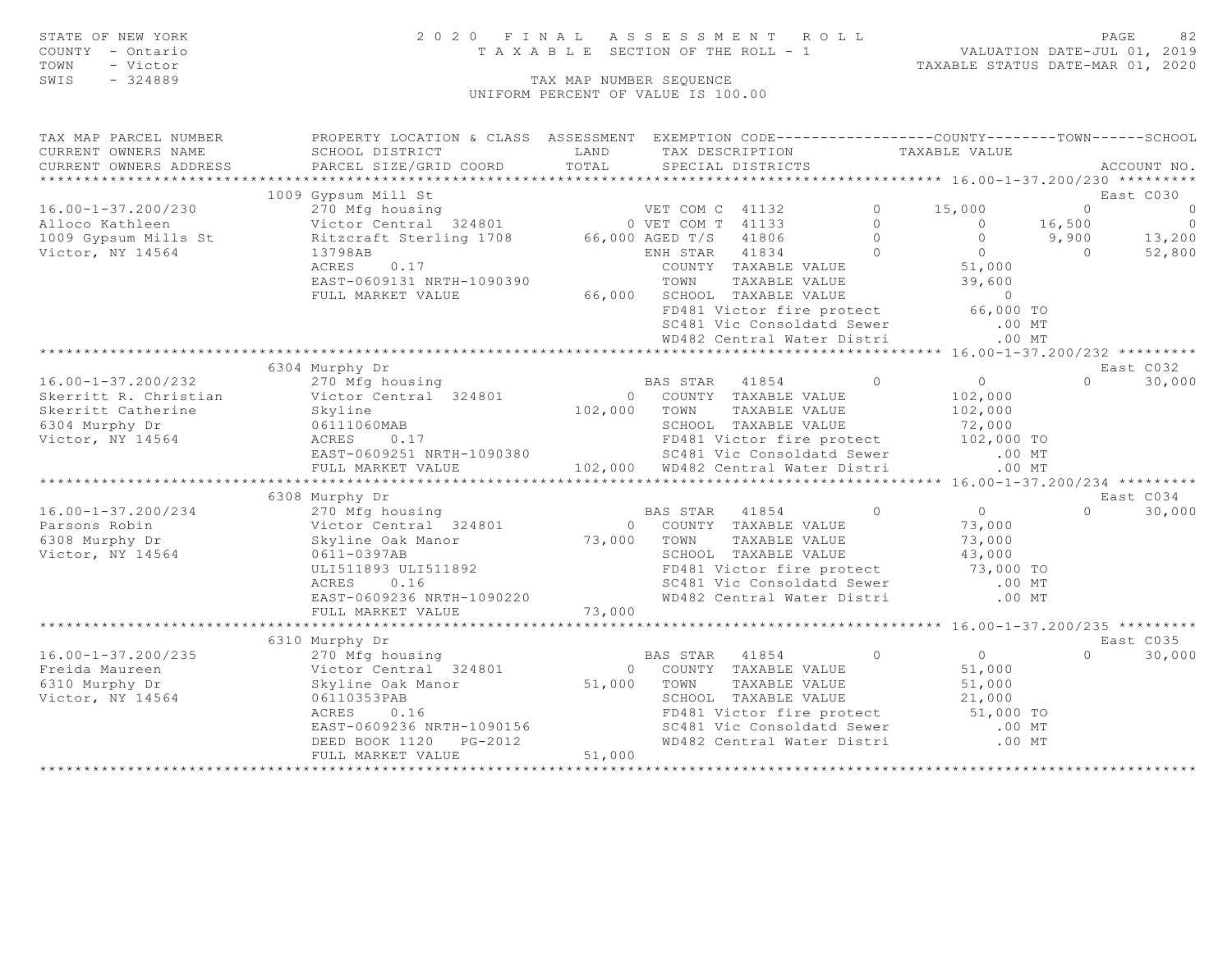| STATE OF NEW YORK<br>COUNTY - Ontario<br>TOWN<br>- Victor                                                                                                                                                                                                                                                                                                                     |                           |         | FINAL ASSESSMENT ROLL PAGE 83<br>TAXABLE SECTION OF THE ROLL - 1 VALUATION DATE-JUL 01, 2019<br>TAXABLE STATUS DATE-MAR 01, 2020<br>2020 FINAL ASSESSMENT ROLL |           |           |
|-------------------------------------------------------------------------------------------------------------------------------------------------------------------------------------------------------------------------------------------------------------------------------------------------------------------------------------------------------------------------------|---------------------------|---------|----------------------------------------------------------------------------------------------------------------------------------------------------------------|-----------|-----------|
| SWIS - 324889<br>TAX MAP NUMBER SEQUENCE                                                                                                                                                                                                                                                                                                                                      |                           |         |                                                                                                                                                                |           |           |
|                                                                                                                                                                                                                                                                                                                                                                               |                           |         | UNIFORM PERCENT OF VALUE IS 100.00                                                                                                                             |           |           |
|                                                                                                                                                                                                                                                                                                                                                                               |                           |         |                                                                                                                                                                |           |           |
| TAX MAP PARCEL NUMBER <b>The PROPERTY LOCATION &amp; CLASS</b> ASSESSMENT EXEMPTION CODE--------------COUNTY-------TOWN------SCHOOL                                                                                                                                                                                                                                           |                           |         |                                                                                                                                                                |           |           |
|                                                                                                                                                                                                                                                                                                                                                                               |                           |         |                                                                                                                                                                |           |           |
|                                                                                                                                                                                                                                                                                                                                                                               |                           |         |                                                                                                                                                                |           |           |
|                                                                                                                                                                                                                                                                                                                                                                               |                           |         |                                                                                                                                                                |           |           |
|                                                                                                                                                                                                                                                                                                                                                                               | 6312 Murphy Dr            |         |                                                                                                                                                                |           | East C036 |
|                                                                                                                                                                                                                                                                                                                                                                               |                           |         |                                                                                                                                                                |           |           |
|                                                                                                                                                                                                                                                                                                                                                                               |                           |         |                                                                                                                                                                |           |           |
|                                                                                                                                                                                                                                                                                                                                                                               |                           |         |                                                                                                                                                                |           |           |
|                                                                                                                                                                                                                                                                                                                                                                               |                           |         |                                                                                                                                                                |           |           |
|                                                                                                                                                                                                                                                                                                                                                                               |                           |         |                                                                                                                                                                |           |           |
|                                                                                                                                                                                                                                                                                                                                                                               |                           |         |                                                                                                                                                                |           |           |
|                                                                                                                                                                                                                                                                                                                                                                               |                           |         |                                                                                                                                                                |           |           |
|                                                                                                                                                                                                                                                                                                                                                                               | 6316 Murphy Dr            |         |                                                                                                                                                                |           | East C037 |
| 16.00-1-37.200/237 $\begin{array}{c c c c c c} \multicolumn{10}{c c c} \multicolumn{10}{c c c} \multicolumn{10}{c c c} \multicolumn{10}{c c c} \multicolumn{10}{c c c} \multicolumn{10}{c c c} \multicolumn{10}{c c c} \multicolumn{10}{c c c} \multicolumn{10}{c c c} \multicolumn{10}{c c c} \multicolumn{10}{c c c} \multicolumn{10}{c c c} \multicolumn{10}{c c c} \mult$ |                           |         |                                                                                                                                                                |           |           |
|                                                                                                                                                                                                                                                                                                                                                                               |                           |         |                                                                                                                                                                |           |           |
|                                                                                                                                                                                                                                                                                                                                                                               |                           |         |                                                                                                                                                                |           |           |
|                                                                                                                                                                                                                                                                                                                                                                               |                           |         |                                                                                                                                                                |           |           |
|                                                                                                                                                                                                                                                                                                                                                                               |                           |         |                                                                                                                                                                |           |           |
|                                                                                                                                                                                                                                                                                                                                                                               | DEED BOOK 912 PG-2019     |         |                                                                                                                                                                |           |           |
|                                                                                                                                                                                                                                                                                                                                                                               |                           |         |                                                                                                                                                                |           |           |
|                                                                                                                                                                                                                                                                                                                                                                               |                           |         |                                                                                                                                                                |           |           |
|                                                                                                                                                                                                                                                                                                                                                                               |                           |         |                                                                                                                                                                |           | East C038 |
|                                                                                                                                                                                                                                                                                                                                                                               |                           |         |                                                                                                                                                                |           |           |
|                                                                                                                                                                                                                                                                                                                                                                               |                           |         |                                                                                                                                                                |           |           |
|                                                                                                                                                                                                                                                                                                                                                                               |                           |         |                                                                                                                                                                |           |           |
|                                                                                                                                                                                                                                                                                                                                                                               |                           |         |                                                                                                                                                                |           |           |
|                                                                                                                                                                                                                                                                                                                                                                               |                           |         |                                                                                                                                                                |           |           |
|                                                                                                                                                                                                                                                                                                                                                                               |                           |         |                                                                                                                                                                |           |           |
|                                                                                                                                                                                                                                                                                                                                                                               |                           |         |                                                                                                                                                                |           |           |
|                                                                                                                                                                                                                                                                                                                                                                               |                           |         |                                                                                                                                                                |           |           |
| 16.00-1-37.200/239 6320 Murphy Dr 270 Murphy Dr 270 Murphy Dr 270 Murphy Dr 270 Murphy Dr 270 Murphy Dr 270 Musing<br>Durham James Victor (entral 324801 6320 Murphy Dr Ritzcraft 1714M 52,000 SCHOOL TAXABLE VALUE 52,000 TO<br>V                                                                                                                                            |                           |         |                                                                                                                                                                |           |           |
|                                                                                                                                                                                                                                                                                                                                                                               |                           |         |                                                                                                                                                                |           | East C039 |
|                                                                                                                                                                                                                                                                                                                                                                               |                           |         |                                                                                                                                                                |           |           |
|                                                                                                                                                                                                                                                                                                                                                                               |                           |         |                                                                                                                                                                |           |           |
|                                                                                                                                                                                                                                                                                                                                                                               |                           |         |                                                                                                                                                                |           |           |
|                                                                                                                                                                                                                                                                                                                                                                               |                           |         |                                                                                                                                                                |           |           |
|                                                                                                                                                                                                                                                                                                                                                                               |                           |         |                                                                                                                                                                |           |           |
|                                                                                                                                                                                                                                                                                                                                                                               |                           |         |                                                                                                                                                                |           |           |
|                                                                                                                                                                                                                                                                                                                                                                               |                           |         |                                                                                                                                                                |           |           |
|                                                                                                                                                                                                                                                                                                                                                                               | 6324 Murphy Dr            |         |                                                                                                                                                                |           | East C041 |
| 16.00-1-37.200/241                                                                                                                                                                                                                                                                                                                                                            | 270 Mfg housing           |         | COUNTY TAXABLE VALUE                                                                                                                                           | 66,000    |           |
| Lyon Stephen                                                                                                                                                                                                                                                                                                                                                                  | Victor Central 324801     | $\circ$ | TOWN<br>TAXABLE VALUE                                                                                                                                          | 66,000    |           |
| 6324 Murphy Dr                                                                                                                                                                                                                                                                                                                                                                | Skyline Oak Manor         | 66,000  | SCHOOL TAXABLE VALUE                                                                                                                                           | 66,000    |           |
| Victor, NY 14564                                                                                                                                                                                                                                                                                                                                                              | 06110127NAB               |         | FD481 Victor fire protect                                                                                                                                      | 66,000 TO |           |
|                                                                                                                                                                                                                                                                                                                                                                               | ACRES<br>0.16             |         | SC481 Vic Consoldatd Sewer                                                                                                                                     | $.00$ MT  |           |
|                                                                                                                                                                                                                                                                                                                                                                               | EAST-0609236 NRTH-1089816 |         | WD482 Central Water Distri                                                                                                                                     | $.00$ MT  |           |
|                                                                                                                                                                                                                                                                                                                                                                               | DEED BOOK 1001<br>PG-2018 |         |                                                                                                                                                                |           |           |
|                                                                                                                                                                                                                                                                                                                                                                               | FULL MARKET VALUE         | 66,000  |                                                                                                                                                                |           |           |
|                                                                                                                                                                                                                                                                                                                                                                               |                           |         |                                                                                                                                                                |           |           |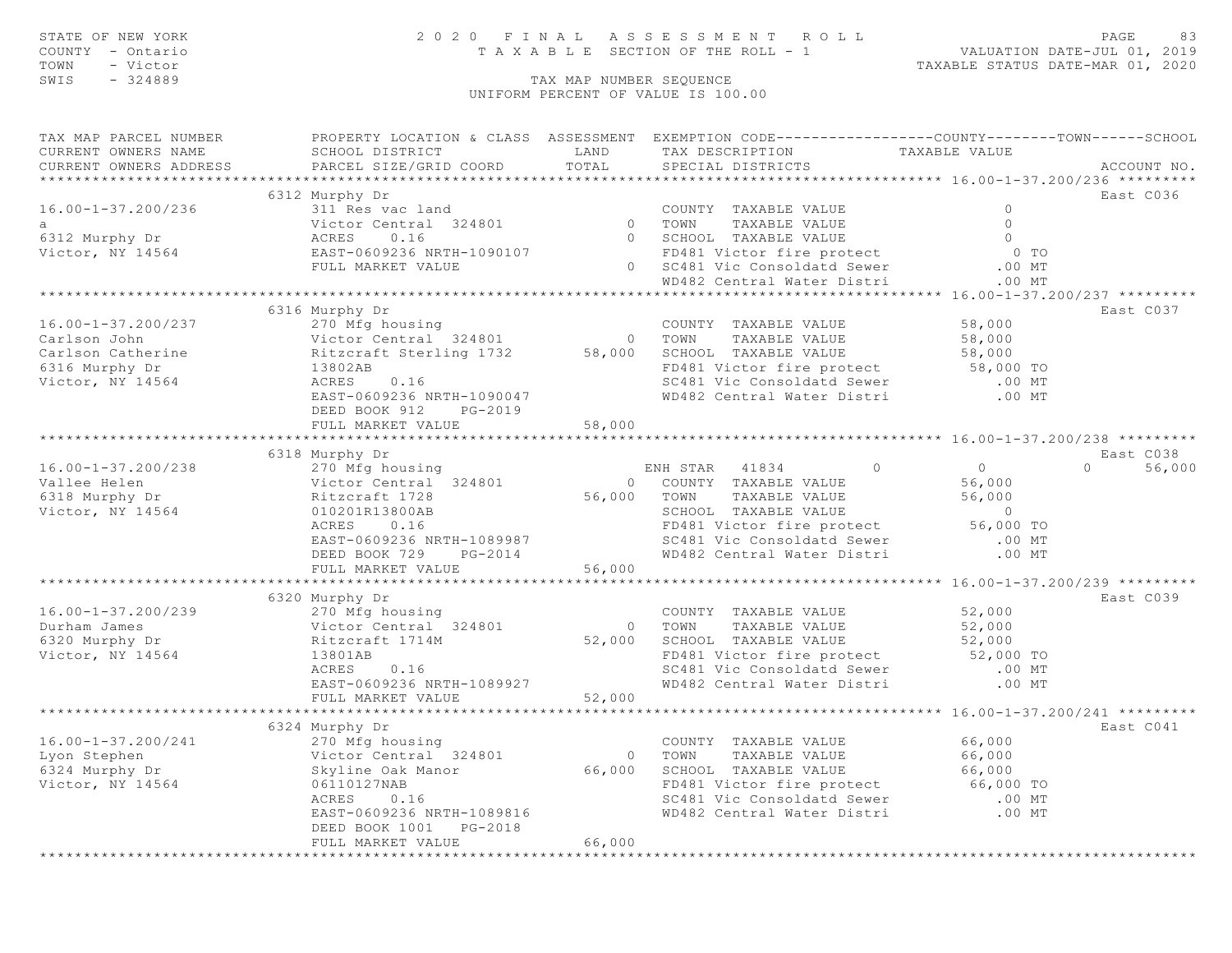| STATE OF NEW YORK | 2020 FINAL ASSESSMENT ROLL      |                                  | PAGE | 84 |
|-------------------|---------------------------------|----------------------------------|------|----|
| COUNTY - Ontario  | TAXABLE SECTION OF THE ROLL - 1 | VALUATION DATE-JUL 01, 2019      |      |    |
| TOWN<br>- Victor  |                                 | TAXABLE STATUS DATE-MAR 01, 2020 |      |    |
| SWIS<br>- 324889  | TAX MAP NUMBER SEOUENCE         |                                  |      |    |

| TAX MAP PARCEL NUMBER              | PROPERTY LOCATION & CLASS ASSESSMENT EXEMPTION CODE---------------COUNTY-------TOWN------SCHOOL                                                                                                                                                |        |                                                                                                         |          |           |
|------------------------------------|------------------------------------------------------------------------------------------------------------------------------------------------------------------------------------------------------------------------------------------------|--------|---------------------------------------------------------------------------------------------------------|----------|-----------|
|                                    |                                                                                                                                                                                                                                                |        |                                                                                                         |          |           |
|                                    |                                                                                                                                                                                                                                                |        |                                                                                                         |          |           |
|                                    |                                                                                                                                                                                                                                                |        |                                                                                                         |          |           |
|                                    |                                                                                                                                                                                                                                                |        |                                                                                                         |          |           |
|                                    |                                                                                                                                                                                                                                                |        |                                                                                                         |          |           |
|                                    |                                                                                                                                                                                                                                                |        |                                                                                                         |          |           |
|                                    |                                                                                                                                                                                                                                                |        |                                                                                                         |          |           |
|                                    |                                                                                                                                                                                                                                                |        |                                                                                                         |          |           |
|                                    | East CO42<br>16.00-1-37.200/242 270 Mfg housing<br>Ellis James Victor Central 324801 0 VET WAR T 41123 0 9,000 0<br>Ellis Rosemary Skyline 1003CTB 90,000 ENH STAR 41834 0 0 0 69,800<br>6326 Murphy Dr 2N110258NAB 2COUNTY TAXABLE VA         |        |                                                                                                         |          |           |
|                                    |                                                                                                                                                                                                                                                |        |                                                                                                         |          |           |
|                                    |                                                                                                                                                                                                                                                |        |                                                                                                         |          |           |
|                                    |                                                                                                                                                                                                                                                |        |                                                                                                         |          |           |
|                                    | ACRES 0.16<br>EAST-0609236 NRTH-1089730<br>DEED BOOK 7 PG-12<br>FULL MARKET VALUE 90,000 SC481 Victor fire protect 90,000 TO<br>FULL MARKET VALUE 90,000 SC481 Vic Consoldatd Sever 00,000 TO<br>FULL MARKET VALUE 90,000 SC481 Vic Cons       |        |                                                                                                         |          |           |
|                                    |                                                                                                                                                                                                                                                |        |                                                                                                         |          |           |
|                                    | 6328 Murphy Dr                                                                                                                                                                                                                                 |        |                                                                                                         |          | East C043 |
|                                    | Eas<br>Hurley Jeremiah (16.00-1-37.200/243 270 Mfg housing<br>Hurley Jeremiah (16.00-1-37.200/243 270 Mfg housing<br>Victor Central 324801 0 CW_15_VET/41163 0 0 7,200<br>6328 Murphy Dr Skyline Fairview 48,000 COUNTY TAXABLE VALUE<br>      |        |                                                                                                         |          | $\bigcap$ |
|                                    |                                                                                                                                                                                                                                                |        |                                                                                                         |          | $\circ$   |
|                                    |                                                                                                                                                                                                                                                |        |                                                                                                         |          |           |
|                                    |                                                                                                                                                                                                                                                |        |                                                                                                         |          |           |
|                                    |                                                                                                                                                                                                                                                |        |                                                                                                         |          |           |
|                                    |                                                                                                                                                                                                                                                |        |                                                                                                         |          |           |
|                                    |                                                                                                                                                                                                                                                |        |                                                                                                         |          |           |
|                                    | ULIS11841/ULIS11842<br>CHOOL TAXABLE VALUE 48,000<br>EAST-0609236 NRTH-1089677<br>DEED BOOK 709 PG-2015<br>FULL MARKET VALUE 48,000<br>FULL MARKET VALUE 48,000<br>FULL MARKET VALUE 48,000<br>PASS CASS CONSIDERED SCARS CONSULT 1842<br>CONT |        |                                                                                                         |          |           |
|                                    |                                                                                                                                                                                                                                                |        |                                                                                                         |          |           |
|                                    | 6332 Murphy Dr                                                                                                                                                                                                                                 |        |                                                                                                         |          | East C045 |
| $16.00 - 1 - 37.200 / 245$         |                                                                                                                                                                                                                                                |        |                                                                                                         |          |           |
| Stromstad Curtis                   |                                                                                                                                                                                                                                                |        |                                                                                                         |          |           |
| Stromstad Anne                     | 270 Mfg housing<br>Victor Central 324801 0 TOWN TAXABLE VALUE 62,000<br>Skyline Oak Manor 62,000 SCHOOL TAXABLE VALUE 62,000<br>0611-0499MAB 62,000 FD481 Victor fire protect 62,000 TO<br>ACRES 0.16 SC481 Vic Consoldatd Sewer 0.00          |        |                                                                                                         |          |           |
|                                    |                                                                                                                                                                                                                                                |        |                                                                                                         |          |           |
| 6332 Murphy Dr<br>Victor, NY 14564 |                                                                                                                                                                                                                                                |        |                                                                                                         |          |           |
|                                    | EAST-0609236 NRTH-1089556 WD482 Central Water Distri .00 MT                                                                                                                                                                                    |        |                                                                                                         |          |           |
|                                    | DEED BOOK 1018    PG-2019                                                                                                                                                                                                                      |        |                                                                                                         |          |           |
|                                    | FULL MARKET VALUE                                                                                                                                                                                                                              | 62,000 |                                                                                                         |          |           |
|                                    |                                                                                                                                                                                                                                                |        |                                                                                                         |          |           |
|                                    | 6334 Murphy Dr                                                                                                                                                                                                                                 |        |                                                                                                         |          | East C046 |
|                                    |                                                                                                                                                                                                                                                |        | BAS STAR 41854 0 0<br>0 COUNTY TAXABLE VALUE 57,000<br>57,000 TOWN TAXABLE VALUE 57,000                 | $\Omega$ | 30,000    |
|                                    |                                                                                                                                                                                                                                                |        |                                                                                                         |          |           |
|                                    |                                                                                                                                                                                                                                                |        |                                                                                                         |          |           |
| Victor, NY 14564                   | 2N110857MAB                                                                                                                                                                                                                                    |        |                                                                                                         |          |           |
|                                    | ULI502473                                                                                                                                                                                                                                      |        | SCHOOL TAXABLE VALUE 27,000<br>FD481 Victor fire protect 57,000 TO<br>SC481 Vic Consoldatd Sewer .00 MT |          |           |
|                                    | 0.16<br>ACRES                                                                                                                                                                                                                                  |        |                                                                                                         |          |           |
|                                    | EAST-0609236 NRTH-1089514                                                                                                                                                                                                                      |        | WD482 Central Water Distri .00 MT                                                                       |          |           |
|                                    | DEED BOOK 817 PG-2010                                                                                                                                                                                                                          |        |                                                                                                         |          |           |
|                                    | FULL MARKET VALUE                                                                                                                                                                                                                              | 57,000 |                                                                                                         |          |           |
|                                    |                                                                                                                                                                                                                                                |        |                                                                                                         |          |           |
|                                    |                                                                                                                                                                                                                                                |        |                                                                                                         |          |           |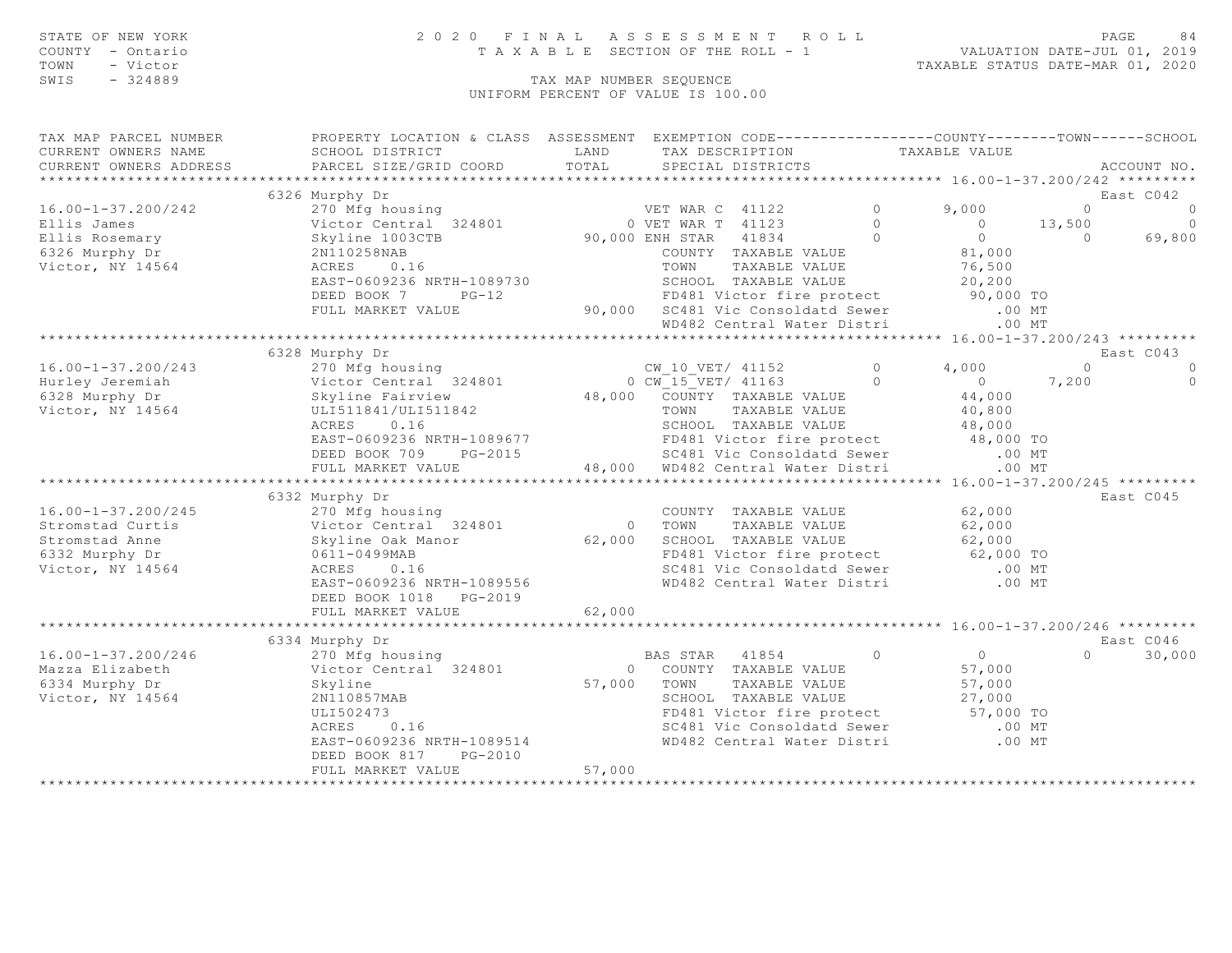| STATE OF NEW YORK | 2020 FINAL ASSESSMENT ROLL            | PAGE                        |  |
|-------------------|---------------------------------------|-----------------------------|--|
| COUNTY - Ontario  | T A X A B L E SECTION OF THE ROLL - 1 | VALUATION DATE-JUL 01, 2019 |  |
| TOWN<br>– Victor  | TAXABLE STATUS DATE-MAR 01, 2020      |                             |  |
| SWIS<br>- 324889  | TAX MAP NUMBER SEOUENCE               |                             |  |

| TAX MAP PARCEL NUMBER<br>CURRENT OWNERS NAME<br>CURRENT OWNERS ADDRESS | PROPERTY LOCATION & CLASS ASSESSMENT<br>SCHOOL DISTRICT<br>PARCEL SIZE/GRID COORD                                                                                                                                                                                        | LAND<br>TOTAL | EXEMPTION CODE----------------COUNTY-------TOWN------SCHOOL<br>TAX DESCRIPTION TAXABLE VALUE<br>SPECIAL DISTRICTS                                                |                |                |           | ACCOUNT NO.           |
|------------------------------------------------------------------------|--------------------------------------------------------------------------------------------------------------------------------------------------------------------------------------------------------------------------------------------------------------------------|---------------|------------------------------------------------------------------------------------------------------------------------------------------------------------------|----------------|----------------|-----------|-----------------------|
|                                                                        |                                                                                                                                                                                                                                                                          |               |                                                                                                                                                                  |                |                |           |                       |
| 16.00-1-37.200/247                                                     | 6336 Murphy Dr<br>270 Mfg housing                                                                                                                                                                                                                                        |               | VET WAR C 41122                                                                                                                                                  | $\bigcirc$     | 8,100          | $\Omega$  | East C047<br>$\Omega$ |
|                                                                        |                                                                                                                                                                                                                                                                          |               |                                                                                                                                                                  | $\overline{0}$ | $\overline{0}$ | 8,100     | $\overline{0}$        |
|                                                                        |                                                                                                                                                                                                                                                                          |               |                                                                                                                                                                  | $\bigcirc$     | $\Omega$       | $\bigcap$ | 54,000                |
|                                                                        |                                                                                                                                                                                                                                                                          |               | COUNTY TAXABLE VALUE                                                                                                                                             |                | 45,900         |           |                       |
| Victor, NY 14564 ACRES                                                 | 0.16<br>EAST-0609236 NRTH-1089438                                                                                                                                                                                                                                        |               | TOWN<br>TAXABLE VALUE<br>SCHOOL TAXABLE VALUE 0<br>FD481 Victor fire protect 54,000 TO                                                                           |                | 45,900         |           |                       |
|                                                                        | DEED BOOK 623                                                                                                                                                                                                                                                            | $PG-2009$     |                                                                                                                                                                  |                |                |           |                       |
|                                                                        |                                                                                                                                                                                                                                                                          |               |                                                                                                                                                                  |                |                |           |                       |
|                                                                        |                                                                                                                                                                                                                                                                          |               |                                                                                                                                                                  |                |                |           |                       |
|                                                                        |                                                                                                                                                                                                                                                                          |               |                                                                                                                                                                  |                |                |           |                       |
|                                                                        | 6342 Murphy Dr                                                                                                                                                                                                                                                           |               |                                                                                                                                                                  |                |                |           | East C050             |
| 16.00-1-37.200/250                                                     | 270 Mfg housing                                                                                                                                                                                                                                                          |               | BAS STAR 41854                                                                                                                                                   | $\bigcirc$     | $\bigcirc$     | $\Omega$  | 30,000                |
|                                                                        | Hanselman Judy<br>Hanselman Marie (1994) Victor Central 324801<br>Hanselman Marie (1994) Skyline Oak Manor B223 CT 58,000 TOWN TAXABLE VALUE<br>6342 Murphy Dr (1994) 06110776MAB                                                                                        |               |                                                                                                                                                                  |                | 58,000         |           |                       |
|                                                                        |                                                                                                                                                                                                                                                                          |               | TAXABLE VALUE                                                                                                                                                    |                | 58,000         |           |                       |
|                                                                        |                                                                                                                                                                                                                                                                          |               | SCHOOL TAXABLE VALUE                                                                                                                                             |                | 28,000         |           |                       |
|                                                                        | Victor, NY 14564 ULI500658 ULI500659                                                                                                                                                                                                                                     |               | FD481 Victor fire protect 58,000 TO                                                                                                                              |                |                |           |                       |
|                                                                        | ACRES 0.18<br>EAST-0609231 NRTH-1089277                                                                                                                                                                                                                                  |               | SC481 Vic Consoldatd Sewer .00 MT<br>WD482 Central Water Distri .00 MT                                                                                           |                |                |           |                       |
|                                                                        |                                                                                                                                                                                                                                                                          |               |                                                                                                                                                                  |                |                |           |                       |
|                                                                        | DEED BOOK 217<br>PG-2011                                                                                                                                                                                                                                                 |               |                                                                                                                                                                  |                |                |           |                       |
|                                                                        | FULL MARKET VALUE                                                                                                                                                                                                                                                        | 58,000        |                                                                                                                                                                  |                |                |           |                       |
|                                                                        |                                                                                                                                                                                                                                                                          |               |                                                                                                                                                                  |                |                |           |                       |
|                                                                        | 6331 Lambert St                                                                                                                                                                                                                                                          |               |                                                                                                                                                                  |                |                |           | East C302             |
|                                                                        | 16.00-1-37.200/302 270 Mrg nousing<br>Eagley Robert Victor Central 324801                                                                                                                                                                                                |               | VET COM T 41133                                                                                                                                                  | $\overline{0}$ | $\overline{0}$ | 25,000    | $\bigcap$             |
|                                                                        |                                                                                                                                                                                                                                                                          |               | 0 VET COM C 41132 0                                                                                                                                              |                | 15,000         | $\Omega$  | $\Omega$              |
|                                                                        | Skyline<br>49110432PAB                                                                                                                                                                                                                                                   |               | 100,000 COUNTY TAXABLE VALUE                                                                                                                                     |                | 85,000         |           |                       |
| 6331 Lambert St Lot 302                                                |                                                                                                                                                                                                                                                                          |               | TOWN<br>TAXABLE VALUE                                                                                                                                            |                | 75,000         |           |                       |
| Victor, NY 14564                                                       | 0.16<br>ACRES                                                                                                                                                                                                                                                            |               | SCHOOL TAXABLE VALUE 100,000                                                                                                                                     |                |                |           |                       |
|                                                                        | EAST-0609087 NRTH-1090216<br>$PG-2016$                                                                                                                                                                                                                                   |               | FD481 Victor fire protect 100,000 TO<br>SC481 Vic Consoldatd Sewer .00 MT                                                                                        |                |                |           |                       |
|                                                                        | DEED BOOK 513                                                                                                                                                                                                                                                            |               |                                                                                                                                                                  |                |                |           |                       |
|                                                                        | FULL MARKET VALUE<br>*************************************                                                                                                                                                                                                               | 100,000       | WD482 Central Water Distri                                                                                                                                       |                | .00MT          |           |                       |
|                                                                        |                                                                                                                                                                                                                                                                          |               |                                                                                                                                                                  |                |                |           |                       |
|                                                                        | 6333 Lambert St                                                                                                                                                                                                                                                          |               |                                                                                                                                                                  |                |                |           | East C303             |
|                                                                        |                                                                                                                                                                                                                                                                          |               | COUNTY TAXABLE VALUE 65,000                                                                                                                                      |                |                |           |                       |
|                                                                        |                                                                                                                                                                                                                                                                          |               | 0 TOWN TAXABLE VALUE                                                                                                                                             |                | 65,000         |           |                       |
|                                                                        | Walsh Robert<br>Walsh Mitzi<br>Walsh Mitzi<br>Walsh Mitzi<br>Walsh Mitzi<br>Ritzcraft Sterling Series<br>65,000<br>Victor, NY 14564<br>Victor, NY 14564<br>Pick CRES<br>Pick CRES<br>CRES<br>CRES<br>CRES<br>CRES<br>CRES<br>CRES<br>CRES<br>CRES<br>CRES<br>CRES<br>CRE |               | FOWN TAXABLE VALUE<br>SCHOOL TAXABLE VALUE 65,000<br>FD481 Victor fire protect 65,000 TO<br>SC481 Vic Consoldatd Sewer 00 MT<br>WD482 Central Water Distri 00 MT |                |                |           |                       |
|                                                                        |                                                                                                                                                                                                                                                                          |               |                                                                                                                                                                  |                |                |           |                       |
|                                                                        |                                                                                                                                                                                                                                                                          |               |                                                                                                                                                                  |                |                |           |                       |
|                                                                        |                                                                                                                                                                                                                                                                          |               |                                                                                                                                                                  |                |                |           |                       |
|                                                                        | FULL MARKET VALUE                                                                                                                                                                                                                                                        | 65,000        |                                                                                                                                                                  |                |                |           |                       |
|                                                                        |                                                                                                                                                                                                                                                                          |               |                                                                                                                                                                  |                |                |           |                       |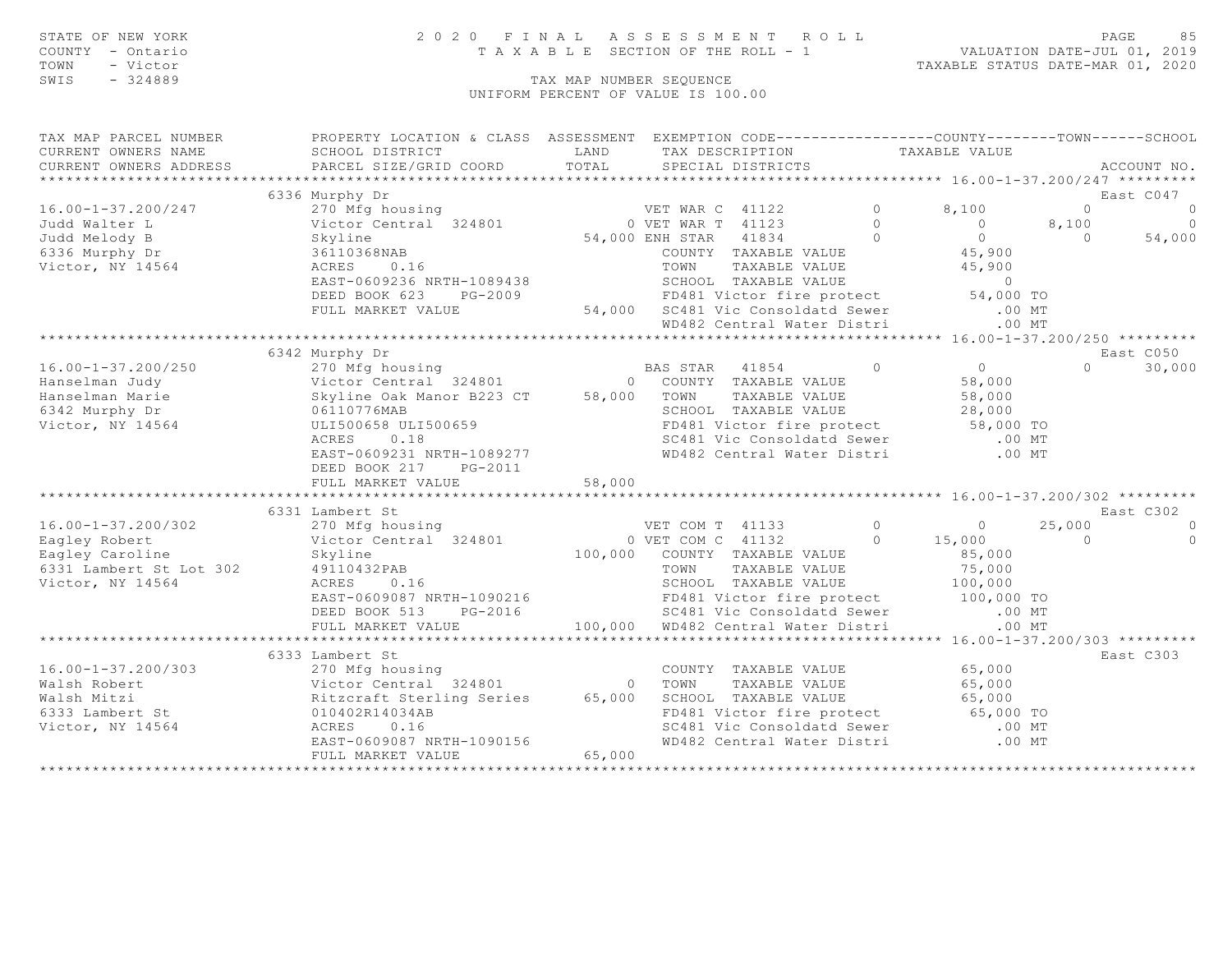|      | STATE OF NEW YORK |  | 2020 FINAL ASSESSMENT ROLL      |                                  | <b>PAGE</b>                 | - 86 |
|------|-------------------|--|---------------------------------|----------------------------------|-----------------------------|------|
|      | COUNTY - Ontario  |  | TAXABLE SECTION OF THE ROLL - 1 |                                  | VALUATION DATE-JUL 01, 2019 |      |
| TOWN | - Victor          |  |                                 | TAXABLE STATUS DATE-MAR 01, 2020 |                             |      |
| SWIS | $-324889$         |  | TAX MAP NUMBER SEQUENCE         |                                  |                             |      |

| UNIFORM PERCENT OF VALUE IS 100.00 |  |  |  |
|------------------------------------|--|--|--|

| TAX MAP PARCEL NUMBER<br>PROPERTY LOCATION & CLASS ASSESSMENT EXEMPTION CODE---------------COUNTY-------TOWN-----SCHOOL<br>CURRENT OWNERS NAME<br>SCHOOL DISTRICT<br>LAND<br>TAX DESCRIPTION TAXABLE VALUE<br>TOTAL<br>PARCEL SIZE/GRID COORD<br>SPECIAL DISTRICTS<br>CURRENT OWNERS ADDRESS | ACCOUNT NO.    |
|----------------------------------------------------------------------------------------------------------------------------------------------------------------------------------------------------------------------------------------------------------------------------------------------|----------------|
| 6337 Lambert St                                                                                                                                                                                                                                                                              | East C305      |
| $0 \t 7,800$<br>$\Omega$<br>16.00-1-37.200/305                                                                                                                                                                                                                                               | $\overline{0}$ |
|                                                                                                                                                                                                                                                                                              | $\overline{0}$ |
| $\overline{0}$<br>$\begin{matrix} 0 &&& 7,800\\ 0 &&& 0 \end{matrix}$<br>Veomett James C<br>$\overline{0}$                                                                                                                                                                                   |                |
| 6337 Lambert St<br>44,200<br>4910561PBA                                                                                                                                                                                                                                                      | 52,000         |
| COUNTY TAXABLE VALUE<br>Victor, NY 14564                                                                                                                                                                                                                                                     |                |
| 0.16<br>TOWN<br>TAXABLE VALUE<br>44,200<br>ACRES                                                                                                                                                                                                                                             |                |
| EAST-0609087 NRTH-1090036                                                                                                                                                                                                                                                                    |                |
|                                                                                                                                                                                                                                                                                              |                |
|                                                                                                                                                                                                                                                                                              |                |
|                                                                                                                                                                                                                                                                                              |                |
|                                                                                                                                                                                                                                                                                              |                |
| 6343 Lambert St                                                                                                                                                                                                                                                                              | East C308      |
| 16.00-1-37.200/308 270 Mfg housing ENH STAR 41834 C<br>Borgeest William Victor Central 324801 0 COUNTY TAXABLE VALUE<br>6343 Lambert St Ritzcraft Sterling Select 67,000 TOWN TAXABLE VALUE<br>Victor, NY 14564 011102R13963AB SCHOOL T<br>$\overline{0}$<br>$\bigcirc$<br>$\Omega$          | 67,000         |
| 67,000                                                                                                                                                                                                                                                                                       |                |
|                                                                                                                                                                                                                                                                                              |                |
| TOWN TAXABLE VALUE 67,000<br>SCHOOL TAXABLE VALUE 67,000                                                                                                                                                                                                                                     |                |
| 9856 FD481 Victor fire protect 67,000 TO<br>9856 SC481 Vic Consoldatd Sewer .00 MT<br>67,000 WD482 Central Water Distri .00 MT<br>0.16<br>ACRES<br>AURES 0.16<br>EAST-0609087 NRTH-1089856                                                                                                   |                |
|                                                                                                                                                                                                                                                                                              |                |
| FULL MARKET VALUE                                                                                                                                                                                                                                                                            |                |
|                                                                                                                                                                                                                                                                                              |                |
| 6345 Lambert St<br>270 Mfg housing<br>270 Mfg housing<br>270 Mfg housing<br>270 Mfg housing<br>270 Mfg housing<br>270 Mfg housing<br>270 Mfg housing<br>270 Mfg housing<br>270 Mfg housing<br>270 Mfg housing<br>270 Mfg housing<br>270 Mfg housing<br>2                                     | East C309      |
|                                                                                                                                                                                                                                                                                              |                |
|                                                                                                                                                                                                                                                                                              |                |
|                                                                                                                                                                                                                                                                                              |                |
|                                                                                                                                                                                                                                                                                              |                |
| 0.16<br>SC481 Vic Consoldatd Sewer .00 MT<br>WD482 Central Water Distri .00 MT<br>ACRES                                                                                                                                                                                                      |                |
| EAST-0609087 NRTH-1089796                                                                                                                                                                                                                                                                    |                |
| DEED BOOK 1230 PG-2017                                                                                                                                                                                                                                                                       |                |
| 65,000<br>FULL MARKET VALUE                                                                                                                                                                                                                                                                  |                |
|                                                                                                                                                                                                                                                                                              |                |
| 6347 Lambert St                                                                                                                                                                                                                                                                              | East C310      |
| COUNTY TAXABLE VALUE 29,900<br>16.00-1-37.200/310<br>270 Mfg housing                                                                                                                                                                                                                         |                |
| Guyette Christine Victor Central 324801 0<br>TAXABLE VALUE 29,900<br>TOWN                                                                                                                                                                                                                    |                |
| 29,900<br>Skyline 8648-CT<br>49-11-0491PAB<br>6347 Lambert St<br>SCHOOL TAXABLE VALUE 29,900<br>FD481 Victor fire protect 29,900 TO<br>SC481 Vic Consoldatd Sewer .00 MT<br>WD482 Central Water Distri .00 MT                                                                                |                |
| Victor, NY 14564<br>ULI527812 ULI527811<br>ACRES 0.16<br>FAST 0.0000                                                                                                                                                                                                                         |                |
|                                                                                                                                                                                                                                                                                              |                |
|                                                                                                                                                                                                                                                                                              |                |
| EAST-0609087 NRTH-1089736                                                                                                                                                                                                                                                                    |                |
| DEED BOOK 413<br>PG-2018                                                                                                                                                                                                                                                                     |                |
| 29,900<br>FULL MARKET VALUE                                                                                                                                                                                                                                                                  |                |
|                                                                                                                                                                                                                                                                                              |                |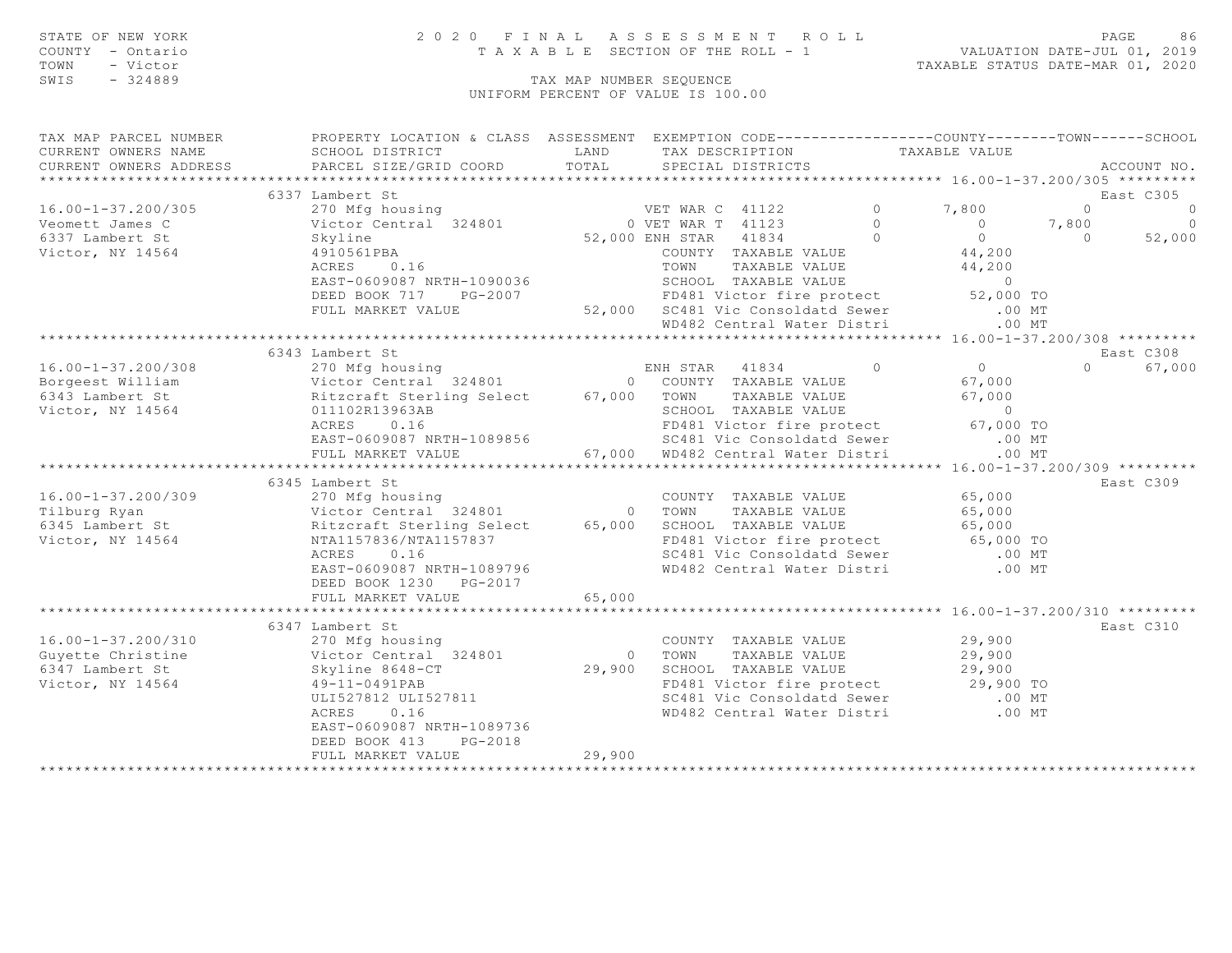| STATE OF NEW YORK |          |  | 2020 FINAL ASSESSMENT ROLL      |                                  | PAGE |  |
|-------------------|----------|--|---------------------------------|----------------------------------|------|--|
| COUNTY - Ontario  |          |  | TAXABLE SECTION OF THE ROLL - 1 | VALUATION DATE-JUL 01, 2019      |      |  |
| TOWN              | - Victor |  |                                 | TAXABLE STATUS DATE-MAR 01, 2020 |      |  |
| SWIS              | - 324889 |  | TAX MAP NUMBER SEOUENCE         |                                  |      |  |

| UNIFORM PERCENT OF VALUE IS 100.00 |  |  |  |
|------------------------------------|--|--|--|

| TAX MAP PARCEL NUMBER<br>CURRENT OWNERS NAME<br>CURRENT OWNERS ADDRESS PARCEL SIZE/GRID COORD                                                                                                                                        | PROPERTY LOCATION & CLASS ASSESSMENT EXEMPTION CODE----------------COUNTY-------TOWN------SCHOOL<br>SCHOOL DISTRICT<br>************************* | LAND<br>TOTAL                 | TAX DESCRIPTION TAXABLE VALUE<br>SPECIAL DISTRICTS                                                                                                               |                                        | ACCOUNT NO.      |
|--------------------------------------------------------------------------------------------------------------------------------------------------------------------------------------------------------------------------------------|--------------------------------------------------------------------------------------------------------------------------------------------------|-------------------------------|------------------------------------------------------------------------------------------------------------------------------------------------------------------|----------------------------------------|------------------|
|                                                                                                                                                                                                                                      | 6349 Lambert St                                                                                                                                  |                               |                                                                                                                                                                  |                                        | East C311        |
|                                                                                                                                                                                                                                      |                                                                                                                                                  |                               |                                                                                                                                                                  | 26,400<br>$\sim$ 0                     | $\cap$           |
|                                                                                                                                                                                                                                      |                                                                                                                                                  |                               |                                                                                                                                                                  | 33,000                                 | 33,000           |
|                                                                                                                                                                                                                                      |                                                                                                                                                  |                               |                                                                                                                                                                  | $\begin{array}{c}0\\39,600\end{array}$ |                  |
| Victor, NY 14564 49110428PAB                                                                                                                                                                                                         |                                                                                                                                                  |                               | TAXABLE VALUE 33,000<br>TOWN                                                                                                                                     |                                        |                  |
|                                                                                                                                                                                                                                      | 0.16<br>ACRES                                                                                                                                    |                               | E ALLO TAXABLE VALUE<br>E VALUE<br>FD481 Victor fire protect and the scalar scalar victor fire protect consolidate<br>E 66,000 MD482 Central Water Distri .00 MT |                                        |                  |
|                                                                                                                                                                                                                                      | EAST-0609087 NRTH-1089676                                                                                                                        |                               |                                                                                                                                                                  |                                        |                  |
|                                                                                                                                                                                                                                      | DEED BOOK 912                                                                                                                                    |                               |                                                                                                                                                                  |                                        |                  |
|                                                                                                                                                                                                                                      | FULL MARKET VALUE                                                                                                                                |                               |                                                                                                                                                                  |                                        |                  |
|                                                                                                                                                                                                                                      |                                                                                                                                                  |                               |                                                                                                                                                                  |                                        |                  |
|                                                                                                                                                                                                                                      | 6351 Lambert St                                                                                                                                  |                               |                                                                                                                                                                  |                                        | East C312        |
| $16.00 - 1 - 37.200 / 312$                                                                                                                                                                                                           | 270 Mfg housing                                                                                                                                  |                               | COUNTY TAXABLE VALUE 58,000                                                                                                                                      |                                        |                  |
|                                                                                                                                                                                                                                      |                                                                                                                                                  |                               | TAXABLE VALUE 58,000                                                                                                                                             |                                        |                  |
|                                                                                                                                                                                                                                      |                                                                                                                                                  |                               | SCHOOL TAXABLE VALUE 58,000<br>FD481 Victor fire protect 58,000 TO                                                                                               |                                        |                  |
| Gundry Julieanna<br>6351 Lambert St<br>Victor, NY 14564 (1990) 924801 (1990) 93,000 SCHOO<br>79481 (1990) 9281<br>79481                                                                                                              |                                                                                                                                                  |                               |                                                                                                                                                                  |                                        |                  |
|                                                                                                                                                                                                                                      | 0.16<br>ACRES                                                                                                                                    |                               | SC481 Vic Consoldatd Sewer .00 MT                                                                                                                                |                                        |                  |
|                                                                                                                                                                                                                                      | EAST-0609087 NRTH-1089616                                                                                                                        |                               | WD482 Central Water Distri .00 MT                                                                                                                                |                                        |                  |
|                                                                                                                                                                                                                                      | DEED BOOK 2019 PG-72                                                                                                                             |                               |                                                                                                                                                                  |                                        |                  |
|                                                                                                                                                                                                                                      | FULL MARKET VALUE<br>**************************                                                                                                  | 58,000<br>* * * * * * * * * * |                                                                                                                                                                  |                                        |                  |
|                                                                                                                                                                                                                                      |                                                                                                                                                  |                               |                                                                                                                                                                  |                                        | East C313        |
| $16.00 - 1 - 37.200 / 313$                                                                                                                                                                                                           | 6353 Lambert St<br>270 Mfg housing                                                                                                               |                               | COUNTY TAXABLE VALUE 66,000                                                                                                                                      |                                        |                  |
| Giunta Thomas                                                                                                                                                                                                                        | Victor Central 324801 0 TOWN                                                                                                                     |                               | TAXABLE VALUE 66,000                                                                                                                                             |                                        |                  |
|                                                                                                                                                                                                                                      |                                                                                                                                                  |                               |                                                                                                                                                                  |                                        |                  |
|                                                                                                                                                                                                                                      |                                                                                                                                                  |                               | SCHOOL TAXABLE VALUE 66,000<br>FD481 Victor fire protect 66,000 TO<br>SC481 Vic Consoldatd Sewer .00 MT                                                          |                                        |                  |
|                                                                                                                                                                                                                                      |                                                                                                                                                  |                               |                                                                                                                                                                  |                                        |                  |
|                                                                                                                                                                                                                                      | EAST-0609087 NRTH-1089556                                                                                                                        |                               | WD482 Central Water Distri .00 MT                                                                                                                                |                                        |                  |
|                                                                                                                                                                                                                                      | DEED BOOK 426<br>PG-2016                                                                                                                         |                               |                                                                                                                                                                  |                                        |                  |
|                                                                                                                                                                                                                                      | FULL MARKET VALUE                                                                                                                                | 66,000                        |                                                                                                                                                                  |                                        |                  |
|                                                                                                                                                                                                                                      |                                                                                                                                                  |                               |                                                                                                                                                                  |                                        |                  |
|                                                                                                                                                                                                                                      | 6355 Lambert St                                                                                                                                  |                               |                                                                                                                                                                  |                                        | East C314        |
| 16.00-1-37.200/314 270 Mfg housing<br>Platten Ronald Victor Central 324801 0 COUNTY TAXABLE VALUE<br>6355 Lambert St Skyline Birchfield 8613CT 101,000 TOWN TAXABLE VALUE<br>Victor, NY 14564 49-11-0669P AB<br>SCHOOL TAXABLE VALUE |                                                                                                                                                  |                               | ENH STAR 41834 0                                                                                                                                                 | $\overline{0}$                         | $\cap$<br>69,800 |
|                                                                                                                                                                                                                                      |                                                                                                                                                  |                               |                                                                                                                                                                  | 101,000                                |                  |
|                                                                                                                                                                                                                                      |                                                                                                                                                  |                               | TAXABLE VALUE 101,000                                                                                                                                            |                                        |                  |
|                                                                                                                                                                                                                                      |                                                                                                                                                  |                               |                                                                                                                                                                  |                                        |                  |
|                                                                                                                                                                                                                                      | 0.16<br>ACRES                                                                                                                                    |                               | SCHOOL TAXABLE VALUE 31,200<br>FD481 Victor fire protect 101,000 TO<br>SC481 Vic Consoldatd Sewer .00 MT                                                         |                                        |                  |
|                                                                                                                                                                                                                                      | EAST-0609087 NRTH-1089496                                                                                                                        |                               |                                                                                                                                                                  |                                        |                  |
|                                                                                                                                                                                                                                      | FULL MARKET VALUE                                                                                                                                |                               | 101,000 WD482 Central Water Distri                                                                                                                               | .00MT                                  |                  |
|                                                                                                                                                                                                                                      |                                                                                                                                                  |                               |                                                                                                                                                                  |                                        |                  |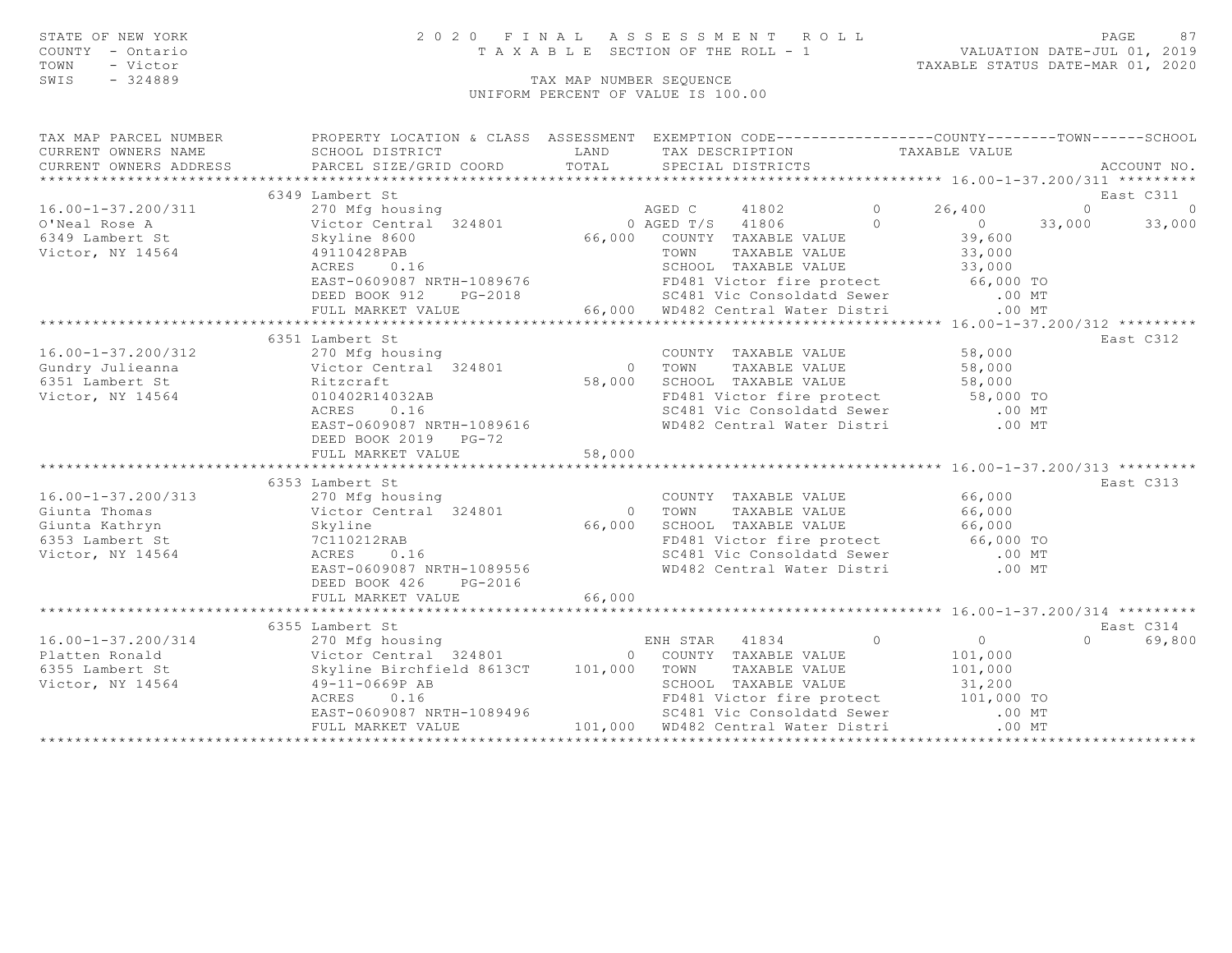| STATE OF NEW YORK | 2020 FINAL ASSESSMENT ROLL      | PAGE                             | 88 |
|-------------------|---------------------------------|----------------------------------|----|
| COUNTY - Ontario  | TAXABLE SECTION OF THE ROLL - 1 | VALUATION DATE-JUL 01, 2019      |    |
| TOWN<br>- Victor  |                                 | TAXABLE STATUS DATE-MAR 01, 2020 |    |
| SWIS<br>$-324889$ | TAX MAP NUMBER SEOUENCE         |                                  |    |

| PARCEL SIZE/GRID COORD TOTAL SPECIAL DISTRICTS<br>ACCOUNT NO.<br>6357 Lambert St<br>East C315<br>16.00-1-37.200/315<br>16.00-1-37.200/315 270 Mfg housing<br>270 Mfg housing<br>270 Mfg housing<br>270 Mfg housing<br>270 Mfg housing<br>29,500<br>29,500<br>29,500<br>2010802R13787AB<br>2016<br>2016<br>2016<br>2016<br>2016<br>2016<br>2016<br>2016<br>2016<br>20<br>COUNTY TAXABLE VALUE<br>TOWN TAXABLE VALUE 39,500<br>SCHOOL TAXABLE VALUE 0<br>FD481 Victor fire protect 79,000 TO<br>SC481 Vic Consoldatd Sewer 0.00 MT<br>EAST-0609087 NRTH-1089436 FD481 Victor fire protect<br>DEED BOOK 516 PG-2005 SC481 Vic Consoldatd Sewer<br>6359 Lambert St<br>East C316<br>16.00-1-37.200/316<br>Mason John H Victor Central 324801 0 ENH STAR 41834 0 0<br>Victor Central 324801 0 ENH STAR 41834 0 0<br>Victor, NY 14564 ULI530498 ULI530499 ACRES 0.18 SCHOOL TAXABLE VALUE 33,000<br>ACRES 0.18 SCHOOL TAXAB<br>$0$ 33,000 33,000<br>0 0 33,000<br>TOWN TAXABLE VALUE<br>TOWN TAXABLE VALUE 33,000<br>SCHOOL TAXABLE VALUE 33,000<br>FD481 Victor fire protect 66,000 TO<br>EXERES 0.18<br>ACRES 0.18 DEAST-0609086 NRTH-1089376 FD481 Victor fire protect 00,000 L-<br>FULL MARKET VALUE 66,000 SC481 Vic Consoldatd Sewer .00 MT<br>WD482 Central Water Distri .00 MT<br>6361 Lambert St<br>East C317<br>FD481 Victor fire protect<br>SC481 Victor fire protect<br>SC481 Vic Consoldatd Sewer 100 MT<br>WD482 Central Water Distri 100 MT<br>EAST-0609079 NRTH-1089311<br>DEED BOOK 901 PG-2016<br>93,000<br>FULL MARKET VALUE<br>East C318<br>$\begin{array}{cccccccc} \text{16.00--1-37.200/318} & & \text{6360 Lambert St} & & \text{VET COM C} & 41132 & 0 & 15,000 & & \text{2000} \\ \text{Taillie Dorothy L} & & \text{70 Mg housing} & & \text{824801} & & \text{0 VET COM C} & 41133 & 0 & 0 & 15,500 \\ \text{Taillie Bernard F} & & \text{Ritz-Craf Sterling 1713} & & \text{62,000 AGED T/S} & 41806 & 0 & 0 & 20,925 \\ \text{6360 Lambert St} & & \text$<br>$\overline{a}$<br>$\bigcirc$<br>27,900<br>34,100<br>EAST-U6U8929 NKIH-1009303<br>FULL MARKET VALUE 62,000 SCHOOL TAXABLE VALUE 62,000 TO<br>FD481 Victor fire protect 62,000 TO<br>SC481 Vic Consoldatd Sewer 0.00 MT<br>.00MT<br>WD482 Central Water Distri | CURRENT OWNERS ADDRESS |  |
|--------------------------------------------------------------------------------------------------------------------------------------------------------------------------------------------------------------------------------------------------------------------------------------------------------------------------------------------------------------------------------------------------------------------------------------------------------------------------------------------------------------------------------------------------------------------------------------------------------------------------------------------------------------------------------------------------------------------------------------------------------------------------------------------------------------------------------------------------------------------------------------------------------------------------------------------------------------------------------------------------------------------------------------------------------------------------------------------------------------------------------------------------------------------------------------------------------------------------------------------------------------------------------------------------------------------------------------------------------------------------------------------------------------------------------------------------------------------------------------------------------------------------------------------------------------------------------------------------------------------------------------------------------------------------------------------------------------------------------------------------------------------------------------------------------------------------------------------------------------------------------------------------------------------------------------------------------------------------------------------------------------------------------------------------------------------------------------------------------------------------------------------------------------------------------------------------------------------------------------------------|------------------------|--|
|                                                                                                                                                                                                                                                                                                                                                                                                                                                                                                                                                                                                                                                                                                                                                                                                                                                                                                                                                                                                                                                                                                                                                                                                                                                                                                                                                                                                                                                                                                                                                                                                                                                                                                                                                                                                                                                                                                                                                                                                                                                                                                                                                                                                                                                  |                        |  |
|                                                                                                                                                                                                                                                                                                                                                                                                                                                                                                                                                                                                                                                                                                                                                                                                                                                                                                                                                                                                                                                                                                                                                                                                                                                                                                                                                                                                                                                                                                                                                                                                                                                                                                                                                                                                                                                                                                                                                                                                                                                                                                                                                                                                                                                  |                        |  |
|                                                                                                                                                                                                                                                                                                                                                                                                                                                                                                                                                                                                                                                                                                                                                                                                                                                                                                                                                                                                                                                                                                                                                                                                                                                                                                                                                                                                                                                                                                                                                                                                                                                                                                                                                                                                                                                                                                                                                                                                                                                                                                                                                                                                                                                  |                        |  |
|                                                                                                                                                                                                                                                                                                                                                                                                                                                                                                                                                                                                                                                                                                                                                                                                                                                                                                                                                                                                                                                                                                                                                                                                                                                                                                                                                                                                                                                                                                                                                                                                                                                                                                                                                                                                                                                                                                                                                                                                                                                                                                                                                                                                                                                  |                        |  |
|                                                                                                                                                                                                                                                                                                                                                                                                                                                                                                                                                                                                                                                                                                                                                                                                                                                                                                                                                                                                                                                                                                                                                                                                                                                                                                                                                                                                                                                                                                                                                                                                                                                                                                                                                                                                                                                                                                                                                                                                                                                                                                                                                                                                                                                  |                        |  |
|                                                                                                                                                                                                                                                                                                                                                                                                                                                                                                                                                                                                                                                                                                                                                                                                                                                                                                                                                                                                                                                                                                                                                                                                                                                                                                                                                                                                                                                                                                                                                                                                                                                                                                                                                                                                                                                                                                                                                                                                                                                                                                                                                                                                                                                  |                        |  |
|                                                                                                                                                                                                                                                                                                                                                                                                                                                                                                                                                                                                                                                                                                                                                                                                                                                                                                                                                                                                                                                                                                                                                                                                                                                                                                                                                                                                                                                                                                                                                                                                                                                                                                                                                                                                                                                                                                                                                                                                                                                                                                                                                                                                                                                  |                        |  |
|                                                                                                                                                                                                                                                                                                                                                                                                                                                                                                                                                                                                                                                                                                                                                                                                                                                                                                                                                                                                                                                                                                                                                                                                                                                                                                                                                                                                                                                                                                                                                                                                                                                                                                                                                                                                                                                                                                                                                                                                                                                                                                                                                                                                                                                  |                        |  |
|                                                                                                                                                                                                                                                                                                                                                                                                                                                                                                                                                                                                                                                                                                                                                                                                                                                                                                                                                                                                                                                                                                                                                                                                                                                                                                                                                                                                                                                                                                                                                                                                                                                                                                                                                                                                                                                                                                                                                                                                                                                                                                                                                                                                                                                  |                        |  |
|                                                                                                                                                                                                                                                                                                                                                                                                                                                                                                                                                                                                                                                                                                                                                                                                                                                                                                                                                                                                                                                                                                                                                                                                                                                                                                                                                                                                                                                                                                                                                                                                                                                                                                                                                                                                                                                                                                                                                                                                                                                                                                                                                                                                                                                  |                        |  |
|                                                                                                                                                                                                                                                                                                                                                                                                                                                                                                                                                                                                                                                                                                                                                                                                                                                                                                                                                                                                                                                                                                                                                                                                                                                                                                                                                                                                                                                                                                                                                                                                                                                                                                                                                                                                                                                                                                                                                                                                                                                                                                                                                                                                                                                  |                        |  |
|                                                                                                                                                                                                                                                                                                                                                                                                                                                                                                                                                                                                                                                                                                                                                                                                                                                                                                                                                                                                                                                                                                                                                                                                                                                                                                                                                                                                                                                                                                                                                                                                                                                                                                                                                                                                                                                                                                                                                                                                                                                                                                                                                                                                                                                  |                        |  |
|                                                                                                                                                                                                                                                                                                                                                                                                                                                                                                                                                                                                                                                                                                                                                                                                                                                                                                                                                                                                                                                                                                                                                                                                                                                                                                                                                                                                                                                                                                                                                                                                                                                                                                                                                                                                                                                                                                                                                                                                                                                                                                                                                                                                                                                  |                        |  |
|                                                                                                                                                                                                                                                                                                                                                                                                                                                                                                                                                                                                                                                                                                                                                                                                                                                                                                                                                                                                                                                                                                                                                                                                                                                                                                                                                                                                                                                                                                                                                                                                                                                                                                                                                                                                                                                                                                                                                                                                                                                                                                                                                                                                                                                  |                        |  |
|                                                                                                                                                                                                                                                                                                                                                                                                                                                                                                                                                                                                                                                                                                                                                                                                                                                                                                                                                                                                                                                                                                                                                                                                                                                                                                                                                                                                                                                                                                                                                                                                                                                                                                                                                                                                                                                                                                                                                                                                                                                                                                                                                                                                                                                  |                        |  |
|                                                                                                                                                                                                                                                                                                                                                                                                                                                                                                                                                                                                                                                                                                                                                                                                                                                                                                                                                                                                                                                                                                                                                                                                                                                                                                                                                                                                                                                                                                                                                                                                                                                                                                                                                                                                                                                                                                                                                                                                                                                                                                                                                                                                                                                  |                        |  |
|                                                                                                                                                                                                                                                                                                                                                                                                                                                                                                                                                                                                                                                                                                                                                                                                                                                                                                                                                                                                                                                                                                                                                                                                                                                                                                                                                                                                                                                                                                                                                                                                                                                                                                                                                                                                                                                                                                                                                                                                                                                                                                                                                                                                                                                  |                        |  |
|                                                                                                                                                                                                                                                                                                                                                                                                                                                                                                                                                                                                                                                                                                                                                                                                                                                                                                                                                                                                                                                                                                                                                                                                                                                                                                                                                                                                                                                                                                                                                                                                                                                                                                                                                                                                                                                                                                                                                                                                                                                                                                                                                                                                                                                  |                        |  |
|                                                                                                                                                                                                                                                                                                                                                                                                                                                                                                                                                                                                                                                                                                                                                                                                                                                                                                                                                                                                                                                                                                                                                                                                                                                                                                                                                                                                                                                                                                                                                                                                                                                                                                                                                                                                                                                                                                                                                                                                                                                                                                                                                                                                                                                  |                        |  |
|                                                                                                                                                                                                                                                                                                                                                                                                                                                                                                                                                                                                                                                                                                                                                                                                                                                                                                                                                                                                                                                                                                                                                                                                                                                                                                                                                                                                                                                                                                                                                                                                                                                                                                                                                                                                                                                                                                                                                                                                                                                                                                                                                                                                                                                  |                        |  |
|                                                                                                                                                                                                                                                                                                                                                                                                                                                                                                                                                                                                                                                                                                                                                                                                                                                                                                                                                                                                                                                                                                                                                                                                                                                                                                                                                                                                                                                                                                                                                                                                                                                                                                                                                                                                                                                                                                                                                                                                                                                                                                                                                                                                                                                  |                        |  |
|                                                                                                                                                                                                                                                                                                                                                                                                                                                                                                                                                                                                                                                                                                                                                                                                                                                                                                                                                                                                                                                                                                                                                                                                                                                                                                                                                                                                                                                                                                                                                                                                                                                                                                                                                                                                                                                                                                                                                                                                                                                                                                                                                                                                                                                  |                        |  |
|                                                                                                                                                                                                                                                                                                                                                                                                                                                                                                                                                                                                                                                                                                                                                                                                                                                                                                                                                                                                                                                                                                                                                                                                                                                                                                                                                                                                                                                                                                                                                                                                                                                                                                                                                                                                                                                                                                                                                                                                                                                                                                                                                                                                                                                  |                        |  |
|                                                                                                                                                                                                                                                                                                                                                                                                                                                                                                                                                                                                                                                                                                                                                                                                                                                                                                                                                                                                                                                                                                                                                                                                                                                                                                                                                                                                                                                                                                                                                                                                                                                                                                                                                                                                                                                                                                                                                                                                                                                                                                                                                                                                                                                  |                        |  |
|                                                                                                                                                                                                                                                                                                                                                                                                                                                                                                                                                                                                                                                                                                                                                                                                                                                                                                                                                                                                                                                                                                                                                                                                                                                                                                                                                                                                                                                                                                                                                                                                                                                                                                                                                                                                                                                                                                                                                                                                                                                                                                                                                                                                                                                  |                        |  |
|                                                                                                                                                                                                                                                                                                                                                                                                                                                                                                                                                                                                                                                                                                                                                                                                                                                                                                                                                                                                                                                                                                                                                                                                                                                                                                                                                                                                                                                                                                                                                                                                                                                                                                                                                                                                                                                                                                                                                                                                                                                                                                                                                                                                                                                  |                        |  |
|                                                                                                                                                                                                                                                                                                                                                                                                                                                                                                                                                                                                                                                                                                                                                                                                                                                                                                                                                                                                                                                                                                                                                                                                                                                                                                                                                                                                                                                                                                                                                                                                                                                                                                                                                                                                                                                                                                                                                                                                                                                                                                                                                                                                                                                  |                        |  |
|                                                                                                                                                                                                                                                                                                                                                                                                                                                                                                                                                                                                                                                                                                                                                                                                                                                                                                                                                                                                                                                                                                                                                                                                                                                                                                                                                                                                                                                                                                                                                                                                                                                                                                                                                                                                                                                                                                                                                                                                                                                                                                                                                                                                                                                  |                        |  |
|                                                                                                                                                                                                                                                                                                                                                                                                                                                                                                                                                                                                                                                                                                                                                                                                                                                                                                                                                                                                                                                                                                                                                                                                                                                                                                                                                                                                                                                                                                                                                                                                                                                                                                                                                                                                                                                                                                                                                                                                                                                                                                                                                                                                                                                  |                        |  |
|                                                                                                                                                                                                                                                                                                                                                                                                                                                                                                                                                                                                                                                                                                                                                                                                                                                                                                                                                                                                                                                                                                                                                                                                                                                                                                                                                                                                                                                                                                                                                                                                                                                                                                                                                                                                                                                                                                                                                                                                                                                                                                                                                                                                                                                  |                        |  |
|                                                                                                                                                                                                                                                                                                                                                                                                                                                                                                                                                                                                                                                                                                                                                                                                                                                                                                                                                                                                                                                                                                                                                                                                                                                                                                                                                                                                                                                                                                                                                                                                                                                                                                                                                                                                                                                                                                                                                                                                                                                                                                                                                                                                                                                  |                        |  |
|                                                                                                                                                                                                                                                                                                                                                                                                                                                                                                                                                                                                                                                                                                                                                                                                                                                                                                                                                                                                                                                                                                                                                                                                                                                                                                                                                                                                                                                                                                                                                                                                                                                                                                                                                                                                                                                                                                                                                                                                                                                                                                                                                                                                                                                  |                        |  |
|                                                                                                                                                                                                                                                                                                                                                                                                                                                                                                                                                                                                                                                                                                                                                                                                                                                                                                                                                                                                                                                                                                                                                                                                                                                                                                                                                                                                                                                                                                                                                                                                                                                                                                                                                                                                                                                                                                                                                                                                                                                                                                                                                                                                                                                  |                        |  |
|                                                                                                                                                                                                                                                                                                                                                                                                                                                                                                                                                                                                                                                                                                                                                                                                                                                                                                                                                                                                                                                                                                                                                                                                                                                                                                                                                                                                                                                                                                                                                                                                                                                                                                                                                                                                                                                                                                                                                                                                                                                                                                                                                                                                                                                  |                        |  |
|                                                                                                                                                                                                                                                                                                                                                                                                                                                                                                                                                                                                                                                                                                                                                                                                                                                                                                                                                                                                                                                                                                                                                                                                                                                                                                                                                                                                                                                                                                                                                                                                                                                                                                                                                                                                                                                                                                                                                                                                                                                                                                                                                                                                                                                  |                        |  |
|                                                                                                                                                                                                                                                                                                                                                                                                                                                                                                                                                                                                                                                                                                                                                                                                                                                                                                                                                                                                                                                                                                                                                                                                                                                                                                                                                                                                                                                                                                                                                                                                                                                                                                                                                                                                                                                                                                                                                                                                                                                                                                                                                                                                                                                  |                        |  |
|                                                                                                                                                                                                                                                                                                                                                                                                                                                                                                                                                                                                                                                                                                                                                                                                                                                                                                                                                                                                                                                                                                                                                                                                                                                                                                                                                                                                                                                                                                                                                                                                                                                                                                                                                                                                                                                                                                                                                                                                                                                                                                                                                                                                                                                  |                        |  |
|                                                                                                                                                                                                                                                                                                                                                                                                                                                                                                                                                                                                                                                                                                                                                                                                                                                                                                                                                                                                                                                                                                                                                                                                                                                                                                                                                                                                                                                                                                                                                                                                                                                                                                                                                                                                                                                                                                                                                                                                                                                                                                                                                                                                                                                  |                        |  |
|                                                                                                                                                                                                                                                                                                                                                                                                                                                                                                                                                                                                                                                                                                                                                                                                                                                                                                                                                                                                                                                                                                                                                                                                                                                                                                                                                                                                                                                                                                                                                                                                                                                                                                                                                                                                                                                                                                                                                                                                                                                                                                                                                                                                                                                  |                        |  |
|                                                                                                                                                                                                                                                                                                                                                                                                                                                                                                                                                                                                                                                                                                                                                                                                                                                                                                                                                                                                                                                                                                                                                                                                                                                                                                                                                                                                                                                                                                                                                                                                                                                                                                                                                                                                                                                                                                                                                                                                                                                                                                                                                                                                                                                  |                        |  |
|                                                                                                                                                                                                                                                                                                                                                                                                                                                                                                                                                                                                                                                                                                                                                                                                                                                                                                                                                                                                                                                                                                                                                                                                                                                                                                                                                                                                                                                                                                                                                                                                                                                                                                                                                                                                                                                                                                                                                                                                                                                                                                                                                                                                                                                  |                        |  |
|                                                                                                                                                                                                                                                                                                                                                                                                                                                                                                                                                                                                                                                                                                                                                                                                                                                                                                                                                                                                                                                                                                                                                                                                                                                                                                                                                                                                                                                                                                                                                                                                                                                                                                                                                                                                                                                                                                                                                                                                                                                                                                                                                                                                                                                  |                        |  |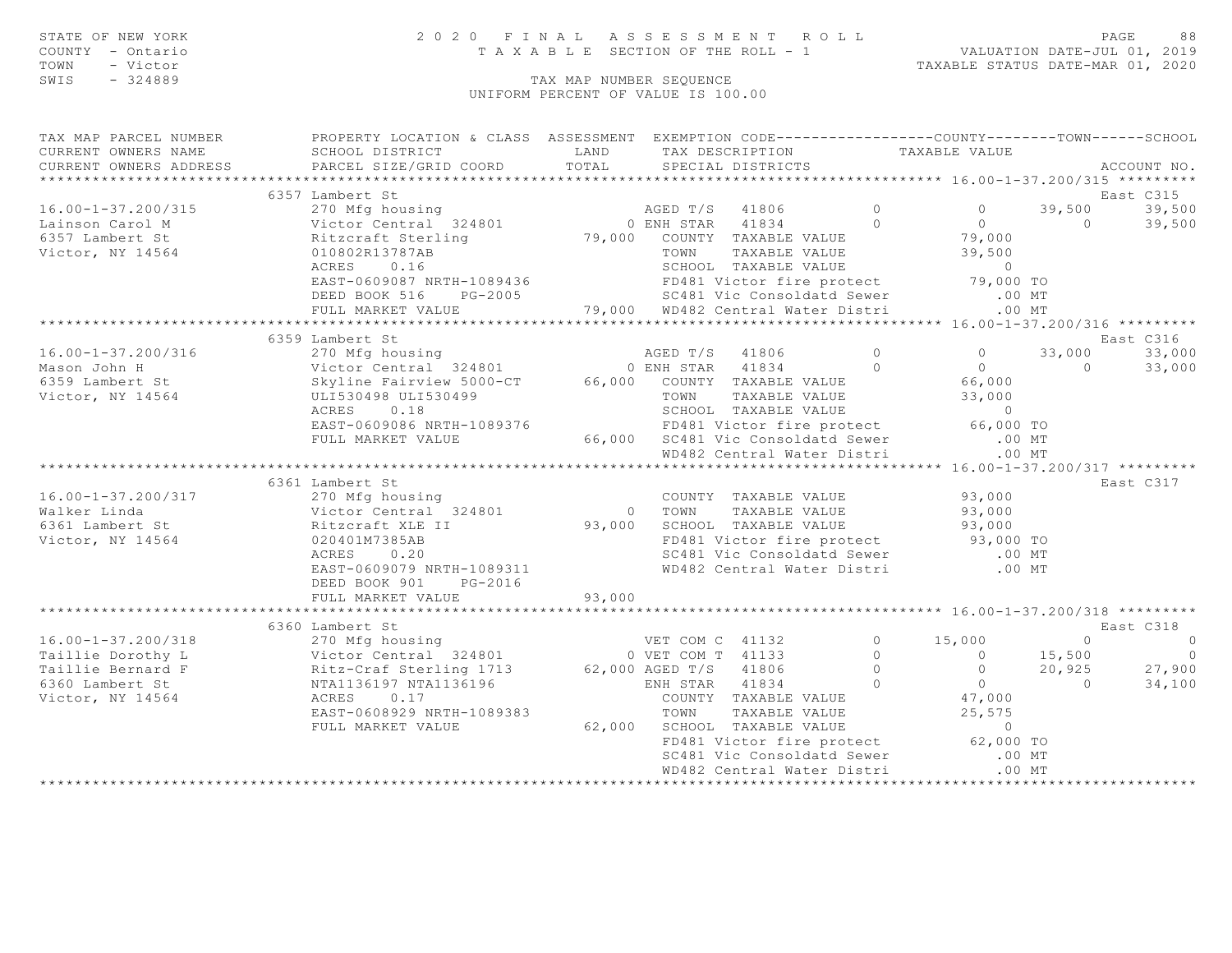| STATE OF NEW YORK | 2020 FINAL ASSESSMENT ROLL         | 89<br>PAGE                       |
|-------------------|------------------------------------|----------------------------------|
| COUNTY - Ontario  | TAXABLE SECTION OF THE ROLL - 1    | VALUATION DATE-JUL 01, 2019      |
| TOWN<br>- Victor  |                                    | TAXABLE STATUS DATE-MAR 01, 2020 |
| SWIS<br>- 324889  | TAX MAP NUMBER SEOUENCE            |                                  |
|                   | UNIFORM PERCENT OF VALUE IS 100.00 |                                  |

| TAX MAP PARCEL NUMBER                  | PROPERTY LOCATION & CLASS ASSESSMENT EXEMPTION CODE---------------COUNTY-------TOWN------SCHOOL                                                                                                                                                                           |        |                                                                                              |                      |                                                                                            |                |
|----------------------------------------|---------------------------------------------------------------------------------------------------------------------------------------------------------------------------------------------------------------------------------------------------------------------------|--------|----------------------------------------------------------------------------------------------|----------------------|--------------------------------------------------------------------------------------------|----------------|
| CURRENT OWNERS NAME                    | SCHOOL DISTRICT                                                                                                                                                                                                                                                           | LAND   | TAX DESCRIPTION                                                                              | TAXABLE VALUE        |                                                                                            |                |
|                                        |                                                                                                                                                                                                                                                                           |        |                                                                                              |                      |                                                                                            |                |
|                                        |                                                                                                                                                                                                                                                                           |        |                                                                                              |                      |                                                                                            |                |
|                                        | 6358 Lambert St                                                                                                                                                                                                                                                           |        |                                                                                              |                      |                                                                                            | East C319      |
|                                        |                                                                                                                                                                                                                                                                           |        |                                                                                              |                      |                                                                                            | $\overline{0}$ |
|                                        |                                                                                                                                                                                                                                                                           |        |                                                                                              |                      |                                                                                            | $\overline{0}$ |
|                                        |                                                                                                                                                                                                                                                                           |        |                                                                                              |                      | $\begin{array}{ccc} 0 & \quad & 24\,,500\ 0 & \quad & 29\,,400\ 0 & \quad & 0 \end{array}$ | 39,200         |
|                                        |                                                                                                                                                                                                                                                                           |        |                                                                                              |                      |                                                                                            | 58,800         |
|                                        | 16.00-1-37.200/319<br>16.00-1-37.200/319<br>15,000<br>15,000<br>15,000<br>15,000<br>15,000<br>15,000<br>15,000<br>15,000<br>24,500<br>16.00-1-37.200/319<br>270 Miguor Central 324801<br>24,500<br>24,500<br>24,500<br>24,500<br>24,500<br>24,500<br>24,500<br>24,500<br> |        |                                                                                              |                      |                                                                                            |                |
|                                        |                                                                                                                                                                                                                                                                           |        |                                                                                              |                      |                                                                                            |                |
|                                        |                                                                                                                                                                                                                                                                           |        | SCHOOL TAXABLE VALUE                                                                         | $\overline{0}$       |                                                                                            |                |
|                                        |                                                                                                                                                                                                                                                                           |        | 0 0<br>FD481 Victor fire protect 98,000 TO                                                   |                      |                                                                                            |                |
|                                        |                                                                                                                                                                                                                                                                           |        | SC481 Vic Consoldatd Sewer .00 MT                                                            |                      |                                                                                            |                |
|                                        |                                                                                                                                                                                                                                                                           |        | WD482 Central Water Distri                                                                   | $.00$ MT             |                                                                                            |                |
|                                        |                                                                                                                                                                                                                                                                           |        |                                                                                              |                      |                                                                                            |                |
|                                        | 6356 Lambert St                                                                                                                                                                                                                                                           |        |                                                                                              |                      |                                                                                            | East C320      |
| 16.00-1-37.200/320                     | 270 Mfg housing                                                                                                                                                                                                                                                           |        | COUNTY TAXABLE VALUE                                                                         | 67,000               |                                                                                            |                |
|                                        |                                                                                                                                                                                                                                                                           | 0 TOWN |                                                                                              | TAXABLE VALUE 67,000 |                                                                                            |                |
|                                        |                                                                                                                                                                                                                                                                           |        |                                                                                              |                      |                                                                                            |                |
|                                        |                                                                                                                                                                                                                                                                           |        | 67,000 SCHOOL TAXABLE VALUE 67,000 67,000 FD481 Victor fire protect 67,000 TO                |                      |                                                                                            |                |
|                                        |                                                                                                                                                                                                                                                                           |        |                                                                                              |                      |                                                                                            |                |
|                                        | EAST-0608925 NRTH-1089496                                                                                                                                                                                                                                                 |        | SC481 Vic Consoldatd Sewer .00 MT<br>WD482 Central Water Distri .00 MT                       |                      |                                                                                            |                |
| PRIOR OWNER ON 3/01/2020 DEED BOOK 210 | PG-2020                                                                                                                                                                                                                                                                   |        |                                                                                              |                      |                                                                                            |                |
| Kloppel Michael                        | FULL MARKET VALUE                                                                                                                                                                                                                                                         | 67,000 |                                                                                              |                      |                                                                                            |                |
|                                        |                                                                                                                                                                                                                                                                           |        |                                                                                              |                      |                                                                                            |                |
|                                        | 6352 Lambert St                                                                                                                                                                                                                                                           |        |                                                                                              |                      |                                                                                            | East C322      |
| 16.00-1-37.200/322                     |                                                                                                                                                                                                                                                                           |        |                                                                                              | $\overline{0}$ 0     | 31,000                                                                                     | $\overline{0}$ |
| Vanwyk Derek J                         |                                                                                                                                                                                                                                                                           |        |                                                                                              |                      | $\Omega$                                                                                   | 27,900         |
| 6352 Lambert St                        | 22 270 Mfg housing<br>Victor Central 324801 0 DISABLED S 41934<br>Ritzcraft Sterling Select 62,000 BAS STAR 41854<br>010902R13887AB                                                                                                                                       |        |                                                                                              |                      | $\Omega$                                                                                   | 30,000         |
| Victor, NY 14564                       |                                                                                                                                                                                                                                                                           |        | COUNTY TAXABLE VALUE                                                                         |                      |                                                                                            |                |
|                                        | NTA1136220 NTA1143164                                                                                                                                                                                                                                                     |        | TOWN TAXABLE VALUE<br>SCHOOL TAXABLE VALUE<br>TAXABLE VALUE                                  | 31,000               |                                                                                            |                |
|                                        | ACRES 0.17                                                                                                                                                                                                                                                                |        |                                                                                              | 4,100                |                                                                                            |                |
|                                        |                                                                                                                                                                                                                                                                           |        |                                                                                              |                      |                                                                                            |                |
|                                        | EAST-0608925 NRTH-1089616<br>EAST-0608925 NRTH-1089616<br>DEED BOOK 916 PG-2013 62,000 WD482 Central Water Distri .00 MT<br>FULL MARKET VALUE 62,000 WD482 Central Water Distri .00 MT                                                                                    |        |                                                                                              |                      |                                                                                            |                |
|                                        |                                                                                                                                                                                                                                                                           |        |                                                                                              |                      |                                                                                            |                |
|                                        |                                                                                                                                                                                                                                                                           |        |                                                                                              |                      |                                                                                            |                |
|                                        | 6350 Lambert St                                                                                                                                                                                                                                                           |        |                                                                                              |                      |                                                                                            | East C323      |
| $16.00 - 1 - 37.200 / 323$             |                                                                                                                                                                                                                                                                           |        |                                                                                              |                      | $0 \t 29,000$                                                                              | 29,000         |
| Barth Joanne                           |                                                                                                                                                                                                                                                                           |        |                                                                                              | $\bigcirc$           | $\Omega$                                                                                   | 29,000         |
| 6350 Lambert St                        | 270 Mfg housing<br>270 Mfg housing<br>Victor Central 324801 0 BNH STAR 41834 0<br>Ritzcraft Saturn Select 58,000 COUNTY TAXABLE VALUE                                                                                                                                     |        |                                                                                              | 58,000               |                                                                                            |                |
| Victor, NY 14564                       | 010603 R14354AB                                                                                                                                                                                                                                                           |        |                                                                                              |                      |                                                                                            |                |
|                                        | 0.17<br>ACRES                                                                                                                                                                                                                                                             |        |                                                                                              |                      |                                                                                            |                |
|                                        | EAST-0608925 NRTH-1089676                                                                                                                                                                                                                                                 |        | TOWN TAXABLE VALUE $29,000$<br>SCHOOL TAXABLE VALUE 0<br>FD481 Victor fire protect 58,000 TO |                      |                                                                                            |                |
|                                        | FULL MARKET VALUE                                                                                                                                                                                                                                                         |        | 1089670<br>58,000 SC481 Vic Consoldatd Sewer<br>MD482 Central Water Distri                   | .00 MT               |                                                                                            |                |
|                                        |                                                                                                                                                                                                                                                                           |        |                                                                                              | .00MT                |                                                                                            |                |
|                                        |                                                                                                                                                                                                                                                                           |        |                                                                                              |                      |                                                                                            |                |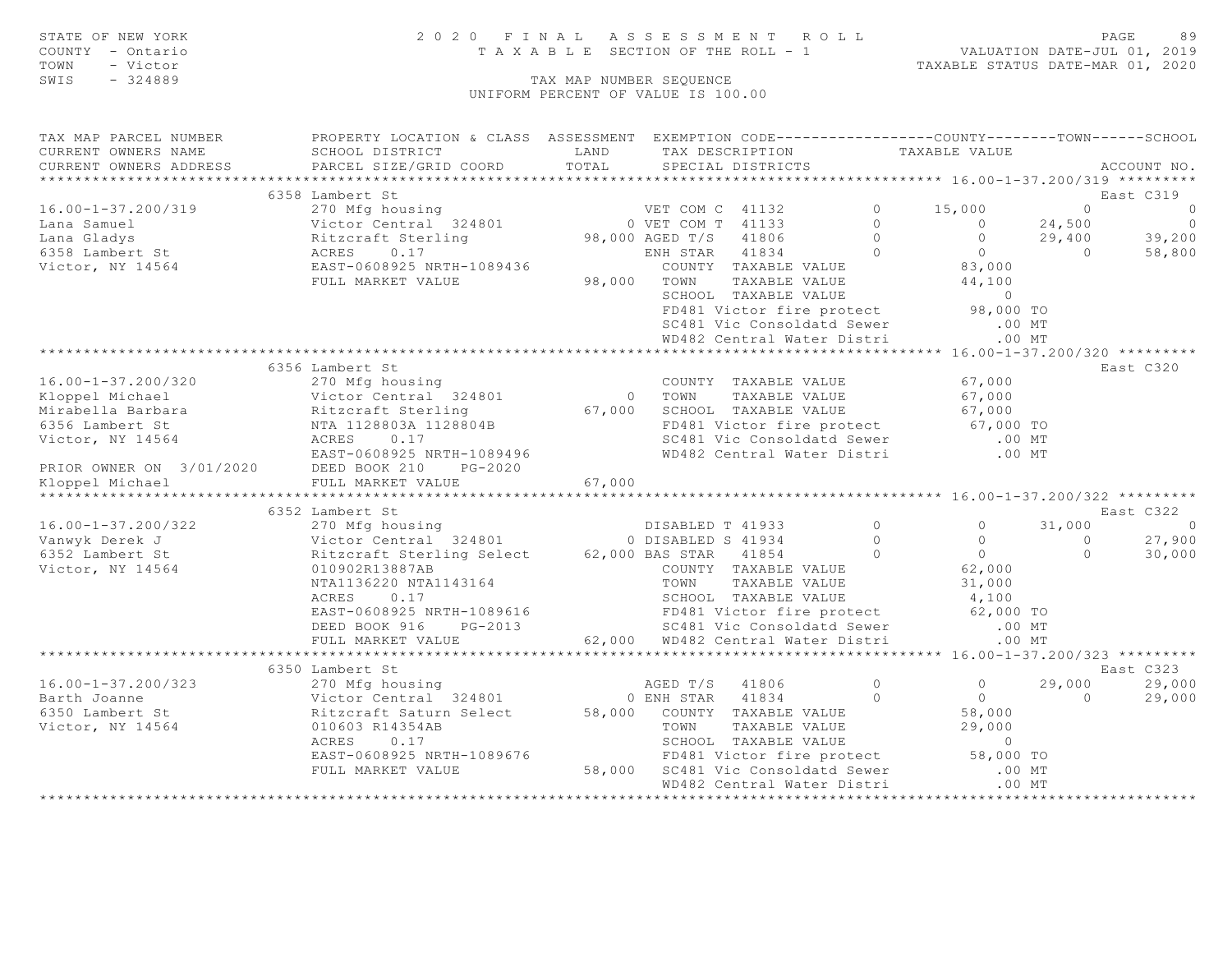| STATE OF NEW YORK<br>COUNTY - Ontario<br>TOWN<br>- Victor<br>SWIS<br>$-324889$                                                                                                                                                                 |                                                                                                                                                            | TAX MAP NUMBER SEQUENCE       | 2020 FINAL ASSESSMENT ROLL<br>TAXABLE SECTION OF THE ROLL - 1 VALUATION DATE-JUL 01, 2019<br>UNIFORM PERCENT OF VALUE IS 100.00 |                                       | TAXABLE STATUS DATE-MAR 01, 2020                    |          | PAGE<br>90     |
|------------------------------------------------------------------------------------------------------------------------------------------------------------------------------------------------------------------------------------------------|------------------------------------------------------------------------------------------------------------------------------------------------------------|-------------------------------|---------------------------------------------------------------------------------------------------------------------------------|---------------------------------------|-----------------------------------------------------|----------|----------------|
|                                                                                                                                                                                                                                                |                                                                                                                                                            |                               |                                                                                                                                 |                                       |                                                     |          |                |
| CURRENT OWNERS NAME                                                                                                                                                                                                                            | TAX MAP PARCEL NUMBER <a> PROPERTY LOCATION &amp; CLASS ASSESSMENT EXEMPTION CODE--------------COUNTY-------TOWN------SCHOOL<br/>SCHOOL DISTRICT</a>       | LAND                          | TAX DESCRIPTION                                                                                                                 |                                       | TAXABLE VALUE                                       |          |                |
| CURRENT OWNERS ADDRESS                                                                                                                                                                                                                         | PARCEL SIZE/GRID COORD                                                                                                                                     | TOTAL                         | SPECIAL DISTRICTS                                                                                                               |                                       |                                                     |          | ACCOUNT NO.    |
|                                                                                                                                                                                                                                                | 6348 Lambert St                                                                                                                                            |                               |                                                                                                                                 |                                       | ***************** 16.00-1-37.200/324 *********      |          | East C324      |
| 16.00-1-37.200/324<br>Hortop Edward J<br>Hortop Patricia R<br>6348 Lambert St<br>Victor, NY 14564<br>Wictor, NY 14564<br>Reas 0.17<br>FAST-060925 NETH 100005                                                                                  |                                                                                                                                                            |                               | VET COM C 41132                                                                                                                 |                                       | $0 \t 15,000$                                       | $\Omega$ | $\overline{0}$ |
|                                                                                                                                                                                                                                                |                                                                                                                                                            |                               | 0 VET COM T 41133                                                                                                               |                                       | 0 $16,750$                                          |          | $\circ$        |
|                                                                                                                                                                                                                                                |                                                                                                                                                            |                               | U VEI CON 1<br>67,000 ENH STAR 41834<br>CONNURY TAXABLE                                                                         | $\begin{array}{c} 0 \\ 0 \end{array}$ | $\overline{0}$                                      | $\sim$ 0 | 67,000         |
|                                                                                                                                                                                                                                                |                                                                                                                                                            |                               | COUNTY TAXABLE VALUE                                                                                                            |                                       | 52,000                                              |          |                |
|                                                                                                                                                                                                                                                |                                                                                                                                                            |                               | TOWN       TAXABLE  VALUE<br>SCHOOL    TAXABLE  VALUE                                                                           |                                       | 50,250                                              |          |                |
|                                                                                                                                                                                                                                                | EAST-0608925 NRTH-1089736                                                                                                                                  |                               | SCHOOL TAXABLE VALUE<br>67,000 FD481 Victor fire protect                                                                        |                                       | $\overline{0}$                                      |          |                |
|                                                                                                                                                                                                                                                | FULL MARKET VALUE                                                                                                                                          |                               |                                                                                                                                 |                                       | 67,000 TO                                           |          |                |
|                                                                                                                                                                                                                                                |                                                                                                                                                            |                               | SC481 Vic Consoldatd Sewer<br>WD482 Central Water Distri                                                                        |                                       | $.00$ MT<br>$.00$ MT                                |          |                |
|                                                                                                                                                                                                                                                |                                                                                                                                                            |                               |                                                                                                                                 |                                       |                                                     |          |                |
|                                                                                                                                                                                                                                                | 6346 Lambert St                                                                                                                                            |                               |                                                                                                                                 |                                       |                                                     |          | East C325      |
| $16.00 - 1 - 37.200 / 325$                                                                                                                                                                                                                     | 270 Minutes below and the 270 Mfg housing                                                                                                                  |                               | VET WAR C 41122                                                                                                                 |                                       | $0 \t 9,000$                                        | $\Omega$ | $\overline{0}$ |
| Best Robert                                                                                                                                                                                                                                    | Victor Central 324801                                                                                                                                      |                               | 0 VET WAR T 41123                                                                                                               |                                       |                                                     |          | $\overline{0}$ |
| 6346 Lambert St                                                                                                                                                                                                                                |                                                                                                                                                            |                               |                                                                                                                                 | $\begin{array}{c} 0 \\ 0 \end{array}$ | $0$ 15, 150<br>0 0<br>92, 000                       |          | 69,800         |
| Victor, NY 14564                                                                                                                                                                                                                               | Victor Central 324001<br>Skyline Birchfield 101,000 ENH STAR 41834<br>49-11-0733-P AB COUNTY TAXABLE                                                       |                               | COUNTY TAXABLE VALUE                                                                                                            |                                       |                                                     |          |                |
|                                                                                                                                                                                                                                                | ACRES 0.17                                                                                                                                                 |                               | TOWN       TAXABLE  VALUE<br>SCHOOL    TAXABLE  VALUE                                                                           |                                       | 85,850<br>31,200                                    |          |                |
|                                                                                                                                                                                                                                                |                                                                                                                                                            |                               |                                                                                                                                 |                                       |                                                     |          |                |
|                                                                                                                                                                                                                                                |                                                                                                                                                            |                               |                                                                                                                                 |                                       | 101,000 TO                                          |          |                |
|                                                                                                                                                                                                                                                | ACRES 0.1/<br>EAST-0608925 NRTH-1089796 SCHOOL TAXABLE VALUE<br>FULL MARKET VALUE 101,000 FD481 Victor fire protect<br>SC481 Vic Consoldatd Sewer          |                               | WD482 Central Water Distri                                                                                                      |                                       | .00 MT<br>$.00$ MT                                  |          |                |
|                                                                                                                                                                                                                                                |                                                                                                                                                            |                               |                                                                                                                                 |                                       |                                                     |          |                |
|                                                                                                                                                                                                                                                | 6344 Lambert St                                                                                                                                            |                               |                                                                                                                                 |                                       |                                                     |          | East C326      |
|                                                                                                                                                                                                                                                |                                                                                                                                                            |                               |                                                                                                                                 |                                       | 70,000                                              |          |                |
|                                                                                                                                                                                                                                                |                                                                                                                                                            |                               |                                                                                                                                 |                                       | 70,000                                              |          |                |
|                                                                                                                                                                                                                                                |                                                                                                                                                            |                               |                                                                                                                                 |                                       | 70,000                                              |          |                |
|                                                                                                                                                                                                                                                |                                                                                                                                                            |                               | FD481 Victor fire protect<br>SC481 Vic Consoldatd Sewer                                                                         |                                       | 70,000 TO                                           |          |                |
| Tunnell Ronald COUNTY TAXABLE VALUE<br>Jones Heather Skyline Birchfield 8613-C<br>SA44 Lambert St ULI532432 ULI532433<br>Victor, NY 14564<br>Victor, NY 14564<br>COUNTY TAXABLE VALUE<br>COUNTY TAXABLE VALUE<br>O TOWN TAXABLE VALUE<br>TO TO |                                                                                                                                                            |                               |                                                                                                                                 |                                       | .00 MT                                              |          |                |
|                                                                                                                                                                                                                                                | EAST-0608925 NRTH-1089856                                                                                                                                  |                               | WD482 Central Water Distri                                                                                                      |                                       | $.00$ MT                                            |          |                |
|                                                                                                                                                                                                                                                | FULL MARKET VALUE                                                                                                                                          | 70,000<br>******************* |                                                                                                                                 |                                       | ********************** 16.00-1-37.200/327 ********* |          |                |
|                                                                                                                                                                                                                                                | 6342 Lambert St                                                                                                                                            |                               |                                                                                                                                 |                                       |                                                     |          | East C327      |
| $16.00 - 1 - 37.200 / 327$                                                                                                                                                                                                                     |                                                                                                                                                            |                               |                                                                                                                                 | $\overline{0}$                        | 9,000                                               | $\Omega$ | $\overline{0}$ |
| Hoffman May                                                                                                                                                                                                                                    | 270 Mfg housing<br>VET WAR C 41122<br>Victor Central 324801 0 VET WAR T 41123<br>Ritzcraft Sterling Select 61,000 AGED T/S 41806<br>13949AB ENH STAR 41834 |                               |                                                                                                                                 |                                       |                                                     | 9,150    | $\circ$        |
| 6342 Lambert St                                                                                                                                                                                                                                |                                                                                                                                                            |                               |                                                                                                                                 |                                       | $\begin{matrix} 0&&&0\\ 0&&&0\\ 0&&&0 \end{matrix}$ | 20,740   | 24,400         |
| Victor, NY 14564                                                                                                                                                                                                                               | 0.17                                                                                                                                                       |                               |                                                                                                                                 |                                       |                                                     | $\Omega$ | 36,600         |
|                                                                                                                                                                                                                                                | ACRES                                                                                                                                                      |                               | COUNTY TAXABLE VALUE                                                                                                            |                                       | $0$ 20, 7.<br>0<br>52, 000                          |          |                |
|                                                                                                                                                                                                                                                | EAST-0608925 NRTH-1089916                                                                                                                                  |                               | TOWN      TAXABLE VALUE<br>SCHOOL   TAXABLE VALUE                                                                               |                                       | 31,110                                              |          |                |
|                                                                                                                                                                                                                                                | DEED BOOK 2 PG-1                                                                                                                                           |                               | 61,000 FD481 Victor fire protect                                                                                                |                                       | $\overline{0}$                                      |          |                |
|                                                                                                                                                                                                                                                | FULL MARKET VALUE                                                                                                                                          |                               |                                                                                                                                 |                                       | 61,000 TO                                           |          |                |
|                                                                                                                                                                                                                                                |                                                                                                                                                            |                               | SC481 Vic Consoldatd Sewer<br>WD482 Central Water Distri                                                                        |                                       | .00MT<br>$.00$ MT                                   |          |                |
|                                                                                                                                                                                                                                                |                                                                                                                                                            |                               |                                                                                                                                 |                                       |                                                     |          |                |
|                                                                                                                                                                                                                                                |                                                                                                                                                            |                               |                                                                                                                                 |                                       |                                                     |          |                |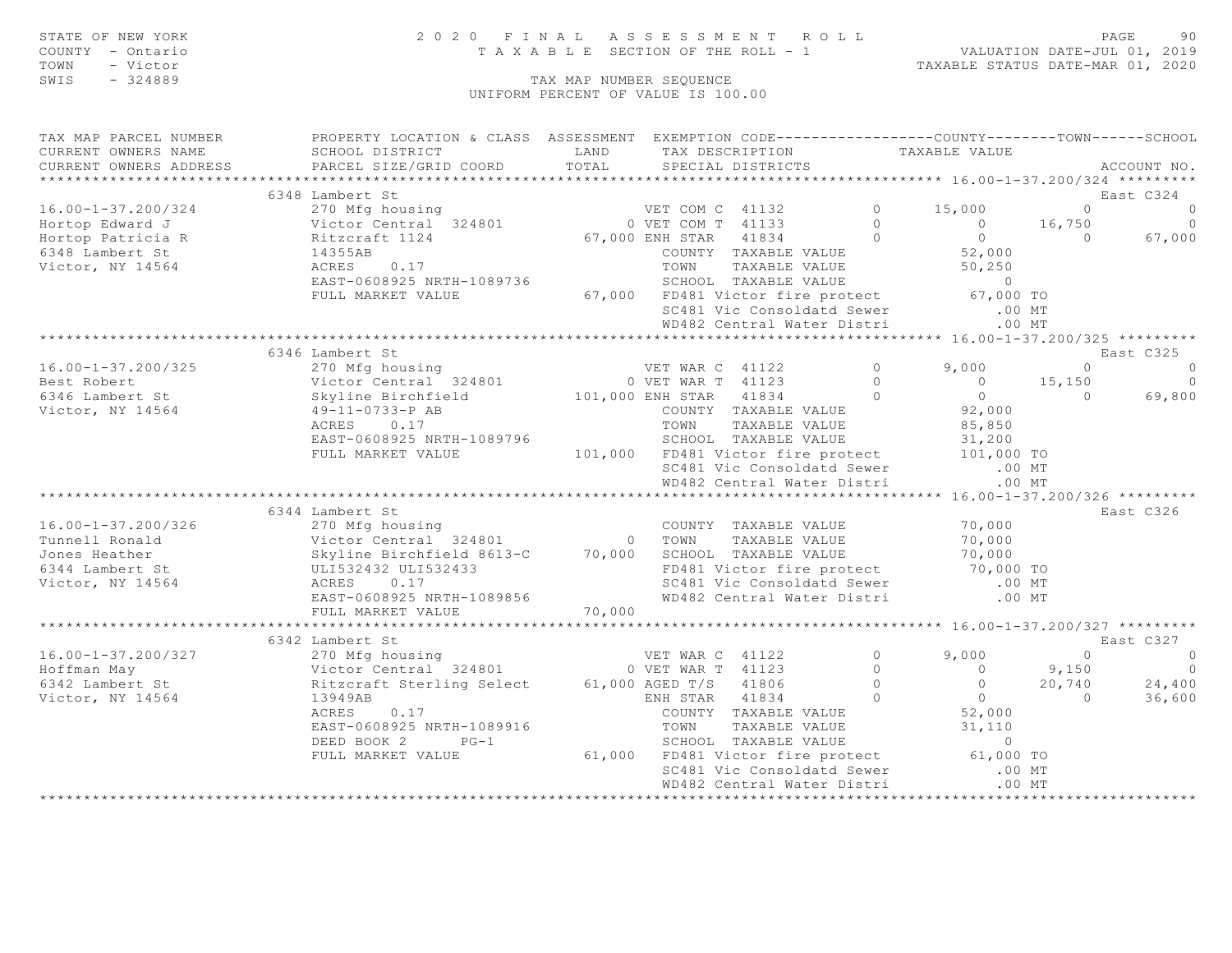| STATE OF NEW YORK<br>COUNTY - Ontario<br>TOWN - Victor<br>SWIS - 324889 | 2020 FINAL ASSESSMENT ROLL PAGE 91<br>TAXABLE SECTION OF THE ROLL - 1 VALUATION DATE-JUL 01, 2019<br>TAX MAP NUMBER SEQUENCE UNIFORM PERCENT OF VALUE IS 100.00                                                                                              |        |  |           |
|-------------------------------------------------------------------------|--------------------------------------------------------------------------------------------------------------------------------------------------------------------------------------------------------------------------------------------------------------|--------|--|-----------|
|                                                                         |                                                                                                                                                                                                                                                              |        |  |           |
|                                                                         |                                                                                                                                                                                                                                                              |        |  |           |
|                                                                         |                                                                                                                                                                                                                                                              |        |  |           |
|                                                                         | 6340 Lambert St                                                                                                                                                                                                                                              |        |  | East C328 |
|                                                                         | 16.00-1-37.200/328<br>Rice Lew Victor Central 324801<br>Rice Lew Victor Central 324801<br>Rice Patricia Ritz-Craft Sterling 65,000 SCHOOL TAXABLE VALUE 65,000<br>Rice Patricia Ritz-Craft Sterling 65,000 SCHOOL TAXABLE VALUE 65,<br>DEED BOOK 201 PG-2012 |        |  |           |
|                                                                         | FULL MARKET VALUE                                                                                                                                                                                                                                            | 65,000 |  |           |
|                                                                         | 6336 Lambert St                                                                                                                                                                                                                                              |        |  | East C330 |
|                                                                         | 63,000 6336 Lampert St<br>Estate of Sally L Wiley Victor Central 324801 63,000 70WN TAXABLE VALUE<br>TO Ridgefield Dr Ritzcraft Select 1115 63,000 SCHOOL TAXABLE VALUE 63,000 1590 Ridgefield Dr Ritzcraft Select 1115 63,000 SCH                           |        |  |           |
|                                                                         |                                                                                                                                                                                                                                                              |        |  |           |
|                                                                         |                                                                                                                                                                                                                                                              |        |  |           |
|                                                                         |                                                                                                                                                                                                                                                              |        |  |           |
|                                                                         |                                                                                                                                                                                                                                                              |        |  |           |
|                                                                         | 6332 Lambert St                                                                                                                                                                                                                                              |        |  | East C332 |
|                                                                         |                                                                                                                                                                                                                                                              |        |  |           |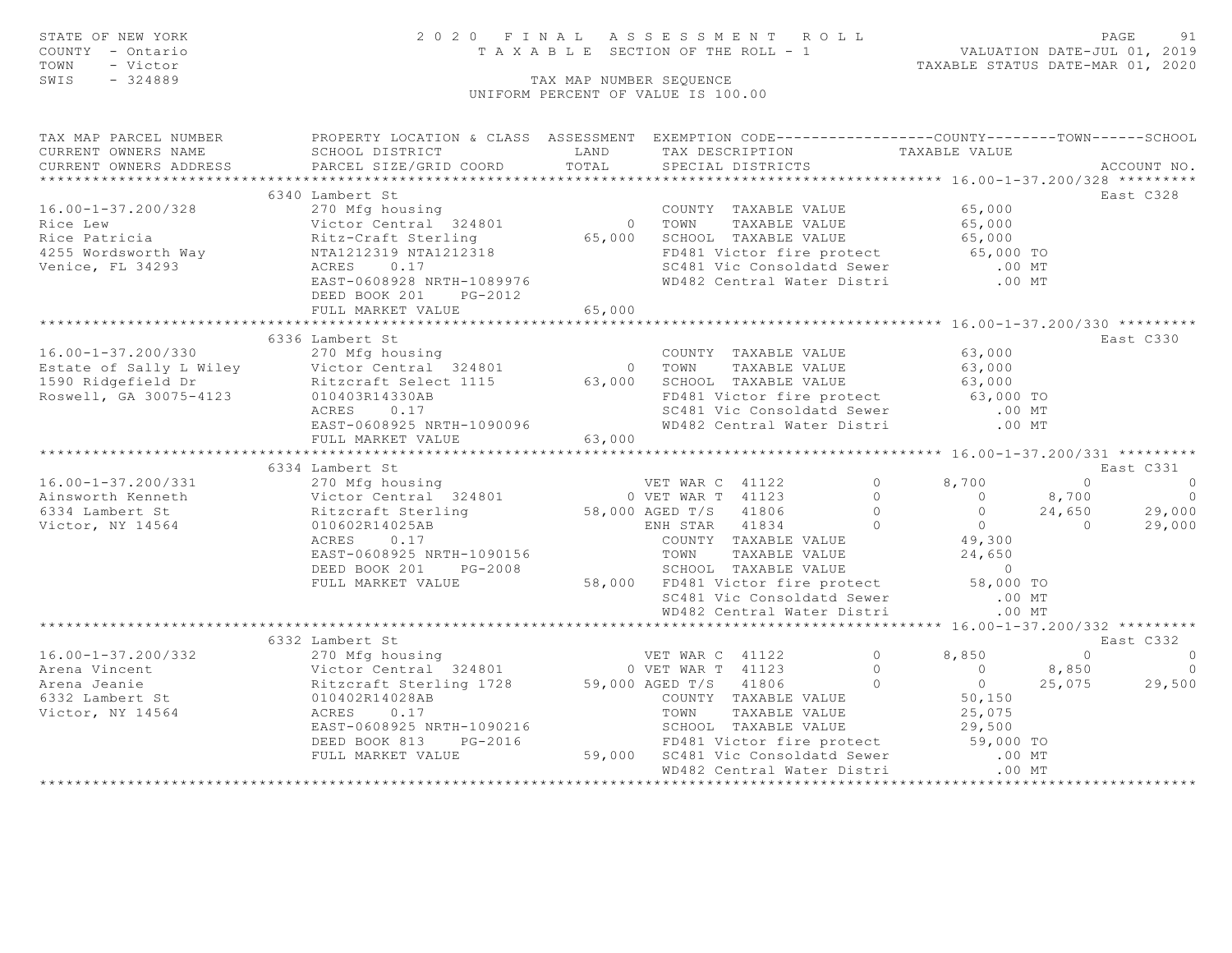| STATE OF NEW YORK<br>COUNTY - Ontario<br>TOWN - Victor<br>SWIS - 324889                                                                                                                                                                    |                                                                                                                                                                                                                             | PAGE 92 0 2 0 FINAL ASSESSMENT ROLL (PAGE 92<br>TAXABLE SECTION OF THE ROLL - 1 VALUATION DATE-JUL 01, 2019<br>TAX MAP NUMBER SEQUENCE<br>UNIFORM PERCENT OF VALUE IS 100.00 |  |                  |                |
|--------------------------------------------------------------------------------------------------------------------------------------------------------------------------------------------------------------------------------------------|-----------------------------------------------------------------------------------------------------------------------------------------------------------------------------------------------------------------------------|------------------------------------------------------------------------------------------------------------------------------------------------------------------------------|--|------------------|----------------|
|                                                                                                                                                                                                                                            |                                                                                                                                                                                                                             |                                                                                                                                                                              |  |                  |                |
| CURRENT OWNERS NAME                                                                                                                                                                                                                        | TAX MAP PARCEL NUMBER PROPERTY LOCATION & CLASS ASSESSMENT EXEMPTION CODE---------------COUNTY-------TOWN------SCHOOL<br>SCHOOL DISTRICT                       LAND         TAX DESCRIPTION                   TAXABLE VALUE |                                                                                                                                                                              |  |                  |                |
|                                                                                                                                                                                                                                            | CURRENT OWNERS ADDRESS PARCEL SIZE/GRID COORD TOTAL                                                                                                                                                                         | SPECIAL DISTRICTS                                                                                                                                                            |  |                  | ACCOUNT NO.    |
|                                                                                                                                                                                                                                            | 6330 Lambert St                                                                                                                                                                                                             |                                                                                                                                                                              |  |                  | East C333      |
| East C333<br>Casillo Priscilla A (1806 - 270 Mfg housing<br>Casillo Priscilla A (1806 - 2006)<br>Casillo Priscilla A (1806 - 2006)<br>Casillo Priscilla A (1806 - 2006)<br>Skyline Oak Manor B208CT - 63,000 COUNTY TAXABLE VALUE<br>CACRE |                                                                                                                                                                                                                             |                                                                                                                                                                              |  |                  |                |
|                                                                                                                                                                                                                                            |                                                                                                                                                                                                                             |                                                                                                                                                                              |  |                  |                |
|                                                                                                                                                                                                                                            |                                                                                                                                                                                                                             |                                                                                                                                                                              |  |                  |                |
|                                                                                                                                                                                                                                            |                                                                                                                                                                                                                             |                                                                                                                                                                              |  |                  |                |
|                                                                                                                                                                                                                                            |                                                                                                                                                                                                                             |                                                                                                                                                                              |  |                  |                |
|                                                                                                                                                                                                                                            |                                                                                                                                                                                                                             |                                                                                                                                                                              |  |                  |                |
|                                                                                                                                                                                                                                            |                                                                                                                                                                                                                             |                                                                                                                                                                              |  |                  |                |
|                                                                                                                                                                                                                                            |                                                                                                                                                                                                                             |                                                                                                                                                                              |  |                  |                |
|                                                                                                                                                                                                                                            | 6328 Lambert St                                                                                                                                                                                                             |                                                                                                                                                                              |  |                  | East C334      |
|                                                                                                                                                                                                                                            |                                                                                                                                                                                                                             |                                                                                                                                                                              |  | $\overline{0}$ 0 |                |
|                                                                                                                                                                                                                                            |                                                                                                                                                                                                                             |                                                                                                                                                                              |  |                  | $\overline{0}$ |
|                                                                                                                                                                                                                                            |                                                                                                                                                                                                                             |                                                                                                                                                                              |  |                  | 69,800         |
|                                                                                                                                                                                                                                            |                                                                                                                                                                                                                             |                                                                                                                                                                              |  |                  |                |
|                                                                                                                                                                                                                                            |                                                                                                                                                                                                                             |                                                                                                                                                                              |  |                  |                |
|                                                                                                                                                                                                                                            |                                                                                                                                                                                                                             |                                                                                                                                                                              |  |                  |                |
|                                                                                                                                                                                                                                            |                                                                                                                                                                                                                             |                                                                                                                                                                              |  |                  |                |
|                                                                                                                                                                                                                                            |                                                                                                                                                                                                                             |                                                                                                                                                                              |  |                  |                |
|                                                                                                                                                                                                                                            |                                                                                                                                                                                                                             |                                                                                                                                                                              |  |                  |                |
|                                                                                                                                                                                                                                            | 6372 Murphy Dr                                                                                                                                                                                                              |                                                                                                                                                                              |  |                  | East B045      |
|                                                                                                                                                                                                                                            |                                                                                                                                                                                                                             |                                                                                                                                                                              |  | 26,000 26,000    |                |
|                                                                                                                                                                                                                                            |                                                                                                                                                                                                                             |                                                                                                                                                                              |  |                  |                |
|                                                                                                                                                                                                                                            |                                                                                                                                                                                                                             |                                                                                                                                                                              |  |                  |                |
|                                                                                                                                                                                                                                            |                                                                                                                                                                                                                             |                                                                                                                                                                              |  |                  |                |
|                                                                                                                                                                                                                                            |                                                                                                                                                                                                                             |                                                                                                                                                                              |  |                  |                |
|                                                                                                                                                                                                                                            |                                                                                                                                                                                                                             |                                                                                                                                                                              |  |                  |                |
|                                                                                                                                                                                                                                            |                                                                                                                                                                                                                             |                                                                                                                                                                              |  |                  |                |
|                                                                                                                                                                                                                                            |                                                                                                                                                                                                                             |                                                                                                                                                                              |  |                  |                |
|                                                                                                                                                                                                                                            |                                                                                                                                                                                                                             |                                                                                                                                                                              |  |                  | East B048      |
|                                                                                                                                                                                                                                            |                                                                                                                                                                                                                             |                                                                                                                                                                              |  |                  | $\overline{0}$ |
|                                                                                                                                                                                                                                            |                                                                                                                                                                                                                             |                                                                                                                                                                              |  |                  | $\Omega$       |
|                                                                                                                                                                                                                                            |                                                                                                                                                                                                                             |                                                                                                                                                                              |  |                  | 57,000         |
|                                                                                                                                                                                                                                            |                                                                                                                                                                                                                             |                                                                                                                                                                              |  |                  |                |
|                                                                                                                                                                                                                                            |                                                                                                                                                                                                                             |                                                                                                                                                                              |  |                  |                |
|                                                                                                                                                                                                                                            |                                                                                                                                                                                                                             |                                                                                                                                                                              |  |                  |                |
|                                                                                                                                                                                                                                            |                                                                                                                                                                                                                             |                                                                                                                                                                              |  |                  |                |
|                                                                                                                                                                                                                                            |                                                                                                                                                                                                                             |                                                                                                                                                                              |  |                  |                |
|                                                                                                                                                                                                                                            |                                                                                                                                                                                                                             |                                                                                                                                                                              |  |                  |                |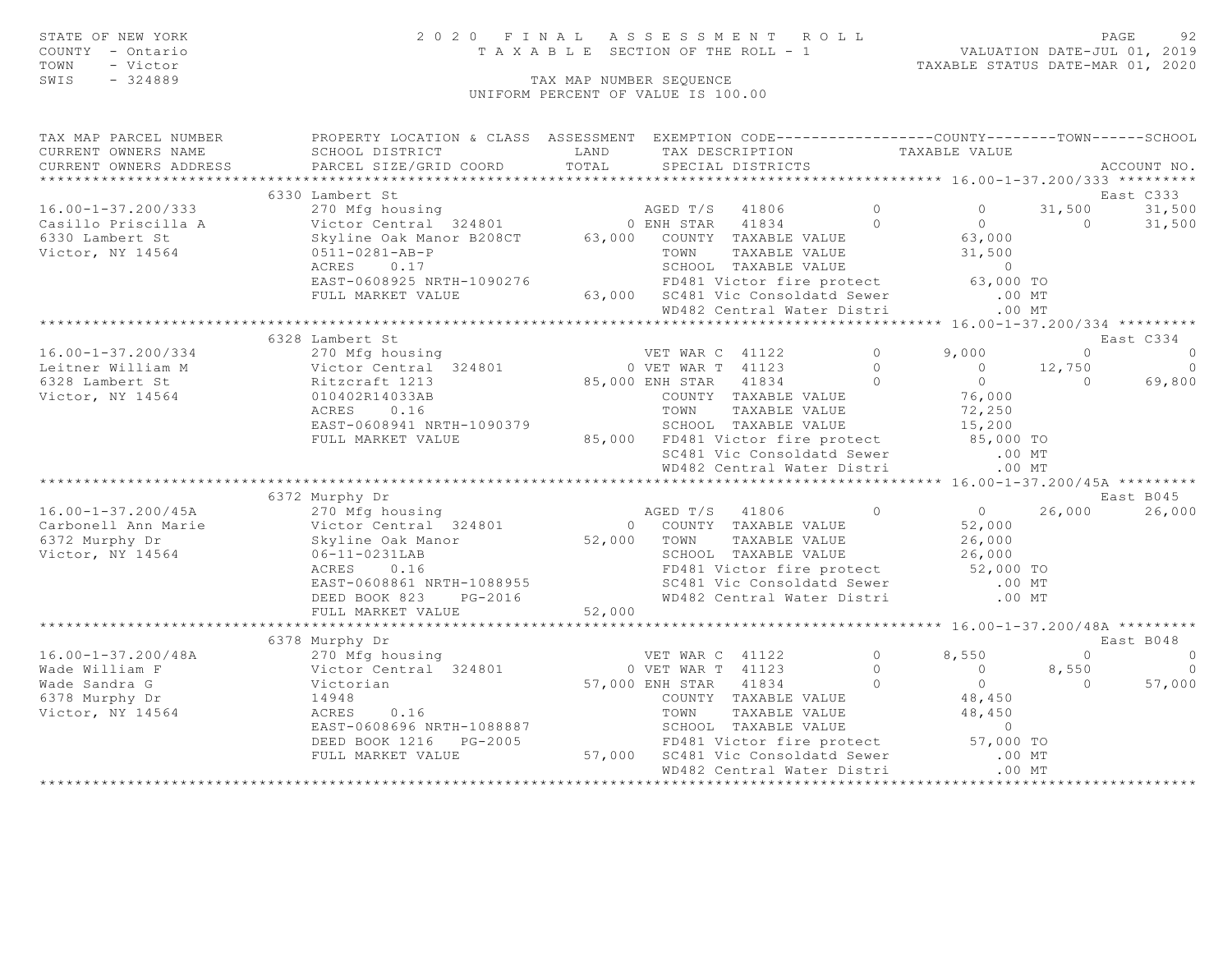| STATE OF NEW YORK | 2020 FINAL ASSESSMENT ROLL            |                                  | PAGE | 93 |
|-------------------|---------------------------------------|----------------------------------|------|----|
| COUNTY - Ontario  | T A X A B L E SECTION OF THE ROLL - 1 | VALUATION DATE-JUL 01, 2019      |      |    |
| - Victor<br>TOWN  |                                       | TAXABLE STATUS DATE-MAR 01, 2020 |      |    |
| SWIS - 324889     | TAX MAP NUMBER SEOUENCE               |                                  |      |    |
|                   | UNIFORM PERCENT OF VALUE IS 100.00    |                                  |      |    |
|                   |                                       |                                  |      |    |
|                   |                                       |                                  |      |    |

| TAX MAP PARCEL NUMBER<br>CURRENT OWNERS ADDRESS | PROPERTY LOCATION & CLASS ASSESSMENT EXEMPTION CODE----------------COUNTY-------TOWN------SCHOOL                                                                                                                                           |        |                                                                                                                                                                          |                   |           |
|-------------------------------------------------|--------------------------------------------------------------------------------------------------------------------------------------------------------------------------------------------------------------------------------------------|--------|--------------------------------------------------------------------------------------------------------------------------------------------------------------------------|-------------------|-----------|
|                                                 |                                                                                                                                                                                                                                            |        |                                                                                                                                                                          |                   |           |
|                                                 | 6385 Lambert St                                                                                                                                                                                                                            |        |                                                                                                                                                                          |                   | East B091 |
|                                                 |                                                                                                                                                                                                                                            |        |                                                                                                                                                                          |                   |           |
|                                                 |                                                                                                                                                                                                                                            |        |                                                                                                                                                                          |                   |           |
|                                                 |                                                                                                                                                                                                                                            |        |                                                                                                                                                                          |                   |           |
| Victor, NY 14564                                | 15135                                                                                                                                                                                                                                      |        |                                                                                                                                                                          |                   |           |
|                                                 | 15135<br>TRA151721 TRA151720<br>ACRES 0.14<br>EAST-0608448 NRTH-1089013<br>DEED BOOK 425 PG-2002                                                                                                                                           |        | TOWN TAXABLE VALUE 24,500<br>SCHOOL TAXABLE VALUE 24,500<br>FD481 Victor fire protect 49,000 TO                                                                          |                   |           |
|                                                 |                                                                                                                                                                                                                                            |        |                                                                                                                                                                          |                   |           |
|                                                 |                                                                                                                                                                                                                                            |        |                                                                                                                                                                          |                   |           |
|                                                 |                                                                                                                                                                                                                                            |        | SC481 Vic Consoldatd Sewer .00 MT<br>WD482 Central Water Distri .00 MT                                                                                                   |                   |           |
|                                                 | FULL MARKET VALUE                                                                                                                                                                                                                          | 49,000 |                                                                                                                                                                          |                   |           |
|                                                 |                                                                                                                                                                                                                                            |        |                                                                                                                                                                          |                   |           |
|                                                 |                                                                                                                                                                                                                                            |        |                                                                                                                                                                          |                   | East B038 |
|                                                 |                                                                                                                                                                                                                                            |        |                                                                                                                                                                          |                   | 16,500    |
|                                                 |                                                                                                                                                                                                                                            |        |                                                                                                                                                                          |                   | 16,500    |
|                                                 |                                                                                                                                                                                                                                            |        |                                                                                                                                                                          |                   |           |
|                                                 |                                                                                                                                                                                                                                            |        |                                                                                                                                                                          |                   |           |
|                                                 |                                                                                                                                                                                                                                            |        |                                                                                                                                                                          |                   |           |
|                                                 |                                                                                                                                                                                                                                            |        |                                                                                                                                                                          |                   |           |
|                                                 | DEED BOOK 127 PG-2012 FD481 Victor fire protect<br>FULL MARKET VALUE 33,000 SC481 Vic Consoldatd Sewer                                                                                                                                     |        |                                                                                                                                                                          | .00 MT            |           |
|                                                 |                                                                                                                                                                                                                                            |        | WD482 Central Water Distri                                                                                                                                               | $.00$ MT          |           |
|                                                 |                                                                                                                                                                                                                                            |        |                                                                                                                                                                          |                   |           |
|                                                 | 6388 Murphy Dr                                                                                                                                                                                                                             |        |                                                                                                                                                                          |                   | East B053 |
|                                                 |                                                                                                                                                                                                                                            |        |                                                                                                                                                                          | $0$ 22,500<br>0 0 | 22,500    |
|                                                 |                                                                                                                                                                                                                                            |        |                                                                                                                                                                          |                   | 22,500    |
|                                                 |                                                                                                                                                                                                                                            |        |                                                                                                                                                                          |                   |           |
|                                                 |                                                                                                                                                                                                                                            |        |                                                                                                                                                                          |                   |           |
|                                                 | 6388 Murphy Dr<br>Seils William (16.00-1-37.200/A53 270 Mfg housing<br>Seils Milliam Victor Central 324801 0<br>Seils Barbara (1838 Murphy Dr<br>Seils Barbara (185,000 ENH STAR 41834 0<br>Seils Barbara (15,000 ENH STAR 41834 0<br>Seil |        |                                                                                                                                                                          |                   |           |
|                                                 |                                                                                                                                                                                                                                            |        | TOWN TAXABLE VALUE<br>SCHOOL TAXABLE VALUE<br>FD481 Victor fire protect 45,000 TO                                                                                        |                   |           |
|                                                 |                                                                                                                                                                                                                                            |        |                                                                                                                                                                          |                   |           |
|                                                 |                                                                                                                                                                                                                                            |        |                                                                                                                                                                          |                   |           |
|                                                 |                                                                                                                                                                                                                                            |        |                                                                                                                                                                          |                   |           |
|                                                 | 6398 Murphy Dr                                                                                                                                                                                                                             |        |                                                                                                                                                                          |                   | East B058 |
|                                                 |                                                                                                                                                                                                                                            |        | COUNTY TAXABLE VALUE 50,000                                                                                                                                              |                   |           |
|                                                 |                                                                                                                                                                                                                                            | 0 TOWN |                                                                                                                                                                          |                   |           |
|                                                 |                                                                                                                                                                                                                                            |        |                                                                                                                                                                          |                   |           |
|                                                 | 16.00-1-37.200/A58 270 Mfg housing<br>Tilburg Ryan Victor Central 324801 0<br>6398 Murphy Dr Lot 58 Marlette Stanton 50,000<br>Victor, NY 14564 TRA122841<br>Serial #903541AB<br>ACRES 0.16                                                |        | TOWN TAXABLE VALUE 50,000<br>SCHOOL TAXABLE VALUE 50,000<br>FD481 Victor fire protect 50,000 TO<br>SC481 Vic Consoldatd Sewer 00 MT<br>WD482 Central Water Distri .00 MT |                   |           |
|                                                 |                                                                                                                                                                                                                                            |        |                                                                                                                                                                          |                   |           |
|                                                 |                                                                                                                                                                                                                                            |        |                                                                                                                                                                          |                   |           |
|                                                 | EAST-0608096 NRTH-1088887                                                                                                                                                                                                                  |        |                                                                                                                                                                          |                   |           |
|                                                 | DEED BOOK 412<br>PG-2017                                                                                                                                                                                                                   |        |                                                                                                                                                                          |                   |           |
|                                                 | FULL MARKET VALUE                                                                                                                                                                                                                          | 50,000 |                                                                                                                                                                          |                   |           |
|                                                 |                                                                                                                                                                                                                                            |        |                                                                                                                                                                          |                   |           |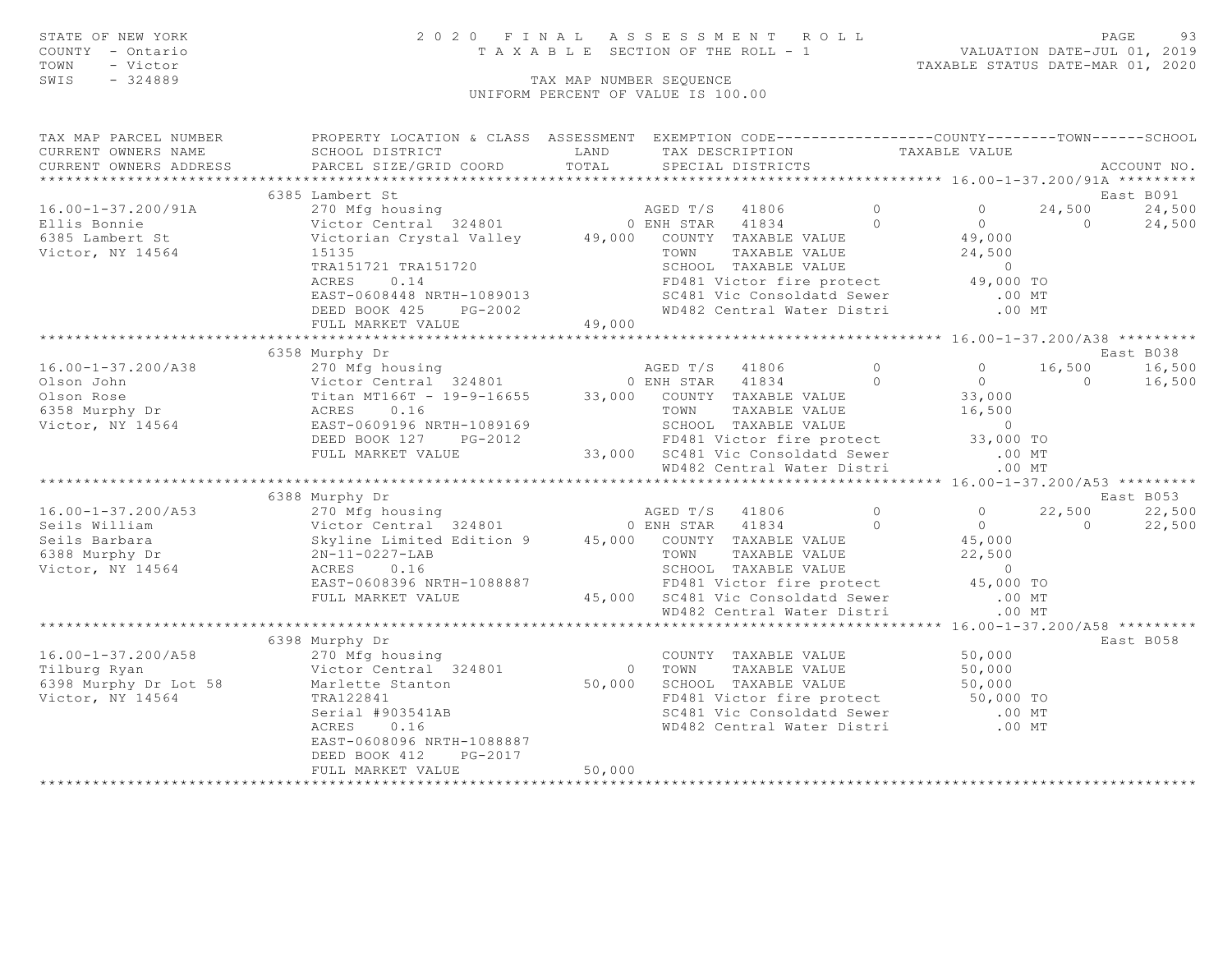| STATE OF NEW YORK<br>COUNTY - Ontario<br>TOWN<br>- Victor                                                                                                                                                                                                                                                                                                                                         |                                      |                         | 2020 FINAL ASSESSMENT ROLL         |               | PAGE<br>94         |
|---------------------------------------------------------------------------------------------------------------------------------------------------------------------------------------------------------------------------------------------------------------------------------------------------------------------------------------------------------------------------------------------------|--------------------------------------|-------------------------|------------------------------------|---------------|--------------------|
| $-324889$<br>SWIS                                                                                                                                                                                                                                                                                                                                                                                 |                                      | TAX MAP NUMBER SEQUENCE |                                    |               |                    |
|                                                                                                                                                                                                                                                                                                                                                                                                   |                                      |                         | UNIFORM PERCENT OF VALUE IS 100.00 |               |                    |
|                                                                                                                                                                                                                                                                                                                                                                                                   |                                      |                         |                                    |               |                    |
| TAX MAP PARCEL NUMBER PROPERTY LOCATION & CLASS ASSESSMENT EXEMPTION CODE---------------COUNTY-------TOWN------SCHOOL<br>CURRENT OWNERS NAME                                                                                                                                                                                                                                                      | SCHOOL DISTRICT TAND TAX DESCRIPTION |                         |                                    | TAXABLE VALUE |                    |
| CURRENT OWNERS ADDRESS                                                                                                                                                                                                                                                                                                                                                                            | PARCEL SIZE/GRID COORD               | TOTAL                   | SPECIAL DISTRICTS                  |               | ACCOUNT NO.        |
|                                                                                                                                                                                                                                                                                                                                                                                                   |                                      |                         |                                    |               |                    |
|                                                                                                                                                                                                                                                                                                                                                                                                   | 6376 Murphy Dr                       |                         |                                    |               | East B047          |
|                                                                                                                                                                                                                                                                                                                                                                                                   |                                      |                         |                                    |               | $\Omega$<br>27,000 |
| 16.00-1-37.200/B47<br>Folmes Delores victor Central 324801<br>With the Summer Central 324801<br>With the Styline 27,000 TOWN TAXABLE VALUE 27,000<br>Victor, NY 14564 840<br>Victor, NY 14564 840<br>MICROS 27,000 TOWN TAXABLE VALU                                                                                                                                                              |                                      |                         |                                    |               |                    |
|                                                                                                                                                                                                                                                                                                                                                                                                   |                                      |                         |                                    |               |                    |
|                                                                                                                                                                                                                                                                                                                                                                                                   |                                      |                         |                                    |               |                    |
|                                                                                                                                                                                                                                                                                                                                                                                                   |                                      |                         |                                    |               |                    |
|                                                                                                                                                                                                                                                                                                                                                                                                   |                                      |                         |                                    |               |                    |
|                                                                                                                                                                                                                                                                                                                                                                                                   | FULL MARKET VALUE 27,000             |                         |                                    |               |                    |
|                                                                                                                                                                                                                                                                                                                                                                                                   |                                      |                         |                                    |               |                    |
|                                                                                                                                                                                                                                                                                                                                                                                                   | 6397 Kims Dr                         |                         |                                    |               | East B144A         |
|                                                                                                                                                                                                                                                                                                                                                                                                   |                                      |                         |                                    |               | $\Omega$<br>30,000 |
|                                                                                                                                                                                                                                                                                                                                                                                                   |                                      |                         |                                    |               |                    |
|                                                                                                                                                                                                                                                                                                                                                                                                   |                                      |                         |                                    |               |                    |
|                                                                                                                                                                                                                                                                                                                                                                                                   |                                      |                         |                                    |               |                    |
|                                                                                                                                                                                                                                                                                                                                                                                                   |                                      |                         |                                    |               |                    |
|                                                                                                                                                                                                                                                                                                                                                                                                   |                                      |                         |                                    |               |                    |
|                                                                                                                                                                                                                                                                                                                                                                                                   |                                      |                         |                                    |               |                    |
| 16.00-1-37.200/144B<br>Rowe Amy<br>Rowe Amy<br>Sensing the Central 324801<br>Sensing BAS STAR 41854<br>TAXABLE VALUE<br>Sensing the Greenleaf PRO7529<br>Sensing the COUNTY TAXABLE VALUE<br>Sensing the Sensing Sensing Sensing Sensing Sens                                                                                                                                                     |                                      |                         |                                    |               |                    |
| $\begin{tabular}{lllllllllllllllllllllll} \begin{array}{l} \text{\sc 6395 Kims Dr} & 6395 \text{ Kims} & 270 \text{ Mfg housing} & \text{AGED C/T/S 41800} & 0 & 24,500 & 24,500 & 24,500 & 24,500 & 24,500 & 24,500 & 24,500 & 24,500 & 24,500 & 24,500 & 24,500 & 24,500 & 24,500 & 24,500 & 24,500 & 24,500 & 24,500 & $                                                                       |                                      |                         |                                    |               |                    |
|                                                                                                                                                                                                                                                                                                                                                                                                   |                                      |                         |                                    |               | East B144B         |
|                                                                                                                                                                                                                                                                                                                                                                                                   |                                      |                         |                                    |               | 24,500<br>24,500   |
|                                                                                                                                                                                                                                                                                                                                                                                                   |                                      |                         |                                    |               |                    |
|                                                                                                                                                                                                                                                                                                                                                                                                   |                                      |                         |                                    |               |                    |
|                                                                                                                                                                                                                                                                                                                                                                                                   |                                      |                         |                                    |               |                    |
|                                                                                                                                                                                                                                                                                                                                                                                                   |                                      |                         |                                    |               |                    |
|                                                                                                                                                                                                                                                                                                                                                                                                   |                                      |                         |                                    |               |                    |
|                                                                                                                                                                                                                                                                                                                                                                                                   |                                      |                         |                                    |               |                    |
|                                                                                                                                                                                                                                                                                                                                                                                                   |                                      |                         |                                    |               |                    |
|                                                                                                                                                                                                                                                                                                                                                                                                   | 6391 Kims Dr                         |                         |                                    |               | East B145          |
|                                                                                                                                                                                                                                                                                                                                                                                                   |                                      |                         |                                    |               |                    |
|                                                                                                                                                                                                                                                                                                                                                                                                   |                                      |                         |                                    |               | $\circ$            |
|                                                                                                                                                                                                                                                                                                                                                                                                   |                                      |                         |                                    |               | 28,000             |
|                                                                                                                                                                                                                                                                                                                                                                                                   |                                      |                         |                                    |               |                    |
|                                                                                                                                                                                                                                                                                                                                                                                                   |                                      |                         |                                    |               |                    |
|                                                                                                                                                                                                                                                                                                                                                                                                   |                                      |                         |                                    |               |                    |
|                                                                                                                                                                                                                                                                                                                                                                                                   |                                      |                         |                                    |               |                    |
|                                                                                                                                                                                                                                                                                                                                                                                                   |                                      |                         |                                    |               |                    |
| $\begin{array}{cccccccc} \texttt{16.00-1-37.200/145A} & \texttt{6391 Kims Dr} & \texttt{East} & \texttt{East} \\ \texttt{Gippe M Eileen} & \texttt{270 M f01} & \texttt{Wer WAR C} & \texttt{41122} & \texttt{0} & \texttt{8,400} & \texttt{East} \\ \texttt{Gippe M Eileen} & \texttt{016.00-1-37.200/145A} & \texttt{0270 M f01} & \texttt{Wer WAR T} & \texttt{41123} & \texttt{0} & \texttt{$ |                                      |                         |                                    |               |                    |
|                                                                                                                                                                                                                                                                                                                                                                                                   |                                      |                         |                                    |               |                    |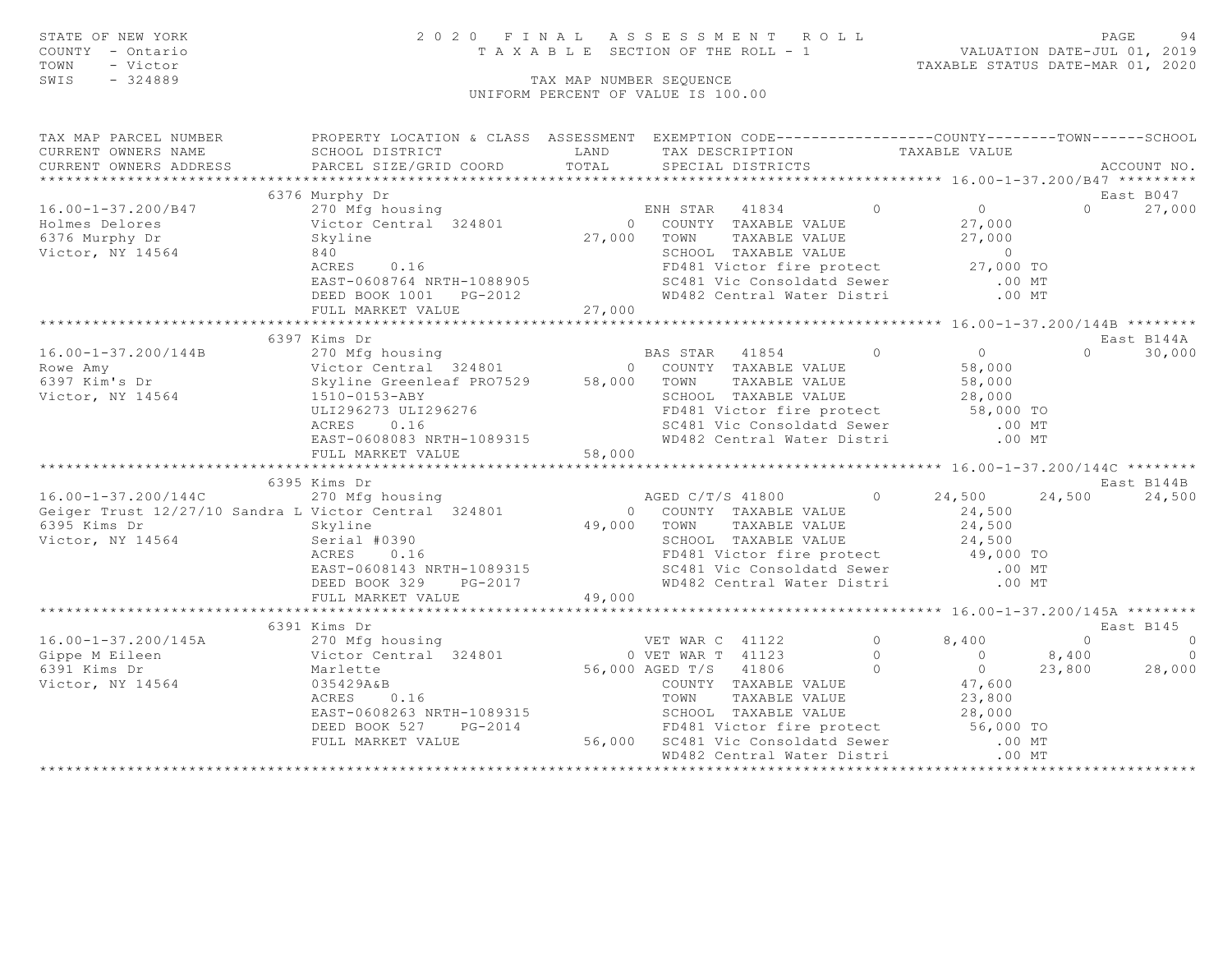| STATE OF NEW YORK                                                                                                                                                                                                                      | 2020 FINAL                                                                                                                                                                 |                                    |  |                                    |  |           |        |                                 |
|----------------------------------------------------------------------------------------------------------------------------------------------------------------------------------------------------------------------------------------|----------------------------------------------------------------------------------------------------------------------------------------------------------------------------|------------------------------------|--|------------------------------------|--|-----------|--------|---------------------------------|
| COUNTY - Ontario                                                                                                                                                                                                                       | PAGE 95 7 A X A B L B SECTION OF THE ROLL - 1 VALUATION DATE-JUL 01, 2019<br>T A X A B L E SECTION OF THE ROLL - 1 TAXABLE STATUS DATE-MAR 01, 2020                        |                                    |  |                                    |  |           |        |                                 |
| TOWN<br>- Victor                                                                                                                                                                                                                       |                                                                                                                                                                            |                                    |  |                                    |  |           |        |                                 |
| SWIS - 324889                                                                                                                                                                                                                          | TAX MAP NUMBER SEQUENCE                                                                                                                                                    |                                    |  |                                    |  |           |        |                                 |
|                                                                                                                                                                                                                                        |                                                                                                                                                                            | UNIFORM PERCENT OF VALUE IS 100.00 |  |                                    |  |           |        |                                 |
|                                                                                                                                                                                                                                        |                                                                                                                                                                            |                                    |  |                                    |  |           |        |                                 |
| TAX MAP PARCEL NUMBER                                                                                                                                                                                                                  | PROPERTY LOCATION & CLASS ASSESSMENT EXEMPTION CODE----------------COUNTY-------TOWN------SCHOOL                                                                           |                                    |  |                                    |  |           |        |                                 |
| CURRENT OWNERS NAME                                                                                                                                                                                                                    | SCHOOL DISTRICT                                                                                                                                                            |                                    |  | LAND TAX DESCRIPTION TAXABLE VALUE |  |           |        |                                 |
| CURRENT OWNERS ADDRESS                                                                                                                                                                                                                 | PARCEL SIZE/GRID COORD                                                                                                                                                     |                                    |  | TOTAL SPECIAL DISTRICTS            |  |           |        | ACCOUNT NO.                     |
|                                                                                                                                                                                                                                        |                                                                                                                                                                            |                                    |  |                                    |  |           |        |                                 |
|                                                                                                                                                                                                                                        |                                                                                                                                                                            |                                    |  |                                    |  |           |        | East B147                       |
| 16.00-1-37.200/147A                                                                                                                                                                                                                    |                                                                                                                                                                            |                                    |  |                                    |  |           |        | $\begin{matrix}0&0\end{matrix}$ |
| Oswald Gail                                                                                                                                                                                                                            |                                                                                                                                                                            |                                    |  |                                    |  |           | 29,000 | 29,000                          |
| 6387 Kims Dr Lot B147                                                                                                                                                                                                                  |                                                                                                                                                                            |                                    |  |                                    |  |           |        |                                 |
| Victor, NY 14564                                                                                                                                                                                                                       |                                                                                                                                                                            |                                    |  |                                    |  |           |        |                                 |
|                                                                                                                                                                                                                                        |                                                                                                                                                                            |                                    |  |                                    |  |           |        |                                 |
|                                                                                                                                                                                                                                        |                                                                                                                                                                            |                                    |  |                                    |  |           |        |                                 |
|                                                                                                                                                                                                                                        |                                                                                                                                                                            |                                    |  |                                    |  |           |        |                                 |
|                                                                                                                                                                                                                                        | EXERES 0.16<br>EAST-0608383 NRTH-1089315<br>DEED BOOK 315 PG-2019 58,000 WD482 Central Water Distri 0.00 MT<br>FULL MARKET VALUE 58,000 WD482 Central Water Distri 0.00 MT |                                    |  |                                    |  |           |        |                                 |
|                                                                                                                                                                                                                                        |                                                                                                                                                                            |                                    |  |                                    |  |           |        |                                 |
|                                                                                                                                                                                                                                        | 6396 Kims Dr                                                                                                                                                               |                                    |  |                                    |  |           |        | East B160C                      |
|                                                                                                                                                                                                                                        |                                                                                                                                                                            |                                    |  |                                    |  |           |        |                                 |
|                                                                                                                                                                                                                                        |                                                                                                                                                                            |                                    |  |                                    |  |           |        |                                 |
|                                                                                                                                                                                                                                        |                                                                                                                                                                            |                                    |  |                                    |  |           |        |                                 |
|                                                                                                                                                                                                                                        |                                                                                                                                                                            |                                    |  |                                    |  |           |        |                                 |
|                                                                                                                                                                                                                                        |                                                                                                                                                                            |                                    |  |                                    |  |           |        |                                 |
|                                                                                                                                                                                                                                        |                                                                                                                                                                            |                                    |  |                                    |  |           |        |                                 |
|                                                                                                                                                                                                                                        |                                                                                                                                                                            |                                    |  |                                    |  |           |        |                                 |
|                                                                                                                                                                                                                                        |                                                                                                                                                                            |                                    |  |                                    |  |           |        |                                 |
|                                                                                                                                                                                                                                        |                                                                                                                                                                            |                                    |  | FD481 Victor fire protect          |  | 54,000 TO |        |                                 |
|                                                                                                                                                                                                                                        |                                                                                                                                                                            |                                    |  | SC481 Vic Consoldatd Sewer         |  | .00 MT    |        |                                 |
|                                                                                                                                                                                                                                        |                                                                                                                                                                            |                                    |  | WD482 Central Water Distri         |  | $.00$ MT  |        |                                 |
|                                                                                                                                                                                                                                        |                                                                                                                                                                            |                                    |  |                                    |  |           |        |                                 |
|                                                                                                                                                                                                                                        | 6398 Kims Dr                                                                                                                                                               |                                    |  |                                    |  |           |        | East B160B                      |
|                                                                                                                                                                                                                                        |                                                                                                                                                                            |                                    |  |                                    |  |           |        | $\overline{0}$                  |
|                                                                                                                                                                                                                                        |                                                                                                                                                                            |                                    |  |                                    |  |           |        | $\overline{0}$                  |
|                                                                                                                                                                                                                                        |                                                                                                                                                                            |                                    |  |                                    |  |           |        | 46,000                          |
|                                                                                                                                                                                                                                        |                                                                                                                                                                            |                                    |  |                                    |  |           |        |                                 |
|                                                                                                                                                                                                                                        |                                                                                                                                                                            |                                    |  |                                    |  |           |        |                                 |
|                                                                                                                                                                                                                                        |                                                                                                                                                                            |                                    |  |                                    |  |           |        |                                 |
|                                                                                                                                                                                                                                        |                                                                                                                                                                            |                                    |  |                                    |  |           |        |                                 |
|                                                                                                                                                                                                                                        |                                                                                                                                                                            |                                    |  |                                    |  |           |        |                                 |
|                                                                                                                                                                                                                                        |                                                                                                                                                                            |                                    |  |                                    |  |           |        |                                 |
|                                                                                                                                                                                                                                        |                                                                                                                                                                            |                                    |  |                                    |  |           |        |                                 |
|                                                                                                                                                                                                                                        | 6399 Roberts Dr                                                                                                                                                            |                                    |  |                                    |  |           |        | East B183                       |
|                                                                                                                                                                                                                                        |                                                                                                                                                                            |                                    |  |                                    |  |           |        |                                 |
| 16.00-1-37.200/183A<br>MHD Empire Service Corp<br>MHD Empire Service Corp<br>Mt: Tim Nolan<br>Marlette de Marlette de Marlette de Marlette de Marlette de Marlette de Marlette de Marlette de Marlette de Marlette de Marlette de Marl |                                                                                                                                                                            |                                    |  |                                    |  |           |        |                                 |
|                                                                                                                                                                                                                                        |                                                                                                                                                                            |                                    |  |                                    |  |           |        |                                 |
|                                                                                                                                                                                                                                        |                                                                                                                                                                            |                                    |  |                                    |  |           |        |                                 |
|                                                                                                                                                                                                                                        |                                                                                                                                                                            |                                    |  |                                    |  |           |        |                                 |
|                                                                                                                                                                                                                                        |                                                                                                                                                                            |                                    |  |                                    |  |           |        |                                 |
|                                                                                                                                                                                                                                        | DEED BOOK 106 PG-2009                                                                                                                                                      |                                    |  |                                    |  |           |        |                                 |
|                                                                                                                                                                                                                                        | FULL MARKET VALUE                                                                                                                                                          | 49,000                             |  |                                    |  |           |        |                                 |
|                                                                                                                                                                                                                                        |                                                                                                                                                                            |                                    |  |                                    |  |           |        |                                 |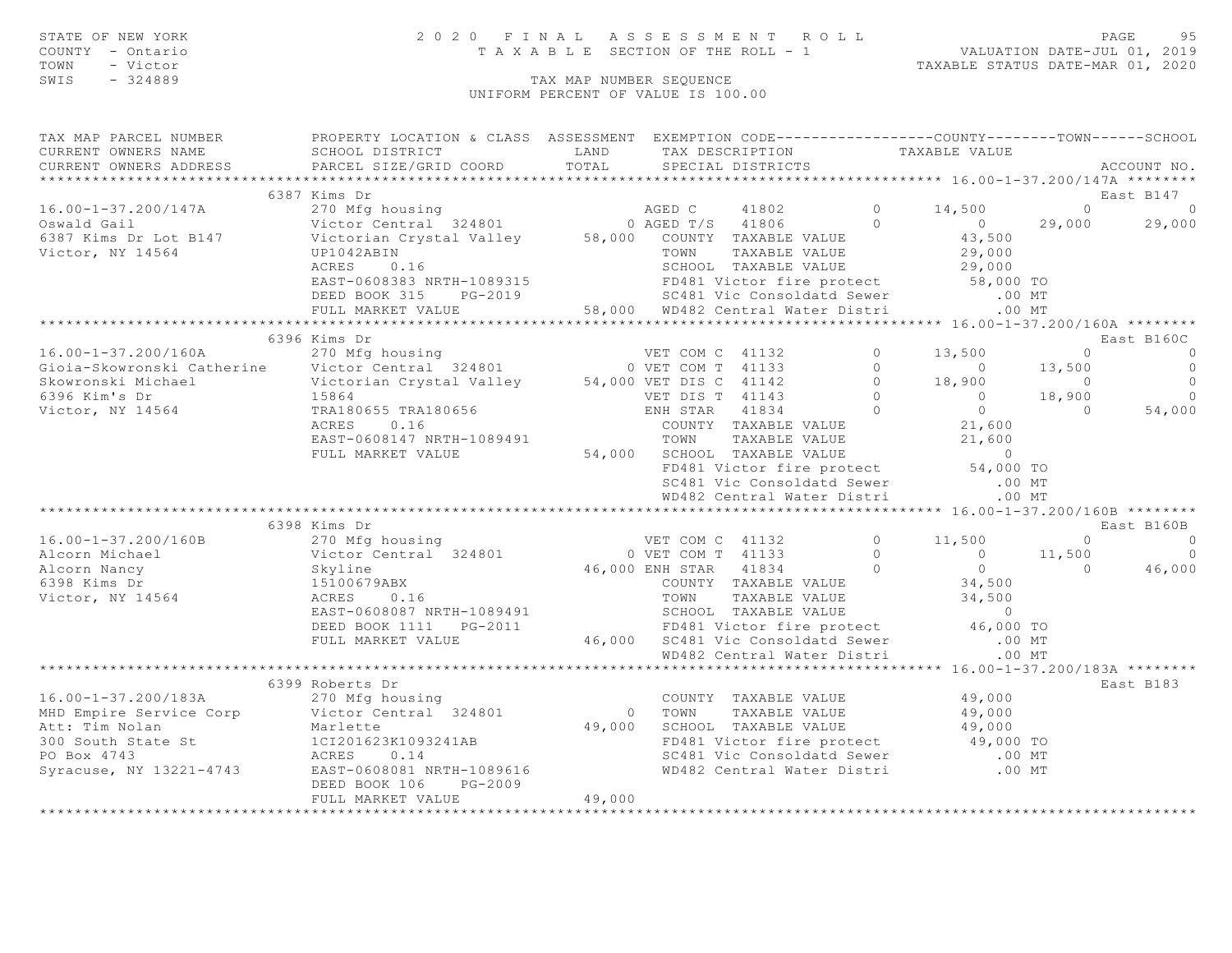| STATE OF NEW YORK<br>COUNTY - Ontario<br>TOWN<br>- Victor<br>SWIS<br>$-324889$                                                                                                                                                            |                                                                                                                                                                                                                                                                                                                                                          |        | 96 FINAL ASSESSMENT ROLL (PACE 96 PAGE 96<br>TAXABLE SECTION OF THE ROLL - 1 VALUATION DATE-JUL 01, 2019<br>2020 FINAL ASSESSMENT ROLL<br>TAX MAP NUMBER SEOUENCE<br>UNIFORM PERCENT OF VALUE IS 100.00 |                                                                                                                                                                             |                                                                                |
|-------------------------------------------------------------------------------------------------------------------------------------------------------------------------------------------------------------------------------------------|----------------------------------------------------------------------------------------------------------------------------------------------------------------------------------------------------------------------------------------------------------------------------------------------------------------------------------------------------------|--------|---------------------------------------------------------------------------------------------------------------------------------------------------------------------------------------------------------|-----------------------------------------------------------------------------------------------------------------------------------------------------------------------------|--------------------------------------------------------------------------------|
| TAX MAP PARCEL NUMBER <b>The PROPERTY LOCATION &amp; CLASS</b> ASSESSMENT EXEMPTION CODE--------------COUNTY-------TOWN------SCHOOL<br>CURRENT OWNERS NAME<br>CURRENT OWNERS ADDRESS                                                      | SCHOOL DISTRICT LAND<br>PARCEL SIZE/GRID COORD                                                                                                                                                                                                                                                                                                           | TOTAL  | TAX DESCRIPTION TAXABLE VALUE<br>SPECIAL DISTRICTS                                                                                                                                                      |                                                                                                                                                                             | ACCOUNT NO.                                                                    |
|                                                                                                                                                                                                                                           | 6389 Roberts Dr                                                                                                                                                                                                                                                                                                                                          |        |                                                                                                                                                                                                         |                                                                                                                                                                             | East B188                                                                      |
| 16.00-1-37.200/188A bosts properts under the protect of MD482 Central S24801<br>Fritz Dalis Victor (entral 324801 0 COUNTY TAXABLE VALUE 70,000<br>Fitz Dalis Victor (entral 324801 0 COUNTY TAXABLE VALUE 70,000<br>Victor, NY 1456      | DEED BOOK 307 PG-2019                                                                                                                                                                                                                                                                                                                                    |        |                                                                                                                                                                                                         |                                                                                                                                                                             | 35,000                                                                         |
|                                                                                                                                                                                                                                           | FULL MARKET VALUE                                                                                                                                                                                                                                                                                                                                        | 70,000 |                                                                                                                                                                                                         |                                                                                                                                                                             |                                                                                |
| 16.00-1-37.200/225A $270 Mg$ housing<br>Brunelli Rita $Victor$ Country TAXABLE VALUE 71,000<br>6302 Murphy Dr Ritz-Craft Sterling 71,000 TOWN TAXABLE VALUE 60,350<br>Victor, NY 14564 NTA1094387 NTA1094388<br>Victor, NY 14564 NTA10943 | 6302 Murphy Dr<br>6330 Murphy Dr                                                                                                                                                                                                                                                                                                                         |        |                                                                                                                                                                                                         |                                                                                                                                                                             | East C025<br>10,650<br>East C044                                               |
| 16.00-1-37.200/244A<br>Kornbau Edna<br>6330 Murphy Dr<br>Victor, NY 14564                                                                                                                                                                 | 270 Mfg housing<br>270 Mfg housing<br>Victor Central 324801<br>Skyline<br>2N110752MAB<br>ACRES 0.16<br>EAST-0609236 NRTH-1089636<br>DEED BOOK 129 PG-2004 TOWN TAXABLE VALUE<br>FULL MARKET VALUE 59,000 SCHOOL TAXABLE VALUE<br>FD481 Victor fire protect                                                                                               |        | VET WAR C 41122<br>0 VET WAR T 41123<br>59,000 AGED C 41802<br>AGED T/S 41806<br>ENH STAR 41834 0<br>COUNTY TAXABLE VALUE<br>SC481 Vic Consoldatd Sewer<br>WD482 Central Water Distri .00 MT            | 8,850<br>$\overline{0}$<br>0 0 15,045 0 0<br>0 15,045 0 0<br>0 0 25,075 29,500<br>LUE 35,105<br>LUE 25,075<br>LUE 25,075<br>LUE 0<br>xrotect 59,000 TO<br>d Sewer<br>.00 MT | $\begin{matrix}0&0\end{matrix}$                                                |
|                                                                                                                                                                                                                                           |                                                                                                                                                                                                                                                                                                                                                          |        |                                                                                                                                                                                                         |                                                                                                                                                                             |                                                                                |
| 16.00-1-37.200/248A<br>Garrett Robin<br>6338 Murphy Dr<br>Victor, NY 14564                                                                                                                                                                | 6338 Murphy Dr<br>270 Mfg housing<br>Victor Central 324801<br>Skyline<br>C9110607MAB<br>ACRES 0.16<br>East<br>270 MgF housing<br>24801 MgF housing<br>247801 MgF housing<br>247801 MgF housing<br>247801 MgF housing<br>247801 MgF house of AGED T/S<br>247806 MgF house of AGED T/S<br>247806 MgF house of ASS, 500<br>247850 MgF house of ASS, 500<br> |        |                                                                                                                                                                                                         |                                                                                                                                                                             | East C048<br>$\begin{array}{ccc} 0 & \hspace{1.5cm} & 0 \end{array}$<br>35,500 |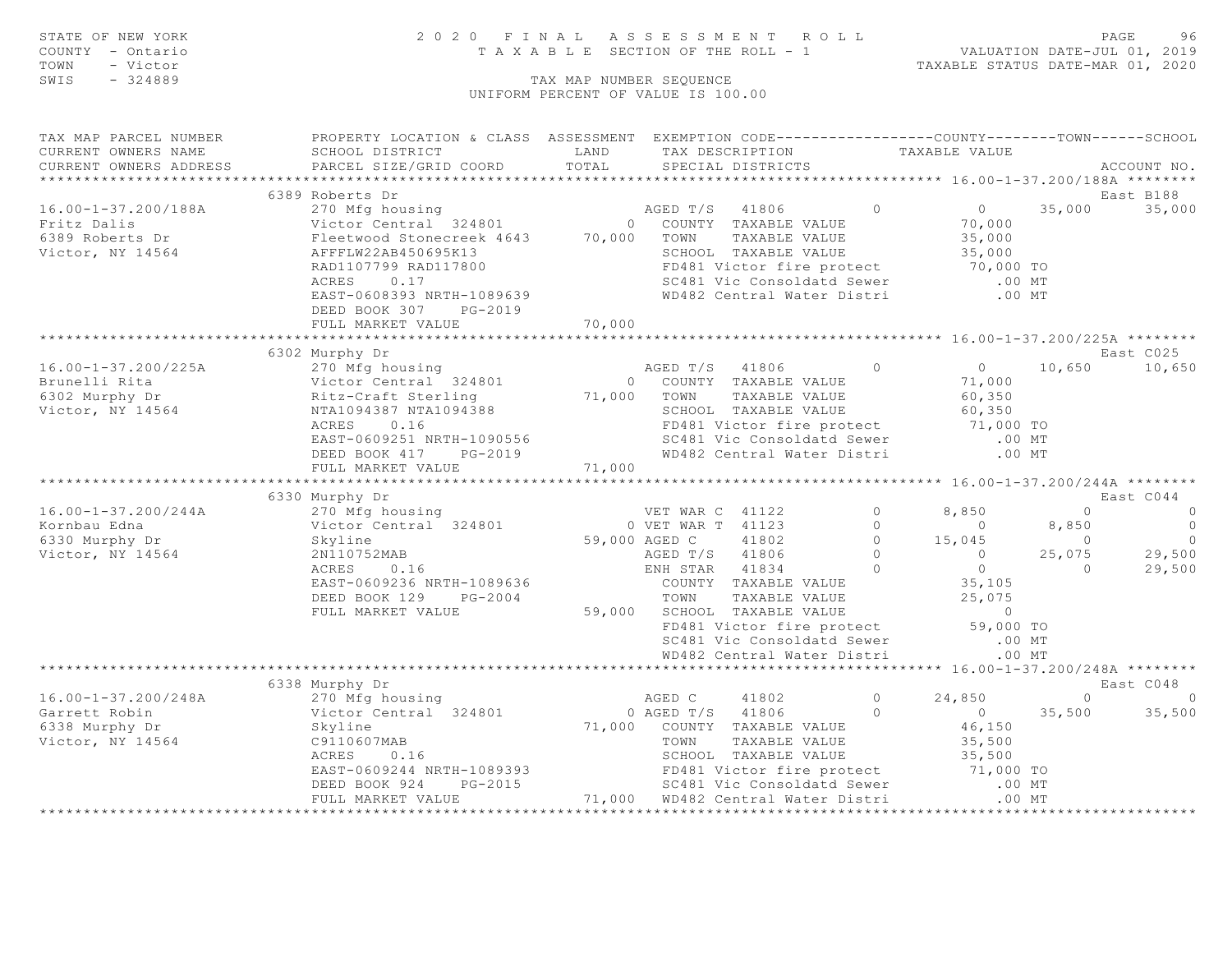| STATE OF NEW YORK | 2020 FINAL ASSESSMENT ROLL      |                                  | PAGE                        | 97 |
|-------------------|---------------------------------|----------------------------------|-----------------------------|----|
| COUNTY - Ontario  | TAXABLE SECTION OF THE ROLL - 1 |                                  | VALUATION DATE-JUL 01, 2019 |    |
| TOWN<br>- Victor  |                                 | TAXABLE STATUS DATE-MAR 01, 2020 |                             |    |
| SWIS<br>- 324889  | TAX MAP NUMBER SEOUENCE         |                                  |                             |    |

| CURRENT OWNERS NAME SCHOOL DISTRICT TAND TAX DESCRIPTION TAXABLE VALUE<br>6341 Lambert St<br>East C307<br>$0$ 0 0 36,000 36,000<br>0 0 0 36,000<br>72,000 0 36,000<br>16.00-1-37.200/307A<br>270 Mfg housing 30 and 30 MHz AGED T/S 41806<br>36,000<br>TOWN<br>Victor, NY 14564<br>Wictor, NY 14564<br>EAST-0609087 NRTH-1089916<br>EED BOOK 730 PG-2013 PG-2013 PG-2013 PG-2013 PG-2013 PULL MARKET VALUE<br>PULL MARKET VALUE 72,000 WD482 Central Water Distri .00 MT<br>FULL MARKET VALUE 72,000 WD<br>6354 Lambert St<br>East C321<br>$0 \t 16,800$<br>16.00-1-37.200/321A 270 Mfg housing AGED C 41802 0 16,800 0<br>Tarantello Bennett Marilyn K Victor Central 324801 0 AGED T/S 41806 0 0 28,000<br>6354 Lambert St Titan Homes Avenger 712 56,000 COUNTY TAXABLE VALUE 39,200<br>Victo<br>$\overline{0}$<br>28,000 |
|------------------------------------------------------------------------------------------------------------------------------------------------------------------------------------------------------------------------------------------------------------------------------------------------------------------------------------------------------------------------------------------------------------------------------------------------------------------------------------------------------------------------------------------------------------------------------------------------------------------------------------------------------------------------------------------------------------------------------------------------------------------------------------------------------------------------------|
|                                                                                                                                                                                                                                                                                                                                                                                                                                                                                                                                                                                                                                                                                                                                                                                                                              |
|                                                                                                                                                                                                                                                                                                                                                                                                                                                                                                                                                                                                                                                                                                                                                                                                                              |
|                                                                                                                                                                                                                                                                                                                                                                                                                                                                                                                                                                                                                                                                                                                                                                                                                              |
|                                                                                                                                                                                                                                                                                                                                                                                                                                                                                                                                                                                                                                                                                                                                                                                                                              |
|                                                                                                                                                                                                                                                                                                                                                                                                                                                                                                                                                                                                                                                                                                                                                                                                                              |
|                                                                                                                                                                                                                                                                                                                                                                                                                                                                                                                                                                                                                                                                                                                                                                                                                              |
|                                                                                                                                                                                                                                                                                                                                                                                                                                                                                                                                                                                                                                                                                                                                                                                                                              |
|                                                                                                                                                                                                                                                                                                                                                                                                                                                                                                                                                                                                                                                                                                                                                                                                                              |
|                                                                                                                                                                                                                                                                                                                                                                                                                                                                                                                                                                                                                                                                                                                                                                                                                              |
|                                                                                                                                                                                                                                                                                                                                                                                                                                                                                                                                                                                                                                                                                                                                                                                                                              |
|                                                                                                                                                                                                                                                                                                                                                                                                                                                                                                                                                                                                                                                                                                                                                                                                                              |
|                                                                                                                                                                                                                                                                                                                                                                                                                                                                                                                                                                                                                                                                                                                                                                                                                              |
|                                                                                                                                                                                                                                                                                                                                                                                                                                                                                                                                                                                                                                                                                                                                                                                                                              |
|                                                                                                                                                                                                                                                                                                                                                                                                                                                                                                                                                                                                                                                                                                                                                                                                                              |
|                                                                                                                                                                                                                                                                                                                                                                                                                                                                                                                                                                                                                                                                                                                                                                                                                              |
|                                                                                                                                                                                                                                                                                                                                                                                                                                                                                                                                                                                                                                                                                                                                                                                                                              |
|                                                                                                                                                                                                                                                                                                                                                                                                                                                                                                                                                                                                                                                                                                                                                                                                                              |
|                                                                                                                                                                                                                                                                                                                                                                                                                                                                                                                                                                                                                                                                                                                                                                                                                              |
|                                                                                                                                                                                                                                                                                                                                                                                                                                                                                                                                                                                                                                                                                                                                                                                                                              |
|                                                                                                                                                                                                                                                                                                                                                                                                                                                                                                                                                                                                                                                                                                                                                                                                                              |
| FULL MARKET VALUE 56,000 WD482 Central Water Distri .00 MT                                                                                                                                                                                                                                                                                                                                                                                                                                                                                                                                                                                                                                                                                                                                                                   |
|                                                                                                                                                                                                                                                                                                                                                                                                                                                                                                                                                                                                                                                                                                                                                                                                                              |
| 6367 Lambert St<br>East B100                                                                                                                                                                                                                                                                                                                                                                                                                                                                                                                                                                                                                                                                                                                                                                                                 |
| 0 0 14,000 14,000<br>0 0 14,000<br>28,000 14,000                                                                                                                                                                                                                                                                                                                                                                                                                                                                                                                                                                                                                                                                                                                                                                             |
|                                                                                                                                                                                                                                                                                                                                                                                                                                                                                                                                                                                                                                                                                                                                                                                                                              |
|                                                                                                                                                                                                                                                                                                                                                                                                                                                                                                                                                                                                                                                                                                                                                                                                                              |
| 16.00-1-37.200/A100 b3b/ Lampert St<br>Murphy James 28,000 fousing<br>Murphy James 28,000 fousing<br>Wictor, NY 14564 57-11-0287-2<br>Wictor, NY 14564 57-11-0287-2<br>EAST-0608900 NRTH-1089123 28,000 500 FD481 Victor fire protect 28                                                                                                                                                                                                                                                                                                                                                                                                                                                                                                                                                                                     |
|                                                                                                                                                                                                                                                                                                                                                                                                                                                                                                                                                                                                                                                                                                                                                                                                                              |
|                                                                                                                                                                                                                                                                                                                                                                                                                                                                                                                                                                                                                                                                                                                                                                                                                              |
|                                                                                                                                                                                                                                                                                                                                                                                                                                                                                                                                                                                                                                                                                                                                                                                                                              |
| WD482 Central Water Distri .00 MT                                                                                                                                                                                                                                                                                                                                                                                                                                                                                                                                                                                                                                                                                                                                                                                            |
|                                                                                                                                                                                                                                                                                                                                                                                                                                                                                                                                                                                                                                                                                                                                                                                                                              |
| East B105<br>6374 Lambert St<br>16.00-1-37.200/A105 270 Mfg housing 300 BAS STAR<br>$\begin{array}{ccc} & & & 0 & \quad & & 0 \end{array}$<br>41854<br>$0 \t 30,000$                                                                                                                                                                                                                                                                                                                                                                                                                                                                                                                                                                                                                                                         |
|                                                                                                                                                                                                                                                                                                                                                                                                                                                                                                                                                                                                                                                                                                                                                                                                                              |
| 0 COUNTY TAXABLE VALUE<br>31,000 TOWN TAXABLE VALUE<br>31,000                                                                                                                                                                                                                                                                                                                                                                                                                                                                                                                                                                                                                                                                                                                                                                |
| Maltman Paula J<br>6374 Lambert St<br>Victor, NY 14564<br>Victor, NY 14564<br>2N110877L<br>ACRES 0.16                                                                                                                                                                                                                                                                                                                                                                                                                                                                                                                                                                                                                                                                                                                        |
|                                                                                                                                                                                                                                                                                                                                                                                                                                                                                                                                                                                                                                                                                                                                                                                                                              |
|                                                                                                                                                                                                                                                                                                                                                                                                                                                                                                                                                                                                                                                                                                                                                                                                                              |
|                                                                                                                                                                                                                                                                                                                                                                                                                                                                                                                                                                                                                                                                                                                                                                                                                              |
| 31,000<br>FULL MARKET VALUE                                                                                                                                                                                                                                                                                                                                                                                                                                                                                                                                                                                                                                                                                                                                                                                                  |
|                                                                                                                                                                                                                                                                                                                                                                                                                                                                                                                                                                                                                                                                                                                                                                                                                              |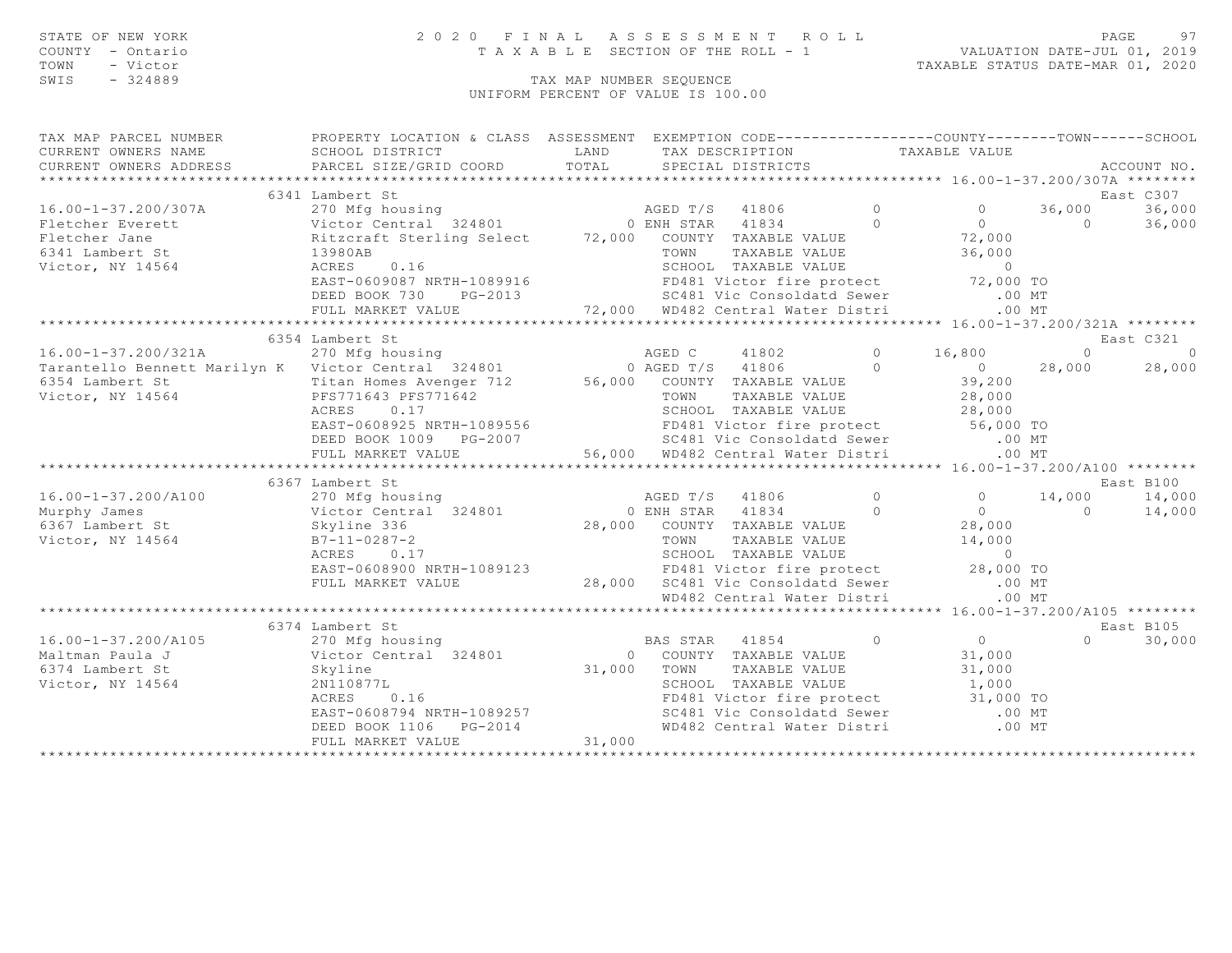| STATE OF NEW YORK<br>COUNTY - Ontario<br>TOWN<br>- Victor<br>SWIS<br>$-324889$                         |                                                                                                                                                                                                                                                                                                                                                                         | 2020 FINAL ASSESSMENT ROLL<br>T A X A B L E SECTION OF THE ROLL - 1<br>TAX MAP NUMBER SEQUENCE<br>UNIFORM PERCENT OF VALUE IS 100.00 |                                                                                                                                                                                                                                                                                                                                                                                                                                                                                                                                                           | VALUATION DATE-JUL 01, 2019<br>TAXABLE STATUS DATE-MAR 01, 2020                                                                         | PAGE                                                                                      | 98                        |
|--------------------------------------------------------------------------------------------------------|-------------------------------------------------------------------------------------------------------------------------------------------------------------------------------------------------------------------------------------------------------------------------------------------------------------------------------------------------------------------------|--------------------------------------------------------------------------------------------------------------------------------------|-----------------------------------------------------------------------------------------------------------------------------------------------------------------------------------------------------------------------------------------------------------------------------------------------------------------------------------------------------------------------------------------------------------------------------------------------------------------------------------------------------------------------------------------------------------|-----------------------------------------------------------------------------------------------------------------------------------------|-------------------------------------------------------------------------------------------|---------------------------|
| CURRENT OWNERS NAME<br>CURRENT OWNERS ADDRESS                                                          | TAX MAP PARCEL NUMBER THE PROPERTY LOCATION & CLASS ASSESSMENT EXEMPTION CODE---------------COUNTY-------TOWN------SCHOOL<br>SCHOOL DISTRICT<br>PARCEL SIZE/GRID COORD                                                                                                                                                                                                  | TOTAL                                                                                                                                | LAND TAX DESCRIPTION<br>SPECIAL DISTRICTS                                                                                                                                                                                                                                                                                                                                                                                                                                                                                                                 | TAXABLE VALUE                                                                                                                           | ACCOUNT NO.                                                                               |                           |
|                                                                                                        | 6384 Lambert St                                                                                                                                                                                                                                                                                                                                                         |                                                                                                                                      |                                                                                                                                                                                                                                                                                                                                                                                                                                                                                                                                                           |                                                                                                                                         | East B110                                                                                 |                           |
| 16.00-1-37.200/A110<br>Vande Mortel Rita M<br>6384 Lambert St<br>Victor, NY 14564                      | 270 Mfg housing<br>Committed in the Sandale of the Sandale Sandale State of the Sandale State State State State State State State State State State State State State State State State State State State State State State State State State Sta<br>Titan<br>19980653803AB<br>ACRES<br>0.14<br>EAST-0608512 NRTH-1089185<br>DEED BOOK 808 PG-2016<br>FULL MARKET VALUE | 59,000                                                                                                                               | AGED T/S 41806<br>0 COUNTY TAXABLE VALUE<br>59,000 TOWN<br>TAXABLE VALUE<br>SCHOOL TAXABLE VALUE<br>FD481 Victor fire protect<br>SC481 Vic Consoldatd Sewer<br>WD482 Central Water Distri                                                                                                                                                                                                                                                                                                                                                                 | $\overline{0}$<br>$\overline{0}$<br>59,000<br>29,500<br>29,500<br>59,000 TO<br>.00MT<br>$.00$ MT                                        | 29,500<br>29,500                                                                          |                           |
|                                                                                                        |                                                                                                                                                                                                                                                                                                                                                                         |                                                                                                                                      |                                                                                                                                                                                                                                                                                                                                                                                                                                                                                                                                                           |                                                                                                                                         |                                                                                           |                           |
| 16.00-1-37.200/A111<br>Dunn William<br>6386 Lambert St<br>Victor, NY 14564                             | 6386 Lambert St<br>VET WAR C 41122<br>270 Mfg housing<br>Victor Central 324801<br>ACRES 0.14<br>EAST-0608452 NRTH-1089185<br>COUNTY TAXABLE<br>TOWN TAXABLE<br>DEED BOOK 730 PG-2016<br>FULL MARKET VALUE<br>1011 Gypsum Mill St<br>Phillips Jeanne M<br>1011 Gypsum Mills St Skyline Oak Manor<br>Victor, NY 14564 (911-0436 ARM                                       |                                                                                                                                      | $\bigcirc$<br>34,000 COUNTY TAXABLE VALUE<br>TAXABLE VALUE<br>2016 SCHOOL TAXABLE VALUE 34,000<br>34,000 FD481 Victor fire protect 34,000 TO<br>34,000 FD481 Victor fire protect 34,000 TO<br>400 MD482 Central Water Distri .00 MT<br>AGED T/S 41806 0<br>0 ENH STAR 41834 0<br>74,000 COUNTY TAXABLE VALUE<br>TAXABLE VALUE<br>TOWN<br>SCHOOL TAXABLE VALUE<br>0 10 1000000 10000000 1000000 1000000 EAST-0609191 NRTH-1090390<br>FD481 Victor fire protect 74,000 TO FULL MARKET VALUE 74,000 5C481 Vic Consoldatd Sewer<br>WD482 Central Water Distri | $\Omega$<br>5,100<br>$\overline{0}$<br>28,900<br>28,900<br>$\overline{0}$<br>$\overline{0}$<br>74,000<br>66,600<br>$\sim$ 0<br>$.00$ MT | East B111<br>$\Omega$<br>5,100<br>East C031<br>7,400<br>7,400<br>66,600<br>$\overline{a}$ | $\Omega$<br>$\circ$       |
|                                                                                                        |                                                                                                                                                                                                                                                                                                                                                                         |                                                                                                                                      |                                                                                                                                                                                                                                                                                                                                                                                                                                                                                                                                                           |                                                                                                                                         |                                                                                           |                           |
| $16.00 - 1 - 37.200/A233$<br>Prizel Rodger R<br>Prizel Darlene A<br>6306 Murphy Dr<br>Victor, NY 14564 | 6306 Murphy Dr<br>270 Mfg housing<br>Victor Central 324801<br>Skyline<br>C9110406NAB<br>ULITA4000<br>ACRES 0.16<br>ACKES 0.10<br>EAST-0609236 NRTH-1090292<br>DEED BOOK 1022 PG-2013<br>FILL MARKET VALUE 86,00                                                                                                                                                         |                                                                                                                                      | VET COM C 41132<br>VEI COM C 41132<br>0 VET COM T 41133<br>86,000 ENU CELL<br>$\overline{0}$<br>$\begin{array}{c}\n0 \\ 1\n\end{array}$<br>86,000 ENH STAR 41834<br>COUNTY TAXABLE VALUE<br>TOWN<br>TAXABLE VALUE<br>SCHOOL TAXABLE VALUE<br>FD481 Victor fire protect 86,000 TO<br>SC481 Vic Consoldatd Sewer .00 MT                                                                                                                                                                                                                                     | $0 \t 15,000$<br>$\begin{array}{c} 0 \\ 0 \end{array}$<br>71,000<br>64,500<br>16,200                                                    | East C033B<br>$\Omega$<br>21,500<br>$\overline{0}$<br>69,800                              | $\overline{0}$<br>$\circ$ |
|                                                                                                        |                                                                                                                                                                                                                                                                                                                                                                         |                                                                                                                                      | 86,000 WD482 Central Water Distri                                                                                                                                                                                                                                                                                                                                                                                                                                                                                                                         | $.00$ MT                                                                                                                                |                                                                                           |                           |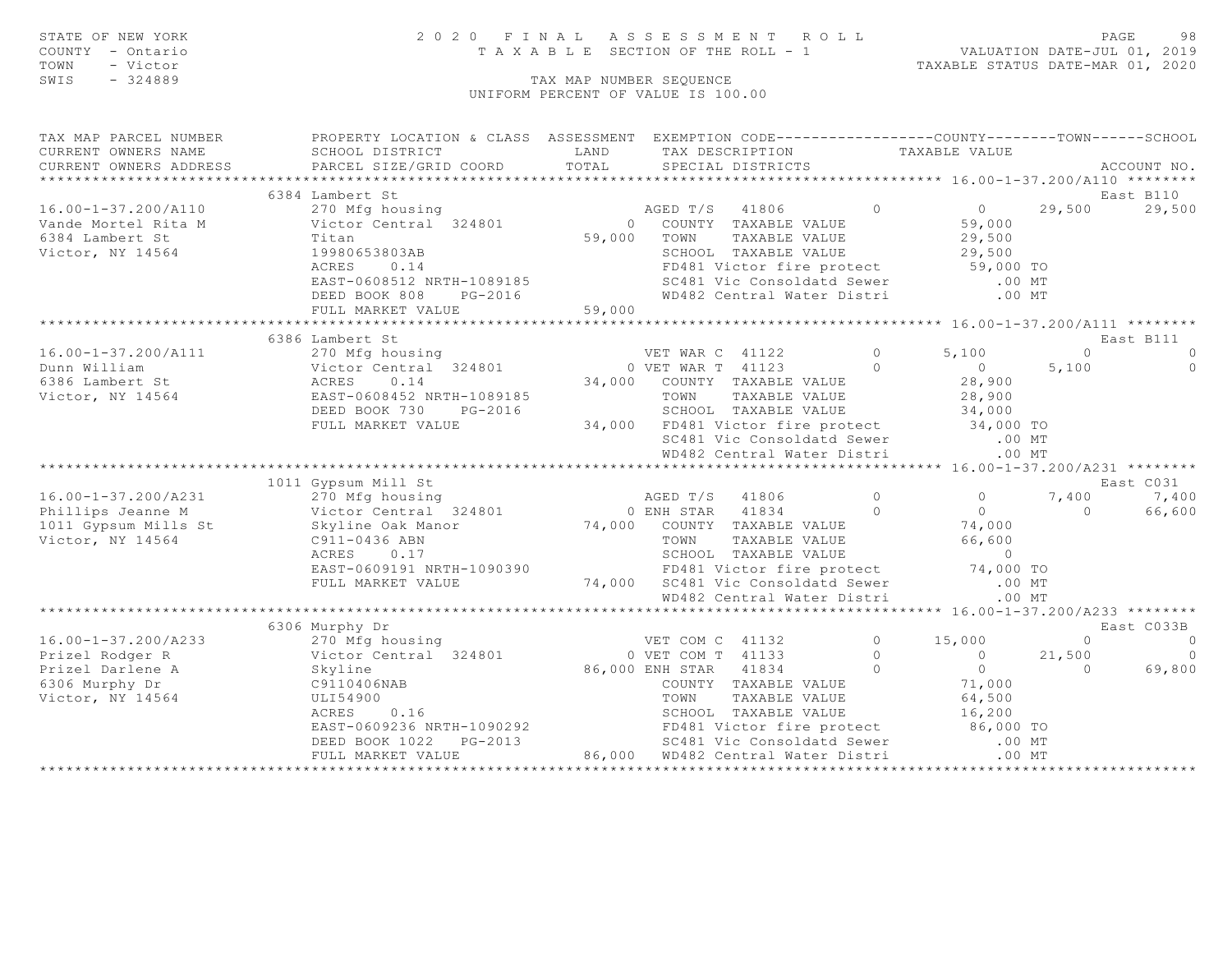| STATE OF NEW YORK<br>COUNTY - Ontario<br>TOWN<br>- Victor<br>SWIS<br>$-324889$ | 2020 FINAL                                                                                                                                                                                                                                                     |                                                 | 99 FINAL ASSESSMENT ROLL (PAGE 99<br>TAXABLE SECTION OF THE ROLL - 1 VALUATION DATE-JUL 01, 2019<br>TAXABLE STATUS DATE-MAR 01, 2020<br>TAX MAP NUMBER SEQUENCE<br>UNIFORM PERCENT OF VALUE IS 100.00 |                                                     |                |                  |
|--------------------------------------------------------------------------------|----------------------------------------------------------------------------------------------------------------------------------------------------------------------------------------------------------------------------------------------------------------|-------------------------------------------------|-------------------------------------------------------------------------------------------------------------------------------------------------------------------------------------------------------|-----------------------------------------------------|----------------|------------------|
|                                                                                |                                                                                                                                                                                                                                                                |                                                 |                                                                                                                                                                                                       |                                                     |                |                  |
| TAX MAP PARCEL NUMBER<br>CURRENT OWNERS NAME<br>CURRENT OWNERS ADDRESS         | PROPERTY LOCATION & CLASS ASSESSMENT EXEMPTION CODE----------------COUNTY-------TOWN------SCHOOL<br>SCHOOL DISTRICT TAND TAX DESCRIPTION<br>PARCEL SIZE/GRID COORD                                                                                             | TOTAL                                           | SPECIAL DISTRICTS                                                                                                                                                                                     | TAXABLE VALUE                                       |                | ACCOUNT NO.      |
|                                                                                |                                                                                                                                                                                                                                                                |                                                 |                                                                                                                                                                                                       |                                                     |                |                  |
|                                                                                | 6322 Murphy Dr                                                                                                                                                                                                                                                 |                                                 |                                                                                                                                                                                                       |                                                     |                | East C040        |
|                                                                                |                                                                                                                                                                                                                                                                |                                                 |                                                                                                                                                                                                       |                                                     |                | $\sim$ 0         |
|                                                                                |                                                                                                                                                                                                                                                                |                                                 |                                                                                                                                                                                                       |                                                     |                | $\overline{0}$   |
|                                                                                |                                                                                                                                                                                                                                                                |                                                 |                                                                                                                                                                                                       |                                                     |                | 31,000<br>31,000 |
|                                                                                |                                                                                                                                                                                                                                                                |                                                 | SC481 Vic Consoldatd Sewer                                                                                                                                                                            | .00MT                                               |                |                  |
|                                                                                |                                                                                                                                                                                                                                                                |                                                 | WD482 Central Water Distri                                                                                                                                                                            | $.00$ MT                                            |                |                  |
|                                                                                |                                                                                                                                                                                                                                                                |                                                 |                                                                                                                                                                                                       |                                                     |                |                  |
| 16.00-1-37.200/A301                                                            | 6329 Lambert St<br>EXAMPLE VALUE<br>270 Mfg housing<br>Victor Central 324801 0 TOWN TAXABLE VALUE<br>Ritzcraft Sterling 1713M 60,000 SCHOOL TAXABLE VALUE 60,000<br>0112060,000 SCHOOL TAXABLE VALUE 60,000                                                    |                                                 |                                                                                                                                                                                                       | $60,000$<br>$60,000$                                |                | East C301        |
| Butler Janet<br>6329 Lambert Dr                                                |                                                                                                                                                                                                                                                                |                                                 |                                                                                                                                                                                                       |                                                     |                |                  |
| Victor, NY 14564                                                               |                                                                                                                                                                                                                                                                |                                                 |                                                                                                                                                                                                       |                                                     |                |                  |
|                                                                                |                                                                                                                                                                                                                                                                |                                                 |                                                                                                                                                                                                       |                                                     |                |                  |
|                                                                                | EAST-0609087 NRTH-1090276<br>DEED BOOK 430 PG-2018                                                                                                                                                                                                             |                                                 | FD481 Victor fire protect 60,000 TO<br>SC481 Vic Consoldatd Sewer .00 MT<br>WD482 Central Water Distri .00 MT                                                                                         |                                                     |                |                  |
|                                                                                | FULL MARKET VALUE                                                                                                                                                                                                                                              | 60,000<br>* * * * * * * * * * * * * * * * * * * |                                                                                                                                                                                                       | ********************** 16.00-1-37.200/A304 ******** |                |                  |
|                                                                                | 6335 Lambert St                                                                                                                                                                                                                                                |                                                 |                                                                                                                                                                                                       |                                                     |                | East C304        |
|                                                                                | 16.00-1-37.200/A304<br>DyKeman Helen<br>6335 Lambert St<br>Victor, NY 14564<br>Victor, NY 14564<br>C9110546PAB<br>ACRES 0.16<br>COLLECT 0.16                                                                                                                   |                                                 | VET COM C 41132<br>0 VET COM T 41133<br>76,000 AGED C 41802<br>AGED T/S 41806                                                                                                                         |                                                     |                |                  |
|                                                                                |                                                                                                                                                                                                                                                                |                                                 |                                                                                                                                                                                                       |                                                     |                |                  |
|                                                                                |                                                                                                                                                                                                                                                                |                                                 |                                                                                                                                                                                                       |                                                     |                |                  |
|                                                                                |                                                                                                                                                                                                                                                                |                                                 |                                                                                                                                                                                                       |                                                     |                |                  |
|                                                                                |                                                                                                                                                                                                                                                                |                                                 |                                                                                                                                                                                                       |                                                     |                |                  |
|                                                                                | EAST-0609087 NRTH-1090096<br>DEED BOOK 415 PG-2010 TOWN TAXABLE VALUE<br>FULL MARKET VALUE 76,000 SCHOOL TAXABLE VALUE                                                                                                                                         |                                                 |                                                                                                                                                                                                       |                                                     |                |                  |
|                                                                                |                                                                                                                                                                                                                                                                |                                                 |                                                                                                                                                                                                       | $\overline{0}$                                      |                |                  |
|                                                                                |                                                                                                                                                                                                                                                                |                                                 | FD481 Victor fire protect                                                                                                                                                                             | 76,000 TO                                           |                |                  |
|                                                                                |                                                                                                                                                                                                                                                                |                                                 | FD481 Victor Life process.<br>SC481 Vic Consoldatd Sewer                                                                                                                                              | .00MT                                               |                |                  |
|                                                                                |                                                                                                                                                                                                                                                                |                                                 | WD482 Central Water Distri                                                                                                                                                                            | $.00$ MT                                            |                |                  |
|                                                                                |                                                                                                                                                                                                                                                                |                                                 |                                                                                                                                                                                                       |                                                     |                |                  |
|                                                                                | 6339 Lambert St                                                                                                                                                                                                                                                |                                                 |                                                                                                                                                                                                       |                                                     |                | East C306        |
|                                                                                |                                                                                                                                                                                                                                                                |                                                 |                                                                                                                                                                                                       |                                                     | 34,000         | 34,000           |
|                                                                                |                                                                                                                                                                                                                                                                |                                                 |                                                                                                                                                                                                       |                                                     | $\overline{0}$ | 34,000           |
|                                                                                |                                                                                                                                                                                                                                                                |                                                 |                                                                                                                                                                                                       |                                                     |                |                  |
|                                                                                |                                                                                                                                                                                                                                                                |                                                 |                                                                                                                                                                                                       |                                                     |                |                  |
|                                                                                |                                                                                                                                                                                                                                                                |                                                 |                                                                                                                                                                                                       |                                                     |                |                  |
|                                                                                |                                                                                                                                                                                                                                                                |                                                 |                                                                                                                                                                                                       |                                                     |                |                  |
|                                                                                | 16.00-1-37.200/A306 $\footnotesize$ 1839 Lambert St<br>Poirier Gale $\footnotesize$ Victor Central 324801 $\footnotesize$ AGED T/S 41806 0<br>Foirier Gale Victor (entral 324801 0 ENH STAR 41834 0<br>Fitz-Craft Sterling Selec 68,000 COUNTY TAXABLE VALUE 6 |                                                 |                                                                                                                                                                                                       |                                                     |                |                  |
|                                                                                |                                                                                                                                                                                                                                                                |                                                 |                                                                                                                                                                                                       |                                                     |                |                  |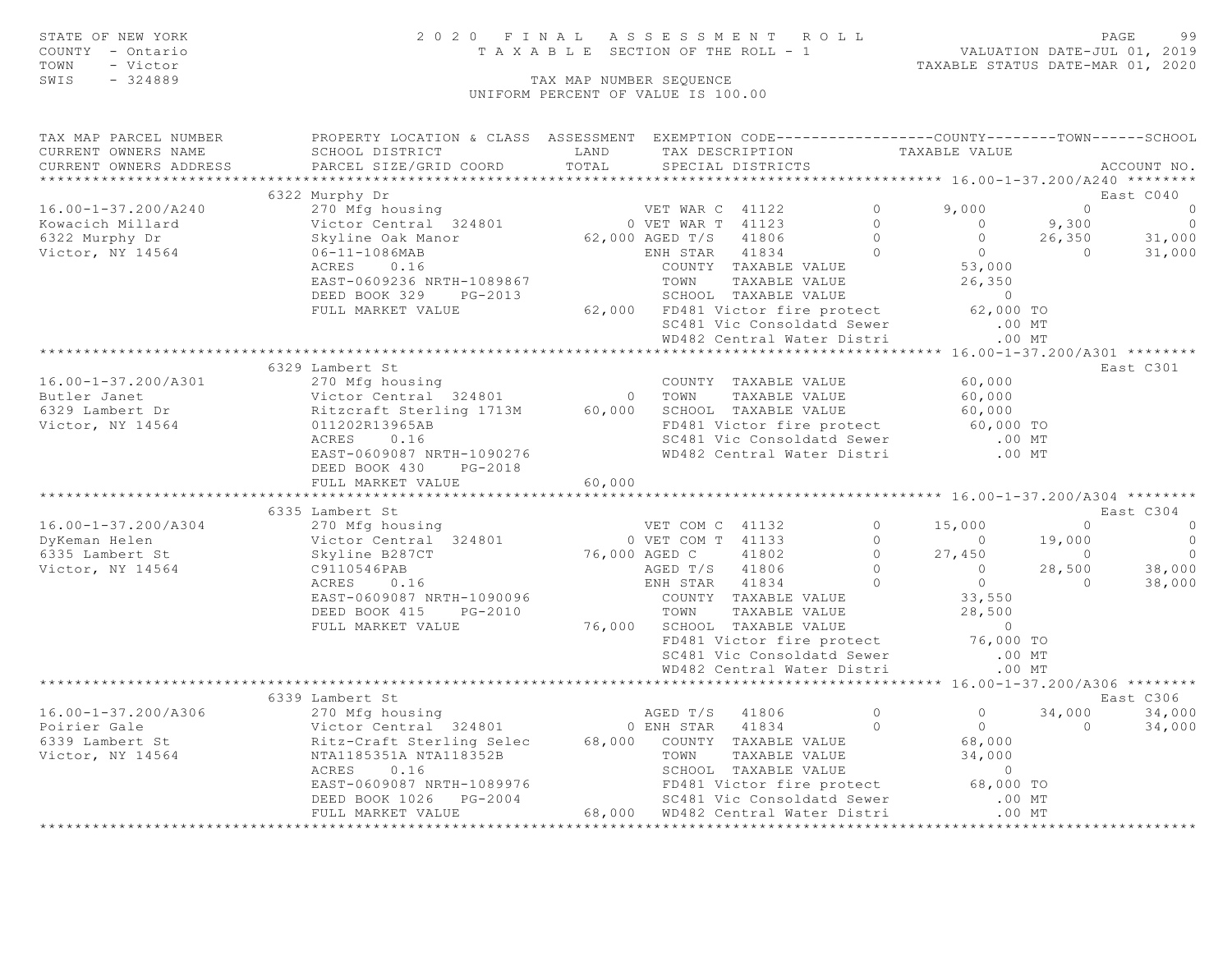| STATE OF NEW YORK<br>COUNTY - Ontario<br>TOWN - Victor<br>SWIS - 324889 |                                                                                                                                                                                                                                                                                                                                                                                                                         | TAX MAP NUMBER SEQUENCE<br>UNIFORM PERCENT OF VALUE IS 100.00 |                   |  |             |
|-------------------------------------------------------------------------|-------------------------------------------------------------------------------------------------------------------------------------------------------------------------------------------------------------------------------------------------------------------------------------------------------------------------------------------------------------------------------------------------------------------------|---------------------------------------------------------------|-------------------|--|-------------|
|                                                                         | TAX MAP PARCEL NUMBER <b>The PROPERTY LOCATION &amp; CLASS</b> ASSESSMENT EXEMPTION CODE--------------COUNTY-------TOWN-----SCHOOL                                                                                                                                                                                                                                                                                      |                                                               |                   |  |             |
| CURRENT OWNERS NAME                                                     | SCHOOL DISTRICT                    LAND       TAX DESCRIPTION                 TAXABLE VALUE                                                                                                                                                                                                                                                                                                                             |                                                               |                   |  |             |
|                                                                         | CURRENT OWNERS ADDRESS PARCEL SIZE/GRID COORD                                                                                                                                                                                                                                                                                                                                                                           | TOTAL                                                         | SPECIAL DISTRICTS |  | ACCOUNT NO. |
|                                                                         | 6338 Lambert St                                                                                                                                                                                                                                                                                                                                                                                                         |                                                               |                   |  | East C329   |
|                                                                         | $\begin{array}{cccccc} 16.00-1-37.200/\text{A}329 & 6338 \text{ Lambert St} & 270 \text{ Mg} \text{ hours} & 2801 & 2200 \text{ Mg} \text{ hours} & 2200 \text{ Mg} \text{ hours} & 2200 \text{ Mg} \text{ hours} & 2200 \text{ Mg} \text{ hours} & 2200 \text{ year} & 2200 \text{ year} & 2200 \text{ year} & 2200 \text{ year} & 2200 \text{ year} & 2200 \text{ year} & 2200 \text{ year} & 2200 \text{ year} & 22$ |                                                               |                   |  |             |
|                                                                         |                                                                                                                                                                                                                                                                                                                                                                                                                         |                                                               |                   |  |             |
|                                                                         |                                                                                                                                                                                                                                                                                                                                                                                                                         |                                                               |                   |  |             |
|                                                                         |                                                                                                                                                                                                                                                                                                                                                                                                                         |                                                               |                   |  |             |
|                                                                         |                                                                                                                                                                                                                                                                                                                                                                                                                         |                                                               |                   |  |             |
|                                                                         |                                                                                                                                                                                                                                                                                                                                                                                                                         |                                                               |                   |  |             |
|                                                                         |                                                                                                                                                                                                                                                                                                                                                                                                                         |                                                               |                   |  |             |
|                                                                         |                                                                                                                                                                                                                                                                                                                                                                                                                         |                                                               |                   |  |             |
|                                                                         |                                                                                                                                                                                                                                                                                                                                                                                                                         |                                                               |                   |  |             |
|                                                                         |                                                                                                                                                                                                                                                                                                                                                                                                                         |                                                               |                   |  |             |
|                                                                         | 1005 Gypsum Mill St                                                                                                                                                                                                                                                                                                                                                                                                     |                                                               |                   |  | East C335   |
|                                                                         |                                                                                                                                                                                                                                                                                                                                                                                                                         |                                                               |                   |  |             |
|                                                                         |                                                                                                                                                                                                                                                                                                                                                                                                                         |                                                               |                   |  |             |
|                                                                         |                                                                                                                                                                                                                                                                                                                                                                                                                         |                                                               |                   |  |             |
|                                                                         |                                                                                                                                                                                                                                                                                                                                                                                                                         |                                                               |                   |  |             |
|                                                                         |                                                                                                                                                                                                                                                                                                                                                                                                                         |                                                               |                   |  |             |
|                                                                         |                                                                                                                                                                                                                                                                                                                                                                                                                         |                                                               |                   |  |             |
|                                                                         |                                                                                                                                                                                                                                                                                                                                                                                                                         |                                                               |                   |  |             |
|                                                                         |                                                                                                                                                                                                                                                                                                                                                                                                                         |                                                               |                   |  |             |
|                                                                         |                                                                                                                                                                                                                                                                                                                                                                                                                         |                                                               |                   |  |             |
|                                                                         | 6340 Murphy Dr                                                                                                                                                                                                                                                                                                                                                                                                          |                                                               |                   |  | East C049   |
|                                                                         |                                                                                                                                                                                                                                                                                                                                                                                                                         |                                                               |                   |  |             |
|                                                                         |                                                                                                                                                                                                                                                                                                                                                                                                                         |                                                               |                   |  |             |
|                                                                         |                                                                                                                                                                                                                                                                                                                                                                                                                         |                                                               |                   |  |             |
|                                                                         | $\begin{array}{cccccccc} 16.00-1-37.200/B249 & 6340 & \text{Murphy Dr} & 6340 & \text{Murlyr} \\ \text{Brown} & 270 Mg & \text{housing} & \text{VET WAR C} & 41122 & 0 & 7,950 & 0 \\ \text{Eroman Robert} & 324801 & 0 & 0 & 7,950 & 0 \\ \text{Broman Robert} & 6340 Murlyr \\ \text{6340 Murphy Dr} & 631010358NAB & 53,000 AGED T/S & 41806 & 0 & 22,525 & 26,500 \\ \text{$                                        |                                                               |                   |  |             |
|                                                                         |                                                                                                                                                                                                                                                                                                                                                                                                                         |                                                               |                   |  |             |
|                                                                         |                                                                                                                                                                                                                                                                                                                                                                                                                         |                                                               |                   |  |             |
|                                                                         |                                                                                                                                                                                                                                                                                                                                                                                                                         |                                                               |                   |  |             |
|                                                                         |                                                                                                                                                                                                                                                                                                                                                                                                                         |                                                               |                   |  |             |
|                                                                         |                                                                                                                                                                                                                                                                                                                                                                                                                         |                                                               |                   |  |             |
|                                                                         | 6359 Roberts Dr                                                                                                                                                                                                                                                                                                                                                                                                         |                                                               |                   |  | East 502    |
|                                                                         |                                                                                                                                                                                                                                                                                                                                                                                                                         |                                                               |                   |  | 36,000      |
|                                                                         |                                                                                                                                                                                                                                                                                                                                                                                                                         |                                                               |                   |  |             |
|                                                                         |                                                                                                                                                                                                                                                                                                                                                                                                                         |                                                               |                   |  |             |
|                                                                         |                                                                                                                                                                                                                                                                                                                                                                                                                         |                                                               |                   |  |             |
|                                                                         |                                                                                                                                                                                                                                                                                                                                                                                                                         |                                                               |                   |  |             |
|                                                                         |                                                                                                                                                                                                                                                                                                                                                                                                                         |                                                               |                   |  |             |
|                                                                         | FULL MARKET VALUE                                                                                                                                                                                                                                                                                                                                                                                                       | 72,000                                                        |                   |  |             |

\*\*\*\*\*\*\*\*\*\*\*\*\*\*\*\*\*\*\*\*\*\*\*\*\*\*\*\*\*\*\*\*\*\*\*\*\*\*\*\*\*\*\*\*\*\*\*\*\*\*\*\*\*\*\*\*\*\*\*\*\*\*\*\*\*\*\*\*\*\*\*\*\*\*\*\*\*\*\*\*\*\*\*\*\*\*\*\*\*\*\*\*\*\*\*\*\*\*\*\*\*\*\*\*\*\*\*\*\*\*\*\*\*\*\*\*\*\*\*\*\*\*\*\*\*\*\*\*\*\*\*\*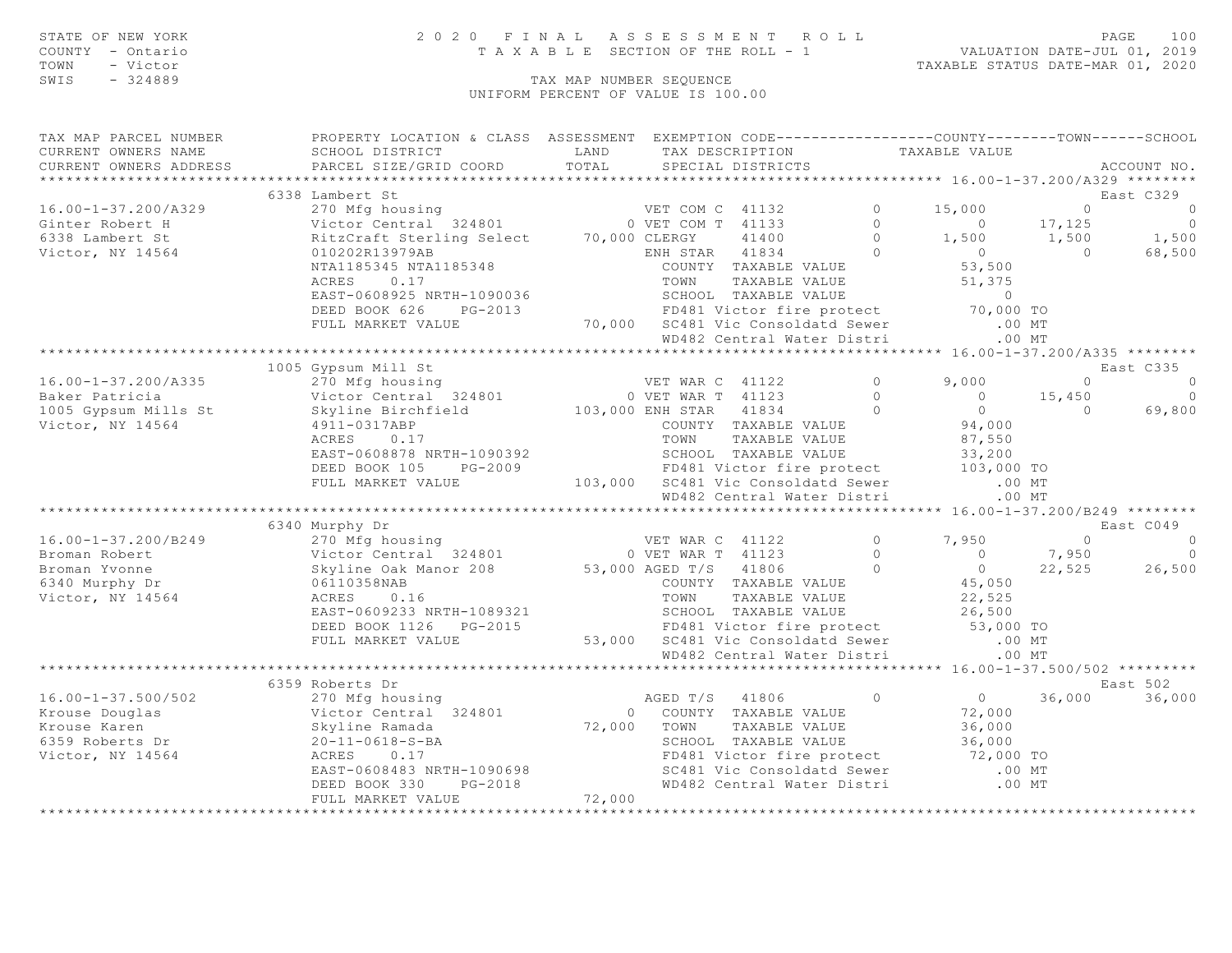| STATE OF NEW YORK | 2020 FINAL ASSESSMENT ROLL      | 101<br>PAGE                      |
|-------------------|---------------------------------|----------------------------------|
| COUNTY - Ontario  | TAXABLE SECTION OF THE ROLL - 1 | VALUATION DATE-JUL 01, 2019      |
| TOWN<br>- Victor  |                                 | TAXABLE STATUS DATE-MAR 01, 2020 |
| SWIS<br>$-324889$ | TAX MAP NUMBER SEQUENCE         |                                  |

| TAX MAP PARCEL NUMBER<br>CURRENT OWNERS NAME<br>CURRENT OWNERS ADDRESS | PROPERTY LOCATION & CLASS ASSESSMENT EXEMPTION CODE----------------COUNTY-------TOWN------SCHOOL<br>SCHOOL DISTRICT<br>PARCEL SIZE/GRID COORD        | LAND<br>TOTAL  | TAX DESCRIPTION TAXABLE VALUE<br>SPECIAL DISTRICTS |                |                                                                                                               |                | ACCOUNT NO. |
|------------------------------------------------------------------------|------------------------------------------------------------------------------------------------------------------------------------------------------|----------------|----------------------------------------------------|----------------|---------------------------------------------------------------------------------------------------------------|----------------|-------------|
|                                                                        | 6355 Roberts Dr                                                                                                                                      |                |                                                    |                |                                                                                                               |                | East 504    |
| 16.00-1-37.500/504                                                     |                                                                                                                                                      |                |                                                    |                | $\Omega$<br>$\Omega$                                                                                          | 22,400         | 22,400      |
| Doyle Bernard J                                                        | 270 Mfg housing<br>Victor Central 324801 0 ENH STAR 41834<br>Skyline Birchfield 8614 64,000 COUNTY TAXABLE VALUE<br>4911-0127U-AB TOWN TAYABLE VALUE |                |                                                    | $\Omega$       | $\overline{0}$                                                                                                | $\overline{a}$ | 41,600      |
| Doyle Sylvia M                                                         |                                                                                                                                                      |                | COUNTY TAXABLE VALUE                               |                | 64,000                                                                                                        |                |             |
| 6355 Roberts Dr                                                        |                                                                                                                                                      |                |                                                    | TAXABLE VALUE  | 41,600                                                                                                        |                |             |
| Victor, NY 14564                                                       | ACRES 0.17                                                                                                                                           |                | SCHOOL TAXABLE VALUE                               |                | $\overline{0}$                                                                                                |                |             |
|                                                                        | EAST-0608483 NRTH-1090818 FD481 Victor fire protect 64,000 TO                                                                                        |                |                                                    |                |                                                                                                               |                |             |
|                                                                        | DEED BOOK 506<br>PG-2005                                                                                                                             |                |                                                    |                |                                                                                                               |                |             |
|                                                                        | FULL MARKET VALUE                                                                                                                                    |                |                                                    |                | 05 SC481 Vic Consoldatd Sewer .00 MT<br>64,000 WD482 Central Water Distri .00 MT                              |                |             |
|                                                                        |                                                                                                                                                      |                |                                                    |                |                                                                                                               |                |             |
|                                                                        | 6353 Roberts Dr                                                                                                                                      |                |                                                    |                |                                                                                                               |                | East 505    |
| 16.00-1-37.500/505                                                     | 270 Mfg housing                                                                                                                                      |                | COUNTY TAXABLE VALUE                               |                | 114,000                                                                                                       |                |             |
| Grattan Gloria                                                         |                                                                                                                                                      | $\overline{a}$ | TOWN                                               | TAXABLE VALUE  | 114,000                                                                                                       |                |             |
| 6353 Roberts Dr                                                        | Victor Central 324801<br>Skyline 224                                                                                                                 | 114,000        | SCHOOL TAXABLE VALUE                               |                | 114,000                                                                                                       |                |             |
| Victor, NY 14564                                                       | $06 - 11 - 0736 - 5$                                                                                                                                 |                |                                                    |                | FD481 Victor fire protect 114,000 TO                                                                          |                |             |
|                                                                        | ACRES 0.17                                                                                                                                           |                |                                                    |                | SC481 Vic Consoldatd Sewer .00 MT                                                                             |                |             |
|                                                                        | EAST-0608483 NRTH-1090878                                                                                                                            |                | WD482 Central Water Distri                         |                | $.00$ MT                                                                                                      |                |             |
|                                                                        | DEED BOOK 629<br>PG-2018                                                                                                                             |                |                                                    |                |                                                                                                               |                |             |
|                                                                        | FULL MARKET VALUE                                                                                                                                    | 114,000        |                                                    |                |                                                                                                               |                |             |
|                                                                        |                                                                                                                                                      |                |                                                    |                |                                                                                                               |                |             |
|                                                                        | 6351 Roberts Dr                                                                                                                                      |                |                                                    |                |                                                                                                               |                | East 506    |
|                                                                        |                                                                                                                                                      |                | COUNTY TAXABLE VALUE                               |                | 76,000<br>76,000                                                                                              |                |             |
|                                                                        |                                                                                                                                                      | $\overline{0}$ | TOWN                                               | TAXABLE VALUE  |                                                                                                               |                |             |
|                                                                        |                                                                                                                                                      |                |                                                    |                | SCHOOL TAXABLE VALUE 76,000                                                                                   |                |             |
| Victor, NY 14564                                                       | Serial # 007000-H-A003510                                                                                                                            |                |                                                    |                | FD481 Victor fire protect 76,000 TO<br>SC481 Vic Consoldatd Sewer .00 MT<br>WD482 Central Water Distri .00 MT |                |             |
|                                                                        | ACRES<br>0.17                                                                                                                                        |                |                                                    |                |                                                                                                               |                |             |
|                                                                        | EAST-0608483 NRTH-1090938                                                                                                                            |                |                                                    |                |                                                                                                               |                |             |
|                                                                        | DEED BOOK 816<br>PG-2019                                                                                                                             |                |                                                    |                |                                                                                                               |                |             |
|                                                                        | FULL MARKET VALUE                                                                                                                                    | 76,000         |                                                    |                |                                                                                                               |                |             |
|                                                                        |                                                                                                                                                      |                |                                                    |                |                                                                                                               |                |             |
|                                                                        | 6349 Roberts Dr                                                                                                                                      |                |                                                    |                |                                                                                                               |                | East 507    |
| 16.00-1-37.500/507                                                     | 270 Mfg housing                                                                                                                                      |                | AGED T/S 41806                                     | $\overline{0}$ | $\circ$                                                                                                       | 40,000         | 40,000      |
| Ballway William E                                                      | Victor Central 324801 0 ENH STAR                                                                                                                     |                | 41834                                              | $\Omega$       | $\overline{0}$                                                                                                | $\bigcap$      | 60,000      |
| Ballway Judith A                                                       | Pine Grove 1880<br>46443-B                                                                                                                           | 100,000        | COUNTY TAXABLE VALUE                               |                | 100,000                                                                                                       |                |             |
| 6349 Roberts Dr                                                        |                                                                                                                                                      |                | TOWN                                               | TAXABLE VALUE  | 60,000                                                                                                        |                |             |
| <b>ACRES</b><br>Victor, NY 14564                                       | 0.17                                                                                                                                                 |                | SCHOOL TAXABLE VALUE                               |                | $\bigcirc$                                                                                                    |                |             |
|                                                                        | EAST-0608483 NRTH-1090998                                                                                                                            |                |                                                    |                | FD481 Victor fire protect 100,000 TO<br>SC481 Vic Consoldatd Sewer .00 MT                                     |                |             |
|                                                                        | DEED BOOK 89<br>PG-2013                                                                                                                              |                | SC481 Vic Consoldatd Sewer                         |                |                                                                                                               |                |             |
|                                                                        | FULL MARKET VALUE                                                                                                                                    | 100,000        | WD482 Central Water Distri                         |                | .00MT                                                                                                         |                |             |
|                                                                        |                                                                                                                                                      |                |                                                    |                |                                                                                                               |                |             |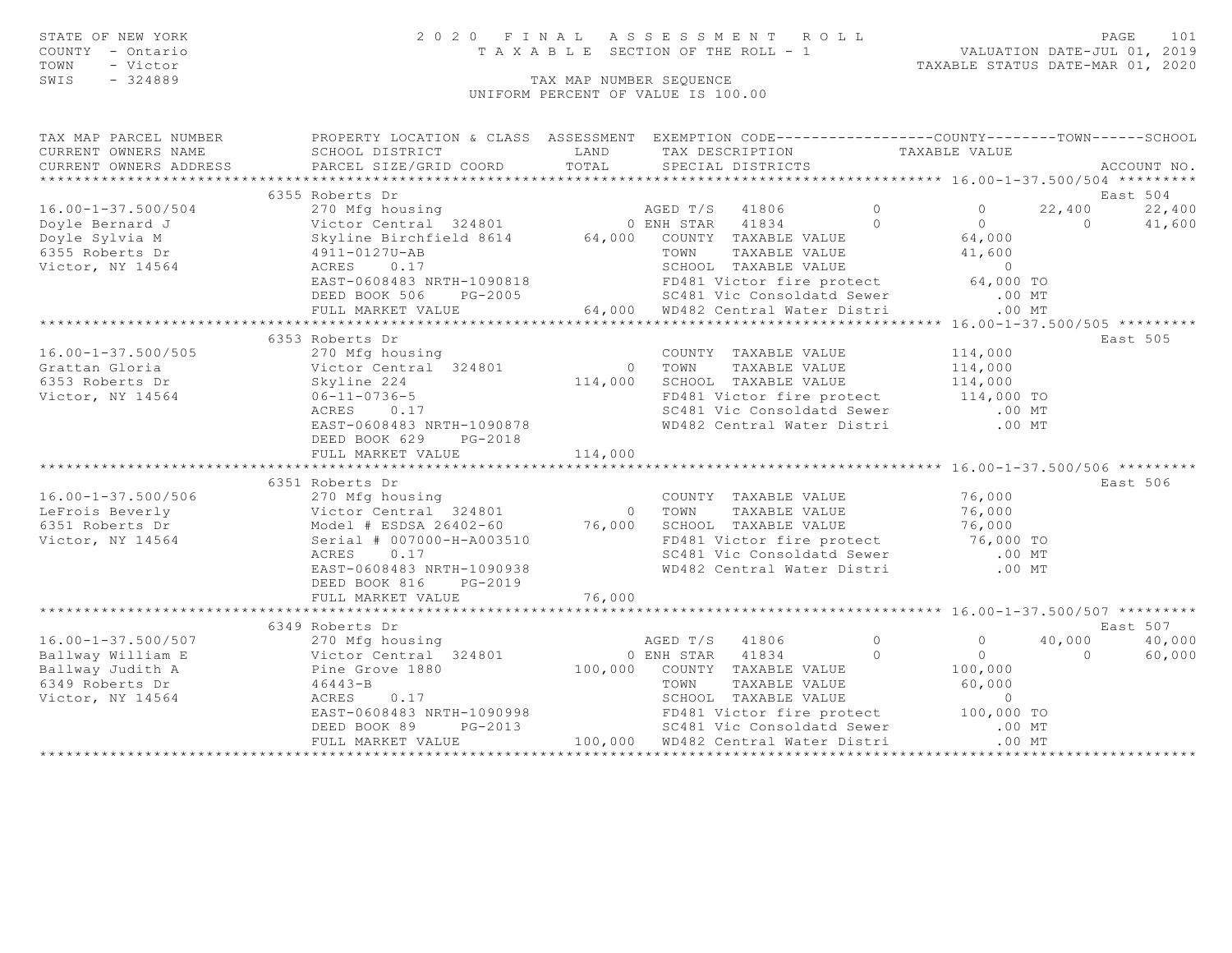| STATE OF NEW YORK<br>COUNTY - Ontario<br>TOWN<br>- Victor<br>SWIS<br>$-324889$                                                                       |                                                                                                                                                                                                                                          |                     | 0 FINAL ASSESSMENT ROLL (PACE 102<br>TAXABLE SECTION OF THE ROLL - 1 VALUATION DATE-JUL 01, 2019<br>2020 FINAL ASSESSMENT ROLL<br>TAX MAP NUMBER SEQUENCE<br>UNIFORM PERCENT OF VALUE IS 100.00                                                                                                                                                                                                                                                                                                                 |                                                                                                                              |                                                                                                                                                                                                                 |
|------------------------------------------------------------------------------------------------------------------------------------------------------|------------------------------------------------------------------------------------------------------------------------------------------------------------------------------------------------------------------------------------------|---------------------|-----------------------------------------------------------------------------------------------------------------------------------------------------------------------------------------------------------------------------------------------------------------------------------------------------------------------------------------------------------------------------------------------------------------------------------------------------------------------------------------------------------------|------------------------------------------------------------------------------------------------------------------------------|-----------------------------------------------------------------------------------------------------------------------------------------------------------------------------------------------------------------|
| TAX MAP PARCEL NUMBER<br>CURRENT OWNERS NAME<br>CURRENT OWNERS ADDRESS                                                                               | SCHOOL DISTRICT<br>PARCEL SIZE/GRID COORD                                                                                                                                                                                                | TOTAL<br>********** | PROPERTY LOCATION & CLASS ASSESSMENT EXEMPTION CODE---------------COUNTY-------TOWN------SCHOOL<br>LAND TAX DESCRIPTION TAXABLE VALUE<br>SPECIAL DISTRICTS                                                                                                                                                                                                                                                                                                                                                      |                                                                                                                              | ACCOUNT NO.                                                                                                                                                                                                     |
|                                                                                                                                                      | 6347 Roberts Dr<br>10.00-1-37.500/508<br>Talbett Sally 324801<br>6347 Roberts Dr Ritzcraft 9097 LXEII<br>Victor, NY 14564 M10529AB<br>EAST-0608483 NRTH-1091058<br>DEED BOOK 101 PG-2015<br>FULL MARKET VALUE                            | 109,000             | COUNTY TAXABLE VALUE<br>0 TOWN TAXABLE VALUE<br>109,000 SCHOOL TAXABLE VALUE<br>FD481 Victor fire protect<br>SC481 Vic Consoldatd Sewer .00 MT<br>National District District COMT                                                                                                                                                                                                                                                                                                                               | 109,000<br>$109,000$<br>$109,000$                                                                                            | East 508                                                                                                                                                                                                        |
|                                                                                                                                                      |                                                                                                                                                                                                                                          |                     |                                                                                                                                                                                                                                                                                                                                                                                                                                                                                                                 |                                                                                                                              |                                                                                                                                                                                                                 |
| 16.00-1-37.500/509<br>Hillengas Robert J<br>6345 Roberts Dr<br>Victor, NY 14564<br>TBA020904M8753 AB<br>ACRES 0.17<br>TEAN TRACK CORARS NRTH-1091118 | 270 Mfg housing<br>EAST-0608483 NRTH-1091118<br>6343 Roberts Dr<br>16.00-1-37.500/510<br>Grippo Joseph F<br>Grippo Beverly A<br>6343 Roberts Dr<br>Victor, NY 14564<br>CRES 17<br>EAST-0608472 NRTH-1091223                              |                     | VET WAR C 41122<br>$\overline{0}$<br>VEI WAR U FIIZZ<br>0 VET WAR T 41123<br>109,000 AGED C<br>41802<br>AGED T/S 41806<br>ENH STAR 41834<br>COUNTY TAXABLE VALUE<br>FULL MARKET VALUE $109,000$ TOWN TAXABLE VALUE<br>SCHOOL TAXABLE VALUE<br>FD481 Victor fire protect<br>SC481 Vic Consoldatd Sewer<br>WD482 Central Water Distri<br>VET WAR C 41122<br>$\bigcirc$<br>0 VET WAR T 41123<br>$\overline{0}$<br>78,000 ENH STAR 41834 0<br>COUNTY TAXABLE VALUE<br>TOWN<br>TAXABLE VALUE<br>SCHOOL TAXABLE VALUE | 9,000<br>109,000 TO<br>$.00$ MT<br>.00MT<br>9,000<br>11,700<br>$\overline{0}$<br>0<br>69,000<br>66,300<br>8,200              | East 509<br>$\Omega$<br>$\Omega$<br>16,350<br>$\circ$<br>$\overline{0}$<br>$\Omega$<br>46,325<br>54,500<br>$\overline{0}$<br>54,500<br>East 510<br>$\Omega$<br>$\Omega$<br>$\overline{0}$<br>$\sim$ 0<br>69,800 |
|                                                                                                                                                      |                                                                                                                                                                                                                                          |                     | FULL MARKET VALUE 78,000 FD481 Victor fire protect<br>SC481 Vic Consoldatd Sewer<br>WD482 Central Water Distri                                                                                                                                                                                                                                                                                                                                                                                                  | 78,000 TO<br>$.00$ MT<br>.00MT                                                                                               |                                                                                                                                                                                                                 |
|                                                                                                                                                      | 937 Ramada Dr                                                                                                                                                                                                                            |                     |                                                                                                                                                                                                                                                                                                                                                                                                                                                                                                                 |                                                                                                                              | East 511                                                                                                                                                                                                        |
| 16.00-1-37.500/511<br>Neuhierl Elaine B<br>937 Ramada Dr<br>Victor, NY 14564                                                                         | 270 Mfg housing<br>270 Mfg housing<br>Victor Central 324801 0 AGED T/S 41806<br>Skyline Birchfield 6933 53,000 ENH STAR 41834<br>49110282t cOUNTY TAXABLE V<br>49110282t<br>ACRES 0.16<br>EAST-0608515 NRTH-1091231<br>FULL MARKET VALUE |                     | $\overline{0}$<br>COUNTY TAXABLE VALUE<br>TOWN     TAXABLE VALUE<br>SCHOOL TAXABLE VALUE<br>53,000 FD481 Victor fire protect<br>SC481 Vic Consoldatd Sewer                                                                                                                                                                                                                                                                                                                                                      | $\overline{0}$<br>23,850<br>$\overline{0}$ 0<br>$\overline{0}$ 0<br>0<br>29,150<br>26,500<br>$\Omega$<br>53,000 TO<br>.00 MT | $\Omega$<br>$\sim$ 0<br>26,500<br>26,500<br>26,500                                                                                                                                                              |
|                                                                                                                                                      |                                                                                                                                                                                                                                          |                     | WD482 Central Water Distri                                                                                                                                                                                                                                                                                                                                                                                                                                                                                      | .00MT                                                                                                                        |                                                                                                                                                                                                                 |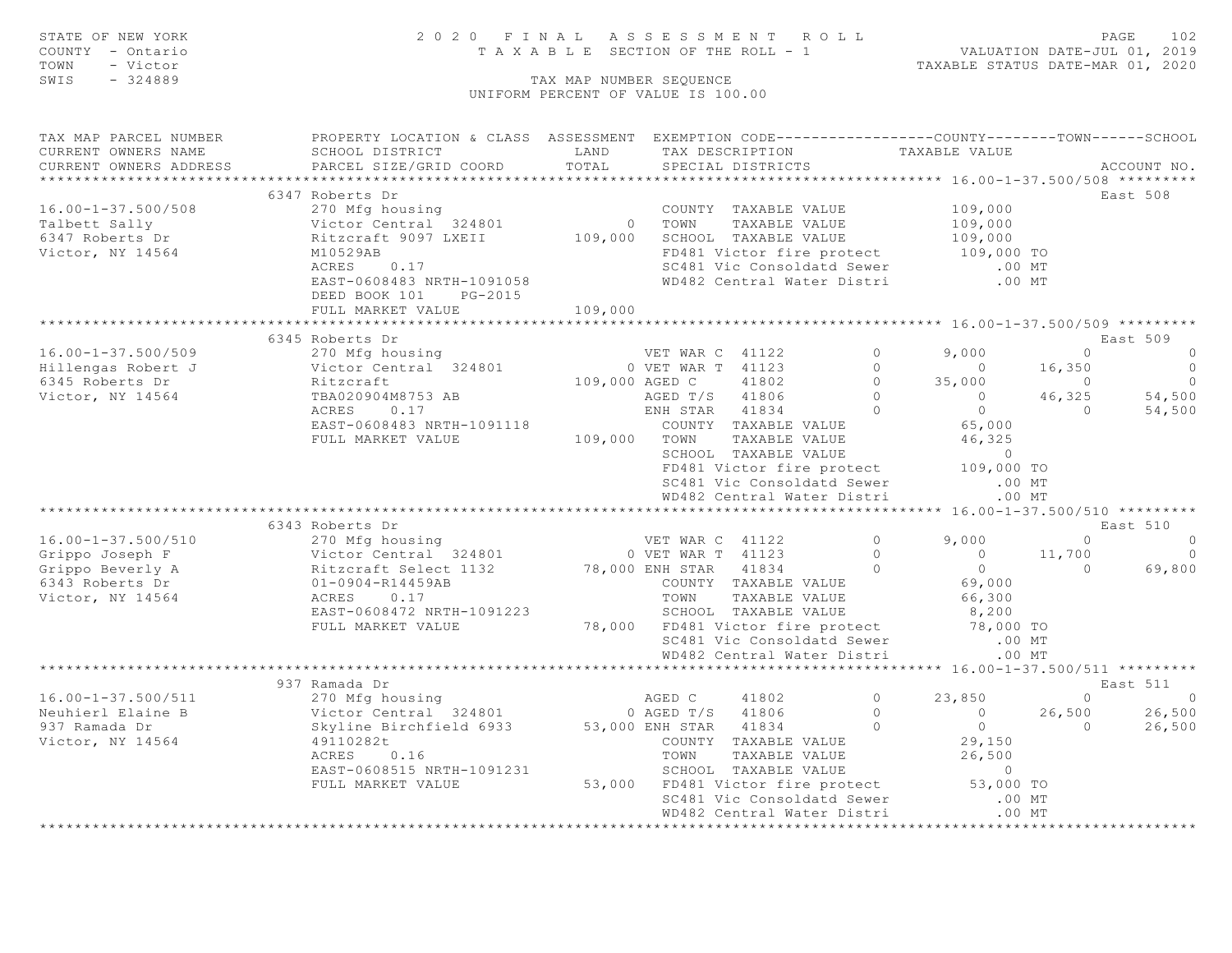| STATE OF NEW YORK<br>COUNTY - Ontario<br>TOWN - Victor<br>SWIS - 324889                                                                                                                                                                                                                                                                                                                                           | 2020 FINAL ASSESSMENT ROLL                                                                  | TAX MAP NUMBER SEQUENCE<br>UNIFORM PERCENT OF VALUE IS 100.00 |                   | 0 FINAL ASSESSMENT ROLL<br>TAXABLE SECTION OF THE ROLL - 1 VALUATION DATE-JUL 01, 2019<br>TAXABLE STATUS DATE-MAR 01, 2020 |          |          |             |
|-------------------------------------------------------------------------------------------------------------------------------------------------------------------------------------------------------------------------------------------------------------------------------------------------------------------------------------------------------------------------------------------------------------------|---------------------------------------------------------------------------------------------|---------------------------------------------------------------|-------------------|----------------------------------------------------------------------------------------------------------------------------|----------|----------|-------------|
| TAX MAP PARCEL NUMBER <b>The PROPERTY LOCATION &amp; CLASS</b> ASSESSMENT EXEMPTION CODE--------------COUNTY-------TOWN-----SCHOOL<br>CURRENT OWNERS NAME                                                                                                                                                                                                                                                         | SCHOOL DISTRICT                    LAND       TAX DESCRIPTION                 TAXABLE VALUE |                                                               |                   |                                                                                                                            |          |          |             |
| CURRENT OWNERS ADDRESS PARCEL SIZE/GRID COORD                                                                                                                                                                                                                                                                                                                                                                     | ******************************                                                              | TOTAL                                                         | SPECIAL DISTRICTS |                                                                                                                            |          |          | ACCOUNT NO. |
|                                                                                                                                                                                                                                                                                                                                                                                                                   | 6322 Kims Dr                                                                                |                                                               |                   |                                                                                                                            |          | East 513 |             |
|                                                                                                                                                                                                                                                                                                                                                                                                                   |                                                                                             |                                                               |                   |                                                                                                                            |          |          |             |
|                                                                                                                                                                                                                                                                                                                                                                                                                   |                                                                                             |                                                               |                   |                                                                                                                            |          |          |             |
|                                                                                                                                                                                                                                                                                                                                                                                                                   |                                                                                             |                                                               |                   |                                                                                                                            |          |          |             |
|                                                                                                                                                                                                                                                                                                                                                                                                                   |                                                                                             |                                                               |                   |                                                                                                                            |          |          |             |
|                                                                                                                                                                                                                                                                                                                                                                                                                   |                                                                                             |                                                               |                   |                                                                                                                            |          |          |             |
|                                                                                                                                                                                                                                                                                                                                                                                                                   | 6324 Kims Dr                                                                                |                                                               |                   |                                                                                                                            |          |          | East 514    |
|                                                                                                                                                                                                                                                                                                                                                                                                                   |                                                                                             |                                                               |                   |                                                                                                                            |          |          |             |
|                                                                                                                                                                                                                                                                                                                                                                                                                   |                                                                                             |                                                               |                   |                                                                                                                            |          |          |             |
|                                                                                                                                                                                                                                                                                                                                                                                                                   |                                                                                             |                                                               |                   |                                                                                                                            |          |          |             |
|                                                                                                                                                                                                                                                                                                                                                                                                                   |                                                                                             |                                                               |                   |                                                                                                                            |          |          |             |
|                                                                                                                                                                                                                                                                                                                                                                                                                   |                                                                                             |                                                               |                   |                                                                                                                            |          |          |             |
|                                                                                                                                                                                                                                                                                                                                                                                                                   |                                                                                             |                                                               |                   |                                                                                                                            |          |          |             |
|                                                                                                                                                                                                                                                                                                                                                                                                                   | 6328 Kims Dr                                                                                |                                                               |                   |                                                                                                                            |          | East 516 |             |
| 16.00-1-37.500/516<br>16.00-1-37.500/516<br>16.00-1-37.500/516<br>172,000<br>172,000<br>172,000<br>172,000<br>172,000<br>172,000<br>2,200<br>172,000<br>172,000<br>172,000<br>172,000<br>17481<br>17481<br>17481<br>17481<br>17481<br>17481<br>17481<br>1                                                                                                                                                         |                                                                                             |                                                               |                   |                                                                                                                            |          |          | 0 69,800    |
|                                                                                                                                                                                                                                                                                                                                                                                                                   | ************************                                                                    |                                                               |                   |                                                                                                                            |          |          |             |
|                                                                                                                                                                                                                                                                                                                                                                                                                   | 6330 Kims Dr                                                                                |                                                               |                   |                                                                                                                            |          | East 517 |             |
| $\begin{tabular}{lllllllllllllllllllll} \hline 16.00-1-37.500/517 & 6330 \; \texttt{Kims} & \texttt{DT} & 270 \; \texttt{Mrg} & \texttt{ENH} & \texttt{STAR} & 41834 & 0 & 0 \\ \hline \texttt{Tinsmon Wesley E} & 270 \; \texttt{Mfg} & \texttt{housing} & 0 & \texttt{COUNTY} & \texttt{TAXABLE VALUE} & 105,000 \\ \hline \texttt{6330 Kims Dr} & 8 \; \texttt{Nyline 8613} & 105,000 & \texttt{TOWN} & \text$ |                                                                                             |                                                               |                   |                                                                                                                            | $\Omega$ |          | 69,800      |
|                                                                                                                                                                                                                                                                                                                                                                                                                   |                                                                                             |                                                               |                   |                                                                                                                            |          |          |             |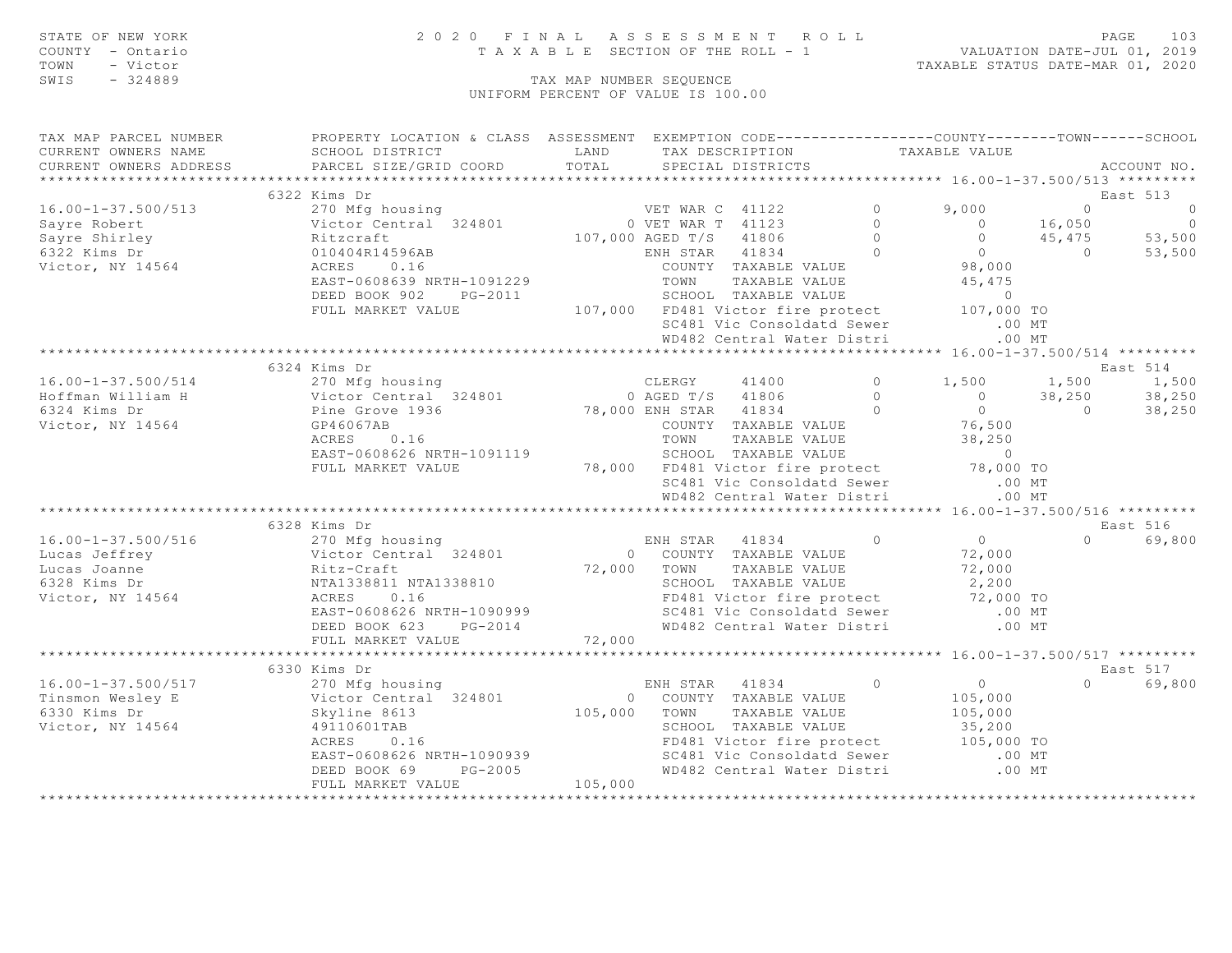| STATE OF NEW YORK | 2020 FINAL ASSESSMENT ROLL      | 104<br>PAGE                      |
|-------------------|---------------------------------|----------------------------------|
| COUNTY - Ontario  | TAXABLE SECTION OF THE ROLL - 1 | VALUATION DATE-JUL 01, 2019      |
| TOWN<br>- Victor  |                                 | TAXABLE STATUS DATE-MAR 01, 2020 |
| SWIS<br>$-324889$ | TAX MAP NUMBER SEOUENCE         |                                  |

| TAX MAP PARCEL NUMBER                                                                                                                                                                                                                | PROPERTY LOCATION & CLASS ASSESSMENT EXEMPTION CODE----------------COUNTY-------TOWN------SCHOOL                                                                                                                                                 |  |  |          |          |
|--------------------------------------------------------------------------------------------------------------------------------------------------------------------------------------------------------------------------------------|--------------------------------------------------------------------------------------------------------------------------------------------------------------------------------------------------------------------------------------------------|--|--|----------|----------|
|                                                                                                                                                                                                                                      |                                                                                                                                                                                                                                                  |  |  |          |          |
|                                                                                                                                                                                                                                      |                                                                                                                                                                                                                                                  |  |  |          | East 518 |
|                                                                                                                                                                                                                                      |                                                                                                                                                                                                                                                  |  |  | $\Omega$ | 30,000   |
|                                                                                                                                                                                                                                      |                                                                                                                                                                                                                                                  |  |  |          |          |
|                                                                                                                                                                                                                                      |                                                                                                                                                                                                                                                  |  |  |          |          |
|                                                                                                                                                                                                                                      |                                                                                                                                                                                                                                                  |  |  |          |          |
|                                                                                                                                                                                                                                      |                                                                                                                                                                                                                                                  |  |  |          |          |
|                                                                                                                                                                                                                                      | Skyline Birchfield 8620<br>DES914104 DES914103<br>ACRES 0.16<br>EAST-0608626 NRTH-1090879<br>DEST-0608626 NRTH-1090879<br>DEDED BOOK 1014<br>PE-2006<br>WD482 Central Water Distri .00 MT<br>ND482 Central Water Distri .00 MT<br>PUBLIC MD482 C |  |  |          |          |
|                                                                                                                                                                                                                                      |                                                                                                                                                                                                                                                  |  |  |          |          |
|                                                                                                                                                                                                                                      |                                                                                                                                                                                                                                                  |  |  |          |          |
|                                                                                                                                                                                                                                      |                                                                                                                                                                                                                                                  |  |  |          |          |
|                                                                                                                                                                                                                                      | 6336 Kims Dr                                                                                                                                                                                                                                     |  |  |          | East 520 |
|                                                                                                                                                                                                                                      |                                                                                                                                                                                                                                                  |  |  | $\cap$   | 30,000   |
|                                                                                                                                                                                                                                      |                                                                                                                                                                                                                                                  |  |  |          |          |
|                                                                                                                                                                                                                                      |                                                                                                                                                                                                                                                  |  |  |          |          |
|                                                                                                                                                                                                                                      |                                                                                                                                                                                                                                                  |  |  |          |          |
|                                                                                                                                                                                                                                      |                                                                                                                                                                                                                                                  |  |  |          |          |
|                                                                                                                                                                                                                                      |                                                                                                                                                                                                                                                  |  |  |          |          |
|                                                                                                                                                                                                                                      |                                                                                                                                                                                                                                                  |  |  |          |          |
|                                                                                                                                                                                                                                      |                                                                                                                                                                                                                                                  |  |  |          |          |
|                                                                                                                                                                                                                                      |                                                                                                                                                                                                                                                  |  |  |          |          |
|                                                                                                                                                                                                                                      | 6338 Kims Dr                                                                                                                                                                                                                                     |  |  |          | East 521 |
|                                                                                                                                                                                                                                      |                                                                                                                                                                                                                                                  |  |  | $\cap$   | 69,800   |
|                                                                                                                                                                                                                                      |                                                                                                                                                                                                                                                  |  |  |          |          |
|                                                                                                                                                                                                                                      |                                                                                                                                                                                                                                                  |  |  |          |          |
|                                                                                                                                                                                                                                      |                                                                                                                                                                                                                                                  |  |  |          |          |
| 16.00-1-37.500/521<br>Rice Bradford M Victor Central 324801<br>Rice Alfreda A Skyline Birchfield 8613 107,000 TOWN TAXABLE VALUE 107,000<br>Rice Alfreda A Skyline Birchfield 8613 107,000 TOWN TAXABLE VALUE 107,000<br>FD481 Victo |                                                                                                                                                                                                                                                  |  |  |          |          |
|                                                                                                                                                                                                                                      |                                                                                                                                                                                                                                                  |  |  |          |          |
|                                                                                                                                                                                                                                      |                                                                                                                                                                                                                                                  |  |  |          |          |
|                                                                                                                                                                                                                                      |                                                                                                                                                                                                                                                  |  |  |          |          |
|                                                                                                                                                                                                                                      | 6340 Kims Dr                                                                                                                                                                                                                                     |  |  |          | East 522 |
|                                                                                                                                                                                                                                      |                                                                                                                                                                                                                                                  |  |  |          |          |
|                                                                                                                                                                                                                                      |                                                                                                                                                                                                                                                  |  |  |          |          |
|                                                                                                                                                                                                                                      |                                                                                                                                                                                                                                                  |  |  |          |          |
|                                                                                                                                                                                                                                      |                                                                                                                                                                                                                                                  |  |  |          |          |
| 16.00-1-37.500/522<br>0.340 Alms DE AGED T/S 41806 0<br>DeVencenzo Elaine Victor Central 324801 0 ENH STAR 41834 0 0 0 45,500 45,500<br>DeVencenzo Barbara Pine Grove 91,000 COUNTY TAXABLE VALUE 91,000<br>GP46660AB GP46660AB TOWN |                                                                                                                                                                                                                                                  |  |  |          |          |
|                                                                                                                                                                                                                                      |                                                                                                                                                                                                                                                  |  |  |          |          |
|                                                                                                                                                                                                                                      | EAST-0608626 NRTH-1090639<br>EAST-0608626 NRTH-1090639<br>DEED BOOK 829 PG-2013 91,000 WD482 Central Water Distri .00 MT<br>FULL MARKET VALUE 91,000 WD482 Central Water Distri .00 MT                                                           |  |  |          |          |
|                                                                                                                                                                                                                                      | ************************                                                                                                                                                                                                                         |  |  |          |          |
|                                                                                                                                                                                                                                      |                                                                                                                                                                                                                                                  |  |  |          |          |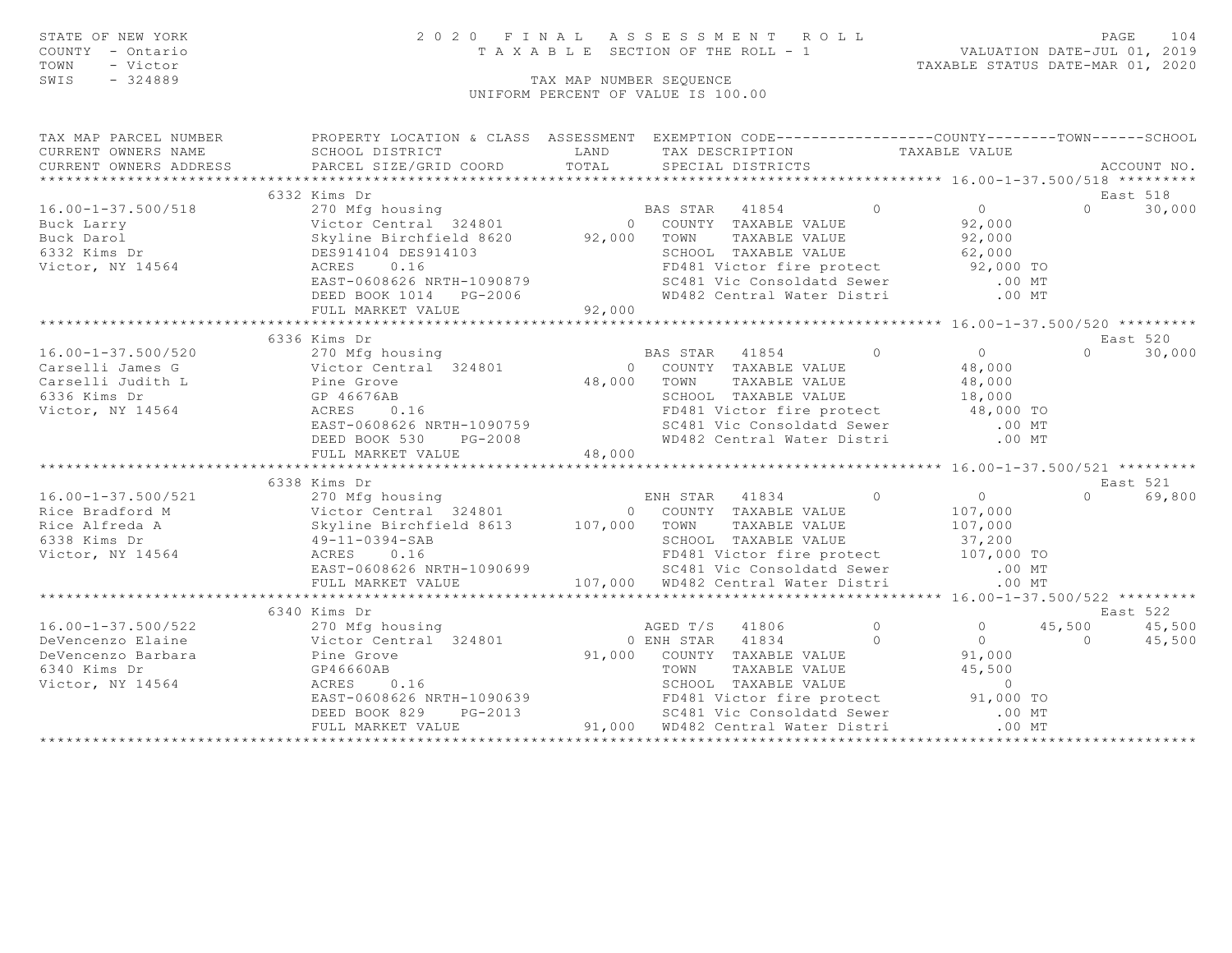| STATE OF NEW YORK | 2020 FINAL ASSESSMENT ROLL      | 105<br>PAGE                      |
|-------------------|---------------------------------|----------------------------------|
| COUNTY - Ontario  | TAXABLE SECTION OF THE ROLL - 1 | VALUATION DATE-JUL 01, 2019      |
| TOWN<br>- Victor  |                                 | TAXABLE STATUS DATE-MAR 01, 2020 |
| SWIS<br>- 324889  | TAX MAP NUMBER SEQUENCE         |                                  |

| TAX MAP PARCEL NUMBER<br>CURRENT OWNERS NAME<br>CURRENT OWNERS NAME SERIOOL DISTRICT - ------ ------ LAND TAX DESCRIPTION TAXABLE VALUE<br>CURRENT OWNERS ADDRESS PARCEL SIZE/GRID COORD TOTAL SPECIAL DISTRICTS ACCOUNT NO.<br>*****************************<br>CURRENT OWNERS ADDRESS                                                                                                                                                    | PROPERTY LOCATION & CLASS ASSESSMENT EXEMPTION CODE----------------COUNTY-------TOWN------SCHOOL |        |                                                                                                                            |       |                            |
|--------------------------------------------------------------------------------------------------------------------------------------------------------------------------------------------------------------------------------------------------------------------------------------------------------------------------------------------------------------------------------------------------------------------------------------------|--------------------------------------------------------------------------------------------------|--------|----------------------------------------------------------------------------------------------------------------------------|-------|----------------------------|
|                                                                                                                                                                                                                                                                                                                                                                                                                                            | 6339 Kims Dr                                                                                     |        |                                                                                                                            |       | East 523                   |
|                                                                                                                                                                                                                                                                                                                                                                                                                                            |                                                                                                  |        |                                                                                                                            | 9,000 | $\overline{0}$<br>$\Omega$ |
|                                                                                                                                                                                                                                                                                                                                                                                                                                            |                                                                                                  |        |                                                                                                                            |       | $\bigcirc$                 |
|                                                                                                                                                                                                                                                                                                                                                                                                                                            |                                                                                                  |        |                                                                                                                            |       | 69,800                     |
|                                                                                                                                                                                                                                                                                                                                                                                                                                            |                                                                                                  |        |                                                                                                                            |       |                            |
|                                                                                                                                                                                                                                                                                                                                                                                                                                            |                                                                                                  |        | ET WAR T 41123<br>NH STAR 41834 0 0 15,300<br>COUNTY TAXABLE VALUE 93,000<br>TOWN TAXABLE VALUE 986,700<br>S6,700          |       |                            |
| 16.00-1-37.500/523 270 Mfg housing<br>Shuler Ivan E Victor Central 324801 0 VET WAR T 41123 0<br>Shuler Nancy C Ritz-Craft Gemini Select 102,000 ENH STAR 41834 0<br>6339 Kims Dr 010404R14588AB<br>Victor, NY 14564 ACRES 0.16 TOWN T                                                                                                                                                                                                     | EAST-0608787 NRTH-1090640                                                                        |        | SCHOOL TAXABLE VALUE 32,200                                                                                                |       |                            |
|                                                                                                                                                                                                                                                                                                                                                                                                                                            | DEED BOOK 620<br>PG-2014                                                                         |        |                                                                                                                            |       |                            |
|                                                                                                                                                                                                                                                                                                                                                                                                                                            | FULL MARKET VALUE                                                                                |        | TD481 Victor fire protect 102,000 TO<br>102,000 SC481 Vic Consoldatd Sewer 102,000 NT<br>WD482 Central Water Distri .00 MT |       |                            |
|                                                                                                                                                                                                                                                                                                                                                                                                                                            |                                                                                                  |        |                                                                                                                            |       |                            |
|                                                                                                                                                                                                                                                                                                                                                                                                                                            |                                                                                                  |        |                                                                                                                            |       |                            |
|                                                                                                                                                                                                                                                                                                                                                                                                                                            |                                                                                                  |        |                                                                                                                            |       | East 524                   |
| $\begin{array}{cccccc} \text{6337 Kims Dr} & \text{6337 Kims Dr} & \text{270 Mfg housing} & \text{COUNTY TAXABLE VALUE} & \text{89,000} \\ \text{Tateo Peter} & \text{Victor Central} & \text{324801} & \text{0} & \text{TAXABLE VALUE} & \text{89,000} \\ \text{Tateo Marcia} & \text{Pinegrove GP46767} & \text{89,000} & \text{SCH0OL TAXABLE VALUE} & \text{89,000} \\ \text{6337 Kims Dr} & \text{TRA543098/TRA543099} & \text{FNA54$ |                                                                                                  |        |                                                                                                                            |       |                            |
|                                                                                                                                                                                                                                                                                                                                                                                                                                            |                                                                                                  |        |                                                                                                                            |       |                            |
|                                                                                                                                                                                                                                                                                                                                                                                                                                            |                                                                                                  |        |                                                                                                                            |       |                            |
|                                                                                                                                                                                                                                                                                                                                                                                                                                            |                                                                                                  |        |                                                                                                                            |       |                            |
|                                                                                                                                                                                                                                                                                                                                                                                                                                            |                                                                                                  |        |                                                                                                                            |       |                            |
|                                                                                                                                                                                                                                                                                                                                                                                                                                            |                                                                                                  |        |                                                                                                                            |       |                            |
|                                                                                                                                                                                                                                                                                                                                                                                                                                            |                                                                                                  |        |                                                                                                                            |       |                            |
|                                                                                                                                                                                                                                                                                                                                                                                                                                            | DEED BOOK 1023 PG-2015                                                                           | 89,000 |                                                                                                                            |       |                            |
|                                                                                                                                                                                                                                                                                                                                                                                                                                            | FULL MARKET VALUE                                                                                |        |                                                                                                                            |       |                            |
|                                                                                                                                                                                                                                                                                                                                                                                                                                            | 6335 Kims Dr                                                                                     |        |                                                                                                                            |       | East 525                   |
|                                                                                                                                                                                                                                                                                                                                                                                                                                            |                                                                                                  |        |                                                                                                                            |       |                            |
|                                                                                                                                                                                                                                                                                                                                                                                                                                            |                                                                                                  |        |                                                                                                                            |       |                            |
|                                                                                                                                                                                                                                                                                                                                                                                                                                            |                                                                                                  |        |                                                                                                                            |       |                            |
|                                                                                                                                                                                                                                                                                                                                                                                                                                            |                                                                                                  |        |                                                                                                                            |       |                            |
| 16.00-1-37.500/525<br>COUNTY TAXABLE VALUE 80,000<br>Gelinas Christine victor Central 324801 0 TOWN TAXABLE VALUE 80,000<br>6335 Kims Dr Lot 525 Skyline Oak Manor 80,000 SCHOOL TAXABLE VALUE 80,000<br>Victor, NY 14564 06110398 A-                                                                                                                                                                                                      |                                                                                                  |        |                                                                                                                            |       |                            |
|                                                                                                                                                                                                                                                                                                                                                                                                                                            | EAST-0608787 NRTH-1090760                                                                        |        | WD482 Central Water Distri .00 MT                                                                                          |       |                            |
|                                                                                                                                                                                                                                                                                                                                                                                                                                            | DEED BOOK 38 PG-2016                                                                             |        |                                                                                                                            |       |                            |
|                                                                                                                                                                                                                                                                                                                                                                                                                                            |                                                                                                  | 80,000 |                                                                                                                            |       |                            |
|                                                                                                                                                                                                                                                                                                                                                                                                                                            | FULL MARKET VALUE                                                                                |        |                                                                                                                            |       |                            |
|                                                                                                                                                                                                                                                                                                                                                                                                                                            |                                                                                                  |        |                                                                                                                            |       |                            |
|                                                                                                                                                                                                                                                                                                                                                                                                                                            | 6333 Kims Dr                                                                                     |        |                                                                                                                            |       | East 526                   |
|                                                                                                                                                                                                                                                                                                                                                                                                                                            |                                                                                                  |        |                                                                                                                            |       | 31,500<br>31,500           |
|                                                                                                                                                                                                                                                                                                                                                                                                                                            |                                                                                                  |        |                                                                                                                            |       | $\cap$<br>31,500           |
|                                                                                                                                                                                                                                                                                                                                                                                                                                            |                                                                                                  |        |                                                                                                                            |       |                            |
|                                                                                                                                                                                                                                                                                                                                                                                                                                            |                                                                                                  |        |                                                                                                                            |       |                            |
|                                                                                                                                                                                                                                                                                                                                                                                                                                            |                                                                                                  |        |                                                                                                                            |       |                            |
|                                                                                                                                                                                                                                                                                                                                                                                                                                            |                                                                                                  |        |                                                                                                                            |       |                            |
|                                                                                                                                                                                                                                                                                                                                                                                                                                            |                                                                                                  |        |                                                                                                                            |       |                            |
|                                                                                                                                                                                                                                                                                                                                                                                                                                            |                                                                                                  |        |                                                                                                                            |       |                            |
|                                                                                                                                                                                                                                                                                                                                                                                                                                            | FULL MARKET VALUE                                                                                | 63,000 |                                                                                                                            |       |                            |
|                                                                                                                                                                                                                                                                                                                                                                                                                                            |                                                                                                  |        |                                                                                                                            |       |                            |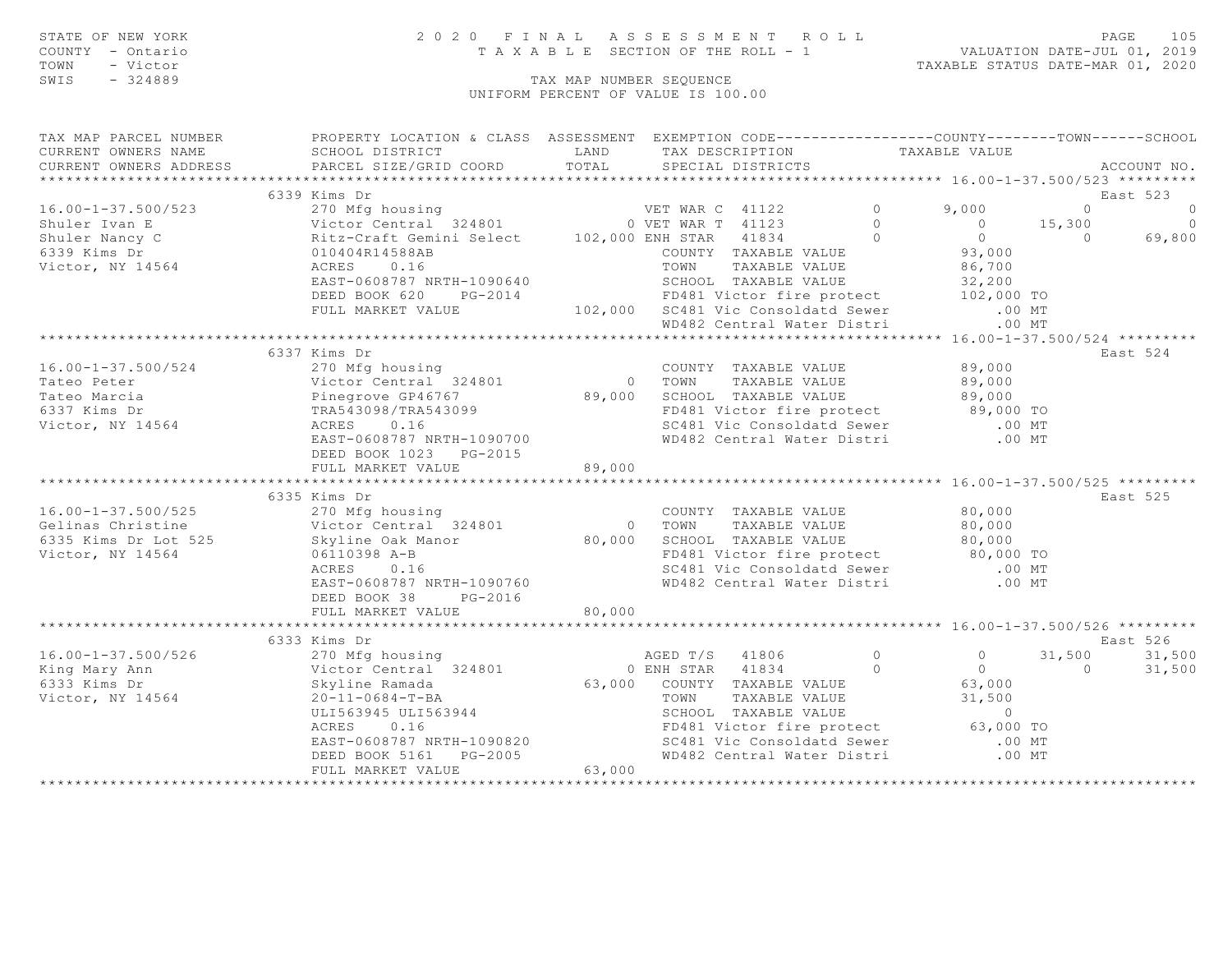| STATE OF NEW YORK<br>COUNTY - Ontario<br>TOWN<br>- Victor<br>SWIS<br>$-324889$ |                                                                                                                                                                                                                                          | TAX MAP NUMBER SEOUENCE | 2020 FINAL ASSESSMENT ROLL<br>T A X A B L E SECTION OF THE ROLL - 1 VALUATION DATE-JUL 01, 2019<br>UNIFORM PERCENT OF VALUE IS 100.00               | TAXABLE STATUS DATE-MAR 01, 2020                                                            |          | PAGE<br>106          |
|--------------------------------------------------------------------------------|------------------------------------------------------------------------------------------------------------------------------------------------------------------------------------------------------------------------------------------|-------------------------|-----------------------------------------------------------------------------------------------------------------------------------------------------|---------------------------------------------------------------------------------------------|----------|----------------------|
| CURRENT OWNERS NAME                                                            | TAX MAP PARCEL NUMBER THE PROPERTY LOCATION & CLASS ASSESSMENT EXEMPTION CODE--------------COUNTY-------TOWN------SCHOOL<br>SCHOOL DISTRICT LAND TAX DESCRIPTION                                                                         |                         |                                                                                                                                                     | TAXABLE VALUE                                                                               |          |                      |
| CURRENT OWNERS ADDRESS                                                         | PARCEL SIZE/GRID COORD                                                                                                                                                                                                                   | TOTAL                   | SPECIAL DISTRICTS                                                                                                                                   |                                                                                             |          | ACCOUNT NO.          |
|                                                                                | 6331 Kims Dr                                                                                                                                                                                                                             |                         |                                                                                                                                                     |                                                                                             |          | East 527             |
| $16.00 - 1 - 37.500 / 527$                                                     | 270 Mfg housing                                                                                                                                                                                                                          |                         | COUNTY TAXABLE VALUE                                                                                                                                | 98,000                                                                                      |          |                      |
| Maxwell Judy                                                                   | Victor Central 324801<br>Pinegrove G2060<br>TRA538107/TRA538108<br>ACRES 0.16                                                                                                                                                            |                         | 0 TOWN TAXABLE VALUE<br>98,000 SCHOOL TAXABLE VALUE                                                                                                 |                                                                                             |          |                      |
| 6331 Kims Dr                                                                   |                                                                                                                                                                                                                                          |                         |                                                                                                                                                     | 98,000<br>98,000                                                                            |          |                      |
| Victor, NY 14564                                                               |                                                                                                                                                                                                                                          |                         | FD481 Victor fire protect 98,000 TO<br>SC481 Vic Consoldatd Sewer .00 MT                                                                            |                                                                                             |          |                      |
|                                                                                |                                                                                                                                                                                                                                          |                         |                                                                                                                                                     | .00 MT                                                                                      |          |                      |
|                                                                                | EAST-0608787 NRTH-1090880                                                                                                                                                                                                                |                         | WD482 Central Water Distri                                                                                                                          | $.00$ MT                                                                                    |          |                      |
|                                                                                | DEED BOOK 1030 PG-2015                                                                                                                                                                                                                   |                         |                                                                                                                                                     |                                                                                             |          |                      |
|                                                                                | FULL MARKET VALUE                                                                                                                                                                                                                        | 98,000                  |                                                                                                                                                     |                                                                                             |          |                      |
|                                                                                | **************************                                                                                                                                                                                                               | *************           |                                                                                                                                                     | *********************** 16.00-1-37.500/528 *********                                        |          |                      |
|                                                                                | 6329 Kims Dr                                                                                                                                                                                                                             |                         | VET COM C 41132                                                                                                                                     | $0 \t 15,000$                                                                               | $\Omega$ | East 528<br>$\Omega$ |
|                                                                                |                                                                                                                                                                                                                                          |                         | 0 VET COM T 41133                                                                                                                                   | $\overline{0}$ 0                                                                            | 22,000   | $\circ$              |
|                                                                                |                                                                                                                                                                                                                                          |                         | 88,000 ENH STAR 41834                                                                                                                               | $\overline{0}$<br>$\overline{0}$ 0                                                          |          | 69,800               |
|                                                                                | 16.00-1-37.500/528<br>Phippen Barbara<br>6329 Kims Dr<br>Victor, NY 14564<br>City Constant Ritzgraft<br>City Constant COSCO7M10248AB                                                                                                     |                         | COUNTY TAXABLE VALUE<br>TOWN TAXABLE VALUE                                                                                                          |                                                                                             |          |                      |
|                                                                                | 0.16<br>ACRES                                                                                                                                                                                                                            |                         | TOWN<br>TAXABLE VALUE                                                                                                                               | $73,000$<br>66,000                                                                          |          |                      |
|                                                                                | EAST-0608787 NRTH-1090940                                                                                                                                                                                                                |                         |                                                                                                                                                     |                                                                                             |          |                      |
|                                                                                | DEED BOOK 325 PG-2007                                                                                                                                                                                                                    |                         | SCHOOL TAXABLE VALUE 18,200<br>FD481 Victor fire protect 88,000 TO<br>88,000 SC481 Vic Consoldatd Sewer .00 MT<br>WD482 Central Water Distri .00 MT |                                                                                             |          |                      |
|                                                                                | FULL MARKET VALUE                                                                                                                                                                                                                        |                         |                                                                                                                                                     |                                                                                             |          |                      |
|                                                                                |                                                                                                                                                                                                                                          |                         |                                                                                                                                                     |                                                                                             |          |                      |
|                                                                                |                                                                                                                                                                                                                                          |                         |                                                                                                                                                     | ************ 16.00-1-37.500/529 *********                                                   |          |                      |
| $16.00 - 1 - 37.500 / 529$                                                     | 6327 Kims Dr<br>VET WAR C 41122<br>270 Mfg housing<br>Victor Central 324801 0 VET WAR T 41123<br>Skyline Birchfield 103,000 BAS STAR 41854<br>4911-0116-T-AB COUNTY TAXABLE V                                                            |                         |                                                                                                                                                     | $\overline{0}$                                                                              |          | East 529<br>$\Omega$ |
| Vaughn Gerald M                                                                |                                                                                                                                                                                                                                          |                         |                                                                                                                                                     | $9,000$ 0<br>0 15,450                                                                       |          | $\Omega$             |
| 6327 Kims Dr                                                                   |                                                                                                                                                                                                                                          |                         | U VET WAR T 41123 0<br>103,000 BAS STAR 41854 0                                                                                                     |                                                                                             |          | 30,000               |
| Victor, NY 14564                                                               |                                                                                                                                                                                                                                          |                         | COUNTY TAXABLE VALUE                                                                                                                                | $0$ 0<br>94,000                                                                             |          |                      |
|                                                                                |                                                                                                                                                                                                                                          |                         |                                                                                                                                                     |                                                                                             |          |                      |
|                                                                                | ACRES 0.16<br>EAST-0608787 NRTH-1091000<br>DEED BOOK 51 PG-2004<br>FULL MARKET VALUE 103,000 SCHOOL TAXABLE VALUE 73,000<br>TOWN TAXABLE VALUE 73,000<br>FULL MARKET VALUE 103,000 SCASS Victor States are the consolidated Server 103,0 |                         |                                                                                                                                                     |                                                                                             |          |                      |
|                                                                                |                                                                                                                                                                                                                                          |                         |                                                                                                                                                     |                                                                                             |          |                      |
|                                                                                |                                                                                                                                                                                                                                          |                         |                                                                                                                                                     |                                                                                             |          |                      |
|                                                                                | *************************************                                                                                                                                                                                                    |                         | WD482 Central Water Distri                                                                                                                          | $.00$ MT                                                                                    |          |                      |
|                                                                                |                                                                                                                                                                                                                                          |                         |                                                                                                                                                     |                                                                                             |          |                      |
|                                                                                | 6325 Kims Dr                                                                                                                                                                                                                             |                         |                                                                                                                                                     |                                                                                             |          | East 530             |
| $16.00 - 1 - 37.500 / 530$                                                     |                                                                                                                                                                                                                                          |                         | BAS STAR 41854                                                                                                                                      |                                                                                             | $\Omega$ | 30,000               |
| Meyer Brian                                                                    |                                                                                                                                                                                                                                          |                         | 0 COUNTY TAXABLE VALUE<br>59,000 TOWN TAXABLE VALUE                                                                                                 | $\begin{array}{ccc} 0 & & & 0 \\ & & 59,000 \\ & & & 59,000 \\ & & & & 0.00 \\ \end{array}$ |          |                      |
| Meyer Michelle<br>6325 Kims Dr                                                 |                                                                                                                                                                                                                                          |                         |                                                                                                                                                     |                                                                                             |          |                      |
| Victor, NY 14564                                                               |                                                                                                                                                                                                                                          |                         |                                                                                                                                                     |                                                                                             |          |                      |
|                                                                                | EAST-0608787 NRTH-1091060                                                                                                                                                                                                                |                         | SCHOOL TAXABLE VALUE<br>SCHOOL TAXABLE VALUE<br>FD481 Victor fire protect<br>SC481 Vic Consoldatd Sewer 00 MT<br>WD482 Central Water Distri 00 MT   |                                                                                             |          |                      |
|                                                                                | DEED BOOK 130<br>PG-2003                                                                                                                                                                                                                 |                         |                                                                                                                                                     |                                                                                             |          |                      |
|                                                                                | FULL MARKET VALUE                                                                                                                                                                                                                        | 59,000                  |                                                                                                                                                     |                                                                                             |          |                      |
|                                                                                |                                                                                                                                                                                                                                          |                         |                                                                                                                                                     |                                                                                             |          |                      |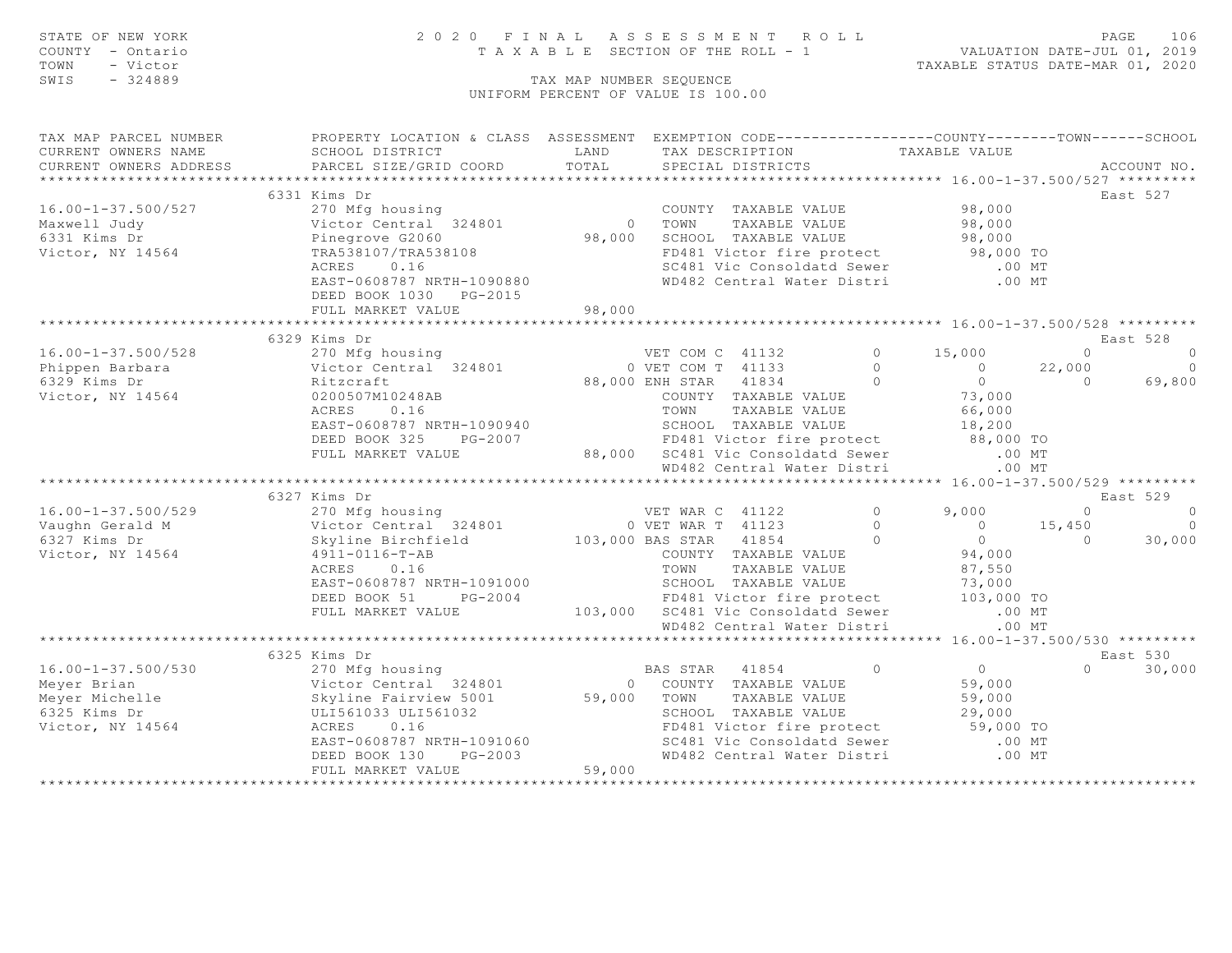| STATE OF NEW YORK<br>COUNTY - Ontario<br>TOWN<br>- Victor<br>SWIS<br>$-324889$ | 2020 FINAL ASSESSMENT ROLL<br>T A X A B L E SECTION OF THE ROLL - 1<br>TAX MAP NUMBER SEQUENCE<br>UNIFORM PERCENT OF VALUE IS 100.00 | PAGE<br>107<br>VALUATION DATE-JUL 01, 2019<br>TAXABLE STATUS DATE-MAR 01, 2020 |                                                          |                                           |                                                                                                                                                     |                          |                |
|--------------------------------------------------------------------------------|--------------------------------------------------------------------------------------------------------------------------------------|--------------------------------------------------------------------------------|----------------------------------------------------------|-------------------------------------------|-----------------------------------------------------------------------------------------------------------------------------------------------------|--------------------------|----------------|
| TAX MAP PARCEL NUMBER                                                          | PROPERTY LOCATION & CLASS ASSESSMENT EXEMPTION CODE-----------------COUNTY-------TOWN------SCHOOL                                    |                                                                                |                                                          |                                           |                                                                                                                                                     |                          |                |
| CURRENT OWNERS NAME<br>CURRENT OWNERS ADDRESS                                  | SCHOOL DISTRICT<br>PARCEL SIZE/GRID COORD                                                                                            | LAND<br>TOTAL                                                                  | TAX DESCRIPTION<br>SPECIAL DISTRICTS                     |                                           | TAXABLE VALUE                                                                                                                                       |                          | ACCOUNT NO.    |
|                                                                                |                                                                                                                                      |                                                                                |                                                          |                                           |                                                                                                                                                     |                          |                |
|                                                                                | 6323 Kims Dr                                                                                                                         |                                                                                |                                                          |                                           |                                                                                                                                                     |                          | East 531       |
| $16.00 - 1 - 37.500 / 531$                                                     | 270 Mfg housing<br>Victor Central 324801 (VET WAR T 41123<br>Ritzcraft Select 1124 (94,000 AGED T/S 41806                            |                                                                                |                                                          |                                           | $0 \t 9,000$                                                                                                                                        | $\Omega$                 | $\overline{0}$ |
| Mack Patricia                                                                  |                                                                                                                                      |                                                                                |                                                          |                                           |                                                                                                                                                     | 0 $14,100$<br>0 $39,950$ | $\overline{0}$ |
| 6323 Kims Dr                                                                   |                                                                                                                                      |                                                                                |                                                          |                                           |                                                                                                                                                     |                          | 47,000         |
| Victor, NY 14564                                                               | 011205R14829AB                                                                                                                       |                                                                                | ENH STAR 41834                                           |                                           |                                                                                                                                                     | $\overline{0}$ 0         | 47,000         |
|                                                                                | ACRES<br>0.16                                                                                                                        |                                                                                | COUNTY TAXABLE VALUE                                     |                                           |                                                                                                                                                     |                          |                |
|                                                                                | EAST-0608787 NRTH-1091120                                                                                                            |                                                                                | TOWN                                                     | TAXABLE VALUE                             | 39,950                                                                                                                                              |                          |                |
|                                                                                |                                                                                                                                      |                                                                                | SCHOOL TAXABLE VALUE                                     |                                           | $\overline{0}$                                                                                                                                      |                          |                |
|                                                                                | FULL MARKET VALUE                                                                                                                    |                                                                                | 94,000 FD481 Victor fire protect                         | SC481 Vic Consoldatd Sewer                | 94,000 TO<br>.00MT                                                                                                                                  |                          |                |
|                                                                                |                                                                                                                                      |                                                                                |                                                          | WD482 Central Water Distri                | .00MT                                                                                                                                               |                          |                |
|                                                                                |                                                                                                                                      |                                                                                |                                                          |                                           |                                                                                                                                                     |                          |                |
|                                                                                | 6321 Kims Dr                                                                                                                         |                                                                                |                                                          |                                           |                                                                                                                                                     |                          | East 532       |
| $16.00 - 1 - 37.500 / 532$                                                     | VET WAR C 41122<br>270 Mfg housing<br>Victor Central 324801<br>Ritzcraft Select 1113 88,000 ENH STAR 41834                           |                                                                                |                                                          | $\bigcirc$                                | 9,000                                                                                                                                               | $\Omega$                 | $\circ$        |
| Pearce Dean                                                                    |                                                                                                                                      |                                                                                |                                                          | $\overline{0}$                            | $0$ 13,200<br>0 0                                                                                                                                   |                          | $\bigcirc$     |
| 6321 Kims Dr                                                                   |                                                                                                                                      |                                                                                |                                                          | $\overline{0}$                            |                                                                                                                                                     |                          | 69,800         |
| Victor, NY 14564                                                               | 14737                                                                                                                                |                                                                                |                                                          | COUNTY TAXABLE VALUE                      | 79,000<br>74,800                                                                                                                                    |                          |                |
|                                                                                | 0.14<br>ACRES                                                                                                                        |                                                                                | TOWN                                                     | TAXABLE VALUE                             |                                                                                                                                                     |                          |                |
|                                                                                | EAST-0608779 NRTH-1091238<br>FULL MARKET VALUE                                                                                       |                                                                                |                                                          |                                           |                                                                                                                                                     |                          |                |
|                                                                                |                                                                                                                                      |                                                                                |                                                          |                                           |                                                                                                                                                     |                          |                |
|                                                                                |                                                                                                                                      |                                                                                |                                                          |                                           | CONCORRECT 18,200<br>88,000 FD481 Victor fire protect 88,000 TO<br>SC481 Vic Consoldatd Sewer .00 MT<br>WD482 Central Water Distri .00 MT<br>.00 MT |                          |                |
|                                                                                |                                                                                                                                      |                                                                                |                                                          |                                           |                                                                                                                                                     |                          |                |
|                                                                                | 929 Ramada Dr                                                                                                                        |                                                                                |                                                          |                                           |                                                                                                                                                     |                          | East 533       |
| $16.00 - 1 - 37.500 / 533$                                                     | 270 Mfg housing<br>Victor Central 324801                                                                                             |                                                                                | ENH STAR 41834                                           | $\Omega$                                  | $\overline{0}$                                                                                                                                      | $\Omega$                 | 63,000         |
| Alfieri Anthony Jr                                                             |                                                                                                                                      |                                                                                | 0 COUNTY TAXABLE VALUE                                   |                                           | 63,000                                                                                                                                              |                          |                |
| Alfieri Julie                                                                  | Fleetwood Oak Crest 4523C<br>PAFL322AB51264OC13                                                                                      |                                                                                | 63,000 TOWN TAXABLE VALUE                                |                                           | 63,000                                                                                                                                              |                          |                |
| 929 Ramada Dr                                                                  |                                                                                                                                      |                                                                                | SCHOOL TAXABLE VALUE                                     |                                           | $\overline{0}$                                                                                                                                      |                          |                |
| Victor, NY 14564                                                               | ACRES<br>0.16                                                                                                                        |                                                                                | FD481 Victor fire protect                                |                                           | 63,000 TO                                                                                                                                           |                          |                |
|                                                                                | EAST-0608824 NRTH-1091231                                                                                                            |                                                                                | SC481 Vic Consoldatd Sewer                               |                                           | .00 MT                                                                                                                                              |                          |                |
|                                                                                | FULL MARKET VALUE<br>*******************************                                                                                 |                                                                                | 63,000 WD482 Central Water Distri                        |                                           | .00MT                                                                                                                                               |                          |                |
|                                                                                | 927 Ramada Dr                                                                                                                        |                                                                                |                                                          |                                           |                                                                                                                                                     |                          | East 534       |
| $16.00 - 1 - 37.500 / 534$                                                     |                                                                                                                                      |                                                                                |                                                          |                                           | $\Omega$                                                                                                                                            |                          |                |
| $a \rightarrow$                                                                | Ramada Dr<br>311 Res vac land<br>Victor Central 324801 0 TOWN TAXABLE VALUE<br>10 SCHOOL TAXABLE VALUE<br>10 SCHOOL TAXABLE VALUE    |                                                                                |                                                          |                                           | $\overline{0}$                                                                                                                                      |                          |                |
| 927 Ramada Dr                                                                  | Victor Central 324801<br>ACRES 0.16<br>EAST-0608884 NRTH-1091231                                                                     |                                                                                |                                                          | -------<br>TAXABLE VALUE<br>TAXABLE VALUE | $\bigcap$                                                                                                                                           |                          |                |
| Victor, NY 14564                                                               |                                                                                                                                      |                                                                                | FD481 Victor fire protect<br>0 SC481 Victor fire protect |                                           | $0$ TO                                                                                                                                              |                          |                |
|                                                                                | FULL MARKET VALUE                                                                                                                    |                                                                                |                                                          |                                           | $.00$ MT                                                                                                                                            |                          |                |
|                                                                                |                                                                                                                                      |                                                                                |                                                          | WD482 Central Water Distri                | $.00$ MT                                                                                                                                            |                          |                |

\*\*\*\*\*\*\*\*\*\*\*\*\*\*\*\*\*\*\*\*\*\*\*\*\*\*\*\*\*\*\*\*\*\*\*\*\*\*\*\*\*\*\*\*\*\*\*\*\*\*\*\*\*\*\*\*\*\*\*\*\*\*\*\*\*\*\*\*\*\*\*\*\*\*\*\*\*\*\*\*\*\*\*\*\*\*\*\*\*\*\*\*\*\*\*\*\*\*\*\*\*\*\*\*\*\*\*\*\*\*\*\*\*\*\*\*\*\*\*\*\*\*\*\*\*\*\*\*\*\*\*\*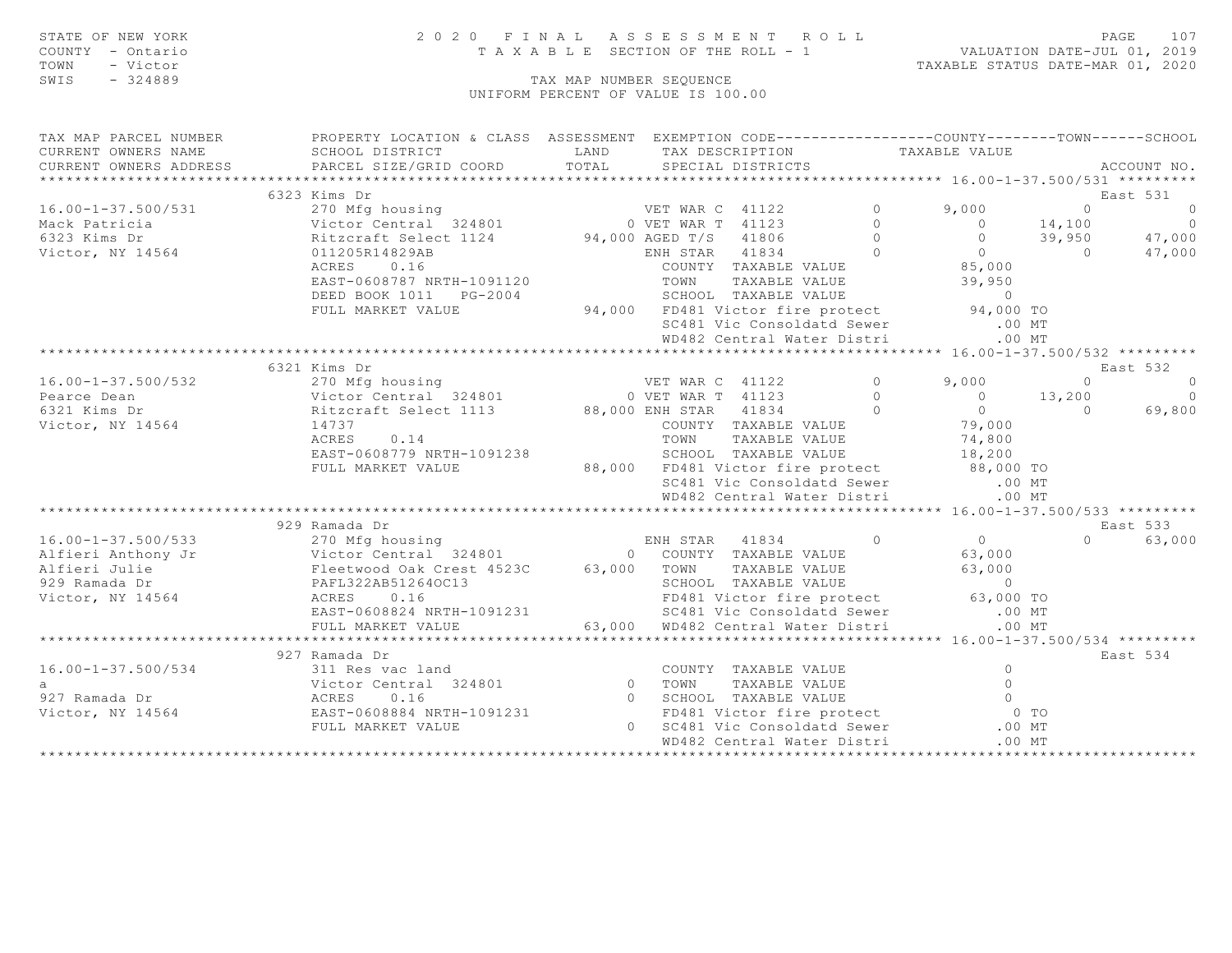| STATE OF NEW YORK<br>COUNTY - Ontario<br>TOWN<br>- Victor<br>SWIS - 324889 |                                                                                                                                                                                                                                                                                                                                                                                                                                                                                              |        | PAGE 108 PAGE 108 PAGE 108<br>TAXABLE SECTION OF THE ROLL - 1 VALUATION DATE-JUL 01, 2019<br>TAXABLE STATUS DATE-MAR 01, 2020<br>TAX MAP NUMBER SEQUENCE<br>UNIFORM PERCENT OF VALUE IS 100.00 |        |                      |
|----------------------------------------------------------------------------|----------------------------------------------------------------------------------------------------------------------------------------------------------------------------------------------------------------------------------------------------------------------------------------------------------------------------------------------------------------------------------------------------------------------------------------------------------------------------------------------|--------|------------------------------------------------------------------------------------------------------------------------------------------------------------------------------------------------|--------|----------------------|
| CURRENT OWNERS NAME<br>CURRENT OWNERS ADDRESS                              | TAX MAP PARCEL NUMBER <b>The PROPERTY LOCATION &amp; CLASS</b> ASSESSMENT EXEMPTION CODE--------------COUNTY-------TOWN------SCHOOL<br>SCHOOL DISTRICT                     LAND        TAX DESCRIPTION                  TAXABLE VALUE<br>PARCEL SIZE/GRID COORD TOTAL                                                                                                                                                                                                                        |        | SPECIAL DISTRICTS                                                                                                                                                                              |        | ACCOUNT NO.          |
|                                                                            |                                                                                                                                                                                                                                                                                                                                                                                                                                                                                              |        |                                                                                                                                                                                                |        |                      |
|                                                                            | 6300 Lambert St                                                                                                                                                                                                                                                                                                                                                                                                                                                                              |        |                                                                                                                                                                                                |        | East 535<br>$\circ$  |
|                                                                            |                                                                                                                                                                                                                                                                                                                                                                                                                                                                                              |        |                                                                                                                                                                                                |        | $\circ$<br>$\circ$   |
|                                                                            |                                                                                                                                                                                                                                                                                                                                                                                                                                                                                              |        |                                                                                                                                                                                                |        |                      |
|                                                                            | 6302 Lambert St                                                                                                                                                                                                                                                                                                                                                                                                                                                                              |        |                                                                                                                                                                                                |        | East 536             |
|                                                                            | 16.00-1-37.500/536 6302 Lambert St<br>McDonald John Victor Central 324801 0 TOWN TAXABLE VALUE 98,000<br>McDonald Mary Pine Grove G1923 98,000 SCHOOL TAXABLE VALUE 98,000<br>McDonald Mary Pine Grove G1923 98,000 SCHOOL TAXABLE V<br>DEED BOOK 414 PG-2017<br>FULL MARKET VALUE                                                                                                                                                                                                           | 98,000 |                                                                                                                                                                                                |        |                      |
|                                                                            |                                                                                                                                                                                                                                                                                                                                                                                                                                                                                              |        |                                                                                                                                                                                                |        |                      |
|                                                                            |                                                                                                                                                                                                                                                                                                                                                                                                                                                                                              |        |                                                                                                                                                                                                |        | East 537             |
|                                                                            | 6304 Lambert St<br>16.00-1-37.500/537 270 Mfg housing<br>Cull Evelyn T Cuctor Central 324801 0 BNH STAR 41834 0 0 0 46,000<br>6304 Lambert St Pine Grove 1880 92,000 COUNTY TAXABLE VALUE 92,000<br>Victor, NY 14564 GP 46809A/B 16 20<br>GP 46809A/B<br>CP 46809A/B<br>CHOOL TAXABLE VALUE 46,000<br>EAST-0608923 NRTH-1091059<br>DEED BOOK 810 PG-2005<br>PEED BOOK 810 PG-2005<br>PEED BOOK 810 PG-2005<br>PEED BOOK 810 PG-2005<br>PEED BOOK 810 PG-2005<br>PEED BOOK 810 PG-2005<br>PEE |        |                                                                                                                                                                                                | 46,000 | 46,000<br>46,000     |
|                                                                            |                                                                                                                                                                                                                                                                                                                                                                                                                                                                                              |        |                                                                                                                                                                                                |        |                      |
|                                                                            |                                                                                                                                                                                                                                                                                                                                                                                                                                                                                              |        |                                                                                                                                                                                                |        |                      |
|                                                                            | ACCK50613AB<br>ACCK50613AB<br>ACRES 0.16<br>EAST-0608923 NRTH-1090999<br>DEED BOOK 815 PG-2012<br>FULL MARKET VALUE<br>FULL MARKET VALUE<br>FULL MARKET VALUE<br>PG-2012<br>TULL MARKET VALUE<br>110,000<br>110,000<br>110,000<br>20 MD482 Central Water                                                                                                                                                                                                                                     |        |                                                                                                                                                                                                |        | East 538<br>0 69,800 |
|                                                                            |                                                                                                                                                                                                                                                                                                                                                                                                                                                                                              |        |                                                                                                                                                                                                |        |                      |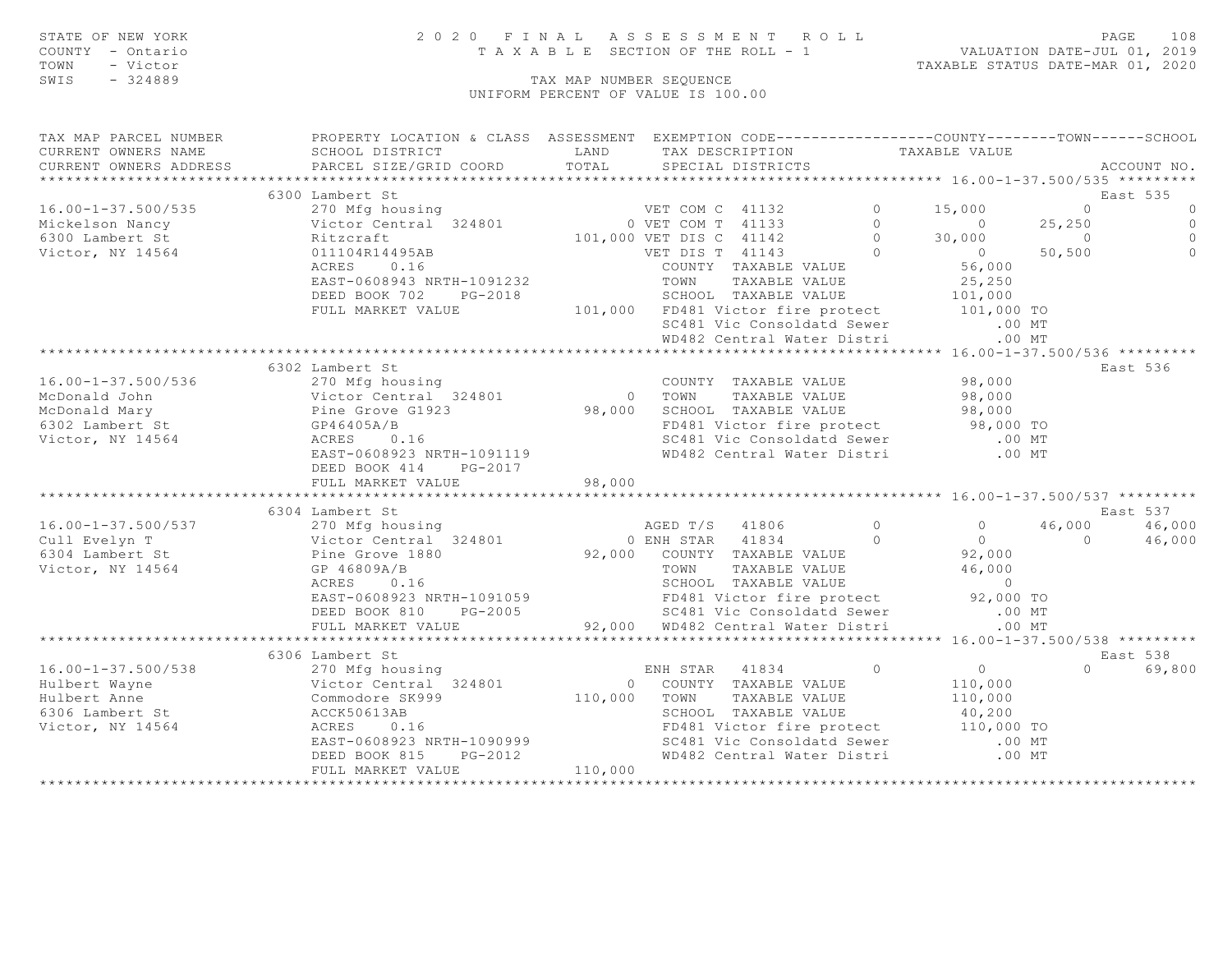| TAX MAP NUMBER SEQUENCE<br>UNIFORM PERCENT OF VALUE IS 100.00<br>PROPERTY LOCATION & CLASS ASSESSMENT EXEMPTION CODE----------------COUNTY-------TOWN-----SCHOOL<br>TAX MAP PARCEL NUMBER<br>TAX DESCRIPTION<br>CURRENT OWNERS NAME<br>SCHOOL DISTRICT<br>LAND<br>TAXABLE VALUE<br>CURRENT OWNERS ADDRESS<br>PARCEL SIZE/GRID COORD<br>TOTAL<br>SPECIAL DISTRICTS<br>ACCOUNT NO.<br>6308 Lambert St<br>East 539<br>$16.00 - 1 - 37.500 / 539$<br>270 Mfg housing<br>73,000<br>73,000<br>COUNTY TAXABLE VALUE<br>Victor Central 324801 0 TOWN TAXABLE VALUE<br>Champion Atlantic Catena 73,000 SCHOOL TAXABLE VALUE<br>Serial 007-000-H/A004050A FD481 Victor fire protect<br>HUD PFS1236419 & 1236420 SC481 Vic Consoldatd Sewer<br>Matteson Gary<br>Matteson Jackie<br>73,000<br>FD481 Victor fire protect 73,000 TO<br>6308 Lambert St<br>Victor, NY 14564<br>.00 MT<br>WD482 Central Water Distri<br>ACRES<br>0.16<br>$.00$ MT<br>EAST-0608923 NRTH-1090939<br>DEED BOOK 1120 PG-2019<br>73,000<br>FULL MARKET VALUE<br>************<br>************************* 16.00-1-37.500/540 *********<br>************************<br>6310 Lambert St<br>East 540<br>$16.00 - 1 - 37.500 / 540$<br>$\overline{0}$<br>270 Mfg housing<br>VET WAR C 41122<br>9,000<br>$\circ$<br>$\circ$<br>VET WAR C 41122<br>0 VET WAR T 41123<br>98,000 AGED T/S 41806<br>ENH STAR 41834<br>14,700<br>Victor Central 324801<br>$\bigcap$<br>$\overline{O}$<br>Varner Donald L<br>$\circ$<br>VICLOI CERTAIN SERVICION NELLA SANTA SANTA ACCESSIONE CHARGES<br>ACRESS 0.16<br>TELES 0.16<br>1 1111<br>11206 0<br>11206 0<br>11204 0<br>11204 0<br>33,320<br>Lincoln Rose Marie<br>$\begin{array}{c}0\\0\\0\\89,000\end{array}$<br>39,200<br>6310 Lambert St<br>$\overline{0}$<br>58,800<br>COUNTY TAXABLE VALUE<br>Victor, NY 14564<br>EAST-0608923 NRTH-1090879<br>TOWN TAXABLE VALUE<br>SCHOOL TAXABLE VALUE<br>98,000 FD481 Victor fire protect<br>49,980<br>$\overline{0}$<br>FULL MARKET VALUE<br>98,000 TO<br>SC481 Vic Consoldatd Sewer<br>$.00$ MT<br>WD482 Central Water Distri<br>.00MT<br>6312 Lambert St<br>East 541<br>AGED C 41802<br>270 Mfg housing<br>Victor Central 324801 0 AGED T/S 41806<br>Skyline Birchfield Royal 46,000 ENR 41834<br>$16.00 - 1 - 37.500 / 541$<br>AGED C 41802<br>$\circ$<br>9,200<br>$\Omega$<br>$\Omega$<br>$0$ 23,000<br>0 0<br>Angelo Eileen<br>$\overline{0}$<br>23,000<br>$\overline{0}$<br>6312 Lambert St<br>23,000<br>0<br>36,800<br>23,000<br>Victor, NY 14564<br>49110253TAB<br>COUNTY TAXABLE VALUE<br>ACRES 0.16<br>TOWN<br>TAXABLE VALUE<br>SCHOOL TAXABLE VALUE<br>EAST-0608923 NRTH-1090819<br>$\overline{0}$<br>46,000 FD481 Victor fire protect<br>FULL MARKET VALUE<br>46,000 TO<br>SC481 Vic Consoldatd Sewer<br>$.00$ MT<br>WD482 Central Water Distri<br>$.00$ MT<br>************ 16.00-1-37.500/543 *********<br>East 543<br>$16.00 - 1 - 37.500 / 543$<br>COUNTY TAXABLE VALUE<br>Victor Central 324801<br>Skyline Birchfield 8684<br>ULI559173 ULI559174<br>ACRES 0.16<br>TOWN TAXABLE VALUE<br>TOWN TAXABLE VALUE<br>TOWN TAXABLE VALUE<br>TOWN TAXABLE VALUE<br>TOWN TAXABLE VALUE<br>TOWN TAXABLE VALUE<br><br>62,000<br>Lake Steven<br>62,000<br>62,000<br>Lake Mary<br>6316 Lambert St<br>FD481 Victor fire protect<br>62,000 TO<br>Victor, NY 14564<br>SC481 Vic Consoldatd Sewer<br>$.00$ MT<br>WD482 Central Water Distri<br>EAST-0608923 NRTH-1090699<br>$.00$ MT<br>DEED BOOK 1218    PG-2019<br>62,000<br>FULL MARKET VALUE | STATE OF NEW YORK<br>COUNTY - Ontario<br>- Victor<br>TOWN<br>$-324889$<br>SWIS | 2020 FINAL ASSESSMENT ROLL |  | T A X A B L E SECTION OF THE ROLL - 1 | VALUATION DATE-JUL 01, 2019<br>TAXABLE STATUS DATE-MAR 01, 2020 | PAGE | 109 |
|-------------------------------------------------------------------------------------------------------------------------------------------------------------------------------------------------------------------------------------------------------------------------------------------------------------------------------------------------------------------------------------------------------------------------------------------------------------------------------------------------------------------------------------------------------------------------------------------------------------------------------------------------------------------------------------------------------------------------------------------------------------------------------------------------------------------------------------------------------------------------------------------------------------------------------------------------------------------------------------------------------------------------------------------------------------------------------------------------------------------------------------------------------------------------------------------------------------------------------------------------------------------------------------------------------------------------------------------------------------------------------------------------------------------------------------------------------------------------------------------------------------------------------------------------------------------------------------------------------------------------------------------------------------------------------------------------------------------------------------------------------------------------------------------------------------------------------------------------------------------------------------------------------------------------------------------------------------------------------------------------------------------------------------------------------------------------------------------------------------------------------------------------------------------------------------------------------------------------------------------------------------------------------------------------------------------------------------------------------------------------------------------------------------------------------------------------------------------------------------------------------------------------------------------------------------------------------------------------------------------------------------------------------------------------------------------------------------------------------------------------------------------------------------------------------------------------------------------------------------------------------------------------------------------------------------------------------------------------------------------------------------------------------------------------------------------------------------------------------------------------------------------------------------------------------------------------------------------------------------------------------------------------------------------------------------------------------------------------------------------------------------------------------------------------------------------------------------------------------------|--------------------------------------------------------------------------------|----------------------------|--|---------------------------------------|-----------------------------------------------------------------|------|-----|
|                                                                                                                                                                                                                                                                                                                                                                                                                                                                                                                                                                                                                                                                                                                                                                                                                                                                                                                                                                                                                                                                                                                                                                                                                                                                                                                                                                                                                                                                                                                                                                                                                                                                                                                                                                                                                                                                                                                                                                                                                                                                                                                                                                                                                                                                                                                                                                                                                                                                                                                                                                                                                                                                                                                                                                                                                                                                                                                                                                                                                                                                                                                                                                                                                                                                                                                                                                                                                                                                                     |                                                                                |                            |  |                                       |                                                                 |      |     |
|                                                                                                                                                                                                                                                                                                                                                                                                                                                                                                                                                                                                                                                                                                                                                                                                                                                                                                                                                                                                                                                                                                                                                                                                                                                                                                                                                                                                                                                                                                                                                                                                                                                                                                                                                                                                                                                                                                                                                                                                                                                                                                                                                                                                                                                                                                                                                                                                                                                                                                                                                                                                                                                                                                                                                                                                                                                                                                                                                                                                                                                                                                                                                                                                                                                                                                                                                                                                                                                                                     |                                                                                |                            |  |                                       |                                                                 |      |     |
|                                                                                                                                                                                                                                                                                                                                                                                                                                                                                                                                                                                                                                                                                                                                                                                                                                                                                                                                                                                                                                                                                                                                                                                                                                                                                                                                                                                                                                                                                                                                                                                                                                                                                                                                                                                                                                                                                                                                                                                                                                                                                                                                                                                                                                                                                                                                                                                                                                                                                                                                                                                                                                                                                                                                                                                                                                                                                                                                                                                                                                                                                                                                                                                                                                                                                                                                                                                                                                                                                     |                                                                                |                            |  |                                       |                                                                 |      |     |
|                                                                                                                                                                                                                                                                                                                                                                                                                                                                                                                                                                                                                                                                                                                                                                                                                                                                                                                                                                                                                                                                                                                                                                                                                                                                                                                                                                                                                                                                                                                                                                                                                                                                                                                                                                                                                                                                                                                                                                                                                                                                                                                                                                                                                                                                                                                                                                                                                                                                                                                                                                                                                                                                                                                                                                                                                                                                                                                                                                                                                                                                                                                                                                                                                                                                                                                                                                                                                                                                                     |                                                                                |                            |  |                                       |                                                                 |      |     |
|                                                                                                                                                                                                                                                                                                                                                                                                                                                                                                                                                                                                                                                                                                                                                                                                                                                                                                                                                                                                                                                                                                                                                                                                                                                                                                                                                                                                                                                                                                                                                                                                                                                                                                                                                                                                                                                                                                                                                                                                                                                                                                                                                                                                                                                                                                                                                                                                                                                                                                                                                                                                                                                                                                                                                                                                                                                                                                                                                                                                                                                                                                                                                                                                                                                                                                                                                                                                                                                                                     |                                                                                |                            |  |                                       |                                                                 |      |     |
|                                                                                                                                                                                                                                                                                                                                                                                                                                                                                                                                                                                                                                                                                                                                                                                                                                                                                                                                                                                                                                                                                                                                                                                                                                                                                                                                                                                                                                                                                                                                                                                                                                                                                                                                                                                                                                                                                                                                                                                                                                                                                                                                                                                                                                                                                                                                                                                                                                                                                                                                                                                                                                                                                                                                                                                                                                                                                                                                                                                                                                                                                                                                                                                                                                                                                                                                                                                                                                                                                     |                                                                                |                            |  |                                       |                                                                 |      |     |
|                                                                                                                                                                                                                                                                                                                                                                                                                                                                                                                                                                                                                                                                                                                                                                                                                                                                                                                                                                                                                                                                                                                                                                                                                                                                                                                                                                                                                                                                                                                                                                                                                                                                                                                                                                                                                                                                                                                                                                                                                                                                                                                                                                                                                                                                                                                                                                                                                                                                                                                                                                                                                                                                                                                                                                                                                                                                                                                                                                                                                                                                                                                                                                                                                                                                                                                                                                                                                                                                                     |                                                                                |                            |  |                                       |                                                                 |      |     |
|                                                                                                                                                                                                                                                                                                                                                                                                                                                                                                                                                                                                                                                                                                                                                                                                                                                                                                                                                                                                                                                                                                                                                                                                                                                                                                                                                                                                                                                                                                                                                                                                                                                                                                                                                                                                                                                                                                                                                                                                                                                                                                                                                                                                                                                                                                                                                                                                                                                                                                                                                                                                                                                                                                                                                                                                                                                                                                                                                                                                                                                                                                                                                                                                                                                                                                                                                                                                                                                                                     |                                                                                |                            |  |                                       |                                                                 |      |     |
|                                                                                                                                                                                                                                                                                                                                                                                                                                                                                                                                                                                                                                                                                                                                                                                                                                                                                                                                                                                                                                                                                                                                                                                                                                                                                                                                                                                                                                                                                                                                                                                                                                                                                                                                                                                                                                                                                                                                                                                                                                                                                                                                                                                                                                                                                                                                                                                                                                                                                                                                                                                                                                                                                                                                                                                                                                                                                                                                                                                                                                                                                                                                                                                                                                                                                                                                                                                                                                                                                     |                                                                                |                            |  |                                       |                                                                 |      |     |
|                                                                                                                                                                                                                                                                                                                                                                                                                                                                                                                                                                                                                                                                                                                                                                                                                                                                                                                                                                                                                                                                                                                                                                                                                                                                                                                                                                                                                                                                                                                                                                                                                                                                                                                                                                                                                                                                                                                                                                                                                                                                                                                                                                                                                                                                                                                                                                                                                                                                                                                                                                                                                                                                                                                                                                                                                                                                                                                                                                                                                                                                                                                                                                                                                                                                                                                                                                                                                                                                                     |                                                                                |                            |  |                                       |                                                                 |      |     |
|                                                                                                                                                                                                                                                                                                                                                                                                                                                                                                                                                                                                                                                                                                                                                                                                                                                                                                                                                                                                                                                                                                                                                                                                                                                                                                                                                                                                                                                                                                                                                                                                                                                                                                                                                                                                                                                                                                                                                                                                                                                                                                                                                                                                                                                                                                                                                                                                                                                                                                                                                                                                                                                                                                                                                                                                                                                                                                                                                                                                                                                                                                                                                                                                                                                                                                                                                                                                                                                                                     |                                                                                |                            |  |                                       |                                                                 |      |     |
|                                                                                                                                                                                                                                                                                                                                                                                                                                                                                                                                                                                                                                                                                                                                                                                                                                                                                                                                                                                                                                                                                                                                                                                                                                                                                                                                                                                                                                                                                                                                                                                                                                                                                                                                                                                                                                                                                                                                                                                                                                                                                                                                                                                                                                                                                                                                                                                                                                                                                                                                                                                                                                                                                                                                                                                                                                                                                                                                                                                                                                                                                                                                                                                                                                                                                                                                                                                                                                                                                     |                                                                                |                            |  |                                       |                                                                 |      |     |
|                                                                                                                                                                                                                                                                                                                                                                                                                                                                                                                                                                                                                                                                                                                                                                                                                                                                                                                                                                                                                                                                                                                                                                                                                                                                                                                                                                                                                                                                                                                                                                                                                                                                                                                                                                                                                                                                                                                                                                                                                                                                                                                                                                                                                                                                                                                                                                                                                                                                                                                                                                                                                                                                                                                                                                                                                                                                                                                                                                                                                                                                                                                                                                                                                                                                                                                                                                                                                                                                                     |                                                                                |                            |  |                                       |                                                                 |      |     |
|                                                                                                                                                                                                                                                                                                                                                                                                                                                                                                                                                                                                                                                                                                                                                                                                                                                                                                                                                                                                                                                                                                                                                                                                                                                                                                                                                                                                                                                                                                                                                                                                                                                                                                                                                                                                                                                                                                                                                                                                                                                                                                                                                                                                                                                                                                                                                                                                                                                                                                                                                                                                                                                                                                                                                                                                                                                                                                                                                                                                                                                                                                                                                                                                                                                                                                                                                                                                                                                                                     |                                                                                |                            |  |                                       |                                                                 |      |     |
|                                                                                                                                                                                                                                                                                                                                                                                                                                                                                                                                                                                                                                                                                                                                                                                                                                                                                                                                                                                                                                                                                                                                                                                                                                                                                                                                                                                                                                                                                                                                                                                                                                                                                                                                                                                                                                                                                                                                                                                                                                                                                                                                                                                                                                                                                                                                                                                                                                                                                                                                                                                                                                                                                                                                                                                                                                                                                                                                                                                                                                                                                                                                                                                                                                                                                                                                                                                                                                                                                     |                                                                                |                            |  |                                       |                                                                 |      |     |
|                                                                                                                                                                                                                                                                                                                                                                                                                                                                                                                                                                                                                                                                                                                                                                                                                                                                                                                                                                                                                                                                                                                                                                                                                                                                                                                                                                                                                                                                                                                                                                                                                                                                                                                                                                                                                                                                                                                                                                                                                                                                                                                                                                                                                                                                                                                                                                                                                                                                                                                                                                                                                                                                                                                                                                                                                                                                                                                                                                                                                                                                                                                                                                                                                                                                                                                                                                                                                                                                                     |                                                                                |                            |  |                                       |                                                                 |      |     |
|                                                                                                                                                                                                                                                                                                                                                                                                                                                                                                                                                                                                                                                                                                                                                                                                                                                                                                                                                                                                                                                                                                                                                                                                                                                                                                                                                                                                                                                                                                                                                                                                                                                                                                                                                                                                                                                                                                                                                                                                                                                                                                                                                                                                                                                                                                                                                                                                                                                                                                                                                                                                                                                                                                                                                                                                                                                                                                                                                                                                                                                                                                                                                                                                                                                                                                                                                                                                                                                                                     |                                                                                |                            |  |                                       |                                                                 |      |     |
|                                                                                                                                                                                                                                                                                                                                                                                                                                                                                                                                                                                                                                                                                                                                                                                                                                                                                                                                                                                                                                                                                                                                                                                                                                                                                                                                                                                                                                                                                                                                                                                                                                                                                                                                                                                                                                                                                                                                                                                                                                                                                                                                                                                                                                                                                                                                                                                                                                                                                                                                                                                                                                                                                                                                                                                                                                                                                                                                                                                                                                                                                                                                                                                                                                                                                                                                                                                                                                                                                     |                                                                                |                            |  |                                       |                                                                 |      |     |
|                                                                                                                                                                                                                                                                                                                                                                                                                                                                                                                                                                                                                                                                                                                                                                                                                                                                                                                                                                                                                                                                                                                                                                                                                                                                                                                                                                                                                                                                                                                                                                                                                                                                                                                                                                                                                                                                                                                                                                                                                                                                                                                                                                                                                                                                                                                                                                                                                                                                                                                                                                                                                                                                                                                                                                                                                                                                                                                                                                                                                                                                                                                                                                                                                                                                                                                                                                                                                                                                                     |                                                                                |                            |  |                                       |                                                                 |      |     |
|                                                                                                                                                                                                                                                                                                                                                                                                                                                                                                                                                                                                                                                                                                                                                                                                                                                                                                                                                                                                                                                                                                                                                                                                                                                                                                                                                                                                                                                                                                                                                                                                                                                                                                                                                                                                                                                                                                                                                                                                                                                                                                                                                                                                                                                                                                                                                                                                                                                                                                                                                                                                                                                                                                                                                                                                                                                                                                                                                                                                                                                                                                                                                                                                                                                                                                                                                                                                                                                                                     |                                                                                |                            |  |                                       |                                                                 |      |     |
|                                                                                                                                                                                                                                                                                                                                                                                                                                                                                                                                                                                                                                                                                                                                                                                                                                                                                                                                                                                                                                                                                                                                                                                                                                                                                                                                                                                                                                                                                                                                                                                                                                                                                                                                                                                                                                                                                                                                                                                                                                                                                                                                                                                                                                                                                                                                                                                                                                                                                                                                                                                                                                                                                                                                                                                                                                                                                                                                                                                                                                                                                                                                                                                                                                                                                                                                                                                                                                                                                     |                                                                                |                            |  |                                       |                                                                 |      |     |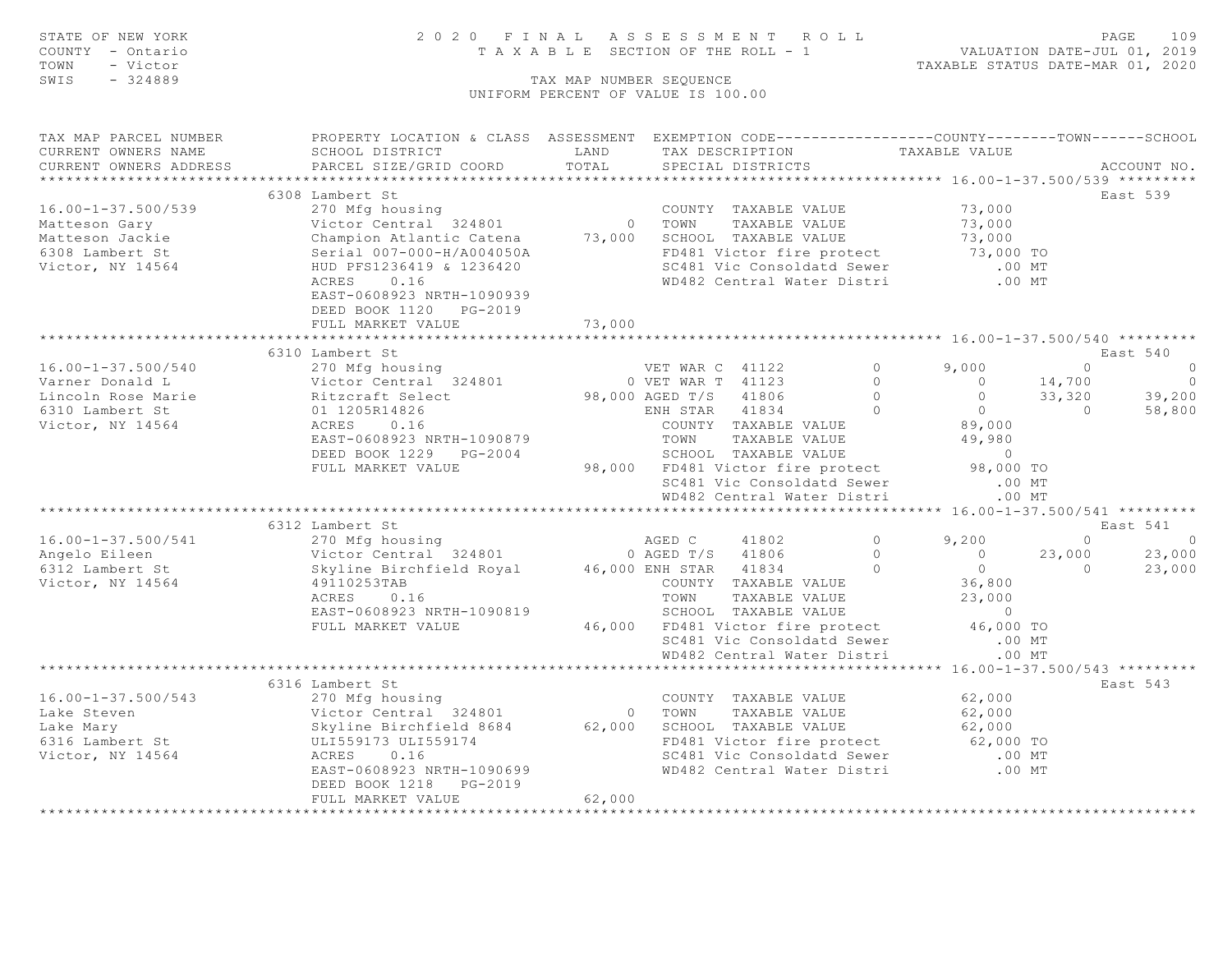| STATE OF NEW YORK | 2020 FINAL ASSESSMENT ROLL      |                                  | PAGE | 110 |
|-------------------|---------------------------------|----------------------------------|------|-----|
| COUNTY - Ontario  | TAXABLE SECTION OF THE ROLL - 1 | VALUATION DATE-JUL 01, 2019      |      |     |
| TOWN<br>- Victor  |                                 | TAXABLE STATUS DATE-MAR 01, 2020 |      |     |
| SWIS<br>- 324889  | TAX MAP NUMBER SEOUENCE         |                                  |      |     |

| TAX MAP PARCEL NUMBER<br>CURRENT OWNERS NAME | PROPERTY LOCATION & CLASS ASSESSMENT EXEMPTION CODE----------------COUNTY-------TOWN------SCHOOL<br>SCHOOL DISTRICT | LAND                                         | TAX DESCRIPTION                                        |          | TAXABLE VALUE                                                |          |             |
|----------------------------------------------|---------------------------------------------------------------------------------------------------------------------|----------------------------------------------|--------------------------------------------------------|----------|--------------------------------------------------------------|----------|-------------|
| CURRENT OWNERS ADDRESS                       | PARCEL SIZE/GRID COORD                                                                                              | TOTAL<br>* * * * * * * * * * * * * * * * * * | SPECIAL DISTRICTS                                      |          | ************ 16.00-1-37.500/545 ***                          |          | ACCOUNT NO. |
|                                              | 940 Ramada Dr                                                                                                       |                                              |                                                        |          |                                                              |          | East 545    |
| $16.00 - 1 - 37.500 / 545$                   | 270 Mfg housing                                                                                                     |                                              | ENH STAR<br>41834                                      | $\Omega$ | $\overline{0}$                                               | $\cap$   | 69,800      |
| Kirstein Alexander                           | Victor Central 324801                                                                                               |                                              | 0 COUNTY TAXABLE VALUE                                 |          | 104,000                                                      |          |             |
| Kirstein Diane                               | Skyline Oak Manor                                                                                                   | 104,000                                      | TOWN<br>TAXABLE VALUE                                  |          | 104,000                                                      |          |             |
| 940 Ramada Dr                                |                                                                                                                     |                                              | SCHOOL TAXABLE VALUE                                   |          | 34,200                                                       |          |             |
| Victor, NY 14564                             | 0660123SAB<br>ACRES 0.<br>0.16<br>ACRES                                                                             |                                              | FD481 Victor fire protect                              |          | 104,000 TO                                                   |          |             |
|                                              | EAST-0608458 NRTH-1091398                                                                                           |                                              | SC481 Vic Consoldatd Sewer                             |          | $.00$ MT                                                     |          |             |
|                                              | DEED BOOK 727<br>PG-2012                                                                                            |                                              | WD482 Central Water Distri                             |          | $.00$ MT                                                     |          |             |
|                                              | FULL MARKET VALUE                                                                                                   | 104,000                                      |                                                        |          |                                                              |          |             |
|                                              |                                                                                                                     |                                              |                                                        |          | ***** 16.00-1-37.500/546 ***                                 |          |             |
|                                              | 938 Ramada Dr                                                                                                       |                                              |                                                        |          |                                                              |          | East 546    |
| 16.00-1-37.500/546                           | 270 Mfg housing                                                                                                     |                                              | BAS STAR 41854                                         | $\Omega$ | $\overline{0}$                                               | $\Omega$ | 30,000      |
| Roberts Kenneth                              | Victor Central 324801<br>Skyline Oak Manor<br>06-11-0272SAB<br>ACRES 0.16                                           |                                              | 0 COUNTY TAXABLE VALUE                                 |          | 103,000                                                      |          |             |
| Roberts Susan                                |                                                                                                                     | 103,000 TOWN                                 | TAXABLE VALUE                                          |          | 103,000                                                      |          |             |
| 938 Ramada Dr                                |                                                                                                                     |                                              | SCHOOL TAXABLE VALUE                                   |          | 73,000                                                       |          |             |
| Victor, NY 14564                             |                                                                                                                     |                                              | FD481 Victor fire protect                              |          | 103,000 TO                                                   |          |             |
|                                              | EAST-0608518 NRTH-1091398                                                                                           |                                              | SC481 Vic Consoldatd Sewer                             |          | $.00$ MT                                                     |          |             |
|                                              | DEED BOOK 726<br>PG-2012                                                                                            |                                              | WD482 Central Water Distri                             |          | $.00$ MT                                                     |          |             |
|                                              | FULL MARKET VALUE                                                                                                   | 103,000                                      |                                                        |          | ******************* 16.00-1-37.500/547 *********             |          |             |
|                                              |                                                                                                                     |                                              |                                                        |          |                                                              |          | East 547    |
| $16.00 - 1 - 37.500 / 547$                   | 936 Ramada Dr<br>270 Mfg housing                                                                                    |                                              |                                                        | $\circ$  | $\circ$                                                      | $\Omega$ | 30,000      |
|                                              |                                                                                                                     |                                              | BAS STAR<br>41854<br>0 COUNTY TAXABLE VALUE            |          | 69,000                                                       |          |             |
|                                              |                                                                                                                     |                                              | 69,000 TOWN<br>TAXABLE VALUE                           |          | 69,000                                                       |          |             |
| Ferguson Soult<br>Ferguson Theresa E         | Victor Central 324801<br>Skyline D230-CT<br>0611-0224S-AB<br>ACRES 0.16                                             |                                              | SCHOOL TAXABLE VALUE                                   |          | 39,000                                                       |          |             |
| Victor, NY 14564                             |                                                                                                                     |                                              | FD481 Victor fire protect                              |          | 69,000 TO                                                    |          |             |
|                                              | EAST-0608578 NRTH-1091398                                                                                           |                                              | SC481 Vic Consoldatd Sewer                             |          | .00 MT                                                       |          |             |
|                                              | FULL MARKET VALUE                                                                                                   |                                              | 69,000 WD482 Central Water Distri                      |          | .00MT                                                        |          |             |
|                                              |                                                                                                                     |                                              |                                                        |          |                                                              |          |             |
|                                              | 6320 Kims Dr                                                                                                        |                                              |                                                        |          |                                                              |          | East 548    |
| $16.00 - 1 - 37.500 / 548$                   | 270 Mfg housing                                                                                                     |                                              | ENH STAR<br>41834                                      | $\Omega$ | $\overline{0}$                                               | $\Omega$ | 66,000      |
| Fowler Paul L                                | Victor Central 324801<br>Skyline Birchfield 8620                                                                    |                                              | 0 COUNTY TAXABLE VALUE                                 |          | 66,000                                                       |          |             |
| 6320 Kims Dr                                 |                                                                                                                     |                                              | 66,000 TOWN<br>TAXABLE VALUE                           |          | 66,000                                                       |          |             |
| Victor, NY 14564                             | 49110405SAB                                                                                                         |                                              | SCHOOL TAXABLE VALUE                                   |          | $\overline{0}$                                               |          |             |
|                                              | ACRES<br>0.14                                                                                                       |                                              | FD481 Victor fire protect                              |          | 66,000 TO                                                    |          |             |
|                                              | EAST-0608639 NRTH-1091390                                                                                           |                                              | SC481 Vic Consoldatd Sewer                             |          | $.00$ MT                                                     |          |             |
|                                              | FULL MARKET VALUE                                                                                                   |                                              | 66,000 WD482 Central Water Distri                      |          | .00MT                                                        |          |             |
|                                              |                                                                                                                     |                                              |                                                        |          | *************** 16.00-1-37.500/549 *******                   |          |             |
|                                              | 6319 Kims Dr                                                                                                        |                                              |                                                        |          |                                                              |          | East 549    |
| $16.00 - 1 - 37.500 / 549$                   |                                                                                                                     |                                              | CW 10 VET/ 41152                                       | $\circ$  | 4,000                                                        | $\Omega$ | $\Omega$    |
| Frederick Ralph                              |                                                                                                                     |                                              | $0 \text{ CW}^{-15} \text{ VET} / 41163$               | $\Omega$ | $\sim$ 0                                                     | 14,100   | $\Omega$    |
| Frederick Patricia                           | 270 Mfg housing<br>Victor Central 324801<br>Skyline D262ct<br>06-11-0659tAB<br>ACRES 0.14                           | $94,000$ en $\overline{H}$ star              | 41834                                                  | $\Omega$ | $\overline{0}$<br>$\begin{array}{c} 0 \\ 90,000 \end{array}$ | $\Omega$ | 69,800      |
| 6319 Kims Dr                                 |                                                                                                                     |                                              | COUNTY TAXABLE VALUE<br>TOWN                           |          |                                                              |          |             |
| Victor, NY 14564                             | EAST-0608778 NRTH-1091233                                                                                           |                                              | TAXABLE VALUE<br>TAXABLE VALUE<br>SCHOOL TAXABLE VALUE |          | 79,900<br>24,200                                             |          |             |
|                                              | PG-2005<br>DEED BOOK 715                                                                                            |                                              | FD481 Victor fire protect                              |          | 94,000 TO                                                    |          |             |
|                                              | FULL MARKET VALUE                                                                                                   |                                              | 94,000 SC481 Vic Consoldatd Sewer                      |          | .00 MT                                                       |          |             |
|                                              |                                                                                                                     |                                              | WD482 Central Water Distri                             |          | $.00$ MT                                                     |          |             |
|                                              |                                                                                                                     |                                              |                                                        |          |                                                              |          |             |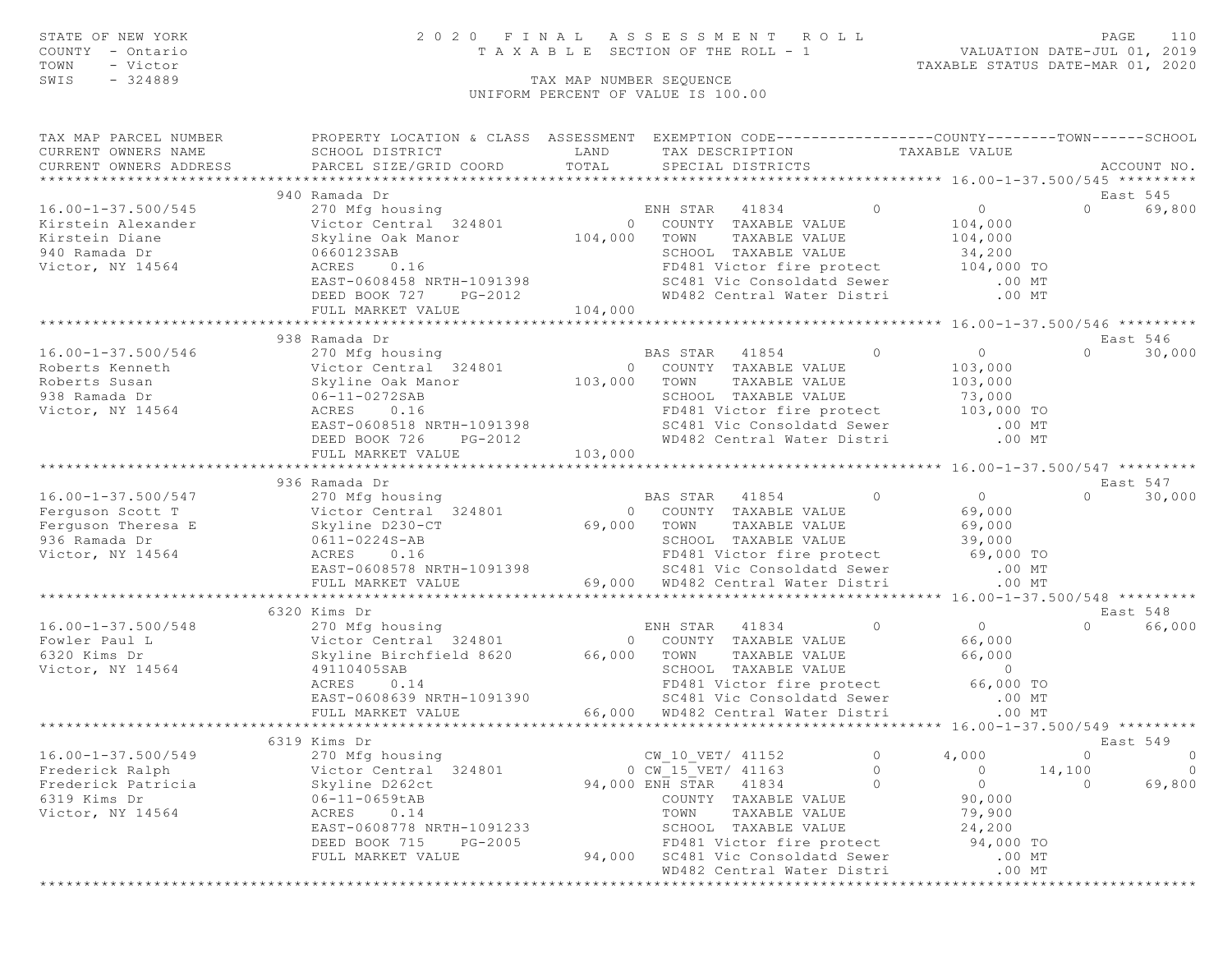| STATE OF NEW YORK<br>COUNTY - Ontario |                                                                                                                                                                                                                                                                                                                                                                                                                                                                                |                         | 2020 FINAL ASSESSMENT ROLL                                                                                                                                                                                                                                           |                                  |                             |
|---------------------------------------|--------------------------------------------------------------------------------------------------------------------------------------------------------------------------------------------------------------------------------------------------------------------------------------------------------------------------------------------------------------------------------------------------------------------------------------------------------------------------------|-------------------------|----------------------------------------------------------------------------------------------------------------------------------------------------------------------------------------------------------------------------------------------------------------------|----------------------------------|-----------------------------|
| - Victor<br>TOWN                      |                                                                                                                                                                                                                                                                                                                                                                                                                                                                                |                         |                                                                                                                                                                                                                                                                      | TAXABLE STATUS DATE-MAR 01, 2020 |                             |
| SWIS<br>$-324889$                     |                                                                                                                                                                                                                                                                                                                                                                                                                                                                                | TAX MAP NUMBER SEOUENCE |                                                                                                                                                                                                                                                                      |                                  |                             |
|                                       |                                                                                                                                                                                                                                                                                                                                                                                                                                                                                |                         | UNIFORM PERCENT OF VALUE IS 100.00                                                                                                                                                                                                                                   |                                  |                             |
|                                       |                                                                                                                                                                                                                                                                                                                                                                                                                                                                                |                         |                                                                                                                                                                                                                                                                      |                                  |                             |
| TAX MAP PARCEL NUMBER                 | PROPERTY LOCATION & CLASS ASSESSMENT EXEMPTION CODE----------------COUNTY-------TOWN------SCHOOL                                                                                                                                                                                                                                                                                                                                                                               |                         |                                                                                                                                                                                                                                                                      |                                  |                             |
| CURRENT OWNERS NAME                   | SCHOOL DISTRICT LAND                                                                                                                                                                                                                                                                                                                                                                                                                                                           |                         | TAX DESCRIPTION TAXABLE VALUE                                                                                                                                                                                                                                        |                                  |                             |
| CURRENT OWNERS ADDRESS                | PARCEL SIZE/GRID COORD                                                                                                                                                                                                                                                                                                                                                                                                                                                         |                         |                                                                                                                                                                                                                                                                      |                                  | ACCOUNT NO.                 |
|                                       |                                                                                                                                                                                                                                                                                                                                                                                                                                                                                |                         |                                                                                                                                                                                                                                                                      |                                  |                             |
|                                       | 930 Ramada Dr                                                                                                                                                                                                                                                                                                                                                                                                                                                                  |                         |                                                                                                                                                                                                                                                                      |                                  | East 550                    |
|                                       |                                                                                                                                                                                                                                                                                                                                                                                                                                                                                |                         |                                                                                                                                                                                                                                                                      |                                  |                             |
|                                       |                                                                                                                                                                                                                                                                                                                                                                                                                                                                                |                         |                                                                                                                                                                                                                                                                      |                                  |                             |
|                                       |                                                                                                                                                                                                                                                                                                                                                                                                                                                                                |                         |                                                                                                                                                                                                                                                                      |                                  |                             |
|                                       |                                                                                                                                                                                                                                                                                                                                                                                                                                                                                |                         |                                                                                                                                                                                                                                                                      |                                  |                             |
|                                       |                                                                                                                                                                                                                                                                                                                                                                                                                                                                                |                         |                                                                                                                                                                                                                                                                      |                                  |                             |
|                                       |                                                                                                                                                                                                                                                                                                                                                                                                                                                                                |                         |                                                                                                                                                                                                                                                                      |                                  |                             |
|                                       | 16.00-1-37.500/550 311 Res vac land<br>a victor Central 324801 0 TOWN TAXABLE VALUE 0<br>930 Ramada Dr ACRES 0.16 0 SCHOOL TAXABLE VALUE 0<br>Victor, NY 14564 EAST-060838 NRTH-1091398 FULL MARKET VALUE 0 FD481 Victor fire protec<br>16.00-1-37.500/503A 270 Mfg housing<br>Yattaw Robert Victor Central 324801 0 COUNTY TAXABLE VALUE 107,000<br>Hull Connie Ritz-Craft LXE II 07,000 TOWN TAXABLE VALUE 107,000<br>FACKES 0.17 53,500<br>Victor, NY 14564 ACRES 0.17 PAYA |                         |                                                                                                                                                                                                                                                                      |                                  |                             |
|                                       |                                                                                                                                                                                                                                                                                                                                                                                                                                                                                |                         |                                                                                                                                                                                                                                                                      |                                  | East 503                    |
|                                       |                                                                                                                                                                                                                                                                                                                                                                                                                                                                                |                         |                                                                                                                                                                                                                                                                      |                                  | 53,500 53,500               |
|                                       |                                                                                                                                                                                                                                                                                                                                                                                                                                                                                |                         |                                                                                                                                                                                                                                                                      |                                  |                             |
|                                       |                                                                                                                                                                                                                                                                                                                                                                                                                                                                                |                         |                                                                                                                                                                                                                                                                      |                                  |                             |
|                                       |                                                                                                                                                                                                                                                                                                                                                                                                                                                                                |                         |                                                                                                                                                                                                                                                                      |                                  |                             |
|                                       |                                                                                                                                                                                                                                                                                                                                                                                                                                                                                |                         | 010705R14702AB<br>010705R14702AB<br>ACRES 0.17<br>EAST-0608483 NRTH-1090758<br>DEED BOOK 531 PG-2018<br>PG-2018<br>PG-2018<br>PG-2018<br>PG-2018<br>PG-2018<br>PG-2018<br>PG-2018<br>PG-2018<br>PG-2018<br>PG-2018<br>PG-2018<br>PG-2018<br>PG-2018<br>PG-2018<br>PG |                                  |                             |
|                                       |                                                                                                                                                                                                                                                                                                                                                                                                                                                                                |                         |                                                                                                                                                                                                                                                                      |                                  |                             |
|                                       |                                                                                                                                                                                                                                                                                                                                                                                                                                                                                |                         |                                                                                                                                                                                                                                                                      |                                  |                             |
|                                       | FULL MARKET VALUE                                                                                                                                                                                                                                                                                                                                                                                                                                                              | 107,000                 |                                                                                                                                                                                                                                                                      |                                  |                             |
|                                       |                                                                                                                                                                                                                                                                                                                                                                                                                                                                                |                         |                                                                                                                                                                                                                                                                      |                                  |                             |
|                                       | 935 Ramada Dr                                                                                                                                                                                                                                                                                                                                                                                                                                                                  |                         |                                                                                                                                                                                                                                                                      |                                  | East 512                    |
|                                       |                                                                                                                                                                                                                                                                                                                                                                                                                                                                                |                         |                                                                                                                                                                                                                                                                      |                                  | 69,800<br>$\cap$ and $\cap$ |
|                                       |                                                                                                                                                                                                                                                                                                                                                                                                                                                                                |                         |                                                                                                                                                                                                                                                                      |                                  |                             |
|                                       |                                                                                                                                                                                                                                                                                                                                                                                                                                                                                |                         |                                                                                                                                                                                                                                                                      |                                  |                             |
|                                       |                                                                                                                                                                                                                                                                                                                                                                                                                                                                                |                         |                                                                                                                                                                                                                                                                      |                                  |                             |
|                                       |                                                                                                                                                                                                                                                                                                                                                                                                                                                                                |                         |                                                                                                                                                                                                                                                                      |                                  |                             |
|                                       |                                                                                                                                                                                                                                                                                                                                                                                                                                                                                |                         |                                                                                                                                                                                                                                                                      |                                  |                             |
|                                       |                                                                                                                                                                                                                                                                                                                                                                                                                                                                                |                         |                                                                                                                                                                                                                                                                      |                                  |                             |
|                                       | FULL MARKET VALUE                                                                                                                                                                                                                                                                                                                                                                                                                                                              | 71,000                  |                                                                                                                                                                                                                                                                      |                                  |                             |
|                                       |                                                                                                                                                                                                                                                                                                                                                                                                                                                                                |                         |                                                                                                                                                                                                                                                                      |                                  |                             |
|                                       | 6314 Lambert St                                                                                                                                                                                                                                                                                                                                                                                                                                                                |                         |                                                                                                                                                                                                                                                                      |                                  | East 542                    |
|                                       |                                                                                                                                                                                                                                                                                                                                                                                                                                                                                |                         |                                                                                                                                                                                                                                                                      | 6,400                            | 6,400                       |
|                                       |                                                                                                                                                                                                                                                                                                                                                                                                                                                                                |                         |                                                                                                                                                                                                                                                                      |                                  |                             |
|                                       |                                                                                                                                                                                                                                                                                                                                                                                                                                                                                |                         |                                                                                                                                                                                                                                                                      |                                  |                             |
|                                       |                                                                                                                                                                                                                                                                                                                                                                                                                                                                                |                         |                                                                                                                                                                                                                                                                      |                                  |                             |
|                                       |                                                                                                                                                                                                                                                                                                                                                                                                                                                                                |                         |                                                                                                                                                                                                                                                                      |                                  |                             |
|                                       |                                                                                                                                                                                                                                                                                                                                                                                                                                                                                |                         |                                                                                                                                                                                                                                                                      |                                  |                             |
|                                       |                                                                                                                                                                                                                                                                                                                                                                                                                                                                                |                         |                                                                                                                                                                                                                                                                      |                                  |                             |
|                                       | $\begin{array}{cccccccc} \texttt{16.00-1-37.500/542A} & \texttt{0.01} & \texttt{0.02} & \texttt{0.03} & \texttt{0.04} & \texttt{0.05} & \texttt{0.04} & \texttt{0.05} & \texttt{0.05} & \texttt{0.06} & \texttt{0.07} & \texttt{0.07} & \texttt{0.08} & \texttt{0.07} & \texttt{0.08} & \texttt{0.08} & \texttt{0.08} & \texttt{0.09} & \texttt{0.08} & \texttt{0.0$                                                                                                           |                         |                                                                                                                                                                                                                                                                      |                                  |                             |
|                                       |                                                                                                                                                                                                                                                                                                                                                                                                                                                                                |                         |                                                                                                                                                                                                                                                                      |                                  |                             |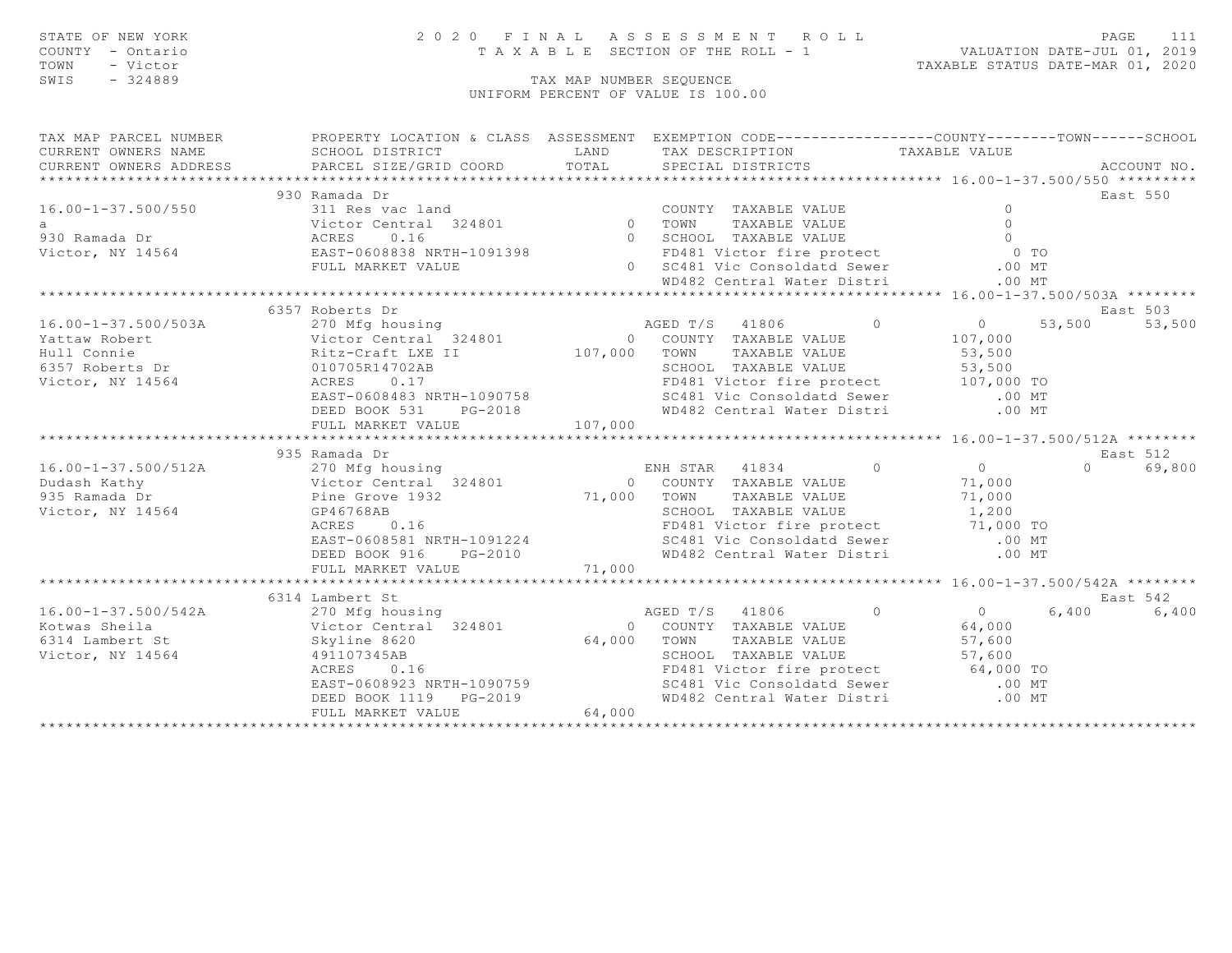|      | STATE OF NEW YORK | 2020 FINAL ASSESSMENT ROLL            |                                  | PAGE | 112 |
|------|-------------------|---------------------------------------|----------------------------------|------|-----|
|      | COUNTY - Ontario  | T A X A B L E SECTION OF THE ROLL - 1 | VALUATION DATE-JUL 01, 2019      |      |     |
| TOWN | - Victor          |                                       | TAXABLE STATUS DATE-MAR 01, 2020 |      |     |
| SWIS | $-324889$         | TAX MAP NUMBER SEOUENCE               |                                  |      |     |
|      |                   | UNIFORM PERCENT OF VALUE IS 100.00    |                                  |      |     |
|      |                   |                                       |                                  |      |     |

| TAX MAP PARCEL NUMBER<br>CURRENT OWNERS NAME                                                                                                                                                                                                         | PROPERTY LOCATION & CLASS ASSESSMENT EXEMPTION CODE----------------COUNTY-------TOWN------SCHOOL<br>SCHOOL DISTRICT TAND TAX DESCRIPTION |        |                                                                        | TAXABLE VALUE |          |
|------------------------------------------------------------------------------------------------------------------------------------------------------------------------------------------------------------------------------------------------------|------------------------------------------------------------------------------------------------------------------------------------------|--------|------------------------------------------------------------------------|---------------|----------|
|                                                                                                                                                                                                                                                      |                                                                                                                                          |        |                                                                        |               |          |
|                                                                                                                                                                                                                                                      |                                                                                                                                          |        |                                                                        |               |          |
| East 501<br>16.00-1-37.500/A501 270 Mfg housing<br>Thomas Marieta Victor Central 324801 0 ENH STAR 41834 0 0 43,600 43,600<br>6361 Roberts Dr Skyline 109,000 COUNTY TAXABLE VALUE<br>Victor, NY 14564 49110456SAB<br>ACRES 0.17 ACRES 1             |                                                                                                                                          |        |                                                                        |               |          |
|                                                                                                                                                                                                                                                      |                                                                                                                                          |        |                                                                        |               |          |
|                                                                                                                                                                                                                                                      |                                                                                                                                          |        |                                                                        |               |          |
|                                                                                                                                                                                                                                                      |                                                                                                                                          |        |                                                                        |               |          |
|                                                                                                                                                                                                                                                      |                                                                                                                                          |        |                                                                        |               |          |
|                                                                                                                                                                                                                                                      |                                                                                                                                          |        |                                                                        |               |          |
|                                                                                                                                                                                                                                                      |                                                                                                                                          |        |                                                                        |               |          |
| 109,000 COUNTRAINE VALUE 109,000 COUNTRAINE VALUE 109,000 COUNTRAINE VALUE 65,400<br>TAXABLE VALUE 65,400<br>EAST-0608485 NRTH-1090635<br>EED BOOK 728 PG-2004 109,000 WD482 Central Water Distri 0<br>FULL MARKET VALUE 109,000 WD482               |                                                                                                                                          |        |                                                                        |               |          |
|                                                                                                                                                                                                                                                      | 6326 Kims Dr                                                                                                                             |        |                                                                        |               | East 515 |
| 16.00-1-37.500/A515<br>270 Mfg housing<br>Rice Virginia A Victor Central 324801<br>Fine Grove 1967 81,000 AGED T/S 41806 0 0 34,425 40,500<br>Victor, NY 14564 GP46720<br>Wictor, NY 14564 GP46720<br>EAST-0608626 NRTH-1091059 TOWN TA              |                                                                                                                                          |        | VET WAR C 41122 0 9,000                                                |               |          |
|                                                                                                                                                                                                                                                      |                                                                                                                                          |        |                                                                        |               |          |
|                                                                                                                                                                                                                                                      |                                                                                                                                          |        |                                                                        |               |          |
|                                                                                                                                                                                                                                                      |                                                                                                                                          |        |                                                                        |               |          |
|                                                                                                                                                                                                                                                      |                                                                                                                                          |        |                                                                        |               |          |
|                                                                                                                                                                                                                                                      |                                                                                                                                          |        |                                                                        |               |          |
|                                                                                                                                                                                                                                                      |                                                                                                                                          |        |                                                                        |               |          |
|                                                                                                                                                                                                                                                      |                                                                                                                                          |        |                                                                        |               |          |
|                                                                                                                                                                                                                                                      |                                                                                                                                          |        | SC481 Vic Consoldatd Sewer .00 MT<br>WD482 Central Water Distri .00 MT |               |          |
|                                                                                                                                                                                                                                                      |                                                                                                                                          |        |                                                                        |               |          |
|                                                                                                                                                                                                                                                      | 6334 Kims Dr                                                                                                                             |        |                                                                        |               | East 519 |
|                                                                                                                                                                                                                                                      |                                                                                                                                          |        |                                                                        |               |          |
|                                                                                                                                                                                                                                                      |                                                                                                                                          |        |                                                                        |               |          |
|                                                                                                                                                                                                                                                      |                                                                                                                                          |        |                                                                        |               |          |
|                                                                                                                                                                                                                                                      |                                                                                                                                          |        |                                                                        |               |          |
|                                                                                                                                                                                                                                                      |                                                                                                                                          |        |                                                                        |               |          |
|                                                                                                                                                                                                                                                      |                                                                                                                                          |        |                                                                        |               |          |
|                                                                                                                                                                                                                                                      |                                                                                                                                          |        |                                                                        |               |          |
|                                                                                                                                                                                                                                                      |                                                                                                                                          |        |                                                                        |               |          |
|                                                                                                                                                                                                                                                      |                                                                                                                                          |        |                                                                        |               |          |
|                                                                                                                                                                                                                                                      |                                                                                                                                          |        |                                                                        |               |          |
|                                                                                                                                                                                                                                                      | 6318 Lambert St                                                                                                                          |        |                                                                        |               | East 544 |
|                                                                                                                                                                                                                                                      |                                                                                                                                          |        |                                                                        |               |          |
| 16.00-1-37.500/A544 270 Mfg housing<br>270 Mfg housing<br>270 Mfg housing<br>270 Mfg housing<br>270 Mfg housing<br>270 Mfg housing<br>270 Mfg housing<br>270 Mfg housing<br>270 Mfg housing<br>270 Mfg housing<br>270 Mfg housing<br>270 Mfg housing |                                                                                                                                          |        |                                                                        |               |          |
|                                                                                                                                                                                                                                                      |                                                                                                                                          |        |                                                                        |               |          |
|                                                                                                                                                                                                                                                      |                                                                                                                                          |        |                                                                        |               |          |
|                                                                                                                                                                                                                                                      |                                                                                                                                          |        |                                                                        |               |          |
|                                                                                                                                                                                                                                                      | EAST-0608923 NRTH-1090639                                                                                                                |        |                                                                        |               |          |
|                                                                                                                                                                                                                                                      | DEED BOOK 1202 PG-2017                                                                                                                   |        |                                                                        |               |          |
|                                                                                                                                                                                                                                                      | FULL MARKET VALUE                                                                                                                        | 96,000 |                                                                        |               |          |
|                                                                                                                                                                                                                                                      |                                                                                                                                          |        |                                                                        |               |          |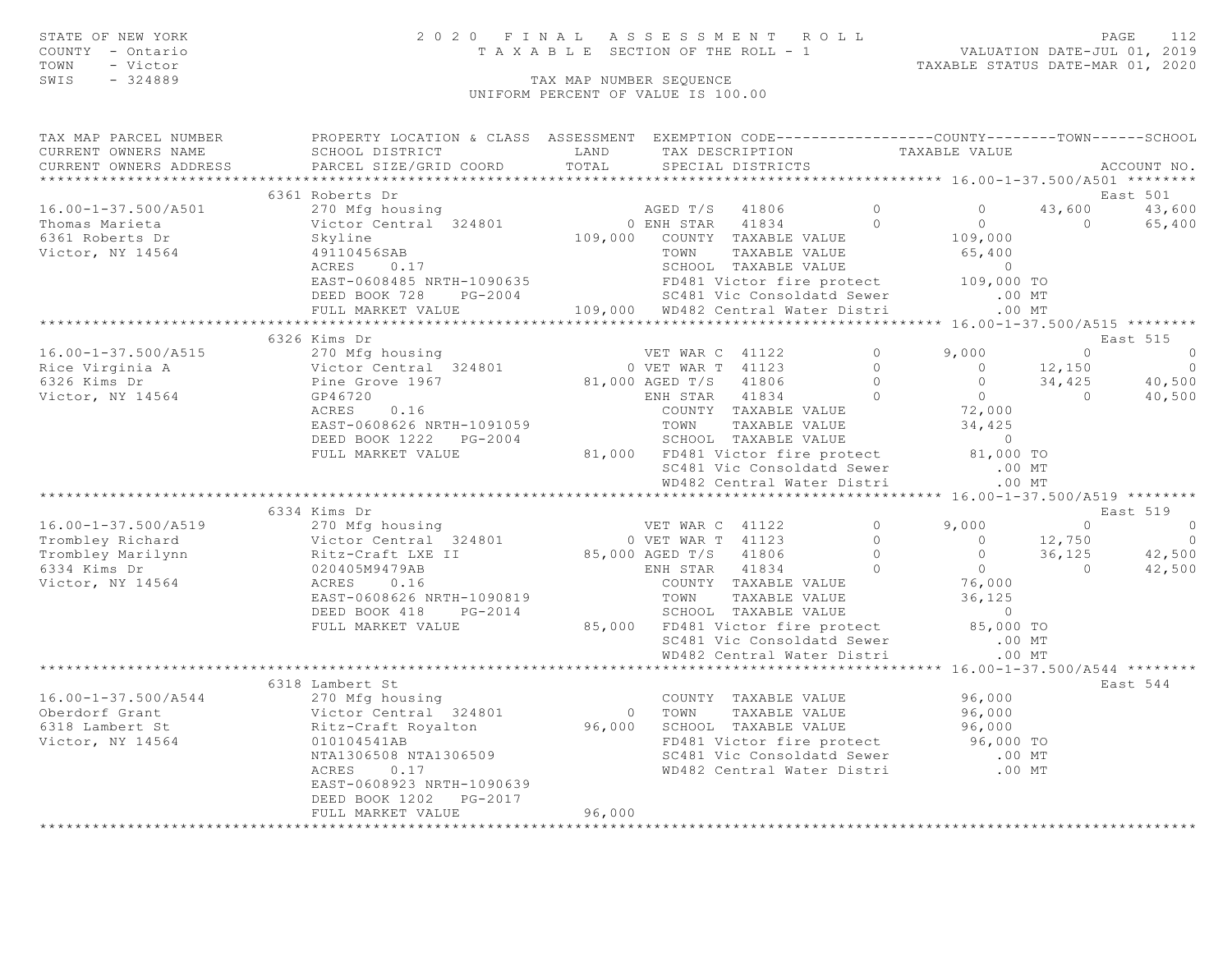| STATE OF NEW YORK | 2020 FINAL ASSESSMENT ROLL         | PAGE                             | 113 |
|-------------------|------------------------------------|----------------------------------|-----|
| COUNTY - Ontario  | TAXABLE SECTION OF THE ROLL - 1    | VALUATION DATE-JUL 01, 2019      |     |
| TOWN<br>- Victor  |                                    | TAXABLE STATUS DATE-MAR 01, 2020 |     |
| SWIS - 324889     | TAX MAP NUMBER SEQUENCE            |                                  |     |
|                   | UNIFORM PERCENT OF VALUE IS 100.00 |                                  |     |

| TAX MAP PARCEL NUMBER                                                                                                                                                                                                                    | PROPERTY LOCATION & CLASS ASSESSMENT EXEMPTION CODE----------------COUNTY--------TOWN------SCHOOL |                                                                        |        |          |
|------------------------------------------------------------------------------------------------------------------------------------------------------------------------------------------------------------------------------------------|---------------------------------------------------------------------------------------------------|------------------------------------------------------------------------|--------|----------|
| CURRENT OWNERS NAME SCHOOL DISTRICT TEST PROPERTY THAN THE SCRIPTION                                                                                                                                                                     |                                                                                                   |                                                                        |        |          |
| CURRENT OWNERS NAME<br>CURRENT OWNERS NAME SERIOL DISTRICT - ------ ------ ------ TAX DESCRIPTION TAXABLE VALUE<br>CURRENT OWNERS ADDRESS PARCEL SIZE/GRID COORD TOTAL SPECIAL DISTRICTS ACCOUNT NO.<br>****************************     |                                                                                                   |                                                                        |        |          |
|                                                                                                                                                                                                                                          |                                                                                                   |                                                                        |        |          |
|                                                                                                                                                                                                                                          | 6315 Lambert St                                                                                   |                                                                        |        | East 602 |
|                                                                                                                                                                                                                                          |                                                                                                   |                                                                        |        |          |
|                                                                                                                                                                                                                                          |                                                                                                   |                                                                        |        |          |
|                                                                                                                                                                                                                                          |                                                                                                   |                                                                        |        |          |
|                                                                                                                                                                                                                                          |                                                                                                   |                                                                        |        |          |
|                                                                                                                                                                                                                                          |                                                                                                   |                                                                        |        |          |
| 16.00-1-37.600/602<br>Green Mitchel Victor Central 324801<br>Walter Cynthia Skyline Birchfield 53,000<br>Skyline Birchfield 53,000<br>Wictor, NY 14564 ACRES 0.17<br>Victor, NY 14564 EAST-0609093 NRTH-1090698 WD482 Central Water Dist |                                                                                                   | SC481 Vic Consoldatd Sewer .00 MT<br>WD482 Central Water Distri .00 MT |        |          |
|                                                                                                                                                                                                                                          |                                                                                                   |                                                                        |        |          |
|                                                                                                                                                                                                                                          |                                                                                                   |                                                                        |        |          |
|                                                                                                                                                                                                                                          |                                                                                                   |                                                                        |        |          |
|                                                                                                                                                                                                                                          | 6313 Lambert St                                                                                   |                                                                        |        | East 603 |
|                                                                                                                                                                                                                                          |                                                                                                   |                                                                        |        |          |
|                                                                                                                                                                                                                                          |                                                                                                   |                                                                        |        |          |
|                                                                                                                                                                                                                                          |                                                                                                   |                                                                        |        |          |
|                                                                                                                                                                                                                                          |                                                                                                   |                                                                        |        |          |
|                                                                                                                                                                                                                                          |                                                                                                   |                                                                        |        |          |
|                                                                                                                                                                                                                                          |                                                                                                   |                                                                        |        |          |
|                                                                                                                                                                                                                                          |                                                                                                   |                                                                        |        |          |
|                                                                                                                                                                                                                                          |                                                                                                   |                                                                        |        |          |
|                                                                                                                                                                                                                                          |                                                                                                   |                                                                        |        |          |
|                                                                                                                                                                                                                                          | 6311 Lambert St                                                                                   |                                                                        |        | East 604 |
|                                                                                                                                                                                                                                          |                                                                                                   |                                                                        |        |          |
|                                                                                                                                                                                                                                          |                                                                                                   |                                                                        |        |          |
|                                                                                                                                                                                                                                          |                                                                                                   |                                                                        |        |          |
| 16.00-1-37.600/604<br>COUNTY TAXABLE VALUE<br>Grebner Douglas Victor Central 324801<br>Grebner Judith Skyline 8620 Birchfield 53,000 SCHOOL TAXABLE VALUE 53,000<br>SS,000 SCHOOL TAXABLE VALUE 53,000<br>SS,000 SCHOOL TAXABLE VALUE 53 | 49-11-0450TAB<br>ACRES 0.17<br>EAST-0609093 NRTH-1090818                                          |                                                                        |        |          |
|                                                                                                                                                                                                                                          |                                                                                                   |                                                                        |        |          |
|                                                                                                                                                                                                                                          |                                                                                                   | WD482 Central Water Distri                                             | .00 MT |          |
|                                                                                                                                                                                                                                          | DEED BOOK 2019    PG-614                                                                          |                                                                        |        |          |
|                                                                                                                                                                                                                                          |                                                                                                   |                                                                        |        |          |
|                                                                                                                                                                                                                                          |                                                                                                   |                                                                        |        |          |
|                                                                                                                                                                                                                                          | 6309 Lambert St                                                                                   |                                                                        |        | East 605 |
|                                                                                                                                                                                                                                          |                                                                                                   |                                                                        |        |          |
|                                                                                                                                                                                                                                          |                                                                                                   |                                                                        |        |          |
|                                                                                                                                                                                                                                          |                                                                                                   |                                                                        |        |          |
|                                                                                                                                                                                                                                          |                                                                                                   |                                                                        |        |          |
| 16.00-1-37.600/605<br>Webb William Victor Central 324801<br>Webb Diana Commodore SK682-AC 98,000 SCHOOL TAXABLE VALUE 98,000<br>Webb Diana Commodore SK682-AC 98,000 SCHOOL TAXABLE VALUE 98,000<br>Victor, NY 14564 ACRES 0.17 SC48     |                                                                                                   | SC481 Vic Consoldatd Sewer .00 MT<br>WD482 Central Water Distri .00 MT |        |          |
|                                                                                                                                                                                                                                          | EAST-0609093 NRTH-1090878                                                                         |                                                                        |        |          |
|                                                                                                                                                                                                                                          | DEED BOOK 522 PG-2019                                                                             |                                                                        |        |          |
|                                                                                                                                                                                                                                          | FULL MARKET VALUE                                                                                 |                                                                        |        |          |
|                                                                                                                                                                                                                                          |                                                                                                   |                                                                        |        |          |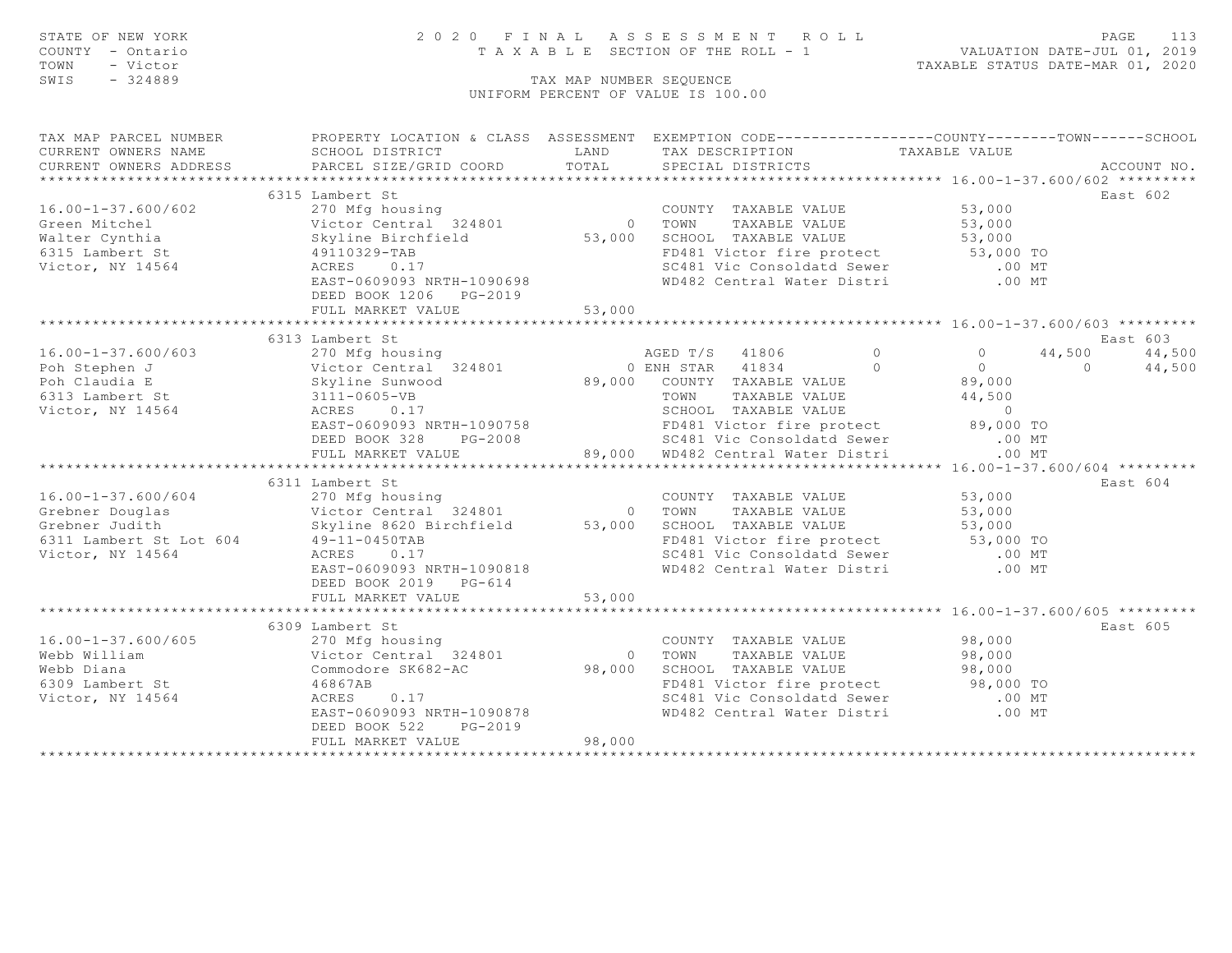| STATE OF NEW YORK<br>COUNTY - Ontario<br>- Victor<br>TOWN                                                                                                                                                                                 |                                |                         | 2020 FINAL ASSESSMENT ROLL<br>TAXABLE SECTION OF THE ROLL - 1 VALUATION DATE-JUL 01, 2019        | TAXABLE STATUS DATE-MAR 01, 2020                  | PAGE<br>114         |
|-------------------------------------------------------------------------------------------------------------------------------------------------------------------------------------------------------------------------------------------|--------------------------------|-------------------------|--------------------------------------------------------------------------------------------------|---------------------------------------------------|---------------------|
| SWIS<br>$-324889$                                                                                                                                                                                                                         |                                | TAX MAP NUMBER SEQUENCE |                                                                                                  |                                                   |                     |
|                                                                                                                                                                                                                                           |                                |                         | UNIFORM PERCENT OF VALUE IS 100.00                                                               |                                                   |                     |
|                                                                                                                                                                                                                                           |                                |                         |                                                                                                  |                                                   |                     |
|                                                                                                                                                                                                                                           |                                |                         |                                                                                                  |                                                   |                     |
| TAX MAP PARCEL NUMBER                                                                                                                                                                                                                     |                                |                         | PROPERTY LOCATION & CLASS ASSESSMENT EXEMPTION CODE----------------COUNTY-------TOWN------SCHOOL |                                                   |                     |
| CURRENT OWNERS NAME                                                                                                                                                                                                                       | SCHOOL DISTRICT<br><b>LAND</b> |                         | TAX DESCRIPTION                                                                                  | TAXABLE VALUE                                     |                     |
| CURRENT OWNERS ADDRESS                                                                                                                                                                                                                    | PARCEL SIZE/GRID COORD         | TOTAL                   | SPECIAL DISTRICTS                                                                                |                                                   | ACCOUNT NO.         |
|                                                                                                                                                                                                                                           | 6307 Lambert St                |                         |                                                                                                  |                                                   | East 606            |
| 16.00-1-37.600/606<br>Mercandetti Phillip S 270 Mfg housing<br>Wercandetti Phillip S 270 Mfg housing<br>Wercandetti Phillip S 270 Mfg housing<br>Wercandetti Phillip S 270 Mfg housing<br>S6,000 TOWN TAXABLE VALUE 56,000<br>S6,000 TOWN |                                |                         |                                                                                                  |                                                   | 56,000<br>$\Omega$  |
|                                                                                                                                                                                                                                           |                                |                         |                                                                                                  |                                                   |                     |
|                                                                                                                                                                                                                                           |                                |                         |                                                                                                  |                                                   |                     |
|                                                                                                                                                                                                                                           |                                |                         |                                                                                                  |                                                   |                     |
|                                                                                                                                                                                                                                           |                                |                         |                                                                                                  |                                                   |                     |
|                                                                                                                                                                                                                                           |                                |                         |                                                                                                  |                                                   |                     |
|                                                                                                                                                                                                                                           |                                |                         |                                                                                                  |                                                   |                     |
|                                                                                                                                                                                                                                           | DEED BOOK 115 PG-2014          |                         |                                                                                                  |                                                   |                     |
|                                                                                                                                                                                                                                           | FULL MARKET VALUE              | 56,000                  |                                                                                                  |                                                   |                     |
|                                                                                                                                                                                                                                           |                                |                         |                                                                                                  | ******************** 16.00-1-37.600/607 ********* |                     |
|                                                                                                                                                                                                                                           | 6305 Lambert St                |                         |                                                                                                  |                                                   | East 607            |
|                                                                                                                                                                                                                                           |                                |                         |                                                                                                  |                                                   | $\cap$<br>30,000    |
|                                                                                                                                                                                                                                           |                                |                         |                                                                                                  |                                                   |                     |
|                                                                                                                                                                                                                                           |                                |                         |                                                                                                  |                                                   |                     |
|                                                                                                                                                                                                                                           |                                |                         |                                                                                                  |                                                   |                     |
|                                                                                                                                                                                                                                           |                                |                         |                                                                                                  |                                                   |                     |
|                                                                                                                                                                                                                                           |                                |                         |                                                                                                  |                                                   |                     |
| 16.00-1-37.600/607 6305 Lambert St<br>Lapp Richard H victor Central 324801 0 COUNTY TAXABLE VALUE<br>Lapp Melinda Pine Grove G1880 68,000 TOWN TAXABLE VALUE 68,000<br>68,000 TOWN TAXABLE VALUE 68,000<br>SCHOOL TAXABLE VALUE 38,000    |                                |                         |                                                                                                  |                                                   |                     |
|                                                                                                                                                                                                                                           | FULL MARKET VALUE              | 68,000                  |                                                                                                  | **************** 16.00-1-37.600/608 *********     |                     |
|                                                                                                                                                                                                                                           |                                |                         |                                                                                                  |                                                   | East 608            |
|                                                                                                                                                                                                                                           |                                |                         |                                                                                                  |                                                   |                     |
|                                                                                                                                                                                                                                           |                                |                         |                                                                                                  |                                                   |                     |
|                                                                                                                                                                                                                                           |                                |                         |                                                                                                  |                                                   |                     |
|                                                                                                                                                                                                                                           |                                |                         |                                                                                                  |                                                   |                     |
|                                                                                                                                                                                                                                           |                                |                         |                                                                                                  |                                                   |                     |
|                                                                                                                                                                                                                                           |                                |                         |                                                                                                  |                                                   |                     |
|                                                                                                                                                                                                                                           |                                |                         |                                                                                                  |                                                   |                     |
|                                                                                                                                                                                                                                           |                                |                         |                                                                                                  |                                                   | East 609            |
|                                                                                                                                                                                                                                           |                                |                         |                                                                                                  | $0 \t 0 \t 36,000$                                | 36,000              |
|                                                                                                                                                                                                                                           |                                |                         |                                                                                                  |                                                   | $\bigcap$<br>36,000 |
|                                                                                                                                                                                                                                           |                                |                         |                                                                                                  |                                                   |                     |
|                                                                                                                                                                                                                                           |                                |                         |                                                                                                  |                                                   |                     |
|                                                                                                                                                                                                                                           |                                |                         |                                                                                                  |                                                   |                     |
|                                                                                                                                                                                                                                           |                                |                         |                                                                                                  |                                                   |                     |
|                                                                                                                                                                                                                                           |                                |                         |                                                                                                  |                                                   |                     |
|                                                                                                                                                                                                                                           |                                |                         |                                                                                                  |                                                   |                     |
|                                                                                                                                                                                                                                           |                                |                         |                                                                                                  |                                                   |                     |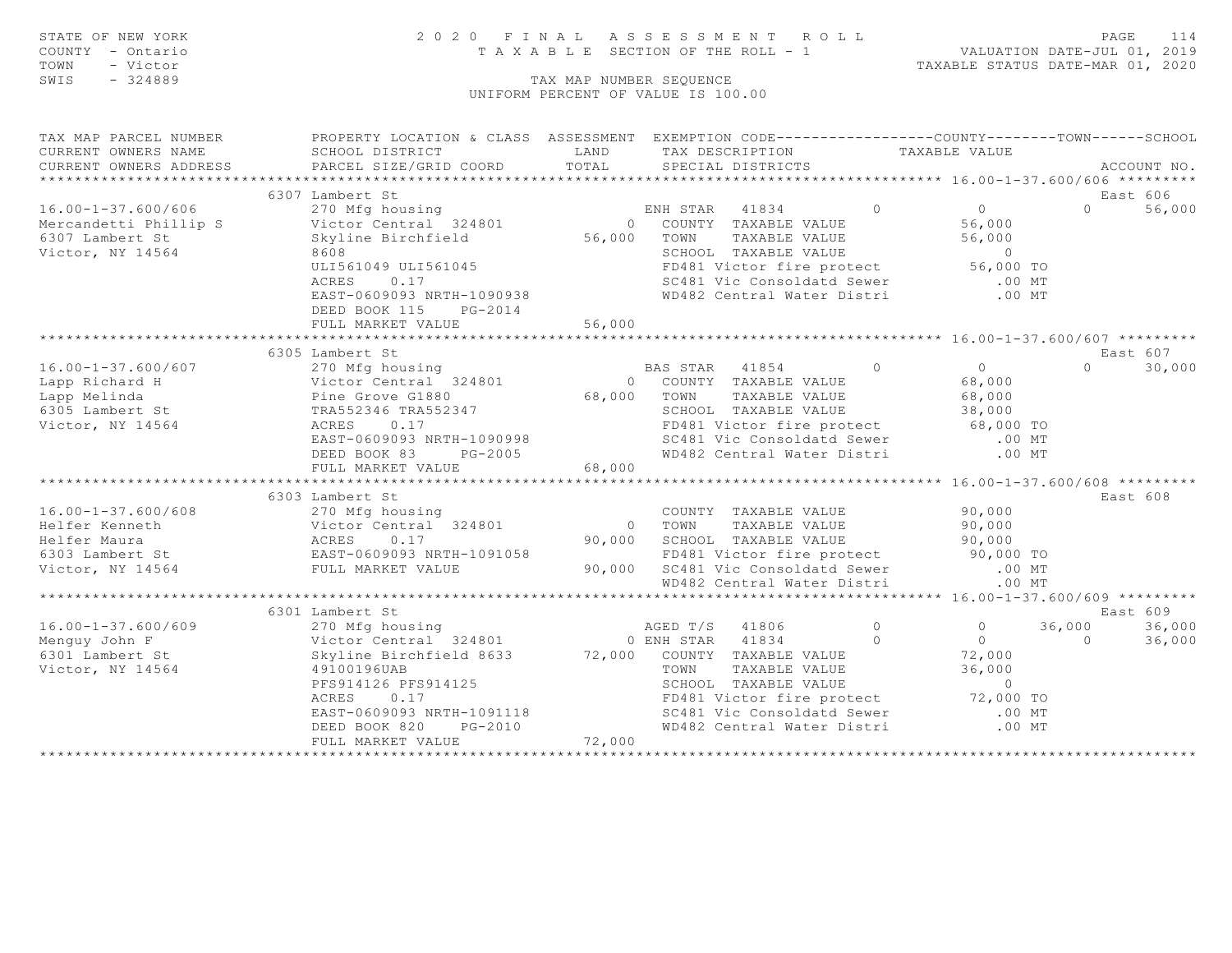| STATE OF NEW YORK<br>COUNTY - Ontario<br>TOWN<br>- Victor                                                                                                                                                                                                                                                                                                                                                                                            |                                                                                     |                             | FINAL ASSESSMENT ROLL PAGE 115<br>TAXABLE SECTION OF THE ROLL - 1 VALUATION DATE-JUL 01, 2019<br>2020 FINAL ASSESSMENT ROLL                                                                                                  | TAXABLE STATUS DATE-MAR 01, 2020                                                                                  |                     |
|------------------------------------------------------------------------------------------------------------------------------------------------------------------------------------------------------------------------------------------------------------------------------------------------------------------------------------------------------------------------------------------------------------------------------------------------------|-------------------------------------------------------------------------------------|-----------------------------|------------------------------------------------------------------------------------------------------------------------------------------------------------------------------------------------------------------------------|-------------------------------------------------------------------------------------------------------------------|---------------------|
| SWIS<br>$-324889$                                                                                                                                                                                                                                                                                                                                                                                                                                    |                                                                                     | TAX MAP NUMBER SEOUENCE     |                                                                                                                                                                                                                              |                                                                                                                   |                     |
|                                                                                                                                                                                                                                                                                                                                                                                                                                                      |                                                                                     |                             | UNIFORM PERCENT OF VALUE IS 100.00                                                                                                                                                                                           |                                                                                                                   |                     |
|                                                                                                                                                                                                                                                                                                                                                                                                                                                      |                                                                                     |                             |                                                                                                                                                                                                                              |                                                                                                                   |                     |
| TAX MAP PARCEL NUMBER THE PROPERTY LOCATION & CLASS ASSESSMENT EXEMPTION CODE--------------COUNTY-------TOWN------SCHOOL<br>CURRENT OWNERS NAME                                                                                                                                                                                                                                                                                                      | SCHOOL DISTRICT                                                                     |                             | LAND TAX DESCRIPTION                                                                                                                                                                                                         | TAXABLE VALUE                                                                                                     |                     |
| CURRENT OWNERS ADDRESS<br>*******************                                                                                                                                                                                                                                                                                                                                                                                                        | PARCEL SIZE/GRID COORD                                                              | TOTAL                       | SPECIAL DISTRICTS                                                                                                                                                                                                            |                                                                                                                   | ACCOUNT NO.         |
|                                                                                                                                                                                                                                                                                                                                                                                                                                                      | 6299 Lambert St                                                                     |                             |                                                                                                                                                                                                                              |                                                                                                                   | East 610            |
| 16.00-1-37.600/610 270 Mfg housing<br>Rice Danial Victor Central 324801 0 TOWN TAXABLE VALUE<br>Rice Patricia Ritz Craft Sterling Selec 100,000 SCHOOL TAXABLE VALUE<br>6299 Lambert St 01 0205R14888AB<br>Victor, NY 14564 ACRES 0.16                                                                                                                                                                                                               |                                                                                     |                             |                                                                                                                                                                                                                              |                                                                                                                   |                     |
|                                                                                                                                                                                                                                                                                                                                                                                                                                                      |                                                                                     |                             |                                                                                                                                                                                                                              | 100,000<br>100,000                                                                                                |                     |
|                                                                                                                                                                                                                                                                                                                                                                                                                                                      |                                                                                     |                             |                                                                                                                                                                                                                              |                                                                                                                   |                     |
|                                                                                                                                                                                                                                                                                                                                                                                                                                                      |                                                                                     |                             | SCHOOL TAXABLE VALUE 100,000<br>FD481 Victor fire protect 100,000 TO                                                                                                                                                         |                                                                                                                   |                     |
|                                                                                                                                                                                                                                                                                                                                                                                                                                                      |                                                                                     |                             |                                                                                                                                                                                                                              |                                                                                                                   |                     |
|                                                                                                                                                                                                                                                                                                                                                                                                                                                      | EAST-0609078 NRTH-1091232                                                           |                             | SC481 Vic Consoldatd Sewer .00 MT<br>WD482 Central Water Distri .00 MT                                                                                                                                                       |                                                                                                                   |                     |
|                                                                                                                                                                                                                                                                                                                                                                                                                                                      | DEED BOOK 630 PG-2018                                                               |                             |                                                                                                                                                                                                                              |                                                                                                                   |                     |
|                                                                                                                                                                                                                                                                                                                                                                                                                                                      | FULL MARKET VALUE                                                                   | 100,000                     |                                                                                                                                                                                                                              |                                                                                                                   |                     |
|                                                                                                                                                                                                                                                                                                                                                                                                                                                      |                                                                                     | * * * * * * * * * * * * * * | ************************************** 16.00-1-37.600/611 **********                                                                                                                                                         |                                                                                                                   |                     |
| $\begin{array}{cccccc} \texttt{16.00-1-37.600/611} & \texttt{923 Random} & \texttt{16.00-1-37.600/611} & \texttt{270 Mfg housing} & \texttt{COUNTY} & \texttt{TAXABLE VALUE} & \texttt{69,000} \\ \texttt{Reynolds Sandra} & \texttt{Victor Central 324801} & \texttt{0 TOWN} & \texttt{TAXABLE VALUE} & \texttt{69,000} \\ \texttt{Bad Stephenie} & \texttt{Skyline Bichfield} & \texttt{69,000} & \texttt{SCHOOL TAXABLE VALUE} & \texttt{69,000}$ |                                                                                     |                             |                                                                                                                                                                                                                              |                                                                                                                   | East 611            |
|                                                                                                                                                                                                                                                                                                                                                                                                                                                      |                                                                                     |                             |                                                                                                                                                                                                                              |                                                                                                                   |                     |
|                                                                                                                                                                                                                                                                                                                                                                                                                                                      |                                                                                     |                             |                                                                                                                                                                                                                              |                                                                                                                   |                     |
|                                                                                                                                                                                                                                                                                                                                                                                                                                                      |                                                                                     |                             |                                                                                                                                                                                                                              |                                                                                                                   |                     |
|                                                                                                                                                                                                                                                                                                                                                                                                                                                      |                                                                                     |                             |                                                                                                                                                                                                                              |                                                                                                                   |                     |
|                                                                                                                                                                                                                                                                                                                                                                                                                                                      |                                                                                     |                             |                                                                                                                                                                                                                              |                                                                                                                   |                     |
|                                                                                                                                                                                                                                                                                                                                                                                                                                                      |                                                                                     |                             |                                                                                                                                                                                                                              |                                                                                                                   |                     |
|                                                                                                                                                                                                                                                                                                                                                                                                                                                      | DEED BOOK 209 PG-2018                                                               |                             |                                                                                                                                                                                                                              |                                                                                                                   |                     |
|                                                                                                                                                                                                                                                                                                                                                                                                                                                      | FULL MARKET VALUE                                                                   | 69,000                      |                                                                                                                                                                                                                              |                                                                                                                   |                     |
|                                                                                                                                                                                                                                                                                                                                                                                                                                                      |                                                                                     |                             |                                                                                                                                                                                                                              |                                                                                                                   |                     |
|                                                                                                                                                                                                                                                                                                                                                                                                                                                      | 921 Ramada Dr                                                                       |                             |                                                                                                                                                                                                                              |                                                                                                                   | East 612            |
| $16.00 - 1 - 37.600 / 612$                                                                                                                                                                                                                                                                                                                                                                                                                           |                                                                                     |                             |                                                                                                                                                                                                                              | $\Omega$                                                                                                          |                     |
| a<br>921 Ramada Dr                                                                                                                                                                                                                                                                                                                                                                                                                                   |                                                                                     |                             |                                                                                                                                                                                                                              | $\bigcirc$                                                                                                        |                     |
|                                                                                                                                                                                                                                                                                                                                                                                                                                                      |                                                                                     |                             |                                                                                                                                                                                                                              | $\overline{a}$                                                                                                    |                     |
| Victor, NY 14564                                                                                                                                                                                                                                                                                                                                                                                                                                     |                                                                                     |                             |                                                                                                                                                                                                                              | $0$ TO                                                                                                            |                     |
|                                                                                                                                                                                                                                                                                                                                                                                                                                                      |                                                                                     |                             | 921 Kamada Di<br>311 Res vac land<br>Victor Central 324801 0 TOWN TAXABLE VALUE<br>ACRES 0.17 0 SCHOOL TAXABLE VALUE<br>EAST-0609179 NRTH-1091234 FD481 Victor fire protect<br>FULL MARKET VALUE 0 SC481 Vic Consolatd Sewer | $.00$ MT                                                                                                          |                     |
|                                                                                                                                                                                                                                                                                                                                                                                                                                                      |                                                                                     |                             | WD482 Central Water Distri                                                                                                                                                                                                   | .00MT                                                                                                             |                     |
|                                                                                                                                                                                                                                                                                                                                                                                                                                                      |                                                                                     |                             |                                                                                                                                                                                                                              |                                                                                                                   | East 613            |
| $16.00 - 1 - 37.600 / 613$                                                                                                                                                                                                                                                                                                                                                                                                                           | 6280 Murphy Dr                                                                      |                             | $\circ$                                                                                                                                                                                                                      | 9,000                                                                                                             | $\Omega$<br>$\circ$ |
|                                                                                                                                                                                                                                                                                                                                                                                                                                                      | 270 Mfg housing<br>270 Mfg housing<br>Victor Central 324801 0 VET WAR T 41123       |                             | $\Omega$                                                                                                                                                                                                                     | $\overline{0}$                                                                                                    | $\Omega$            |
| Dreste Evelyn R                                                                                                                                                                                                                                                                                                                                                                                                                                      | 613 270 Mfg housing<br>Victor Central 324801<br>Ritz Craft 1247<br>4 010305R14897AB | 104,000 AGED C              | 41802                                                                                                                                                                                                                        | 15,600                                                                                                            | $\Omega$            |
| 6280 Murphy Dr<br>Victor, NY 14564                                                                                                                                                                                                                                                                                                                                                                                                                   |                                                                                     |                             | AGED T/S 41806                                                                                                                                                                                                               |                                                                                                                   | 52,000              |
|                                                                                                                                                                                                                                                                                                                                                                                                                                                      | ACRES<br>0.16                                                                       |                             | ENH STAR 41834                                                                                                                                                                                                               |                                                                                                                   | 52,000              |
|                                                                                                                                                                                                                                                                                                                                                                                                                                                      | EAST-0609239 NRTH-1091229                                                           |                             | COUNTY TAXABLE VALUE                                                                                                                                                                                                         | $\begin{array}{cccc} 0 & 0 & 0 & 0 \\ 0 & 19,000 & 0 \\ 0 & 0 & 44,200 \\ 0 & 0 & 0 \\ 76,000 & 0 \\ \end{array}$ |                     |
|                                                                                                                                                                                                                                                                                                                                                                                                                                                      | DEED BOOK 1225 PG-2005                                                              |                             |                                                                                                                                                                                                                              | 44,200                                                                                                            |                     |
|                                                                                                                                                                                                                                                                                                                                                                                                                                                      | FULL MARKET VALUE                                                                   |                             | TOWN TAXABLE VALUE<br>104,000 SCHOOL TAXABLE VALUE                                                                                                                                                                           |                                                                                                                   |                     |
|                                                                                                                                                                                                                                                                                                                                                                                                                                                      |                                                                                     |                             | SCHOOL TAXABLE VALUE 0<br>FD481 Victor fire protect 104,000 TO                                                                                                                                                               |                                                                                                                   |                     |
|                                                                                                                                                                                                                                                                                                                                                                                                                                                      |                                                                                     |                             | SC481 Vic Consoldatd Sewer .00 MT                                                                                                                                                                                            |                                                                                                                   |                     |
|                                                                                                                                                                                                                                                                                                                                                                                                                                                      |                                                                                     |                             | WD482 Central Water Distri                                                                                                                                                                                                   | $.00$ MT                                                                                                          |                     |
|                                                                                                                                                                                                                                                                                                                                                                                                                                                      |                                                                                     |                             |                                                                                                                                                                                                                              |                                                                                                                   |                     |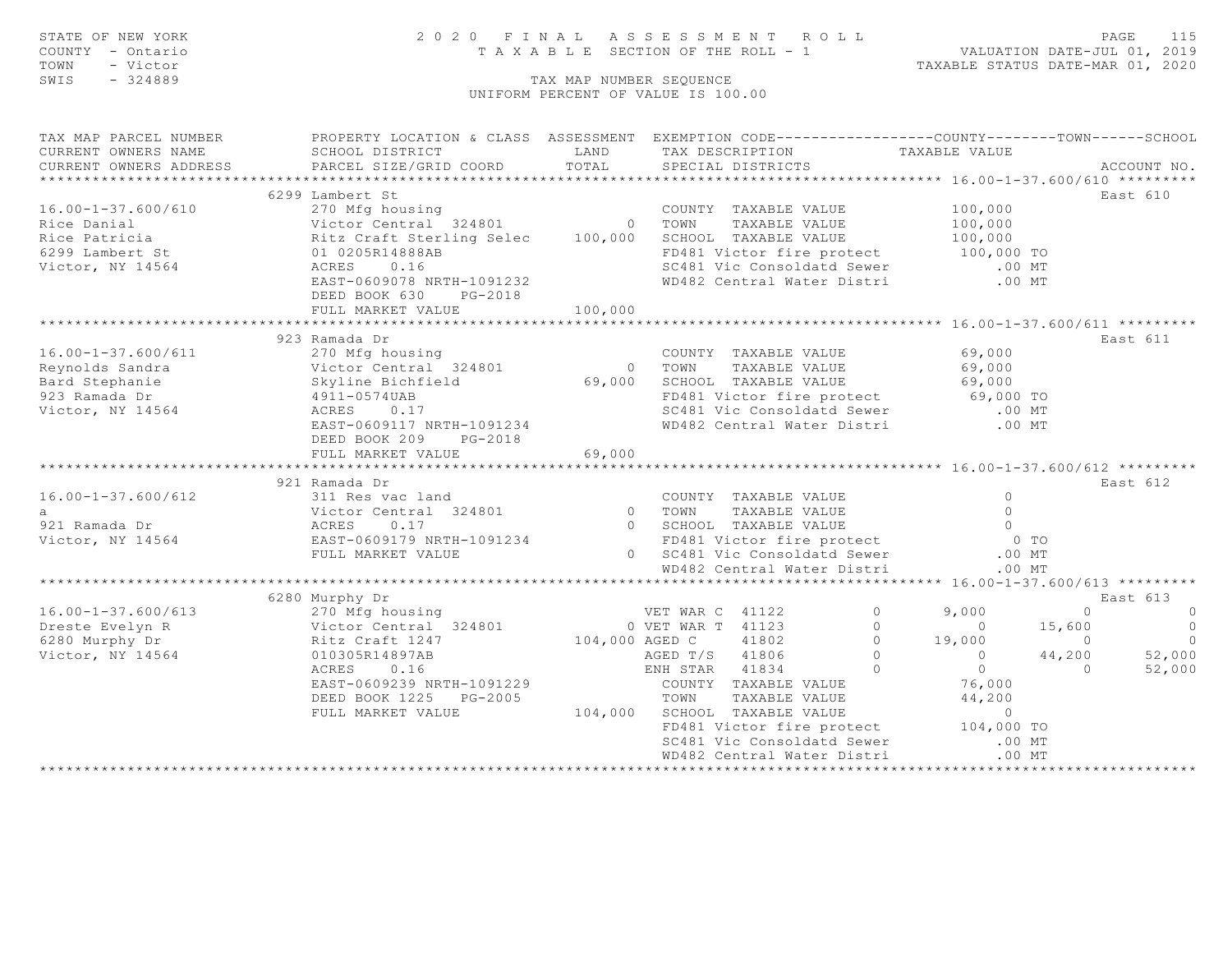| STATE OF NEW YORK<br>COUNTY - Ontario<br>- Victor<br>TOWN<br>$-324889$<br>SWIS                    |                                                                                                                                                                                                                                                                                                    | TAX MAP NUMBER SEOUENCE | 2020 FINAL ASSESSMENT ROLL<br>T A X A B L E SECTION OF THE ROLL - 1<br>UNIFORM PERCENT OF VALUE IS 100.00                                                                                                                                                                                                                                                                       | VALUATION DATE-JUL 01, 2019<br>TAXABLE STATUS DATE-MAR 01, 2020                                                                                                                                                                                      | PAGE<br>116                                                                        |
|---------------------------------------------------------------------------------------------------|----------------------------------------------------------------------------------------------------------------------------------------------------------------------------------------------------------------------------------------------------------------------------------------------------|-------------------------|---------------------------------------------------------------------------------------------------------------------------------------------------------------------------------------------------------------------------------------------------------------------------------------------------------------------------------------------------------------------------------|------------------------------------------------------------------------------------------------------------------------------------------------------------------------------------------------------------------------------------------------------|------------------------------------------------------------------------------------|
| TAX MAP PARCEL NUMBER<br>CURRENT OWNERS NAME<br>CURRENT OWNERS ADDRESS                            | SCHOOL DISTRICT<br>PARCEL SIZE/GRID COORD                                                                                                                                                                                                                                                          | LAND<br>TOTAL           | PROPERTY LOCATION & CLASS ASSESSMENT EXEMPTION CODE----------------COUNTY-------TOWN------SCHOOL<br>TAX DESCRIPTION<br>SPECIAL DISTRICTS                                                                                                                                                                                                                                        | TAXABLE VALUE<br>****************** 16.00-1-37.600/614 *********                                                                                                                                                                                     | ACCOUNT NO.                                                                        |
| $16.00 - 1 - 37.600 / 614$<br>Wolk Richard<br>Wolk Patricia<br>6282 Murphy Dr<br>Victor, NY 14564 | 6282 Murphy Dr<br>270 Mfg housing<br>Victor Central 324801<br>Skyline<br>4911-0570-UAB<br>ACRES 0.17<br>EAST-0609232 NRTH-1091125<br>DEED BOOK 606<br>PG-2017<br>FULL MARKET VALUE                                                                                                                 | 98,000                  | COUNTY TAXABLE VALUE<br>TAXABLE VALUE<br>98,000 SCHOOL TAXABLE VALUE<br>FD481 Victor fire protect 98,000 TO<br>SC481 Vic Consoldatd Sewer<br>WD482 Central Water Distri                                                                                                                                                                                                         | 98,000<br>98,000<br>98,000<br>.00 MT<br>.00 MT                                                                                                                                                                                                       | East 614                                                                           |
|                                                                                                   |                                                                                                                                                                                                                                                                                                    |                         |                                                                                                                                                                                                                                                                                                                                                                                 |                                                                                                                                                                                                                                                      |                                                                                    |
|                                                                                                   | 6286 Murphy Dr<br>16.00-1-37.600/616<br>Fuller Charles<br>Fuller Ruth E<br>6286 Murphy Dr<br>Victor, NY 14564<br>The Example Contral 324801<br>Ritz ACRES<br>EAST-0609232 NRTH-1091005<br>FUIT MADYER WATER WATER<br>FULL MARKET VALUE<br>6288 Murphy Dr                                           |                         | $\overline{0}$<br>CW 10 VET/ 41152<br>$0 \text{ CW}$ $15$ $VET/$ 41163<br>97,000 AGED T/S 41806<br>ENH STAR 41834 0 0 0 28,858<br>NH STAR 41834 0 0 28,858<br>COUNTY TAXABLE VALUE 93,000<br>TOWN TAXABLE VALUE 93,000<br>SCHOOL TAXABLE VALUE 53,592<br>FD481 Victor C<br>97,000 TOWN<br>FD481 Victor fire protect<br>SC481 Vic Consoldatd Sewer<br>WD482 Central Water Distri | 4,000<br>97,000 TO<br>.00 MT<br>$.00$ MT<br>**************** 16.00-1-37.600/617 *********                                                                                                                                                            | East 616<br>$\Omega$<br>$\Omega$<br>$\overline{0}$<br>33,950<br>63,050<br>East 617 |
| $16.00 - 1 - 37.600 / 617$                                                                        |                                                                                                                                                                                                                                                                                                    |                         | VET COM C 41132                                                                                                                                                                                                                                                                                                                                                                 |                                                                                                                                                                                                                                                      | $\circ$<br>$\circ$                                                                 |
| Thon Bruce<br>6288 Murphy Dr<br>Victor, NY 14564                                                  | 270 Mfg housing<br>Victor Central 324801<br>Skyline Birchfield<br>49110606-UAB<br>$06 - UAB$<br>0.17<br>ACRES<br>EAST-0609232 NRTH-1090945<br>DEED BOOK 103 PG-2013<br>FULL MARKET VALUE                                                                                                           |                         | 0 VET COM T 41133<br>94,000 AGED C<br>41802<br>AGED T/S 41806<br>ENH STAR 41834<br>$\overline{0}$<br>COUNTY TAXABLE VALUE<br>TOWN TAXABLE VALUE<br>94,000 SCHOOL TAXABLE VALUE<br>FD481 Victor fire protect<br>sc481 Vic Consoldatd Sewer<br>WD482 Central Water Distri                                                                                                         | $\begin{array}{ccc} 0 & & 15\textnormal{,} \, 000 \\ 0 & & 0 \\ 0 & & 31\textnormal{,} \, 600 \\ 0 & & 0 \end{array}$<br>$\overline{O}$<br>$\begin{array}{c} 0 \\ 47,400 \end{array}$<br>35,250<br>$\overline{0}$<br>94,000 TO<br>.00 MT<br>$.00$ MT | 23,500<br>$\circ$<br>$\sim$ 0<br>$\circ$<br>35,250<br>47,000<br>$\sim$ 0<br>47,000 |
|                                                                                                   |                                                                                                                                                                                                                                                                                                    |                         |                                                                                                                                                                                                                                                                                                                                                                                 |                                                                                                                                                                                                                                                      |                                                                                    |
| $16.00 - 1 - 37.600 / 618$<br>Lorch Bertha L<br>6290 Murphy Dr<br>Victor, NY 14564                | 6290 Murphy Dr<br>6290 Murphy Dr<br>270 Mfg housing<br>Victor Central 324801 0 COUNTY TAXABLE VALUE<br>Skyline Birchfield 8696-C 64,000 TOWN TAXABLE VALUE<br>PFS914101 PFS914102 64,000 TOWN TAXABLE VALUE<br>ACRES 0.17 FD481 Victor fire prot<br>EAST-0609232 NRTH-1090885<br>FULL MARKET VALUE |                         | $\Omega$<br>FD481 Victor fire protect<br>FD481 Victor fire protect<br>SC481 Vic Consoldatd Sewer<br>64,000 WD482 Central Water Distri                                                                                                                                                                                                                                           | $\overline{0}$<br>64,000<br>64,000<br>$\overline{0}$<br>64,000 TO<br>.00 MT<br>$.00$ MT                                                                                                                                                              | East 618<br>64,000<br>$\Omega$                                                     |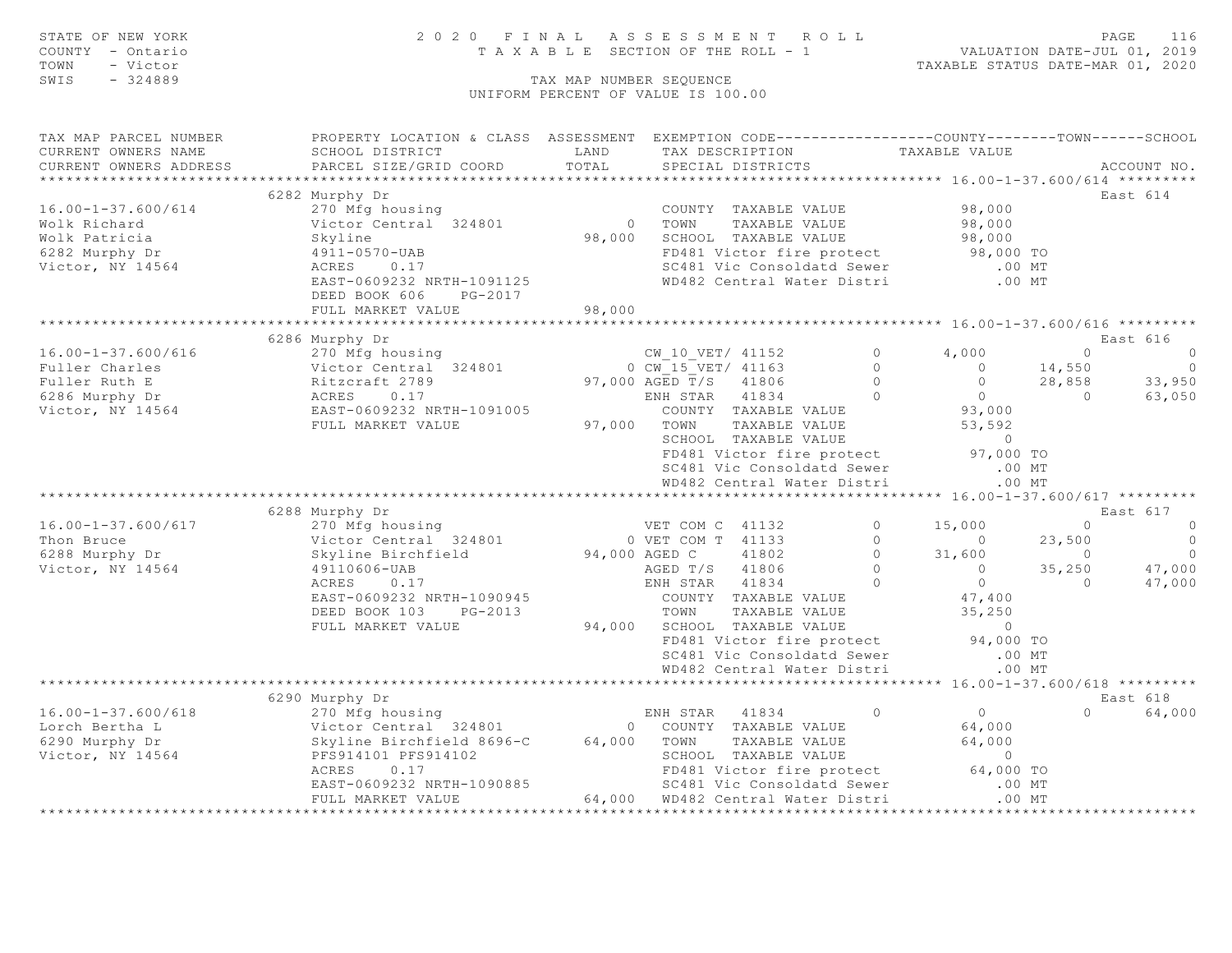| STATE OF NEW YORK | 2020 FINAL ASSESSMENT ROLL            |                                  | PAGE |  |
|-------------------|---------------------------------------|----------------------------------|------|--|
| COUNTY - Ontario  | T A X A B L E SECTION OF THE ROLL - 1 | VALUATION DATE-JUL 01, 2019      |      |  |
| TOWN<br>- Victor  |                                       | TAXABLE STATUS DATE-MAR 01, 2020 |      |  |
| SWIS<br>- 324889  | TAX MAP NUMBER SEOUENCE               |                                  |      |  |

|  | UNIFORM PERCENT OF VALUE IS 100.00 |  |  |
|--|------------------------------------|--|--|
|  |                                    |  |  |

| TAX MAP PARCEL NUMBER<br>CURRENT OWNERS NAME<br>CURRENT OWNERS ADDRESS                                                                                                                                                           | PROPERTY LOCATION & CLASS ASSESSMENT EXEMPTION CODE----------------COUNTY-------TOWN------SCHOOL<br>SCHOOL DISTRICT<br>PARCEL SIZE/GRID COORD | LAND<br>TOTAL | TAX DESCRIPTION TAXABLE VALUE<br>SPECIAL DISTRICTS                                                                                                                      |                |                                                   |          | ACCOUNT NO. |
|----------------------------------------------------------------------------------------------------------------------------------------------------------------------------------------------------------------------------------|-----------------------------------------------------------------------------------------------------------------------------------------------|---------------|-------------------------------------------------------------------------------------------------------------------------------------------------------------------------|----------------|---------------------------------------------------|----------|-------------|
|                                                                                                                                                                                                                                  | 6292 Murphy Dr                                                                                                                                |               |                                                                                                                                                                         |                |                                                   |          | East 619    |
| $16.00 - 1 - 37.600/619$                                                                                                                                                                                                         | 270 Mfg housing                                                                                                                               |               | VET WAR C 41122                                                                                                                                                         | $\overline{0}$ | 9,000                                             | $\Omega$ | $\Omega$    |
| Wyatt Charlene M                                                                                                                                                                                                                 |                                                                                                                                               |               | 0 VET WAR T 41123 0                                                                                                                                                     |                |                                                   | 13,650   | $\cap$      |
| 6292 Murphy Dr                                                                                                                                                                                                                   |                                                                                                                                               |               | 91,000 COUNTY TAXABLE VALUE                                                                                                                                             |                | $\begin{array}{c} 0 \\ 82,000 \end{array}$        |          |             |
| Victor, NY 14564                                                                                                                                                                                                                 | Victor Central 324801<br>Ritzcraft LXEDW 2766<br>NTA1385576/NTA1385577                                                                        |               | TAXABLE VALUE<br>TOWN                                                                                                                                                   |                | 77,350                                            |          |             |
|                                                                                                                                                                                                                                  | 0.17<br>ACRES                                                                                                                                 |               |                                                                                                                                                                         |                |                                                   |          |             |
|                                                                                                                                                                                                                                  | EAST-0609232 NRTH-1090825                                                                                                                     |               |                                                                                                                                                                         |                |                                                   |          |             |
|                                                                                                                                                                                                                                  | DEED BOOK 915                                                                                                                                 | PG-2015       |                                                                                                                                                                         |                |                                                   |          |             |
|                                                                                                                                                                                                                                  | FULL MARKET VALUE                                                                                                                             |               | 91,000 WD482 Central Water Distri                                                                                                                                       |                | $.00$ MT                                          |          |             |
|                                                                                                                                                                                                                                  |                                                                                                                                               |               |                                                                                                                                                                         |                | ******************** 16.00-1-37.600/620 ********* |          |             |
|                                                                                                                                                                                                                                  | 6294 Murphy Dr                                                                                                                                |               |                                                                                                                                                                         |                |                                                   |          | East 620    |
| 16.00-1-37.600/620 270 Mfg housing CW_10_VET/ 41152 0<br>Monroe Polyxeni A Victor Central 324801 0 CW_15_VET/ 41163 0<br>6294 Murphy Dr. Pine Grove G-1896 101,000 AGED T/S 41806 0                                              |                                                                                                                                               |               |                                                                                                                                                                         |                | 4,000                                             | $\Omega$ | $\circ$     |
|                                                                                                                                                                                                                                  |                                                                                                                                               |               |                                                                                                                                                                         |                | $0 \t 15,150$                                     |          | $\Omega$    |
|                                                                                                                                                                                                                                  |                                                                                                                                               |               |                                                                                                                                                                         |                |                                                   |          | 50,500      |
| Victor, NY 14564                                                                                                                                                                                                                 | GP47074AB                                                                                                                                     |               | COUNTY TAXABLE VALUE                                                                                                                                                    |                |                                                   |          |             |
|                                                                                                                                                                                                                                  | 0.17<br>ACRES                                                                                                                                 |               | TOWN<br>TAXABLE VALUE                                                                                                                                                   |                | $0$ 42, 925<br>97, 000<br>42, 925                 |          |             |
|                                                                                                                                                                                                                                  | EAST-0609232 NRTH-1090765                                                                                                                     |               |                                                                                                                                                                         |                |                                                   |          |             |
|                                                                                                                                                                                                                                  |                                                                                                                                               |               |                                                                                                                                                                         |                |                                                   |          |             |
|                                                                                                                                                                                                                                  | FULL MARKET VALUE                                                                                                                             |               |                                                                                                                                                                         |                |                                                   |          |             |
|                                                                                                                                                                                                                                  |                                                                                                                                               |               | 1090765<br>G-2019 SCHOOL TAXABLE VALUE 50,500<br>FD481 Victor fire protect 101,000 TO<br>101,000 SC481 Vic Consoldatd Sewer .00 MT<br>MD482 Central Water Distri .00 MT |                |                                                   |          |             |
|                                                                                                                                                                                                                                  | ****************                                                                                                                              |               |                                                                                                                                                                         |                |                                                   |          |             |
| 16.00-1-37.600/621<br>Carroll Frank (270 Mfg housing VET WAR C 41122<br>Carroll Sheila (296 Murphy Dr 491105950AB 76,000 COUNTY TAXABLE VALUE<br>Victor, NY 14564 ACRES 0.17 324801 (2010)<br>Victor, NY 14564 ACRES 0.17 (2011) |                                                                                                                                               |               |                                                                                                                                                                         |                |                                                   |          | East 621    |
|                                                                                                                                                                                                                                  |                                                                                                                                               |               |                                                                                                                                                                         | $\bigcirc$     | 9,000                                             | $\Omega$ |             |
|                                                                                                                                                                                                                                  |                                                                                                                                               |               |                                                                                                                                                                         | $\Omega$       | $\begin{array}{c} 0 \\ 67 \end{array}$            | 11,400   |             |
|                                                                                                                                                                                                                                  |                                                                                                                                               |               |                                                                                                                                                                         |                |                                                   |          |             |
|                                                                                                                                                                                                                                  |                                                                                                                                               |               |                                                                                                                                                                         |                | 64,600                                            |          |             |
|                                                                                                                                                                                                                                  |                                                                                                                                               |               | SCHOOL TAXABLE VALUE 16,000<br>FD481 Victor fire protect 16,000 TO                                                                                                      |                |                                                   |          |             |
|                                                                                                                                                                                                                                  | EAST-0609232 NRTH-1090705                                                                                                                     |               |                                                                                                                                                                         |                |                                                   |          |             |
|                                                                                                                                                                                                                                  | DEED BOOK 920                                                                                                                                 |               | SC481 Vic Consoldatd Sewer .00 MT<br>PG-2019 SC481 Vic Consoldatd Sewer<br>Z 76,000 WD482 Central Water Distri                                                          |                |                                                   |          |             |
|                                                                                                                                                                                                                                  | FULL MARKET VALUE<br>***************************                                                                                              |               |                                                                                                                                                                         |                | .00MT                                             |          |             |
|                                                                                                                                                                                                                                  |                                                                                                                                               |               |                                                                                                                                                                         |                |                                                   |          | East 622    |
| $16.00 - 1 - 37.600 / 622$                                                                                                                                                                                                       |                                                                                                                                               |               |                                                                                                                                                                         |                | 9,000                                             | $\Omega$ | $\Omega$    |
| Woitas Peter P                                                                                                                                                                                                                   |                                                                                                                                               |               |                                                                                                                                                                         |                | $\overline{0}$                                    | 14,250   | $\Omega$    |
| Wojtas Merna                                                                                                                                                                                                                     |                                                                                                                                               |               |                                                                                                                                                                         |                |                                                   |          |             |
| 6298 Murphy Dr                                                                                                                                                                                                                   |                                                                                                                                               |               |                                                                                                                                                                         |                | 86,000<br>80,750                                  |          |             |
| Victor, NY 14564                                                                                                                                                                                                                 |                                                                                                                                               |               |                                                                                                                                                                         |                | 95,000                                            |          |             |
|                                                                                                                                                                                                                                  |                                                                                                                                               |               |                                                                                                                                                                         |                |                                                   |          |             |
|                                                                                                                                                                                                                                  | EAST-0609232 NRTH-1090645<br>DEED BOOK 731 PG-2019<br>DEED BOOK 731<br>PG-2019                                                                |               | FD481 Victor fire protect 95,000 TO<br>SC481 Vic Consoldatd Sewer .00 MT                                                                                                |                |                                                   |          |             |
|                                                                                                                                                                                                                                  | FULL MARKET VALUE                                                                                                                             | 95,000        | WD482 Central Water Distri                                                                                                                                              |                | .00MT                                             |          |             |
|                                                                                                                                                                                                                                  |                                                                                                                                               |               |                                                                                                                                                                         |                |                                                   |          |             |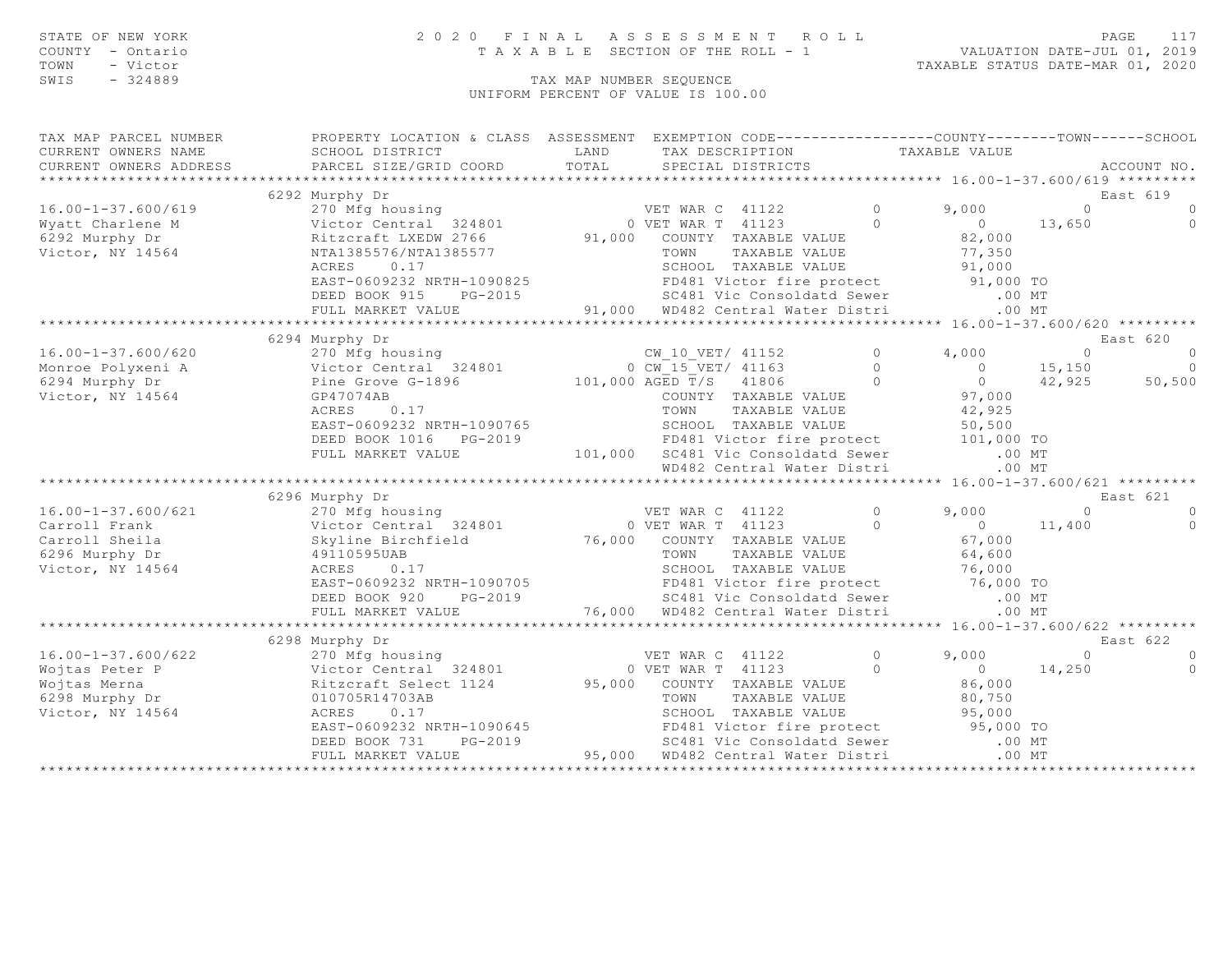| STATE OF NEW YORK<br>COUNTY - Ontario                                                                                                                                                                                                                                                                                                                                                                                                                       | 2020 FINAL ASSESSMENT ROLL                                                                    |                                    |                   | TAXABLE SECTION OF THE ROLL - 1<br>TAXABLE SECTION OF THE ROLL - 1<br>TAXABLE STATUS DATE-MAR 01, 2020 |                | PAGE<br>118    |
|-------------------------------------------------------------------------------------------------------------------------------------------------------------------------------------------------------------------------------------------------------------------------------------------------------------------------------------------------------------------------------------------------------------------------------------------------------------|-----------------------------------------------------------------------------------------------|------------------------------------|-------------------|--------------------------------------------------------------------------------------------------------|----------------|----------------|
| - Victor<br>TOWN                                                                                                                                                                                                                                                                                                                                                                                                                                            |                                                                                               |                                    |                   |                                                                                                        |                |                |
| SWIS<br>$-324889$                                                                                                                                                                                                                                                                                                                                                                                                                                           |                                                                                               | TAX MAP NUMBER SEQUENCE            |                   |                                                                                                        |                |                |
|                                                                                                                                                                                                                                                                                                                                                                                                                                                             |                                                                                               | UNIFORM PERCENT OF VALUE IS 100.00 |                   |                                                                                                        |                |                |
|                                                                                                                                                                                                                                                                                                                                                                                                                                                             |                                                                                               |                                    |                   |                                                                                                        |                |                |
| TAX MAP PARCEL NUMBER <b>The PROPERTY LOCATION &amp; CLASS</b> ASSESSMENT EXEMPTION CODE--------------COUNTY-------TOWN-----SCHOOL                                                                                                                                                                                                                                                                                                                          | SCHOOL DISTRICT                     LAND        TAX DESCRIPTION                 TAXABLE VALUE |                                    |                   |                                                                                                        |                |                |
| CURRENT OWNERS NAME<br>CURRENT OWNERS ADDRESS                                                                                                                                                                                                                                                                                                                                                                                                               | PARCEL SIZE/GRID COORD                                                                        | TOTAL                              | SPECIAL DISTRICTS |                                                                                                        |                | ACCOUNT NO.    |
|                                                                                                                                                                                                                                                                                                                                                                                                                                                             |                                                                                               |                                    |                   | ******************* 16.00-1-37.600/623 *********                                                       |                |                |
|                                                                                                                                                                                                                                                                                                                                                                                                                                                             | 6297 Murphy Dr                                                                                |                                    |                   |                                                                                                        |                | East 623       |
|                                                                                                                                                                                                                                                                                                                                                                                                                                                             |                                                                                               |                                    |                   |                                                                                                        |                |                |
|                                                                                                                                                                                                                                                                                                                                                                                                                                                             |                                                                                               |                                    |                   |                                                                                                        |                |                |
|                                                                                                                                                                                                                                                                                                                                                                                                                                                             |                                                                                               |                                    |                   |                                                                                                        |                |                |
|                                                                                                                                                                                                                                                                                                                                                                                                                                                             |                                                                                               |                                    |                   |                                                                                                        |                |                |
|                                                                                                                                                                                                                                                                                                                                                                                                                                                             |                                                                                               |                                    |                   |                                                                                                        |                |                |
|                                                                                                                                                                                                                                                                                                                                                                                                                                                             |                                                                                               |                                    |                   |                                                                                                        |                |                |
|                                                                                                                                                                                                                                                                                                                                                                                                                                                             |                                                                                               |                                    |                   |                                                                                                        |                |                |
|                                                                                                                                                                                                                                                                                                                                                                                                                                                             |                                                                                               |                                    |                   |                                                                                                        |                |                |
|                                                                                                                                                                                                                                                                                                                                                                                                                                                             |                                                                                               |                                    |                   |                                                                                                        |                |                |
|                                                                                                                                                                                                                                                                                                                                                                                                                                                             |                                                                                               |                                    |                   |                                                                                                        |                |                |
|                                                                                                                                                                                                                                                                                                                                                                                                                                                             |                                                                                               |                                    |                   |                                                                                                        |                |                |
|                                                                                                                                                                                                                                                                                                                                                                                                                                                             | 6295 Murphy Dr                                                                                |                                    |                   |                                                                                                        |                | East 624       |
|                                                                                                                                                                                                                                                                                                                                                                                                                                                             |                                                                                               |                                    |                   |                                                                                                        |                | $\bigcirc$     |
|                                                                                                                                                                                                                                                                                                                                                                                                                                                             |                                                                                               |                                    |                   |                                                                                                        |                | $\overline{0}$ |
|                                                                                                                                                                                                                                                                                                                                                                                                                                                             |                                                                                               |                                    |                   |                                                                                                        |                | 69,800         |
|                                                                                                                                                                                                                                                                                                                                                                                                                                                             |                                                                                               |                                    |                   |                                                                                                        |                |                |
|                                                                                                                                                                                                                                                                                                                                                                                                                                                             |                                                                                               |                                    |                   |                                                                                                        |                |                |
|                                                                                                                                                                                                                                                                                                                                                                                                                                                             |                                                                                               |                                    |                   |                                                                                                        |                |                |
|                                                                                                                                                                                                                                                                                                                                                                                                                                                             |                                                                                               |                                    |                   |                                                                                                        |                |                |
|                                                                                                                                                                                                                                                                                                                                                                                                                                                             |                                                                                               |                                    |                   |                                                                                                        |                |                |
|                                                                                                                                                                                                                                                                                                                                                                                                                                                             |                                                                                               |                                    |                   |                                                                                                        |                |                |
|                                                                                                                                                                                                                                                                                                                                                                                                                                                             | 6293 Murphy Dr                                                                                |                                    |                   |                                                                                                        |                | East 625       |
|                                                                                                                                                                                                                                                                                                                                                                                                                                                             |                                                                                               |                                    |                   |                                                                                                        | $\Omega$       | $\Omega$       |
|                                                                                                                                                                                                                                                                                                                                                                                                                                                             |                                                                                               |                                    |                   |                                                                                                        | 9,750          | $\Omega$       |
|                                                                                                                                                                                                                                                                                                                                                                                                                                                             |                                                                                               |                                    |                   |                                                                                                        | $\overline{0}$ | 65,000         |
|                                                                                                                                                                                                                                                                                                                                                                                                                                                             |                                                                                               |                                    |                   |                                                                                                        |                |                |
|                                                                                                                                                                                                                                                                                                                                                                                                                                                             |                                                                                               |                                    |                   |                                                                                                        |                |                |
|                                                                                                                                                                                                                                                                                                                                                                                                                                                             |                                                                                               |                                    |                   |                                                                                                        |                |                |
|                                                                                                                                                                                                                                                                                                                                                                                                                                                             |                                                                                               |                                    |                   |                                                                                                        |                |                |
|                                                                                                                                                                                                                                                                                                                                                                                                                                                             |                                                                                               |                                    |                   |                                                                                                        |                |                |
| $\begin{tabular}{lllllllllllllllllllllll} \multicolumn{3}{l}{{\footnotesize \begin{tabular}{l} $6.00-1-37.600/625$ & $6293 Murphy Dr\\ \hline \multicolumn{3}{l}{Barnes Allan F}$ & $270 Mg hoursing\\ \hline \multicolumn{3}{l}{Barnes Allan F}$ & $270 Mg hoursing\\ \hline \multicolumn{3}{l}{Barnes Sylvia W$ & $8kyline Bitchfield 8672CT$ & $65,000 EMR RT 41123$ & $0$ & $0$ \\ \hline \multicolumn{3}{l}{Barnes Sylvia W$ & $8kyline Bitchfield 86$ |                                                                                               |                                    |                   |                                                                                                        |                |                |
|                                                                                                                                                                                                                                                                                                                                                                                                                                                             |                                                                                               |                                    |                   |                                                                                                        |                |                |
|                                                                                                                                                                                                                                                                                                                                                                                                                                                             | 6291 Murphy Dr                                                                                |                                    |                   |                                                                                                        |                | East 626       |
|                                                                                                                                                                                                                                                                                                                                                                                                                                                             |                                                                                               |                                    |                   |                                                                                                        |                |                |
|                                                                                                                                                                                                                                                                                                                                                                                                                                                             |                                                                                               |                                    |                   |                                                                                                        |                |                |
|                                                                                                                                                                                                                                                                                                                                                                                                                                                             |                                                                                               |                                    |                   |                                                                                                        |                |                |
|                                                                                                                                                                                                                                                                                                                                                                                                                                                             |                                                                                               |                                    |                   |                                                                                                        |                |                |
|                                                                                                                                                                                                                                                                                                                                                                                                                                                             |                                                                                               |                                    |                   |                                                                                                        |                |                |
| 16.00-1-37.600/626<br>Vikemyr Aaron Victor (entral 324801 0 TOWN TAXABLE VALUE 69,000<br>6291 Murphy Dr Pine Grove 1926 69,000 SCHOOL TAXABLE VALUE 69,000<br>Victor, NY 14564 TBAGP47073 FD481 Victor fire protect 69,000 TO<br>EAST                                                                                                                                                                                                                       |                                                                                               |                                    |                   |                                                                                                        |                |                |
|                                                                                                                                                                                                                                                                                                                                                                                                                                                             | DEED BOOK 823 PG-2019                                                                         |                                    |                   |                                                                                                        |                |                |
|                                                                                                                                                                                                                                                                                                                                                                                                                                                             | FULL MARKET VALUE                                                                             | 69,000                             |                   |                                                                                                        |                |                |
|                                                                                                                                                                                                                                                                                                                                                                                                                                                             |                                                                                               |                                    |                   |                                                                                                        |                |                |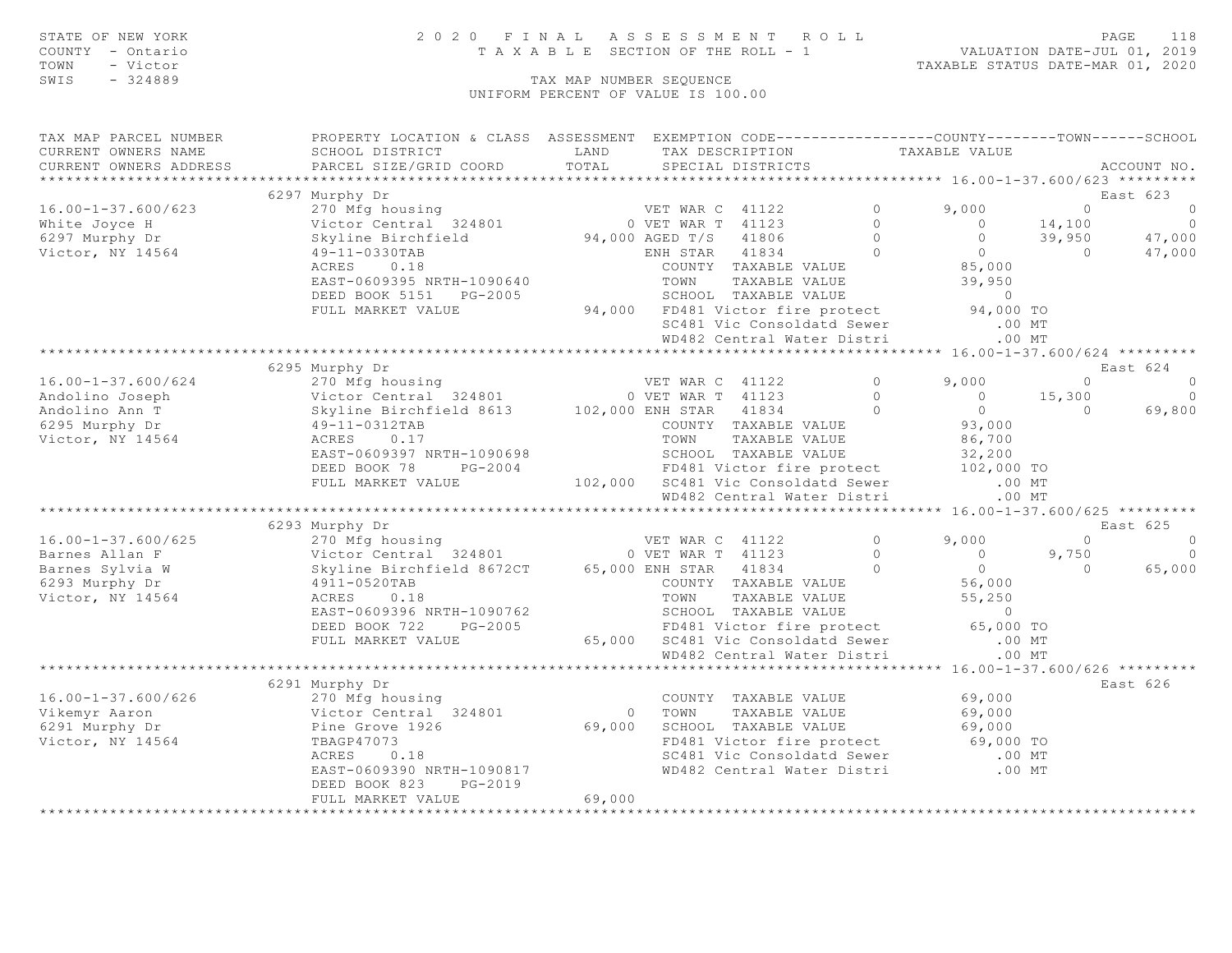| STATE OF NEW YORK<br>COUNTY - Ontario<br>TOWN<br>- Victor<br>SWIS<br>$-324889$                                                                                                                                                                     | 2020 FINAL                                                                                                                                                                                                                                                                                                                              | TAX MAP NUMBER SEOUENCE | A S S E S S M E N T<br>ROLL<br>TAXABLE SECTION OF THE ROLL - 1 VALUATION DATE-JUL 01, 2019<br>UNIFORM PERCENT OF VALUE IS 100.00                                                                                                                                                                                                     |                                                                                                                                                                                                    | PAGE<br>119<br>TAXABLE STATUS DATE-MAR 01, 2020                                          |
|----------------------------------------------------------------------------------------------------------------------------------------------------------------------------------------------------------------------------------------------------|-----------------------------------------------------------------------------------------------------------------------------------------------------------------------------------------------------------------------------------------------------------------------------------------------------------------------------------------|-------------------------|--------------------------------------------------------------------------------------------------------------------------------------------------------------------------------------------------------------------------------------------------------------------------------------------------------------------------------------|----------------------------------------------------------------------------------------------------------------------------------------------------------------------------------------------------|------------------------------------------------------------------------------------------|
|                                                                                                                                                                                                                                                    |                                                                                                                                                                                                                                                                                                                                         |                         |                                                                                                                                                                                                                                                                                                                                      |                                                                                                                                                                                                    |                                                                                          |
| TAX MAP PARCEL NUMBER<br>CURRENT OWNERS NAME<br>CURRENT OWNERS ADDRESS                                                                                                                                                                             | PROPERTY LOCATION & CLASS ASSESSMENT EXEMPTION CODE----------------COUNTY--------TOWN------SCHOOL<br>SCHOOL DISTRICT<br>PARCEL SIZE/GRID COORD                                                                                                                                                                                          | LAND<br>TOTAL           | TAX DESCRIPTION<br>SPECIAL DISTRICTS                                                                                                                                                                                                                                                                                                 | TAXABLE VALUE                                                                                                                                                                                      | ACCOUNT NO.                                                                              |
| ***********************                                                                                                                                                                                                                            |                                                                                                                                                                                                                                                                                                                                         |                         |                                                                                                                                                                                                                                                                                                                                      |                                                                                                                                                                                                    | East 627                                                                                 |
| 16.00-1-37.600/627<br>Chipperfield Ronald<br>Chipperfield Glennis<br>6289 Murphy Dr<br>Victor, NY 14564                                                                                                                                            | 270 Mfg housing<br>270 Mfg housing<br>270 Mfg housing<br>270 Mfg housing<br>270 Mfg housing<br>270 Mfg housing<br>271 Microsoft 2782<br>2834AB<br>2834AB<br>2834AB<br>2834AB<br>2834AB<br>2834AB<br>2834AB<br>2834AB<br>202000000000000000000000000000000000<br>EAST-0609391 NRTH-1090877<br>DEED BOOK 424 PG-2009<br>FULL MARKET VALUE | 100,000                 | FD481 Victor fire protect 100,000 TO<br>SC481 Vic Consoldatd Sewer .00 MT<br>WD482 Central Water Distri                                                                                                                                                                                                                              | $\overline{0}$<br>100,000<br>100,000<br>30,200<br>.00MT                                                                                                                                            | $\bigcap$<br>69,800                                                                      |
|                                                                                                                                                                                                                                                    |                                                                                                                                                                                                                                                                                                                                         |                         |                                                                                                                                                                                                                                                                                                                                      |                                                                                                                                                                                                    |                                                                                          |
| 16.00-1-37.600/629 270 Mfg housing<br>Hockey (Buckner) Judith Victor Central 324801 0 TOWN<br>6285 Murphy Dr. Commodore Richland Commodore Richland Commodore Richland Commodore Richland Commodore Richland<br>6285 Murphy Dr<br>Victor, NY 14564 | DEED BOOK 5163 PG-2005<br>FULL MARKET VALUE<br>Commodore Richland<br>Commodore Richland<br>CF46145AB FD481 Victor fire prot<br>$5AB$<br>0.18<br>ACRES<br>EAST-0609391 NRTH-1090997<br>DEED BOOK 714 PG-2016<br>FULL MARKET VALUE                                                                                                        | 63,000                  | COUNTY TAXABLE VALUE<br>TAXABLE VALUE<br>TOWN TAXABLE VALUE<br>SCHOOL TAXABLE VALUE<br>FD481 Victor fire protect<br>105,000 SC481 Vic Consoldatd Sewer<br>WD482 Central Water Distri<br>COUNTY TAXABLE VALUE<br>TAXABLE VALUE<br>FD481 Victor fire protect<br>SC481 Vic Consoldatd Sewer .00 MT<br>WD482 Central Water Distri .00 MT | $\overline{0}$<br>4,000<br>$\bigcirc$<br>$\overline{a}$<br>$\overline{0}$<br>$\bigcirc$<br>101,000<br>89,250<br>35,200<br>105,000 TO<br>.00 MT<br>.00MT<br>63,000<br>63,000<br>63,000<br>63,000 TO | East 628<br>$\Omega$<br>$\Omega$<br>$\Omega$<br>15,750<br>69,800<br>$\Omega$<br>East 629 |
| $16.00 - 1 - 37.600 / 630$<br>Koronowski Beth<br>6283 Murphy Dr<br>Victor, NY 14564                                                                                                                                                                | 6283 Murphy Dr<br>Mulphy Di<br>270 Mfg housing<br>270 Mfg housing<br>Victor Central 324801<br>Skyline Birchfield<br>49110126UAB<br>0.18<br>ACRES<br>EAST-0609391 NRTH-1091057                                                                                                                                                           |                         | COUNTY TAXABLE VALUE<br>0 TOWN TAXABLE VALUE<br>94,000 SCHOOL TAXABLE VALUE<br>FD481 Victor fire protect<br>SC481 Vic Consoldatd Sewer<br>WD482 Central Water Distri                                                                                                                                                                 | 94,000<br>$-4,000$<br>94,000<br>94<br>94,000 TO<br>.00 MT<br>.00MT                                                                                                                                 | East 630                                                                                 |
|                                                                                                                                                                                                                                                    | DEED BOOK 1024 PG-2016<br>FULL MARKET VALUE                                                                                                                                                                                                                                                                                             | 94,000                  |                                                                                                                                                                                                                                                                                                                                      |                                                                                                                                                                                                    |                                                                                          |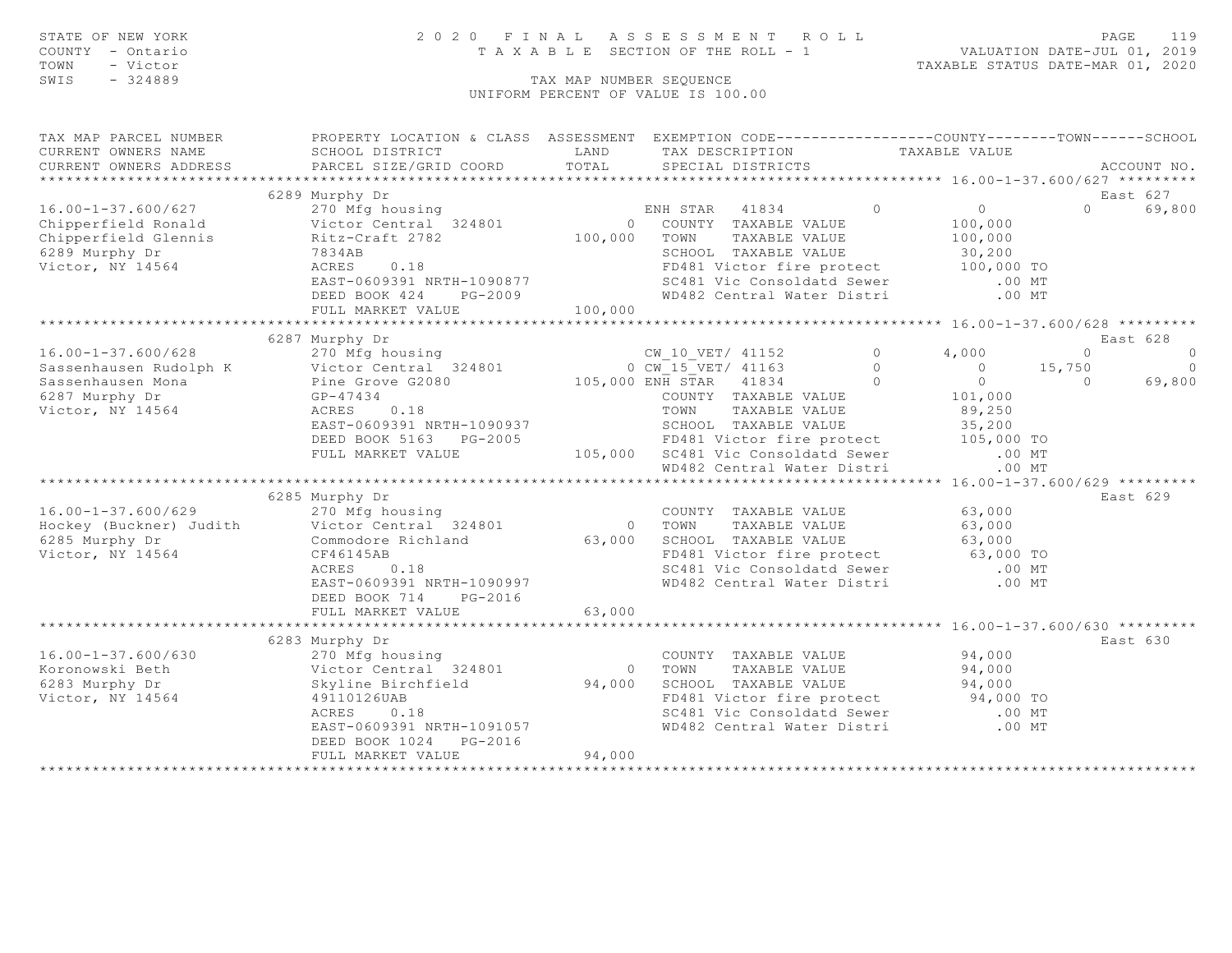| STATE OF NEW YORK<br>COUNTY - Ontario<br>- Victor<br>TOWN<br>SWIS - 324889                                                                     |                                                                                                                                                                                                  | TAX MAP NUMBER SEQUENCE<br>UNIFORM PERCENT OF VALUE IS 100.00 |      |                            | TAXABLE STATUS DATE-MAR 01, 2020                                               |                     |          |
|------------------------------------------------------------------------------------------------------------------------------------------------|--------------------------------------------------------------------------------------------------------------------------------------------------------------------------------------------------|---------------------------------------------------------------|------|----------------------------|--------------------------------------------------------------------------------|---------------------|----------|
| TAX MAP PARCEL NUMBER THE PROPERTY LOCATION & CLASS ASSESSMENT EXEMPTION CODE--------------COUNTY-------TOWN-----SCHOOL<br>CURRENT OWNERS NAME | SCHOOL DISTRICT<br><b>EXAMPLE DESCRIPTION AND LAND</b>                                                                                                                                           |                                                               |      |                            | TAX DESCRIPTION TAXABLE VALUE                                                  |                     |          |
|                                                                                                                                                |                                                                                                                                                                                                  |                                                               |      |                            |                                                                                |                     |          |
|                                                                                                                                                |                                                                                                                                                                                                  |                                                               |      |                            |                                                                                |                     |          |
|                                                                                                                                                | 6279 Murphy Dr                                                                                                                                                                                   |                                                               |      |                            |                                                                                |                     | East 632 |
| $16.00 - 1 - 37.600 / 632$                                                                                                                     |                                                                                                                                                                                                  |                                                               |      |                            |                                                                                |                     |          |
| Bartosch William H                                                                                                                             |                                                                                                                                                                                                  |                                                               |      |                            |                                                                                |                     |          |
| 6279 Murphy Dr                                                                                                                                 |                                                                                                                                                                                                  |                                                               |      |                            |                                                                                |                     |          |
| Victor, NY 14564                                                                                                                               |                                                                                                                                                                                                  |                                                               |      |                            |                                                                                |                     |          |
|                                                                                                                                                |                                                                                                                                                                                                  |                                                               |      |                            |                                                                                |                     |          |
|                                                                                                                                                |                                                                                                                                                                                                  |                                                               |      |                            |                                                                                |                     |          |
|                                                                                                                                                |                                                                                                                                                                                                  |                                                               |      |                            |                                                                                |                     |          |
|                                                                                                                                                | ACRES 0.18<br>EAST-0609391 NRTH-1091177 SCHOOL TAXABLE VALUE 49,500<br>DEED BOOK 10261 PG-2004 FD481 Victor fire protect 66,000 TO<br>FULL MARKET VALUE 66,000 SC481 Vic Consoldatd Sewer .00 MT |                                                               |      |                            |                                                                                |                     |          |
|                                                                                                                                                |                                                                                                                                                                                                  |                                                               |      | WD482 Central Water Distri | .00MT                                                                          |                     |          |
|                                                                                                                                                |                                                                                                                                                                                                  |                                                               |      |                            |                                                                                |                     |          |
|                                                                                                                                                | 6277 Murphy Dr                                                                                                                                                                                   |                                                               |      |                            |                                                                                |                     | East 633 |
| 16.00-1-37.600/633                                                                                                                             | 33 270 Mfg housing 324801 6 AGED T/S 41806 6 6 270 Mfg housing 324801 6 20 20 20 21 22 23 24801 20 20 20 20 20                                                                                   |                                                               |      |                            |                                                                                | 0 $15,600$ $15,600$ |          |
| Austin Stanley C                                                                                                                               |                                                                                                                                                                                                  |                                                               |      |                            | $\overline{0}$ and $\overline{0}$                                              | 0 69,800            |          |
| Austin Charlene W Ritzcraft LXE2772<br>030409P7897AB                                                                                           |                                                                                                                                                                                                  | 104,000 COUNTY TAXABLE VALUE                                  |      |                            | 104,000                                                                        |                     |          |
| 6277 Murphy Dr                                                                                                                                 | 030409P7897AB<br>ACRES 0.18<br>EAST-0609391 NRTH-1091237                                                                                                                                         |                                                               | TOWN | TAXABLE VALUE              | 88,400                                                                         |                     |          |
| Victor, NY 14564                                                                                                                               | ACRES 0.18                                                                                                                                                                                       |                                                               |      | SCHOOL TAXABLE VALUE       | 18,600                                                                         |                     |          |
|                                                                                                                                                | DEED BOOK 315<br>$PG-2009$                                                                                                                                                                       |                                                               |      |                            | FD481 Victor fire protect 104,000 TO                                           |                     |          |
|                                                                                                                                                | FULL MARKET VALUE                                                                                                                                                                                |                                                               |      |                            | SC481 Vic Consoldatd Sewer .00 MT<br>104,000 WD482 Central Water Distri .00 MT |                     |          |
|                                                                                                                                                |                                                                                                                                                                                                  |                                                               |      |                            |                                                                                |                     |          |
|                                                                                                                                                | 6275 Murphy Dr                                                                                                                                                                                   |                                                               |      |                            |                                                                                |                     | East 634 |

16.00-1-37.600/634 270 Mfg housing AGED T/S 41806 0 0 51,000 51,000 Killeen Richard Victor Central 324801 0 ENH STAR 41834 0 0 0 51,000 Killeen Judy Skyline Birchfield 8613 102,000 COUNTY TAXABLE VALUE 102,000 6275 Murphy Dr 49-11-0348 TAB TOWN TAXABLE VALUE 51,000

Victor, NY 14564 ACRES 0.18 SCHOOL TAXABLE VALUE 0 EAST-0609391 NRTH-1091297 FD481 Victor fire protect 102,000 TO FULL MARKET VALUE 102,000 SC481 Vic Consoldatd Sewer .00 MT WD482 Central Water Distri .00 MT \*\*\*\*\*\*\*\*\*\*\*\*\*\*\*\*\*\*\*\*\*\*\*\*\*\*\*\*\*\*\*\*\*\*\*\*\*\*\*\*\*\*\*\*\*\*\*\*\*\*\*\*\*\*\*\*\*\*\*\*\*\*\*\*\*\*\*\*\*\*\*\*\*\*\*\*\*\*\*\*\*\*\*\*\*\*\*\*\*\*\*\*\*\*\*\*\*\*\*\*\*\*\* 16.00-1-37.600/635 \*\*\*\*\*\*\*\*\* 6273 Murphy Dr East 635 16.00-1-37.600/635 270 Mfg housing AGED T/S 41806 0 0 19,600 19,600

Altman Margaret Victor Central 324801 0 ENH STAR 41834 0 0 0 69,800 6273 Murphy Dr Commodore Linden 04512AY 98,000 COUNTY TAXABLE VALUE 98,000 Victor, NY 14564 CG7339AB TOWN TAXABLE VALUE 78,400 ACRES 0.18 SCHOOL TAXABLE VALUE 8,600 EAST-0609391 NRTH-1091357 FD481 Victor fire protect 98,000 TO FULL MARKET VALUE 98,000 SC481 Vic Consoldatd Sewer .00 MT WD482 Central Water Distri .00 MT \*\*\*\*\*\*\*\*\*\*\*\*\*\*\*\*\*\*\*\*\*\*\*\*\*\*\*\*\*\*\*\*\*\*\*\*\*\*\*\*\*\*\*\*\*\*\*\*\*\*\*\*\*\*\*\*\*\*\*\*\*\*\*\*\*\*\*\*\*\*\*\*\*\*\*\*\*\*\*\*\*\*\*\*\*\*\*\*\*\*\*\*\*\*\*\*\*\*\*\*\*\*\*\*\*\*\*\*\*\*\*\*\*\*\*\*\*\*\*\*\*\*\*\*\*\*\*\*\*\*\*\*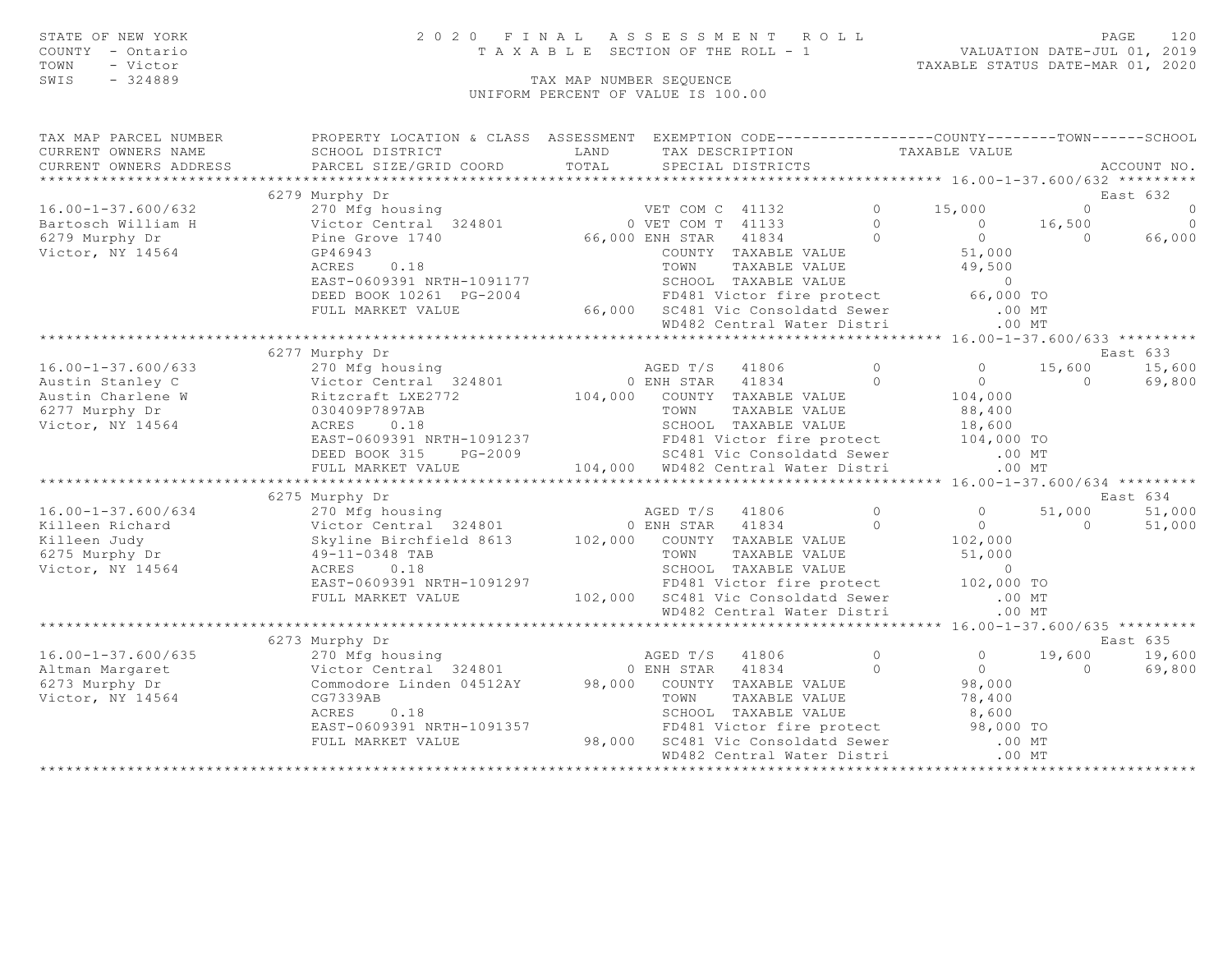| STATE OF NEW YORK<br>COUNTY - Ontario<br>TOWN<br>- Victor<br>SWIS<br>$-324889$                                                                                               | 2020 FINAL                                                                                                                                                                                                                                                                                                                     | TAX MAP NUMBER SEQUENCE | ASSESSMENT ROLL<br>TAXABLE SECTION OF THE ROLL - 1<br>UNIFORM PERCENT OF VALUE IS 100.00                                                                                                                                                                                                                                                                                                                                       | VALUATION DATE-JUL 01, 2019<br>TAXABLE STATUS DATE-MAR 01, 2020                                                                                                                                                                 | PAGE<br>121                                                                        |
|------------------------------------------------------------------------------------------------------------------------------------------------------------------------------|--------------------------------------------------------------------------------------------------------------------------------------------------------------------------------------------------------------------------------------------------------------------------------------------------------------------------------|-------------------------|--------------------------------------------------------------------------------------------------------------------------------------------------------------------------------------------------------------------------------------------------------------------------------------------------------------------------------------------------------------------------------------------------------------------------------|---------------------------------------------------------------------------------------------------------------------------------------------------------------------------------------------------------------------------------|------------------------------------------------------------------------------------|
|                                                                                                                                                                              |                                                                                                                                                                                                                                                                                                                                |                         |                                                                                                                                                                                                                                                                                                                                                                                                                                |                                                                                                                                                                                                                                 |                                                                                    |
| TAX MAP PARCEL NUMBER<br>CURRENT OWNERS NAME<br>CURRENT OWNERS ADDRESS                                                                                                       | SCHOOL DISTRICT<br>PARCEL SIZE/GRID COORD                                                                                                                                                                                                                                                                                      | LAND<br>TOTAL           | PROPERTY LOCATION & CLASS ASSESSMENT EXEMPTION CODE----------------COUNTY--------TOWN------SCHOOL<br>TAX DESCRIPTION<br>SPECIAL DISTRICTS                                                                                                                                                                                                                                                                                      | TAXABLE VALUE                                                                                                                                                                                                                   | ACCOUNT NO.                                                                        |
|                                                                                                                                                                              | 6269 Murphy Dr                                                                                                                                                                                                                                                                                                                 |                         |                                                                                                                                                                                                                                                                                                                                                                                                                                |                                                                                                                                                                                                                                 | East 637                                                                           |
| $16.00 - 1 - 37.600 / 637$<br>Ehrhart Douglas<br>6269 Murphy Dr<br>Victor, NY 14564                                                                                          | 270 Mfg housing<br>Victor Central 324801<br>Commodore Mdl 3A264A<br>Serial CQ254979AB<br>ACRES 0.18<br>EAST-0609391 NRTH-1091477<br>DEED BOOK 429 PG-2019                                                                                                                                                                      | $\overline{0}$          | COUNTY TAXABLE VALUE<br>TAXABLE VALUE<br>TOWN<br>80,000 SCHOOL TAXABLE VALUE<br>FD481 Victor fire protect<br>SC481 Vic Consoldatd Sewer<br>WD482 Central Water Distri                                                                                                                                                                                                                                                          | 80,000<br>80,000<br>80,000<br>80,000 TO<br>.00 MT<br>$.00$ MT                                                                                                                                                                   |                                                                                    |
|                                                                                                                                                                              | FULL MARKET VALUE                                                                                                                                                                                                                                                                                                              | 80,000                  |                                                                                                                                                                                                                                                                                                                                                                                                                                |                                                                                                                                                                                                                                 |                                                                                    |
|                                                                                                                                                                              | 6267 Murphy Dr                                                                                                                                                                                                                                                                                                                 |                         |                                                                                                                                                                                                                                                                                                                                                                                                                                |                                                                                                                                                                                                                                 | East 638                                                                           |
| $16.00 - 1 - 37.600 / 638$<br>Janes Julian G<br>6267 Murphy Dr<br>Victor, NY 14564<br>$16.00 - 1 - 37.600 / 639$<br>Flaig Jane<br>6265 Murphy Dr Lot 639<br>Victor, NY 14564 | 270 Mfg housing<br>Victor Central 324801<br>Ritz-Craft LXEII 2789M<br>ACRES<br>0.18<br>EAST-0609391 NRTH-1091537<br>DEED BOOK 1208 PG-2004<br>FULL MARKET VALUE<br>*****************************<br>6265 Murphy Dr<br>270 Mfg housing<br>Victor Central 324801<br>Commodore<br>SK5-JG23 2872 (SKS-037<br>RAD1507200 RAD1507201 |                         | $\Omega$<br>CW 10 VET/ 41152<br>0 CW 15 VET/ 41163<br>$\bigcirc$<br>89,000 ENH STAR 41834<br>$\bigcirc$<br>COUNTY TAXABLE VALUE<br>TAXABLE VALUE<br>TOWN<br>SCHOOL TAXABLE VALUE<br>89,000 FD481 Victor fire protect<br>SC481 Vic Consoldatd Sewer<br>WD482 Central Water Distri<br>COUNTY TAXABLE VALUE<br>0 TOWN<br>TAXABLE VALUE<br>108,000 SCHOOL TAXABLE VALUE<br>FD481 Victor fire protect<br>SC481 Vic Consoldatd Sewer | 4,000<br>$\overline{0}$<br>$\overline{0}$<br>85,000<br>75,650<br>19,200<br>89,000 TO<br>$.00$ MT<br>$.00$ MT<br>********************* 16.00-1-37.600/639 *********<br>108,000<br>108,000<br>108,000<br>$108,000$ TO<br>$.00$ MT | $\Omega$<br>$\Omega$<br>13,350<br>$\Omega$<br>$\overline{0}$<br>69,800<br>East 639 |
|                                                                                                                                                                              | 0.18<br>ACRES<br>EAST-0609391 NRTH-1091597<br>DEED BOOK 404 PG-2017<br>FULL MARKET VALUE                                                                                                                                                                                                                                       | 108,000                 | WD482 Central Water Distri                                                                                                                                                                                                                                                                                                                                                                                                     | $.00$ MT                                                                                                                                                                                                                        |                                                                                    |
|                                                                                                                                                                              | *************************<br>6263 Murphy Dr                                                                                                                                                                                                                                                                                    |                         |                                                                                                                                                                                                                                                                                                                                                                                                                                |                                                                                                                                                                                                                                 | East 640                                                                           |
| $16.00 - 1 - 37.600 / 640$<br>Levy Judith<br>6263 Murphy Dr<br>Victor, NY 14564                                                                                              | 270 Mfg housing<br>Victor Central 324801<br>Skyline Birchfield<br>4911-0349-TBA<br>0.18<br>ACRES<br>EAST-0609391 NRTH-1091657<br>DEED BOOK 531<br>PG-2016                                                                                                                                                                      |                         | COUNTY TAXABLE VALUE<br>0 TOWN<br>TAXABLE VALUE<br>102,000 SCHOOL TAXABLE VALUE<br>FD481 Victor fire protect<br>SC481 Vic Consoldatd Sewer<br>WD482 Central Water Distri                                                                                                                                                                                                                                                       | 102,000<br>102,000<br>102,000<br>102,000 TO<br>.00 MT<br>$.00$ MT                                                                                                                                                               |                                                                                    |
|                                                                                                                                                                              | FULL MARKET VALUE                                                                                                                                                                                                                                                                                                              | 102,000                 |                                                                                                                                                                                                                                                                                                                                                                                                                                |                                                                                                                                                                                                                                 |                                                                                    |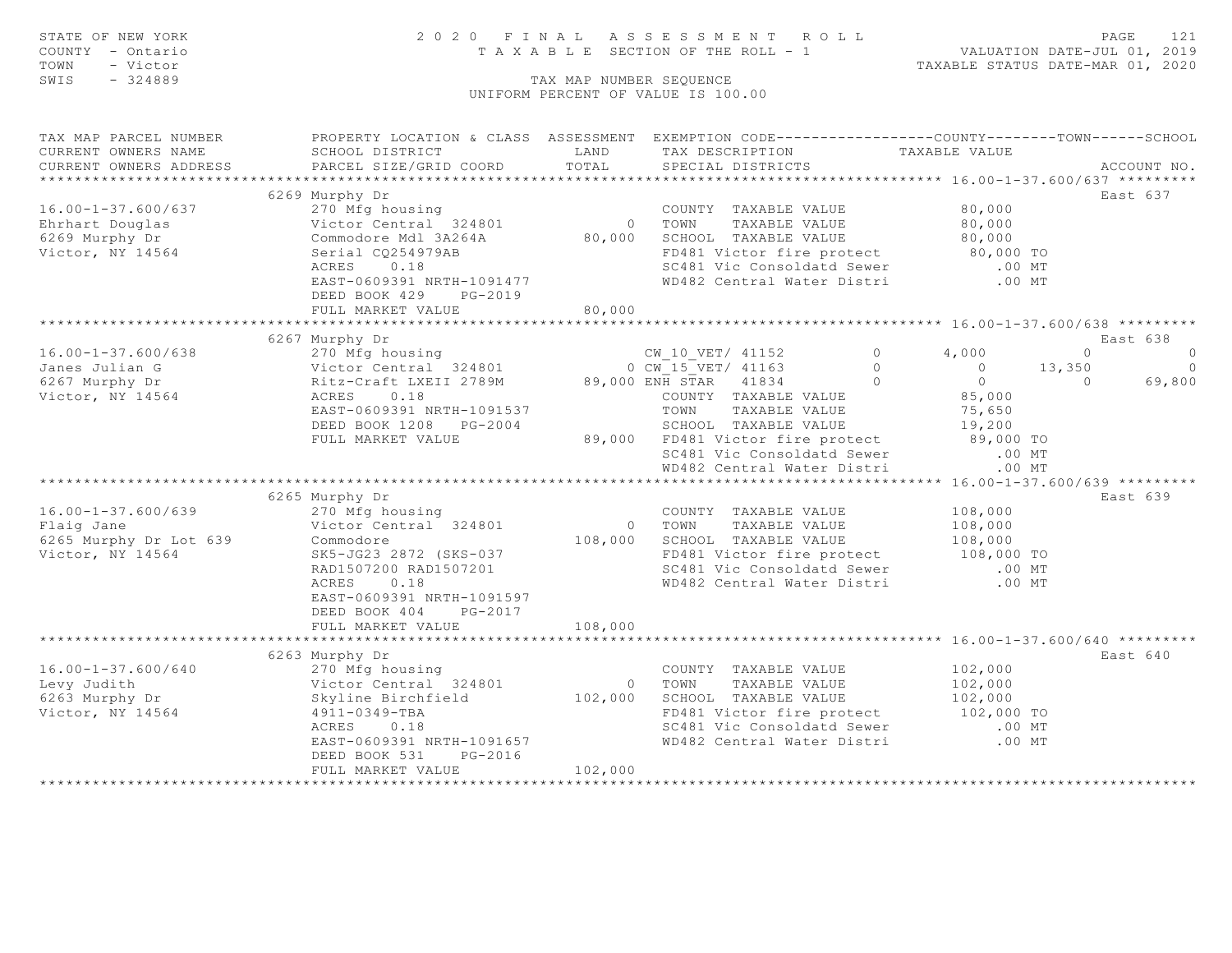| STATE OF NEW YORK<br>COUNTY - Ontario<br>TOWN<br>- Victor<br>SWIS - 324889                                                                                                                                                            |                                                                                                                             | 2020 FINAL ASSESSMENT ROLL<br>TAX MAP NUMBER SEQUENCE<br>UNIFORM PERCENT OF VALUE IS 100.00                                                                       | TAXABLE STATUS DATE-MAR 01, 2020                                | PAGE<br>122                           |
|---------------------------------------------------------------------------------------------------------------------------------------------------------------------------------------------------------------------------------------|-----------------------------------------------------------------------------------------------------------------------------|-------------------------------------------------------------------------------------------------------------------------------------------------------------------|-----------------------------------------------------------------|---------------------------------------|
| TAX MAP PARCEL NUMBER<br>CURRENT OWNERS NAME<br>CURRENT OWNERS ADDRESS FARCEL SIZE/GRID COORD TOTAL SPECIAL DISTRICTS                                                                                                                 | PROPERTY LOCATION & CLASS ASSESSMENT EXEMPTION CODE-----------------COUNTY--------TOWN------SCHOOL<br>SCHOOL DISTRICT       | LAND TAX DESCRIPTION TAXABLE VALUE                                                                                                                                |                                                                 | ACCOUNT NO.                           |
| 16.00-1-37.600/641 311 Res vac land COUNTY TAXABLE VALUE 0<br>a<br>6261 Murphy Dr ACRES 0.18 0 SCHOOL TAXABLE VALUE 0<br>Victor, NY 14564 EAST-0609391 NRTH-1091717 0 5CHOOL TAXABLE VALUE 0<br>FULL MARKET VALUE 0 SC481 Victor fire | 6261 Murphy Dr                                                                                                              |                                                                                                                                                                   |                                                                 | East 641                              |
|                                                                                                                                                                                                                                       | 6259 Murphy Dr                                                                                                              |                                                                                                                                                                   |                                                                 | East 642                              |
|                                                                                                                                                                                                                                       |                                                                                                                             |                                                                                                                                                                   |                                                                 |                                       |
|                                                                                                                                                                                                                                       | 6257 Murphy Dr                                                                                                              |                                                                                                                                                                   |                                                                 | East 643                              |
|                                                                                                                                                                                                                                       |                                                                                                                             |                                                                                                                                                                   |                                                                 | $\begin{array}{c} 0 \\ 0 \end{array}$ |
|                                                                                                                                                                                                                                       |                                                                                                                             |                                                                                                                                                                   |                                                                 |                                       |
| 16.00-1-37.600/644<br>Sergeant William $102,000$<br>Sergeant William Victor Central 324801 0 COUNTY TAXABLE VALUE 102,000<br>Victor, NY 14564 49-110657<br>Victor, NY 14564 49-110657 EAST-0609391 NRTH-1091897 52,200 FD481 Victor   | 6255 Murphy Dr<br>FULL MARKET VALUE $102,000$ WD482 Central Water Distri                                                    |                                                                                                                                                                   | .00MT                                                           | East 644<br>69,800<br>$\Omega$        |
|                                                                                                                                                                                                                                       |                                                                                                                             |                                                                                                                                                                   |                                                                 |                                       |
| $16.00 - 1 - 37.600 / 645$<br>a<br>6253 Murphy Dr<br>Victor, NY 14564                                                                                                                                                                 | 6253 Murphy Dr<br>311 Res vac land<br>Victor Central 324801<br>ACRES 0.18<br>EAST-0609391 NRTH-1091957<br>FULL MARKET VALUE | COUNTY TAXABLE VALUE<br>0 TOWN TAXABLE VALUE<br>0 SCHOOL TAXABLE VALUE<br>FD481 Victor fire protect<br>0 SC481 Vic Consoldatd Sewer<br>WD482 Central Water Distri | $\circ$<br>$\circ$<br>$\bigcirc$<br>$0$ TO<br>$.00$ MT<br>.00MT | East 645                              |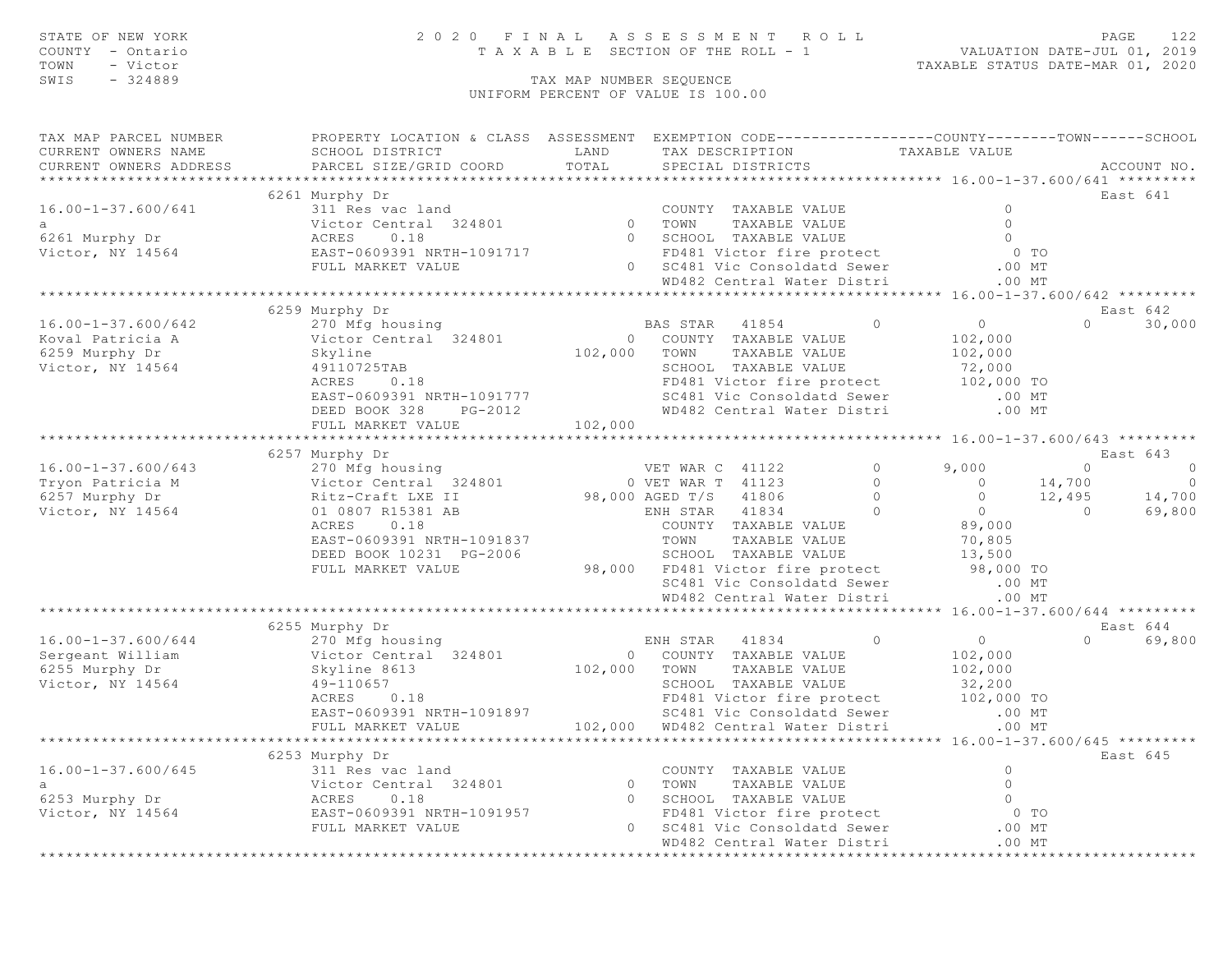| STATE OF NEW YORK | 2020 FINAL ASSESSMENT ROLL            | 123<br>PAGE                      |
|-------------------|---------------------------------------|----------------------------------|
| COUNTY - Ontario  | T A X A B L E SECTION OF THE ROLL - 1 | VALUATION DATE-JUL 01, 2019      |
| TOWN - Victor     |                                       | TAXABLE STATUS DATE-MAR 01, 2020 |
| SWIS - 324889     | TAX MAP NUMBER SEQUENCE               |                                  |

TAX MAP PARCEL NUMBER PROPERTY LOCATION & CLASS ASSESSMENT EXEMPTION CODE-----------------COUNTY-------TOWN------SCHOOL

| CURRENT OWNERS NAME                | SCHOOL DISTRICT                                                                                                                                                                                                                              | LAND   | TAX DESCRIPTION                                                                       | TAXABLE VALUE         |         |                |
|------------------------------------|----------------------------------------------------------------------------------------------------------------------------------------------------------------------------------------------------------------------------------------------|--------|---------------------------------------------------------------------------------------|-----------------------|---------|----------------|
| CURRENT OWNERS ADDRESS             | PARCEL SIZE/GRID COORD                                                                                                                                                                                                                       | TOTAL  | SPECIAL DISTRICTS                                                                     |                       |         | ACCOUNT NO.    |
|                                    |                                                                                                                                                                                                                                              |        |                                                                                       |                       |         |                |
|                                    | 6251 Murphy Dr                                                                                                                                                                                                                               |        |                                                                                       |                       |         | East 646       |
| 16.00-1-37.600/646                 | VET WAR C 41122<br>270 Mfg housing<br>Victor Central 324801<br>Ritz-Craft LXEII 104,000 COUNTY TAXABLE VAN C 20807 M10008 AB<br>ACRES 0.18<br>POWN TAXABLE VAN COUNTY TAXABLE VAN COUNTY TAXABLE VAN COUNTY<br>ACRES 0.18<br>POWN TAXABLE VA |        |                                                                                       | $0 \t 9,000$          | $\circ$ | $\overline{0}$ |
| Lechner Robert                     |                                                                                                                                                                                                                                              |        | $\sim$ 0                                                                              | $0 \t 15,600$         |         | $\Omega$       |
| Lechner Linda                      |                                                                                                                                                                                                                                              |        | 104,000 COUNTY TAXABLE VALUE                                                          | 95,000                |         |                |
|                                    |                                                                                                                                                                                                                                              |        | TAXABLE VALUE                                                                         |                       |         |                |
| 6251 Murphy Dr<br>Victor, NY 14564 |                                                                                                                                                                                                                                              |        | SCHOOL TAXABLE VALUE                                                                  | $88,400$<br>$104,000$ |         |                |
|                                    | EAST-0609391 NRTH-1092017                                                                                                                                                                                                                    |        |                                                                                       |                       |         |                |
|                                    | DEED BOOK 622 PG-2017                                                                                                                                                                                                                        |        | FD481 Victor fire protect 104,000 TO<br>SC481 Vic Consoldatd Sewer .00 MT             |                       |         |                |
|                                    | FULL MARKET VALUE 104,000 WD482 Central Water Distri                                                                                                                                                                                         |        |                                                                                       | $.00$ MT              |         |                |
|                                    |                                                                                                                                                                                                                                              |        |                                                                                       |                       |         |                |
|                                    | 6249 Murphy Dr                                                                                                                                                                                                                               |        |                                                                                       |                       |         | East 647       |
| 16.00-1-37.600/647                 | 311 Res vac land                                                                                                                                                                                                                             |        | COUNTY TAXABLE VALUE                                                                  | $\Omega$              |         |                |
| a                                  |                                                                                                                                                                                                                                              |        | TAXABLE VALUE                                                                         | $\overline{0}$        |         |                |
| 6249 Murphy Dr                     | Victor Central 324801 0 TOWN<br>ACRES 0.18 0 SCHOOL                                                                                                                                                                                          |        | 0 SCHOOL TAXABLE VALUE                                                                | $\overline{a}$        |         |                |
| Victor, NY 14564                   | EAST-0609391 NRTH-1092077<br>FULL MARKET VALUE                                                                                                                                                                                               |        | FD481 Victor fire protect<br>0 SC481 Vic Consoldatd Sewer                             | $0$ TO                |         |                |
|                                    |                                                                                                                                                                                                                                              |        |                                                                                       | $.00$ MT              |         |                |
|                                    |                                                                                                                                                                                                                                              |        | WD482 Central Water Distri                                                            | $.00$ MT              |         |                |
|                                    |                                                                                                                                                                                                                                              |        |                                                                                       |                       |         |                |
|                                    | 6247 Murphy Dr                                                                                                                                                                                                                               |        |                                                                                       |                       |         | East 648       |
| 16.00-1-37.600/648                 |                                                                                                                                                                                                                                              |        | COUNTY TAXABLE VALUE                                                                  | 86,000                |         |                |
| Knapp Carl                         |                                                                                                                                                                                                                                              | 0 TOWN | TAXABLE VALUE                                                                         | 86,000                |         |                |
| Knapp Mary                         |                                                                                                                                                                                                                                              |        |                                                                                       | 86,000                |         |                |
|                                    | A Wictor Central 324801<br>Victor Central 324801<br>Skyline- Wood Manor<br>AC3411-0101AB<br>ACRES 0.18                                                                                                                                       |        | 86,000 SCHOOL TAXABLE VALUE<br>FD481 Victor fire protect<br>SC481 Vic Consoldatd Sewe |                       |         |                |
| 6247 Murphy Dr<br>Victor, NY 14564 |                                                                                                                                                                                                                                              |        | FD481 Victor fire protect 86,000 TO<br>SC481 Vic Consoldatd Sewer .00 MT              |                       |         |                |
|                                    | EAST-0609391 NRTH-1092137                                                                                                                                                                                                                    |        | WD482 Central Water Distri                                                            | $.00$ MT              |         |                |
|                                    | DEED BOOK 718<br>PG-2018                                                                                                                                                                                                                     |        |                                                                                       |                       |         |                |
|                                    | FULL MARKET VALUE                                                                                                                                                                                                                            | 86,000 |                                                                                       |                       |         |                |
|                                    |                                                                                                                                                                                                                                              |        |                                                                                       |                       |         |                |
|                                    | 6245 Murphy Dr                                                                                                                                                                                                                               |        |                                                                                       |                       |         | East 649       |
| 16.00-1-37.600/649                 |                                                                                                                                                                                                                                              |        | COUNTY TAXABLE VALUE                                                                  | 94,000                |         |                |
| Walker Jon                         |                                                                                                                                                                                                                                              |        | 0 TOWN TAXABLE VALUE<br>94,000 SCHOOL TAXABLE VALUE                                   | 94,000                |         |                |
| Walker Linda                       |                                                                                                                                                                                                                                              |        |                                                                                       | 94,000                |         |                |
| 6245 Murphy Dr                     |                                                                                                                                                                                                                                              |        |                                                                                       |                       |         |                |
| Victor, NY 14564                   | 0243 Murphy Dr<br>270 Mfg housing<br>Victor Central 324801<br>Skyline Birchfield<br>ULI561082 ULI561081<br>ACRES 0.18                                                                                                                        |        | FD481 Victor fire protect 94,000 TO<br>SC481 Vic Consoldatd Sewer .00 MT              |                       |         |                |
|                                    | EAST-0609391 NRTH-1092197                                                                                                                                                                                                                    |        | WD482 Central Water Distri                                                            | $.00$ MT              |         |                |
|                                    | DEED BOOK 830<br>PG-2018                                                                                                                                                                                                                     |        |                                                                                       |                       |         |                |
|                                    | FULL MARKET VALUE                                                                                                                                                                                                                            | 94,000 |                                                                                       |                       |         |                |
|                                    |                                                                                                                                                                                                                                              |        |                                                                                       |                       |         |                |
|                                    | 6305 Roberts Dr                                                                                                                                                                                                                              |        |                                                                                       |                       |         | East 650       |
| 16.00-1-37.600/650                 | 270 Mfg housing                                                                                                                                                                                                                              |        | COUNTY TAXABLE VALUE                                                                  | 91,000                |         |                |
| White Richard                      |                                                                                                                                                                                                                                              |        | 0 TOWN<br>TAXABLE VALUE                                                               | 91,000                |         |                |
| White Patricia                     | Victor Central 324801<br>Commodore CJ49703AB                                                                                                                                                                                                 |        | 91,000 SCHOOL TAXABLE VALUE                                                           | 91,000                |         |                |
|                                    |                                                                                                                                                                                                                                              |        |                                                                                       |                       |         |                |
|                                    |                                                                                                                                                                                                                                              |        | FD481 Victor fire protect 91,000 TO<br>SC481 Vic Consoldatd Sewer .00 MT              |                       |         |                |
|                                    | DEED BOOK 622<br>PG-2016                                                                                                                                                                                                                     |        | WD482 Central Water Distri .00 MT                                                     |                       |         |                |
|                                    | FULL MARKET VALUE                                                                                                                                                                                                                            | 91,000 |                                                                                       |                       |         |                |
|                                    |                                                                                                                                                                                                                                              |        |                                                                                       |                       |         |                |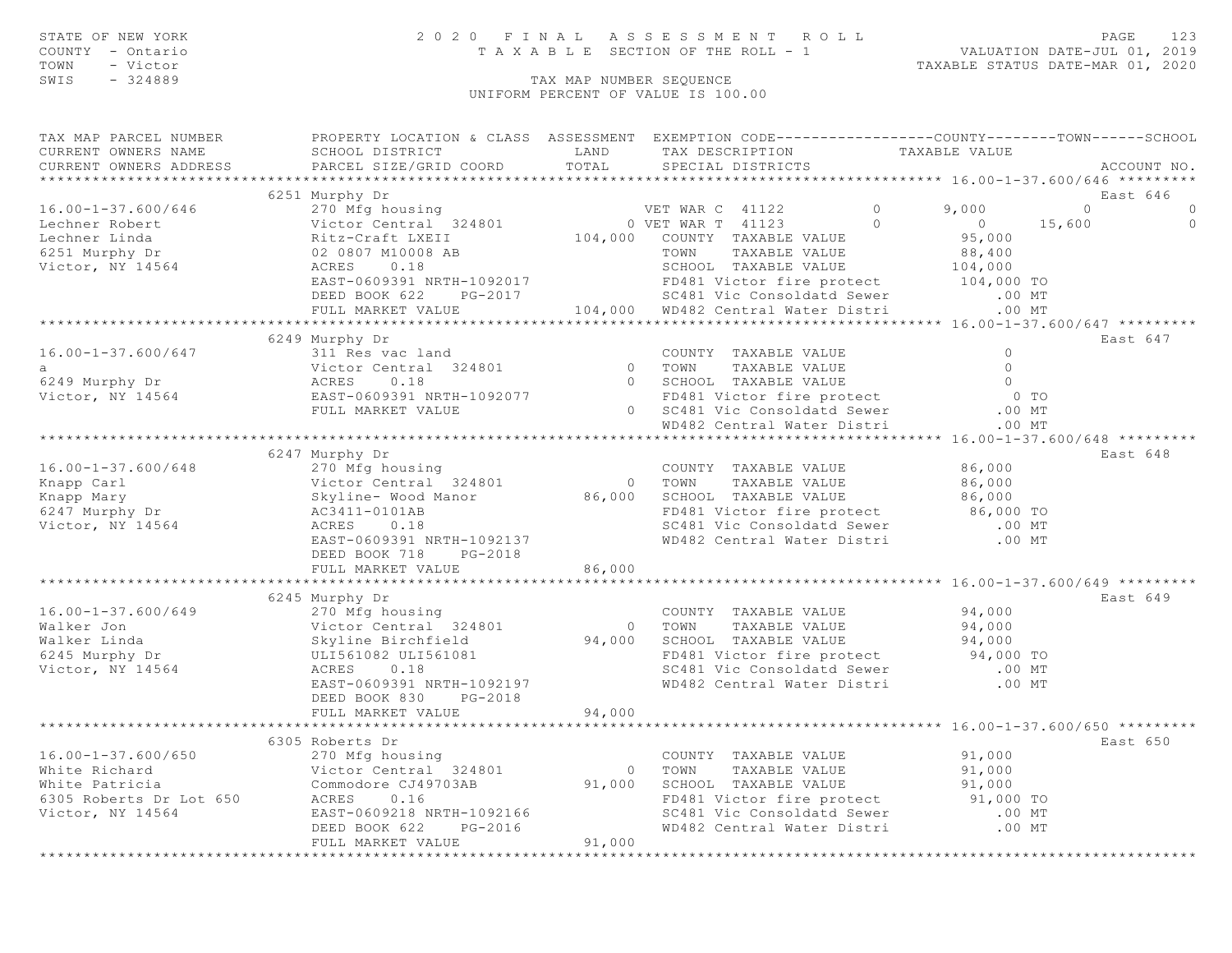| STATE OF NEW YORK<br>COUNTY - Ontario<br>TOWN - Victor<br>SWIS - 324889                                                                                                                                                                                                                         |                | 2020 FINAL ASSESSMENT ROLL PAGE 124<br>TAXABLE SECTION OF THE ROLL - 1<br>TAXABLE STATUS DATE-JUL 01, 2019<br>TAXABLE STATUS DATE-MAR 01, 2020 |          |
|-------------------------------------------------------------------------------------------------------------------------------------------------------------------------------------------------------------------------------------------------------------------------------------------------|----------------|------------------------------------------------------------------------------------------------------------------------------------------------|----------|
|                                                                                                                                                                                                                                                                                                 |                | UNIFORM PERCENT OF VALUE IS 100.00                                                                                                             |          |
|                                                                                                                                                                                                                                                                                                 |                |                                                                                                                                                |          |
|                                                                                                                                                                                                                                                                                                 |                |                                                                                                                                                |          |
|                                                                                                                                                                                                                                                                                                 |                |                                                                                                                                                |          |
|                                                                                                                                                                                                                                                                                                 | 6250 Murphy Dr |                                                                                                                                                | East 651 |
|                                                                                                                                                                                                                                                                                                 |                |                                                                                                                                                |          |
|                                                                                                                                                                                                                                                                                                 |                |                                                                                                                                                |          |
| 16.00-1-37.600/651<br>a<br>a<br>6250 Murphy Dr (COUNTY TAXABLE VALUE 0<br>6250 Murphy Dr (COUNTY PAXABLE VALUE 0<br>6250 Murphy Dr (COUNTY PAXABLE VALUE 0<br>6250 Murphy Dr (COUNTY PAXABLE VALUE 0<br>6250 Murphy Dr (COUNTY PAXABLE VAL                                                      |                |                                                                                                                                                |          |
|                                                                                                                                                                                                                                                                                                 |                |                                                                                                                                                |          |
|                                                                                                                                                                                                                                                                                                 |                |                                                                                                                                                |          |
|                                                                                                                                                                                                                                                                                                 |                |                                                                                                                                                |          |
|                                                                                                                                                                                                                                                                                                 |                |                                                                                                                                                |          |
|                                                                                                                                                                                                                                                                                                 |                |                                                                                                                                                |          |
|                                                                                                                                                                                                                                                                                                 |                |                                                                                                                                                |          |
|                                                                                                                                                                                                                                                                                                 |                |                                                                                                                                                |          |
|                                                                                                                                                                                                                                                                                                 |                |                                                                                                                                                |          |
|                                                                                                                                                                                                                                                                                                 |                |                                                                                                                                                |          |
| $\begin{array}{cccccccc} \text{16.00-1-37.600/653} & \text{6254 Murphy Dr} & \text{VET WAR C} & 41122 & 0 & 9,000 & 0 & 0.0011 & 0.0011 & 0.0011 & 0.0011 & 0.0011 & 0.0011 & 0.0011 & 0.0011 & 0.0011 & 0.0011 & 0.0011 & 0.0011 & 0.0011 & 0.0011 & 0.0011 & 0.0011 & 0.0011 & 0.0011 & 0.00$ |                |                                                                                                                                                |          |
|                                                                                                                                                                                                                                                                                                 |                |                                                                                                                                                |          |
|                                                                                                                                                                                                                                                                                                 |                |                                                                                                                                                |          |
|                                                                                                                                                                                                                                                                                                 |                |                                                                                                                                                |          |
|                                                                                                                                                                                                                                                                                                 |                |                                                                                                                                                |          |
|                                                                                                                                                                                                                                                                                                 |                |                                                                                                                                                |          |
|                                                                                                                                                                                                                                                                                                 |                |                                                                                                                                                |          |
|                                                                                                                                                                                                                                                                                                 |                |                                                                                                                                                |          |
|                                                                                                                                                                                                                                                                                                 | 6256 Murphy Dr |                                                                                                                                                | East 654 |
|                                                                                                                                                                                                                                                                                                 |                |                                                                                                                                                |          |
|                                                                                                                                                                                                                                                                                                 |                |                                                                                                                                                |          |
|                                                                                                                                                                                                                                                                                                 |                |                                                                                                                                                |          |
|                                                                                                                                                                                                                                                                                                 |                |                                                                                                                                                |          |
|                                                                                                                                                                                                                                                                                                 |                |                                                                                                                                                |          |
|                                                                                                                                                                                                                                                                                                 |                |                                                                                                                                                |          |
|                                                                                                                                                                                                                                                                                                 |                |                                                                                                                                                | East 655 |
|                                                                                                                                                                                                                                                                                                 |                |                                                                                                                                                |          |
|                                                                                                                                                                                                                                                                                                 |                |                                                                                                                                                |          |
|                                                                                                                                                                                                                                                                                                 |                |                                                                                                                                                |          |
|                                                                                                                                                                                                                                                                                                 |                |                                                                                                                                                |          |
|                                                                                                                                                                                                                                                                                                 |                |                                                                                                                                                |          |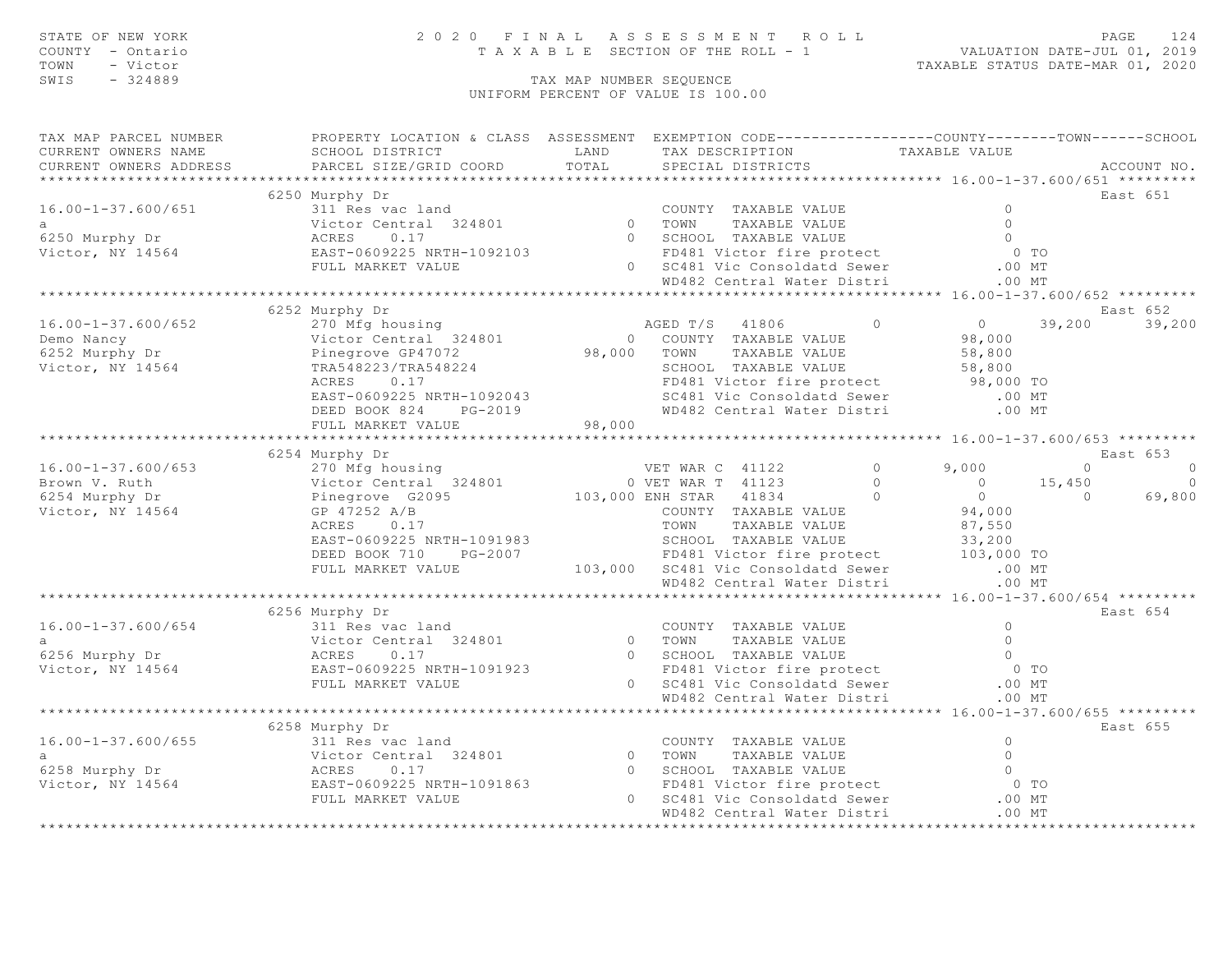| STATE OF NEW YORK<br>COUNTY - Ontario<br>TOWN<br>- Victor |                                                                                                                                                                                                                                         |                         | 2020 FINAL ASSESSMENT ROLL<br>TAXABLE SECTION OF THE ROLL - 1 VALUATION DATE-JUL 01, 2019                                                              | TAXABLE STATUS DATE-MAR 01, 2020 | PAGE<br>125   |
|-----------------------------------------------------------|-----------------------------------------------------------------------------------------------------------------------------------------------------------------------------------------------------------------------------------------|-------------------------|--------------------------------------------------------------------------------------------------------------------------------------------------------|----------------------------------|---------------|
| SWIS<br>$-324889$                                         |                                                                                                                                                                                                                                         | TAX MAP NUMBER SEQUENCE |                                                                                                                                                        |                                  |               |
|                                                           |                                                                                                                                                                                                                                         |                         | UNIFORM PERCENT OF VALUE IS 100.00                                                                                                                     |                                  |               |
|                                                           |                                                                                                                                                                                                                                         |                         |                                                                                                                                                        |                                  |               |
|                                                           |                                                                                                                                                                                                                                         |                         |                                                                                                                                                        |                                  |               |
| TAX MAP PARCEL NUMBER                                     | PROPERTY LOCATION & CLASS ASSESSMENT EXEMPTION CODE----------------COUNTY-------TOWN------SCHOOL                                                                                                                                        |                         |                                                                                                                                                        |                                  |               |
| CURRENT OWNERS NAME                                       | SCHOOL DISTRICT                 LAND         TAX DESCRIPTION                   TAXABLE VALUE PARCEL SIZE/GRID COORD           TOTAL       SPECIAL DISTRICTS                                                                             |                         |                                                                                                                                                        |                                  |               |
| CURRENT OWNERS ADDRESS                                    |                                                                                                                                                                                                                                         |                         |                                                                                                                                                        |                                  | ACCOUNT NO.   |
|                                                           |                                                                                                                                                                                                                                         |                         |                                                                                                                                                        |                                  |               |
|                                                           | 6260 Murphy Dr                                                                                                                                                                                                                          |                         |                                                                                                                                                        |                                  | East 656      |
|                                                           | 16.00-1-37.600/656<br>31 Res vac land<br>324801 0 TOWN TAXABLE VALUE<br>6260 Murphy Dr ACRES 0.17 0 SCHOOL TAXABLE VALUE<br>Victor, NY 14564 EAST-0609225 NRTH-1091803 PD481 Victor fire protect 0 TO<br>FULL MARKET VALUE 0 SC481 Vict |                         |                                                                                                                                                        |                                  |               |
|                                                           |                                                                                                                                                                                                                                         |                         |                                                                                                                                                        |                                  |               |
|                                                           |                                                                                                                                                                                                                                         |                         |                                                                                                                                                        |                                  |               |
|                                                           |                                                                                                                                                                                                                                         |                         |                                                                                                                                                        |                                  |               |
|                                                           |                                                                                                                                                                                                                                         |                         |                                                                                                                                                        |                                  |               |
|                                                           |                                                                                                                                                                                                                                         |                         |                                                                                                                                                        |                                  |               |
|                                                           |                                                                                                                                                                                                                                         |                         |                                                                                                                                                        |                                  |               |
|                                                           | 311 Res vac land<br>Victor Central 324801 (COUNTY TAXABLE VALUE<br>ACRES 0.17                                                                                                                                                           |                         |                                                                                                                                                        | $\Omega$                         | East 657      |
| $16.00 - 1 - 37.600 / 657$                                |                                                                                                                                                                                                                                         |                         |                                                                                                                                                        | $\bigcirc$                       |               |
| $\alpha$                                                  |                                                                                                                                                                                                                                         |                         | TAXABLE VALUE                                                                                                                                          |                                  |               |
|                                                           |                                                                                                                                                                                                                                         |                         |                                                                                                                                                        |                                  |               |
|                                                           |                                                                                                                                                                                                                                         |                         |                                                                                                                                                        |                                  |               |
|                                                           |                                                                                                                                                                                                                                         |                         |                                                                                                                                                        |                                  |               |
|                                                           |                                                                                                                                                                                                                                         |                         |                                                                                                                                                        |                                  |               |
|                                                           | 6264 Murphy Dr                                                                                                                                                                                                                          |                         |                                                                                                                                                        |                                  | East 658      |
|                                                           |                                                                                                                                                                                                                                         |                         |                                                                                                                                                        |                                  |               |
|                                                           |                                                                                                                                                                                                                                         |                         | COUNTY TAXABLE VALUE 49,000<br>TOWN TAXABLE VALUE 49,000                                                                                               |                                  |               |
|                                                           |                                                                                                                                                                                                                                         |                         |                                                                                                                                                        |                                  |               |
| Victor, NY 14564                                          | 16.00-1-37.600/658 270 Mfg housing COUNT<br>Haight Erica Victor Central 324801 0 TOWN<br>6264 Murphy Dr Skyline 324801 49,000 SCHOO<br>Victor, NY 14564 49110192UAB 7D481<br>49110192UAB                                                |                         |                                                                                                                                                        |                                  |               |
|                                                           | ACRES<br>0.17                                                                                                                                                                                                                           |                         |                                                                                                                                                        |                                  |               |
|                                                           | EAST-0609225 NRTH-1091683                                                                                                                                                                                                               |                         | 49,000 SCHOOL TAXABLE VALUE 49,000 TO<br>FD481 Victor fire protect 49,000 TO<br>SC481 Vic Consoldatd Sewer .00 MT<br>WD482 Central Water Distri .00 MT |                                  |               |
|                                                           | DEED BOOK 630 PG-2016                                                                                                                                                                                                                   |                         |                                                                                                                                                        |                                  |               |
|                                                           |                                                                                                                                                                                                                                         |                         |                                                                                                                                                        |                                  |               |
|                                                           |                                                                                                                                                                                                                                         |                         |                                                                                                                                                        |                                  |               |
|                                                           | 6266 Murphy Dr                                                                                                                                                                                                                          |                         |                                                                                                                                                        |                                  | East 659      |
|                                                           |                                                                                                                                                                                                                                         |                         | COUNTY TAXABLE VALUE 96,000                                                                                                                            |                                  |               |
|                                                           |                                                                                                                                                                                                                                         |                         |                                                                                                                                                        | 96,000                           |               |
|                                                           |                                                                                                                                                                                                                                         |                         |                                                                                                                                                        | 96,000                           |               |
| $6266$ Murphy Dr Lot $659$ 9480                           |                                                                                                                                                                                                                                         |                         |                                                                                                                                                        |                                  |               |
| Victor, NY 14564                                          | 0.17<br>ACRES                                                                                                                                                                                                                           |                         |                                                                                                                                                        |                                  |               |
|                                                           | EAST-0609225 NRTH-1091623                                                                                                                                                                                                               |                         | FD481 Victor fire protect<br>SC481 Vic Consoldatd Sewer .00 MT<br>WD482 Central Water Distri .00 MT                                                    |                                  |               |
|                                                           | DEED BOOK 827 PG-2018                                                                                                                                                                                                                   |                         |                                                                                                                                                        |                                  |               |
|                                                           |                                                                                                                                                                                                                                         |                         |                                                                                                                                                        |                                  |               |
|                                                           |                                                                                                                                                                                                                                         |                         |                                                                                                                                                        |                                  |               |
|                                                           | 6268 Murphy Dr                                                                                                                                                                                                                          |                         |                                                                                                                                                        |                                  | East 660      |
| $16.00 - 1 - 37.600 / 660$                                |                                                                                                                                                                                                                                         |                         |                                                                                                                                                        |                                  | $0 \t 30,000$ |
| Castle Dale                                               | Victor Central 324801                                                                                                                                                                                                                   | 0                       | COUNTY TAXABLE VALUE                                                                                                                                   | 103,000                          |               |
| 6268 Murphy Dr                                            | Commodore Model 04512-AY                                                                                                                                                                                                                | 103,000                 | TOWN<br>TAXABLE VALUE                                                                                                                                  | 103,000                          |               |
| Victor, NY 14564                                          | ACCF46361AB                                                                                                                                                                                                                             |                         | SCHOOL TAXABLE VALUE                                                                                                                                   | 73,000                           |               |
|                                                           | ACRES<br>0.17                                                                                                                                                                                                                           |                         | FD481 Victor fire protect                                                                                                                              | 103,000 TO                       |               |
|                                                           | EAST-0609225 NRTH-1091563                                                                                                                                                                                                               |                         | SC481 Vic Consoldatd Sewer                                                                                                                             | $.00$ MT                         |               |
|                                                           | DEED BOOK 1010<br>PG-2014                                                                                                                                                                                                               |                         | WD482 Central Water Distri                                                                                                                             | $.00$ MT                         |               |
|                                                           | FULL MARKET VALUE                                                                                                                                                                                                                       | 103,000                 |                                                                                                                                                        |                                  |               |
|                                                           |                                                                                                                                                                                                                                         |                         |                                                                                                                                                        |                                  |               |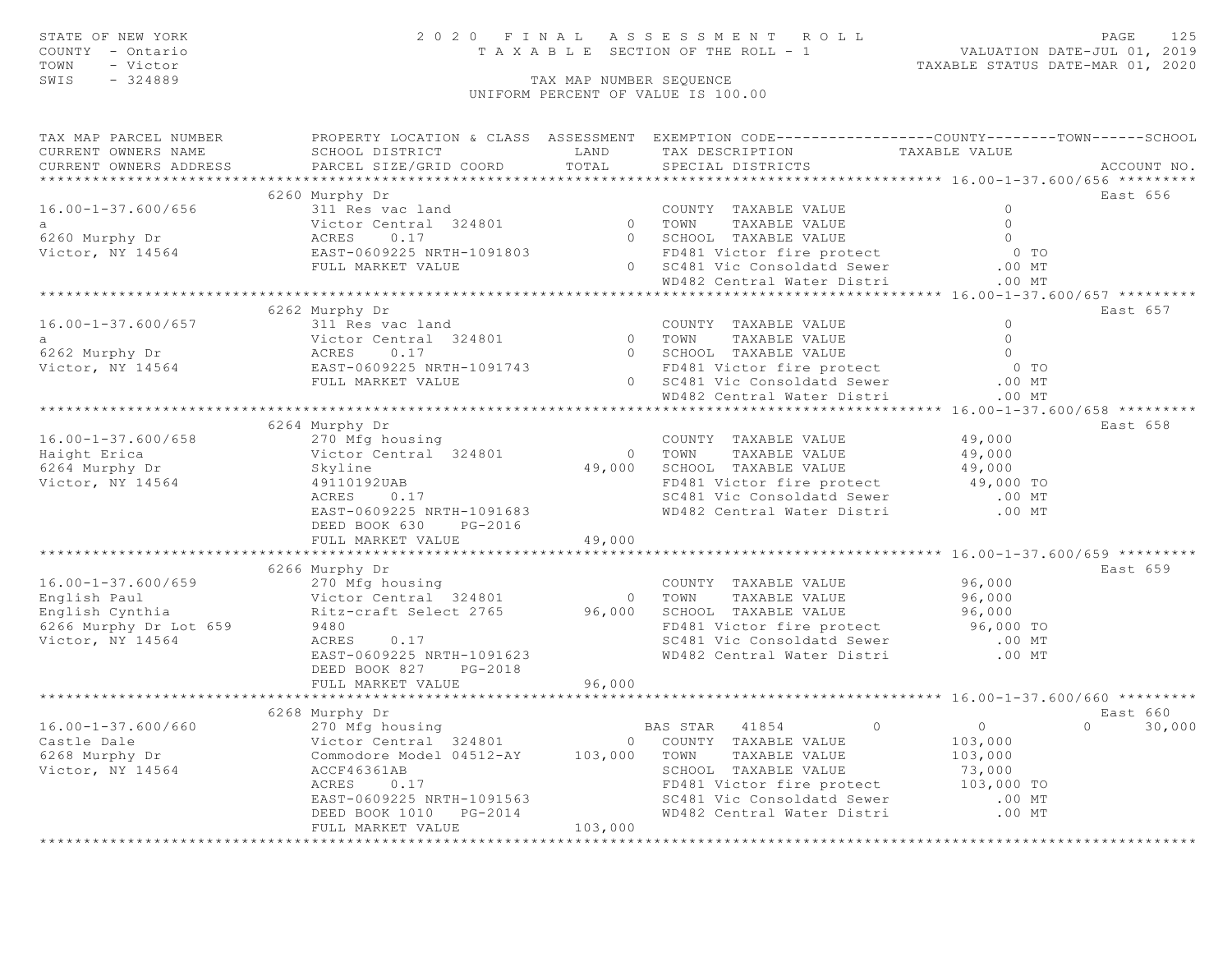| PAGE 126<br>TAXABLE SECTION OF THE ROLL - 1 VALUATION DATE-JUL 01, 2019<br>TAXABLE STATUS DATE-MAR 01, 2020<br>SWIS - 324889<br>TAX MAP NUMBER SEQUENCE<br>UNIFORM PERCENT OF VALUE IS 100.00<br>TAX MAP PARCEL NUMBER TEROPERTY LOCATION & CLASS ASSESSMENT EXEMPTION CODE---------------COUNTY-------TOWN------SCHOOL<br>TAXABLE VALUE<br>CURRENT OWNERS NAME<br>SCHOOL DISTRICT TAND TAX DESCRIPTION<br>TOTAL<br>CURRENT OWNERS ADDRESS<br>PARCEL SIZE/GRID COORD<br>SPECIAL DISTRICTS<br>ACCOUNT NO.<br>6270 Murphy Dr<br>East 661<br>6272 Murphy Dr<br>East 662<br>$\Omega$<br>30,000 | 126 |
|--------------------------------------------------------------------------------------------------------------------------------------------------------------------------------------------------------------------------------------------------------------------------------------------------------------------------------------------------------------------------------------------------------------------------------------------------------------------------------------------------------------------------------------------------------------------------------------------|-----|
|                                                                                                                                                                                                                                                                                                                                                                                                                                                                                                                                                                                            |     |
|                                                                                                                                                                                                                                                                                                                                                                                                                                                                                                                                                                                            |     |
|                                                                                                                                                                                                                                                                                                                                                                                                                                                                                                                                                                                            |     |
|                                                                                                                                                                                                                                                                                                                                                                                                                                                                                                                                                                                            |     |
|                                                                                                                                                                                                                                                                                                                                                                                                                                                                                                                                                                                            |     |
|                                                                                                                                                                                                                                                                                                                                                                                                                                                                                                                                                                                            |     |
|                                                                                                                                                                                                                                                                                                                                                                                                                                                                                                                                                                                            |     |
|                                                                                                                                                                                                                                                                                                                                                                                                                                                                                                                                                                                            |     |
|                                                                                                                                                                                                                                                                                                                                                                                                                                                                                                                                                                                            |     |
|                                                                                                                                                                                                                                                                                                                                                                                                                                                                                                                                                                                            |     |
|                                                                                                                                                                                                                                                                                                                                                                                                                                                                                                                                                                                            |     |
|                                                                                                                                                                                                                                                                                                                                                                                                                                                                                                                                                                                            |     |
|                                                                                                                                                                                                                                                                                                                                                                                                                                                                                                                                                                                            |     |
|                                                                                                                                                                                                                                                                                                                                                                                                                                                                                                                                                                                            |     |
|                                                                                                                                                                                                                                                                                                                                                                                                                                                                                                                                                                                            |     |
|                                                                                                                                                                                                                                                                                                                                                                                                                                                                                                                                                                                            |     |
|                                                                                                                                                                                                                                                                                                                                                                                                                                                                                                                                                                                            |     |
|                                                                                                                                                                                                                                                                                                                                                                                                                                                                                                                                                                                            |     |
|                                                                                                                                                                                                                                                                                                                                                                                                                                                                                                                                                                                            |     |
|                                                                                                                                                                                                                                                                                                                                                                                                                                                                                                                                                                                            |     |
|                                                                                                                                                                                                                                                                                                                                                                                                                                                                                                                                                                                            |     |
|                                                                                                                                                                                                                                                                                                                                                                                                                                                                                                                                                                                            |     |
|                                                                                                                                                                                                                                                                                                                                                                                                                                                                                                                                                                                            |     |
|                                                                                                                                                                                                                                                                                                                                                                                                                                                                                                                                                                                            |     |
|                                                                                                                                                                                                                                                                                                                                                                                                                                                                                                                                                                                            |     |
| 920 Ramada Dr<br>East 663                                                                                                                                                                                                                                                                                                                                                                                                                                                                                                                                                                  |     |
|                                                                                                                                                                                                                                                                                                                                                                                                                                                                                                                                                                                            |     |
|                                                                                                                                                                                                                                                                                                                                                                                                                                                                                                                                                                                            |     |
|                                                                                                                                                                                                                                                                                                                                                                                                                                                                                                                                                                                            |     |
|                                                                                                                                                                                                                                                                                                                                                                                                                                                                                                                                                                                            |     |
|                                                                                                                                                                                                                                                                                                                                                                                                                                                                                                                                                                                            |     |
|                                                                                                                                                                                                                                                                                                                                                                                                                                                                                                                                                                                            |     |
|                                                                                                                                                                                                                                                                                                                                                                                                                                                                                                                                                                                            |     |
|                                                                                                                                                                                                                                                                                                                                                                                                                                                                                                                                                                                            |     |
|                                                                                                                                                                                                                                                                                                                                                                                                                                                                                                                                                                                            |     |
|                                                                                                                                                                                                                                                                                                                                                                                                                                                                                                                                                                                            |     |
| 922 Ramada Dr<br>East 664                                                                                                                                                                                                                                                                                                                                                                                                                                                                                                                                                                  |     |
| COUNTY TAXABLE VALUE 96,000<br>TOWN TAXABLE VALUE 96,000                                                                                                                                                                                                                                                                                                                                                                                                                                                                                                                                   |     |
|                                                                                                                                                                                                                                                                                                                                                                                                                                                                                                                                                                                            |     |
|                                                                                                                                                                                                                                                                                                                                                                                                                                                                                                                                                                                            |     |
|                                                                                                                                                                                                                                                                                                                                                                                                                                                                                                                                                                                            |     |
|                                                                                                                                                                                                                                                                                                                                                                                                                                                                                                                                                                                            |     |
| 16.00-1-37.600/664<br>96,000<br>Demo Jennifer Wictor (Marchestral 324801 Victor Central 324801 Victor Central 324801 Victor (Marchestral State<br>96,000 SCHOOL TAXABLE VALUE 96,000<br>Victor, NY 14564 RCPA020106M09847AB RCPA020106                                                                                                                                                                                                                                                                                                                                                     |     |
| EAST-0609117 NRTH-1091398                                                                                                                                                                                                                                                                                                                                                                                                                                                                                                                                                                  |     |
| DEED BOOK 614<br>PG-2019                                                                                                                                                                                                                                                                                                                                                                                                                                                                                                                                                                   |     |
| 96,000<br>FULL MARKET VALUE                                                                                                                                                                                                                                                                                                                                                                                                                                                                                                                                                                |     |
|                                                                                                                                                                                                                                                                                                                                                                                                                                                                                                                                                                                            |     |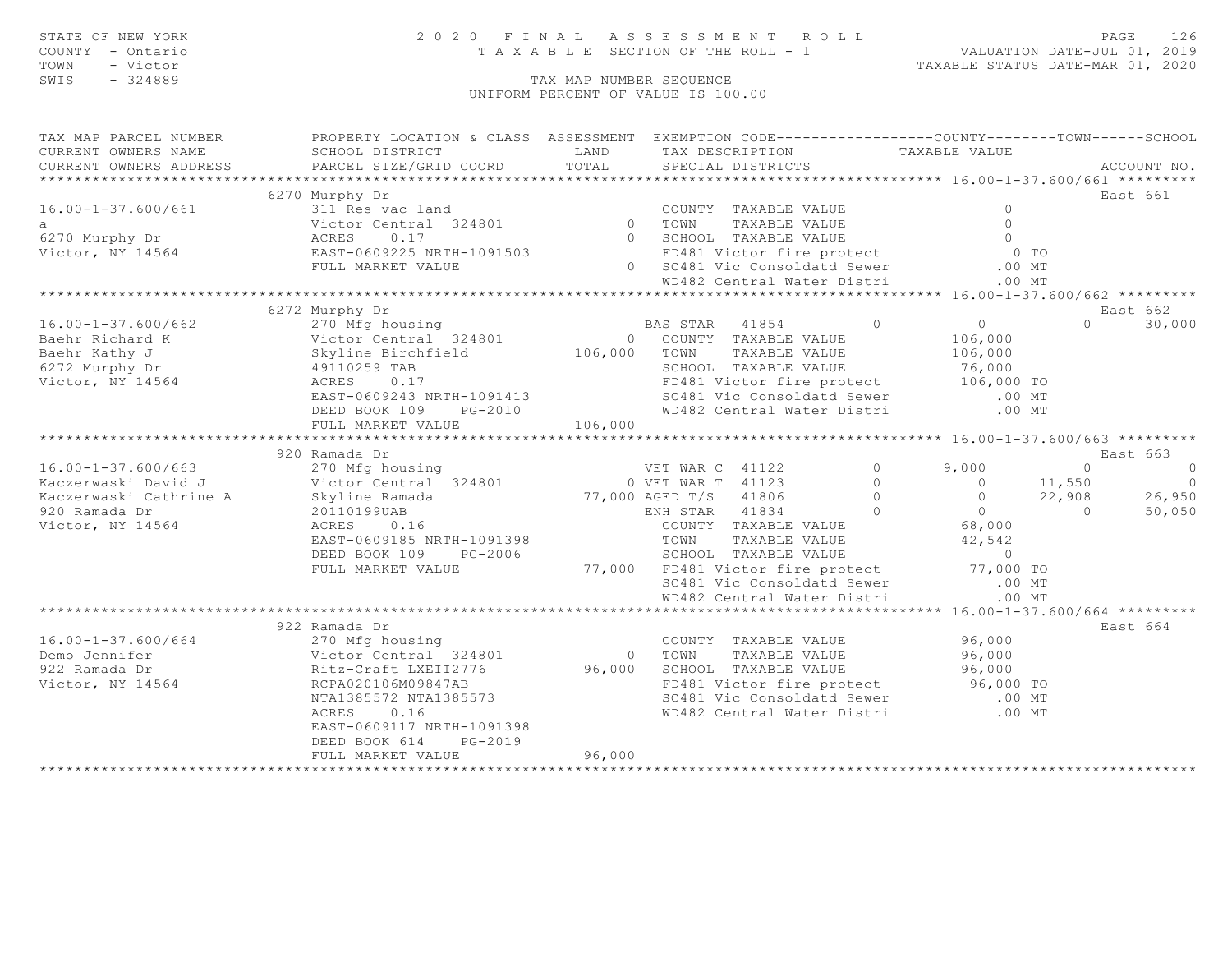| STATE OF NEW YORK                                                                                                                                                                                                                                 |                           |                         | 2020 FINAL ASSESSMENT ROLL                                                                                                                                                       |                  | PAGE<br>127 |
|---------------------------------------------------------------------------------------------------------------------------------------------------------------------------------------------------------------------------------------------------|---------------------------|-------------------------|----------------------------------------------------------------------------------------------------------------------------------------------------------------------------------|------------------|-------------|
| COUNTY - Ontario<br>- Victor                                                                                                                                                                                                                      |                           |                         |                                                                                                                                                                                  |                  |             |
| TOWN<br>SWIS<br>$-324889$                                                                                                                                                                                                                         |                           | TAX MAP NUMBER SEQUENCE |                                                                                                                                                                                  |                  |             |
|                                                                                                                                                                                                                                                   |                           |                         | UNIFORM PERCENT OF VALUE IS 100.00                                                                                                                                               |                  |             |
|                                                                                                                                                                                                                                                   |                           |                         |                                                                                                                                                                                  |                  |             |
|                                                                                                                                                                                                                                                   |                           |                         |                                                                                                                                                                                  |                  |             |
| TAX MAP PARCEL NUMBER BOPERTY LOCATION & CLASS ASSESSMENT EXEMPTION CODE---------------COUNTY-------TOWN------SCHOOL                                                                                                                              |                           |                         |                                                                                                                                                                                  |                  |             |
| CURRENT OWNERS NAME                                                                                                                                                                                                                               | SCHOOL DISTRICT           |                         | LAND TAX DESCRIPTION                                                                                                                                                             | TAXABLE VALUE    |             |
| CURRENT OWNERS ADDRESS                                                                                                                                                                                                                            | PARCEL SIZE/GRID COORD    | TOTAL                   | SPECIAL DISTRICTS                                                                                                                                                                |                  | ACCOUNT NO. |
|                                                                                                                                                                                                                                                   |                           |                         |                                                                                                                                                                                  |                  |             |
|                                                                                                                                                                                                                                                   | 6297 Lambert St           |                         | Lambert St<br>270 Mfg housing<br>Victor Central 324801 0 TOWN TAXABLE VALUE 66,000<br>Skyline 66,000 SCHOOL TAXABLE VALUE 66,000 TO<br>FDAR1 Victor fire protect 66,000 TO       |                  | East 665    |
| $16.00 - 1 - 37.600 / 665$                                                                                                                                                                                                                        |                           |                         |                                                                                                                                                                                  |                  |             |
| Bond Cathryn                                                                                                                                                                                                                                      |                           |                         |                                                                                                                                                                                  |                  |             |
| 6297 Lambert St                                                                                                                                                                                                                                   |                           |                         |                                                                                                                                                                                  |                  |             |
| Victor, NY 14564                                                                                                                                                                                                                                  | 49110225UAB               |                         | SCHOOL TAXADLE VILLE<br>FD481 Victor fire protect 66,000 TO<br>SC481 Vic Consoldatd Sewer 00 MT<br>Mater Distri 00 MT                                                            |                  |             |
|                                                                                                                                                                                                                                                   | 0.16<br>ACRES             |                         |                                                                                                                                                                                  |                  |             |
|                                                                                                                                                                                                                                                   | EAST-0609076 NRTH-1091391 |                         | WD482 Central Water Distri                                                                                                                                                       |                  |             |
|                                                                                                                                                                                                                                                   | DEED BOOK 422<br>PG-2019  |                         |                                                                                                                                                                                  |                  |             |
|                                                                                                                                                                                                                                                   | FULL MARKET VALUE         | 66,000                  |                                                                                                                                                                                  |                  |             |
|                                                                                                                                                                                                                                                   |                           |                         |                                                                                                                                                                                  |                  |             |
|                                                                                                                                                                                                                                                   | 6295 Lambert St           |                         |                                                                                                                                                                                  |                  | East 666    |
| 16.00-1-37.600/666 270 Mfg housing<br>Crespo Aurora & Orlando Victor Central 324801                                                                                                                                                               |                           |                         | COUNTY TAXABLE VALUE                                                                                                                                                             | 95,000<br>95,000 |             |
|                                                                                                                                                                                                                                                   |                           | 0 TOWN                  | TAXABLE VALUE                                                                                                                                                                    |                  |             |
|                                                                                                                                                                                                                                                   |                           |                         |                                                                                                                                                                                  |                  |             |
|                                                                                                                                                                                                                                                   |                           |                         | 95,000 SCHOOL TAXABLE VALUE 95,000<br>FD481 Victor fire protect 95,000 TO                                                                                                        |                  |             |
|                                                                                                                                                                                                                                                   |                           |                         | SC481 Vic Consoldatd Sewer .00 MT<br>WD482 Central Water Distri .00 MT                                                                                                           |                  |             |
|                                                                                                                                                                                                                                                   |                           |                         |                                                                                                                                                                                  |                  |             |
|                                                                                                                                                                                                                                                   |                           |                         |                                                                                                                                                                                  |                  |             |
| Craul Linda<br>Skyline 8672<br>6295 Lambert St<br>Victor, NY 14564<br>PRIOR OWNER ON 3/01/2020<br>PRIOR OWNER ON 3/01/2020<br>Crespo Aurora & Orlando FULL MARKET VALUE<br>THE MARKET VALUE<br>THE MARKET VALUE<br>THE MARKET VALUE<br>THE MARKET |                           | 95,000                  |                                                                                                                                                                                  |                  |             |
|                                                                                                                                                                                                                                                   |                           |                         |                                                                                                                                                                                  |                  |             |
|                                                                                                                                                                                                                                                   | 6293 Lambert St           |                         |                                                                                                                                                                                  |                  | East 667    |
| 16.00-1-37.600/667<br>Hauf Arthur Victor Central 324801<br>Hauf Sharon Commodore Nova Ranch<br>6293 Lambert St (ACCF46292AB<br>Victor, NY 14564<br>ACRES 0.17                                                                                     |                           |                         | COUNTY TAXABLE VALUE                                                                                                                                                             | 88,000           |             |
|                                                                                                                                                                                                                                                   |                           | 0 TOWN                  | TAXABLE VALUE                         88,000<br>TAXABLE VALUE                    88,000                                                                                          |                  |             |
|                                                                                                                                                                                                                                                   |                           |                         |                                                                                                                                                                                  |                  |             |
|                                                                                                                                                                                                                                                   |                           |                         | 88,000 SCHOOL TAXABLE VALUE 88,000<br>FD481 Victor fire protect 88,000 TO<br>SC481 Vic Consoldatd Sewer .00 MT                                                                   |                  |             |
|                                                                                                                                                                                                                                                   |                           |                         |                                                                                                                                                                                  |                  |             |
|                                                                                                                                                                                                                                                   | EAST-0609087 NRTH-1091541 |                         | WD482 Central Water Distri .00 MT                                                                                                                                                |                  |             |
|                                                                                                                                                                                                                                                   | DEED BOOK 204 PG-2016     |                         |                                                                                                                                                                                  |                  |             |
|                                                                                                                                                                                                                                                   | FULL MARKET VALUE         | 88,000                  |                                                                                                                                                                                  |                  |             |
|                                                                                                                                                                                                                                                   |                           |                         |                                                                                                                                                                                  |                  |             |
|                                                                                                                                                                                                                                                   | 6291 Lambert St           |                         |                                                                                                                                                                                  |                  | East 668    |
|                                                                                                                                                                                                                                                   |                           |                         | COUNTY TAXABLE VALUE 96,000                                                                                                                                                      |                  |             |
| 16.00-1-37.600/668<br>Perloff Marjorie 3270 Mfg housing<br>6291 Lambert St Skyline Rewards<br>Victor, NY 14564<br>14564<br>Contrast Skyline Rewards<br>2211-0561VAB                                                                               |                           |                         | 96,000 TOWN TAXABLE VALUE 96,000 SCHOOL TAXABLE VALUE 96,000 TO<br>FD481 Victor fire protect 96,000 TO<br>SC481 Vic Consoldatd Sewer .00 MT<br>TR482 Central Water Distri .00 MT |                  |             |
|                                                                                                                                                                                                                                                   |                           |                         |                                                                                                                                                                                  |                  |             |
|                                                                                                                                                                                                                                                   |                           |                         |                                                                                                                                                                                  |                  |             |
|                                                                                                                                                                                                                                                   | ACRES<br>0.17             |                         |                                                                                                                                                                                  |                  |             |
|                                                                                                                                                                                                                                                   | EAST-0609087 NRTH-1091601 |                         |                                                                                                                                                                                  |                  |             |
|                                                                                                                                                                                                                                                   | DEED BOOK 15<br>PG-2018   |                         |                                                                                                                                                                                  |                  |             |
|                                                                                                                                                                                                                                                   | FULL MARKET VALUE         | 96,000                  |                                                                                                                                                                                  |                  |             |
|                                                                                                                                                                                                                                                   |                           |                         |                                                                                                                                                                                  |                  |             |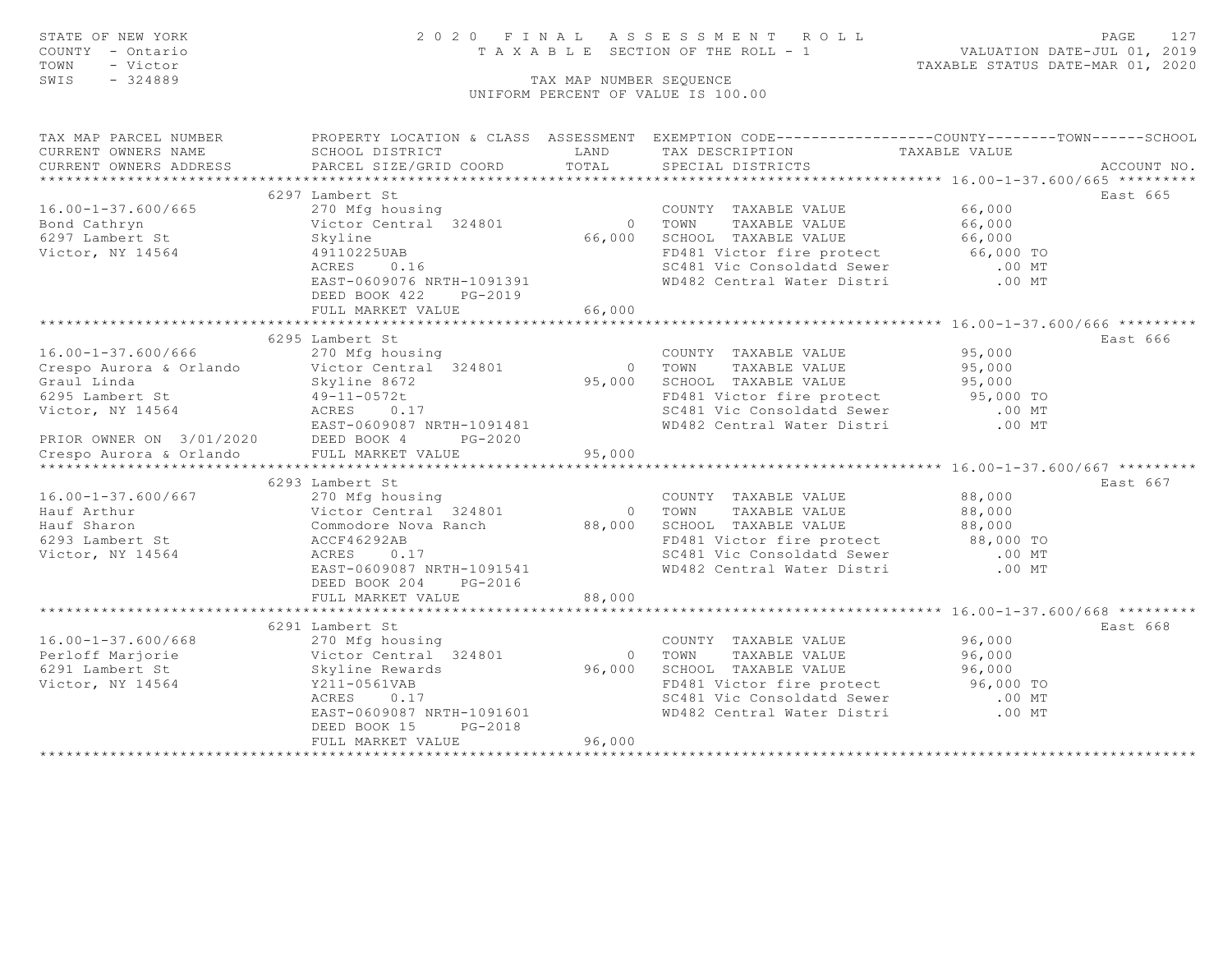| STATE OF NEW YORK<br>COUNTY - Ontario<br>TOWN<br>- Victor |                                                                                                                        |                         | 2020 FINAL ASSESSMENT ROLL<br>T A X A B L E SECTION OF THE ROLL - 1                                                                                                                                                                                                                               | VALUATION DATE-JUL 01, 2019<br>TAXABLE STATUS DATE-MAR 01, 2020 | PAGE     | 128                |
|-----------------------------------------------------------|------------------------------------------------------------------------------------------------------------------------|-------------------------|---------------------------------------------------------------------------------------------------------------------------------------------------------------------------------------------------------------------------------------------------------------------------------------------------|-----------------------------------------------------------------|----------|--------------------|
| SWIS<br>$-324889$                                         |                                                                                                                        | TAX MAP NUMBER SEOUENCE | UNIFORM PERCENT OF VALUE IS 100.00                                                                                                                                                                                                                                                                |                                                                 |          |                    |
|                                                           |                                                                                                                        |                         |                                                                                                                                                                                                                                                                                                   |                                                                 |          |                    |
| TAX MAP PARCEL NUMBER<br>CURRENT OWNERS NAME              | PROPERTY LOCATION & CLASS ASSESSMENT EXEMPTION CODE----------------COUNTY-------TOWN------SCHOOL<br>SCHOOL DISTRICT    | LAND                    | TAX DESCRIPTION                                                                                                                                                                                                                                                                                   | TAXABLE VALUE                                                   |          |                    |
| CURRENT OWNERS ADDRESS                                    | PARCEL SIZE/GRID COORD                                                                                                 | TOTAL                   | SPECIAL DISTRICTS                                                                                                                                                                                                                                                                                 |                                                                 |          | ACCOUNT NO.        |
|                                                           |                                                                                                                        |                         |                                                                                                                                                                                                                                                                                                   |                                                                 |          |                    |
|                                                           | 6289 Lambert St                                                                                                        |                         |                                                                                                                                                                                                                                                                                                   |                                                                 |          | East 669           |
| $16.00 - 1 - 37.600/669$                                  | 270 Mfg housing                                                                                                        |                         | ENH STAR 41834<br>0 COUNTY TAXABLE VALUE                                                                                                                                                                                                                                                          | $\overline{0}$<br>$\overline{0}$                                | $\Omega$ | 69,800             |
| Gilroy Betty                                              | Victor Central 324801<br>Skyline<br>AC1/211-0569-V AB<br>ACRES 0.17                                                    |                         | TAXABLE VALUE                                                                                                                                                                                                                                                                                     | 100,000                                                         |          |                    |
| Brustin Cheryl                                            |                                                                                                                        |                         | 100,000 TOWN                                                                                                                                                                                                                                                                                      | 100,000                                                         |          |                    |
| 6289 Lambert St<br>Victor, NY 14564                       |                                                                                                                        |                         |                                                                                                                                                                                                                                                                                                   |                                                                 |          |                    |
|                                                           | EAST-0609087 NRTH-1091661                                                                                              |                         | SCHOOL TAXABLE VALUE 30,200<br>FD481 Victor fire protect 100,000 TO<br>SC481 Vic Consoldatd Sewer 00 MT<br>WD482 Central Water Distri 00 MT                                                                                                                                                       |                                                                 |          |                    |
|                                                           | DEED BOOK 507 PG-2009                                                                                                  |                         |                                                                                                                                                                                                                                                                                                   |                                                                 |          |                    |
|                                                           | FULL MARKET VALUE                                                                                                      | 100,000                 |                                                                                                                                                                                                                                                                                                   |                                                                 |          |                    |
|                                                           |                                                                                                                        |                         |                                                                                                                                                                                                                                                                                                   |                                                                 |          |                    |
|                                                           | 6287 Lambert St                                                                                                        |                         |                                                                                                                                                                                                                                                                                                   |                                                                 |          | East 670           |
| $16.00 - 1 - 37.600 / 670$                                | 270 Mfg housing                                                                                                        |                         | $\overline{0}$<br>CW 10 VET/ 41152                                                                                                                                                                                                                                                                | 4,000                                                           | $\Omega$ | $\circ$            |
| Brindisi Cecile                                           | Victor Central 324801<br>Ritzcraft LXE II                                                                              |                         | $\begin{array}{cccc}\n & 0.15 & 0.11 & 0.11 & 0.11 & 0.11 & 0.11 & 0.11 & 0.11 & 0.11 & 0.11 & 0.11 & 0.11 & 0.11 & 0.11 & 0.11 & 0.11 & 0.11 & 0.11 & 0.11 & 0.11 & 0.11 & 0.11 & 0.11 & 0.11 & 0.11 & 0.11 & 0.11 & 0.11 & 0.11 & 0.11 & 0.11 & 0.11 & 0.11 & 0.11 & 0.11 & $<br>$\overline{0}$ | $\overline{0}$                                                  | 14,700   | $\circ$            |
| 6287 Lambert St                                           |                                                                                                                        |                         |                                                                                                                                                                                                                                                                                                   |                                                                 |          | 14,700             |
| Victor, NY 14564                                          | 020107M10053AB                                                                                                         |                         | $\begin{array}{c} 0 \\ 0 \end{array}$<br>ENH STAR 41834                                                                                                                                                                                                                                           |                                                                 |          | 69,800             |
|                                                           | ACRES<br>0.17                                                                                                          |                         | COUNTY TAXABLE VALUE                                                                                                                                                                                                                                                                              |                                                                 |          |                    |
|                                                           | EAST-0609087 NRTH-1091721                                                                                              |                         | TAXABLE VALUE<br>TOWN                                                                                                                                                                                                                                                                             |                                                                 |          |                    |
|                                                           | DEED BOOK 911<br>PG-2012                                                                                               |                         | SCHOOL TAXABLE VALUE<br>SCHOOL TAXABLE VALUE<br>98,000 FD481 Victor fire protect                                                                                                                                                                                                                  | 13,500                                                          |          |                    |
|                                                           | FULL MARKET VALUE                                                                                                      |                         | 98,000 FD481 Victor fire protect                                                                                                                                                                                                                                                                  | 98,000 TO                                                       |          |                    |
|                                                           |                                                                                                                        |                         | SC481 Vic Consoldatd Sewer<br>WD482 Central Water Distri                                                                                                                                                                                                                                          | $.00$ MT                                                        |          |                    |
|                                                           |                                                                                                                        |                         |                                                                                                                                                                                                                                                                                                   | $.00$ MT                                                        |          |                    |
|                                                           |                                                                                                                        |                         |                                                                                                                                                                                                                                                                                                   |                                                                 |          |                    |
| $16.00 - 1 - 37.600 / 671$                                | 6285 Lambert St<br>200 hamseled be                                                                                     |                         |                                                                                                                                                                                                                                                                                                   | $\begin{matrix}0&0\end{matrix}$                                 | $\Omega$ | East 671<br>30,000 |
| Crandall John                                             |                                                                                                                        |                         |                                                                                                                                                                                                                                                                                                   |                                                                 |          |                    |
| Crandall Elaine                                           |                                                                                                                        |                         | BAS STAR 41854<br>0 COUNTY TAXABLE VALUE<br>86,000 TOWN TAYLES<br>86,000 TOWN TAXABLE VALUE                                                                                                                                                                                                       | 86,000<br>86,000                                                |          |                    |
| 6285 Lambert St                                           |                                                                                                                        |                         | SCHOOL TAXABLE VALUE                                                                                                                                                                                                                                                                              | 56,000                                                          |          |                    |
| Victor, NY 14564                                          | Victor Central 324801<br>Commodore 04512 ACY<br>ACCF45820AB<br>RAD1452624 RAD1452625                                   |                         | FD481 Victor fire protect                                                                                                                                                                                                                                                                         | 86,000 TO                                                       |          |                    |
|                                                           | ACRES 0.17                                                                                                             |                         |                                                                                                                                                                                                                                                                                                   | $.00$ MT                                                        |          |                    |
|                                                           | EAST-0609087 NRTH-1091781                                                                                              |                         | SC481 Vic Consoldatd Sewer<br>WD482 Central Water Distri                                                                                                                                                                                                                                          | $.00$ MT                                                        |          |                    |
|                                                           | DEED BOOK 1117 PG-2011                                                                                                 |                         |                                                                                                                                                                                                                                                                                                   |                                                                 |          |                    |
|                                                           | FULL MARKET VALUE                                                                                                      | 86,000                  |                                                                                                                                                                                                                                                                                                   |                                                                 |          |                    |
|                                                           | **************************                                                                                             |                         |                                                                                                                                                                                                                                                                                                   |                                                                 |          |                    |
|                                                           | 6283 Lambert St                                                                                                        |                         |                                                                                                                                                                                                                                                                                                   |                                                                 |          | East 672           |
| $16.00 - 1 - 37.600 / 672$                                | 270 Mfg housing                                                                                                        |                         | ENH STAR 41834                                                                                                                                                                                                                                                                                    | $\circ$<br>$\overline{0}$                                       | $\cap$   | 69,800             |
| Dingle Barbara A                                          | 270 Mfg housing<br>Victor Central 324801 6 COUNTY<br>Commodore SK 682 AC-1 73,000 TOWN<br>RAD1451022 RAD1450123 5CHOOL |                         | 0 COUNTY TAXABLE VALUE                                                                                                                                                                                                                                                                            | 73,000                                                          |          |                    |
| 6283 Lambert St                                           |                                                                                                                        |                         | TOWN      TAXABLE VALUE<br>SCHOOL   TAXABLE VALUE                                                                                                                                                                                                                                                 | 73,000                                                          |          |                    |
| Victor, NY 14564                                          |                                                                                                                        |                         |                                                                                                                                                                                                                                                                                                   | 3,200                                                           |          |                    |
|                                                           | ACRES<br>0.17                                                                                                          |                         | FD481 Victor fire protect<br>SC481 Vic Consoldatd Sewer                                                                                                                                                                                                                                           | 73,000 TO                                                       |          |                    |
|                                                           | EAST-0609087 NRTH-1091841                                                                                              |                         |                                                                                                                                                                                                                                                                                                   | .00 MT                                                          |          |                    |
|                                                           | FULL MARKET VALUE                                                                                                      |                         | 73,000 WD482 Central Water Distri                                                                                                                                                                                                                                                                 | $.00$ MT                                                        |          |                    |
|                                                           |                                                                                                                        |                         |                                                                                                                                                                                                                                                                                                   |                                                                 |          |                    |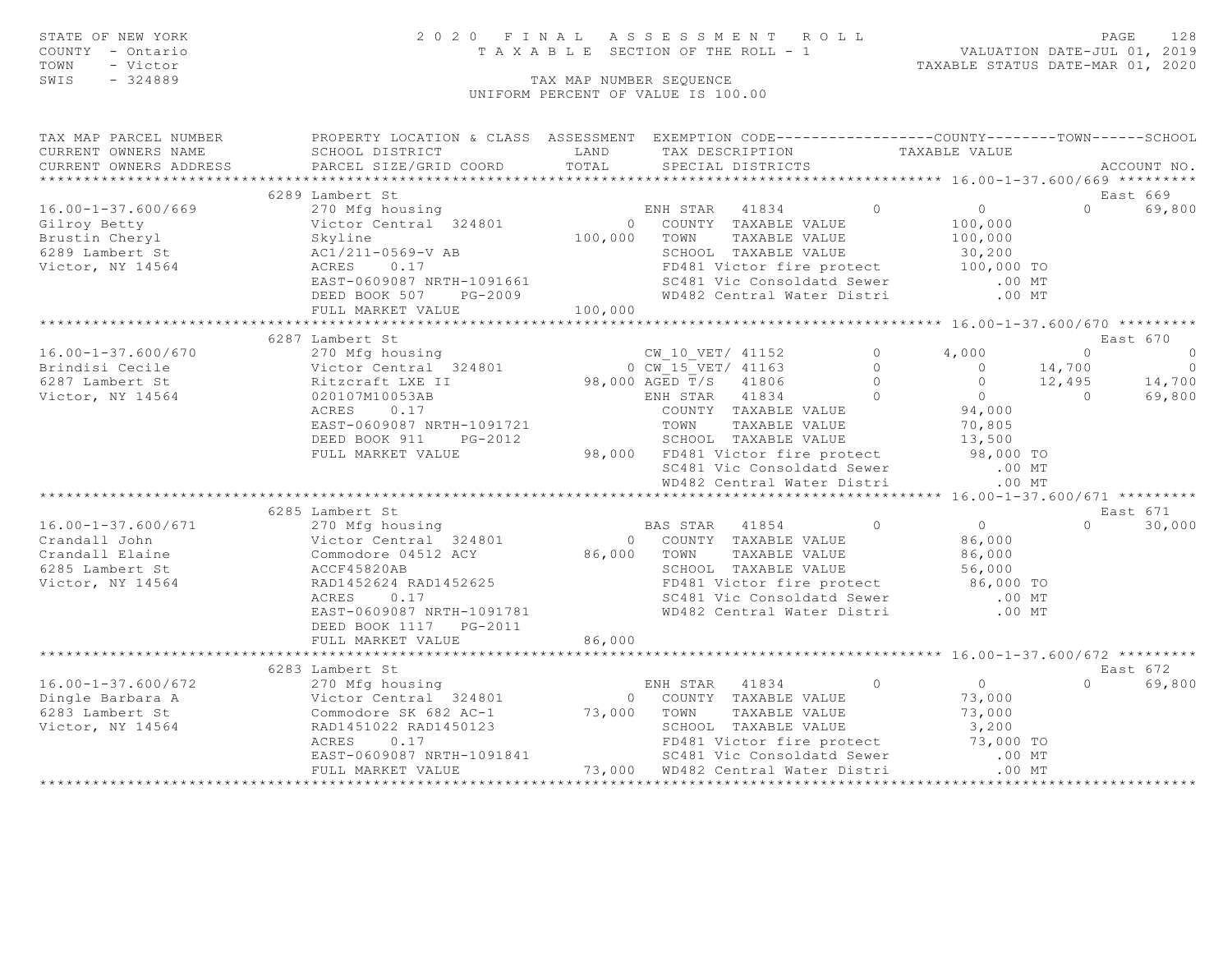| STATE OF NEW YORK | 2020 FINAL ASSESSMENT ROLL      | 129<br>PAGE                      |
|-------------------|---------------------------------|----------------------------------|
| COUNTY - Ontario  | TAXABLE SECTION OF THE ROLL - 1 | VALUATION DATE-JUL 01, 2019      |
| TOWN<br>– Victor  |                                 | TAXABLE STATUS DATE-MAR 01, 2020 |
| SWIS<br>$-324889$ | TAX MAP NUMBER SEOUENCE         |                                  |

| TAX MAP PARCEL NUMBER<br>CURRENT OWNERS ADDRESS                                                                                                                                                                                                 | PROPERTY LOCATION & CLASS ASSESSMENT EXEMPTION CODE----------------COUNTY-------TOWN------SCHOOL |        |                                                                                                                                                                              |  |           |               |
|-------------------------------------------------------------------------------------------------------------------------------------------------------------------------------------------------------------------------------------------------|--------------------------------------------------------------------------------------------------|--------|------------------------------------------------------------------------------------------------------------------------------------------------------------------------------|--|-----------|---------------|
|                                                                                                                                                                                                                                                 | 6281 Lambert St                                                                                  |        |                                                                                                                                                                              |  |           | East 673      |
|                                                                                                                                                                                                                                                 |                                                                                                  |        |                                                                                                                                                                              |  |           |               |
|                                                                                                                                                                                                                                                 |                                                                                                  |        |                                                                                                                                                                              |  |           |               |
|                                                                                                                                                                                                                                                 |                                                                                                  |        |                                                                                                                                                                              |  |           |               |
|                                                                                                                                                                                                                                                 |                                                                                                  |        |                                                                                                                                                                              |  |           |               |
|                                                                                                                                                                                                                                                 |                                                                                                  |        |                                                                                                                                                                              |  |           |               |
|                                                                                                                                                                                                                                                 |                                                                                                  |        |                                                                                                                                                                              |  |           |               |
|                                                                                                                                                                                                                                                 |                                                                                                  |        |                                                                                                                                                                              |  |           |               |
|                                                                                                                                                                                                                                                 |                                                                                                  |        |                                                                                                                                                                              |  |           |               |
|                                                                                                                                                                                                                                                 |                                                                                                  |        |                                                                                                                                                                              |  |           |               |
|                                                                                                                                                                                                                                                 |                                                                                                  |        |                                                                                                                                                                              |  |           |               |
|                                                                                                                                                                                                                                                 |                                                                                                  |        |                                                                                                                                                                              |  |           |               |
|                                                                                                                                                                                                                                                 | 6279 Lambert St                                                                                  |        |                                                                                                                                                                              |  |           | East 674      |
|                                                                                                                                                                                                                                                 |                                                                                                  |        |                                                                                                                                                                              |  |           |               |
|                                                                                                                                                                                                                                                 |                                                                                                  |        |                                                                                                                                                                              |  |           |               |
|                                                                                                                                                                                                                                                 |                                                                                                  |        |                                                                                                                                                                              |  |           |               |
|                                                                                                                                                                                                                                                 |                                                                                                  |        |                                                                                                                                                                              |  |           |               |
|                                                                                                                                                                                                                                                 |                                                                                                  |        |                                                                                                                                                                              |  |           |               |
|                                                                                                                                                                                                                                                 |                                                                                                  |        |                                                                                                                                                                              |  |           |               |
|                                                                                                                                                                                                                                                 |                                                                                                  |        |                                                                                                                                                                              |  |           |               |
|                                                                                                                                                                                                                                                 |                                                                                                  |        |                                                                                                                                                                              |  |           |               |
|                                                                                                                                                                                                                                                 |                                                                                                  |        |                                                                                                                                                                              |  |           |               |
|                                                                                                                                                                                                                                                 | 6277 Lambert St                                                                                  |        |                                                                                                                                                                              |  |           | East 675      |
|                                                                                                                                                                                                                                                 |                                                                                                  |        |                                                                                                                                                                              |  |           | $0 \t 30,000$ |
|                                                                                                                                                                                                                                                 |                                                                                                  |        |                                                                                                                                                                              |  |           |               |
|                                                                                                                                                                                                                                                 |                                                                                                  |        |                                                                                                                                                                              |  |           |               |
|                                                                                                                                                                                                                                                 |                                                                                                  |        |                                                                                                                                                                              |  |           |               |
|                                                                                                                                                                                                                                                 |                                                                                                  |        |                                                                                                                                                                              |  |           |               |
|                                                                                                                                                                                                                                                 |                                                                                                  |        |                                                                                                                                                                              |  |           |               |
| 16.00-1-37.600/675<br>Wennergren Pamela T<br>Wennergren Pamela T<br>Wennergren Pamela T<br>Victor Central 324801<br>Examples County Taxable VALUE<br>Examples County Taxable VALUE<br>COUNTY TAXABLE VALUE<br>COUNTY TAXABLE VALUE<br>COUNTY TA |                                                                                                  |        |                                                                                                                                                                              |  |           |               |
|                                                                                                                                                                                                                                                 | FULL MARKET VALUE                                                                                | 60,000 |                                                                                                                                                                              |  |           |               |
|                                                                                                                                                                                                                                                 |                                                                                                  |        |                                                                                                                                                                              |  |           |               |
|                                                                                                                                                                                                                                                 | 6275 Lambert St                                                                                  |        |                                                                                                                                                                              |  |           | East 676      |
|                                                                                                                                                                                                                                                 |                                                                                                  |        |                                                                                                                                                                              |  | $\bigcap$ | 69,800        |
|                                                                                                                                                                                                                                                 |                                                                                                  |        |                                                                                                                                                                              |  |           |               |
|                                                                                                                                                                                                                                                 |                                                                                                  |        |                                                                                                                                                                              |  |           |               |
|                                                                                                                                                                                                                                                 |                                                                                                  |        |                                                                                                                                                                              |  |           |               |
| 16.00-1-37.600/676 270 Mfg housing<br>Potts Dean L Victor Central 324801 0 COUNTY TAXABLE VALUE 86,000<br>Potts Judith E Skyline 8626 86,000 TOWN TAXABLE VALUE 86,000<br>Victor, NY 14564 ACRES 0.17 FD481 Victor fire protect 86,0            |                                                                                                  |        | SUPPOSE TO MANUE AND TRABLE VALUE<br>SCHOOL TAXABLE VALUE<br>FD481 Victor fire protect 86,000 TO<br>SC481 Vic Consoldatd Sewer 0.00 MT<br>PG-2006 MD482 Central Water Distri |  |           |               |
|                                                                                                                                                                                                                                                 |                                                                                                  |        |                                                                                                                                                                              |  |           |               |
|                                                                                                                                                                                                                                                 |                                                                                                  |        |                                                                                                                                                                              |  |           |               |
|                                                                                                                                                                                                                                                 | EAST-0609087 NRTH-1092101<br>DEED BOOK 85 PG-2006<br>FULL MARKET VALUE 86,000                    |        |                                                                                                                                                                              |  |           |               |
|                                                                                                                                                                                                                                                 |                                                                                                  |        |                                                                                                                                                                              |  |           |               |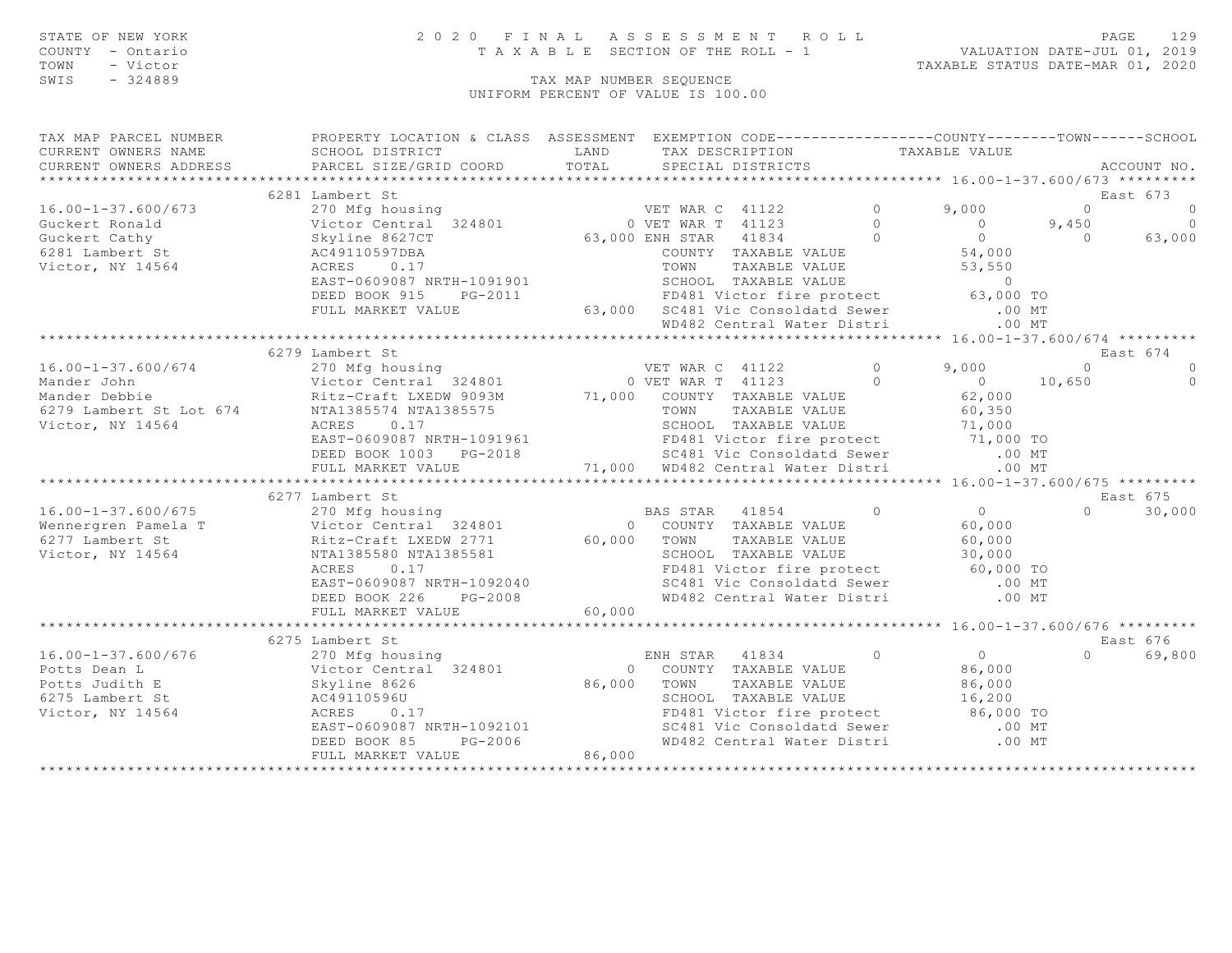| STATE OF NEW YORK<br>COUNTY - Ontario<br>TOWN<br>- Victor |                                                                                                                                                                                                                                                                     |         | 2020 FINAL ASSESSMENT ROLL<br>TAXABLE SECTION OF THE ROLL - 1 VALUATION DATE-JUL 01, 2019                     | TAXABLE STATUS DATE-MAR 01, 2020 | PAGE        | 130      |
|-----------------------------------------------------------|---------------------------------------------------------------------------------------------------------------------------------------------------------------------------------------------------------------------------------------------------------------------|---------|---------------------------------------------------------------------------------------------------------------|----------------------------------|-------------|----------|
| SWIS - 324889                                             |                                                                                                                                                                                                                                                                     |         | TAX MAP NUMBER SEQUENCE                                                                                       |                                  |             |          |
|                                                           |                                                                                                                                                                                                                                                                     |         | UNIFORM PERCENT OF VALUE IS 100.00                                                                            |                                  |             |          |
|                                                           |                                                                                                                                                                                                                                                                     |         |                                                                                                               |                                  |             |          |
| CURRENT OWNERS NAME                                       | TAX MAP PARCEL NUMBER THE PROPERTY LOCATION & CLASS ASSESSMENT EXEMPTION CODE--------------COUNTY-------TOWN------SCHOOL<br>SCHOOL DISTRICT LAND TAX DESCRIPTION                                                                                                    |         |                                                                                                               | TAXABLE VALUE                    |             |          |
| CURRENT OWNERS ADDRESS                                    | PARCEL SIZE/GRID COORD                                                                                                                                                                                                                                              | TOTAL   | SPECIAL DISTRICTS                                                                                             |                                  | ACCOUNT NO. |          |
|                                                           |                                                                                                                                                                                                                                                                     |         |                                                                                                               |                                  |             |          |
|                                                           | 6307 Roberts Dr                                                                                                                                                                                                                                                     |         |                                                                                                               |                                  | East 677    |          |
|                                                           | 16.00-1-37.600/677 270 Mfg housing<br>Benedict Bruce L Victor Central 324801 0 COUNTY TAXABLE VALUE<br>6307 Roberts Dr Pine Grove 102,000 TOWN TAXABLE VALUE 102,000<br>Victor, NY 14564 TRA548210 TRA552401 EDIRENT POPER CHOICE 22                                |         |                                                                                                               |                                  | $\Omega$    | 30,000   |
|                                                           |                                                                                                                                                                                                                                                                     |         |                                                                                                               |                                  |             |          |
|                                                           |                                                                                                                                                                                                                                                                     |         |                                                                                                               |                                  |             |          |
|                                                           |                                                                                                                                                                                                                                                                     |         |                                                                                                               |                                  |             |          |
|                                                           |                                                                                                                                                                                                                                                                     |         |                                                                                                               |                                  |             |          |
|                                                           |                                                                                                                                                                                                                                                                     |         |                                                                                                               |                                  |             |          |
|                                                           | TRA548210 TRA552401<br>ACRES 0.16<br>EAST-0609082 NRTH-1092162<br>EAST-0609082 NRTH-1092162<br>CHOOL TAXABLE VALUE<br>CHOOL TAXABLE VALUE<br>SC481 Victor fire protect<br>SC481 Vic Consoldatd Sewer 0.00 MT<br>MDEED MD482 Central Water Dist<br>FULL MARKET VALUE | 102,000 |                                                                                                               |                                  |             |          |
|                                                           |                                                                                                                                                                                                                                                                     |         |                                                                                                               |                                  |             |          |
|                                                           | 6284 Lambert St                                                                                                                                                                                                                                                     |         |                                                                                                               |                                  | East 678    |          |
| $16.00 - 1 - 37.600 / 678$                                | 270 Mfg housing                                                                                                                                                                                                                                                     |         | VET WAR C 41122                                                                                               | 9,000<br>$\bigcap$               | $\Omega$    | $\Omega$ |
|                                                           |                                                                                                                                                                                                                                                                     |         |                                                                                                               |                                  |             |          |
|                                                           |                                                                                                                                                                                                                                                                     |         |                                                                                                               |                                  |             | $\Omega$ |
|                                                           |                                                                                                                                                                                                                                                                     |         |                                                                                                               |                                  |             | $\Omega$ |
|                                                           |                                                                                                                                                                                                                                                                     |         |                                                                                                               |                                  |             |          |
|                                                           |                                                                                                                                                                                                                                                                     |         |                                                                                                               |                                  |             |          |
|                                                           |                                                                                                                                                                                                                                                                     |         |                                                                                                               |                                  |             |          |
|                                                           |                                                                                                                                                                                                                                                                     |         |                                                                                                               |                                  |             |          |
|                                                           |                                                                                                                                                                                                                                                                     |         |                                                                                                               |                                  |             |          |
|                                                           |                                                                                                                                                                                                                                                                     |         |                                                                                                               |                                  |             |          |
|                                                           | 6286 Lambert St                                                                                                                                                                                                                                                     |         |                                                                                                               |                                  | East 679    |          |
|                                                           |                                                                                                                                                                                                                                                                     |         | COUNTY TAXABLE VALUE                                                                                          | 100,000                          |             |          |
|                                                           |                                                                                                                                                                                                                                                                     |         | 0 TOWN TAXABLE VALUE 100,000<br>100,000 SCHOOL TAXABLE VALUE 100,000                                          |                                  |             |          |
|                                                           |                                                                                                                                                                                                                                                                     |         | 0 TOWN TAAADLE VALUE<br>100,000 SCHOOL TAXABLE VALUE                                                          |                                  |             |          |
|                                                           |                                                                                                                                                                                                                                                                     |         |                                                                                                               |                                  |             |          |
|                                                           | 16.00-1-37.600/679<br>Waterman Greg<br>Waterman Amy<br>Waterman Amy<br>6286 Lambert St<br>Victor, NY 14564<br>Victor, NY 14564<br>Prince Communication of the CONTECT of The Machinese of the Machinese of the Machinese of the Machinese of                        |         |                                                                                                               |                                  |             |          |
|                                                           | EAST-0608926 NRTH-1091786                                                                                                                                                                                                                                           |         | FD481 Victor fire protect<br>SC481 Vic Consoldatd Sewer .00 MT<br>WD482 Central Water Distri .00 MT           |                                  |             |          |
|                                                           | DEED BOOK 5028    PG-2019                                                                                                                                                                                                                                           |         |                                                                                                               |                                  |             |          |
|                                                           | FULL MARKET VALUE                                                                                                                                                                                                                                                   | 100,000 |                                                                                                               |                                  |             |          |
|                                                           |                                                                                                                                                                                                                                                                     |         |                                                                                                               |                                  | East 680    |          |
|                                                           |                                                                                                                                                                                                                                                                     |         |                                                                                                               |                                  |             |          |
|                                                           |                                                                                                                                                                                                                                                                     |         |                                                                                                               |                                  |             |          |
|                                                           | 16.00-1-37.600/680<br>Coleates Bruce (Victor Central 324801 (Coleates Patricia Styline Birchfield 8696 96,000 school TAXABLE VALUE<br>Coleates Patricia Skyline Birchfield 8696 96,000 SCHOOL TAXABLE VALUE 96,000<br>Coleates Patr                                 |         |                                                                                                               |                                  |             |          |
|                                                           |                                                                                                                                                                                                                                                                     |         | FD481 Victor fire protect 96,000 TO<br>SC481 Vic Consoldatd Sewer .00 MT<br>WD482 Central Water Distri .00 MT |                                  |             |          |
|                                                           |                                                                                                                                                                                                                                                                     |         |                                                                                                               |                                  |             |          |
|                                                           | EAST-0608926 NRTH-1091726                                                                                                                                                                                                                                           |         |                                                                                                               |                                  |             |          |
|                                                           | DEED BOOK 529<br>PG-2018                                                                                                                                                                                                                                            |         |                                                                                                               |                                  |             |          |
|                                                           | FULL MARKET VALUE                                                                                                                                                                                                                                                   | 96,000  |                                                                                                               |                                  |             |          |
|                                                           |                                                                                                                                                                                                                                                                     |         |                                                                                                               |                                  |             |          |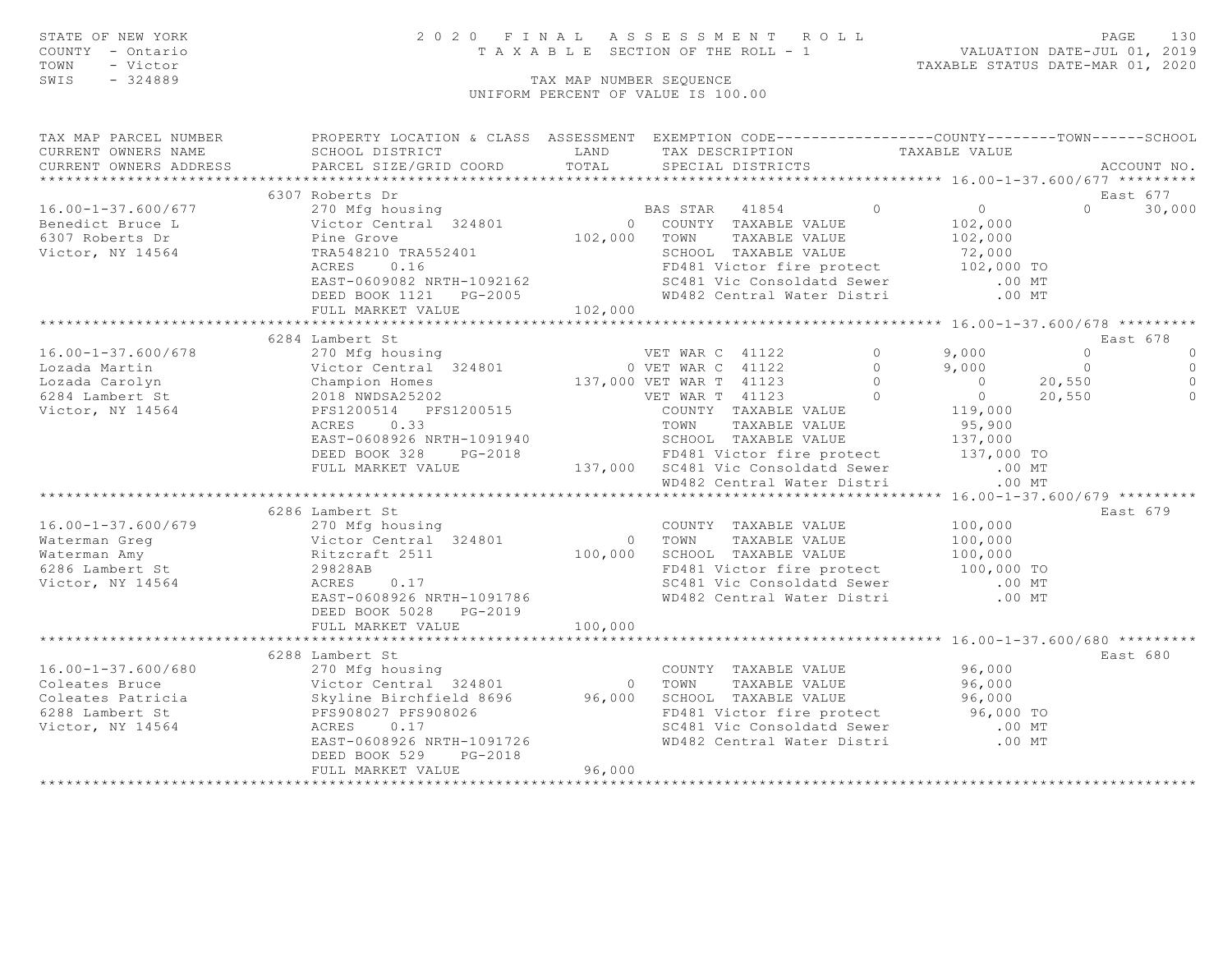| STATE OF NEW YORK | 2020 FINAL ASSESSMENT ROLL      | 131<br>PAGE                      |
|-------------------|---------------------------------|----------------------------------|
| COUNTY - Ontario  | TAXABLE SECTION OF THE ROLL - 1 | VALUATION DATE-JUL 01, 2019      |
| TOWN<br>- Victor  |                                 | TAXABLE STATUS DATE-MAR 01, 2020 |
| SWIS<br>- 324889  | TAX MAP NUMBER SEOUENCE         |                                  |

| TAX MAP PARCEL NUMBER<br>CURRENT OWNERS NAME | PROPERTY LOCATION & CLASS ASSESSMENT EXEMPTION CODE---------------COUNTY-------TOWN------SCHOOL<br>SCHOOL DISTRICT                                                                                                                                   | LAND TAX DESCRIPTION |                                                                                                          | TAXABLE VALUE |                |                |
|----------------------------------------------|------------------------------------------------------------------------------------------------------------------------------------------------------------------------------------------------------------------------------------------------------|----------------------|----------------------------------------------------------------------------------------------------------|---------------|----------------|----------------|
| CURRENT OWNERS ADDRESS                       | PARCEL SIZE/GRID COORD                                                                                                                                                                                                                               | TOTAL                | SPECIAL DISTRICTS                                                                                        |               |                | ACCOUNT NO.    |
|                                              |                                                                                                                                                                                                                                                      |                      |                                                                                                          |               |                |                |
|                                              | 6290 Lambert St                                                                                                                                                                                                                                      |                      |                                                                                                          |               |                | East 681       |
|                                              |                                                                                                                                                                                                                                                      |                      |                                                                                                          |               |                |                |
|                                              |                                                                                                                                                                                                                                                      |                      |                                                                                                          |               |                |                |
|                                              |                                                                                                                                                                                                                                                      |                      |                                                                                                          |               |                |                |
|                                              | 16.00-1-37.600/681 b290 Lambert St<br>Coons Patricia (1970 Microsoftentral 324801 0 ENH STAR 41834 0 0 33,000 33,000<br>66,000 COUNTY TAXABLE VALUE 66,000 0 33,000<br>Victor, NY 14564 ULI562943 ULI562942 TOWN TAXABLE VALUE 33,00                 |                      |                                                                                                          |               |                |                |
|                                              |                                                                                                                                                                                                                                                      |                      |                                                                                                          |               |                |                |
|                                              |                                                                                                                                                                                                                                                      |                      |                                                                                                          |               |                |                |
|                                              | DEED BOOK 114                                                                                                                                                                                                                                        |                      | PG-2004 SC481 Vic Consoldatd Sewer .00 MT                                                                |               |                |                |
|                                              |                                                                                                                                                                                                                                                      |                      |                                                                                                          |               |                |                |
|                                              | 6292 Lambert St                                                                                                                                                                                                                                      |                      |                                                                                                          |               |                | East 682       |
| $16.00 - 1 - 37.600 / 682$                   | 270 Mfg housing                                                                                                                                                                                                                                      |                      | COUNTY TAXABLE VALUE 86,000                                                                              |               |                |                |
|                                              |                                                                                                                                                                                                                                                      |                      |                                                                                                          |               |                |                |
|                                              |                                                                                                                                                                                                                                                      |                      |                                                                                                          |               |                |                |
|                                              |                                                                                                                                                                                                                                                      |                      |                                                                                                          |               |                |                |
|                                              | Faskins Gary<br>Haskins Gary<br>Haskins Karen Ritzcraft<br>6292 Lambert St 010205R14883AB<br>Victor, NY 14564 ACRES<br>FAST-0608926 NPT4-1091606                                                                                                     |                      | 0 TOWN TAXABLE VALUE 60,000<br>86,000 SCHOOL TAXABLE VALUE 86,000<br>FD481 Victor fire protect 86,000 TO |               |                |                |
|                                              | EAST-0608926 NRTH-1091606                                                                                                                                                                                                                            |                      | SC481 Vic Consoldatd Sewer .00 MT<br>WD482 Central Water Distri .00 MT                                   |               |                |                |
|                                              | DEED BOOK 427<br>PG-2016                                                                                                                                                                                                                             |                      |                                                                                                          |               |                |                |
|                                              | FULL MARKET VALUE                                                                                                                                                                                                                                    | 86,000               |                                                                                                          |               |                |                |
|                                              | **************************                                                                                                                                                                                                                           | *************        | **************************************600/683 **********                                                 |               |                |                |
|                                              | 6294 Lambert St                                                                                                                                                                                                                                      |                      |                                                                                                          |               |                | East 683       |
|                                              | 16.00-1-37.600/683<br>Sampson William O<br>Sampson Dawne A<br>Fine Grove Community<br>6294 Lambert St<br>Victor, NY 14564<br>COUNTY TAXABLE VALUE<br>Victor, NY 14564<br>COUNTY TAXABLE VALUE<br>COUNTY TAXABLE VALUE<br>COUNTY TAXABLE VALUE<br>COU |                      |                                                                                                          |               |                | $\overline{0}$ |
|                                              |                                                                                                                                                                                                                                                      |                      |                                                                                                          |               |                | $\bigcap$      |
|                                              |                                                                                                                                                                                                                                                      |                      |                                                                                                          |               | $\overline{0}$ | 69,800         |
|                                              |                                                                                                                                                                                                                                                      |                      |                                                                                                          |               |                |                |
|                                              |                                                                                                                                                                                                                                                      |                      |                                                                                                          |               |                |                |
|                                              |                                                                                                                                                                                                                                                      |                      |                                                                                                          |               |                |                |
|                                              |                                                                                                                                                                                                                                                      |                      |                                                                                                          |               |                |                |
|                                              | EAST-0608926 NRTH-1091546<br>DEED BOOK 111 PG-2006 FD481 Victor fire protect 4,200<br>FULL MARKET VALUE 74,000 74,000 SC481 Vic Consoldatd Sewer 00 MT<br>WD482 Central Water Distri 00 MT                                                           |                      |                                                                                                          |               |                |                |
|                                              |                                                                                                                                                                                                                                                      |                      | WD482 Central Water Distri                                                                               | .00MT         |                |                |
|                                              |                                                                                                                                                                                                                                                      |                      |                                                                                                          |               |                |                |
|                                              | 6296 Lambert St                                                                                                                                                                                                                                      |                      |                                                                                                          |               |                | East 684       |
|                                              |                                                                                                                                                                                                                                                      |                      |                                                                                                          |               |                | $\overline{0}$ |
|                                              |                                                                                                                                                                                                                                                      |                      |                                                                                                          |               |                | $\sim$ 0       |
|                                              |                                                                                                                                                                                                                                                      |                      |                                                                                                          |               |                | 10,200         |
|                                              |                                                                                                                                                                                                                                                      |                      |                                                                                                          |               |                | 57,800         |
|                                              |                                                                                                                                                                                                                                                      |                      |                                                                                                          |               |                |                |
|                                              |                                                                                                                                                                                                                                                      |                      |                                                                                                          |               |                |                |
|                                              | FULL MARKET VALUE                                                                                                                                                                                                                                    |                      | 68,000 SCHOOL TAXABLE VALUE 0<br>FD481 Victor fire protect 68,000 TO                                     |               |                |                |
|                                              |                                                                                                                                                                                                                                                      |                      |                                                                                                          |               |                |                |
|                                              |                                                                                                                                                                                                                                                      |                      | SC481 Vic Consoldatd Sewer .00 MT                                                                        |               |                |                |
|                                              |                                                                                                                                                                                                                                                      |                      | WD482 Central Water Distri                                                                               | $.00$ MT      |                |                |
|                                              |                                                                                                                                                                                                                                                      |                      |                                                                                                          |               |                |                |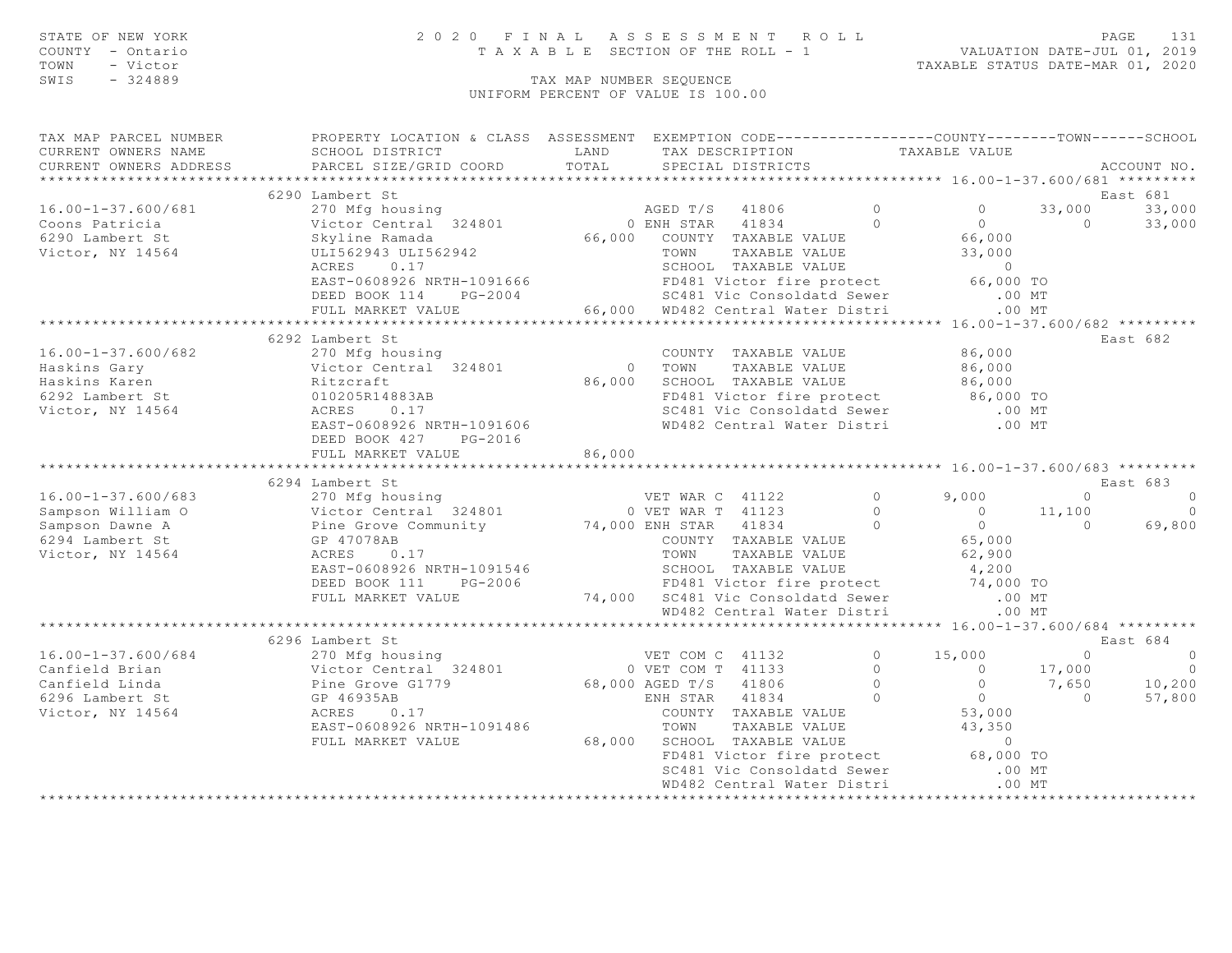| STATE OF NEW YORK<br>COUNTY - Ontario<br>TOWN<br>- Victor<br>SWIS<br>$-324889$ |                                                                                                                                                                                                                                                        | TAX MAP NUMBER SEQUENCE | 2020 FINAL ASSESSMENT ROLL<br>T A X A B L E SECTION OF THE ROLL - 1 VALUATION DATE-JUL 01, 2019<br>TAXABLE STATUS DATE-MAR 01, 2020                                                      |                                            |          | 132<br>PAGE                  |
|--------------------------------------------------------------------------------|--------------------------------------------------------------------------------------------------------------------------------------------------------------------------------------------------------------------------------------------------------|-------------------------|------------------------------------------------------------------------------------------------------------------------------------------------------------------------------------------|--------------------------------------------|----------|------------------------------|
|                                                                                |                                                                                                                                                                                                                                                        |                         | UNIFORM PERCENT OF VALUE IS 100.00                                                                                                                                                       |                                            |          |                              |
| CURRENT OWNERS NAME                                                            | TAX MAP PARCEL NUMBER THE PROPERTY LOCATION & CLASS ASSESSMENT EXEMPTION CODE--------------COUNTY-------TOWN------SCHOOL<br>SCHOOL DISTRICT                                                                                                            |                         | LAND TAX DESCRIPTION<br>COORD TOTAL SPECIAL DISTRICTS                                                                                                                                    | TAXABLE VALUE                              |          |                              |
| CURRENT OWNERS ADDRESS                                                         | PARCEL SIZE/GRID COORD                                                                                                                                                                                                                                 |                         |                                                                                                                                                                                          |                                            |          | ACCOUNT NO.                  |
|                                                                                |                                                                                                                                                                                                                                                        |                         |                                                                                                                                                                                          |                                            |          | East 685                     |
|                                                                                |                                                                                                                                                                                                                                                        |                         |                                                                                                                                                                                          |                                            | $\Omega$ | $\circ$                      |
|                                                                                | 10.00-1-3/.600/685<br>Schmidlin James<br>Schmidlin James<br>Schmidlin Louise<br>Schmidlin Louise<br>Schmidlin Louise<br>Schmidlin Louise<br>Schmidlin Louise<br>Schmidlin Louise<br>Schmidlin Louise<br>Schmidlin Louise<br>Schmidlin Louise<br>Schmid |                         |                                                                                                                                                                                          | $0$ 20,400<br>0 0 0<br>92,000              |          | $\circ$<br>24,000<br>69,800  |
|                                                                                | EAST-0608937 NRTH-1091393<br>FULL MARKET VALUE                                                                                                                                                                                                         |                         | TOWN TAXABLE VALUE<br>96,000 SCHOOL TAXABLE VALUE<br>TOWN TAXABLE VALUE<br>FD481 Victor fire protect 96,000 TO<br>SC481 Vic Consoldatd Sewer .00 MT<br>WD482 Central Water Distri .00 MT | 61,200<br>2,200<br>.00 MT                  |          |                              |
|                                                                                |                                                                                                                                                                                                                                                        |                         |                                                                                                                                                                                          |                                            |          |                              |
|                                                                                |                                                                                                                                                                                                                                                        |                         |                                                                                                                                                                                          |                                            | $\Omega$ | East 686<br>69,800           |
|                                                                                | DEED BOOK 313 PG-2009                                                                                                                                                                                                                                  |                         | WD482 Central Water Distri .00 MT<br>99,000                                                                                                                                              |                                            |          |                              |
|                                                                                | FULL MARKET VALUE                                                                                                                                                                                                                                      | 99,000                  |                                                                                                                                                                                          |                                            |          |                              |
|                                                                                | 6317 Kims Dr                                                                                                                                                                                                                                           |                         |                                                                                                                                                                                          |                                            |          | East 687                     |
|                                                                                | 16.00-1-37.600/687<br>Nachtwey Richard 270 Mfg housing<br>Nachtwey Nancy Richard Victor Central 324801<br>16.00-1-37.600/687<br>270 Mfg housing<br>Victor Central 324801<br>Nachtwey Nancy Ritzcraft 2782<br>2827AB<br>20.17<br>0.17                   |                         | VET WAR C 41122<br>0 VET WAR T 41123<br>104,000 ENH STAR 41834<br>COUNTY TAXABLE VALUE<br>TOWN<br>TAXABLE VALUE                                                                          | $0 \t 9,000$<br>95,000<br>88,400<br>34,200 | $\Omega$ | $\circ$<br>$\circ$<br>69,800 |
|                                                                                | ACRES 0.1/<br>EAST-0608790 NRTH-1091483<br>DEED BOOK 523 PG-2013 FD481 Victor fire protect<br>FULL MARKET VALUE 104,000 SC481 Vic Consoldatd Sewer                                                                                                     |                         | WD482 Central Water Distri                                                                                                                                                               | 104,000 TO<br>.00 MT<br>$.00$ MT           |          |                              |
|                                                                                |                                                                                                                                                                                                                                                        |                         |                                                                                                                                                                                          |                                            |          |                              |
|                                                                                | 6315 Kims Dr<br>FULL MARKET VALUE                                                                                                                                                                                                                      |                         |                                                                                                                                                                                          |                                            |          | East 688                     |
|                                                                                |                                                                                                                                                                                                                                                        |                         | WD482 Central Water Distri                                                                                                                                                               | $.00$ MT                                   |          |                              |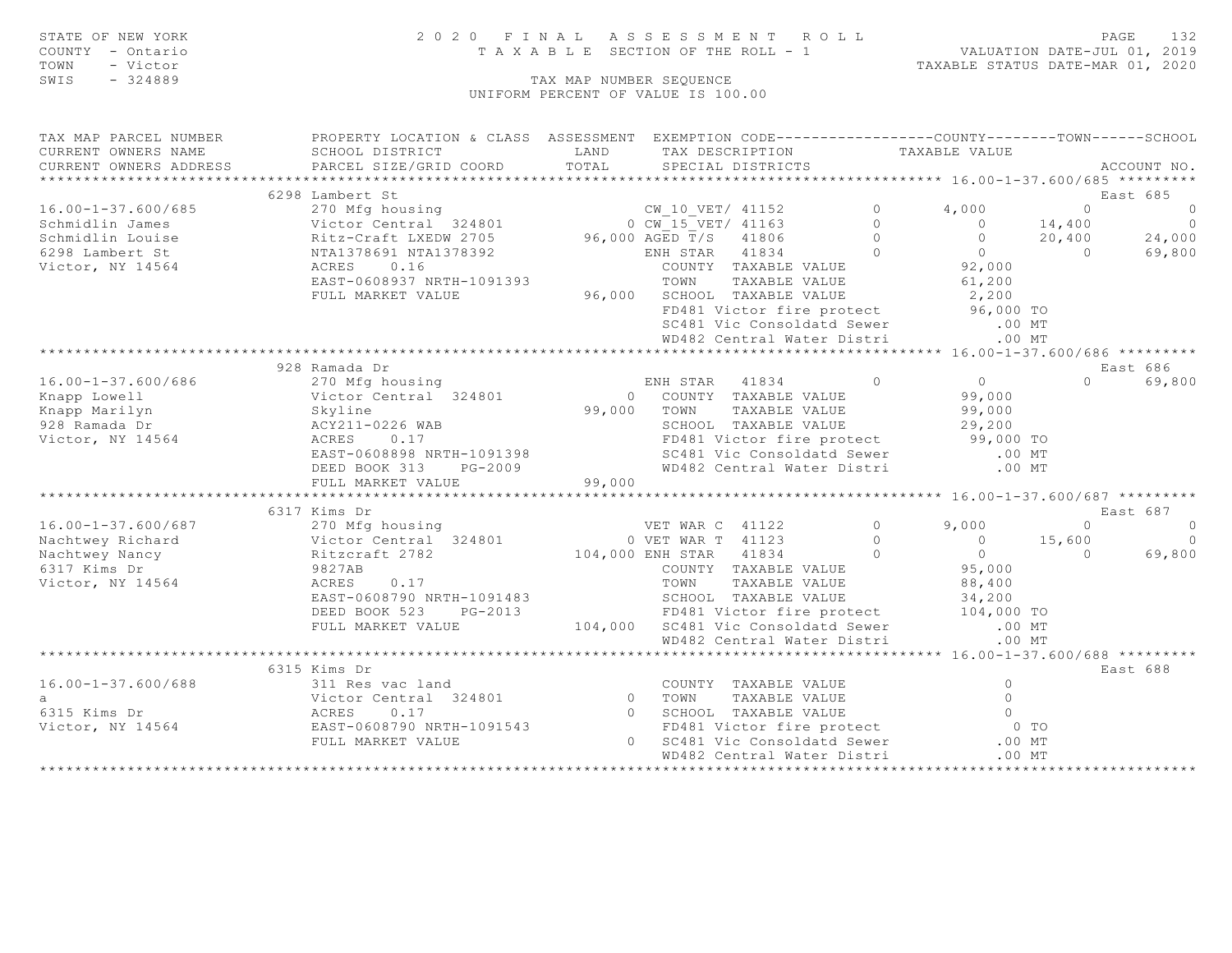| STATE OF NEW YORK<br>COUNTY - Ontario<br>TOWN<br>- Victor                                                                                                                                                                                                                                                                                                                                                                                     | 2020 FINAL ASSESSMENT ROLL                                                                                                                                                                                                                                                                                                                    |                                    |                            | TAXABLE STATUS DATE-MAR 01, 2020 |          | PAGE        | 133                |
|-----------------------------------------------------------------------------------------------------------------------------------------------------------------------------------------------------------------------------------------------------------------------------------------------------------------------------------------------------------------------------------------------------------------------------------------------|-----------------------------------------------------------------------------------------------------------------------------------------------------------------------------------------------------------------------------------------------------------------------------------------------------------------------------------------------|------------------------------------|----------------------------|----------------------------------|----------|-------------|--------------------|
| SWIS<br>$-324889$                                                                                                                                                                                                                                                                                                                                                                                                                             |                                                                                                                                                                                                                                                                                                                                               | TAX MAP NUMBER SEQUENCE            |                            |                                  |          |             |                    |
|                                                                                                                                                                                                                                                                                                                                                                                                                                               |                                                                                                                                                                                                                                                                                                                                               | UNIFORM PERCENT OF VALUE IS 100.00 |                            |                                  |          |             |                    |
|                                                                                                                                                                                                                                                                                                                                                                                                                                               |                                                                                                                                                                                                                                                                                                                                               |                                    |                            |                                  |          |             |                    |
|                                                                                                                                                                                                                                                                                                                                                                                                                                               |                                                                                                                                                                                                                                                                                                                                               |                                    |                            |                                  |          |             |                    |
| TAX MAP PARCEL NUMBER <a> PROPERTY LOCATION &amp; CLASS ASSESSMENT EXEMPTION CODE--------------COUNTY-------TOWN------SCHOOL</a>                                                                                                                                                                                                                                                                                                              |                                                                                                                                                                                                                                                                                                                                               |                                    |                            |                                  |          |             |                    |
| CURRENT OWNERS NAME                                                                                                                                                                                                                                                                                                                                                                                                                           | SCHOOL DISTRICT LAND                                                                                                                                                                                                                                                                                                                          |                                    | TAX DESCRIPTION            | TAXABLE VALUE                    |          |             |                    |
| CURRENT OWNERS ADDRESS                                                                                                                                                                                                                                                                                                                                                                                                                        | PARCEL SIZE/GRID COORD TOTAL                                                                                                                                                                                                                                                                                                                  |                                    | SPECIAL DISTRICTS          |                                  |          | ACCOUNT NO. |                    |
|                                                                                                                                                                                                                                                                                                                                                                                                                                               |                                                                                                                                                                                                                                                                                                                                               |                                    |                            |                                  |          |             |                    |
| 16.00-1-37.600/689 270 Mfg housing<br>Wessells John Victor Central 324801 0 TOWN TAXABLE VALUE 104,000<br>Wessells Gail Ritzcraft LXEII 104,000 SCHOOL TAXABLE VALUE 104,000<br>6313 Kims Dr M10536AB ROCK FD481 Victor fire protect                                                                                                                                                                                                          | 6313 Kims Dr                                                                                                                                                                                                                                                                                                                                  |                                    |                            |                                  |          | East 689    |                    |
|                                                                                                                                                                                                                                                                                                                                                                                                                                               |                                                                                                                                                                                                                                                                                                                                               |                                    |                            |                                  |          |             |                    |
|                                                                                                                                                                                                                                                                                                                                                                                                                                               |                                                                                                                                                                                                                                                                                                                                               |                                    |                            |                                  |          |             |                    |
|                                                                                                                                                                                                                                                                                                                                                                                                                                               |                                                                                                                                                                                                                                                                                                                                               |                                    |                            |                                  |          |             |                    |
|                                                                                                                                                                                                                                                                                                                                                                                                                                               |                                                                                                                                                                                                                                                                                                                                               |                                    |                            |                                  |          |             |                    |
|                                                                                                                                                                                                                                                                                                                                                                                                                                               | MI0536AB<br>MI0536AB<br>RORES 0.17 SC481 Victor fire protect 104,000 TO<br>EAST-0608790 NRTH-1091603 WD482 Central Water Distri .00 MT                                                                                                                                                                                                        |                                    |                            |                                  |          |             |                    |
|                                                                                                                                                                                                                                                                                                                                                                                                                                               | DEED BOOK 128 PG-2019                                                                                                                                                                                                                                                                                                                         |                                    |                            |                                  |          |             |                    |
|                                                                                                                                                                                                                                                                                                                                                                                                                                               |                                                                                                                                                                                                                                                                                                                                               |                                    |                            |                                  |          |             |                    |
|                                                                                                                                                                                                                                                                                                                                                                                                                                               |                                                                                                                                                                                                                                                                                                                                               |                                    |                            |                                  |          |             |                    |
|                                                                                                                                                                                                                                                                                                                                                                                                                                               | 6311 Kims Dr                                                                                                                                                                                                                                                                                                                                  |                                    |                            |                                  |          | East 690    |                    |
| 16.00-1-37.600/690                                                                                                                                                                                                                                                                                                                                                                                                                            |                                                                                                                                                                                                                                                                                                                                               |                                    |                            | $\overline{0}$                   |          |             |                    |
| $\mathsf{a}$                                                                                                                                                                                                                                                                                                                                                                                                                                  |                                                                                                                                                                                                                                                                                                                                               |                                    |                            |                                  |          |             |                    |
| 6311 Kims Dr                                                                                                                                                                                                                                                                                                                                                                                                                                  |                                                                                                                                                                                                                                                                                                                                               |                                    |                            |                                  |          |             |                    |
| Victor, NY 14564                                                                                                                                                                                                                                                                                                                                                                                                                              |                                                                                                                                                                                                                                                                                                                                               |                                    |                            |                                  |          |             |                    |
|                                                                                                                                                                                                                                                                                                                                                                                                                                               | 311 Res vac land<br>311 Res vac land<br>Victor Central 324801 0 TOWN TAXABLE VALUE<br>ACRES 0.17 0 SCHOOL TAXABLE VALUE 0<br>EAST-0608790 NRTH-1091663 6 FD481 Victor fire protect 0 TO<br>FULL MARKET VALUE 0 SC481 Victor fire protect                                                                                                      |                                    |                            |                                  |          |             |                    |
|                                                                                                                                                                                                                                                                                                                                                                                                                                               |                                                                                                                                                                                                                                                                                                                                               |                                    |                            |                                  |          |             |                    |
|                                                                                                                                                                                                                                                                                                                                                                                                                                               |                                                                                                                                                                                                                                                                                                                                               |                                    |                            |                                  |          |             |                    |
| $\begin{array}{cccccccc} \text{6309 Kims Dr} & \text{6309 Kims Dr} & \text{6309 Kims Dr} & \text{COUNTY} & \text{TAXABLE VALUE} & \text{0} \\ \text{a} & \text{Victor Central} & \text{324801} & \text{0} & \text{TOWN} & \text{TAXABLE VALUE} & \text{0} \\ \text{6309 Kims Dr} & \text{ACRES} & \text{0.17} & \text{0} & \text{SCHOOL TAXABLE VALUE} & \text{0} \\ \text{Victor, NY 14564} & \text{EAST-0608790 NRFH-1091723} & \text{FD48$ | 6309 Kims Dr                                                                                                                                                                                                                                                                                                                                  |                                    |                            |                                  |          | East 691    |                    |
|                                                                                                                                                                                                                                                                                                                                                                                                                                               |                                                                                                                                                                                                                                                                                                                                               |                                    |                            |                                  |          |             |                    |
|                                                                                                                                                                                                                                                                                                                                                                                                                                               |                                                                                                                                                                                                                                                                                                                                               |                                    |                            |                                  |          |             |                    |
|                                                                                                                                                                                                                                                                                                                                                                                                                                               |                                                                                                                                                                                                                                                                                                                                               |                                    |                            |                                  |          |             |                    |
|                                                                                                                                                                                                                                                                                                                                                                                                                                               |                                                                                                                                                                                                                                                                                                                                               |                                    |                            |                                  |          |             |                    |
|                                                                                                                                                                                                                                                                                                                                                                                                                                               |                                                                                                                                                                                                                                                                                                                                               |                                    |                            |                                  |          |             |                    |
|                                                                                                                                                                                                                                                                                                                                                                                                                                               |                                                                                                                                                                                                                                                                                                                                               |                                    | WD482 Central Water Distri | .00MT                            |          |             |                    |
|                                                                                                                                                                                                                                                                                                                                                                                                                                               |                                                                                                                                                                                                                                                                                                                                               |                                    |                            |                                  |          |             |                    |
| 6307 Kims Dr. (16.00-1-37.600/692 6307 Kims Dr. (1132<br>Albanese Leonard Victor Central 324801 0 VET COM T 41133<br>Albanese Lillian Commodore SK735-AB 96,000 VET DIS C 41142<br>6307 Kims Dr. (2003)<br>2008 26,000 VET DIS C 41142                                                                                                                                                                                                        | 6307 Kims Dr                                                                                                                                                                                                                                                                                                                                  |                                    |                            |                                  |          | East 692    |                    |
|                                                                                                                                                                                                                                                                                                                                                                                                                                               |                                                                                                                                                                                                                                                                                                                                               |                                    |                            | $0 \t 15,000$                    | $\Omega$ |             |                    |
|                                                                                                                                                                                                                                                                                                                                                                                                                                               |                                                                                                                                                                                                                                                                                                                                               |                                    |                            |                                  |          |             |                    |
|                                                                                                                                                                                                                                                                                                                                                                                                                                               |                                                                                                                                                                                                                                                                                                                                               |                                    |                            |                                  |          |             | $\circ$<br>$\circ$ |
|                                                                                                                                                                                                                                                                                                                                                                                                                                               |                                                                                                                                                                                                                                                                                                                                               |                                    |                            |                                  |          |             | $\Omega$           |
|                                                                                                                                                                                                                                                                                                                                                                                                                                               |                                                                                                                                                                                                                                                                                                                                               |                                    |                            |                                  |          |             | 69,800             |
|                                                                                                                                                                                                                                                                                                                                                                                                                                               |                                                                                                                                                                                                                                                                                                                                               |                                    |                            |                                  |          |             |                    |
|                                                                                                                                                                                                                                                                                                                                                                                                                                               |                                                                                                                                                                                                                                                                                                                                               |                                    |                            |                                  |          |             |                    |
|                                                                                                                                                                                                                                                                                                                                                                                                                                               |                                                                                                                                                                                                                                                                                                                                               |                                    |                            |                                  |          |             |                    |
|                                                                                                                                                                                                                                                                                                                                                                                                                                               |                                                                                                                                                                                                                                                                                                                                               |                                    |                            |                                  |          |             |                    |
|                                                                                                                                                                                                                                                                                                                                                                                                                                               |                                                                                                                                                                                                                                                                                                                                               |                                    |                            |                                  |          |             |                    |
|                                                                                                                                                                                                                                                                                                                                                                                                                                               | .<br>**********************************                                                                                                                                                                                                                                                                                                       |                                    |                            |                                  |          |             |                    |
|                                                                                                                                                                                                                                                                                                                                                                                                                                               | $\begin{tabular}{lcccc} \texttt{Victor Central} & 324801 & 0 & 41132 & 0 & 15,000 & 0 \\ \texttt{Commodore SKT35-AB} & 96,000 VET DIS C & 41133 & 0 & 0 & 24,000 \\ \texttt{ACCJ49674AB} & 96,000 VET DIS C & 41142 & 0 & 19,200 & 0 \\ \texttt{ACCJ49674AB} & 0 & 96,000 VET DIS T & 41143 & 0 & 0 & 19,200 \\ \texttt{ACST8B} & 0.26 & 96,$ |                                    |                            |                                  |          |             |                    |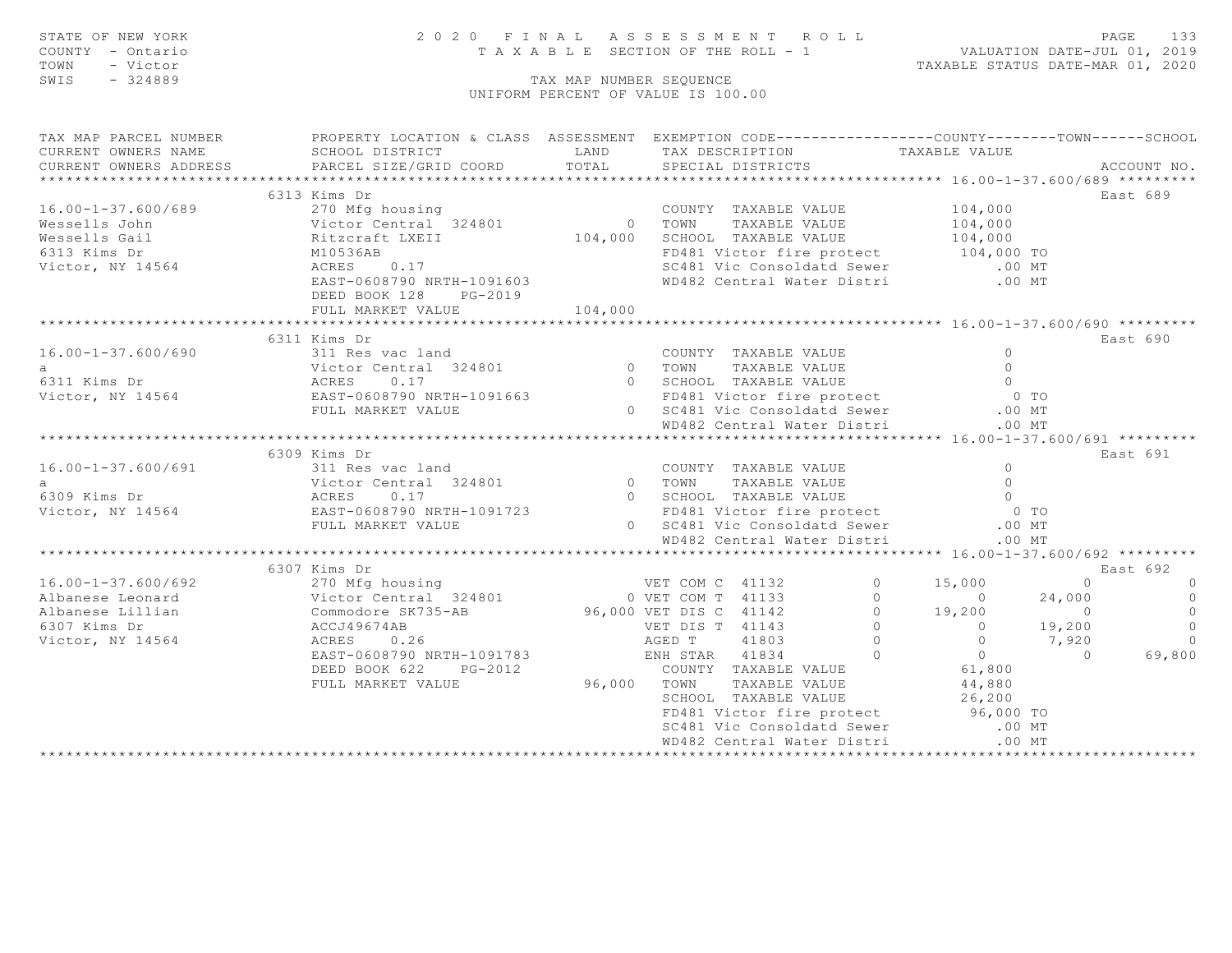| PROPERTY LOCATION & CLASS ASSESSMENT EXEMPTION CODE-----------------COUNTY-------TOWN------SCHOOL<br>TAX MAP PARCEL NUMBER<br>SCHOOL DISTRICT<br>TAX DESCRIPTION TAXABLE VALUE<br>CURRENT OWNERS NAME<br><b>LAND</b><br>CURRENT OWNERS ADDRESS PARCEL SIZE/GRID COORD TOTAL<br>SPECIAL DISTRICTS<br>ACCOUNT NO.<br>6317 Lambert St<br>East 601<br>16.00-1-37.600/601A<br>Blodgett Scott (Victor Central 324801 (Victor Central 324801 (Victor Central 324801 (Victor Central 2018)<br>Find the Skyline Birchfield 8613 (VET COM T 41133 (25,250 (25,250 (25,250 (25,250 (25,250 (25,<br>$\circ$<br>$\circ$<br>30,000<br>SCHOOL TAXABLE VALUE<br>101,000 FD481 Victor fire protect<br>SC481 Victor fire protect<br>SC481 Vic Consoldatd Sewer 00 MT<br>1000 TO<br>1000 MT<br>101,000 TO<br>100 MT<br>101,000 TO<br>101,000 TO<br>101,000 TO<br>101,000 TO<br>101,000 TO<br>EAST-0609093 NRTH-1090638<br>FULL MARKET VALUE<br>6284 Murphy Dr<br>East 615<br>6281 Murphy Dr<br>East 631<br>16.00-1-37.600/631A 6261 Murphy Dr<br>Shafer Patricia 270 Mfg housing<br>6281 Murphy Dr Skyline Birchfield 8613-C 75,000 TOWN TAXABLE VALUE 75,000<br>Victor, NY 14564 PFS904909 PFS904908 PFS904908 SCHOOL TAXABLE VALUE 37,500<br>Vi<br>37,500<br>PFS904909 PFS904908<br>RCRES 0.18<br>EAST-0609391 NRTH-1091117<br>DEED BOOK 731 PG-2018<br>PERD BOOK 731 PG-2018<br>PERD BOOK 731 PG-2018<br>PERD BOOK 731 PG-2018<br>6271 Murphy Dr<br>East 636<br>$\overline{0}$<br>$16.00 - 1 - 37.600/A636$<br>636 636 270 Mfg housing 636 636 270 Mfg housing 524801 636 627 00 VET COM T<br>VET COM C 41132<br>15,000<br>$\Omega$<br>$\Omega$<br>$\overline{a}$<br>24,000<br>Underwood David<br>$\circ$<br>Skyline Birchfield 96,000 VET DIS C 41142<br>9,600<br>Underwood Dorothy<br>$\overline{0}$<br>$\overline{0}$<br>9,600<br>6271 Murphy Dr<br>4911-0128-UAB<br>VET DIS T 41143<br>$\mathbf{0}$<br>$\circ$<br>0<br>Victor, NY 14564<br>ACRES<br>0.18<br>COUNTY TAXABLE VALUE<br>71,400<br>EAST-0609391 NRTH-1091417<br>TOWN<br>TAXABLE VALUE<br>62,400<br>DEED BOOK 101<br>SCHOOL TAXABLE VALUE<br>96,000<br>PG-2015<br>FD481 Victor fire protect<br>FULL MARKET VALUE<br>96,000<br>96,000 TO<br>SC481 Vic Consoldatd Sewer<br>$.00$ MT<br>WD482 Central Water Distri<br>.00MT | STATE OF NEW YORK<br>COUNTY - Ontario<br>TOWN<br>- Victor<br>SWIS<br>$-324889$ | 2020 FINAL ASSESSMENT ROLL<br>$T A X A B L E$ SECTION OF THE ROLL - 1<br>VALUATION DATE-JUL 01, 2019<br>TAX MAP NUMBER SEQUENCE<br>UNIFORM PERCENT OF VALUE IS 100.00 | TAXABLE STATUS DATE-MAR 01, 2020 | PAGE<br>134 |
|------------------------------------------------------------------------------------------------------------------------------------------------------------------------------------------------------------------------------------------------------------------------------------------------------------------------------------------------------------------------------------------------------------------------------------------------------------------------------------------------------------------------------------------------------------------------------------------------------------------------------------------------------------------------------------------------------------------------------------------------------------------------------------------------------------------------------------------------------------------------------------------------------------------------------------------------------------------------------------------------------------------------------------------------------------------------------------------------------------------------------------------------------------------------------------------------------------------------------------------------------------------------------------------------------------------------------------------------------------------------------------------------------------------------------------------------------------------------------------------------------------------------------------------------------------------------------------------------------------------------------------------------------------------------------------------------------------------------------------------------------------------------------------------------------------------------------------------------------------------------------------------------------------------------------------------------------------------------------------------------------------------------------------------------------------------------------------------------------------------------------------------------------------------------------------------------------------------------------------------------------------------------|--------------------------------------------------------------------------------|-----------------------------------------------------------------------------------------------------------------------------------------------------------------------|----------------------------------|-------------|
|                                                                                                                                                                                                                                                                                                                                                                                                                                                                                                                                                                                                                                                                                                                                                                                                                                                                                                                                                                                                                                                                                                                                                                                                                                                                                                                                                                                                                                                                                                                                                                                                                                                                                                                                                                                                                                                                                                                                                                                                                                                                                                                                                                                                                                                                        |                                                                                |                                                                                                                                                                       |                                  |             |
|                                                                                                                                                                                                                                                                                                                                                                                                                                                                                                                                                                                                                                                                                                                                                                                                                                                                                                                                                                                                                                                                                                                                                                                                                                                                                                                                                                                                                                                                                                                                                                                                                                                                                                                                                                                                                                                                                                                                                                                                                                                                                                                                                                                                                                                                        |                                                                                |                                                                                                                                                                       |                                  |             |
|                                                                                                                                                                                                                                                                                                                                                                                                                                                                                                                                                                                                                                                                                                                                                                                                                                                                                                                                                                                                                                                                                                                                                                                                                                                                                                                                                                                                                                                                                                                                                                                                                                                                                                                                                                                                                                                                                                                                                                                                                                                                                                                                                                                                                                                                        |                                                                                |                                                                                                                                                                       |                                  |             |
|                                                                                                                                                                                                                                                                                                                                                                                                                                                                                                                                                                                                                                                                                                                                                                                                                                                                                                                                                                                                                                                                                                                                                                                                                                                                                                                                                                                                                                                                                                                                                                                                                                                                                                                                                                                                                                                                                                                                                                                                                                                                                                                                                                                                                                                                        |                                                                                |                                                                                                                                                                       |                                  |             |
|                                                                                                                                                                                                                                                                                                                                                                                                                                                                                                                                                                                                                                                                                                                                                                                                                                                                                                                                                                                                                                                                                                                                                                                                                                                                                                                                                                                                                                                                                                                                                                                                                                                                                                                                                                                                                                                                                                                                                                                                                                                                                                                                                                                                                                                                        |                                                                                |                                                                                                                                                                       |                                  |             |
|                                                                                                                                                                                                                                                                                                                                                                                                                                                                                                                                                                                                                                                                                                                                                                                                                                                                                                                                                                                                                                                                                                                                                                                                                                                                                                                                                                                                                                                                                                                                                                                                                                                                                                                                                                                                                                                                                                                                                                                                                                                                                                                                                                                                                                                                        |                                                                                |                                                                                                                                                                       |                                  |             |
|                                                                                                                                                                                                                                                                                                                                                                                                                                                                                                                                                                                                                                                                                                                                                                                                                                                                                                                                                                                                                                                                                                                                                                                                                                                                                                                                                                                                                                                                                                                                                                                                                                                                                                                                                                                                                                                                                                                                                                                                                                                                                                                                                                                                                                                                        |                                                                                |                                                                                                                                                                       |                                  |             |
|                                                                                                                                                                                                                                                                                                                                                                                                                                                                                                                                                                                                                                                                                                                                                                                                                                                                                                                                                                                                                                                                                                                                                                                                                                                                                                                                                                                                                                                                                                                                                                                                                                                                                                                                                                                                                                                                                                                                                                                                                                                                                                                                                                                                                                                                        |                                                                                |                                                                                                                                                                       |                                  |             |
|                                                                                                                                                                                                                                                                                                                                                                                                                                                                                                                                                                                                                                                                                                                                                                                                                                                                                                                                                                                                                                                                                                                                                                                                                                                                                                                                                                                                                                                                                                                                                                                                                                                                                                                                                                                                                                                                                                                                                                                                                                                                                                                                                                                                                                                                        |                                                                                |                                                                                                                                                                       |                                  |             |
|                                                                                                                                                                                                                                                                                                                                                                                                                                                                                                                                                                                                                                                                                                                                                                                                                                                                                                                                                                                                                                                                                                                                                                                                                                                                                                                                                                                                                                                                                                                                                                                                                                                                                                                                                                                                                                                                                                                                                                                                                                                                                                                                                                                                                                                                        |                                                                                |                                                                                                                                                                       |                                  |             |
|                                                                                                                                                                                                                                                                                                                                                                                                                                                                                                                                                                                                                                                                                                                                                                                                                                                                                                                                                                                                                                                                                                                                                                                                                                                                                                                                                                                                                                                                                                                                                                                                                                                                                                                                                                                                                                                                                                                                                                                                                                                                                                                                                                                                                                                                        |                                                                                |                                                                                                                                                                       |                                  |             |
|                                                                                                                                                                                                                                                                                                                                                                                                                                                                                                                                                                                                                                                                                                                                                                                                                                                                                                                                                                                                                                                                                                                                                                                                                                                                                                                                                                                                                                                                                                                                                                                                                                                                                                                                                                                                                                                                                                                                                                                                                                                                                                                                                                                                                                                                        |                                                                                |                                                                                                                                                                       |                                  |             |
|                                                                                                                                                                                                                                                                                                                                                                                                                                                                                                                                                                                                                                                                                                                                                                                                                                                                                                                                                                                                                                                                                                                                                                                                                                                                                                                                                                                                                                                                                                                                                                                                                                                                                                                                                                                                                                                                                                                                                                                                                                                                                                                                                                                                                                                                        |                                                                                |                                                                                                                                                                       |                                  |             |
|                                                                                                                                                                                                                                                                                                                                                                                                                                                                                                                                                                                                                                                                                                                                                                                                                                                                                                                                                                                                                                                                                                                                                                                                                                                                                                                                                                                                                                                                                                                                                                                                                                                                                                                                                                                                                                                                                                                                                                                                                                                                                                                                                                                                                                                                        |                                                                                |                                                                                                                                                                       |                                  |             |
|                                                                                                                                                                                                                                                                                                                                                                                                                                                                                                                                                                                                                                                                                                                                                                                                                                                                                                                                                                                                                                                                                                                                                                                                                                                                                                                                                                                                                                                                                                                                                                                                                                                                                                                                                                                                                                                                                                                                                                                                                                                                                                                                                                                                                                                                        |                                                                                |                                                                                                                                                                       |                                  |             |
|                                                                                                                                                                                                                                                                                                                                                                                                                                                                                                                                                                                                                                                                                                                                                                                                                                                                                                                                                                                                                                                                                                                                                                                                                                                                                                                                                                                                                                                                                                                                                                                                                                                                                                                                                                                                                                                                                                                                                                                                                                                                                                                                                                                                                                                                        |                                                                                |                                                                                                                                                                       |                                  |             |
|                                                                                                                                                                                                                                                                                                                                                                                                                                                                                                                                                                                                                                                                                                                                                                                                                                                                                                                                                                                                                                                                                                                                                                                                                                                                                                                                                                                                                                                                                                                                                                                                                                                                                                                                                                                                                                                                                                                                                                                                                                                                                                                                                                                                                                                                        |                                                                                |                                                                                                                                                                       |                                  |             |
|                                                                                                                                                                                                                                                                                                                                                                                                                                                                                                                                                                                                                                                                                                                                                                                                                                                                                                                                                                                                                                                                                                                                                                                                                                                                                                                                                                                                                                                                                                                                                                                                                                                                                                                                                                                                                                                                                                                                                                                                                                                                                                                                                                                                                                                                        |                                                                                |                                                                                                                                                                       |                                  |             |
|                                                                                                                                                                                                                                                                                                                                                                                                                                                                                                                                                                                                                                                                                                                                                                                                                                                                                                                                                                                                                                                                                                                                                                                                                                                                                                                                                                                                                                                                                                                                                                                                                                                                                                                                                                                                                                                                                                                                                                                                                                                                                                                                                                                                                                                                        |                                                                                |                                                                                                                                                                       |                                  |             |
|                                                                                                                                                                                                                                                                                                                                                                                                                                                                                                                                                                                                                                                                                                                                                                                                                                                                                                                                                                                                                                                                                                                                                                                                                                                                                                                                                                                                                                                                                                                                                                                                                                                                                                                                                                                                                                                                                                                                                                                                                                                                                                                                                                                                                                                                        |                                                                                |                                                                                                                                                                       |                                  |             |
|                                                                                                                                                                                                                                                                                                                                                                                                                                                                                                                                                                                                                                                                                                                                                                                                                                                                                                                                                                                                                                                                                                                                                                                                                                                                                                                                                                                                                                                                                                                                                                                                                                                                                                                                                                                                                                                                                                                                                                                                                                                                                                                                                                                                                                                                        |                                                                                |                                                                                                                                                                       |                                  |             |
|                                                                                                                                                                                                                                                                                                                                                                                                                                                                                                                                                                                                                                                                                                                                                                                                                                                                                                                                                                                                                                                                                                                                                                                                                                                                                                                                                                                                                                                                                                                                                                                                                                                                                                                                                                                                                                                                                                                                                                                                                                                                                                                                                                                                                                                                        |                                                                                |                                                                                                                                                                       |                                  |             |
|                                                                                                                                                                                                                                                                                                                                                                                                                                                                                                                                                                                                                                                                                                                                                                                                                                                                                                                                                                                                                                                                                                                                                                                                                                                                                                                                                                                                                                                                                                                                                                                                                                                                                                                                                                                                                                                                                                                                                                                                                                                                                                                                                                                                                                                                        |                                                                                |                                                                                                                                                                       |                                  |             |
|                                                                                                                                                                                                                                                                                                                                                                                                                                                                                                                                                                                                                                                                                                                                                                                                                                                                                                                                                                                                                                                                                                                                                                                                                                                                                                                                                                                                                                                                                                                                                                                                                                                                                                                                                                                                                                                                                                                                                                                                                                                                                                                                                                                                                                                                        |                                                                                |                                                                                                                                                                       |                                  |             |
|                                                                                                                                                                                                                                                                                                                                                                                                                                                                                                                                                                                                                                                                                                                                                                                                                                                                                                                                                                                                                                                                                                                                                                                                                                                                                                                                                                                                                                                                                                                                                                                                                                                                                                                                                                                                                                                                                                                                                                                                                                                                                                                                                                                                                                                                        |                                                                                |                                                                                                                                                                       |                                  |             |
|                                                                                                                                                                                                                                                                                                                                                                                                                                                                                                                                                                                                                                                                                                                                                                                                                                                                                                                                                                                                                                                                                                                                                                                                                                                                                                                                                                                                                                                                                                                                                                                                                                                                                                                                                                                                                                                                                                                                                                                                                                                                                                                                                                                                                                                                        |                                                                                |                                                                                                                                                                       |                                  |             |
|                                                                                                                                                                                                                                                                                                                                                                                                                                                                                                                                                                                                                                                                                                                                                                                                                                                                                                                                                                                                                                                                                                                                                                                                                                                                                                                                                                                                                                                                                                                                                                                                                                                                                                                                                                                                                                                                                                                                                                                                                                                                                                                                                                                                                                                                        |                                                                                |                                                                                                                                                                       |                                  |             |
|                                                                                                                                                                                                                                                                                                                                                                                                                                                                                                                                                                                                                                                                                                                                                                                                                                                                                                                                                                                                                                                                                                                                                                                                                                                                                                                                                                                                                                                                                                                                                                                                                                                                                                                                                                                                                                                                                                                                                                                                                                                                                                                                                                                                                                                                        |                                                                                |                                                                                                                                                                       |                                  |             |
|                                                                                                                                                                                                                                                                                                                                                                                                                                                                                                                                                                                                                                                                                                                                                                                                                                                                                                                                                                                                                                                                                                                                                                                                                                                                                                                                                                                                                                                                                                                                                                                                                                                                                                                                                                                                                                                                                                                                                                                                                                                                                                                                                                                                                                                                        |                                                                                |                                                                                                                                                                       |                                  |             |
|                                                                                                                                                                                                                                                                                                                                                                                                                                                                                                                                                                                                                                                                                                                                                                                                                                                                                                                                                                                                                                                                                                                                                                                                                                                                                                                                                                                                                                                                                                                                                                                                                                                                                                                                                                                                                                                                                                                                                                                                                                                                                                                                                                                                                                                                        |                                                                                |                                                                                                                                                                       |                                  |             |
|                                                                                                                                                                                                                                                                                                                                                                                                                                                                                                                                                                                                                                                                                                                                                                                                                                                                                                                                                                                                                                                                                                                                                                                                                                                                                                                                                                                                                                                                                                                                                                                                                                                                                                                                                                                                                                                                                                                                                                                                                                                                                                                                                                                                                                                                        |                                                                                |                                                                                                                                                                       |                                  |             |
|                                                                                                                                                                                                                                                                                                                                                                                                                                                                                                                                                                                                                                                                                                                                                                                                                                                                                                                                                                                                                                                                                                                                                                                                                                                                                                                                                                                                                                                                                                                                                                                                                                                                                                                                                                                                                                                                                                                                                                                                                                                                                                                                                                                                                                                                        |                                                                                |                                                                                                                                                                       |                                  |             |
|                                                                                                                                                                                                                                                                                                                                                                                                                                                                                                                                                                                                                                                                                                                                                                                                                                                                                                                                                                                                                                                                                                                                                                                                                                                                                                                                                                                                                                                                                                                                                                                                                                                                                                                                                                                                                                                                                                                                                                                                                                                                                                                                                                                                                                                                        |                                                                                |                                                                                                                                                                       |                                  |             |
|                                                                                                                                                                                                                                                                                                                                                                                                                                                                                                                                                                                                                                                                                                                                                                                                                                                                                                                                                                                                                                                                                                                                                                                                                                                                                                                                                                                                                                                                                                                                                                                                                                                                                                                                                                                                                                                                                                                                                                                                                                                                                                                                                                                                                                                                        |                                                                                |                                                                                                                                                                       |                                  |             |
|                                                                                                                                                                                                                                                                                                                                                                                                                                                                                                                                                                                                                                                                                                                                                                                                                                                                                                                                                                                                                                                                                                                                                                                                                                                                                                                                                                                                                                                                                                                                                                                                                                                                                                                                                                                                                                                                                                                                                                                                                                                                                                                                                                                                                                                                        |                                                                                |                                                                                                                                                                       |                                  |             |
|                                                                                                                                                                                                                                                                                                                                                                                                                                                                                                                                                                                                                                                                                                                                                                                                                                                                                                                                                                                                                                                                                                                                                                                                                                                                                                                                                                                                                                                                                                                                                                                                                                                                                                                                                                                                                                                                                                                                                                                                                                                                                                                                                                                                                                                                        |                                                                                |                                                                                                                                                                       |                                  |             |
|                                                                                                                                                                                                                                                                                                                                                                                                                                                                                                                                                                                                                                                                                                                                                                                                                                                                                                                                                                                                                                                                                                                                                                                                                                                                                                                                                                                                                                                                                                                                                                                                                                                                                                                                                                                                                                                                                                                                                                                                                                                                                                                                                                                                                                                                        |                                                                                |                                                                                                                                                                       |                                  |             |
|                                                                                                                                                                                                                                                                                                                                                                                                                                                                                                                                                                                                                                                                                                                                                                                                                                                                                                                                                                                                                                                                                                                                                                                                                                                                                                                                                                                                                                                                                                                                                                                                                                                                                                                                                                                                                                                                                                                                                                                                                                                                                                                                                                                                                                                                        |                                                                                |                                                                                                                                                                       |                                  |             |
|                                                                                                                                                                                                                                                                                                                                                                                                                                                                                                                                                                                                                                                                                                                                                                                                                                                                                                                                                                                                                                                                                                                                                                                                                                                                                                                                                                                                                                                                                                                                                                                                                                                                                                                                                                                                                                                                                                                                                                                                                                                                                                                                                                                                                                                                        |                                                                                |                                                                                                                                                                       |                                  |             |
|                                                                                                                                                                                                                                                                                                                                                                                                                                                                                                                                                                                                                                                                                                                                                                                                                                                                                                                                                                                                                                                                                                                                                                                                                                                                                                                                                                                                                                                                                                                                                                                                                                                                                                                                                                                                                                                                                                                                                                                                                                                                                                                                                                                                                                                                        |                                                                                |                                                                                                                                                                       |                                  |             |
|                                                                                                                                                                                                                                                                                                                                                                                                                                                                                                                                                                                                                                                                                                                                                                                                                                                                                                                                                                                                                                                                                                                                                                                                                                                                                                                                                                                                                                                                                                                                                                                                                                                                                                                                                                                                                                                                                                                                                                                                                                                                                                                                                                                                                                                                        |                                                                                |                                                                                                                                                                       |                                  |             |
|                                                                                                                                                                                                                                                                                                                                                                                                                                                                                                                                                                                                                                                                                                                                                                                                                                                                                                                                                                                                                                                                                                                                                                                                                                                                                                                                                                                                                                                                                                                                                                                                                                                                                                                                                                                                                                                                                                                                                                                                                                                                                                                                                                                                                                                                        |                                                                                |                                                                                                                                                                       |                                  |             |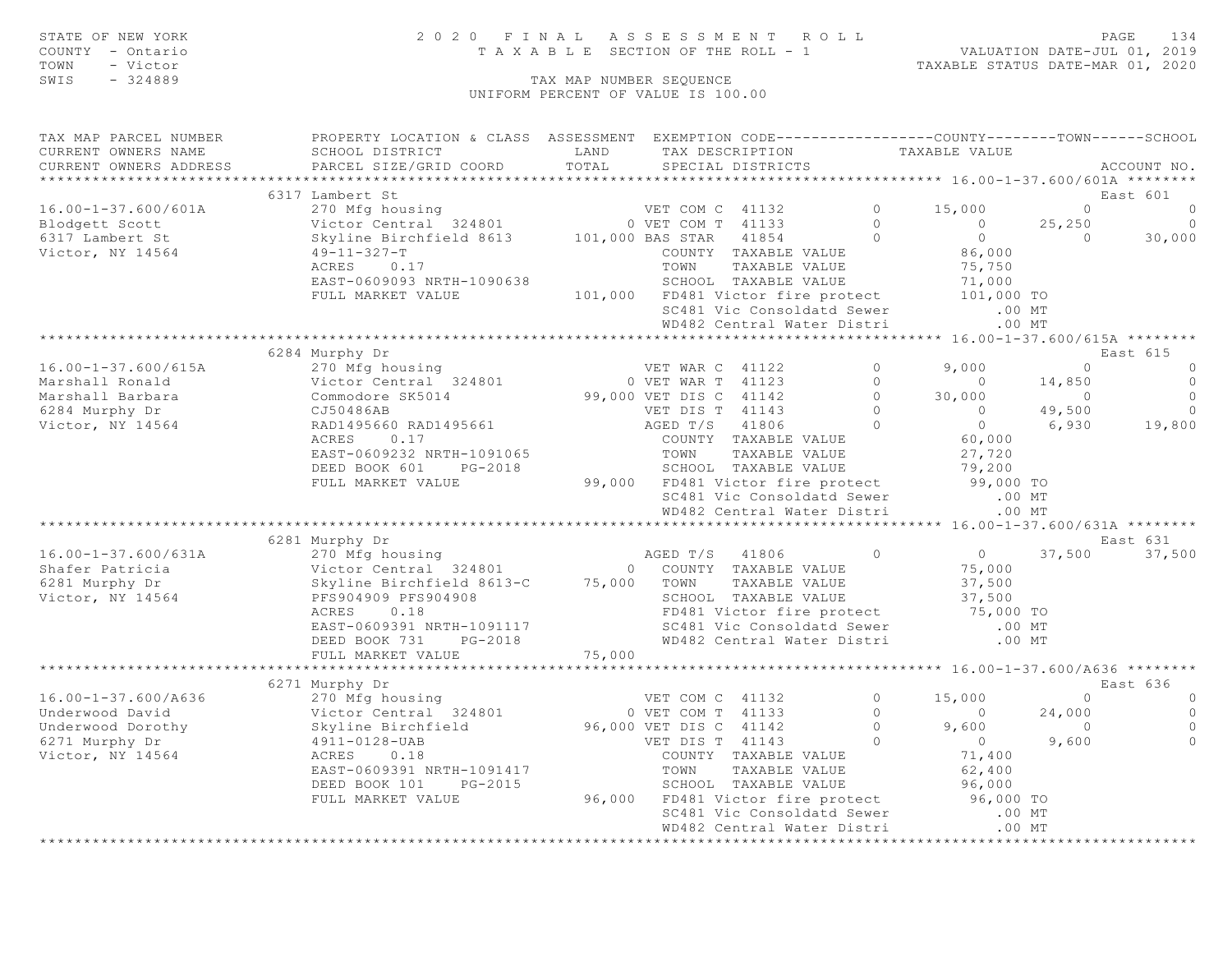| STATE OF NEW YORK                                                                                                                                                                                                                                                                                                                |                                                                                                                                                                                                                                                                                                                                                                                                                                               | FINAL ASSESSMENT ROLL (PACE 135<br>TAXABLE SECTION OF THE ROLL - 1 VALUATION DATE-JUL 01, 2019<br>TAXABLE STATUS DATE-MAR 01, 2020<br>2020 FINAL ASSESSMENT ROLL |             |
|----------------------------------------------------------------------------------------------------------------------------------------------------------------------------------------------------------------------------------------------------------------------------------------------------------------------------------|-----------------------------------------------------------------------------------------------------------------------------------------------------------------------------------------------------------------------------------------------------------------------------------------------------------------------------------------------------------------------------------------------------------------------------------------------|------------------------------------------------------------------------------------------------------------------------------------------------------------------|-------------|
| COUNTY - Ontario                                                                                                                                                                                                                                                                                                                 |                                                                                                                                                                                                                                                                                                                                                                                                                                               |                                                                                                                                                                  |             |
| TOWN - Victor                                                                                                                                                                                                                                                                                                                    |                                                                                                                                                                                                                                                                                                                                                                                                                                               |                                                                                                                                                                  |             |
| SWIS - 324889                                                                                                                                                                                                                                                                                                                    |                                                                                                                                                                                                                                                                                                                                                                                                                                               | TAX MAP NUMBER SEOUENCE                                                                                                                                          |             |
|                                                                                                                                                                                                                                                                                                                                  |                                                                                                                                                                                                                                                                                                                                                                                                                                               | UNIFORM PERCENT OF VALUE IS 100.00                                                                                                                               |             |
|                                                                                                                                                                                                                                                                                                                                  |                                                                                                                                                                                                                                                                                                                                                                                                                                               |                                                                                                                                                                  |             |
|                                                                                                                                                                                                                                                                                                                                  | TAX MAP PARCEL NUMBER THE PROPERTY LOCATION & CLASS ASSESSMENT EXEMPTION CODE--------------COUNTY--------TOWN------SCHOOL                                                                                                                                                                                                                                                                                                                     |                                                                                                                                                                  |             |
|                                                                                                                                                                                                                                                                                                                                  |                                                                                                                                                                                                                                                                                                                                                                                                                                               | SCHOOL DISTRICT                       LAND        TAX DESCRIPTION                 TAXABLE VALUE                                                                  |             |
|                                                                                                                                                                                                                                                                                                                                  |                                                                                                                                                                                                                                                                                                                                                                                                                                               |                                                                                                                                                                  | ACCOUNT NO. |
|                                                                                                                                                                                                                                                                                                                                  |                                                                                                                                                                                                                                                                                                                                                                                                                                               |                                                                                                                                                                  |             |
|                                                                                                                                                                                                                                                                                                                                  | 6318 Kims Dr                                                                                                                                                                                                                                                                                                                                                                                                                                  |                                                                                                                                                                  | East 701    |
|                                                                                                                                                                                                                                                                                                                                  |                                                                                                                                                                                                                                                                                                                                                                                                                                               |                                                                                                                                                                  |             |
|                                                                                                                                                                                                                                                                                                                                  |                                                                                                                                                                                                                                                                                                                                                                                                                                               |                                                                                                                                                                  |             |
|                                                                                                                                                                                                                                                                                                                                  |                                                                                                                                                                                                                                                                                                                                                                                                                                               |                                                                                                                                                                  |             |
|                                                                                                                                                                                                                                                                                                                                  |                                                                                                                                                                                                                                                                                                                                                                                                                                               |                                                                                                                                                                  |             |
|                                                                                                                                                                                                                                                                                                                                  |                                                                                                                                                                                                                                                                                                                                                                                                                                               |                                                                                                                                                                  |             |
|                                                                                                                                                                                                                                                                                                                                  | $\begin{array}{cccccccc} 16.00-1-37.700/701 & 311\; \text{Res}\; \text{vac}\; \text{land} & \text{COUNTY} & \text{TAXABLE VALUE} & 0 & \text{Last} /01 \\ \text{a} & 0 & \text{TOWN} & \text{TAXABLE VALUE} & 0 & 0 \\ 6318 \; \text{Kims}\; \text{Dr} & \text{ACRES} & 0.17 & 0 & \text{SCHOL} & \text{TAXABLE VALUE} & 0 \\ \text{Victor, NY 14564} & \text{FULL MARKET VALUE} & 0 & \text{SCHOL} & \text{TAXABLE VALUE} & 0 \\ \text{Vict$ |                                                                                                                                                                  |             |
|                                                                                                                                                                                                                                                                                                                                  | 6316 Kims Dr                                                                                                                                                                                                                                                                                                                                                                                                                                  |                                                                                                                                                                  | East 702    |
| 16.00-1-37.700/702                                                                                                                                                                                                                                                                                                               |                                                                                                                                                                                                                                                                                                                                                                                                                                               |                                                                                                                                                                  |             |
| $\alpha$ and $\alpha$ and $\alpha$ and $\alpha$ and $\alpha$ and $\alpha$ and $\alpha$ and $\alpha$ and $\alpha$ and $\alpha$ and $\alpha$ and $\alpha$ and $\alpha$ and $\alpha$ and $\alpha$ and $\alpha$ and $\alpha$ and $\alpha$ and $\alpha$ and $\alpha$ and $\alpha$ and $\alpha$ and $\alpha$ and $\alpha$ and $\alpha$ |                                                                                                                                                                                                                                                                                                                                                                                                                                               |                                                                                                                                                                  |             |
| a<br>6316 Kims Dr                                                                                                                                                                                                                                                                                                                |                                                                                                                                                                                                                                                                                                                                                                                                                                               |                                                                                                                                                                  |             |
| Victor, NY 14564                                                                                                                                                                                                                                                                                                                 | 6316 Kims Dr<br>311 Res vac land<br>Victor Central 324801 0 TOWN TAXABLE VALUE<br>ACRES 0.17 0 SCHOOL TAXABLE VALUE 0<br>FULL MARKET VALUE 0 FD481 Victor fire protect 0 TO<br>SC481 Vic Consoldatd Sewer 0.00 MT<br>WD482 Central Water D                                                                                                                                                                                                    |                                                                                                                                                                  |             |
|                                                                                                                                                                                                                                                                                                                                  |                                                                                                                                                                                                                                                                                                                                                                                                                                               |                                                                                                                                                                  |             |
|                                                                                                                                                                                                                                                                                                                                  |                                                                                                                                                                                                                                                                                                                                                                                                                                               |                                                                                                                                                                  |             |
|                                                                                                                                                                                                                                                                                                                                  | ********************                                                                                                                                                                                                                                                                                                                                                                                                                          |                                                                                                                                                                  |             |
|                                                                                                                                                                                                                                                                                                                                  | 6314 Kims Dr<br>$\begin{array}{cccccccc} \texttt{16.00-1-37.700/703} & \texttt{6314 Kims Dr} & \texttt{East 703} & \texttt{East 703} \\ \texttt{Trosterud Marcia F} & \texttt{2700 Mfg housing} & \texttt{AGED T/S} & \texttt{1806} & 0 & 0 & 42,500 & 42,500 \\ \texttt{firsted Marcia F} & \texttt{Victor Central 324801} & \texttt{0.85,000} & \texttt{0.85,000} & 0 & 42,500 & 0 & 42,500 \\ \texttt$                                     |                                                                                                                                                                  | East 703    |
|                                                                                                                                                                                                                                                                                                                                  |                                                                                                                                                                                                                                                                                                                                                                                                                                               |                                                                                                                                                                  |             |
|                                                                                                                                                                                                                                                                                                                                  |                                                                                                                                                                                                                                                                                                                                                                                                                                               |                                                                                                                                                                  |             |
|                                                                                                                                                                                                                                                                                                                                  |                                                                                                                                                                                                                                                                                                                                                                                                                                               |                                                                                                                                                                  |             |
|                                                                                                                                                                                                                                                                                                                                  |                                                                                                                                                                                                                                                                                                                                                                                                                                               |                                                                                                                                                                  |             |
|                                                                                                                                                                                                                                                                                                                                  |                                                                                                                                                                                                                                                                                                                                                                                                                                               |                                                                                                                                                                  |             |
|                                                                                                                                                                                                                                                                                                                                  |                                                                                                                                                                                                                                                                                                                                                                                                                                               |                                                                                                                                                                  |             |
|                                                                                                                                                                                                                                                                                                                                  |                                                                                                                                                                                                                                                                                                                                                                                                                                               |                                                                                                                                                                  |             |
|                                                                                                                                                                                                                                                                                                                                  |                                                                                                                                                                                                                                                                                                                                                                                                                                               |                                                                                                                                                                  |             |
|                                                                                                                                                                                                                                                                                                                                  | ****************************                                                                                                                                                                                                                                                                                                                                                                                                                  |                                                                                                                                                                  |             |
|                                                                                                                                                                                                                                                                                                                                  | 6312 Kims Dr                                                                                                                                                                                                                                                                                                                                                                                                                                  |                                                                                                                                                                  | East 704    |
|                                                                                                                                                                                                                                                                                                                                  |                                                                                                                                                                                                                                                                                                                                                                                                                                               |                                                                                                                                                                  |             |
|                                                                                                                                                                                                                                                                                                                                  |                                                                                                                                                                                                                                                                                                                                                                                                                                               |                                                                                                                                                                  |             |
|                                                                                                                                                                                                                                                                                                                                  |                                                                                                                                                                                                                                                                                                                                                                                                                                               |                                                                                                                                                                  |             |
|                                                                                                                                                                                                                                                                                                                                  | 16.00-1-37.700/704 6312 Kims Dr<br>a<br>6312 Kims Dr<br>6312 Kims Dr<br>6312 Kims Dr<br>ACRES 0.17 0 SCHOOL TAXABLE VALUE 0<br>FULL MARKET VALUE 0 FD481 Victor fire protect 0 TO<br>SC481 Victor fire protect 0 TO<br>SC481 Victor fire prot                                                                                                                                                                                                 |                                                                                                                                                                  |             |
|                                                                                                                                                                                                                                                                                                                                  |                                                                                                                                                                                                                                                                                                                                                                                                                                               |                                                                                                                                                                  |             |
|                                                                                                                                                                                                                                                                                                                                  |                                                                                                                                                                                                                                                                                                                                                                                                                                               |                                                                                                                                                                  |             |
|                                                                                                                                                                                                                                                                                                                                  | 6310 Kims Dr                                                                                                                                                                                                                                                                                                                                                                                                                                  |                                                                                                                                                                  | East 705    |
|                                                                                                                                                                                                                                                                                                                                  |                                                                                                                                                                                                                                                                                                                                                                                                                                               |                                                                                                                                                                  |             |
|                                                                                                                                                                                                                                                                                                                                  |                                                                                                                                                                                                                                                                                                                                                                                                                                               |                                                                                                                                                                  |             |
|                                                                                                                                                                                                                                                                                                                                  |                                                                                                                                                                                                                                                                                                                                                                                                                                               |                                                                                                                                                                  |             |
|                                                                                                                                                                                                                                                                                                                                  |                                                                                                                                                                                                                                                                                                                                                                                                                                               |                                                                                                                                                                  |             |
|                                                                                                                                                                                                                                                                                                                                  | $\begin{array}{cccccccc} \texttt{16.00-1-37.700/705} & \texttt{0.11} & \texttt{DE} & \texttt{0.11} & \texttt{0.12} & \texttt{0.13} & \texttt{0.14} & \texttt{0.15} & \texttt{0.16} & \texttt{0.17} & \texttt{0.17} & \texttt{0.16} & \texttt{0.17} & \texttt{0.17} & \texttt{0.17} & \texttt{0.17} & \texttt{0.18} & \texttt{0.18} & \texttt{0.19} & \texttt{0.19} & \$                                                                       |                                                                                                                                                                  |             |
|                                                                                                                                                                                                                                                                                                                                  |                                                                                                                                                                                                                                                                                                                                                                                                                                               |                                                                                                                                                                  |             |
|                                                                                                                                                                                                                                                                                                                                  |                                                                                                                                                                                                                                                                                                                                                                                                                                               |                                                                                                                                                                  |             |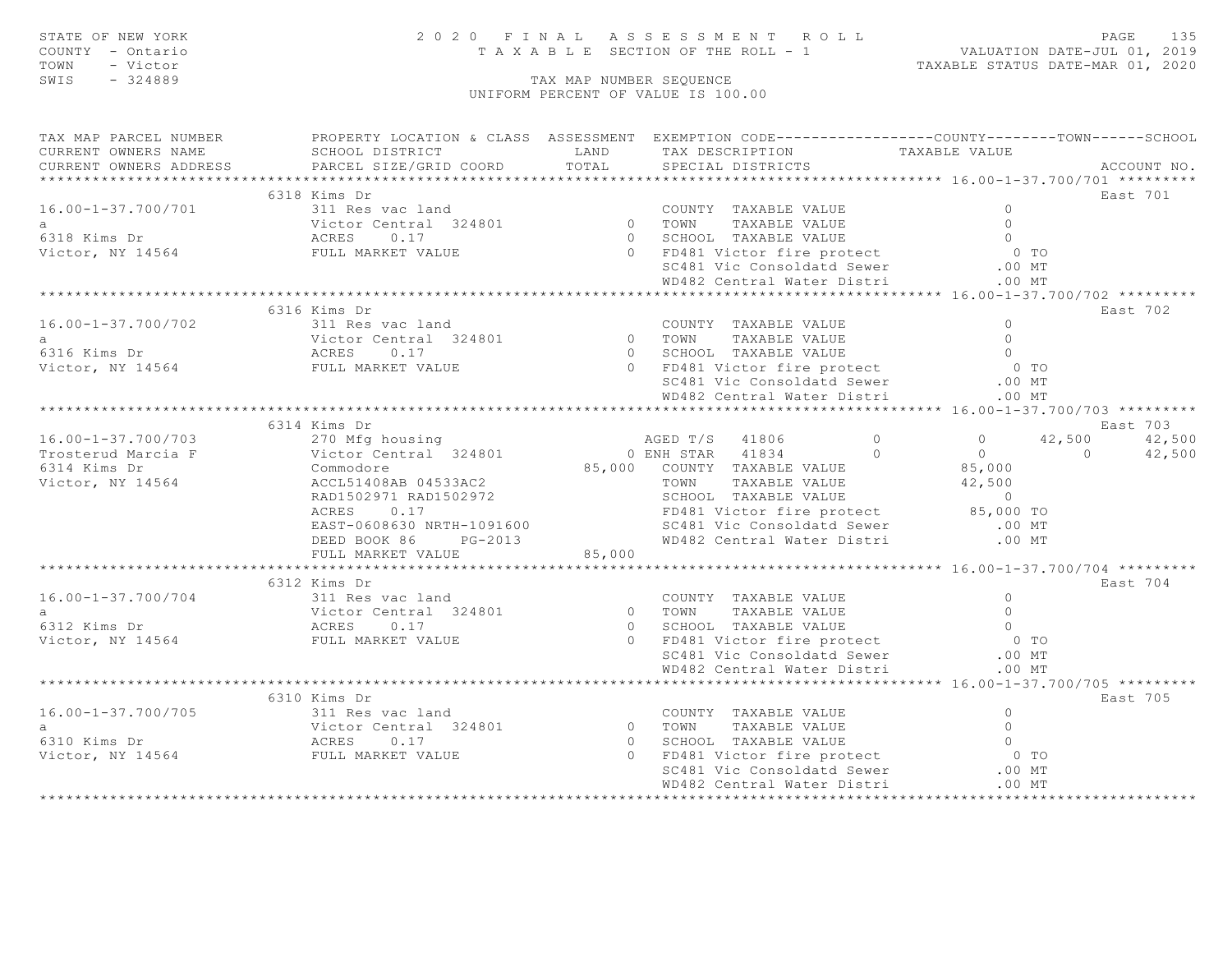| STATE OF NEW YORK                                                                                                                                                                                                                         |                                                                                              |                         | FINAL ASSESSMENT ROLL PALUATION DATE-JUL 01, 2019<br>TAXABLE SECTION OF THE ROLL - 1 VALUATION DATE-JUL 01, 2019<br>2020 FINAL ASSESSMENT ROLL |                        |             |        |
|-------------------------------------------------------------------------------------------------------------------------------------------------------------------------------------------------------------------------------------------|----------------------------------------------------------------------------------------------|-------------------------|------------------------------------------------------------------------------------------------------------------------------------------------|------------------------|-------------|--------|
| COUNTY - Ontario                                                                                                                                                                                                                          |                                                                                              |                         |                                                                                                                                                |                        |             |        |
| TOWN<br>- Victor                                                                                                                                                                                                                          |                                                                                              |                         |                                                                                                                                                |                        |             |        |
| SWIS<br>$-324889$                                                                                                                                                                                                                         |                                                                                              | TAX MAP NUMBER SEQUENCE |                                                                                                                                                |                        |             |        |
|                                                                                                                                                                                                                                           |                                                                                              |                         | UNIFORM PERCENT OF VALUE IS 100.00                                                                                                             |                        |             |        |
|                                                                                                                                                                                                                                           |                                                                                              |                         |                                                                                                                                                |                        |             |        |
| TAX MAP PARCEL NUMBER                                                                                                                                                                                                                     |                                                                                              |                         | PROPERTY LOCATION & CLASS ASSESSMENT EXEMPTION CODE-----------------COUNTY-------TOWN------SCHOOL                                              |                        |             |        |
| CURRENT OWNERS NAME                                                                                                                                                                                                                       | SCHOOL DISTRICT<br><b>LAND</b>                                                               |                         |                                                                                                                                                |                        |             |        |
| CURRENT OWNERS ADDRESS                                                                                                                                                                                                                    | PARCEL SIZE/GRID COORD                                                                       | TOTAL                   | TAX DESCRIPTION TAXABLE VALUE<br>SPECIAL DISTRICTS<br>SPECIAL DISTRICTS                                                                        |                        | ACCOUNT NO. |        |
|                                                                                                                                                                                                                                           |                                                                                              |                         |                                                                                                                                                |                        |             |        |
|                                                                                                                                                                                                                                           |                                                                                              |                         |                                                                                                                                                |                        | East 706    |        |
|                                                                                                                                                                                                                                           |                                                                                              |                         | COUNTY TAXABLE VALUE 100,000                                                                                                                   |                        |             |        |
|                                                                                                                                                                                                                                           |                                                                                              |                         |                                                                                                                                                |                        |             |        |
|                                                                                                                                                                                                                                           |                                                                                              |                         |                                                                                                                                                | $100,000$<br>$100,000$ |             |        |
|                                                                                                                                                                                                                                           |                                                                                              |                         | $FD481$ Victor fire protect $100,000$ TO                                                                                                       |                        |             |        |
|                                                                                                                                                                                                                                           |                                                                                              |                         |                                                                                                                                                |                        |             |        |
|                                                                                                                                                                                                                                           |                                                                                              |                         | SC481 Vic Consoldatd Sewer .00 MT<br>WD482 Central Water Distri .00 MT                                                                         |                        |             |        |
|                                                                                                                                                                                                                                           |                                                                                              |                         |                                                                                                                                                |                        |             |        |
|                                                                                                                                                                                                                                           | FULL MARKET VALUE                                                                            | 100,000                 |                                                                                                                                                |                        |             |        |
|                                                                                                                                                                                                                                           |                                                                                              |                         |                                                                                                                                                |                        |             |        |
|                                                                                                                                                                                                                                           | 6306 Kims Dr                                                                                 |                         |                                                                                                                                                |                        | East 707    |        |
| 16.00-1-37.700/707                                                                                                                                                                                                                        |                                                                                              |                         | BAS STAR 41854 0                                                                                                                               | $\overline{0}$         | $\Omega$    | 30,000 |
| Rizzo Sandra                                                                                                                                                                                                                              |                                                                                              |                         |                                                                                                                                                |                        |             |        |
| Weisensel Gary                                                                                                                                                                                                                            | 10/707<br>270 Mfg housing<br>Victor Central 324801 0<br>Commodore 102,000<br>1564 ACRES 0.25 |                         | 0 COUNTY TAXABLE VALUE 102,000<br>102,000 TOWN TAXABLE VALUE 102,000                                                                           |                        |             |        |
| 6306 Kims Dr                                                                                                                                                                                                                              |                                                                                              |                         | EUWN IAAADDE VADUE<br>SCHOOL TAXABLE VALUE 72,000<br>FD481 Victor fire protect 102,000 TO<br>SC481 Vic Consoldatd Sewer 00 MT                  |                        |             |        |
| Victor, NY 14564                                                                                                                                                                                                                          |                                                                                              |                         |                                                                                                                                                |                        |             |        |
|                                                                                                                                                                                                                                           |                                                                                              |                         |                                                                                                                                                |                        |             |        |
|                                                                                                                                                                                                                                           | EAST-0608619 NRTH-1091851<br>DEED BOOK 621 PG-2012                                           |                         | WD482 Central Water Distri                                                                                                                     | $.00$ MT               |             |        |
|                                                                                                                                                                                                                                           | FULL MARKET VALUE                                                                            | 102,000                 |                                                                                                                                                |                        |             |        |
|                                                                                                                                                                                                                                           |                                                                                              |                         |                                                                                                                                                |                        |             |        |
| 16.00-1-37.700/708 270 Mfg housing<br>16.00-1-37.700/708 270 Mfg housing<br>D'Andrea Michael Victor Central 324801 0 TOWN TAXABLE VALUE 98,000<br>6304 Kims Dr Commodore Linden 98,000 SCHOOL TAXABLE VALUE 98,000<br>Victor, NY 14564    |                                                                                              |                         |                                                                                                                                                |                        | East 708    |        |
|                                                                                                                                                                                                                                           |                                                                                              |                         |                                                                                                                                                |                        |             |        |
|                                                                                                                                                                                                                                           |                                                                                              |                         |                                                                                                                                                |                        |             |        |
|                                                                                                                                                                                                                                           |                                                                                              |                         |                                                                                                                                                |                        |             |        |
|                                                                                                                                                                                                                                           |                                                                                              |                         |                                                                                                                                                |                        |             |        |
|                                                                                                                                                                                                                                           |                                                                                              |                         | FD481 Victor fire protect 98,000 TO<br>SC481 Vic Consoldatd Sewer .00 MT                                                                       |                        |             |        |
|                                                                                                                                                                                                                                           | ACCG46787AB<br>RAD1461632 RAD1461631<br>ACRES 0.20<br>ACRES<br>0.20                          |                         | WD482 Central Water Distri .00 MT                                                                                                              |                        |             |        |
|                                                                                                                                                                                                                                           | EAST-0608662 NRTH-1091905                                                                    |                         |                                                                                                                                                |                        |             |        |
|                                                                                                                                                                                                                                           | DEED BOOK 1218 PG-2008                                                                       |                         |                                                                                                                                                |                        |             |        |
|                                                                                                                                                                                                                                           | FULL MARKET VALUE                                                                            | 98,000                  |                                                                                                                                                |                        |             |        |
|                                                                                                                                                                                                                                           | ***************                                                                              |                         |                                                                                                                                                |                        |             |        |
|                                                                                                                                                                                                                                           | 6302 Kims Dr                                                                                 |                         |                                                                                                                                                |                        | East 709    |        |
|                                                                                                                                                                                                                                           |                                                                                              |                         |                                                                                                                                                |                        |             |        |
|                                                                                                                                                                                                                                           |                                                                                              |                         |                                                                                                                                                |                        |             |        |
|                                                                                                                                                                                                                                           |                                                                                              |                         |                                                                                                                                                |                        |             |        |
|                                                                                                                                                                                                                                           |                                                                                              |                         |                                                                                                                                                |                        |             |        |
|                                                                                                                                                                                                                                           |                                                                                              |                         |                                                                                                                                                |                        |             |        |
| 16.00-1-37.700/709 311 Res vac land<br>a<br>victor Central 324801 0 TOWN TAXABLE VALUE 0<br>6302 Kims Dr ACRES 0.17 0<br>Victor, NY 14564 EAST-0608730 NRTH-1091940 PD481 Victor fire protect 0 TO<br>FULL MARKET VALUE 0<br>external sta |                                                                                              |                         |                                                                                                                                                |                        |             |        |
|                                                                                                                                                                                                                                           |                                                                                              |                         |                                                                                                                                                |                        |             |        |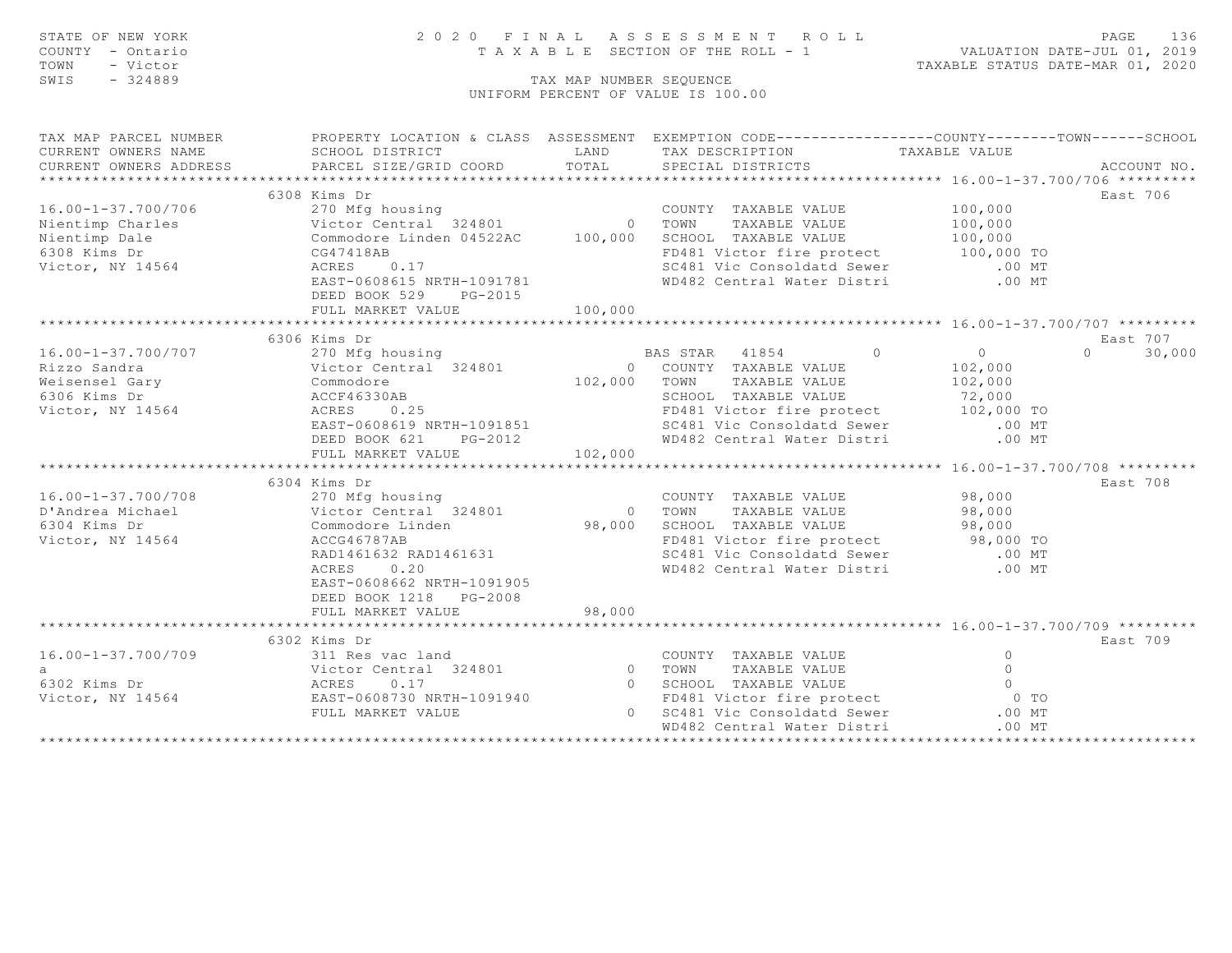| STATE OF NEW YORK | 2020 FINAL ASSESSMENT ROLL      |                                  | PAGE                        | 137 |
|-------------------|---------------------------------|----------------------------------|-----------------------------|-----|
| COUNTY - Ontario  | TAXABLE SECTION OF THE ROLL - 1 |                                  | VALUATION DATE-JUL 01, 2019 |     |
| TOWN<br>- Victor  |                                 | TAXABLE STATUS DATE-MAR 01, 2020 |                             |     |
| SWIS<br>$-324889$ | TAX MAP NUMBER SEOUENCE         |                                  |                             |     |

|  | UNIFORM PERCENT OF VALUE IS 100.00 |  |  |
|--|------------------------------------|--|--|
|  |                                    |  |  |

| TAX MAP PARCEL NUMBER      |                                                                                                                                                                 |        | PROPERTY LOCATION & CLASS ASSESSMENT EXEMPTION CODE----------------COUNTY-------TOWN------SCHOOL               |               |            |                |
|----------------------------|-----------------------------------------------------------------------------------------------------------------------------------------------------------------|--------|----------------------------------------------------------------------------------------------------------------|---------------|------------|----------------|
| CURRENT OWNERS NAME        | SCHOOL DISTRICT                                                                                                                                                 | LAND   | TAX DESCRIPTION                                                                                                | TAXABLE VALUE |            |                |
|                            |                                                                                                                                                                 |        |                                                                                                                |               |            |                |
|                            |                                                                                                                                                                 |        |                                                                                                                |               |            |                |
|                            | 6300 Kims Dr                                                                                                                                                    |        |                                                                                                                |               |            | East 710       |
| 16.00-1-37.700/710         |                                                                                                                                                                 |        |                                                                                                                |               |            | 0 69,800       |
| Mack Lawrence              |                                                                                                                                                                 |        |                                                                                                                |               |            |                |
| Mack Barbara               |                                                                                                                                                                 |        |                                                                                                                |               |            |                |
| 6300 Kims Dr               |                                                                                                                                                                 |        |                                                                                                                |               |            |                |
| Victor, NY 14564           | ACRES<br>0.17                                                                                                                                                   |        | FD481 Victor fire protect 96,000 TO                                                                            |               |            |                |
|                            | EAST-0608755 NRTH-1091980                                                                                                                                       |        |                                                                                                                |               |            |                |
|                            | DEED BOOK 317 PG-2014                                                                                                                                           |        | SC481 Vic Consoldatd Sewer .00 MT<br>WD482 Central Water Distri .00 MT                                         |               |            |                |
|                            | FULL MARKET VALUE                                                                                                                                               | 96,000 |                                                                                                                |               |            |                |
|                            |                                                                                                                                                                 |        |                                                                                                                |               |            |                |
|                            | 6298 Kims Dr                                                                                                                                                    |        |                                                                                                                |               |            | East 711       |
|                            |                                                                                                                                                                 |        |                                                                                                                |               |            |                |
|                            | 16.00-1-37.700/711 270 Mfg housing<br>DeBruyn Hans Victor Central 324801                                                                                        |        |                                                                                                                |               |            |                |
|                            |                                                                                                                                                                 |        |                                                                                                                |               |            |                |
|                            |                                                                                                                                                                 |        |                                                                                                                |               |            |                |
|                            | 0.17                                                                                                                                                            |        | 96,000 SCHOOL TAXABLE VALUE 96,000<br>FD481 Victor fire protect 96,000 TO<br>SC481 Vic Consoldatd Sewer .00 MT |               |            |                |
|                            | EAST-0608805 NRTH-1092020                                                                                                                                       |        | WD482 Central Water Distri .00 MT                                                                              |               |            |                |
|                            | DEED BOOK 729 PG-2015                                                                                                                                           |        |                                                                                                                |               |            |                |
|                            | FULL MARKET VALUE                                                                                                                                               | 96,000 |                                                                                                                |               |            |                |
|                            |                                                                                                                                                                 |        |                                                                                                                |               |            |                |
|                            | 6296 Kims Dr                                                                                                                                                    |        |                                                                                                                |               |            | East 712       |
| $16.00 - 1 - 37.700 / 712$ |                                                                                                                                                                 |        |                                                                                                                |               |            | $\overline{0}$ |
| Semback Thomas             |                                                                                                                                                                 |        |                                                                                                                |               |            | $\overline{0}$ |
| Sembeck Rona               |                                                                                                                                                                 |        |                                                                                                                |               |            |                |
|                            |                                                                                                                                                                 |        |                                                                                                                |               |            |                |
|                            |                                                                                                                                                                 |        |                                                                                                                |               |            | 30,000         |
| 6296 Kims Dr               |                                                                                                                                                                 |        |                                                                                                                |               |            |                |
| Victor, NY 14564           |                                                                                                                                                                 |        |                                                                                                                |               |            |                |
|                            | EAST-0608903 NRTH-1092050                                                                                                                                       |        | SCHOOL TAXABLE VALUE 76,000                                                                                    |               |            |                |
|                            | DEED BOOK 1016    PG-2012                                                                                                                                       |        |                                                                                                                |               |            |                |
|                            | FULL MARKET VALUE                                                                                                                                               |        | 5-2012 FD481 Victor fire protect 106,000 TO<br>106,000 SC481 Vic Consoldatd Sewer .00 MT                       |               |            |                |
|                            |                                                                                                                                                                 |        | WD482 Central Water Distri                                                                                     | $.00$ MT      |            |                |
|                            | **********************************                                                                                                                              |        |                                                                                                                |               |            |                |
|                            | 6309 Roberts Dr                                                                                                                                                 |        |                                                                                                                |               |            | East 713       |
| 16.00-1-37.700/713         |                                                                                                                                                                 |        |                                                                                                                |               | $\bigcirc$ | $\overline{0}$ |
| Greenly Charles            |                                                                                                                                                                 |        |                                                                                                                |               |            | $\overline{0}$ |
| 6309 Roberts Dr            |                                                                                                                                                                 |        |                                                                                                                |               |            | 30,000         |
| Victor, NY 14564           | 13 270 Mfg housing<br>Victor Central 324801 0 VET WAR T 41123 0 0 0 16,800<br>Commodore Nova Ranch 112,000 BAS STAR 41854 0 0 0<br>COUNTY TAXABLE VALUE 103,000 |        |                                                                                                                |               |            |                |
|                            | 0.17<br>ACRES                                                                                                                                                   |        | COUNTY TAXABLE VALUE<br>TOWN      TAXABLE VALUE                                                                | 95,200        |            |                |
|                            | EAST-0608941 NRTH-1092151                                                                                                                                       |        |                                                                                                                |               |            |                |
|                            | FULL MARKET VALUE                                                                                                                                               |        |                                                                                                                |               |            |                |
|                            |                                                                                                                                                                 |        | SC481 Vic Consoldatd Sewer .00 MT                                                                              |               |            |                |
|                            |                                                                                                                                                                 |        | WD482 Central Water Distri                                                                                     | .00MT         |            |                |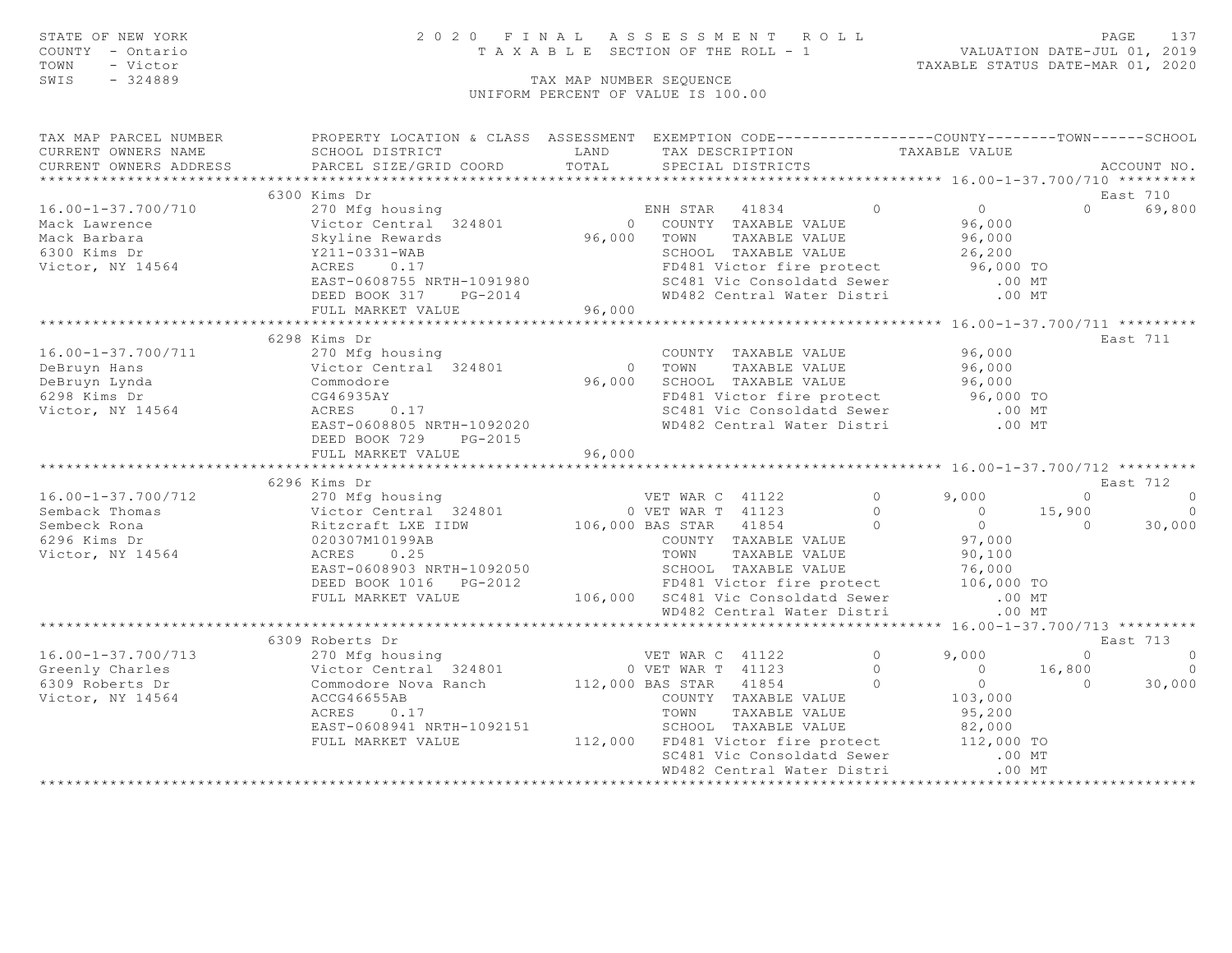| STATE OF NEW YORK          |                                                                                                                                                                                                                                                                                  | PAGE 138 & ASSESSMENT ROLL PAGE 138<br>TAXABLE SECTION OF THE ROLL - 1 VALUATION DATE-JUL 01, 2019<br>TAXABLE STATUS DATE-MAR 01, 2020<br>2020 FINAL ASSESSMENT ROLL |                |             |
|----------------------------|----------------------------------------------------------------------------------------------------------------------------------------------------------------------------------------------------------------------------------------------------------------------------------|----------------------------------------------------------------------------------------------------------------------------------------------------------------------|----------------|-------------|
| COUNTY - Ontario           |                                                                                                                                                                                                                                                                                  |                                                                                                                                                                      |                |             |
| TOWN - Victor              |                                                                                                                                                                                                                                                                                  |                                                                                                                                                                      |                |             |
| SWIS - 324889              |                                                                                                                                                                                                                                                                                  | TAX MAP NUMBER SEOUENCE                                                                                                                                              |                |             |
|                            |                                                                                                                                                                                                                                                                                  | UNIFORM PERCENT OF VALUE IS 100.00                                                                                                                                   |                |             |
|                            |                                                                                                                                                                                                                                                                                  |                                                                                                                                                                      |                |             |
|                            |                                                                                                                                                                                                                                                                                  |                                                                                                                                                                      |                |             |
|                            | TAX MAP PARCEL NUMBER <a> PROPERTY LOCATION &amp; CLASS ASSESSMENT EXEMPTION CODE--------------COUNTY-------TOWN------SCHOOL</a>                                                                                                                                                 |                                                                                                                                                                      |                |             |
| CURRENT OWNERS NAME        |                                                                                                                                                                                                                                                                                  |                                                                                                                                                                      |                |             |
|                            | CURRENT OWNERS ADDRESS FARCEL SIZE/GRID COORD TOTAL                                                                                                                                                                                                                              | SPECIAL DISTRICTS                                                                                                                                                    |                | ACCOUNT NO. |
|                            | 6311 Roberts Dr                                                                                                                                                                                                                                                                  |                                                                                                                                                                      |                | East 714    |
| $16.00 - 1 - 37.700 / 714$ | 16.00-1-37.700/714<br>311 Res vac land<br>311 Res vac land<br>324801 0 TOWN TAXABLE VALUE 0<br>6311 Roberts Dr ACRES 0.17 0 SCHOOL TAXABLE VALUE 0<br>Victor, NY 14564 FULL MARKET VALUE 0 FD481 Victor fire protect 0 TO<br>SC481 Vic Co                                        |                                                                                                                                                                      | $\overline{0}$ |             |
|                            |                                                                                                                                                                                                                                                                                  |                                                                                                                                                                      |                |             |
|                            |                                                                                                                                                                                                                                                                                  |                                                                                                                                                                      |                |             |
|                            |                                                                                                                                                                                                                                                                                  |                                                                                                                                                                      |                |             |
|                            |                                                                                                                                                                                                                                                                                  |                                                                                                                                                                      |                |             |
|                            |                                                                                                                                                                                                                                                                                  |                                                                                                                                                                      |                |             |
|                            |                                                                                                                                                                                                                                                                                  |                                                                                                                                                                      |                |             |
|                            | 6313 Roberts Dr                                                                                                                                                                                                                                                                  |                                                                                                                                                                      |                | East 715    |
|                            | $\begin{array}{cccccccc} 16.00-1-37.700/715 & 0313\;NODF & 0313\;NODF & 0313\;NODF & 0313\;NODF & 0313\;NODF & 0313\;NODF & 0313\;NODF & 0313\;NODF & 0313\;NODF & 0313\;NODF & 0313\;NODF & 0313\;NODF & 0313\;NODF & 0313\;NODF & 0313\;NODF & 0313\;NODF & 0313\;NODF & 0313$ |                                                                                                                                                                      |                |             |
|                            |                                                                                                                                                                                                                                                                                  |                                                                                                                                                                      |                |             |
|                            |                                                                                                                                                                                                                                                                                  |                                                                                                                                                                      |                |             |
|                            |                                                                                                                                                                                                                                                                                  |                                                                                                                                                                      |                |             |
|                            |                                                                                                                                                                                                                                                                                  |                                                                                                                                                                      |                |             |
|                            |                                                                                                                                                                                                                                                                                  |                                                                                                                                                                      |                |             |
|                            |                                                                                                                                                                                                                                                                                  |                                                                                                                                                                      |                |             |
|                            | 6315 Roberts Dr                                                                                                                                                                                                                                                                  |                                                                                                                                                                      |                | East 716    |
|                            |                                                                                                                                                                                                                                                                                  |                                                                                                                                                                      |                |             |
|                            |                                                                                                                                                                                                                                                                                  |                                                                                                                                                                      |                |             |
|                            |                                                                                                                                                                                                                                                                                  |                                                                                                                                                                      |                |             |
|                            |                                                                                                                                                                                                                                                                                  |                                                                                                                                                                      |                |             |
|                            |                                                                                                                                                                                                                                                                                  |                                                                                                                                                                      |                |             |
|                            |                                                                                                                                                                                                                                                                                  |                                                                                                                                                                      |                |             |
|                            |                                                                                                                                                                                                                                                                                  |                                                                                                                                                                      |                |             |
|                            | 6317 Roberts Dr                                                                                                                                                                                                                                                                  |                                                                                                                                                                      |                | East 717    |
|                            | 16.00-1-37.700/717<br>16.00-1-37.700/717<br>270 Mg housing<br>Hall Patricia 21801<br>270 Mg housing<br>Hall Theodore Commodore Linden 04509AB 111,000 SCHOOL TAXABLE VALUE 111,000<br>6317 Roberts Dr CG47716AB CG47716AB FD481 Victor                                           |                                                                                                                                                                      |                |             |
|                            |                                                                                                                                                                                                                                                                                  |                                                                                                                                                                      |                |             |
|                            |                                                                                                                                                                                                                                                                                  |                                                                                                                                                                      |                |             |
|                            |                                                                                                                                                                                                                                                                                  |                                                                                                                                                                      |                |             |
|                            |                                                                                                                                                                                                                                                                                  |                                                                                                                                                                      |                |             |
|                            |                                                                                                                                                                                                                                                                                  |                                                                                                                                                                      |                |             |
|                            |                                                                                                                                                                                                                                                                                  |                                                                                                                                                                      |                |             |
|                            | FULL MARKET VALUE 111,000                                                                                                                                                                                                                                                        |                                                                                                                                                                      |                |             |
|                            |                                                                                                                                                                                                                                                                                  |                                                                                                                                                                      |                |             |
|                            | 6319 Roberts Dr                                                                                                                                                                                                                                                                  |                                                                                                                                                                      |                | East 718    |
|                            |                                                                                                                                                                                                                                                                                  |                                                                                                                                                                      |                | 0 69,800    |
|                            |                                                                                                                                                                                                                                                                                  |                                                                                                                                                                      |                |             |
|                            |                                                                                                                                                                                                                                                                                  |                                                                                                                                                                      |                |             |
|                            |                                                                                                                                                                                                                                                                                  |                                                                                                                                                                      |                |             |
|                            |                                                                                                                                                                                                                                                                                  |                                                                                                                                                                      |                |             |
|                            |                                                                                                                                                                                                                                                                                  |                                                                                                                                                                      |                |             |
|                            |                                                                                                                                                                                                                                                                                  |                                                                                                                                                                      |                |             |
|                            |                                                                                                                                                                                                                                                                                  |                                                                                                                                                                      |                |             |
|                            |                                                                                                                                                                                                                                                                                  |                                                                                                                                                                      |                |             |
|                            |                                                                                                                                                                                                                                                                                  |                                                                                                                                                                      |                |             |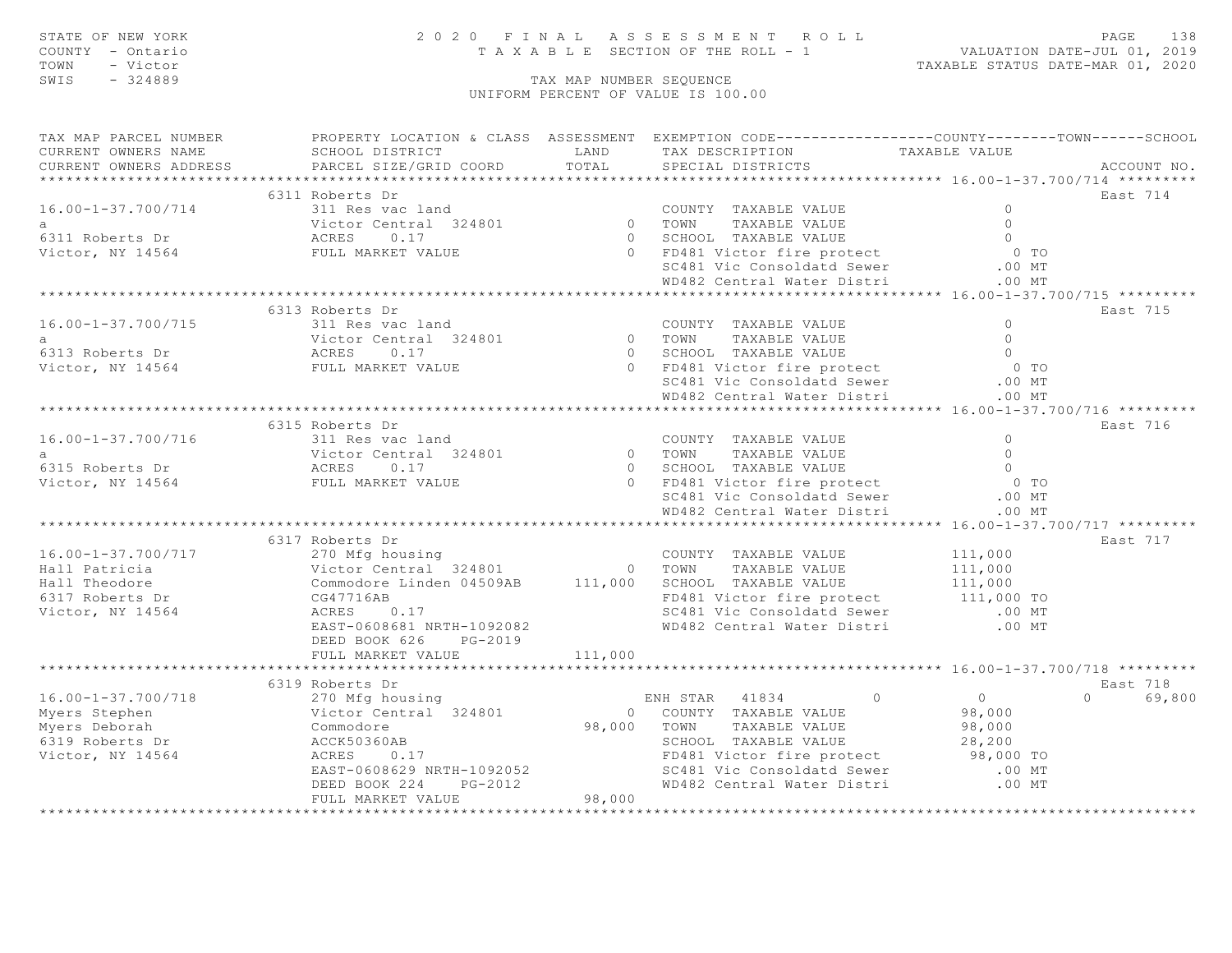| STATE OF NEW YORK                                                                                                                                                                                                                                     |                                      |                         |                                                                                                                                                                                                                               |                                                    |                  |
|-------------------------------------------------------------------------------------------------------------------------------------------------------------------------------------------------------------------------------------------------------|--------------------------------------|-------------------------|-------------------------------------------------------------------------------------------------------------------------------------------------------------------------------------------------------------------------------|----------------------------------------------------|------------------|
| COUNTY - Ontario                                                                                                                                                                                                                                      |                                      |                         |                                                                                                                                                                                                                               |                                                    |                  |
| TOWN<br>- Victor                                                                                                                                                                                                                                      |                                      |                         |                                                                                                                                                                                                                               |                                                    |                  |
| SWIS<br>$-324889$                                                                                                                                                                                                                                     |                                      | TAX MAP NUMBER SEQUENCE |                                                                                                                                                                                                                               |                                                    |                  |
|                                                                                                                                                                                                                                                       |                                      |                         | UNIFORM PERCENT OF VALUE IS 100.00                                                                                                                                                                                            |                                                    |                  |
|                                                                                                                                                                                                                                                       |                                      |                         |                                                                                                                                                                                                                               |                                                    |                  |
| TAX MAP PARCEL NUMBER <b>The PROPERTY LOCATION &amp; CLASS</b> ASSESSMENT EXEMPTION CODE--------------COUNTY-------TOWN------SCHOOL                                                                                                                   |                                      |                         |                                                                                                                                                                                                                               |                                                    |                  |
| CURRENT OWNERS NAME                                                                                                                                                                                                                                   | SCHOOL DISTRICT TAND TAX DESCRIPTION |                         |                                                                                                                                                                                                                               | TAXABLE VALUE                                      |                  |
| CURRENT OWNERS ADDRESS                                                                                                                                                                                                                                | PARCEL SIZE/GRID COORD               | TOTAL                   | SPECIAL DISTRICTS                                                                                                                                                                                                             |                                                    | ACCOUNT NO.      |
| *************************                                                                                                                                                                                                                             |                                      |                         |                                                                                                                                                                                                                               |                                                    |                  |
|                                                                                                                                                                                                                                                       | 6321 Roberts Dr                      |                         |                                                                                                                                                                                                                               |                                                    | East 719         |
| 16.00-1-37.700/719<br>270 Mfg housing<br>270 Mfg housing<br>270 Mfg housing<br>270 Mfg housing<br>270 Mfg housing<br>270 Mfg housing<br>270 Mfg housing<br>270 Mfg housing<br>270 Mfg housing<br>270 Mfg housing<br>270 Mfg housing<br>270 Mfg housin |                                      |                         |                                                                                                                                                                                                                               |                                                    |                  |
|                                                                                                                                                                                                                                                       |                                      |                         |                                                                                                                                                                                                                               |                                                    |                  |
|                                                                                                                                                                                                                                                       |                                      |                         |                                                                                                                                                                                                                               |                                                    |                  |
|                                                                                                                                                                                                                                                       |                                      |                         |                                                                                                                                                                                                                               |                                                    |                  |
|                                                                                                                                                                                                                                                       |                                      |                         |                                                                                                                                                                                                                               |                                                    |                  |
|                                                                                                                                                                                                                                                       |                                      |                         |                                                                                                                                                                                                                               |                                                    |                  |
|                                                                                                                                                                                                                                                       | DEED BOOK 1201    PG-2017            |                         |                                                                                                                                                                                                                               |                                                    |                  |
|                                                                                                                                                                                                                                                       | FULL MARKET VALUE 107,000            |                         |                                                                                                                                                                                                                               |                                                    |                  |
|                                                                                                                                                                                                                                                       |                                      |                         |                                                                                                                                                                                                                               |                                                    |                  |
|                                                                                                                                                                                                                                                       |                                      |                         |                                                                                                                                                                                                                               |                                                    | East 720         |
|                                                                                                                                                                                                                                                       |                                      |                         |                                                                                                                                                                                                                               |                                                    | $\Omega$         |
|                                                                                                                                                                                                                                                       |                                      |                         |                                                                                                                                                                                                                               |                                                    | $\Omega$         |
|                                                                                                                                                                                                                                                       |                                      |                         |                                                                                                                                                                                                                               |                                                    |                  |
|                                                                                                                                                                                                                                                       |                                      |                         |                                                                                                                                                                                                                               |                                                    |                  |
|                                                                                                                                                                                                                                                       |                                      |                         |                                                                                                                                                                                                                               |                                                    |                  |
|                                                                                                                                                                                                                                                       |                                      |                         |                                                                                                                                                                                                                               |                                                    |                  |
|                                                                                                                                                                                                                                                       |                                      |                         |                                                                                                                                                                                                                               |                                                    |                  |
|                                                                                                                                                                                                                                                       |                                      |                         |                                                                                                                                                                                                                               |                                                    |                  |
|                                                                                                                                                                                                                                                       |                                      |                         |                                                                                                                                                                                                                               | ********************* 16.00-1-37.700/721 ********* |                  |
|                                                                                                                                                                                                                                                       | 6325 Roberts Dr                      |                         |                                                                                                                                                                                                                               |                                                    | East 721         |
| 16.00-1-37.700/721 270 Mfg housing<br>Haskins Richard Victor Central 324801 0 TOWN TAXABLE VALUE 116,000<br>Haskins Kimberly Commodore Brookwood Ranch 116,000 SCHOOL TAXABLE VALUE 116,000<br>6325 Roberts Dr CH47795AB ACRES 0.20<br>               |                                      |                         |                                                                                                                                                                                                                               |                                                    |                  |
|                                                                                                                                                                                                                                                       |                                      |                         |                                                                                                                                                                                                                               |                                                    |                  |
|                                                                                                                                                                                                                                                       |                                      |                         |                                                                                                                                                                                                                               |                                                    |                  |
|                                                                                                                                                                                                                                                       |                                      |                         |                                                                                                                                                                                                                               |                                                    |                  |
|                                                                                                                                                                                                                                                       |                                      |                         | FD481 Victor fire protect 116,000 TO<br>SC481 Victor fire protect 116,000 TO<br>00 MT.                                                                                                                                        |                                                    |                  |
|                                                                                                                                                                                                                                                       | EAST-0608498 NRTH-1091911            |                         | WD482 Central Water Distri .00 MT                                                                                                                                                                                             |                                                    |                  |
|                                                                                                                                                                                                                                                       | DEED BOOK 214<br>PG-2017             |                         |                                                                                                                                                                                                                               |                                                    |                  |
|                                                                                                                                                                                                                                                       | FULL MARKET VALUE                    | 116,000                 |                                                                                                                                                                                                                               |                                                    |                  |
|                                                                                                                                                                                                                                                       | **************************           |                         |                                                                                                                                                                                                                               |                                                    |                  |
|                                                                                                                                                                                                                                                       | 6327 Roberts Dr                      |                         |                                                                                                                                                                                                                               |                                                    | East 722         |
|                                                                                                                                                                                                                                                       |                                      |                         |                                                                                                                                                                                                                               |                                                    | $\cap$<br>30,000 |
|                                                                                                                                                                                                                                                       |                                      |                         |                                                                                                                                                                                                                               |                                                    |                  |
| 6327 Roberts Dr<br>Arnold Richard 270 Mfg housing<br>Arnold Richard Victor Central 324801 0 COUNTY TAXABLE VALUE 109,000<br>Arnold Susan Ritzcraft Gemini LXEII 109,000 TOWN TAXABLE VALUE 109,000<br>6327 Roberts Dr<br>2020808M10393 A              |                                      |                         |                                                                                                                                                                                                                               |                                                    |                  |
|                                                                                                                                                                                                                                                       |                                      |                         |                                                                                                                                                                                                                               |                                                    |                  |
|                                                                                                                                                                                                                                                       |                                      |                         |                                                                                                                                                                                                                               |                                                    |                  |
|                                                                                                                                                                                                                                                       |                                      |                         |                                                                                                                                                                                                                               |                                                    |                  |
|                                                                                                                                                                                                                                                       | PG-2007<br>DEED BOOK 718             |                         |                                                                                                                                                                                                                               |                                                    |                  |
|                                                                                                                                                                                                                                                       | FULL MARKET VALUE                    |                         | The model of the protect and the model of the protect of the scalar victor fire protect and the scalar victors of the model of the model of the model of the model of the model of the model of the model of the model of the |                                                    |                  |
|                                                                                                                                                                                                                                                       |                                      |                         |                                                                                                                                                                                                                               |                                                    |                  |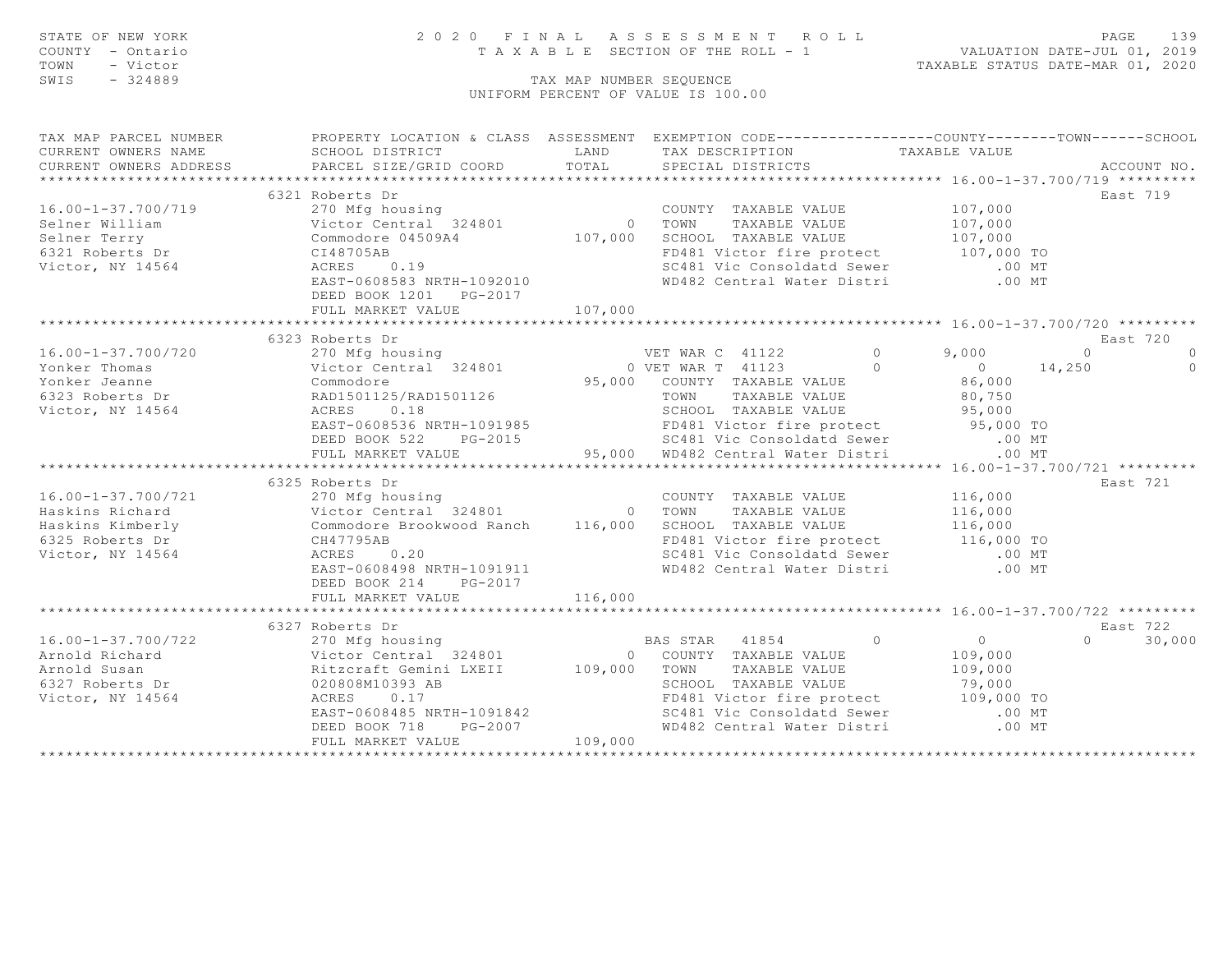| STATE OF NEW YORK                                                                                                                                                                                                                                                                                                                                                |                              |        | PAGE 140 PAGE 140 PAGE 140<br>TAXABLE SECTION OF THE ROLL - 1 VALUATION DATE-JUL 01, 2019<br>TAXABLE STATUS DATE-MAR 01, 2020<br>2020 FINAL ASSESSMENT ROLL |                                                 |
|------------------------------------------------------------------------------------------------------------------------------------------------------------------------------------------------------------------------------------------------------------------------------------------------------------------------------------------------------------------|------------------------------|--------|-------------------------------------------------------------------------------------------------------------------------------------------------------------|-------------------------------------------------|
| COUNTY - Ontario                                                                                                                                                                                                                                                                                                                                                 |                              |        |                                                                                                                                                             |                                                 |
| TOWN - Victor                                                                                                                                                                                                                                                                                                                                                    |                              |        |                                                                                                                                                             |                                                 |
| SWIS - 324889                                                                                                                                                                                                                                                                                                                                                    |                              |        | TAX MAP NUMBER SEQUENCE                                                                                                                                     |                                                 |
|                                                                                                                                                                                                                                                                                                                                                                  |                              |        | UNIFORM PERCENT OF VALUE IS 100.00                                                                                                                          |                                                 |
|                                                                                                                                                                                                                                                                                                                                                                  |                              |        |                                                                                                                                                             |                                                 |
| TAX MAP PARCEL NUMBER THE PROPERTY LOCATION & CLASS ASSESSMENT EXEMPTION CODE--------------COUNTY-------TOWN------SCHOOL                                                                                                                                                                                                                                         |                              |        |                                                                                                                                                             |                                                 |
| CURRENT OWNERS NAME                                                                                                                                                                                                                                                                                                                                              |                              |        | SCHOOL DISTRICT                    LAND       TAX DESCRIPTION                 TAXABLE VALUE                                                                 |                                                 |
| CURRENT OWNERS ADDRESS                                                                                                                                                                                                                                                                                                                                           | PARCEL SIZE/GRID COORD TOTAL |        | SPECIAL DISTRICTS                                                                                                                                           | ACCOUNT NO.                                     |
|                                                                                                                                                                                                                                                                                                                                                                  |                              |        |                                                                                                                                                             |                                                 |
|                                                                                                                                                                                                                                                                                                                                                                  | 6329 Roberts Dr              |        |                                                                                                                                                             | East 723                                        |
| 16.00-1-37.700/723 6329 Roberts Dr<br>Victor Central 324801 0 COUNTY TAXABLE VALUE<br>6329 Roberts Dr<br>Victor, NY 14564 020507 M10265 AB<br>Victor, NY 14564 020507 M10265 AB<br>DEED BOOK 3481 Victor (EAST-0608485 NRTH-1091780 sCH                                                                                                                          |                              |        |                                                                                                                                                             | $\overline{0}$<br>69,800                        |
|                                                                                                                                                                                                                                                                                                                                                                  |                              |        |                                                                                                                                                             |                                                 |
|                                                                                                                                                                                                                                                                                                                                                                  |                              |        |                                                                                                                                                             |                                                 |
|                                                                                                                                                                                                                                                                                                                                                                  |                              |        |                                                                                                                                                             |                                                 |
|                                                                                                                                                                                                                                                                                                                                                                  |                              |        |                                                                                                                                                             |                                                 |
|                                                                                                                                                                                                                                                                                                                                                                  |                              |        |                                                                                                                                                             |                                                 |
|                                                                                                                                                                                                                                                                                                                                                                  | FULL MARKET VALUE 110,000    |        |                                                                                                                                                             |                                                 |
|                                                                                                                                                                                                                                                                                                                                                                  |                              |        |                                                                                                                                                             |                                                 |
|                                                                                                                                                                                                                                                                                                                                                                  | 6331 Roberts Dr              |        |                                                                                                                                                             | East 724                                        |
|                                                                                                                                                                                                                                                                                                                                                                  |                              |        |                                                                                                                                                             |                                                 |
|                                                                                                                                                                                                                                                                                                                                                                  |                              |        |                                                                                                                                                             |                                                 |
|                                                                                                                                                                                                                                                                                                                                                                  |                              |        |                                                                                                                                                             |                                                 |
|                                                                                                                                                                                                                                                                                                                                                                  |                              |        |                                                                                                                                                             |                                                 |
|                                                                                                                                                                                                                                                                                                                                                                  |                              |        |                                                                                                                                                             |                                                 |
| 16.00-1-37.700/724<br>Whiteford Rex A Victor Central 324801<br>Whiteford Rex A Victor Central 324801<br>Whiteford Chairine M Commodore 89,000 SCHOOL TAXABLE VALUE 89,000<br>Whiteford Chairine M Commodore 89,000 SCHOOL TAXABLE V                                                                                                                              |                              |        |                                                                                                                                                             |                                                 |
|                                                                                                                                                                                                                                                                                                                                                                  | EAST-0608485 NRTH-1091724    |        |                                                                                                                                                             |                                                 |
|                                                                                                                                                                                                                                                                                                                                                                  | DEED BOOK 417 PG-2015        | 89,000 |                                                                                                                                                             |                                                 |
|                                                                                                                                                                                                                                                                                                                                                                  | FULL MARKET VALUE            |        |                                                                                                                                                             |                                                 |
|                                                                                                                                                                                                                                                                                                                                                                  | 6333 Roberts Dr              |        |                                                                                                                                                             |                                                 |
|                                                                                                                                                                                                                                                                                                                                                                  |                              |        |                                                                                                                                                             |                                                 |
|                                                                                                                                                                                                                                                                                                                                                                  |                              |        |                                                                                                                                                             |                                                 |
|                                                                                                                                                                                                                                                                                                                                                                  |                              |        |                                                                                                                                                             |                                                 |
|                                                                                                                                                                                                                                                                                                                                                                  |                              |        |                                                                                                                                                             |                                                 |
|                                                                                                                                                                                                                                                                                                                                                                  |                              |        |                                                                                                                                                             |                                                 |
|                                                                                                                                                                                                                                                                                                                                                                  |                              |        |                                                                                                                                                             |                                                 |
|                                                                                                                                                                                                                                                                                                                                                                  |                              |        |                                                                                                                                                             |                                                 |
|                                                                                                                                                                                                                                                                                                                                                                  |                              |        |                                                                                                                                                             |                                                 |
|                                                                                                                                                                                                                                                                                                                                                                  |                              |        |                                                                                                                                                             |                                                 |
|                                                                                                                                                                                                                                                                                                                                                                  |                              |        |                                                                                                                                                             |                                                 |
|                                                                                                                                                                                                                                                                                                                                                                  |                              |        |                                                                                                                                                             | ****************** 16.00-1-37.700/726 ********* |
|                                                                                                                                                                                                                                                                                                                                                                  |                              |        |                                                                                                                                                             |                                                 |
|                                                                                                                                                                                                                                                                                                                                                                  |                              |        |                                                                                                                                                             |                                                 |
| $\begin{tabular}{lllllllllllllllllllll} \textsc{16.00-1-37.700/726} & 6335 \text{ Roberts Dr} & \textsc{270 Mfg housing} & \textsc{335} & \textsc{Roberts Dr} & \textsc{10.00-1-37.700/726} & * \textsc{335} & \textsc{Roberts Dr} & \textsc{270 Mfg housing} & \textsc{335} & 41906 & 0 & 41,500 & 41,500 & 41,500 & 41,500 & 41,500 & 41,500 & 41,500 & 41,50$ |                              |        |                                                                                                                                                             |                                                 |
|                                                                                                                                                                                                                                                                                                                                                                  |                              |        |                                                                                                                                                             |                                                 |
|                                                                                                                                                                                                                                                                                                                                                                  |                              |        |                                                                                                                                                             |                                                 |
|                                                                                                                                                                                                                                                                                                                                                                  |                              |        |                                                                                                                                                             |                                                 |
|                                                                                                                                                                                                                                                                                                                                                                  |                              |        |                                                                                                                                                             |                                                 |
|                                                                                                                                                                                                                                                                                                                                                                  |                              |        |                                                                                                                                                             |                                                 |
|                                                                                                                                                                                                                                                                                                                                                                  |                              |        |                                                                                                                                                             |                                                 |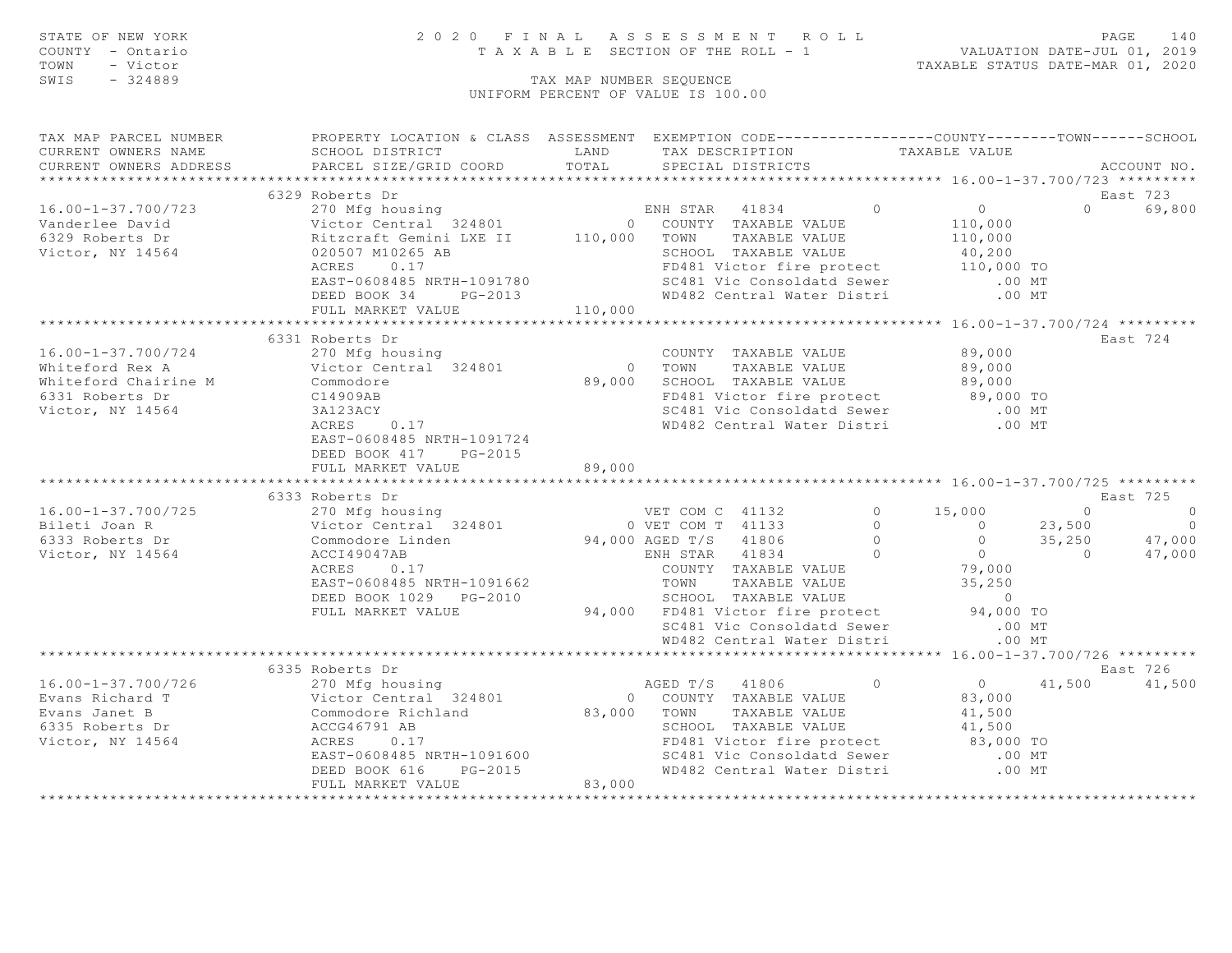| STATE OF NEW YORK<br>COUNTY - Ontario<br>TOWN<br>- Victor<br>$-324889$<br>SWIS | 2020 FINAL ASSESSMENT ROLL                                                                                                                                                                                                          | TAX MAP NUMBER SEQUENCE<br>UNIFORM PERCENT OF VALUE IS 100.00 |                                                                                                                        |  |  | U FINAL ASSESSMENT ROLL (PAGE 141)<br>TAXABLE SECTION OF THE ROLL - 1 VALUATION DATE-JUL 01, 2019<br>TAXABLE STATUS DATE-MAR 01, 2020 | PAGE<br>141    |
|--------------------------------------------------------------------------------|-------------------------------------------------------------------------------------------------------------------------------------------------------------------------------------------------------------------------------------|---------------------------------------------------------------|------------------------------------------------------------------------------------------------------------------------|--|--|---------------------------------------------------------------------------------------------------------------------------------------|----------------|
| CURRENT OWNERS NAME SCHOOL DISTRICT                                            | TAX MAP PARCEL NUMBER THE PROPERTY LOCATION & CLASS ASSESSMENT EXEMPTION CODE--------------COUNTY-------TOWN------SCHOOL                                                                                                            |                                                               |                                                                                                                        |  |  | LAND TAX DESCRIPTION TAXABLE VALUE                                                                                                    |                |
|                                                                                |                                                                                                                                                                                                                                     |                                                               |                                                                                                                        |  |  |                                                                                                                                       |                |
|                                                                                | 6337 Roberts Dr                                                                                                                                                                                                                     |                                                               |                                                                                                                        |  |  |                                                                                                                                       | East 727       |
|                                                                                |                                                                                                                                                                                                                                     |                                                               |                                                                                                                        |  |  |                                                                                                                                       | $\sim$ 0       |
|                                                                                |                                                                                                                                                                                                                                     |                                                               |                                                                                                                        |  |  |                                                                                                                                       | $\overline{0}$ |
|                                                                                |                                                                                                                                                                                                                                     |                                                               |                                                                                                                        |  |  |                                                                                                                                       | 27,000         |
|                                                                                | 16.00-1-37.700/727<br>Baker Loretta (16.00-1-37.700/727 270 Mfg housing<br>Baker Loretta (16.00-1-37.700/727 270 Mfg housing VET COM C 41132 0 15,000 0<br>6337 Roberts Dr Ritzcraft LXE11 Custom 108,000 AGED T/S 41806 0 0 20,250 |                                                               |                                                                                                                        |  |  |                                                                                                                                       | 69,800         |
|                                                                                |                                                                                                                                                                                                                                     |                                                               |                                                                                                                        |  |  |                                                                                                                                       |                |
|                                                                                | DEED BOOK 827 PG-2013                                                                                                                                                                                                               |                                                               |                                                                                                                        |  |  | SCHOOL TAXABLE VALUE 11,200                                                                                                           |                |
|                                                                                | FULL MARKET VALUE                                                                                                                                                                                                                   |                                                               |                                                                                                                        |  |  |                                                                                                                                       |                |
|                                                                                |                                                                                                                                                                                                                                     |                                                               | 108,000 FD481 Victor fire protect 108,000 TO<br>SC481 Vic Consoldatd Sewer .00 MT<br>WD482 Central Water Distri .00 MT |  |  |                                                                                                                                       |                |
|                                                                                |                                                                                                                                                                                                                                     |                                                               |                                                                                                                        |  |  |                                                                                                                                       |                |
|                                                                                |                                                                                                                                                                                                                                     |                                                               |                                                                                                                        |  |  | ***************** 16.00-1-37.700/728 *********                                                                                        |                |
|                                                                                | 6339 Roberts Dr                                                                                                                                                                                                                     |                                                               |                                                                                                                        |  |  |                                                                                                                                       | East 728       |
|                                                                                |                                                                                                                                                                                                                                     |                                                               |                                                                                                                        |  |  |                                                                                                                                       |                |
|                                                                                |                                                                                                                                                                                                                                     |                                                               |                                                                                                                        |  |  |                                                                                                                                       |                |
| Semmler Kathy Commodore                                                        |                                                                                                                                                                                                                                     |                                                               |                                                                                                                        |  |  | 99,000 SCHOOL TAXABLE VALUE 99,000                                                                                                    |                |
|                                                                                |                                                                                                                                                                                                                                     |                                                               |                                                                                                                        |  |  |                                                                                                                                       |                |
|                                                                                | Example 18 accompany comments of the contract of the contract of the ACCJ49876AB<br>Victor, NY 14564<br>EAST-0608485 NRTH-1091478                                                                                                   |                                                               |                                                                                                                        |  |  | FD481 Victor fire protect 99,000 TO<br>SC481 Vic Consoldatd Sewer .00 MT<br>WD482 Central Water Distri .00 MT                         |                |
|                                                                                |                                                                                                                                                                                                                                     |                                                               |                                                                                                                        |  |  |                                                                                                                                       |                |
|                                                                                | DEED BOOK 622<br>PG-2019                                                                                                                                                                                                            |                                                               |                                                                                                                        |  |  |                                                                                                                                       |                |
|                                                                                | FULL MARKET VALUE                                                                                                                                                                                                                   | 99,000                                                        |                                                                                                                        |  |  |                                                                                                                                       |                |
|                                                                                |                                                                                                                                                                                                                                     |                                                               |                                                                                                                        |  |  |                                                                                                                                       |                |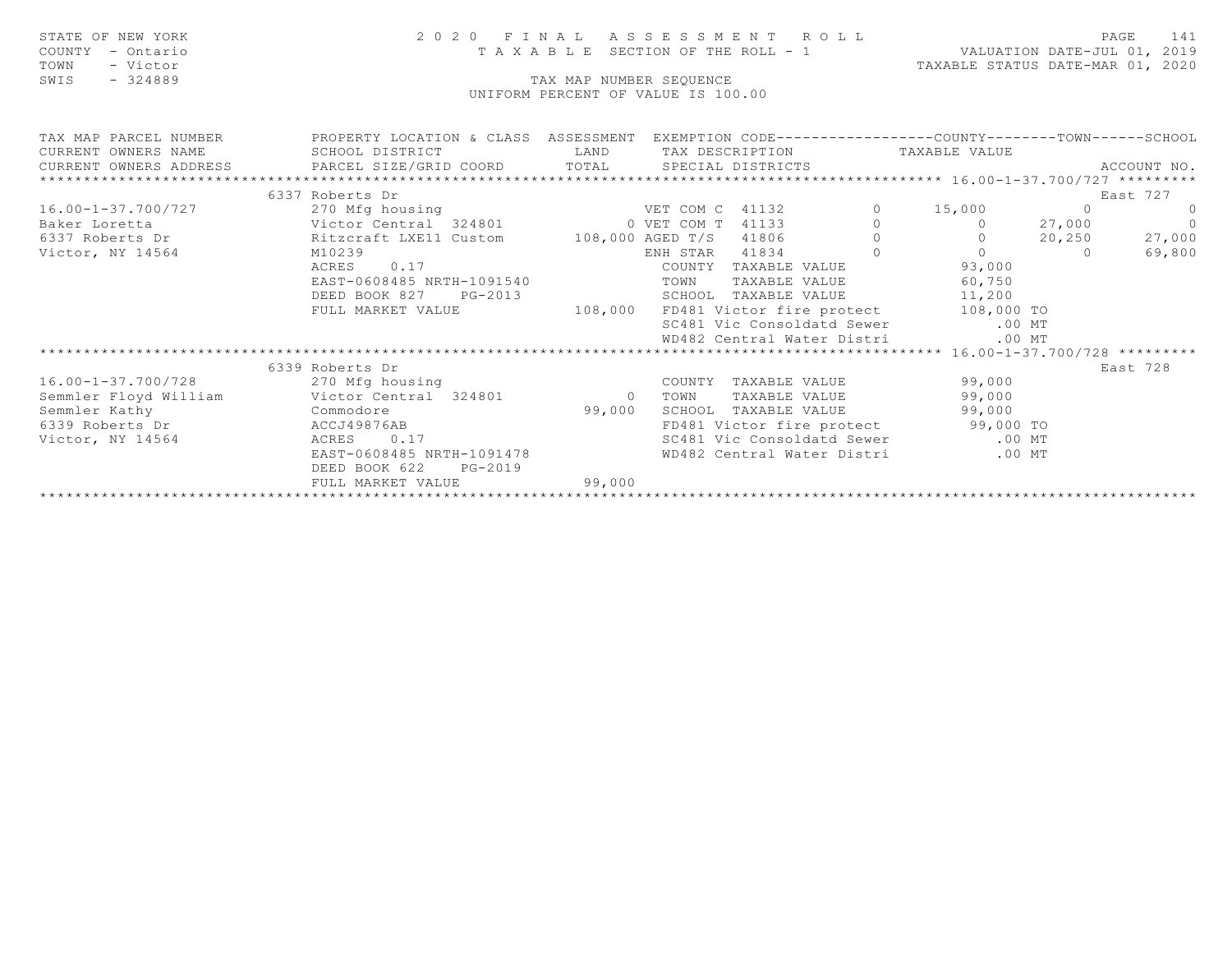|      | STATE OF NEW YORK | 2020 FINAL ASSESSMENT ROLL                                           | PAGE                   | 142 |
|------|-------------------|----------------------------------------------------------------------|------------------------|-----|
|      | COUNTY - Ontario  | VALUATION DATE-JUL 01, 2019<br>T A X A B L E SECTION OF THE ROLL - 1 |                        |     |
| TOWN | - Victor          | TAXABLE STATUS DATE-MAR 01, 2020                                     |                        |     |
| SWIS | $-324889$         |                                                                      | RPS150/V04/L015        |     |
|      |                   | UNIFORM PERCENT OF VALUE IS 100.00                                   | CURRENT DATE 7/06/2020 |     |
|      |                   | ROLL SECTION TOTALS                                                  |                        |     |

### \*\*\* S P E C I A L D I S T R I C T S U M M A R Y \*\*\*

| CODE | DISTRICT NAME PARCELS TYPE | TOTAL EXTENSION | EXTENSION<br>VALUE | AD VALOREM<br>VALUE | EXEMPT<br>AMOUNT | TAXABLE<br>VALUE |
|------|----------------------------|-----------------|--------------------|---------------------|------------------|------------------|
|      | FD481 Victor fire pr       | 562 TOTAL       |                    | 37106,800           |                  | 37106,800        |
|      | SC481 Vic Consoldatd       | 562 MOVTAX      |                    |                     |                  |                  |
|      | WD482 Central Water        | 562 MOVTAX      |                    |                     |                  |                  |

### \*\*\* S C H O O L D I S T R I C T S U M M A R Y \*\*\*

| CODE   | DISTRICT NAME          | TOTAL<br>PARCELS | ASSESSED<br>LAND | ASSESSED<br>TOTAL | EXEMPT<br>AMOUNT | TOTAL<br>TAXABLE | STAR<br>AMOUNT | STAR<br>TAXABLE |
|--------|------------------------|------------------|------------------|-------------------|------------------|------------------|----------------|-----------------|
| 324801 | Victor Central         | 562              |                  | 37106,800         | 4650,425         | 32456,375        | 14519,425      | 17936,950       |
|        | $S \cup B - T O T A L$ | 562              |                  | 37106,800         | 4650,425         | 32456,375        | 14519,425      | 17936,950       |
|        | TOTAL                  | 562              |                  | 37106,800         | 4650,425         | 32456,375        | 14519,425      | 17936,950       |

### \*\*\* S Y S T E M C O D E S S U M M A R Y \*\*\*

### NO SYSTEM EXEMPTIONS AT THIS LEVEL

#### \*\*\* E X E M P T I O N S U M M A R Y \*\*\*

|       |             | TOTAL          |         |         |         |
|-------|-------------|----------------|---------|---------|---------|
| CODE  | DESCRIPTION | PARCELS        | COUNTY  | TOWN    | SCHOOL  |
| 41122 | VET WAR C   | 81             | 712,500 |         |         |
| 41123 | VET WAR T   | 81             |         | 949,500 |         |
| 41132 | VET COM C   | 49             | 676,250 |         |         |
| 41133 | VET COM T   | 49             |         | 866,875 |         |
| 41142 | VET DIS C   | 21             | 378,050 |         |         |
| 41143 | VET DIS T   | 21             |         | 480,700 |         |
| 41152 | CW 10 VET/  | 17             | 68,000  |         |         |
| 41163 | CW 15 VET/  | 17             |         | 206,400 |         |
| 41400 | CLERGY      | $\overline{4}$ | 6,000   | 6,000   | 6,000   |
| 41800 | AGED C/T/S  | 10             | 255,150 | 255,150 | 259,500 |
| 41802 | AGED C      | 25             | 484,114 |         |         |
| 41803 | AGED T      | 5              |         | 83,140  |         |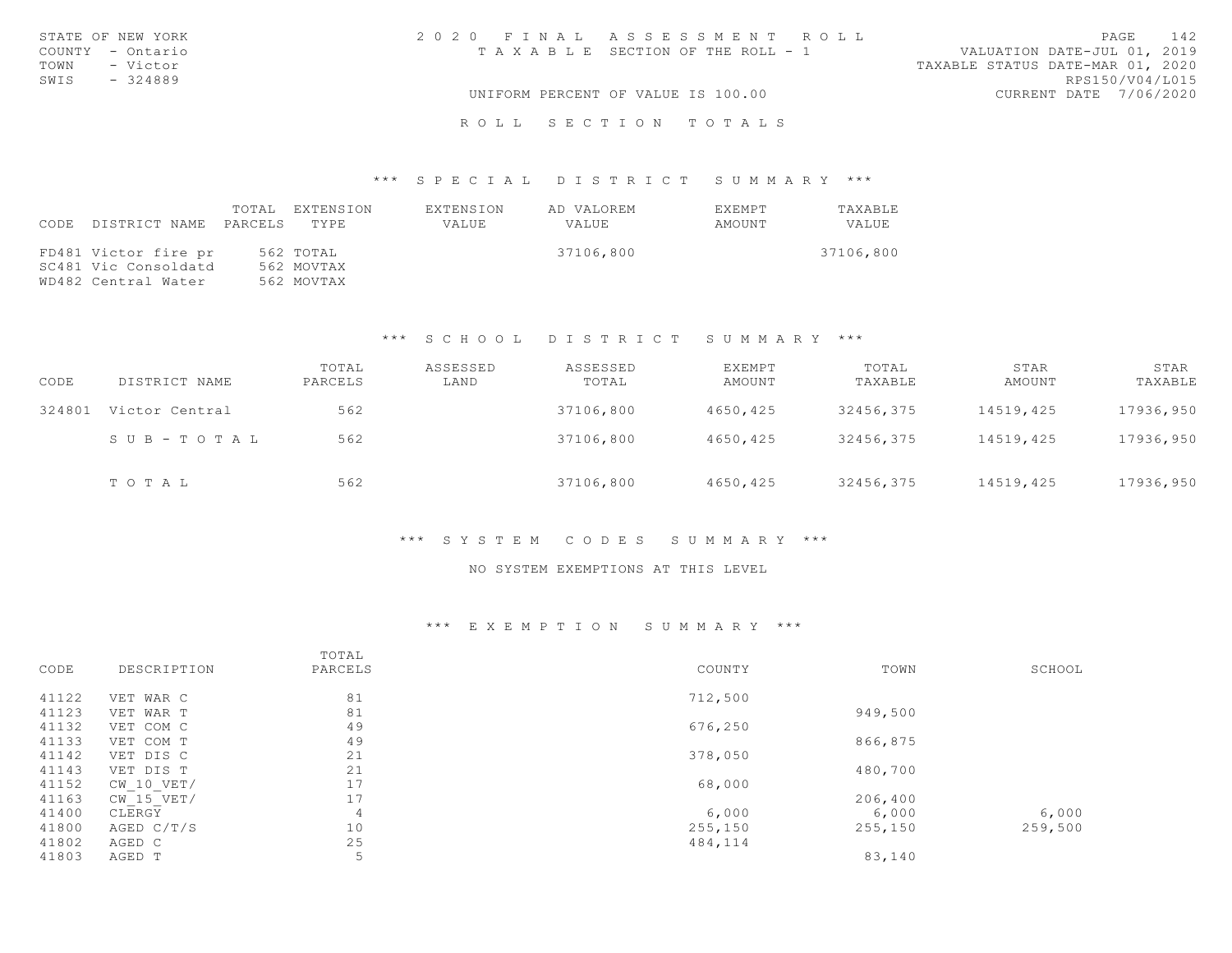| STATE OF NEW YORK | 2020 FINAL ASSESSMENT ROLL            |                                  | PAGE            | 143 |
|-------------------|---------------------------------------|----------------------------------|-----------------|-----|
| COUNTY - Ontario  | T A X A B L E SECTION OF THE ROLL - 1 | VALUATION DATE-JUL 01, 2019      |                 |     |
| - Victor<br>TOWN  |                                       | TAXABLE STATUS DATE-MAR 01, 2020 |                 |     |
| $-324889$<br>SWIS |                                       |                                  | RPS150/V04/L015 |     |
|                   | UNIFORM PERCENT OF VALUE IS 100.00    | CURRENT DATE 7/06/2020           |                 |     |
|                   | ROLL SECTION TOTALS                   |                                  |                 |     |

### \*\*\* E X E M P T I O N S U M M A R Y \*\*\*

|       |             | TOTAL           |          |          |           |
|-------|-------------|-----------------|----------|----------|-----------|
| CODE  | DESCRIPTION | PARCELS         | COUNTY   | TOWN     | SCHOOL    |
| 41804 | AGED S      |                 |          |          | 28,500    |
| 41806 | AGED T/S    | 144             |          | 3942,222 | 4261,525  |
| 41834 | ENH STAR    | 243             |          |          | 12364,425 |
| 41854 | BAS STAR    | 72              |          |          | 2155,000  |
| 41932 | Dis & Lim   | $\bigcap$<br>∠  | 28,100   |          |           |
| 41933 | DISABLED T  |                 |          | 31,000   |           |
| 41934 | DISABLED S  |                 |          |          | 27,900    |
| 41936 | DISABLE TS  | $\bigcirc$<br>∼ |          | 67,000   | 67,000    |
|       | TO TAL      | 846             | 2608,164 | 6887,987 | 19169,850 |

# \*\*\* G R A N D T O T A L S \*\*\*

| ROLL       |         | TOTAL   | <i>I</i> SSESSED | <i><b>\SSESSED</b></i> |               | 'AXABLE   | TAXABLE   | STAR      |
|------------|---------|---------|------------------|------------------------|---------------|-----------|-----------|-----------|
| <b>SEC</b> |         | PARCELS | LAND             | TOTAL                  | COUNTY        | TOWN      | SCHOOL    | TAXABLF   |
|            | TAXABLE | 562     |                  | 37106,800              | 34498<br>,636 | 30218,813 | 32456,375 | 17936,950 |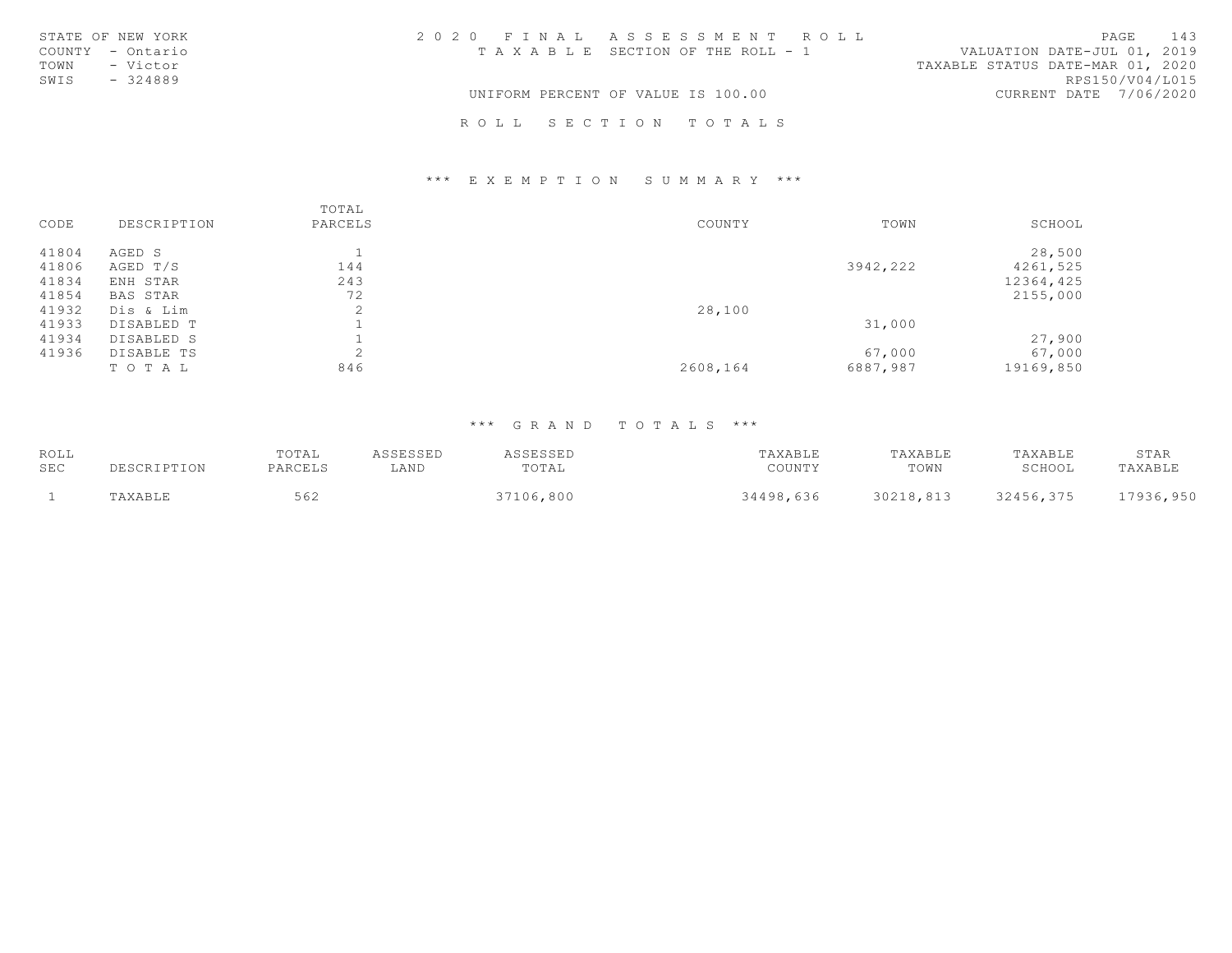| STATE OF NEW YORK | 2020 FINAL ASSESSMENT ROLL         | PAGE<br>144                      |
|-------------------|------------------------------------|----------------------------------|
| COUNTY - Ontario  |                                    | VALUATION DATE-JUL 01, 2019      |
| TOWN<br>- Victor  |                                    | TAXABLE STATUS DATE-MAR 01, 2020 |
| SWIS<br>- 324889  | SWIS TOTALS                        | RPS150/V04/L015                  |
|                   | UNIFORM PERCENT OF VALUE IS 100.00 | CURRENT DATE 7/06/2020           |

## \*\*\* S P E C I A L D I S T R I C T S U M M A R Y \*\*\*

| CODE | DISTRICT NAME        | PARCELS | TOTAL EXTENSION<br>TYPE | EXTENSION<br>VALUE | AD VALOREM<br>VALUE | EXEMPT<br>AMOUNT | TAXABLE<br>VALUE |
|------|----------------------|---------|-------------------------|--------------------|---------------------|------------------|------------------|
|      | FD481 Victor fire pr |         | 562 TOTAL               |                    | 37106,800           |                  | 37106,800        |
|      | SC481 Vic Consoldatd |         | 562 MOVTAX              |                    |                     |                  |                  |
|      | WD482 Central Water  |         | 562 MOVTAX              |                    |                     |                  |                  |

## \*\*\* S C H O O L D I S T R I C T S U M M A R Y \*\*\*

| CODE   | DISTRICT NAME             | TOTAL<br>PARCELS | ASSESSED<br>LAND | ASSESSED<br>TOTAL | EXEMPT<br>AMOUNT | TOTAL<br>TAXABLE | STAR<br>AMOUNT | STAR<br>TAXABLE |
|--------|---------------------------|------------------|------------------|-------------------|------------------|------------------|----------------|-----------------|
| 324801 | Victor Central            | 562              |                  | 37106,800         | 4650,425         | 32456,375        | 14519,425      | 17936,950       |
|        | $S \cup B - T \cup T A L$ | 562              |                  | 37106,800         | 4650,425         | 32456,375        | 14519,425      | 17936,950       |
|        | TOTAL                     | 562              |                  | 37106,800         | 4650,425         | 32456,375        | 14519,425      | 17936,950       |

### \*\*\* S Y S T E M C O D E S S U M M A R Y \*\*\*

### NO SYSTEM EXEMPTIONS AT THIS LEVEL

## \*\*\* E X E M P T I O N S U M M A R Y \*\*\*

|                | TOTAL       |         |         |         |
|----------------|-------------|---------|---------|---------|
|                |             |         |         | SCHOOL  |
| VET WAR C      | 81          | 712,500 |         |         |
| VET WAR T      | 81          |         | 949,500 |         |
| VET COM C      | 49          | 676,250 |         |         |
| VET COM T      | 49          |         | 866,875 |         |
| VET DIS C      | 21          | 378,050 |         |         |
| VET DIS T      | 21          |         | 480,700 |         |
| $CW$ 10 $VET/$ | 17          | 68,000  |         |         |
| $CW$ 15 $VET/$ | 17          |         | 206,400 |         |
| CLERGY         | 4           | 6,000   | 6,000   | 6,000   |
| AGED C/T/S     | 10          | 255,150 | 255,150 | 259,500 |
| AGED C         | 25          | 484,114 |         |         |
| AGED T         | 5           |         | 83,140  |         |
|                | DESCRIPTION | PARCELS | COUNTY  | TOWN    |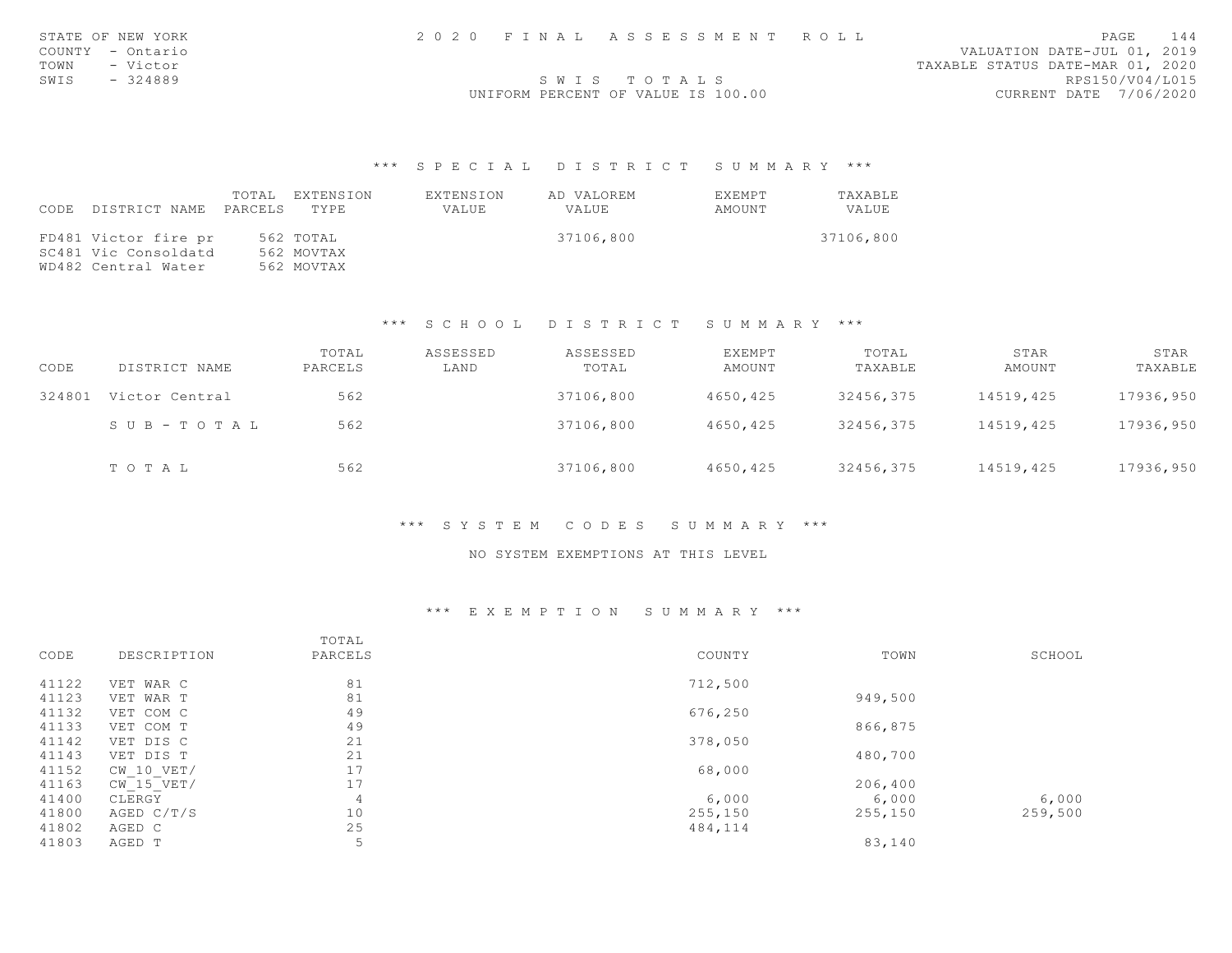|      | STATE OF NEW YORK |  | 2020 FINAL ASSESSMENT ROLL         |                                  | PAGE | 145 |
|------|-------------------|--|------------------------------------|----------------------------------|------|-----|
|      | COUNTY - Ontario  |  |                                    | VALUATION DATE-JUL 01, 2019      |      |     |
| TOWN | – Victor          |  |                                    | TAXABLE STATUS DATE-MAR 01, 2020 |      |     |
| SWIS | $-324889$         |  | SWIS TOTALS                        | RPS150/V04/L015                  |      |     |
|      |                   |  | UNIFORM PERCENT OF VALUE IS 100.00 | CURRENT DATE 7/06/2020           |      |     |

# \*\*\* E X E M P T I O N S U M M A R Y \*\*\*

|       |             | TOTAL   |          |          |           |
|-------|-------------|---------|----------|----------|-----------|
| CODE  | DESCRIPTION | PARCELS | COUNTY   | TOWN     | SCHOOL    |
| 41804 | AGED S      |         |          |          | 28,500    |
| 41806 | AGED T/S    | 144     |          | 3942,222 | 4261,525  |
| 41834 | ENH STAR    | 243     |          |          | 12364,425 |
| 41854 | BAS STAR    | 72      |          |          | 2155,000  |
| 41932 | Dis & Lim   | 2       | 28,100   |          |           |
| 41933 | DISABLED T  |         |          | 31,000   |           |
| 41934 | DISABLED S  |         |          |          | 27,900    |
| 41936 | DISABLE TS  | 2       |          | 67,000   | 67,000    |
|       | TO TAL      | 846     | 2608,164 | 6887,987 | 19169,850 |

# \*\*\* G R A N D T O T A L S \*\*\*

| ROLL<br>SEC  | DESCRIPTION  | TOTAL<br>PARCELS | ASSESSED<br>LAND | ASSESSED<br>TOTAL | TAXABLE<br>COUNTY | TAXABLE<br>TOWN | TAXABLE<br>SCHOOL | STAR<br>TAXABLE |
|--------------|--------------|------------------|------------------|-------------------|-------------------|-----------------|-------------------|-----------------|
|              | TAXABLE      | 562              |                  | 37106,800         | 34498,636         | 30218,813       | 32456,375         | 17936,950       |
| $\star$      | TOTAL<br>SUB | 562              |                  | 37106,800         | 34498,636         | 30218,813       | 32456,375         | 17936,950       |
| $\star\star$ | GRAND TOTAL  | 562              |                  | 37106,800         | 34498,636         | 30218,813       | 32456,375         | 17936,950       |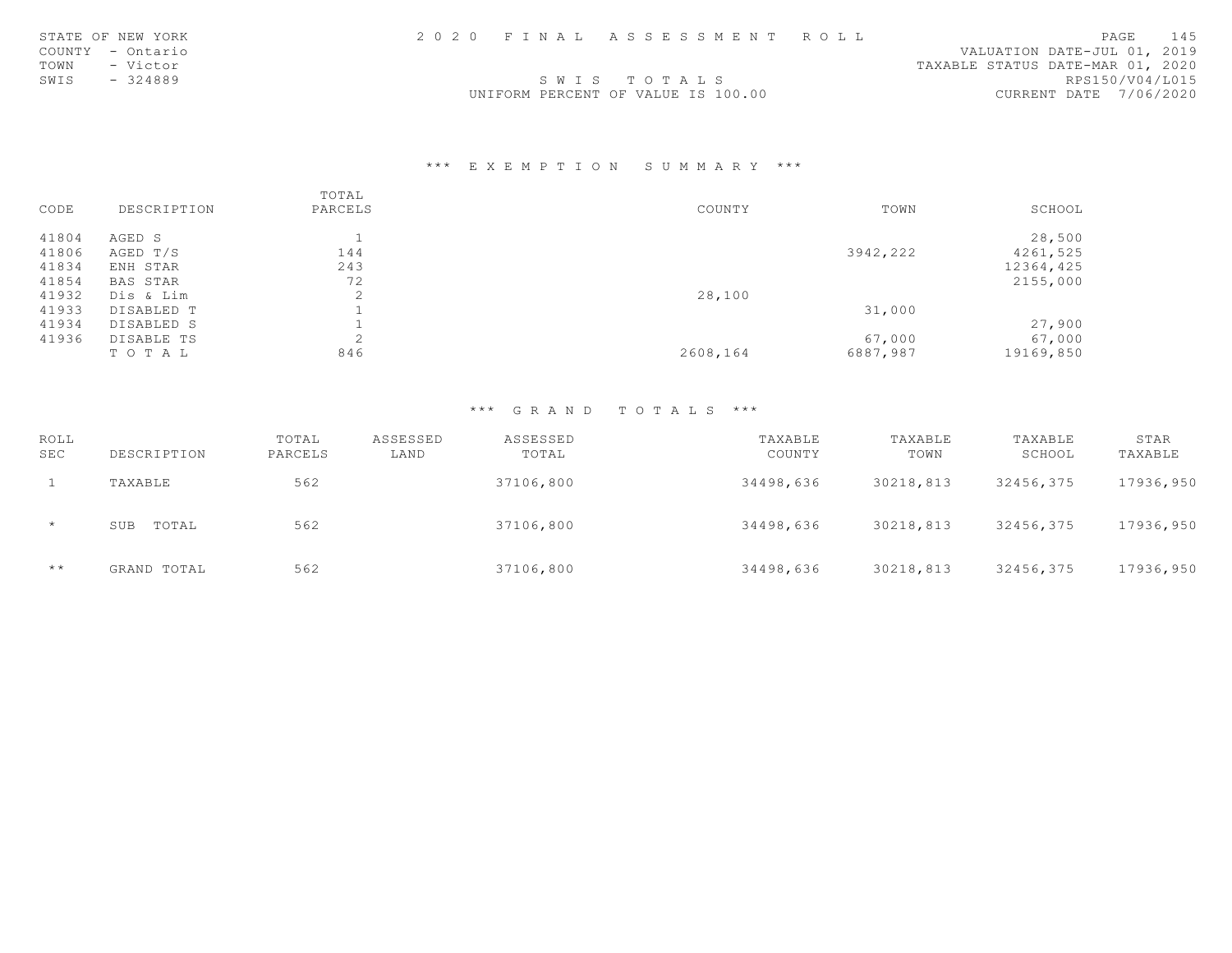| STATE OF NEW YORK<br>COUNTY<br>- Ontario<br>- Victor<br>TOWN<br>$-3248$<br>SWIS |                                       | 2020               | FINAL<br>A S S E S S M E N T<br>TOWN TOTALS<br>UNIFORM PERCENT OF VALUE IS 100.00 |                         | ROLL             | VALUATION DATE-JUL 01, 2019<br>TAXABLE STATUS DATE-MAR 01, 2020<br>CURRENT DATE | 146<br>PAGE<br>RPS150/V04/L015<br>7/06/2020 |
|---------------------------------------------------------------------------------|---------------------------------------|--------------------|-----------------------------------------------------------------------------------|-------------------------|------------------|---------------------------------------------------------------------------------|---------------------------------------------|
|                                                                                 | $\star\star\star$                     | SPECIAL            | DISTRICT                                                                          | SUMMARY ***             |                  |                                                                                 |                                             |
| TOTAL<br>PARCELS<br>CODE<br>DISTRICT NAME                                       | EXTENSION<br>TYPE                     | EXTENSION<br>VALUE | AD VALOREM<br>VALUE                                                               | EXEMPT<br><b>AMOUNT</b> | TAXABLE<br>VALUE |                                                                                 |                                             |
| FD481 Victor fire pr<br>SC481 Vic Consoldatd<br>WD482 Central Water             | 562 TOTAL<br>562 MOVTAX<br>562 MOVTAX |                    | 37106,800                                                                         |                         | 37106,800        |                                                                                 |                                             |
|                                                                                 | * * *                                 | S C H O O L        | DISTRICT                                                                          | SUMMARY ***             |                  |                                                                                 |                                             |
| DISTRICT NAME<br>CODE                                                           | TOTAL<br>PARCELS                      | ASSESSED<br>LAND   | ASSESSED<br>TOTAL                                                                 | EXEMPT<br>AMOUNT        | TOTAL<br>TAXABLE | STAR<br>AMOUNT                                                                  | STAR<br>TAXABLE                             |
| 324801<br>Victor Central                                                        | 563                                   | $\mathbf{1}$       | 37106,801                                                                         | 4650,426                | 32456,375        | 14519,425                                                                       | 17936,950                                   |
| $S$ U B - T O T A L                                                             | 563                                   | 1                  | 37106,801                                                                         | 4650,426                | 32456,375        | 14519,425                                                                       | 17936,950                                   |

# \*\*\* S Y S T E M C O D E S S U M M A R Y \*\*\*

T O T A L 563 1 37106,801 4650,426 32456,375 14519,425 17936,950

| CODE  | DESCRIPTION        | TOTAL<br>PARCELS | 'ILLAGE | COUNTY | TOWN | SCHOOL |
|-------|--------------------|------------------|---------|--------|------|--------|
| 50000 | WHOLLY EX<br>TOTAL |                  |         |        |      |        |

## \*\*\* E X E M P T I O N S U M M A R Y \*\*\*

|       |                | TOTAL                      |         |         |         |        |
|-------|----------------|----------------------------|---------|---------|---------|--------|
| CODE  | DESCRIPTION    | PARCELS                    | VILLAGE | COUNTY  | TOWN    | SCHOOL |
| 41122 | VET WAR C      | 81                         |         | 712,500 |         |        |
| 41123 | VET WAR T      | 81                         |         |         | 949,500 |        |
| 41132 | VET COM C      | 49                         |         | 676,250 |         |        |
| 41133 | VET COM T      | 49                         |         |         | 866,875 |        |
| 41142 | VET DIS C      | 21                         |         | 378,050 |         |        |
| 41143 | VET DIS T      | 21                         |         |         | 480,700 |        |
| 41152 | $CW$ 10 $VET/$ | 1 <sub>7</sub><br><b>L</b> |         | 68,000  |         |        |
| 41163 | $CW$ 15 $VET/$ | $\sim$<br>Ψ.               |         |         | 206,400 |        |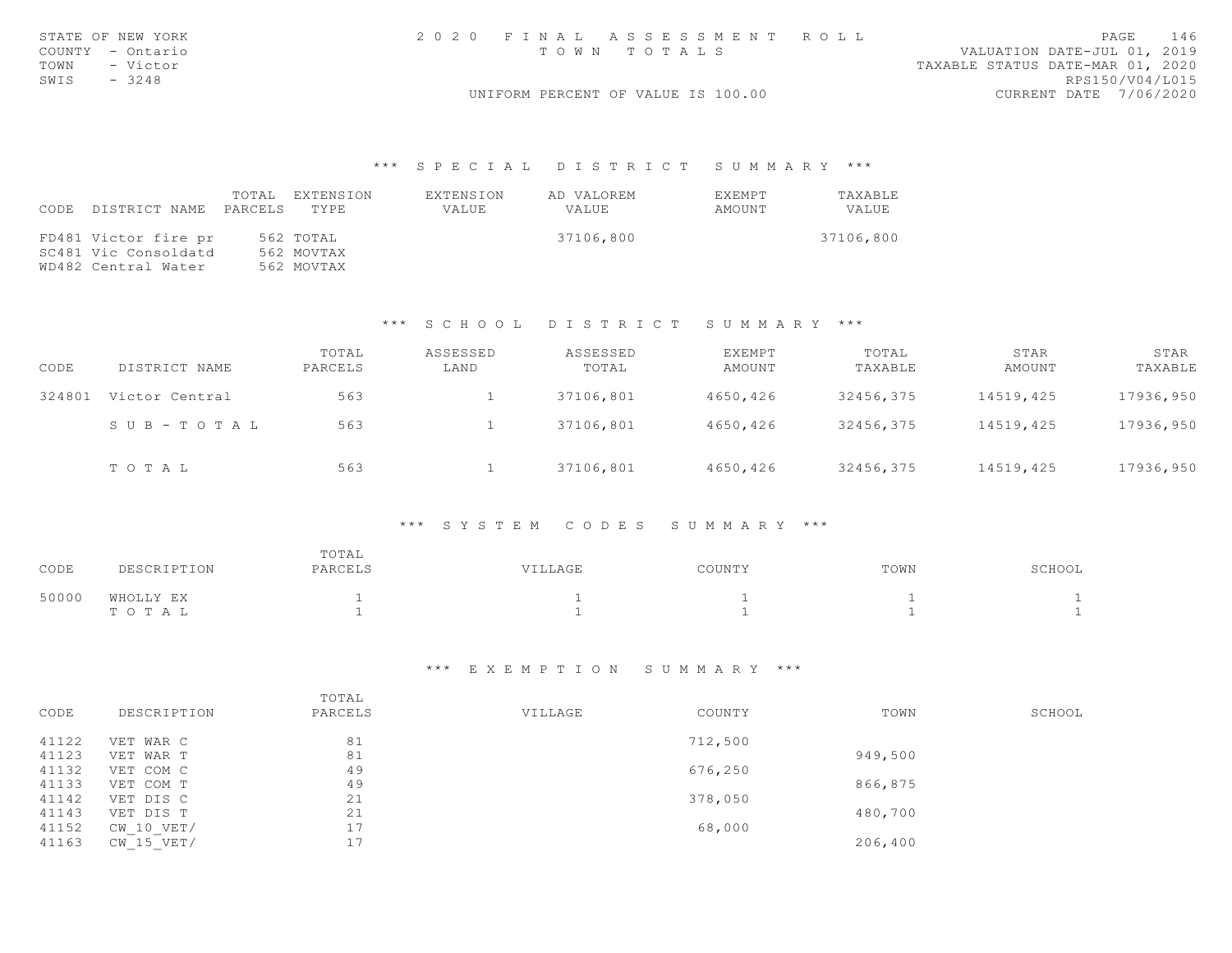|      | STATE OF NEW YORK | 2020 FINAL ASSESSMENT ROLL         |                             | 147<br>PAGE     |
|------|-------------------|------------------------------------|-----------------------------|-----------------|
|      | COUNTY - Ontario  | TOWN TOTALS                        | VALUATION DATE-JUL 01, 2019 |                 |
| TOWN | - Victor          | TAXABLE STATUS DATE-MAR 01, 2020   |                             |                 |
| SWIS | $-3248$           |                                    |                             | RPS150/V04/L015 |
|      |                   | UNIFORM PERCENT OF VALUE IS 100.00 | CURRENT DATE 7/06/2020      |                 |

# \*\*\* E X E M P T I O N S U M M A R Y \*\*\*

|       |             | TOTAL          |         |          |          |           |
|-------|-------------|----------------|---------|----------|----------|-----------|
| CODE  | DESCRIPTION | PARCELS        | VILLAGE | COUNTY   | TOWN     | SCHOOL    |
| 41400 | CLERGY      | $\overline{4}$ |         | 6,000    | 6,000    | 6,000     |
| 41800 | AGED C/T/S  | 10             |         | 255,150  | 255,150  | 259,500   |
| 41802 | AGED C      | 25             |         | 484,114  |          |           |
| 41803 | AGED T      | 5              |         |          | 83,140   |           |
| 41804 | AGED S      |                |         |          |          | 28,500    |
| 41806 | AGED T/S    | 144            |         |          | 3942,222 | 4261,525  |
| 41834 | ENH STAR    | 243            |         |          |          | 12364,425 |
| 41854 | BAS STAR    | 72             |         |          |          | 2155,000  |
| 41932 | Dis & Lim   | 2              |         | 28,100   |          |           |
| 41933 | DISABLED T  |                |         |          | 31,000   |           |
| 41934 | DISABLED S  |                |         |          |          | 27,900    |
| 41936 | DISABLE TS  | 2              |         |          | 67,000   | 67,000    |
|       | TO TAL      | 846            |         | 2608,164 | 6887,987 | 19169,850 |

### \*\*\* G R A N D T O T A L S \*\*\*

| ROLL<br><b>SEC</b> | DESCRIPTION         | TOTAL<br>PARCELS | ASSESSED<br>LAND | ASSESSED<br>TOTAL | TAXABLE<br>VILLAGE | TAXABLE<br>COUNTY | TAXABLE<br>TOWN | TAXABLE<br>SCHOOL | STAR<br>TAXABLE |
|--------------------|---------------------|------------------|------------------|-------------------|--------------------|-------------------|-----------------|-------------------|-----------------|
|                    | TAXABLE             | 562              |                  | 37106,800         |                    | 34498,636         | 30218,813       | 32456,375         | 17936,950       |
| 8                  | WHOLLY EXEMPT       |                  |                  |                   |                    |                   |                 |                   |                 |
| $\star$            | TOTAL<br><b>SUB</b> | 563              |                  | 37106,801         |                    | 34498,636         | 30218,813       | 32456,375         | 17936,950       |
| $\star\star$       | GRAND TOTAL         | 563              |                  | 37106,801         |                    | 34498,636         | 30218,813       | 32456,375         | 17936,950       |

| *COPYRIGHT * * * * * * * * * * * * NEW YORK STATE REAL PROPERTY SYSTEM* * * * * * * * * * * * * * * * * |         |
|---------------------------------------------------------------------------------------------------------|---------|
|                                                                                                         |         |
| PROPRIETARY PROGRAM MATERIAL                                                                            | $\star$ |
|                                                                                                         |         |
| $\star$<br>THIS MATERIAL IS PROPRIETARY TO THE NEW YORK STATE OFFICE OF REAL PROPERTY SERVICES (OFFICE) | $\star$ |
| $\star$<br>AND IS NOT TO BE REPRODUCED, USED OR DISCLOSED EXCEPT IN ACCORDANCE WITH PROGRAM LICENSE OR  | $\star$ |
| $\star$<br>UPON WRITTEN AUTHORIZATION OF THE NEW YORK STATE REAL PROPERTY INFORMATION SYSTEM SECTION OF | $\star$ |
| $\star$<br>THE OFFICE, SHERIDAN HOLLOW PLAZA, 16 SHERIDAN AVENUE, ALBANY, NEW YORK 12210-2714.          | $\star$ |
|                                                                                                         | $\star$ |
| COPYRIGHT (C) 1999                                                                                      |         |
|                                                                                                         |         |
| NEW YORK STATE OFFICE OF REAL PROPERTY SERVICES                                                         | $\star$ |
|                                                                                                         |         |
|                                                                                                         |         |
|                                                                                                         |         |